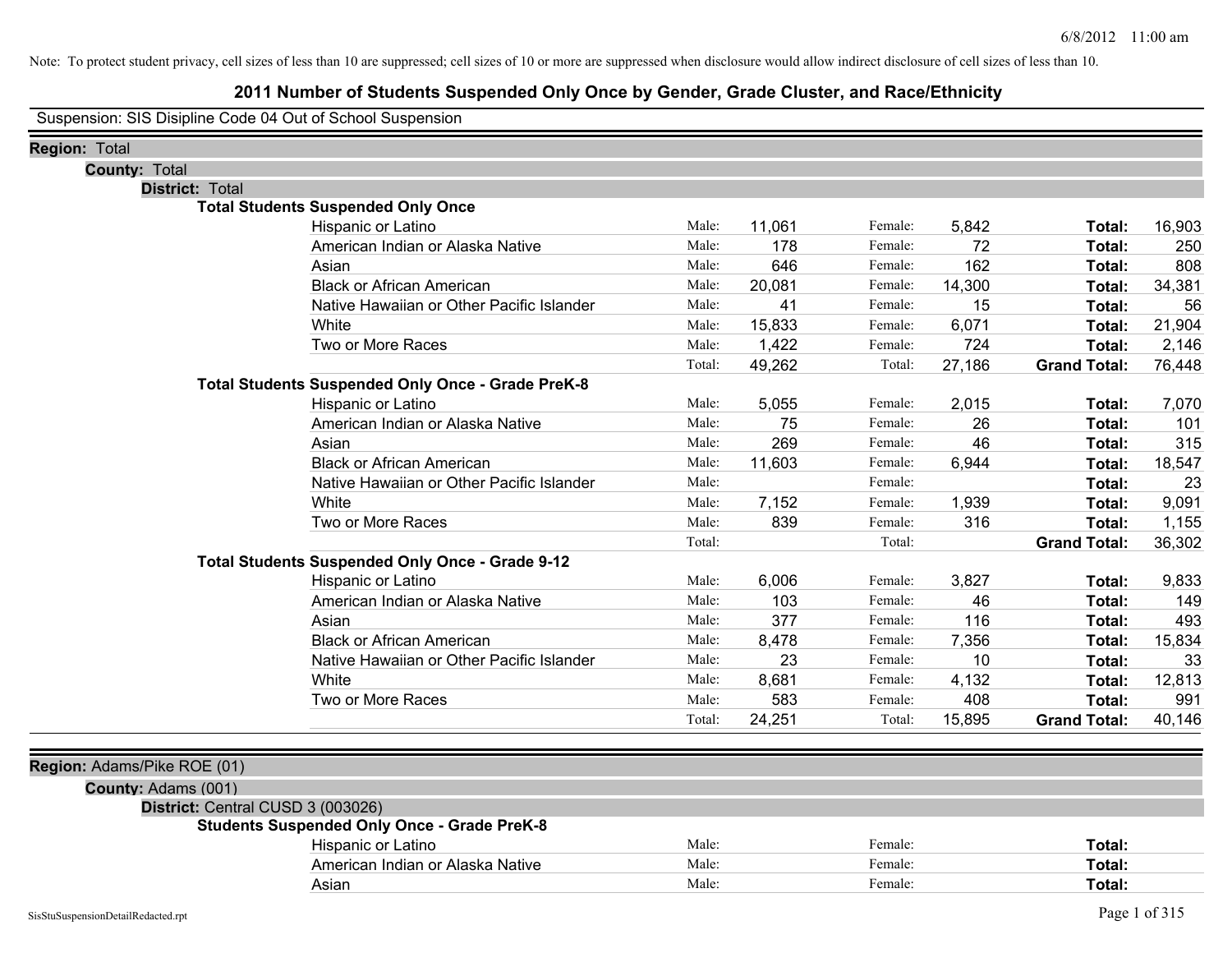|                                   | Suspension: SIS Disipline Code 04 Out of School Suspension |        |         |                     |
|-----------------------------------|------------------------------------------------------------|--------|---------|---------------------|
|                                   | <b>Black or African American</b>                           | Male:  | Female: | Total:              |
|                                   | Native Hawaiian or Other Pacific Islander                  | Male:  | Female: | Total:              |
|                                   | White                                                      | Male:  | Female: | Total:              |
|                                   | Two or More Races                                          | Male:  | Female: | Total:              |
|                                   |                                                            | Total: | Total:  | <b>Grand Total:</b> |
|                                   | <b>Students Suspended Only Once - Grade 9-12</b>           |        |         |                     |
|                                   | Hispanic or Latino                                         | Male:  | Female: | Total:              |
|                                   | American Indian or Alaska Native                           | Male:  | Female: | Total:              |
|                                   | Asian                                                      | Male:  | Female: | Total:              |
|                                   | <b>Black or African American</b>                           | Male:  | Female: | Total:              |
|                                   | Native Hawaiian or Other Pacific Islander                  | Male:  | Female: | Total:              |
|                                   | White                                                      | Male:  | Female: | Total:              |
|                                   | Two or More Races                                          | Male:  | Female: | Total:              |
|                                   |                                                            | Total: | Total:  | <b>Grand Total:</b> |
| District: Chaddock (003800)       |                                                            |        |         |                     |
|                                   | <b>Students Suspended Only Once - Grade 9-12</b>           |        |         |                     |
|                                   | Hispanic or Latino                                         | Male:  | Female: | Total:              |
|                                   | American Indian or Alaska Native                           | Male:  | Female: | Total:              |
|                                   | Asian                                                      | Male:  | Female: | Total:              |
|                                   | <b>Black or African American</b>                           | Male:  | Female: | Total:              |
|                                   | Native Hawaiian or Other Pacific Islander                  | Male:  | Female: | Total:              |
|                                   | White                                                      | Male:  | Female: | Total:              |
|                                   | Two or More Races                                          | Male:  | Female: | Total:              |
|                                   |                                                            | Total: | Total:  | <b>Grand Total:</b> |
| District: CUSD 4 (004026)         |                                                            |        |         |                     |
|                                   | <b>Students Suspended Only Once - Grade PreK-8</b>         |        |         |                     |
|                                   | Hispanic or Latino                                         | Male:  | Female: | Total:              |
|                                   | American Indian or Alaska Native                           | Male:  | Female: | Total:              |
|                                   | Asian                                                      | Male:  | Female: | Total:              |
|                                   | <b>Black or African American</b>                           | Male:  | Female: | Total:              |
|                                   | Native Hawaiian or Other Pacific Islander                  | Male:  | Female: | Total:              |
|                                   | White                                                      | Male:  | Female: | Total:              |
|                                   | Two or More Races                                          | Male:  | Female: | Total:              |
|                                   |                                                            | Total: | Total:  | <b>Grand Total:</b> |
| District: Liberty CUSD 2 (002026) |                                                            |        |         |                     |
|                                   | <b>Students Suspended Only Once - Grade PreK-8</b>         |        |         |                     |
|                                   | Hispanic or Latino                                         | Male:  | Female: | Total:              |
|                                   | American Indian or Alaska Native                           | Male:  | Female: | Total:              |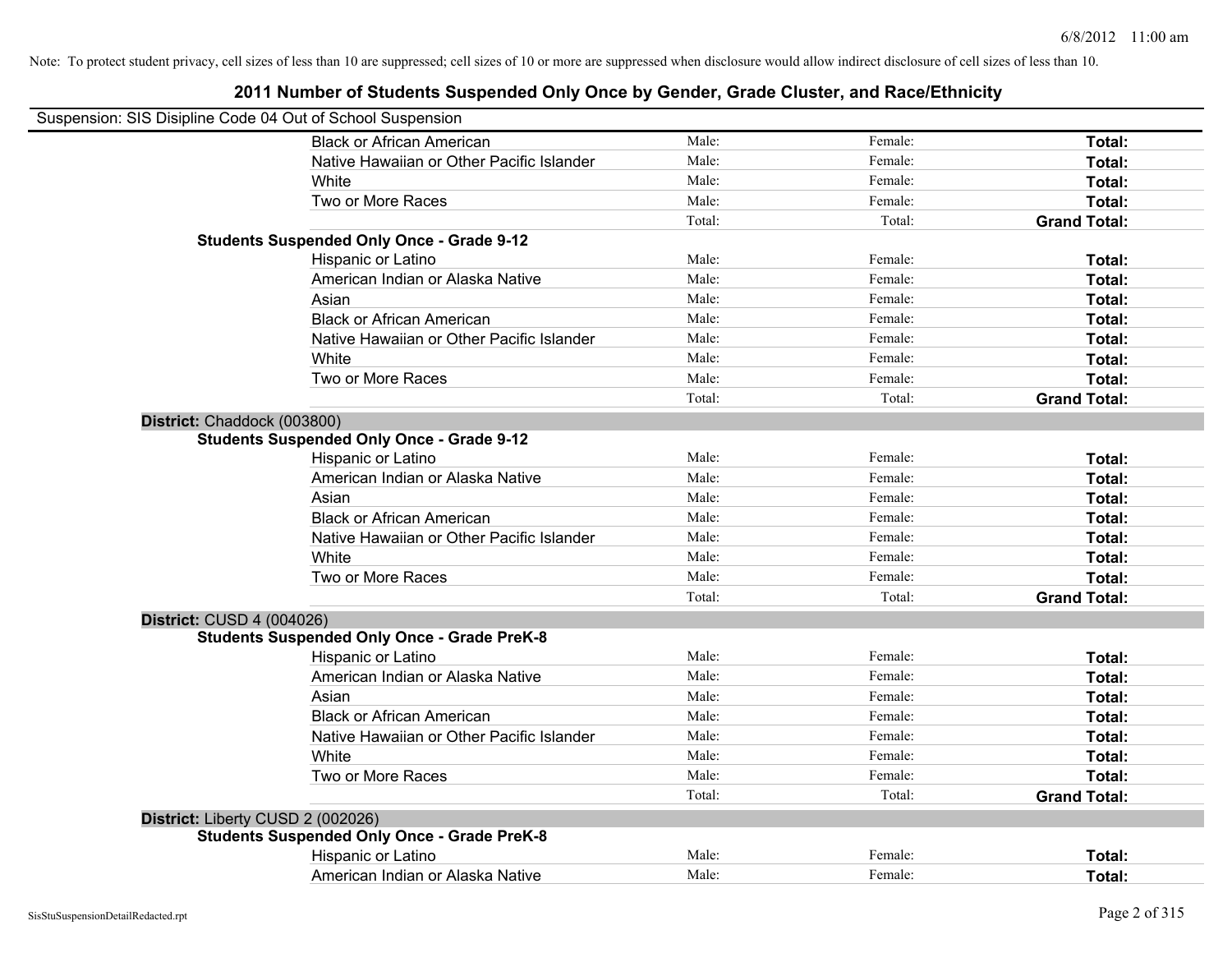#### **2011 Number of Students Suspended Only Once by Gender, Grade Cluster, and Race/Ethnicity**

#### Suspension: SIS Disipline Code 04 Out of School Suspension

|                    | Asian                                              | Male:  |    | Female: |    | Total:              |    |
|--------------------|----------------------------------------------------|--------|----|---------|----|---------------------|----|
|                    | <b>Black or African American</b>                   | Male:  |    | Female: |    | Total:              |    |
|                    | Native Hawaiian or Other Pacific Islander          | Male:  |    | Female: |    | Total:              |    |
|                    | White                                              | Male:  |    | Female: |    | Total:              |    |
|                    | Two or More Races                                  | Male:  |    | Female: |    | Total:              |    |
|                    |                                                    | Total: |    | Total:  |    | <b>Grand Total:</b> |    |
|                    | <b>Students Suspended Only Once - Grade 9-12</b>   |        |    |         |    |                     |    |
|                    | Hispanic or Latino                                 | Male:  |    | Female: |    | Total:              |    |
|                    | American Indian or Alaska Native                   | Male:  |    | Female: |    | Total:              |    |
|                    | Asian                                              | Male:  |    | Female: |    | Total:              |    |
|                    | <b>Black or African American</b>                   | Male:  |    | Female: |    | Total:              |    |
|                    | Native Hawaiian or Other Pacific Islander          | Male:  |    | Female: |    | Total:              |    |
|                    | White                                              | Male:  |    | Female: |    | Total:              |    |
|                    | Two or More Races                                  | Male:  |    | Female: |    | Total:              |    |
|                    |                                                    | Total: |    | Total:  |    | <b>Grand Total:</b> |    |
|                    | <b>District: Quincy SD 172 (172022)</b>            |        |    |         |    |                     |    |
|                    | <b>Students Suspended Only Once - Grade PreK-8</b> |        |    |         |    |                     |    |
|                    | Hispanic or Latino                                 | Male:  |    | Female: |    | Total:              |    |
|                    | American Indian or Alaska Native                   | Male:  |    | Female: |    | Total:              |    |
|                    | Asian                                              | Male:  |    | Female: |    | Total:              |    |
|                    | <b>Black or African American</b>                   | Male:  |    | Female: |    | Total:              |    |
|                    | Native Hawaiian or Other Pacific Islander          | Male:  |    | Female: |    | Total:              |    |
|                    | White                                              | Male:  | 33 | Female: | 14 | Total:              | 47 |
|                    | Two or More Races                                  | Male:  |    | Female: |    | Total:              | 11 |
|                    |                                                    | Total: |    | Total:  |    | <b>Grand Total:</b> | 68 |
|                    | <b>Students Suspended Only Once - Grade 9-12</b>   |        |    |         |    |                     |    |
|                    | Hispanic or Latino                                 | Male:  |    | Female: |    | Total:              |    |
|                    | American Indian or Alaska Native                   | Male:  |    | Female: |    | Total:              |    |
|                    | Asian                                              | Male:  |    | Female: |    | Total:              |    |
|                    | <b>Black or African American</b>                   | Male:  |    | Female: |    | Total:              | 20 |
|                    | Native Hawaiian or Other Pacific Islander          | Male:  |    | Female: |    | Total:              |    |
|                    | White                                              | Male:  | 43 | Female: | 17 | Total:              | 60 |
|                    | Two or More Races                                  | Male:  |    | Female: |    | Total:              |    |
|                    |                                                    | Total: |    | Total:  |    | <b>Grand Total:</b> |    |
| County: Pike (075) |                                                    |        |    |         |    |                     |    |
|                    | District: Griggsville-Perry CUSD 4 (004026)        |        |    |         |    |                     |    |
|                    | <b>Students Suspended Only Once - Grade PreK-8</b> |        |    |         |    |                     |    |
|                    | Hispanic or Latino                                 | Male:  |    | Female: |    | <b>Total:</b>       |    |
|                    | American Indian or Alaska Native                   | Male:  |    | Female: |    | Total:              |    |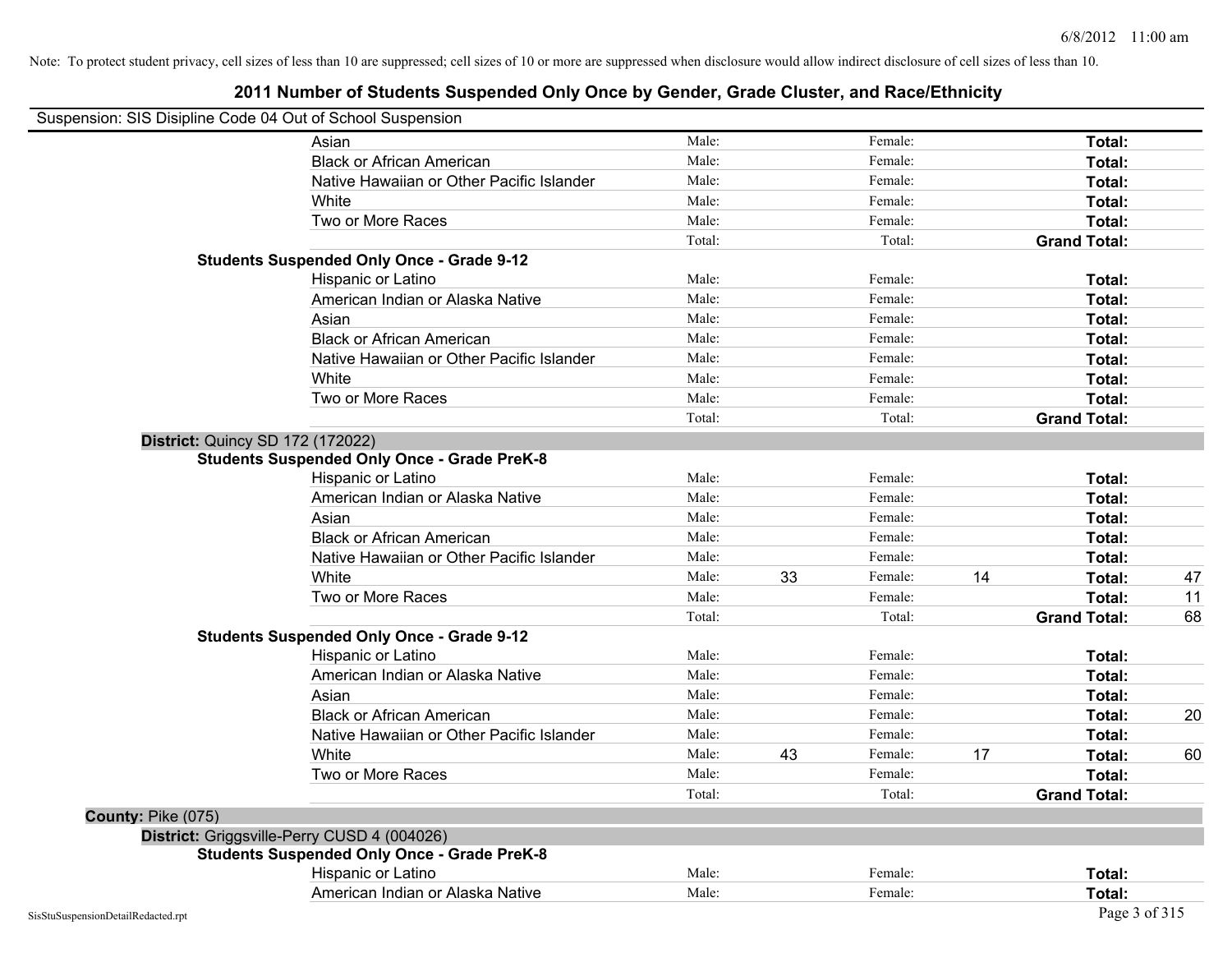### **2011 Number of Students Suspended Only Once by Gender, Grade Cluster, and Race/Ethnicity**

# Suspension: SIS Disipline Code 04 Out of School Suspension

| usperision. Sis Disiplifie Code 04 Out of Scribol Susperision |        |         |                     |    |
|---------------------------------------------------------------|--------|---------|---------------------|----|
| Asian                                                         | Male:  | Female: | Total:              |    |
| <b>Black or African American</b>                              | Male:  | Female: | Total:              |    |
| Native Hawaiian or Other Pacific Islander                     | Male:  | Female: | Total:              |    |
| White                                                         | Male:  | Female: | Total:              |    |
| Two or More Races                                             | Male:  | Female: | Total:              |    |
|                                                               | Total: | Total:  | <b>Grand Total:</b> |    |
| <b>Students Suspended Only Once - Grade 9-12</b>              |        |         |                     |    |
| Hispanic or Latino                                            | Male:  | Female: | Total:              |    |
| American Indian or Alaska Native                              | Male:  | Female: | Total:              |    |
| Asian                                                         | Male:  | Female: | Total:              |    |
| <b>Black or African American</b>                              | Male:  | Female: | Total:              |    |
| Native Hawaiian or Other Pacific Islander                     | Male:  | Female: | Total:              |    |
| White                                                         | Male:  | Female: | Total:              |    |
| Two or More Races                                             | Male:  | Female: | Total:              |    |
|                                                               | Total: | Total:  | <b>Grand Total:</b> |    |
| District: Pikeland CUSD 10 (010026)                           |        |         |                     |    |
| <b>Students Suspended Only Once - Grade PreK-8</b>            |        |         |                     |    |
| Hispanic or Latino                                            | Male:  | Female: | Total:              |    |
| American Indian or Alaska Native                              | Male:  | Female: | Total:              |    |
| Asian                                                         | Male:  | Female: | Total:              |    |
| <b>Black or African American</b>                              | Male:  | Female: | Total:              |    |
| Native Hawaiian or Other Pacific Islander                     | Male:  | Female: | Total:              |    |
| White                                                         | Male:  | Female: | Total:              | 27 |
| Two or More Races                                             | Male:  | Female: | Total:              |    |
|                                                               | Total: | Total:  | <b>Grand Total:</b> |    |
| <b>Students Suspended Only Once - Grade 9-12</b>              |        |         |                     |    |
| Hispanic or Latino                                            | Male:  | Female: | Total:              |    |
| American Indian or Alaska Native                              | Male:  | Female: | Total:              |    |
| Asian                                                         | Male:  | Female: | Total:              |    |
| <b>Black or African American</b>                              | Male:  | Female: | Total:              |    |
| Native Hawaiian or Other Pacific Islander                     | Male:  | Female: | Total:              |    |
| White                                                         | Male:  | Female: | Total:              | 18 |
| Two or More Races                                             | Male:  | Female: | Total:              |    |
|                                                               | Total: | Total:  | <b>Grand Total:</b> |    |
| District: Pleasant Hill CUSD 3 (003026)                       |        |         |                     |    |
| <b>Students Suspended Only Once - Grade PreK-8</b>            |        |         |                     |    |
| Hispanic or Latino                                            | Male:  | Female: | Total:              |    |
| American Indian or Alaska Native                              | Male:  | Female: | Total:              |    |
| Asian                                                         | Male:  | Female: | Total:              |    |
|                                                               |        |         |                     |    |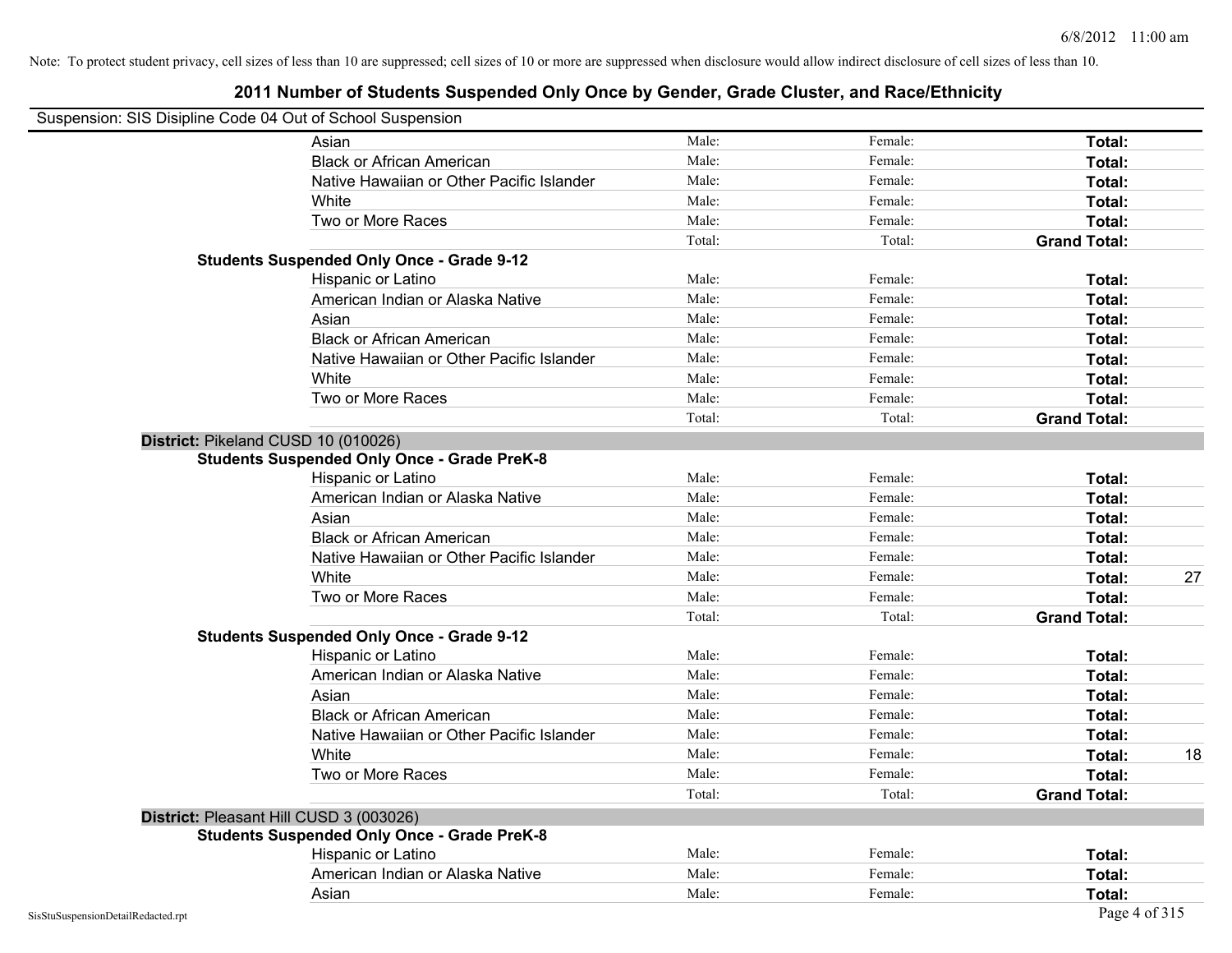#### **2011 Number of Students Suspended Only Once by Gender, Grade Cluster, and Race/Ethnicity**

| Suspension: SIS Disipline Code 04 Out of School Suspension |                                                    |        |    |         |    |                     |    |
|------------------------------------------------------------|----------------------------------------------------|--------|----|---------|----|---------------------|----|
|                                                            | <b>Black or African American</b>                   | Male:  |    | Female: |    | Total:              |    |
|                                                            | Native Hawaiian or Other Pacific Islander          | Male:  |    | Female: |    | Total:              |    |
|                                                            | White                                              | Male:  |    | Female: |    | Total:              |    |
|                                                            | Two or More Races                                  | Male:  |    | Female: |    | Total:              |    |
|                                                            |                                                    | Total: |    | Total:  |    | <b>Grand Total:</b> |    |
|                                                            | <b>Students Suspended Only Once - Grade 9-12</b>   |        |    |         |    |                     |    |
|                                                            | Hispanic or Latino                                 | Male:  |    | Female: |    | Total:              |    |
|                                                            | American Indian or Alaska Native                   | Male:  |    | Female: |    | Total:              |    |
|                                                            | Asian                                              | Male:  |    | Female: |    | Total:              |    |
|                                                            | <b>Black or African American</b>                   | Male:  |    | Female: |    | <b>Total:</b>       |    |
|                                                            | Native Hawaiian or Other Pacific Islander          | Male:  |    | Female: |    | Total:              |    |
|                                                            | White                                              | Male:  |    | Female: |    | Total:              |    |
|                                                            | Two or More Races                                  | Male:  |    | Female: |    | Total:              |    |
|                                                            |                                                    | Total: |    | Total:  |    | <b>Grand Total:</b> |    |
| District: Western CUSD 12 (012026)                         | <b>Students Suspended Only Once - Grade 9-12</b>   |        |    |         |    |                     |    |
|                                                            | Hispanic or Latino                                 | Male:  |    | Female: |    | Total:              |    |
|                                                            | American Indian or Alaska Native                   | Male:  |    | Female: |    | Total:              |    |
|                                                            | Asian                                              | Male:  |    | Female: |    | Total:              |    |
|                                                            | <b>Black or African American</b>                   | Male:  |    | Female: |    | Total:              |    |
|                                                            | Native Hawaiian or Other Pacific Islander          | Male:  |    | Female: |    | Total:              |    |
|                                                            | White                                              | Male:  |    | Female: |    | Total:              |    |
|                                                            | Two or More Races                                  | Male:  |    | Female: |    | Total:              |    |
|                                                            |                                                    | Total: |    | Total:  |    | <b>Grand Total:</b> |    |
| Region: Alxndr/John/Masc/Pulski/Unon ROE (02)              |                                                    |        |    |         |    |                     |    |
| County: Alexander (002)                                    |                                                    |        |    |         |    |                     |    |
| District: Cairo USD 1 (001022)                             |                                                    |        |    |         |    |                     |    |
|                                                            | <b>Students Suspended Only Once - Grade PreK-8</b> |        |    |         |    |                     |    |
|                                                            | Hispanic or Latino                                 | Male:  |    | Female: |    | Total:              |    |
|                                                            | American Indian or Alaska Native                   | Male:  |    | Female: |    | Total:              |    |
|                                                            | Asian                                              | Male:  |    | Female: |    | Total:              |    |
|                                                            | <b>Black or African American</b>                   | Male:  | 25 | Female: | 15 | Total:              | 40 |
|                                                            | Native Hawaiian or Other Pacific Islander          | Male:  |    | Female: |    | Total:              |    |
|                                                            | White                                              | Male:  |    | Female: |    | Total:              |    |
|                                                            | Two or More Races                                  | Male:  |    | Female: |    | Total:              |    |
|                                                            |                                                    | Total: |    | Total:  |    | <b>Grand Total:</b> |    |

**Students Suspended Only Once - Grade 9-12**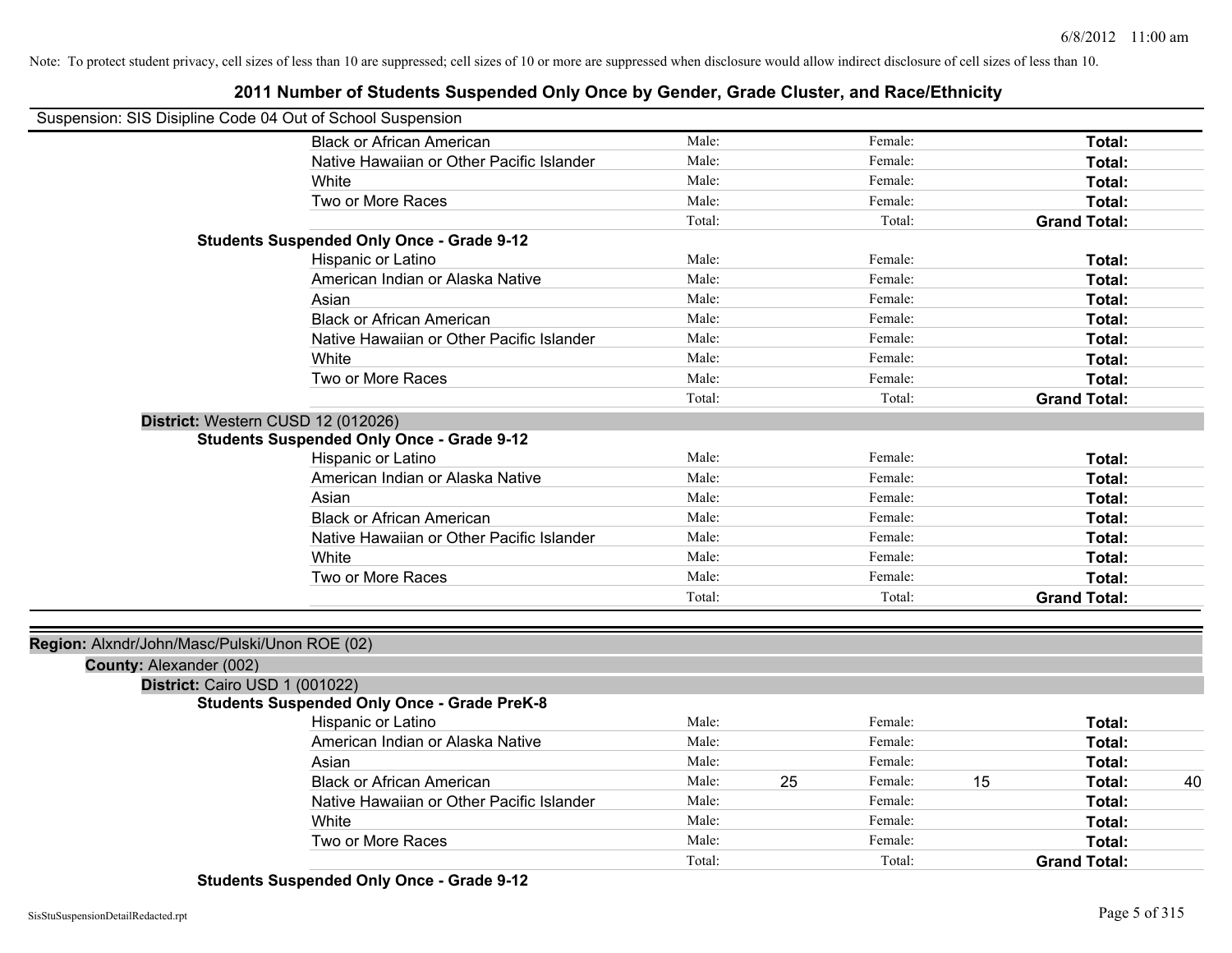|                       | Suspension: SIS Disipline Code 04 Out of School Suspension |        |         |                     |    |
|-----------------------|------------------------------------------------------------|--------|---------|---------------------|----|
|                       | Hispanic or Latino                                         | Male:  | Female: | Total:              |    |
|                       | American Indian or Alaska Native                           | Male:  | Female: | Total:              |    |
|                       | Asian                                                      | Male:  | Female: | Total:              |    |
|                       | <b>Black or African American</b>                           | Male:  | Female: | Total:              | 21 |
|                       | Native Hawaiian or Other Pacific Islander                  | Male:  | Female: | Total:              |    |
|                       | White                                                      | Male:  | Female: | Total:              |    |
|                       | Two or More Races                                          | Male:  | Female: | Total:              |    |
|                       |                                                            | Total: | Total:  | <b>Grand Total:</b> |    |
|                       | District: Egyptian CUSD 5 (005026)                         |        |         |                     |    |
|                       | <b>Students Suspended Only Once - Grade PreK-8</b>         |        |         |                     |    |
|                       | Hispanic or Latino                                         | Male:  | Female: | Total:              |    |
|                       | American Indian or Alaska Native                           | Male:  | Female: | Total:              |    |
|                       | Asian                                                      | Male:  | Female: | Total:              |    |
|                       | <b>Black or African American</b>                           | Male:  | Female: | Total:              |    |
|                       | Native Hawaiian or Other Pacific Islander                  | Male:  | Female: | Total:              |    |
|                       | White                                                      | Male:  | Female: | Total:              |    |
|                       | Two or More Races                                          | Male:  | Female: | Total:              |    |
|                       |                                                            | Total: | Total:  | <b>Grand Total:</b> |    |
|                       | <b>Students Suspended Only Once - Grade 9-12</b>           |        |         |                     |    |
|                       | Hispanic or Latino                                         | Male:  | Female: | Total:              |    |
|                       | American Indian or Alaska Native                           | Male:  | Female: | Total:              |    |
|                       | Asian                                                      | Male:  | Female: | Total:              |    |
|                       | <b>Black or African American</b>                           | Male:  | Female: | Total:              |    |
|                       | Native Hawaiian or Other Pacific Islander                  | Male:  | Female: | Total:              |    |
|                       | White                                                      | Male:  | Female: | Total:              |    |
|                       | Two or More Races                                          | Male:  | Female: | Total:              |    |
|                       |                                                            | Total: | Total:  | <b>Grand Total:</b> |    |
| County: Johnson (044) |                                                            |        |         |                     |    |
|                       | District: Goreville CUD 1 (001026)                         |        |         |                     |    |
|                       | <b>Students Suspended Only Once - Grade 9-12</b>           |        |         |                     |    |
|                       | Hispanic or Latino                                         | Male:  | Female: | Total:              |    |
|                       | American Indian or Alaska Native                           | Male:  | Female: | Total:              |    |
|                       | Asian                                                      | Male:  | Female: | Total:              |    |
|                       | <b>Black or African American</b>                           | Male:  | Female: | Total:              |    |
|                       | Native Hawaiian or Other Pacific Islander                  | Male:  | Female: | Total:              |    |
|                       | White                                                      | Male:  | Female: | Total:              |    |
|                       | Two or More Races                                          | Male:  | Female: | Total:              |    |
|                       |                                                            | Total: | Total:  | <b>Grand Total:</b> |    |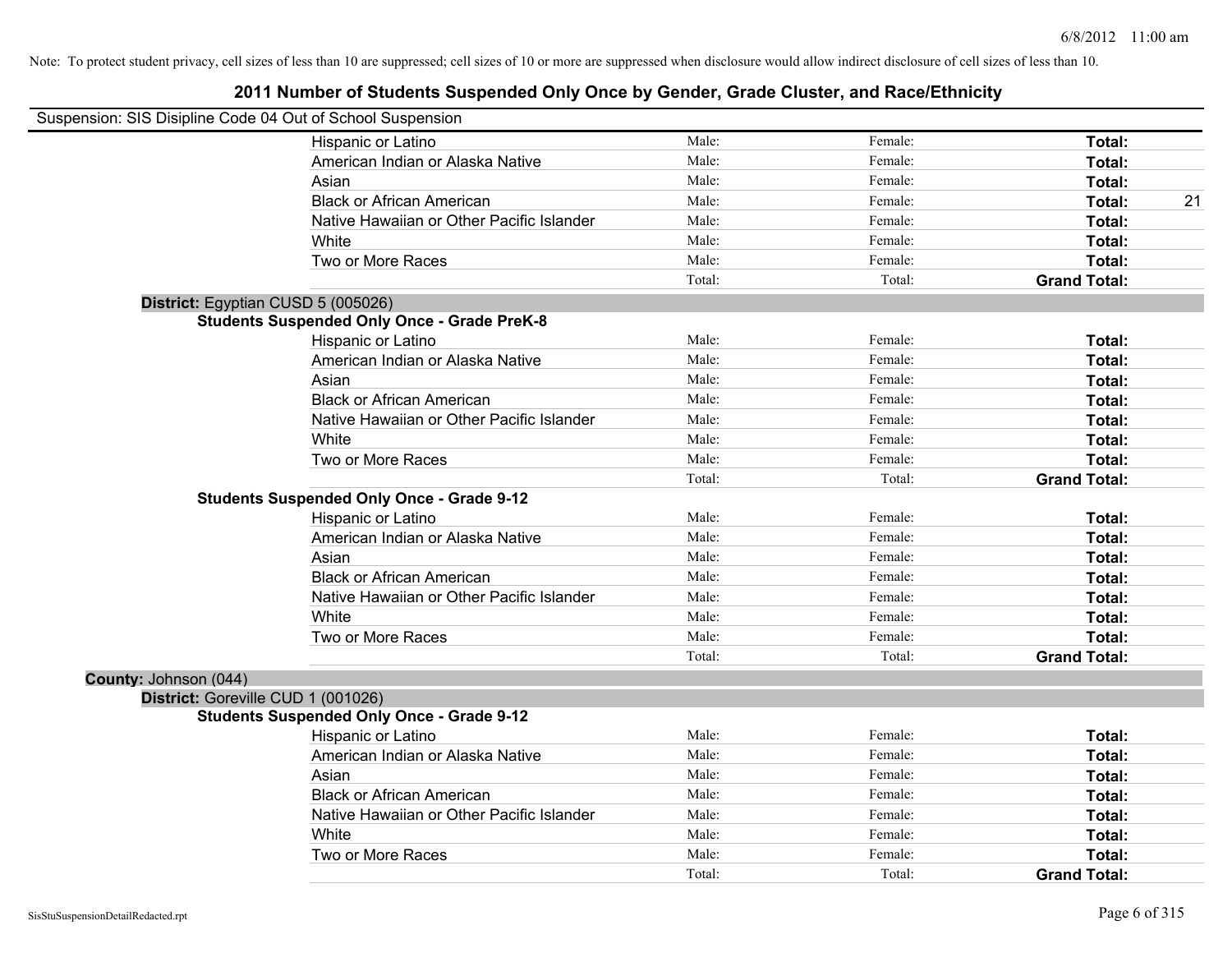| Suspension: SIS Disipline Code 04 Out of School Suspension |                                                    |        |         |                     |    |
|------------------------------------------------------------|----------------------------------------------------|--------|---------|---------------------|----|
|                                                            | District: New Simpson Hill SD 32 (032003)          |        |         |                     |    |
|                                                            | <b>Students Suspended Only Once - Grade PreK-8</b> |        |         |                     |    |
|                                                            | Hispanic or Latino                                 | Male:  | Female: | Total:              |    |
|                                                            | American Indian or Alaska Native                   | Male:  | Female: | Total:              |    |
|                                                            | Asian                                              | Male:  | Female: | Total:              |    |
|                                                            | <b>Black or African American</b>                   | Male:  | Female: | Total:              |    |
|                                                            | Native Hawaiian or Other Pacific Islander          | Male:  | Female: | Total:              |    |
|                                                            | White                                              | Male:  | Female: | Total:              |    |
|                                                            | Two or More Races                                  | Male:  | Female: | Total:              |    |
|                                                            |                                                    | Total: | Total:  | <b>Grand Total:</b> |    |
|                                                            | District: Vienna HSD 133 (133017)                  |        |         |                     |    |
|                                                            | <b>Students Suspended Only Once - Grade 9-12</b>   |        |         |                     |    |
|                                                            | Hispanic or Latino                                 | Male:  | Female: | Total:              |    |
|                                                            | American Indian or Alaska Native                   | Male:  | Female: | Total:              |    |
|                                                            | Asian                                              | Male:  | Female: | Total:              |    |
|                                                            | <b>Black or African American</b>                   | Male:  | Female: | Total:              |    |
|                                                            | Native Hawaiian or Other Pacific Islander          | Male:  | Female: | Total:              |    |
|                                                            | White                                              | Male:  | Female: | Total:              | 10 |
|                                                            | Two or More Races                                  | Male:  | Female: | Total:              |    |
|                                                            |                                                    | Total: | Total:  | <b>Grand Total:</b> |    |
| District: Vienna SD 55 (055002)                            |                                                    |        |         |                     |    |
|                                                            | <b>Students Suspended Only Once - Grade PreK-8</b> |        |         |                     |    |
|                                                            | Hispanic or Latino                                 | Male:  | Female: | Total:              |    |
|                                                            | American Indian or Alaska Native                   | Male:  | Female: | Total:              |    |
|                                                            | Asian                                              | Male:  | Female: | Total:              |    |
|                                                            | <b>Black or African American</b>                   | Male:  | Female: | Total:              |    |
|                                                            | Native Hawaiian or Other Pacific Islander          | Male:  | Female: | Total:              |    |
|                                                            | White                                              | Male:  | Female: | Total:              | 16 |
|                                                            | Two or More Races                                  | Male:  | Female: | Total:              |    |
|                                                            |                                                    | Total: | Total:  | <b>Grand Total:</b> |    |
| County: Massac (061)                                       |                                                    |        |         |                     |    |
|                                                            | District: Joppa-Maple Grove UD 38 (038026)         |        |         |                     |    |
|                                                            | <b>Students Suspended Only Once - Grade PreK-8</b> |        |         |                     |    |
|                                                            | <b>Hispanic or Latino</b>                          | Male:  | Female: | Total:              |    |
|                                                            | American Indian or Alaska Native                   | Male:  | Female: | Total:              |    |
|                                                            | Asian                                              | Male:  | Female: | Total:              |    |
|                                                            | <b>Black or African American</b>                   | Male:  | Female: | Total:              |    |
|                                                            | Native Hawaiian or Other Pacific Islander          | Male:  | Female: | Total:              |    |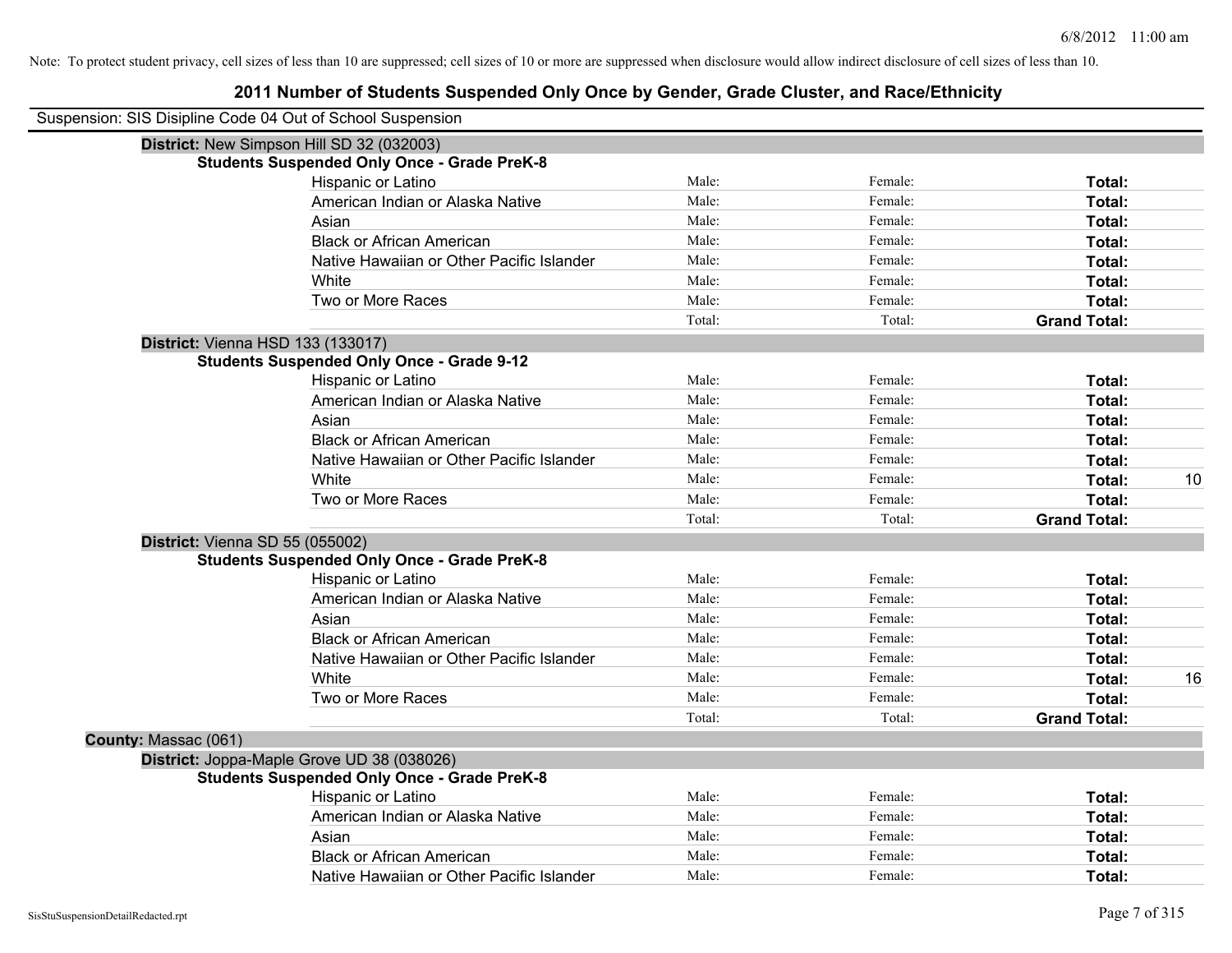| Suspension: SIS Disipline Code 04 Out of School Suspension |                                                    |        |    |         |    |                     |    |
|------------------------------------------------------------|----------------------------------------------------|--------|----|---------|----|---------------------|----|
|                                                            | White                                              | Male:  |    | Female: |    | Total:              |    |
|                                                            | Two or More Races                                  | Male:  |    | Female: |    | Total:              |    |
|                                                            |                                                    | Total: |    | Total:  |    | <b>Grand Total:</b> |    |
|                                                            | <b>Students Suspended Only Once - Grade 9-12</b>   |        |    |         |    |                     |    |
|                                                            | Hispanic or Latino                                 | Male:  |    | Female: |    | Total:              |    |
|                                                            | American Indian or Alaska Native                   | Male:  |    | Female: |    | Total:              |    |
|                                                            | Asian                                              | Male:  |    | Female: |    | Total:              |    |
|                                                            | <b>Black or African American</b>                   | Male:  |    | Female: |    | Total:              |    |
|                                                            | Native Hawaiian or Other Pacific Islander          | Male:  |    | Female: |    | Total:              |    |
|                                                            | White                                              | Male:  |    | Female: |    | Total:              |    |
|                                                            | Two or More Races                                  | Male:  |    | Female: |    | Total:              |    |
|                                                            |                                                    | Total: |    | Total:  |    | <b>Grand Total:</b> |    |
|                                                            | District: Massac UD 1 (001026)                     |        |    |         |    |                     |    |
|                                                            | <b>Students Suspended Only Once - Grade PreK-8</b> |        |    |         |    |                     |    |
|                                                            | Hispanic or Latino                                 | Male:  |    | Female: |    | Total:              |    |
|                                                            | American Indian or Alaska Native                   | Male:  |    | Female: |    | Total:              |    |
|                                                            | Asian                                              | Male:  |    | Female: |    | Total:              |    |
|                                                            | <b>Black or African American</b>                   | Male:  |    | Female: |    | Total:              |    |
|                                                            | Native Hawaiian or Other Pacific Islander          | Male:  |    | Female: |    | Total:              |    |
|                                                            | White                                              | Male:  | 26 | Female: | 13 | Total:              | 39 |
|                                                            | Two or More Races                                  | Male:  |    | Female: |    | Total:              |    |
|                                                            |                                                    | Total: |    | Total:  |    | <b>Grand Total:</b> | 49 |
|                                                            | <b>Students Suspended Only Once - Grade 9-12</b>   |        |    |         |    |                     |    |
|                                                            | Hispanic or Latino                                 | Male:  |    | Female: |    | Total:              |    |
|                                                            | American Indian or Alaska Native                   | Male:  |    | Female: |    | Total:              |    |
|                                                            | Asian                                              | Male:  |    | Female: |    | Total:              |    |
|                                                            | <b>Black or African American</b>                   | Male:  |    | Female: |    | Total:              |    |
|                                                            | Native Hawaiian or Other Pacific Islander          | Male:  |    | Female: |    | Total:              |    |
|                                                            | White                                              | Male:  |    | Female: |    | Total:              | 21 |
|                                                            | Two or More Races                                  | Male:  |    | Female: |    | Total:              |    |
|                                                            |                                                    | Total: |    | Total:  |    | <b>Grand Total:</b> |    |
| County: Pulaski (077)                                      |                                                    |        |    |         |    |                     |    |
|                                                            | District: Century CUSD 100 (100026)                |        |    |         |    |                     |    |
|                                                            | <b>Students Suspended Only Once - Grade PreK-8</b> |        |    |         |    |                     |    |
|                                                            | Hispanic or Latino                                 | Male:  |    | Female: |    | Total:              |    |
|                                                            | American Indian or Alaska Native                   | Male:  |    | Female: |    | Total:              |    |
|                                                            | Asian                                              | Male:  |    | Female: |    | Total:              |    |
|                                                            | <b>Black or African American</b>                   | Male:  |    | Female: |    | Total:              |    |
|                                                            | Native Hawaiian or Other Pacific Islander          | Male:  |    | Female: |    | Total:              |    |
| SisStuSuspensionDetailRedacted.rpt                         |                                                    |        |    |         |    | Page 8 of 315       |    |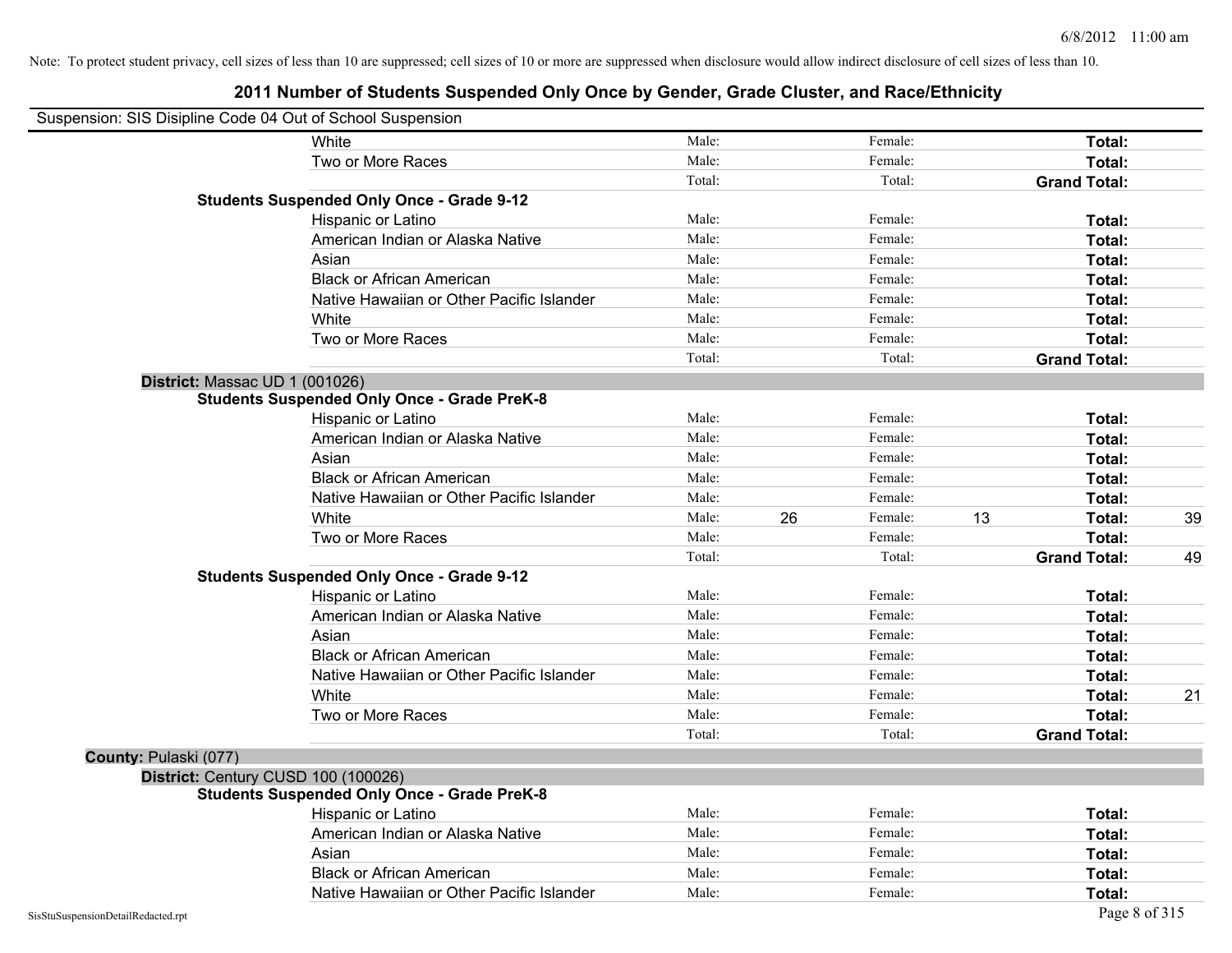| Suspension: SIS Disipline Code 04 Out of School Suspension |                                                    |        |    |         |    |                     |    |
|------------------------------------------------------------|----------------------------------------------------|--------|----|---------|----|---------------------|----|
|                                                            | <b>White</b>                                       | Male:  |    | Female: |    | Total:              |    |
|                                                            | Two or More Races                                  | Male:  |    | Female: |    | Total:              |    |
|                                                            |                                                    | Total: |    | Total:  |    | <b>Grand Total:</b> |    |
|                                                            | District: Jamp Spec Educ Services (801060)         |        |    |         |    |                     |    |
|                                                            | <b>Students Suspended Only Once - Grade 9-12</b>   |        |    |         |    |                     |    |
|                                                            | Hispanic or Latino                                 | Male:  |    | Female: |    | Total:              |    |
|                                                            | American Indian or Alaska Native                   | Male:  |    | Female: |    | Total:              |    |
|                                                            | Asian                                              | Male:  |    | Female: |    | Total:              |    |
|                                                            | <b>Black or African American</b>                   | Male:  |    | Female: |    | Total:              |    |
|                                                            | Native Hawaiian or Other Pacific Islander          | Male:  |    | Female: |    | Total:              |    |
|                                                            | White                                              | Male:  |    | Female: |    | Total:              |    |
|                                                            | Two or More Races                                  | Male:  |    | Female: |    | Total:              |    |
|                                                            |                                                    | Total: |    | Total:  |    | <b>Grand Total:</b> |    |
|                                                            | District: Meridian CUSD 101 (101026)               |        |    |         |    |                     |    |
|                                                            | <b>Students Suspended Only Once - Grade PreK-8</b> |        |    |         |    |                     |    |
|                                                            | Hispanic or Latino                                 | Male:  |    | Female: |    | Total:              |    |
|                                                            | American Indian or Alaska Native                   | Male:  |    | Female: |    | Total:              |    |
|                                                            | Asian                                              | Male:  |    | Female: |    | Total:              |    |
|                                                            | <b>Black or African American</b>                   | Male:  | 22 | Female: | 13 | Total:              | 35 |
|                                                            | Native Hawaiian or Other Pacific Islander          | Male:  |    | Female: |    | Total:              |    |
|                                                            | White                                              | Male:  |    | Female: |    | Total:              | 10 |
|                                                            | Two or More Races                                  | Male:  |    | Female: |    | Total:              |    |
|                                                            |                                                    | Total: |    | Total:  |    | <b>Grand Total:</b> |    |
| County: Union (091)                                        |                                                    |        |    |         |    |                     |    |
| District: Anna CCSD 37 (037004)                            |                                                    |        |    |         |    |                     |    |
|                                                            | <b>Students Suspended Only Once - Grade PreK-8</b> |        |    |         |    |                     |    |
|                                                            | Hispanic or Latino                                 | Male:  |    | Female: |    | Total:              |    |
|                                                            | American Indian or Alaska Native                   | Male:  |    | Female: |    | Total:              |    |
|                                                            | Asian                                              | Male:  |    | Female: |    | Total:              |    |
|                                                            | <b>Black or African American</b>                   | Male:  |    | Female: |    | Total:              |    |
|                                                            | Native Hawaiian or Other Pacific Islander          | Male:  |    | Female: |    | Total:              |    |
|                                                            | <b>White</b>                                       | Male:  |    | Female: |    | Total:              | 10 |
|                                                            | Two or More Races                                  | Male:  |    | Female: |    | Total:              |    |
|                                                            |                                                    | Total: |    | Total:  |    | <b>Grand Total:</b> |    |
|                                                            | District: Anna Jonesboro CHSD 81 (081016)          |        |    |         |    |                     |    |
|                                                            | <b>Students Suspended Only Once - Grade 9-12</b>   |        |    |         |    |                     |    |
|                                                            | Hispanic or Latino                                 | Male:  |    | Female: |    | Total:              |    |
|                                                            | American Indian or Alaska Native                   | Male:  |    | Female: |    | Total:              |    |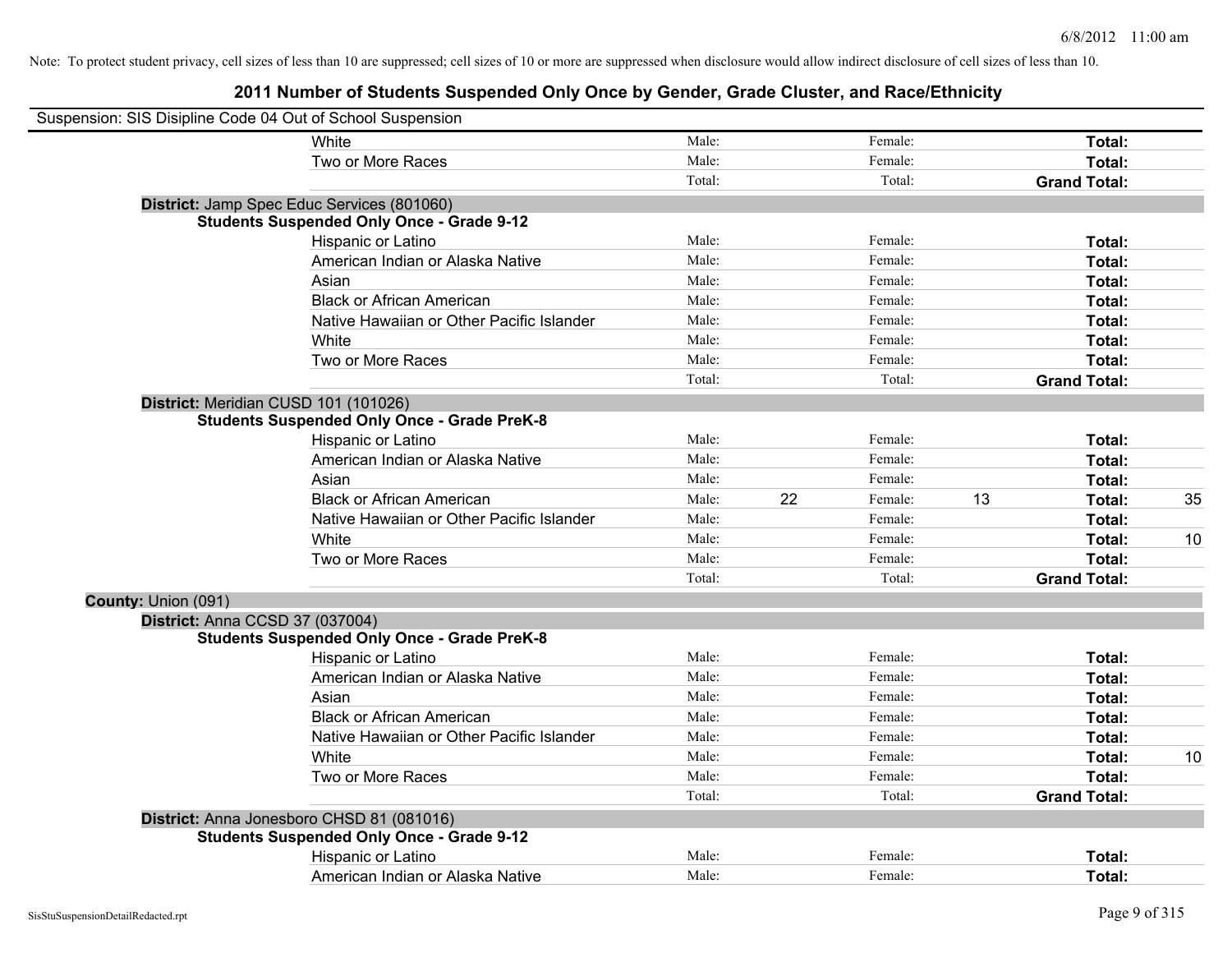|                                    | Suspension: SIS Disipline Code 04 Out of School Suspension |        |    |         |    |                     |    |
|------------------------------------|------------------------------------------------------------|--------|----|---------|----|---------------------|----|
|                                    | Asian                                                      | Male:  |    | Female: |    | Total:              |    |
|                                    | <b>Black or African American</b>                           | Male:  |    | Female: |    | Total:              |    |
|                                    | Native Hawaiian or Other Pacific Islander                  | Male:  |    | Female: |    | Total:              |    |
|                                    | White                                                      | Male:  | 16 | Female: | 12 | Total:              | 28 |
|                                    | Two or More Races                                          | Male:  |    | Female: |    | Total:              |    |
|                                    |                                                            | Total: |    | Total:  |    | <b>Grand Total:</b> |    |
|                                    | District: Cobden SUD 17 (017022)                           |        |    |         |    |                     |    |
|                                    | <b>Students Suspended Only Once - Grade PreK-8</b>         |        |    |         |    |                     |    |
|                                    | Hispanic or Latino                                         | Male:  |    | Female: |    | Total:              |    |
|                                    | American Indian or Alaska Native                           | Male:  |    | Female: |    | Total:              |    |
|                                    | Asian                                                      | Male:  |    | Female: |    | Total:              |    |
|                                    | <b>Black or African American</b>                           | Male:  |    | Female: |    | Total:              |    |
|                                    | Native Hawaiian or Other Pacific Islander                  | Male:  |    | Female: |    | Total:              |    |
|                                    | White                                                      | Male:  |    | Female: |    | Total:              |    |
|                                    | Two or More Races                                          | Male:  |    | Female: |    | Total:              |    |
|                                    |                                                            | Total: |    | Total:  |    | <b>Grand Total:</b> |    |
|                                    | <b>Students Suspended Only Once - Grade 9-12</b>           |        |    |         |    |                     |    |
|                                    | Hispanic or Latino                                         | Male:  |    | Female: |    | Total:              |    |
|                                    | American Indian or Alaska Native                           | Male:  |    | Female: |    | Total:              |    |
|                                    | Asian                                                      | Male:  |    | Female: |    | Total:              |    |
|                                    | <b>Black or African American</b>                           | Male:  |    | Female: |    | Total:              |    |
|                                    | Native Hawaiian or Other Pacific Islander                  | Male:  |    | Female: |    | Total:              |    |
|                                    | White                                                      | Male:  |    | Female: |    | Total:              | 15 |
|                                    | Two or More Races                                          | Male:  |    | Female: |    | Total:              |    |
|                                    |                                                            | Total: |    | Total:  |    | <b>Grand Total:</b> |    |
|                                    | District: Dongola USD 66 (066022)                          |        |    |         |    |                     |    |
|                                    | <b>Students Suspended Only Once - Grade PreK-8</b>         |        |    |         |    |                     |    |
|                                    | Hispanic or Latino                                         | Male:  |    | Female: |    | Total:              |    |
|                                    | American Indian or Alaska Native                           | Male:  |    | Female: |    | Total:              |    |
|                                    | Asian                                                      | Male:  |    | Female: |    | Total:              |    |
|                                    | <b>Black or African American</b>                           | Male:  |    | Female: |    | Total:              |    |
|                                    | Native Hawaiian or Other Pacific Islander                  | Male:  |    | Female: |    | Total:              |    |
|                                    | White                                                      | Male:  |    | Female: |    | Total:              |    |
|                                    | Two or More Races                                          | Male:  |    | Female: |    | Total:              |    |
|                                    |                                                            | Total: |    | Total:  |    | <b>Grand Total:</b> |    |
|                                    | <b>Students Suspended Only Once - Grade 9-12</b>           |        |    |         |    |                     |    |
|                                    | Hispanic or Latino                                         | Male:  |    | Female: |    | Total:              |    |
|                                    | American Indian or Alaska Native                           | Male:  |    | Female: |    | Total:              |    |
|                                    | Asian                                                      | Male:  |    | Female: |    | Total:              |    |
| SisStuSuspensionDetailRedacted.rpt |                                                            |        |    |         |    | Page 10 of 315      |    |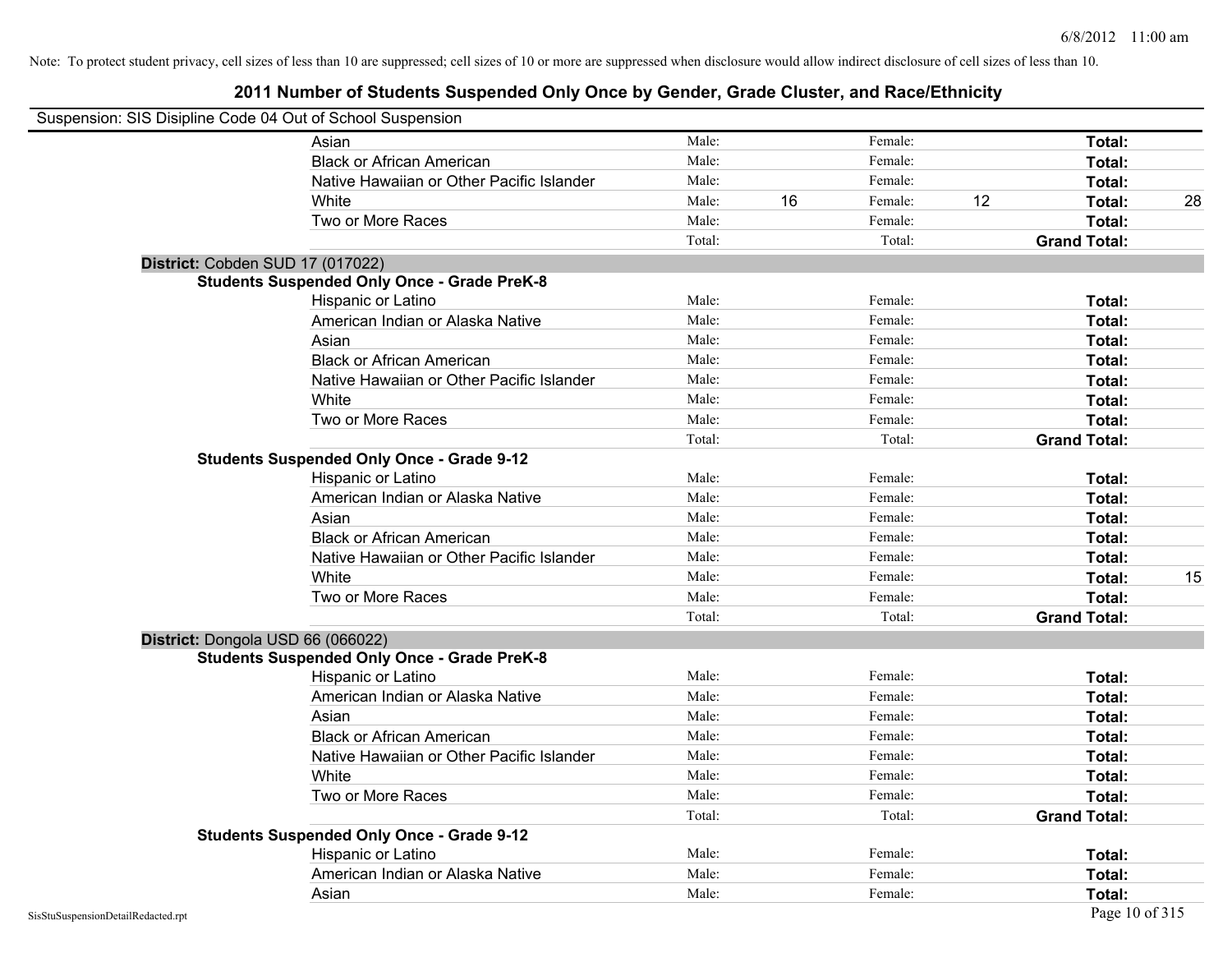### **2011 Number of Students Suspended Only Once by Gender, Grade Cluster, and Race/Ethnicity**

| Suspension: SIS Disipline Code 04 Out of School Suspension |        |         |                     |    |
|------------------------------------------------------------|--------|---------|---------------------|----|
| <b>Black or African American</b>                           | Male:  | Female: | Total:              |    |
| Native Hawaiian or Other Pacific Islander                  | Male:  | Female: | Total:              |    |
| White                                                      | Male:  | Female: | Total:              |    |
| Two or More Races                                          | Male:  | Female: | Total:              |    |
|                                                            | Total: | Total:  | <b>Grand Total:</b> |    |
| District: Jonesboro CCSD 43 (043004)                       |        |         |                     |    |
| <b>Students Suspended Only Once - Grade PreK-8</b>         |        |         |                     |    |
| Hispanic or Latino                                         | Male:  | Female: | Total:              |    |
| American Indian or Alaska Native                           | Male:  | Female: | Total:              |    |
| Asian                                                      | Male:  | Female: | Total:              |    |
| <b>Black or African American</b>                           | Male:  | Female: | Total:              |    |
| Native Hawaiian or Other Pacific Islander                  | Male:  | Female: | Total:              |    |
| White                                                      | Male:  | Female: | Total:              | 16 |
| Two or More Races                                          | Male:  | Female: | Total:              |    |
|                                                            | Total: | Total:  | <b>Grand Total:</b> |    |
| District: Shawnee CUSD 84 (084026)                         |        |         |                     |    |
| <b>Students Suspended Only Once - Grade PreK-8</b>         |        |         |                     |    |
| Hispanic or Latino                                         | Male:  | Female: | Total:              |    |
| American Indian or Alaska Native                           | Male:  | Female: | Total:              |    |
| Asian                                                      | Male:  | Female: | Total:              |    |
| <b>Black or African American</b>                           | Male:  | Female: | Total:              |    |
| Native Hawaiian or Other Pacific Islander                  | Male:  | Female: | Total:              |    |
| White                                                      | Male:  | Female: | Total:              | 13 |
| Two or More Races                                          | Male:  | Female: | Total:              |    |
|                                                            | Total: | Total:  | <b>Grand Total:</b> |    |
| <b>Students Suspended Only Once - Grade 9-12</b>           |        |         |                     |    |
| Hispanic or Latino                                         | Male:  | Female: | Total:              |    |
| American Indian or Alaska Native                           | Male:  | Female: | Total:              |    |
| Asian                                                      | Male:  | Female: | Total:              |    |
| <b>Black or African American</b>                           | Male:  | Female: | Total:              |    |
| Native Hawaiian or Other Pacific Islander                  | Male:  | Female: | Total:              |    |
| White                                                      | Male:  | Female: | Total:              |    |
| Two or More Races                                          | Male:  | Female: | Total:              |    |
|                                                            | Total: | Total:  | <b>Grand Total:</b> |    |
|                                                            |        |         |                     |    |

**Region:** Bond/Effingham/Fayette ROE (03)

**County:** Bond (003)

**District:** Bond County CUSD 2 (002026)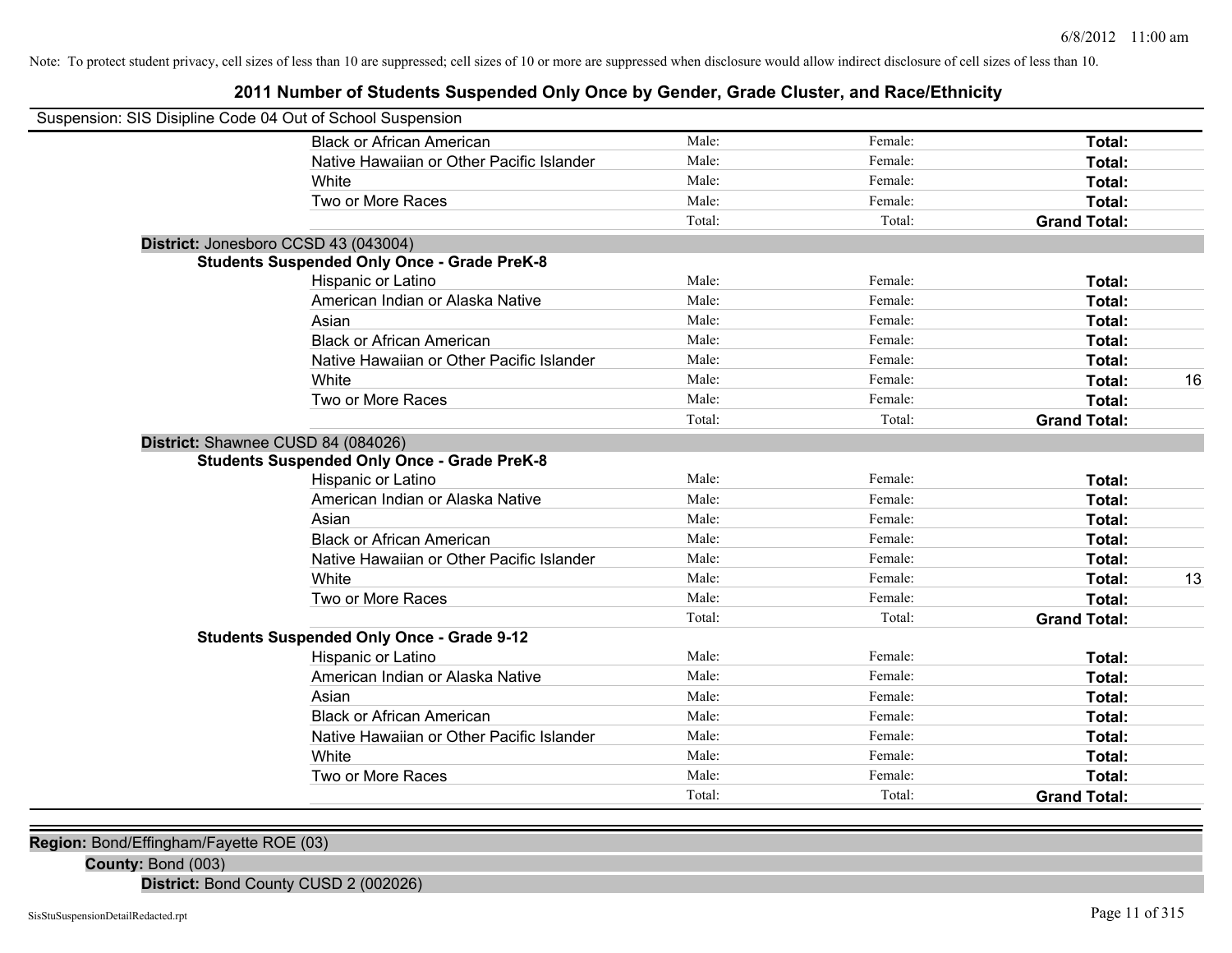| Suspension: SIS Disipline Code 04 Out of School Suspension |        |         |                     |    |
|------------------------------------------------------------|--------|---------|---------------------|----|
| <b>Students Suspended Only Once - Grade PreK-8</b>         |        |         |                     |    |
| Hispanic or Latino                                         | Male:  | Female: | Total:              |    |
| American Indian or Alaska Native                           | Male:  | Female: | Total:              |    |
| Asian                                                      | Male:  | Female: | Total:              |    |
| <b>Black or African American</b>                           | Male:  | Female: | Total:              |    |
| Native Hawaiian or Other Pacific Islander                  | Male:  | Female: | Total:              |    |
| White                                                      | Male:  | Female: | Total:              | 19 |
| Two or More Races                                          | Male:  | Female: | Total:              |    |
|                                                            | Total: | Total:  | <b>Grand Total:</b> |    |
| <b>Students Suspended Only Once - Grade 9-12</b>           |        |         |                     |    |
| Hispanic or Latino                                         | Male:  | Female: | Total:              |    |
| American Indian or Alaska Native                           | Male:  | Female: | Total:              |    |
| Asian                                                      | Male:  | Female: | Total:              |    |
| <b>Black or African American</b>                           | Male:  | Female: | Total:              |    |
| Native Hawaiian or Other Pacific Islander                  | Male:  | Female: | Total:              |    |
| White                                                      | Male:  | Female: | Total:              | 28 |
| Two or More Races                                          | Male:  | Female: | Total:              |    |
|                                                            | Total: | Total:  | <b>Grand Total:</b> |    |
| District: Mulberry Grove CUSD 1 (001026)                   |        |         |                     |    |
| <b>Students Suspended Only Once - Grade PreK-8</b>         |        |         |                     |    |
| Hispanic or Latino                                         | Male:  | Female: | Total:              |    |
| American Indian or Alaska Native                           | Male:  | Female: | Total:              |    |
| Asian                                                      | Male:  | Female: | Total:              |    |
| <b>Black or African American</b>                           | Male:  | Female: | Total:              |    |
| Native Hawaiian or Other Pacific Islander                  | Male:  | Female: | Total:              |    |
| White                                                      | Male:  | Female: | Total:              |    |
| Two or More Races                                          | Male:  | Female: | Total:              |    |
|                                                            | Total: | Total:  | <b>Grand Total:</b> |    |
| <b>Students Suspended Only Once - Grade 9-12</b>           |        |         |                     |    |
| Hispanic or Latino                                         | Male:  | Female: | Total:              |    |
| American Indian or Alaska Native                           | Male:  | Female: | Total:              |    |
| Asian                                                      | Male:  | Female: | Total:              |    |
| <b>Black or African American</b>                           | Male:  | Female: | Total:              |    |
| Native Hawaiian or Other Pacific Islander                  | Male:  | Female: | Total:              |    |
| White                                                      | Male:  | Female: | Total:              |    |
| Two or More Races                                          | Male:  | Female: | Total:              |    |
|                                                            | Total: | Total:  | <b>Grand Total:</b> |    |

### **2011 Number of Students Suspended Only Once by Gender, Grade Cluster, and Race/Ethnicity**

**County:** Effingham (025)

**District:** Altamont CUSD 10 (010026)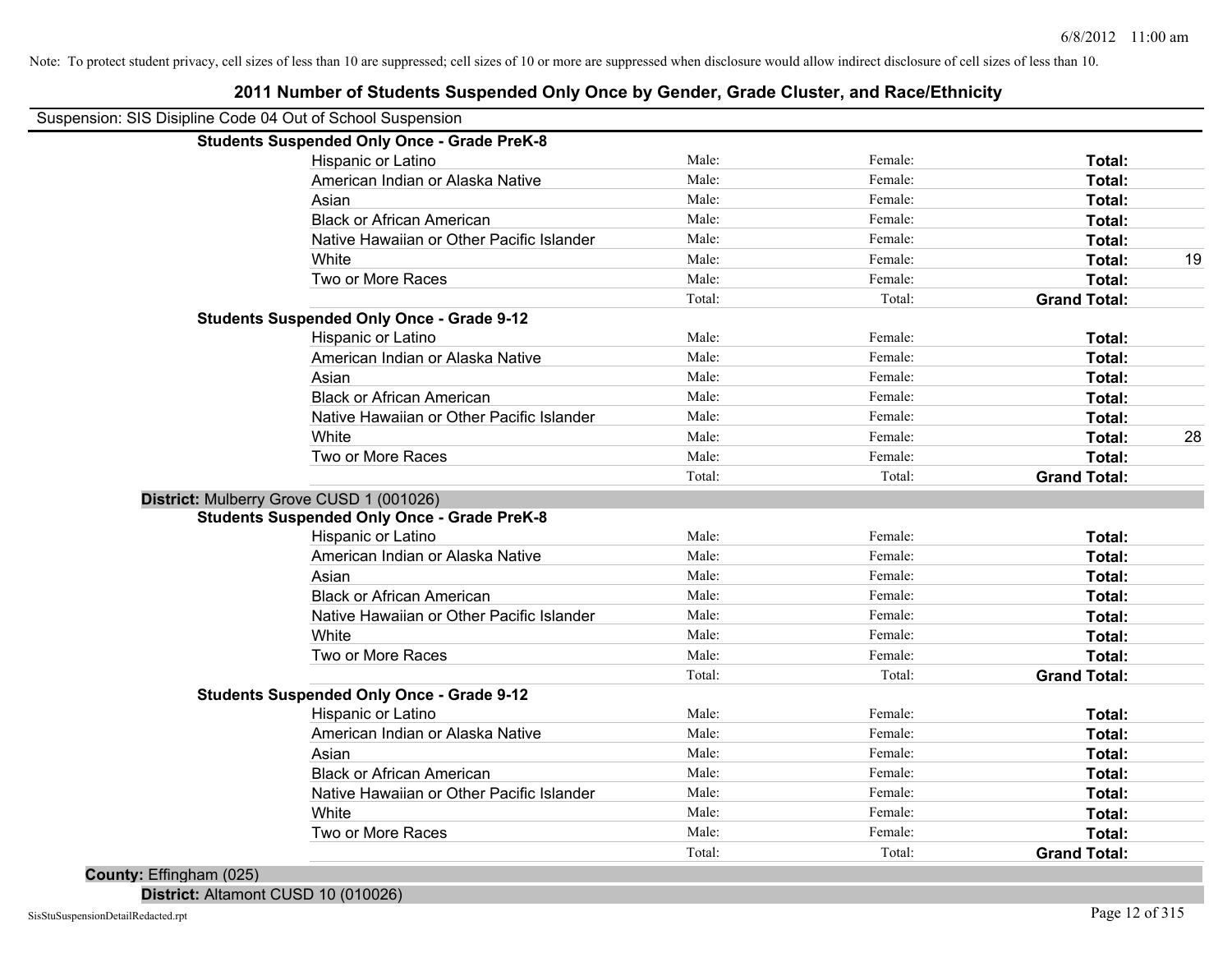Note: To protect student privacy, cell sizes of less than 10 are suppressed; cell sizes of 10 or more are suppressed when disclosure would allow indirect disclosure of cell sizes of less than 10.

|                                                            | 2011 Number of Students Suspended Only Once by Gender, Grade Cluster, and Race/Ethnicity |        |         |                     |
|------------------------------------------------------------|------------------------------------------------------------------------------------------|--------|---------|---------------------|
| Suspension: SIS Disipline Code 04 Out of School Suspension |                                                                                          |        |         |                     |
|                                                            | <b>Students Suspended Only Once - Grade 9-12</b>                                         |        |         |                     |
|                                                            | Hispanic or Latino                                                                       | Male:  | Female: | Total:              |
|                                                            | American Indian or Alaska Native                                                         | Male:  | Female: | Total:              |
|                                                            | Asian                                                                                    | Male:  | Female: | Total:              |
|                                                            | <b>Black or African American</b>                                                         | Male:  | Female: | Total:              |
|                                                            | Native Hawaiian or Other Pacific Islander                                                | Male:  | Female: | Total:              |
|                                                            | <b>White</b>                                                                             | Male:  | Female: | Total:              |
|                                                            | Two or More Races                                                                        | Male:  | Female: | Total:              |
|                                                            |                                                                                          | Total: | Total:  | <b>Grand Total:</b> |
|                                                            | District: Beecher City CUSD 20 (020026)                                                  |        |         |                     |
|                                                            | <b>Students Suspended Only Once - Grade PreK-8</b>                                       |        |         |                     |
|                                                            | Hispanic or Latino                                                                       | Male:  | Female: | Total:              |
|                                                            | American Indian or Alaska Native                                                         | Male:  | Female: | Total:              |
|                                                            | Asian                                                                                    | Male:  | Female: | Total:              |
|                                                            | <b>Black or African American</b>                                                         | Male:  | Female: | Total:              |
|                                                            | Native Hawaiian or Other Pacific Islander                                                | Male:  | Female: | Total:              |
|                                                            | White                                                                                    | Male:  | Female: | Total:              |
|                                                            | Two or More Races                                                                        | Male:  | Female: | Total:              |
|                                                            |                                                                                          | Total: | Total:  | <b>Grand Total:</b> |
|                                                            | <b>Students Suspended Only Once - Grade 9-12</b>                                         |        |         |                     |
|                                                            | Hispanic or Latino                                                                       | Male:  | Female: | Total:              |
|                                                            | American Indian or Alaska Native                                                         | Male:  | Female: | Total:              |
|                                                            | Asian                                                                                    | Male:  | Female: | Total:              |
|                                                            | <b>Black or African American</b>                                                         | Male:  | Female: | Total:              |
|                                                            | Native Hawaiian or Other Pacific Islander                                                | Male:  | Female: | Total:              |
|                                                            | White                                                                                    | Male:  | Female: | Total:              |
|                                                            | Two or More Races                                                                        | Male:  | Female: | Total:              |
|                                                            |                                                                                          | Total: | Total:  | <b>Grand Total:</b> |
|                                                            | District: Dieterich CUSD 30 (030026)                                                     |        |         |                     |
|                                                            | <b>Students Suspended Only Once - Grade PreK-8</b>                                       |        |         |                     |
|                                                            | Hispanic or Latino                                                                       | Male:  | Female: | Total:              |
|                                                            | American Indian or Alaska Native                                                         | Male:  | Female: | Total:              |
|                                                            | Asian                                                                                    | Male:  | Female: | Total:              |
|                                                            | <b>Black or African American</b>                                                         | Male:  | Female: | Total:              |
|                                                            | Native Hawaiian or Other Pacific Islander                                                | Male:  | Female: | Total:              |
|                                                            | White                                                                                    | Male:  | Female: | Total:              |
|                                                            | Two or More Races                                                                        | Male:  | Female: | Total:              |

Total: Total: **Grand Total:**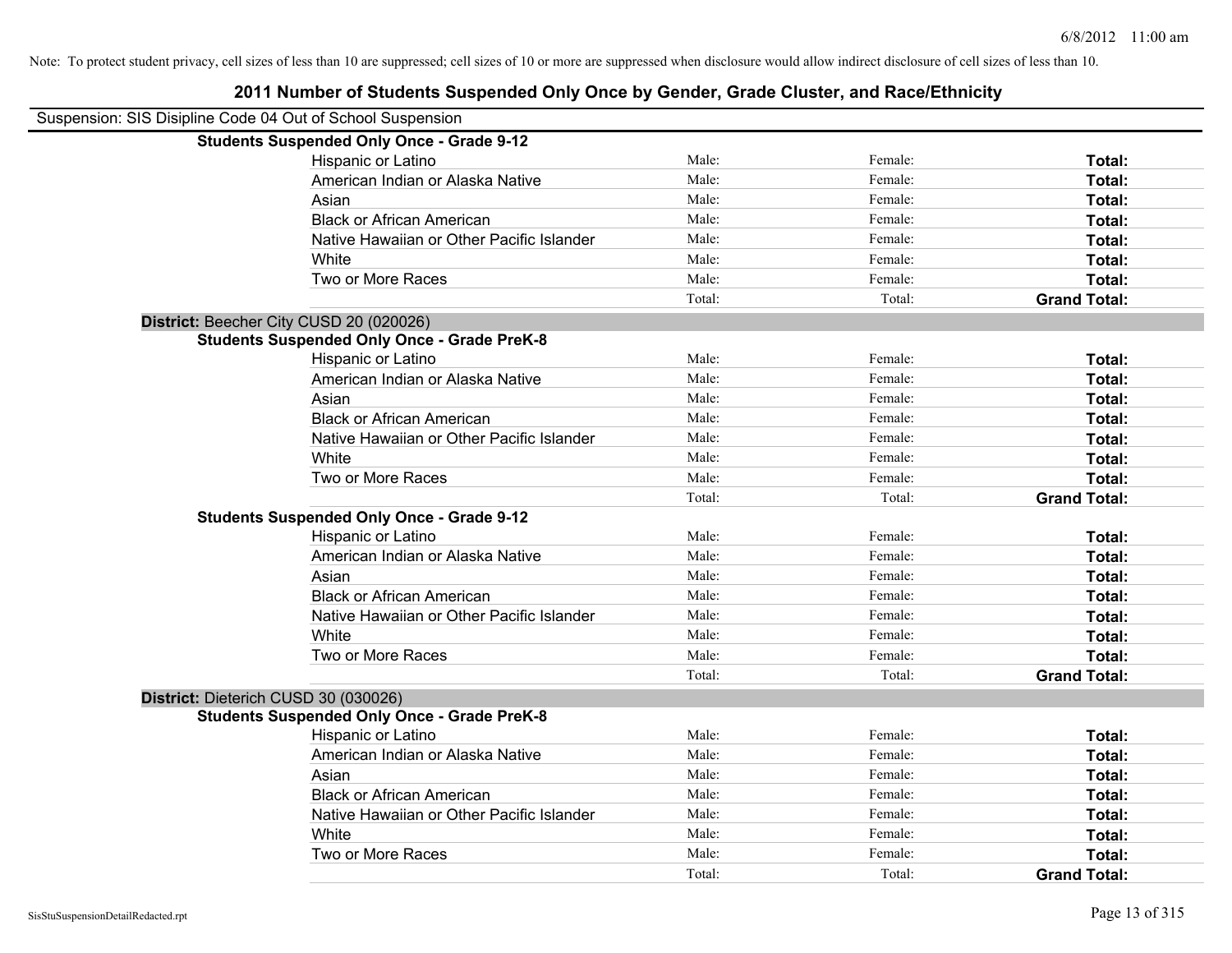| Suspension: SIS Disipline Code 04 Out of School Suspension |
|------------------------------------------------------------|
|------------------------------------------------------------|

|                       | District: Effingham CUSD 40 (040026)               |        |    |         |    |                     |    |
|-----------------------|----------------------------------------------------|--------|----|---------|----|---------------------|----|
|                       | <b>Students Suspended Only Once - Grade PreK-8</b> |        |    |         |    |                     |    |
|                       | Hispanic or Latino                                 | Male:  |    | Female: |    | Total:              |    |
|                       | American Indian or Alaska Native                   | Male:  |    | Female: |    | Total:              |    |
|                       | Asian                                              | Male:  |    | Female: |    | Total:              |    |
|                       | <b>Black or African American</b>                   | Male:  |    | Female: |    | Total:              |    |
|                       | Native Hawaiian or Other Pacific Islander          | Male:  |    | Female: |    | Total:              |    |
|                       | White                                              | Male:  |    | Female: |    | Total:              | 39 |
|                       | Two or More Races                                  | Male:  |    | Female: |    | Total:              |    |
|                       |                                                    | Total: |    | Total:  |    | <b>Grand Total:</b> |    |
|                       | <b>Students Suspended Only Once - Grade 9-12</b>   |        |    |         |    |                     |    |
|                       | Hispanic or Latino                                 | Male:  |    | Female: |    | Total:              |    |
|                       | American Indian or Alaska Native                   | Male:  |    | Female: |    | Total:              |    |
|                       | Asian                                              | Male:  |    | Female: |    | Total:              |    |
|                       | <b>Black or African American</b>                   | Male:  |    | Female: |    | Total:              |    |
|                       | Native Hawaiian or Other Pacific Islander          | Male:  |    | Female: |    | Total:              |    |
|                       | White                                              | Male:  | 29 | Female: | 15 | Total:              | 44 |
|                       | Two or More Races                                  | Male:  |    | Female: |    | Total:              |    |
|                       |                                                    | Total: |    | Total:  |    | <b>Grand Total:</b> |    |
|                       | District: Teutopolis CUSD 50 (050026)              |        |    |         |    |                     |    |
|                       | <b>Students Suspended Only Once - Grade 9-12</b>   |        |    |         |    |                     |    |
|                       | Hispanic or Latino                                 | Male:  |    | Female: |    | Total:              |    |
|                       | American Indian or Alaska Native                   | Male:  |    | Female: |    | Total:              |    |
|                       | Asian                                              | Male:  |    | Female: |    | Total:              |    |
|                       | <b>Black or African American</b>                   | Male:  |    | Female: |    | Total:              |    |
|                       | Native Hawaiian or Other Pacific Islander          | Male:  |    | Female: |    | Total:              |    |
|                       | White                                              | Male:  |    | Female: |    | Total:              |    |
|                       | Two or More Races                                  | Male:  |    | Female: |    | Total:              |    |
|                       |                                                    | Total: |    | Total:  |    | <b>Grand Total:</b> |    |
| County: Fayette (026) |                                                    |        |    |         |    |                     |    |
|                       | District: Brownstown CUSD 201 (201026)             |        |    |         |    |                     |    |
|                       | <b>Students Suspended Only Once - Grade PreK-8</b> |        |    |         |    |                     |    |
|                       | Hispanic or Latino                                 | Male:  |    | Female: |    | Total:              |    |
|                       | American Indian or Alaska Native                   | Male:  |    | Female: |    | Total:              |    |
|                       | Asian                                              | Male:  |    | Female: |    | Total:              |    |
|                       | <b>Black or African American</b>                   | Male:  |    | Female: |    | Total:              |    |
|                       | Native Hawaiian or Other Pacific Islander          | Male:  |    | Female: |    | <b>Total:</b>       |    |
|                       | White                                              | Male:  |    | Female: |    | Total:              | 11 |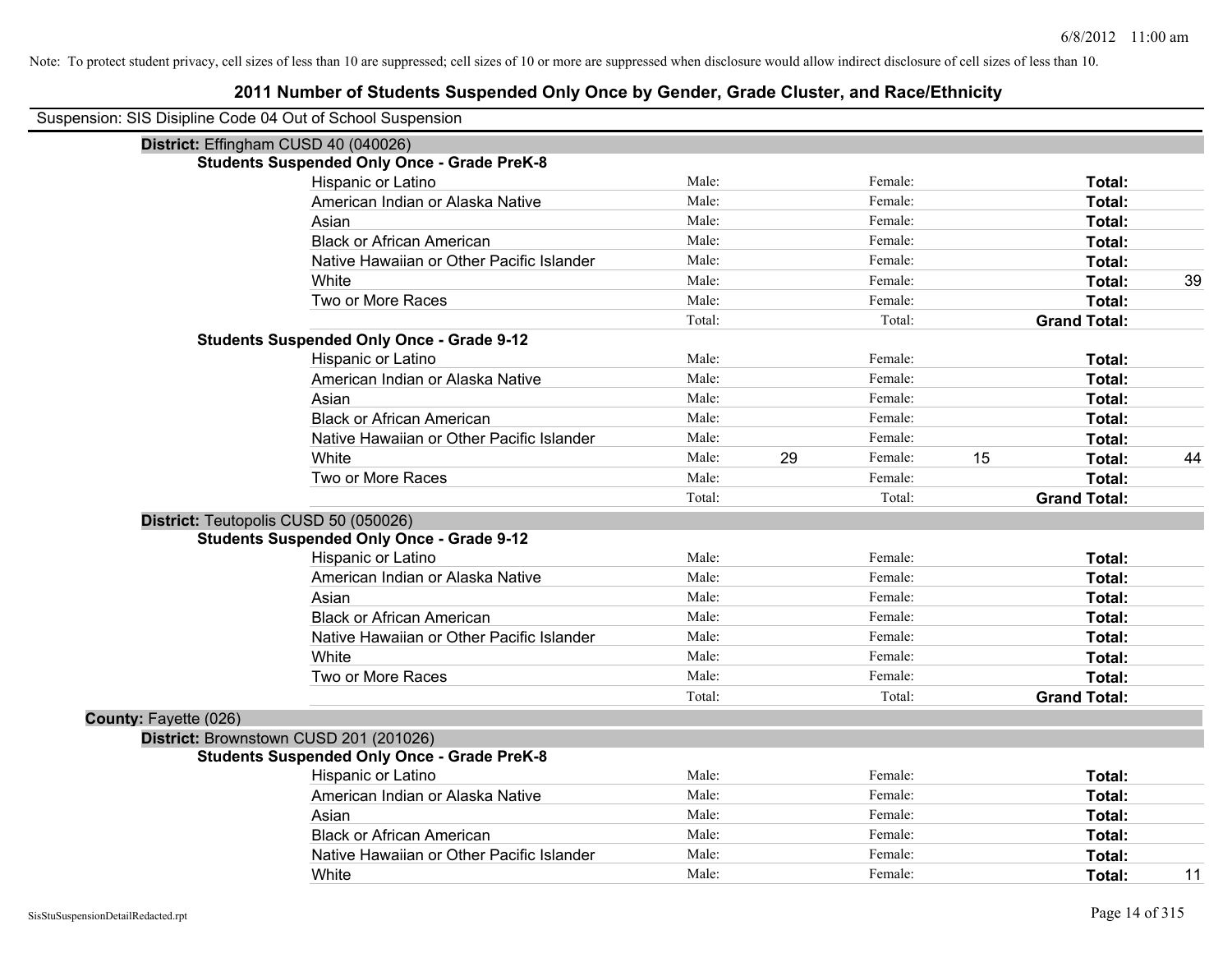| Suspension: SIS Disipline Code 04 Out of School Suspension |                                                    |        |         |                     |
|------------------------------------------------------------|----------------------------------------------------|--------|---------|---------------------|
|                                                            | Two or More Races                                  | Male:  | Female: | Total:              |
|                                                            |                                                    | Total: | Total:  | <b>Grand Total:</b> |
|                                                            | <b>Students Suspended Only Once - Grade 9-12</b>   |        |         |                     |
|                                                            | Hispanic or Latino                                 | Male:  | Female: | Total:              |
|                                                            | American Indian or Alaska Native                   | Male:  | Female: | Total:              |
|                                                            | Asian                                              | Male:  | Female: | Total:              |
|                                                            | <b>Black or African American</b>                   | Male:  | Female: | Total:              |
|                                                            | Native Hawaiian or Other Pacific Islander          | Male:  | Female: | Total:              |
|                                                            | White                                              | Male:  | Female: | Total:              |
|                                                            | Two or More Races                                  | Male:  | Female: | Total:              |
|                                                            |                                                    | Total: | Total:  | <b>Grand Total:</b> |
| District: Non-Public School (2030)                         |                                                    |        |         |                     |
|                                                            | <b>Students Suspended Only Once - Grade 9-12</b>   |        |         |                     |
|                                                            | Hispanic or Latino                                 | Male:  | Female: | Total:              |
|                                                            | American Indian or Alaska Native                   | Male:  | Female: | Total:              |
|                                                            | Asian                                              | Male:  | Female: | Total:              |
|                                                            | <b>Black or African American</b>                   | Male:  | Female: | Total:              |
|                                                            | Native Hawaiian or Other Pacific Islander          | Male:  | Female: | Total:              |
|                                                            | White                                              | Male:  | Female: | Total:              |
|                                                            | Two or More Races                                  | Male:  | Female: | Total:              |
|                                                            |                                                    | Total: | Total:  | <b>Grand Total:</b> |
|                                                            | District: Ramsey CUSD 204 (204026)                 |        |         |                     |
|                                                            | <b>Students Suspended Only Once - Grade PreK-8</b> |        |         |                     |
|                                                            | Hispanic or Latino                                 | Male:  | Female: | Total:              |
|                                                            | American Indian or Alaska Native                   | Male:  | Female: | Total:              |
|                                                            | Asian                                              | Male:  | Female: | Total:              |
|                                                            | <b>Black or African American</b>                   | Male:  | Female: | Total:              |
|                                                            | Native Hawaiian or Other Pacific Islander          | Male:  | Female: | Total:              |
|                                                            | White                                              | Male:  | Female: | Total:              |
|                                                            | Two or More Races                                  | Male:  | Female: | Total:              |
|                                                            |                                                    | Total: | Total:  | <b>Grand Total:</b> |
|                                                            | District: St Elmo CUSD 202 (202026)                |        |         |                     |
|                                                            | <b>Students Suspended Only Once - Grade PreK-8</b> |        |         |                     |
|                                                            | Hispanic or Latino                                 | Male:  | Female: | Total:              |
|                                                            | American Indian or Alaska Native                   | Male:  | Female: | Total:              |
|                                                            | Asian                                              | Male:  | Female: | Total:              |
|                                                            | <b>Black or African American</b>                   | Male:  | Female: | Total:              |
|                                                            | Native Hawaiian or Other Pacific Islander          | Male:  | Female: | Total:              |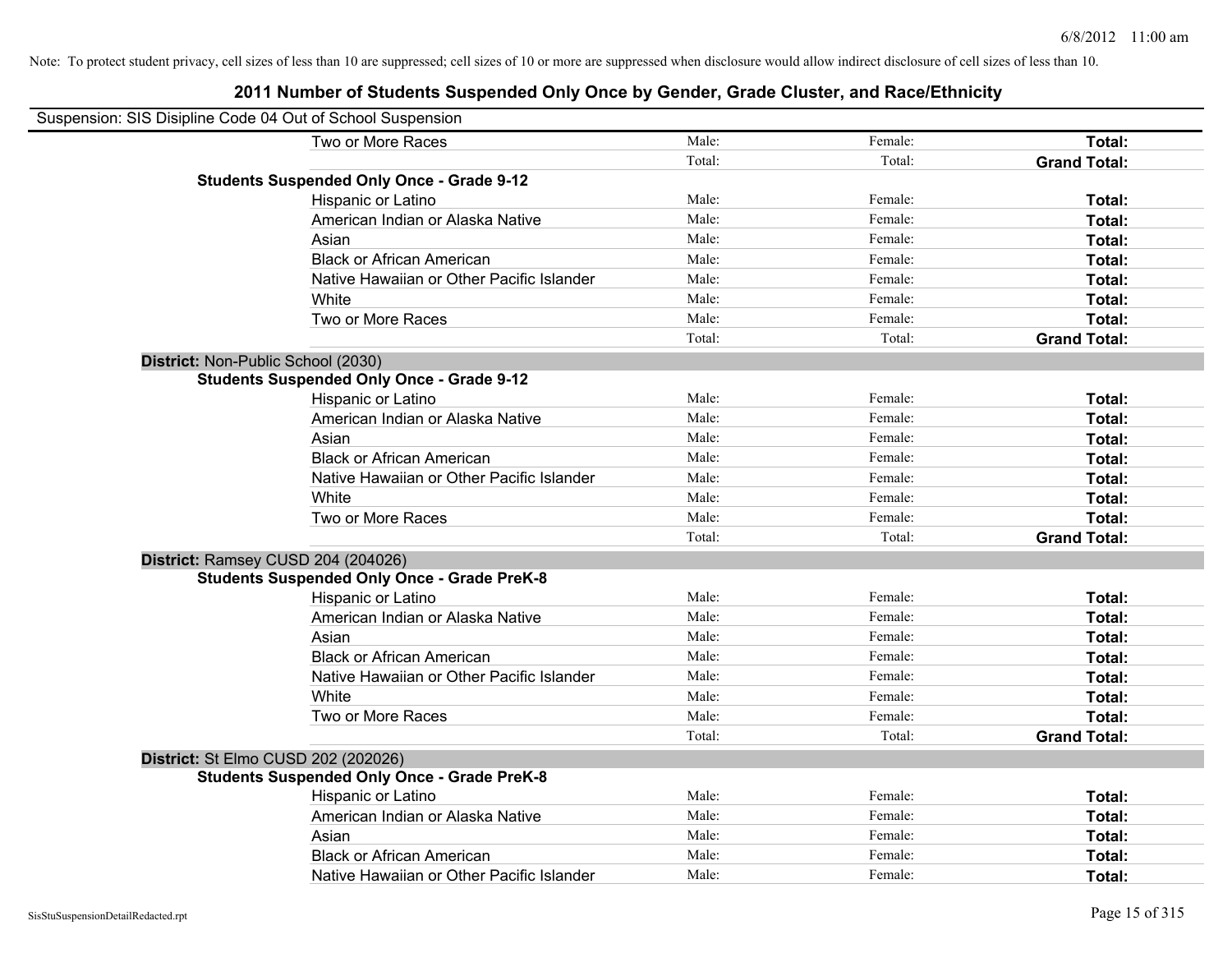| Suspension: SIS Disipline Code 04 Out of School Suspension |                                                    |        |         |                     |    |
|------------------------------------------------------------|----------------------------------------------------|--------|---------|---------------------|----|
|                                                            | White                                              | Male:  | Female: | Total:              |    |
|                                                            | Two or More Races                                  | Male:  | Female: | Total:              |    |
|                                                            |                                                    | Total: | Total:  | <b>Grand Total:</b> |    |
|                                                            | <b>Students Suspended Only Once - Grade 9-12</b>   |        |         |                     |    |
|                                                            | Hispanic or Latino                                 | Male:  | Female: | Total:              |    |
|                                                            | American Indian or Alaska Native                   | Male:  | Female: | Total:              |    |
|                                                            | Asian                                              | Male:  | Female: | Total:              |    |
|                                                            | <b>Black or African American</b>                   | Male:  | Female: | Total:              |    |
|                                                            | Native Hawaiian or Other Pacific Islander          | Male:  | Female: | Total:              |    |
|                                                            | White                                              | Male:  | Female: | Total:              | 11 |
|                                                            | Two or More Races                                  | Male:  | Female: | Total:              |    |
|                                                            |                                                    | Total: | Total:  | <b>Grand Total:</b> |    |
|                                                            | District: Vandalia CUSD 203 (203026)               |        |         |                     |    |
|                                                            | <b>Students Suspended Only Once - Grade PreK-8</b> |        |         |                     |    |
|                                                            | Hispanic or Latino                                 | Male:  | Female: | Total:              |    |
|                                                            | American Indian or Alaska Native                   | Male:  | Female: | Total:              |    |
|                                                            | Asian                                              | Male:  | Female: | Total:              |    |
|                                                            | <b>Black or African American</b>                   | Male:  | Female: | Total:              |    |
|                                                            | Native Hawaiian or Other Pacific Islander          | Male:  | Female: | Total:              |    |
|                                                            | White                                              | Male:  | Female: | Total:              | 15 |
|                                                            | Two or More Races                                  | Male:  | Female: | Total:              |    |
|                                                            |                                                    | Total: | Total:  | <b>Grand Total:</b> |    |
|                                                            | <b>Students Suspended Only Once - Grade 9-12</b>   |        |         |                     |    |
|                                                            | Hispanic or Latino                                 | Male:  | Female: | Total:              |    |
|                                                            | American Indian or Alaska Native                   | Male:  | Female: | Total:              |    |
|                                                            | Asian                                              | Male:  | Female: | Total:              |    |
|                                                            | <b>Black or African American</b>                   | Male:  | Female: | Total:              |    |
|                                                            | Native Hawaiian or Other Pacific Islander          | Male:  | Female: | Total:              |    |
|                                                            | White                                              | Male:  | Female: | Total:              | 21 |
|                                                            | Two or More Races                                  | Male:  | Female: | Total:              |    |
|                                                            |                                                    | Total: | Total:  | <b>Grand Total:</b> |    |
| County: Non-Public School (000)                            |                                                    |        |         |                     |    |
|                                                            | District: Bond/Effingham/Fayette ROE (000000)      |        |         |                     |    |
|                                                            | <b>Students Suspended Only Once - Grade 9-12</b>   |        |         |                     |    |
|                                                            | Hispanic or Latino                                 | Male:  | Female: | <b>Total:</b>       |    |
|                                                            | American Indian or Alaska Native                   | Male:  | Female: | Total:              |    |
|                                                            | Asian                                              | Male:  | Female: | Total:              |    |
|                                                            | <b>Black or African American</b>                   | Male:  | Female: | Total:              |    |
|                                                            | Native Hawaiian or Other Pacific Islander          | Male:  | Female: | Total:              |    |
| SisStuSuspensionDetailRedacted.rpt                         |                                                    |        |         | Page 16 of 315      |    |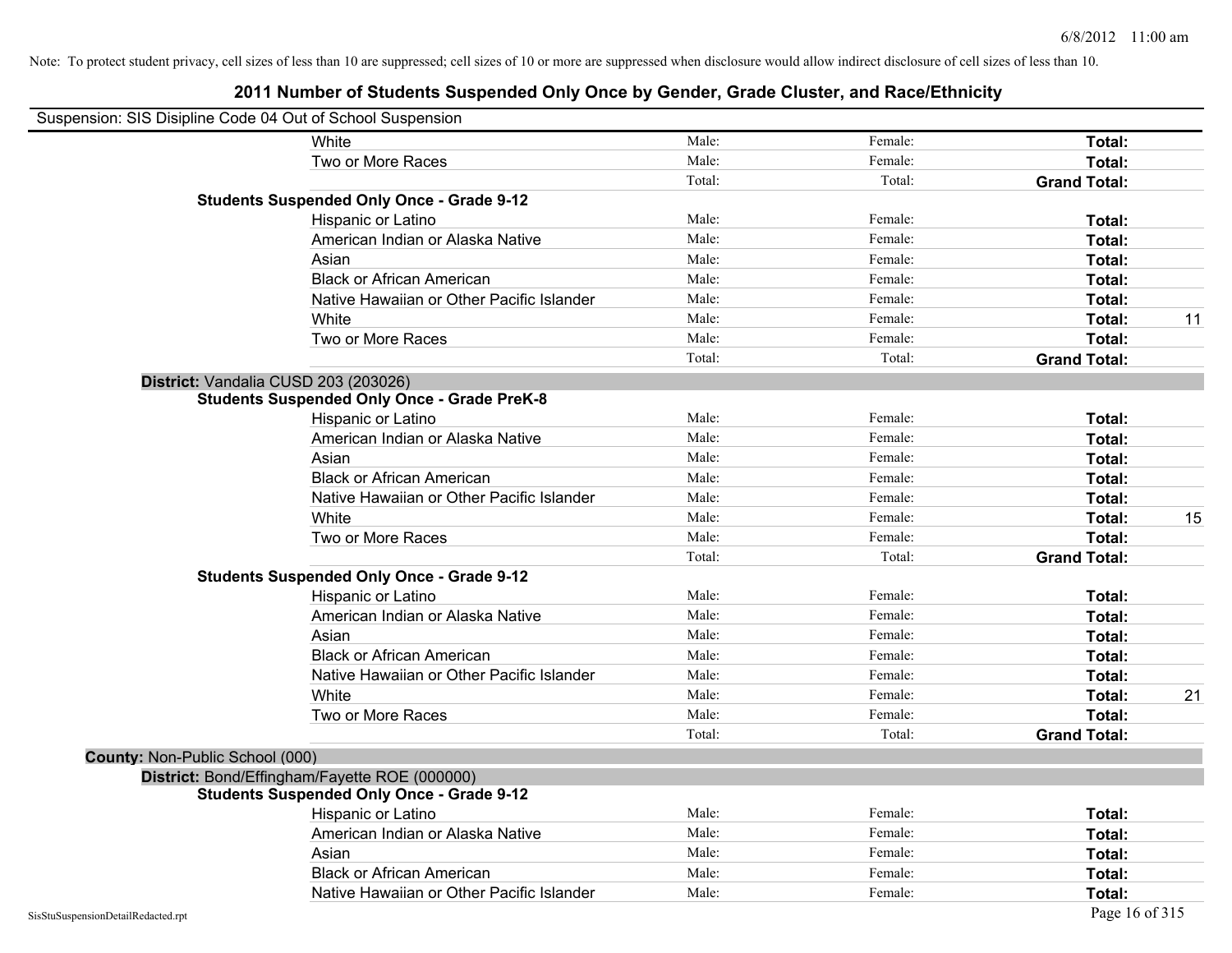| Suspension: SIS Disipline Code 04 Out of School Suspension |                                                    |        |    |         |    |                     |     |
|------------------------------------------------------------|----------------------------------------------------|--------|----|---------|----|---------------------|-----|
|                                                            | White                                              | Male:  |    | Female: |    | Total:              |     |
|                                                            | Two or More Races                                  | Male:  |    | Female: |    | Total:              |     |
|                                                            |                                                    | Total: |    | Total:  |    | <b>Grand Total:</b> |     |
| Region: Boone/Winnebago ROE (04)                           |                                                    |        |    |         |    |                     |     |
| County: Boone (004)                                        |                                                    |        |    |         |    |                     |     |
|                                                            | District: Belvidere CUSD 100 (100026)              |        |    |         |    |                     |     |
|                                                            | <b>Students Suspended Only Once - Grade PreK-8</b> |        |    |         |    |                     |     |
|                                                            | Hispanic or Latino                                 | Male:  | 22 | Female: | 21 | Total:              | 43  |
|                                                            | American Indian or Alaska Native                   | Male:  |    | Female: |    | Total:              |     |
|                                                            | Asian                                              | Male:  |    | Female: |    | Total:              |     |
|                                                            | <b>Black or African American</b>                   | Male:  |    | Female: |    | Total:              |     |
|                                                            | Native Hawaiian or Other Pacific Islander          | Male:  |    | Female: |    | Total:              |     |
|                                                            | White                                              | Male:  | 41 | Female: | 15 | Total:              | 56  |
|                                                            | Two or More Races                                  | Male:  |    | Female: |    | Total:              |     |
|                                                            |                                                    | Total: |    | Total:  |    | <b>Grand Total:</b> |     |
|                                                            | <b>Students Suspended Only Once - Grade 9-12</b>   |        |    |         |    |                     |     |
|                                                            | Hispanic or Latino                                 | Male:  | 39 | Female: | 23 | Total:              | 62  |
|                                                            | American Indian or Alaska Native                   | Male:  |    | Female: |    | Total:              |     |
|                                                            | Asian                                              | Male:  |    | Female: |    | Total:              |     |
|                                                            | <b>Black or African American</b>                   | Male:  |    | Female: |    | Total:              |     |
|                                                            | Native Hawaiian or Other Pacific Islander          | Male:  |    | Female: |    | Total:              |     |
|                                                            | White                                              | Male:  | 63 | Female: | 35 | Total:              | 98  |
|                                                            | Two or More Races                                  | Male:  |    | Female: |    | Total:              |     |
|                                                            |                                                    | Total: |    | Total:  |    | <b>Grand Total:</b> | 173 |
|                                                            | District: North Boone CUSD 200 (200026)            |        |    |         |    |                     |     |
|                                                            | <b>Students Suspended Only Once - Grade PreK-8</b> |        |    |         |    |                     |     |
|                                                            | Hispanic or Latino                                 | Male:  |    | Female: |    | Total:              |     |
|                                                            | American Indian or Alaska Native                   | Male:  |    | Female: |    | Total:              |     |
|                                                            | Asian                                              | Male:  |    | Female: |    | Total:              |     |
|                                                            | <b>Black or African American</b>                   | Male:  |    | Female: |    | Total:              |     |
|                                                            | Native Hawaiian or Other Pacific Islander          | Male:  |    | Female: |    | Total:              |     |
|                                                            | White                                              | Male:  |    | Female: |    | Total:              |     |
|                                                            | Two or More Races                                  | Male:  |    | Female: |    | Total:              |     |
|                                                            |                                                    | Total: |    | Total:  |    | <b>Grand Total:</b> |     |
|                                                            | <b>Students Suspended Only Once - Grade 9-12</b>   |        |    |         |    |                     |     |
|                                                            | Hispanic or Latino                                 | Male:  |    | Female: |    | Total:              |     |
|                                                            | American Indian or Alaska Native                   | Male:  |    | Female: |    | Total:              |     |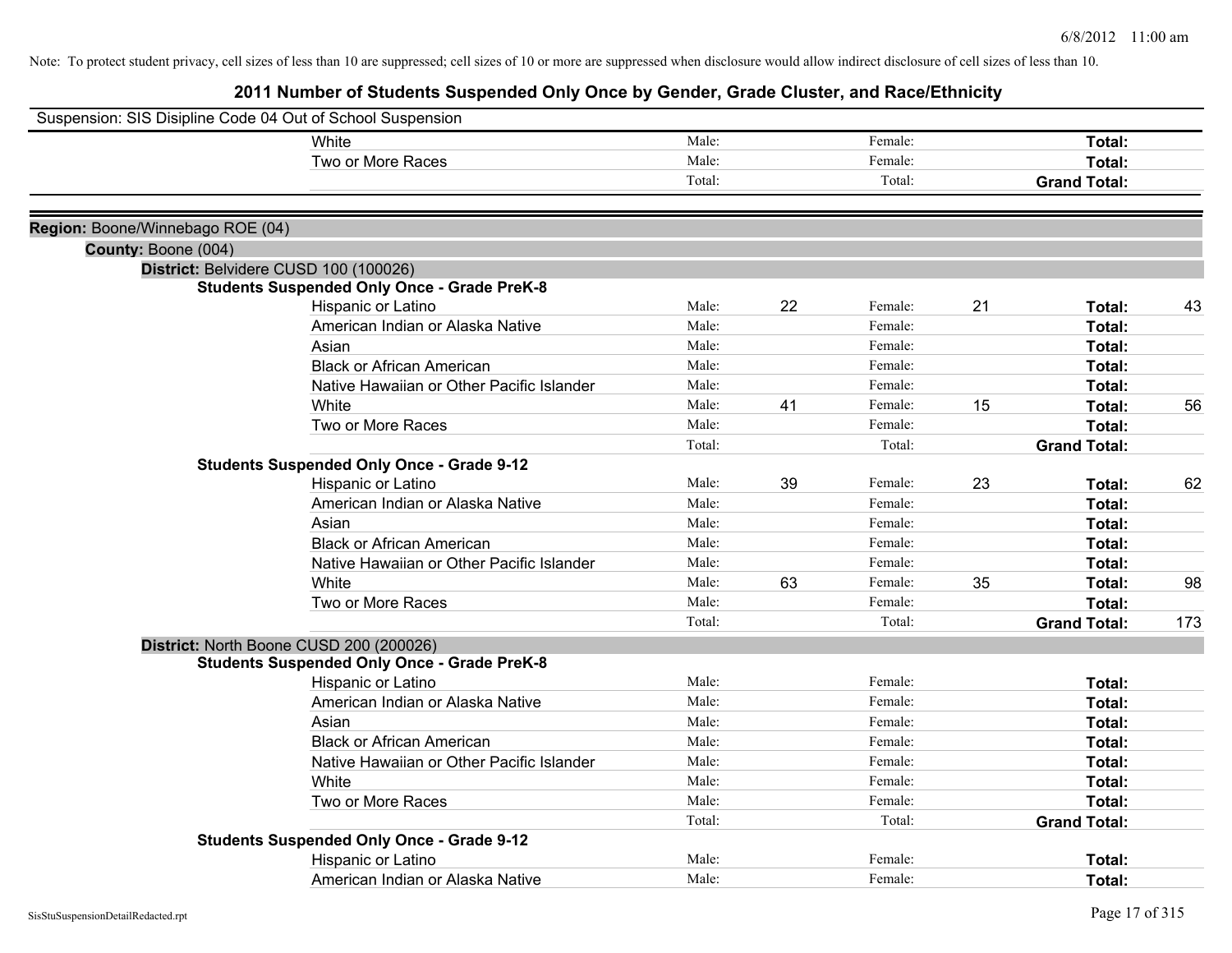| Suspension: SIS Disipline Code 04 Out of School Suspension |                                                    |        |         |                     |    |
|------------------------------------------------------------|----------------------------------------------------|--------|---------|---------------------|----|
|                                                            | Asian                                              | Male:  | Female: | Total:              |    |
|                                                            | <b>Black or African American</b>                   | Male:  | Female: | Total:              |    |
|                                                            | Native Hawaiian or Other Pacific Islander          | Male:  | Female: | Total:              |    |
|                                                            | White                                              | Male:  | Female: | Total:              |    |
|                                                            | Two or More Races                                  | Male:  | Female: | Total:              |    |
|                                                            |                                                    | Total: | Total:  | <b>Grand Total:</b> | 17 |
| County: Non-Public School (000)                            |                                                    |        |         |                     |    |
| District: Boone/Winnebago ROE (000000)                     |                                                    |        |         |                     |    |
|                                                            | <b>Students Suspended Only Once - Grade PreK-8</b> |        |         |                     |    |
|                                                            | Hispanic or Latino                                 | Male:  | Female: | Total:              |    |
|                                                            | American Indian or Alaska Native                   | Male:  | Female: | Total:              |    |
|                                                            | Asian                                              | Male:  | Female: | Total:              |    |
|                                                            | <b>Black or African American</b>                   | Male:  | Female: | Total:              |    |
|                                                            | Native Hawaiian or Other Pacific Islander          | Male:  | Female: | Total:              |    |
|                                                            | White                                              | Male:  | Female: | Total:              |    |
|                                                            | Two or More Races                                  | Male:  | Female: | Total:              |    |
|                                                            |                                                    | Total: | Total:  | <b>Grand Total:</b> |    |
|                                                            | <b>Students Suspended Only Once - Grade 9-12</b>   |        |         |                     |    |
|                                                            | Hispanic or Latino                                 | Male:  | Female: | Total:              |    |
|                                                            | American Indian or Alaska Native                   | Male:  | Female: | Total:              |    |
|                                                            | Asian                                              | Male:  | Female: | Total:              |    |
|                                                            | <b>Black or African American</b>                   | Male:  | Female: | Total:              |    |
|                                                            | Native Hawaiian or Other Pacific Islander          | Male:  | Female: | Total:              |    |
|                                                            | White                                              | Male:  | Female: | Total:              |    |
|                                                            | Two or More Races                                  | Male:  | Female: | Total:              |    |
|                                                            |                                                    | Total: | Total:  | <b>Grand Total:</b> |    |
| County: Winnebago (101)                                    |                                                    |        |         |                     |    |
| District: County of Winnebago SD 320 (320026)              |                                                    |        |         |                     |    |
|                                                            | <b>Students Suspended Only Once - Grade PreK-8</b> |        |         |                     |    |
|                                                            | Hispanic or Latino                                 | Male:  | Female: | Total:              |    |
|                                                            | American Indian or Alaska Native                   | Male:  | Female: | Total:              |    |
|                                                            | Asian                                              | Male:  | Female: | Total:              |    |
|                                                            | <b>Black or African American</b>                   | Male:  | Female: | Total:              |    |
|                                                            | Native Hawaiian or Other Pacific Islander          | Male:  | Female: | Total:              |    |
|                                                            | White                                              | Male:  | Female: | Total:              | 17 |
|                                                            | Two or More Races                                  | Male:  | Female: | Total:              |    |
|                                                            |                                                    | Total: | Total:  | <b>Grand Total:</b> |    |
|                                                            | <b>Students Suspended Only Once - Grade 9-12</b>   |        |         |                     |    |
|                                                            | Hispanic or Latino                                 | Male:  | Female: | Total:              | 10 |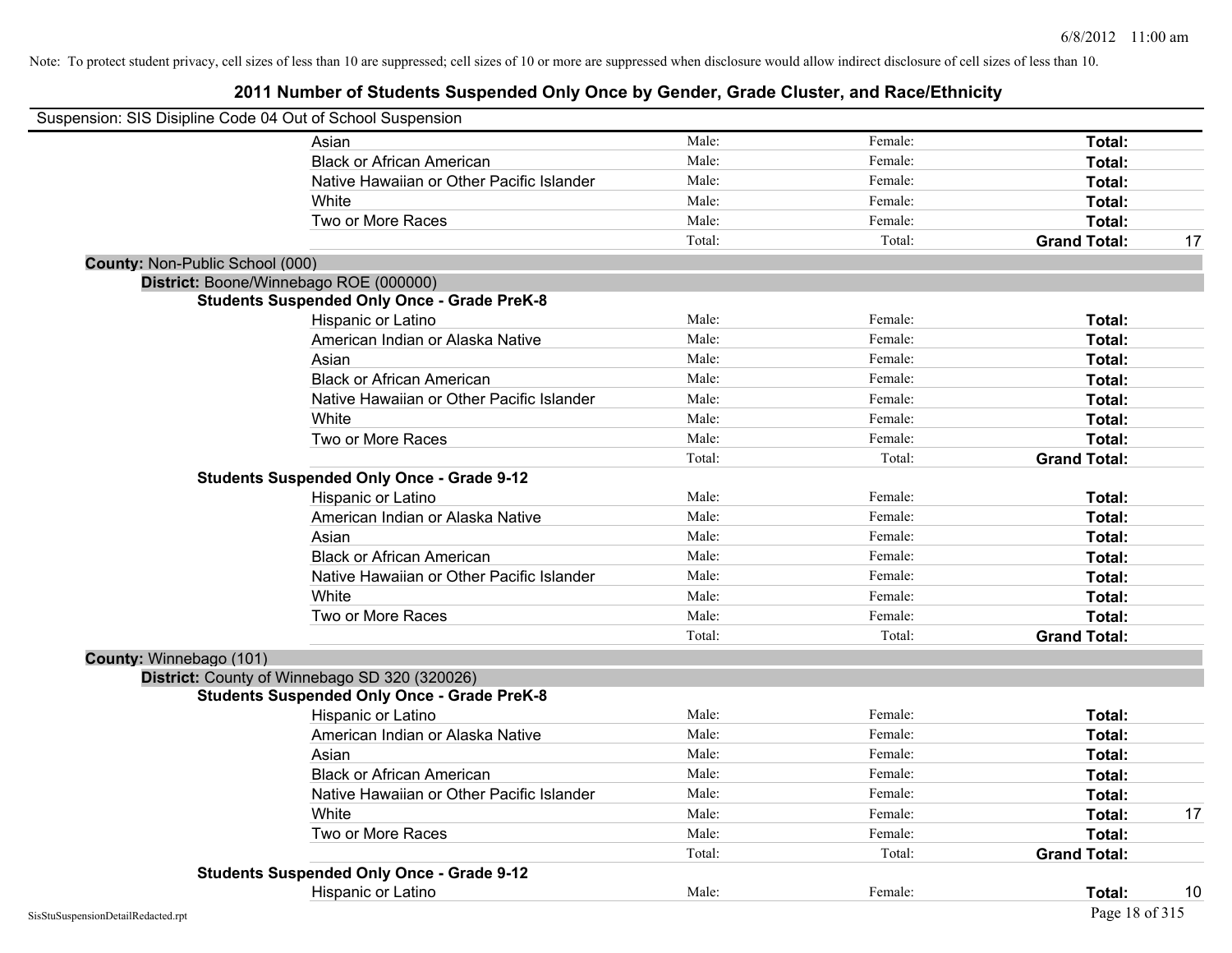| Suspension: SIS Disipline Code 04 Out of School Suspension |                                                    |        |    |         |    |                     |     |
|------------------------------------------------------------|----------------------------------------------------|--------|----|---------|----|---------------------|-----|
|                                                            | American Indian or Alaska Native                   | Male:  |    | Female: |    | Total:              |     |
|                                                            | Asian                                              | Male:  |    | Female: |    | Total:              |     |
|                                                            | <b>Black or African American</b>                   | Male:  |    | Female: |    | Total:              |     |
|                                                            | Native Hawaiian or Other Pacific Islander          | Male:  |    | Female: |    | Total:              |     |
|                                                            | White                                              | Male:  |    | Female: |    | Total:              | 24  |
|                                                            | Two or More Races                                  | Male:  |    | Female: |    | Total:              |     |
|                                                            |                                                    | Total: |    | Total:  |    | <b>Grand Total:</b> |     |
|                                                            | District: Durand CUSD 322 (322026)                 |        |    |         |    |                     |     |
|                                                            | <b>Students Suspended Only Once - Grade PreK-8</b> |        |    |         |    |                     |     |
|                                                            | Hispanic or Latino                                 | Male:  |    | Female: |    | Total:              |     |
|                                                            | American Indian or Alaska Native                   | Male:  |    | Female: |    | Total:              |     |
|                                                            | Asian                                              | Male:  |    | Female: |    | Total:              |     |
|                                                            | <b>Black or African American</b>                   | Male:  |    | Female: |    | Total:              |     |
|                                                            | Native Hawaiian or Other Pacific Islander          | Male:  |    | Female: |    | Total:              |     |
|                                                            | White                                              | Male:  |    | Female: |    | Total:              |     |
|                                                            | Two or More Races                                  | Male:  |    | Female: |    | Total:              |     |
|                                                            |                                                    | Total: |    | Total:  |    | <b>Grand Total:</b> |     |
|                                                            | <b>Students Suspended Only Once - Grade 9-12</b>   |        |    |         |    |                     |     |
|                                                            | Hispanic or Latino                                 | Male:  |    | Female: |    | Total:              |     |
|                                                            | American Indian or Alaska Native                   | Male:  |    | Female: |    | Total:              |     |
|                                                            | Asian                                              | Male:  |    | Female: |    | Total:              |     |
|                                                            | <b>Black or African American</b>                   | Male:  |    | Female: |    | Total:              |     |
|                                                            | Native Hawaiian or Other Pacific Islander          | Male:  |    | Female: |    | Total:              |     |
|                                                            | White                                              | Male:  |    | Female: |    | Total:              |     |
|                                                            | Two or More Races                                  | Male:  |    | Female: |    | Total:              |     |
|                                                            |                                                    | Total: |    | Total:  |    | <b>Grand Total:</b> |     |
|                                                            | <b>District: Harlem UD 122 (122022)</b>            |        |    |         |    |                     |     |
|                                                            | <b>Students Suspended Only Once - Grade PreK-8</b> |        |    |         |    |                     |     |
|                                                            | Hispanic or Latino                                 | Male:  |    | Female: |    | Total:              | 15  |
|                                                            | American Indian or Alaska Native                   | Male:  |    | Female: |    | Total:              |     |
|                                                            | Asian                                              | Male:  |    | Female: |    | Total:              |     |
|                                                            | <b>Black or African American</b>                   | Male:  |    | Female: |    | Total:              |     |
|                                                            | Native Hawaiian or Other Pacific Islander          | Male:  |    | Female: |    | Total:              |     |
|                                                            | White                                              | Male:  | 82 | Female: | 20 | Total:              | 102 |
|                                                            | Two or More Races                                  | Male:  |    | Female: |    | Total:              |     |
|                                                            |                                                    | Total: |    | Total:  |    | <b>Grand Total:</b> | 129 |
|                                                            | <b>Students Suspended Only Once - Grade 9-12</b>   |        |    |         |    |                     |     |
|                                                            | Hispanic or Latino                                 | Male:  |    | Female: |    | Total:              | 19  |
|                                                            | American Indian or Alaska Native                   | Male:  |    | Female: |    | Total:              |     |
| SisStuSuspensionDetailRedacted.rpt                         |                                                    |        |    |         |    | Page 19 of 315      |     |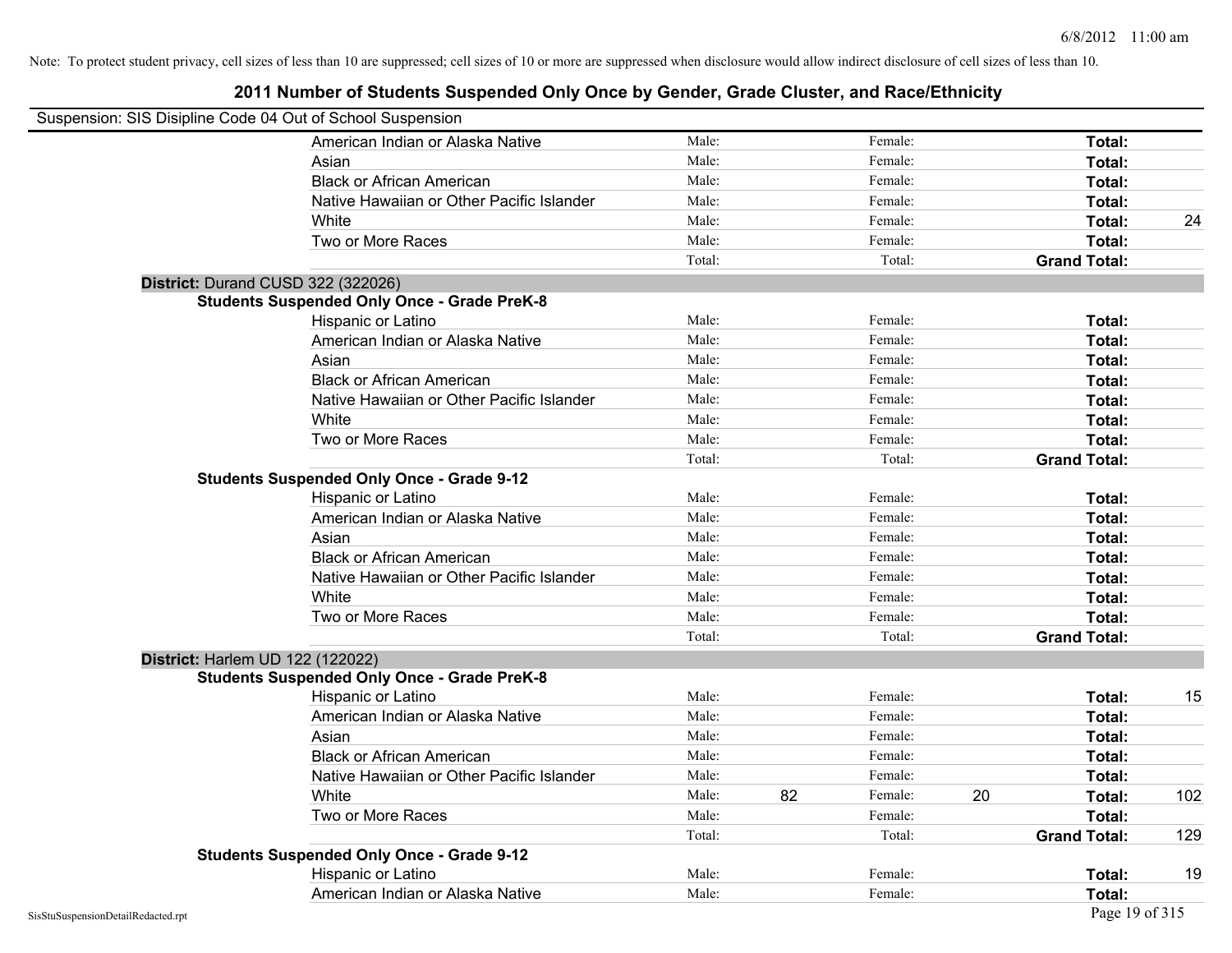### **2011 Number of Students Suspended Only Once by Gender, Grade Cluster, and Race/Ethnicity**

| Asian                                     | Male:                                                                                                                                                                                                                                                                                                                                                                                                                                                                                                                                                                                                                                                                             |                                                                                                                   | Female: |                                                                | Total:              |                                      |
|-------------------------------------------|-----------------------------------------------------------------------------------------------------------------------------------------------------------------------------------------------------------------------------------------------------------------------------------------------------------------------------------------------------------------------------------------------------------------------------------------------------------------------------------------------------------------------------------------------------------------------------------------------------------------------------------------------------------------------------------|-------------------------------------------------------------------------------------------------------------------|---------|----------------------------------------------------------------|---------------------|--------------------------------------|
| <b>Black or African American</b>          | Male:                                                                                                                                                                                                                                                                                                                                                                                                                                                                                                                                                                                                                                                                             | 10                                                                                                                | Female: | 14                                                             | Total:              | 24                                   |
| Native Hawaiian or Other Pacific Islander | Male:                                                                                                                                                                                                                                                                                                                                                                                                                                                                                                                                                                                                                                                                             |                                                                                                                   | Female: |                                                                | Total:              |                                      |
| White                                     | Male:                                                                                                                                                                                                                                                                                                                                                                                                                                                                                                                                                                                                                                                                             | 88                                                                                                                | Female: | 55                                                             | Total:              | 143                                  |
| Two or More Races                         | Male:                                                                                                                                                                                                                                                                                                                                                                                                                                                                                                                                                                                                                                                                             |                                                                                                                   | Female: |                                                                | Total:              |                                      |
|                                           | Total:                                                                                                                                                                                                                                                                                                                                                                                                                                                                                                                                                                                                                                                                            |                                                                                                                   | Total:  |                                                                | <b>Grand Total:</b> |                                      |
|                                           |                                                                                                                                                                                                                                                                                                                                                                                                                                                                                                                                                                                                                                                                                   |                                                                                                                   |         |                                                                |                     |                                      |
|                                           |                                                                                                                                                                                                                                                                                                                                                                                                                                                                                                                                                                                                                                                                                   |                                                                                                                   |         |                                                                |                     |                                      |
| <b>Hispanic or Latino</b>                 | Male:                                                                                                                                                                                                                                                                                                                                                                                                                                                                                                                                                                                                                                                                             |                                                                                                                   | Female: |                                                                | Total:              |                                      |
|                                           |                                                                                                                                                                                                                                                                                                                                                                                                                                                                                                                                                                                                                                                                                   |                                                                                                                   |         |                                                                | Total:              |                                      |
| Asian                                     |                                                                                                                                                                                                                                                                                                                                                                                                                                                                                                                                                                                                                                                                                   |                                                                                                                   |         |                                                                | Total:              |                                      |
|                                           |                                                                                                                                                                                                                                                                                                                                                                                                                                                                                                                                                                                                                                                                                   |                                                                                                                   |         |                                                                | Total:              |                                      |
|                                           | Male:                                                                                                                                                                                                                                                                                                                                                                                                                                                                                                                                                                                                                                                                             |                                                                                                                   | Female: |                                                                | Total:              |                                      |
| White                                     | Male:                                                                                                                                                                                                                                                                                                                                                                                                                                                                                                                                                                                                                                                                             | 56                                                                                                                | Female: |                                                                | Total:              | 76                                   |
| Two or More Races                         | Male:                                                                                                                                                                                                                                                                                                                                                                                                                                                                                                                                                                                                                                                                             |                                                                                                                   | Female: |                                                                | Total:              |                                      |
|                                           | Total:                                                                                                                                                                                                                                                                                                                                                                                                                                                                                                                                                                                                                                                                            |                                                                                                                   | Total:  |                                                                | <b>Grand Total:</b> | 90                                   |
|                                           |                                                                                                                                                                                                                                                                                                                                                                                                                                                                                                                                                                                                                                                                                   |                                                                                                                   |         |                                                                |                     |                                      |
|                                           |                                                                                                                                                                                                                                                                                                                                                                                                                                                                                                                                                                                                                                                                                   |                                                                                                                   |         |                                                                |                     |                                      |
| Hispanic or Latino                        | Male:                                                                                                                                                                                                                                                                                                                                                                                                                                                                                                                                                                                                                                                                             |                                                                                                                   | Female: |                                                                | Total:              |                                      |
| American Indian or Alaska Native          |                                                                                                                                                                                                                                                                                                                                                                                                                                                                                                                                                                                                                                                                                   |                                                                                                                   | Female: |                                                                | Total:              |                                      |
|                                           |                                                                                                                                                                                                                                                                                                                                                                                                                                                                                                                                                                                                                                                                                   |                                                                                                                   | Female: |                                                                |                     |                                      |
|                                           |                                                                                                                                                                                                                                                                                                                                                                                                                                                                                                                                                                                                                                                                                   |                                                                                                                   |         |                                                                | Total:              |                                      |
| Native Hawaiian or Other Pacific Islander | Male:                                                                                                                                                                                                                                                                                                                                                                                                                                                                                                                                                                                                                                                                             |                                                                                                                   | Female: |                                                                | Total:              |                                      |
| White                                     |                                                                                                                                                                                                                                                                                                                                                                                                                                                                                                                                                                                                                                                                                   |                                                                                                                   | Female: |                                                                | Total:              | 18                                   |
| Two or More Races                         | Male:                                                                                                                                                                                                                                                                                                                                                                                                                                                                                                                                                                                                                                                                             |                                                                                                                   | Female: |                                                                | Total:              |                                      |
|                                           | Total:                                                                                                                                                                                                                                                                                                                                                                                                                                                                                                                                                                                                                                                                            |                                                                                                                   | Total:  |                                                                | <b>Grand Total:</b> |                                      |
|                                           |                                                                                                                                                                                                                                                                                                                                                                                                                                                                                                                                                                                                                                                                                   |                                                                                                                   |         |                                                                |                     |                                      |
|                                           |                                                                                                                                                                                                                                                                                                                                                                                                                                                                                                                                                                                                                                                                                   |                                                                                                                   |         |                                                                |                     |                                      |
|                                           |                                                                                                                                                                                                                                                                                                                                                                                                                                                                                                                                                                                                                                                                                   |                                                                                                                   | Female: |                                                                |                     |                                      |
|                                           |                                                                                                                                                                                                                                                                                                                                                                                                                                                                                                                                                                                                                                                                                   |                                                                                                                   |         |                                                                | Total:              |                                      |
|                                           |                                                                                                                                                                                                                                                                                                                                                                                                                                                                                                                                                                                                                                                                                   |                                                                                                                   |         |                                                                |                     |                                      |
|                                           |                                                                                                                                                                                                                                                                                                                                                                                                                                                                                                                                                                                                                                                                                   |                                                                                                                   | Female: |                                                                | Total:              |                                      |
|                                           |                                                                                                                                                                                                                                                                                                                                                                                                                                                                                                                                                                                                                                                                                   |                                                                                                                   | Female: |                                                                |                     |                                      |
|                                           |                                                                                                                                                                                                                                                                                                                                                                                                                                                                                                                                                                                                                                                                                   |                                                                                                                   | Female: |                                                                | Total:              |                                      |
| Two or More Races                         | Male:                                                                                                                                                                                                                                                                                                                                                                                                                                                                                                                                                                                                                                                                             |                                                                                                                   | Female: |                                                                | Total:              |                                      |
|                                           | Total:                                                                                                                                                                                                                                                                                                                                                                                                                                                                                                                                                                                                                                                                            |                                                                                                                   | Total:  |                                                                | <b>Grand Total:</b> |                                      |
|                                           | Suspension: SIS Disipline Code 04 Out of School Suspension<br>District: Hononegah CHD 207 (207016)<br><b>Students Suspended Only Once - Grade 9-12</b><br>American Indian or Alaska Native<br><b>Black or African American</b><br>Native Hawaiian or Other Pacific Islander<br>District: Kinnikinnick CCSD 131 (131004)<br><b>Students Suspended Only Once - Grade PreK-8</b><br>Asian<br><b>Black or African American</b><br>District: Non-Public School (006P)<br><b>Students Suspended Only Once - Grade 9-12</b><br>Hispanic or Latino<br>American Indian or Alaska Native<br>Asian<br><b>Black or African American</b><br>Native Hawaiian or Other Pacific Islander<br>White | Male:<br>Male:<br>Male:<br>Male:<br>Male:<br>Male:<br>Male:<br>Male:<br>Male:<br>Male:<br>Male:<br>Male:<br>Male: |         | Female:<br>Female:<br>Female:<br>Female:<br>Female:<br>Female: | 20                  | Total:<br>Total:<br>Total:<br>Total: |

**Students Suspended Only Once - Grade PreK-8**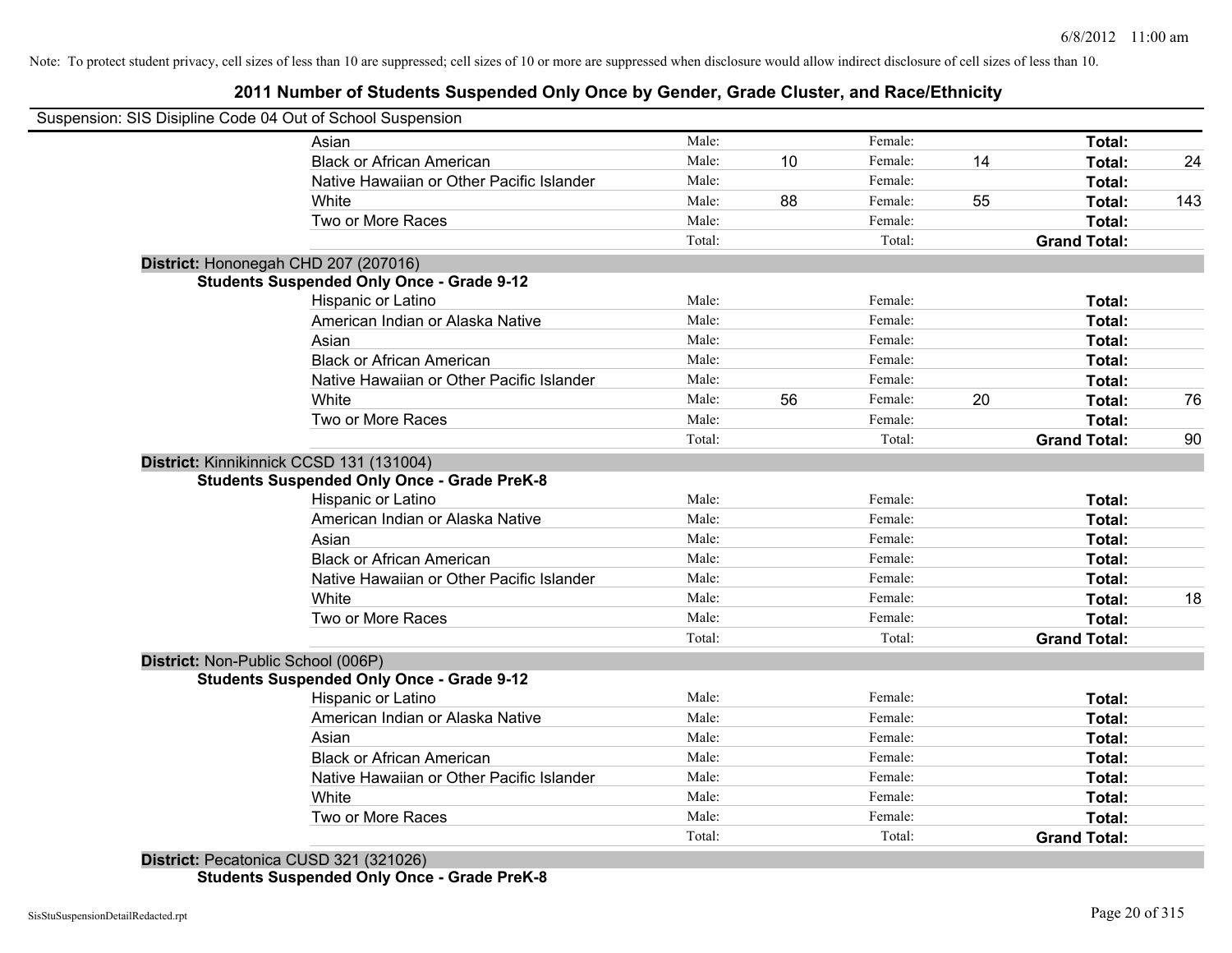| Suspension: SIS Disipline Code 04 Out of School Suspension |                                                    |        |     |         |     |                     |     |
|------------------------------------------------------------|----------------------------------------------------|--------|-----|---------|-----|---------------------|-----|
|                                                            | <b>Hispanic or Latino</b>                          | Male:  |     | Female: |     | Total:              |     |
|                                                            | American Indian or Alaska Native                   | Male:  |     | Female: |     | Total:              |     |
|                                                            | Asian                                              | Male:  |     | Female: |     | Total:              |     |
|                                                            | <b>Black or African American</b>                   | Male:  |     | Female: |     | Total:              |     |
|                                                            | Native Hawaiian or Other Pacific Islander          | Male:  |     | Female: |     | Total:              |     |
|                                                            | White                                              | Male:  |     | Female: |     | Total:              | 10  |
|                                                            | Two or More Races                                  | Male:  |     | Female: |     | Total:              |     |
|                                                            |                                                    | Total: |     | Total:  |     | <b>Grand Total:</b> |     |
|                                                            | <b>Students Suspended Only Once - Grade 9-12</b>   |        |     |         |     |                     |     |
|                                                            | Hispanic or Latino                                 | Male:  |     | Female: |     | Total:              |     |
|                                                            | American Indian or Alaska Native                   | Male:  |     | Female: |     | Total:              |     |
|                                                            | Asian                                              | Male:  |     | Female: |     | Total:              |     |
|                                                            | <b>Black or African American</b>                   | Male:  |     | Female: |     | Total:              |     |
|                                                            | Native Hawaiian or Other Pacific Islander          | Male:  |     | Female: |     | Total:              |     |
|                                                            | White                                              | Male:  |     | Female: |     | Total:              |     |
|                                                            | Two or More Races                                  | Male:  |     | Female: |     | Total:              |     |
|                                                            |                                                    | Total: |     | Total:  |     | <b>Grand Total:</b> |     |
|                                                            | District: Prairie Hill CCSD 133 (133004)           |        |     |         |     |                     |     |
|                                                            | <b>Students Suspended Only Once - Grade PreK-8</b> |        |     |         |     |                     |     |
|                                                            | Hispanic or Latino                                 | Male:  |     | Female: |     | Total:              |     |
|                                                            | American Indian or Alaska Native                   | Male:  |     | Female: |     | Total:              |     |
|                                                            | Asian                                              | Male:  |     | Female: |     | Total:              |     |
|                                                            | <b>Black or African American</b>                   | Male:  |     | Female: |     | Total:              |     |
|                                                            | Native Hawaiian or Other Pacific Islander          | Male:  |     | Female: |     | Total:              |     |
|                                                            | White                                              | Male:  |     | Female: |     | Total:              |     |
|                                                            | Two or More Races                                  | Male:  |     | Female: |     | Total:              |     |
|                                                            |                                                    | Total: |     | Total:  |     | <b>Grand Total:</b> |     |
|                                                            | District: Rockford SD 205 (205025)                 |        |     |         |     |                     |     |
|                                                            | <b>Students Suspended Only Once - Grade PreK-8</b> |        |     |         |     |                     |     |
|                                                            | Hispanic or Latino                                 | Male:  | 106 | Female: | 69  | Total:              | 175 |
|                                                            | American Indian or Alaska Native                   | Male:  |     | Female: |     | Total:              |     |
|                                                            | Asian                                              | Male:  |     | Female: |     | Total:              |     |
|                                                            | <b>Black or African American</b>                   | Male:  | 328 | Female: | 230 | Total:              | 558 |
|                                                            | Native Hawaiian or Other Pacific Islander          | Male:  |     | Female: |     | Total:              |     |
|                                                            | White                                              | Male:  | 163 | Female: | 69  | Total:              | 232 |
|                                                            | Two or More Races                                  | Male:  | 40  | Female: | 18  | Total:              | 58  |
|                                                            |                                                    | Total: |     | Total:  |     | <b>Grand Total:</b> |     |
|                                                            | <b>Students Suspended Only Once - Grade 9-12</b>   |        |     |         |     |                     |     |
|                                                            | Hispanic or Latino                                 | Male:  | 106 | Female: | 74  | Total:              | 180 |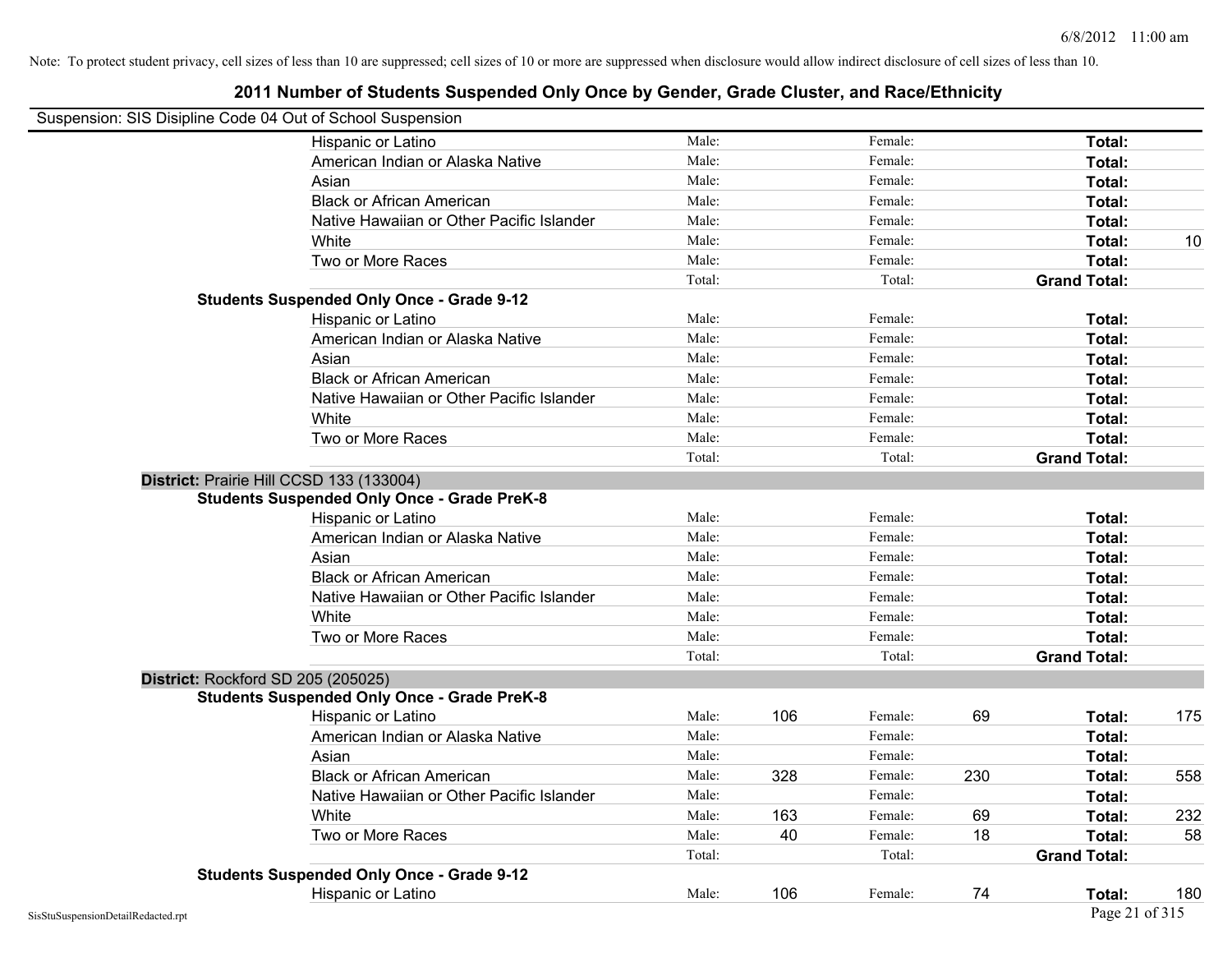### **2011 Number of Students Suspended Only Once by Gender, Grade Cluster, and Race/Ethnicity**

| Suspension: SIS Disipline Code 04 Out of School Suspension |        |     |         |     |                     |     |
|------------------------------------------------------------|--------|-----|---------|-----|---------------------|-----|
| American Indian or Alaska Native                           | Male:  |     | Female: |     | Total:              |     |
| Asian                                                      | Male:  |     | Female: |     | Total:              |     |
| <b>Black or African American</b>                           | Male:  | 201 | Female: | 169 | Total:              | 370 |
| Native Hawaiian or Other Pacific Islander                  | Male:  |     | Female: |     | Total:              |     |
| White                                                      | Male:  | 128 | Female: | 74  | Total:              | 202 |
| Two or More Races                                          | Male:  | 12  | Female: | 15  | Total:              | 27  |
|                                                            | Total: |     | Total:  |     | <b>Grand Total:</b> | 789 |
| District: Rockton SD 140 (140004)                          |        |     |         |     |                     |     |
| <b>Students Suspended Only Once - Grade PreK-8</b>         |        |     |         |     |                     |     |
| Hispanic or Latino                                         | Male:  |     | Female: |     | Total:              |     |
| American Indian or Alaska Native                           | Male:  |     | Female: |     | Total:              |     |
| Asian                                                      | Male:  |     | Female: |     | Total:              |     |
| <b>Black or African American</b>                           | Male:  |     | Female: |     | Total:              |     |
| Native Hawaiian or Other Pacific Islander                  | Male:  |     | Female: |     | Total:              |     |
| White                                                      | Male:  |     | Female: |     | Total:              | 26  |
| Two or More Races                                          | Male:  |     | Female: |     | <b>Total:</b>       |     |
|                                                            | Total: |     | Total:  |     | <b>Grand Total:</b> |     |
| District: Shirland CCSD 134 (134004)                       |        |     |         |     |                     |     |
| <b>Students Suspended Only Once - Grade PreK-8</b>         |        |     |         |     |                     |     |
| <b>Hispanic or Latino</b>                                  | Male:  |     | Female: |     | Total:              |     |
| American Indian or Alaska Native                           | Male:  |     | Female: |     | Total:              |     |
| Asian                                                      | Male:  |     | Female: |     | Total:              |     |
| <b>Black or African American</b>                           | Male:  |     | Female: |     | Total:              |     |
| Native Hawaiian or Other Pacific Islander                  | Male:  |     | Female: |     | Total:              |     |
| White                                                      | Male:  |     | Female: |     | Total:              |     |
| Two or More Races                                          | Male:  |     | Female: |     | Total:              |     |
|                                                            | Total: |     | Total:  |     | <b>Grand Total:</b> |     |
| District: Winnebago CUSD 323 (323026)                      |        |     |         |     |                     |     |
| <b>Students Suspended Only Once - Grade PreK-8</b>         |        |     |         |     |                     |     |
| <b>Hispanic or Latino</b>                                  | Male:  |     | Female: |     | Total:              |     |
| American Indian or Alaska Native                           | Male:  |     | Female: |     | Total:              |     |
| Asian                                                      | Male:  |     | Female: |     | Total:              |     |
| <b>Black or African American</b>                           | Male:  |     | Female: |     | Total:              |     |
| Native Hawaiian or Other Pacific Islander                  | Male:  |     | Female: |     | Total:              |     |
| White                                                      | Male:  |     | Female: |     | Total:              | 13  |
| Two or More Races                                          | Male:  |     | Female: |     | <b>Total:</b>       |     |
|                                                            | Total: |     | Total:  |     | <b>Grand Total:</b> |     |

**Students Suspended Only Once - Grade 9-12**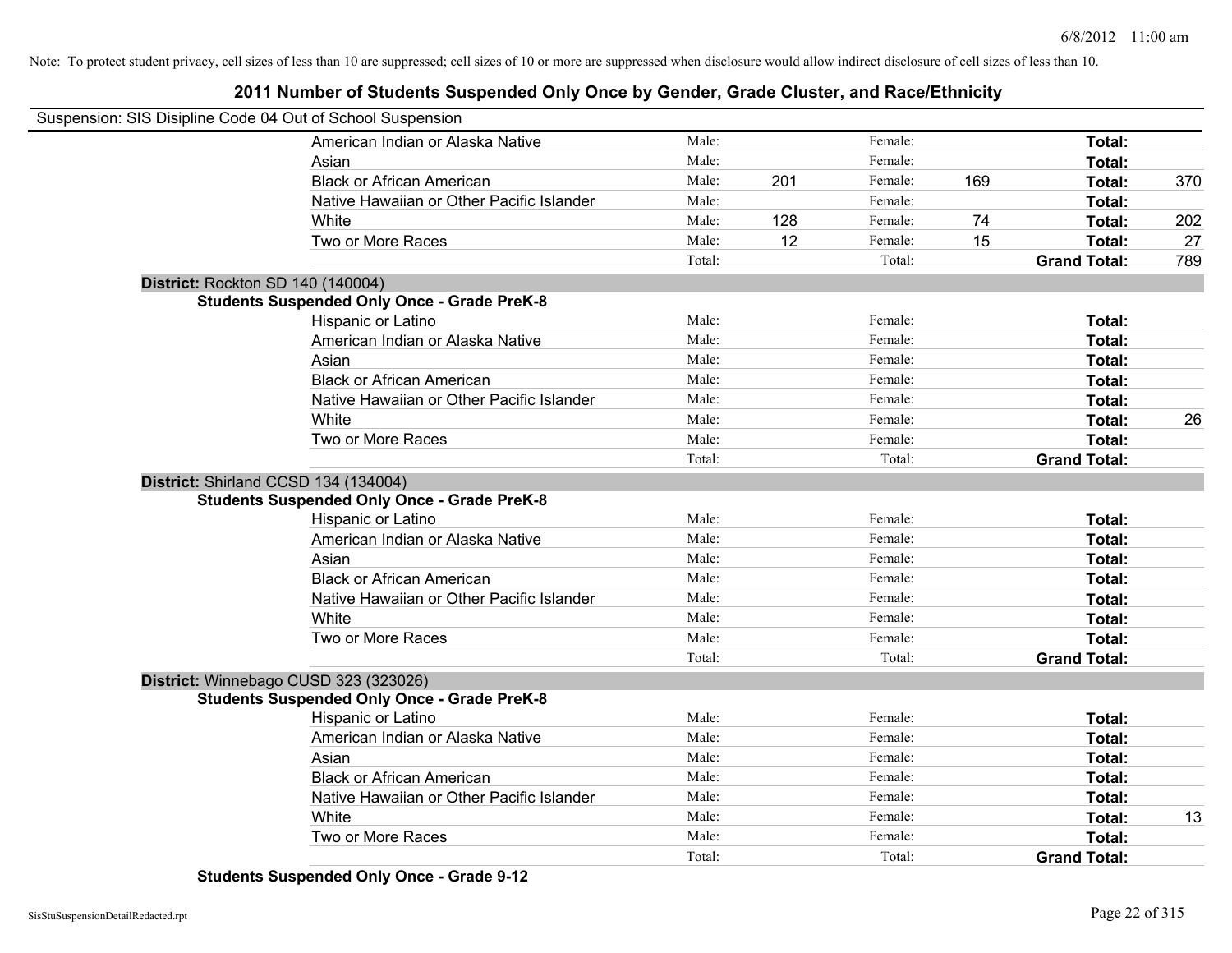|                                          | Suspension: SIS Disipline Code 04 Out of School Suspension |        |    |         |    |                     |    |
|------------------------------------------|------------------------------------------------------------|--------|----|---------|----|---------------------|----|
|                                          | Hispanic or Latino                                         | Male:  |    | Female: |    | Total:              |    |
|                                          | American Indian or Alaska Native                           | Male:  |    | Female: |    | Total:              |    |
|                                          | Asian                                                      | Male:  |    | Female: |    | Total:              |    |
|                                          | <b>Black or African American</b>                           | Male:  |    | Female: |    | Total:              |    |
|                                          | Native Hawaiian or Other Pacific Islander                  | Male:  |    | Female: |    | Total:              |    |
|                                          | White                                                      | Male:  | 12 | Female: | 12 | Total:              | 24 |
|                                          | Two or More Races                                          | Male:  |    | Female: |    | Total:              |    |
|                                          |                                                            | Total: |    | Total:  |    | <b>Grand Total:</b> |    |
| Region: Brown/Cass/Morgan/Scott ROE (46) |                                                            |        |    |         |    |                     |    |
| County: Brown (005)                      |                                                            |        |    |         |    |                     |    |
|                                          | District: Brown County CUSD 1 (001026)                     |        |    |         |    |                     |    |
|                                          | <b>Students Suspended Only Once - Grade PreK-8</b>         |        |    |         |    |                     |    |
|                                          | Hispanic or Latino                                         | Male:  |    | Female: |    | Total:              |    |
|                                          | American Indian or Alaska Native                           | Male:  |    | Female: |    | Total:              |    |
|                                          | Asian                                                      | Male:  |    | Female: |    | Total:              |    |
|                                          | <b>Black or African American</b>                           | Male:  |    | Female: |    | Total:              |    |
|                                          | Native Hawaiian or Other Pacific Islander                  | Male:  |    | Female: |    | Total:              |    |
|                                          | White                                                      | Male:  |    | Female: |    | Total:              |    |
|                                          | Two or More Races                                          | Male:  |    | Female: |    | Total:              |    |
|                                          |                                                            | Total: |    | Total:  |    | <b>Grand Total:</b> |    |
|                                          | <b>Students Suspended Only Once - Grade 9-12</b>           |        |    |         |    |                     |    |
|                                          | Hispanic or Latino                                         | Male:  |    | Female: |    | Total:              |    |
|                                          | American Indian or Alaska Native                           | Male:  |    | Female: |    | Total:              |    |
|                                          | Asian                                                      | Male:  |    | Female: |    | Total:              |    |
|                                          | <b>Black or African American</b>                           | Male:  |    | Female: |    | Total:              |    |
|                                          | Native Hawaiian or Other Pacific Islander                  | Male:  |    | Female: |    | Total:              |    |
|                                          | White                                                      | Male:  |    | Female: |    | Total:              | 12 |
|                                          | Two or More Races                                          | Male:  |    | Female: |    | Total:              |    |
|                                          |                                                            | Total: |    | Total:  |    | <b>Grand Total:</b> |    |
| County: Cass (009)                       |                                                            |        |    |         |    |                     |    |
|                                          | District: A-C Central CUSD 262 (262026)                    |        |    |         |    |                     |    |
|                                          | <b>Students Suspended Only Once - Grade PreK-8</b>         |        |    |         |    |                     |    |
|                                          | Hispanic or Latino                                         | Male:  |    | Female: |    | Total:              |    |
|                                          | American Indian or Alaska Native                           | Male:  |    | Female: |    | Total:              |    |
|                                          | Asian                                                      | Male:  |    | Female: |    | Total:              |    |
|                                          | <b>Black or African American</b>                           | Male:  |    | Female: |    | Total:              |    |
|                                          | Native Hawaiian or Other Pacific Islander                  | Male:  |    | Female: |    | Total:              |    |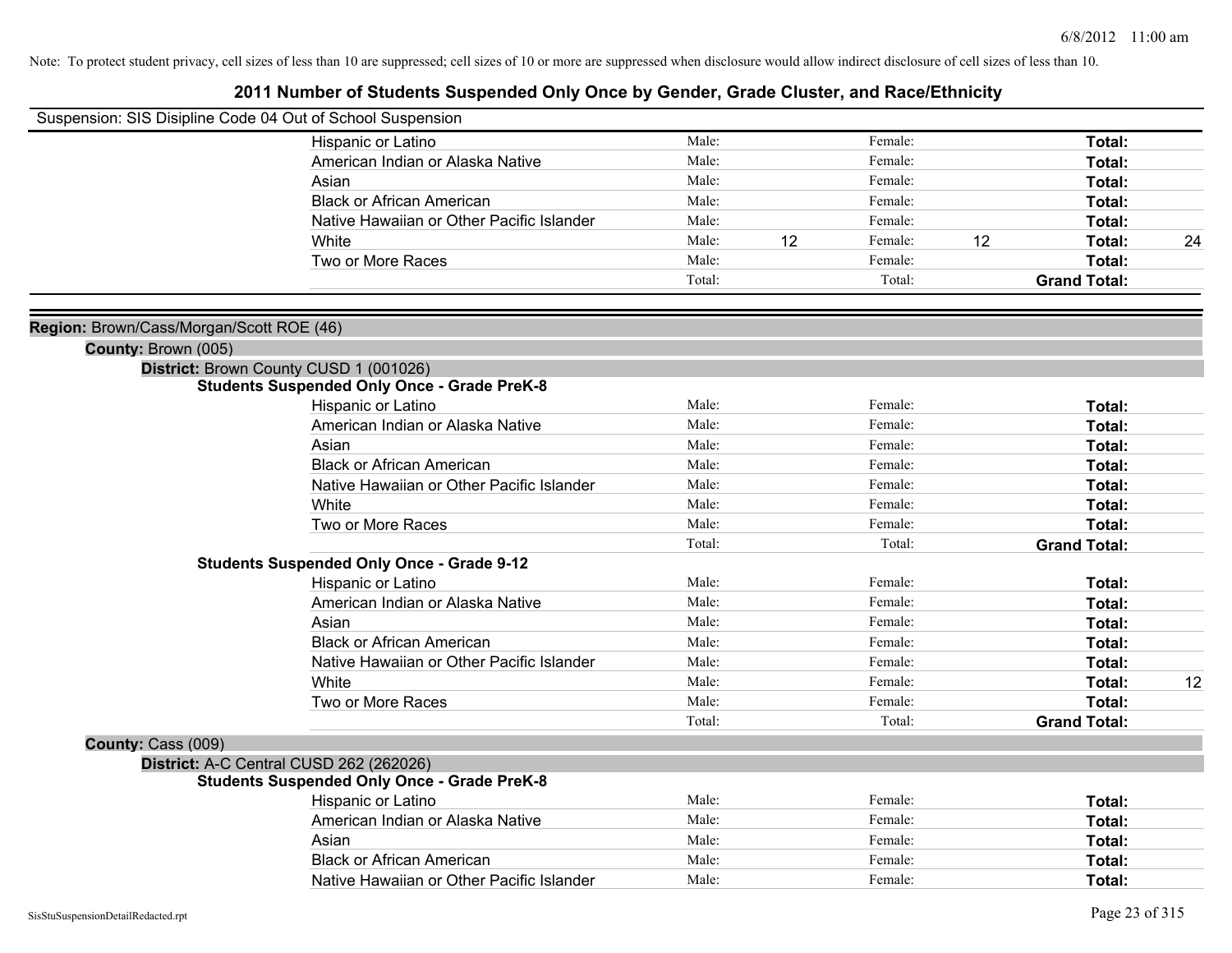|                                    | Suspension: SIS Disipline Code 04 Out of School Suspension |        |         |                     |    |
|------------------------------------|------------------------------------------------------------|--------|---------|---------------------|----|
|                                    | White                                                      | Male:  | Female: | Total:              |    |
|                                    | Two or More Races                                          | Male:  | Female: | Total:              |    |
|                                    |                                                            | Total: | Total:  | <b>Grand Total:</b> |    |
|                                    | <b>Students Suspended Only Once - Grade 9-12</b>           |        |         |                     |    |
|                                    | Hispanic or Latino                                         | Male:  | Female: | Total:              |    |
|                                    | American Indian or Alaska Native                           | Male:  | Female: | Total:              |    |
|                                    | Asian                                                      | Male:  | Female: | Total:              |    |
|                                    | <b>Black or African American</b>                           | Male:  | Female: | Total:              |    |
|                                    | Native Hawaiian or Other Pacific Islander                  | Male:  | Female: | Total:              |    |
|                                    | White                                                      | Male:  | Female: | Total:              |    |
|                                    | Two or More Races                                          | Male:  | Female: | Total:              |    |
|                                    |                                                            | Total: | Total:  | <b>Grand Total:</b> |    |
|                                    | District: Beardstown CUSD 15 (015026)                      |        |         |                     |    |
|                                    | <b>Students Suspended Only Once - Grade PreK-8</b>         |        |         |                     |    |
|                                    | Hispanic or Latino                                         | Male:  | Female: | Total:              |    |
|                                    | American Indian or Alaska Native                           | Male:  | Female: | Total:              |    |
|                                    | Asian                                                      | Male:  | Female: | Total:              |    |
|                                    | <b>Black or African American</b>                           | Male:  | Female: | Total:              |    |
|                                    | Native Hawaiian or Other Pacific Islander                  | Male:  | Female: | Total:              |    |
|                                    | White                                                      | Male:  | Female: | Total:              |    |
|                                    | Two or More Races                                          | Male:  | Female: | Total:              |    |
|                                    |                                                            | Total: | Total:  | <b>Grand Total:</b> | 15 |
|                                    | <b>Students Suspended Only Once - Grade 9-12</b>           |        |         |                     |    |
|                                    | Hispanic or Latino                                         | Male:  | Female: | Total:              | 17 |
|                                    | American Indian or Alaska Native                           | Male:  | Female: | Total:              |    |
|                                    | Asian                                                      | Male:  | Female: | Total:              |    |
|                                    | <b>Black or African American</b>                           | Male:  | Female: | Total:              |    |
|                                    | Native Hawaiian or Other Pacific Islander                  | Male:  | Female: | Total:              |    |
|                                    | White                                                      | Male:  | Female: | Total:              | 17 |
|                                    | Two or More Races                                          | Male:  | Female: | Total:              |    |
|                                    |                                                            | Total: | Total:  | <b>Grand Total:</b> |    |
|                                    | District: Virginia CUSD 64 (064026)                        |        |         |                     |    |
|                                    | <b>Students Suspended Only Once - Grade PreK-8</b>         |        |         |                     |    |
|                                    | Hispanic or Latino                                         | Male:  | Female: | Total:              |    |
|                                    | American Indian or Alaska Native                           | Male:  | Female: | Total:              |    |
|                                    | Asian                                                      | Male:  | Female: | Total:              |    |
|                                    | <b>Black or African American</b>                           | Male:  | Female: | Total:              |    |
|                                    | Native Hawaiian or Other Pacific Islander                  | Male:  | Female: | Total:              |    |
|                                    | White                                                      | Male:  | Female: | Total:              |    |
| SisStuSuspensionDetailRedacted.rpt |                                                            |        |         | Page 24 of 315      |    |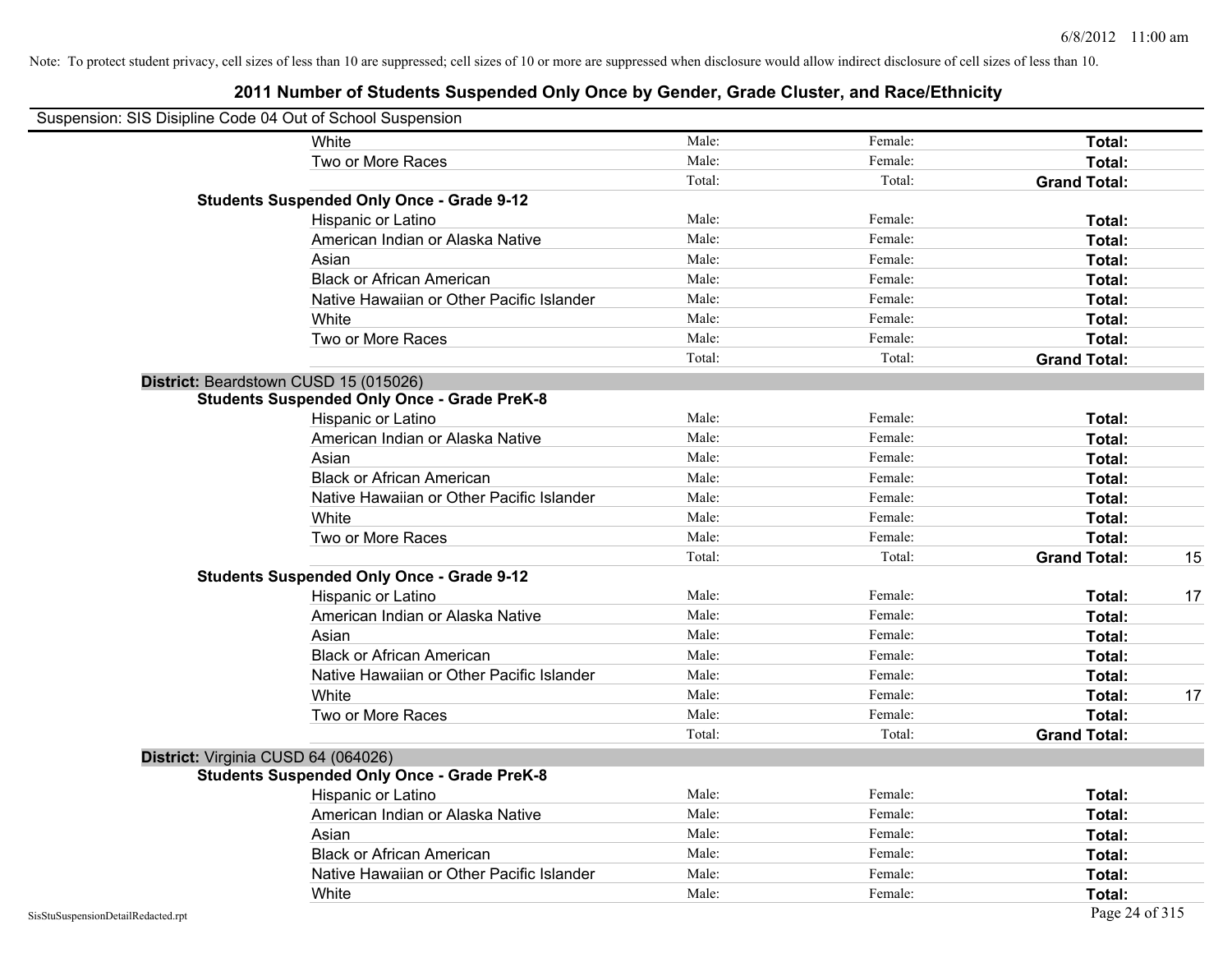| Suspension: SIS Disipline Code 04 Out of School Suspension |                                                    |        |    |         |    |                     |    |
|------------------------------------------------------------|----------------------------------------------------|--------|----|---------|----|---------------------|----|
|                                                            | Two or More Races                                  | Male:  |    | Female: |    | Total:              |    |
|                                                            |                                                    | Total: |    | Total:  |    | <b>Grand Total:</b> |    |
|                                                            | <b>Students Suspended Only Once - Grade 9-12</b>   |        |    |         |    |                     |    |
|                                                            | Hispanic or Latino                                 | Male:  |    | Female: |    | Total:              |    |
|                                                            | American Indian or Alaska Native                   | Male:  |    | Female: |    | Total:              |    |
|                                                            | Asian                                              | Male:  |    | Female: |    | <b>Total:</b>       |    |
|                                                            | <b>Black or African American</b>                   | Male:  |    | Female: |    | <b>Total:</b>       |    |
|                                                            | Native Hawaiian or Other Pacific Islander          | Male:  |    | Female: |    | Total:              |    |
|                                                            | White                                              | Male:  |    | Female: |    | Total:              | 13 |
|                                                            | Two or More Races                                  | Male:  |    | Female: |    | Total:              |    |
|                                                            |                                                    | Total: |    | Total:  |    | <b>Grand Total:</b> |    |
| County: Morgan (069)                                       |                                                    |        |    |         |    |                     |    |
|                                                            | District: Franklin CUSD 1 (001026)                 |        |    |         |    |                     |    |
|                                                            | <b>Students Suspended Only Once - Grade PreK-8</b> |        |    |         |    |                     |    |
|                                                            | Hispanic or Latino                                 | Male:  |    | Female: |    | Total:              |    |
|                                                            | American Indian or Alaska Native                   | Male:  |    | Female: |    | Total:              |    |
|                                                            | Asian                                              | Male:  |    | Female: |    | <b>Total:</b>       |    |
|                                                            | <b>Black or African American</b>                   | Male:  |    | Female: |    | <b>Total:</b>       |    |
|                                                            | Native Hawaiian or Other Pacific Islander          | Male:  |    | Female: |    | Total:              |    |
|                                                            | White                                              | Male:  |    | Female: |    | Total:              |    |
|                                                            | Two or More Races                                  | Male:  |    | Female: |    | Total:              |    |
|                                                            |                                                    | Total: |    | Total:  |    | <b>Grand Total:</b> |    |
|                                                            | <b>Students Suspended Only Once - Grade 9-12</b>   |        |    |         |    |                     |    |
|                                                            | Hispanic or Latino                                 | Male:  |    | Female: |    | Total:              |    |
|                                                            | American Indian or Alaska Native                   | Male:  |    | Female: |    | Total:              |    |
|                                                            | Asian                                              | Male:  |    | Female: |    | Total:              |    |
|                                                            | <b>Black or African American</b>                   | Male:  |    | Female: |    | <b>Total:</b>       |    |
|                                                            | Native Hawaiian or Other Pacific Islander          | Male:  |    | Female: |    | <b>Total:</b>       |    |
|                                                            | White                                              | Male:  |    | Female: |    | Total:              |    |
|                                                            | Two or More Races                                  | Male:  |    | Female: |    | Total:              |    |
|                                                            |                                                    | Total: |    | Total:  |    | <b>Grand Total:</b> |    |
|                                                            | District: Jacksonville SD 117 (117022)             |        |    |         |    |                     |    |
|                                                            | <b>Students Suspended Only Once - Grade PreK-8</b> |        |    |         |    |                     |    |
|                                                            | Hispanic or Latino                                 | Male:  |    | Female: |    | <b>Total:</b>       |    |
|                                                            | American Indian or Alaska Native                   | Male:  |    | Female: |    | <b>Total:</b>       |    |
|                                                            | Asian                                              | Male:  |    | Female: |    | Total:              |    |
|                                                            | <b>Black or African American</b>                   | Male:  |    | Female: |    | Total:              | 14 |
|                                                            | Native Hawaiian or Other Pacific Islander          | Male:  |    | Female: |    | Total:              |    |
|                                                            | White                                              | Male:  | 28 | Female: | 15 | <b>Total:</b>       | 43 |
| SisStuSuspensionDetailRedacted.rpt                         |                                                    |        |    |         |    | Page 25 of 315      |    |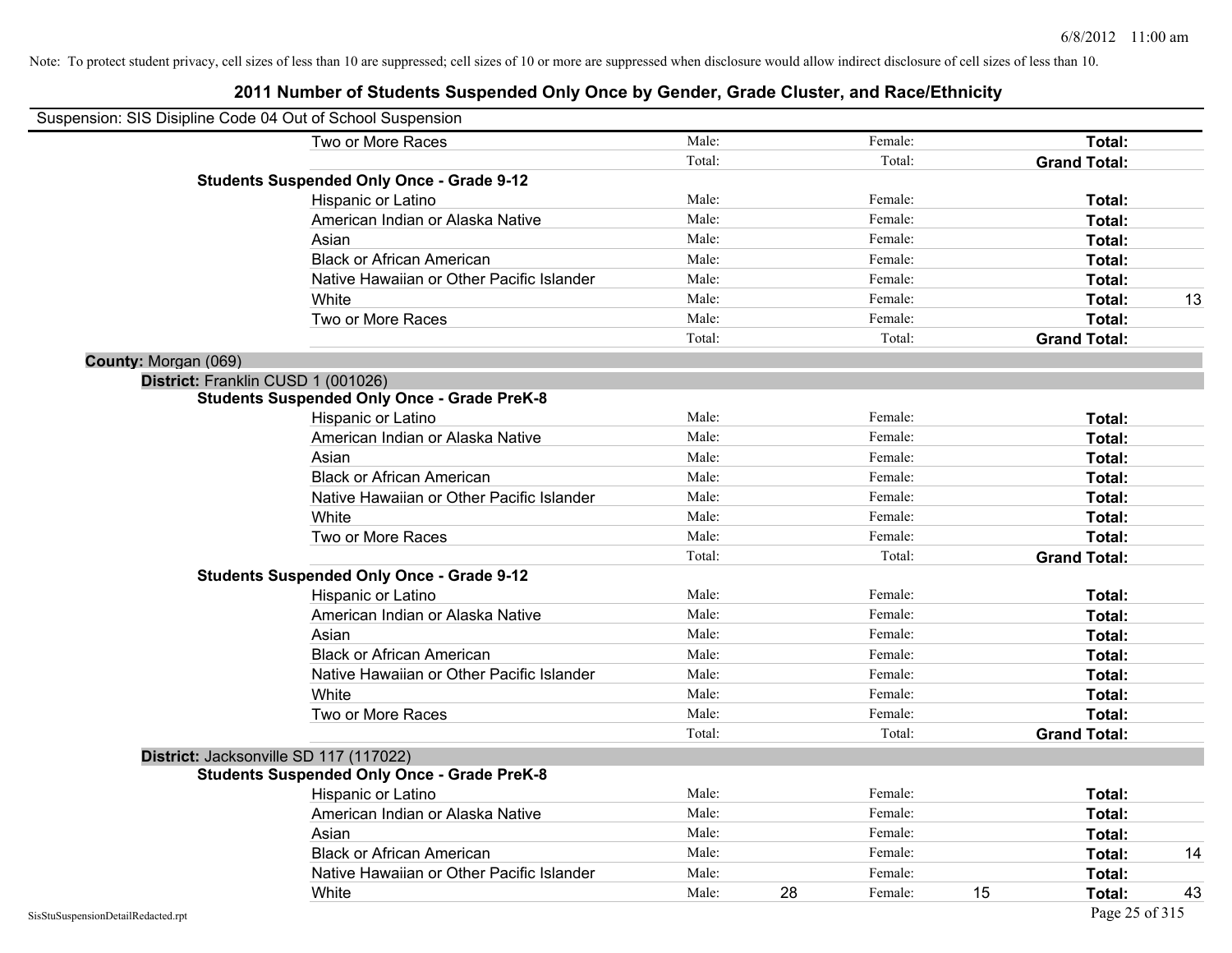| Suspension: SIS Disipline Code 04 Out of School Suspension |                                                    |        |    |         |                     |                |
|------------------------------------------------------------|----------------------------------------------------|--------|----|---------|---------------------|----------------|
|                                                            | Two or More Races                                  | Male:  |    | Female: | Total:              |                |
|                                                            |                                                    | Total: |    | Total:  | <b>Grand Total:</b> |                |
|                                                            | <b>Students Suspended Only Once - Grade 9-12</b>   |        |    |         |                     |                |
|                                                            | Hispanic or Latino                                 | Male:  |    | Female: | Total:              |                |
|                                                            | American Indian or Alaska Native                   | Male:  |    | Female: | Total:              |                |
|                                                            | Asian                                              | Male:  |    | Female: | Total:              |                |
|                                                            | <b>Black or African American</b>                   | Male:  |    | Female: | Total:              | 13             |
|                                                            | Native Hawaiian or Other Pacific Islander          | Male:  |    | Female: | Total:              |                |
|                                                            | White                                              | Male:  | 45 | Female: | 35<br>Total:        | 80             |
|                                                            | Two or More Races                                  | Male:  |    | Female: | Total:              |                |
|                                                            |                                                    | Total: |    | Total:  | <b>Grand Total:</b> |                |
|                                                            | District: Meredosia-Chambersburg CUSD 11 (011026)  |        |    |         |                     |                |
|                                                            | <b>Students Suspended Only Once - Grade PreK-8</b> |        |    |         |                     |                |
|                                                            | Hispanic or Latino                                 | Male:  |    | Female: | Total:              |                |
|                                                            | American Indian or Alaska Native                   | Male:  |    | Female: | Total:              |                |
|                                                            | Asian                                              | Male:  |    | Female: | Total:              |                |
|                                                            | <b>Black or African American</b>                   | Male:  |    | Female: | Total:              |                |
|                                                            | Native Hawaiian or Other Pacific Islander          | Male:  |    | Female: | Total:              |                |
|                                                            | White                                              | Male:  |    | Female: | Total:              |                |
|                                                            | Two or More Races                                  | Male:  |    | Female: | Total:              |                |
|                                                            |                                                    | Total: |    | Total:  | <b>Grand Total:</b> |                |
|                                                            | <b>Students Suspended Only Once - Grade 9-12</b>   |        |    |         |                     |                |
|                                                            | Hispanic or Latino                                 | Male:  |    | Female: | Total:              |                |
|                                                            | American Indian or Alaska Native                   | Male:  |    | Female: | Total:              |                |
|                                                            | Asian                                              | Male:  |    | Female: | Total:              |                |
|                                                            | <b>Black or African American</b>                   | Male:  |    | Female: | Total:              |                |
|                                                            | Native Hawaiian or Other Pacific Islander          | Male:  |    | Female: | Total:              |                |
|                                                            | White                                              | Male:  |    | Female: | Total:              |                |
|                                                            | Two or More Races                                  | Male:  |    | Female: | Total:              |                |
|                                                            |                                                    | Total: |    | Total:  | <b>Grand Total:</b> |                |
|                                                            | District: Triopia CUSD 27 (027026)                 |        |    |         |                     |                |
|                                                            | <b>Students Suspended Only Once - Grade PreK-8</b> |        |    |         |                     |                |
|                                                            | Hispanic or Latino                                 | Male:  |    | Female: | Total:              |                |
|                                                            | American Indian or Alaska Native                   | Male:  |    | Female: | Total:              |                |
|                                                            | Asian                                              | Male:  |    | Female: | Total:              |                |
|                                                            | <b>Black or African American</b>                   | Male:  |    | Female: | Total:              |                |
|                                                            | Native Hawaiian or Other Pacific Islander          | Male:  |    | Female: | Total:              |                |
|                                                            | White                                              | Male:  |    | Female: | Total:              |                |
|                                                            | Two or More Races                                  | Male:  |    | Female: | Total:              |                |
| SisStuSuspensionDetailRedacted.rpt                         |                                                    |        |    |         |                     | Page 26 of 315 |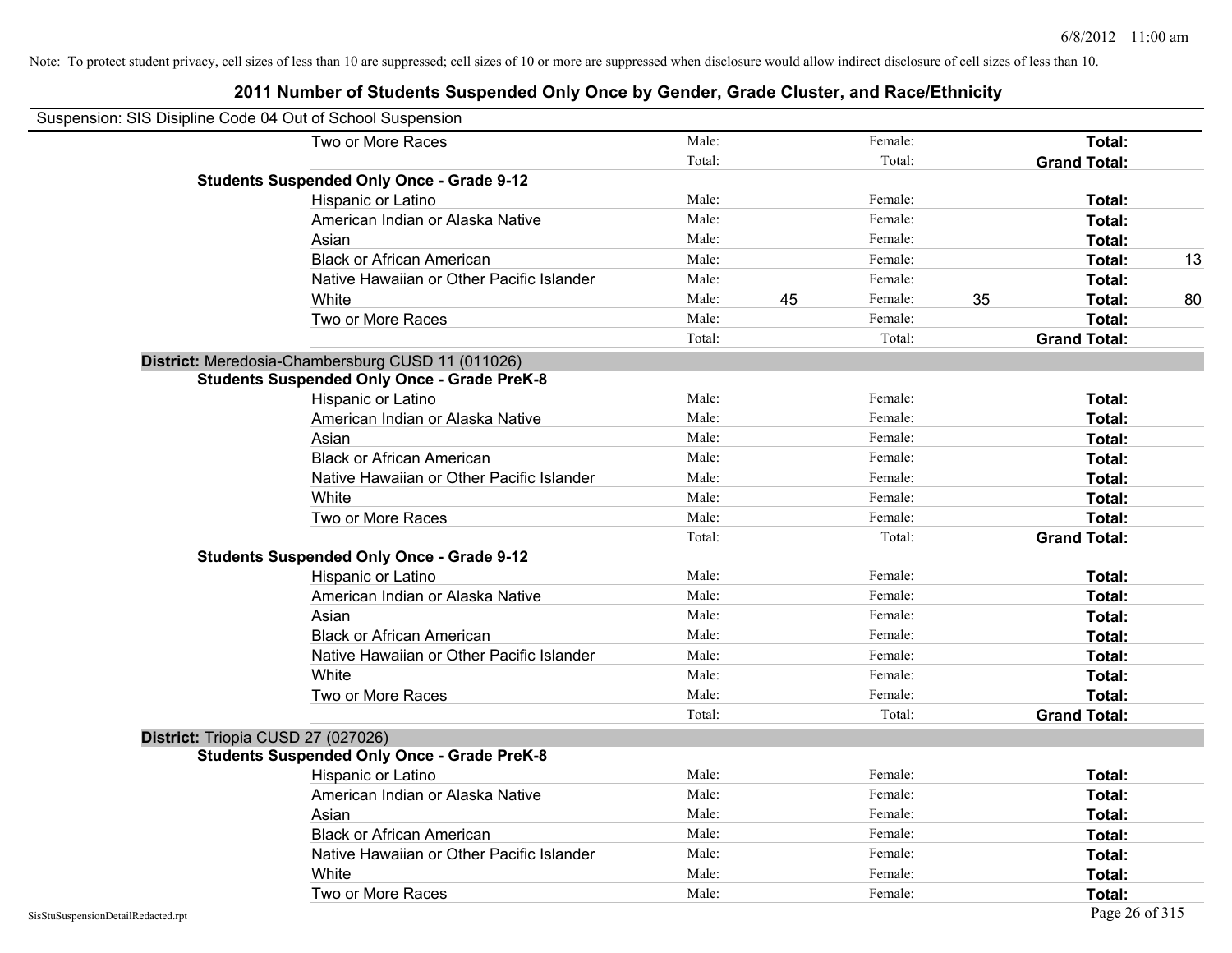| Suspension: SIS Disipline Code 04 Out of School Suspension |                                                    |        |         |                     |
|------------------------------------------------------------|----------------------------------------------------|--------|---------|---------------------|
|                                                            |                                                    | Total: | Total:  | <b>Grand Total:</b> |
|                                                            | <b>Students Suspended Only Once - Grade 9-12</b>   |        |         |                     |
|                                                            | Hispanic or Latino                                 | Male:  | Female: | Total:              |
|                                                            | American Indian or Alaska Native                   | Male:  | Female: | Total:              |
|                                                            | Asian                                              | Male:  | Female: | Total:              |
|                                                            | <b>Black or African American</b>                   | Male:  | Female: | Total:              |
|                                                            | Native Hawaiian or Other Pacific Islander          | Male:  | Female: | Total:              |
|                                                            | White                                              | Male:  | Female: | Total:              |
|                                                            | Two or More Races                                  | Male:  | Female: | Total:              |
|                                                            |                                                    | Total: | Total:  | <b>Grand Total:</b> |
| District: Waverly CUSD 6 (006026)                          |                                                    |        |         |                     |
|                                                            | <b>Students Suspended Only Once - Grade PreK-8</b> |        |         |                     |
|                                                            | Hispanic or Latino                                 | Male:  | Female: | Total:              |
|                                                            | American Indian or Alaska Native                   | Male:  | Female: | Total:              |
|                                                            | Asian                                              | Male:  | Female: | Total:              |
|                                                            | <b>Black or African American</b>                   | Male:  | Female: | Total:              |
|                                                            | Native Hawaiian or Other Pacific Islander          | Male:  | Female: | Total:              |
|                                                            | White                                              | Male:  | Female: | Total:              |
|                                                            | Two or More Races                                  | Male:  | Female: | Total:              |
|                                                            |                                                    | Total: | Total:  | <b>Grand Total:</b> |
| County: Scott (086)                                        |                                                    |        |         |                     |
|                                                            | District: Scott-Morgan CUSD 2 (002026)             |        |         |                     |
|                                                            | <b>Students Suspended Only Once - Grade PreK-8</b> |        |         |                     |
|                                                            | Hispanic or Latino                                 | Male:  | Female: | Total:              |
|                                                            | American Indian or Alaska Native                   | Male:  | Female: | Total:              |
|                                                            | Asian                                              | Male:  | Female: | Total:              |
|                                                            | <b>Black or African American</b>                   | Male:  | Female: | Total:              |
|                                                            | Native Hawaiian or Other Pacific Islander          | Male:  | Female: | Total:              |
|                                                            | White                                              | Male:  | Female: | Total:              |
|                                                            | Two or More Races                                  | Male:  | Female: | Total:              |
|                                                            |                                                    | Total: | Total:  | <b>Grand Total:</b> |
|                                                            | <b>Students Suspended Only Once - Grade 9-12</b>   |        |         |                     |
|                                                            | Hispanic or Latino                                 | Male:  | Female: | Total:              |
|                                                            | American Indian or Alaska Native                   | Male:  | Female: | Total:              |
|                                                            | Asian                                              | Male:  | Female: | Total:              |
|                                                            | <b>Black or African American</b>                   | Male:  | Female: | Total:              |
|                                                            | Native Hawaiian or Other Pacific Islander          | Male:  | Female: | Total:              |
|                                                            | White                                              | Male:  | Female: | Total:              |
|                                                            | Two or More Races                                  | Male:  | Female: | Total:              |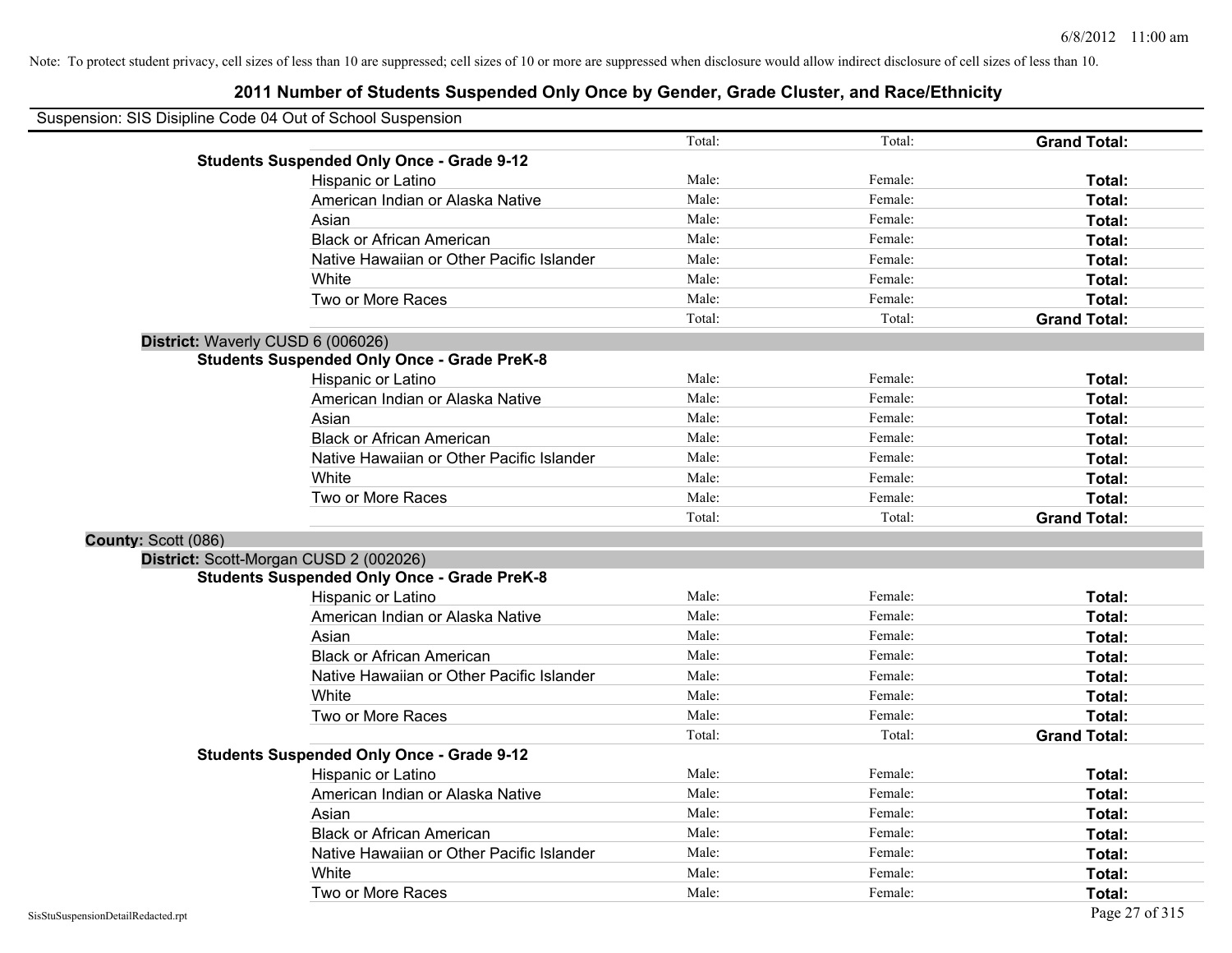| Suspension: SIS Disipline Code 04 Out of School Suspension |  |
|------------------------------------------------------------|--|
|                                                            |  |

| odsperision. Olo Disipline Code 04 Out of Ochool Odsperision |                                                    |        |         |                     |
|--------------------------------------------------------------|----------------------------------------------------|--------|---------|---------------------|
|                                                              |                                                    | Total: | Total:  | <b>Grand Total:</b> |
|                                                              | District: Winchester CUSD 1 (001026)               |        |         |                     |
|                                                              | <b>Students Suspended Only Once - Grade PreK-8</b> |        |         |                     |
|                                                              | Hispanic or Latino                                 | Male:  | Female: | Total:              |
|                                                              | American Indian or Alaska Native                   | Male:  | Female: | Total:              |
|                                                              | Asian                                              | Male:  | Female: | Total:              |
|                                                              | <b>Black or African American</b>                   | Male:  | Female: | Total:              |
|                                                              | Native Hawaiian or Other Pacific Islander          | Male:  | Female: | Total:              |
|                                                              | White                                              | Male:  | Female: | Total:              |
|                                                              | Two or More Races                                  | Male:  | Female: | Total:              |
|                                                              |                                                    | Total: | Total:  | <b>Grand Total:</b> |
|                                                              | <b>Students Suspended Only Once - Grade 9-12</b>   |        |         |                     |
|                                                              | Hispanic or Latino                                 | Male:  | Female: | Total:              |
|                                                              | American Indian or Alaska Native                   | Male:  | Female: | Total:              |
|                                                              | Asian                                              | Male:  | Female: | Total:              |
|                                                              | <b>Black or African American</b>                   | Male:  | Female: | Total:              |
|                                                              | Native Hawaiian or Other Pacific Islander          | Male:  | Female: | Total:              |
|                                                              | White                                              | Male:  | Female: | Total:              |
|                                                              | Two or More Races                                  | Male:  | Female: | Total:              |
|                                                              |                                                    | Total: | Total:  | <b>Grand Total:</b> |
|                                                              |                                                    |        |         |                     |
| Region: Bureau/Henry/Stark ROE (28)                          |                                                    |        |         |                     |
| County: Bureau (006)                                         |                                                    |        |         |                     |
|                                                              | District: Bureau Valley CUSD 340 (340026)          |        |         |                     |
|                                                              | <b>Students Suspended Only Once - Grade PreK-8</b> |        |         |                     |
|                                                              | Hispanic or Latino                                 | Male:  | Female: | Total:              |
|                                                              | American Indian or Alaska Native                   | Male:  | Female: | Total:              |
|                                                              | Asian                                              | Male:  | Female: | Total:              |
|                                                              | <b>Black or African American</b>                   | Male:  | Female: | Total:              |
|                                                              | Native Hawaiian or Other Pacific Islander          | Male:  | Female: | Total:              |
|                                                              | White                                              | Male:  | Female: | Total:              |
|                                                              | Two or More Races                                  | Male:  | Female: | Total:              |
|                                                              |                                                    | Total: | Total:  | <b>Grand Total:</b> |
|                                                              | <b>Students Suspended Only Once - Grade 9-12</b>   |        |         |                     |
|                                                              | Hispanic or Latino                                 | Male:  | Female: | Total:              |
|                                                              | American Indian or Alaska Native                   | Male:  | Female: | Total:              |
|                                                              | Asian                                              | Male:  | Female: | Total:              |
|                                                              | <b>Black or African American</b>                   | Male:  | Female: | Total:              |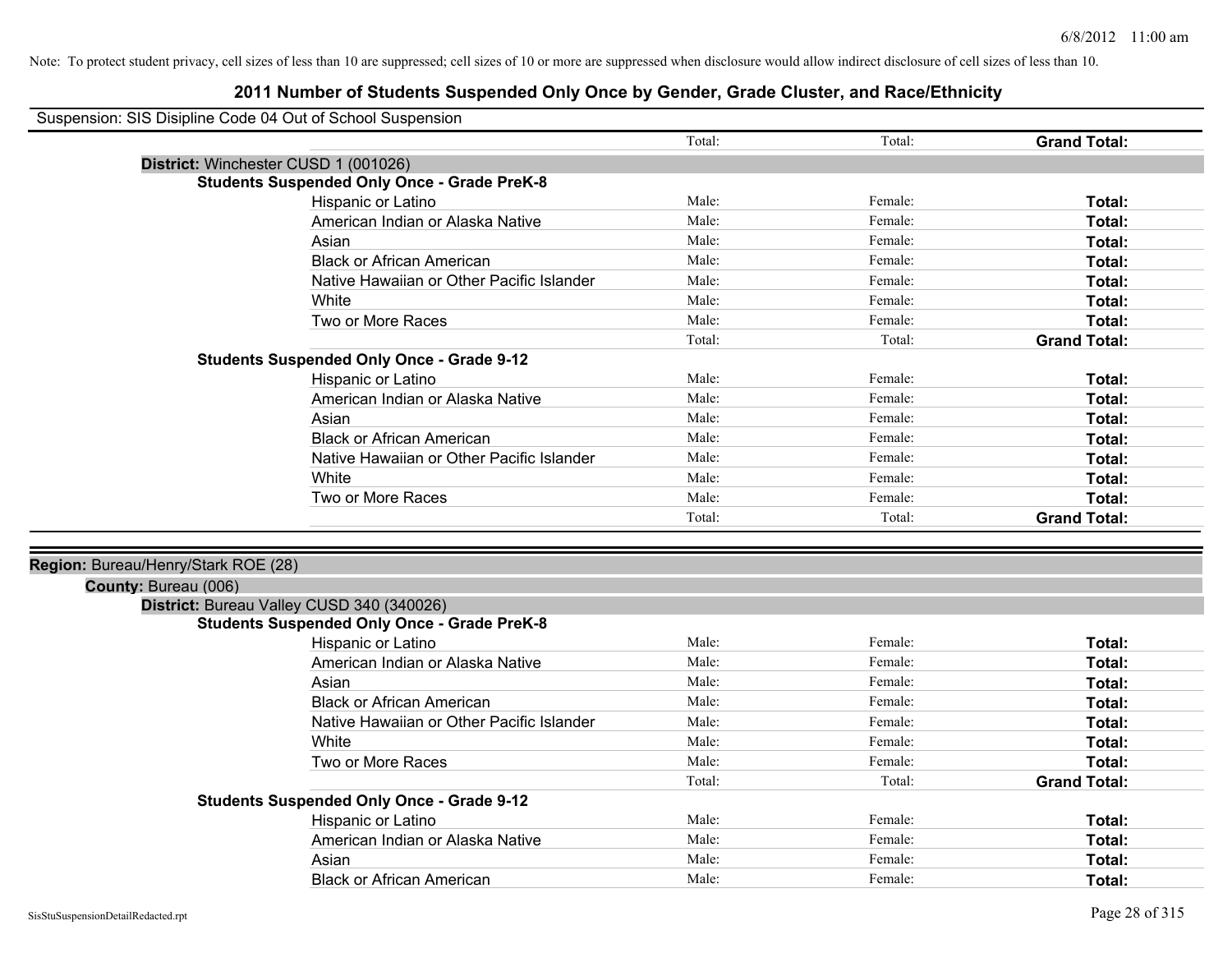| Suspension: SIS Disipline Code 04 Out of School Suspension |                                                    |        |         |                     |    |
|------------------------------------------------------------|----------------------------------------------------|--------|---------|---------------------|----|
|                                                            | Native Hawaiian or Other Pacific Islander          | Male:  | Female: | Total:              |    |
|                                                            | White                                              | Male:  | Female: | Total:              | 21 |
|                                                            | Two or More Races                                  | Male:  | Female: | Total:              |    |
|                                                            |                                                    | Total: | Total:  | <b>Grand Total:</b> |    |
|                                                            | District: Cherry SD 92 (092002)                    |        |         |                     |    |
|                                                            | <b>Students Suspended Only Once - Grade PreK-8</b> |        |         |                     |    |
|                                                            | Hispanic or Latino                                 | Male:  | Female: | Total:              |    |
|                                                            | American Indian or Alaska Native                   | Male:  | Female: | Total:              |    |
|                                                            | Asian                                              | Male:  | Female: | Total:              |    |
|                                                            | <b>Black or African American</b>                   | Male:  | Female: | Total:              |    |
|                                                            | Native Hawaiian or Other Pacific Islander          | Male:  | Female: | Total:              |    |
|                                                            | White                                              | Male:  | Female: | Total:              |    |
|                                                            | Two or More Races                                  | Male:  | Female: | Total:              |    |
|                                                            |                                                    | Total: | Total:  | <b>Grand Total:</b> |    |
|                                                            | District: Dalzell SD 98 (098002)                   |        |         |                     |    |
|                                                            | <b>Students Suspended Only Once - Grade PreK-8</b> |        |         |                     |    |
|                                                            | Hispanic or Latino                                 | Male:  | Female: | Total:              |    |
|                                                            | American Indian or Alaska Native                   | Male:  | Female: | Total:              |    |
|                                                            | Asian                                              | Male:  | Female: | Total:              |    |
|                                                            | <b>Black or African American</b>                   | Male:  | Female: | Total:              |    |
|                                                            | Native Hawaiian or Other Pacific Islander          | Male:  | Female: | Total:              |    |
|                                                            | White                                              | Male:  | Female: | Total:              |    |
|                                                            | Two or More Races                                  | Male:  | Female: | Total:              |    |
|                                                            |                                                    | Total: | Total:  | <b>Grand Total:</b> |    |
|                                                            | <b>District: DePue USD 103 (103022)</b>            |        |         |                     |    |
|                                                            | <b>Students Suspended Only Once - Grade PreK-8</b> |        |         |                     |    |
|                                                            | Hispanic or Latino                                 | Male:  | Female: | Total:              |    |
|                                                            | American Indian or Alaska Native                   | Male:  | Female: | Total:              |    |
|                                                            | Asian                                              | Male:  | Female: | Total:              |    |
|                                                            | <b>Black or African American</b>                   | Male:  | Female: | Total:              |    |
|                                                            | Native Hawaiian or Other Pacific Islander          | Male:  | Female: | Total:              |    |
|                                                            | White                                              | Male:  | Female: | Total:              |    |
|                                                            | Two or More Races                                  | Male:  | Female: | Total:              |    |
|                                                            |                                                    | Total: | Total:  | <b>Grand Total:</b> | 11 |
|                                                            | <b>Students Suspended Only Once - Grade 9-12</b>   |        |         |                     |    |
|                                                            | Hispanic or Latino                                 | Male:  | Female: | Total:              | 11 |
|                                                            | American Indian or Alaska Native                   | Male:  | Female: | Total:              |    |
|                                                            | Asian                                              | Male:  | Female: | Total:              |    |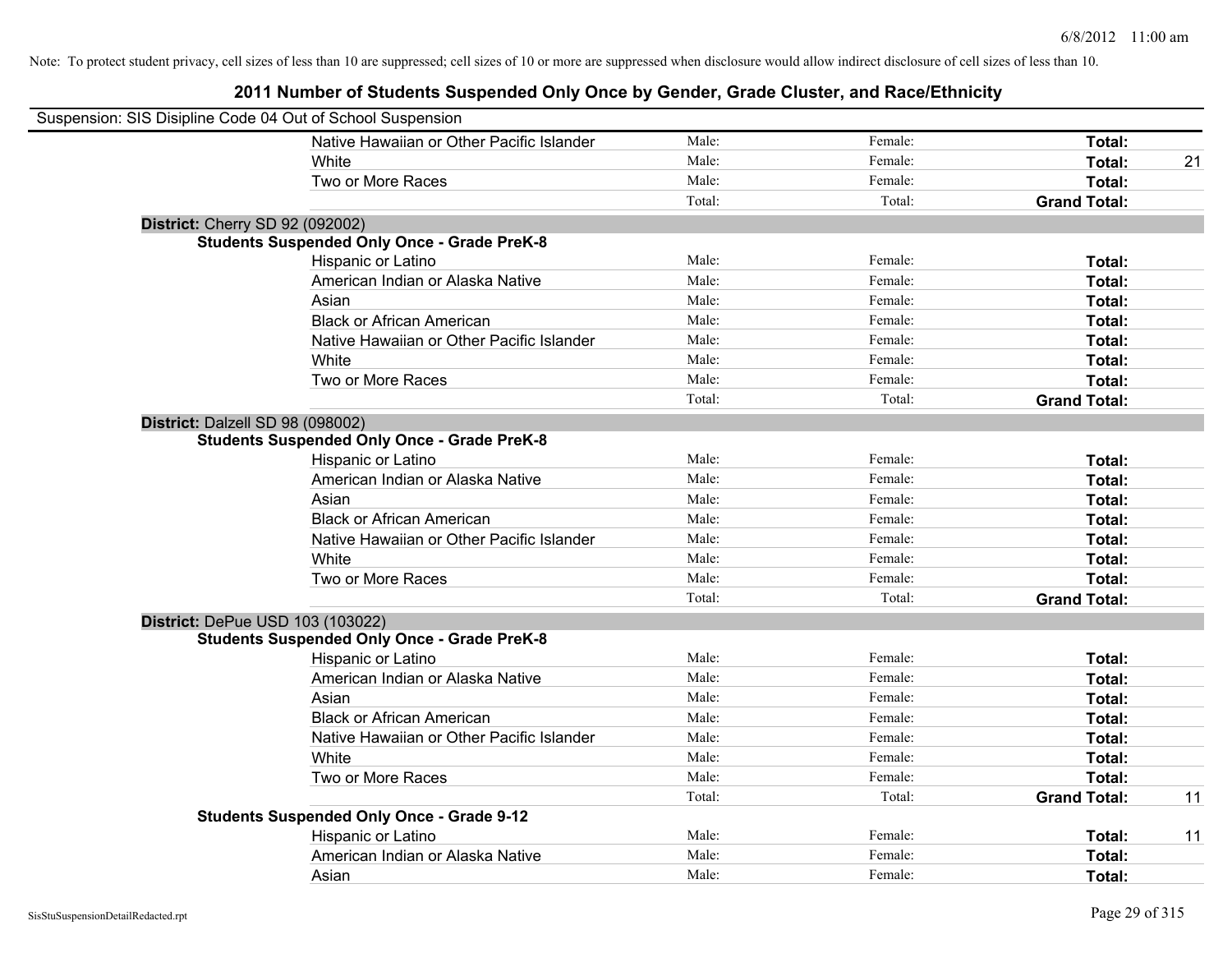| Suspension: SIS Disipline Code 04 Out of School Suspension |        |         |                     |    |
|------------------------------------------------------------|--------|---------|---------------------|----|
| <b>Black or African American</b>                           | Male:  | Female: | Total:              |    |
| Native Hawaiian or Other Pacific Islander                  | Male:  | Female: | Total:              |    |
| White                                                      | Male:  | Female: | Total:              |    |
| Two or More Races                                          | Male:  | Female: | Total:              |    |
|                                                            | Total: | Total:  | <b>Grand Total:</b> |    |
| District: Hall HSD 502 (502017)                            |        |         |                     |    |
| <b>Students Suspended Only Once - Grade 9-12</b>           |        |         |                     |    |
| Hispanic or Latino                                         | Male:  | Female: | Total:              |    |
| American Indian or Alaska Native                           | Male:  | Female: | Total:              |    |
| Asian                                                      | Male:  | Female: | Total:              |    |
| <b>Black or African American</b>                           | Male:  | Female: | Total:              |    |
| Native Hawaiian or Other Pacific Islander                  | Male:  | Female: | Total:              |    |
| White                                                      | Male:  | Female: | Total:              | 19 |
| Two or More Races                                          | Male:  | Female: | Total:              |    |
|                                                            | Total: | Total:  | <b>Grand Total:</b> |    |
| District: La Moille CUSD 303 (303026)                      |        |         |                     |    |
| <b>Students Suspended Only Once - Grade PreK-8</b>         |        |         |                     |    |
| Hispanic or Latino                                         | Male:  | Female: | Total:              |    |
| American Indian or Alaska Native                           | Male:  | Female: | Total:              |    |
| Asian                                                      | Male:  | Female: | Total:              |    |
| <b>Black or African American</b>                           | Male:  | Female: | Total:              |    |
| Native Hawaiian or Other Pacific Islander                  | Male:  | Female: | Total:              |    |
| White                                                      | Male:  | Female: | Total:              |    |
| Two or More Races                                          | Male:  | Female: | Total:              |    |
|                                                            | Total: | Total:  | <b>Grand Total:</b> |    |
| <b>Students Suspended Only Once - Grade 9-12</b>           |        |         |                     |    |
| Hispanic or Latino                                         | Male:  | Female: | Total:              |    |
| American Indian or Alaska Native                           | Male:  | Female: | Total:              |    |
| Asian                                                      | Male:  | Female: | Total:              |    |
| <b>Black or African American</b>                           | Male:  | Female: | Total:              |    |
| Native Hawaiian or Other Pacific Islander                  | Male:  | Female: | Total:              |    |
| White                                                      | Male:  | Female: | Total:              |    |
| Two or More Races                                          | Male:  | Female: | Total:              |    |
|                                                            | Total: | Total:  | <b>Grand Total:</b> |    |
| District: Leepertown CCSD 175 (175004)                     |        |         |                     |    |
| <b>Students Suspended Only Once - Grade PreK-8</b>         |        |         |                     |    |
| Hispanic or Latino                                         | Male:  | Female: | Total:              |    |
| American Indian or Alaska Native                           | Male:  | Female: | Total:              |    |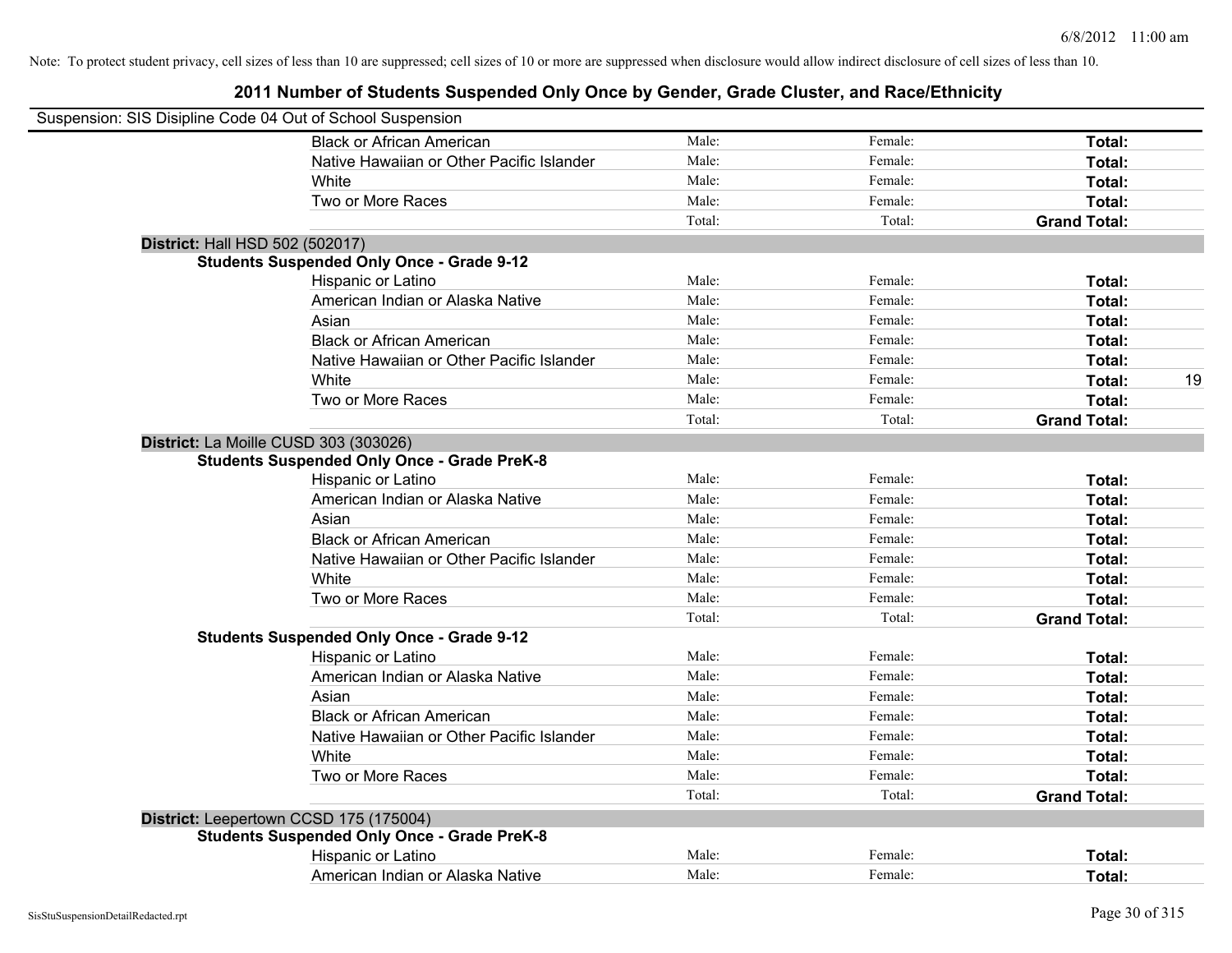## **2011 Number of Students Suspended Only Once by Gender, Grade Cluster, and Race/Ethnicity**

|                                      | Suspension: SIS Disipline Code 04 Out of School Suspension |        |         |                     |    |
|--------------------------------------|------------------------------------------------------------|--------|---------|---------------------|----|
|                                      | Asian                                                      | Male:  | Female: | Total:              |    |
|                                      | <b>Black or African American</b>                           | Male:  | Female: | Total:              |    |
|                                      | Native Hawaiian or Other Pacific Islander                  | Male:  | Female: | Total:              |    |
|                                      | White                                                      | Male:  | Female: | Total:              |    |
|                                      | Two or More Races                                          | Male:  | Female: | Total:              |    |
|                                      |                                                            | Total: | Total:  | <b>Grand Total:</b> |    |
| District: Malden CCSD 84 (084004)    |                                                            |        |         |                     |    |
|                                      | <b>Students Suspended Only Once - Grade PreK-8</b>         |        |         |                     |    |
|                                      | Hispanic or Latino                                         | Male:  | Female: | Total:              |    |
|                                      | American Indian or Alaska Native                           | Male:  | Female: | Total:              |    |
|                                      | Asian                                                      | Male:  | Female: | Total:              |    |
|                                      | <b>Black or African American</b>                           | Male:  | Female: | Total:              |    |
|                                      | Native Hawaiian or Other Pacific Islander                  | Male:  | Female: | Total:              |    |
|                                      | White                                                      | Male:  | Female: | Total:              |    |
|                                      | Two or More Races                                          | Male:  | Female: | Total:              |    |
|                                      |                                                            | Total: | Total:  | <b>Grand Total:</b> |    |
| District: Princeton ESD 115 (115002) |                                                            |        |         |                     |    |
|                                      | <b>Students Suspended Only Once - Grade PreK-8</b>         |        |         |                     |    |
|                                      | Hispanic or Latino                                         | Male:  | Female: | Total:              |    |
|                                      | American Indian or Alaska Native                           | Male:  | Female: | Total:              |    |
|                                      | Asian                                                      | Male:  | Female: | Total:              |    |
|                                      | <b>Black or African American</b>                           | Male:  | Female: | Total:              |    |
|                                      | Native Hawaiian or Other Pacific Islander                  | Male:  | Female: | Total:              |    |
|                                      | White                                                      | Male:  | Female: | Total:              | 12 |
|                                      | Two or More Races                                          | Male:  | Female: | Total:              |    |
|                                      |                                                            | Total: | Total:  | <b>Grand Total:</b> |    |
| District: Princeton HSD 500 (500015) |                                                            |        |         |                     |    |
|                                      | <b>Students Suspended Only Once - Grade 9-12</b>           |        |         |                     |    |
|                                      | Hispanic or Latino                                         | Male:  | Female: | Total:              |    |
|                                      | American Indian or Alaska Native                           | Male:  | Female: | Total:              |    |
|                                      | Asian                                                      | Male:  | Female: | Total:              |    |
|                                      | <b>Black or African American</b>                           | Male:  | Female: | Total:              |    |
|                                      | Native Hawaiian or Other Pacific Islander                  | Male:  | Female: | Total:              |    |
|                                      | White                                                      | Male:  | Female: | Total:              | 20 |
|                                      | Two or More Races                                          | Male:  | Female: | Total:              |    |
|                                      |                                                            | Total: | Total:  | <b>Grand Total:</b> |    |
|                                      | District: Spring Valley CCSD 99 (099004)                   |        |         |                     |    |

**Students Suspended Only Once - Grade PreK-8**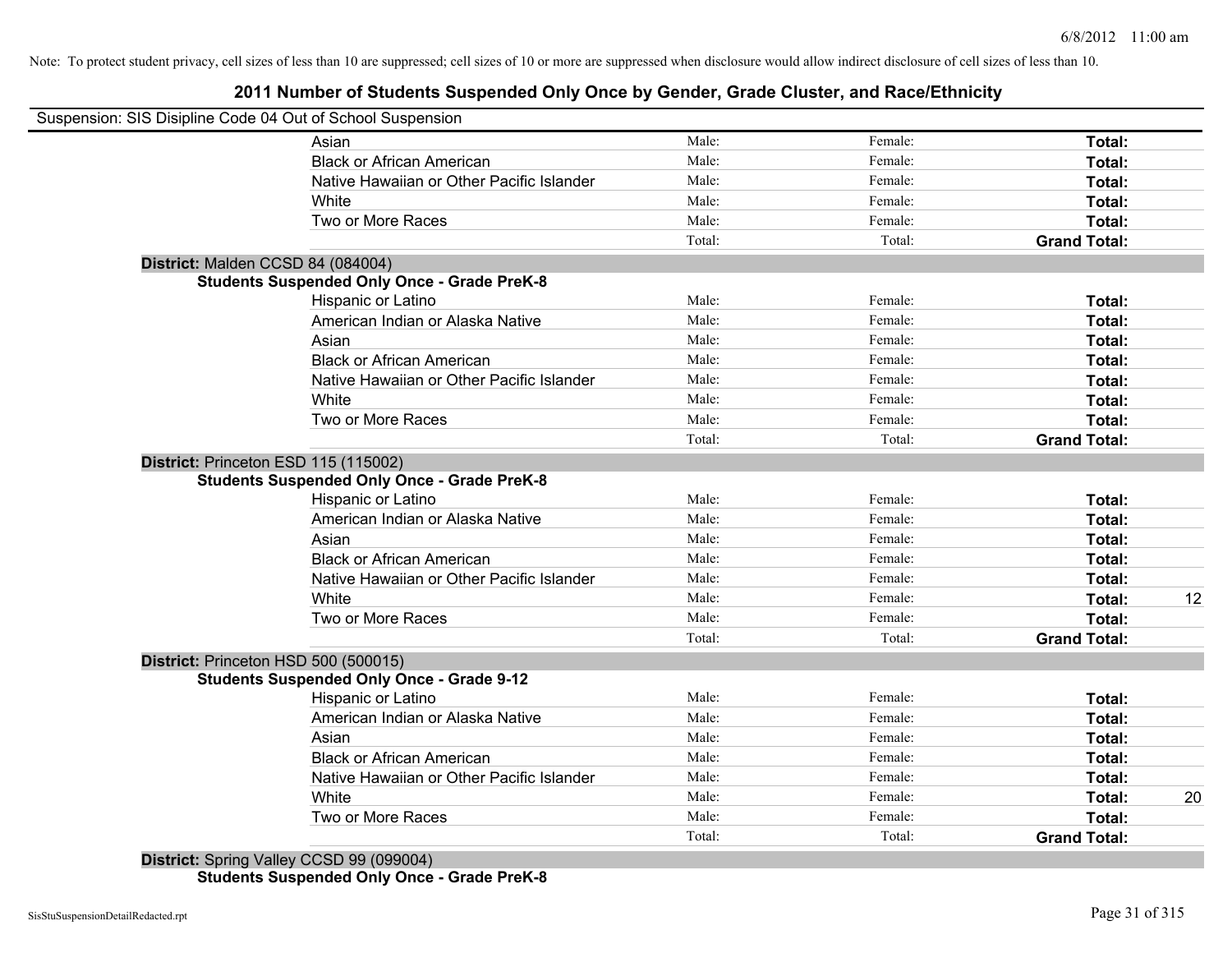|                     | Suspension: SIS Disipline Code 04 Out of School Suspension |        |         |                     |    |
|---------------------|------------------------------------------------------------|--------|---------|---------------------|----|
|                     | Hispanic or Latino                                         | Male:  | Female: | Total:              |    |
|                     | American Indian or Alaska Native                           | Male:  | Female: | Total:              |    |
|                     | Asian                                                      | Male:  | Female: | Total:              |    |
|                     | <b>Black or African American</b>                           | Male:  | Female: | Total:              |    |
|                     | Native Hawaiian or Other Pacific Islander                  | Male:  | Female: | Total:              |    |
|                     | White                                                      | Male:  | Female: | Total:              | 13 |
|                     | Two or More Races                                          | Male:  | Female: | Total:              |    |
|                     |                                                            | Total: | Total:  | <b>Grand Total:</b> | 25 |
| County: Henry (037) |                                                            |        |         |                     |    |
|                     | District: AlWood CUSD 225 (225026)                         |        |         |                     |    |
|                     | <b>Students Suspended Only Once - Grade PreK-8</b>         |        |         |                     |    |
|                     | Hispanic or Latino                                         | Male:  | Female: | Total:              |    |
|                     | American Indian or Alaska Native                           | Male:  | Female: | Total:              |    |
|                     | Asian                                                      | Male:  | Female: | Total:              |    |
|                     | <b>Black or African American</b>                           | Male:  | Female: | Total:              |    |
|                     | Native Hawaiian or Other Pacific Islander                  | Male:  | Female: | Total:              |    |
|                     | White                                                      | Male:  | Female: | Total:              |    |
|                     | Two or More Races                                          | Male:  | Female: | Total:              |    |
|                     |                                                            | Total: | Total:  | <b>Grand Total:</b> |    |
|                     | <b>Students Suspended Only Once - Grade 9-12</b>           |        |         |                     |    |
|                     | Hispanic or Latino                                         | Male:  | Female: | Total:              |    |
|                     | American Indian or Alaska Native                           | Male:  | Female: | Total:              |    |
|                     | Asian                                                      | Male:  | Female: | Total:              |    |
|                     | <b>Black or African American</b>                           | Male:  | Female: | <b>Total:</b>       |    |
|                     | Native Hawaiian or Other Pacific Islander                  | Male:  | Female: | Total:              |    |
|                     | White                                                      | Male:  | Female: | Total:              |    |
|                     | Two or More Races                                          | Male:  | Female: | Total:              |    |
|                     |                                                            | Total: | Total:  | <b>Grand Total:</b> |    |
|                     | District: Annawan CUSD 226 (226026)                        |        |         |                     |    |
|                     | <b>Students Suspended Only Once - Grade PreK-8</b>         |        |         |                     |    |
|                     | Hispanic or Latino                                         | Male:  | Female: | Total:              |    |
|                     | American Indian or Alaska Native                           | Male:  | Female: | Total:              |    |
|                     | Asian                                                      | Male:  | Female: | Total:              |    |
|                     | <b>Black or African American</b>                           | Male:  | Female: | Total:              |    |
|                     | Native Hawaiian or Other Pacific Islander                  | Male:  | Female: | Total:              |    |
|                     | White                                                      | Male:  | Female: | Total:              |    |
|                     | Two or More Races                                          | Male:  | Female: | Total:              |    |
|                     |                                                            | Total: | Total:  | <b>Grand Total:</b> |    |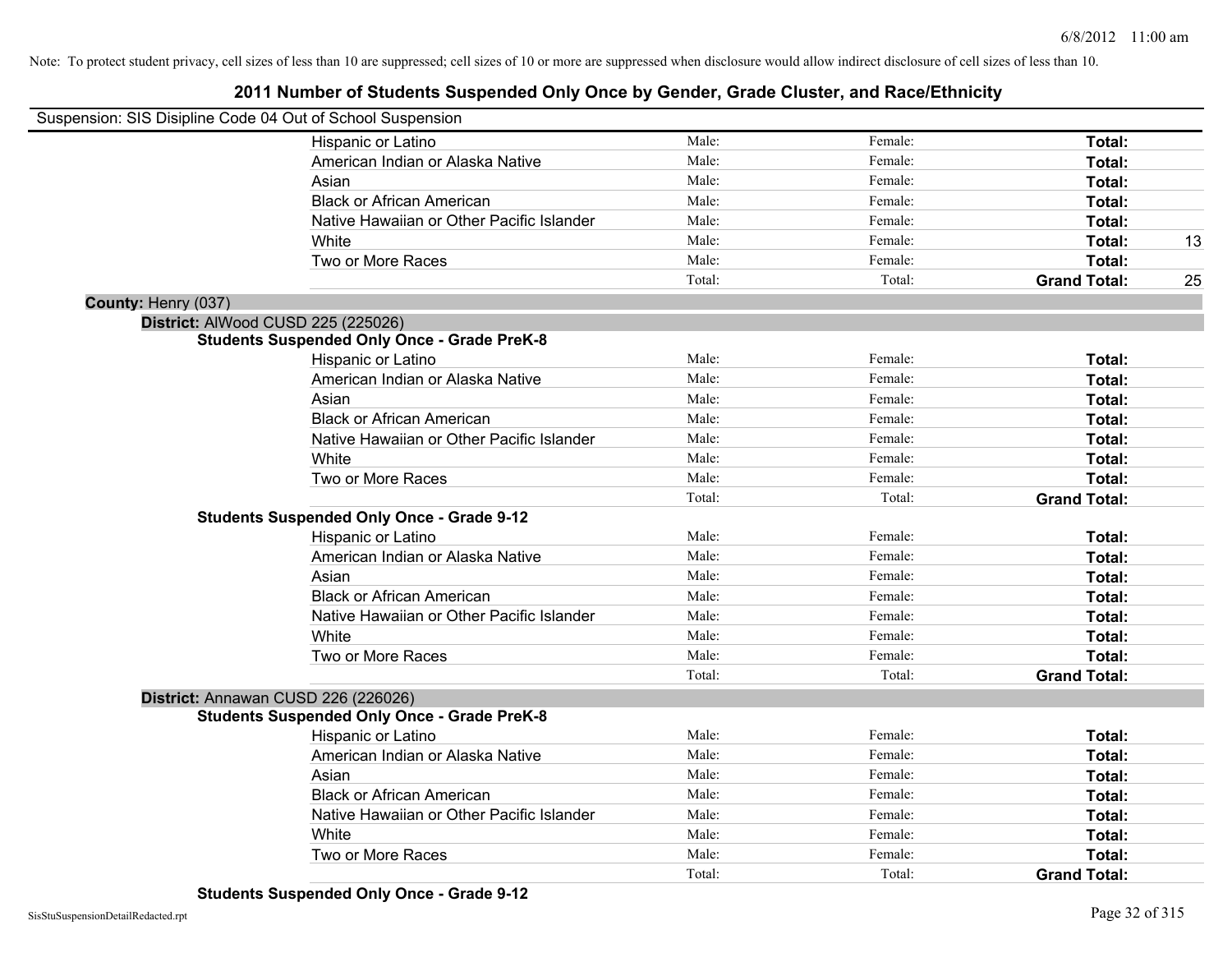### **2011 Number of Students Suspended Only Once by Gender, Grade Cluster, and Race/Ethnicity**

|                                  | Suspension: SIS Disipline Code 04 Out of School Suspension |        |         |                     |
|----------------------------------|------------------------------------------------------------|--------|---------|---------------------|
|                                  | Hispanic or Latino                                         | Male:  | Female: | Total:              |
|                                  | American Indian or Alaska Native                           | Male:  | Female: | Total:              |
|                                  | Asian                                                      | Male:  | Female: | Total:              |
|                                  | <b>Black or African American</b>                           | Male:  | Female: | Total:              |
|                                  | Native Hawaiian or Other Pacific Islander                  | Male:  | Female: | Total:              |
|                                  | White                                                      | Male:  | Female: | Total:              |
|                                  | Two or More Races                                          | Male:  | Female: | Total:              |
|                                  |                                                            | Total: | Total:  | <b>Grand Total:</b> |
|                                  | District: Cambridge CUSD 227 (227026)                      |        |         |                     |
|                                  | <b>Students Suspended Only Once - Grade PreK-8</b>         |        |         |                     |
|                                  | Hispanic or Latino                                         | Male:  | Female: | Total:              |
|                                  | American Indian or Alaska Native                           | Male:  | Female: | Total:              |
|                                  | Asian                                                      | Male:  | Female: | Total:              |
|                                  | <b>Black or African American</b>                           | Male:  | Female: | Total:              |
|                                  | Native Hawaiian or Other Pacific Islander                  | Male:  | Female: | Total:              |
|                                  | White                                                      | Male:  | Female: | Total:              |
|                                  | Two or More Races                                          | Male:  | Female: | Total:              |
|                                  |                                                            | Total: | Total:  | <b>Grand Total:</b> |
|                                  | <b>Students Suspended Only Once - Grade 9-12</b>           |        |         |                     |
|                                  | Hispanic or Latino                                         | Male:  | Female: | Total:              |
|                                  | American Indian or Alaska Native                           | Male:  | Female: | Total:              |
|                                  | Asian                                                      | Male:  | Female: | Total:              |
|                                  | <b>Black or African American</b>                           | Male:  | Female: | Total:              |
|                                  | Native Hawaiian or Other Pacific Islander                  | Male:  | Female: | Total:              |
|                                  | White                                                      | Male:  | Female: | Total:              |
|                                  | Two or More Races                                          | Male:  | Female: | Total:              |
|                                  |                                                            | Total: | Total:  | <b>Grand Total:</b> |
| District: Colona SD 190 (190002) |                                                            |        |         |                     |
|                                  | <b>Students Suspended Only Once - Grade PreK-8</b>         |        |         |                     |
|                                  | Hispanic or Latino                                         | Male:  | Female: | Total:              |
|                                  | American Indian or Alaska Native                           | Male:  | Female: | Total:              |
|                                  | Asian                                                      | Male:  | Female: | Total:              |
|                                  | <b>Black or African American</b>                           | Male:  | Female: | Total:              |
|                                  | Native Hawaiian or Other Pacific Islander                  | Male:  | Female: | Total:              |
|                                  | White                                                      | Male:  | Female: | Total:              |
|                                  | Two or More Races                                          | Male:  | Female: | Total:              |
|                                  |                                                            | Total: | Total:  | <b>Grand Total:</b> |

**District:** Galva CUSD 224 (224026)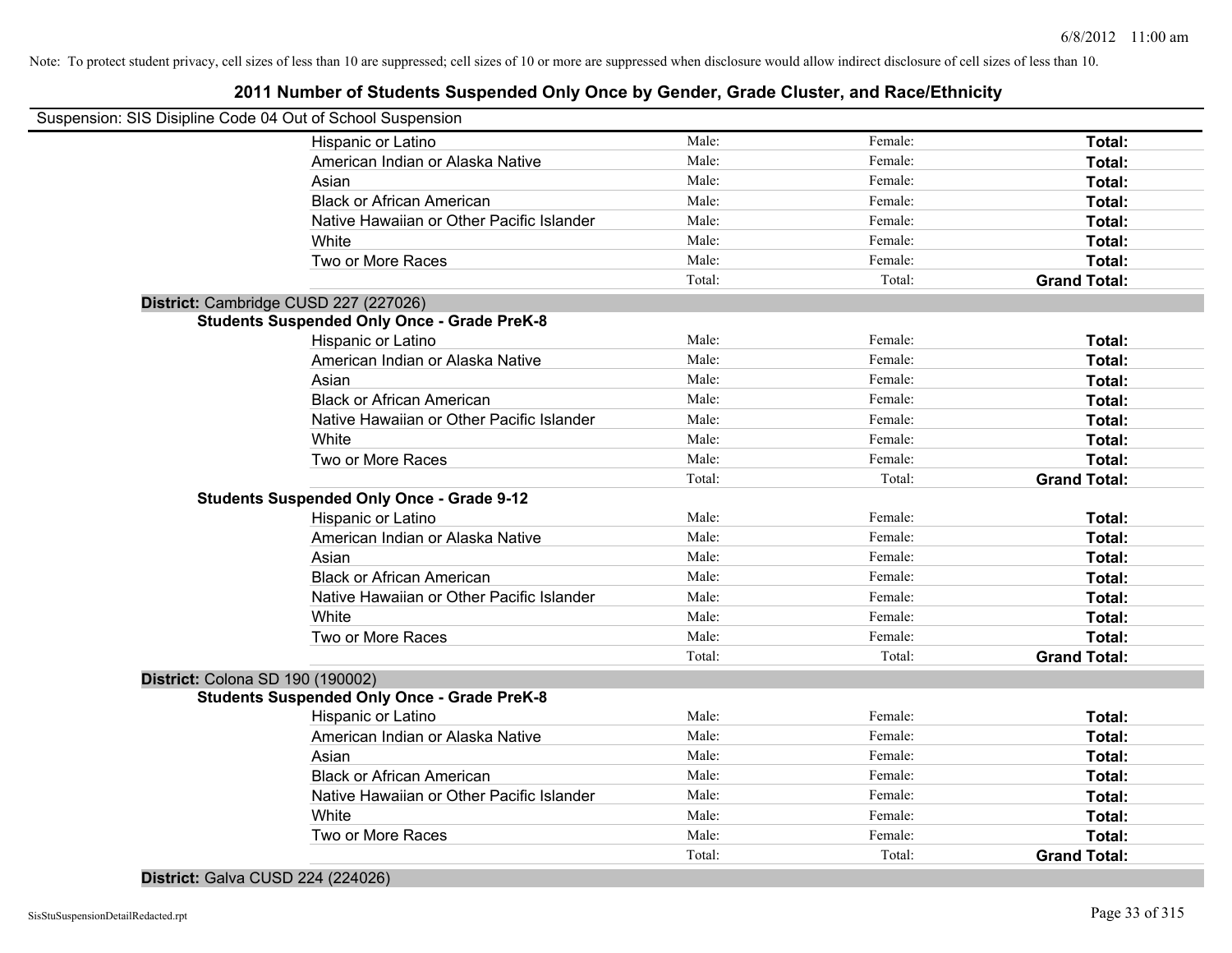| Suspension: SIS Disipline Code 04 Out of School Suspension |                                                    |        |         |                     |    |
|------------------------------------------------------------|----------------------------------------------------|--------|---------|---------------------|----|
|                                                            | <b>Students Suspended Only Once - Grade PreK-8</b> |        |         |                     |    |
|                                                            | Hispanic or Latino                                 | Male:  | Female: | Total:              |    |
|                                                            | American Indian or Alaska Native                   | Male:  | Female: | Total:              |    |
| Asian                                                      |                                                    | Male:  | Female: | Total:              |    |
|                                                            | <b>Black or African American</b>                   | Male:  | Female: | Total:              |    |
|                                                            | Native Hawaiian or Other Pacific Islander          | Male:  | Female: | Total:              |    |
| White                                                      |                                                    | Male:  | Female: | Total:              | 11 |
|                                                            | Two or More Races                                  | Male:  | Female: | Total:              |    |
|                                                            |                                                    | Total: | Total:  | <b>Grand Total:</b> |    |
| <b>Students Suspended Only Once - Grade 9-12</b>           |                                                    |        |         |                     |    |
|                                                            | Hispanic or Latino                                 | Male:  | Female: | Total:              |    |
|                                                            | American Indian or Alaska Native                   | Male:  | Female: | Total:              |    |
| Asian                                                      |                                                    | Male:  | Female: | Total:              |    |
|                                                            | <b>Black or African American</b>                   | Male:  | Female: | Total:              |    |
|                                                            | Native Hawaiian or Other Pacific Islander          | Male:  | Female: | Total:              |    |
| White                                                      |                                                    | Male:  | Female: | Total:              | 12 |
|                                                            | Two or More Races                                  | Male:  | Female: | Total:              |    |
|                                                            |                                                    | Total: | Total:  | <b>Grand Total:</b> |    |
| District: Geneseo CUSD 228 (228026)                        |                                                    |        |         |                     |    |
|                                                            | <b>Students Suspended Only Once - Grade PreK-8</b> |        |         |                     |    |
|                                                            | Hispanic or Latino                                 | Male:  | Female: | Total:              |    |
|                                                            | American Indian or Alaska Native                   | Male:  | Female: | Total:              |    |
| Asian                                                      |                                                    | Male:  | Female: | Total:              |    |
|                                                            | <b>Black or African American</b>                   | Male:  | Female: | Total:              |    |
|                                                            | Native Hawaiian or Other Pacific Islander          | Male:  | Female: | Total:              |    |
| White                                                      |                                                    | Male:  | Female: | Total:              | 18 |
|                                                            | Two or More Races                                  | Male:  | Female: | Total:              |    |
|                                                            |                                                    | Total: | Total:  | <b>Grand Total:</b> |    |
| <b>Students Suspended Only Once - Grade 9-12</b>           |                                                    |        |         |                     |    |
|                                                            | Hispanic or Latino                                 | Male:  | Female: | Total:              |    |
|                                                            | American Indian or Alaska Native                   | Male:  | Female: | Total:              |    |
| Asian                                                      |                                                    | Male:  | Female: | Total:              |    |
|                                                            | <b>Black or African American</b>                   | Male:  | Female: | Total:              |    |
|                                                            | Native Hawaiian or Other Pacific Islander          | Male:  | Female: | Total:              |    |
| White                                                      |                                                    | Male:  | Female: | Total:              | 23 |
|                                                            | Two or More Races                                  | Male:  | Female: | Total:              |    |
|                                                            |                                                    | Total: | Total:  | <b>Grand Total:</b> |    |
|                                                            |                                                    |        |         |                     |    |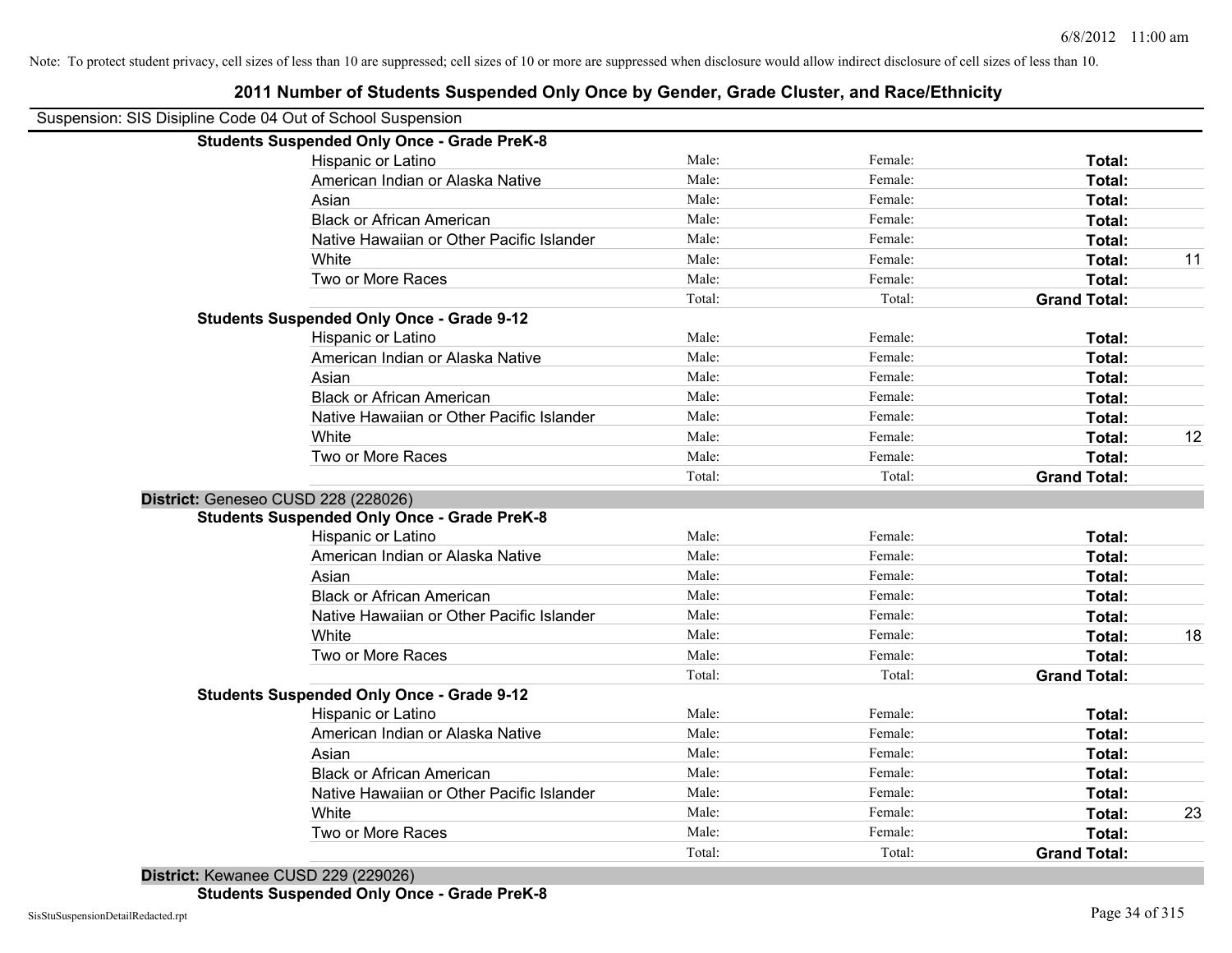| Suspension: SIS Disipline Code 04 Out of School Suspension |        |         |                     |    |
|------------------------------------------------------------|--------|---------|---------------------|----|
| Hispanic or Latino                                         | Male:  | Female: | Total:              |    |
| American Indian or Alaska Native                           | Male:  | Female: | Total:              |    |
| Asian                                                      | Male:  | Female: | Total:              |    |
| <b>Black or African American</b>                           | Male:  | Female: | Total:              | 13 |
| Native Hawaiian or Other Pacific Islander                  | Male:  | Female: | Total:              |    |
| White                                                      | Male:  | Female: | Total:              | 45 |
| Two or More Races                                          | Male:  | Female: | Total:              |    |
|                                                            | Total: | Total:  | <b>Grand Total:</b> |    |
| <b>Students Suspended Only Once - Grade 9-12</b>           |        |         |                     |    |
| Hispanic or Latino                                         | Male:  | Female: | Total:              |    |
| American Indian or Alaska Native                           | Male:  | Female: | Total:              |    |
| Asian                                                      | Male:  | Female: | Total:              |    |
| <b>Black or African American</b>                           | Male:  | Female: | Total:              |    |
| Native Hawaiian or Other Pacific Islander                  | Male:  | Female: | Total:              |    |
| White                                                      | Male:  | Female: | Total:              |    |
| Two or More Races                                          | Male:  | Female: | Total:              |    |
|                                                            | Total: | Total:  | <b>Grand Total:</b> |    |
| <b>District: Orion CUSD 223 (223026)</b>                   |        |         |                     |    |
| <b>Students Suspended Only Once - Grade PreK-8</b>         |        |         |                     |    |
| Hispanic or Latino                                         | Male:  | Female: | Total:              |    |
| American Indian or Alaska Native                           | Male:  | Female: | Total:              |    |
| Asian                                                      | Male:  | Female: | Total:              |    |
| <b>Black or African American</b>                           | Male:  | Female: | Total:              |    |
| Native Hawaiian or Other Pacific Islander                  | Male:  | Female: | Total:              |    |
| White                                                      | Male:  | Female: | Total:              |    |
| Two or More Races                                          | Male:  | Female: | Total:              |    |
|                                                            | Total: | Total:  | <b>Grand Total:</b> |    |
| District: Wethersfield CUSD 230 (230026)                   |        |         |                     |    |
| <b>Students Suspended Only Once - Grade PreK-8</b>         |        |         |                     |    |
| Hispanic or Latino                                         | Male:  | Female: | Total:              |    |
| American Indian or Alaska Native                           | Male:  | Female: | Total:              |    |
| Asian                                                      | Male:  | Female: | Total:              |    |
| <b>Black or African American</b>                           | Male:  | Female: | Total:              |    |
| Native Hawaiian or Other Pacific Islander                  | Male:  | Female: | Total:              |    |
| White                                                      | Male:  | Female: | Total:              |    |
| Two or More Races                                          | Male:  | Female: | Total:              |    |
|                                                            | Total: | Total:  | <b>Grand Total:</b> |    |
| <b>Students Suspended Only Once - Grade 9-12</b>           |        |         |                     |    |
| Hispanic or Latino                                         | Male:  | Female: | Total:              |    |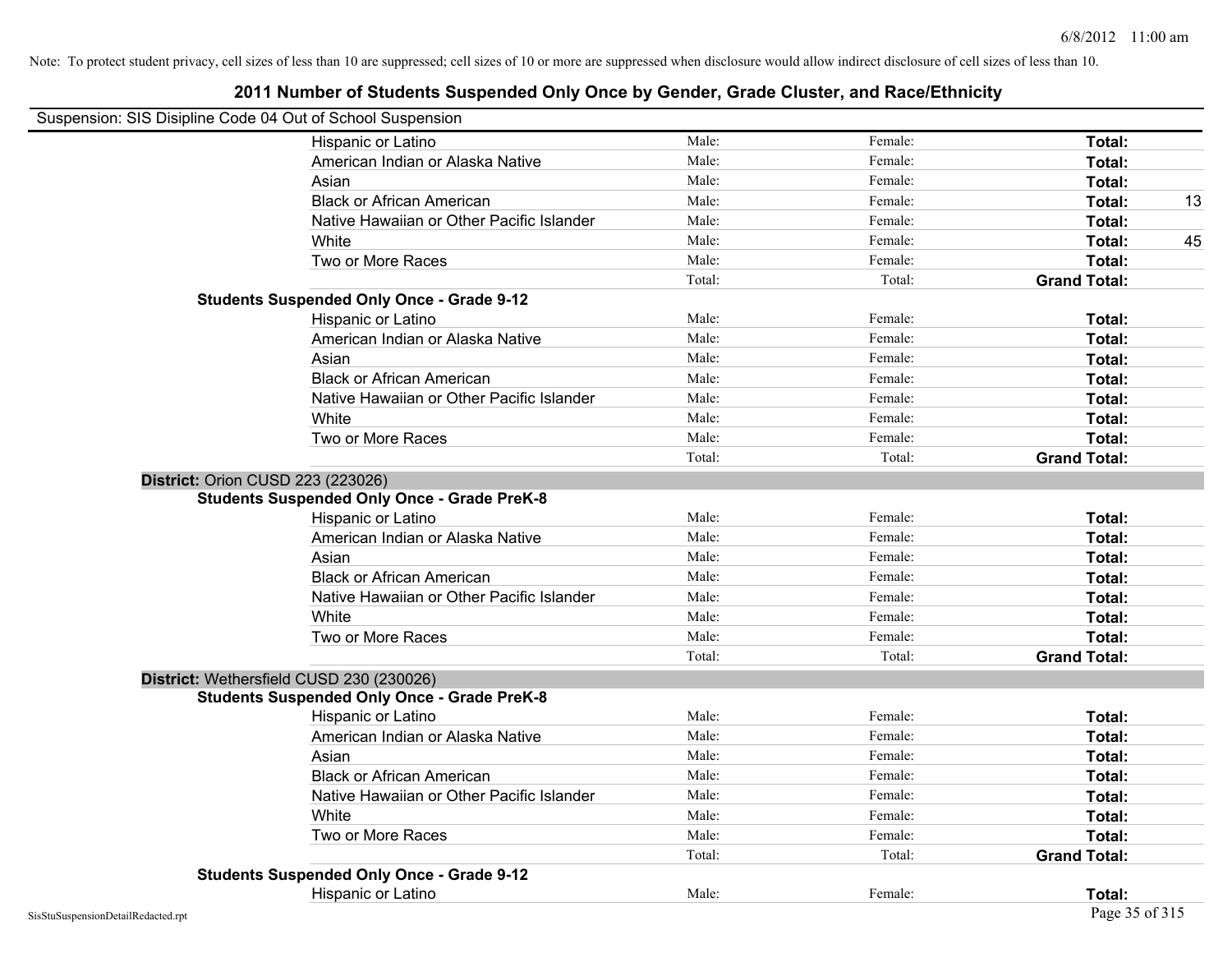|                                        | Suspension: SIS Disipline Code 04 Out of School Suspension |        |         |                     |
|----------------------------------------|------------------------------------------------------------|--------|---------|---------------------|
|                                        | American Indian or Alaska Native                           | Male:  | Female: | Total:              |
|                                        | Asian                                                      | Male:  | Female: | Total:              |
|                                        | <b>Black or African American</b>                           | Male:  | Female: | Total:              |
|                                        | Native Hawaiian or Other Pacific Islander                  | Male:  | Female: | Total:              |
|                                        | White                                                      | Male:  | Female: | Total:              |
|                                        | Two or More Races                                          | Male:  | Female: | Total:              |
|                                        |                                                            | Total: | Total:  | <b>Grand Total:</b> |
| <b>County: Non-Public School (000)</b> |                                                            |        |         |                     |
|                                        | District: Bureau/Henry/Stark ROE (000000)                  |        |         |                     |
|                                        | <b>Students Suspended Only Once - Grade 9-12</b>           |        |         |                     |
|                                        | Hispanic or Latino                                         | Male:  | Female: | Total:              |
|                                        | American Indian or Alaska Native                           | Male:  | Female: | Total:              |
|                                        | Asian                                                      | Male:  | Female: | Total:              |
|                                        | <b>Black or African American</b>                           | Male:  | Female: | Total:              |
|                                        | Native Hawaiian or Other Pacific Islander                  | Male:  | Female: | Total:              |
|                                        | White                                                      | Male:  | Female: | Total:              |
|                                        | Two or More Races                                          | Male:  | Female: | Total:              |
|                                        |                                                            | Total: | Total:  | <b>Grand Total:</b> |
| County: Stark (088)                    |                                                            |        |         |                     |
|                                        | District: Bradford CUSD 1 (001026)                         |        |         |                     |
|                                        | <b>Students Suspended Only Once - Grade PreK-8</b>         |        |         |                     |
|                                        | Hispanic or Latino                                         | Male:  | Female: | Total:              |
|                                        | American Indian or Alaska Native                           | Male:  | Female: | Total:              |
|                                        | Asian                                                      | Male:  | Female: | Total:              |
|                                        | <b>Black or African American</b>                           | Male:  | Female: | Total:              |
|                                        | Native Hawaiian or Other Pacific Islander                  | Male:  | Female: | Total:              |
|                                        | White                                                      | Male:  | Female: | Total:              |
|                                        | Two or More Races                                          | Male:  | Female: | Total:              |
|                                        |                                                            | Total: | Total:  | <b>Grand Total:</b> |
|                                        | District: Stark County CUSD 100 (100026)                   |        |         |                     |
|                                        | <b>Students Suspended Only Once - Grade PreK-8</b>         |        |         |                     |
|                                        | Hispanic or Latino                                         | Male:  | Female: | Total:              |
|                                        | American Indian or Alaska Native                           | Male:  | Female: | Total:              |
|                                        | Asian                                                      | Male:  | Female: | Total:              |
|                                        | <b>Black or African American</b>                           | Male:  | Female: | Total:              |
|                                        | Native Hawaiian or Other Pacific Islander                  | Male:  | Female: | Total:              |
|                                        | White                                                      | Male:  | Female: | 12<br>Total:        |
|                                        | Two or More Races                                          | Male:  | Female: | Total:              |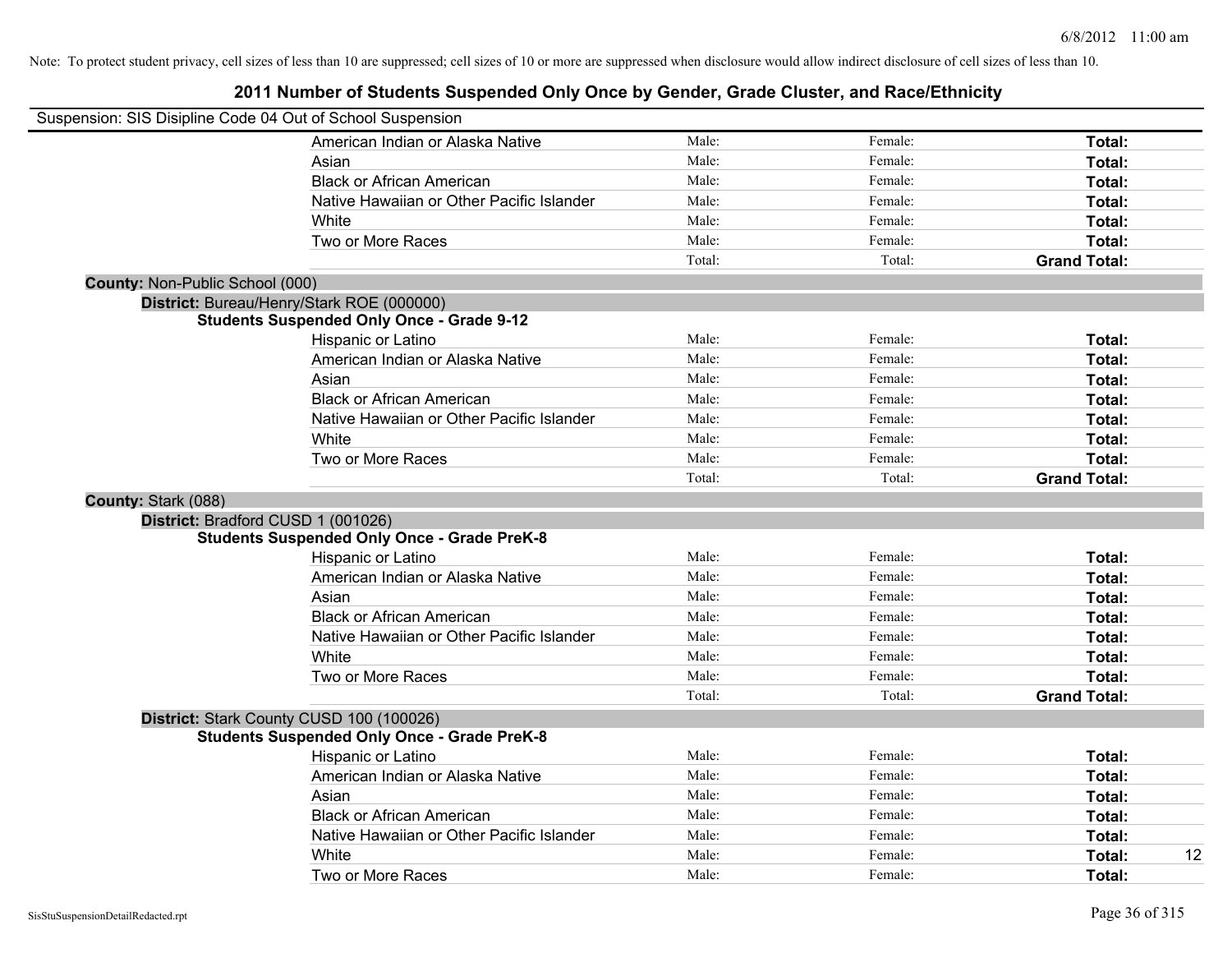| Suspension: SIS Disipline Code 04 Out of School Suspension |        |         |                     |    |
|------------------------------------------------------------|--------|---------|---------------------|----|
|                                                            | Total: | Total:  | <b>Grand Total:</b> |    |
| <b>Students Suspended Only Once - Grade 9-12</b>           |        |         |                     |    |
| Hispanic or Latino                                         | Male:  | Female: | Total:              |    |
| American Indian or Alaska Native                           | Male:  | Female: | Total:              |    |
| Asian                                                      | Male:  | Female: | Total:              |    |
| <b>Black or African American</b>                           | Male:  | Female: | Total:              |    |
| Native Hawaiian or Other Pacific Islander                  | Male:  | Female: | Total:              |    |
| White                                                      | Male:  | Female: | Total:              | 25 |
| Two or More Races                                          | Male:  | Female: | Total:              |    |
|                                                            | Total: | Total:  | <b>Grand Total:</b> |    |
| Region: Calhoun/Greene/Jersy/Macoupin ROE (40)             |        |         |                     |    |
| County: Calhoun (007)                                      |        |         |                     |    |
| District: Brussels CUSD 42 (042026)                        |        |         |                     |    |
| <b>Students Suspended Only Once - Grade 9-12</b>           |        |         |                     |    |
| Hispanic or Latino                                         | Male:  | Female: | Total:              |    |
| American Indian or Alaska Native                           | Male:  | Female: | Total:              |    |
| Asian                                                      | Male:  | Female: | Total:              |    |
| <b>Black or African American</b>                           | Male:  | Female: | Total:              |    |
| Native Hawaiian or Other Pacific Islander                  | Male:  | Female: | Total:              |    |
| White                                                      | Male:  | Female: | Total:              |    |
| Two or More Races                                          | Male:  | Female: | Total:              |    |
|                                                            | Total: | Total:  | <b>Grand Total:</b> |    |
| District: Calhoun CUSD 40 (040026)                         |        |         |                     |    |
| <b>Students Suspended Only Once - Grade PreK-8</b>         |        |         |                     |    |
| Hispanic or Latino                                         | Male:  | Female: | Total:              |    |
| American Indian or Alaska Native                           | Male:  | Female: | Total:              |    |
| Asian                                                      | Male:  | Female: | Total:              |    |
| <b>Black or African American</b>                           | Male:  | Female: | Total:              |    |
| Native Hawaiian or Other Pacific Islander                  | Male:  | Female: | Total:              |    |
| White                                                      | Male:  | Female: | Total:              |    |
| Two or More Races                                          | Male:  | Female: | Total:              |    |
|                                                            | Total: | Total:  | <b>Grand Total:</b> |    |
| <b>Students Suspended Only Once - Grade 9-12</b>           |        |         |                     |    |
| Hispanic or Latino                                         | Male:  | Female: | Total:              |    |
| American Indian or Alaska Native                           | Male:  | Female: | Total:              |    |
| Asian                                                      | Male:  | Female: | Total:              |    |
| <b>Black or African American</b>                           | Male:  | Female: | Total:              |    |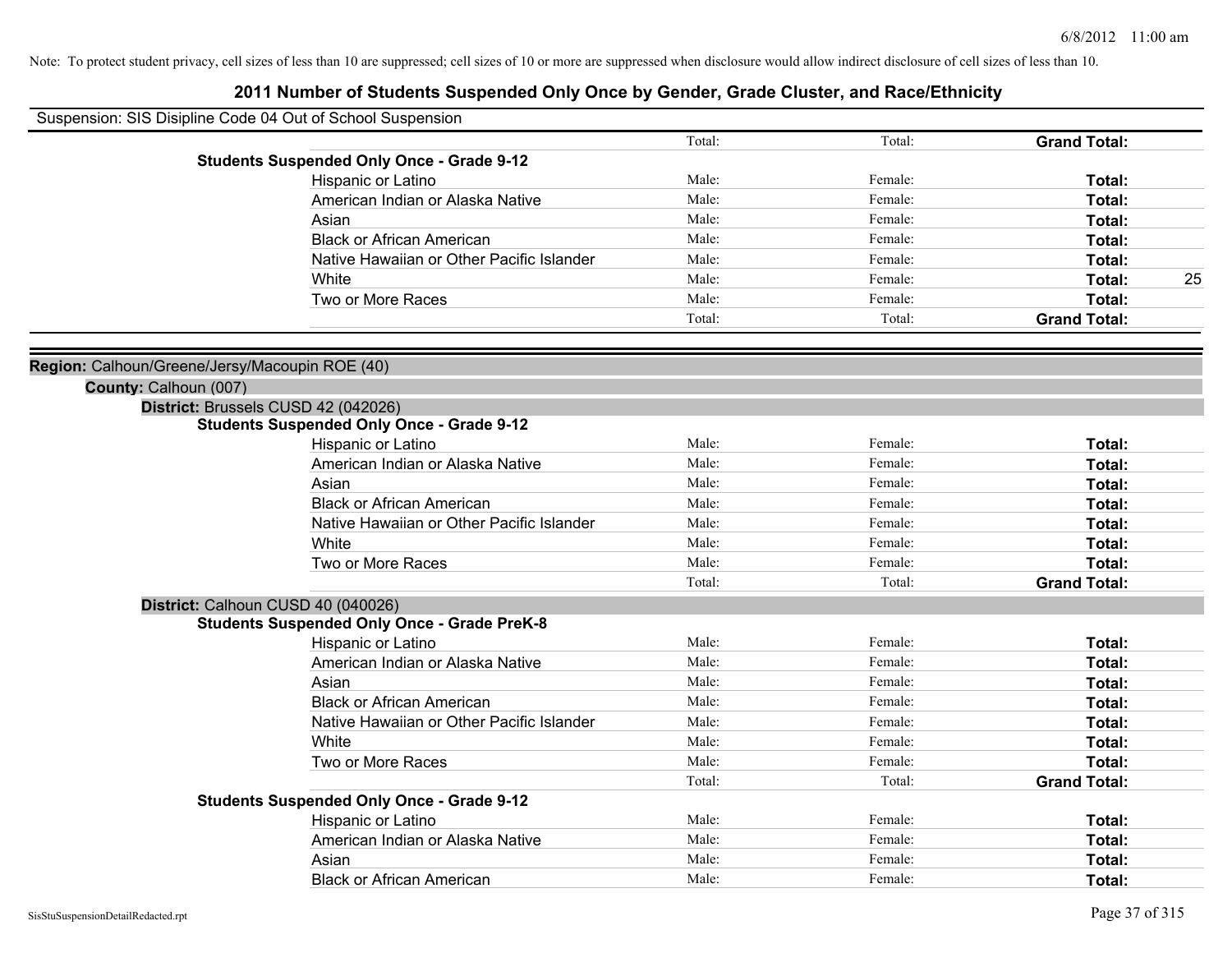| Suspension: SIS Disipline Code 04 Out of School Suspension |                                                    |        |         |                     |    |
|------------------------------------------------------------|----------------------------------------------------|--------|---------|---------------------|----|
|                                                            | Native Hawaiian or Other Pacific Islander          | Male:  | Female: | Total:              |    |
|                                                            | White                                              | Male:  | Female: | Total:              |    |
|                                                            | Two or More Races                                  | Male:  | Female: | Total:              |    |
|                                                            |                                                    | Total: | Total:  | <b>Grand Total:</b> |    |
| County: Greene (031)                                       |                                                    |        |         |                     |    |
|                                                            | District: Carrollton CUSD 1 (001026)               |        |         |                     |    |
|                                                            | <b>Students Suspended Only Once - Grade PreK-8</b> |        |         |                     |    |
|                                                            | Hispanic or Latino                                 | Male:  | Female: | Total:              |    |
|                                                            | American Indian or Alaska Native                   | Male:  | Female: | Total:              |    |
|                                                            | Asian                                              | Male:  | Female: | Total:              |    |
|                                                            | <b>Black or African American</b>                   | Male:  | Female: | Total:              |    |
|                                                            | Native Hawaiian or Other Pacific Islander          | Male:  | Female: | Total:              |    |
|                                                            | White                                              | Male:  | Female: | Total:              |    |
|                                                            | Two or More Races                                  | Male:  | Female: | Total:              |    |
|                                                            |                                                    | Total: | Total:  | <b>Grand Total:</b> |    |
|                                                            | <b>Students Suspended Only Once - Grade 9-12</b>   |        |         |                     |    |
|                                                            | Hispanic or Latino                                 | Male:  | Female: | Total:              |    |
|                                                            | American Indian or Alaska Native                   | Male:  | Female: | Total:              |    |
|                                                            | Asian                                              | Male:  | Female: | Total:              |    |
|                                                            | <b>Black or African American</b>                   | Male:  | Female: | Total:              |    |
|                                                            | Native Hawaiian or Other Pacific Islander          | Male:  | Female: | Total:              |    |
|                                                            | White                                              | Male:  | Female: | Total:              | 15 |
|                                                            | Two or More Races                                  | Male:  | Female: | Total:              |    |
|                                                            |                                                    | Total: | Total:  | <b>Grand Total:</b> |    |
|                                                            | District: Greenfield CUSD 10 (010026)              |        |         |                     |    |
|                                                            | <b>Students Suspended Only Once - Grade PreK-8</b> |        |         |                     |    |
|                                                            | Hispanic or Latino                                 | Male:  | Female: | Total:              |    |
|                                                            | American Indian or Alaska Native                   | Male:  | Female: | Total:              |    |
|                                                            | Asian                                              | Male:  | Female: | Total:              |    |
|                                                            | <b>Black or African American</b>                   | Male:  | Female: | Total:              |    |
|                                                            | Native Hawaiian or Other Pacific Islander          | Male:  | Female: | Total:              |    |
|                                                            | White                                              | Male:  | Female: | Total:              |    |
|                                                            | Two or More Races                                  | Male:  | Female: | Total:              |    |
|                                                            |                                                    | Total: | Total:  | <b>Grand Total:</b> |    |
|                                                            | <b>Students Suspended Only Once - Grade 9-12</b>   |        |         |                     |    |
|                                                            | Hispanic or Latino                                 | Male:  | Female: | Total:              |    |
|                                                            | American Indian or Alaska Native                   | Male:  | Female: | Total:              |    |
|                                                            | Asian                                              | Male:  | Female: | Total:              |    |
|                                                            | <b>Black or African American</b>                   | Male:  | Female: | Total:              |    |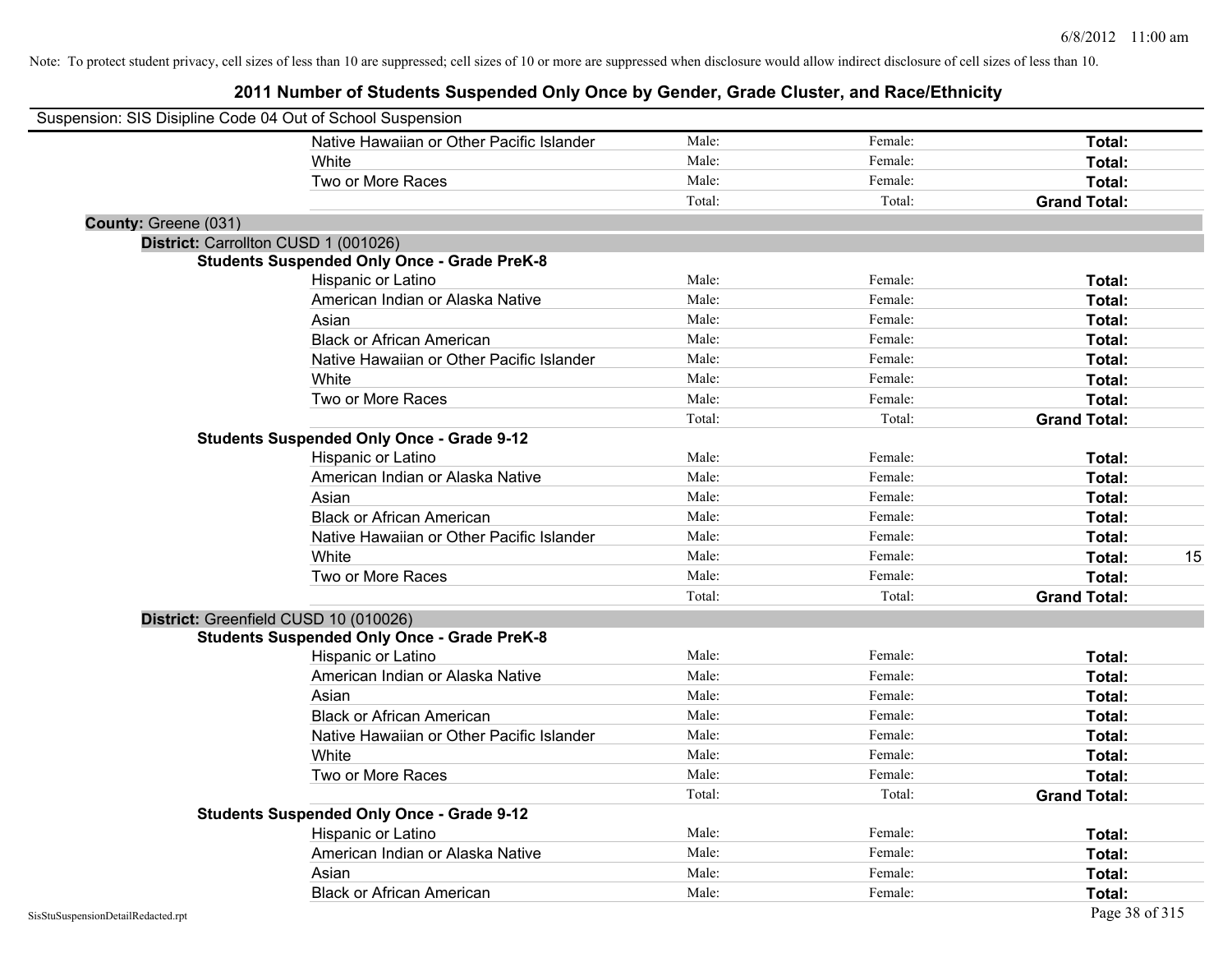|                      | Suspension: SIS Disipline Code 04 Out of School Suspension |        |    |         |    |                     |    |
|----------------------|------------------------------------------------------------|--------|----|---------|----|---------------------|----|
|                      | Native Hawaiian or Other Pacific Islander                  | Male:  |    | Female: |    | Total:              |    |
|                      | White                                                      | Male:  |    | Female: |    | Total:              |    |
|                      | Two or More Races                                          | Male:  |    | Female: |    | Total:              |    |
|                      |                                                            | Total: |    | Total:  |    | <b>Grand Total:</b> |    |
|                      | District: North Greene CUSD 3 (003026)                     |        |    |         |    |                     |    |
|                      | <b>Students Suspended Only Once - Grade PreK-8</b>         |        |    |         |    |                     |    |
|                      | Hispanic or Latino                                         | Male:  |    | Female: |    | Total:              |    |
|                      | American Indian or Alaska Native                           | Male:  |    | Female: |    | Total:              |    |
|                      | Asian                                                      | Male:  |    | Female: |    | Total:              |    |
|                      | <b>Black or African American</b>                           | Male:  |    | Female: |    | Total:              |    |
|                      | Native Hawaiian or Other Pacific Islander                  | Male:  |    | Female: |    | Total:              |    |
|                      | White                                                      | Male:  |    | Female: |    | Total:              |    |
|                      | Two or More Races                                          | Male:  |    | Female: |    | Total:              |    |
|                      |                                                            | Total: |    | Total:  |    | <b>Grand Total:</b> |    |
|                      | <b>Students Suspended Only Once - Grade 9-12</b>           |        |    |         |    |                     |    |
|                      | Hispanic or Latino                                         | Male:  |    | Female: |    | Total:              |    |
|                      | American Indian or Alaska Native                           | Male:  |    | Female: |    | Total:              |    |
|                      | Asian                                                      | Male:  |    | Female: |    | Total:              |    |
|                      | <b>Black or African American</b>                           | Male:  |    | Female: |    | Total:              |    |
|                      | Native Hawaiian or Other Pacific Islander                  | Male:  |    | Female: |    | Total:              |    |
|                      | White                                                      | Male:  |    | Female: |    | Total:              | 26 |
|                      | Two or More Races                                          | Male:  |    | Female: |    | Total:              |    |
|                      |                                                            | Total: |    | Total:  |    | <b>Grand Total:</b> |    |
| County: Jersey (042) |                                                            |        |    |         |    |                     |    |
|                      | District: Jersey CUSD 100 (100026)                         |        |    |         |    |                     |    |
|                      | <b>Students Suspended Only Once - Grade PreK-8</b>         |        |    |         |    |                     |    |
|                      | Hispanic or Latino                                         | Male:  |    | Female: |    | Total:              |    |
|                      | American Indian or Alaska Native                           | Male:  |    | Female: |    | Total:              |    |
|                      | Asian                                                      | Male:  |    | Female: |    | Total:              |    |
|                      | <b>Black or African American</b>                           | Male:  |    | Female: |    | Total:              |    |
|                      | Native Hawaiian or Other Pacific Islander                  | Male:  |    | Female: |    | Total:              |    |
|                      | White                                                      | Male:  | 33 | Female: | 12 | Total:              | 45 |
|                      | Two or More Races                                          | Male:  |    | Female: |    | Total:              |    |
|                      |                                                            | Total: |    | Total:  |    | <b>Grand Total:</b> |    |
|                      | <b>Students Suspended Only Once - Grade 9-12</b>           |        |    |         |    |                     |    |
|                      | Hispanic or Latino                                         | Male:  |    | Female: |    | Total:              |    |
|                      | American Indian or Alaska Native                           | Male:  |    | Female: |    | Total:              |    |
|                      | Asian                                                      | Male:  |    | Female: |    | <b>Total:</b>       |    |
|                      | <b>Black or African American</b>                           | Male:  |    | Female: |    | Total:              |    |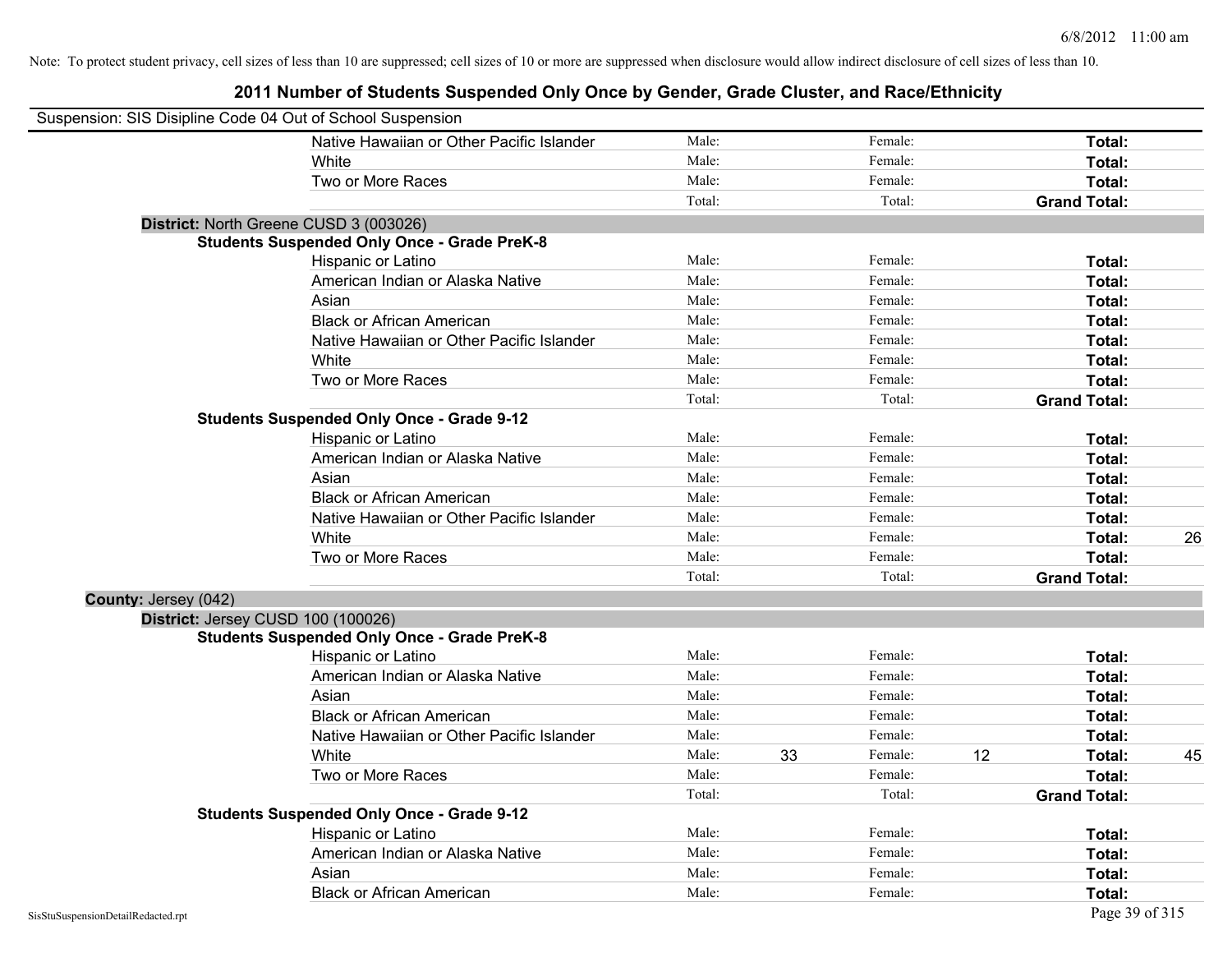|                        | Native Hawaiian or Other Pacific Islander          | Male:  |    | Female: |    | Total:              |    |
|------------------------|----------------------------------------------------|--------|----|---------|----|---------------------|----|
|                        | White                                              | Male:  | 18 | Female: | 17 | Total:              | 35 |
|                        | Two or More Races                                  | Male:  |    | Female: |    | Total:              |    |
|                        |                                                    | Total: |    | Total:  |    | <b>Grand Total:</b> |    |
| County: Macoupin (056) |                                                    |        |    |         |    |                     |    |
|                        | District: Bunker Hill CUSD 8 (008026)              |        |    |         |    |                     |    |
|                        | <b>Students Suspended Only Once - Grade 9-12</b>   |        |    |         |    |                     |    |
|                        | Hispanic or Latino                                 | Male:  |    | Female: |    | Total:              |    |
|                        | American Indian or Alaska Native                   | Male:  |    | Female: |    | Total:              |    |
|                        | Asian                                              | Male:  |    | Female: |    | Total:              |    |
|                        | <b>Black or African American</b>                   | Male:  |    | Female: |    | Total:              |    |
|                        | Native Hawaiian or Other Pacific Islander          | Male:  |    | Female: |    | Total:              |    |
|                        | White                                              | Male:  |    | Female: |    | Total:              |    |
|                        | Two or More Races                                  | Male:  |    | Female: |    | Total:              |    |
|                        |                                                    | Total: |    | Total:  |    | <b>Grand Total:</b> |    |
|                        | District: Carlinville CUSD 1 (001026)              |        |    |         |    |                     |    |
|                        | <b>Students Suspended Only Once - Grade PreK-8</b> |        |    |         |    |                     |    |
|                        | Hispanic or Latino                                 | Male:  |    | Female: |    | Total:              |    |
|                        | American Indian or Alaska Native                   | Male:  |    | Female: |    | Total:              |    |
|                        | Asian                                              | Male:  |    | Female: |    | Total:              |    |
|                        | <b>Black or African American</b>                   | Male:  |    | Female: |    | Total:              |    |
|                        | Native Hawaiian or Other Pacific Islander          | Male:  |    | Female: |    | Total:              |    |
|                        | White                                              | Male:  |    | Female: |    | Total:              |    |
|                        | Two or More Races                                  | Male:  |    | Female: |    | Total:              |    |
|                        |                                                    | Total: |    | Total:  |    | <b>Grand Total:</b> |    |
|                        | <b>Students Suspended Only Once - Grade 9-12</b>   |        |    |         |    |                     |    |
|                        | Hispanic or Latino                                 | Male:  |    | Female: |    | Total:              |    |
|                        | American Indian or Alaska Native                   | Male:  |    | Female: |    | Total:              |    |
|                        | Asian                                              | Male:  |    | Female: |    | Total:              |    |
|                        | <b>Black or African American</b>                   | Male:  |    | Female: |    | Total:              |    |
|                        | Native Hawaiian or Other Pacific Islander          | Male:  |    | Female: |    | Total:              |    |
|                        | White                                              | Male:  |    | Female: |    | Total:              | 11 |
|                        | Two or More Races                                  | Male:  |    | Female: |    | Total:              |    |
|                        |                                                    | Total: |    | Total:  |    | <b>Grand Total:</b> |    |
|                        | District: Gillespie CUSD 7 (007026)                |        |    |         |    |                     |    |
|                        | <b>Students Suspended Only Once - Grade 9-12</b>   |        |    |         |    |                     |    |
|                        | Hispanic or Latino                                 | Male:  |    | Female: |    | Total:              |    |
|                        | American Indian or Alaska Native                   | Male:  |    | Female: |    | Total:              |    |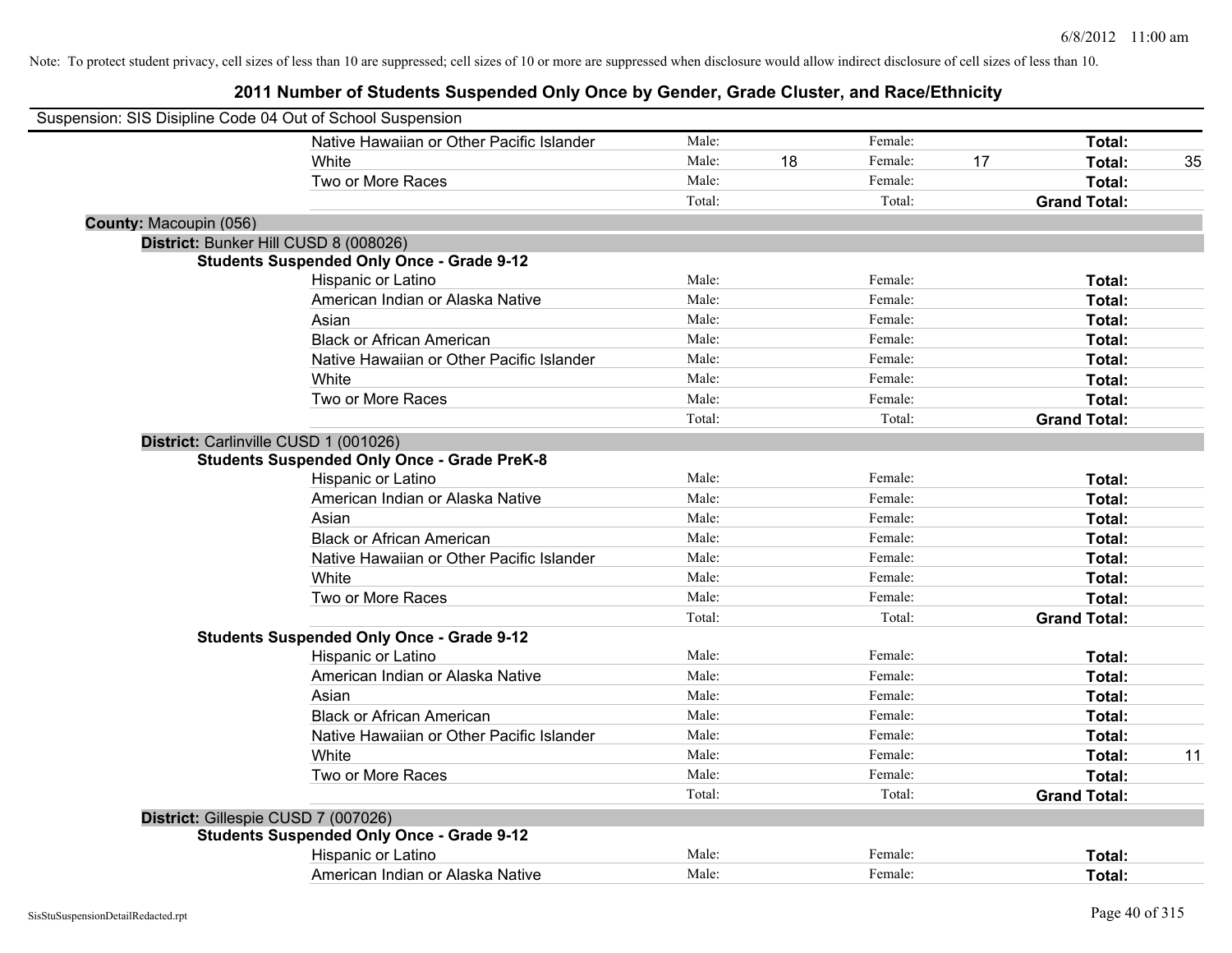| Suspension: SIS Disipline Code 04 Out of School Suspension |                                                    |        |         |                     |    |
|------------------------------------------------------------|----------------------------------------------------|--------|---------|---------------------|----|
|                                                            | Asian                                              | Male:  | Female: | Total:              |    |
|                                                            | <b>Black or African American</b>                   | Male:  | Female: | Total:              |    |
|                                                            | Native Hawaiian or Other Pacific Islander          | Male:  | Female: | Total:              |    |
|                                                            | White                                              | Male:  | Female: | Total:              | 18 |
|                                                            | Two or More Races                                  | Male:  | Female: | Total:              |    |
|                                                            |                                                    | Total: | Total:  | <b>Grand Total:</b> |    |
|                                                            | District: Mount Olive CUSD 5 (005026)              |        |         |                     |    |
|                                                            | <b>Students Suspended Only Once - Grade PreK-8</b> |        |         |                     |    |
|                                                            | Hispanic or Latino                                 | Male:  | Female: | Total:              |    |
|                                                            | American Indian or Alaska Native                   | Male:  | Female: | Total:              |    |
|                                                            | Asian                                              | Male:  | Female: | Total:              |    |
|                                                            | <b>Black or African American</b>                   | Male:  | Female: | Total:              |    |
|                                                            | Native Hawaiian or Other Pacific Islander          | Male:  | Female: | Total:              |    |
|                                                            | White                                              | Male:  | Female: | Total:              | 12 |
|                                                            | Two or More Races                                  | Male:  | Female: | Total:              |    |
|                                                            |                                                    | Total: | Total:  | <b>Grand Total:</b> |    |
|                                                            | <b>Students Suspended Only Once - Grade 9-12</b>   |        |         |                     |    |
|                                                            | Hispanic or Latino                                 | Male:  | Female: | Total:              |    |
|                                                            | American Indian or Alaska Native                   | Male:  | Female: | Total:              |    |
|                                                            | Asian                                              | Male:  | Female: | Total:              |    |
|                                                            | <b>Black or African American</b>                   | Male:  | Female: | Total:              |    |
|                                                            | Native Hawaiian or Other Pacific Islander          | Male:  | Female: | Total:              |    |
|                                                            | White                                              | Male:  | Female: | Total:              |    |
|                                                            | Two or More Races                                  | Male:  | Female: | Total:              |    |
|                                                            |                                                    | Total: | Total:  | <b>Grand Total:</b> |    |
|                                                            | District: North Mac CUSD 34 (034026)               |        |         |                     |    |
|                                                            | <b>Students Suspended Only Once - Grade PreK-8</b> |        |         |                     |    |
|                                                            | Hispanic or Latino                                 | Male:  | Female: | Total:              |    |
|                                                            | American Indian or Alaska Native                   | Male:  | Female: | Total:              |    |
|                                                            | Asian                                              | Male:  | Female: | Total:              |    |
|                                                            | <b>Black or African American</b>                   | Male:  | Female: | Total:              |    |
|                                                            | Native Hawaiian or Other Pacific Islander          | Male:  | Female: | Total:              |    |
|                                                            | White                                              | Male:  | Female: | Total:              | 25 |
|                                                            | Two or More Races                                  | Male:  | Female: | Total:              |    |
|                                                            |                                                    | Total: | Total:  | <b>Grand Total:</b> |    |
|                                                            | <b>Students Suspended Only Once - Grade 9-12</b>   |        |         |                     |    |
|                                                            | Hispanic or Latino                                 | Male:  | Female: | Total:              |    |
|                                                            | American Indian or Alaska Native                   | Male:  | Female: | Total:              |    |
|                                                            | Asian                                              | Male:  | Female: | Total:              |    |
| SisStuSuspensionDetailRedacted.rpt                         |                                                    |        |         | Page 41 of 315      |    |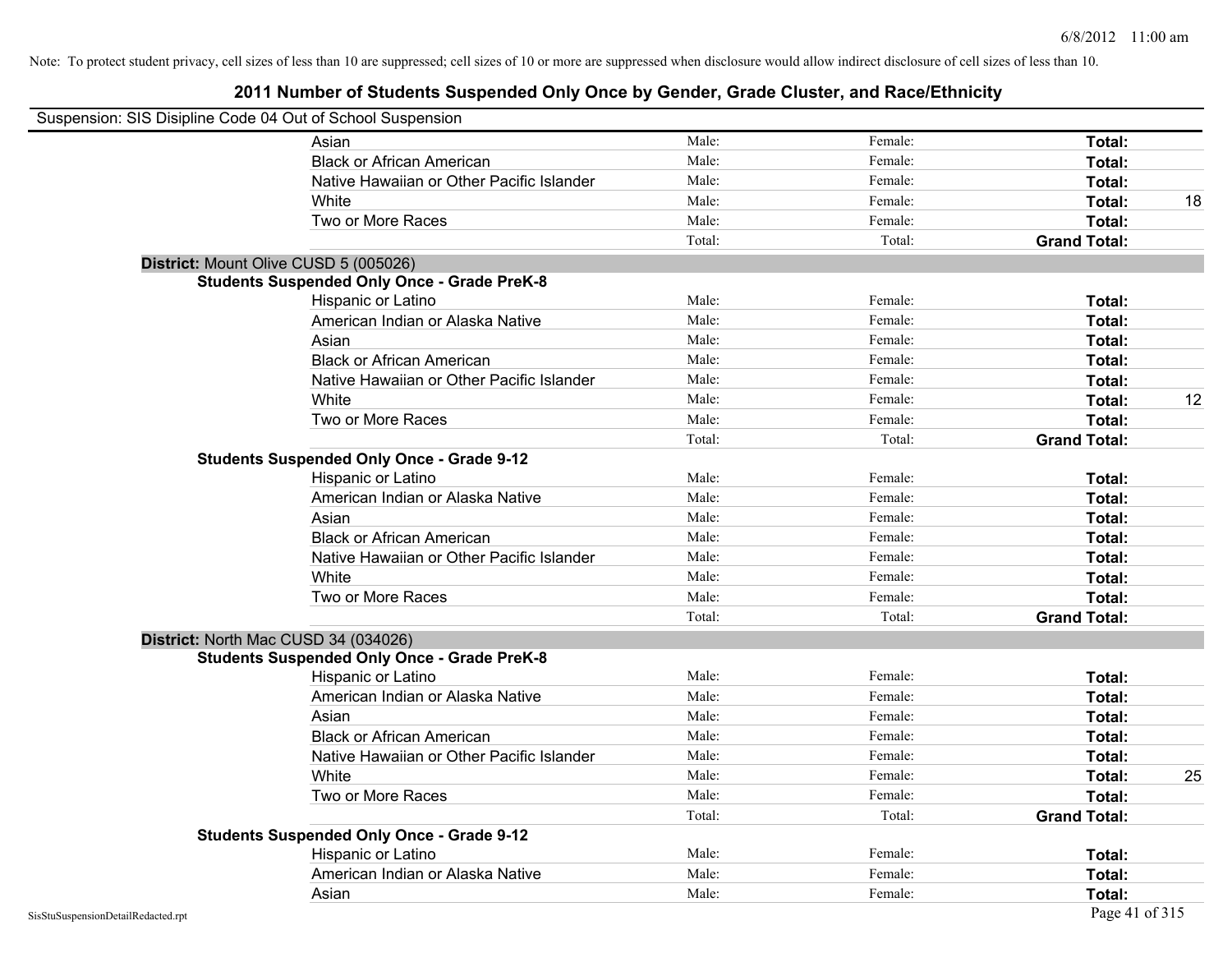| Suspension: SIS Disipline Code 04 Out of School Suspension |                                                    |        |         |                     |    |
|------------------------------------------------------------|----------------------------------------------------|--------|---------|---------------------|----|
|                                                            | <b>Black or African American</b>                   | Male:  | Female: | Total:              |    |
|                                                            | Native Hawaiian or Other Pacific Islander          | Male:  | Female: | Total:              |    |
|                                                            | White                                              | Male:  | Female: | Total:              | 22 |
|                                                            | Two or More Races                                  | Male:  | Female: | Total:              |    |
|                                                            |                                                    | Total: | Total:  | <b>Grand Total:</b> |    |
|                                                            | District: Northwestern CUSD 2 (002026)             |        |         |                     |    |
|                                                            | <b>Students Suspended Only Once - Grade PreK-8</b> |        |         |                     |    |
|                                                            | Hispanic or Latino                                 | Male:  | Female: | Total:              |    |
|                                                            | American Indian or Alaska Native                   | Male:  | Female: | Total:              |    |
|                                                            | Asian                                              | Male:  | Female: | Total:              |    |
|                                                            | <b>Black or African American</b>                   | Male:  | Female: | Total:              |    |
|                                                            | Native Hawaiian or Other Pacific Islander          | Male:  | Female: | Total:              |    |
|                                                            | White                                              | Male:  | Female: | Total:              | 11 |
|                                                            | Two or More Races                                  | Male:  | Female: | Total:              |    |
|                                                            |                                                    | Total: | Total:  | <b>Grand Total:</b> |    |
|                                                            | <b>Students Suspended Only Once - Grade 9-12</b>   |        |         |                     |    |
|                                                            | Hispanic or Latino                                 | Male:  | Female: | Total:              |    |
|                                                            | American Indian or Alaska Native                   | Male:  | Female: | Total:              |    |
|                                                            | Asian                                              | Male:  | Female: | Total:              |    |
|                                                            | <b>Black or African American</b>                   | Male:  | Female: | Total:              |    |
|                                                            | Native Hawaiian or Other Pacific Islander          | Male:  | Female: | Total:              |    |
|                                                            | White                                              | Male:  | Female: | Total:              |    |
|                                                            | Two or More Races                                  | Male:  | Female: | Total:              |    |
|                                                            |                                                    | Total: | Total:  | <b>Grand Total:</b> |    |
|                                                            | District: Southwestern CUSD 9 (009026)             |        |         |                     |    |
|                                                            | <b>Students Suspended Only Once - Grade PreK-8</b> |        |         |                     |    |
|                                                            | Hispanic or Latino                                 | Male:  | Female: | Total:              |    |
|                                                            | American Indian or Alaska Native                   | Male:  | Female: | Total:              |    |
|                                                            | Asian                                              | Male:  | Female: | Total:              |    |
|                                                            | <b>Black or African American</b>                   | Male:  | Female: | Total:              |    |
|                                                            | Native Hawaiian or Other Pacific Islander          | Male:  | Female: | Total:              |    |
|                                                            | White                                              | Male:  | Female: | Total:              | 16 |
|                                                            | Two or More Races                                  | Male:  | Female: | Total:              |    |
|                                                            |                                                    | Total: | Total:  | <b>Grand Total:</b> |    |
|                                                            | <b>Students Suspended Only Once - Grade 9-12</b>   |        |         |                     |    |
|                                                            | Hispanic or Latino                                 | Male:  | Female: | Total:              |    |
|                                                            | American Indian or Alaska Native                   | Male:  | Female: | Total:              |    |
|                                                            | Asian                                              | Male:  | Female: | Total:              |    |
|                                                            | <b>Black or African American</b>                   | Male:  | Female: | Total:              |    |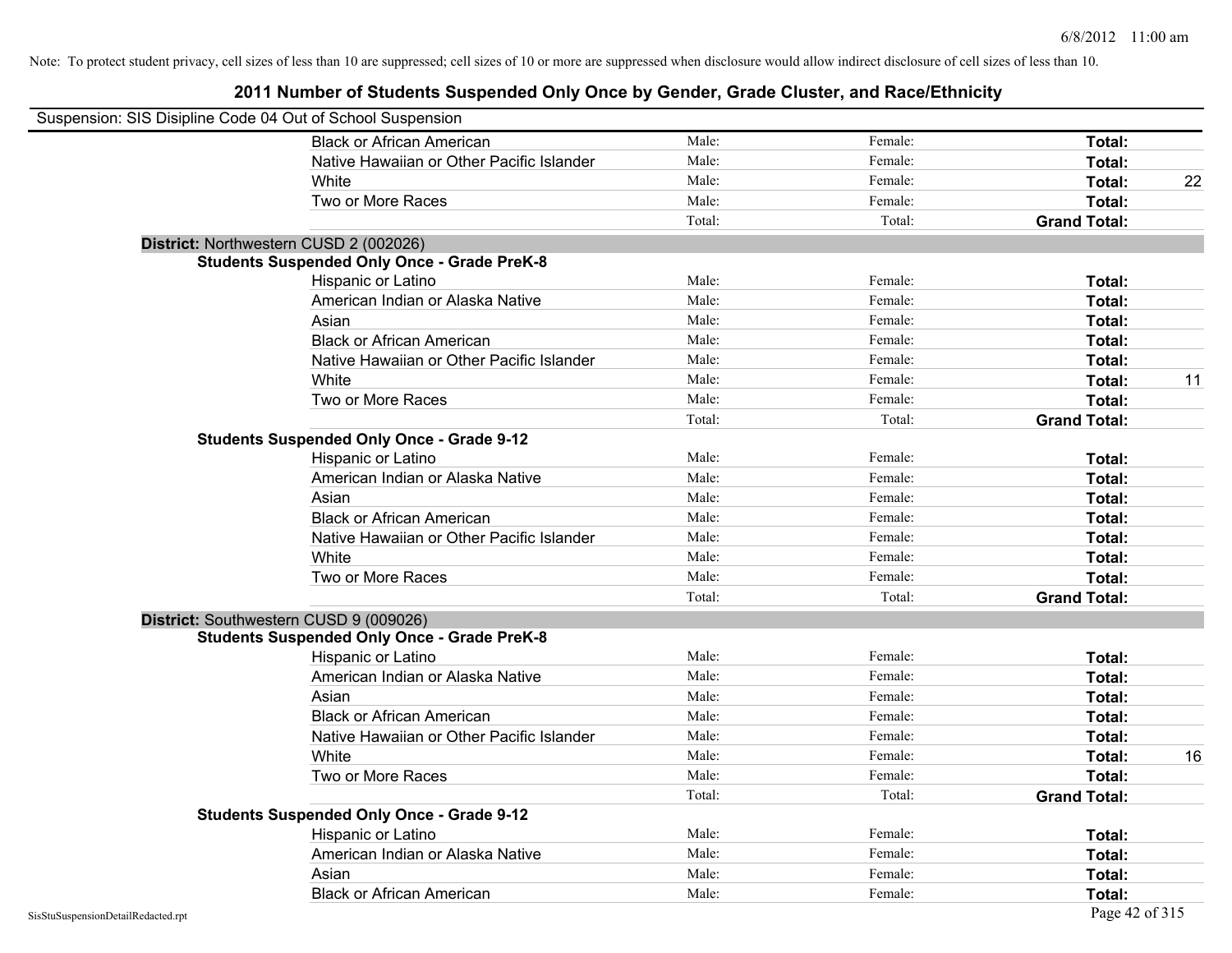| Suspension: SIS Disipline Code 04 Out of School Suspension |                                                    |        |    |         |    |                     |    |
|------------------------------------------------------------|----------------------------------------------------|--------|----|---------|----|---------------------|----|
|                                                            | Native Hawaiian or Other Pacific Islander          | Male:  |    | Female: |    | Total:              |    |
|                                                            | White                                              | Male:  | 17 | Female: | 12 | Total:              | 29 |
|                                                            | Two or More Races                                  | Male:  |    | Female: |    | Total:              |    |
|                                                            |                                                    | Total: |    | Total:  |    | <b>Grand Total:</b> |    |
| District: Staunton CUSD 6 (006026)                         |                                                    |        |    |         |    |                     |    |
|                                                            | <b>Students Suspended Only Once - Grade PreK-8</b> |        |    |         |    |                     |    |
|                                                            | Hispanic or Latino                                 | Male:  |    | Female: |    | Total:              |    |
|                                                            | American Indian or Alaska Native                   | Male:  |    | Female: |    | Total:              |    |
|                                                            | Asian                                              | Male:  |    | Female: |    | Total:              |    |
|                                                            | <b>Black or African American</b>                   | Male:  |    | Female: |    | Total:              |    |
|                                                            | Native Hawaiian or Other Pacific Islander          | Male:  |    | Female: |    | Total:              |    |
|                                                            | White                                              | Male:  |    | Female: |    | Total:              | 11 |
|                                                            | Two or More Races                                  | Male:  |    | Female: |    | Total:              |    |
|                                                            |                                                    | Total: |    | Total:  |    | <b>Grand Total:</b> |    |
|                                                            | <b>Students Suspended Only Once - Grade 9-12</b>   |        |    |         |    |                     |    |
|                                                            | Hispanic or Latino                                 | Male:  |    | Female: |    | Total:              |    |
|                                                            | American Indian or Alaska Native                   | Male:  |    | Female: |    | Total:              |    |
|                                                            | Asian                                              | Male:  |    | Female: |    | Total:              |    |
|                                                            | <b>Black or African American</b>                   | Male:  |    | Female: |    | Total:              |    |
|                                                            | Native Hawaiian or Other Pacific Islander          | Male:  |    | Female: |    | Total:              |    |
|                                                            | White                                              | Male:  |    | Female: |    | Total:              | 24 |
|                                                            | Two or More Races                                  | Male:  |    | Female: |    | Total:              |    |
|                                                            |                                                    | Total: |    | Total:  |    | <b>Grand Total:</b> |    |
| Region: Carroll/Jo Daviess/Stephenson ROE (08)             |                                                    |        |    |         |    |                     |    |
| County: Carroll (008)                                      |                                                    |        |    |         |    |                     |    |
|                                                            | District: Chadwick-Milledgeville CUSD 399 (399026) |        |    |         |    |                     |    |
|                                                            | <b>Students Suspended Only Once - Grade PreK-8</b> |        |    |         |    |                     |    |
|                                                            | Hispanic or Latino                                 | Male:  |    | Female: |    | Total:              |    |
|                                                            | American Indian or Alaska Native                   | Male:  |    | Female: |    | Total:              |    |
|                                                            | Asian                                              | Male:  |    | Female: |    | Total:              |    |
|                                                            | <b>Black or African American</b>                   | Male:  |    | Female: |    | Total:              |    |
|                                                            | Native Hawaiian or Other Pacific Islander          | Male:  |    | Female: |    | Total:              |    |
|                                                            | White                                              | Male:  |    | Female: |    | Total:              |    |
|                                                            | Two or More Races                                  | Male:  |    | Female: |    | Total:              |    |
|                                                            |                                                    | Total: |    | Total:  |    | <b>Grand Total:</b> |    |
|                                                            | <b>Students Suspended Only Once - Grade 9-12</b>   |        |    |         |    |                     |    |
|                                                            | <b>Hispanic or Latino</b>                          | Male:  |    | Female: |    | Total:              |    |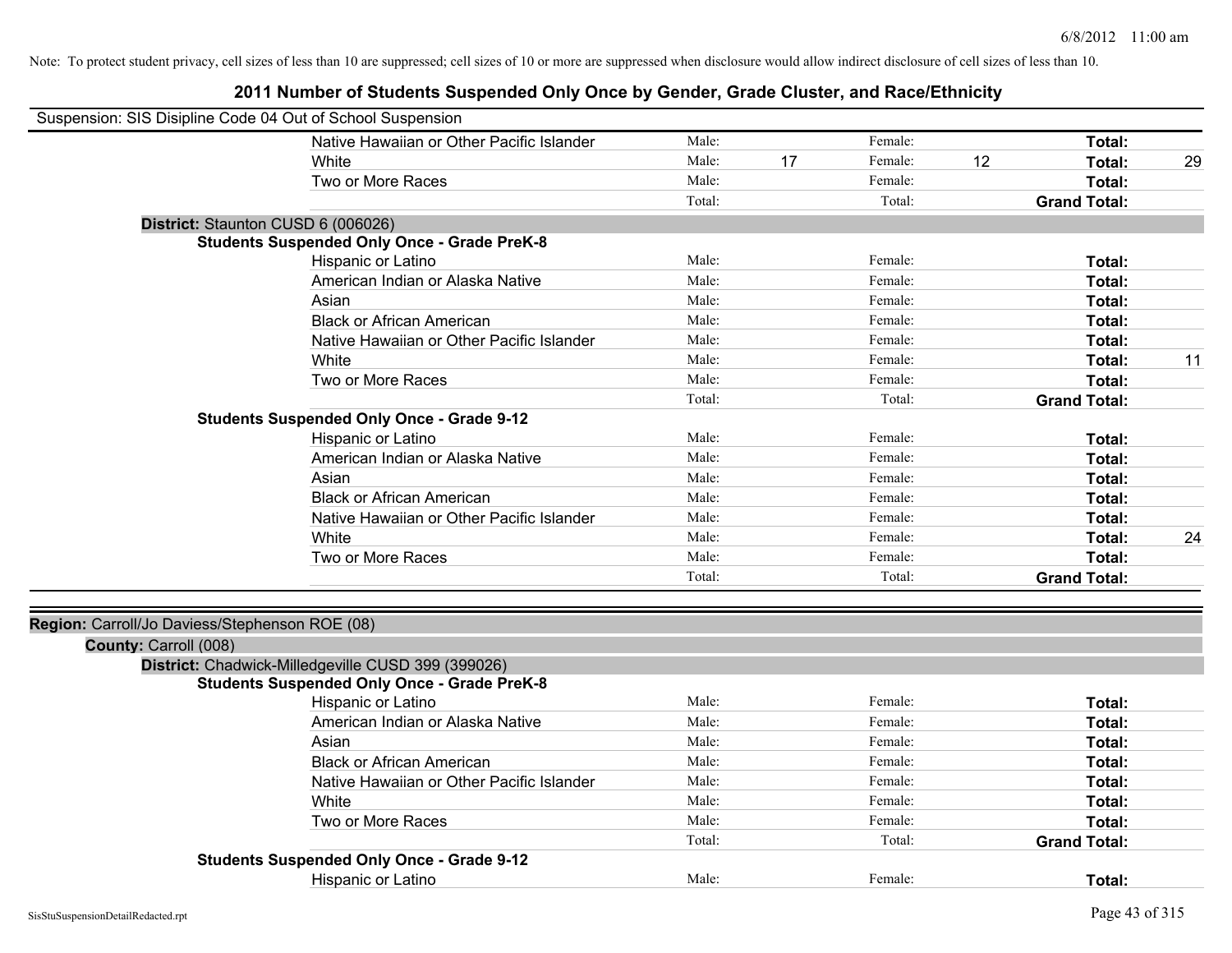| Suspension: SIS Disipline Code 04 Out of School Suspension |                                                    |        |    |         |    |                     |    |
|------------------------------------------------------------|----------------------------------------------------|--------|----|---------|----|---------------------|----|
|                                                            | American Indian or Alaska Native                   | Male:  |    | Female: |    | Total:              |    |
|                                                            | Asian                                              | Male:  |    | Female: |    | Total:              |    |
|                                                            | <b>Black or African American</b>                   | Male:  |    | Female: |    | Total:              |    |
|                                                            | Native Hawaiian or Other Pacific Islander          | Male:  |    | Female: |    | Total:              |    |
|                                                            | White                                              | Male:  |    | Female: |    | Total:              |    |
|                                                            | Two or More Races                                  | Male:  |    | Female: |    | Total:              |    |
|                                                            |                                                    | Total: |    | Total:  |    | <b>Grand Total:</b> |    |
|                                                            | District: Eastland CUSD 308 (308026)               |        |    |         |    |                     |    |
|                                                            | <b>Students Suspended Only Once - Grade PreK-8</b> |        |    |         |    |                     |    |
|                                                            | Hispanic or Latino                                 | Male:  |    | Female: |    | Total:              |    |
|                                                            | American Indian or Alaska Native                   | Male:  |    | Female: |    | Total:              |    |
|                                                            | Asian                                              | Male:  |    | Female: |    | Total:              |    |
|                                                            | <b>Black or African American</b>                   | Male:  |    | Female: |    | Total:              |    |
|                                                            | Native Hawaiian or Other Pacific Islander          | Male:  |    | Female: |    | Total:              |    |
|                                                            | White                                              | Male:  |    | Female: |    | Total:              |    |
|                                                            | Two or More Races                                  | Male:  |    | Female: |    | Total:              |    |
|                                                            |                                                    | Total: |    | Total:  |    | <b>Grand Total:</b> |    |
|                                                            | <b>Students Suspended Only Once - Grade 9-12</b>   |        |    |         |    |                     |    |
|                                                            | Hispanic or Latino                                 | Male:  |    | Female: |    | Total:              |    |
|                                                            | American Indian or Alaska Native                   | Male:  |    | Female: |    | Total:              |    |
|                                                            | Asian                                              | Male:  |    | Female: |    | Total:              |    |
|                                                            | <b>Black or African American</b>                   | Male:  |    | Female: |    | Total:              |    |
|                                                            | Native Hawaiian or Other Pacific Islander          | Male:  |    | Female: |    | Total:              |    |
|                                                            | White                                              | Male:  |    | Female: |    | Total:              |    |
|                                                            | Two or More Races                                  | Male:  |    | Female: |    | Total:              |    |
|                                                            |                                                    | Total: |    | Total:  |    | <b>Grand Total:</b> |    |
|                                                            | District: West Carroll CUSD 314 (314026)           |        |    |         |    |                     |    |
|                                                            | <b>Students Suspended Only Once - Grade PreK-8</b> |        |    |         |    |                     |    |
|                                                            | Hispanic or Latino                                 | Male:  |    | Female: |    | Total:              |    |
|                                                            | American Indian or Alaska Native                   | Male:  |    | Female: |    | Total:              |    |
|                                                            | Asian                                              | Male:  |    | Female: |    | Total:              |    |
|                                                            | <b>Black or African American</b>                   | Male:  |    | Female: |    | Total:              |    |
|                                                            | Native Hawaiian or Other Pacific Islander          | Male:  |    | Female: |    | Total:              |    |
|                                                            | White                                              | Male:  | 28 | Female: | 10 | Total:              | 38 |
|                                                            | Two or More Races                                  | Male:  |    | Female: |    | Total:              |    |
|                                                            |                                                    | Total: |    | Total:  |    | <b>Grand Total:</b> |    |
|                                                            | <b>Students Suspended Only Once - Grade 9-12</b>   |        |    |         |    |                     |    |
|                                                            | Hispanic or Latino                                 | Male:  |    | Female: |    | Total:              |    |
|                                                            | American Indian or Alaska Native                   | Male:  |    | Female: |    | Total:              |    |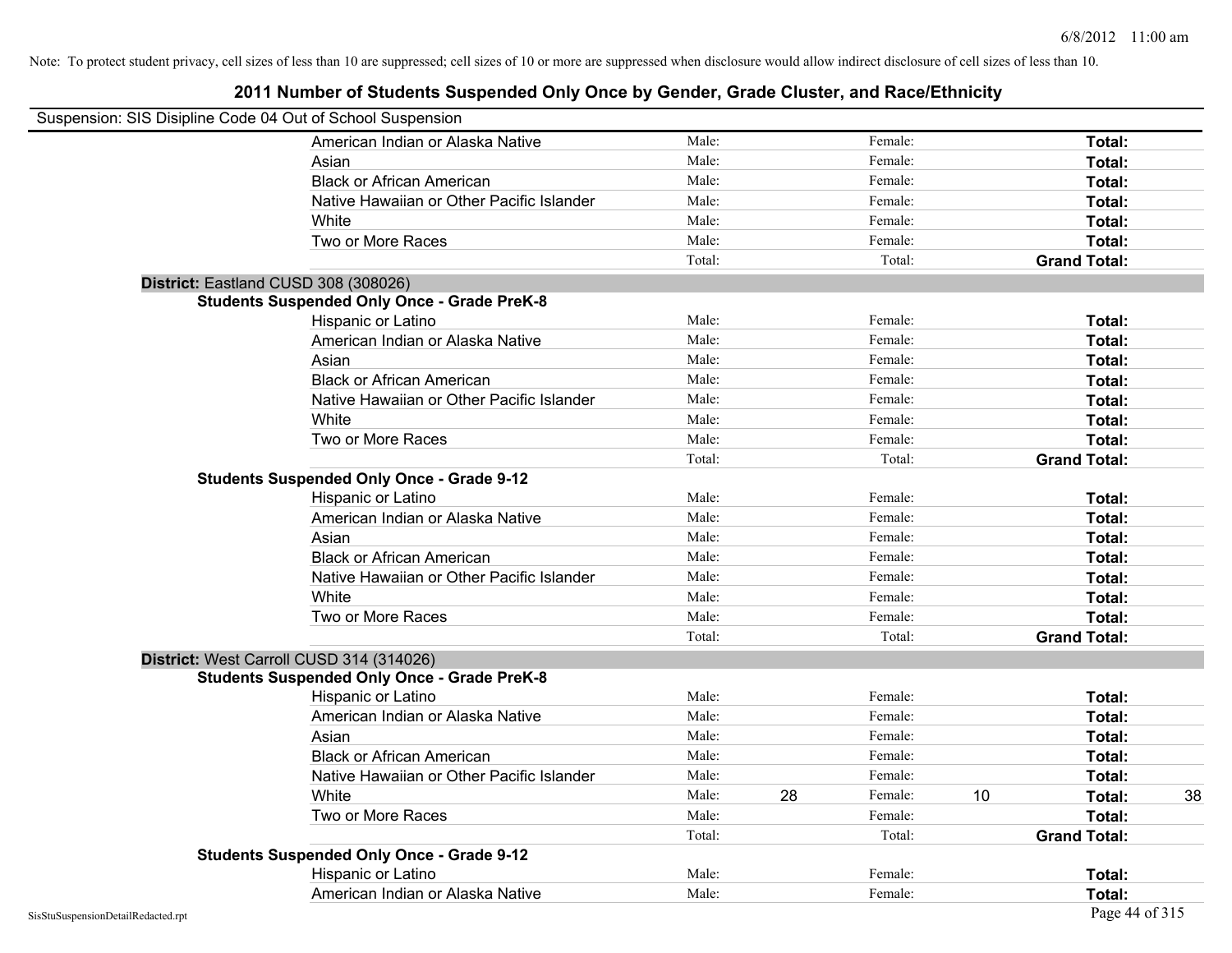| Suspension: SIS Disipline Code 04 Out of School Suspension |                                                    |        |         |                     |    |
|------------------------------------------------------------|----------------------------------------------------|--------|---------|---------------------|----|
|                                                            | Asian                                              | Male:  | Female: | Total:              |    |
|                                                            | <b>Black or African American</b>                   | Male:  | Female: | Total:              |    |
|                                                            | Native Hawaiian or Other Pacific Islander          | Male:  | Female: | Total:              |    |
|                                                            | White                                              | Male:  | Female: | Total:              | 19 |
|                                                            | Two or More Races                                  | Male:  | Female: | Total:              |    |
|                                                            |                                                    | Total: | Total:  | <b>Grand Total:</b> |    |
| County: Jodaviess (043)                                    |                                                    |        |         |                     |    |
|                                                            | District: East Dubuque USD 119 (119022)            |        |         |                     |    |
|                                                            | <b>Students Suspended Only Once - Grade PreK-8</b> |        |         |                     |    |
|                                                            | Hispanic or Latino                                 | Male:  | Female: | Total:              |    |
|                                                            | American Indian or Alaska Native                   | Male:  | Female: | Total:              |    |
|                                                            | Asian                                              | Male:  | Female: | Total:              |    |
|                                                            | <b>Black or African American</b>                   | Male:  | Female: | Total:              |    |
|                                                            | Native Hawaiian or Other Pacific Islander          | Male:  | Female: | Total:              |    |
|                                                            | White                                              | Male:  | Female: | Total:              | 22 |
|                                                            | Two or More Races                                  | Male:  | Female: | Total:              |    |
|                                                            |                                                    | Total: | Total:  | <b>Grand Total:</b> |    |
|                                                            | <b>Students Suspended Only Once - Grade 9-12</b>   |        |         |                     |    |
|                                                            | Hispanic or Latino                                 | Male:  | Female: | Total:              |    |
|                                                            | American Indian or Alaska Native                   | Male:  | Female: | Total:              |    |
|                                                            | Asian                                              | Male:  | Female: | Total:              |    |
|                                                            | <b>Black or African American</b>                   | Male:  | Female: | Total:              |    |
|                                                            | Native Hawaiian or Other Pacific Islander          | Male:  | Female: | Total:              |    |
|                                                            | White                                              | Male:  | Female: | Total:              |    |
|                                                            | Two or More Races                                  | Male:  | Female: | Total:              |    |
|                                                            |                                                    | Total: | Total:  | <b>Grand Total:</b> |    |
|                                                            | District: Galena USD 120 (120022)                  |        |         |                     |    |
|                                                            | <b>Students Suspended Only Once - Grade PreK-8</b> |        |         |                     |    |
|                                                            | Hispanic or Latino                                 | Male:  | Female: | Total:              |    |
|                                                            | American Indian or Alaska Native                   | Male:  | Female: | Total:              |    |
|                                                            | Asian                                              | Male:  | Female: | Total:              |    |
|                                                            | <b>Black or African American</b>                   | Male:  | Female: | Total:              |    |
|                                                            | Native Hawaiian or Other Pacific Islander          | Male:  | Female: | Total:              |    |
|                                                            | White                                              | Male:  | Female: | Total:              |    |
|                                                            | Two or More Races                                  | Male:  | Female: | Total:              |    |
|                                                            |                                                    | Total: | Total:  | <b>Grand Total:</b> |    |
|                                                            | <b>Students Suspended Only Once - Grade 9-12</b>   |        |         |                     |    |
|                                                            | Hispanic or Latino                                 | Male:  | Female: | Total:              |    |
|                                                            | American Indian or Alaska Native                   | Male:  | Female: | Total:              |    |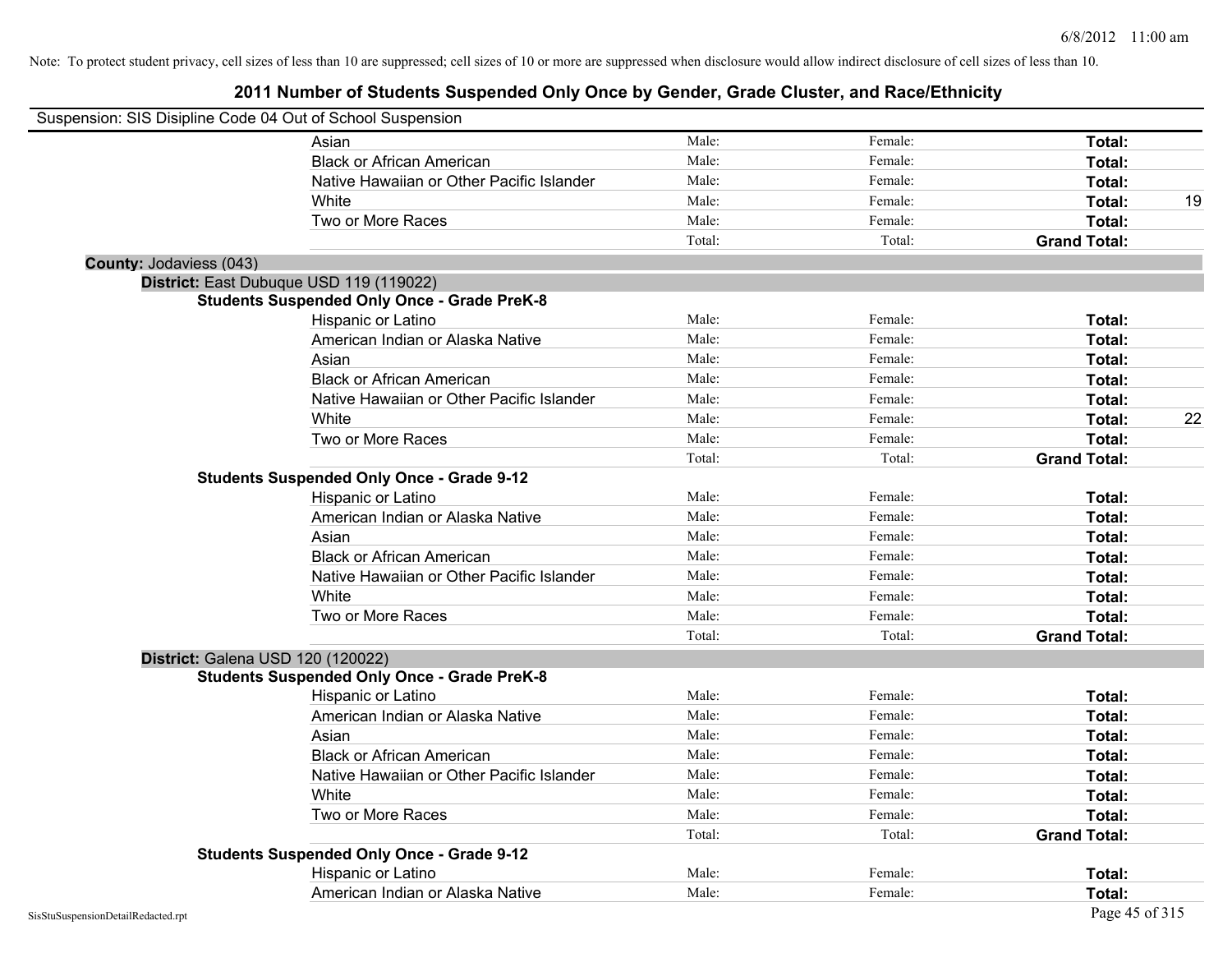| Suspension: SIS Disipline Code 04 Out of School Suspension |                                                    |        |         |                     |
|------------------------------------------------------------|----------------------------------------------------|--------|---------|---------------------|
|                                                            | Asian                                              | Male:  | Female: | Total:              |
|                                                            | <b>Black or African American</b>                   | Male:  | Female: | Total:              |
|                                                            | Native Hawaiian or Other Pacific Islander          | Male:  | Female: | Total:              |
|                                                            | White                                              | Male:  | Female: | Total:<br>12        |
|                                                            | Two or More Races                                  | Male:  | Female: | Total:              |
|                                                            |                                                    | Total: | Total:  | <b>Grand Total:</b> |
| District: Non-Public School (7900)                         |                                                    |        |         |                     |
|                                                            | <b>Students Suspended Only Once - Grade 9-12</b>   |        |         |                     |
|                                                            | Hispanic or Latino                                 | Male:  | Female: | Total:              |
|                                                            | American Indian or Alaska Native                   | Male:  | Female: | Total:              |
|                                                            | Asian                                              | Male:  | Female: | Total:              |
|                                                            | <b>Black or African American</b>                   | Male:  | Female: | Total:              |
|                                                            | Native Hawaiian or Other Pacific Islander          | Male:  | Female: | Total:              |
|                                                            | White                                              | Male:  | Female: | Total:              |
|                                                            | Two or More Races                                  | Male:  | Female: | Total:              |
|                                                            |                                                    | Total: | Total:  | <b>Grand Total:</b> |
| District: River Ridge CUSD 210 (210026)                    | <b>Students Suspended Only Once - Grade PreK-8</b> |        |         |                     |
|                                                            | Hispanic or Latino                                 | Male:  | Female: | Total:              |
|                                                            | American Indian or Alaska Native                   | Male:  | Female: | Total:              |
|                                                            | Asian                                              | Male:  | Female: | Total:              |
|                                                            | <b>Black or African American</b>                   | Male:  | Female: | Total:              |
|                                                            | Native Hawaiian or Other Pacific Islander          | Male:  | Female: | Total:              |
|                                                            | White                                              | Male:  | Female: | Total:              |
|                                                            | Two or More Races                                  | Male:  | Female: | Total:              |
|                                                            |                                                    | Total: | Total:  | <b>Grand Total:</b> |
|                                                            | <b>Students Suspended Only Once - Grade 9-12</b>   |        |         |                     |
|                                                            | Hispanic or Latino                                 | Male:  | Female: | Total:              |
|                                                            | American Indian or Alaska Native                   | Male:  | Female: | Total:              |
|                                                            | Asian                                              | Male:  | Female: | Total:              |
|                                                            | <b>Black or African American</b>                   | Male:  | Female: | Total:              |
|                                                            | Native Hawaiian or Other Pacific Islander          | Male:  | Female: | Total:              |
|                                                            | White                                              | Male:  | Female: | Total:              |
|                                                            | Two or More Races                                  | Male:  | Female: | Total:              |
|                                                            |                                                    | Total: | Total:  | <b>Grand Total:</b> |
|                                                            | District: Scales Mound CUSD 211 (211026)           |        |         |                     |
|                                                            | <b>Students Suspended Only Once - Grade PreK-8</b> |        |         |                     |
|                                                            | Hispanic or Latino                                 | Male:  | Female: | Total:              |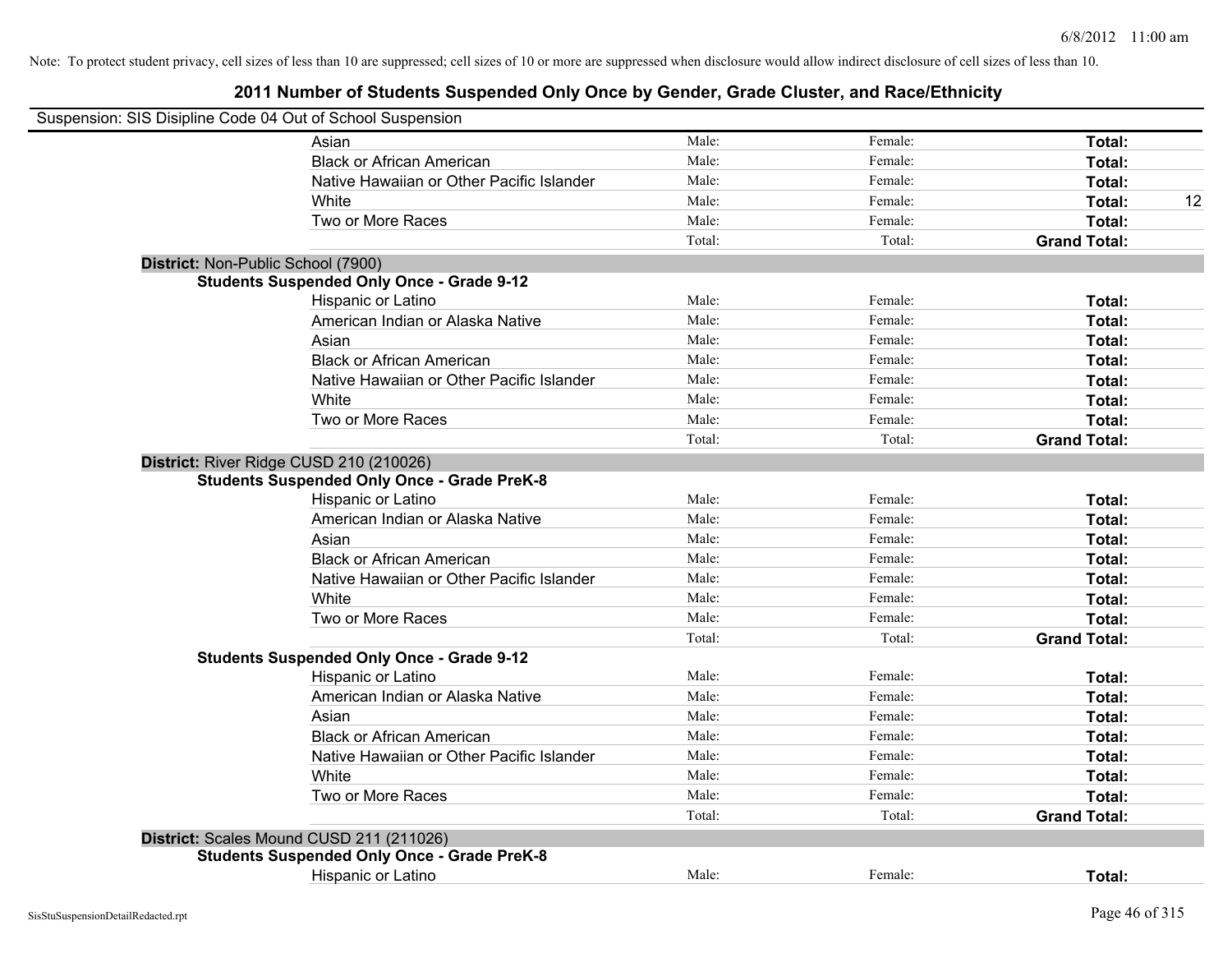|                          | Suspension: SIS Disipline Code 04 Out of School Suspension |        |         |                     |
|--------------------------|------------------------------------------------------------|--------|---------|---------------------|
|                          | American Indian or Alaska Native                           | Male:  | Female: | Total:              |
|                          | Asian                                                      | Male:  | Female: | Total:              |
|                          | <b>Black or African American</b>                           | Male:  | Female: | Total:              |
|                          | Native Hawaiian or Other Pacific Islander                  | Male:  | Female: | Total:              |
|                          | White                                                      | Male:  | Female: | Total:              |
|                          | Two or More Races                                          | Male:  | Female: | Total:              |
|                          |                                                            | Total: | Total:  | <b>Grand Total:</b> |
|                          | <b>Students Suspended Only Once - Grade 9-12</b>           |        |         |                     |
|                          | Hispanic or Latino                                         | Male:  | Female: | Total:              |
|                          | American Indian or Alaska Native                           | Male:  | Female: | Total:              |
|                          | Asian                                                      | Male:  | Female: | Total:              |
|                          | <b>Black or African American</b>                           | Male:  | Female: | Total:              |
|                          | Native Hawaiian or Other Pacific Islander                  | Male:  | Female: | Total:              |
|                          | White                                                      | Male:  | Female: | Total:              |
|                          | Two or More Races                                          | Male:  | Female: | Total:              |
|                          |                                                            | Total: | Total:  | <b>Grand Total:</b> |
|                          | District: Stockton CUSD 206 (206026)                       |        |         |                     |
|                          | <b>Students Suspended Only Once - Grade PreK-8</b>         |        |         |                     |
|                          | Hispanic or Latino                                         | Male:  | Female: | Total:              |
|                          | American Indian or Alaska Native                           | Male:  | Female: | Total:              |
|                          | Asian                                                      | Male:  | Female: | Total:              |
|                          | <b>Black or African American</b>                           | Male:  | Female: | Total:              |
|                          | Native Hawaiian or Other Pacific Islander                  | Male:  | Female: | Total:              |
|                          | White                                                      | Male:  | Female: | Total:              |
|                          | Two or More Races                                          | Male:  | Female: | Total:              |
|                          |                                                            | Total: | Total:  | <b>Grand Total:</b> |
|                          | <b>Students Suspended Only Once - Grade 9-12</b>           |        |         |                     |
|                          | Hispanic or Latino                                         | Male:  | Female: | Total:              |
|                          | American Indian or Alaska Native                           | Male:  | Female: | Total:              |
|                          | Asian                                                      | Male:  | Female: | Total:              |
|                          | <b>Black or African American</b>                           | Male:  | Female: | Total:              |
|                          | Native Hawaiian or Other Pacific Islander                  | Male:  | Female: | Total:              |
|                          | White                                                      | Male:  | Female: | Total:              |
|                          | Two or More Races                                          | Male:  | Female: | Total:              |
|                          |                                                            | Total: | Total:  | <b>Grand Total:</b> |
| County: Stephenson (089) |                                                            |        |         |                     |
|                          | District: Dakota CUSD 201 (201026)                         |        |         |                     |
|                          | <b>Students Suspended Only Once - Grade PreK-8</b>         |        |         |                     |
|                          | Hispanic or Latino                                         | Male:  | Female: | Total:              |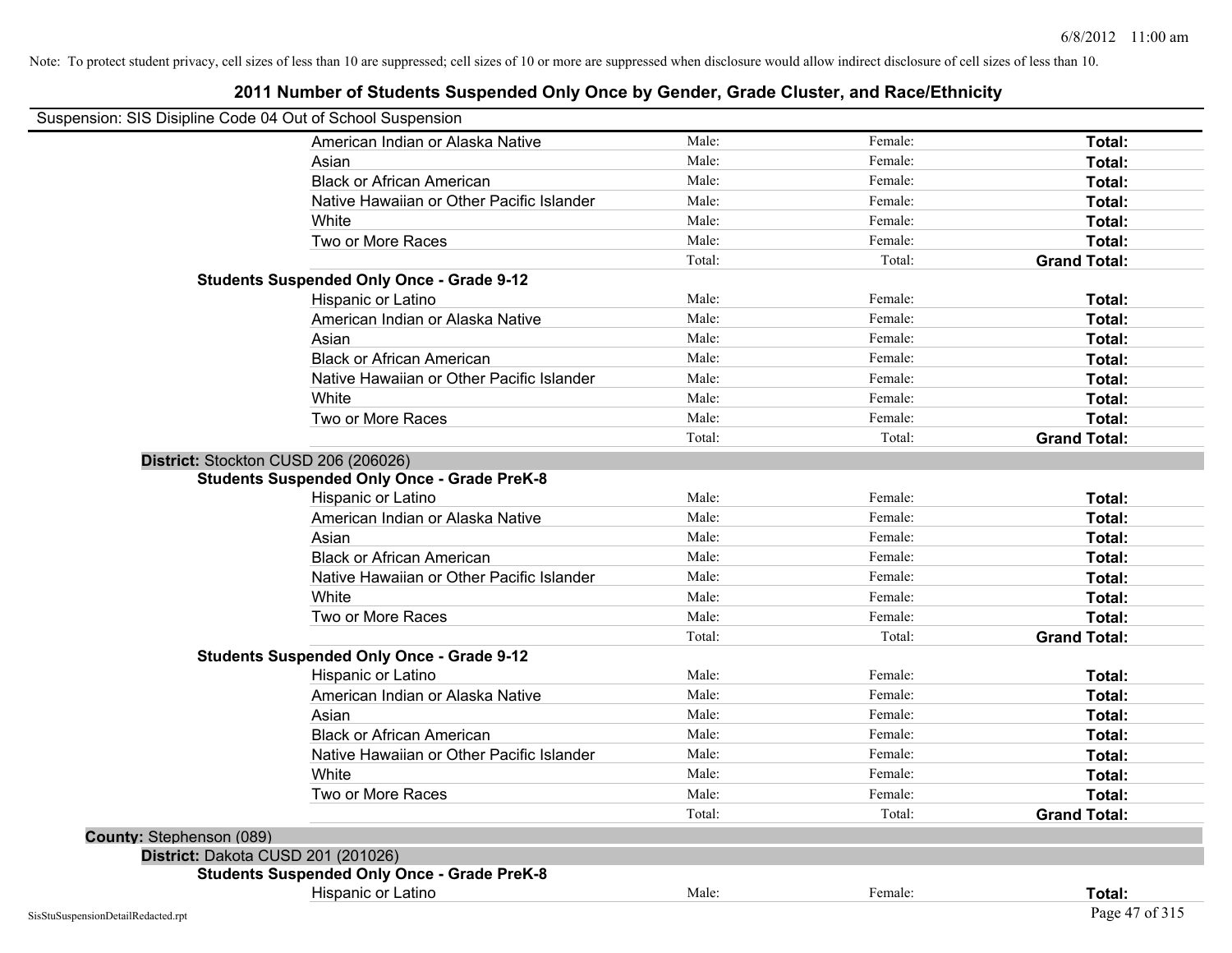| Suspension: SIS Disipline Code 04 Out of School Suspension |                                                    |        |    |         |    |                     |    |
|------------------------------------------------------------|----------------------------------------------------|--------|----|---------|----|---------------------|----|
|                                                            | American Indian or Alaska Native                   | Male:  |    | Female: |    | Total:              |    |
|                                                            | Asian                                              | Male:  |    | Female: |    | Total:              |    |
|                                                            | <b>Black or African American</b>                   | Male:  |    | Female: |    | Total:              |    |
|                                                            | Native Hawaiian or Other Pacific Islander          | Male:  |    | Female: |    | Total:              |    |
|                                                            | White                                              | Male:  |    | Female: |    | Total:              |    |
|                                                            | Two or More Races                                  | Male:  |    | Female: |    | Total:              |    |
|                                                            |                                                    | Total: |    | Total:  |    | <b>Grand Total:</b> |    |
|                                                            | <b>Students Suspended Only Once - Grade 9-12</b>   |        |    |         |    |                     |    |
|                                                            | Hispanic or Latino                                 | Male:  |    | Female: |    | Total:              |    |
|                                                            | American Indian or Alaska Native                   | Male:  |    | Female: |    | Total:              |    |
|                                                            | Asian                                              | Male:  |    | Female: |    | Total:              |    |
|                                                            | <b>Black or African American</b>                   | Male:  |    | Female: |    | Total:              |    |
|                                                            | Native Hawaiian or Other Pacific Islander          | Male:  |    | Female: |    | Total:              |    |
|                                                            | White                                              | Male:  |    | Female: |    | Total:              | 10 |
|                                                            | Two or More Races                                  | Male:  |    | Female: |    | Total:              |    |
|                                                            |                                                    | Total: |    | Total:  |    | <b>Grand Total:</b> |    |
|                                                            | District: Freeport SD 145 (145022)                 |        |    |         |    |                     |    |
|                                                            | <b>Students Suspended Only Once - Grade PreK-8</b> |        |    |         |    |                     |    |
|                                                            | Hispanic or Latino                                 | Male:  |    | Female: |    | Total:              | 10 |
|                                                            | American Indian or Alaska Native                   | Male:  |    | Female: |    | Total:              |    |
|                                                            | Asian                                              | Male:  |    | Female: |    | Total:              |    |
|                                                            | <b>Black or African American</b>                   | Male:  | 43 | Female: | 20 | Total:              | 63 |
|                                                            | Native Hawaiian or Other Pacific Islander          | Male:  |    | Female: |    | Total:              |    |
|                                                            | White                                              | Male:  | 56 | Female: | 16 | Total:              | 72 |
|                                                            | Two or More Races                                  | Male:  |    | Female: |    | Total:              | 35 |
|                                                            |                                                    | Total: |    | Total:  |    | <b>Grand Total:</b> |    |
|                                                            | <b>Students Suspended Only Once - Grade 9-12</b>   |        |    |         |    |                     |    |
|                                                            | Hispanic or Latino                                 | Male:  |    | Female: |    | Total:              |    |
|                                                            | American Indian or Alaska Native                   | Male:  |    | Female: |    | Total:              |    |
|                                                            | Asian                                              | Male:  |    | Female: |    | Total:              |    |
|                                                            | <b>Black or African American</b>                   | Male:  | 17 | Female: | 28 | Total:              | 45 |
|                                                            | Native Hawaiian or Other Pacific Islander          | Male:  |    | Female: |    | Total:              |    |
|                                                            | White                                              | Male:  | 23 | Female: | 10 | Total:              | 33 |
|                                                            | Two or More Races                                  | Male:  |    | Female: |    | Total:              |    |
|                                                            |                                                    | Total: |    | Total:  |    | <b>Grand Total:</b> | 90 |
|                                                            | District: Lena Winslow CUSD 202 (202026)           |        |    |         |    |                     |    |
|                                                            | <b>Students Suspended Only Once - Grade PreK-8</b> |        |    |         |    |                     |    |
|                                                            | Hispanic or Latino                                 | Male:  |    | Female: |    | Total:              |    |
|                                                            | American Indian or Alaska Native                   | Male:  |    | Female: |    | Total:              |    |
| SisStuSuspensionDetailRedacted.rpt                         |                                                    |        |    |         |    | Page 48 of 315      |    |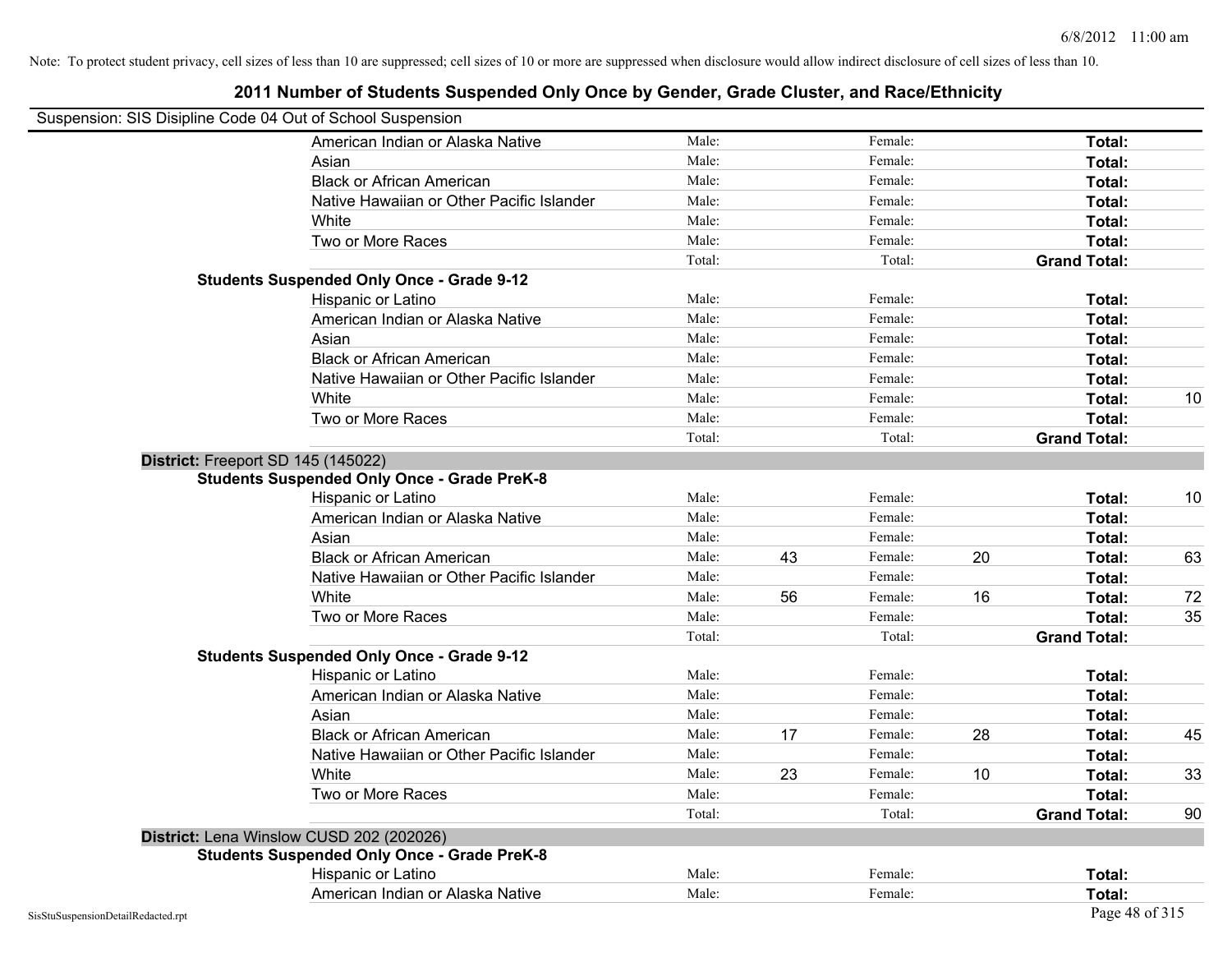## **2011 Number of Students Suspended Only Once by Gender, Grade Cluster, and Race/Ethnicity**

## Suspension: SIS Disipline Code 04 Out of School Suspension

| $\frac{1}{2}$ of $\frac{1}{2}$ or $\frac{1}{2}$ or $\frac{1}{2}$ of $\frac{1}{2}$ of $\frac{1}{2}$ or $\frac{1}{2}$ or $\frac{1}{2}$ or $\frac{1}{2}$ or $\frac{1}{2}$ |        |         |                     |
|------------------------------------------------------------------------------------------------------------------------------------------------------------------------|--------|---------|---------------------|
| Asian                                                                                                                                                                  | Male:  | Female: | Total:              |
| <b>Black or African American</b>                                                                                                                                       | Male:  | Female: | Total:              |
| Native Hawaiian or Other Pacific Islander                                                                                                                              | Male:  | Female: | Total:              |
| White                                                                                                                                                                  | Male:  | Female: | Total:              |
| Two or More Races                                                                                                                                                      | Male:  | Female: | Total:              |
|                                                                                                                                                                        | Total: | Total:  | <b>Grand Total:</b> |
| <b>Students Suspended Only Once - Grade 9-12</b>                                                                                                                       |        |         |                     |
| Hispanic or Latino                                                                                                                                                     | Male:  | Female: | Total:              |
| American Indian or Alaska Native                                                                                                                                       | Male:  | Female: | Total:              |
| Asian                                                                                                                                                                  | Male:  | Female: | Total:              |
| <b>Black or African American</b>                                                                                                                                       | Male:  | Female: | Total:              |
| Native Hawaiian or Other Pacific Islander                                                                                                                              | Male:  | Female: | Total:              |
| White                                                                                                                                                                  | Male:  | Female: | Total:              |
| Two or More Races                                                                                                                                                      | Male:  | Female: | Total:              |
|                                                                                                                                                                        | Total: | Total:  | <b>Grand Total:</b> |
| District: Northwest Sp Ed Cooperative (145061)                                                                                                                         |        |         |                     |
| <b>Students Suspended Only Once - Grade 9-12</b>                                                                                                                       |        |         |                     |
| Hispanic or Latino                                                                                                                                                     | Male:  | Female: | Total:              |
| American Indian or Alaska Native                                                                                                                                       | Male:  | Female: | Total:              |
| Asian                                                                                                                                                                  | Male:  | Female: | Total:              |
| <b>Black or African American</b>                                                                                                                                       | Male:  | Female: | Total:              |
| Native Hawaiian or Other Pacific Islander                                                                                                                              | Male:  | Female: | Total:              |
| White                                                                                                                                                                  | Male:  | Female: | Total:              |
| Two or More Races                                                                                                                                                      | Male:  | Female: | Total:              |
|                                                                                                                                                                        | Total: | Total:  | <b>Grand Total:</b> |
| District: Orangeville CUSD 203 (203026)                                                                                                                                |        |         |                     |
| <b>Students Suspended Only Once - Grade PreK-8</b>                                                                                                                     |        |         |                     |
| Hispanic or Latino                                                                                                                                                     | Male:  | Female: | Total:              |
| American Indian or Alaska Native                                                                                                                                       | Male:  | Female: | Total:              |
| Asian                                                                                                                                                                  | Male:  | Female: | Total:              |
| <b>Black or African American</b>                                                                                                                                       | Male:  | Female: | Total:              |
| Native Hawaiian or Other Pacific Islander                                                                                                                              | Male:  | Female: | Total:              |
| White                                                                                                                                                                  | Male:  | Female: | Total:              |
| Two or More Races                                                                                                                                                      | Male:  | Female: | Total:              |
|                                                                                                                                                                        | Total: | Total:  | <b>Grand Total:</b> |
| <b>Students Suspended Only Once - Grade 9-12</b>                                                                                                                       |        |         |                     |
| Hispanic or Latino                                                                                                                                                     | Male:  | Female: | Total:              |
| American Indian or Alaska Native                                                                                                                                       | Male:  | Female: | Total:              |
| Asian                                                                                                                                                                  | Male:  | Female: | Total:              |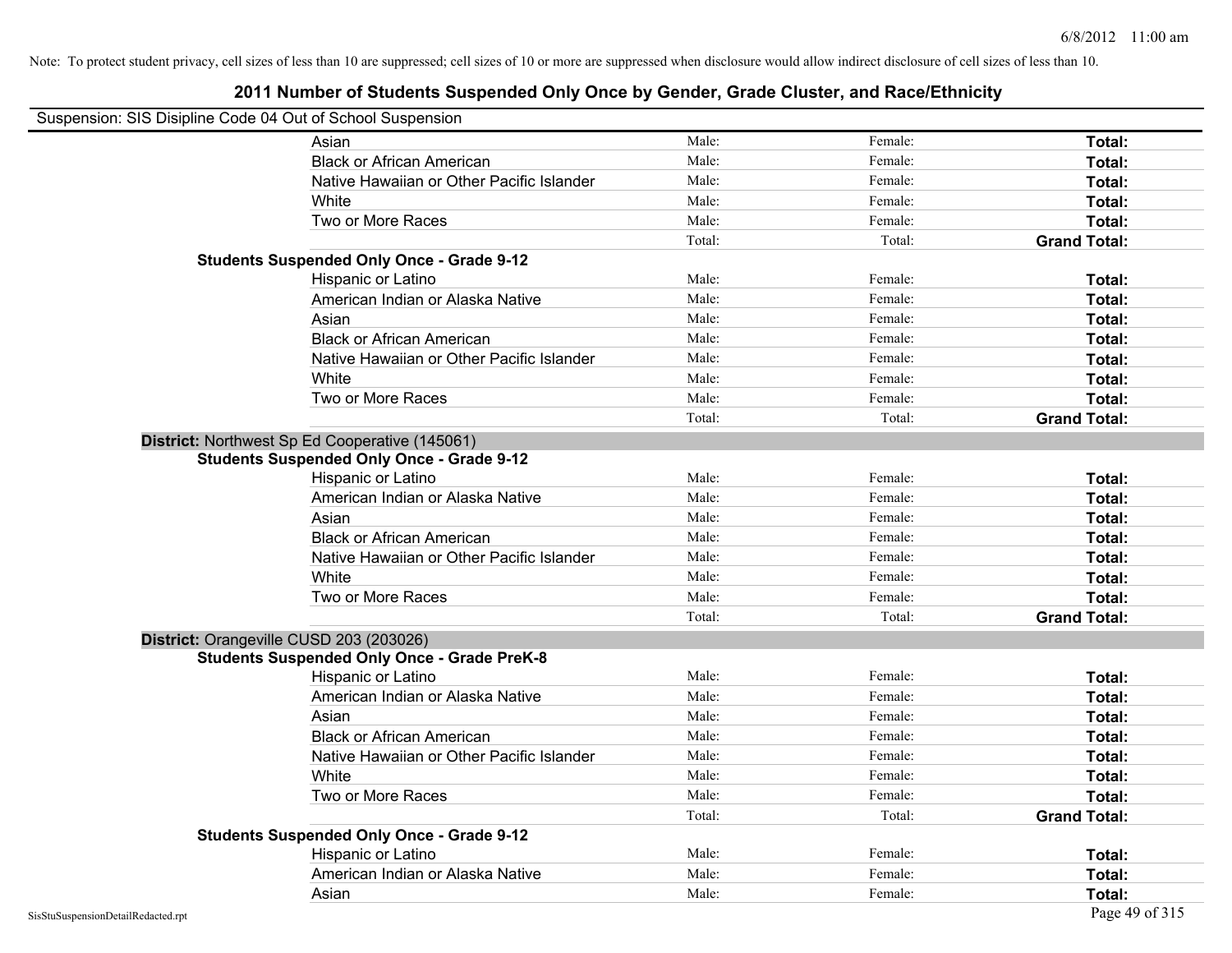# **2011 Number of Students Suspended Only Once by Gender, Grade Cluster, and Race/Ethnicity**

| Suspension: SIS Disipline Code 04 Out of School Suspension |                                                    |        |     |         |    |                     |     |
|------------------------------------------------------------|----------------------------------------------------|--------|-----|---------|----|---------------------|-----|
|                                                            | <b>Black or African American</b>                   | Male:  |     | Female: |    | Total:              |     |
|                                                            | Native Hawaiian or Other Pacific Islander          | Male:  |     | Female: |    | Total:              |     |
|                                                            | White                                              | Male:  |     | Female: |    | Total:              |     |
|                                                            | Two or More Races                                  | Male:  |     | Female: |    | Total:              |     |
|                                                            |                                                    | Total: |     | Total:  |    | <b>Grand Total:</b> |     |
|                                                            | District: Pearl City CUSD 200 (200026)             |        |     |         |    |                     |     |
|                                                            | <b>Students Suspended Only Once - Grade 9-12</b>   |        |     |         |    |                     |     |
|                                                            | Hispanic or Latino                                 | Male:  |     | Female: |    | Total:              |     |
|                                                            | American Indian or Alaska Native                   | Male:  |     | Female: |    | Total:              |     |
|                                                            | Asian                                              | Male:  |     | Female: |    | Total:              |     |
|                                                            | <b>Black or African American</b>                   | Male:  |     | Female: |    | Total:              |     |
|                                                            | Native Hawaiian or Other Pacific Islander          | Male:  |     | Female: |    | Total:              |     |
|                                                            | White                                              | Male:  |     | Female: |    | Total:              |     |
|                                                            | Two or More Races                                  | Male:  |     | Female: |    | Total:              |     |
|                                                            |                                                    | Total: |     | Total:  |    | <b>Grand Total:</b> |     |
|                                                            |                                                    |        |     |         |    |                     |     |
| Region: Champaign/Ford ROE (09)                            |                                                    |        |     |         |    |                     |     |
| County: Champaign (010)                                    |                                                    |        |     |         |    |                     |     |
|                                                            | District: Champaign CUSD 4 (004026)                |        |     |         |    |                     |     |
|                                                            | <b>Students Suspended Only Once - Grade PreK-8</b> |        |     |         |    |                     |     |
|                                                            | Hispanic or Latino                                 | Male:  |     | Female: |    | Total:              | 13  |
|                                                            | American Indian or Alaska Native                   | Male:  |     | Female: |    | Total:              |     |
|                                                            | Asian                                              | Male:  |     | Female: |    | Total:              |     |
|                                                            | <b>Black or African American</b>                   | Male:  | 123 | Female: | 74 | Total:              | 197 |
|                                                            | Native Hawaiian or Other Pacific Islander          | Male:  |     | Female: |    | Total:              |     |
|                                                            | White                                              | Male:  | 42  | Female: | 10 | Total:              | 52  |
|                                                            | Two or More Races                                  | Male:  |     | Female: |    | Total:              | 17  |
|                                                            |                                                    | Total: |     | Total:  |    | <b>Grand Total:</b> |     |
|                                                            | <b>Students Suspended Only Once - Grade 9-12</b>   |        |     |         |    |                     |     |
|                                                            | Hispanic or Latino                                 | Male:  |     | Female: |    | Total:              | 14  |
|                                                            | American Indian or Alaska Native                   | Male:  |     | Female: |    | Total:              |     |
|                                                            | Asian                                              | Male:  |     | Female: |    | Total:              |     |
|                                                            | <b>Black or African American</b>                   | Male:  | 78  | Female: | 64 | Total:              | 142 |
|                                                            | Native Hawaiian or Other Pacific Islander          | Male:  |     | Female: |    | Total:              |     |
|                                                            | White                                              | Male:  | 36  | Female: | 11 | Total:              | 47  |
|                                                            | Two or More Races                                  | Male:  |     | Female: |    | Total:              | 10  |
|                                                            |                                                    | Total: |     | Total:  |    | <b>Grand Total:</b> |     |

**District:** Cunningham Childrens Home (006700)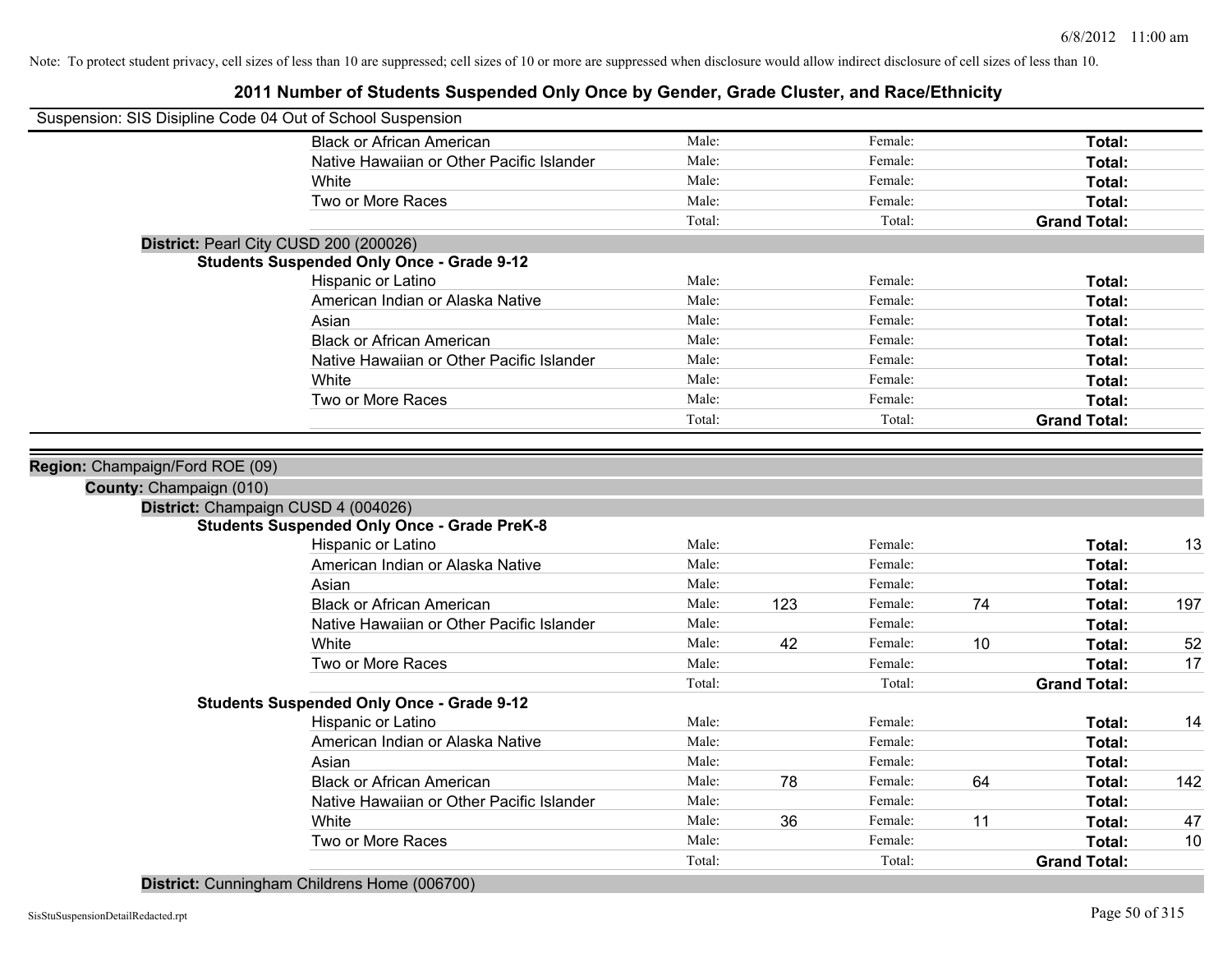| Suspension: SIS Disipline Code 04 Out of School Suspension |                                                    |        |         |                     |
|------------------------------------------------------------|----------------------------------------------------|--------|---------|---------------------|
|                                                            | <b>Students Suspended Only Once - Grade PreK-8</b> |        |         |                     |
|                                                            | Hispanic or Latino                                 | Male:  | Female: | Total:              |
|                                                            | American Indian or Alaska Native                   | Male:  | Female: | Total:              |
|                                                            | Asian                                              | Male:  | Female: | Total:              |
|                                                            | <b>Black or African American</b>                   | Male:  | Female: | Total:              |
|                                                            | Native Hawaiian or Other Pacific Islander          | Male:  | Female: | Total:              |
|                                                            | White                                              | Male:  | Female: | Total:              |
|                                                            | Two or More Races                                  | Male:  | Female: | Total:              |
|                                                            |                                                    | Total: | Total:  | <b>Grand Total:</b> |
| District: Fisher CUSD 1 (001026)                           |                                                    |        |         |                     |
|                                                            | <b>Students Suspended Only Once - Grade PreK-8</b> |        |         |                     |
|                                                            | Hispanic or Latino                                 | Male:  | Female: | Total:              |
|                                                            | American Indian or Alaska Native                   | Male:  | Female: | Total:              |
|                                                            | Asian                                              | Male:  | Female: | Total:              |
|                                                            | <b>Black or African American</b>                   | Male:  | Female: | Total:              |
|                                                            | Native Hawaiian or Other Pacific Islander          | Male:  | Female: | Total:              |
|                                                            | White                                              | Male:  | Female: | Total:              |
|                                                            | Two or More Races                                  | Male:  | Female: | Total:              |
|                                                            |                                                    | Total: | Total:  | <b>Grand Total:</b> |
|                                                            | <b>Students Suspended Only Once - Grade 9-12</b>   |        |         |                     |
|                                                            | Hispanic or Latino                                 | Male:  | Female: | Total:              |
|                                                            | American Indian or Alaska Native                   | Male:  | Female: | Total:              |
|                                                            | Asian                                              | Male:  | Female: | Total:              |
|                                                            | <b>Black or African American</b>                   | Male:  | Female: | Total:              |
|                                                            | Native Hawaiian or Other Pacific Islander          | Male:  | Female: | Total:              |
|                                                            | White                                              | Male:  | Female: | Total:              |
|                                                            | Two or More Races                                  | Male:  | Female: | Total:              |
|                                                            |                                                    | Total: | Total:  | <b>Grand Total:</b> |
|                                                            | District: Heritage CUSD 8 (008026)                 |        |         |                     |
|                                                            | <b>Students Suspended Only Once - Grade PreK-8</b> |        |         |                     |
|                                                            | Hispanic or Latino                                 | Male:  | Female: | Total:              |
|                                                            | American Indian or Alaska Native                   | Male:  | Female: | Total:              |
|                                                            | Asian                                              | Male:  | Female: | Total:              |
|                                                            | <b>Black or African American</b>                   | Male:  | Female: | Total:              |
|                                                            | Native Hawaiian or Other Pacific Islander          | Male:  | Female: | Total:              |
|                                                            | White                                              | Male:  | Female: | Total:              |
|                                                            | Two or More Races                                  | Male:  | Female: | Total:              |
|                                                            |                                                    | Total: | Total:  | <b>Grand Total:</b> |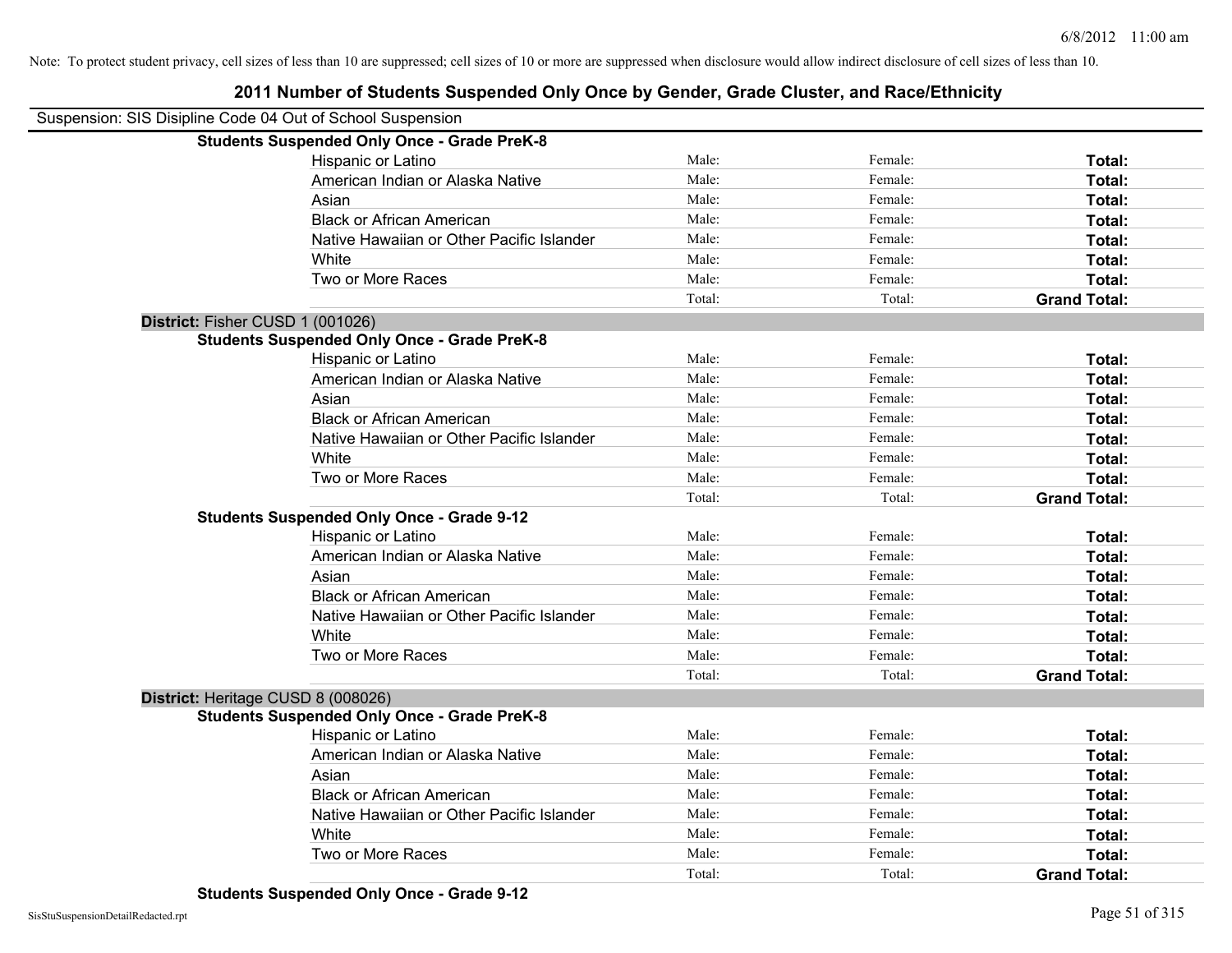## **2011 Number of Students Suspended Only Once by Gender, Grade Cluster, and Race/Ethnicity**

| Suspension: SIS Disipline Code 04 Out of School Suspension |        |    |         |    |                     |    |
|------------------------------------------------------------|--------|----|---------|----|---------------------|----|
| Hispanic or Latino                                         | Male:  |    | Female: |    | Total:              |    |
| American Indian or Alaska Native                           | Male:  |    | Female: |    | Total:              |    |
| Asian                                                      | Male:  |    | Female: |    | Total:              |    |
| <b>Black or African American</b>                           | Male:  |    | Female: |    | Total:              |    |
| Native Hawaiian or Other Pacific Islander                  | Male:  |    | Female: |    | Total:              |    |
| White                                                      | Male:  |    | Female: |    | Total:              |    |
| Two or More Races                                          | Male:  |    | Female: |    | Total:              |    |
|                                                            | Total: |    | Total:  |    | <b>Grand Total:</b> |    |
| District: Ludlow CCSD 142 (142004)                         |        |    |         |    |                     |    |
| <b>Students Suspended Only Once - Grade PreK-8</b>         |        |    |         |    |                     |    |
| Hispanic or Latino                                         | Male:  |    | Female: |    | Total:              |    |
| American Indian or Alaska Native                           | Male:  |    | Female: |    | Total:              |    |
| Asian                                                      | Male:  |    | Female: |    | Total:              |    |
| <b>Black or African American</b>                           | Male:  |    | Female: |    | Total:              |    |
| Native Hawaiian or Other Pacific Islander                  | Male:  |    | Female: |    | Total:              |    |
| White                                                      | Male:  |    | Female: |    | Total:              |    |
| Two or More Races                                          | Male:  |    | Female: |    | Total:              |    |
|                                                            | Total: |    | Total:  |    | <b>Grand Total:</b> |    |
| District: Mahomet-Seymour CUSD 3 (003026)                  |        |    |         |    |                     |    |
| <b>Students Suspended Only Once - Grade PreK-8</b>         |        |    |         |    |                     |    |
| Hispanic or Latino                                         | Male:  |    | Female: |    | Total:              |    |
| American Indian or Alaska Native                           | Male:  |    | Female: |    | Total:              |    |
| Asian                                                      | Male:  |    | Female: |    | Total:              |    |
| <b>Black or African American</b>                           | Male:  |    | Female: |    | Total:              |    |
| Native Hawaiian or Other Pacific Islander                  | Male:  |    | Female: |    | Total:              |    |
| White                                                      | Male:  | 28 | Female: | 10 | Total:              | 38 |
| Two or More Races                                          | Male:  |    | Female: |    | Total:              |    |
|                                                            | Total: |    | Total:  |    | <b>Grand Total:</b> |    |
| <b>Students Suspended Only Once - Grade 9-12</b>           |        |    |         |    |                     |    |
| Hispanic or Latino                                         | Male:  |    | Female: |    | Total:              |    |
| American Indian or Alaska Native                           | Male:  |    | Female: |    | Total:              |    |
| Asian                                                      | Male:  |    | Female: |    | Total:              |    |
| <b>Black or African American</b>                           | Male:  |    | Female: |    | Total:              |    |
| Native Hawaiian or Other Pacific Islander                  | Male:  |    | Female: |    | Total:              |    |
| White                                                      | Male:  |    | Female: |    | Total:              | 18 |
| Two or More Races                                          | Male:  |    | Female: |    | Total:              |    |
|                                                            | Total: |    | Total:  |    | <b>Grand Total:</b> |    |
|                                                            |        |    |         |    |                     |    |

**District:** Pavilion Behavioral Health System (017200)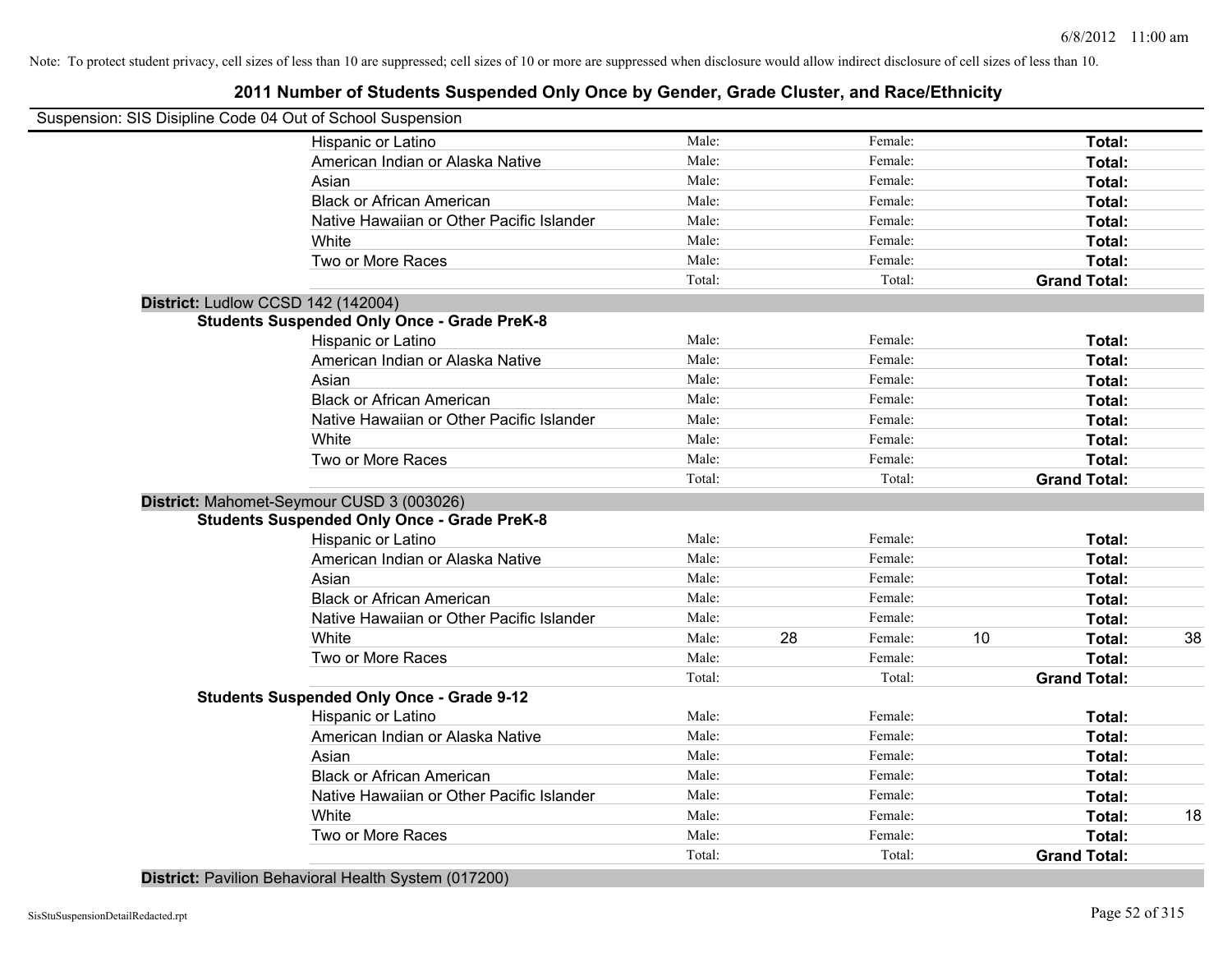| Suspension: SIS Disipline Code 04 Out of School Suspension |                                                    |        |    |         |    |                     |    |
|------------------------------------------------------------|----------------------------------------------------|--------|----|---------|----|---------------------|----|
|                                                            | <b>Students Suspended Only Once - Grade 9-12</b>   |        |    |         |    |                     |    |
|                                                            | Hispanic or Latino                                 | Male:  |    | Female: |    | Total:              |    |
|                                                            | American Indian or Alaska Native                   | Male:  |    | Female: |    | Total:              |    |
|                                                            | Asian                                              | Male:  |    | Female: |    | Total:              |    |
|                                                            | <b>Black or African American</b>                   | Male:  |    | Female: |    | Total:              |    |
|                                                            | Native Hawaiian or Other Pacific Islander          | Male:  |    | Female: |    | Total:              |    |
|                                                            | White                                              | Male:  |    | Female: |    | Total:              |    |
|                                                            | Two or More Races                                  | Male:  |    | Female: |    | Total:              |    |
|                                                            |                                                    | Total: |    | Total:  |    | <b>Grand Total:</b> |    |
|                                                            | District: Prairieview-Ogden CCSD 197 (197004)      |        |    |         |    |                     |    |
|                                                            | <b>Students Suspended Only Once - Grade PreK-8</b> |        |    |         |    |                     |    |
|                                                            | Hispanic or Latino                                 | Male:  |    | Female: |    | Total:              |    |
|                                                            | American Indian or Alaska Native                   | Male:  |    | Female: |    | Total:              |    |
|                                                            | Asian                                              | Male:  |    | Female: |    | Total:              |    |
|                                                            | <b>Black or African American</b>                   | Male:  |    | Female: |    | Total:              |    |
|                                                            | Native Hawaiian or Other Pacific Islander          | Male:  |    | Female: |    | Total:              |    |
|                                                            | White                                              | Male:  |    | Female: |    | Total:              |    |
|                                                            | Two or More Races                                  | Male:  |    | Female: |    | Total:              |    |
|                                                            |                                                    | Total: |    | Total:  |    | <b>Grand Total:</b> |    |
|                                                            | District: Rantoul City SD 137 (137002)             |        |    |         |    |                     |    |
|                                                            | <b>Students Suspended Only Once - Grade PreK-8</b> |        |    |         |    |                     |    |
|                                                            | Hispanic or Latino                                 | Male:  |    | Female: |    | Total:              | 10 |
|                                                            | American Indian or Alaska Native                   | Male:  |    | Female: |    | Total:              |    |
|                                                            | Asian                                              | Male:  |    | Female: |    | Total:              |    |
|                                                            | <b>Black or African American</b>                   | Male:  | 34 | Female: | 23 | Total:              | 57 |
|                                                            | Native Hawaiian or Other Pacific Islander          | Male:  |    | Female: |    | Total:              |    |
|                                                            | White                                              | Male:  | 30 | Female: | 12 | Total:              | 42 |
|                                                            | Two or More Races                                  | Male:  |    | Female: |    | Total:              |    |
|                                                            |                                                    | Total: |    | Total:  |    | <b>Grand Total:</b> |    |
|                                                            | District: Rantoul Township HSD 193 (193017)        |        |    |         |    |                     |    |
|                                                            | <b>Students Suspended Only Once - Grade 9-12</b>   |        |    |         |    |                     |    |
|                                                            | Hispanic or Latino                                 | Male:  |    | Female: |    | Total:              | 12 |
|                                                            | American Indian or Alaska Native                   | Male:  |    | Female: |    | Total:              |    |
|                                                            | Asian                                              | Male:  |    | Female: |    | Total:              |    |
|                                                            | <b>Black or African American</b>                   | Male:  | 22 | Female: | 27 | Total:              | 49 |
|                                                            | Native Hawaiian or Other Pacific Islander          | Male:  |    | Female: |    | Total:              |    |
|                                                            | White                                              | Male:  | 21 | Female: | 18 | Total:              | 39 |
|                                                            | Two or More Races                                  | Male:  |    | Female: |    | Total:              |    |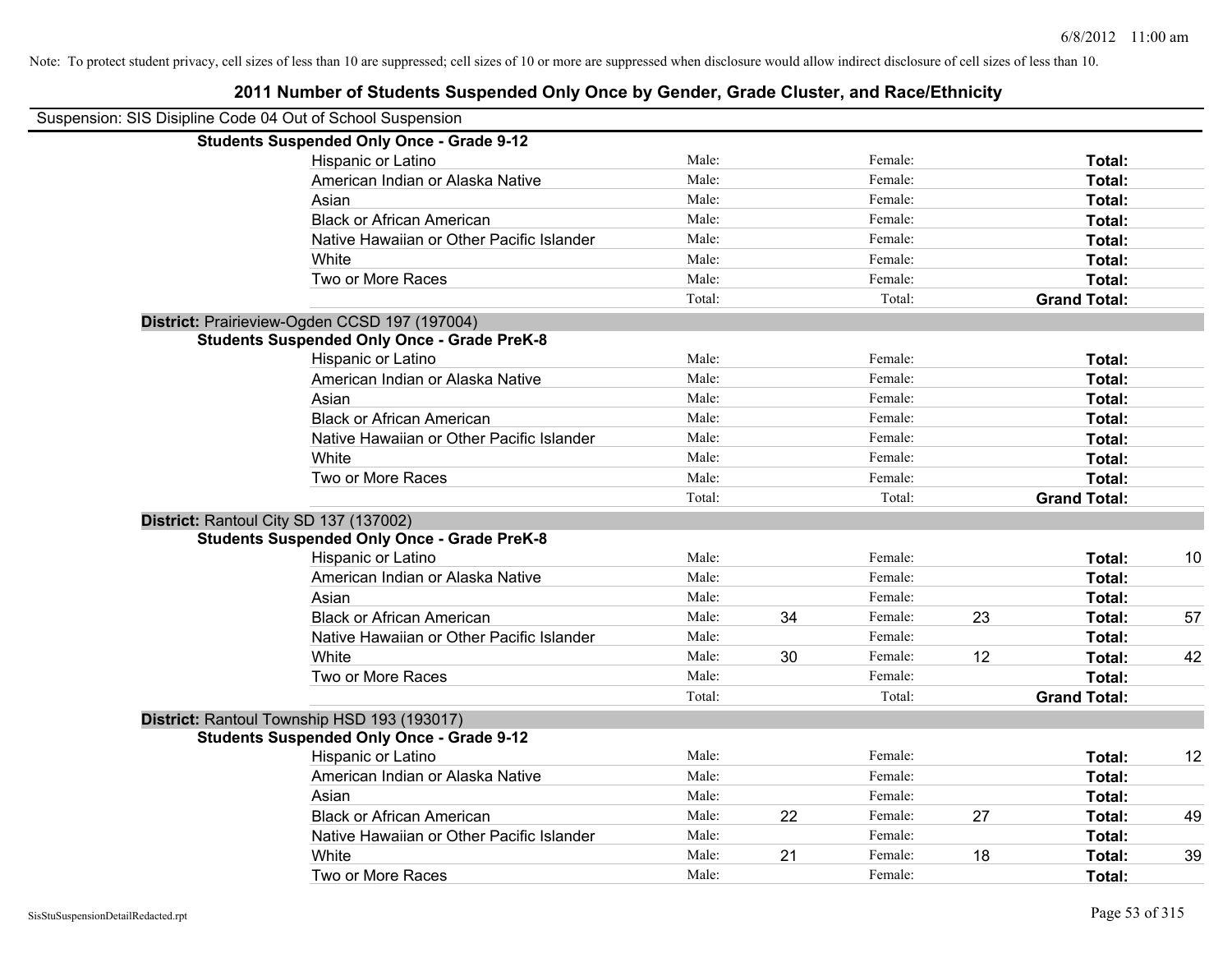| Suspension: SIS Disipline Code 04 Out of School Suspension |                                                    |        |         |                     |    |
|------------------------------------------------------------|----------------------------------------------------|--------|---------|---------------------|----|
|                                                            |                                                    | Total: | Total:  | <b>Grand Total:</b> |    |
|                                                            | District: Rural Champaign Co Spec Ed Coop (000061) |        |         |                     |    |
|                                                            | <b>Students Suspended Only Once - Grade PreK-8</b> |        |         |                     |    |
|                                                            | Hispanic or Latino                                 | Male:  | Female: | Total:              |    |
|                                                            | American Indian or Alaska Native                   | Male:  | Female: | Total:              |    |
|                                                            | Asian                                              | Male:  | Female: | Total:              |    |
|                                                            | <b>Black or African American</b>                   | Male:  | Female: | Total:              |    |
|                                                            | Native Hawaiian or Other Pacific Islander          | Male:  | Female: | Total:              |    |
|                                                            | White                                              | Male:  | Female: | Total:              |    |
|                                                            | Two or More Races                                  | Male:  | Female: | Total:              |    |
|                                                            |                                                    | Total: | Total:  | <b>Grand Total:</b> |    |
|                                                            | District: St Joseph CCSD 169 (169004)              |        |         |                     |    |
|                                                            | <b>Students Suspended Only Once - Grade PreK-8</b> |        |         |                     |    |
|                                                            | Hispanic or Latino                                 | Male:  | Female: | Total:              |    |
|                                                            | American Indian or Alaska Native                   | Male:  | Female: | Total:              |    |
|                                                            | Asian                                              | Male:  | Female: | Total:              |    |
|                                                            | <b>Black or African American</b>                   | Male:  | Female: | Total:              |    |
|                                                            | Native Hawaiian or Other Pacific Islander          | Male:  | Female: | Total:              |    |
|                                                            | White                                              | Male:  | Female: | Total:              |    |
|                                                            | Two or More Races                                  | Male:  | Female: | Total:              |    |
|                                                            |                                                    | Total: | Total:  | <b>Grand Total:</b> |    |
|                                                            | District: St Joseph Ogden CHSD 305 (305016)        |        |         |                     |    |
|                                                            | <b>Students Suspended Only Once - Grade 9-12</b>   |        |         |                     |    |
|                                                            | Hispanic or Latino                                 | Male:  | Female: | Total:              |    |
|                                                            | American Indian or Alaska Native                   | Male:  | Female: | Total:              |    |
|                                                            | Asian                                              | Male:  | Female: | Total:              |    |
|                                                            | <b>Black or African American</b>                   | Male:  | Female: | Total:              |    |
|                                                            | Native Hawaiian or Other Pacific Islander          | Male:  | Female: | Total:              |    |
|                                                            | White                                              | Male:  | Female: | Total:              | 16 |
|                                                            | Two or More Races                                  | Male:  | Female: | Total:              |    |
|                                                            |                                                    | Total: | Total:  | <b>Grand Total:</b> |    |
|                                                            | District: Thomasboro CCSD 130 (130004)             |        |         |                     |    |
|                                                            | <b>Students Suspended Only Once - Grade PreK-8</b> |        |         |                     |    |
|                                                            | Hispanic or Latino                                 | Male:  | Female: | Total:              |    |
|                                                            | American Indian or Alaska Native                   | Male:  | Female: | Total:              |    |
|                                                            | Asian                                              | Male:  | Female: | Total:              |    |
|                                                            | <b>Black or African American</b>                   | Male:  | Female: | Total:              |    |
|                                                            | Native Hawaiian or Other Pacific Islander          | Male:  | Female: | Total:              |    |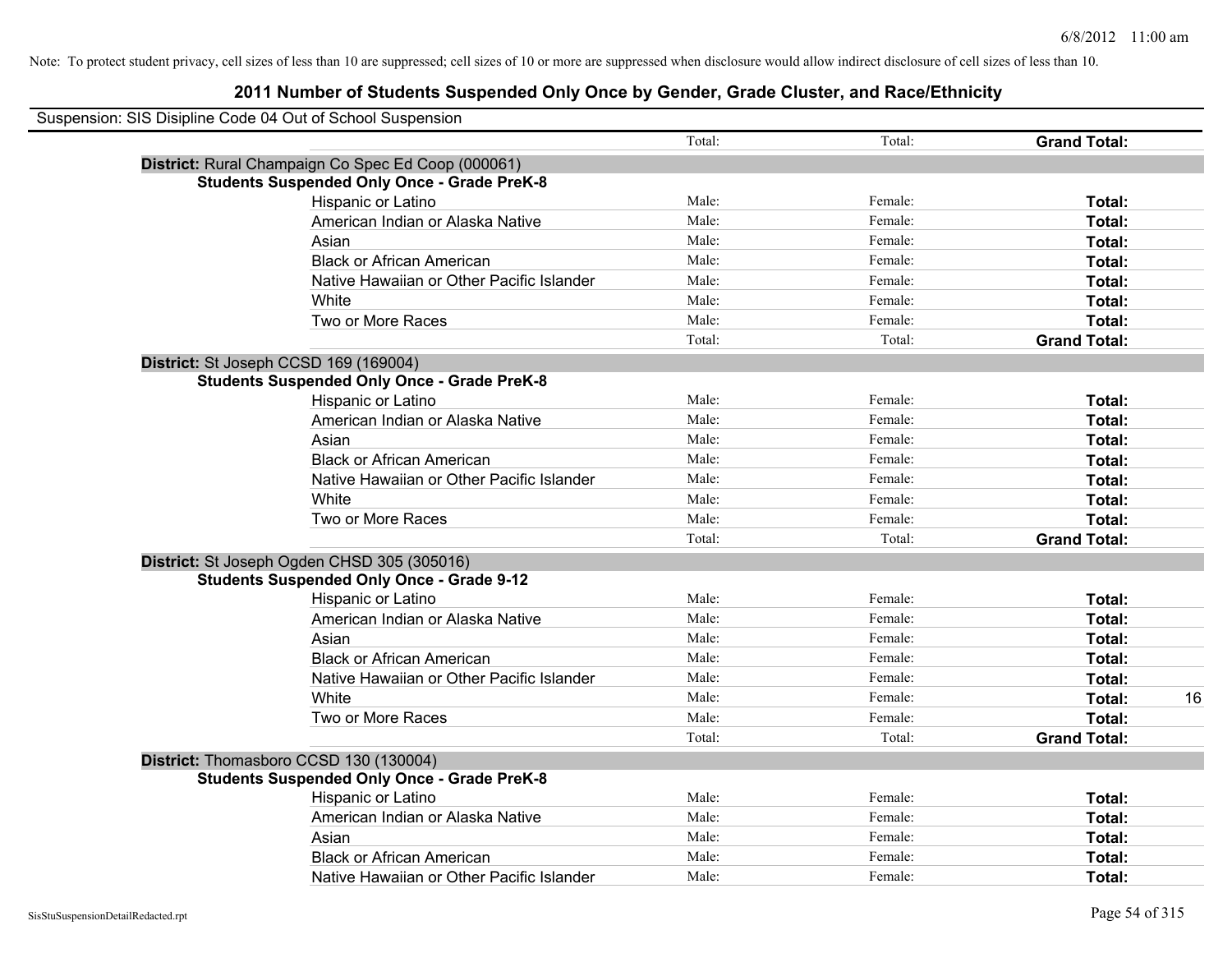| Suspension: SIS Disipline Code 04 Out of School Suspension |                                                    |        |    |         |    |                     |    |
|------------------------------------------------------------|----------------------------------------------------|--------|----|---------|----|---------------------|----|
|                                                            | White                                              | Male:  |    | Female: |    | Total:              |    |
|                                                            | Two or More Races                                  | Male:  |    | Female: |    | Total:              |    |
|                                                            |                                                    | Total: |    | Total:  |    | <b>Grand Total:</b> | 10 |
| District: Tolono CUSD 7 (007026)                           |                                                    |        |    |         |    |                     |    |
|                                                            | <b>Students Suspended Only Once - Grade PreK-8</b> |        |    |         |    |                     |    |
|                                                            | Hispanic or Latino                                 | Male:  |    | Female: |    | Total:              |    |
|                                                            | American Indian or Alaska Native                   | Male:  |    | Female: |    | Total:              |    |
|                                                            | Asian                                              | Male:  |    | Female: |    | Total:              |    |
|                                                            | <b>Black or African American</b>                   | Male:  |    | Female: |    | Total:              |    |
|                                                            | Native Hawaiian or Other Pacific Islander          | Male:  |    | Female: |    | Total:              |    |
|                                                            | White                                              | Male:  |    | Female: |    | Total:              |    |
|                                                            | Two or More Races                                  | Male:  |    | Female: |    | Total:              |    |
|                                                            |                                                    | Total: |    | Total:  |    | <b>Grand Total:</b> |    |
|                                                            | <b>Students Suspended Only Once - Grade 9-12</b>   |        |    |         |    |                     |    |
|                                                            | Hispanic or Latino                                 | Male:  |    | Female: |    | Total:              |    |
|                                                            | American Indian or Alaska Native                   | Male:  |    | Female: |    | Total:              |    |
|                                                            | Asian                                              | Male:  |    | Female: |    | Total:              |    |
|                                                            | <b>Black or African American</b>                   | Male:  |    | Female: |    | Total:              |    |
|                                                            | Native Hawaiian or Other Pacific Islander          | Male:  |    | Female: |    | Total:              |    |
|                                                            | White                                              | Male:  |    | Female: |    | Total:              |    |
|                                                            | Two or More Races                                  | Male:  |    | Female: |    | Total:              |    |
|                                                            |                                                    | Total: |    | Total:  |    | <b>Grand Total:</b> |    |
| District: Urbana SD 116 (116022)                           |                                                    |        |    |         |    |                     |    |
|                                                            | <b>Students Suspended Only Once - Grade PreK-8</b> |        |    |         |    |                     |    |
|                                                            | Hispanic or Latino                                 | Male:  |    | Female: |    | Total:              | 12 |
|                                                            | American Indian or Alaska Native                   | Male:  |    | Female: |    | Total:              |    |
|                                                            | Asian                                              | Male:  |    | Female: |    | Total:              |    |
|                                                            | <b>Black or African American</b>                   | Male:  | 44 | Female: | 30 | Total:              | 74 |
|                                                            | Native Hawaiian or Other Pacific Islander          | Male:  |    | Female: |    | Total:              |    |
|                                                            | White                                              | Male:  | 16 | Female: | 14 | Total:              | 30 |
|                                                            | Two or More Races                                  | Male:  |    | Female: |    | Total:              | 13 |
|                                                            |                                                    | Total: |    | Total:  |    | <b>Grand Total:</b> |    |
|                                                            | <b>Students Suspended Only Once - Grade 9-12</b>   |        |    |         |    |                     |    |
|                                                            | Hispanic or Latino                                 | Male:  |    | Female: |    | Total:              |    |
|                                                            | American Indian or Alaska Native                   | Male:  |    | Female: |    | Total:              |    |
|                                                            | Asian                                              | Male:  |    | Female: |    | Total:              |    |
|                                                            | <b>Black or African American</b>                   | Male:  | 34 | Female: | 22 | Total:              | 56 |
|                                                            | Native Hawaiian or Other Pacific Islander          | Male:  |    | Female: |    | Total:              |    |
|                                                            | White                                              | Male:  | 18 | Female: | 11 | Total:              | 29 |
| SisStuSuspensionDetailRedacted.rpt                         |                                                    |        |    |         |    | Page 55 of 315      |    |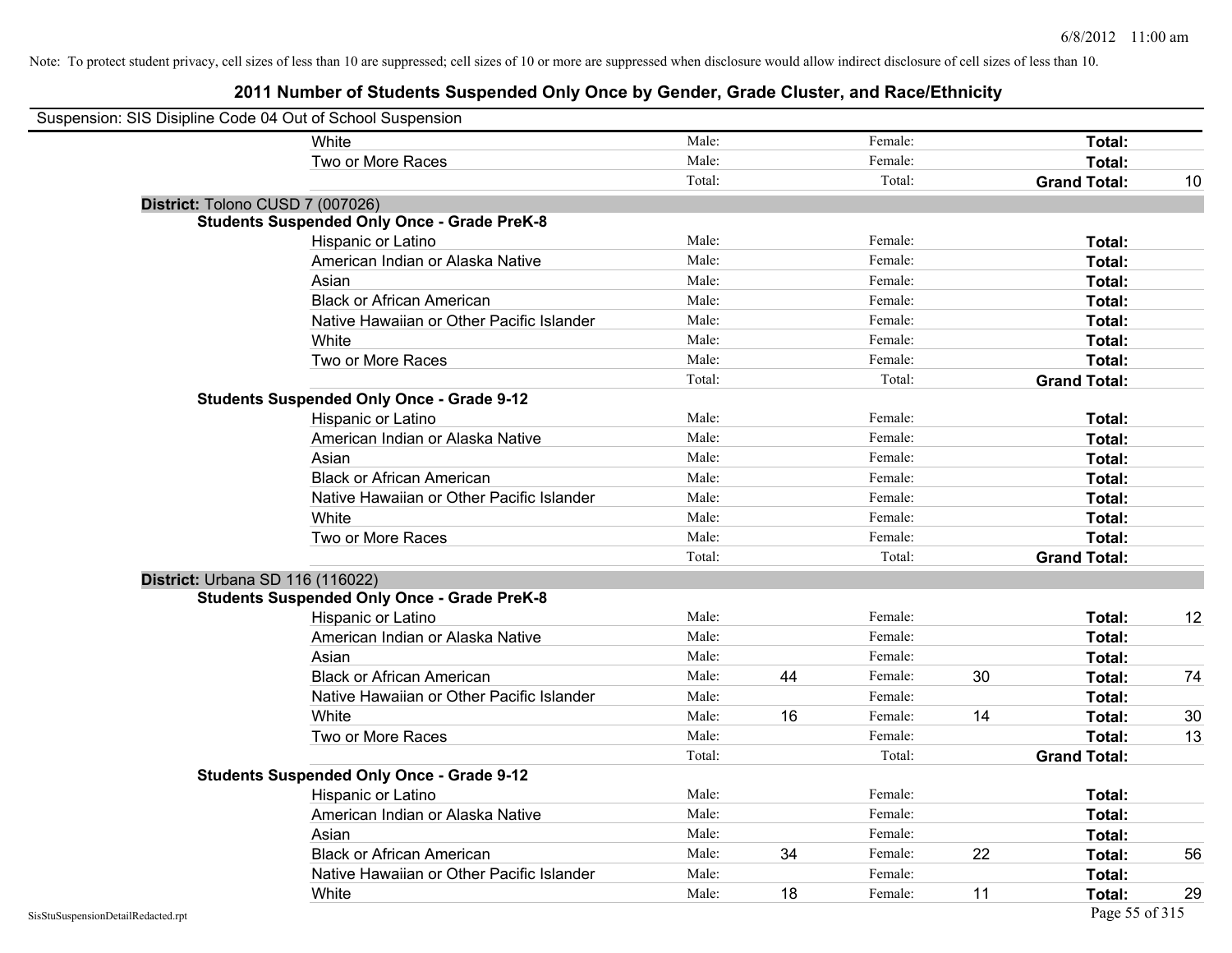| Suspension: SIS Disipline Code 04 Out of School Suspension |                                                     |        |         |                     |    |
|------------------------------------------------------------|-----------------------------------------------------|--------|---------|---------------------|----|
|                                                            | Two or More Races                                   | Male:  | Female: | Total:              |    |
|                                                            |                                                     | Total: | Total:  | <b>Grand Total:</b> | 95 |
| County: Ford (027)                                         |                                                     |        |         |                     |    |
|                                                            | District: Gibson City-Melvin-Sibley CUSD 5 (005026) |        |         |                     |    |
|                                                            | <b>Students Suspended Only Once - Grade PreK-8</b>  |        |         |                     |    |
|                                                            | Hispanic or Latino                                  | Male:  | Female: | Total:              |    |
|                                                            | American Indian or Alaska Native                    | Male:  | Female: | Total:              |    |
|                                                            | Asian                                               | Male:  | Female: | Total:              |    |
|                                                            | <b>Black or African American</b>                    | Male:  | Female: | Total:              |    |
|                                                            | Native Hawaiian or Other Pacific Islander           | Male:  | Female: | Total:              |    |
|                                                            | White                                               | Male:  | Female: | Total:              |    |
|                                                            | Two or More Races                                   | Male:  | Female: | Total:              |    |
|                                                            |                                                     | Total: | Total:  | <b>Grand Total:</b> |    |
|                                                            | <b>Students Suspended Only Once - Grade 9-12</b>    |        |         |                     |    |
|                                                            | Hispanic or Latino                                  | Male:  | Female: | Total:              |    |
|                                                            | American Indian or Alaska Native                    | Male:  | Female: | Total:              |    |
|                                                            | Asian                                               | Male:  | Female: | Total:              |    |
|                                                            | <b>Black or African American</b>                    | Male:  | Female: | Total:              |    |
|                                                            | Native Hawaiian or Other Pacific Islander           | Male:  | Female: | Total:              |    |
|                                                            | White                                               | Male:  | Female: | Total:              |    |
|                                                            | Two or More Races                                   | Male:  | Female: | Total:              |    |
|                                                            |                                                     | Total: | Total:  | <b>Grand Total:</b> |    |
|                                                            | District: Paxton-Buckley-Loda CUD 10 (010026)       |        |         |                     |    |
|                                                            | <b>Students Suspended Only Once - Grade PreK-8</b>  |        |         |                     |    |
|                                                            | Hispanic or Latino                                  | Male:  | Female: | Total:              |    |
|                                                            | American Indian or Alaska Native                    | Male:  | Female: | Total:              |    |
|                                                            | Asian                                               | Male:  | Female: | Total:              |    |
|                                                            | <b>Black or African American</b>                    | Male:  | Female: | Total:              |    |
|                                                            | Native Hawaiian or Other Pacific Islander           | Male:  | Female: | Total:              |    |
|                                                            | White                                               | Male:  | Female: | Total:              | 32 |
|                                                            | Two or More Races                                   | Male:  | Female: | Total:              |    |
|                                                            |                                                     | Total: | Total:  | <b>Grand Total:</b> |    |
|                                                            | <b>Students Suspended Only Once - Grade 9-12</b>    |        |         |                     |    |
|                                                            | Hispanic or Latino                                  | Male:  | Female: | Total:              |    |
|                                                            | American Indian or Alaska Native                    | Male:  | Female: | Total:              |    |
|                                                            | Asian                                               | Male:  | Female: | Total:              |    |
|                                                            | <b>Black or African American</b>                    | Male:  | Female: | Total:              |    |
|                                                            | Native Hawaiian or Other Pacific Islander           | Male:  | Female: | Total:              |    |
|                                                            | White                                               | Male:  | Female: | Total:              | 18 |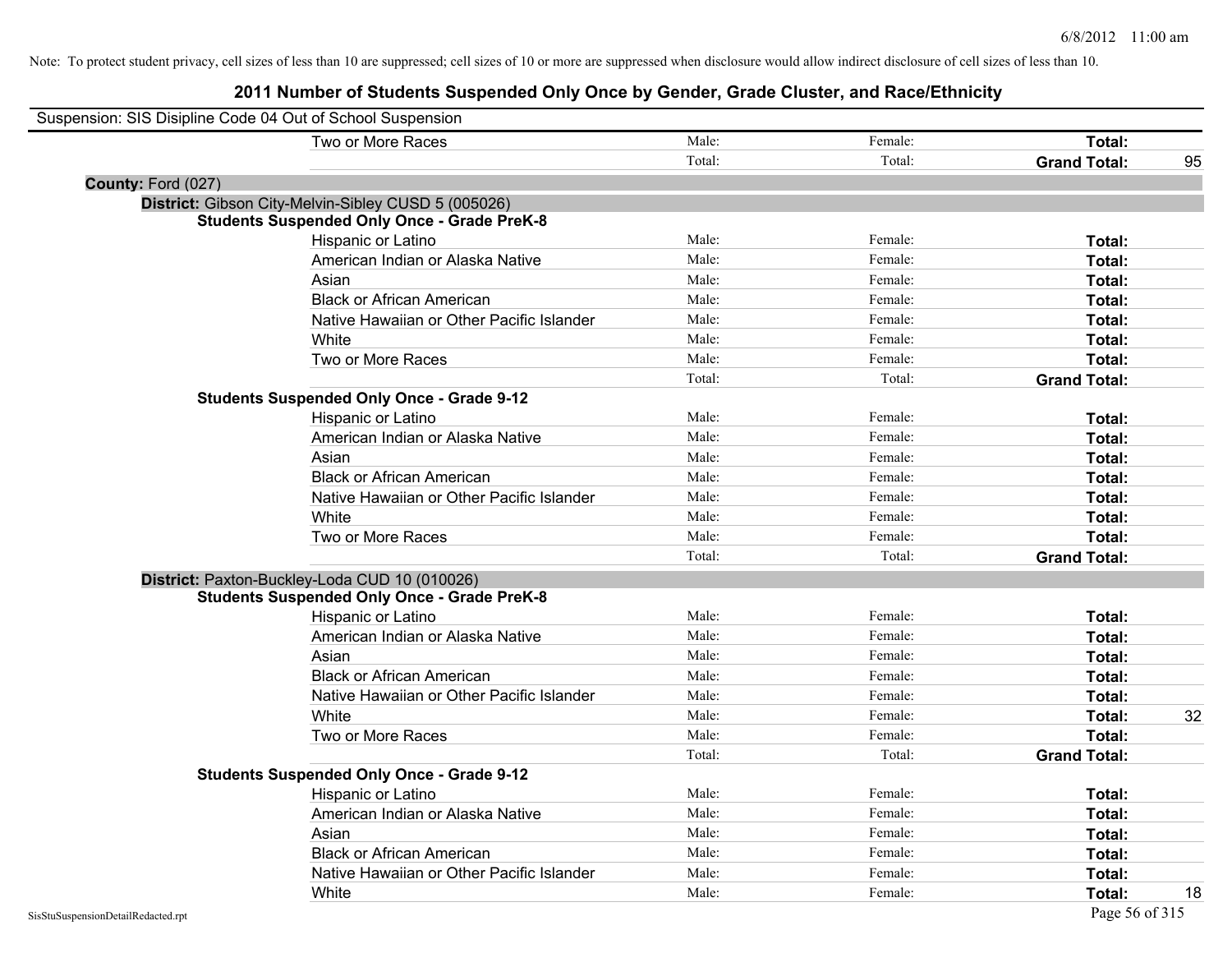| Suspension: SIS Disipline Code 04 Out of School Suspension |                                                    |        |         |                     |
|------------------------------------------------------------|----------------------------------------------------|--------|---------|---------------------|
|                                                            | Two or More Races                                  | Male:  | Female: | Total:              |
|                                                            |                                                    | Total: | Total:  | <b>Grand Total:</b> |
| <b>County: Non-Public School (000)</b>                     |                                                    |        |         |                     |
|                                                            | District: Champaign/Ford ROE (000000)              |        |         |                     |
|                                                            | <b>Students Suspended Only Once - Grade 9-12</b>   |        |         |                     |
|                                                            | Hispanic or Latino                                 | Male:  | Female: | Total:              |
|                                                            | American Indian or Alaska Native                   | Male:  | Female: | Total:              |
|                                                            | Asian                                              | Male:  | Female: | Total:              |
|                                                            | <b>Black or African American</b>                   | Male:  | Female: | Total:              |
|                                                            | Native Hawaiian or Other Pacific Islander          | Male:  | Female: | Total:              |
|                                                            | White                                              | Male:  | Female: | Total:              |
|                                                            | Two or More Races                                  | Male:  | Female: | Total:              |
|                                                            |                                                    | Total: | Total:  | <b>Grand Total:</b> |
|                                                            |                                                    |        |         |                     |
| Region: Christian/Montgomery ROE (10)                      |                                                    |        |         |                     |
| County: Christian (011)                                    |                                                    |        |         |                     |
| District: Edinburg CUSD 4 (004026)                         |                                                    |        |         |                     |
|                                                            | <b>Students Suspended Only Once - Grade PreK-8</b> |        |         |                     |
|                                                            | Hispanic or Latino                                 | Male:  | Female: | Total:              |
|                                                            | American Indian or Alaska Native                   | Male:  | Female: | Total:              |
|                                                            | Asian                                              | Male:  | Female: | Total:              |
|                                                            | <b>Black or African American</b>                   | Male:  | Female: | Total:              |
|                                                            | Native Hawaiian or Other Pacific Islander          | Male:  | Female: | Total:              |
|                                                            | White                                              | Male:  | Female: | Total:              |
|                                                            | Two or More Races                                  | Male:  | Female: | Total:              |
|                                                            |                                                    | Total: | Total:  | <b>Grand Total:</b> |
|                                                            | <b>Students Suspended Only Once - Grade 9-12</b>   |        |         |                     |
|                                                            | Hispanic or Latino                                 | Male:  | Female: | Total:              |
|                                                            | American Indian or Alaska Native                   | Male:  | Female: | Total:              |
|                                                            | Asian                                              | Male:  | Female: | Total:              |
|                                                            | <b>Black or African American</b>                   | Male:  | Female: | Total:              |
|                                                            | Native Hawaiian or Other Pacific Islander          | Male:  | Female: | Total:              |
|                                                            | White                                              | Male:  | Female: | Total:              |
|                                                            | Two or More Races                                  | Male:  | Female: | Total:              |
|                                                            |                                                    | Total: | Total:  | <b>Grand Total:</b> |
|                                                            | District: Morrisonville CUSD 1 (001026)            |        |         |                     |
|                                                            | <b>Students Suspended Only Once - Grade PreK-8</b> |        |         |                     |
|                                                            | <b>Hispanic or Latino</b>                          | Male:  | Female: | Total:              |
|                                                            |                                                    |        |         |                     |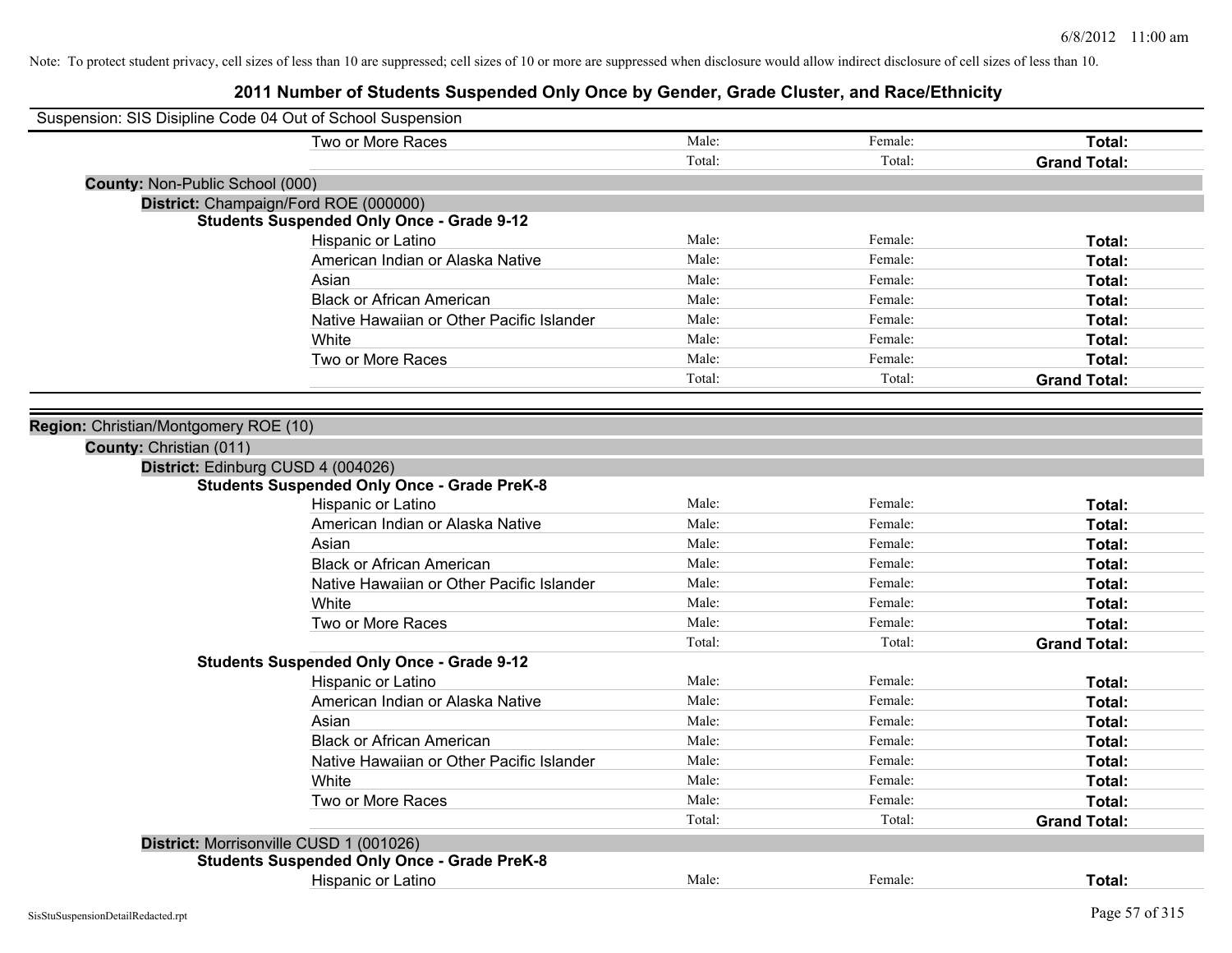| Suspension: SIS Disipline Code 04 Out of School Suspension |                                                    |        |    |         |    |                     |    |
|------------------------------------------------------------|----------------------------------------------------|--------|----|---------|----|---------------------|----|
|                                                            | American Indian or Alaska Native                   | Male:  |    | Female: |    | Total:              |    |
|                                                            | Asian                                              | Male:  |    | Female: |    | Total:              |    |
|                                                            | <b>Black or African American</b>                   | Male:  |    | Female: |    | Total:              |    |
|                                                            | Native Hawaiian or Other Pacific Islander          | Male:  |    | Female: |    | Total:              |    |
|                                                            | White                                              | Male:  |    | Female: |    | Total:              |    |
|                                                            | Two or More Races                                  | Male:  |    | Female: |    | Total:              |    |
|                                                            |                                                    | Total: |    | Total:  |    | <b>Grand Total:</b> |    |
|                                                            | <b>Students Suspended Only Once - Grade 9-12</b>   |        |    |         |    |                     |    |
|                                                            | Hispanic or Latino                                 | Male:  |    | Female: |    | Total:              |    |
|                                                            | American Indian or Alaska Native                   | Male:  |    | Female: |    | Total:              |    |
|                                                            | Asian                                              | Male:  |    | Female: |    | Total:              |    |
|                                                            | <b>Black or African American</b>                   | Male:  |    | Female: |    | Total:              |    |
|                                                            | Native Hawaiian or Other Pacific Islander          | Male:  |    | Female: |    | Total:              |    |
|                                                            | White                                              | Male:  |    | Female: |    | Total:              |    |
|                                                            | Two or More Races                                  | Male:  |    | Female: |    | Total:              |    |
|                                                            |                                                    | Total: |    | Total:  |    | <b>Grand Total:</b> |    |
|                                                            | District: Pana CUSD 8 (008026)                     |        |    |         |    |                     |    |
|                                                            | <b>Students Suspended Only Once - Grade PreK-8</b> |        |    |         |    |                     |    |
|                                                            | Hispanic or Latino                                 | Male:  |    | Female: |    | Total:              |    |
|                                                            | American Indian or Alaska Native                   | Male:  |    | Female: |    | Total:              |    |
|                                                            | Asian                                              | Male:  |    | Female: |    | Total:              |    |
|                                                            | <b>Black or African American</b>                   | Male:  |    | Female: |    | Total:              |    |
|                                                            | Native Hawaiian or Other Pacific Islander          | Male:  |    | Female: |    | Total:              |    |
|                                                            | White                                              | Male:  |    | Female: |    | Total:              |    |
|                                                            | Two or More Races                                  | Male:  |    | Female: |    | Total:              |    |
|                                                            |                                                    | Total: |    | Total:  |    | <b>Grand Total:</b> |    |
|                                                            | <b>Students Suspended Only Once - Grade 9-12</b>   |        |    |         |    |                     |    |
|                                                            | Hispanic or Latino                                 | Male:  |    | Female: |    | Total:              |    |
|                                                            | American Indian or Alaska Native                   | Male:  |    | Female: |    | Total:              |    |
|                                                            | Asian                                              | Male:  |    | Female: |    | Total:              |    |
|                                                            | <b>Black or African American</b>                   | Male:  |    | Female: |    | Total:              |    |
|                                                            | Native Hawaiian or Other Pacific Islander          | Male:  |    | Female: |    | Total:              |    |
|                                                            | White                                              | Male:  | 29 | Female: | 11 | Total:              | 40 |
|                                                            | Two or More Races                                  | Male:  |    | Female: |    | Total:              |    |
|                                                            |                                                    | Total: |    | Total:  |    | <b>Grand Total:</b> |    |
|                                                            | District: South Fork SD 14 (014024)                |        |    |         |    |                     |    |
|                                                            | <b>Students Suspended Only Once - Grade PreK-8</b> |        |    |         |    |                     |    |
|                                                            | Hispanic or Latino                                 | Male:  |    | Female: |    | Total:              |    |
|                                                            | American Indian or Alaska Native                   | Male:  |    | Female: |    | Total:              |    |
| SisStuSuspensionDetailRedacted.rpt                         |                                                    |        |    |         |    | Page 58 of 315      |    |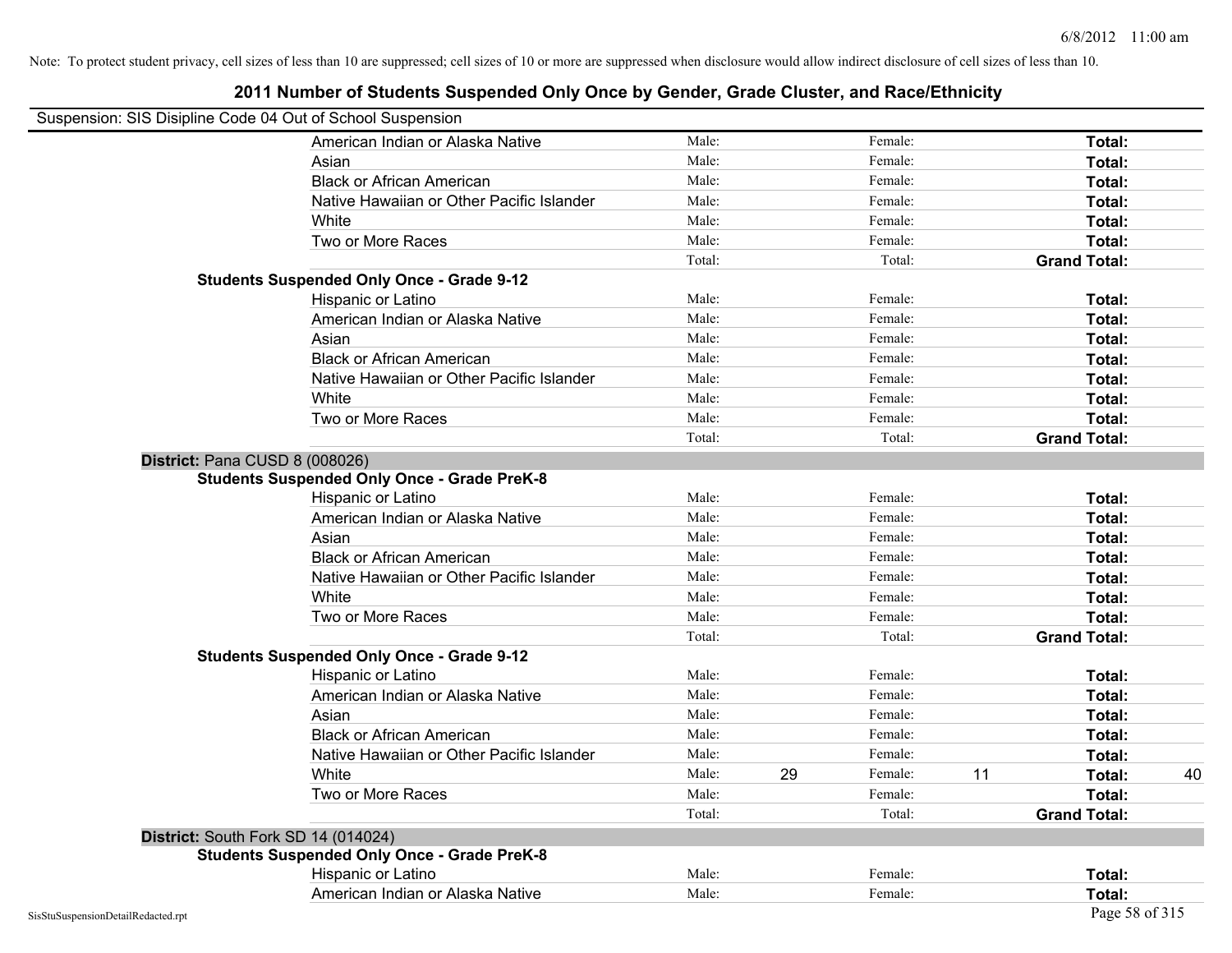#### **2011 Number of Students Suspended Only Once by Gender, Grade Cluster, and Race/Ethnicity**

#### Suspension: SIS Disipline Code 04 Out of School Suspension

|                          | Asian                                              | Male:  |    | Female: |    | Total:              |    |
|--------------------------|----------------------------------------------------|--------|----|---------|----|---------------------|----|
|                          | <b>Black or African American</b>                   | Male:  |    | Female: |    | Total:              |    |
|                          | Native Hawaiian or Other Pacific Islander          | Male:  |    | Female: |    | Total:              |    |
|                          | White                                              | Male:  |    | Female: |    | Total:              |    |
|                          | Two or More Races                                  | Male:  |    | Female: |    | Total:              |    |
|                          |                                                    | Total: |    | Total:  |    | <b>Grand Total:</b> |    |
|                          | <b>Students Suspended Only Once - Grade 9-12</b>   |        |    |         |    |                     |    |
|                          | Hispanic or Latino                                 | Male:  |    | Female: |    | Total:              |    |
|                          | American Indian or Alaska Native                   | Male:  |    | Female: |    | Total:              |    |
|                          | Asian                                              | Male:  |    | Female: |    | Total:              |    |
|                          | <b>Black or African American</b>                   | Male:  |    | Female: |    | Total:              |    |
|                          | Native Hawaiian or Other Pacific Islander          | Male:  |    | Female: |    | Total:              |    |
|                          | White                                              | Male:  |    | Female: |    | Total:              | 11 |
|                          | Two or More Races                                  | Male:  |    | Female: |    | Total:              |    |
|                          |                                                    | Total: |    | Total:  |    | <b>Grand Total:</b> |    |
|                          | District: Taylorville CUSD 3 (003026)              |        |    |         |    |                     |    |
|                          | <b>Students Suspended Only Once - Grade PreK-8</b> |        |    |         |    |                     |    |
|                          | Hispanic or Latino                                 | Male:  |    | Female: |    | Total:              |    |
|                          | American Indian or Alaska Native                   | Male:  |    | Female: |    | Total:              |    |
|                          | Asian                                              | Male:  |    | Female: |    | Total:              |    |
|                          | <b>Black or African American</b>                   | Male:  |    | Female: |    | Total:              |    |
|                          | Native Hawaiian or Other Pacific Islander          | Male:  |    | Female: |    | Total:              |    |
|                          | White                                              | Male:  | 23 | Female: | 10 | Total:              | 33 |
|                          | Two or More Races                                  | Male:  |    | Female: |    | Total:              |    |
|                          |                                                    | Total: |    | Total:  |    | <b>Grand Total:</b> |    |
|                          | <b>Students Suspended Only Once - Grade 9-12</b>   |        |    |         |    |                     |    |
|                          | Hispanic or Latino                                 | Male:  |    | Female: |    | Total:              |    |
|                          | American Indian or Alaska Native                   | Male:  |    | Female: |    | Total:              |    |
|                          | Asian                                              | Male:  |    | Female: |    | Total:              |    |
|                          | <b>Black or African American</b>                   | Male:  |    | Female: |    | Total:              |    |
|                          | Native Hawaiian or Other Pacific Islander          | Male:  |    | Female: |    | Total:              |    |
|                          | White                                              | Male:  | 21 | Female: | 20 | Total:              | 41 |
|                          | Two or More Races                                  | Male:  |    | Female: |    | Total:              |    |
|                          |                                                    | Total: |    | Total:  |    | <b>Grand Total:</b> |    |
| County: Montgomery (068) |                                                    |        |    |         |    |                     |    |
|                          | District: Hillsboro CUSD 3 (003026)                |        |    |         |    |                     |    |
|                          | <b>Students Suspended Only Once - Grade PreK-8</b> |        |    |         |    |                     |    |
|                          | Hispanic or Latino                                 | Male:  |    | Female: |    | <b>Total:</b>       |    |
|                          | American Indian or Alaska Native                   | Male:  |    | Female: |    | Total:              |    |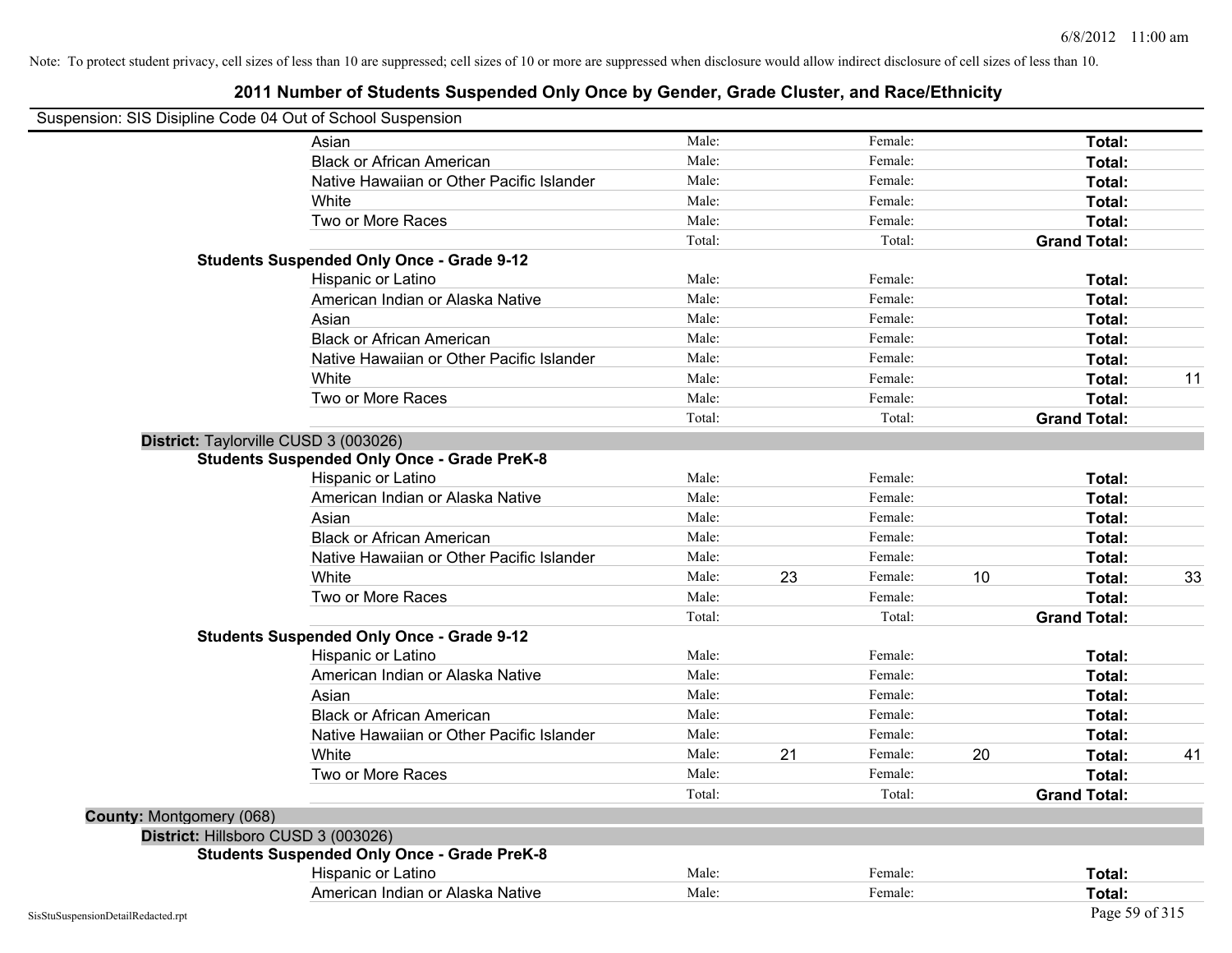#### **2011 Number of Students Suspended Only Once by Gender, Grade Cluster, and Race/Ethnicity**

# Suspension: SIS Disipline Code 04 Out of School Suspension

| usperision. Sis Disipline Code 04 Out of Scribol Susperision |                                                    |        |         |                     |    |
|--------------------------------------------------------------|----------------------------------------------------|--------|---------|---------------------|----|
|                                                              | Asian                                              | Male:  | Female: | Total:              |    |
|                                                              | <b>Black or African American</b>                   | Male:  | Female: | Total:              |    |
|                                                              | Native Hawaiian or Other Pacific Islander          | Male:  | Female: | Total:              |    |
|                                                              | White                                              | Male:  | Female: | Total:              | 29 |
|                                                              | Two or More Races                                  | Male:  | Female: | Total:              |    |
|                                                              |                                                    | Total: | Total:  | <b>Grand Total:</b> |    |
|                                                              | <b>Students Suspended Only Once - Grade 9-12</b>   |        |         |                     |    |
|                                                              | Hispanic or Latino                                 | Male:  | Female: | Total:              |    |
|                                                              | American Indian or Alaska Native                   | Male:  | Female: | Total:              |    |
|                                                              | Asian                                              | Male:  | Female: | Total:              |    |
|                                                              | <b>Black or African American</b>                   | Male:  | Female: | Total:              |    |
|                                                              | Native Hawaiian or Other Pacific Islander          | Male:  | Female: | Total:              |    |
|                                                              | White                                              | Male:  | Female: | Total:              | 27 |
|                                                              | Two or More Races                                  | Male:  | Female: | Total:              |    |
|                                                              |                                                    | Total: | Total:  | <b>Grand Total:</b> |    |
|                                                              | District: Litchfield CUSD 12 (012026)              |        |         |                     |    |
|                                                              | <b>Students Suspended Only Once - Grade PreK-8</b> |        |         |                     |    |
|                                                              | Hispanic or Latino                                 | Male:  | Female: | Total:              |    |
|                                                              | American Indian or Alaska Native                   | Male:  | Female: | Total:              |    |
|                                                              | Asian                                              | Male:  | Female: | Total:              |    |
|                                                              | <b>Black or African American</b>                   | Male:  | Female: | Total:              |    |
|                                                              | Native Hawaiian or Other Pacific Islander          | Male:  | Female: | Total:              |    |
|                                                              | White                                              | Male:  | Female: | Total:              |    |
|                                                              | Two or More Races                                  | Male:  | Female: | Total:              |    |
|                                                              |                                                    | Total: | Total:  | <b>Grand Total:</b> | 10 |
|                                                              | <b>Students Suspended Only Once - Grade 9-12</b>   |        |         |                     |    |
|                                                              | Hispanic or Latino                                 | Male:  | Female: | Total:              |    |
|                                                              | American Indian or Alaska Native                   | Male:  | Female: | Total:              |    |
|                                                              | Asian                                              | Male:  | Female: | Total:              |    |
|                                                              | <b>Black or African American</b>                   | Male:  | Female: | <b>Total:</b>       |    |
|                                                              | Native Hawaiian or Other Pacific Islander          | Male:  | Female: | Total:              |    |
|                                                              | White                                              | Male:  | Female: | Total:              | 17 |
|                                                              | Two or More Races                                  | Male:  | Female: | Total:              |    |
|                                                              |                                                    | Total: | Total:  | <b>Grand Total:</b> |    |
|                                                              | District: Nokomis CUSD 22 (022026)                 |        |         |                     |    |
|                                                              | <b>Students Suspended Only Once - Grade PreK-8</b> |        |         |                     |    |
|                                                              | Hispanic or Latino                                 | Male:  | Female: | Total:              |    |
|                                                              | American Indian or Alaska Native                   | Male:  | Female: | Total:              |    |
|                                                              | Asian                                              | Male:  | Female: | Total:              |    |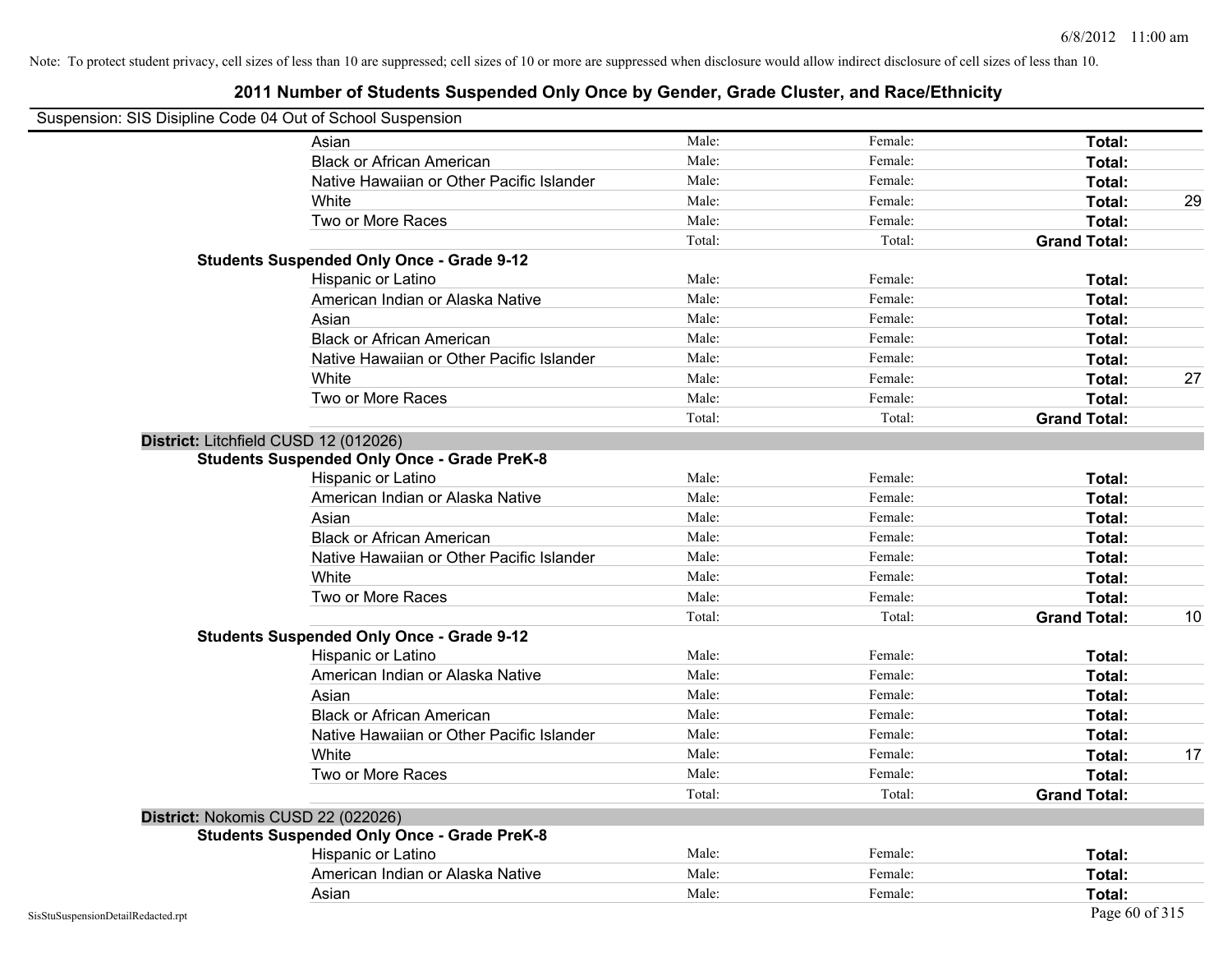## **2011 Number of Students Suspended Only Once by Gender, Grade Cluster, and Race/Ethnicity**

| Suspension: SIS Disipline Code 04 Out of School Suspension |                                                    |        |         |                     |    |
|------------------------------------------------------------|----------------------------------------------------|--------|---------|---------------------|----|
|                                                            | <b>Black or African American</b>                   | Male:  | Female: | Total:              |    |
|                                                            | Native Hawaiian or Other Pacific Islander          | Male:  | Female: | Total:              |    |
|                                                            | White                                              | Male:  | Female: | Total:              |    |
|                                                            | Two or More Races                                  | Male:  | Female: | Total:              |    |
|                                                            |                                                    | Total: | Total:  | <b>Grand Total:</b> |    |
|                                                            | <b>Students Suspended Only Once - Grade 9-12</b>   |        |         |                     |    |
|                                                            | Hispanic or Latino                                 | Male:  | Female: | Total:              |    |
|                                                            | American Indian or Alaska Native                   | Male:  | Female: | Total:              |    |
|                                                            | Asian                                              | Male:  | Female: | Total:              |    |
|                                                            | <b>Black or African American</b>                   | Male:  | Female: | Total:              |    |
|                                                            | Native Hawaiian or Other Pacific Islander          | Male:  | Female: | Total:              |    |
|                                                            | White                                              | Male:  | Female: | Total:              | 14 |
|                                                            | Two or More Races                                  | Male:  | Female: | Total:              |    |
|                                                            |                                                    | Total: | Total:  | <b>Grand Total:</b> |    |
| District: Panhandle CUSD 2 (002026)                        |                                                    |        |         |                     |    |
|                                                            | <b>Students Suspended Only Once - Grade PreK-8</b> |        |         |                     |    |
|                                                            | Hispanic or Latino                                 | Male:  | Female: | Total:              |    |
|                                                            | American Indian or Alaska Native                   | Male:  | Female: | Total:              |    |
|                                                            | Asian                                              | Male:  | Female: | Total:              |    |
|                                                            | <b>Black or African American</b>                   | Male:  | Female: | Total:              |    |
|                                                            | Native Hawaiian or Other Pacific Islander          | Male:  | Female: | Total:              |    |
|                                                            | White                                              | Male:  | Female: | Total:              | 10 |
|                                                            | Two or More Races                                  | Male:  | Female: | Total:              |    |
|                                                            |                                                    | Total: | Total:  | <b>Grand Total:</b> |    |
|                                                            | <b>Students Suspended Only Once - Grade 9-12</b>   |        |         |                     |    |
|                                                            | Hispanic or Latino                                 | Male:  | Female: | Total:              |    |
|                                                            | American Indian or Alaska Native                   | Male:  | Female: | Total:              |    |
|                                                            | Asian                                              | Male:  | Female: | Total:              |    |
|                                                            | <b>Black or African American</b>                   | Male:  | Female: | Total:              |    |
|                                                            | Native Hawaiian or Other Pacific Islander          | Male:  | Female: | Total:              |    |
|                                                            | White                                              | Male:  | Female: | Total:              | 14 |
|                                                            | Two or More Races                                  | Male:  | Female: | Total:              |    |
|                                                            |                                                    | Total: | Total:  | <b>Grand Total:</b> |    |
|                                                            |                                                    |        |         |                     |    |

**Region:** Clay/Cwford/Jsper/Lwrnce/Rhland (12)

**County:** Clay (013)

**District:** Clay City CUSD 10 (010026)

**Students Suspended Only Once - Grade 9-12**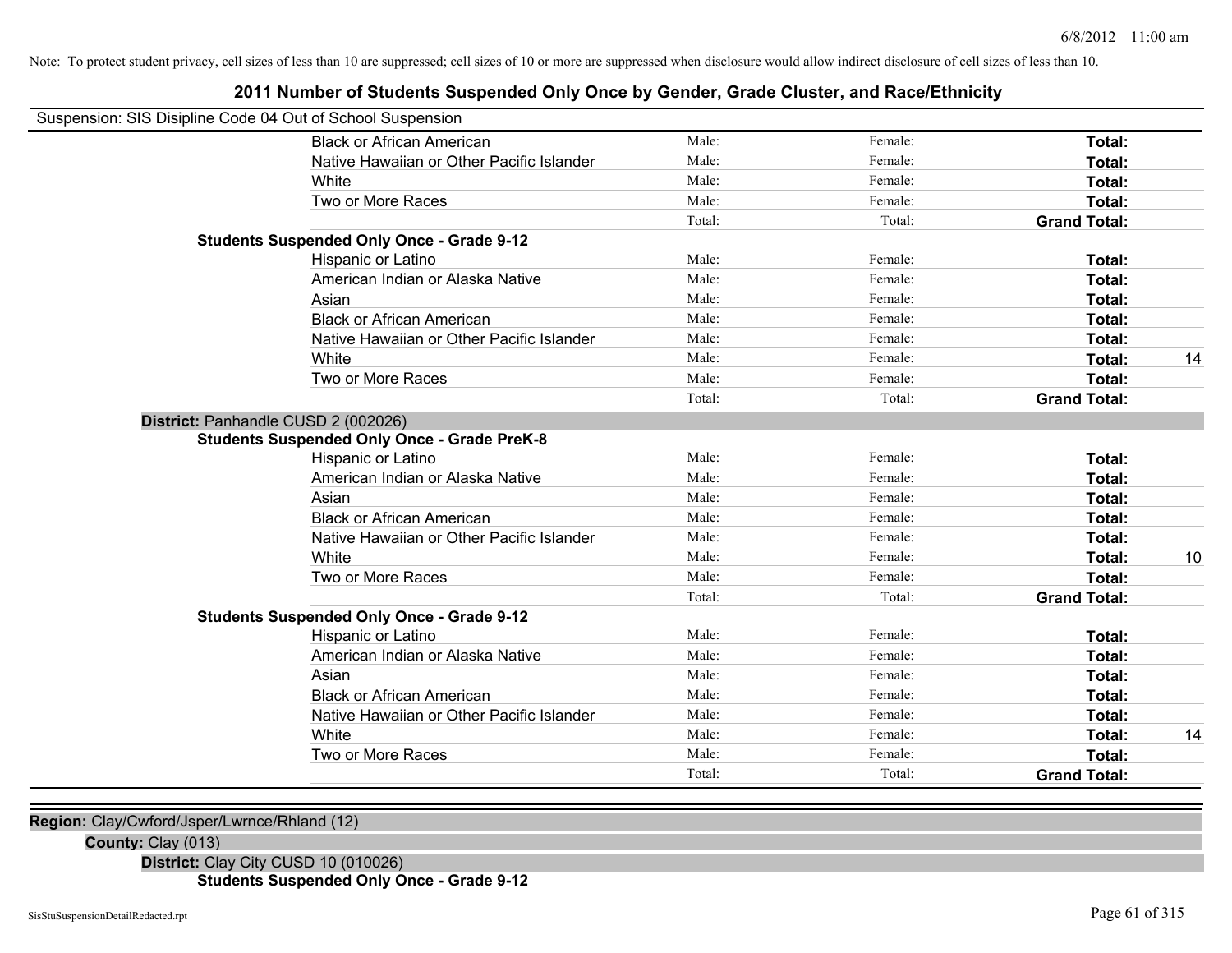| Suspension: SIS Disipline Code 04 Out of School Suspension |                                                    |        |         |                     |    |
|------------------------------------------------------------|----------------------------------------------------|--------|---------|---------------------|----|
|                                                            | Hispanic or Latino                                 | Male:  | Female: | Total:              |    |
|                                                            | American Indian or Alaska Native                   | Male:  | Female: | Total:              |    |
|                                                            | Asian                                              | Male:  | Female: | Total:              |    |
|                                                            | <b>Black or African American</b>                   | Male:  | Female: | Total:              |    |
|                                                            | Native Hawaiian or Other Pacific Islander          | Male:  | Female: | Total:              |    |
|                                                            | White                                              | Male:  | Female: | Total:              |    |
|                                                            | Two or More Races                                  | Male:  | Female: | Total:              |    |
|                                                            |                                                    | Total: | Total:  | <b>Grand Total:</b> |    |
|                                                            | District: Flora CUSD 35 (035026)                   |        |         |                     |    |
|                                                            | <b>Students Suspended Only Once - Grade PreK-8</b> |        |         |                     |    |
|                                                            | Hispanic or Latino                                 | Male:  | Female: | Total:              |    |
|                                                            | American Indian or Alaska Native                   | Male:  | Female: | Total:              |    |
|                                                            | Asian                                              | Male:  | Female: | Total:              |    |
|                                                            | <b>Black or African American</b>                   | Male:  | Female: | Total:              |    |
|                                                            | Native Hawaiian or Other Pacific Islander          | Male:  | Female: | Total:              |    |
|                                                            | White                                              | Male:  | Female: | Total:              | 20 |
|                                                            | Two or More Races                                  | Male:  | Female: | <b>Total:</b>       |    |
|                                                            |                                                    | Total: | Total:  | <b>Grand Total:</b> |    |
|                                                            | District: North Clay CUSD 25 (025026)              |        |         |                     |    |
|                                                            | <b>Students Suspended Only Once - Grade PreK-8</b> |        |         |                     |    |
|                                                            | Hispanic or Latino                                 | Male:  | Female: | Total:              |    |
|                                                            | American Indian or Alaska Native                   | Male:  | Female: | Total:              |    |
|                                                            | Asian                                              | Male:  | Female: | Total:              |    |
|                                                            | <b>Black or African American</b>                   | Male:  | Female: | Total:              |    |
|                                                            | Native Hawaiian or Other Pacific Islander          | Male:  | Female: | Total:              |    |
|                                                            | White                                              | Male:  | Female: | Total:              |    |
|                                                            | Two or More Races                                  | Male:  | Female: | Total:              |    |
|                                                            |                                                    | Total: | Total:  | <b>Grand Total:</b> |    |
|                                                            | <b>Students Suspended Only Once - Grade 9-12</b>   |        |         |                     |    |
|                                                            | Hispanic or Latino                                 | Male:  | Female: | Total:              |    |
|                                                            | American Indian or Alaska Native                   | Male:  | Female: | Total:              |    |
|                                                            | Asian                                              | Male:  | Female: | Total:              |    |
|                                                            | <b>Black or African American</b>                   | Male:  | Female: | Total:              |    |
|                                                            | Native Hawaiian or Other Pacific Islander          | Male:  | Female: | Total:              |    |
|                                                            | White                                              | Male:  | Female: | Total:              |    |
|                                                            | Two or More Races                                  | Male:  | Female: | Total:              |    |
|                                                            |                                                    | Total: | Total:  | <b>Grand Total:</b> |    |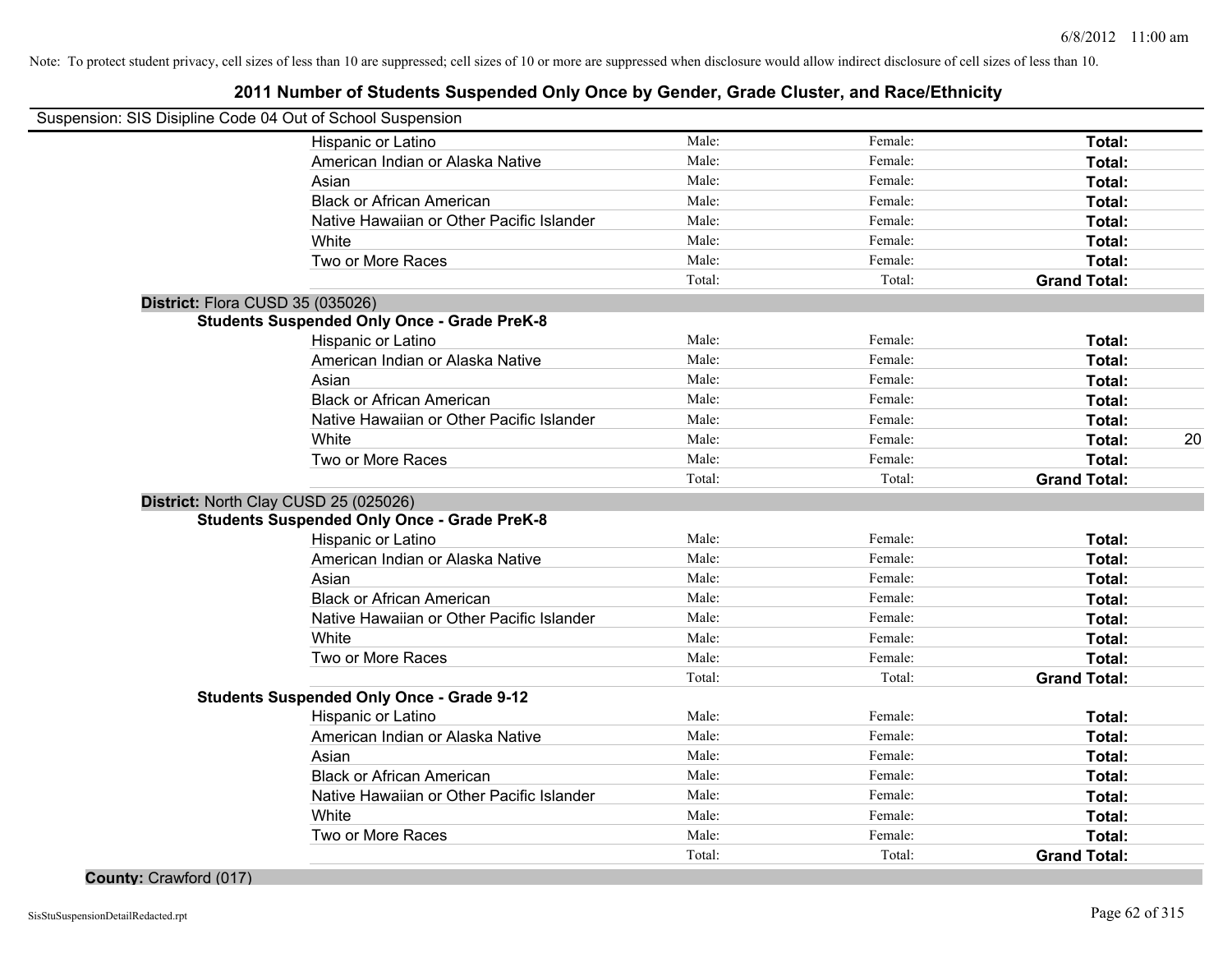| Suspension: SIS Disipline Code 04 Out of School Suspension |                                                    |        |         |                     |
|------------------------------------------------------------|----------------------------------------------------|--------|---------|---------------------|
|                                                            | District: Hutsonville CUSD 1 (001026)              |        |         |                     |
|                                                            | <b>Students Suspended Only Once - Grade PreK-8</b> |        |         |                     |
|                                                            | Hispanic or Latino                                 | Male:  | Female: | Total:              |
|                                                            | American Indian or Alaska Native                   | Male:  | Female: | Total:              |
|                                                            | Asian                                              | Male:  | Female: | Total:              |
|                                                            | <b>Black or African American</b>                   | Male:  | Female: | Total:              |
|                                                            | Native Hawaiian or Other Pacific Islander          | Male:  | Female: | Total:              |
|                                                            | White                                              | Male:  | Female: | Total:              |
|                                                            | Two or More Races                                  | Male:  | Female: | Total:              |
|                                                            |                                                    | Total: | Total:  | <b>Grand Total:</b> |
| District: Oblong CUSD 4 (004026)                           |                                                    |        |         |                     |
|                                                            | <b>Students Suspended Only Once - Grade 9-12</b>   |        |         |                     |
|                                                            | Hispanic or Latino                                 | Male:  | Female: | Total:              |
|                                                            | American Indian or Alaska Native                   | Male:  | Female: | Total:              |
|                                                            | Asian                                              | Male:  | Female: | Total:              |
|                                                            | <b>Black or African American</b>                   | Male:  | Female: | Total:              |
|                                                            | Native Hawaiian or Other Pacific Islander          | Male:  | Female: | Total:              |
|                                                            | White                                              | Male:  | Female: | Total:              |
|                                                            | Two or More Races                                  | Male:  | Female: | Total:              |
|                                                            |                                                    | Total: | Total:  | <b>Grand Total:</b> |
| District: Palestine CUSD 3 (003026)                        |                                                    |        |         |                     |
|                                                            | <b>Students Suspended Only Once - Grade 9-12</b>   |        |         |                     |
|                                                            | Hispanic or Latino                                 | Male:  | Female: | Total:              |
|                                                            | American Indian or Alaska Native                   | Male:  | Female: | Total:              |
|                                                            | Asian                                              | Male:  | Female: | Total:              |
|                                                            | <b>Black or African American</b>                   | Male:  | Female: | Total:              |
|                                                            | Native Hawaiian or Other Pacific Islander          | Male:  | Female: | Total:              |
|                                                            | White                                              | Male:  | Female: | Total:              |
|                                                            | Two or More Races                                  | Male:  | Female: | Total:              |
|                                                            |                                                    | Total: | Total:  | <b>Grand Total:</b> |
|                                                            | District: Robinson CUSD 2 (002026)                 |        |         |                     |
|                                                            | <b>Students Suspended Only Once - Grade PreK-8</b> |        |         |                     |
|                                                            | Hispanic or Latino                                 | Male:  | Female: | Total:              |
|                                                            | American Indian or Alaska Native                   | Male:  | Female: | Total:              |
|                                                            | Asian                                              | Male:  | Female: | Total:              |
|                                                            | <b>Black or African American</b>                   | Male:  | Female: | Total:              |
|                                                            | Native Hawaiian or Other Pacific Islander          | Male:  | Female: | Total:              |
|                                                            | White                                              | Male:  | Female: | 21<br>Total:        |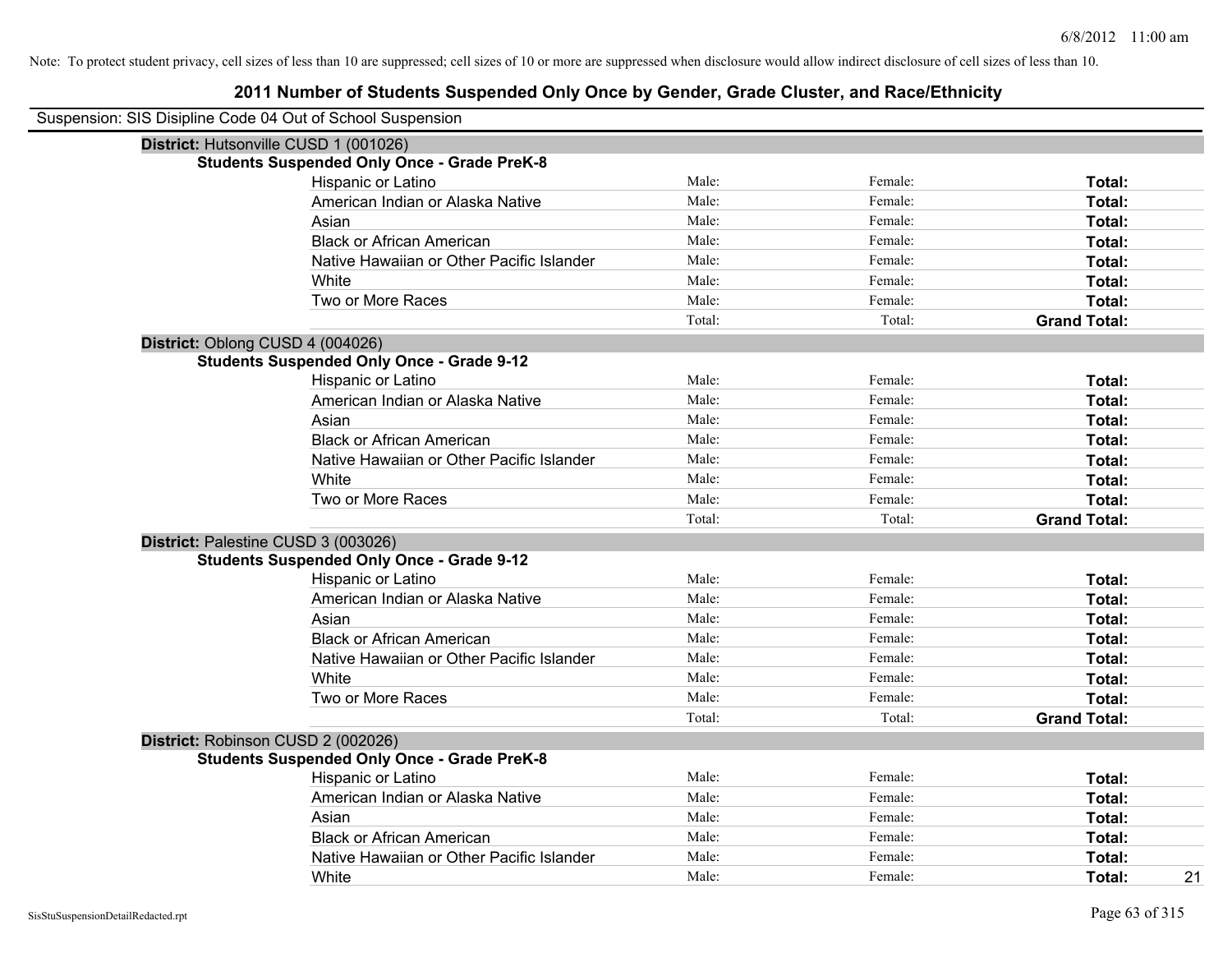| Suspension: SIS Disipline Code 04 Out of School Suspension |                                                    |        |         |                     |    |
|------------------------------------------------------------|----------------------------------------------------|--------|---------|---------------------|----|
|                                                            | Two or More Races                                  | Male:  | Female: | Total:              |    |
|                                                            |                                                    | Total: | Total:  | <b>Grand Total:</b> |    |
| County: Jasper (040)                                       |                                                    |        |         |                     |    |
|                                                            | District: Jasper County CUD 1 (001026)             |        |         |                     |    |
|                                                            | <b>Students Suspended Only Once - Grade PreK-8</b> |        |         |                     |    |
|                                                            | Hispanic or Latino                                 | Male:  | Female: | Total:              |    |
|                                                            | American Indian or Alaska Native                   | Male:  | Female: | Total:              |    |
|                                                            | Asian                                              | Male:  | Female: | Total:              |    |
|                                                            | <b>Black or African American</b>                   | Male:  | Female: | Total:              |    |
|                                                            | Native Hawaiian or Other Pacific Islander          | Male:  | Female: | Total:              |    |
|                                                            | White                                              | Male:  | Female: | Total:              | 19 |
|                                                            | Two or More Races                                  | Male:  | Female: | Total:              |    |
|                                                            |                                                    | Total: | Total:  | <b>Grand Total:</b> |    |
|                                                            | <b>Students Suspended Only Once - Grade 9-12</b>   |        |         |                     |    |
|                                                            | Hispanic or Latino                                 | Male:  | Female: | Total:              |    |
|                                                            | American Indian or Alaska Native                   | Male:  | Female: | Total:              |    |
|                                                            | Asian                                              | Male:  | Female: | Total:              |    |
|                                                            | <b>Black or African American</b>                   | Male:  | Female: | Total:              |    |
|                                                            | Native Hawaiian or Other Pacific Islander          | Male:  | Female: | Total:              |    |
|                                                            | White                                              | Male:  | Female: | Total:              |    |
|                                                            | Two or More Races                                  | Male:  | Female: | Total:              |    |
|                                                            |                                                    | Total: | Total:  | <b>Grand Total:</b> | 10 |
| <b>County: Lawrence (051)</b>                              |                                                    |        |         |                     |    |
|                                                            | District: Lawrence County CUD 20 (020026)          |        |         |                     |    |
|                                                            | <b>Students Suspended Only Once - Grade PreK-8</b> |        |         |                     |    |
|                                                            | Hispanic or Latino                                 | Male:  | Female: | Total:              |    |
|                                                            | American Indian or Alaska Native                   | Male:  | Female: | Total:              |    |
|                                                            | Asian                                              | Male:  | Female: | Total:              |    |
|                                                            | <b>Black or African American</b>                   | Male:  | Female: | Total:              |    |
|                                                            | Native Hawaiian or Other Pacific Islander          | Male:  | Female: | Total:              |    |
|                                                            | White                                              | Male:  | Female: | <b>Total:</b>       | 23 |
|                                                            | Two or More Races                                  | Male:  | Female: | Total:              |    |
|                                                            |                                                    | Total: | Total:  | <b>Grand Total:</b> |    |
|                                                            | <b>Students Suspended Only Once - Grade 9-12</b>   |        |         |                     |    |
|                                                            | Hispanic or Latino                                 | Male:  | Female: | Total:              |    |
|                                                            | American Indian or Alaska Native                   | Male:  | Female: | Total:              |    |
|                                                            | Asian                                              | Male:  | Female: | Total:              |    |
|                                                            | <b>Black or African American</b>                   | Male:  | Female: | <b>Total:</b>       |    |
|                                                            | Native Hawaiian or Other Pacific Islander          | Male:  | Female: | Total:              |    |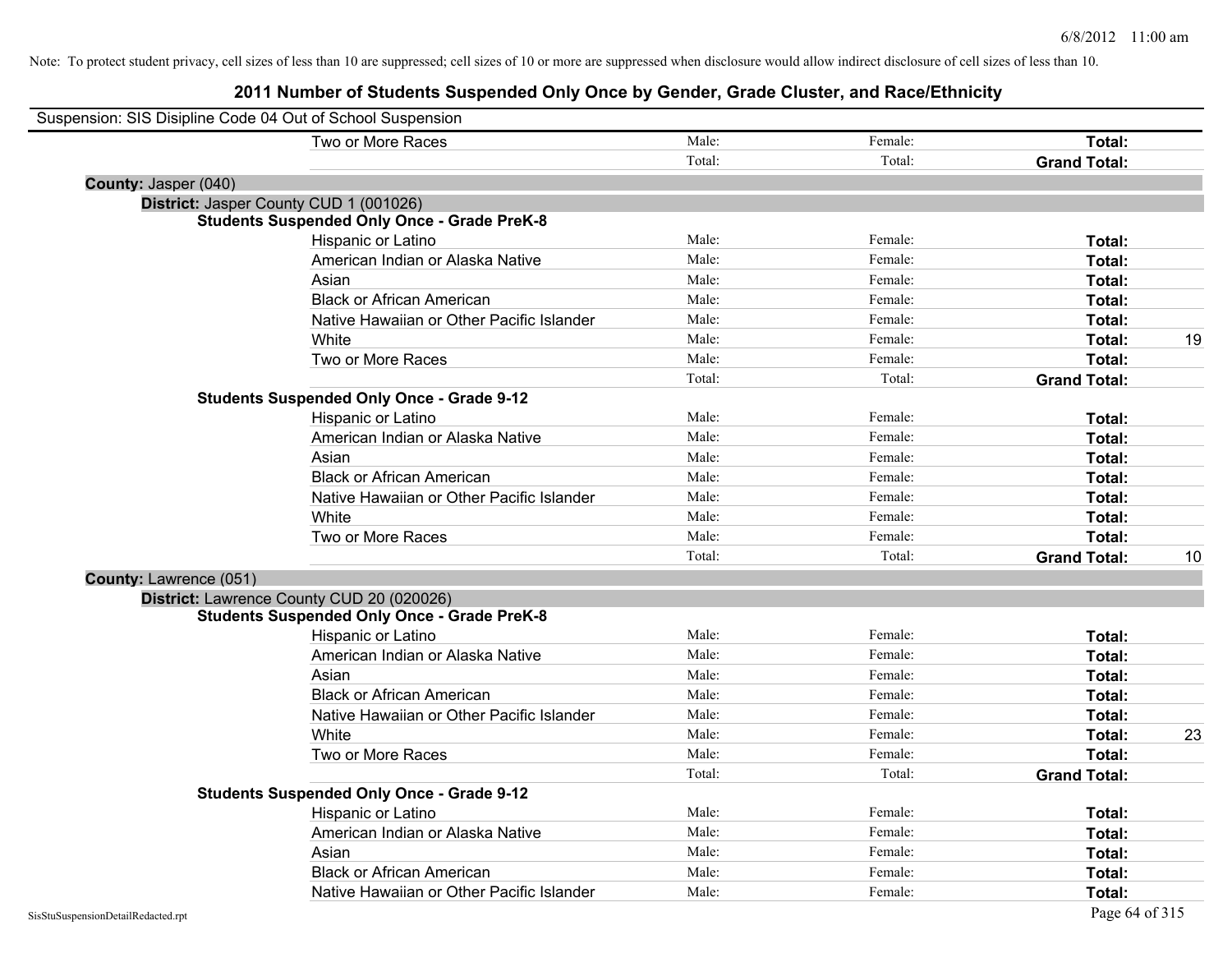| Suspension: SIS Disipline Code 04 Out of School Suspension |                                                    |        |         |                     |    |
|------------------------------------------------------------|----------------------------------------------------|--------|---------|---------------------|----|
|                                                            | White                                              | Male:  | Female: | Total:              | 15 |
|                                                            | Two or More Races                                  | Male:  | Female: | Total:              |    |
|                                                            |                                                    | Total: | Total:  | <b>Grand Total:</b> |    |
|                                                            | District: Red Hill CUSD 10 (010026)                |        |         |                     |    |
|                                                            | <b>Students Suspended Only Once - Grade PreK-8</b> |        |         |                     |    |
|                                                            | Hispanic or Latino                                 | Male:  | Female: | Total:              |    |
|                                                            | American Indian or Alaska Native                   | Male:  | Female: | Total:              |    |
|                                                            | Asian                                              | Male:  | Female: | Total:              |    |
|                                                            | <b>Black or African American</b>                   | Male:  | Female: | Total:              |    |
|                                                            | Native Hawaiian or Other Pacific Islander          | Male:  | Female: | Total:              |    |
|                                                            | White                                              | Male:  | Female: | Total:              | 25 |
|                                                            | Two or More Races                                  | Male:  | Female: | Total:              |    |
|                                                            |                                                    | Total: | Total:  | <b>Grand Total:</b> |    |
|                                                            | <b>Students Suspended Only Once - Grade 9-12</b>   |        |         |                     |    |
|                                                            | Hispanic or Latino                                 | Male:  | Female: | Total:              |    |
|                                                            | American Indian or Alaska Native                   | Male:  | Female: | Total:              |    |
|                                                            | Asian                                              | Male:  | Female: | Total:              |    |
|                                                            | <b>Black or African American</b>                   | Male:  | Female: | Total:              |    |
|                                                            | Native Hawaiian or Other Pacific Islander          | Male:  | Female: | Total:              |    |
|                                                            | White                                              | Male:  | Female: | Total:              | 18 |
|                                                            | Two or More Races                                  | Male:  | Female: | Total:              |    |
|                                                            |                                                    | Total: | Total:  | <b>Grand Total:</b> |    |
| County: Non-Public School (000)                            |                                                    |        |         |                     |    |
|                                                            | District: Clay/Cwford/Jsper/Lwrnce/Rhland (000000) |        |         |                     |    |
|                                                            | <b>Students Suspended Only Once - Grade 9-12</b>   |        |         |                     |    |
|                                                            | Hispanic or Latino                                 | Male:  | Female: | Total:              |    |
|                                                            | American Indian or Alaska Native                   | Male:  | Female: | Total:              |    |
|                                                            | Asian                                              | Male:  | Female: | Total:              |    |
|                                                            | <b>Black or African American</b>                   | Male:  | Female: | Total:              |    |
|                                                            | Native Hawaiian or Other Pacific Islander          | Male:  | Female: | Total:              |    |
|                                                            | White                                              | Male:  | Female: | Total:              |    |
|                                                            | Two or More Races                                  | Male:  | Female: | Total:              |    |
|                                                            |                                                    | Total: | Total:  | <b>Grand Total:</b> |    |
| County: Richland (080)                                     |                                                    |        |         |                     |    |
|                                                            | District: East Richland CUSD 1 (001026)            |        |         |                     |    |
|                                                            | <b>Students Suspended Only Once - Grade PreK-8</b> |        |         |                     |    |
|                                                            | Hispanic or Latino                                 | Male:  | Female: | Total:              |    |
|                                                            | American Indian or Alaska Native                   | Male:  | Female: | Total:              |    |
|                                                            | Asian                                              | Male:  | Female: | Total:              |    |
| SisStuSuspensionDetailRedacted.rpt                         |                                                    |        |         | Page 65 of 315      |    |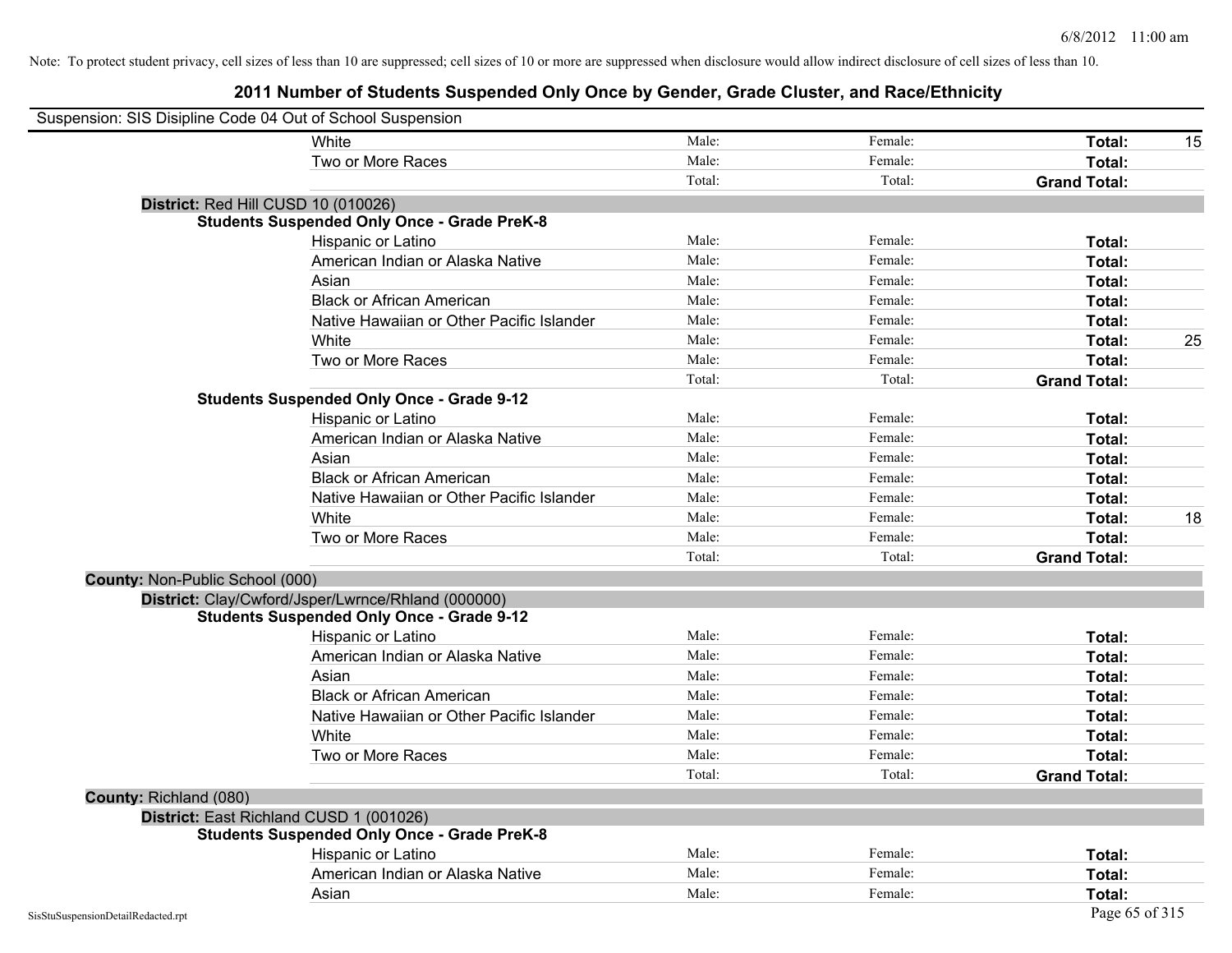## **2011 Number of Students Suspended Only Once by Gender, Grade Cluster, and Race/Ethnicity**

| Suspension: SIS Disipline Code 04 Out of School Suspension |                                                    |        |    |         |    |                     |    |
|------------------------------------------------------------|----------------------------------------------------|--------|----|---------|----|---------------------|----|
|                                                            | <b>Black or African American</b>                   | Male:  |    | Female: |    | <b>Total:</b>       |    |
|                                                            | Native Hawaiian or Other Pacific Islander          | Male:  |    | Female: |    | Total:              |    |
|                                                            | White                                              | Male:  |    | Female: |    | Total:              | 22 |
|                                                            | Two or More Races                                  | Male:  |    | Female: |    | Total:              |    |
|                                                            |                                                    | Total: |    | Total:  |    | <b>Grand Total:</b> |    |
|                                                            | <b>Students Suspended Only Once - Grade 9-12</b>   |        |    |         |    |                     |    |
|                                                            | Hispanic or Latino                                 | Male:  |    | Female: |    | Total:              |    |
|                                                            | American Indian or Alaska Native                   | Male:  |    | Female: |    | <b>Total:</b>       |    |
|                                                            | Asian                                              | Male:  |    | Female: |    | Total:              |    |
|                                                            | <b>Black or African American</b>                   | Male:  |    | Female: |    | Total:              |    |
|                                                            | Native Hawaiian or Other Pacific Islander          | Male:  |    | Female: |    | Total:              |    |
|                                                            | White                                              | Male:  | 18 | Female: | 10 | Total:              | 28 |
|                                                            | Two or More Races                                  | Male:  |    | Female: |    | Total:              |    |
|                                                            |                                                    | Total: |    | Total:  |    | <b>Grand Total:</b> |    |
| District: West Richland CUSD 2 (002026)                    |                                                    |        |    |         |    |                     |    |
|                                                            | <b>Students Suspended Only Once - Grade PreK-8</b> |        |    |         |    |                     |    |
|                                                            | Hispanic or Latino                                 | Male:  |    | Female: |    | Total:              |    |
|                                                            | American Indian or Alaska Native                   | Male:  |    | Female: |    | Total:              |    |
|                                                            | Asian                                              | Male:  |    | Female: |    | Total:              |    |
|                                                            | <b>Black or African American</b>                   | Male:  |    | Female: |    | <b>Total:</b>       |    |
|                                                            | Native Hawaiian or Other Pacific Islander          | Male:  |    | Female: |    | Total:              |    |
|                                                            | White                                              | Male:  |    | Female: |    | Total:              |    |
|                                                            | Two or More Races                                  | Male:  |    | Female: |    | Total:              |    |
|                                                            |                                                    | Total: |    | Total:  |    | <b>Grand Total:</b> |    |
|                                                            | <b>Students Suspended Only Once - Grade 9-12</b>   |        |    |         |    |                     |    |
|                                                            | Hispanic or Latino                                 | Male:  |    | Female: |    | Total:              |    |
|                                                            | American Indian or Alaska Native                   | Male:  |    | Female: |    | Total:              |    |
|                                                            | Asian                                              | Male:  |    | Female: |    | Total:              |    |
|                                                            | <b>Black or African American</b>                   | Male:  |    | Female: |    | Total:              |    |
|                                                            | Native Hawaiian or Other Pacific Islander          | Male:  |    | Female: |    | <b>Total:</b>       |    |
|                                                            | White                                              | Male:  |    | Female: |    | Total:              |    |
|                                                            | Two or More Races                                  | Male:  |    | Female: |    | Total:              |    |
|                                                            |                                                    | Total: |    | Total:  |    | <b>Grand Total:</b> |    |
|                                                            |                                                    |        |    |         |    |                     |    |

**Region:** Clinton/Marion/Washington ROE (13)

**County:** Clinton (014)

**District:** Breese SD 12 (012004)

**Students Suspended Only Once - Grade PreK-8**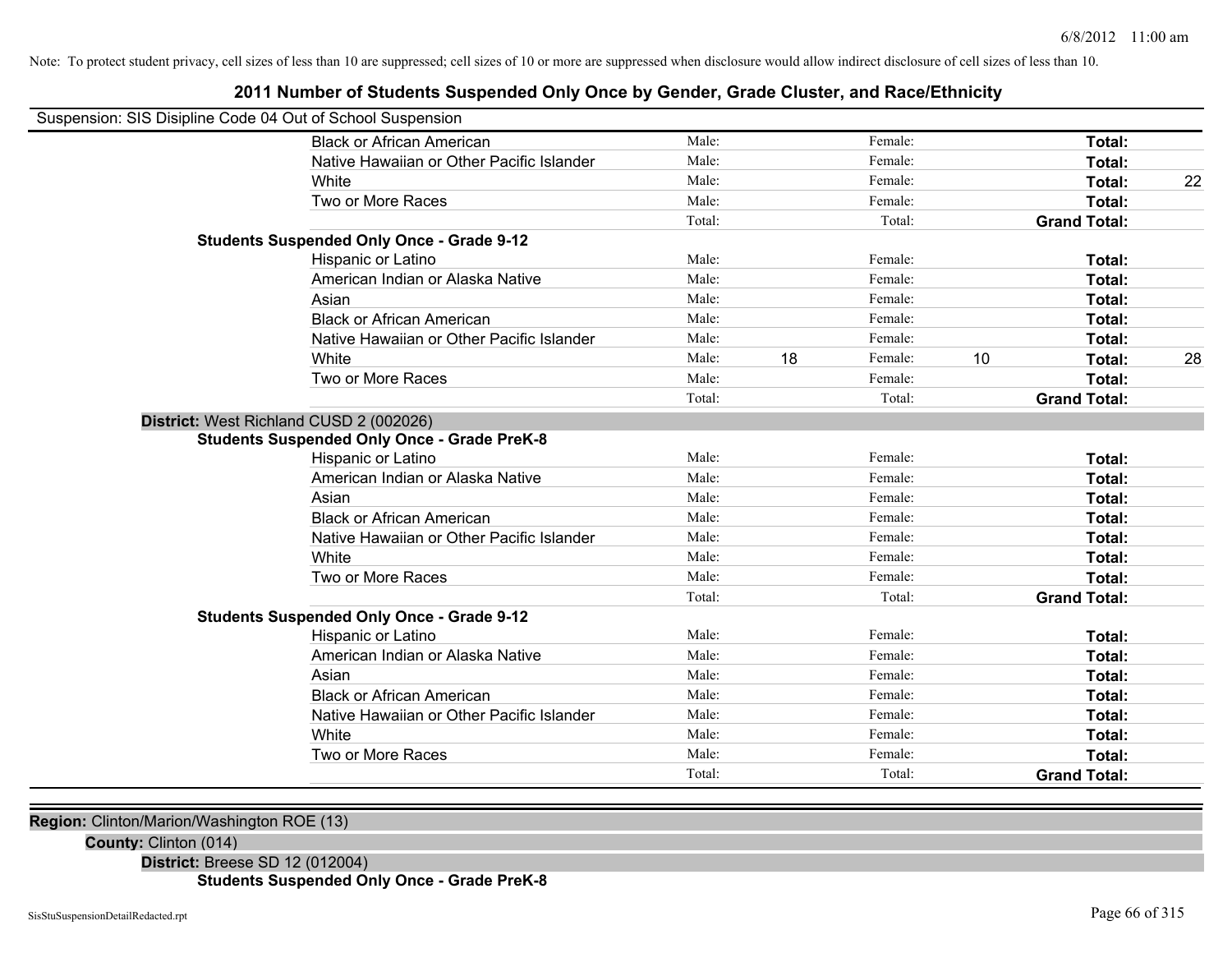## **2011 Number of Students Suspended Only Once by Gender, Grade Cluster, and Race/Ethnicity**

|                                   | Suspension: SIS Disipline Code 04 Out of School Suspension |        |         |                     |    |
|-----------------------------------|------------------------------------------------------------|--------|---------|---------------------|----|
|                                   | Hispanic or Latino                                         | Male:  | Female: | Total:              |    |
|                                   | American Indian or Alaska Native                           | Male:  | Female: | Total:              |    |
|                                   | Asian                                                      | Male:  | Female: | Total:              |    |
|                                   | <b>Black or African American</b>                           | Male:  | Female: | Total:              |    |
|                                   | Native Hawaiian or Other Pacific Islander                  | Male:  | Female: | Total:              |    |
|                                   | White                                                      | Male:  | Female: | Total:              |    |
|                                   | Two or More Races                                          | Male:  | Female: | <b>Total:</b>       |    |
|                                   |                                                            | Total: | Total:  | <b>Grand Total:</b> | 11 |
| District: Carlyle CUSD 1 (001026) |                                                            |        |         |                     |    |
|                                   | <b>Students Suspended Only Once - Grade PreK-8</b>         |        |         |                     |    |
|                                   | Hispanic or Latino                                         | Male:  | Female: | Total:              |    |
|                                   | American Indian or Alaska Native                           | Male:  | Female: | Total:              |    |
|                                   | Asian                                                      | Male:  | Female: | Total:              |    |
|                                   | <b>Black or African American</b>                           | Male:  | Female: | Total:              |    |
|                                   | Native Hawaiian or Other Pacific Islander                  | Male:  | Female: | Total:              |    |
|                                   | White                                                      | Male:  | Female: | Total:              |    |
|                                   | Two or More Races                                          | Male:  | Female: | <b>Total:</b>       |    |
|                                   |                                                            | Total: | Total:  | <b>Grand Total:</b> |    |
|                                   | <b>Students Suspended Only Once - Grade 9-12</b>           |        |         |                     |    |
|                                   | Hispanic or Latino                                         | Male:  | Female: | Total:              |    |
|                                   | American Indian or Alaska Native                           | Male:  | Female: | Total:              |    |
|                                   | Asian                                                      | Male:  | Female: | Total:              |    |
|                                   | <b>Black or African American</b>                           | Male:  | Female: | Total:              |    |
|                                   | Native Hawaiian or Other Pacific Islander                  | Male:  | Female: | Total:              |    |
|                                   | White                                                      | Male:  | Female: | Total:              |    |
|                                   | Two or More Races                                          | Male:  | Female: | Total:              |    |
|                                   |                                                            | Total: | Total:  | <b>Grand Total:</b> |    |
|                                   | District: North Wamac SD 186 (186002)                      |        |         |                     |    |
|                                   | <b>Students Suspended Only Once - Grade PreK-8</b>         |        |         |                     |    |
|                                   | Hispanic or Latino                                         | Male:  | Female: | Total:              |    |
|                                   | American Indian or Alaska Native                           | Male:  | Female: | Total:              |    |
|                                   | Asian                                                      | Male:  | Female: | Total:              |    |
|                                   | <b>Black or African American</b>                           | Male:  | Female: | Total:              |    |
|                                   | Native Hawaiian or Other Pacific Islander                  | Male:  | Female: | Total:              |    |
|                                   | White                                                      | Male:  | Female: | Total:              |    |
|                                   | Two or More Races                                          | Male:  | Female: | <b>Total:</b>       |    |
|                                   |                                                            | Total: | Total:  | <b>Grand Total:</b> |    |

**District:** St Rose SD 14-15 (141502)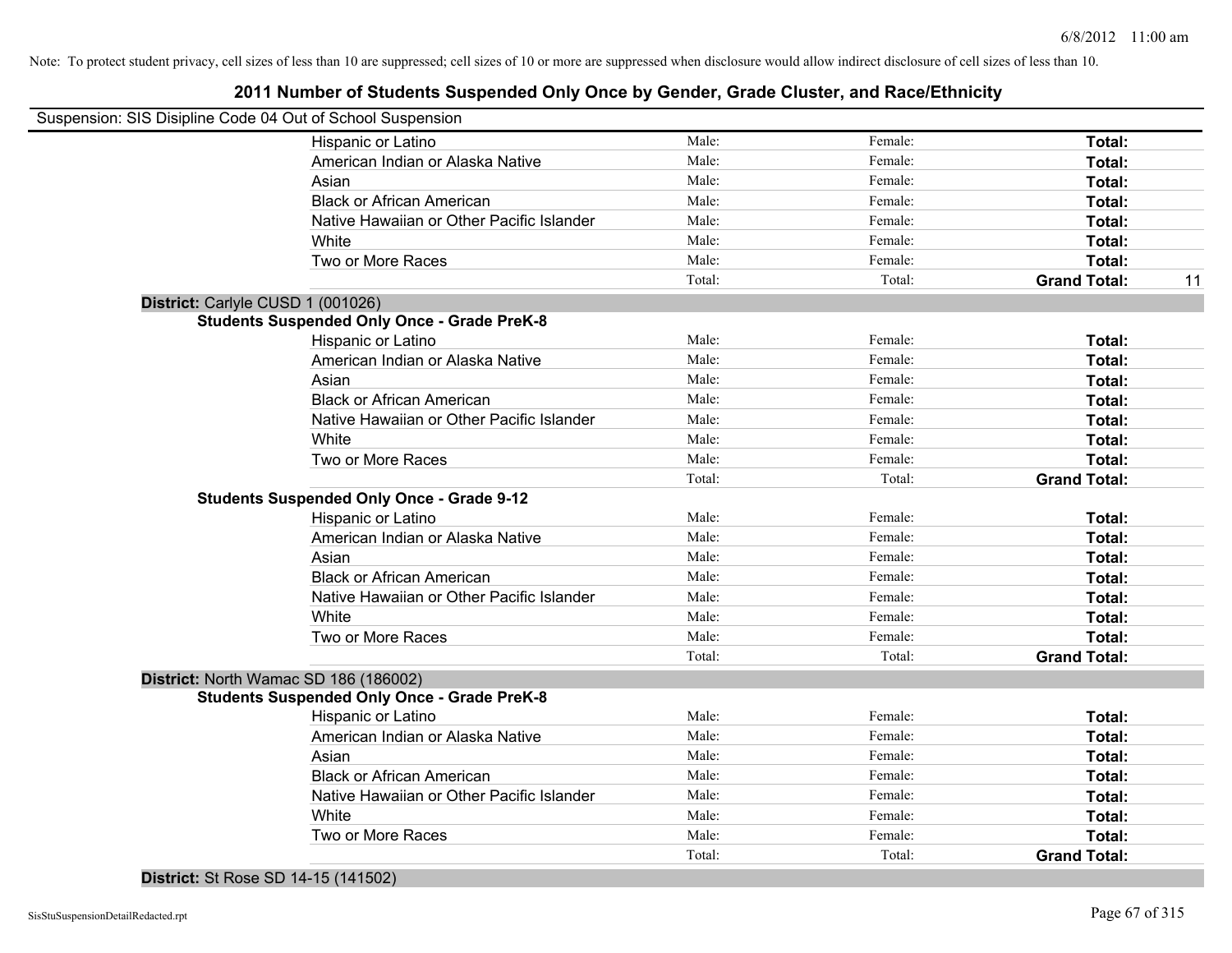| Suspension: SIS Disipline Code 04 Out of School Suspension |        |         |                     |    |
|------------------------------------------------------------|--------|---------|---------------------|----|
| <b>Students Suspended Only Once - Grade PreK-8</b>         |        |         |                     |    |
| Hispanic or Latino                                         | Male:  | Female: | Total:              |    |
| American Indian or Alaska Native                           | Male:  | Female: | Total:              |    |
| Asian                                                      | Male:  | Female: | Total:              |    |
| <b>Black or African American</b>                           | Male:  | Female: | Total:              |    |
| Native Hawaiian or Other Pacific Islander                  | Male:  | Female: | Total:              |    |
| White                                                      | Male:  | Female: | Total:              |    |
| Two or More Races                                          | Male:  | Female: | Total:              |    |
|                                                            | Total: | Total:  | <b>Grand Total:</b> |    |
| District: Wesclin CUSD 3 (003026)                          |        |         |                     |    |
| <b>Students Suspended Only Once - Grade PreK-8</b>         |        |         |                     |    |
| Hispanic or Latino                                         | Male:  | Female: | Total:              |    |
| American Indian or Alaska Native                           | Male:  | Female: | Total:              |    |
| Asian                                                      | Male:  | Female: | Total:              |    |
| <b>Black or African American</b>                           | Male:  | Female: | Total:              |    |
| Native Hawaiian or Other Pacific Islander                  | Male:  | Female: | Total:              |    |
| White                                                      | Male:  | Female: | Total:              |    |
| Two or More Races                                          | Male:  | Female: | Total:              |    |
|                                                            | Total: | Total:  | <b>Grand Total:</b> |    |
| <b>Students Suspended Only Once - Grade 9-12</b>           |        |         |                     |    |
| Hispanic or Latino                                         | Male:  | Female: | Total:              |    |
| American Indian or Alaska Native                           | Male:  | Female: | Total:              |    |
| Asian                                                      | Male:  | Female: | Total:              |    |
| <b>Black or African American</b>                           | Male:  | Female: | Total:              |    |
| Native Hawaiian or Other Pacific Islander                  | Male:  | Female: | Total:              |    |
| White                                                      | Male:  | Female: | Total:              | 15 |
| Two or More Races                                          | Male:  | Female: | Total:              |    |
|                                                            | Total: | Total:  | <b>Grand Total:</b> |    |
| District: Willow Grove SD 46 (046002)                      |        |         |                     |    |
| <b>Students Suspended Only Once - Grade PreK-8</b>         |        |         |                     |    |
| Hispanic or Latino                                         | Male:  | Female: | Total:              |    |
| American Indian or Alaska Native                           | Male:  | Female: | Total:              |    |
| Asian                                                      | Male:  | Female: | Total:              |    |
| <b>Black or African American</b>                           | Male:  | Female: | Total:              |    |
| Native Hawaiian or Other Pacific Islander                  | Male:  | Female: | Total:              |    |
| White                                                      | Male:  | Female: | Total:              |    |
| Two or More Races                                          | Male:  | Female: | Total:              |    |
|                                                            | Total: | Total:  | <b>Grand Total:</b> |    |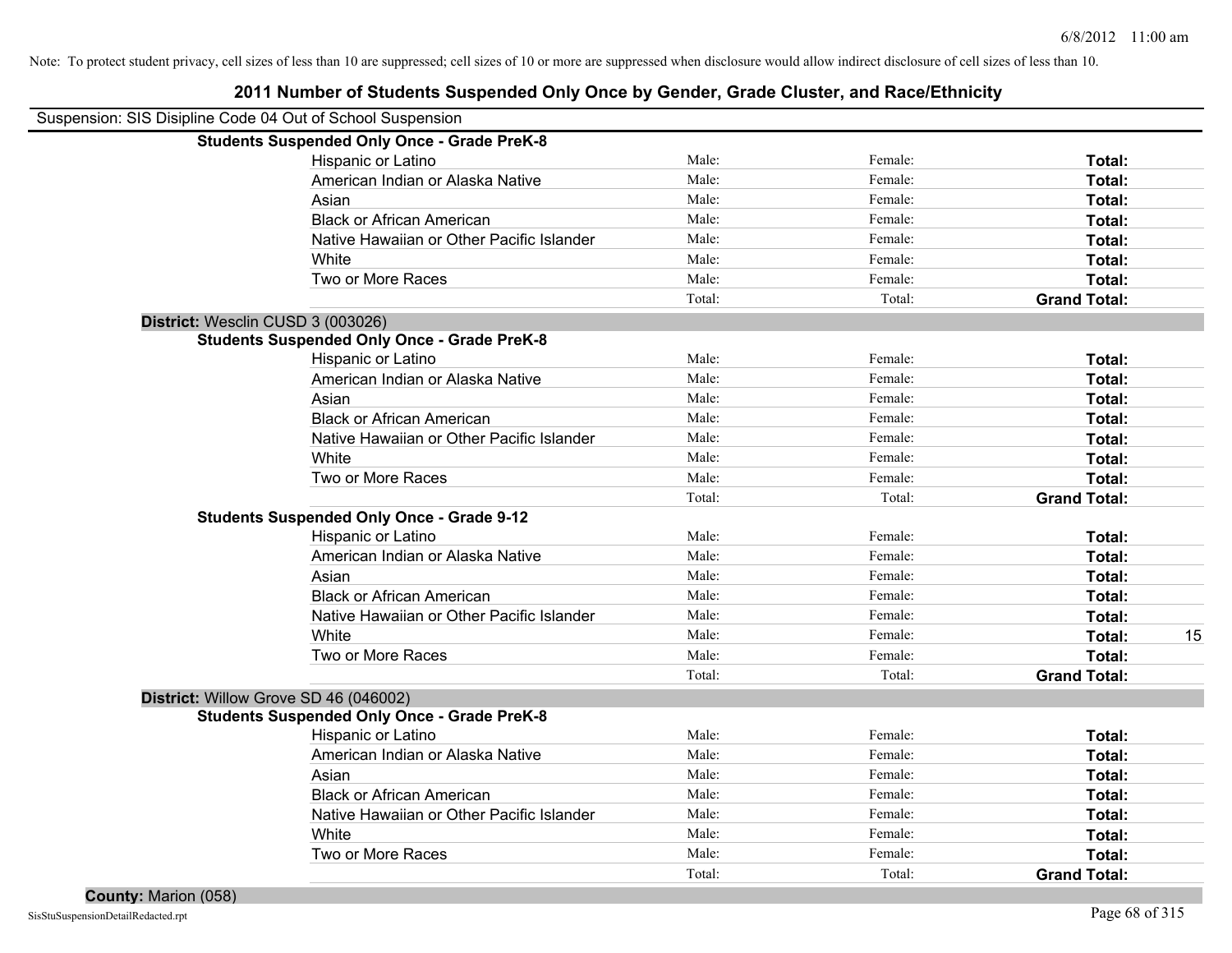| Suspension: SIS Disipline Code 04 Out of School Suspension |        |    |         |    |                     |    |
|------------------------------------------------------------|--------|----|---------|----|---------------------|----|
| District: Central City SD 133 (133002)                     |        |    |         |    |                     |    |
| <b>Students Suspended Only Once - Grade PreK-8</b>         |        |    |         |    |                     |    |
| Hispanic or Latino                                         | Male:  |    | Female: |    | Total:              |    |
| American Indian or Alaska Native                           | Male:  |    | Female: |    | Total:              |    |
| Asian                                                      | Male:  |    | Female: |    | Total:              |    |
| <b>Black or African American</b>                           | Male:  |    | Female: |    | Total:              |    |
| Native Hawaiian or Other Pacific Islander                  | Male:  |    | Female: |    | Total:              |    |
| White                                                      | Male:  |    | Female: |    | Total:              |    |
| Two or More Races                                          | Male:  |    | Female: |    | Total:              |    |
|                                                            | Total: |    | Total:  |    | <b>Grand Total:</b> |    |
| District: Centralia HSD 200 (200017)                       |        |    |         |    |                     |    |
| <b>Students Suspended Only Once - Grade 9-12</b>           |        |    |         |    |                     |    |
| Hispanic or Latino                                         | Male:  |    | Female: |    | Total:              |    |
| American Indian or Alaska Native                           | Male:  |    | Female: |    | Total:              |    |
| Asian                                                      | Male:  |    | Female: |    | Total:              |    |
| <b>Black or African American</b>                           | Male:  |    | Female: |    | Total:              | 10 |
| Native Hawaiian or Other Pacific Islander                  | Male:  |    | Female: |    | Total:              |    |
| White                                                      | Male:  | 30 | Female: | 25 | Total:              | 55 |
| Two or More Races                                          | Male:  |    | Female: |    | Total:              |    |
|                                                            | Total: |    | Total:  |    | <b>Grand Total:</b> |    |
| District: Centralia SD 135 (135002)                        |        |    |         |    |                     |    |
| <b>Students Suspended Only Once - Grade PreK-8</b>         |        |    |         |    |                     |    |
| Hispanic or Latino                                         | Male:  |    | Female: |    | Total:              |    |
| American Indian or Alaska Native                           | Male:  |    | Female: |    | Total:              |    |
| Asian                                                      | Male:  |    | Female: |    | Total:              |    |
| <b>Black or African American</b>                           | Male:  |    | Female: |    | Total:              | 15 |
| Native Hawaiian or Other Pacific Islander                  | Male:  |    | Female: |    | Total:              |    |
| White                                                      | Male:  |    | Female: |    | Total:              | 41 |
| Two or More Races                                          | Male:  |    | Female: |    | Total:              |    |
|                                                            | Total: | 53 | Total:  | 15 | <b>Grand Total:</b> | 68 |
| District: luka CCSD 7 (007004)                             |        |    |         |    |                     |    |
| <b>Students Suspended Only Once - Grade PreK-8</b>         |        |    |         |    |                     |    |
| Hispanic or Latino                                         | Male:  |    | Female: |    | Total:              |    |
| American Indian or Alaska Native                           | Male:  |    | Female: |    | Total:              |    |
| Asian                                                      | Male:  |    | Female: |    | Total:              |    |
| <b>Black or African American</b>                           | Male:  |    | Female: |    | Total:              |    |
| Native Hawaiian or Other Pacific Islander                  | Male:  |    | Female: |    | Total:              |    |
| White                                                      | Male:  |    | Female: |    | Total:              |    |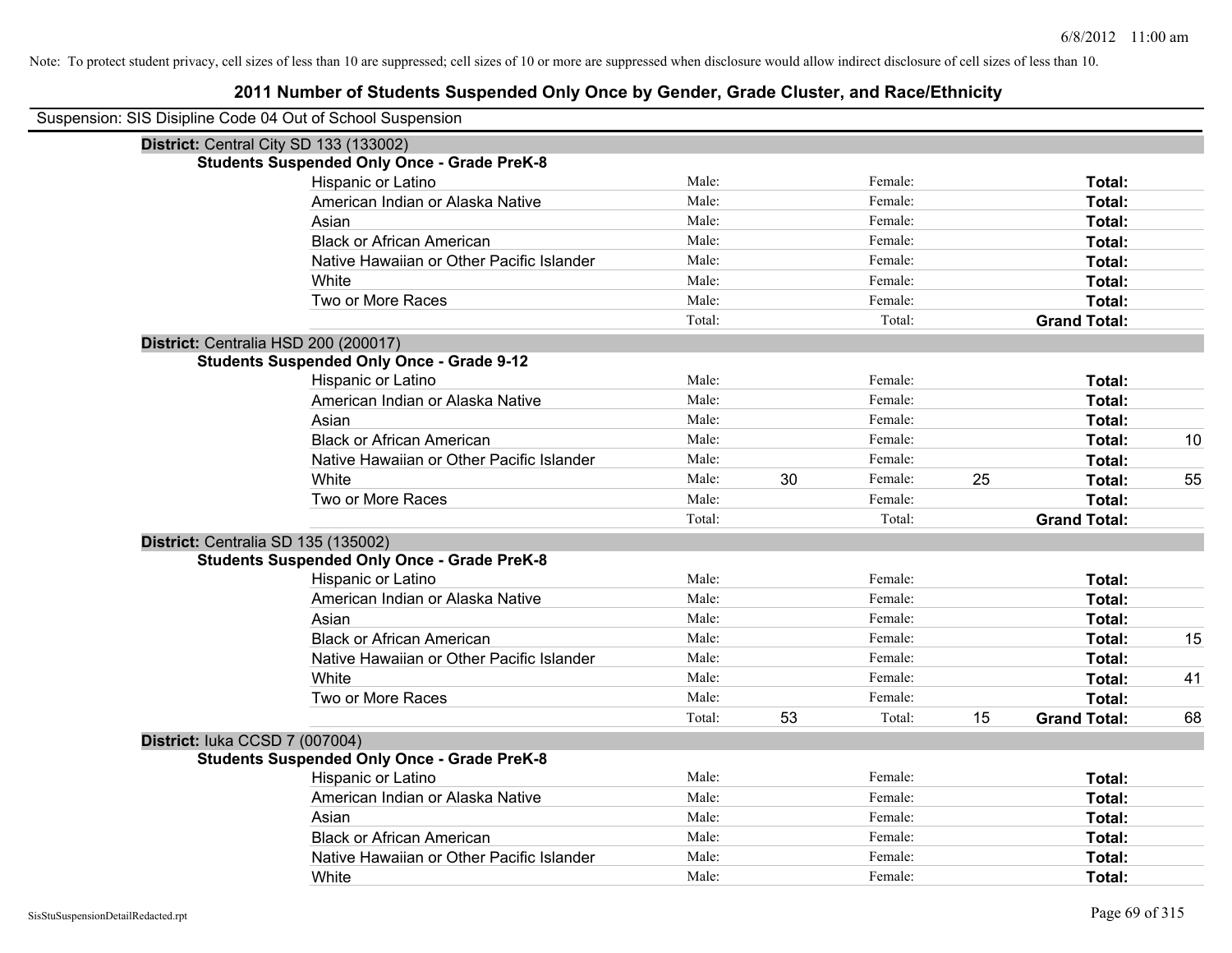| Suspension: SIS Disipline Code 04 Out of School Suspension |                                                    |        |         |                     |
|------------------------------------------------------------|----------------------------------------------------|--------|---------|---------------------|
|                                                            | Two or More Races                                  | Male:  | Female: | Total:              |
|                                                            |                                                    | Total: | Total:  | <b>Grand Total:</b> |
| District: Odin CHSD 700 (700016)                           |                                                    |        |         |                     |
|                                                            | <b>Students Suspended Only Once - Grade 9-12</b>   |        |         |                     |
|                                                            | Hispanic or Latino                                 | Male:  | Female: | Total:              |
|                                                            | American Indian or Alaska Native                   | Male:  | Female: | Total:              |
|                                                            | Asian                                              | Male:  | Female: | Total:              |
|                                                            | <b>Black or African American</b>                   | Male:  | Female: | Total:              |
|                                                            | Native Hawaiian or Other Pacific Islander          | Male:  | Female: | Total:              |
|                                                            | White                                              | Male:  | Female: | Total:              |
|                                                            | Two or More Races                                  | Male:  | Female: | Total:              |
|                                                            |                                                    | Total: | Total:  | <b>Grand Total:</b> |
| District: Odin SD 122 (122002)                             |                                                    |        |         |                     |
|                                                            | <b>Students Suspended Only Once - Grade PreK-8</b> |        |         |                     |
|                                                            | Hispanic or Latino                                 | Male:  | Female: | Total:              |
|                                                            | American Indian or Alaska Native                   | Male:  | Female: | Total:              |
|                                                            | Asian                                              | Male:  | Female: | Total:              |
|                                                            | <b>Black or African American</b>                   | Male:  | Female: | Total:              |
|                                                            | Native Hawaiian or Other Pacific Islander          | Male:  | Female: | Total:              |
|                                                            | White                                              | Male:  | Female: | Total:              |
|                                                            | Two or More Races                                  | Male:  | Female: | Total:              |
|                                                            |                                                    | Total: | Total:  | <b>Grand Total:</b> |
| District: Patoka CUSD 100 (100026)                         |                                                    |        |         |                     |
|                                                            | <b>Students Suspended Only Once - Grade PreK-8</b> |        |         |                     |
|                                                            | Hispanic or Latino                                 | Male:  | Female: | Total:              |
|                                                            | American Indian or Alaska Native                   | Male:  | Female: | Total:              |
|                                                            | Asian                                              | Male:  | Female: | Total:              |
|                                                            | <b>Black or African American</b>                   | Male:  | Female: | Total:              |
|                                                            | Native Hawaiian or Other Pacific Islander          | Male:  | Female: | Total:              |
|                                                            | White                                              | Male:  | Female: | Total:              |
|                                                            | Two or More Races                                  | Male:  | Female: | Total:              |
|                                                            |                                                    | Total: | Total:  | <b>Grand Total:</b> |
|                                                            | <b>Students Suspended Only Once - Grade 9-12</b>   |        |         |                     |
|                                                            | Hispanic or Latino                                 | Male:  | Female: | Total:              |
|                                                            | American Indian or Alaska Native                   | Male:  | Female: | Total:              |
|                                                            | Asian                                              | Male:  | Female: | Total:              |
|                                                            | <b>Black or African American</b>                   | Male:  | Female: | Total:              |
|                                                            | Native Hawaiian or Other Pacific Islander          | Male:  | Female: | Total:              |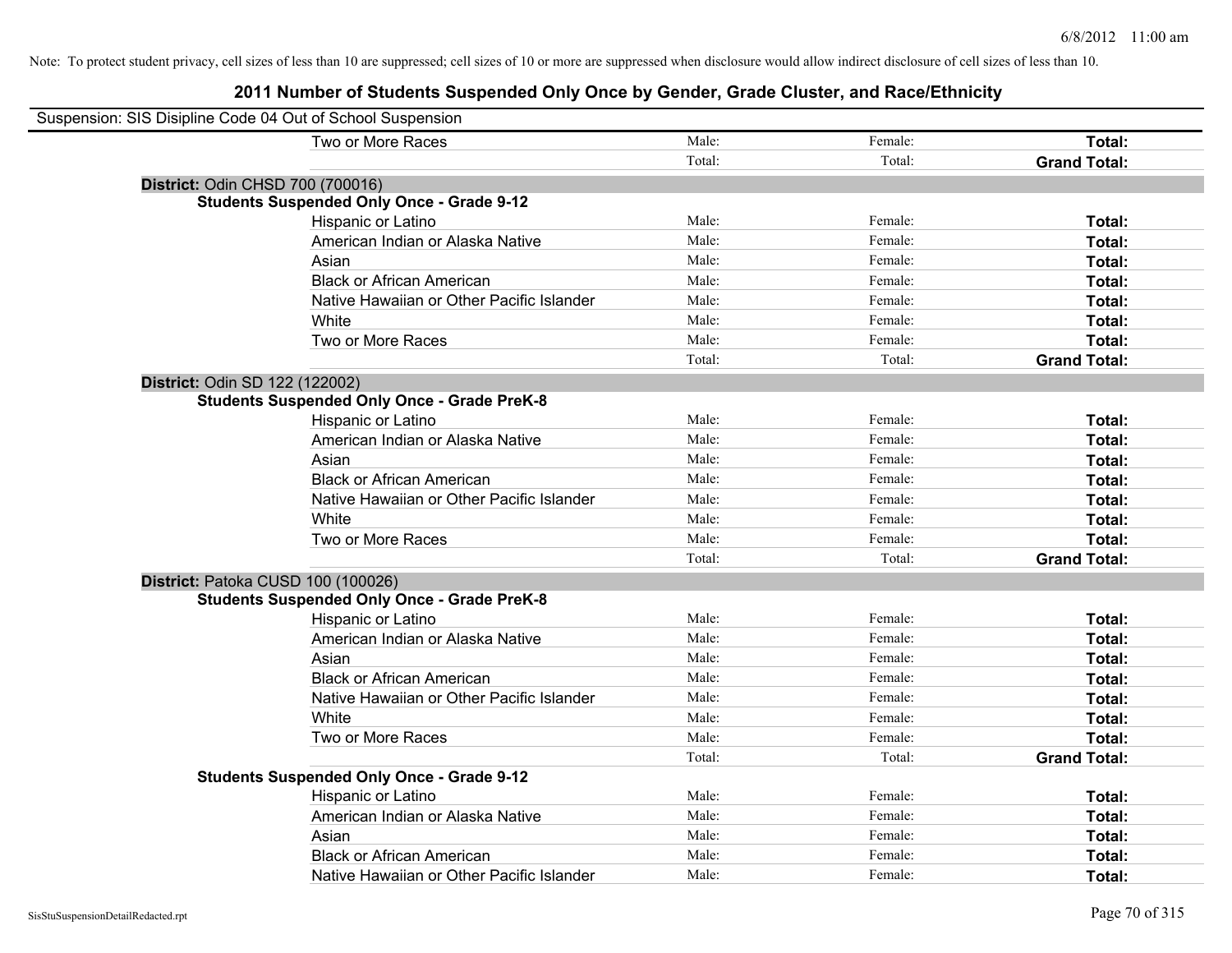| Suspension: SIS Disipline Code 04 Out of School Suspension |                                                    |        |         |                     |    |
|------------------------------------------------------------|----------------------------------------------------|--------|---------|---------------------|----|
|                                                            | White                                              | Male:  | Female: | Total:              |    |
|                                                            | Two or More Races                                  | Male:  | Female: | Total:              |    |
|                                                            |                                                    | Total: | Total:  | <b>Grand Total:</b> |    |
| District: Raccoon Cons SD 1 (001003)                       |                                                    |        |         |                     |    |
|                                                            | <b>Students Suspended Only Once - Grade PreK-8</b> |        |         |                     |    |
|                                                            | Hispanic or Latino                                 | Male:  | Female: | Total:              |    |
|                                                            | American Indian or Alaska Native                   | Male:  | Female: | Total:              |    |
|                                                            | Asian                                              | Male:  | Female: | Total:              |    |
|                                                            | <b>Black or African American</b>                   | Male:  | Female: | Total:              |    |
|                                                            | Native Hawaiian or Other Pacific Islander          | Male:  | Female: | Total:              |    |
|                                                            | White                                              | Male:  | Female: | Total:              |    |
|                                                            | Two or More Races                                  | Male:  | Female: | Total:              |    |
|                                                            |                                                    | Total: | Total:  | <b>Grand Total:</b> |    |
| District: Salem CHSD 600 (600016)                          |                                                    |        |         |                     |    |
|                                                            | <b>Students Suspended Only Once - Grade 9-12</b>   |        |         |                     |    |
|                                                            | Hispanic or Latino                                 | Male:  | Female: | Total:              |    |
|                                                            | American Indian or Alaska Native                   | Male:  | Female: | Total:              |    |
|                                                            | Asian                                              | Male:  | Female: | Total:              |    |
|                                                            | <b>Black or African American</b>                   | Male:  | Female: | Total:              |    |
|                                                            | Native Hawaiian or Other Pacific Islander          | Male:  | Female: | Total:              |    |
|                                                            | White                                              | Male:  | Female: | Total:              | 27 |
|                                                            | Two or More Races                                  | Male:  | Female: | Total:              |    |
|                                                            |                                                    | Total: | Total:  | <b>Grand Total:</b> |    |
| District: Salem SD 111 (111002)                            |                                                    |        |         |                     |    |
|                                                            | <b>Students Suspended Only Once - Grade PreK-8</b> |        |         |                     |    |
|                                                            | Hispanic or Latino                                 | Male:  | Female: | Total:              |    |
|                                                            | American Indian or Alaska Native                   | Male:  | Female: | Total:              |    |
|                                                            | Asian                                              | Male:  | Female: | Total:              |    |
|                                                            | <b>Black or African American</b>                   | Male:  | Female: | Total:              |    |
|                                                            | Native Hawaiian or Other Pacific Islander          | Male:  | Female: | Total:              |    |
|                                                            | White                                              | Male:  | Female: | Total:              | 19 |
|                                                            | Two or More Races                                  | Male:  | Female: | Total:              |    |
|                                                            |                                                    | Total: | Total:  | <b>Grand Total:</b> |    |
| District: Sandoval CUSD 501 (501026)                       |                                                    |        |         |                     |    |
|                                                            | <b>Students Suspended Only Once - Grade PreK-8</b> |        |         |                     |    |
|                                                            | Hispanic or Latino                                 | Male:  | Female: | Total:              |    |
|                                                            | American Indian or Alaska Native                   | Male:  | Female: | Total:              |    |
|                                                            | Asian                                              | Male:  | Female: | Total:              |    |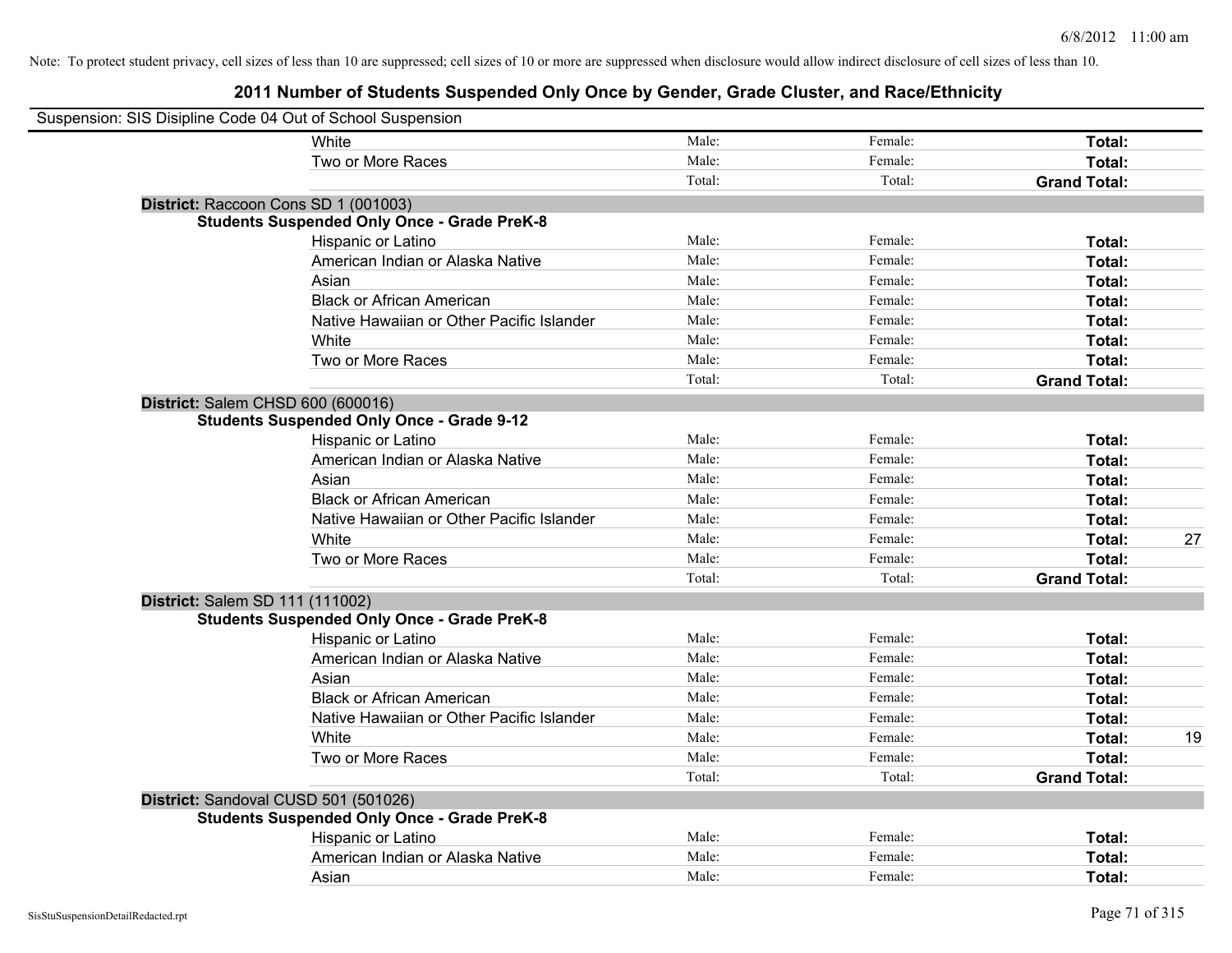| Suspension: SIS Disipline Code 04 Out of School Suspension |                                                    |        |         |                     |
|------------------------------------------------------------|----------------------------------------------------|--------|---------|---------------------|
|                                                            | <b>Black or African American</b>                   | Male:  | Female: | Total:              |
|                                                            | Native Hawaiian or Other Pacific Islander          | Male:  | Female: | Total:              |
|                                                            | White                                              | Male:  | Female: | Total:              |
|                                                            | Two or More Races                                  | Male:  | Female: | Total:              |
|                                                            |                                                    | Total: | Total:  | <b>Grand Total:</b> |
|                                                            | <b>Students Suspended Only Once - Grade 9-12</b>   |        |         |                     |
|                                                            | Hispanic or Latino                                 | Male:  | Female: | Total:              |
|                                                            | American Indian or Alaska Native                   | Male:  | Female: | Total:              |
|                                                            | Asian                                              | Male:  | Female: | Total:              |
|                                                            | <b>Black or African American</b>                   | Male:  | Female: | Total:              |
|                                                            | Native Hawaiian or Other Pacific Islander          | Male:  | Female: | Total:              |
|                                                            | White                                              | Male:  | Female: | Total:<br>10        |
|                                                            | Two or More Races                                  | Male:  | Female: | Total:              |
|                                                            |                                                    | Total: | Total:  | <b>Grand Total:</b> |
|                                                            | District: South Central CUD 401 (401026)           |        |         |                     |
|                                                            | <b>Students Suspended Only Once - Grade PreK-8</b> |        |         |                     |
|                                                            | Hispanic or Latino                                 | Male:  | Female: | Total:              |
|                                                            | American Indian or Alaska Native                   | Male:  | Female: | Total:              |
|                                                            | Asian                                              | Male:  | Female: | Total:              |
|                                                            | <b>Black or African American</b>                   | Male:  | Female: | Total:              |
|                                                            | Native Hawaiian or Other Pacific Islander          | Male:  | Female: | Total:              |
|                                                            | White                                              | Male:  | Female: | Total:              |
|                                                            | Two or More Races                                  | Male:  | Female: | Total:              |
|                                                            |                                                    | Total: | Total:  | <b>Grand Total:</b> |
|                                                            | <b>Students Suspended Only Once - Grade 9-12</b>   |        |         |                     |
|                                                            | Hispanic or Latino                                 | Male:  | Female: | Total:              |
|                                                            | American Indian or Alaska Native                   | Male:  | Female: | Total:              |
|                                                            | Asian                                              | Male:  | Female: | Total:              |
|                                                            | <b>Black or African American</b>                   | Male:  | Female: | Total:              |
|                                                            | Native Hawaiian or Other Pacific Islander          | Male:  | Female: | Total:              |
|                                                            | White                                              | Male:  | Female: | 10<br>Total:        |
|                                                            | Two or More Races                                  | Male:  | Female: | Total:              |
|                                                            |                                                    | Total: | Total:  | <b>Grand Total:</b> |
| <b>County: Washington (095)</b>                            |                                                    |        |         |                     |
|                                                            | District: Ashley CCSD 15 (015004)                  |        |         |                     |
|                                                            | <b>Students Suspended Only Once - Grade PreK-8</b> |        |         |                     |
|                                                            | Hispanic or Latino                                 | Male:  | Female: | Total:              |
|                                                            | American Indian or Alaska Native                   | Male:  | Female: | Total:              |
|                                                            | Asian                                              | Male:  | Female: | Total:              |
| SisStuSuspensionDetailRedacted.rpt                         |                                                    |        |         | Page 72 of 315      |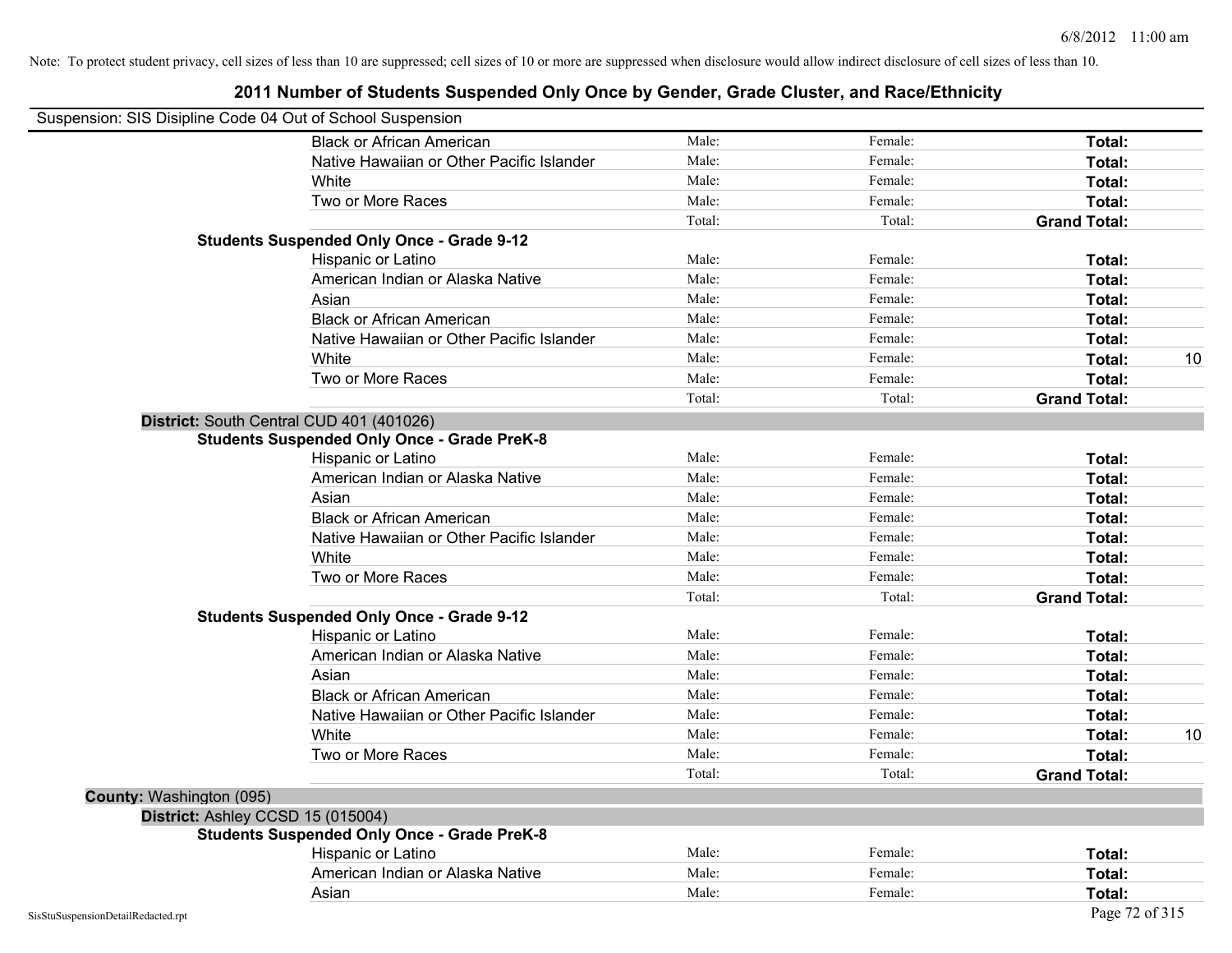| Suspension: SIS Disipline Code 04 Out of School Suspension |                                                    |        |         |                     |    |
|------------------------------------------------------------|----------------------------------------------------|--------|---------|---------------------|----|
|                                                            | <b>Black or African American</b>                   | Male:  | Female: | Total:              |    |
|                                                            | Native Hawaiian or Other Pacific Islander          | Male:  | Female: | Total:              |    |
|                                                            | White                                              | Male:  | Female: | Total:              |    |
|                                                            | Two or More Races                                  | Male:  | Female: | Total:              |    |
|                                                            |                                                    | Total: | Total:  | <b>Grand Total:</b> |    |
|                                                            | District: Nashville CCSD 49 (049004)               |        |         |                     |    |
|                                                            | <b>Students Suspended Only Once - Grade PreK-8</b> |        |         |                     |    |
|                                                            | Hispanic or Latino                                 | Male:  | Female: | Total:              |    |
|                                                            | American Indian or Alaska Native                   | Male:  | Female: | Total:              |    |
|                                                            | Asian                                              | Male:  | Female: | Total:              |    |
|                                                            | <b>Black or African American</b>                   | Male:  | Female: | Total:              |    |
|                                                            | Native Hawaiian or Other Pacific Islander          | Male:  | Female: | Total:              |    |
|                                                            | White                                              | Male:  | Female: | Total:              |    |
|                                                            | Two or More Races                                  | Male:  | Female: | Total:              |    |
|                                                            |                                                    | Total: | Total:  | <b>Grand Total:</b> |    |
|                                                            | District: Nashville CHSD 99 (099016)               |        |         |                     |    |
|                                                            | <b>Students Suspended Only Once - Grade 9-12</b>   |        |         |                     |    |
|                                                            | Hispanic or Latino                                 | Male:  | Female: | Total:              |    |
|                                                            | American Indian or Alaska Native                   | Male:  | Female: | Total:              |    |
|                                                            | Asian                                              | Male:  | Female: | Total:              |    |
|                                                            | <b>Black or African American</b>                   | Male:  | Female: | Total:              |    |
|                                                            | Native Hawaiian or Other Pacific Islander          | Male:  | Female: | Total:              |    |
|                                                            | White                                              | Male:  | Female: | Total:              | 27 |
|                                                            | Two or More Races                                  | Male:  | Female: | Total:              |    |
|                                                            |                                                    | Total: | Total:  | <b>Grand Total:</b> |    |
|                                                            | District: West Washington Co CUD 10 (010026)       |        |         |                     |    |
|                                                            | <b>Students Suspended Only Once - Grade PreK-8</b> |        |         |                     |    |
|                                                            | Hispanic or Latino                                 | Male:  | Female: | Total:              |    |
|                                                            | American Indian or Alaska Native                   | Male:  | Female: | Total:              |    |
|                                                            | Asian                                              | Male:  | Female: | Total:              |    |
|                                                            | <b>Black or African American</b>                   | Male:  | Female: | Total:              |    |
|                                                            | Native Hawaiian or Other Pacific Islander          | Male:  | Female: | Total:              |    |
|                                                            | <b>White</b>                                       | Male:  | Female: | Total:              |    |
|                                                            | Two or More Races                                  | Male:  | Female: | Total:              |    |
|                                                            |                                                    | Total: | Total:  | <b>Grand Total:</b> |    |
|                                                            | <b>Students Suspended Only Once - Grade 9-12</b>   |        |         |                     |    |
|                                                            | Hispanic or Latino                                 | Male:  | Female: | Total:              |    |
|                                                            | American Indian or Alaska Native                   | Male:  | Female: | Total:              |    |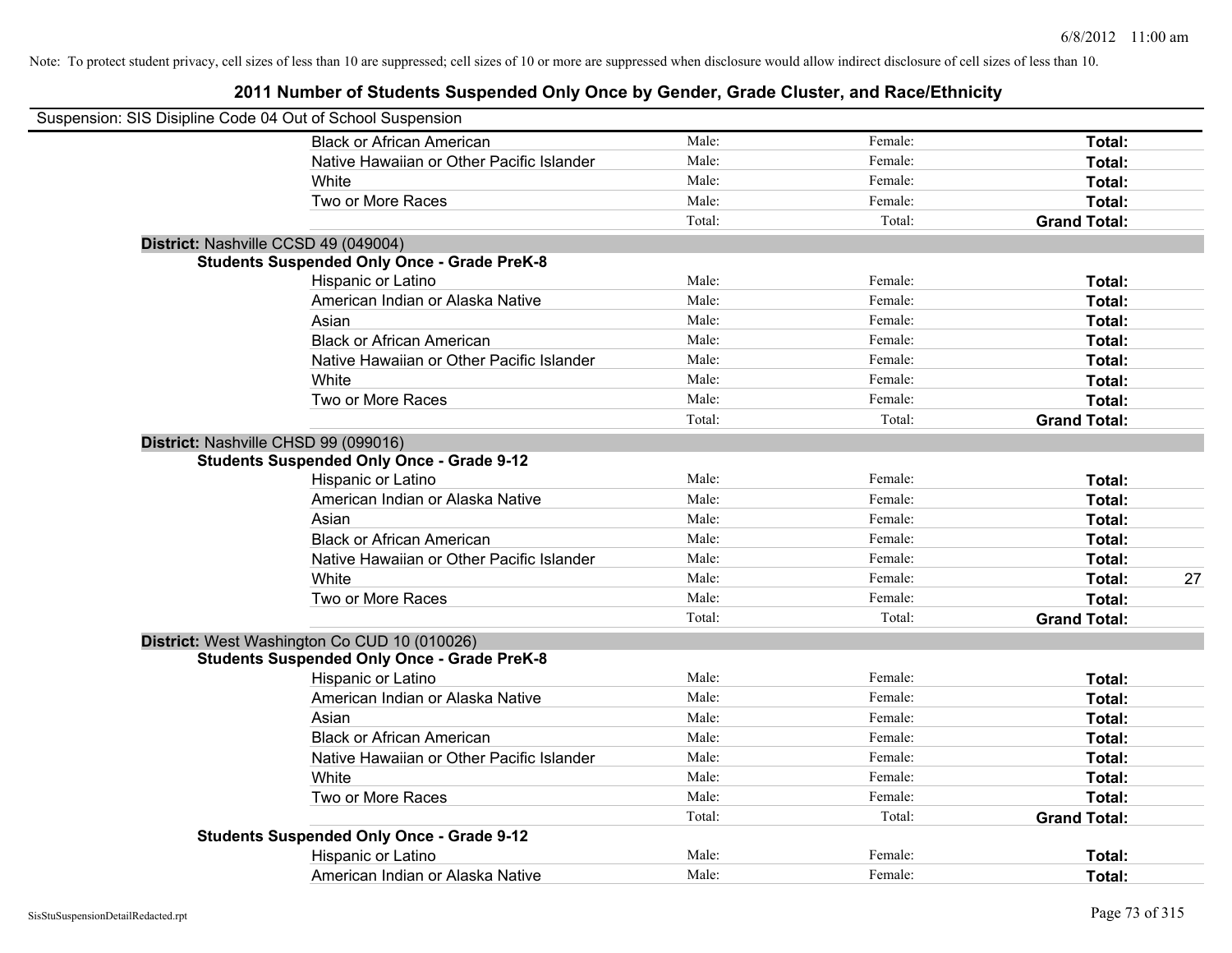|                                                | Suspension: SIS Disipline Code 04 Out of School Suspension |        |         |                     |
|------------------------------------------------|------------------------------------------------------------|--------|---------|---------------------|
|                                                | Asian                                                      | Male:  | Female: | Total:              |
|                                                | <b>Black or African American</b>                           | Male:  | Female: | Total:              |
|                                                | Native Hawaiian or Other Pacific Islander                  | Male:  | Female: | Total:              |
|                                                | White                                                      | Male:  | Female: | Total:              |
|                                                | Two or More Races                                          | Male:  | Female: | Total:              |
|                                                |                                                            | Total: | Total:  | <b>Grand Total:</b> |
|                                                |                                                            |        |         |                     |
| Region: Clk/Cls/Cmbn/Dglas/Edgr/Mltr/Shlb (11) |                                                            |        |         |                     |
| County: Clark (012)                            |                                                            |        |         |                     |
|                                                | District: Casey-Westfield CUSD 4C (004C26)                 |        |         |                     |
|                                                | <b>Students Suspended Only Once - Grade PreK-8</b>         |        |         |                     |
|                                                | Hispanic or Latino                                         | Male:  | Female: | Total:              |
|                                                | American Indian or Alaska Native                           | Male:  | Female: | Total:              |
|                                                | Asian                                                      | Male:  | Female: | Total:              |
|                                                | <b>Black or African American</b>                           | Male:  | Female: | Total:              |
|                                                | Native Hawaiian or Other Pacific Islander                  | Male:  | Female: | Total:              |
|                                                | White                                                      | Male:  | Female: | Total:              |
|                                                | Two or More Races                                          | Male:  | Female: | Total:              |
|                                                |                                                            | Total: | Total:  | <b>Grand Total:</b> |
|                                                | <b>Students Suspended Only Once - Grade 9-12</b>           |        |         |                     |
|                                                | Hispanic or Latino                                         | Male:  | Female: | Total:              |
|                                                | American Indian or Alaska Native                           | Male:  | Female: | Total:              |
|                                                | Asian                                                      | Male:  | Female: | Total:              |
|                                                | <b>Black or African American</b>                           | Male:  | Female: | Total:              |
|                                                | Native Hawaiian or Other Pacific Islander                  | Male:  | Female: | Total:              |
|                                                | White                                                      | Male:  | Female: | 17<br>Total:        |
|                                                | Two or More Races                                          | Male:  | Female: | <b>Total:</b>       |
|                                                |                                                            | Total: | Total:  | <b>Grand Total:</b> |
|                                                | District: Marshall CUSD 2C (002C26)                        |        |         |                     |
|                                                | <b>Students Suspended Only Once - Grade PreK-8</b>         |        |         |                     |
|                                                | Hispanic or Latino                                         | Male:  | Female: | Total:              |
|                                                | American Indian or Alaska Native                           | Male:  | Female: | Total:              |
|                                                | Asian                                                      | Male:  | Female: | Total:              |
|                                                | <b>Black or African American</b>                           | Male:  | Female: | Total:              |
|                                                | Native Hawaiian or Other Pacific Islander                  | Male:  | Female: | Total:              |
|                                                | White                                                      | Male:  | Female: | 13<br>Total:        |
|                                                | Two or More Races                                          | Male:  | Female: | <b>Total:</b>       |
|                                                |                                                            | Total: | Total:  | <b>Grand Total:</b> |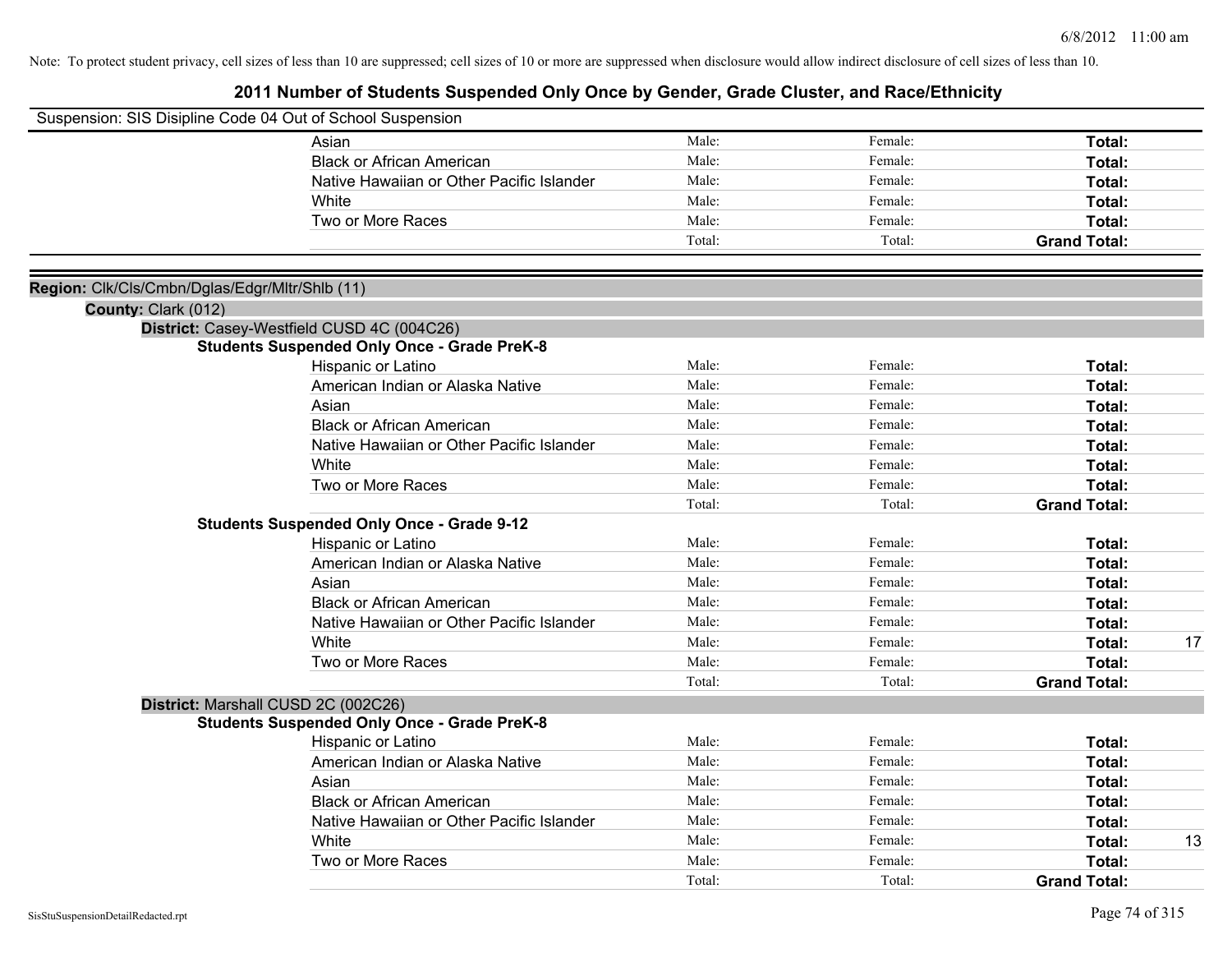|                     | Suspension: SIS Disipline Code 04 Out of School Suspension |        |         |                     |    |
|---------------------|------------------------------------------------------------|--------|---------|---------------------|----|
|                     | <b>Students Suspended Only Once - Grade 9-12</b>           |        |         |                     |    |
|                     | Hispanic or Latino                                         | Male:  | Female: | Total:              |    |
|                     | American Indian or Alaska Native                           | Male:  | Female: | Total:              |    |
|                     | Asian                                                      | Male:  | Female: | Total:              |    |
|                     | <b>Black or African American</b>                           | Male:  | Female: | Total:              |    |
|                     | Native Hawaiian or Other Pacific Islander                  | Male:  | Female: | Total:              |    |
|                     | White                                                      | Male:  | Female: | Total:              | 11 |
|                     | Two or More Races                                          | Male:  | Female: | Total:              |    |
|                     |                                                            | Total: | Total:  | <b>Grand Total:</b> |    |
|                     | District: Martinsville CUSD 3C (003C26)                    |        |         |                     |    |
|                     | <b>Students Suspended Only Once - Grade PreK-8</b>         |        |         |                     |    |
|                     | Hispanic or Latino                                         | Male:  | Female: | Total:              |    |
|                     | American Indian or Alaska Native                           | Male:  | Female: | Total:              |    |
|                     | Asian                                                      | Male:  | Female: | Total:              |    |
|                     | <b>Black or African American</b>                           | Male:  | Female: | Total:              |    |
|                     | Native Hawaiian or Other Pacific Islander                  | Male:  | Female: | Total:              |    |
|                     | White                                                      | Male:  | Female: | Total:              |    |
|                     | Two or More Races                                          | Male:  | Female: | Total:              |    |
|                     |                                                            | Total: | Total:  | <b>Grand Total:</b> |    |
|                     | <b>Students Suspended Only Once - Grade 9-12</b>           |        |         |                     |    |
|                     | Hispanic or Latino                                         | Male:  | Female: | Total:              |    |
|                     | American Indian or Alaska Native                           | Male:  | Female: | Total:              |    |
|                     | Asian                                                      | Male:  | Female: | Total:              |    |
|                     | <b>Black or African American</b>                           | Male:  | Female: | Total:              |    |
|                     | Native Hawaiian or Other Pacific Islander                  | Male:  | Female: | Total:              |    |
|                     | White                                                      | Male:  | Female: | Total:              |    |
|                     | Two or More Races                                          | Male:  | Female: | Total:              |    |
|                     |                                                            | Total: | Total:  | <b>Grand Total:</b> |    |
| County: Coles (015) |                                                            |        |         |                     |    |
|                     | District: Charleston CUSD 1 (001026)                       |        |         |                     |    |
|                     | <b>Students Suspended Only Once - Grade PreK-8</b>         |        |         |                     |    |
|                     | Hispanic or Latino                                         | Male:  | Female: | Total:              |    |
|                     | American Indian or Alaska Native                           | Male:  | Female: | Total:              |    |
|                     | Asian                                                      | Male:  | Female: | Total:              |    |
|                     | <b>Black or African American</b>                           | Male:  | Female: | Total:              |    |
|                     | Native Hawaiian or Other Pacific Islander                  | Male:  | Female: | Total:              |    |
|                     | White                                                      | Male:  | Female: | Total:              | 15 |
|                     | Two or More Races                                          | Male:  | Female: | <b>Total:</b>       |    |
|                     |                                                            | Total: | Total:  | <b>Grand Total:</b> |    |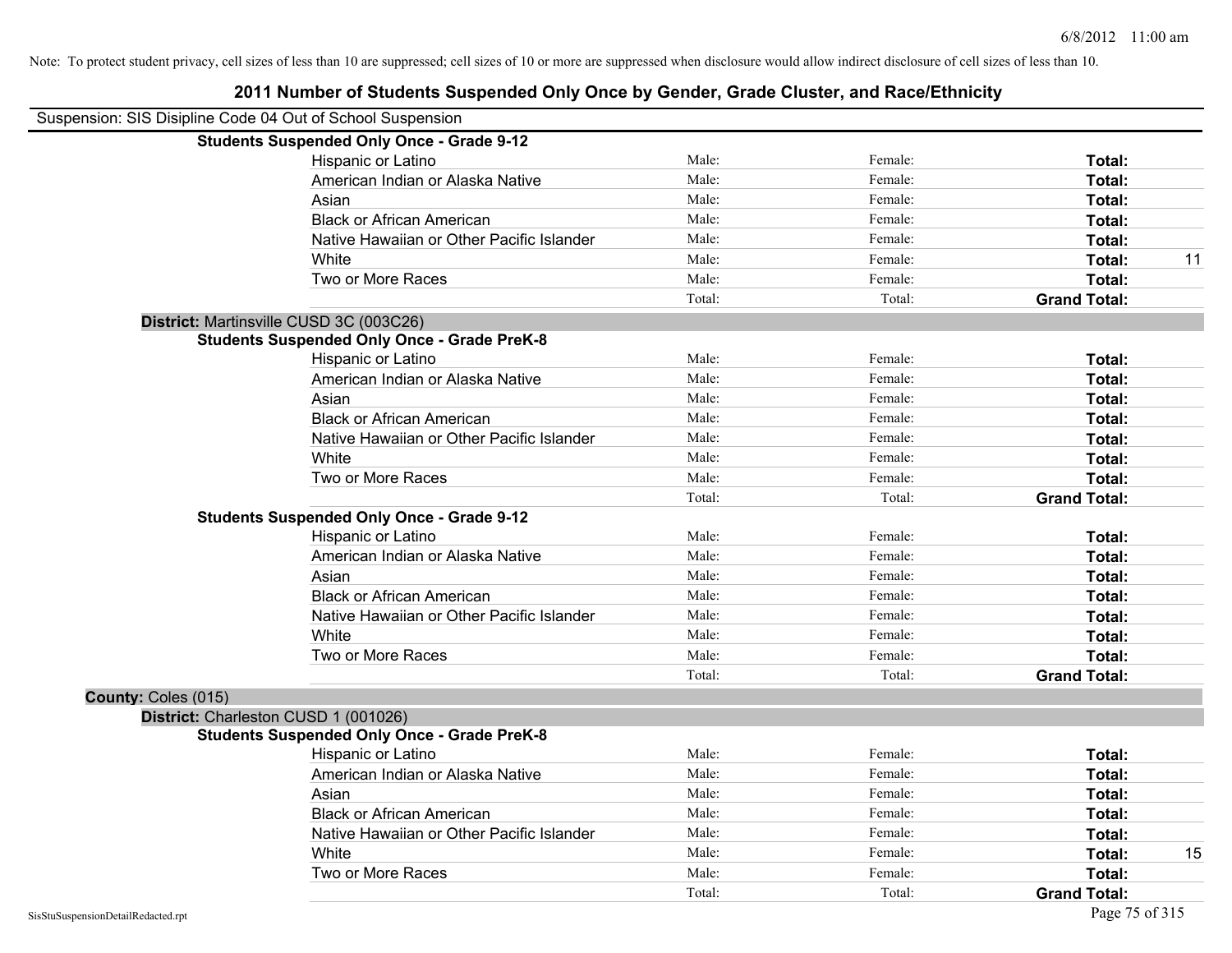| Suspension: SIS Disipline Code 04 Out of School Suspension |                                                    |        |    |         |                     |               |    |
|------------------------------------------------------------|----------------------------------------------------|--------|----|---------|---------------------|---------------|----|
|                                                            | <b>Students Suspended Only Once - Grade 9-12</b>   |        |    |         |                     |               |    |
|                                                            | Hispanic or Latino                                 | Male:  |    | Female: |                     | Total:        |    |
|                                                            | American Indian or Alaska Native                   | Male:  |    | Female: |                     | Total:        |    |
|                                                            | Asian                                              | Male:  |    | Female: |                     | Total:        |    |
|                                                            | <b>Black or African American</b>                   | Male:  |    | Female: |                     | Total:        |    |
|                                                            | Native Hawaiian or Other Pacific Islander          | Male:  |    | Female: |                     | Total:        |    |
|                                                            | White                                              | Male:  |    | Female: |                     | Total:        | 22 |
|                                                            | Two or More Races                                  | Male:  |    | Female: |                     | Total:        |    |
|                                                            |                                                    | Total: |    | Total:  | <b>Grand Total:</b> |               |    |
|                                                            | District: Eastern IL Area of Spec Educ (801060)    |        |    |         |                     |               |    |
|                                                            | <b>Students Suspended Only Once - Grade 9-12</b>   |        |    |         |                     |               |    |
|                                                            | Hispanic or Latino                                 | Male:  |    | Female: |                     | Total:        |    |
|                                                            | American Indian or Alaska Native                   | Male:  |    | Female: |                     | Total:        |    |
|                                                            | Asian                                              | Male:  |    | Female: |                     | Total:        |    |
|                                                            | <b>Black or African American</b>                   | Male:  |    | Female: |                     | Total:        |    |
|                                                            | Native Hawaiian or Other Pacific Islander          | Male:  |    | Female: |                     | Total:        |    |
|                                                            | White                                              | Male:  |    | Female: |                     | Total:        |    |
|                                                            | Two or More Races                                  | Male:  |    | Female: |                     | Total:        |    |
|                                                            |                                                    | Total: |    | Total:  | <b>Grand Total:</b> |               |    |
| District: Mattoon CUSD 2 (002026)                          |                                                    |        |    |         |                     |               |    |
|                                                            | <b>Students Suspended Only Once - Grade PreK-8</b> |        |    |         |                     |               |    |
|                                                            | Hispanic or Latino                                 | Male:  |    | Female: |                     | Total:        |    |
|                                                            | American Indian or Alaska Native                   | Male:  |    | Female: |                     | Total:        |    |
|                                                            | Asian                                              | Male:  |    | Female: |                     | Total:        |    |
|                                                            | <b>Black or African American</b>                   | Male:  |    | Female: |                     | Total:        |    |
|                                                            | Native Hawaiian or Other Pacific Islander          | Male:  |    | Female: |                     | Total:        |    |
|                                                            | White                                              | Male:  | 37 | Female: | 10                  | Total:        | 47 |
|                                                            | Two or More Races                                  | Male:  |    | Female: |                     | Total:        |    |
|                                                            |                                                    | Total: |    | Total:  | <b>Grand Total:</b> |               |    |
|                                                            | <b>Students Suspended Only Once - Grade 9-12</b>   |        |    |         |                     |               |    |
|                                                            | Hispanic or Latino                                 | Male:  |    | Female: |                     | Total:        |    |
|                                                            | American Indian or Alaska Native                   | Male:  |    | Female: |                     | Total:        |    |
|                                                            | Asian                                              | Male:  |    | Female: |                     | Total:        |    |
|                                                            | <b>Black or African American</b>                   | Male:  |    | Female: |                     | Total:        |    |
|                                                            | Native Hawaiian or Other Pacific Islander          | Male:  |    | Female: |                     | Total:        |    |
|                                                            | White                                              | Male:  |    | Female: |                     | Total:        | 13 |
|                                                            | Two or More Races                                  | Male:  |    | Female: |                     | <b>Total:</b> |    |
|                                                            |                                                    | Total: |    | Total:  | <b>Grand Total:</b> |               |    |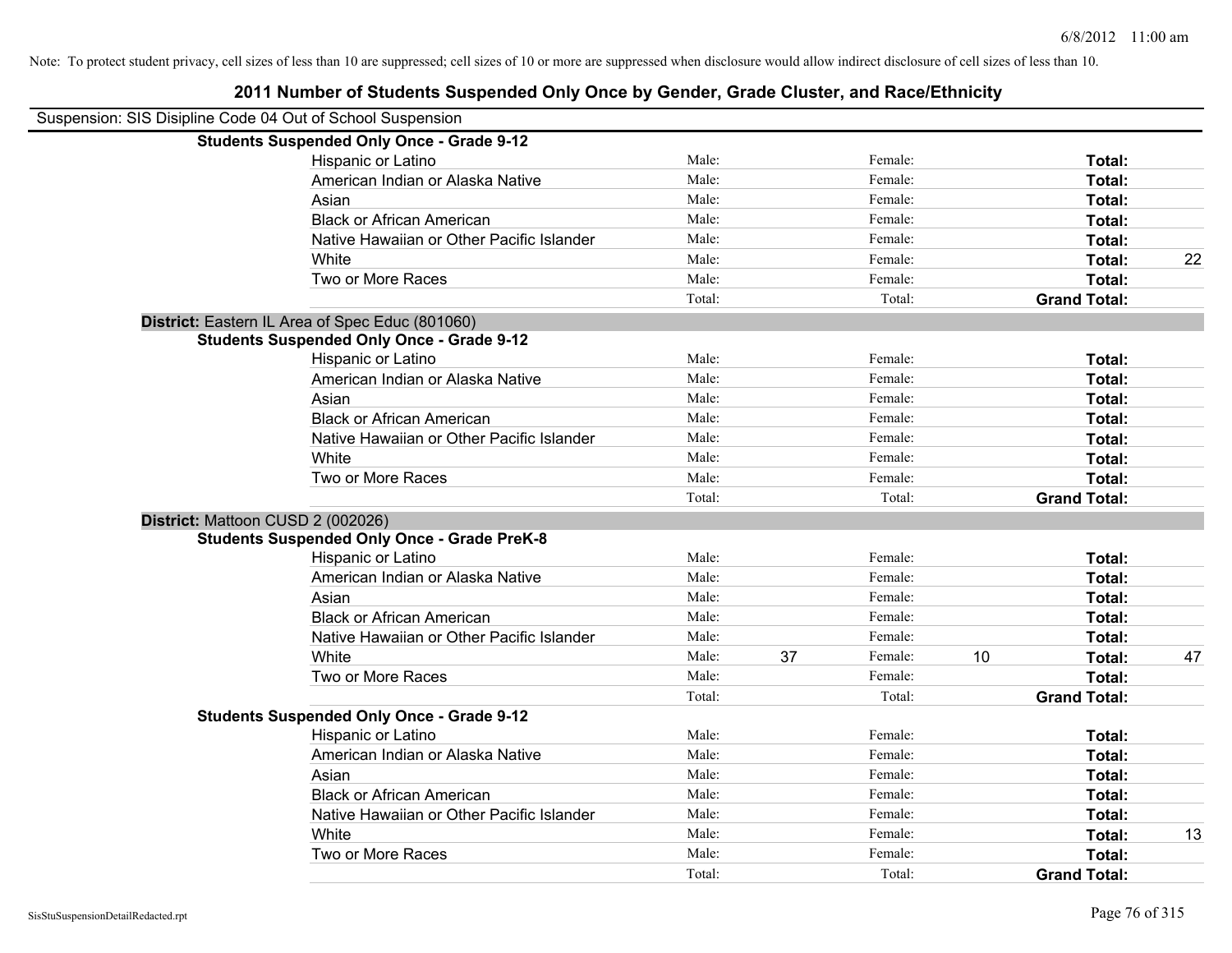| District: Oakland CUSD 5 (005026) |                                                    |        |         |                     |
|-----------------------------------|----------------------------------------------------|--------|---------|---------------------|
|                                   | <b>Students Suspended Only Once - Grade PreK-8</b> |        |         |                     |
|                                   | Hispanic or Latino                                 | Male:  | Female: | Total:              |
|                                   | American Indian or Alaska Native                   | Male:  | Female: | Total:              |
|                                   | Asian                                              | Male:  | Female: | Total:              |
|                                   | <b>Black or African American</b>                   | Male:  | Female: | Total:              |
|                                   | Native Hawaiian or Other Pacific Islander          | Male:  | Female: | <b>Total:</b>       |
|                                   | White                                              | Male:  | Female: | Total:              |
|                                   | Two or More Races                                  | Male:  | Female: | Total:              |
|                                   |                                                    | Total: | Total:  | <b>Grand Total:</b> |
|                                   | <b>Students Suspended Only Once - Grade 9-12</b>   |        |         |                     |
|                                   | Hispanic or Latino                                 | Male:  | Female: | Total:              |
|                                   | American Indian or Alaska Native                   | Male:  | Female: | Total:              |
|                                   | Asian                                              | Male:  | Female: | Total:              |
|                                   | <b>Black or African American</b>                   | Male:  | Female: | Total:              |
|                                   | Native Hawaiian or Other Pacific Islander          | Male:  | Female: | Total:              |
|                                   | White                                              | Male:  | Female: | Total:              |
|                                   | Two or More Races                                  | Male:  | Female: | Total:              |
|                                   |                                                    | Total: | Total:  | <b>Grand Total:</b> |
| <b>County: Cumberland (018)</b>   |                                                    |        |         |                     |
|                                   | District: Cumberland CUSD 77 (077026)              |        |         |                     |
|                                   | <b>Students Suspended Only Once - Grade 9-12</b>   |        |         |                     |
|                                   | Hispanic or Latino                                 | Male:  | Female: | Total:              |
|                                   | American Indian or Alaska Native                   | Male:  | Female: | Total:              |
|                                   | Asian                                              | Male:  | Female: | Total:              |
|                                   | <b>Black or African American</b>                   | Male:  | Female: | Total:              |
|                                   | Native Hawaiian or Other Pacific Islander          | Male:  | Female: | Total:              |
|                                   | White                                              | Male:  | Female: | Total:              |
|                                   | Two or More Races                                  | Male:  | Female: | Total:              |
|                                   |                                                    | Total: | Total:  | <b>Grand Total:</b> |
| District: Neoga CUSD 3 (003026)   |                                                    |        |         |                     |
|                                   | <b>Students Suspended Only Once - Grade PreK-8</b> |        |         |                     |
|                                   | Hispanic or Latino                                 | Male:  | Female: | <b>Total:</b>       |
|                                   | American Indian or Alaska Native                   | Male:  | Female: | Total:              |
|                                   | Asian                                              | Male:  | Female: | <b>Total:</b>       |
|                                   | <b>Black or African American</b>                   | Male:  | Female: | Total:              |
|                                   | Native Hawaiian or Other Pacific Islander          | Male:  | Female: | Total:              |
|                                   | White                                              | Male:  | Female: | Total:              |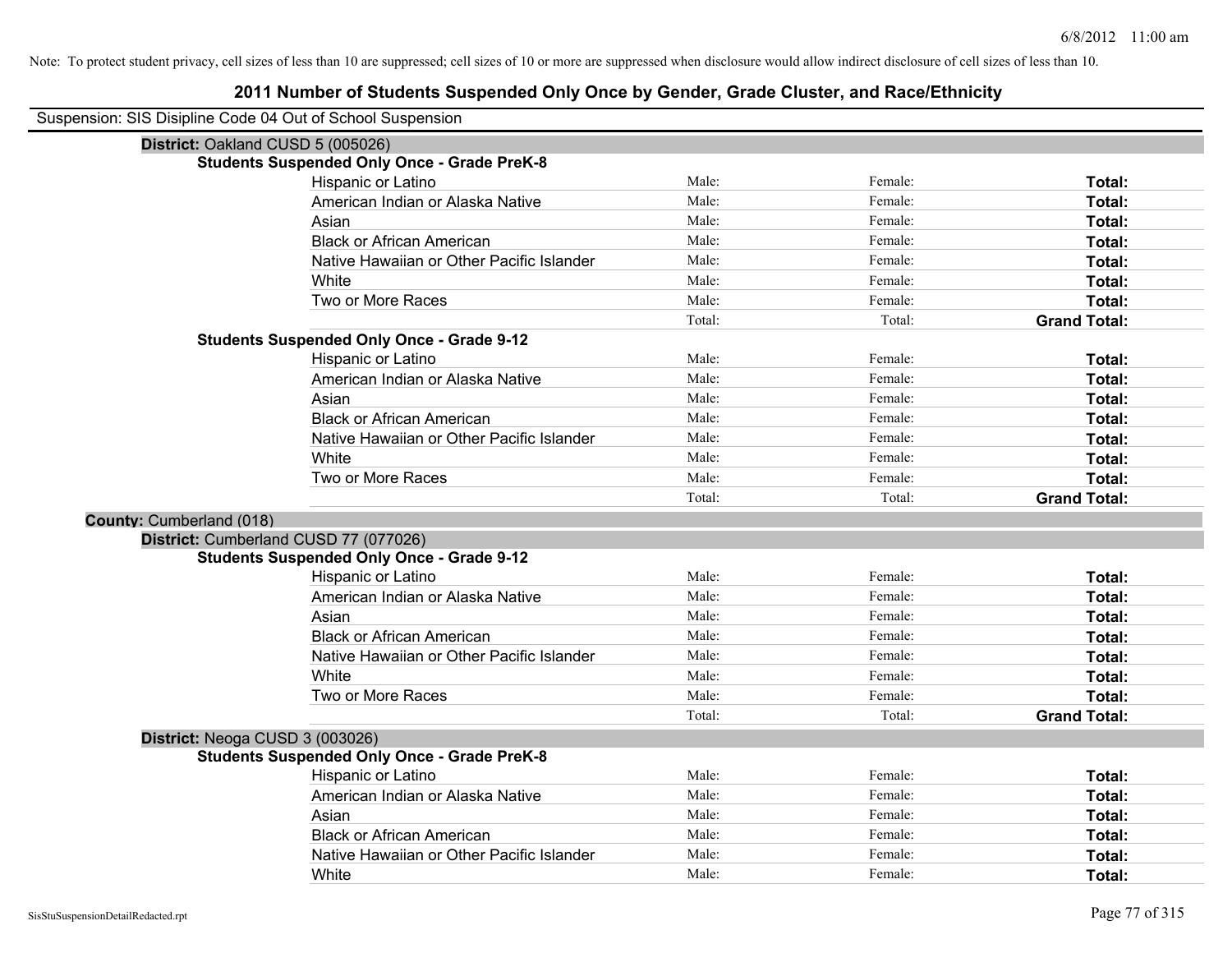|                              | Suspension: SIS Disipline Code 04 Out of School Suspension |        |         |                           |
|------------------------------|------------------------------------------------------------|--------|---------|---------------------------|
|                              | Two or More Races                                          | Male:  | Female: | Total:                    |
|                              |                                                            | Total: | Total:  | <b>Grand Total:</b>       |
|                              | <b>Students Suspended Only Once - Grade 9-12</b>           |        |         |                           |
|                              | Hispanic or Latino                                         | Male:  | Female: | Total:                    |
|                              | American Indian or Alaska Native                           | Male:  | Female: | Total:                    |
|                              | Asian                                                      | Male:  | Female: | Total:                    |
|                              | <b>Black or African American</b>                           | Male:  | Female: | Total:                    |
|                              | Native Hawaiian or Other Pacific Islander                  | Male:  | Female: | Total:                    |
|                              | White                                                      | Male:  | Female: | Total:                    |
|                              | Two or More Races                                          | Male:  | Female: | Total:                    |
|                              |                                                            | Total: | Total:  | <b>Grand Total:</b>       |
| <b>County: Douglas (021)</b> |                                                            |        |         |                           |
|                              | District: Arcola CUSD 306 (306026)                         |        |         |                           |
|                              | <b>Students Suspended Only Once - Grade PreK-8</b>         |        |         |                           |
|                              | Hispanic or Latino                                         | Male:  | Female: | Total:                    |
|                              | American Indian or Alaska Native                           | Male:  | Female: | Total:                    |
|                              | Asian                                                      | Male:  | Female: | Total:                    |
|                              | <b>Black or African American</b>                           | Male:  | Female: | Total:                    |
|                              | Native Hawaiian or Other Pacific Islander                  | Male:  | Female: | Total:                    |
|                              | White                                                      | Male:  | Female: | Total:                    |
|                              | Two or More Races                                          | Male:  | Female: | Total:                    |
|                              |                                                            | Total: | Total:  | <b>Grand Total:</b><br>11 |
|                              | <b>Students Suspended Only Once - Grade 9-12</b>           |        |         |                           |
|                              | Hispanic or Latino                                         | Male:  | Female: | Total:                    |
|                              | American Indian or Alaska Native                           | Male:  | Female: | Total:                    |
|                              | Asian                                                      | Male:  | Female: | Total:                    |
|                              | <b>Black or African American</b>                           | Male:  | Female: | Total:                    |
|                              | Native Hawaiian or Other Pacific Islander                  | Male:  | Female: | Total:                    |
|                              | White                                                      | Male:  | Female: | Total:                    |
|                              | Two or More Races                                          | Male:  | Female: | Total:                    |
|                              |                                                            | Total: | Total:  | <b>Grand Total:</b>       |
|                              | District: Arthur CUSD 305 (305026)                         |        |         |                           |
|                              | <b>Students Suspended Only Once - Grade PreK-8</b>         |        |         |                           |
|                              | Hispanic or Latino                                         | Male:  | Female: | Total:                    |
|                              | American Indian or Alaska Native                           | Male:  | Female: | Total:                    |
|                              | Asian                                                      | Male:  | Female: | Total:                    |
|                              | <b>Black or African American</b>                           | Male:  | Female: | Total:                    |
|                              | Native Hawaiian or Other Pacific Islander                  | Male:  | Female: | Total:                    |
|                              | White                                                      | Male:  | Female: | Total:                    |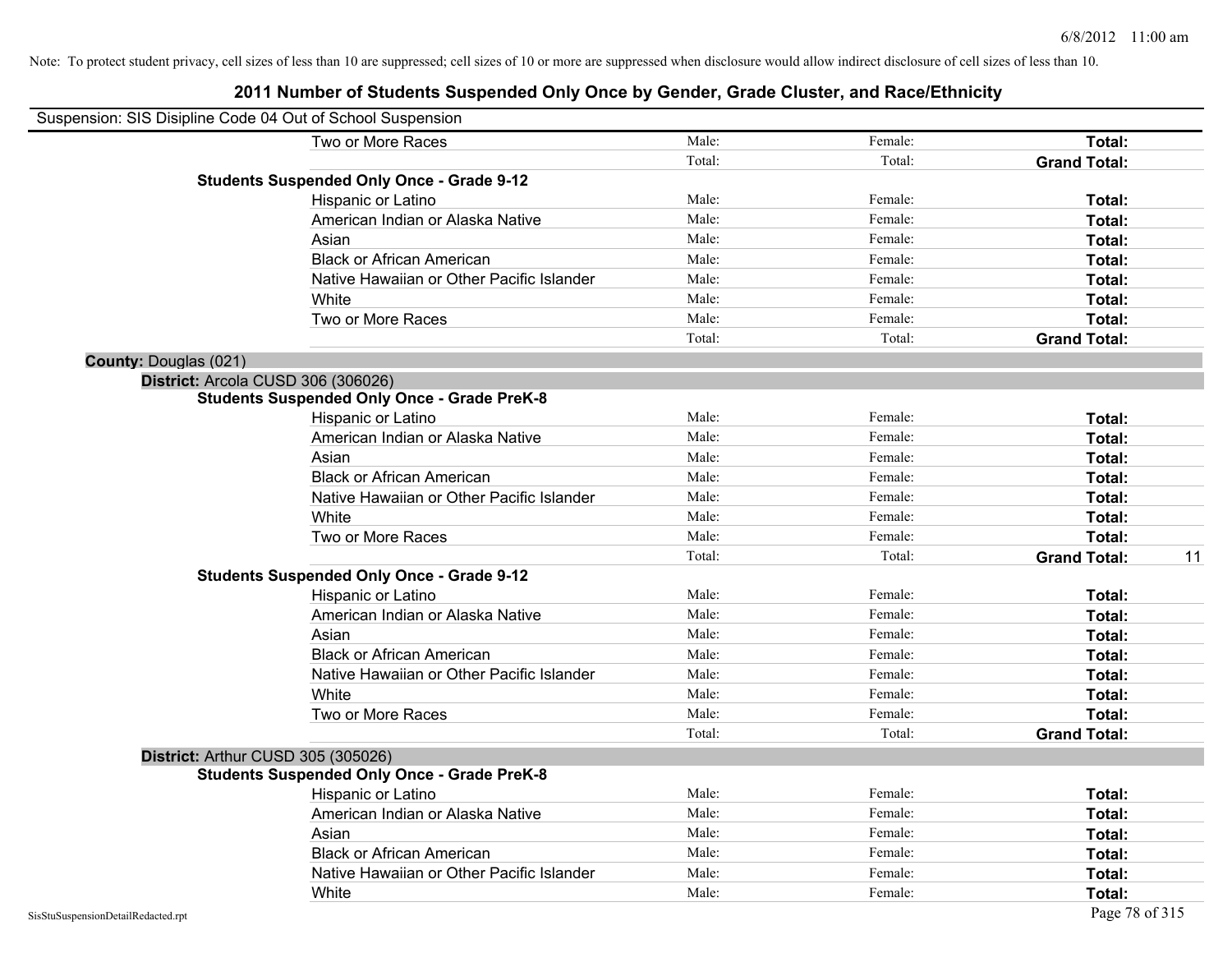| Suspension: SIS Disipline Code 04 Out of School Suspension |                                                    |        |         |                     |
|------------------------------------------------------------|----------------------------------------------------|--------|---------|---------------------|
|                                                            | Two or More Races                                  | Male:  | Female: | Total:              |
|                                                            |                                                    | Total: | Total:  | <b>Grand Total:</b> |
|                                                            | <b>Students Suspended Only Once - Grade 9-12</b>   |        |         |                     |
|                                                            | Hispanic or Latino                                 | Male:  | Female: | Total:              |
|                                                            | American Indian or Alaska Native                   | Male:  | Female: | Total:              |
|                                                            | Asian                                              | Male:  | Female: | <b>Total:</b>       |
|                                                            | <b>Black or African American</b>                   | Male:  | Female: | <b>Total:</b>       |
|                                                            | Native Hawaiian or Other Pacific Islander          | Male:  | Female: | Total:              |
|                                                            | White                                              | Male:  | Female: | Total:              |
|                                                            | Two or More Races                                  | Male:  | Female: | Total:              |
|                                                            |                                                    | Total: | Total:  | <b>Grand Total:</b> |
|                                                            | District: Tuscola CUSD 301 (301026)                |        |         |                     |
|                                                            | <b>Students Suspended Only Once - Grade PreK-8</b> |        |         |                     |
|                                                            | Hispanic or Latino                                 | Male:  | Female: | Total:              |
|                                                            | American Indian or Alaska Native                   | Male:  | Female: | Total:              |
|                                                            | Asian                                              | Male:  | Female: | Total:              |
|                                                            | <b>Black or African American</b>                   | Male:  | Female: | Total:              |
|                                                            | Native Hawaiian or Other Pacific Islander          | Male:  | Female: | Total:              |
|                                                            | White                                              | Male:  | Female: | Total:              |
|                                                            | Two or More Races                                  | Male:  | Female: | Total:              |
|                                                            |                                                    | Total: | Total:  | <b>Grand Total:</b> |
|                                                            | <b>Students Suspended Only Once - Grade 9-12</b>   |        |         |                     |
|                                                            | Hispanic or Latino                                 | Male:  | Female: | Total:              |
|                                                            | American Indian or Alaska Native                   | Male:  | Female: | Total:              |
|                                                            | Asian                                              | Male:  | Female: | Total:              |
|                                                            | <b>Black or African American</b>                   | Male:  | Female: | Total:              |
|                                                            | Native Hawaiian or Other Pacific Islander          | Male:  | Female: | <b>Total:</b>       |
|                                                            | White                                              | Male:  | Female: | <b>Total:</b>       |
|                                                            | Two or More Races                                  | Male:  | Female: | Total:              |
|                                                            |                                                    | Total: | Total:  | <b>Grand Total:</b> |
|                                                            | District: Villa Grove CUSD 302 (302026)            |        |         |                     |
|                                                            | <b>Students Suspended Only Once - Grade PreK-8</b> |        |         |                     |
|                                                            | Hispanic or Latino                                 | Male:  | Female: | <b>Total:</b>       |
|                                                            | American Indian or Alaska Native                   | Male:  | Female: | <b>Total:</b>       |
|                                                            | Asian                                              | Male:  | Female: | Total:              |
|                                                            | <b>Black or African American</b>                   | Male:  | Female: | Total:              |
|                                                            | Native Hawaiian or Other Pacific Islander          | Male:  | Female: | Total:              |
|                                                            | White                                              | Male:  | Female: | <b>Total:</b><br>12 |
|                                                            | Two or More Races                                  | Male:  | Female: | <b>Total:</b>       |
| SisStuSuspensionDetailRedacted.rpt                         |                                                    |        |         | Page 79 of 315      |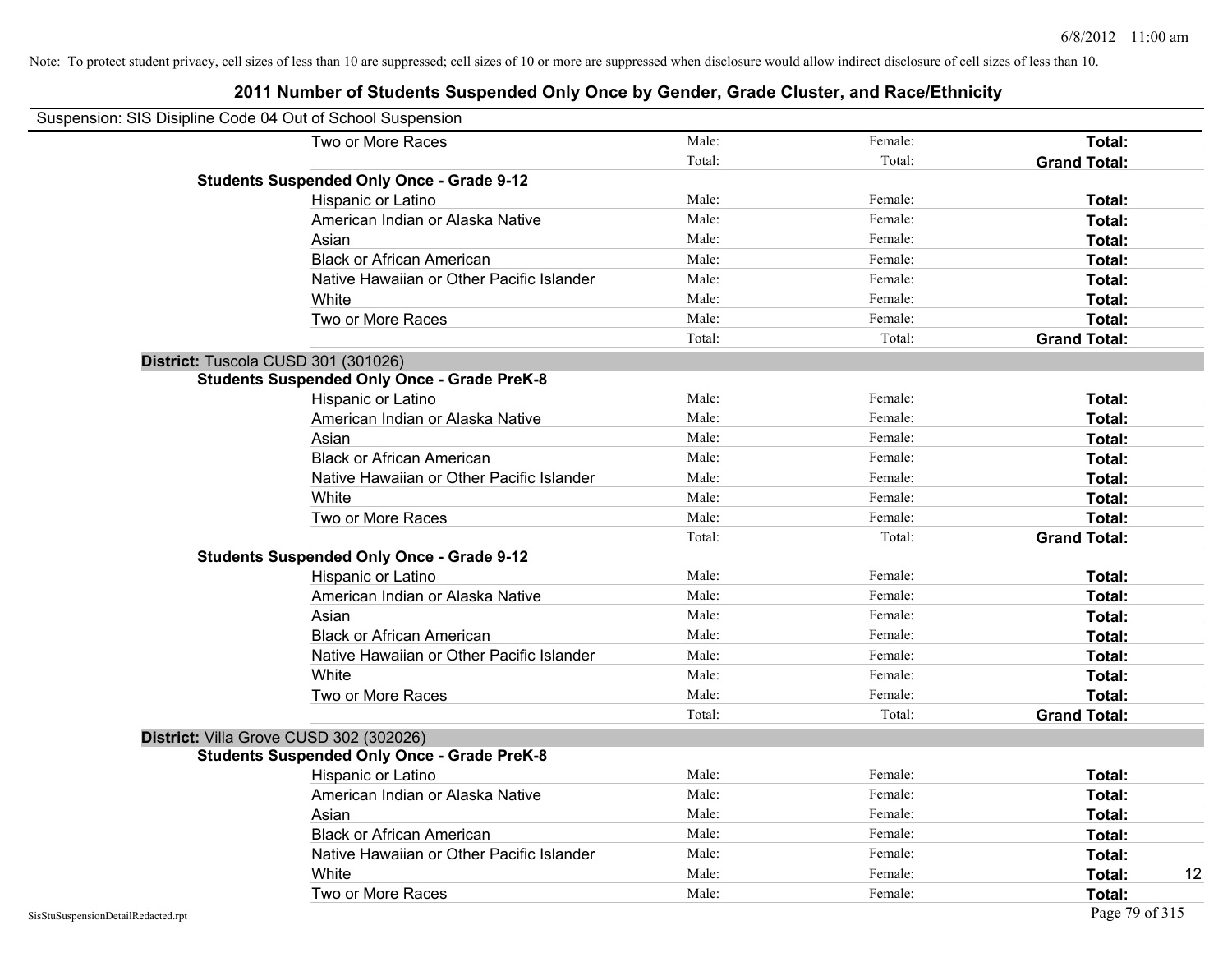|                     | Suspension: SIS Disipline Code 04 Out of School Suspension |        |         |                     |    |
|---------------------|------------------------------------------------------------|--------|---------|---------------------|----|
|                     |                                                            | Total: | Total:  | <b>Grand Total:</b> |    |
|                     | <b>Students Suspended Only Once - Grade 9-12</b>           |        |         |                     |    |
|                     | Hispanic or Latino                                         | Male:  | Female: | Total:              |    |
|                     | American Indian or Alaska Native                           | Male:  | Female: | Total:              |    |
|                     | Asian                                                      | Male:  | Female: | Total:              |    |
|                     | <b>Black or African American</b>                           | Male:  | Female: | Total:              |    |
|                     | Native Hawaiian or Other Pacific Islander                  | Male:  | Female: | Total:              |    |
|                     | White                                                      | Male:  | Female: | Total:              | 11 |
|                     | Two or More Races                                          | Male:  | Female: | Total:              |    |
|                     |                                                            | Total: | Total:  | <b>Grand Total:</b> |    |
| County: Edgar (023) |                                                            |        |         |                     |    |
|                     | District: Edgar County CUD 6 (006026)                      |        |         |                     |    |
|                     | <b>Students Suspended Only Once - Grade PreK-8</b>         |        |         |                     |    |
|                     | Hispanic or Latino                                         | Male:  | Female: | Total:              |    |
|                     | American Indian or Alaska Native                           | Male:  | Female: | Total:              |    |
|                     | Asian                                                      | Male:  | Female: | <b>Total:</b>       |    |
|                     | <b>Black or African American</b>                           | Male:  | Female: | Total:              |    |
|                     | Native Hawaiian or Other Pacific Islander                  | Male:  | Female: | Total:              |    |
|                     | White                                                      | Male:  | Female: | Total:              |    |
|                     | Two or More Races                                          | Male:  | Female: | Total:              |    |
|                     |                                                            | Total: | Total:  | <b>Grand Total:</b> |    |
|                     | <b>Students Suspended Only Once - Grade 9-12</b>           |        |         |                     |    |
|                     | Hispanic or Latino                                         | Male:  | Female: | Total:              |    |
|                     | American Indian or Alaska Native                           | Male:  | Female: | Total:              |    |
|                     | Asian                                                      | Male:  | Female: | Total:              |    |
|                     | <b>Black or African American</b>                           | Male:  | Female: | Total:              |    |
|                     | Native Hawaiian or Other Pacific Islander                  | Male:  | Female: | Total:              |    |
|                     | White                                                      | Male:  | Female: | Total:              |    |
|                     | Two or More Races                                          | Male:  | Female: | Total:              |    |
|                     |                                                            | Total: | Total:  | <b>Grand Total:</b> |    |
|                     | District: Kansas CUSD 3 (003026)                           |        |         |                     |    |
|                     | <b>Students Suspended Only Once - Grade PreK-8</b>         |        |         |                     |    |
|                     | Hispanic or Latino                                         | Male:  | Female: | Total:              |    |
|                     | American Indian or Alaska Native                           | Male:  | Female: | Total:              |    |
|                     | Asian                                                      | Male:  | Female: | Total:              |    |
|                     | <b>Black or African American</b>                           | Male:  | Female: | Total:              |    |
|                     | Native Hawaiian or Other Pacific Islander                  | Male:  | Female: | Total:              |    |
|                     | White                                                      | Male:  | Female: | Total:              |    |
|                     | Two or More Races                                          | Male:  | Female: | Total:              |    |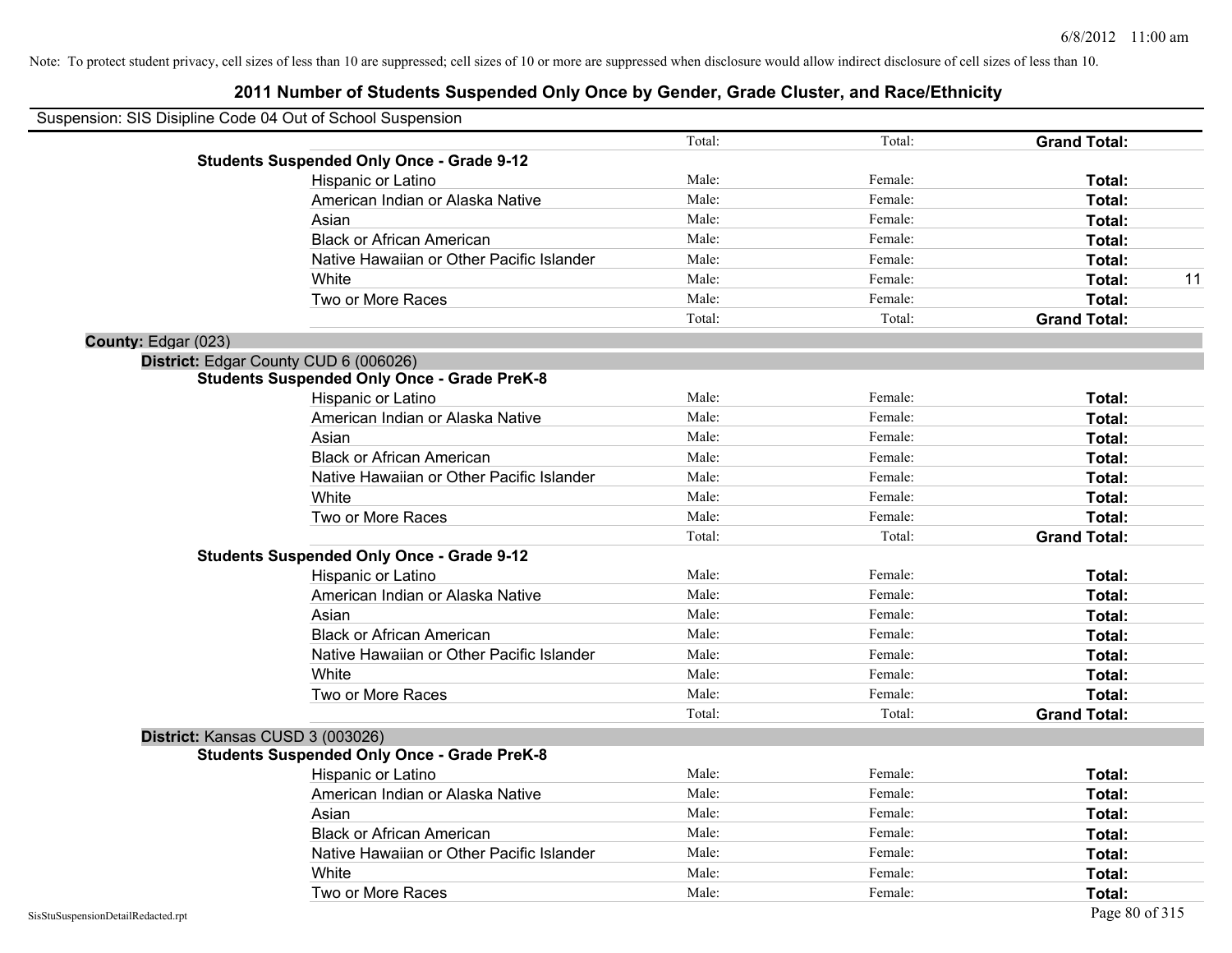| Suspension: SIS Disipline Code 04 Out of School Suspension |                                                    |        |         |                     |
|------------------------------------------------------------|----------------------------------------------------|--------|---------|---------------------|
|                                                            |                                                    | Total: | Total:  | <b>Grand Total:</b> |
|                                                            | <b>Students Suspended Only Once - Grade 9-12</b>   |        |         |                     |
|                                                            | Hispanic or Latino                                 | Male:  | Female: | Total:              |
|                                                            | American Indian or Alaska Native                   | Male:  | Female: | Total:              |
|                                                            | Asian                                              | Male:  | Female: | Total:              |
|                                                            | <b>Black or African American</b>                   | Male:  | Female: | Total:              |
|                                                            | Native Hawaiian or Other Pacific Islander          | Male:  | Female: | Total:              |
|                                                            | White                                              | Male:  | Female: | Total:              |
|                                                            | Two or More Races                                  | Male:  | Female: | Total:              |
|                                                            |                                                    | Total: | Total:  | <b>Grand Total:</b> |
| District: Paris CUSD 4 (004026)                            |                                                    |        |         |                     |
|                                                            | <b>Students Suspended Only Once - Grade PreK-8</b> |        |         |                     |
|                                                            | Hispanic or Latino                                 | Male:  | Female: | Total:              |
|                                                            | American Indian or Alaska Native                   | Male:  | Female: | Total:              |
|                                                            | Asian                                              | Male:  | Female: | Total:              |
|                                                            | <b>Black or African American</b>                   | Male:  | Female: | Total:              |
|                                                            | Native Hawaiian or Other Pacific Islander          | Male:  | Female: | Total:              |
|                                                            | White                                              | Male:  | Female: | Total:              |
|                                                            | Two or More Races                                  | Male:  | Female: | Total:              |
|                                                            |                                                    | Total: | Total:  | <b>Grand Total:</b> |
| District: Paris-Union SD 95 (095025)                       |                                                    |        |         |                     |
|                                                            | <b>Students Suspended Only Once - Grade PreK-8</b> |        |         |                     |
|                                                            | Hispanic or Latino                                 | Male:  | Female: | Total:              |
|                                                            | American Indian or Alaska Native                   | Male:  | Female: | Total:              |
|                                                            | Asian                                              | Male:  | Female: | Total:              |
|                                                            | <b>Black or African American</b>                   | Male:  | Female: | Total:              |
|                                                            | Native Hawaiian or Other Pacific Islander          | Male:  | Female: | Total:              |
|                                                            | White                                              | Male:  | Female: | Total:              |
|                                                            | Two or More Races                                  | Male:  | Female: | Total:              |
|                                                            |                                                    | Total: | Total:  | <b>Grand Total:</b> |
| District: Shiloh CUSD 1 (001026)                           |                                                    |        |         |                     |
|                                                            | <b>Students Suspended Only Once - Grade PreK-8</b> |        |         |                     |
|                                                            | Hispanic or Latino                                 | Male:  | Female: | Total:              |
|                                                            | American Indian or Alaska Native                   | Male:  | Female: | Total:              |
|                                                            | Asian                                              | Male:  | Female: | Total:              |
|                                                            | <b>Black or African American</b>                   | Male:  | Female: | Total:              |
|                                                            | Native Hawaiian or Other Pacific Islander          | Male:  | Female: | <b>Total:</b>       |
|                                                            | White                                              | Male:  | Female: | Total:              |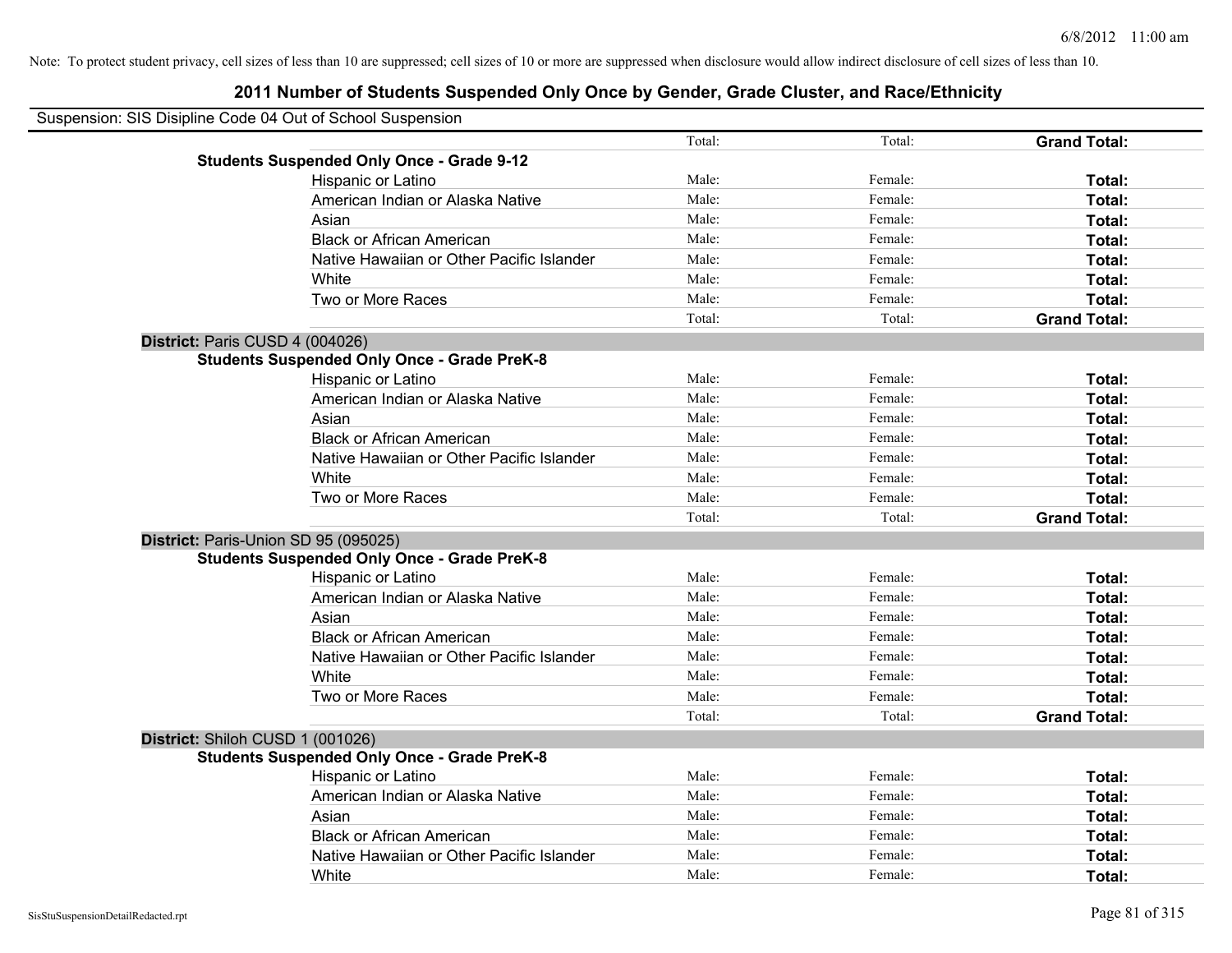|                        | Suspension: SIS Disipline Code 04 Out of School Suspension |        |         |                     |    |
|------------------------|------------------------------------------------------------|--------|---------|---------------------|----|
|                        | Two or More Races                                          | Male:  | Female: | Total:              |    |
|                        |                                                            | Total: | Total:  | <b>Grand Total:</b> |    |
|                        | <b>Students Suspended Only Once - Grade 9-12</b>           |        |         |                     |    |
|                        | Hispanic or Latino                                         | Male:  | Female: | Total:              |    |
|                        | American Indian or Alaska Native                           | Male:  | Female: | Total:              |    |
|                        | Asian                                                      | Male:  | Female: | Total:              |    |
|                        | <b>Black or African American</b>                           | Male:  | Female: | Total:              |    |
|                        | Native Hawaiian or Other Pacific Islander                  | Male:  | Female: | Total:              |    |
|                        | White                                                      | Male:  | Female: | Total:              | 10 |
|                        | Two or More Races                                          | Male:  | Female: | Total:              |    |
|                        |                                                            | Total: | Total:  | <b>Grand Total:</b> |    |
| County: Moultrie (070) |                                                            |        |         |                     |    |
|                        | District: Lovington CUSD 303 (303026)                      |        |         |                     |    |
|                        | <b>Students Suspended Only Once - Grade 9-12</b>           |        |         |                     |    |
|                        | Hispanic or Latino                                         | Male:  | Female: | Total:              |    |
|                        | American Indian or Alaska Native                           | Male:  | Female: | Total:              |    |
|                        | Asian                                                      | Male:  | Female: | Total:              |    |
|                        | <b>Black or African American</b>                           | Male:  | Female: | Total:              |    |
|                        | Native Hawaiian or Other Pacific Islander                  | Male:  | Female: | Total:              |    |
|                        | White                                                      | Male:  | Female: | Total:              |    |
|                        | Two or More Races                                          | Male:  | Female: | Total:              |    |
|                        |                                                            | Total: | Total:  | <b>Grand Total:</b> |    |
|                        | District: Okaw Valley CUSD 302 (302026)                    |        |         |                     |    |
|                        | <b>Students Suspended Only Once - Grade 9-12</b>           |        |         |                     |    |
|                        | Hispanic or Latino                                         | Male:  | Female: | Total:              |    |
|                        | American Indian or Alaska Native                           | Male:  | Female: | Total:              |    |
|                        | Asian                                                      | Male:  | Female: | Total:              |    |
|                        | <b>Black or African American</b>                           | Male:  | Female: | Total:              |    |
|                        | Native Hawaiian or Other Pacific Islander                  | Male:  | Female: | Total:              |    |
|                        | White                                                      | Male:  | Female: | Total:              |    |
|                        | Two or More Races                                          | Male:  | Female: | Total:              |    |
|                        |                                                            | Total: | Total:  | <b>Grand Total:</b> |    |
|                        | District: Sullivan CUSD 300 (300026)                       |        |         |                     |    |
|                        | <b>Students Suspended Only Once - Grade PreK-8</b>         |        |         |                     |    |
|                        | Hispanic or Latino                                         | Male:  | Female: | Total:              |    |
|                        | American Indian or Alaska Native                           | Male:  | Female: | Total:              |    |
|                        | Asian                                                      | Male:  | Female: | Total:              |    |
|                        | <b>Black or African American</b>                           | Male:  | Female: | Total:              |    |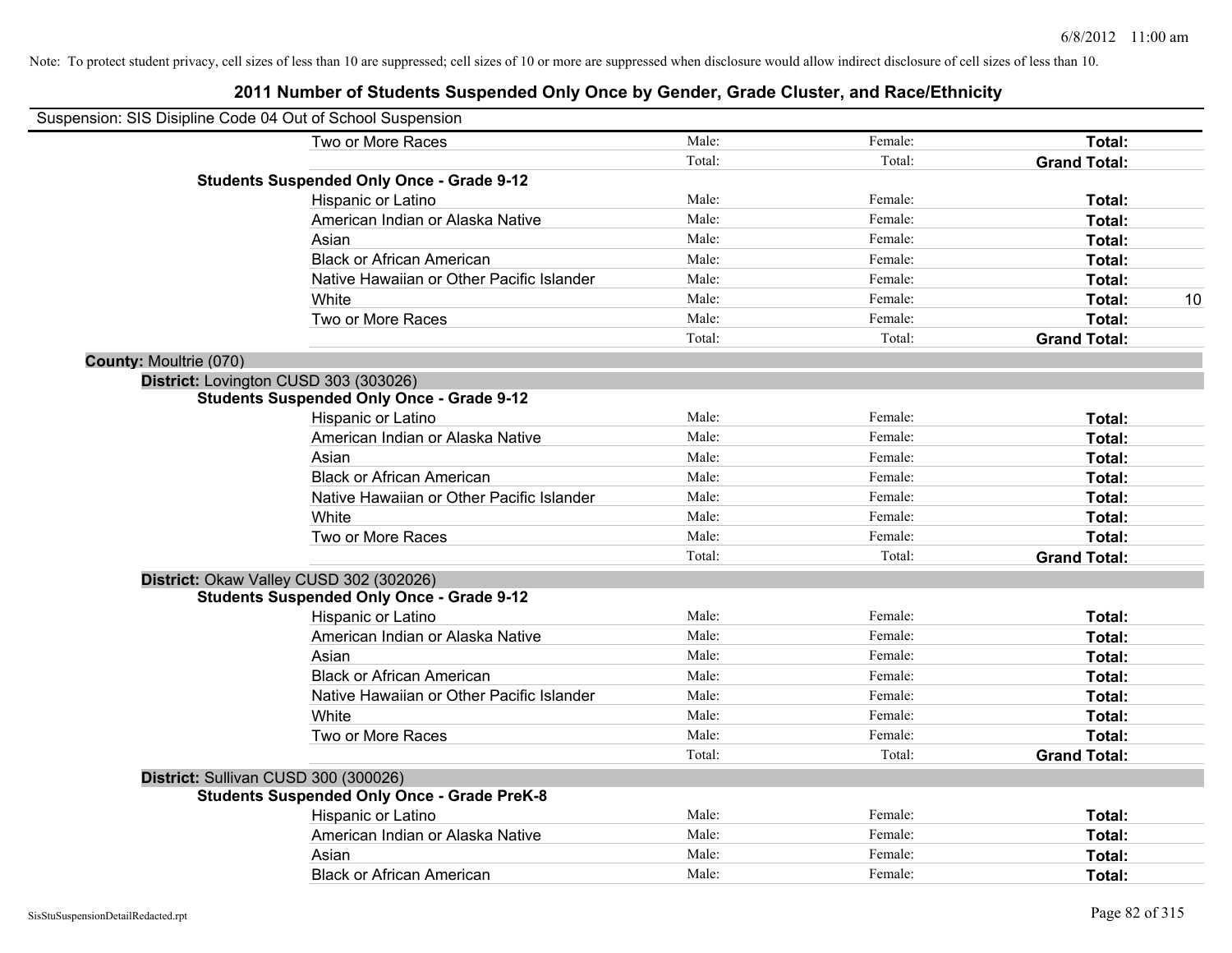| Suspension: SIS Disipline Code 04 Out of School Suspension |                                                      |        |         |                     |
|------------------------------------------------------------|------------------------------------------------------|--------|---------|---------------------|
|                                                            | Native Hawaiian or Other Pacific Islander            | Male:  | Female: | Total:              |
|                                                            | White                                                | Male:  | Female: | Total:<br>18        |
|                                                            | Two or More Races                                    | Male:  | Female: | Total:              |
|                                                            |                                                      | Total: | Total:  | <b>Grand Total:</b> |
|                                                            | <b>Students Suspended Only Once - Grade 9-12</b>     |        |         |                     |
|                                                            | Hispanic or Latino                                   | Male:  | Female: | Total:              |
|                                                            | American Indian or Alaska Native                     | Male:  | Female: | Total:              |
|                                                            | Asian                                                | Male:  | Female: | Total:              |
|                                                            | <b>Black or African American</b>                     | Male:  | Female: | Total:              |
|                                                            | Native Hawaiian or Other Pacific Islander            | Male:  | Female: | Total:              |
|                                                            | White                                                | Male:  | Female: | Total:              |
|                                                            | Two or More Races                                    | Male:  | Female: | Total:              |
|                                                            |                                                      | Total: | Total:  | <b>Grand Total:</b> |
| County: Non-Public School (000)                            |                                                      |        |         |                     |
|                                                            | District: Clk/Cls/Cmbn/Dglas/Edgr/Mltr/Shlb (000000) |        |         |                     |
|                                                            | <b>Students Suspended Only Once - Grade PreK-8</b>   |        |         |                     |
|                                                            | Hispanic or Latino                                   | Male:  | Female: | Total:              |
|                                                            | American Indian or Alaska Native                     | Male:  | Female: | Total:              |
|                                                            | Asian                                                | Male:  | Female: | Total:              |
|                                                            | <b>Black or African American</b>                     | Male:  | Female: | Total:              |
|                                                            | Native Hawaiian or Other Pacific Islander            | Male:  | Female: | Total:              |
|                                                            | White                                                | Male:  | Female: | Total:              |
|                                                            | Two or More Races                                    | Male:  | Female: | Total:              |
|                                                            |                                                      | Total: | Total:  | <b>Grand Total:</b> |
|                                                            | <b>Students Suspended Only Once - Grade 9-12</b>     |        |         |                     |
|                                                            | Hispanic or Latino                                   | Male:  | Female: | Total:              |
|                                                            | American Indian or Alaska Native                     | Male:  | Female: | Total:              |
|                                                            | Asian                                                | Male:  | Female: | Total:              |
|                                                            | <b>Black or African American</b>                     | Male:  | Female: | Total:              |
|                                                            | Native Hawaiian or Other Pacific Islander            | Male:  | Female: | Total:              |
|                                                            | White                                                | Male:  | Female: | Total:              |
|                                                            | Two or More Races                                    | Male:  | Female: | Total:              |
|                                                            |                                                      | Total: | Total:  | <b>Grand Total:</b> |
| County: Shelby (087)                                       |                                                      |        |         |                     |
|                                                            | District: Central A & M CUD 21 (021026)              |        |         |                     |
|                                                            | <b>Students Suspended Only Once - Grade PreK-8</b>   |        |         |                     |
|                                                            | Hispanic or Latino                                   | Male:  | Female: | Total:              |
|                                                            | American Indian or Alaska Native                     | Male:  | Female: | Total:              |
|                                                            | Asian                                                | Male:  | Female: | Total:              |
| SisStuSuspensionDetailRedacted.rpt                         |                                                      |        |         | Page 83 of 315      |

#### **2011 Number of Students Suspended Only Once by Gender, Grade Cluster, and Race/Ethnicity**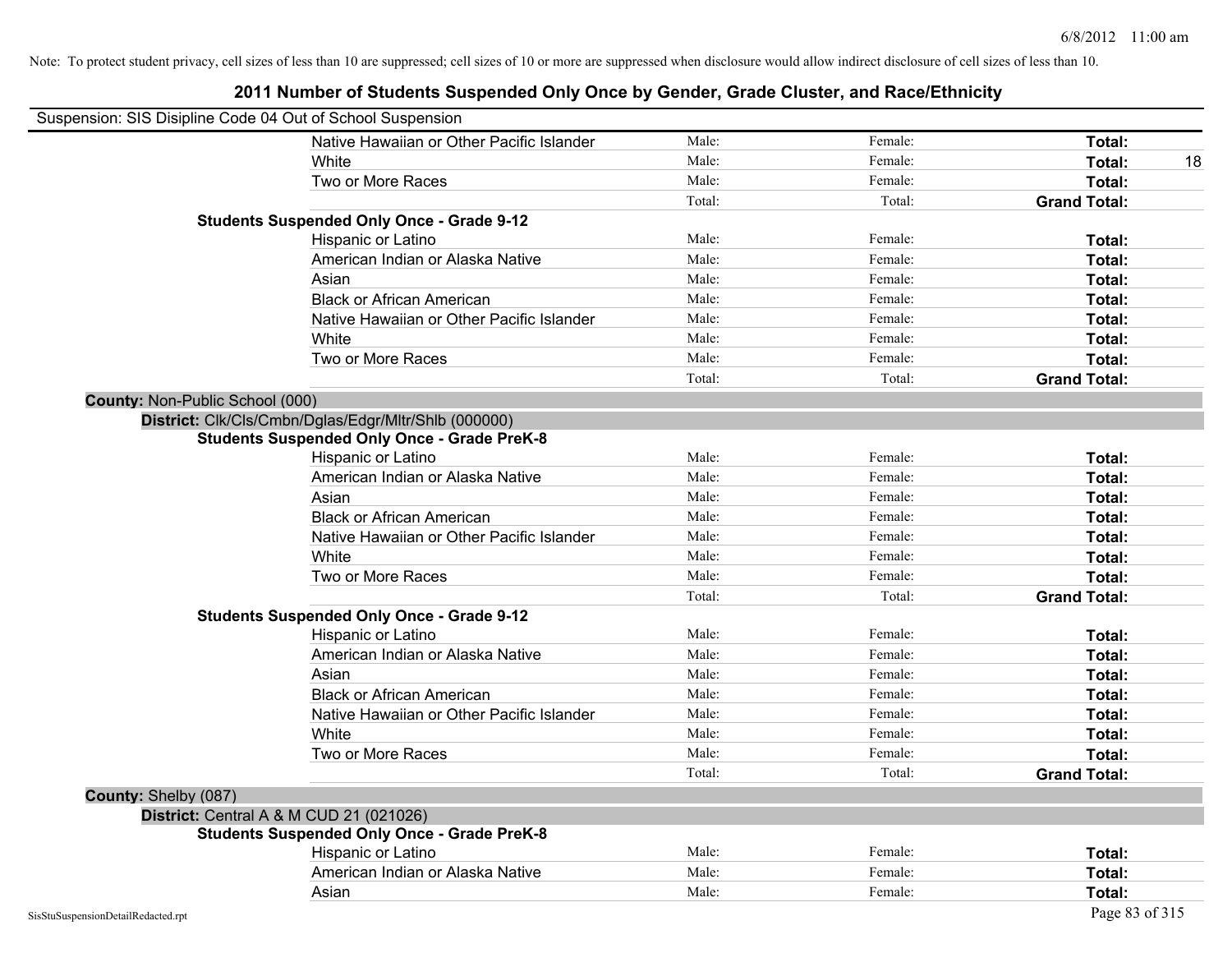| Suspension: SIS Disipline Code 04 Out of School Suspension |                                                    |        |         |                     |    |
|------------------------------------------------------------|----------------------------------------------------|--------|---------|---------------------|----|
|                                                            | <b>Black or African American</b>                   | Male:  | Female: | Total:              |    |
|                                                            | Native Hawaiian or Other Pacific Islander          | Male:  | Female: | Total:              |    |
|                                                            | White                                              | Male:  | Female: | Total:              |    |
|                                                            | Two or More Races                                  | Male:  | Female: | Total:              |    |
|                                                            |                                                    | Total: | Total:  | <b>Grand Total:</b> |    |
|                                                            | <b>Students Suspended Only Once - Grade 9-12</b>   |        |         |                     |    |
|                                                            | Hispanic or Latino                                 | Male:  | Female: | Total:              |    |
|                                                            | American Indian or Alaska Native                   | Male:  | Female: | Total:              |    |
|                                                            | Asian                                              | Male:  | Female: | Total:              |    |
|                                                            | <b>Black or African American</b>                   | Male:  | Female: | Total:              |    |
|                                                            | Native Hawaiian or Other Pacific Islander          | Male:  | Female: | Total:              |    |
|                                                            | White                                              | Male:  | Female: | Total:              | 10 |
|                                                            | Two or More Races                                  | Male:  | Female: | Total:              |    |
|                                                            |                                                    | Total: | Total:  | <b>Grand Total:</b> |    |
|                                                            | District: Cowden-Herrick CUSD 3A (003A26)          |        |         |                     |    |
|                                                            | <b>Students Suspended Only Once - Grade PreK-8</b> |        |         |                     |    |
|                                                            | Hispanic or Latino                                 | Male:  | Female: | Total:              |    |
|                                                            | American Indian or Alaska Native                   | Male:  | Female: | Total:              |    |
|                                                            | Asian                                              | Male:  | Female: | Total:              |    |
|                                                            | <b>Black or African American</b>                   | Male:  | Female: | Total:              |    |
|                                                            | Native Hawaiian or Other Pacific Islander          | Male:  | Female: | Total:              |    |
|                                                            | White                                              | Male:  | Female: | Total:              |    |
|                                                            | Two or More Races                                  | Male:  | Female: | Total:              |    |
|                                                            |                                                    | Total: | Total:  | <b>Grand Total:</b> |    |
|                                                            | District: Shelbyville CUSD 4 (004026)              |        |         |                     |    |
|                                                            | <b>Students Suspended Only Once - Grade PreK-8</b> |        |         |                     |    |
|                                                            | Hispanic or Latino                                 | Male:  | Female: | Total:              |    |
|                                                            | American Indian or Alaska Native                   | Male:  | Female: | Total:              |    |
|                                                            | Asian                                              | Male:  | Female: | Total:              |    |
|                                                            | <b>Black or African American</b>                   | Male:  | Female: | Total:              |    |
|                                                            | Native Hawaiian or Other Pacific Islander          | Male:  | Female: | Total:              |    |
|                                                            | White                                              | Male:  | Female: | Total:              |    |
|                                                            | Two or More Races                                  | Male:  | Female: | Total:              |    |
|                                                            |                                                    | Total: | Total:  | <b>Grand Total:</b> |    |
|                                                            | <b>Students Suspended Only Once - Grade 9-12</b>   |        |         |                     |    |
|                                                            | Hispanic or Latino                                 | Male:  | Female: | Total:              |    |
|                                                            | American Indian or Alaska Native                   | Male:  | Female: | Total:              |    |
|                                                            | Asian                                              | Male:  | Female: | Total:              |    |
|                                                            | <b>Black or African American</b>                   | Male:  | Female: | Total:              |    |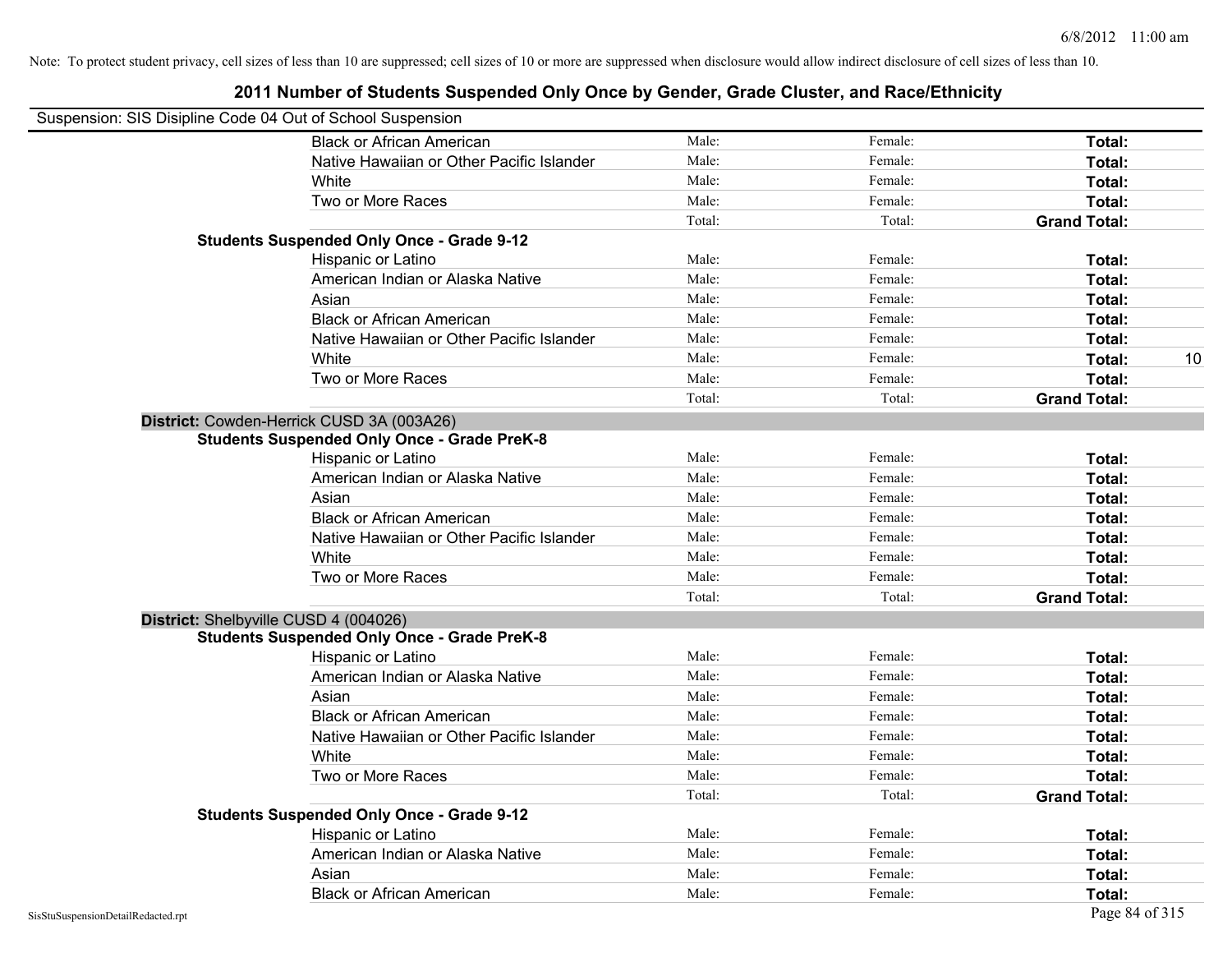| Suspension: SIS Disipline Code 04 Out of School Suspension |                                                    |        |         |                     |
|------------------------------------------------------------|----------------------------------------------------|--------|---------|---------------------|
|                                                            | Native Hawaiian or Other Pacific Islander          | Male:  | Female: | Total:              |
|                                                            | White                                              | Male:  | Female: | Total:              |
|                                                            | Two or More Races                                  | Male:  | Female: | Total:              |
|                                                            |                                                    | Total: | Total:  | <b>Grand Total:</b> |
|                                                            | District: Stewardson-Strasburg CUD 5A (005A26)     |        |         |                     |
|                                                            | <b>Students Suspended Only Once - Grade PreK-8</b> |        |         |                     |
|                                                            | Hispanic or Latino                                 | Male:  | Female: | Total:              |
|                                                            | American Indian or Alaska Native                   | Male:  | Female: | Total:              |
|                                                            | Asian                                              | Male:  | Female: | Total:              |
|                                                            | <b>Black or African American</b>                   | Male:  | Female: | Total:              |
|                                                            | Native Hawaiian or Other Pacific Islander          | Male:  | Female: | Total:              |
|                                                            | White                                              | Male:  | Female: | Total:              |
|                                                            | Two or More Races                                  | Male:  | Female: | Total:              |
|                                                            |                                                    | Total: | Total:  | <b>Grand Total:</b> |
|                                                            | <b>Students Suspended Only Once - Grade 9-12</b>   |        |         |                     |
|                                                            | Hispanic or Latino                                 | Male:  | Female: | Total:              |
|                                                            | American Indian or Alaska Native                   | Male:  | Female: | Total:              |
|                                                            | Asian                                              | Male:  | Female: | Total:              |
|                                                            | <b>Black or African American</b>                   | Male:  | Female: | Total:              |
|                                                            | Native Hawaiian or Other Pacific Islander          | Male:  | Female: | Total:              |
|                                                            | White                                              | Male:  | Female: | Total:              |
|                                                            | Two or More Races                                  | Male:  | Female: | Total:              |
|                                                            |                                                    | Total: | Total:  | <b>Grand Total:</b> |
| District: Windsor CUSD 1 (001026)                          |                                                    |        |         |                     |
|                                                            | <b>Students Suspended Only Once - Grade PreK-8</b> |        |         |                     |
|                                                            | Hispanic or Latino                                 | Male:  | Female: | Total:              |
|                                                            | American Indian or Alaska Native                   | Male:  | Female: | Total:              |
|                                                            | Asian                                              | Male:  | Female: | Total:              |
|                                                            | <b>Black or African American</b>                   | Male:  | Female: | Total:              |
|                                                            | Native Hawaiian or Other Pacific Islander          | Male:  | Female: | Total:              |
|                                                            | White                                              | Male:  | Female: | Total:              |
|                                                            | Two or More Races                                  | Male:  | Female: | Total:              |
|                                                            |                                                    | Total: | Total:  | <b>Grand Total:</b> |
|                                                            | <b>Students Suspended Only Once - Grade 9-12</b>   |        |         |                     |
|                                                            | Hispanic or Latino                                 | Male:  | Female: | Total:              |
|                                                            | American Indian or Alaska Native                   | Male:  | Female: | Total:              |
|                                                            | Asian                                              | Male:  | Female: | Total:              |
|                                                            | <b>Black or African American</b>                   | Male:  | Female: | Total:              |
|                                                            | Native Hawaiian or Other Pacific Islander          | Male:  | Female: | Total:              |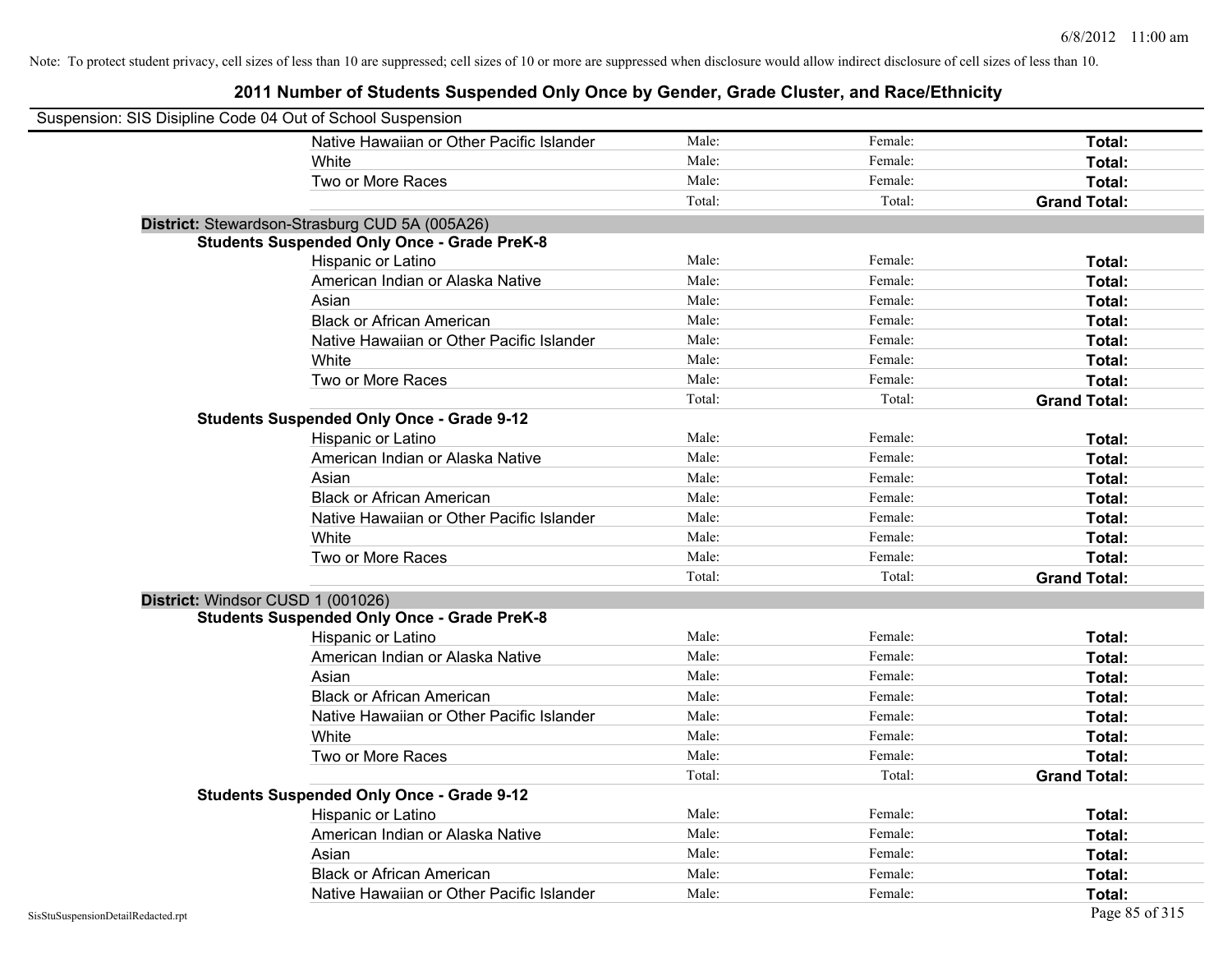**2011 Number of Students Suspended Only Once by Gender, Grade Cluster, and Race/Ethnicity**

| Suspension: SIS Disipline Code 04 Out of School Suspension |                                                    |        |       |         |       |                     |       |
|------------------------------------------------------------|----------------------------------------------------|--------|-------|---------|-------|---------------------|-------|
|                                                            | White                                              | Male:  |       | Female: |       | Total:              |       |
|                                                            | Two or More Races                                  | Male:  |       | Female: |       | Total:              |       |
|                                                            |                                                    | Total: |       | Total:  |       | <b>Grand Total:</b> |       |
| Region: Crawford-Lawrence Educ Serv Reg (15)               |                                                    |        |       |         |       |                     |       |
| County: Cook (016)                                         |                                                    |        |       |         |       |                     |       |
|                                                            | District: City of Chicago SD 299 (299025)          |        |       |         |       |                     |       |
|                                                            | <b>Students Suspended Only Once - Grade PreK-8</b> |        |       |         |       |                     |       |
|                                                            | Hispanic or Latino                                 | Male:  | 1,885 | Female: | 765   | Total:              | 2,650 |
|                                                            | American Indian or Alaska Native                   | Male:  |       | Female: |       | Total:              | 17    |
|                                                            | Asian                                              | Male:  | 54    | Female: | 12    | Total:              | 66    |
|                                                            | <b>Black or African American</b>                   | Male:  | 5,281 | Female: | 3,402 | Total:              | 8,683 |
|                                                            | Native Hawaiian or Other Pacific Islander          | Male:  |       | Female: |       | Total:              |       |
|                                                            | White                                              | Male:  | 265   | Female: | 66    | <b>Total:</b>       | 331   |
|                                                            | Two or More Races                                  | Male:  | 43    | Female: | 20    | <b>Total:</b>       | 63    |
|                                                            |                                                    | Total: |       | Total:  |       | <b>Grand Total:</b> |       |
|                                                            | <b>Students Suspended Only Once - Grade 9-12</b>   |        |       |         |       |                     |       |
|                                                            | Hispanic or Latino                                 | Male:  | 2,190 | Female: | 1,395 | Total:              | 3,585 |
|                                                            | American Indian or Alaska Native                   | Male:  | 25    | Female: | 11    | <b>Total:</b>       | 36    |
|                                                            | Asian                                              | Male:  | 81    | Female: | 33    | Total:              | 114   |
|                                                            | <b>Black or African American</b>                   | Male:  | 3,847 | Female: | 3,481 | Total:              | 7,328 |
|                                                            | Native Hawaiian or Other Pacific Islander          | Male:  |       | Female: |       | Total:              |       |
|                                                            | White                                              | Male:  | 362   | Female: | 181   | Total:              | 543   |
|                                                            | Two or More Races                                  | Male:  | 84    | Female: | 49    | Total:              | 133   |
|                                                            |                                                    | Total: |       | Total:  |       | <b>Grand Total:</b> |       |
|                                                            | District: One Hope United (003500)                 |        |       |         |       |                     |       |
|                                                            | <b>Students Suspended Only Once - Grade 9-12</b>   |        |       |         |       |                     |       |
|                                                            | Hispanic or Latino                                 | Male:  |       | Female: |       | Total:              |       |
|                                                            | American Indian or Alaska Native                   | Male:  |       | Female: |       | Total:              |       |
|                                                            | Asian                                              | Male:  |       | Female: |       | Total:              |       |
|                                                            | <b>Black or African American</b>                   | Male:  |       | Female: |       | Total:              |       |
|                                                            | Native Hawaiian or Other Pacific Islander          | Male:  |       | Female: |       | Total:              |       |
|                                                            | White                                              | Male:  |       | Female: |       | Total:              |       |
|                                                            | Two or More Races                                  | Male:  |       | Female: |       | Total:              |       |
|                                                            |                                                    | Total: |       | Total:  |       | <b>Grand Total:</b> |       |
|                                                            |                                                    |        |       |         |       |                     |       |

**Region:** De Kalb ROE (16)

**County:** Dekalb (019)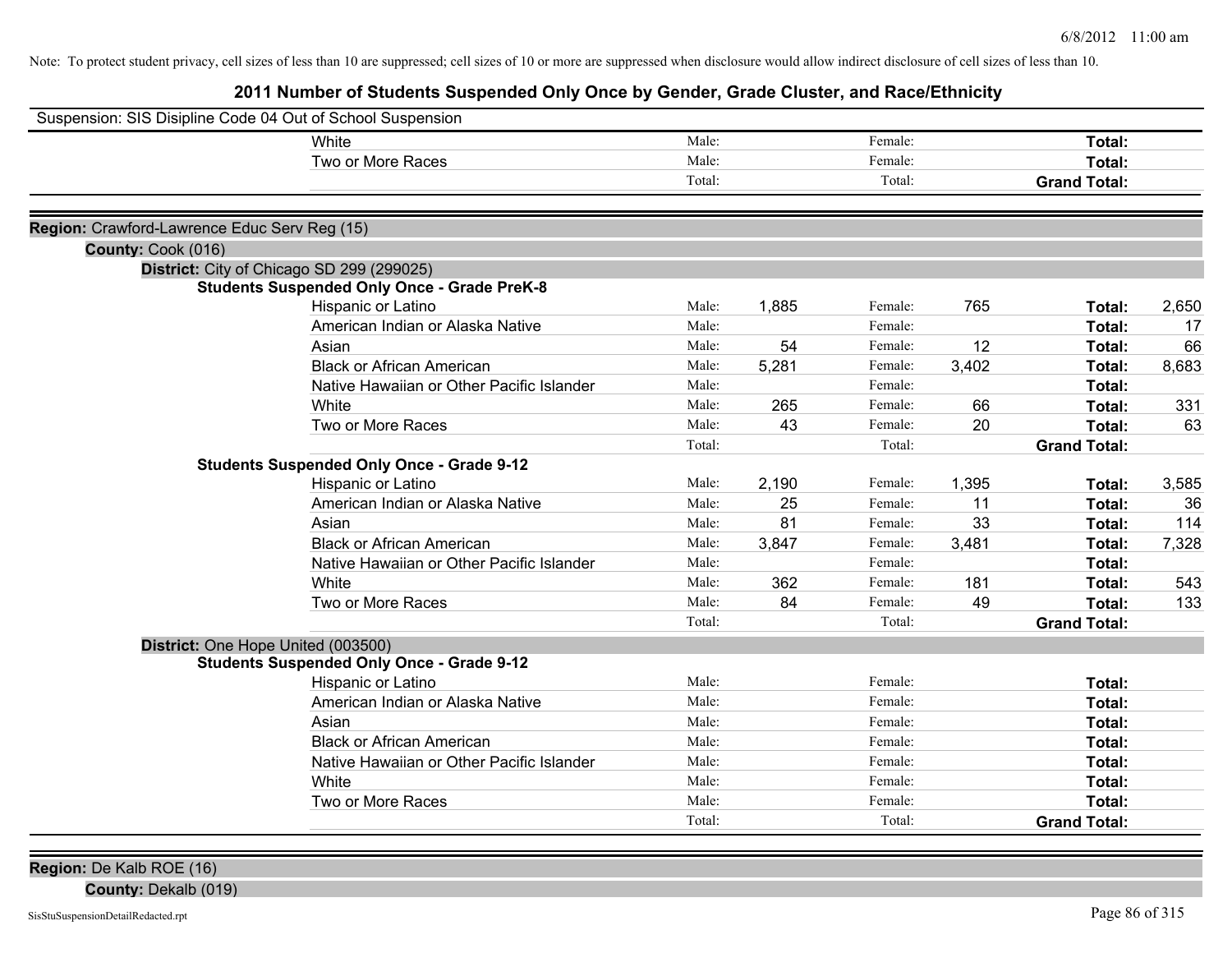#### **2011 Number of Students Suspended Only Once by Gender, Grade Cluster, and Race/Ethnicity**

Suspension: SIS Disipline Code 04 Out of School Suspension

| District: DeKalb CUSD 428 (428026)                 |        |    |         |    |                     |     |
|----------------------------------------------------|--------|----|---------|----|---------------------|-----|
| <b>Students Suspended Only Once - Grade PreK-8</b> |        |    |         |    |                     |     |
| Hispanic or Latino                                 | Male:  |    | Female: |    | Total:              | 29  |
| American Indian or Alaska Native                   | Male:  |    | Female: |    | Total:              |     |
| Asian                                              | Male:  |    | Female: |    | Total:              |     |
| <b>Black or African American</b>                   | Male:  | 18 | Female: | 20 | Total:              | 38  |
| Native Hawaiian or Other Pacific Islander          | Male:  |    | Female: |    | Total:              |     |
| White                                              | Male:  |    | Female: |    | Total:              | 48  |
| Two or More Races                                  | Male:  |    | Female: |    | Total:              |     |
|                                                    | Total: | 86 | Total:  | 40 | <b>Grand Total:</b> | 126 |
| <b>Students Suspended Only Once - Grade 9-12</b>   |        |    |         |    |                     |     |
| Hispanic or Latino                                 | Male:  | 16 | Female: | 17 | Total:              | 33  |
| American Indian or Alaska Native                   | Male:  |    | Female: |    | Total:              |     |
| Asian                                              | Male:  |    | Female: |    | Total:              |     |
| <b>Black or African American</b>                   | Male:  | 12 | Female: | 12 | Total:              | 24  |
| Native Hawaiian or Other Pacific Islander          | Male:  |    | Female: |    | Total:              |     |
| White                                              | Male:  | 39 | Female: | 19 | Total:              | 58  |
| Two or More Races                                  | Male:  |    | Female: |    | Total:              |     |
|                                                    | Total: |    | Total:  |    | <b>Grand Total:</b> | 126 |
| District: Genoa Kingston CUSD 424 (424026)         |        |    |         |    |                     |     |
| <b>Students Suspended Only Once - Grade PreK-8</b> |        |    |         |    |                     |     |
| Hispanic or Latino                                 | Male:  |    | Female: |    | Total:              |     |
| American Indian or Alaska Native                   | Male:  |    | Female: |    | Total:              |     |
| Asian                                              | Male:  |    | Female: |    | Total:              |     |
| <b>Black or African American</b>                   | Male:  |    | Female: |    | Total:              |     |
| Native Hawaiian or Other Pacific Islander          | Male:  |    | Female: |    | Total:              |     |
| White                                              | Male:  |    | Female: |    | Total:              | 14  |
| Two or More Races                                  | Male:  |    | Female: |    | Total:              |     |
|                                                    | Total: |    | Total:  |    | <b>Grand Total:</b> |     |
| <b>Students Suspended Only Once - Grade 9-12</b>   |        |    |         |    |                     |     |
| Hispanic or Latino                                 | Male:  |    | Female: |    | Total:              |     |
| American Indian or Alaska Native                   | Male:  |    | Female: |    | Total:              |     |
| Asian                                              | Male:  |    | Female: |    | Total:              |     |
| <b>Black or African American</b>                   | Male:  |    | Female: |    | Total:              |     |
| Native Hawaiian or Other Pacific Islander          | Male:  |    | Female: |    | Total:              |     |
| White                                              | Male:  | 18 | Female: | 18 | Total:              | 36  |
| Two or More Races                                  | Male:  |    | Female: |    | Total:              |     |
|                                                    | Total: |    | Total:  |    | <b>Grand Total:</b> |     |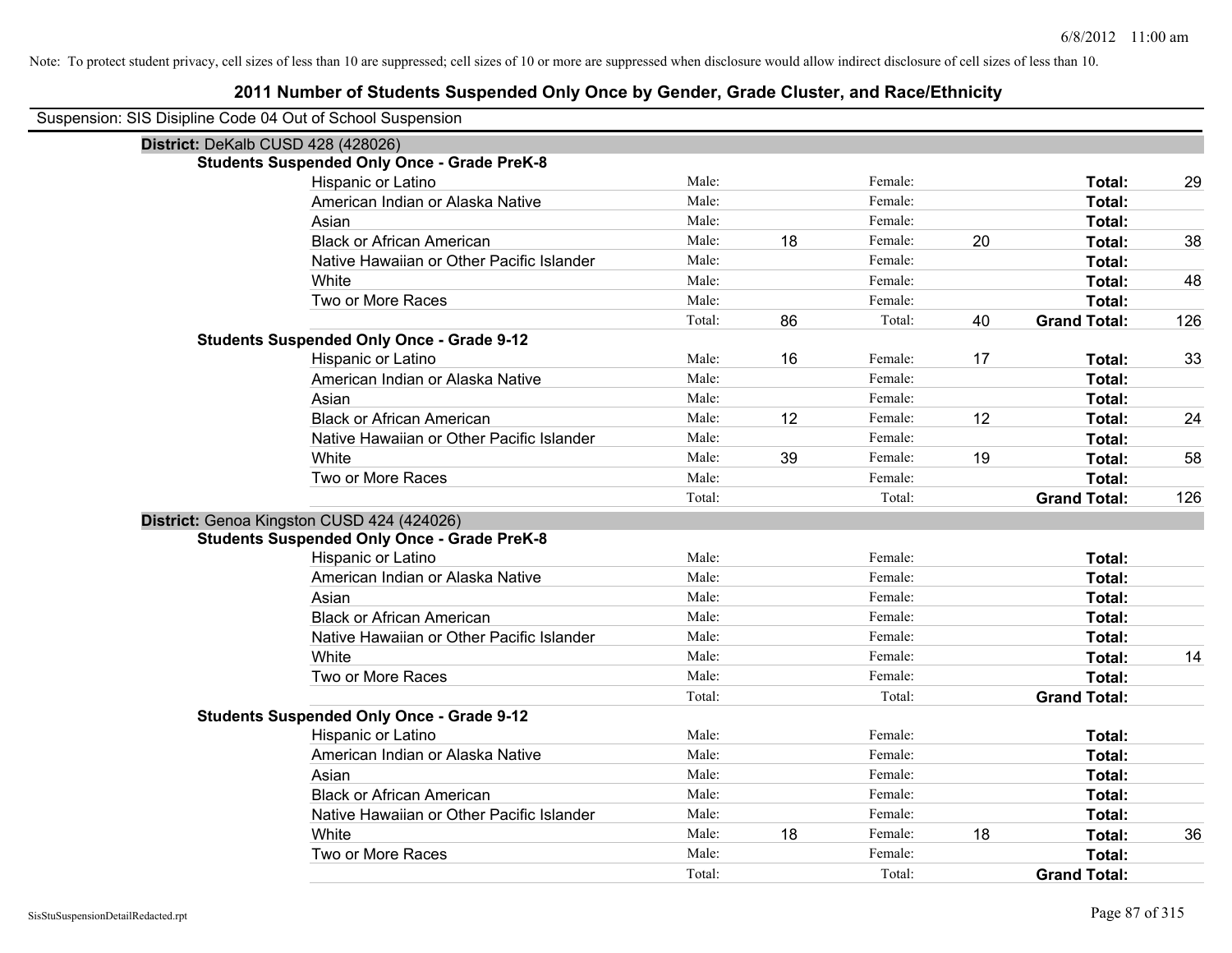| Suspension: SIS Disipline Code 04 Out of School Suspension |
|------------------------------------------------------------|
|------------------------------------------------------------|

| District: Hiawatha CUSD 426 (426026)               |        |         |                     |    |
|----------------------------------------------------|--------|---------|---------------------|----|
| <b>Students Suspended Only Once - Grade PreK-8</b> |        |         |                     |    |
| Hispanic or Latino                                 | Male:  | Female: | Total:              |    |
| American Indian or Alaska Native                   | Male:  | Female: | Total:              |    |
| Asian                                              | Male:  | Female: | <b>Total:</b>       |    |
| <b>Black or African American</b>                   | Male:  | Female: | <b>Total:</b>       |    |
| Native Hawaiian or Other Pacific Islander          | Male:  | Female: | Total:              |    |
| White                                              | Male:  | Female: | Total:              |    |
| Two or More Races                                  | Male:  | Female: | Total:              |    |
|                                                    | Total: | Total:  | <b>Grand Total:</b> |    |
| <b>Students Suspended Only Once - Grade 9-12</b>   |        |         |                     |    |
| Hispanic or Latino                                 | Male:  | Female: | Total:              |    |
| American Indian or Alaska Native                   | Male:  | Female: | <b>Total:</b>       |    |
| Asian                                              | Male:  | Female: | <b>Total:</b>       |    |
| <b>Black or African American</b>                   | Male:  | Female: | <b>Total:</b>       |    |
| Native Hawaiian or Other Pacific Islander          | Male:  | Female: | Total:              |    |
| White                                              | Male:  | Female: | Total:              |    |
| Two or More Races                                  | Male:  | Female: | Total:              |    |
|                                                    | Total: | Total:  | <b>Grand Total:</b> | 10 |
| District: Hinckley Big Rock CUSD 429 (429026)      |        |         |                     |    |
| <b>Students Suspended Only Once - Grade PreK-8</b> |        |         |                     |    |
| Hispanic or Latino                                 | Male:  | Female: | <b>Total:</b>       |    |
| American Indian or Alaska Native                   | Male:  | Female: | <b>Total:</b>       |    |
| Asian                                              | Male:  | Female: | Total:              |    |
| <b>Black or African American</b>                   | Male:  | Female: | <b>Total:</b>       |    |
| Native Hawaiian or Other Pacific Islander          | Male:  | Female: | <b>Total:</b>       |    |
| White                                              | Male:  | Female: | Total:              |    |
| Two or More Races                                  | Male:  | Female: | Total:              |    |
|                                                    | Total: | Total:  | <b>Grand Total:</b> |    |
| District: Indian Creek CUSD 425 (425026)           |        |         |                     |    |
| <b>Students Suspended Only Once - Grade PreK-8</b> |        |         |                     |    |
| Hispanic or Latino                                 | Male:  | Female: | <b>Total:</b>       |    |
| American Indian or Alaska Native                   | Male:  | Female: | Total:              |    |
| Asian                                              | Male:  | Female: | Total:              |    |
| <b>Black or African American</b>                   | Male:  | Female: | <b>Total:</b>       |    |
| Native Hawaiian or Other Pacific Islander          | Male:  | Female: | <b>Total:</b>       |    |
| White                                              | Male:  | Female: | Total:              |    |
| Two or More Races                                  | Male:  | Female: | Total:              |    |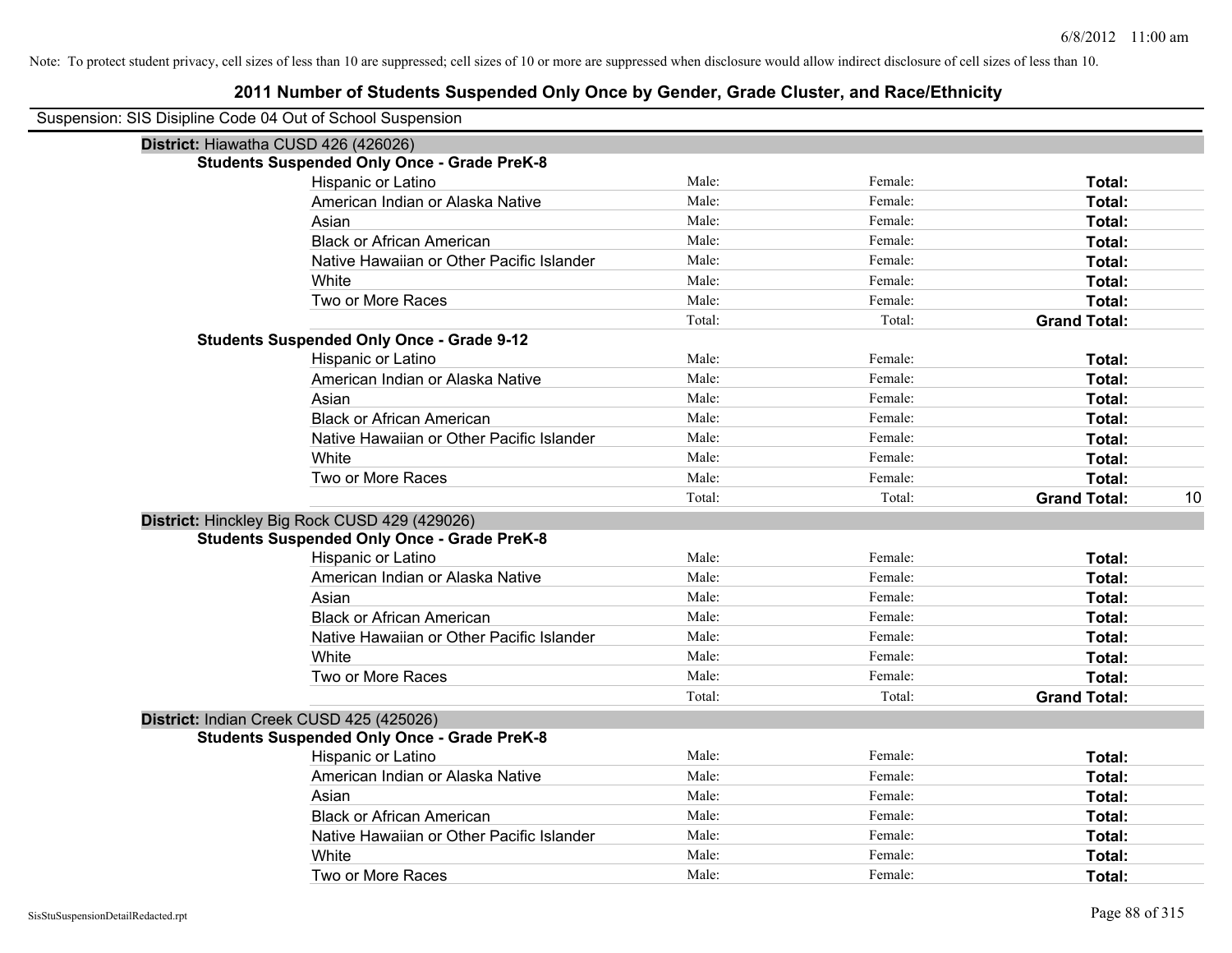| Suspension: SIS Disipline Code 04 Out of School Suspension |        |         |                     |    |
|------------------------------------------------------------|--------|---------|---------------------|----|
|                                                            | Total: | Total:  | <b>Grand Total:</b> |    |
| <b>Students Suspended Only Once - Grade 9-12</b>           |        |         |                     |    |
| Hispanic or Latino                                         | Male:  | Female: | Total:              |    |
| American Indian or Alaska Native                           | Male:  | Female: | Total:              |    |
| Asian                                                      | Male:  | Female: | Total:              |    |
| <b>Black or African American</b>                           | Male:  | Female: | Total:              |    |
| Native Hawaiian or Other Pacific Islander                  | Male:  | Female: | Total:              |    |
| White                                                      | Male:  | Female: | Total:              |    |
| Two or More Races                                          | Male:  | Female: | Total:              |    |
|                                                            | Total: | Total:  | <b>Grand Total:</b> | 10 |
| District: Sandwich CUSD 430 (430026)                       |        |         |                     |    |
| <b>Students Suspended Only Once - Grade PreK-8</b>         |        |         |                     |    |
| Hispanic or Latino                                         | Male:  | Female: | Total:              |    |
| American Indian or Alaska Native                           | Male:  | Female: | Total:              |    |
| Asian                                                      | Male:  | Female: | Total:              |    |
| <b>Black or African American</b>                           | Male:  | Female: | Total:              |    |
| Native Hawaiian or Other Pacific Islander                  | Male:  | Female: | Total:              |    |
| White                                                      | Male:  | Female: | Total:              | 18 |
| Two or More Races                                          | Male:  | Female: | Total:              |    |
|                                                            | Total: | Total:  | <b>Grand Total:</b> | 29 |
| <b>Students Suspended Only Once - Grade 9-12</b>           |        |         |                     |    |
| Hispanic or Latino                                         | Male:  | Female: | Total:              |    |
| American Indian or Alaska Native                           | Male:  | Female: | Total:              |    |
| Asian                                                      | Male:  | Female: | Total:              |    |
| <b>Black or African American</b>                           | Male:  | Female: | Total:              |    |
| Native Hawaiian or Other Pacific Islander                  | Male:  | Female: | Total:              |    |
| White                                                      | Male:  | Female: | Total:              | 23 |
| Two or More Races                                          | Male:  | Female: | Total:              |    |
|                                                            | Total: | Total:  | <b>Grand Total:</b> |    |
| District: Somonauk CUSD 432 (432026)                       |        |         |                     |    |
| <b>Students Suspended Only Once - Grade PreK-8</b>         |        |         |                     |    |
| Hispanic or Latino                                         | Male:  | Female: | Total:              |    |
| American Indian or Alaska Native                           | Male:  | Female: | Total:              |    |
| Asian                                                      | Male:  | Female: | Total:              |    |
| <b>Black or African American</b>                           | Male:  | Female: | Total:              |    |
| Native Hawaiian or Other Pacific Islander                  | Male:  | Female: | Total:              |    |
| White                                                      | Male:  | Female: | Total:              |    |
| Two or More Races                                          | Male:  | Female: | Total:              |    |
|                                                            | Total: | Total:  | <b>Grand Total:</b> |    |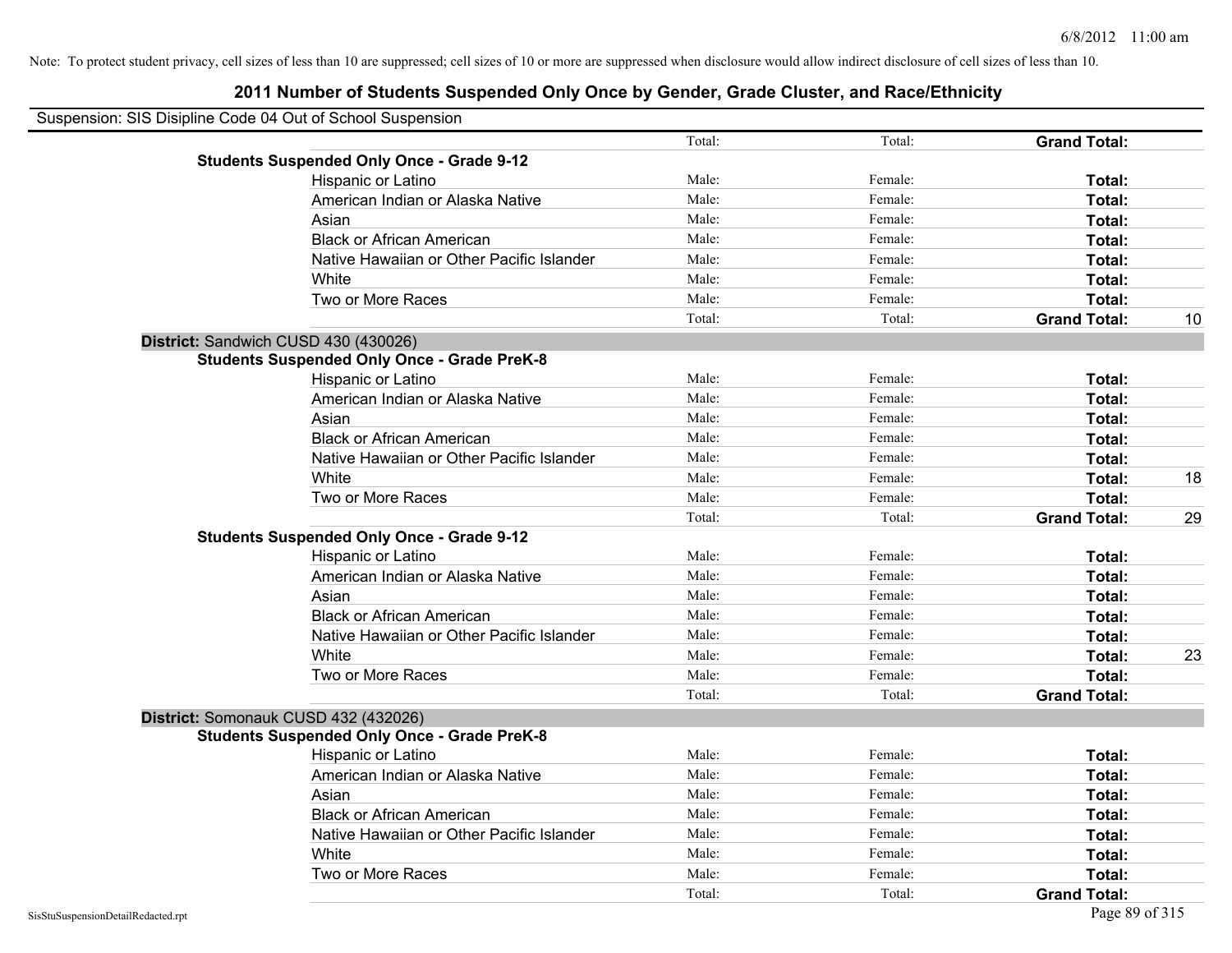| Suspension: SIS Disipline Code 04 Out of School Suspension |                                                    |        |    |         |    |                     |    |
|------------------------------------------------------------|----------------------------------------------------|--------|----|---------|----|---------------------|----|
|                                                            | <b>Students Suspended Only Once - Grade 9-12</b>   |        |    |         |    |                     |    |
|                                                            | Hispanic or Latino                                 | Male:  |    | Female: |    | Total:              |    |
|                                                            | American Indian or Alaska Native                   | Male:  |    | Female: |    | Total:              |    |
|                                                            | Asian                                              | Male:  |    | Female: |    | <b>Total:</b>       |    |
|                                                            | <b>Black or African American</b>                   | Male:  |    | Female: |    | Total:              |    |
|                                                            | Native Hawaiian or Other Pacific Islander          | Male:  |    | Female: |    | Total:              |    |
|                                                            | White                                              | Male:  |    | Female: |    | Total:              |    |
|                                                            | Two or More Races                                  | Male:  |    | Female: |    | Total:              |    |
|                                                            |                                                    | Total: |    | Total:  |    | <b>Grand Total:</b> | 11 |
| District: Sycamore CUSD 427 (427026)                       |                                                    |        |    |         |    |                     |    |
|                                                            | <b>Students Suspended Only Once - Grade PreK-8</b> |        |    |         |    |                     |    |
|                                                            | Hispanic or Latino                                 | Male:  |    | Female: |    | Total:              |    |
|                                                            | American Indian or Alaska Native                   | Male:  |    | Female: |    | Total:              |    |
|                                                            | Asian                                              | Male:  |    | Female: |    | Total:              |    |
|                                                            | <b>Black or African American</b>                   | Male:  |    | Female: |    | Total:              |    |
|                                                            | Native Hawaiian or Other Pacific Islander          | Male:  |    | Female: |    | Total:              |    |
|                                                            | White                                              | Male:  |    | Female: |    | Total:              | 26 |
|                                                            | Two or More Races                                  | Male:  |    | Female: |    | Total:              |    |
|                                                            |                                                    | Total: |    | Total:  |    | <b>Grand Total:</b> | 36 |
|                                                            | <b>Students Suspended Only Once - Grade 9-12</b>   |        |    |         |    |                     |    |
|                                                            | Hispanic or Latino                                 | Male:  |    | Female: |    | Total:              |    |
|                                                            | American Indian or Alaska Native                   | Male:  |    | Female: |    | Total:              |    |
|                                                            | Asian                                              | Male:  |    | Female: |    | Total:              |    |
|                                                            | <b>Black or African American</b>                   | Male:  |    | Female: |    | Total:              |    |
|                                                            | Native Hawaiian or Other Pacific Islander          | Male:  |    | Female: |    | Total:              |    |
|                                                            | White                                              | Male:  |    | Female: |    | Total:              | 22 |
|                                                            | Two or More Races                                  | Male:  |    | Female: |    | Total:              |    |
|                                                            |                                                    | Total: | 25 | Total:  | 11 | <b>Grand Total:</b> | 36 |
| County: Non-Public School (000)                            |                                                    |        |    |         |    |                     |    |
| District: Non-Public School (0000)                         |                                                    |        |    |         |    |                     |    |
|                                                            | <b>Students Suspended Only Once - Grade 9-12</b>   |        |    |         |    |                     |    |
|                                                            | Hispanic or Latino                                 | Male:  |    | Female: |    | Total:              |    |
|                                                            | Hispanic or Latino                                 | Male:  |    | Female: |    | Total:              |    |
|                                                            | American Indian or Alaska Native                   | Male:  |    | Female: |    | Total:              |    |
|                                                            | American Indian or Alaska Native                   | Male:  |    | Female: |    | Total:              |    |
|                                                            | Asian                                              | Male:  |    | Female: |    | Total:              |    |
|                                                            | Asian                                              | Male:  |    | Female: |    | Total:              |    |
|                                                            | <b>Black or African American</b>                   | Male:  |    | Female: |    | Total:              |    |
|                                                            | <b>Black or African American</b>                   | Male:  |    | Female: |    | Total:              |    |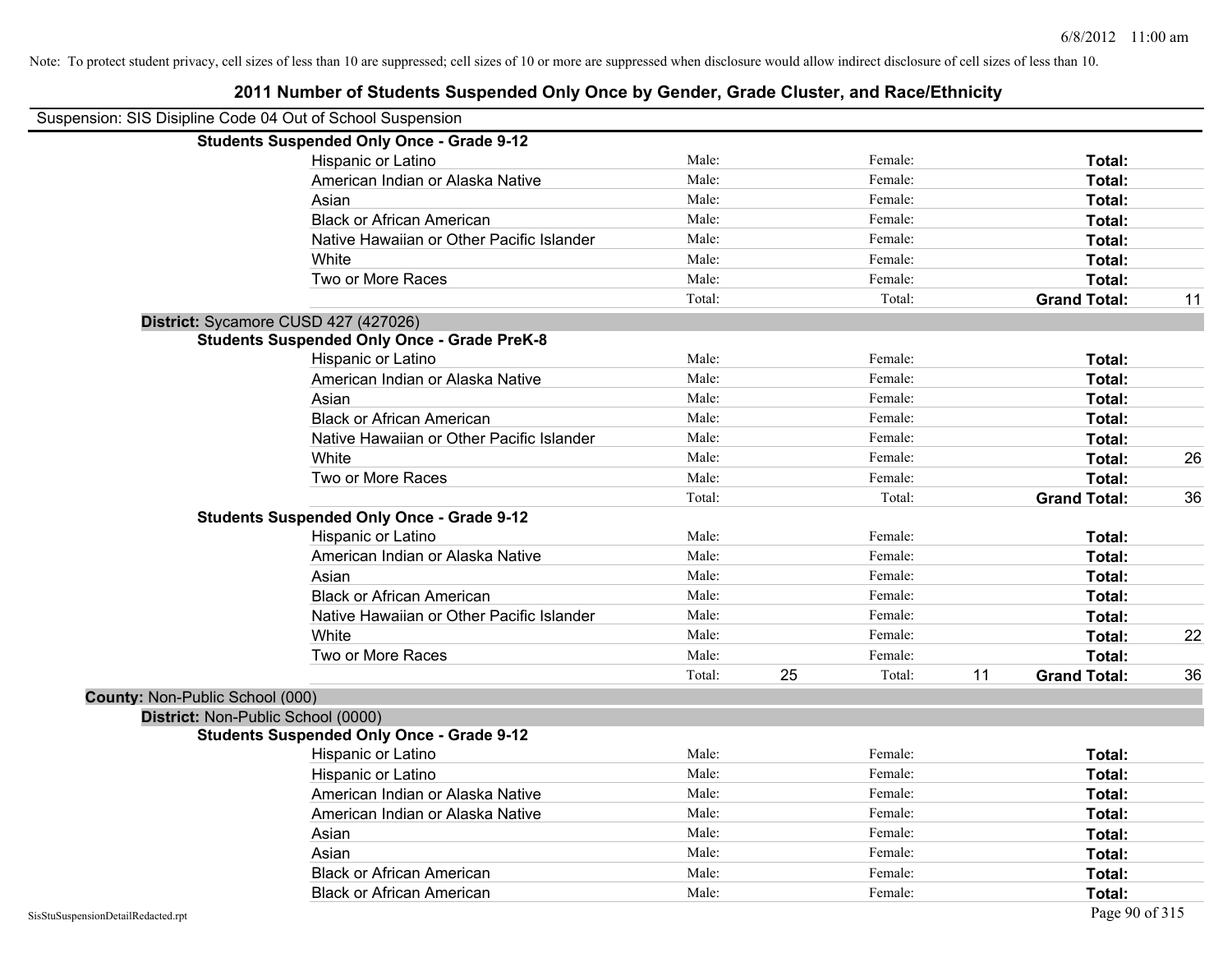|                                            | Suspension: SIS Disipline Code 04 Out of School Suspension |        |         |                     |    |
|--------------------------------------------|------------------------------------------------------------|--------|---------|---------------------|----|
|                                            | Native Hawaiian or Other Pacific Islander                  | Male:  | Female: | Total:              |    |
|                                            | Native Hawaiian or Other Pacific Islander                  | Male:  | Female: | Total:              |    |
|                                            | White                                                      | Male:  | Female: | Total:              |    |
|                                            | White                                                      | Male:  | Female: | Total:              |    |
|                                            | Two or More Races                                          | Male:  | Female: | Total:              |    |
|                                            | Two or More Races                                          | Male:  | Female: | Total:              |    |
|                                            |                                                            | Total: | Total:  | <b>Grand Total:</b> |    |
|                                            |                                                            | Total: | Total:  | <b>Grand Total:</b> |    |
| Region: De Witt/Livingston/McLean ROE (17) |                                                            |        |         |                     |    |
| County: Dewitt (020)                       |                                                            |        |         |                     |    |
|                                            | District: Blue Ridge CUSD 18 (018026)                      |        |         |                     |    |
|                                            | <b>Students Suspended Only Once - Grade PreK-8</b>         |        |         |                     |    |
|                                            | Hispanic or Latino                                         | Male:  | Female: | Total:              |    |
|                                            | American Indian or Alaska Native                           | Male:  | Female: | Total:              |    |
|                                            | Asian                                                      | Male:  | Female: | Total:              |    |
|                                            | <b>Black or African American</b>                           | Male:  | Female: | Total:              |    |
|                                            | Native Hawaiian or Other Pacific Islander                  | Male:  | Female: | Total:              |    |
|                                            | White                                                      | Male:  | Female: | Total:              | 18 |
|                                            | Two or More Races                                          | Male:  | Female: | Total:              |    |
|                                            |                                                            | Total: | Total:  | <b>Grand Total:</b> |    |
|                                            | <b>Students Suspended Only Once - Grade 9-12</b>           |        |         |                     |    |
|                                            | Hispanic or Latino                                         | Male:  | Female: | Total:              |    |
|                                            | American Indian or Alaska Native                           | Male:  | Female: | Total:              |    |
|                                            | Asian                                                      | Male:  | Female: | Total:              |    |
|                                            | <b>Black or African American</b>                           | Male:  | Female: | Total:              |    |
|                                            | Native Hawaiian or Other Pacific Islander                  | Male:  | Female: | Total:              |    |
|                                            | White                                                      | Male:  | Female: | Total:              |    |
|                                            | Two or More Races                                          | Male:  | Female: | Total:              |    |
|                                            |                                                            | Total: | Total:  | <b>Grand Total:</b> | 10 |
|                                            | District: Clinton CUSD 15 (015026)                         |        |         |                     |    |
|                                            | <b>Students Suspended Only Once - Grade PreK-8</b>         |        |         |                     |    |
|                                            | Hispanic or Latino                                         | Male:  | Female: | Total:              |    |
|                                            | American Indian or Alaska Native                           | Male:  | Female: | Total:              |    |
|                                            | Asian                                                      | Male:  | Female: | Total:              |    |
|                                            | <b>Black or African American</b>                           | Male:  | Female: | Total:              |    |
|                                            | Native Hawaiian or Other Pacific Islander                  | Male:  | Female: | Total:              |    |
|                                            | White                                                      | Male:  | Female: | Total:              | 33 |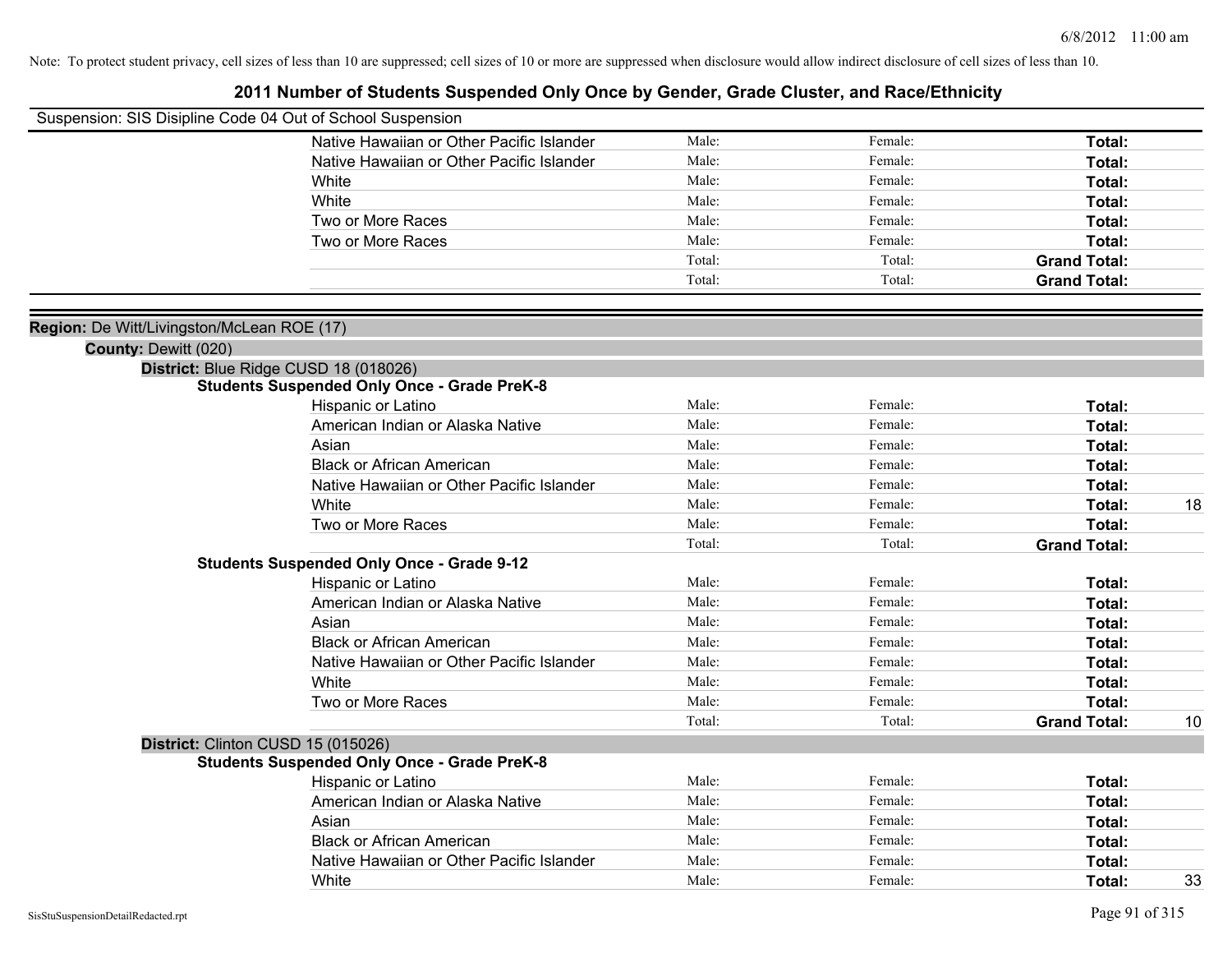|                          | Suspension: SIS Disipline Code 04 Out of School Suspension |        |         |                     |    |
|--------------------------|------------------------------------------------------------|--------|---------|---------------------|----|
|                          | Two or More Races                                          | Male:  | Female: | Total:              |    |
|                          |                                                            | Total: | Total:  | <b>Grand Total:</b> |    |
|                          | <b>Students Suspended Only Once - Grade 9-12</b>           |        |         |                     |    |
|                          | Hispanic or Latino                                         | Male:  | Female: | Total:              |    |
|                          | American Indian or Alaska Native                           | Male:  | Female: | Total:              |    |
|                          | Asian                                                      | Male:  | Female: | Total:              |    |
|                          | <b>Black or African American</b>                           | Male:  | Female: | Total:              |    |
|                          | Native Hawaiian or Other Pacific Islander                  | Male:  | Female: | Total:              |    |
|                          | White                                                      | Male:  | Female: | Total:              | 24 |
|                          | Two or More Races                                          | Male:  | Female: | Total:              |    |
|                          |                                                            | Total: | Total:  | <b>Grand Total:</b> |    |
| County: Livingston (053) |                                                            |        |         |                     |    |
|                          | District: Cornell CCSD 426 (426004)                        |        |         |                     |    |
|                          | <b>Students Suspended Only Once - Grade PreK-8</b>         |        |         |                     |    |
|                          | Hispanic or Latino                                         | Male:  | Female: | Total:              |    |
|                          | American Indian or Alaska Native                           | Male:  | Female: | Total:              |    |
|                          | Asian                                                      | Male:  | Female: | Total:              |    |
|                          | <b>Black or African American</b>                           | Male:  | Female: | Total:              |    |
|                          | Native Hawaiian or Other Pacific Islander                  | Male:  | Female: | Total:              |    |
|                          | White                                                      | Male:  | Female: | Total:              |    |
|                          | Two or More Races                                          | Male:  | Female: | Total:              |    |
|                          |                                                            | Total: | Total:  | <b>Grand Total:</b> |    |
|                          | District: Dwight Common SD 232 (232002)                    |        |         |                     |    |
|                          | <b>Students Suspended Only Once - Grade PreK-8</b>         |        |         |                     |    |
|                          | Hispanic or Latino                                         | Male:  | Female: | Total:              |    |
|                          | American Indian or Alaska Native                           | Male:  | Female: | Total:              |    |
|                          | Asian                                                      | Male:  | Female: | Total:              |    |
|                          | <b>Black or African American</b>                           | Male:  | Female: | Total:              |    |
|                          | Native Hawaiian or Other Pacific Islander                  | Male:  | Female: | Total:              |    |
|                          | White                                                      | Male:  | Female: | Total:              |    |
|                          | Two or More Races                                          | Male:  | Female: | Total:              |    |
|                          |                                                            | Total: | Total:  | <b>Grand Total:</b> |    |
|                          | District: Dwight Twp HSD 230 (230017)                      |        |         |                     |    |
|                          | <b>Students Suspended Only Once - Grade 9-12</b>           |        |         |                     |    |
|                          | Hispanic or Latino                                         | Male:  | Female: | Total:              |    |
|                          | American Indian or Alaska Native                           | Male:  | Female: | Total:              |    |
|                          | Asian                                                      | Male:  | Female: | Total:              |    |
|                          | <b>Black or African American</b>                           | Male:  | Female: | Total:              |    |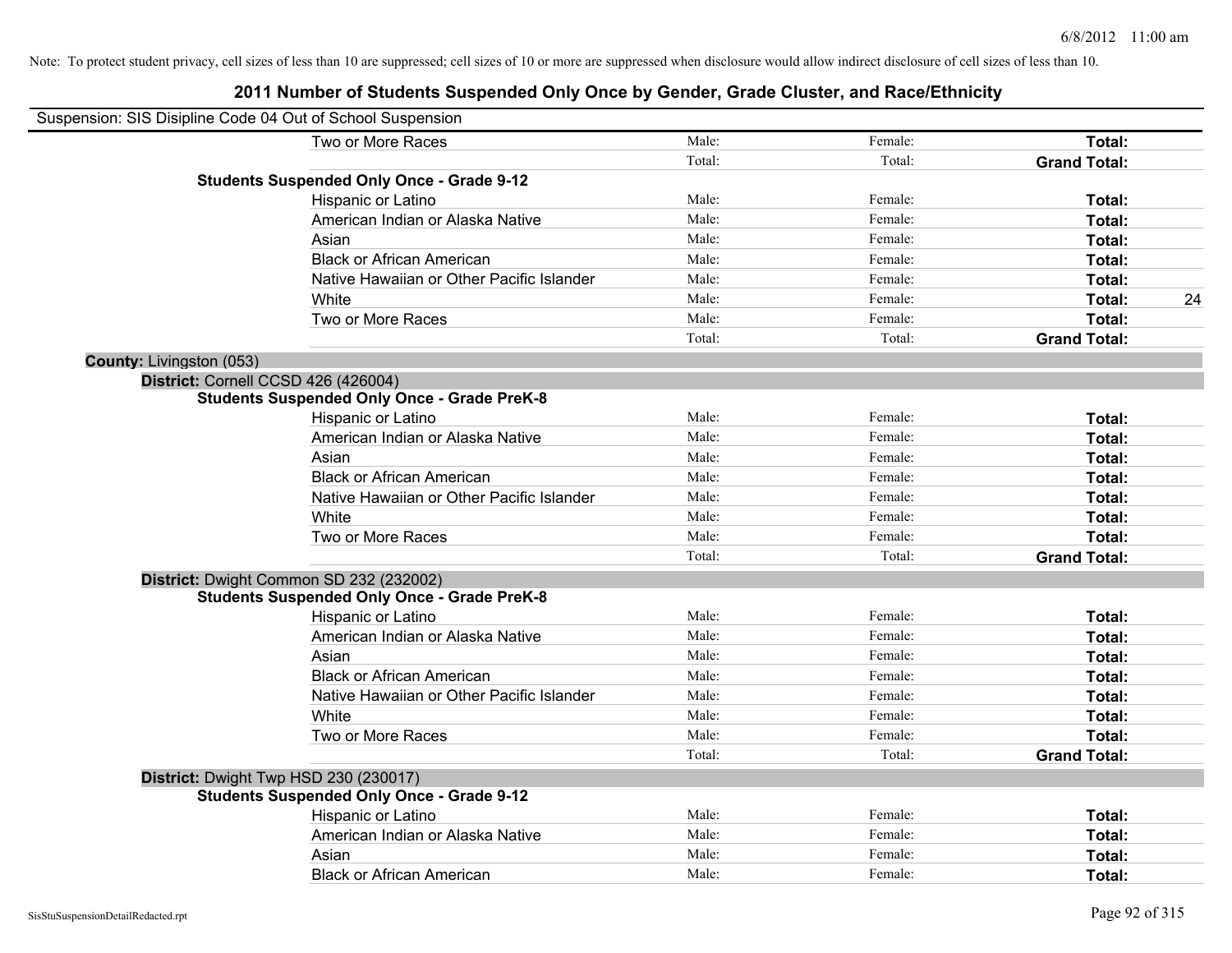| Suspension: SIS Disipline Code 04 Out of School Suspension |                                                    |        |         |                     |    |
|------------------------------------------------------------|----------------------------------------------------|--------|---------|---------------------|----|
|                                                            | Native Hawaiian or Other Pacific Islander          | Male:  | Female: | Total:              |    |
|                                                            | White                                              | Male:  | Female: | Total:              | 19 |
|                                                            | Two or More Races                                  | Male:  | Female: | Total:              |    |
|                                                            |                                                    | Total: | Total:  | <b>Grand Total:</b> |    |
|                                                            | District: Flanagan-Cornell Dist 74 (074027)        |        |         |                     |    |
|                                                            | <b>Students Suspended Only Once - Grade PreK-8</b> |        |         |                     |    |
|                                                            | Hispanic or Latino                                 | Male:  | Female: | Total:              |    |
|                                                            | American Indian or Alaska Native                   | Male:  | Female: | Total:              |    |
|                                                            | Asian                                              | Male:  | Female: | Total:              |    |
|                                                            | <b>Black or African American</b>                   | Male:  | Female: | Total:              |    |
|                                                            | Native Hawaiian or Other Pacific Islander          | Male:  | Female: | Total:              |    |
|                                                            | White                                              | Male:  | Female: | Total:              |    |
|                                                            | Two or More Races                                  | Male:  | Female: | Total:              |    |
|                                                            |                                                    | Total: | Total:  | <b>Grand Total:</b> |    |
|                                                            | <b>Students Suspended Only Once - Grade 9-12</b>   |        |         |                     |    |
|                                                            | Hispanic or Latino                                 | Male:  | Female: | Total:              |    |
|                                                            | American Indian or Alaska Native                   | Male:  | Female: | Total:              |    |
|                                                            | Asian                                              | Male:  | Female: | Total:              |    |
|                                                            | <b>Black or African American</b>                   | Male:  | Female: | Total:              |    |
|                                                            | Native Hawaiian or Other Pacific Islander          | Male:  | Female: | Total:              |    |
|                                                            | White                                              | Male:  | Female: | Total:              |    |
|                                                            | Two or More Races                                  | Male:  | Female: | Total:              |    |
|                                                            |                                                    | Total: | Total:  | <b>Grand Total:</b> |    |
| District: Odell CCSD 435 (435004)                          |                                                    |        |         |                     |    |
|                                                            | <b>Students Suspended Only Once - Grade PreK-8</b> |        |         |                     |    |
|                                                            | Hispanic or Latino                                 | Male:  | Female: | Total:              |    |
|                                                            | American Indian or Alaska Native                   | Male:  | Female: | Total:              |    |
|                                                            | Asian                                              | Male:  | Female: | Total:              |    |
|                                                            | <b>Black or African American</b>                   | Male:  | Female: | Total:              |    |
|                                                            | Native Hawaiian or Other Pacific Islander          | Male:  | Female: | Total:              |    |
|                                                            | White                                              | Male:  | Female: | Total:              |    |
|                                                            | Two or More Races                                  | Male:  | Female: | Total:              |    |
|                                                            |                                                    | Total: | Total:  | <b>Grand Total:</b> |    |
| District: Pontiac CCSD 429 (429004)                        |                                                    |        |         |                     |    |
|                                                            | <b>Students Suspended Only Once - Grade PreK-8</b> |        |         |                     |    |
|                                                            | Hispanic or Latino                                 | Male:  | Female: | Total:              |    |
|                                                            | American Indian or Alaska Native                   | Male:  | Female: | Total:              |    |
|                                                            | Asian                                              | Male:  | Female: | Total:              |    |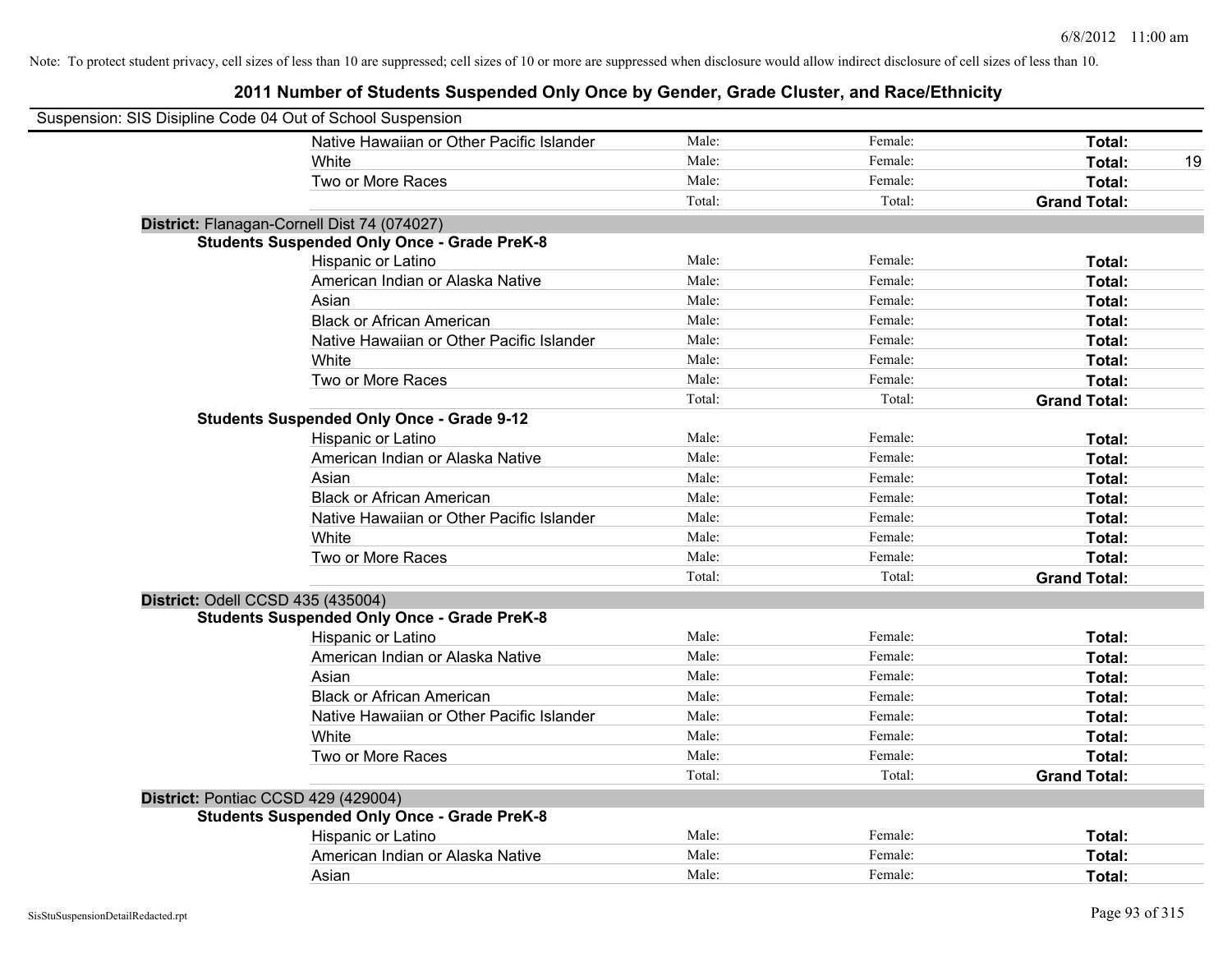| Suspension: SIS Disipline Code 04 Out of School Suspension |                                                    |        |    |         |    |                     |    |
|------------------------------------------------------------|----------------------------------------------------|--------|----|---------|----|---------------------|----|
|                                                            | <b>Black or African American</b>                   | Male:  |    | Female: |    | Total:              |    |
|                                                            | Native Hawaiian or Other Pacific Islander          | Male:  |    | Female: |    | Total:              |    |
|                                                            | White                                              | Male:  |    | Female: |    | Total:              | 24 |
|                                                            | Two or More Races                                  | Male:  |    | Female: |    | Total:              |    |
|                                                            |                                                    | Total: | 24 | Total:  | 13 | <b>Grand Total:</b> | 37 |
|                                                            | District: Pontiac Twp HSD 90 (090017)              |        |    |         |    |                     |    |
|                                                            | <b>Students Suspended Only Once - Grade 9-12</b>   |        |    |         |    |                     |    |
|                                                            | Hispanic or Latino                                 | Male:  |    | Female: |    | Total:              |    |
|                                                            | American Indian or Alaska Native                   | Male:  |    | Female: |    | Total:              |    |
|                                                            | Asian                                              | Male:  |    | Female: |    | Total:              |    |
|                                                            | <b>Black or African American</b>                   | Male:  |    | Female: |    | Total:              |    |
|                                                            | Native Hawaiian or Other Pacific Islander          | Male:  |    | Female: |    | Total:              |    |
|                                                            | White                                              | Male:  | 26 | Female: | 10 | Total:              | 36 |
|                                                            | Two or More Races                                  | Male:  |    | Female: |    | Total:              |    |
|                                                            |                                                    | Total: |    | Total:  |    | <b>Grand Total:</b> |    |
|                                                            | District: Prairie Central CUSD 8 (008026)          |        |    |         |    |                     |    |
|                                                            | <b>Students Suspended Only Once - Grade 9-12</b>   |        |    |         |    |                     |    |
|                                                            | Hispanic or Latino                                 | Male:  |    | Female: |    | Total:              |    |
|                                                            | American Indian or Alaska Native                   | Male:  |    | Female: |    | Total:              |    |
|                                                            | Asian                                              | Male:  |    | Female: |    | Total:              |    |
|                                                            | <b>Black or African American</b>                   | Male:  |    | Female: |    | Total:              |    |
|                                                            | Native Hawaiian or Other Pacific Islander          | Male:  |    | Female: |    | Total:              |    |
|                                                            | White                                              | Male:  |    | Female: |    | Total:              | 21 |
|                                                            | Two or More Races                                  | Male:  |    | Female: |    | Total:              |    |
|                                                            |                                                    | Total: |    | Total:  |    | <b>Grand Total:</b> |    |
|                                                            | District: Tri Point CUSD 6-J (006J26)              |        |    |         |    |                     |    |
|                                                            | <b>Students Suspended Only Once - Grade PreK-8</b> |        |    |         |    |                     |    |
|                                                            | Hispanic or Latino                                 | Male:  |    | Female: |    | Total:              |    |
|                                                            | American Indian or Alaska Native                   | Male:  |    | Female: |    | Total:              |    |
|                                                            | Asian                                              | Male:  |    | Female: |    | Total:              |    |
|                                                            | <b>Black or African American</b>                   | Male:  |    | Female: |    | Total:              |    |
|                                                            | Native Hawaiian or Other Pacific Islander          | Male:  |    | Female: |    | Total:              |    |
|                                                            | White                                              | Male:  |    | Female: |    | Total:              |    |
|                                                            | Two or More Races                                  | Male:  |    | Female: |    | Total:              |    |
|                                                            |                                                    | Total: |    | Total:  |    | <b>Grand Total:</b> |    |
|                                                            | District: Woodland CUSD 5 (005026)                 |        |    |         |    |                     |    |
|                                                            | <b>Students Suspended Only Once - Grade PreK-8</b> |        |    |         |    |                     |    |
|                                                            | Hispanic or Latino                                 | Male:  |    | Female: |    | Total:              |    |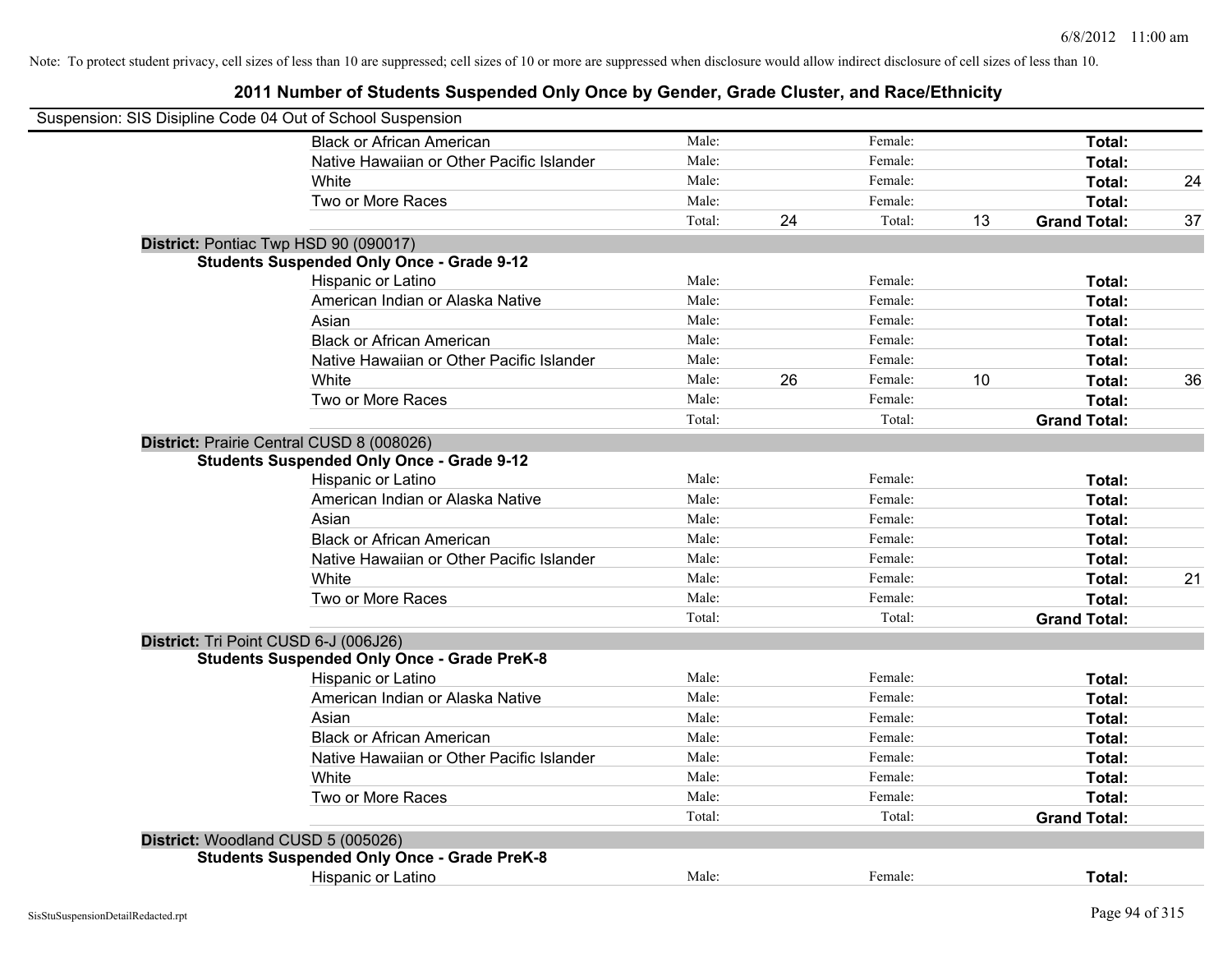| Suspension: SIS Disipline Code 04 Out of School Suspension |                                                    |        |    |         |    |                     |     |
|------------------------------------------------------------|----------------------------------------------------|--------|----|---------|----|---------------------|-----|
|                                                            | American Indian or Alaska Native                   | Male:  |    | Female: |    | Total:              |     |
|                                                            | Asian                                              | Male:  |    | Female: |    | Total:              |     |
|                                                            | <b>Black or African American</b>                   | Male:  |    | Female: |    | Total:              |     |
|                                                            | Native Hawaiian or Other Pacific Islander          | Male:  |    | Female: |    | Total:              |     |
|                                                            | White                                              | Male:  |    | Female: |    | Total:              | 12  |
|                                                            | Two or More Races                                  | Male:  |    | Female: |    | Total:              |     |
|                                                            |                                                    | Total: |    | Total:  |    | <b>Grand Total:</b> |     |
|                                                            | <b>Students Suspended Only Once - Grade 9-12</b>   |        |    |         |    |                     |     |
|                                                            | Hispanic or Latino                                 | Male:  |    | Female: |    | Total:              |     |
|                                                            | American Indian or Alaska Native                   | Male:  |    | Female: |    | Total:              |     |
|                                                            | Asian                                              | Male:  |    | Female: |    | Total:              |     |
|                                                            | <b>Black or African American</b>                   | Male:  |    | Female: |    | Total:              |     |
|                                                            | Native Hawaiian or Other Pacific Islander          | Male:  |    | Female: |    | Total:              |     |
|                                                            | White                                              | Male:  |    | Female: |    | Total:              |     |
|                                                            | Two or More Races                                  | Male:  |    | Female: |    | Total:              |     |
|                                                            |                                                    | Total: |    | Total:  |    | <b>Grand Total:</b> |     |
| County: Mclean (064)                                       |                                                    |        |    |         |    |                     |     |
|                                                            | District: Bloomington SD 87 (087025)               |        |    |         |    |                     |     |
|                                                            | <b>Students Suspended Only Once - Grade PreK-8</b> |        |    |         |    |                     |     |
|                                                            | Hispanic or Latino                                 | Male:  |    | Female: |    | Total:              | 10  |
|                                                            | American Indian or Alaska Native                   | Male:  |    | Female: |    | Total:              |     |
|                                                            | Asian                                              | Male:  |    | Female: |    | Total:              |     |
|                                                            | <b>Black or African American</b>                   | Male:  | 42 | Female: | 22 | Total:              | 64  |
|                                                            | Native Hawaiian or Other Pacific Islander          | Male:  |    | Female: |    | Total:              |     |
|                                                            | White                                              | Male:  | 37 | Female: | 13 | Total:              | 50  |
|                                                            | Two or More Races                                  | Male:  |    | Female: |    | Total:              | 15  |
|                                                            |                                                    | Total: |    | Total:  |    | <b>Grand Total:</b> |     |
|                                                            | <b>Students Suspended Only Once - Grade 9-12</b>   |        |    |         |    |                     |     |
|                                                            | Hispanic or Latino                                 | Male:  |    | Female: |    | Total:              |     |
|                                                            | American Indian or Alaska Native                   | Male:  |    | Female: |    | Total:              |     |
|                                                            | Asian                                              | Male:  |    | Female: |    | Total:              |     |
|                                                            | <b>Black or African American</b>                   | Male:  | 29 | Female: | 20 | Total:              | 49  |
|                                                            | Native Hawaiian or Other Pacific Islander          | Male:  |    | Female: |    | Total:              |     |
|                                                            | White                                              | Male:  | 20 | Female: | 18 | Total:              | 38  |
|                                                            | Two or More Races                                  | Male:  |    | Female: |    | Total:              |     |
|                                                            |                                                    | Total: |    | Total:  |    | <b>Grand Total:</b> | 109 |
|                                                            | District: Heyworth CUSD 4 (004026)                 |        |    |         |    |                     |     |
|                                                            | <b>Students Suspended Only Once - Grade PreK-8</b> |        |    |         |    |                     |     |
|                                                            | Hispanic or Latino                                 | Male:  |    | Female: |    | Total:              |     |
| SisStuSuspensionDetailRedacted.rpt                         |                                                    |        |    |         |    | Page 95 of 315      |     |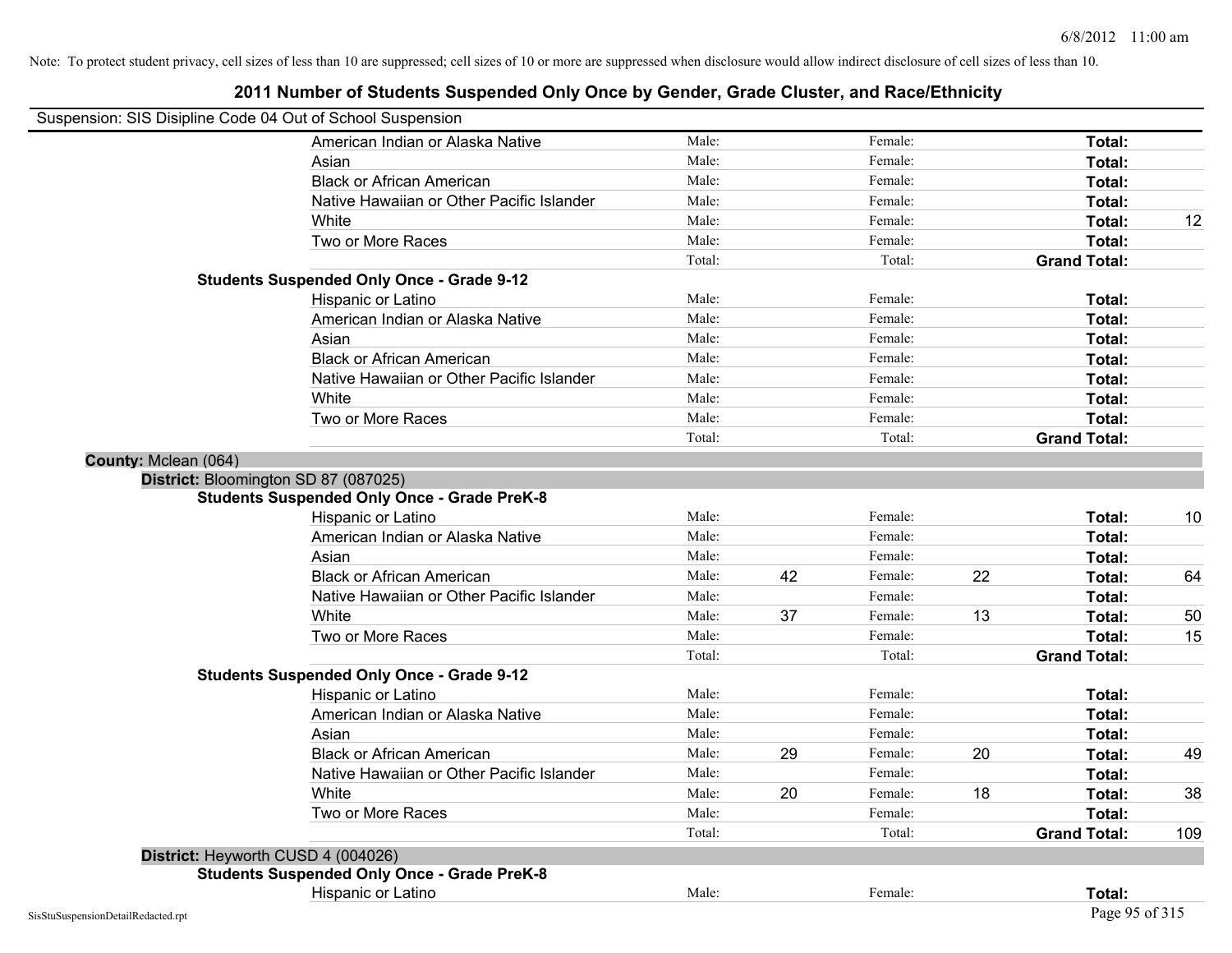| Suspension: SIS Disipline Code 04 Out of School Suspension |                                                    |        |         |                     |
|------------------------------------------------------------|----------------------------------------------------|--------|---------|---------------------|
|                                                            | American Indian or Alaska Native                   | Male:  | Female: | Total:              |
|                                                            | Asian                                              | Male:  | Female: | Total:              |
|                                                            | <b>Black or African American</b>                   | Male:  | Female: | Total:              |
|                                                            | Native Hawaiian or Other Pacific Islander          | Male:  | Female: | Total:              |
|                                                            | White                                              | Male:  | Female: | Total:              |
|                                                            | Two or More Races                                  | Male:  | Female: | Total:              |
|                                                            |                                                    | Total: | Total:  | <b>Grand Total:</b> |
| District: LeRoy CUSD 2 (002026)                            |                                                    |        |         |                     |
|                                                            | <b>Students Suspended Only Once - Grade PreK-8</b> |        |         |                     |
|                                                            | Hispanic or Latino                                 | Male:  | Female: | Total:              |
|                                                            | American Indian or Alaska Native                   | Male:  | Female: | Total:              |
|                                                            | Asian                                              | Male:  | Female: | Total:              |
|                                                            | <b>Black or African American</b>                   | Male:  | Female: | Total:              |
|                                                            | Native Hawaiian or Other Pacific Islander          | Male:  | Female: | Total:              |
|                                                            | White                                              | Male:  | Female: | Total:              |
|                                                            | Two or More Races                                  | Male:  | Female: | Total:              |
|                                                            |                                                    | Total: | Total:  | <b>Grand Total:</b> |
|                                                            | <b>Students Suspended Only Once - Grade 9-12</b>   |        |         |                     |
|                                                            | Hispanic or Latino                                 | Male:  | Female: | Total:              |
|                                                            | American Indian or Alaska Native                   | Male:  | Female: | Total:              |
|                                                            | Asian                                              | Male:  | Female: | Total:              |
|                                                            | <b>Black or African American</b>                   | Male:  | Female: | Total:              |
|                                                            | Native Hawaiian or Other Pacific Islander          | Male:  | Female: | Total:              |
|                                                            | White                                              | Male:  | Female: | Total:              |
|                                                            | Two or More Races                                  | Male:  | Female: | Total:              |
|                                                            |                                                    | Total: | Total:  | <b>Grand Total:</b> |
| District: Lexington CUSD 7 (007026)                        |                                                    |        |         |                     |
|                                                            | <b>Students Suspended Only Once - Grade PreK-8</b> |        |         |                     |
|                                                            | Hispanic or Latino                                 | Male:  | Female: | Total:              |
|                                                            | American Indian or Alaska Native                   | Male:  | Female: | Total:              |
|                                                            | Asian                                              | Male:  | Female: | Total:              |
|                                                            | <b>Black or African American</b>                   | Male:  | Female: | Total:              |
|                                                            | Native Hawaiian or Other Pacific Islander          | Male:  | Female: | Total:              |
|                                                            | White                                              | Male:  | Female: | Total:              |
|                                                            | Two or More Races                                  | Male:  | Female: | Total:              |
|                                                            |                                                    | Total: | Total:  | <b>Grand Total:</b> |
|                                                            | <b>Students Suspended Only Once - Grade 9-12</b>   |        |         |                     |
|                                                            | Hispanic or Latino                                 | Male:  | Female: | <b>Total:</b>       |
|                                                            | American Indian or Alaska Native                   | Male:  | Female: | Total:              |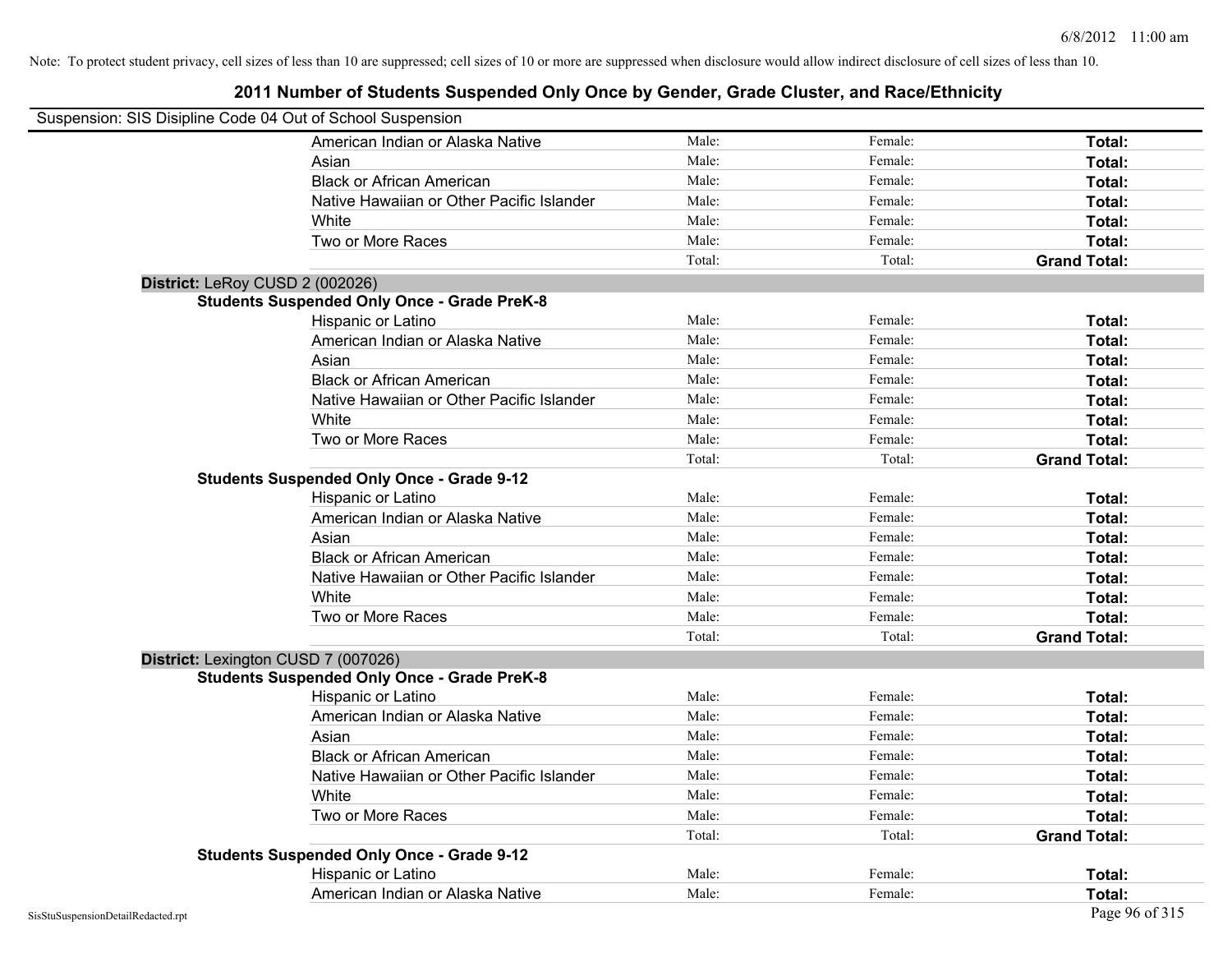|                                    | Suspension: SIS Disipline Code 04 Out of School Suspension |        |    |         |    |                     |     |
|------------------------------------|------------------------------------------------------------|--------|----|---------|----|---------------------|-----|
|                                    | Asian                                                      | Male:  |    | Female: |    | <b>Total:</b>       |     |
|                                    | <b>Black or African American</b>                           | Male:  |    | Female: |    | Total:              |     |
|                                    | Native Hawaiian or Other Pacific Islander                  | Male:  |    | Female: |    | Total:              |     |
|                                    | White                                                      | Male:  |    | Female: |    | Total:              |     |
|                                    | Two or More Races                                          | Male:  |    | Female: |    | Total:              |     |
|                                    |                                                            | Total: |    | Total:  |    | <b>Grand Total:</b> |     |
|                                    | District: McLean County USD 5 (005026)                     |        |    |         |    |                     |     |
|                                    | <b>Students Suspended Only Once - Grade PreK-8</b>         |        |    |         |    |                     |     |
|                                    | Hispanic or Latino                                         | Male:  |    | Female: |    | Total:              | 20  |
|                                    | American Indian or Alaska Native                           | Male:  |    | Female: |    | Total:              |     |
|                                    | Asian                                                      | Male:  |    | Female: |    | Total:              |     |
|                                    | <b>Black or African American</b>                           | Male:  | 46 | Female: | 23 | Total:              | 69  |
|                                    | Native Hawaiian or Other Pacific Islander                  | Male:  |    | Female: |    | Total:              |     |
|                                    | White                                                      | Male:  | 71 | Female: | 21 | Total:              | 92  |
|                                    | Two or More Races                                          | Male:  |    | Female: |    | Total:              | 15  |
|                                    |                                                            | Total: |    | Total:  |    | <b>Grand Total:</b> |     |
|                                    | <b>Students Suspended Only Once - Grade 9-12</b>           |        |    |         |    |                     |     |
|                                    | Hispanic or Latino                                         | Male:  | 10 | Female: | 17 | Total:              | 27  |
|                                    | American Indian or Alaska Native                           | Male:  |    | Female: |    | Total:              |     |
|                                    | Asian                                                      | Male:  |    | Female: |    | Total:              |     |
|                                    | <b>Black or African American</b>                           | Male:  | 39 | Female: | 28 | Total:              | 67  |
|                                    | Native Hawaiian or Other Pacific Islander                  | Male:  |    | Female: |    | Total:              |     |
|                                    | White                                                      | Male:  | 77 | Female: | 36 | Total:              | 113 |
|                                    | Two or More Races                                          | Male:  |    | Female: |    | Total:              | 12  |
|                                    |                                                            | Total: |    | Total:  |    | <b>Grand Total:</b> |     |
|                                    | District: Olympia CUSD 16 (016026)                         |        |    |         |    |                     |     |
|                                    | <b>Students Suspended Only Once - Grade PreK-8</b>         |        |    |         |    |                     |     |
|                                    | Hispanic or Latino                                         | Male:  |    | Female: |    | Total:              |     |
|                                    | American Indian or Alaska Native                           | Male:  |    | Female: |    | Total:              |     |
|                                    | Asian                                                      | Male:  |    | Female: |    | Total:              |     |
|                                    | <b>Black or African American</b>                           | Male:  |    | Female: |    | Total:              |     |
|                                    | Native Hawaiian or Other Pacific Islander                  | Male:  |    | Female: |    | Total:              |     |
|                                    | White                                                      | Male:  |    | Female: |    | Total:              |     |
|                                    | Two or More Races                                          | Male:  |    | Female: |    | Total:              |     |
|                                    |                                                            | Total: |    | Total:  |    | <b>Grand Total:</b> |     |
|                                    | <b>Students Suspended Only Once - Grade 9-12</b>           |        |    |         |    |                     |     |
|                                    | Hispanic or Latino                                         | Male:  |    | Female: |    | Total:              |     |
|                                    | American Indian or Alaska Native                           | Male:  |    | Female: |    | Total:              |     |
|                                    | Asian                                                      | Male:  |    | Female: |    | Total:              |     |
| SisStuSuspensionDetailRedacted.rpt |                                                            |        |    |         |    | Page 97 of 315      |     |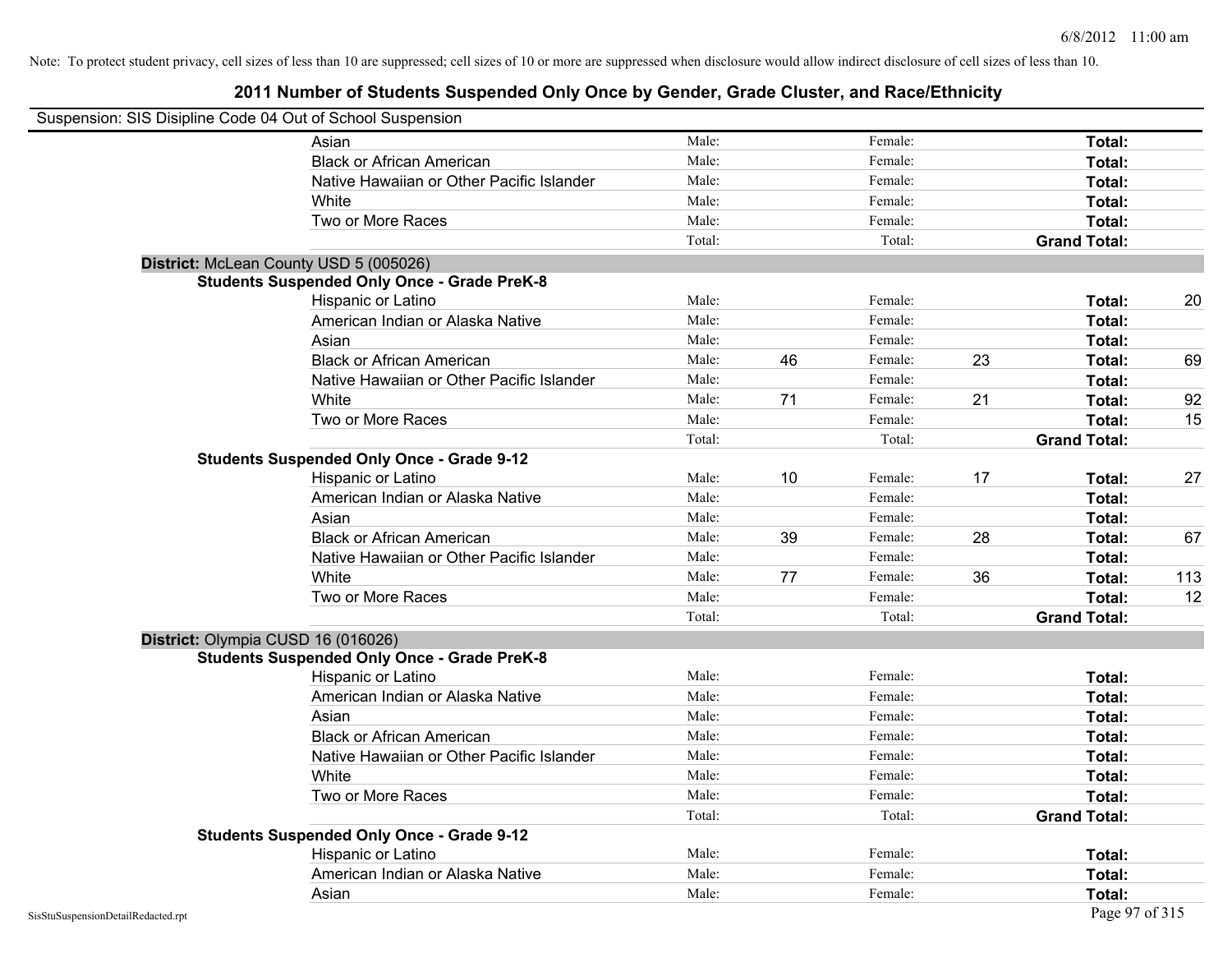| Suspension: SIS Disipline Code 04 Out of School Suspension |                                                    |        |         |                     |
|------------------------------------------------------------|----------------------------------------------------|--------|---------|---------------------|
|                                                            | <b>Black or African American</b>                   | Male:  | Female: | Total:              |
|                                                            | Native Hawaiian or Other Pacific Islander          | Male:  | Female: | Total:              |
|                                                            | White                                              | Male:  | Female: | Total:<br>17        |
|                                                            | Two or More Races                                  | Male:  | Female: | Total:              |
|                                                            |                                                    | Total: | Total:  | <b>Grand Total:</b> |
|                                                            | District: Ridgeview CUSD 19 (019026)               |        |         |                     |
|                                                            | <b>Students Suspended Only Once - Grade PreK-8</b> |        |         |                     |
|                                                            | Hispanic or Latino                                 | Male:  | Female: | Total:              |
|                                                            | American Indian or Alaska Native                   | Male:  | Female: | Total:              |
|                                                            | Asian                                              | Male:  | Female: | Total:              |
|                                                            | <b>Black or African American</b>                   | Male:  | Female: | Total:              |
|                                                            | Native Hawaiian or Other Pacific Islander          | Male:  | Female: | Total:              |
|                                                            | White                                              | Male:  | Female: | Total:              |
|                                                            | Two or More Races                                  | Male:  | Female: | Total:              |
|                                                            |                                                    | Total: | Total:  | <b>Grand Total:</b> |
|                                                            | <b>Students Suspended Only Once - Grade 9-12</b>   |        |         |                     |
|                                                            | Hispanic or Latino                                 | Male:  | Female: | Total:              |
|                                                            | American Indian or Alaska Native                   | Male:  | Female: | Total:              |
|                                                            | Asian                                              | Male:  | Female: | Total:              |
|                                                            | <b>Black or African American</b>                   | Male:  | Female: | Total:              |
|                                                            | Native Hawaiian or Other Pacific Islander          | Male:  | Female: | Total:              |
|                                                            | White                                              | Male:  | Female: | Total:              |
|                                                            | Two or More Races                                  | Male:  | Female: | Total:              |
|                                                            |                                                    | Total: | Total:  | <b>Grand Total:</b> |
| County: Non-Public School (000)                            |                                                    |        |         |                     |
|                                                            | District: De Witt/Livingston/McLean ROE (000000)   |        |         |                     |
|                                                            | <b>Students Suspended Only Once - Grade PreK-8</b> |        |         |                     |
|                                                            | Hispanic or Latino                                 | Male:  | Female: | Total:              |
|                                                            | American Indian or Alaska Native                   | Male:  | Female: | Total:              |
|                                                            | Asian                                              | Male:  | Female: | Total:              |
|                                                            | <b>Black or African American</b>                   | Male:  | Female: | Total:              |
|                                                            | Native Hawaiian or Other Pacific Islander          | Male:  | Female: | Total:              |
|                                                            | White                                              | Male:  | Female: | Total:              |
|                                                            | Two or More Races                                  | Male:  | Female: | Total:              |
|                                                            |                                                    | Total: | Total:  | <b>Grand Total:</b> |
|                                                            | <b>Students Suspended Only Once - Grade 9-12</b>   |        |         |                     |
|                                                            | Hispanic or Latino                                 | Male:  | Female: | Total:              |
|                                                            | American Indian or Alaska Native                   | Male:  | Female: | Total:              |
|                                                            | Asian                                              | Male:  | Female: | Total:              |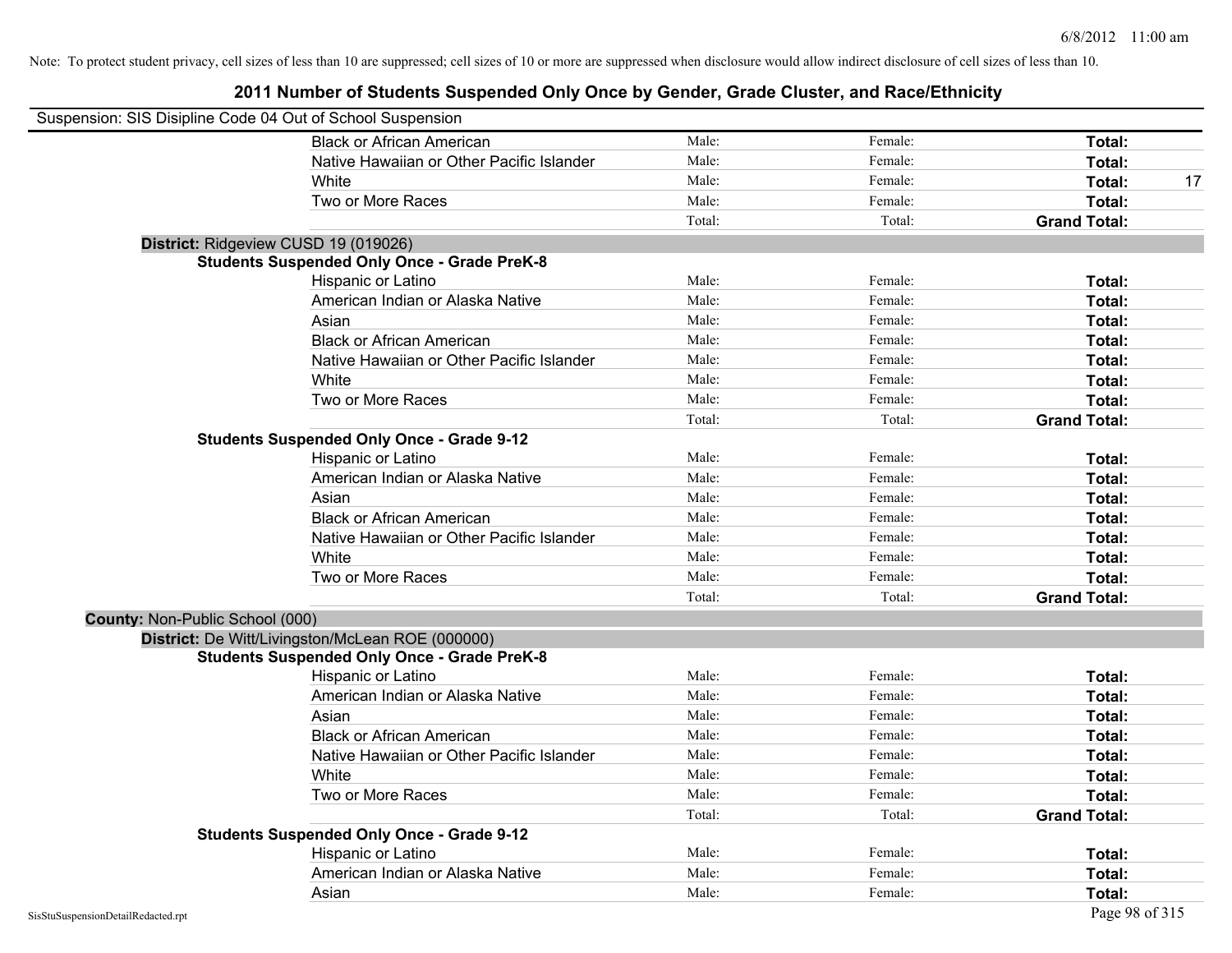|                             | Suspension: SIS Disipline Code 04 Out of School Suspension |        |    |         |    |                     |    |
|-----------------------------|------------------------------------------------------------|--------|----|---------|----|---------------------|----|
|                             | <b>Black or African American</b>                           | Male:  |    | Female: |    | Total:              |    |
|                             | Native Hawaiian or Other Pacific Islander                  | Male:  |    | Female: |    | Total:              |    |
|                             | White                                                      | Male:  |    | Female: |    | Total:              |    |
|                             | Two or More Races                                          | Male:  |    | Female: |    | <b>Total:</b>       |    |
|                             |                                                            | Total: |    | Total:  |    | <b>Grand Total:</b> |    |
| Region: DuPage ROE (19)     |                                                            |        |    |         |    |                     |    |
| <b>County: Dupage (022)</b> |                                                            |        |    |         |    |                     |    |
|                             | District: Addison SD 4 (004002)                            |        |    |         |    |                     |    |
|                             | <b>Students Suspended Only Once - Grade PreK-8</b>         |        |    |         |    |                     |    |
|                             | Hispanic or Latino                                         | Male:  | 21 | Female: | 10 | Total:              | 31 |
|                             | American Indian or Alaska Native                           | Male:  |    | Female: |    | Total:              |    |
|                             | Asian                                                      | Male:  |    | Female: |    | Total:              |    |
|                             | <b>Black or African American</b>                           | Male:  |    | Female: |    | Total:              |    |
|                             | Native Hawaiian or Other Pacific Islander                  | Male:  |    | Female: |    | Total:              |    |
|                             | White                                                      | Male:  |    | Female: |    | <b>Total:</b>       |    |
|                             | Two or More Races                                          | Male:  |    | Female: |    | Total:              |    |
|                             |                                                            | Total: |    | Total:  |    | <b>Grand Total:</b> | 44 |
|                             | District: Adventist GlenOaks Hospital (024200)             |        |    |         |    |                     |    |
|                             | <b>Students Suspended Only Once - Grade 9-12</b>           |        |    |         |    |                     |    |
|                             | Hispanic or Latino                                         | Male:  |    | Female: |    | <b>Total:</b>       |    |
|                             | American Indian or Alaska Native                           | Male:  |    | Female: |    | Total:              |    |
|                             | Asian                                                      | Male:  |    | Female: |    | Total:              |    |
|                             | <b>Black or African American</b>                           | Male:  |    | Female: |    | Total:              |    |
|                             | Native Hawaiian or Other Pacific Islander                  | Male:  |    | Female: |    | Total:              |    |
|                             | White                                                      | Male:  |    | Female: |    | <b>Total:</b>       |    |
|                             | Two or More Races                                          | Male:  |    | Female: |    | Total:              |    |
|                             |                                                            | Total: |    | Total:  |    | <b>Grand Total:</b> |    |
|                             | District: Benjamin SD 25 (025002)                          |        |    |         |    |                     |    |
|                             | <b>Students Suspended Only Once - Grade PreK-8</b>         |        |    |         |    |                     |    |
|                             | Hispanic or Latino                                         | Male:  |    | Female: |    | Total:              |    |
|                             | American Indian or Alaska Native                           | Male:  |    | Female: |    | Total:              |    |
|                             | Asian                                                      | Male:  |    | Female: |    | Total:              |    |
|                             | <b>Black or African American</b>                           | Male:  |    | Female: |    | Total:              |    |
|                             | Native Hawaiian or Other Pacific Islander                  | Male:  |    | Female: |    | Total:              |    |
|                             | White                                                      | Male:  |    | Female: |    | <b>Total:</b>       |    |
|                             | Two or More Races                                          | Male:  |    | Female: |    | <b>Total:</b>       |    |
|                             |                                                            | Total: |    | Total:  |    | <b>Grand Total:</b> |    |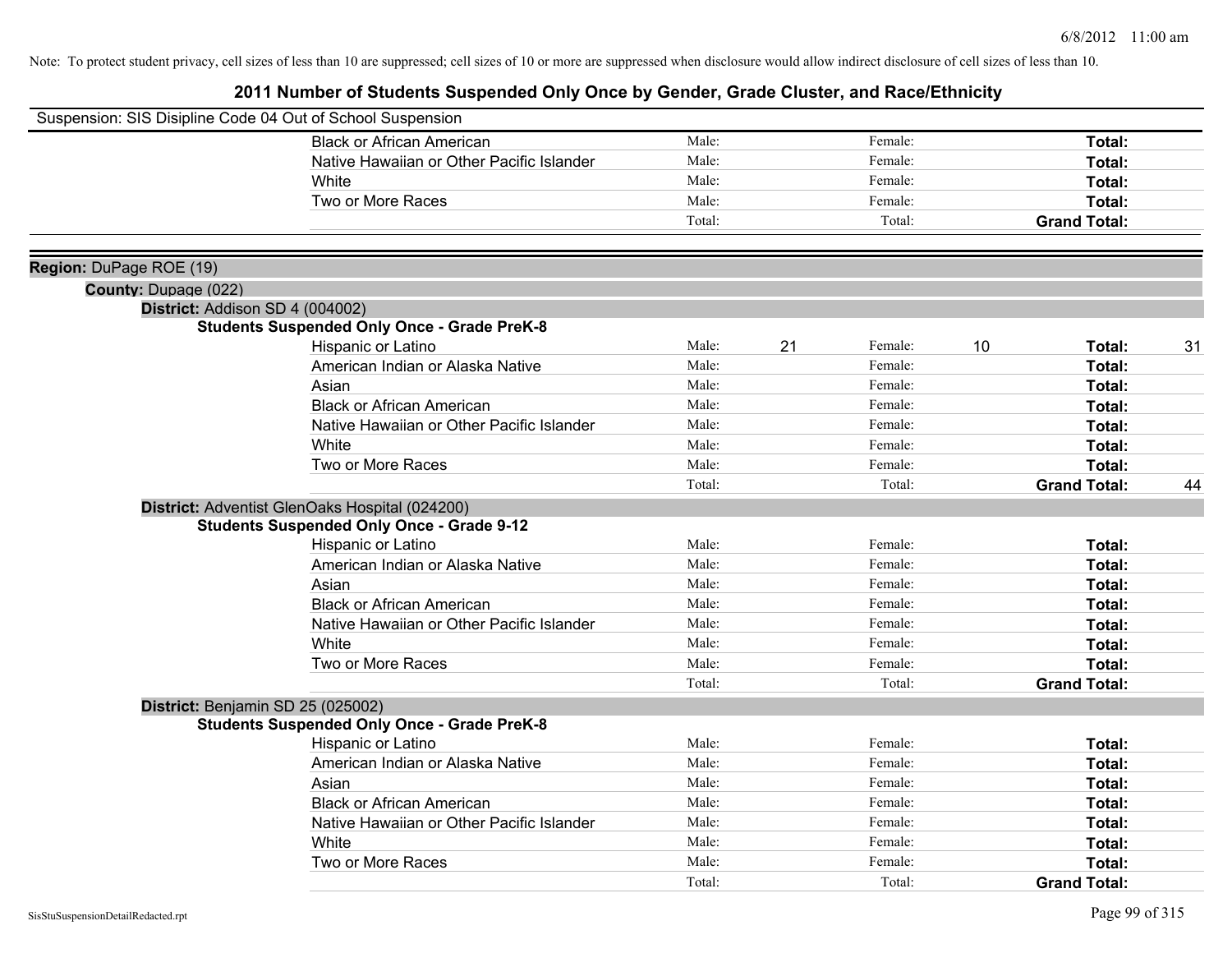| Suspension: SIS Disipline Code 04 Out of School Suspension |        |    |         |    |                     |    |
|------------------------------------------------------------|--------|----|---------|----|---------------------|----|
| District: Bensenville SD 2 (002002)                        |        |    |         |    |                     |    |
| <b>Students Suspended Only Once - Grade PreK-8</b>         |        |    |         |    |                     |    |
| Hispanic or Latino                                         | Male:  |    | Female: |    | Total:              | 21 |
| American Indian or Alaska Native                           | Male:  |    | Female: |    | Total:              |    |
| Asian                                                      | Male:  |    | Female: |    | Total:              |    |
| <b>Black or African American</b>                           | Male:  |    | Female: |    | Total:              |    |
| Native Hawaiian or Other Pacific Islander                  | Male:  |    | Female: |    | Total:              |    |
| White                                                      | Male:  |    | Female: |    | Total:              |    |
| Two or More Races                                          | Male:  |    | Female: |    | Total:              |    |
|                                                            | Total: | 23 | Total:  | 10 | <b>Grand Total:</b> | 33 |
| District: Bloomingdale SD 13 (013002)                      |        |    |         |    |                     |    |
| <b>Students Suspended Only Once - Grade PreK-8</b>         |        |    |         |    |                     |    |
| Hispanic or Latino                                         | Male:  |    | Female: |    | Total:              |    |
| American Indian or Alaska Native                           | Male:  |    | Female: |    | Total:              |    |
| Asian                                                      | Male:  |    | Female: |    | Total:              |    |
| <b>Black or African American</b>                           | Male:  |    | Female: |    | Total:              |    |
| Native Hawaiian or Other Pacific Islander                  | Male:  |    | Female: |    | Total:              |    |
| White                                                      | Male:  |    | Female: |    | Total:              |    |
| Two or More Races                                          | Male:  |    | Female: |    | Total:              |    |
|                                                            | Total: |    | Total:  |    | <b>Grand Total:</b> |    |
| <b>District: Butler SD 53 (053002)</b>                     |        |    |         |    |                     |    |
| <b>Students Suspended Only Once - Grade PreK-8</b>         |        |    |         |    |                     |    |
| Hispanic or Latino                                         | Male:  |    | Female: |    | Total:              |    |
| American Indian or Alaska Native                           | Male:  |    | Female: |    | Total:              |    |
| Asian                                                      | Male:  |    | Female: |    | Total:              |    |
| <b>Black or African American</b>                           | Male:  |    | Female: |    | Total:              |    |
| Native Hawaiian or Other Pacific Islander                  | Male:  |    | Female: |    | Total:              |    |
| White                                                      | Male:  |    | Female: |    | Total:              |    |
| Two or More Races                                          | Male:  |    | Female: |    | Total:              |    |
|                                                            | Total: |    | Total:  |    | <b>Grand Total:</b> |    |
| <b>District: Cass SD 63 (063002)</b>                       |        |    |         |    |                     |    |
| <b>Students Suspended Only Once - Grade PreK-8</b>         |        |    |         |    |                     |    |
| Hispanic or Latino                                         | Male:  |    | Female: |    | Total:              |    |
| American Indian or Alaska Native                           | Male:  |    | Female: |    | Total:              |    |
| Asian                                                      | Male:  |    | Female: |    | Total:              |    |
| <b>Black or African American</b>                           | Male:  |    | Female: |    | Total:              |    |
| Native Hawaiian or Other Pacific Islander                  | Male:  |    | Female: |    | Total:              |    |
| White                                                      | Male:  |    | Female: |    | Total:              | 12 |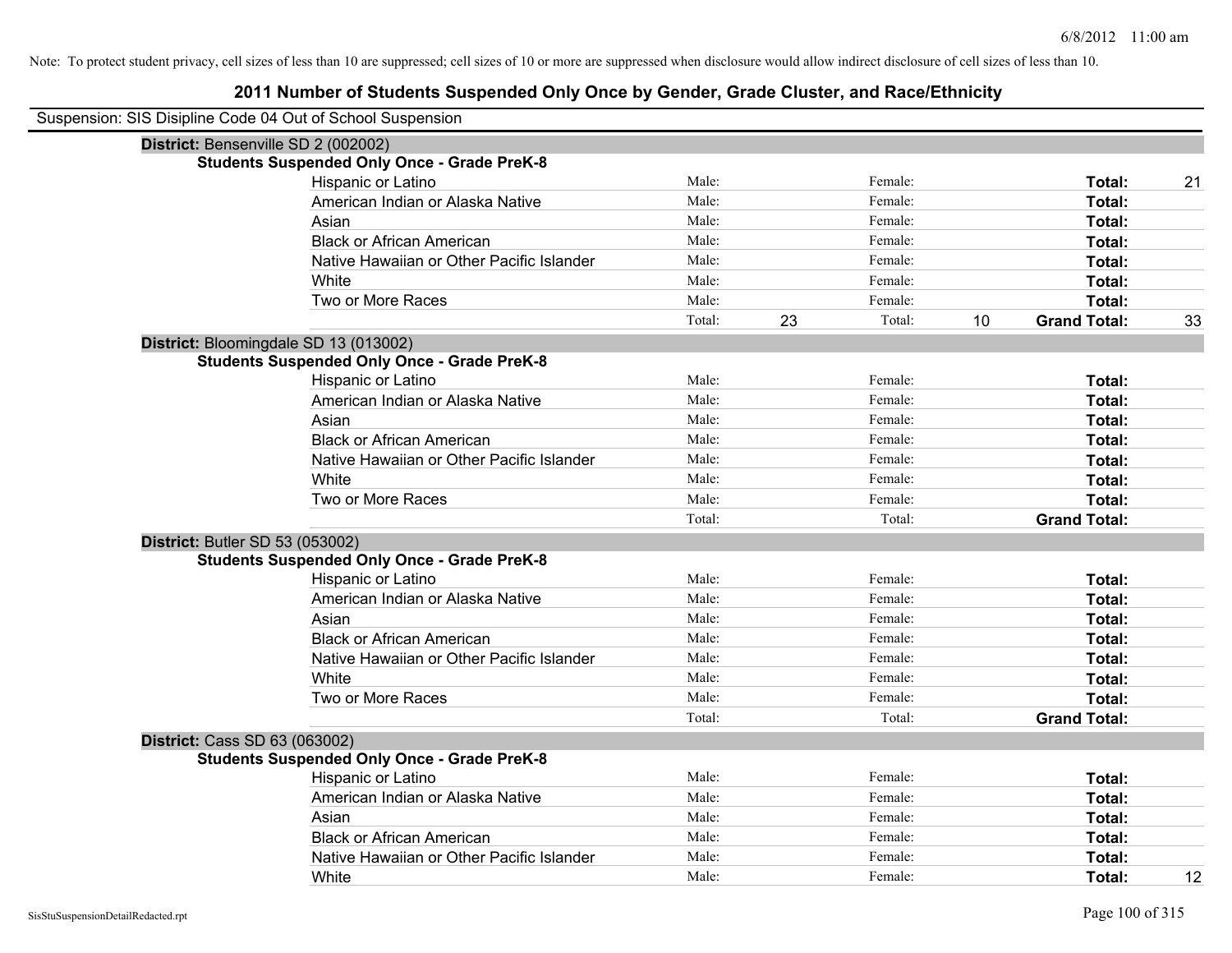| Suspension: SIS Disipline Code 04 Out of School Suspension |                                                    |        |    |         |    |                     |    |
|------------------------------------------------------------|----------------------------------------------------|--------|----|---------|----|---------------------|----|
|                                                            | Two or More Races                                  | Male:  |    | Female: |    | Total:              |    |
|                                                            |                                                    | Total: |    | Total:  |    | <b>Grand Total:</b> |    |
| District: CCSD 180 (180004)                                |                                                    |        |    |         |    |                     |    |
|                                                            | <b>Students Suspended Only Once - Grade PreK-8</b> |        |    |         |    |                     |    |
|                                                            | Hispanic or Latino                                 | Male:  |    | Female: |    | Total:              |    |
|                                                            | American Indian or Alaska Native                   | Male:  |    | Female: |    | Total:              |    |
| Asian                                                      |                                                    | Male:  |    | Female: |    | Total:              |    |
|                                                            | <b>Black or African American</b>                   | Male:  | 20 | Female: | 13 | Total:              | 33 |
|                                                            | Native Hawaiian or Other Pacific Islander          | Male:  |    | Female: |    | Total:              |    |
| White                                                      |                                                    | Male:  |    | Female: |    | Total:              |    |
|                                                            | Two or More Races                                  | Male:  |    | Female: |    | Total:              |    |
|                                                            |                                                    | Total: |    | Total:  |    | <b>Grand Total:</b> |    |
| District: CCSD 89 (089004)                                 |                                                    |        |    |         |    |                     |    |
|                                                            | <b>Students Suspended Only Once - Grade PreK-8</b> |        |    |         |    |                     |    |
|                                                            | Hispanic or Latino                                 | Male:  |    | Female: |    | Total:              |    |
|                                                            | American Indian or Alaska Native                   | Male:  |    | Female: |    | Total:              |    |
| Asian                                                      |                                                    | Male:  |    | Female: |    | Total:              |    |
|                                                            | <b>Black or African American</b>                   | Male:  |    | Female: |    | Total:              |    |
|                                                            | Native Hawaiian or Other Pacific Islander          | Male:  |    | Female: |    | Total:              |    |
| White                                                      |                                                    | Male:  |    | Female: |    | Total:              |    |
|                                                            | Two or More Races                                  | Male:  |    | Female: |    | Total:              |    |
|                                                            |                                                    | Total: |    | Total:  |    | <b>Grand Total:</b> | 11 |
| District: CCSD 93 (093004)                                 |                                                    |        |    |         |    |                     |    |
|                                                            | <b>Students Suspended Only Once - Grade PreK-8</b> |        |    |         |    |                     |    |
|                                                            | Hispanic or Latino                                 | Male:  |    | Female: |    | Total:              |    |
|                                                            | American Indian or Alaska Native                   | Male:  |    | Female: |    | Total:              |    |
| Asian                                                      |                                                    | Male:  |    | Female: |    | Total:              |    |
|                                                            | <b>Black or African American</b>                   | Male:  |    | Female: |    | Total:              |    |
|                                                            | Native Hawaiian or Other Pacific Islander          | Male:  |    | Female: |    | Total:              |    |
| White                                                      |                                                    | Male:  |    | Female: |    | Total:              |    |
|                                                            | Two or More Races                                  | Male:  |    | Female: |    | Total:              |    |
|                                                            |                                                    | Total: |    | Total:  |    | <b>Grand Total:</b> | 10 |
| District: Center Cass SD 66 (066002)                       |                                                    |        |    |         |    |                     |    |
|                                                            | <b>Students Suspended Only Once - Grade PreK-8</b> |        |    |         |    |                     |    |
|                                                            | Hispanic or Latino                                 | Male:  |    | Female: |    | Total:              |    |
|                                                            | American Indian or Alaska Native                   | Male:  |    | Female: |    | Total:              |    |
| Asian                                                      |                                                    | Male:  |    | Female: |    | Total:              |    |
|                                                            | <b>Black or African American</b>                   | Male:  |    | Female: |    | Total:              |    |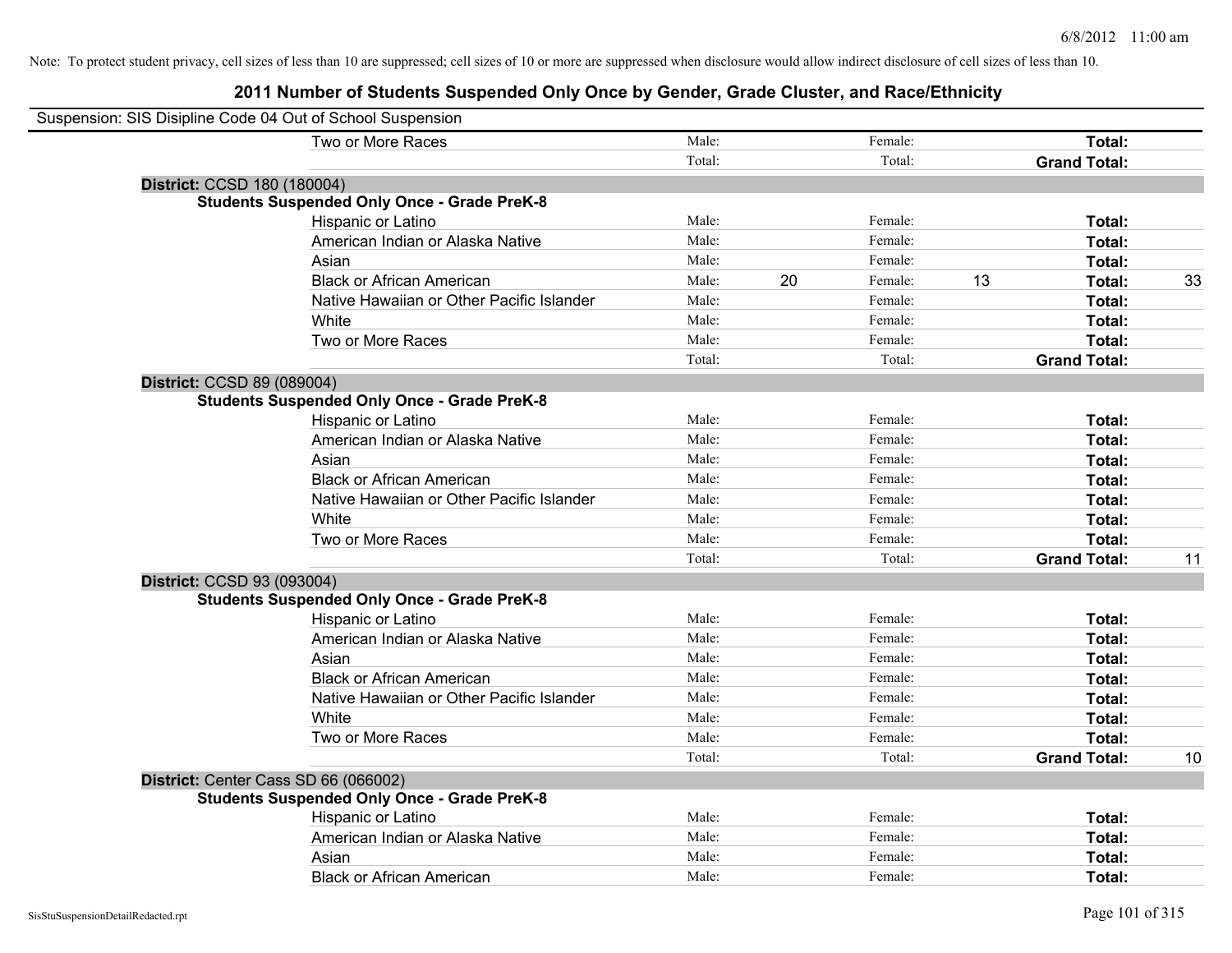| Suspension: SIS Disipline Code 04 Out of School Suspension |                                                    |        |    |         |    |                     |     |
|------------------------------------------------------------|----------------------------------------------------|--------|----|---------|----|---------------------|-----|
|                                                            | Native Hawaiian or Other Pacific Islander          | Male:  |    | Female: |    | Total:              |     |
|                                                            | White                                              | Male:  |    | Female: |    | Total:              |     |
|                                                            | Two or More Races                                  | Male:  |    | Female: |    | Total:              |     |
|                                                            |                                                    | Total: |    | Total:  |    | <b>Grand Total:</b> |     |
| <b>District: CHSD 94 (094016)</b>                          |                                                    |        |    |         |    |                     |     |
|                                                            | <b>Students Suspended Only Once - Grade 9-12</b>   |        |    |         |    |                     |     |
|                                                            | Hispanic or Latino                                 | Male:  | 43 | Female: | 29 | Total:              | 72  |
|                                                            | American Indian or Alaska Native                   | Male:  |    | Female: |    | Total:              |     |
|                                                            | Asian                                              | Male:  |    | Female: |    | Total:              |     |
|                                                            | <b>Black or African American</b>                   | Male:  |    | Female: |    | Total:              |     |
|                                                            | Native Hawaiian or Other Pacific Islander          | Male:  |    | Female: |    | Total:              |     |
|                                                            | White                                              | Male:  |    | Female: |    | Total:              | 28  |
|                                                            | Two or More Races                                  | Male:  |    | Female: |    | Total:              |     |
|                                                            |                                                    | Total: |    | Total:  |    | <b>Grand Total:</b> |     |
| District: CHSD 99 (099016)                                 |                                                    |        |    |         |    |                     |     |
|                                                            | <b>Students Suspended Only Once - Grade 9-12</b>   |        |    |         |    |                     |     |
|                                                            | Hispanic or Latino                                 | Male:  | 26 | Female: | 14 | Total:              | 40  |
|                                                            | American Indian or Alaska Native                   | Male:  |    | Female: |    | Total:              |     |
|                                                            | Asian                                              | Male:  |    | Female: |    | Total:              | 13  |
|                                                            | <b>Black or African American</b>                   | Male:  | 41 | Female: | 17 | Total:              | 58  |
|                                                            | Native Hawaiian or Other Pacific Islander          | Male:  |    | Female: |    | Total:              |     |
|                                                            | White                                              | Male:  | 78 | Female: | 27 | Total:              | 105 |
|                                                            | Two or More Races                                  | Male:  |    | Female: |    | Total:              | 18  |
|                                                            |                                                    | Total: |    | Total:  |    | <b>Grand Total:</b> |     |
|                                                            | District: Coop Assoc for Spec Educ (041061)        |        |    |         |    |                     |     |
|                                                            | <b>Students Suspended Only Once - Grade 9-12</b>   |        |    |         |    |                     |     |
|                                                            | Hispanic or Latino                                 | Male:  |    | Female: |    | Total:              |     |
|                                                            | American Indian or Alaska Native                   | Male:  |    | Female: |    | Total:              |     |
|                                                            | Asian                                              | Male:  |    | Female: |    | Total:              |     |
|                                                            | <b>Black or African American</b>                   | Male:  |    | Female: |    | Total:              |     |
|                                                            | Native Hawaiian or Other Pacific Islander          | Male:  |    | Female: |    | Total:              |     |
|                                                            | White                                              | Male:  |    | Female: |    | Total:              |     |
|                                                            | Two or More Races                                  | Male:  |    | Female: |    | Total:              |     |
|                                                            |                                                    | Total: |    | Total:  |    | <b>Grand Total:</b> | 10  |
| District: CUSD 200 (200026)                                |                                                    |        |    |         |    |                     |     |
|                                                            | <b>Students Suspended Only Once - Grade PreK-8</b> |        |    |         |    |                     |     |
|                                                            | Hispanic or Latino                                 | Male:  |    | Female: |    | Total:              | 23  |
|                                                            | American Indian or Alaska Native                   | Male:  |    | Female: |    | Total:              |     |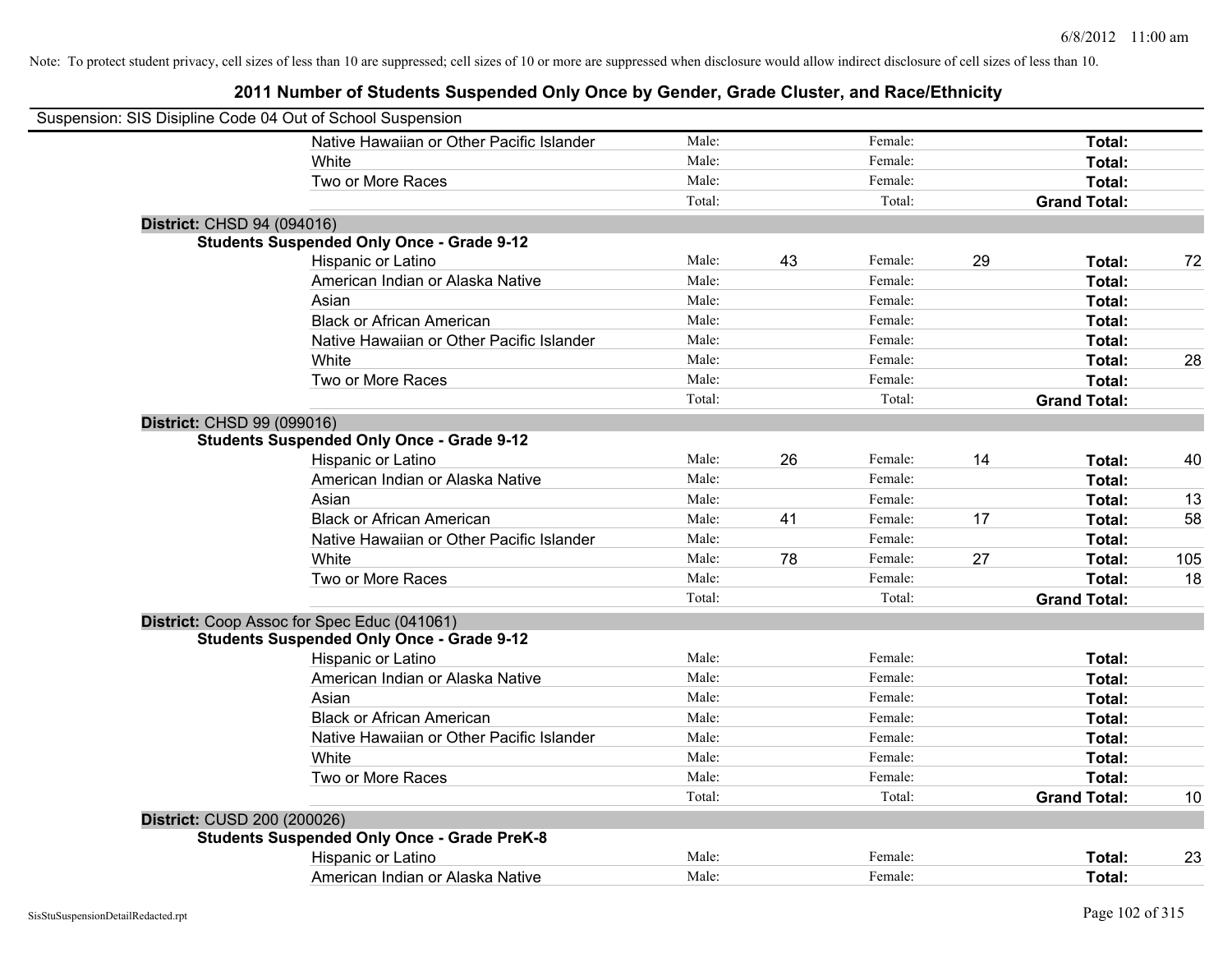#### **2011 Number of Students Suspended Only Once by Gender, Grade Cluster, and Race/Ethnicity**

# Suspension: SIS Disipline Code 04 Out of School Suspension

| usperision. Sis Disiplifie Code 04 Out of Scribol Susperision |        |    |         |    |                     |     |
|---------------------------------------------------------------|--------|----|---------|----|---------------------|-----|
| Asian                                                         | Male:  |    | Female: |    | Total:              |     |
| <b>Black or African American</b>                              | Male:  |    | Female: |    | Total:              | 25  |
| Native Hawaiian or Other Pacific Islander                     | Male:  |    | Female: |    | Total:              |     |
| White                                                         | Male:  |    | Female: |    | Total:              | 34  |
| Two or More Races                                             | Male:  |    | Female: |    | Total:              |     |
|                                                               | Total: | 74 | Total:  | 19 | <b>Grand Total:</b> | 93  |
| <b>Students Suspended Only Once - Grade 9-12</b>              |        |    |         |    |                     |     |
| Hispanic or Latino                                            | Male:  | 19 | Female: | 11 | Total:              | 30  |
| American Indian or Alaska Native                              | Male:  |    | Female: |    | Total:              |     |
| Asian                                                         | Male:  |    | Female: |    | Total:              |     |
| <b>Black or African American</b>                              | Male:  | 15 | Female: | 10 | Total:              | 25  |
| Native Hawaiian or Other Pacific Islander                     | Male:  |    | Female: |    | Total:              |     |
| White                                                         | Male:  | 43 | Female: | 18 | Total:              | 61  |
| Two or More Races                                             | Male:  |    | Female: |    | Total:              |     |
|                                                               | Total: |    | Total:  |    | <b>Grand Total:</b> | 127 |
| District: CUSD 201 (201026)                                   |        |    |         |    |                     |     |
| <b>Students Suspended Only Once - Grade PreK-8</b>            |        |    |         |    |                     |     |
| Hispanic or Latino                                            | Male:  |    | Female: |    | Total:              |     |
| American Indian or Alaska Native                              | Male:  |    | Female: |    | Total:              |     |
| Asian                                                         | Male:  |    | Female: |    | Total:              |     |
| <b>Black or African American</b>                              | Male:  |    | Female: |    | Total:              |     |
| Native Hawaiian or Other Pacific Islander                     | Male:  |    | Female: |    | Total:              |     |
| White                                                         | Male:  |    | Female: |    | Total:              | 21  |
| Two or More Races                                             | Male:  |    | Female: |    | Total:              |     |
|                                                               | Total: |    | Total:  |    | <b>Grand Total:</b> |     |
| <b>Students Suspended Only Once - Grade 9-12</b>              |        |    |         |    |                     |     |
| Hispanic or Latino                                            | Male:  |    | Female: |    | Total:              |     |
| American Indian or Alaska Native                              | Male:  |    | Female: |    | Total:              |     |
| Asian                                                         | Male:  |    | Female: |    | Total:              |     |
| <b>Black or African American</b>                              | Male:  |    | Female: |    | Total:              |     |
| Native Hawaiian or Other Pacific Islander                     | Male:  |    | Female: |    | Total:              |     |
| White                                                         | Male:  | 19 | Female: | 10 | Total:              | 29  |
| Two or More Races                                             | Male:  |    | Female: |    | Total:              |     |
|                                                               | Total: |    | Total:  |    | <b>Grand Total:</b> | 40  |
| District: Darien SD 61 (061002)                               |        |    |         |    |                     |     |
| <b>Students Suspended Only Once - Grade PreK-8</b>            |        |    |         |    |                     |     |
| Hispanic or Latino                                            | Male:  |    | Female: |    | Total:              |     |
| American Indian or Alaska Native                              | Male:  |    | Female: |    | Total:              |     |
| Asian                                                         | Male:  |    | Female: |    | Total:              |     |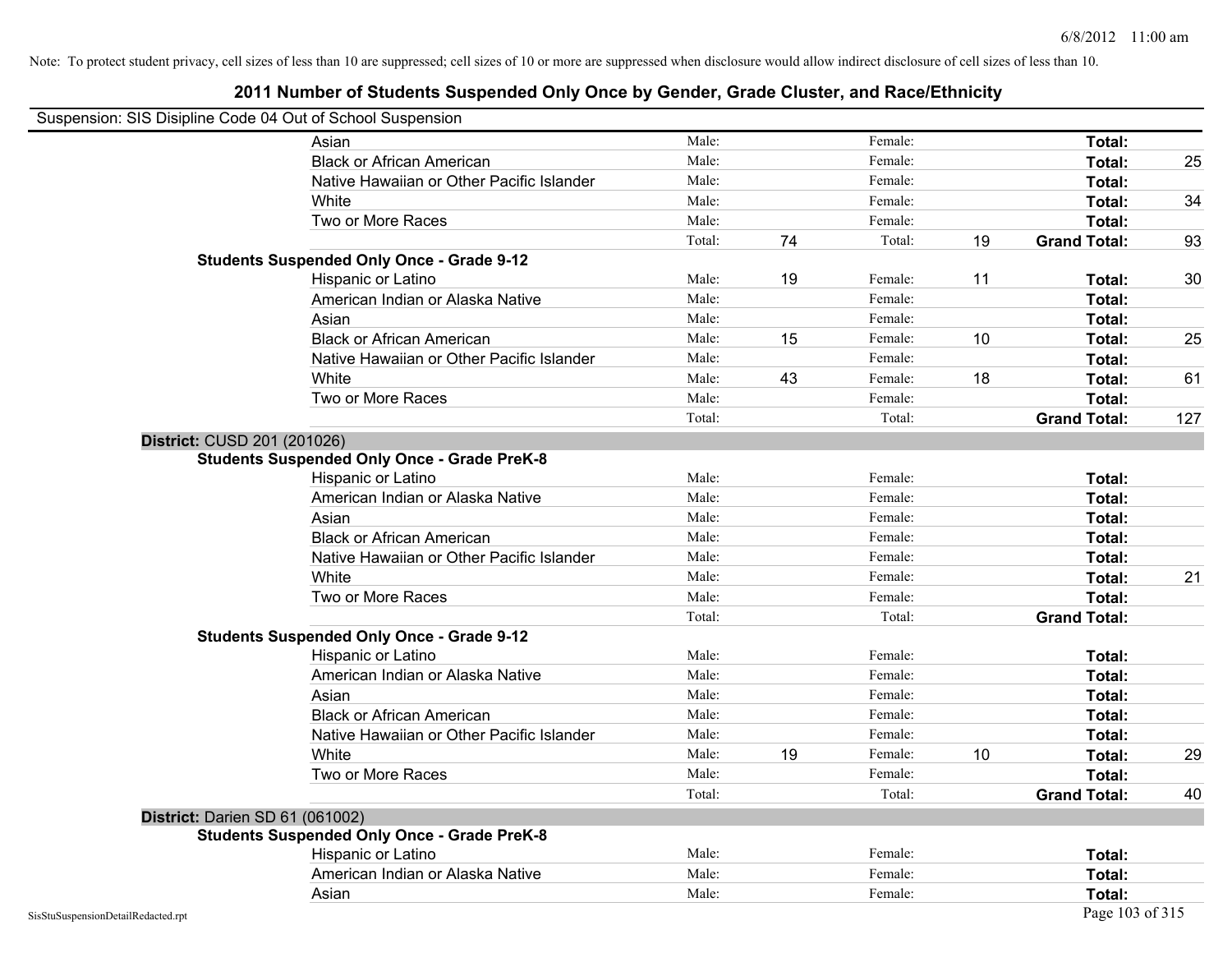| Suspension: SIS Disipline Code 04 Out of School Suspension |                                                    |        |    |         |    |                     |     |
|------------------------------------------------------------|----------------------------------------------------|--------|----|---------|----|---------------------|-----|
|                                                            | <b>Black or African American</b>                   | Male:  |    | Female: |    | Total:              |     |
|                                                            | Native Hawaiian or Other Pacific Islander          | Male:  |    | Female: |    | Total:              |     |
|                                                            | White                                              | Male:  |    | Female: |    | Total:              |     |
|                                                            | Two or More Races                                  | Male:  |    | Female: |    | Total:              |     |
|                                                            |                                                    | Total: |    | Total:  |    | <b>Grand Total:</b> |     |
|                                                            | District: Downers Grove GSD 58 (058002)            |        |    |         |    |                     |     |
|                                                            | <b>Students Suspended Only Once - Grade PreK-8</b> |        |    |         |    |                     |     |
|                                                            | Hispanic or Latino                                 | Male:  |    | Female: |    | Total:              |     |
|                                                            | American Indian or Alaska Native                   | Male:  |    | Female: |    | Total:              |     |
|                                                            | Asian                                              | Male:  |    | Female: |    | Total:              |     |
|                                                            | <b>Black or African American</b>                   | Male:  |    | Female: |    | Total:              |     |
|                                                            | Native Hawaiian or Other Pacific Islander          | Male:  |    | Female: |    | Total:              |     |
|                                                            | White                                              | Male:  |    | Female: |    | Total:              | 13  |
|                                                            | Two or More Races                                  | Male:  |    | Female: |    | Total:              |     |
|                                                            |                                                    | Total: |    | Total:  |    | <b>Grand Total:</b> |     |
| District: DuPage HSD 88 (088016)                           |                                                    |        |    |         |    |                     |     |
|                                                            | <b>Students Suspended Only Once - Grade 9-12</b>   |        |    |         |    |                     |     |
|                                                            | Hispanic or Latino                                 | Male:  | 67 | Female: | 38 | Total:              | 105 |
|                                                            | American Indian or Alaska Native                   | Male:  |    | Female: |    | Total:              |     |
|                                                            | Asian                                              | Male:  |    | Female: |    | Total:              |     |
|                                                            | <b>Black or African American</b>                   | Male:  | 27 | Female: | 18 | Total:              | 45  |
|                                                            | Native Hawaiian or Other Pacific Islander          | Male:  |    | Female: |    | Total:              |     |
|                                                            | White                                              | Male:  | 45 | Female: | 22 | Total:              | 67  |
|                                                            | Two or More Races                                  | Male:  |    | Female: |    | Total:              |     |
|                                                            |                                                    | Total: |    | Total:  |    | <b>Grand Total:</b> | 231 |
| District: Elmhurst SD 205 (205026)                         |                                                    |        |    |         |    |                     |     |
|                                                            | <b>Students Suspended Only Once - Grade PreK-8</b> |        |    |         |    |                     |     |
|                                                            | Hispanic or Latino                                 | Male:  |    | Female: |    | Total:              | 13  |
|                                                            | American Indian or Alaska Native                   | Male:  |    | Female: |    | Total:              |     |
|                                                            | Asian                                              | Male:  |    | Female: |    | Total:              |     |
|                                                            | <b>Black or African American</b>                   | Male:  |    | Female: |    | Total:              |     |
|                                                            | Native Hawaiian or Other Pacific Islander          | Male:  |    | Female: |    | Total:              |     |
|                                                            | White                                              | Male:  |    | Female: |    | Total:              | 25  |
|                                                            | Two or More Races                                  | Male:  |    | Female: |    | Total:              |     |
|                                                            |                                                    | Total: | 33 | Total:  | 15 | <b>Grand Total:</b> | 48  |
|                                                            | <b>Students Suspended Only Once - Grade 9-12</b>   |        |    |         |    |                     |     |
|                                                            | Hispanic or Latino                                 | Male:  |    | Female: |    | Total:              | 17  |
|                                                            | American Indian or Alaska Native                   | Male:  |    | Female: |    | Total:              |     |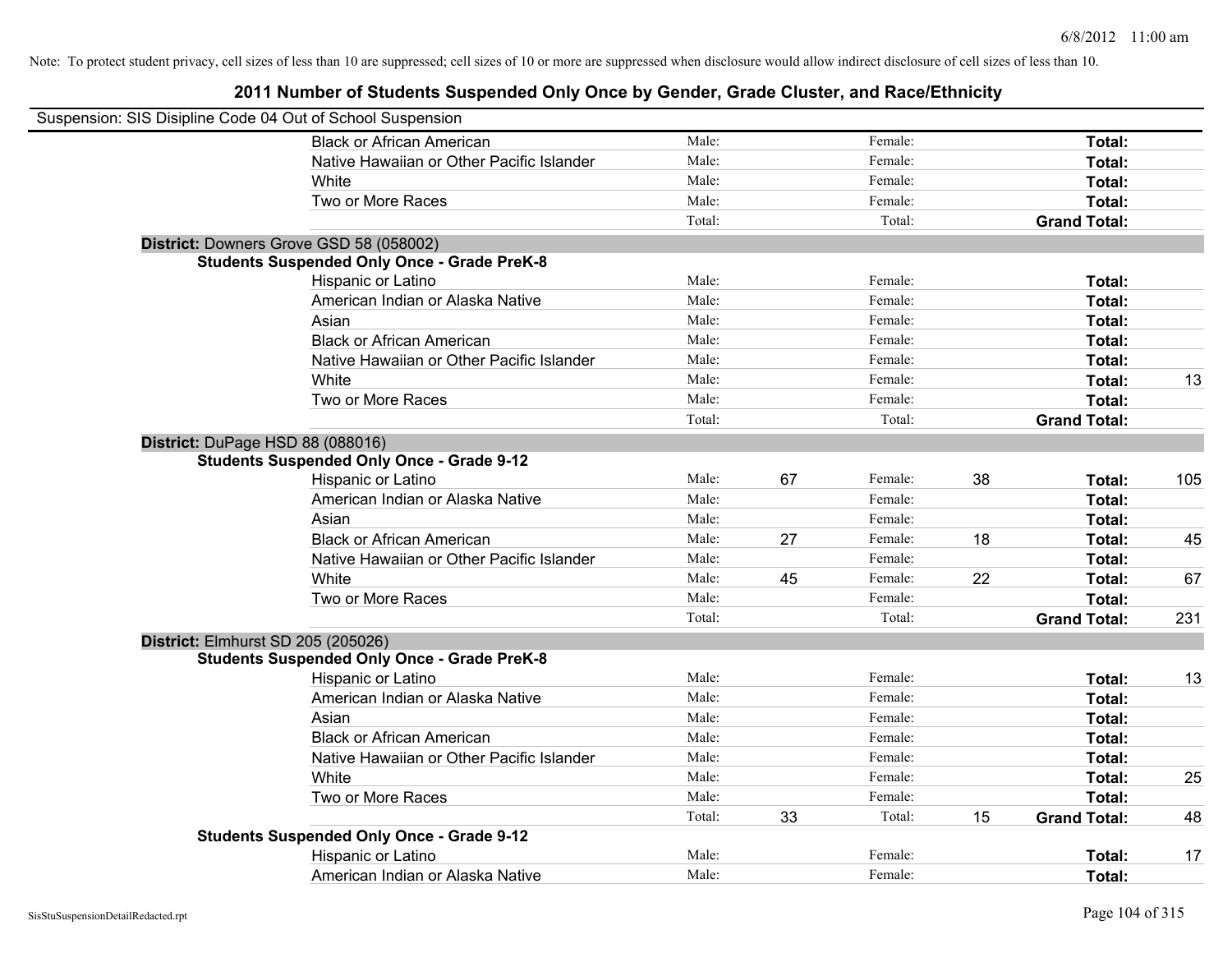#### **2011 Number of Students Suspended Only Once by Gender, Grade Cluster, and Race/Ethnicity**

| Suspension: SIS Disipline Code 04 Out of School Suspension |                                                    |        |     |         |    |                     |     |
|------------------------------------------------------------|----------------------------------------------------|--------|-----|---------|----|---------------------|-----|
|                                                            | Asian                                              | Male:  |     | Female: |    | Total:              |     |
|                                                            | <b>Black or African American</b>                   | Male:  |     | Female: |    | Total:              |     |
|                                                            | Native Hawaiian or Other Pacific Islander          | Male:  |     | Female: |    | Total:              |     |
|                                                            | White                                              | Male:  | 44  | Female: | 12 | Total:              | 56  |
|                                                            | Two or More Races                                  | Male:  |     | Female: |    | Total:              |     |
|                                                            |                                                    | Total: |     | Total:  |    | <b>Grand Total:</b> |     |
| District: Fenton CHSD 100 (100016)                         |                                                    |        |     |         |    |                     |     |
|                                                            | <b>Students Suspended Only Once - Grade 9-12</b>   |        |     |         |    |                     |     |
|                                                            | Hispanic or Latino                                 | Male:  | 45  | Female: | 13 | Total:              | 58  |
|                                                            | American Indian or Alaska Native                   | Male:  |     | Female: |    | Total:              |     |
|                                                            | Asian                                              | Male:  |     | Female: |    | Total:              |     |
|                                                            | <b>Black or African American</b>                   | Male:  |     | Female: |    | Total:              |     |
|                                                            | Native Hawaiian or Other Pacific Islander          | Male:  |     | Female: |    | Total:              |     |
|                                                            | White                                              | Male:  |     | Female: |    | Total:              | 23  |
|                                                            | Two or More Races                                  | Male:  |     | Female: |    | Total:              |     |
|                                                            |                                                    | Total: | 67  | Total:  | 24 | <b>Grand Total:</b> | 91  |
| District: Glen Ellyn SD 41 (041002)                        |                                                    |        |     |         |    |                     |     |
|                                                            | <b>Students Suspended Only Once - Grade PreK-8</b> |        |     |         |    |                     |     |
|                                                            | Hispanic or Latino                                 | Male:  |     | Female: |    | Total:              |     |
|                                                            | American Indian or Alaska Native                   | Male:  |     | Female: |    | Total:              |     |
|                                                            | Asian                                              | Male:  |     | Female: |    | Total:              |     |
|                                                            | <b>Black or African American</b>                   | Male:  |     | Female: |    | Total:              | 12  |
|                                                            | Native Hawaiian or Other Pacific Islander          | Male:  |     | Female: |    | Total:              |     |
|                                                            | White                                              | Male:  |     | Female: |    | Total:              | 17  |
|                                                            | Two or More Races                                  | Male:  |     | Female: |    | Total:              |     |
|                                                            |                                                    | Total: | 31  | Total:  | 11 | <b>Grand Total:</b> | 42  |
| District: Glenbard Twp HSD 87 (087017)                     |                                                    |        |     |         |    |                     |     |
|                                                            | <b>Students Suspended Only Once - Grade 9-12</b>   |        |     |         |    |                     |     |
|                                                            | Hispanic or Latino                                 | Male:  | 58  | Female: | 37 | Total:              | 95  |
|                                                            | American Indian or Alaska Native                   | Male:  |     | Female: |    | Total:              |     |
|                                                            | Asian                                              | Male:  |     | Female: |    | Total:              | 20  |
|                                                            | <b>Black or African American</b>                   | Male:  | 48  | Female: | 32 | Total:              | 80  |
|                                                            | Native Hawaiian or Other Pacific Islander          | Male:  |     | Female: |    | Total:              |     |
|                                                            | White                                              | Male:  | 104 | Female: | 44 | Total:              | 148 |
|                                                            | Two or More Races                                  | Male:  |     | Female: |    | Total:              | 12  |
|                                                            |                                                    | Total: |     | Total:  |    | <b>Grand Total:</b> |     |

**District:** Gower SD 62 (062002) **Students Suspended Only Once - Grade PreK-8**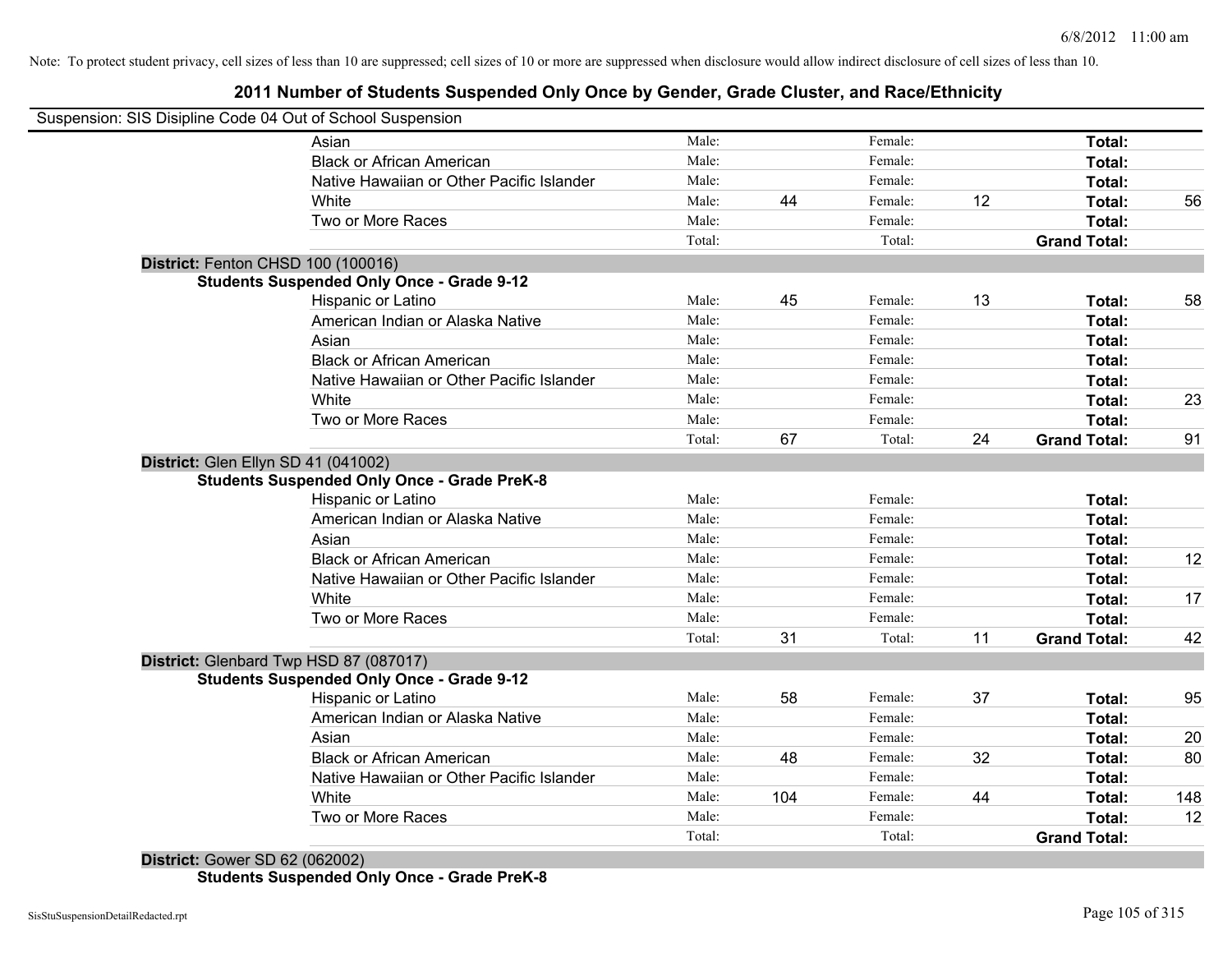| Suspension: SIS Disipline Code 04 Out of School Suspension |        |    |         |    |                     |     |
|------------------------------------------------------------|--------|----|---------|----|---------------------|-----|
| Hispanic or Latino                                         | Male:  |    | Female: |    | Total:              |     |
| American Indian or Alaska Native                           | Male:  |    | Female: |    | Total:              |     |
| Asian                                                      | Male:  |    | Female: |    | Total:              |     |
| <b>Black or African American</b>                           | Male:  |    | Female: |    | Total:              |     |
| Native Hawaiian or Other Pacific Islander                  | Male:  |    | Female: |    | Total:              |     |
| <b>White</b>                                               | Male:  |    | Female: |    | Total:              |     |
| Two or More Races                                          | Male:  |    | Female: |    | Total:              |     |
|                                                            | Total: |    | Total:  |    | <b>Grand Total:</b> |     |
| District: Hinsdale CCSD 181 (181004)                       |        |    |         |    |                     |     |
| <b>Students Suspended Only Once - Grade PreK-8</b>         |        |    |         |    |                     |     |
| Hispanic or Latino                                         | Male:  |    | Female: |    | Total:              |     |
| American Indian or Alaska Native                           | Male:  |    | Female: |    | Total:              |     |
| Asian                                                      | Male:  |    | Female: |    | Total:              |     |
| <b>Black or African American</b>                           | Male:  |    | Female: |    | Total:              |     |
| Native Hawaiian or Other Pacific Islander                  | Male:  |    | Female: |    | Total:              |     |
| White                                                      | Male:  |    | Female: |    | Total:              |     |
| Two or More Races                                          | Male:  |    | Female: |    | Total:              |     |
|                                                            | Total: |    | Total:  |    | <b>Grand Total:</b> | 10  |
| District: Hinsdale Twp HSD 86 (086017)                     |        |    |         |    |                     |     |
| <b>Students Suspended Only Once - Grade 9-12</b>           |        |    |         |    |                     |     |
| Hispanic or Latino                                         | Male:  |    | Female: |    | Total:              | 17  |
| American Indian or Alaska Native                           | Male:  |    | Female: |    | Total:              |     |
| Asian                                                      | Male:  |    | Female: |    | Total:              |     |
| <b>Black or African American</b>                           | Male:  | 23 | Female: | 23 | Total:              | 46  |
| Native Hawaiian or Other Pacific Islander                  | Male:  |    | Female: |    | Total:              |     |
| White                                                      | Male:  | 53 | Female: | 16 | Total:              | 69  |
| Two or More Races                                          | Male:  |    | Female: |    | Total:              |     |
|                                                            | Total: |    | Total:  |    | <b>Grand Total:</b> | 144 |
| District: Indian Prairie CUSD 204 (204026)                 |        |    |         |    |                     |     |
| <b>Students Suspended Only Once - Grade PreK-8</b>         |        |    |         |    |                     |     |
| Hispanic or Latino                                         | Male:  |    | Female: |    | Total:              | 33  |
| American Indian or Alaska Native                           | Male:  |    | Female: |    | Total:              |     |
| Asian                                                      | Male:  |    | Female: |    | Total:              | 11  |
| <b>Black or African American</b>                           | Male:  | 57 | Female: | 12 | Total:              | 69  |
| Native Hawaiian or Other Pacific Islander                  | Male:  |    | Female: |    | Total:              |     |
| White                                                      | Male:  | 60 | Female: | 14 | <b>Total:</b>       | 74  |
| Two or More Races                                          | Male:  |    | Female: |    | <b>Total:</b>       | 11  |
|                                                            | Total: |    | Total:  |    | <b>Grand Total:</b> |     |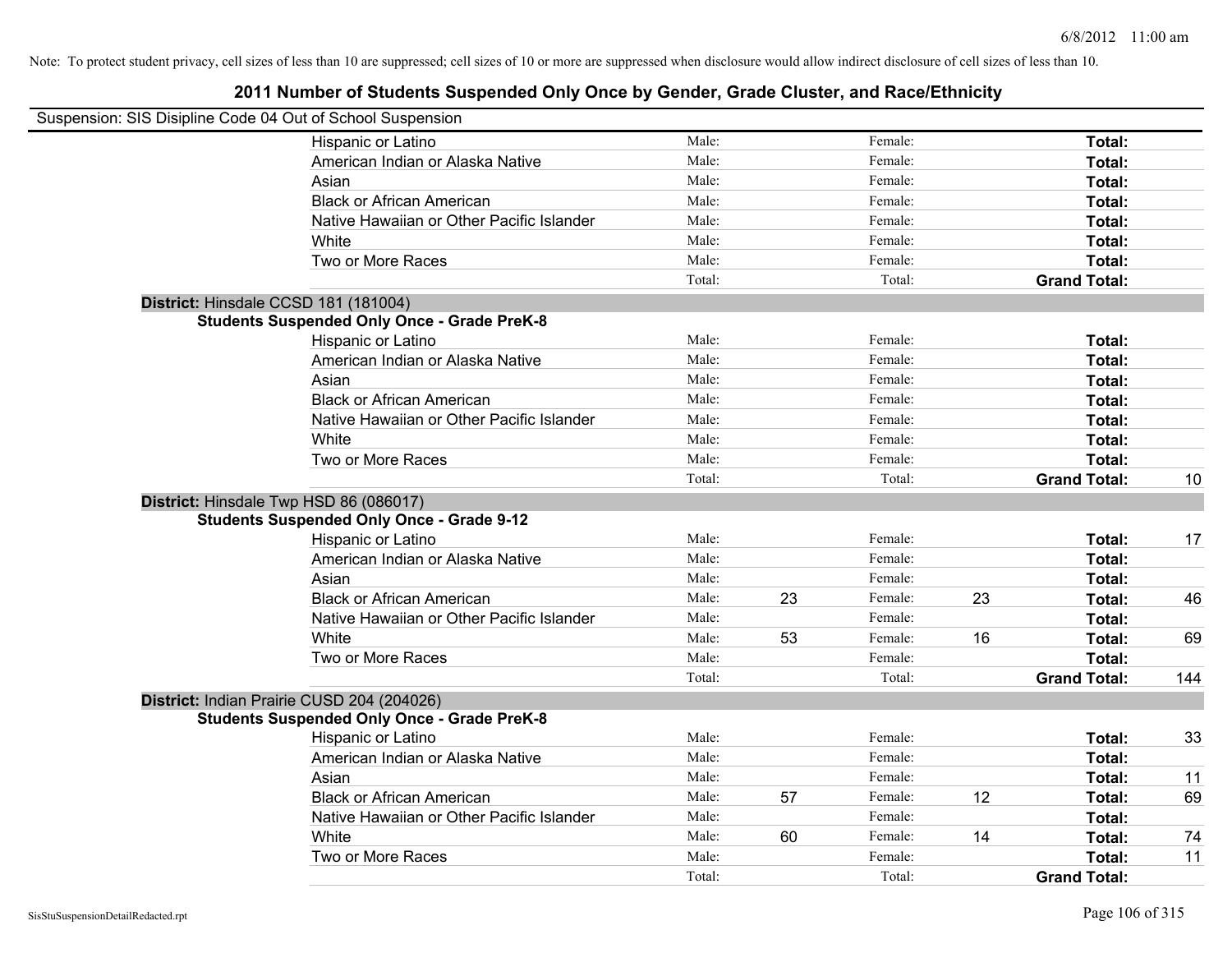| Suspension: SIS Disipline Code 04 Out of School Suspension |                                                    |        |     |         |    |                     |     |
|------------------------------------------------------------|----------------------------------------------------|--------|-----|---------|----|---------------------|-----|
|                                                            | <b>Students Suspended Only Once - Grade 9-12</b>   |        |     |         |    |                     |     |
|                                                            | Hispanic or Latino                                 | Male:  | 44  | Female: | 14 | Total:              | 58  |
|                                                            | American Indian or Alaska Native                   | Male:  |     | Female: |    | Total:              |     |
|                                                            | Asian                                              | Male:  |     | Female: |    | Total:              | 23  |
|                                                            | <b>Black or African American</b>                   | Male:  | 73  | Female: | 30 | Total:              | 103 |
|                                                            | Native Hawaiian or Other Pacific Islander          | Male:  |     | Female: |    | Total:              |     |
|                                                            | White                                              | Male:  | 120 | Female: | 37 | Total:              | 157 |
|                                                            | Two or More Races                                  | Male:  |     | Female: |    | Total:              |     |
|                                                            |                                                    | Total: |     | Total:  |    | <b>Grand Total:</b> | 351 |
| District: Itasca SD 10 (010002)                            |                                                    |        |     |         |    |                     |     |
|                                                            | <b>Students Suspended Only Once - Grade PreK-8</b> |        |     |         |    |                     |     |
|                                                            | Hispanic or Latino                                 | Male:  |     | Female: |    | Total:              |     |
|                                                            | American Indian or Alaska Native                   | Male:  |     | Female: |    | Total:              |     |
|                                                            | Asian                                              | Male:  |     | Female: |    | Total:              |     |
|                                                            | <b>Black or African American</b>                   | Male:  |     | Female: |    | Total:              |     |
|                                                            | Native Hawaiian or Other Pacific Islander          | Male:  |     | Female: |    | Total:              |     |
|                                                            | White                                              | Male:  |     | Female: |    | Total:              |     |
|                                                            | Two or More Races                                  | Male:  |     | Female: |    | Total:              |     |
|                                                            |                                                    | Total: |     | Total:  |    | <b>Grand Total:</b> |     |
|                                                            | District: Keeneyville SD 20 (020002)               |        |     |         |    |                     |     |
|                                                            | <b>Students Suspended Only Once - Grade PreK-8</b> |        |     |         |    |                     |     |
|                                                            | Hispanic or Latino                                 | Male:  |     | Female: |    | Total:              |     |
|                                                            | American Indian or Alaska Native                   | Male:  |     | Female: |    | Total:              |     |
|                                                            | Asian                                              | Male:  |     | Female: |    | Total:              |     |
|                                                            | <b>Black or African American</b>                   | Male:  |     | Female: |    | Total:              |     |
|                                                            | Native Hawaiian or Other Pacific Islander          | Male:  |     | Female: |    | Total:              |     |
|                                                            | White                                              | Male:  |     | Female: |    | Total:              |     |
|                                                            | Two or More Races                                  | Male:  |     | Female: |    | Total:              |     |
|                                                            |                                                    | Total: |     | Total:  |    | <b>Grand Total:</b> | 24  |
|                                                            | District: Lake Park CHSD 108 (108016)              |        |     |         |    |                     |     |
|                                                            | <b>Students Suspended Only Once - Grade 9-12</b>   |        |     |         |    |                     |     |
|                                                            | Hispanic or Latino                                 | Male:  |     | Female: |    | Total:              |     |
|                                                            | American Indian or Alaska Native                   | Male:  |     | Female: |    | Total:              |     |
|                                                            | Asian                                              | Male:  |     | Female: |    | Total:              |     |
|                                                            | <b>Black or African American</b>                   | Male:  |     | Female: |    | Total:              |     |
|                                                            | Native Hawaiian or Other Pacific Islander          | Male:  |     | Female: |    | Total:              |     |
|                                                            | White                                              | Male:  |     | Female: |    | Total:              |     |
|                                                            | Two or More Races                                  | Male:  |     | Female: |    | Total:              |     |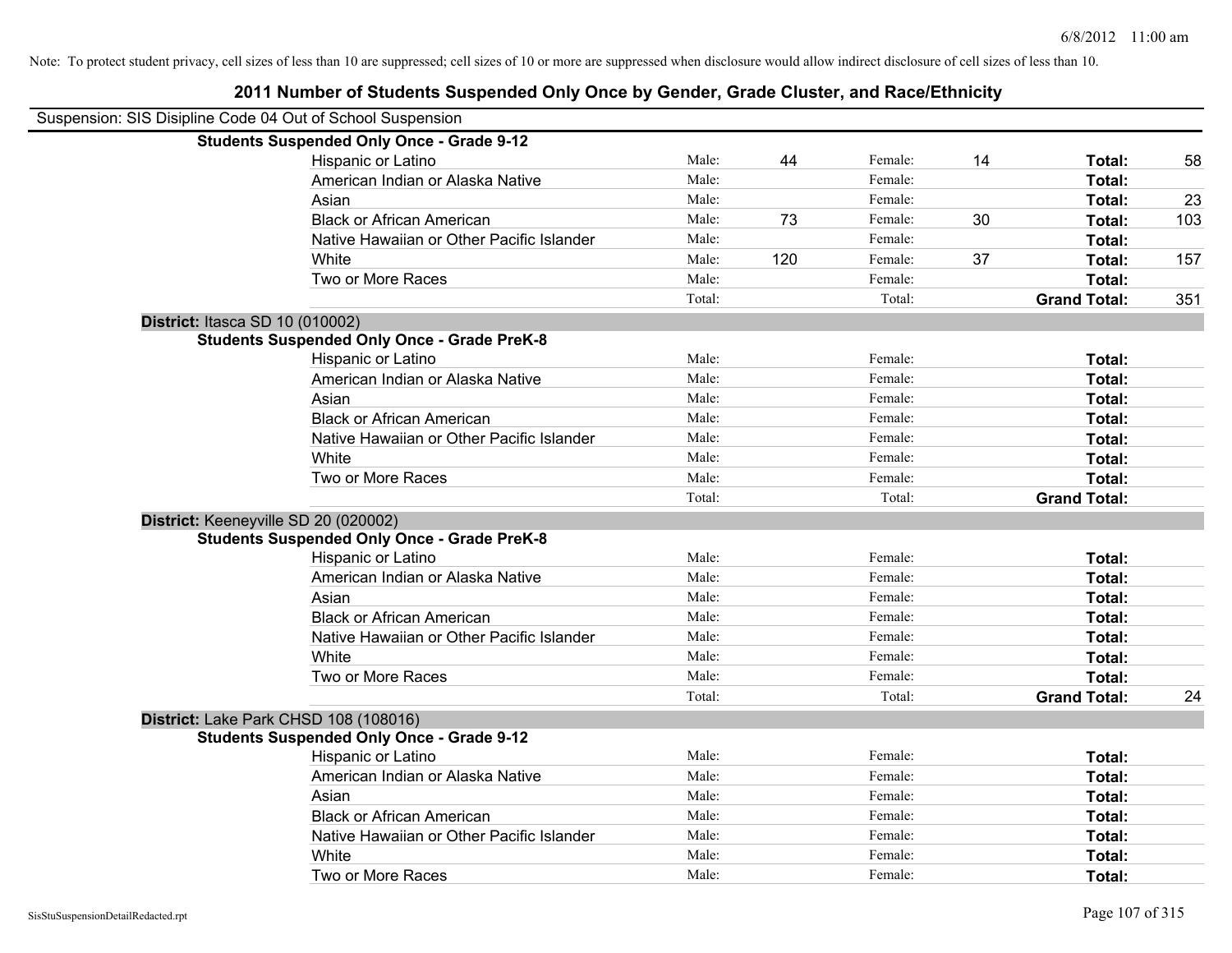| Suspension: SIS Disipline Code 04 Out of School Suspension |        |    |         |    |                     |    |
|------------------------------------------------------------|--------|----|---------|----|---------------------|----|
|                                                            | Total: |    | Total:  |    | <b>Grand Total:</b> |    |
| District: Lisle CUSD 202 (202026)                          |        |    |         |    |                     |    |
| <b>Students Suspended Only Once - Grade PreK-8</b>         |        |    |         |    |                     |    |
| Hispanic or Latino                                         | Male:  |    | Female: |    | Total:              |    |
| American Indian or Alaska Native                           | Male:  |    | Female: |    | Total:              |    |
| Asian                                                      | Male:  |    | Female: |    | Total:              |    |
| <b>Black or African American</b>                           | Male:  |    | Female: |    | Total:              |    |
| Native Hawaiian or Other Pacific Islander                  | Male:  |    | Female: |    | Total:              |    |
| White                                                      | Male:  |    | Female: |    | Total:              |    |
| Two or More Races                                          | Male:  |    | Female: |    | Total:              |    |
|                                                            | Total: |    | Total:  |    | <b>Grand Total:</b> | 11 |
| <b>Students Suspended Only Once - Grade 9-12</b>           |        |    |         |    |                     |    |
| Hispanic or Latino                                         | Male:  |    | Female: |    | Total:              |    |
| American Indian or Alaska Native                           | Male:  |    | Female: |    | Total:              |    |
| Asian                                                      | Male:  |    | Female: |    | Total:              |    |
| <b>Black or African American</b>                           | Male:  |    | Female: |    | Total:              |    |
| Native Hawaiian or Other Pacific Islander                  | Male:  |    | Female: |    | Total:              |    |
| White                                                      | Male:  |    | Female: |    | Total:              | 25 |
| Two or More Races                                          | Male:  |    | Female: |    | Total:              |    |
|                                                            | Total: | 26 | Total:  | 10 | <b>Grand Total:</b> | 36 |
| District: Lombard SD 44 (044002)                           |        |    |         |    |                     |    |
| <b>Students Suspended Only Once - Grade PreK-8</b>         |        |    |         |    |                     |    |
| Hispanic or Latino                                         | Male:  |    | Female: |    | Total:              |    |
| American Indian or Alaska Native                           | Male:  |    | Female: |    | Total:              |    |
| Asian                                                      | Male:  |    | Female: |    | Total:              |    |
| <b>Black or African American</b>                           | Male:  |    | Female: |    | Total:              |    |
| Native Hawaiian or Other Pacific Islander                  | Male:  |    | Female: |    | Total:              |    |
| White                                                      | Male:  |    | Female: |    | Total:              |    |
| Two or More Races                                          | Male:  |    | Female: |    | Total:              |    |
|                                                            | Total: |    | Total:  |    | <b>Grand Total:</b> |    |
| District: Maercker SD 60 (060002)                          |        |    |         |    |                     |    |
| <b>Students Suspended Only Once - Grade PreK-8</b>         |        |    |         |    |                     |    |
| Hispanic or Latino                                         | Male:  |    | Female: |    | Total:              |    |
| American Indian or Alaska Native                           | Male:  |    | Female: |    | Total:              |    |
| Asian                                                      | Male:  |    | Female: |    | Total:              |    |
| <b>Black or African American</b>                           | Male:  |    | Female: |    | Total:              |    |
| Native Hawaiian or Other Pacific Islander                  | Male:  |    | Female: |    | Total:              |    |
| White                                                      | Male:  |    | Female: |    | Total:              |    |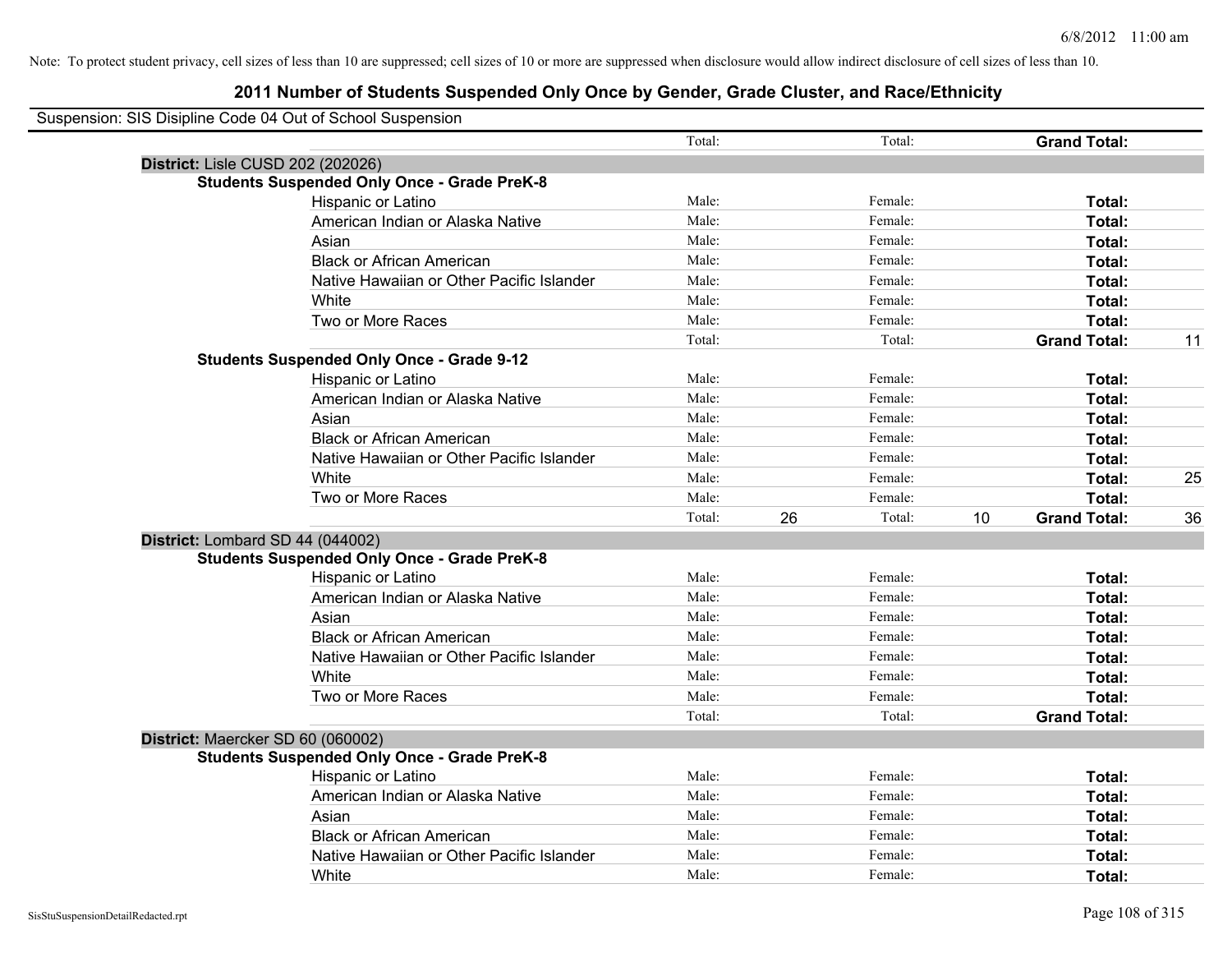| Suspension: SIS Disipline Code 04 Out of School Suspension |                                                    |        |    |         |    |                     |    |
|------------------------------------------------------------|----------------------------------------------------|--------|----|---------|----|---------------------|----|
|                                                            | Two or More Races                                  | Male:  |    | Female: |    | Total:              |    |
|                                                            |                                                    | Total: |    | Total:  |    | <b>Grand Total:</b> | 22 |
| District: Marquardt SD 15 (015002)                         |                                                    |        |    |         |    |                     |    |
|                                                            | <b>Students Suspended Only Once - Grade PreK-8</b> |        |    |         |    |                     |    |
|                                                            | Hispanic or Latino                                 | Male:  |    | Female: |    | Total:              | 20 |
|                                                            | American Indian or Alaska Native                   | Male:  |    | Female: |    | Total:              |    |
|                                                            | Asian                                              | Male:  |    | Female: |    | Total:              |    |
|                                                            | <b>Black or African American</b>                   | Male:  | 13 | Female: | 10 | Total:              | 23 |
|                                                            | Native Hawaiian or Other Pacific Islander          | Male:  |    | Female: |    | Total:              |    |
|                                                            | White                                              | Male:  |    | Female: |    | Total:              |    |
|                                                            | Two or More Races                                  | Male:  |    | Female: |    | Total:              |    |
|                                                            |                                                    | Total: |    | Total:  |    | <b>Grand Total:</b> |    |
| District: Medinah SD 11 (011002)                           |                                                    |        |    |         |    |                     |    |
|                                                            | <b>Students Suspended Only Once - Grade PreK-8</b> |        |    |         |    |                     |    |
|                                                            | Hispanic or Latino                                 | Male:  |    | Female: |    | Total:              |    |
|                                                            | American Indian or Alaska Native                   | Male:  |    | Female: |    | Total:              |    |
|                                                            | Asian                                              | Male:  |    | Female: |    | Total:              |    |
|                                                            | <b>Black or African American</b>                   | Male:  |    | Female: |    | Total:              |    |
|                                                            | Native Hawaiian or Other Pacific Islander          | Male:  |    | Female: |    | Total:              |    |
|                                                            | White                                              | Male:  |    | Female: |    | Total:              |    |
|                                                            | Two or More Races                                  | Male:  |    | Female: |    | Total:              |    |
|                                                            |                                                    | Total: |    | Total:  |    | <b>Grand Total:</b> |    |
| District: Naperville CUSD 203 (203026)                     |                                                    |        |    |         |    |                     |    |
|                                                            | <b>Students Suspended Only Once - Grade PreK-8</b> |        |    |         |    |                     |    |
|                                                            | Hispanic or Latino                                 | Male:  |    | Female: |    | Total:              |    |
|                                                            | American Indian or Alaska Native                   | Male:  |    | Female: |    | Total:              |    |
|                                                            | Asian                                              | Male:  |    | Female: |    | Total:              |    |
|                                                            | <b>Black or African American</b>                   | Male:  |    | Female: |    | Total:              | 23 |
|                                                            | Native Hawaiian or Other Pacific Islander          | Male:  |    | Female: |    | Total:              |    |
|                                                            | White                                              | Male:  |    | Female: |    | Total:              | 27 |
|                                                            | Two or More Races                                  | Male:  |    | Female: |    | Total:              |    |
|                                                            |                                                    | Total: | 60 | Total:  | 11 | <b>Grand Total:</b> | 71 |
|                                                            | <b>Students Suspended Only Once - Grade 9-12</b>   |        |    |         |    |                     |    |
|                                                            | Hispanic or Latino                                 | Male:  |    | Female: |    | Total:              | 23 |
|                                                            | American Indian or Alaska Native                   | Male:  |    | Female: |    | Total:              |    |
|                                                            | Asian                                              | Male:  |    | Female: |    | Total:              |    |
|                                                            | <b>Black or African American</b>                   | Male:  |    | Female: |    | Total:              | 19 |
|                                                            | Native Hawaiian or Other Pacific Islander          | Male:  |    | Female: |    | Total:              |    |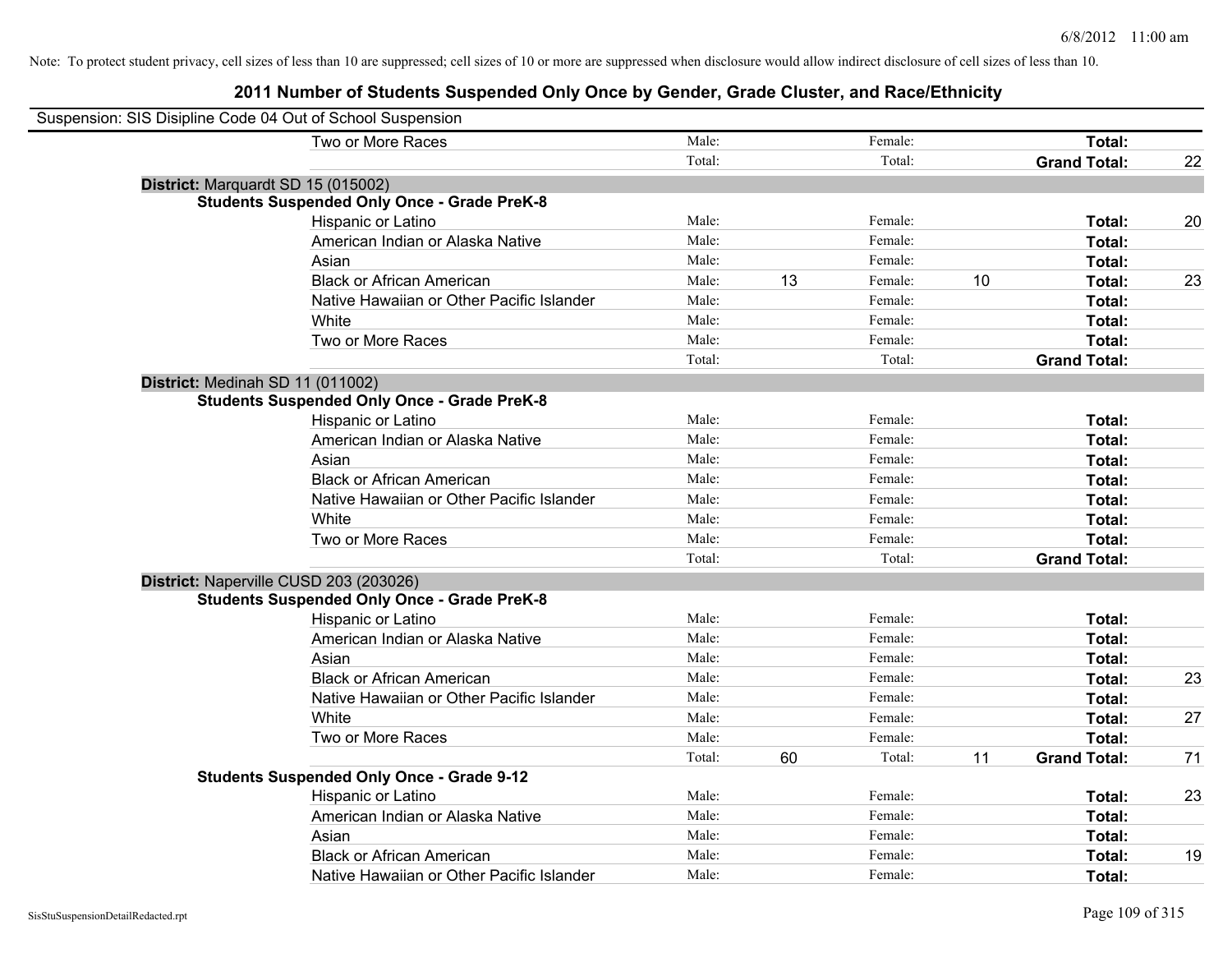| Suspension: SIS Disipline Code 04 Out of School Suspension |                                                    |        |    |         |    |                     |    |
|------------------------------------------------------------|----------------------------------------------------|--------|----|---------|----|---------------------|----|
|                                                            | White                                              | Male:  | 63 | Female: | 23 | Total:              | 86 |
|                                                            | Two or More Races                                  | Male:  |    | Female: |    | Total:              |    |
|                                                            |                                                    | Total: |    | Total:  |    | <b>Grand Total:</b> |    |
| District: Non-Public School (158S)                         |                                                    |        |    |         |    |                     |    |
|                                                            | <b>Students Suspended Only Once - Grade 9-12</b>   |        |    |         |    |                     |    |
|                                                            | Hispanic or Latino                                 | Male:  |    | Female: |    | Total:              |    |
|                                                            | American Indian or Alaska Native                   | Male:  |    | Female: |    | Total:              |    |
|                                                            | Asian                                              | Male:  |    | Female: |    | Total:              |    |
|                                                            | <b>Black or African American</b>                   | Male:  |    | Female: |    | Total:              |    |
|                                                            | Native Hawaiian or Other Pacific Islander          | Male:  |    | Female: |    | Total:              |    |
|                                                            | White                                              | Male:  |    | Female: |    | Total:              |    |
|                                                            | Two or More Races                                  | Male:  |    | Female: |    | Total:              |    |
|                                                            |                                                    | Total: |    | Total:  |    | <b>Grand Total:</b> |    |
| District: Non-Public School (5020)                         |                                                    |        |    |         |    |                     |    |
|                                                            | <b>Students Suspended Only Once - Grade 9-12</b>   |        |    |         |    |                     |    |
|                                                            | Hispanic or Latino                                 | Male:  |    | Female: |    | Total:              |    |
|                                                            | American Indian or Alaska Native                   | Male:  |    | Female: |    | Total:              |    |
|                                                            | Asian                                              | Male:  |    | Female: |    | Total:              |    |
|                                                            | <b>Black or African American</b>                   | Male:  |    | Female: |    | Total:              |    |
|                                                            | Native Hawaiian or Other Pacific Islander          | Male:  |    | Female: |    | Total:              |    |
|                                                            | White                                              | Male:  |    | Female: |    | Total:              |    |
|                                                            | Two or More Races                                  | Male:  |    | Female: |    | Total:              |    |
|                                                            |                                                    | Total: |    | Total:  |    | <b>Grand Total:</b> |    |
| District: PPAG LLC (009600)                                |                                                    |        |    |         |    |                     |    |
|                                                            | <b>Students Suspended Only Once - Grade 9-12</b>   |        |    |         |    |                     |    |
|                                                            | Hispanic or Latino                                 | Male:  |    | Female: |    | Total:              |    |
|                                                            | American Indian or Alaska Native                   | Male:  |    | Female: |    | Total:              |    |
|                                                            | Asian                                              | Male:  |    | Female: |    | Total:              |    |
|                                                            | <b>Black or African American</b>                   | Male:  |    | Female: |    | Total:              |    |
|                                                            | Native Hawaiian or Other Pacific Islander          | Male:  |    | Female: |    | Total:              |    |
|                                                            | White                                              | Male:  |    | Female: |    | Total:              |    |
|                                                            | Two or More Races                                  | Male:  |    | Female: |    | Total:              |    |
|                                                            |                                                    | Total: |    | Total:  |    | <b>Grand Total:</b> |    |
| District: Queen Bee SD 16 (016002)                         |                                                    |        |    |         |    |                     |    |
|                                                            | <b>Students Suspended Only Once - Grade PreK-8</b> |        |    |         |    |                     |    |
|                                                            | Hispanic or Latino                                 | Male:  |    | Female: |    | Total:              |    |
|                                                            | American Indian or Alaska Native                   | Male:  |    | Female: |    | Total:              |    |
|                                                            | Asian                                              | Male:  |    | Female: |    | Total:              |    |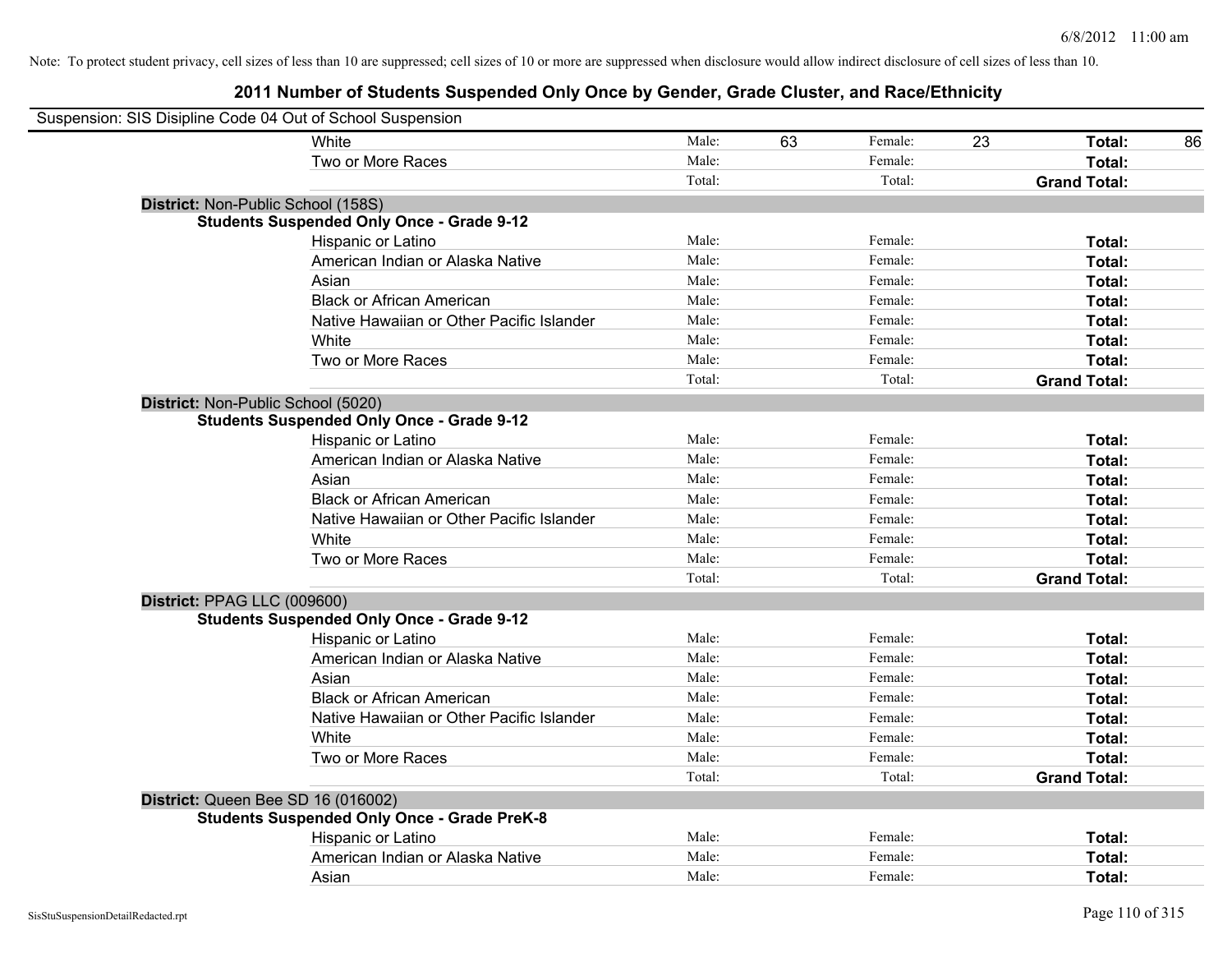| Suspension: SIS Disipline Code 04 Out of School Suspension |                                                     |        |         |                     |
|------------------------------------------------------------|-----------------------------------------------------|--------|---------|---------------------|
|                                                            | <b>Black or African American</b>                    | Male:  | Female: | Total:              |
|                                                            | Native Hawaiian or Other Pacific Islander           | Male:  | Female: | Total:              |
|                                                            | White                                               | Male:  | Female: | Total:              |
|                                                            | Two or More Races                                   | Male:  | Female: | Total:              |
|                                                            |                                                     | Total: | Total:  | <b>Grand Total:</b> |
|                                                            |                                                     |        |         |                     |
| District: Roselle SD 12 (012002)                           | <b>Students Suspended Only Once - Grade PreK-8</b>  |        |         |                     |
|                                                            | Hispanic or Latino                                  | Male:  | Female: | Total:              |
|                                                            | American Indian or Alaska Native                    | Male:  | Female: | Total:              |
|                                                            | Asian                                               | Male:  | Female: | Total:              |
|                                                            | <b>Black or African American</b>                    | Male:  | Female: | Total:              |
|                                                            |                                                     | Male:  | Female: |                     |
|                                                            | Native Hawaiian or Other Pacific Islander           |        |         | Total:              |
|                                                            | White                                               | Male:  | Female: | Total:              |
|                                                            | Two or More Races                                   | Male:  | Female: | Total:              |
|                                                            |                                                     | Total: | Total:  | <b>Grand Total:</b> |
| District: Salt Creek SD 48 (048002)                        |                                                     |        |         |                     |
|                                                            | <b>Students Suspended Only Once - Grade PreK-8</b>  |        |         |                     |
|                                                            | Hispanic or Latino                                  | Male:  | Female: | Total:              |
|                                                            | American Indian or Alaska Native                    | Male:  | Female: | Total:              |
|                                                            | Asian                                               | Male:  | Female: | Total:              |
|                                                            | <b>Black or African American</b>                    | Male:  | Female: | Total:              |
|                                                            | Native Hawaiian or Other Pacific Islander           | Male:  | Female: | Total:              |
|                                                            | White                                               | Male:  | Female: | Total:              |
|                                                            | Two or More Races                                   | Male:  | Female: | Total:              |
|                                                            |                                                     | Total: | Total:  | <b>Grand Total:</b> |
|                                                            | District: Sch Assoc Sped Educ DuPage SASED (066061) |        |         |                     |
|                                                            | <b>Students Suspended Only Once - Grade PreK-8</b>  |        |         |                     |
|                                                            | Hispanic or Latino                                  | Male:  | Female: | Total:              |
|                                                            | American Indian or Alaska Native                    | Male:  | Female: | Total:              |
|                                                            | Asian                                               | Male:  | Female: | Total:              |
|                                                            | <b>Black or African American</b>                    | Male:  | Female: | Total:              |
|                                                            | Native Hawaiian or Other Pacific Islander           | Male:  | Female: | Total:              |
|                                                            | <b>White</b>                                        | Male:  | Female: | Total:              |
|                                                            | Two or More Races                                   | Male:  | Female: | Total:              |
|                                                            |                                                     | Total: | Total:  | <b>Grand Total:</b> |
|                                                            | <b>Students Suspended Only Once - Grade 9-12</b>    |        |         |                     |
|                                                            | Hispanic or Latino                                  | Male:  | Female: | Total:              |
|                                                            | American Indian or Alaska Native                    | Male:  | Female: | Total:              |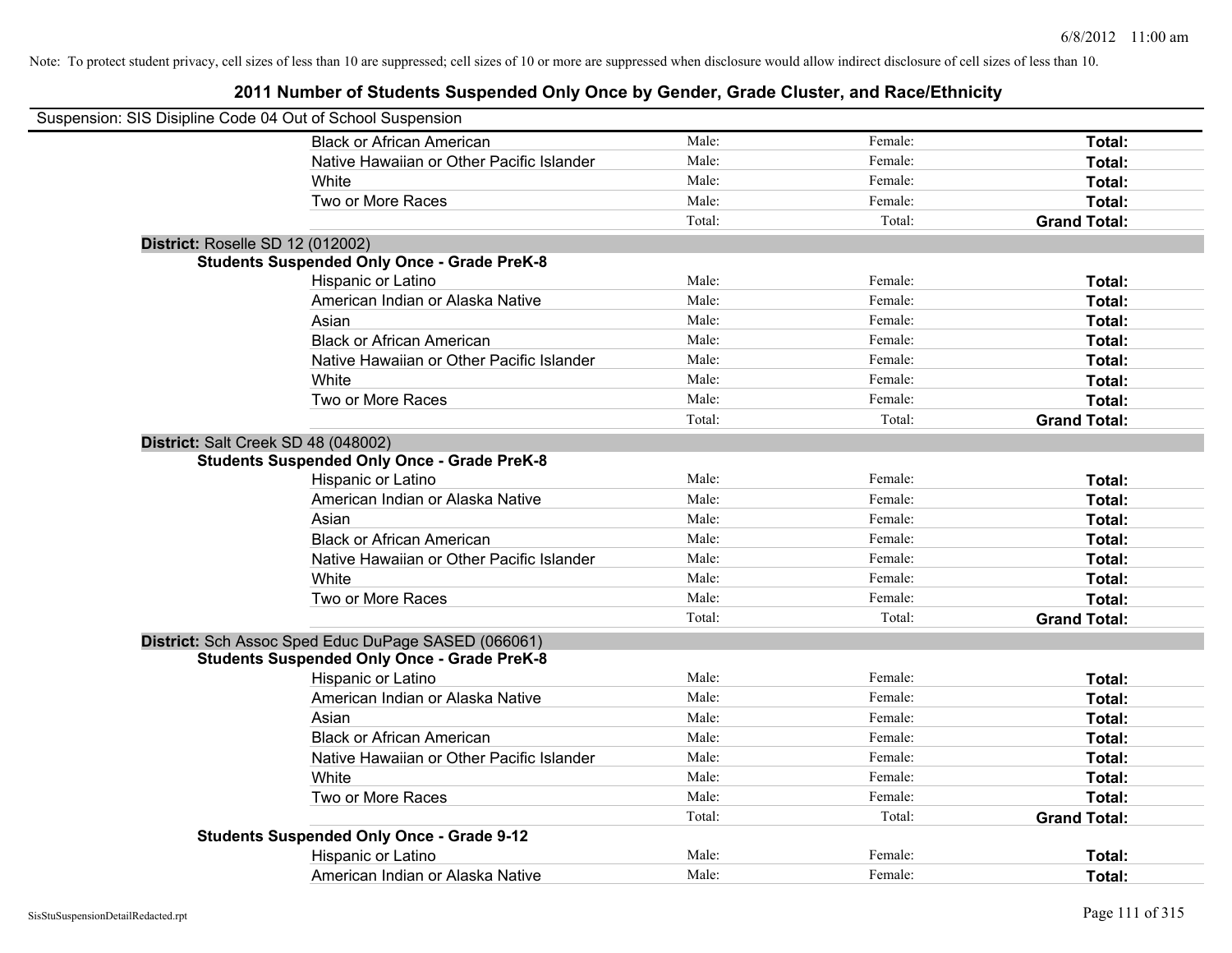## **2011 Number of Students Suspended Only Once by Gender, Grade Cluster, and Race/Ethnicity**

|                                   | Suspension: SIS Disipline Code 04 Out of School Suspension |        |    |         |    |                     |    |
|-----------------------------------|------------------------------------------------------------|--------|----|---------|----|---------------------|----|
|                                   | Asian                                                      | Male:  |    | Female: |    | Total:              |    |
|                                   | <b>Black or African American</b>                           | Male:  |    | Female: |    | Total:              |    |
|                                   | Native Hawaiian or Other Pacific Islander                  | Male:  |    | Female: |    | Total:              |    |
|                                   | White                                                      | Male:  |    | Female: |    | Total:              |    |
|                                   | Two or More Races                                          | Male:  |    | Female: |    | Total:              |    |
|                                   |                                                            | Total: |    | Total:  |    | <b>Grand Total:</b> |    |
|                                   | District: SD 45 DuPage County (045002)                     |        |    |         |    |                     |    |
|                                   | <b>Students Suspended Only Once - Grade PreK-8</b>         |        |    |         |    |                     |    |
|                                   | Hispanic or Latino                                         | Male:  | 21 | Female: | 14 | Total:              | 35 |
|                                   | American Indian or Alaska Native                           | Male:  |    | Female: |    | Total:              |    |
|                                   | Asian                                                      | Male:  |    | Female: |    | Total:              |    |
|                                   | <b>Black or African American</b>                           | Male:  |    | Female: |    | Total:              | 15 |
|                                   | Native Hawaiian or Other Pacific Islander                  | Male:  |    | Female: |    | Total:              |    |
|                                   | White                                                      | Male:  |    | Female: |    | Total:              | 20 |
|                                   | Two or More Races                                          | Male:  |    | Female: |    | Total:              |    |
|                                   |                                                            | Total: |    | Total:  |    | <b>Grand Total:</b> |    |
|                                   | District: West Chicago ESD 33 (033002)                     |        |    |         |    |                     |    |
|                                   | <b>Students Suspended Only Once - Grade PreK-8</b>         |        |    |         |    |                     |    |
|                                   | Hispanic or Latino                                         | Male:  | 37 | Female: | 18 | Total:              | 55 |
|                                   | American Indian or Alaska Native                           | Male:  |    | Female: |    | Total:              |    |
|                                   | Asian                                                      | Male:  |    | Female: |    | Total:              |    |
|                                   | <b>Black or African American</b>                           | Male:  |    | Female: |    | Total:              |    |
|                                   | Native Hawaiian or Other Pacific Islander                  | Male:  |    | Female: |    | Total:              |    |
|                                   | White                                                      | Male:  |    | Female: |    | Total:              | 13 |
|                                   |                                                            |        |    | Female: |    | Total:              |    |
|                                   | Two or More Races                                          | Male:  |    |         |    |                     |    |
|                                   |                                                            | Total: |    | Total:  |    | <b>Grand Total:</b> | 78 |
| District: Winfield SD 34 (034002) |                                                            |        |    |         |    |                     |    |
|                                   | <b>Students Suspended Only Once - Grade PreK-8</b>         |        |    |         |    |                     |    |
|                                   | Hispanic or Latino                                         | Male:  |    | Female: |    | Total:              |    |
|                                   | American Indian or Alaska Native                           | Male:  |    | Female: |    | Total:              |    |
|                                   | Asian                                                      | Male:  |    | Female: |    | Total:              |    |
|                                   | <b>Black or African American</b>                           | Male:  |    | Female: |    | Total:              |    |
|                                   | Native Hawaiian or Other Pacific Islander                  | Male:  |    | Female: |    | Total:              |    |
|                                   | White                                                      | Male:  |    | Female: |    | Total:              |    |
|                                   | Two or More Races                                          | Male:  |    | Female: |    | <b>Total:</b>       |    |
|                                   |                                                            | Total: |    | Total:  |    | <b>Grand Total:</b> |    |

**Students Suspended Only Once - Grade PreK-8**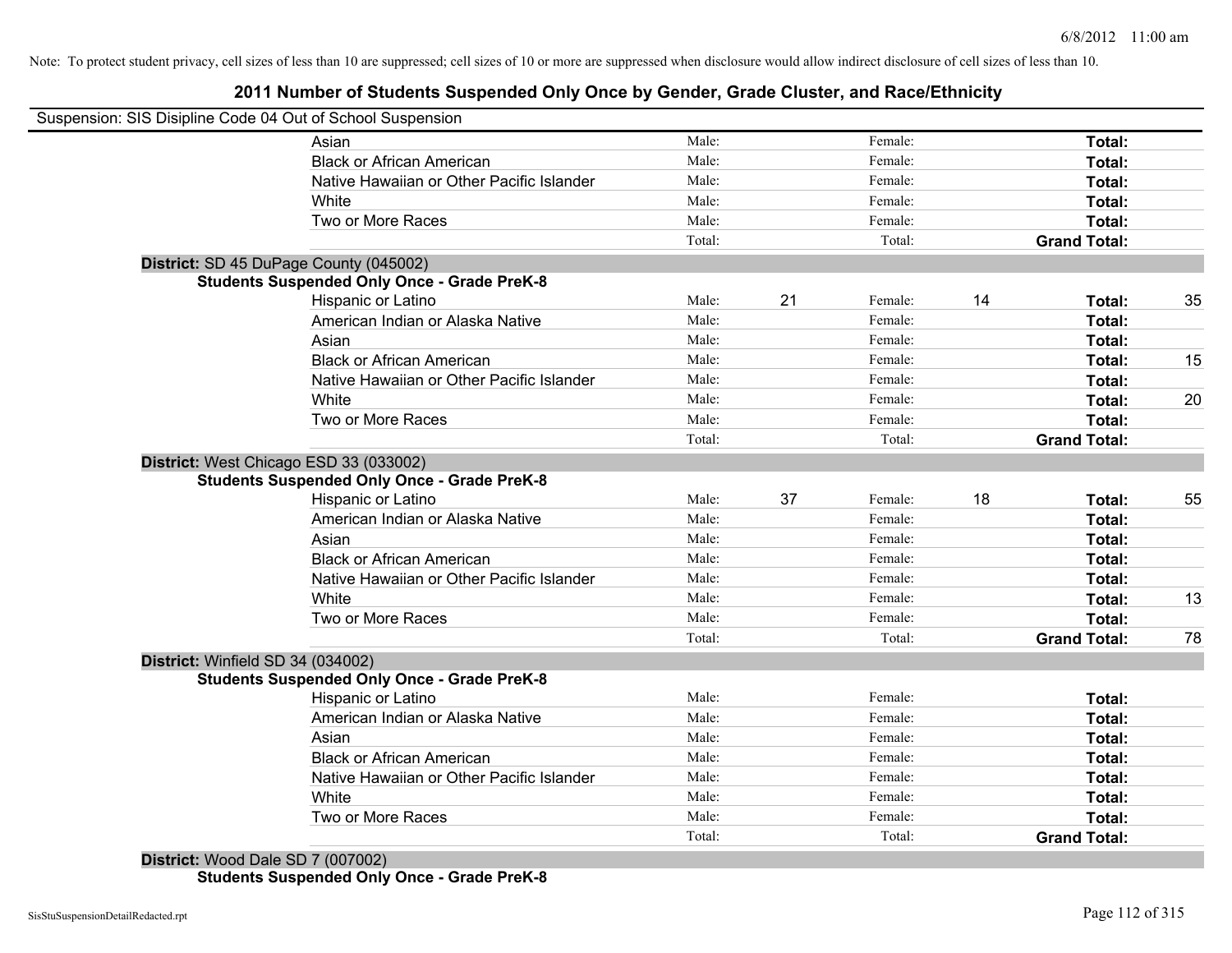| Suspension: SIS Disipline Code 04 Out of School Suspension |                                                    |                |              |                           |    |
|------------------------------------------------------------|----------------------------------------------------|----------------|--------------|---------------------------|----|
|                                                            | Hispanic or Latino                                 | Male:          | Female:      | Total:                    |    |
|                                                            | American Indian or Alaska Native                   | Male:          | Female:      | Total:                    |    |
|                                                            | Asian                                              | Male:          | Female:      | Total:                    |    |
|                                                            | <b>Black or African American</b>                   | Male:          | Female:      | Total:                    |    |
|                                                            | Native Hawaiian or Other Pacific Islander          | Male:          | Female:      | Total:                    |    |
|                                                            | White                                              | Male:          | Female:      | Total:                    |    |
|                                                            | Two or More Races                                  | Male:          | Female:      | Total:                    |    |
|                                                            |                                                    | Total:         | Total:       | <b>Grand Total:</b>       | 13 |
|                                                            | District: Woodridge SD 68 (068002)                 |                |              |                           |    |
|                                                            | <b>Students Suspended Only Once - Grade PreK-8</b> |                |              |                           |    |
|                                                            | Hispanic or Latino                                 | Male:          | Female:      | Total:                    |    |
|                                                            | American Indian or Alaska Native                   | Male:          | Female:      | Total:                    |    |
|                                                            | Asian                                              | Male:          | Female:      | Total:                    |    |
|                                                            | <b>Black or African American</b>                   | Male:          | Female:      | Total:                    | 15 |
|                                                            | Native Hawaiian or Other Pacific Islander          | Male:          | Female:      | Total:                    |    |
|                                                            | White                                              | Male:          | Female:      | Total:                    |    |
|                                                            | Two or More Races                                  | Male:          | Female:      | Total:                    |    |
|                                                            |                                                    | Total:         | 23<br>Total: | 12<br><b>Grand Total:</b> | 35 |
|                                                            |                                                    |                |              |                           |    |
| Region: Edwd/Gltn/Hdin/Pop/Slne/Wbh/Wn/Wh (20)             |                                                    |                |              |                           |    |
| <b>County: Edwards (024)</b>                               |                                                    |                |              |                           |    |
|                                                            | District: Edwards County CUSD 1 (001026)           |                |              |                           |    |
|                                                            | <b>Students Suspended Only Once - Grade 9-12</b>   | Male:          | Female:      | Total:                    |    |
|                                                            | Hispanic or Latino                                 | Male:          | Female:      |                           |    |
|                                                            | American Indian or Alaska Native<br>Asian          | Male:          | Female:      | Total:                    |    |
|                                                            | <b>Black or African American</b>                   | Male:          | Female:      | Total:                    |    |
|                                                            |                                                    |                | Female:      | Total:                    |    |
|                                                            | Native Hawaiian or Other Pacific Islander<br>White | Male:<br>Male: | Female:      | Total:                    |    |
|                                                            |                                                    | Male:          | Female:      | Total:<br>Total:          |    |
|                                                            | Two or More Races                                  | Total:         | Total:       | <b>Grand Total:</b>       |    |
| County: Gallatin (030)                                     |                                                    |                |              |                           |    |
|                                                            | District: Gallatin CUSD 7 (007026)                 |                |              |                           |    |
|                                                            | <b>Students Suspended Only Once - Grade PreK-8</b> |                |              |                           |    |
|                                                            | Hispanic or Latino                                 | Male:          | Female:      | Total:                    |    |
|                                                            | American Indian or Alaska Native                   | Male:          | Female:      | Total:                    |    |
|                                                            | Asian                                              | Male:          | Female:      | Total:                    |    |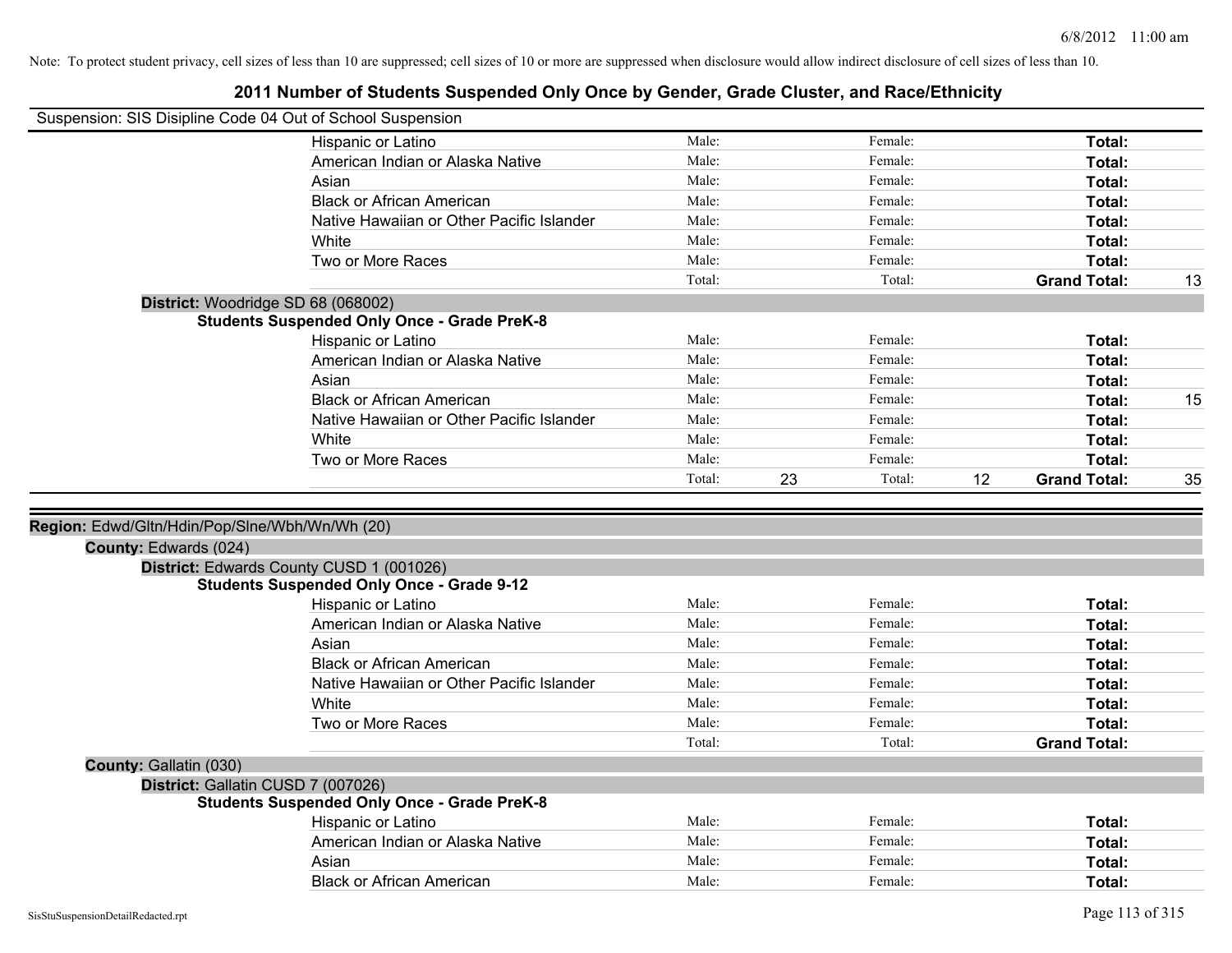| Suspension: SIS Disipline Code 04 Out of School Suspension |                                                    |        |         |                     |
|------------------------------------------------------------|----------------------------------------------------|--------|---------|---------------------|
|                                                            | Native Hawaiian or Other Pacific Islander          | Male:  | Female: | Total:              |
|                                                            | White                                              | Male:  | Female: | Total:<br>11        |
|                                                            | Two or More Races                                  | Male:  | Female: | Total:              |
|                                                            |                                                    | Total: | Total:  | <b>Grand Total:</b> |
|                                                            | <b>Students Suspended Only Once - Grade 9-12</b>   |        |         |                     |
|                                                            | Hispanic or Latino                                 | Male:  | Female: | Total:              |
|                                                            | American Indian or Alaska Native                   | Male:  | Female: | Total:              |
|                                                            | Asian                                              | Male:  | Female: | Total:              |
|                                                            | <b>Black or African American</b>                   | Male:  | Female: | Total:              |
|                                                            | Native Hawaiian or Other Pacific Islander          | Male:  | Female: | Total:              |
|                                                            | White                                              | Male:  | Female: | Total:<br>15        |
|                                                            | Two or More Races                                  | Male:  | Female: | Total:              |
|                                                            |                                                    | Total: | Total:  | <b>Grand Total:</b> |
| County: Hardin (035)                                       |                                                    |        |         |                     |
|                                                            | District: Hardin County CUSD 1 (001026)            |        |         |                     |
|                                                            | <b>Students Suspended Only Once - Grade PreK-8</b> |        |         |                     |
|                                                            | Hispanic or Latino                                 | Male:  | Female: | Total:              |
|                                                            | American Indian or Alaska Native                   | Male:  | Female: | Total:              |
|                                                            | Asian                                              | Male:  | Female: | Total:              |
|                                                            | <b>Black or African American</b>                   | Male:  | Female: | Total:              |
|                                                            | Native Hawaiian or Other Pacific Islander          | Male:  | Female: | Total:              |
|                                                            | White                                              | Male:  | Female: | 13<br>Total:        |
|                                                            | Two or More Races                                  | Male:  | Female: | Total:              |
|                                                            |                                                    | Total: | Total:  | <b>Grand Total:</b> |
|                                                            | <b>Students Suspended Only Once - Grade 9-12</b>   |        |         |                     |
|                                                            | Hispanic or Latino                                 | Male:  | Female: | Total:              |
|                                                            | American Indian or Alaska Native                   | Male:  | Female: | Total:              |
|                                                            | Asian                                              | Male:  | Female: | Total:              |
|                                                            | <b>Black or African American</b>                   | Male:  | Female: | Total:              |
|                                                            | Native Hawaiian or Other Pacific Islander          | Male:  | Female: | Total:              |
|                                                            | White                                              | Male:  | Female: | Total:<br>10        |
|                                                            | Two or More Races                                  | Male:  | Female: | Total:              |
|                                                            |                                                    | Total: | Total:  | <b>Grand Total:</b> |
| County: Pope (076)                                         |                                                    |        |         |                     |
|                                                            | District: Pope Co CUD 1 (001026)                   |        |         |                     |
|                                                            | <b>Students Suspended Only Once - Grade PreK-8</b> |        |         |                     |
|                                                            | Hispanic or Latino                                 | Male:  | Female: | Total:              |
|                                                            | American Indian or Alaska Native                   | Male:  | Female: | Total:              |
|                                                            | Asian                                              | Male:  | Female: | Total:              |
| SisStuSuspensionDetailRedacted.rpt                         |                                                    |        |         | Page 114 of 315     |

### **2011 Number of Students Suspended Only Once by Gender, Grade Cluster, and Race/Ethnicity**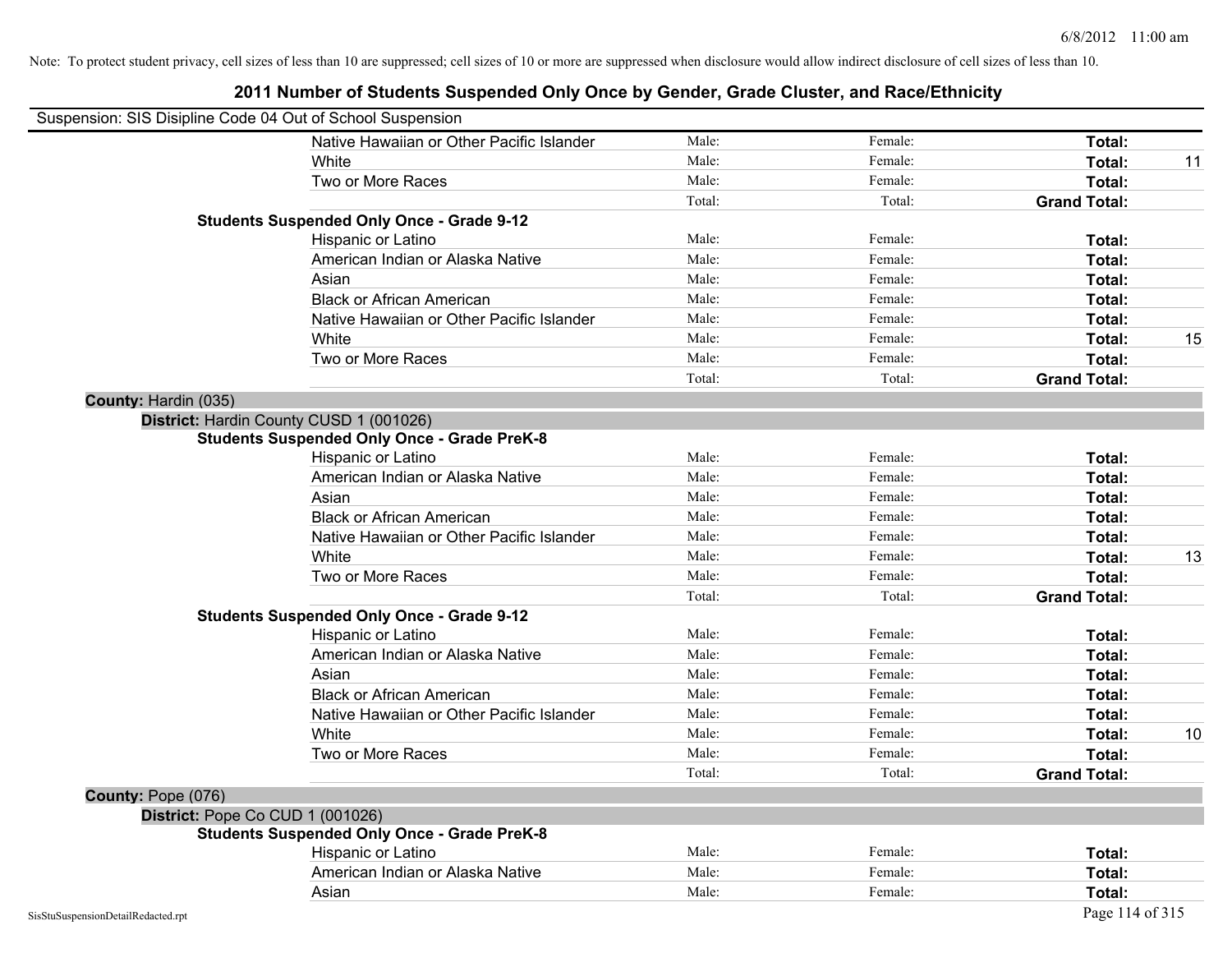| Suspension: SIS Disipline Code 04 Out of School Suspension |                                                    |        |         |                     |    |
|------------------------------------------------------------|----------------------------------------------------|--------|---------|---------------------|----|
|                                                            | <b>Black or African American</b>                   | Male:  | Female: | Total:              |    |
|                                                            | Native Hawaiian or Other Pacific Islander          | Male:  | Female: | Total:              |    |
|                                                            | White                                              | Male:  | Female: | Total:              |    |
|                                                            | Two or More Races                                  | Male:  | Female: | Total:              |    |
|                                                            |                                                    | Total: | Total:  | <b>Grand Total:</b> |    |
|                                                            | <b>Students Suspended Only Once - Grade 9-12</b>   |        |         |                     |    |
|                                                            | Hispanic or Latino                                 | Male:  | Female: | Total:              |    |
|                                                            | American Indian or Alaska Native                   | Male:  | Female: | Total:              |    |
|                                                            | Asian                                              | Male:  | Female: | Total:              |    |
|                                                            | <b>Black or African American</b>                   | Male:  | Female: | Total:              |    |
|                                                            | Native Hawaiian or Other Pacific Islander          | Male:  | Female: | Total:              |    |
|                                                            | White                                              | Male:  | Female: | Total:              | 13 |
|                                                            | Two or More Races                                  | Male:  | Female: | Total:              |    |
|                                                            |                                                    | Total: | Total:  | <b>Grand Total:</b> |    |
| County: Saline (083)                                       |                                                    |        |         |                     |    |
|                                                            | District: Carrier Mills-Stonefort CUSD 2 (002026)  |        |         |                     |    |
|                                                            | <b>Students Suspended Only Once - Grade PreK-8</b> |        |         |                     |    |
|                                                            | Hispanic or Latino                                 | Male:  | Female: | Total:              |    |
|                                                            | American Indian or Alaska Native                   | Male:  | Female: | Total:              |    |
|                                                            | Asian                                              | Male:  | Female: | Total:              |    |
|                                                            | <b>Black or African American</b>                   | Male:  | Female: | Total:              |    |
|                                                            | Native Hawaiian or Other Pacific Islander          | Male:  | Female: | Total:              |    |
|                                                            | White                                              | Male:  | Female: | Total:              |    |
|                                                            | Two or More Races                                  | Male:  | Female: | Total:              |    |
|                                                            |                                                    | Total: | Total:  | <b>Grand Total:</b> |    |
|                                                            | <b>Students Suspended Only Once - Grade 9-12</b>   |        |         |                     |    |
|                                                            | Hispanic or Latino                                 | Male:  | Female: | Total:              |    |
|                                                            | American Indian or Alaska Native                   | Male:  | Female: | Total:              |    |
|                                                            | Asian                                              | Male:  | Female: | Total:              |    |
|                                                            | <b>Black or African American</b>                   | Male:  | Female: | Total:              |    |
|                                                            | Native Hawaiian or Other Pacific Islander          | Male:  | Female: | Total:              |    |
|                                                            | White                                              | Male:  | Female: | Total:              |    |
|                                                            | Two or More Races                                  | Male:  | Female: | Total:              |    |
|                                                            |                                                    | Total: | Total:  | <b>Grand Total:</b> | 12 |
|                                                            | District: Eldorado CUSD 4 (004026)                 |        |         |                     |    |
|                                                            | <b>Students Suspended Only Once - Grade PreK-8</b> |        |         |                     |    |
|                                                            | Hispanic or Latino                                 | Male:  | Female: | Total:              |    |
|                                                            | American Indian or Alaska Native                   | Male:  | Female: | Total:              |    |
|                                                            | Asian                                              | Male:  | Female: | Total:              |    |
| SisStuSuspensionDetailRedacted.rpt                         |                                                    |        |         | Page 115 of 315     |    |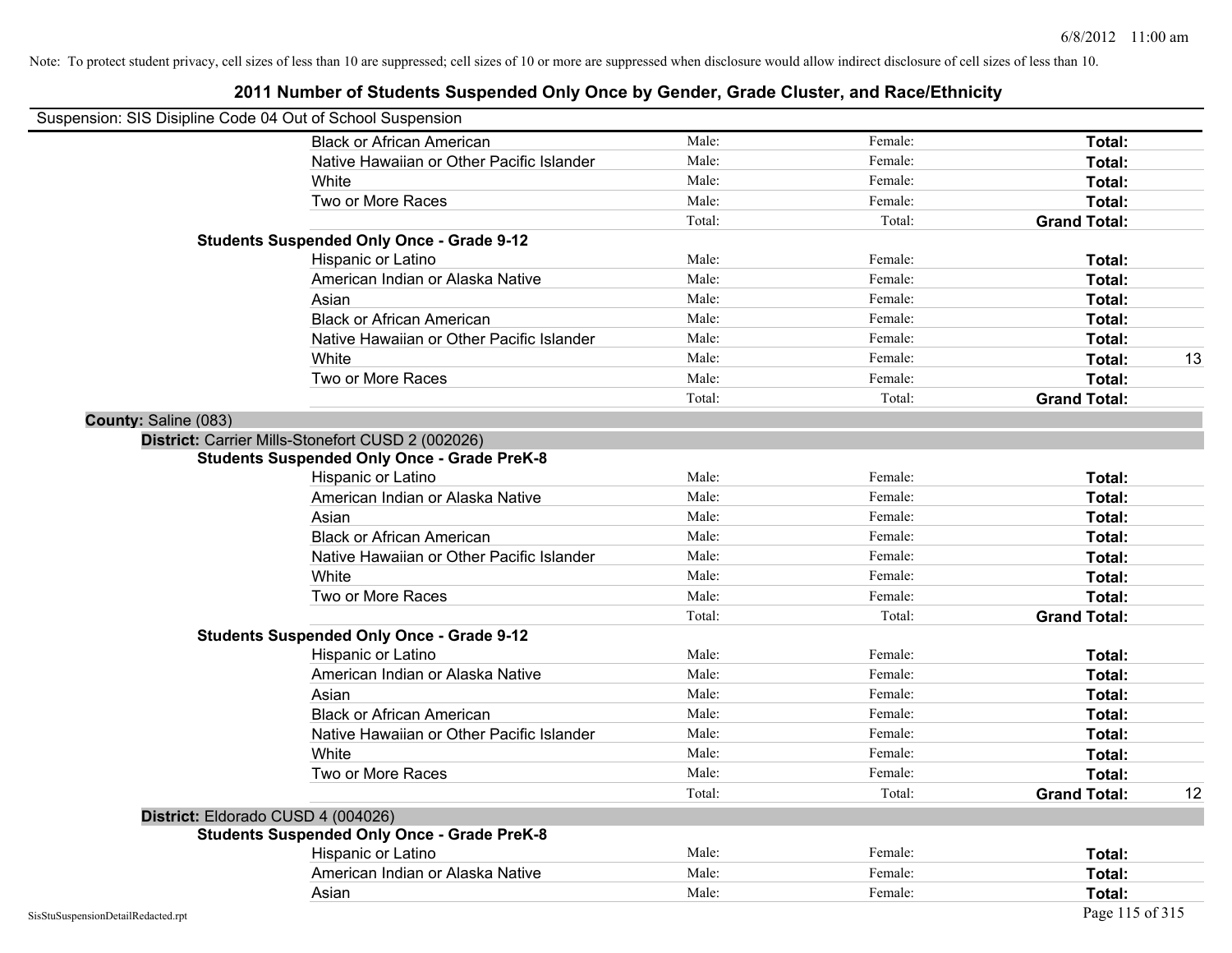| Suspension: SIS Disipline Code 04 Out of School Suspension |                                                    |        |         |                     |    |
|------------------------------------------------------------|----------------------------------------------------|--------|---------|---------------------|----|
|                                                            | <b>Black or African American</b>                   | Male:  | Female: | Total:              |    |
|                                                            | Native Hawaiian or Other Pacific Islander          | Male:  | Female: | Total:              |    |
|                                                            | White                                              | Male:  | Female: | Total:              | 20 |
|                                                            | Two or More Races                                  | Male:  | Female: | Total:              |    |
|                                                            |                                                    | Total: | Total:  | <b>Grand Total:</b> |    |
|                                                            | <b>Students Suspended Only Once - Grade 9-12</b>   |        |         |                     |    |
|                                                            | Hispanic or Latino                                 | Male:  | Female: | Total:              |    |
|                                                            | American Indian or Alaska Native                   | Male:  | Female: | Total:              |    |
|                                                            | Asian                                              | Male:  | Female: | Total:              |    |
|                                                            | <b>Black or African American</b>                   | Male:  | Female: | Total:              |    |
|                                                            | Native Hawaiian or Other Pacific Islander          | Male:  | Female: | Total:              |    |
|                                                            | White                                              | Male:  | Female: | Total:              | 24 |
|                                                            | Two or More Races                                  | Male:  | Female: | Total:              |    |
|                                                            |                                                    | Total: | Total:  | <b>Grand Total:</b> |    |
|                                                            | District: Galatia CUSD 1 (001026)                  |        |         |                     |    |
|                                                            | <b>Students Suspended Only Once - Grade PreK-8</b> |        |         |                     |    |
|                                                            | Hispanic or Latino                                 | Male:  | Female: | Total:              |    |
|                                                            | American Indian or Alaska Native                   | Male:  | Female: | Total:              |    |
|                                                            | Asian                                              | Male:  | Female: | Total:              |    |
|                                                            | <b>Black or African American</b>                   | Male:  | Female: | Total:              |    |
|                                                            | Native Hawaiian or Other Pacific Islander          | Male:  | Female: | Total:              |    |
|                                                            | White                                              | Male:  | Female: | Total:              |    |
|                                                            | Two or More Races                                  | Male:  | Female: | Total:              |    |
|                                                            |                                                    | Total: | Total:  | <b>Grand Total:</b> |    |
|                                                            | <b>Students Suspended Only Once - Grade 9-12</b>   |        |         |                     |    |
|                                                            | Hispanic or Latino                                 | Male:  | Female: | Total:              |    |
|                                                            | American Indian or Alaska Native                   | Male:  | Female: | Total:              |    |
|                                                            | Asian                                              | Male:  | Female: | Total:              |    |
|                                                            | <b>Black or African American</b>                   | Male:  | Female: | Total:              |    |
|                                                            | Native Hawaiian or Other Pacific Islander          | Male:  | Female: | Total:              |    |
|                                                            | White                                              | Male:  | Female: | Total:              |    |
|                                                            | Two or More Races                                  | Male:  | Female: | Total:              |    |
|                                                            |                                                    | Total: | Total:  | <b>Grand Total:</b> |    |
|                                                            | District: Harrisburg CUSD 3 (003026)               |        |         |                     |    |
|                                                            | <b>Students Suspended Only Once - Grade PreK-8</b> |        |         |                     |    |
|                                                            | Hispanic or Latino                                 | Male:  | Female: | Total:              |    |
|                                                            | American Indian or Alaska Native                   | Male:  | Female: | Total:              |    |
|                                                            | Asian                                              | Male:  | Female: | Total:              |    |
|                                                            | <b>Black or African American</b>                   | Male:  | Female: | Total:              |    |
| SisStuSuspensionDetailRedacted.rpt                         |                                                    |        |         | Page 116 of 315     |    |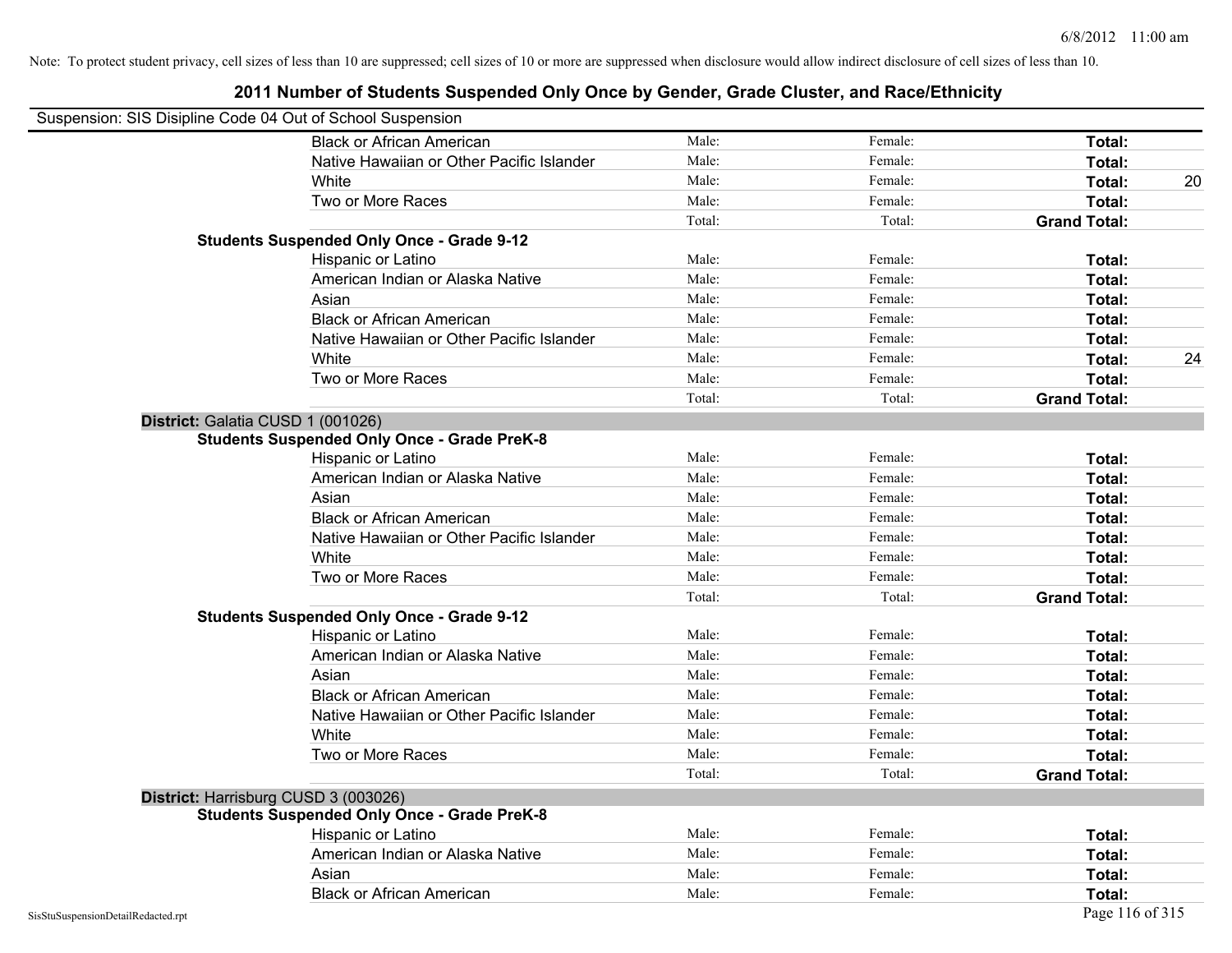| Suspension: SIS Disipline Code 04 Out of School Suspension |                                                    |        |    |         |    |                     |    |
|------------------------------------------------------------|----------------------------------------------------|--------|----|---------|----|---------------------|----|
|                                                            | Native Hawaiian or Other Pacific Islander          | Male:  |    | Female: |    | Total:              |    |
|                                                            | White                                              | Male:  |    | Female: |    | Total:              | 26 |
|                                                            | Two or More Races                                  | Male:  |    | Female: |    | Total:              |    |
|                                                            |                                                    | Total: |    | Total:  |    | <b>Grand Total:</b> |    |
|                                                            | <b>Students Suspended Only Once - Grade 9-12</b>   |        |    |         |    |                     |    |
|                                                            | Hispanic or Latino                                 | Male:  |    | Female: |    | Total:              |    |
|                                                            | American Indian or Alaska Native                   | Male:  |    | Female: |    | Total:              |    |
|                                                            | Asian                                              | Male:  |    | Female: |    | Total:              |    |
|                                                            | <b>Black or African American</b>                   | Male:  |    | Female: |    | Total:              |    |
|                                                            | Native Hawaiian or Other Pacific Islander          | Male:  |    | Female: |    | Total:              |    |
|                                                            | White                                              | Male:  | 16 | Female: | 10 | Total:              | 26 |
|                                                            | Two or More Races                                  | Male:  |    | Female: |    | Total:              |    |
|                                                            |                                                    | Total: |    | Total:  |    | <b>Grand Total:</b> |    |
| County: Wabash (093)                                       |                                                    |        |    |         |    |                     |    |
|                                                            | District: Allendale CCSD 17 (017024)               |        |    |         |    |                     |    |
|                                                            | <b>Students Suspended Only Once - Grade PreK-8</b> |        |    |         |    |                     |    |
|                                                            | Hispanic or Latino                                 | Male:  |    | Female: |    | Total:              |    |
|                                                            | American Indian or Alaska Native                   | Male:  |    | Female: |    | Total:              |    |
|                                                            | Asian                                              | Male:  |    | Female: |    | Total:              |    |
|                                                            | <b>Black or African American</b>                   | Male:  |    | Female: |    | Total:              |    |
|                                                            | Native Hawaiian or Other Pacific Islander          | Male:  |    | Female: |    | Total:              |    |
|                                                            | White                                              | Male:  |    | Female: |    | Total:              |    |
|                                                            | Two or More Races                                  | Male:  |    | Female: |    | Total:              |    |
|                                                            |                                                    | Total: |    | Total:  |    | <b>Grand Total:</b> |    |
|                                                            | District: Wabash CUSD 348 (348026)                 |        |    |         |    |                     |    |
|                                                            | <b>Students Suspended Only Once - Grade PreK-8</b> |        |    |         |    |                     |    |
|                                                            | Hispanic or Latino                                 | Male:  |    | Female: |    | Total:              |    |
|                                                            | American Indian or Alaska Native                   | Male:  |    | Female: |    | Total:              |    |
|                                                            | Asian                                              | Male:  |    | Female: |    | Total:              |    |
|                                                            | <b>Black or African American</b>                   | Male:  |    | Female: |    | Total:              |    |
|                                                            | Native Hawaiian or Other Pacific Islander          | Male:  |    | Female: |    | Total:              |    |
|                                                            | White                                              | Male:  |    | Female: |    | Total:              | 20 |
|                                                            | Two or More Races                                  | Male:  |    | Female: |    | Total:              |    |
|                                                            |                                                    | Total: |    | Total:  |    | <b>Grand Total:</b> |    |
|                                                            | <b>Students Suspended Only Once - Grade 9-12</b>   |        |    |         |    |                     |    |
|                                                            | Hispanic or Latino                                 | Male:  |    | Female: |    | Total:              |    |
|                                                            | American Indian or Alaska Native                   | Male:  |    | Female: |    | Total:              |    |
|                                                            | Asian                                              | Male:  |    | Female: |    | Total:              |    |
|                                                            | <b>Black or African American</b>                   | Male:  |    | Female: |    | Total:              |    |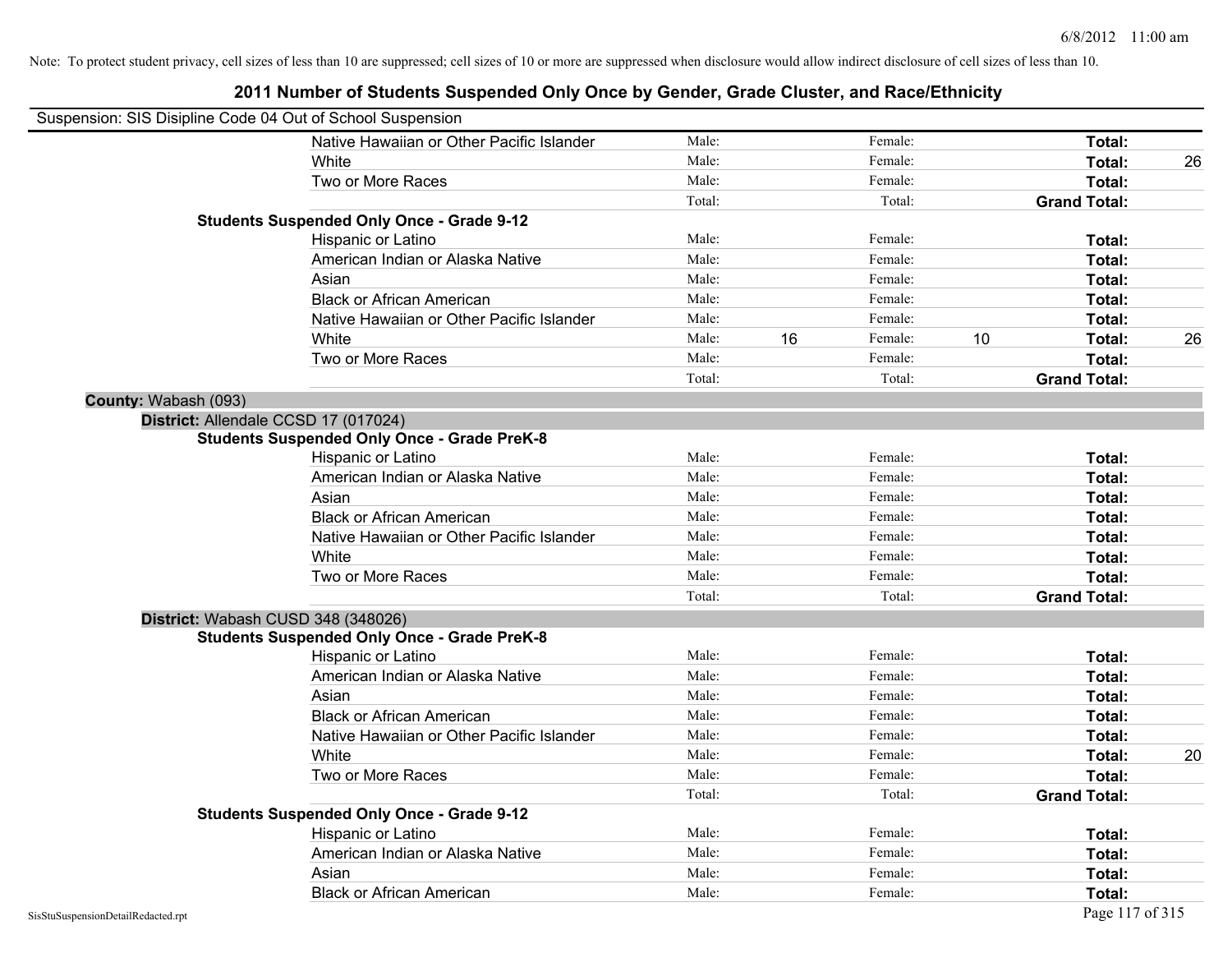| Suspension: SIS Disipline Code 04 Out of School Suspension |                                                    |        |    |         |    |                     |    |
|------------------------------------------------------------|----------------------------------------------------|--------|----|---------|----|---------------------|----|
|                                                            | Native Hawaiian or Other Pacific Islander          | Male:  |    | Female: |    | Total:              |    |
|                                                            | White                                              | Male:  | 22 | Female: | 15 | Total:              | 37 |
|                                                            | Two or More Races                                  | Male:  |    | Female: |    | Total:              |    |
|                                                            |                                                    | Total: |    | Total:  |    | <b>Grand Total:</b> |    |
| County: Wayne (096)                                        |                                                    |        |    |         |    |                     |    |
|                                                            | District: Fairfield Comm H S Dist 225 (225016)     |        |    |         |    |                     |    |
|                                                            | <b>Students Suspended Only Once - Grade 9-12</b>   |        |    |         |    |                     |    |
|                                                            | Hispanic or Latino                                 | Male:  |    | Female: |    | Total:              |    |
|                                                            | American Indian or Alaska Native                   | Male:  |    | Female: |    | Total:              |    |
|                                                            | Asian                                              | Male:  |    | Female: |    | Total:              |    |
|                                                            | <b>Black or African American</b>                   | Male:  |    | Female: |    | Total:              |    |
|                                                            | Native Hawaiian or Other Pacific Islander          | Male:  |    | Female: |    | Total:              |    |
|                                                            | White                                              | Male:  |    | Female: |    | Total:              | 18 |
|                                                            | Two or More Races                                  | Male:  |    | Female: |    | Total:              |    |
|                                                            |                                                    | Total: |    | Total:  |    | <b>Grand Total:</b> |    |
|                                                            | District: Fairfield PSD 112 (112004)               |        |    |         |    |                     |    |
|                                                            | <b>Students Suspended Only Once - Grade PreK-8</b> |        |    |         |    |                     |    |
|                                                            | Hispanic or Latino                                 | Male:  |    | Female: |    | Total:              |    |
|                                                            | American Indian or Alaska Native                   | Male:  |    | Female: |    | Total:              |    |
|                                                            | Asian                                              | Male:  |    | Female: |    | Total:              |    |
|                                                            | <b>Black or African American</b>                   | Male:  |    | Female: |    | Total:              |    |
|                                                            | Native Hawaiian or Other Pacific Islander          | Male:  |    | Female: |    | Total:              |    |
|                                                            | White                                              | Male:  |    | Female: |    | Total:              | 16 |
|                                                            | Two or More Races                                  | Male:  |    | Female: |    | Total:              |    |
|                                                            |                                                    | Total: |    | Total:  |    | <b>Grand Total:</b> |    |
|                                                            | District: Jasper CCSD 17 (017004)                  |        |    |         |    |                     |    |
|                                                            | <b>Students Suspended Only Once - Grade PreK-8</b> |        |    |         |    |                     |    |
|                                                            | Hispanic or Latino                                 | Male:  |    | Female: |    | Total:              |    |
|                                                            | American Indian or Alaska Native                   | Male:  |    | Female: |    | Total:              |    |
|                                                            | Asian                                              | Male:  |    | Female: |    | Total:              |    |
|                                                            | <b>Black or African American</b>                   | Male:  |    | Female: |    | Total:              |    |
|                                                            | Native Hawaiian or Other Pacific Islander          | Male:  |    | Female: |    | Total:              |    |
|                                                            | White                                              | Male:  |    | Female: |    | Total:              |    |
|                                                            | Two or More Races                                  | Male:  |    | Female: |    | Total:              |    |
|                                                            |                                                    | Total: |    | Total:  |    | <b>Grand Total:</b> |    |
|                                                            | District: North Wayne CUSD 200 (200026)            |        |    |         |    |                     |    |
|                                                            | <b>Students Suspended Only Once - Grade PreK-8</b> |        |    |         |    |                     |    |
|                                                            | Hispanic or Latino                                 | Male:  |    | Female: |    | Total:              |    |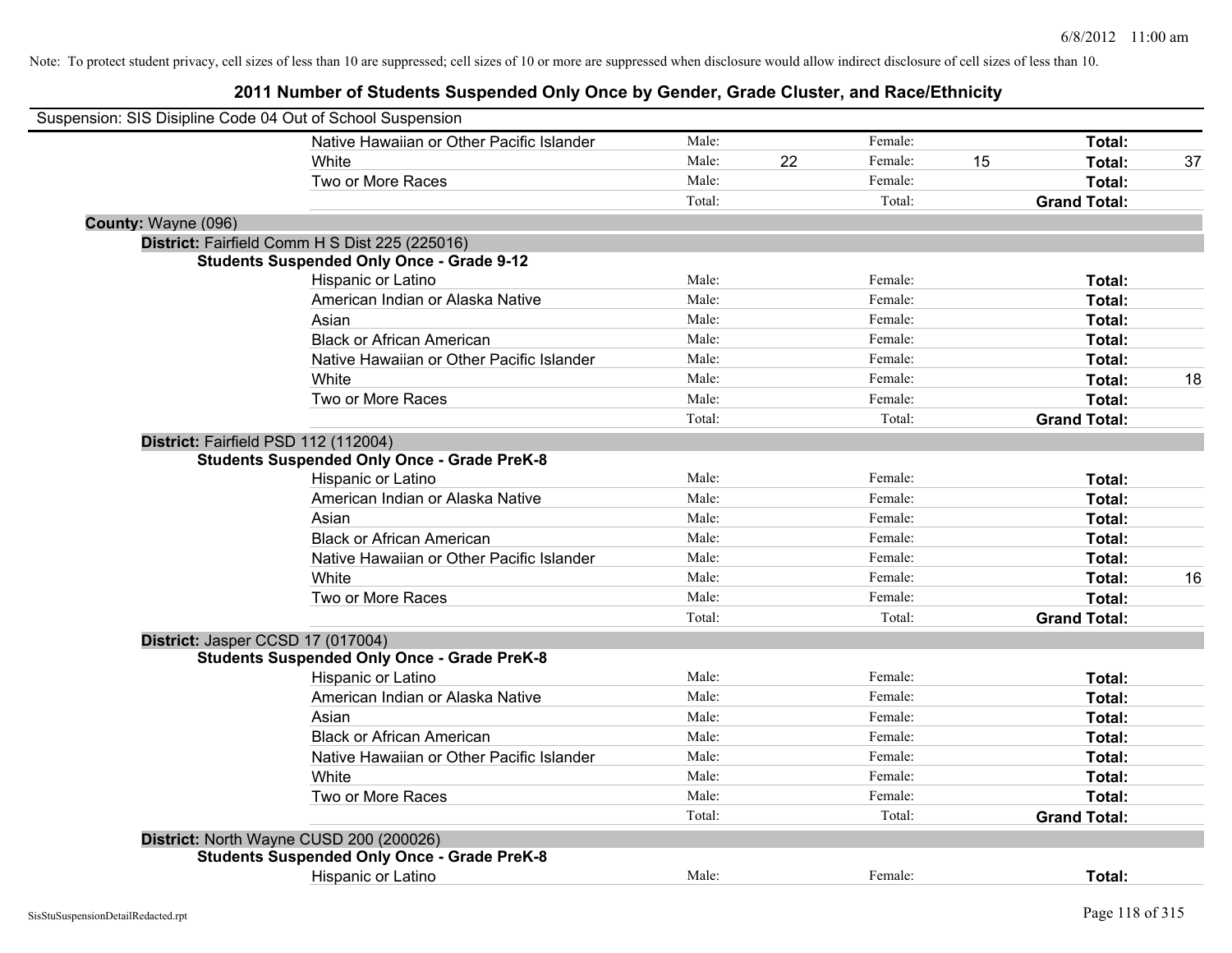#### **2011 Number of Students Suspended Only Once by Gender, Grade Cluster, and Race/Ethnicity**

| Suspension: SIS Disipline Code 04 Out of School Suspension |                                                    |        |    |         |    |                     |    |
|------------------------------------------------------------|----------------------------------------------------|--------|----|---------|----|---------------------|----|
|                                                            | American Indian or Alaska Native                   | Male:  |    | Female: |    | Total:              |    |
|                                                            | Asian                                              | Male:  |    | Female: |    | Total:              |    |
|                                                            | <b>Black or African American</b>                   | Male:  |    | Female: |    | Total:              |    |
|                                                            | Native Hawaiian or Other Pacific Islander          | Male:  |    | Female: |    | Total:              |    |
|                                                            | White                                              | Male:  |    | Female: |    | Total:              |    |
|                                                            | Two or More Races                                  | Male:  |    | Female: |    | Total:              |    |
|                                                            |                                                    | Total: |    | Total:  |    | <b>Grand Total:</b> |    |
| District: Wayne City CUSD 100 (100026)                     |                                                    |        |    |         |    |                     |    |
|                                                            | <b>Students Suspended Only Once - Grade PreK-8</b> |        |    |         |    |                     |    |
|                                                            | Hispanic or Latino                                 | Male:  |    | Female: |    | Total:              |    |
|                                                            | American Indian or Alaska Native                   | Male:  |    | Female: |    | Total:              |    |
|                                                            | Asian                                              | Male:  |    | Female: |    | Total:              |    |
|                                                            | <b>Black or African American</b>                   | Male:  |    | Female: |    | Total:              |    |
|                                                            | Native Hawaiian or Other Pacific Islander          | Male:  |    | Female: |    | Total:              |    |
|                                                            | White                                              | Male:  |    | Female: |    | Total:              |    |
|                                                            | Two or More Races                                  | Male:  |    | Female: |    | Total:              |    |
|                                                            |                                                    | Total: |    | Total:  |    | <b>Grand Total:</b> |    |
|                                                            | <b>Students Suspended Only Once - Grade 9-12</b>   |        |    |         |    |                     |    |
|                                                            | Hispanic or Latino                                 | Male:  |    | Female: |    | Total:              |    |
|                                                            | American Indian or Alaska Native                   | Male:  |    | Female: |    | Total:              |    |
|                                                            | Asian                                              | Male:  |    | Female: |    | Total:              |    |
|                                                            | <b>Black or African American</b>                   | Male:  |    | Female: |    | Total:              |    |
|                                                            | Native Hawaiian or Other Pacific Islander          | Male:  |    | Female: |    | Total:              |    |
|                                                            | White                                              | Male:  |    | Female: |    | Total:              |    |
|                                                            | Two or More Races                                  | Male:  |    | Female: |    | Total:              |    |
|                                                            |                                                    | Total: |    | Total:  |    | <b>Grand Total:</b> |    |
| County: White (097)                                        |                                                    |        |    |         |    |                     |    |
|                                                            | District: Carmi-White County CUSD 5 (005026)       |        |    |         |    |                     |    |
|                                                            | <b>Students Suspended Only Once - Grade 9-12</b>   |        |    |         |    |                     |    |
|                                                            | Hispanic or Latino                                 | Male:  |    | Female: |    | Total:              |    |
|                                                            | American Indian or Alaska Native                   | Male:  |    | Female: |    | Total:              |    |
|                                                            | Asian                                              | Male:  |    | Female: |    | Total:              |    |
|                                                            | <b>Black or African American</b>                   | Male:  |    | Female: |    | Total:              |    |
|                                                            | Native Hawaiian or Other Pacific Islander          | Male:  |    | Female: |    | Total:              |    |
|                                                            | White                                              | Male:  | 15 | Female: | 10 | Total:              | 25 |
|                                                            | Two or More Races                                  | Male:  |    | Female: |    | Total:              |    |
|                                                            |                                                    | Total: |    | Total:  |    | <b>Grand Total:</b> |    |

**District:** Grayville CUSD 1 (001026)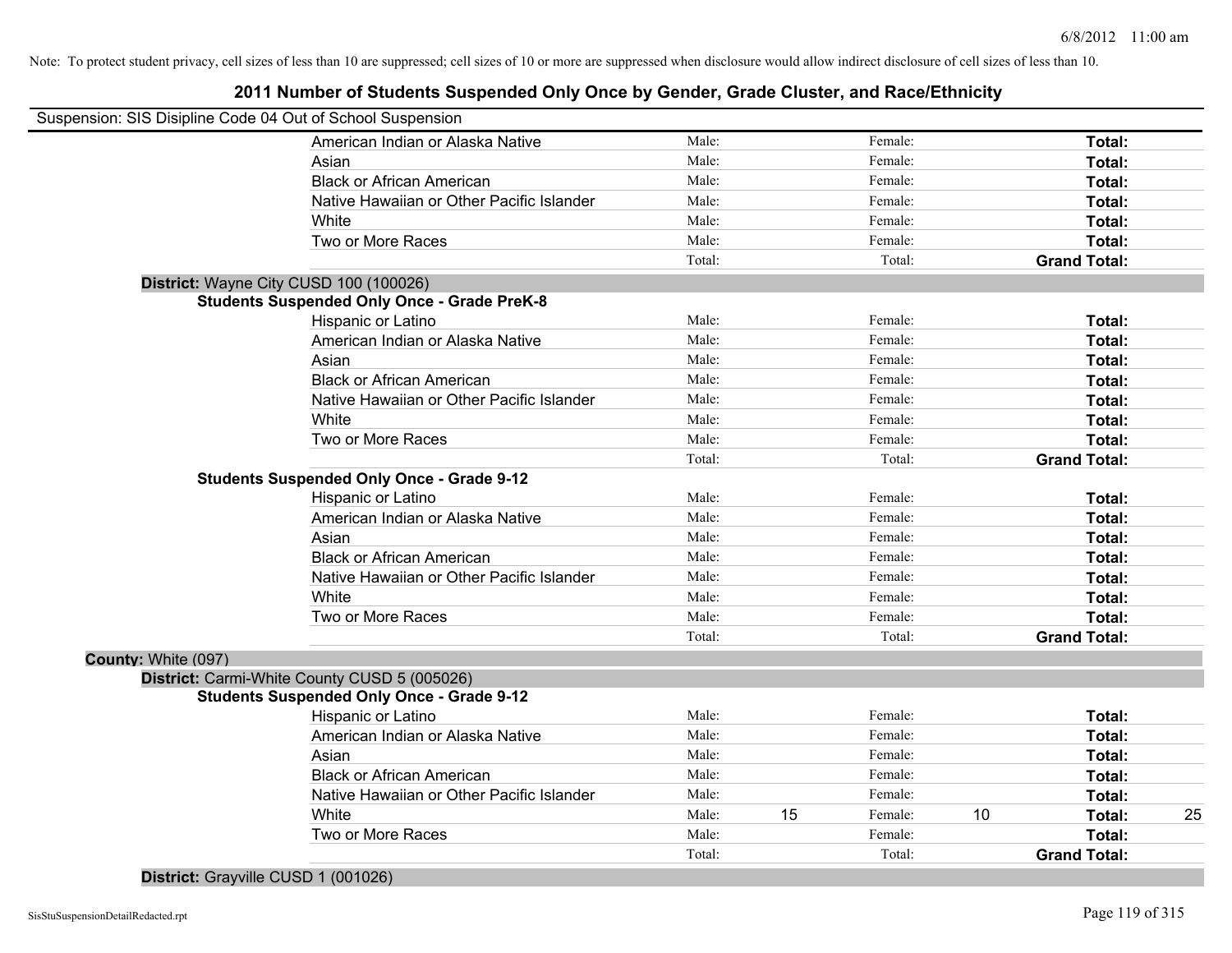| Suspension: SIS Disipline Code 04 Out of School Suspension     |                                                                                         |        |         |                     |
|----------------------------------------------------------------|-----------------------------------------------------------------------------------------|--------|---------|---------------------|
|                                                                | <b>Students Suspended Only Once - Grade 9-12</b>                                        |        |         |                     |
|                                                                | Hispanic or Latino                                                                      | Male:  | Female: | Total:              |
|                                                                | American Indian or Alaska Native                                                        | Male:  | Female: | Total:              |
|                                                                | Asian                                                                                   | Male:  | Female: | Total:              |
|                                                                | <b>Black or African American</b>                                                        | Male:  | Female: | Total:              |
|                                                                | Native Hawaiian or Other Pacific Islander                                               | Male:  | Female: | Total:              |
|                                                                | White                                                                                   | Male:  | Female: | Total:              |
|                                                                | Two or More Races                                                                       | Male:  | Female: | Total:              |
|                                                                |                                                                                         | Total: | Total:  | <b>Grand Total:</b> |
|                                                                | District: Wabash & Ohio Valley Sp Ed Dist (801060)                                      |        |         |                     |
|                                                                | <b>Students Suspended Only Once - Grade PreK-8</b>                                      |        |         |                     |
|                                                                | Hispanic or Latino                                                                      | Male:  | Female: | Total:              |
|                                                                | American Indian or Alaska Native                                                        | Male:  | Female: | Total:              |
|                                                                | Asian                                                                                   | Male:  | Female: | Total:              |
|                                                                | <b>Black or African American</b>                                                        | Male:  | Female: | Total:              |
|                                                                | Native Hawaiian or Other Pacific Islander                                               | Male:  | Female: | Total:              |
|                                                                | White                                                                                   | Male:  | Female: | Total:              |
|                                                                | Two or More Races                                                                       | Male:  | Female: | Total:              |
|                                                                |                                                                                         | Total: | Total:  | <b>Grand Total:</b> |
| Region: Franklin/Williamson ROE (21)<br>County: Franklin (028) |                                                                                         |        |         |                     |
| District: Akin CCSD 91 (091004)                                | <b>Students Suspended Only Once - Grade PreK-8</b>                                      |        |         |                     |
|                                                                | Hispanic or Latino                                                                      | Male:  | Female: | Total:              |
|                                                                | American Indian or Alaska Native                                                        | Male:  | Female: | Total:              |
|                                                                | Asian                                                                                   | Male:  | Female: | Total:              |
|                                                                | <b>Black or African American</b>                                                        | Male:  | Female: | Total:              |
|                                                                | Native Hawaiian or Other Pacific Islander                                               | Male:  | Female: | Total:              |
|                                                                | White                                                                                   | Male:  | Female: | Total:              |
|                                                                | Two or More Races                                                                       | Male:  | Female: | Total:              |
|                                                                |                                                                                         | Total: | Total:  | <b>Grand Total:</b> |
|                                                                |                                                                                         |        |         |                     |
|                                                                | District: Benton CCSD 47 (047004)<br><b>Students Suspended Only Once - Grade PreK-8</b> |        |         |                     |
|                                                                | Hispanic or Latino                                                                      | Male:  | Female: | Total:              |
|                                                                | American Indian or Alaska Native                                                        | Male:  | Female: | Total:              |
|                                                                | Asian                                                                                   | Male:  | Female: | Total:              |
|                                                                |                                                                                         |        |         |                     |
|                                                                |                                                                                         |        |         |                     |
|                                                                | <b>Black or African American</b>                                                        | Male:  | Female: | Total:              |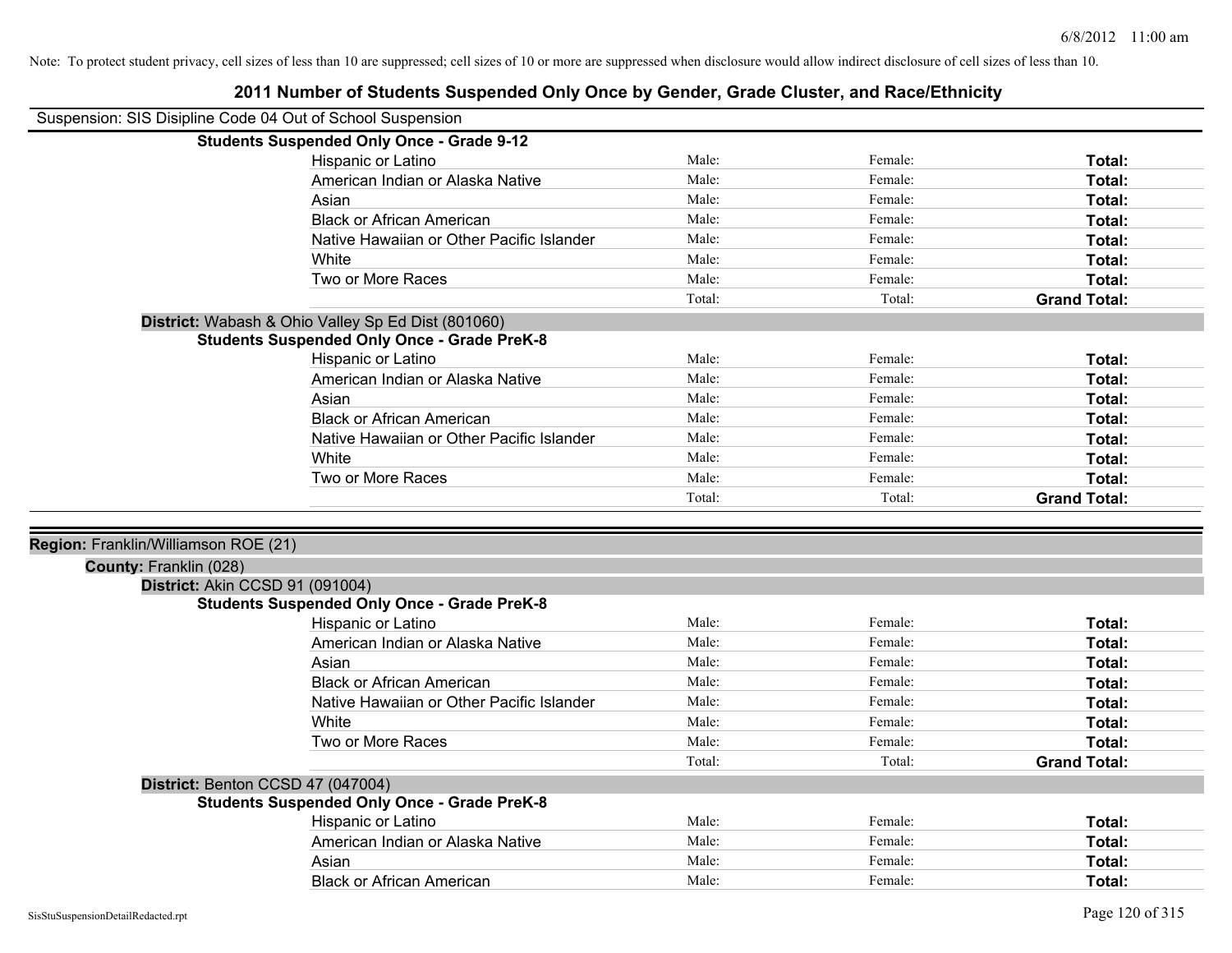| Suspension: SIS Disipline Code 04 Out of School Suspension |                                                    |        |    |         |    |                     |    |
|------------------------------------------------------------|----------------------------------------------------|--------|----|---------|----|---------------------|----|
|                                                            | Native Hawaiian or Other Pacific Islander          | Male:  |    | Female: |    | Total:              |    |
|                                                            | White                                              | Male:  |    | Female: |    | Total:              | 15 |
|                                                            | Two or More Races                                  | Male:  |    | Female: |    | Total:              |    |
|                                                            |                                                    | Total: |    | Total:  |    | <b>Grand Total:</b> |    |
| District: Benton Cons HSD 103 (103013)                     |                                                    |        |    |         |    |                     |    |
|                                                            | <b>Students Suspended Only Once - Grade 9-12</b>   |        |    |         |    |                     |    |
|                                                            | Hispanic or Latino                                 | Male:  |    | Female: |    | Total:              |    |
|                                                            | American Indian or Alaska Native                   | Male:  |    | Female: |    | Total:              |    |
|                                                            | Asian                                              | Male:  |    | Female: |    | Total:              |    |
|                                                            | <b>Black or African American</b>                   | Male:  |    | Female: |    | Total:              |    |
|                                                            | Native Hawaiian or Other Pacific Islander          | Male:  |    | Female: |    | Total:              |    |
|                                                            | White                                              | Male:  | 27 | Female: | 20 | Total:              | 47 |
|                                                            | Two or More Races                                  | Male:  |    | Female: |    | Total:              |    |
|                                                            |                                                    | Total: |    | Total:  |    | <b>Grand Total:</b> |    |
| District: Christopher USD 99 (099026)                      |                                                    |        |    |         |    |                     |    |
|                                                            | <b>Students Suspended Only Once - Grade PreK-8</b> |        |    |         |    |                     |    |
|                                                            | Hispanic or Latino                                 | Male:  |    | Female: |    | Total:              |    |
|                                                            | American Indian or Alaska Native                   | Male:  |    | Female: |    | Total:              |    |
|                                                            | Asian                                              | Male:  |    | Female: |    | Total:              |    |
|                                                            | <b>Black or African American</b>                   | Male:  |    | Female: |    | Total:              |    |
|                                                            | Native Hawaiian or Other Pacific Islander          | Male:  |    | Female: |    | Total:              |    |
|                                                            | White                                              | Male:  |    | Female: |    | Total:              | 18 |
|                                                            | Two or More Races                                  | Male:  |    | Female: |    | Total:              |    |
|                                                            |                                                    | Total: |    | Total:  |    | <b>Grand Total:</b> |    |
|                                                            | <b>Students Suspended Only Once - Grade 9-12</b>   |        |    |         |    |                     |    |
|                                                            | Hispanic or Latino                                 | Male:  |    | Female: |    | Total:              |    |
|                                                            | American Indian or Alaska Native                   | Male:  |    | Female: |    | Total:              |    |
|                                                            | Asian                                              | Male:  |    | Female: |    | Total:              |    |
|                                                            | <b>Black or African American</b>                   | Male:  |    | Female: |    | Total:              |    |
|                                                            | Native Hawaiian or Other Pacific Islander          | Male:  |    | Female: |    | Total:              |    |
|                                                            | White                                              | Male:  |    | Female: |    | Total:              |    |
|                                                            | Two or More Races                                  | Male:  |    | Female: |    | Total:              |    |
|                                                            |                                                    | Total: |    | Total:  |    | <b>Grand Total:</b> |    |
| District: Frankfort CUSD 168 (168026)                      |                                                    |        |    |         |    |                     |    |
|                                                            | <b>Students Suspended Only Once - Grade PreK-8</b> |        |    |         |    |                     |    |
|                                                            | Hispanic or Latino                                 | Male:  |    | Female: |    | Total:              |    |
|                                                            | American Indian or Alaska Native                   | Male:  |    | Female: |    | Total:              |    |
|                                                            | Asian                                              | Male:  |    | Female: |    | Total:              |    |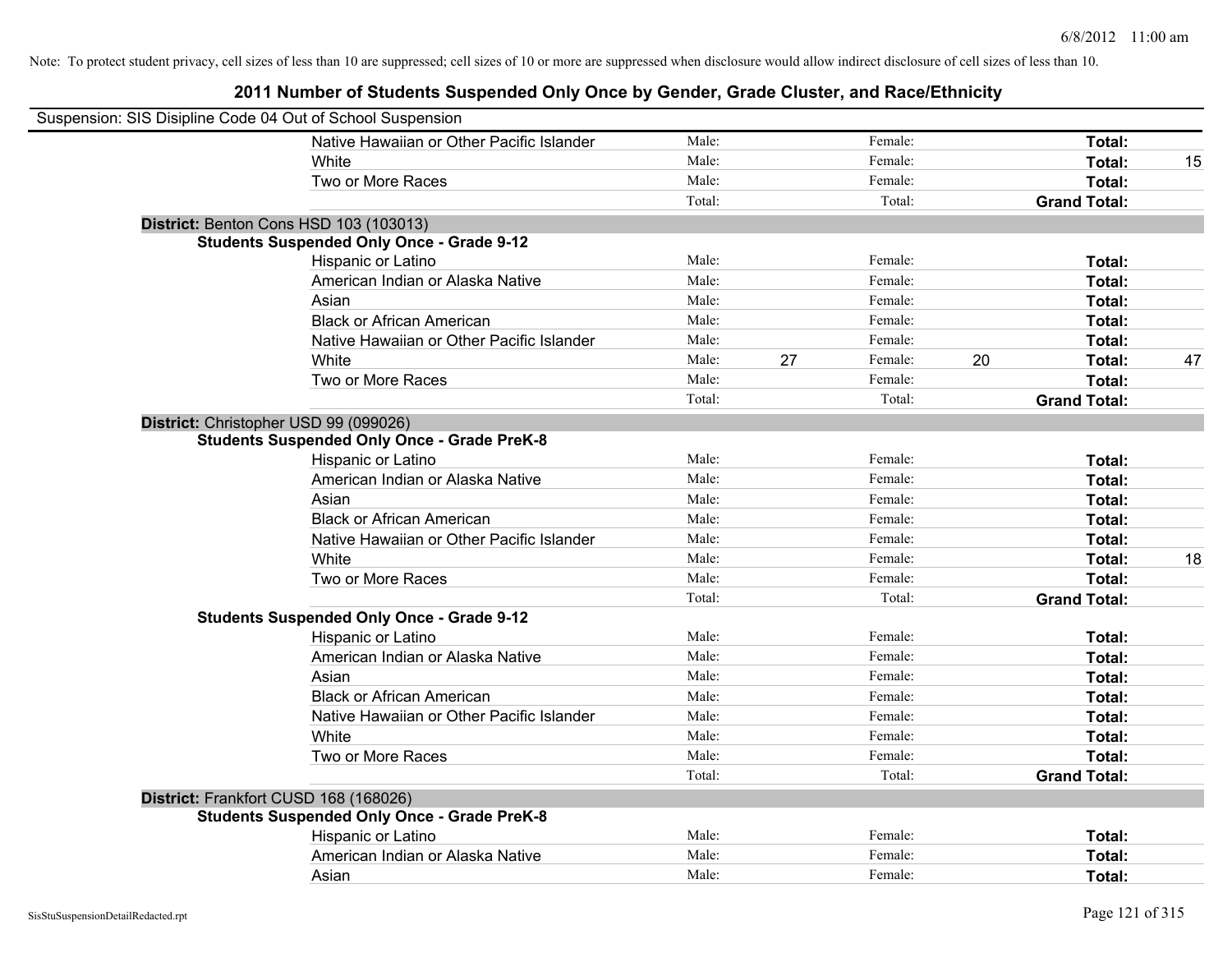|                                    | Suspension: SIS Disipline Code 04 Out of School Suspension |        |         |                     |    |
|------------------------------------|------------------------------------------------------------|--------|---------|---------------------|----|
|                                    | <b>Black or African American</b>                           | Male:  | Female: | <b>Total:</b>       |    |
|                                    | Native Hawaiian or Other Pacific Islander                  | Male:  | Female: | Total:              |    |
|                                    | White                                                      | Male:  | Female: | Total:              |    |
|                                    | Two or More Races                                          | Male:  | Female: | Total:              |    |
|                                    |                                                            | Total: | Total:  | <b>Grand Total:</b> |    |
|                                    | <b>Students Suspended Only Once - Grade 9-12</b>           |        |         |                     |    |
|                                    | Hispanic or Latino                                         | Male:  | Female: | Total:              |    |
|                                    | American Indian or Alaska Native                           | Male:  | Female: | Total:              |    |
|                                    | Asian                                                      | Male:  | Female: | Total:              |    |
|                                    | <b>Black or African American</b>                           | Male:  | Female: | Total:              |    |
|                                    | Native Hawaiian or Other Pacific Islander                  | Male:  | Female: | Total:              |    |
|                                    | White                                                      | Male:  | Female: | Total:              |    |
|                                    | Two or More Races                                          | Male:  | Female: | Total:              |    |
|                                    |                                                            | Total: | Total:  | <b>Grand Total:</b> |    |
|                                    | District: Sesser-Valier CUSD 196 (196026)                  |        |         |                     |    |
|                                    | <b>Students Suspended Only Once - Grade PreK-8</b>         |        |         |                     |    |
|                                    | Hispanic or Latino                                         | Male:  | Female: | Total:              |    |
|                                    | American Indian or Alaska Native                           | Male:  | Female: | Total:              |    |
|                                    | Asian                                                      | Male:  | Female: | Total:              |    |
|                                    | <b>Black or African American</b>                           | Male:  | Female: | Total:              |    |
|                                    | Native Hawaiian or Other Pacific Islander                  | Male:  | Female: | Total:              |    |
|                                    | White                                                      | Male:  | Female: | Total:              |    |
|                                    | Two or More Races                                          | Male:  | Female: | Total:              |    |
|                                    |                                                            | Total: | Total:  | <b>Grand Total:</b> | 12 |
|                                    | <b>Students Suspended Only Once - Grade 9-12</b>           |        |         |                     |    |
|                                    | Hispanic or Latino                                         | Male:  | Female: | Total:              |    |
|                                    | American Indian or Alaska Native                           | Male:  | Female: | Total:              |    |
|                                    | Asian                                                      | Male:  | Female: | Total:              |    |
|                                    | <b>Black or African American</b>                           | Male:  | Female: | Total:              |    |
|                                    | Native Hawaiian or Other Pacific Islander                  | Male:  | Female: | Total:              |    |
|                                    | White                                                      | Male:  | Female: | Total:              | 16 |
|                                    | Two or More Races                                          | Male:  | Female: | Total:              |    |
|                                    |                                                            | Total: | Total:  | <b>Grand Total:</b> |    |
|                                    | District: Thompsonville CUSD 174 (174026)                  |        |         |                     |    |
|                                    | <b>Students Suspended Only Once - Grade PreK-8</b>         |        |         |                     |    |
|                                    | Hispanic or Latino                                         | Male:  | Female: | Total:              |    |
|                                    | American Indian or Alaska Native                           | Male:  | Female: | Total:              |    |
|                                    | Asian                                                      | Male:  | Female: | Total:              |    |
|                                    | <b>Black or African American</b>                           | Male:  | Female: | Total:              |    |
| SisStuSuspensionDetailRedacted.rpt |                                                            |        |         | Page 122 of 315     |    |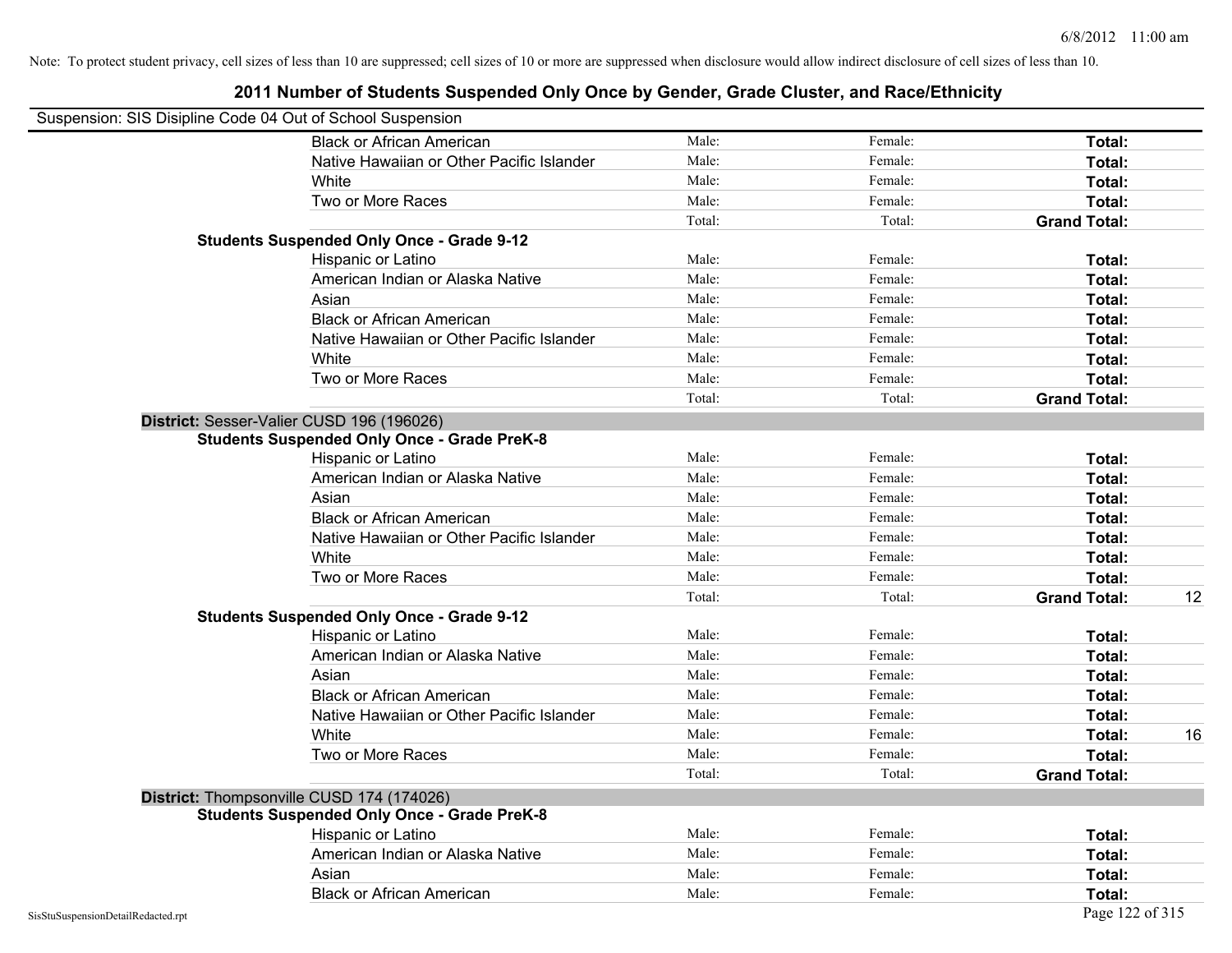### Suspension: SIS Disipline Code 04 Out of School Suspension Native Hawaiian or Other Pacific Islander Male: Total: Female: Female: Total: Total: White **Total:** Male: Female: **Total:** Female: **Total:** Total: Two or More Races **Total:** Total: Male: Female: Female: **Total:** Total: Total: Total: **Grand Total: Students Suspended Only Once - Grade 9-12** Hispanic or Latino **Finale:** Female: **Female:** Female: **Total:** Female: **Total:** Female: **Female:** Female: **Fotal:** American Indian or Alaska Native **Male:** Male: Female: Female: **Total:** Total: Asian **Female:** Total: Male: Female: **Total:** Total: Total: Total: Total: Total: Total: Total: Total: Total: Total: Total: Total: Total: Total: Total: Total: Total: Total: Total: Total: Total: Total: Total: Total: Total: T Black or African American **Figure 1.1 and Total:** Male: Female: Female: **Total:** Total: Native Hawaiian or Other Pacific Islander **Male:** Male: Female: Female: **Total:** Total: White **Total:** Male: Female: **Total:** Female: **Total:** Total: Two or More Races **Total:** Total: Male: Female: Female: **Total:** Female: **Total:** Total: Total: Total: **Grand Total: District:** Zeigler-Royalton CUSD 188 (188026) **Students Suspended Only Once - Grade 9-12** Hispanic or Latino **Finally Hispanic or Latino** *Total:* Male: Female: **Female: Total: Total: Total: Female: Total: Total: Female: Total: Total: Total: Total: Total: Total: Total: Total: T** American Indian or Alaska Native **Male:** Male: Female: Female: **Total:** Total: Asian **Female:** Total: Male: Female: **Total: Total:** Total: Total: Female: Total: Total: Total: Total: Total: Total: Total: Total: Total: Total: Total: Total: Total: Total: Total: Total: Total: Total: Total: Total: Total: Black or African American **Figure 1.1 and Total:** Male: Female: Female: **Total:** Total: Native Hawaiian or Other Pacific Islander **Male:** Male: Female: Female: **Total:** Total: White **Total:** Male: Female: **Total:** Total: **Total:** Female: **Total:** Total: Two or More Races **Total:** Total: Male: Female: Female: **Total:** Total: Total: Total: Total: Total: **Grand Total:** 10 **County:** Williamson (100) **District:** Carterville CUSD 5 (005026) **Students Suspended Only Once - Grade PreK-8** Hispanic or Latino **Finale:** Female: **Female:** Female: **Total:** Female: **Total:** Female: **Finale:** Female: **Finale:** Finale: **Finale:** Finale: **Finale:** Finale: **Finale:** Finale: **Finale:** Finale: **Finale:** Finale: **Finale** American Indian or Alaska Native **Male:** Male: Female: Female: **Total:** Total: Asian **Asian Male:** Total: Male: Female: **Total: Total:** Total: Total: Total: Total: Total: Total: Total: Total: Total: Total: Total: Total: Total: Total: Total: Total: Total: Total: Total: Total: Total: Total: Total: Tota Black or African American **Figure 1.1 and Total:** Male: Female: Female: **Total:** Total: Native Hawaiian or Other Pacific Islander Male: Female: Female: Formulation of Other Pacific Islander Male: Formulation of American School of Total: Formulation of American School of Total: Formulation of Total: Formulatio White **Male:** Male: **Total: 17** Male: **Total: 17** Male: **Total: 17** Male: 17 Male: 17 Male: 17 Male: 17 Male: 17 Male: 17 Male: 17 Male: 17 Male: 17 Male: 17 Male: 17 Male: 17 Male: 17 Male: 17 Male: 17 Male: 17 Male: 17 M Two or More Races **Total:** Total: Male: Female: Female: **Total:** Total: Total: Total: **Grand Total: Students Suspended Only Once - Grade 9-12** Hispanic or Latino **Finale:** Female: **Total:** Female: **Total:** Female: **Total:** Female: **Finale:** Female: **Total:** Female: **Finale:** Finale: **Finale:** Finale: **Finale:** Finale: **Finale:** Finale: **Finale:** Finale: **Finale:** American Indian or Alaska Native **Male:** Male: Female: Female: **Total:** Total: Asian **Asian Male:** Total: Male: Female: **Total: Total:** Total: Total: Total: Total: Total: Total: Total: Total: Total: Total: Total: Total: Total: Total: Total: Total: Total: Total: Total: Total: Total: Total: Total: Tota Black or African American **Figure 1.1 and 2.1 and 3.1 and 4.1 and 4.1 and 5.1 and 7.1 and 7.1 and 7.1 and 7.1 and 7.1 and 7.1 and 7.1 and 7.1 and 7.1 and 7.1 and 7.1 and 7.1 and 7.1 and 7.1 and 7.1 and 7.1 and 7.1 and 7.1**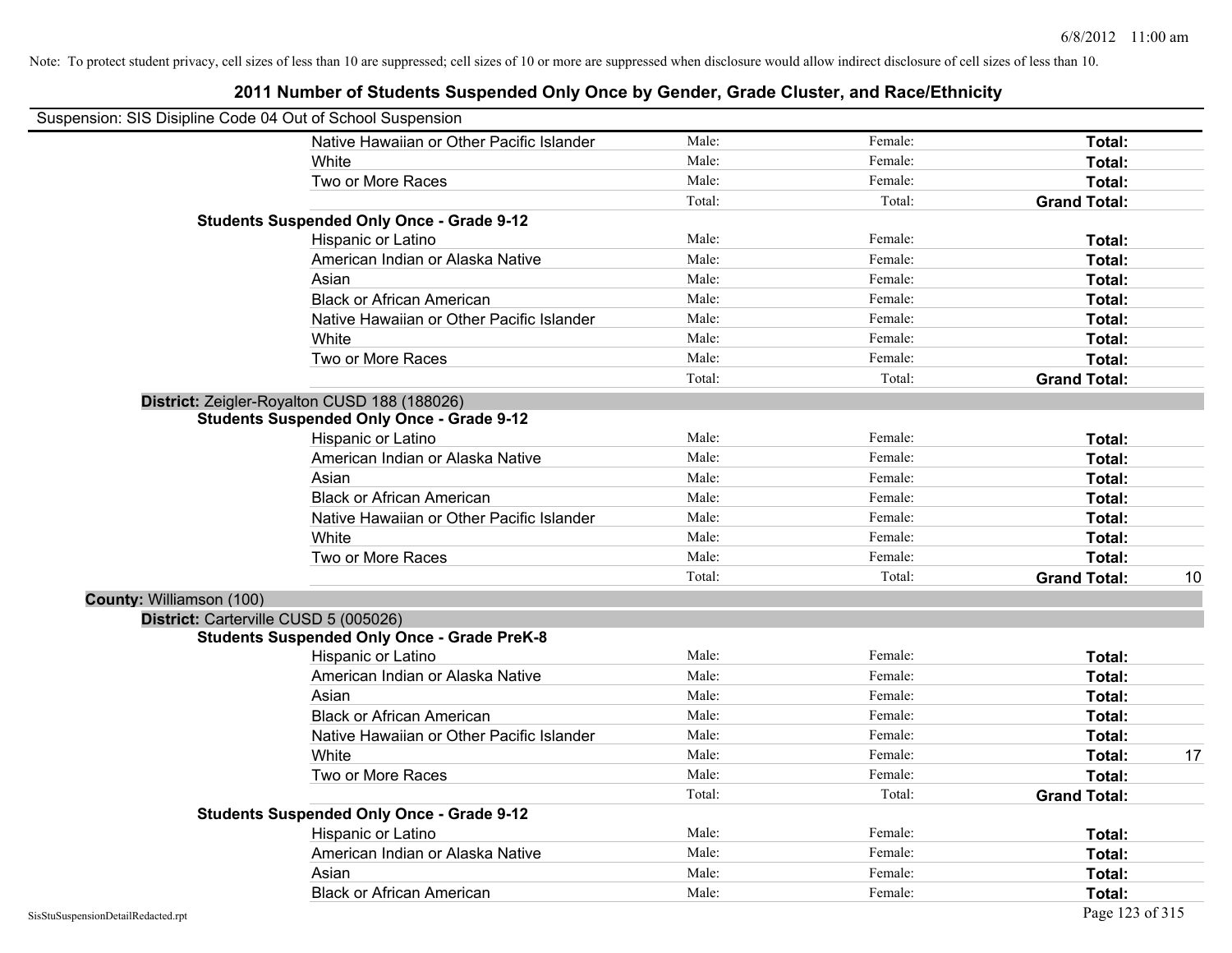| Suspension: SIS Disipline Code 04 Out of School Suspension |                                                    |        |    |         |    |                     |    |
|------------------------------------------------------------|----------------------------------------------------|--------|----|---------|----|---------------------|----|
|                                                            | Native Hawaiian or Other Pacific Islander          | Male:  |    | Female: |    | <b>Total:</b>       |    |
|                                                            | White                                              | Male:  |    | Female: |    | Total:              | 27 |
|                                                            | Two or More Races                                  | Male:  |    | Female: |    | Total:              |    |
|                                                            |                                                    | Total: |    | Total:  |    | <b>Grand Total:</b> |    |
| District: Crab Orchard CUSD 3 (003026)                     |                                                    |        |    |         |    |                     |    |
|                                                            | <b>Students Suspended Only Once - Grade PreK-8</b> |        |    |         |    |                     |    |
|                                                            | Hispanic or Latino                                 | Male:  |    | Female: |    | Total:              |    |
|                                                            | American Indian or Alaska Native                   | Male:  |    | Female: |    | Total:              |    |
|                                                            | Asian                                              | Male:  |    | Female: |    | Total:              |    |
|                                                            | <b>Black or African American</b>                   | Male:  |    | Female: |    | Total:              |    |
|                                                            | Native Hawaiian or Other Pacific Islander          | Male:  |    | Female: |    | Total:              |    |
|                                                            | White                                              | Male:  |    | Female: |    | Total:              |    |
|                                                            | Two or More Races                                  | Male:  |    | Female: |    | Total:              |    |
|                                                            |                                                    | Total: |    | Total:  |    | <b>Grand Total:</b> |    |
|                                                            | <b>Students Suspended Only Once - Grade 9-12</b>   |        |    |         |    |                     |    |
|                                                            | Hispanic or Latino                                 | Male:  |    | Female: |    | Total:              |    |
|                                                            | American Indian or Alaska Native                   | Male:  |    | Female: |    | Total:              |    |
|                                                            | Asian                                              | Male:  |    | Female: |    | Total:              |    |
|                                                            | <b>Black or African American</b>                   | Male:  |    | Female: |    | Total:              |    |
|                                                            | Native Hawaiian or Other Pacific Islander          | Male:  |    | Female: |    | Total:              |    |
|                                                            | White                                              | Male:  |    | Female: |    | Total:              |    |
|                                                            | Two or More Races                                  | Male:  |    | Female: |    | Total:              |    |
|                                                            |                                                    | Total: |    | Total:  |    | <b>Grand Total:</b> |    |
| District: Herrin CUSD 4 (004026)                           |                                                    |        |    |         |    |                     |    |
|                                                            | <b>Students Suspended Only Once - Grade PreK-8</b> |        |    |         |    |                     |    |
|                                                            | Hispanic or Latino                                 | Male:  |    | Female: |    | Total:              |    |
|                                                            | American Indian or Alaska Native                   | Male:  |    | Female: |    | Total:              |    |
|                                                            | Asian                                              | Male:  |    | Female: |    | Total:              |    |
|                                                            | <b>Black or African American</b>                   | Male:  |    | Female: |    | Total:              | 12 |
|                                                            | Native Hawaiian or Other Pacific Islander          | Male:  |    | Female: |    | Total:              |    |
|                                                            | White                                              | Male:  | 24 | Female: | 23 | Total:              | 47 |
|                                                            | Two or More Races                                  | Male:  |    | Female: |    | Total:              |    |
|                                                            |                                                    | Total: |    | Total:  |    | <b>Grand Total:</b> |    |
|                                                            | <b>Students Suspended Only Once - Grade 9-12</b>   |        |    |         |    |                     |    |
|                                                            | Hispanic or Latino                                 | Male:  |    | Female: |    | Total:              |    |
|                                                            | American Indian or Alaska Native                   | Male:  |    | Female: |    | Total:              |    |
|                                                            | Asian                                              | Male:  |    | Female: |    | Total:              |    |
|                                                            | <b>Black or African American</b>                   | Male:  |    | Female: |    | Total:              |    |
|                                                            | Native Hawaiian or Other Pacific Islander          | Male:  |    | Female: |    | Total:              |    |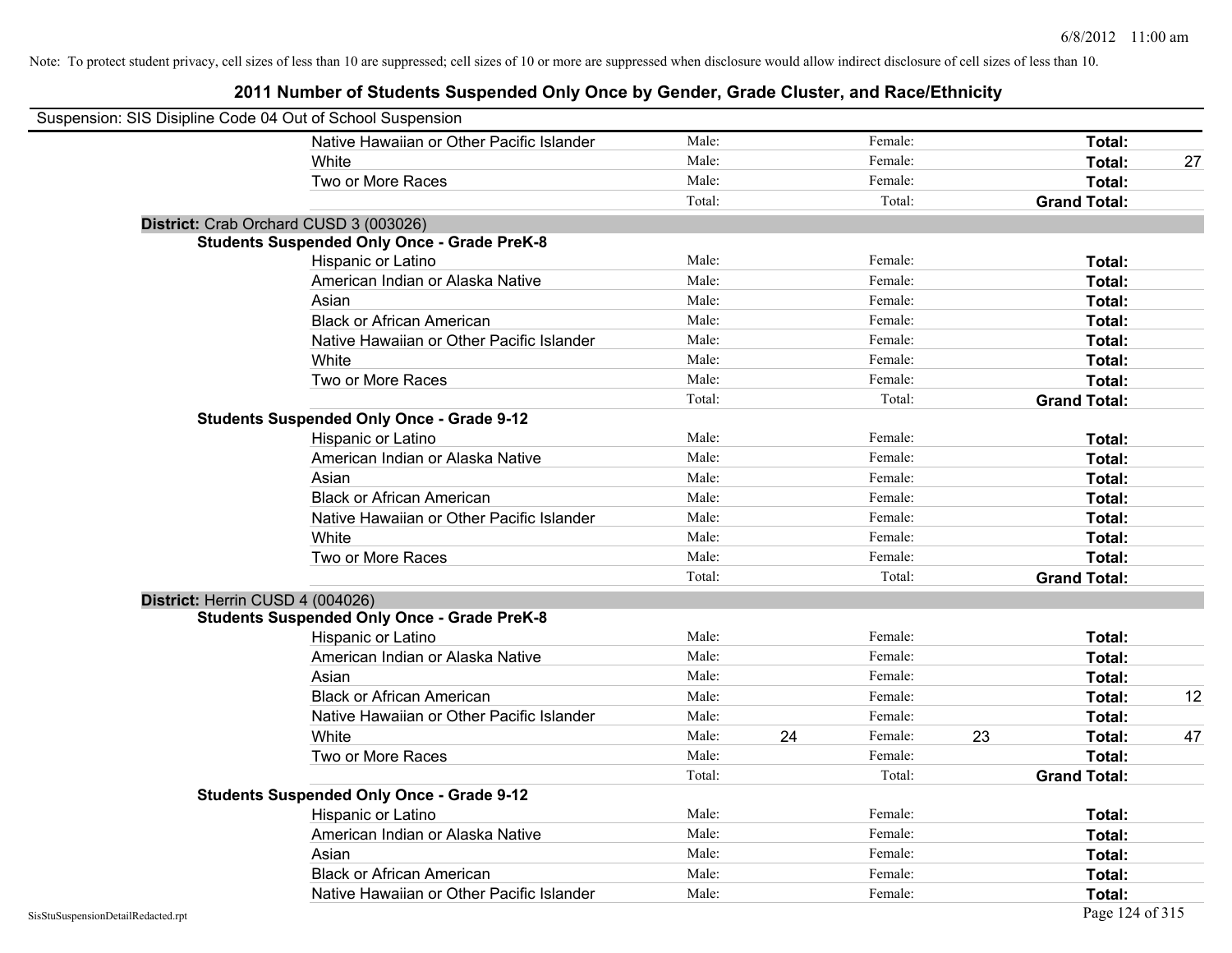| Suspension: SIS Disipline Code 04 Out of School Suspension |                                                    |        |    |         |    |                     |    |
|------------------------------------------------------------|----------------------------------------------------|--------|----|---------|----|---------------------|----|
|                                                            | White                                              | Male:  | 22 | Female: | 18 | Total:              | 40 |
|                                                            | Two or More Races                                  | Male:  |    | Female: |    | Total:              |    |
|                                                            |                                                    | Total: |    | Total:  |    | <b>Grand Total:</b> |    |
|                                                            | District: Johnston City CUSD 1 (001026)            |        |    |         |    |                     |    |
|                                                            | <b>Students Suspended Only Once - Grade PreK-8</b> |        |    |         |    |                     |    |
|                                                            | Hispanic or Latino                                 | Male:  |    | Female: |    | Total:              |    |
|                                                            | American Indian or Alaska Native                   | Male:  |    | Female: |    | Total:              |    |
|                                                            | Asian                                              | Male:  |    | Female: |    | Total:              |    |
|                                                            | <b>Black or African American</b>                   | Male:  |    | Female: |    | Total:              |    |
|                                                            | Native Hawaiian or Other Pacific Islander          | Male:  |    | Female: |    | Total:              |    |
|                                                            | White                                              | Male:  |    | Female: |    | Total:              | 18 |
|                                                            | Two or More Races                                  | Male:  |    | Female: |    | Total:              |    |
|                                                            |                                                    | Total: |    | Total:  |    | <b>Grand Total:</b> |    |
|                                                            | <b>Students Suspended Only Once - Grade 9-12</b>   |        |    |         |    |                     |    |
|                                                            | Hispanic or Latino                                 | Male:  |    | Female: |    | Total:              |    |
|                                                            | American Indian or Alaska Native                   | Male:  |    | Female: |    | Total:              |    |
|                                                            | Asian                                              | Male:  |    | Female: |    | Total:              |    |
|                                                            | <b>Black or African American</b>                   | Male:  |    | Female: |    | Total:              |    |
|                                                            | Native Hawaiian or Other Pacific Islander          | Male:  |    | Female: |    | Total:              |    |
|                                                            | White                                              | Male:  |    | Female: |    | Total:              | 13 |
|                                                            | Two or More Races                                  | Male:  |    | Female: |    | Total:              |    |
|                                                            |                                                    | Total: |    | Total:  |    | <b>Grand Total:</b> |    |
| District: Marion CUSD 2 (002026)                           |                                                    |        |    |         |    |                     |    |
|                                                            | <b>Students Suspended Only Once - Grade PreK-8</b> |        |    |         |    |                     |    |
|                                                            | Hispanic or Latino                                 | Male:  |    | Female: |    | Total:              |    |
|                                                            | American Indian or Alaska Native                   | Male:  |    | Female: |    | Total:              |    |
|                                                            | Asian                                              | Male:  |    | Female: |    | Total:              |    |
|                                                            | <b>Black or African American</b>                   | Male:  |    | Female: |    | Total:              | 14 |
|                                                            | Native Hawaiian or Other Pacific Islander          | Male:  |    | Female: |    | Total:              |    |
|                                                            | White                                              | Male:  |    | Female: |    | Total:              | 22 |
|                                                            | Two or More Races                                  | Male:  |    | Female: |    | Total:              |    |
|                                                            |                                                    | Total: |    | Total:  |    | <b>Grand Total:</b> |    |
|                                                            | <b>Students Suspended Only Once - Grade 9-12</b>   |        |    |         |    |                     |    |
|                                                            | Hispanic or Latino                                 | Male:  |    | Female: |    | Total:              |    |
|                                                            | American Indian or Alaska Native                   | Male:  |    | Female: |    | Total:              |    |
|                                                            | Asian                                              | Male:  |    | Female: |    | Total:              |    |
|                                                            | <b>Black or African American</b>                   | Male:  |    | Female: |    | Total:              | 11 |
|                                                            | Native Hawaiian or Other Pacific Islander          | Male:  |    | Female: |    | Total:              |    |
|                                                            | White                                              | Male:  | 24 | Female: | 10 | Total:              | 34 |
| SisStuSuspensionDetailRedacted.rpt                         |                                                    |        |    |         |    | Page 125 of 315     |    |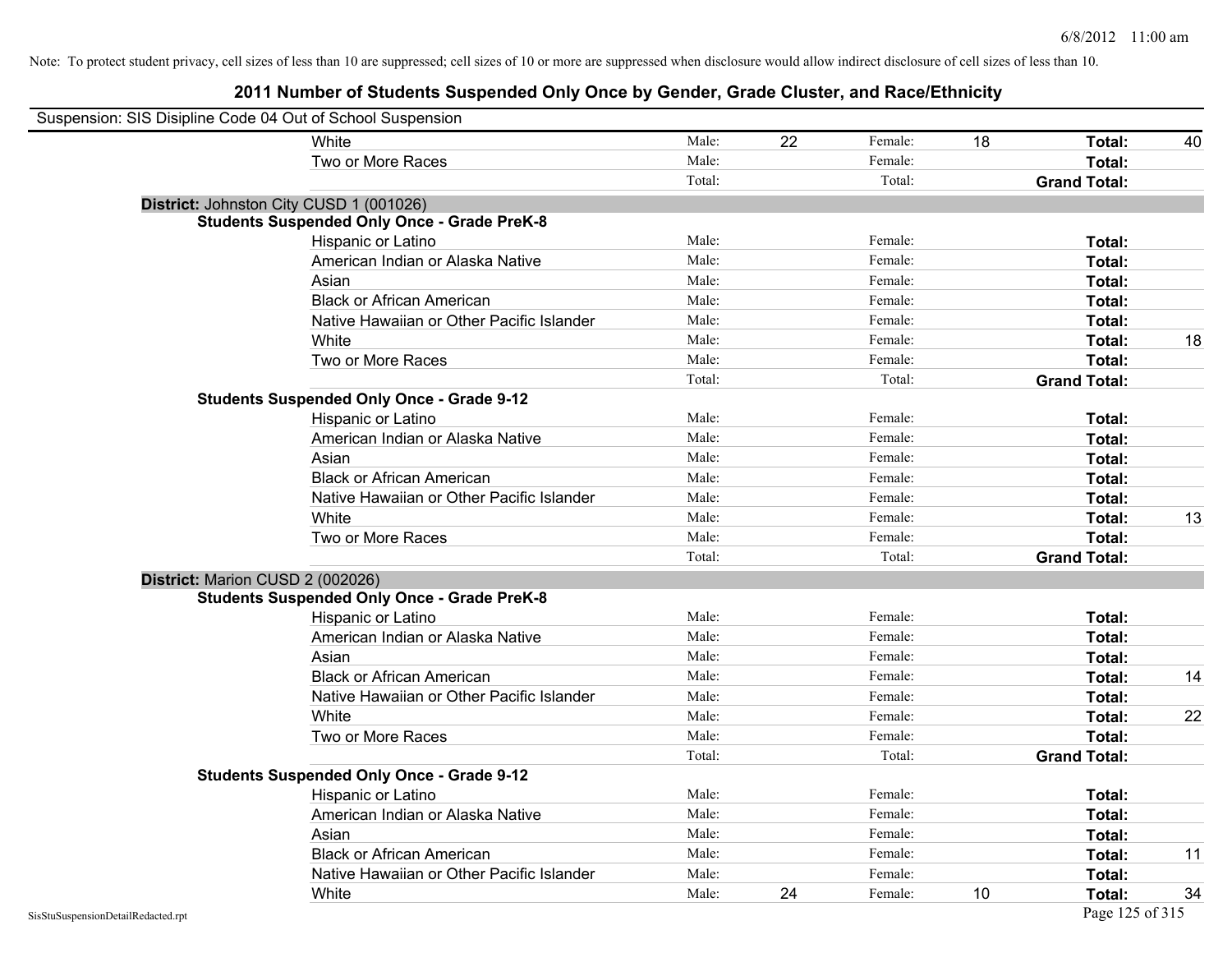| Suspension: SIS Disipline Code 04 Out of School Suspension |                                                    |        |         |                     |
|------------------------------------------------------------|----------------------------------------------------|--------|---------|---------------------|
|                                                            | Two or More Races                                  | Male:  | Female: | Total:              |
|                                                            |                                                    | Total: | Total:  | <b>Grand Total:</b> |
|                                                            |                                                    |        |         |                     |
| Region: Fulton/Schuyler ROE (22)                           |                                                    |        |         |                     |
| County: Fulton (029)                                       |                                                    |        |         |                     |
|                                                            | District: Astoria CUSD 1 (001026)                  |        |         |                     |
|                                                            | <b>Students Suspended Only Once - Grade 9-12</b>   |        |         |                     |
|                                                            | Hispanic or Latino                                 | Male:  | Female: | Total:              |
|                                                            | American Indian or Alaska Native                   | Male:  | Female: | Total:              |
|                                                            | Asian                                              | Male:  | Female: | Total:              |
|                                                            | <b>Black or African American</b>                   | Male:  | Female: | Total:              |
|                                                            | Native Hawaiian or Other Pacific Islander          | Male:  | Female: | Total:              |
|                                                            | White                                              | Male:  | Female: | Total:              |
|                                                            | Two or More Races                                  | Male:  | Female: | Total:              |
|                                                            |                                                    | Total: | Total:  | <b>Grand Total:</b> |
|                                                            | <b>District: Avon CUSD 176 (176026)</b>            |        |         |                     |
|                                                            | <b>Students Suspended Only Once - Grade PreK-8</b> |        |         |                     |
|                                                            | Hispanic or Latino                                 | Male:  | Female: | Total:              |
|                                                            | American Indian or Alaska Native                   | Male:  | Female: | Total:              |
|                                                            | Asian                                              | Male:  | Female: | Total:              |
|                                                            | <b>Black or African American</b>                   | Male:  | Female: | Total:              |
|                                                            | Native Hawaiian or Other Pacific Islander          | Male:  | Female: | Total:              |
|                                                            | White                                              | Male:  | Female: | Total:              |
|                                                            | Two or More Races                                  | Male:  | Female: | Total:              |
|                                                            |                                                    | Total: | Total:  | <b>Grand Total:</b> |
|                                                            | <b>Students Suspended Only Once - Grade 9-12</b>   |        |         |                     |
|                                                            | Hispanic or Latino                                 | Male:  | Female: | Total:              |
|                                                            | American Indian or Alaska Native                   | Male:  | Female: | Total:              |
|                                                            | Asian                                              | Male:  | Female: | Total:              |
|                                                            | <b>Black or African American</b>                   | Male:  | Female: | Total:              |
|                                                            | Native Hawaiian or Other Pacific Islander          | Male:  | Female: | Total:              |
|                                                            | White                                              | Male:  | Female: | Total:              |
|                                                            | Two or More Races                                  | Male:  | Female: | Total:              |
|                                                            |                                                    | Total: | Total:  | <b>Grand Total:</b> |
|                                                            | District: Canton Union SD 66 (066025)              |        |         |                     |
|                                                            | <b>Students Suspended Only Once - Grade PreK-8</b> |        |         |                     |
|                                                            | Hispanic or Latino                                 | Male:  | Female: | Total:              |
|                                                            | American Indian or Alaska Native                   | Male:  | Female: | Total:              |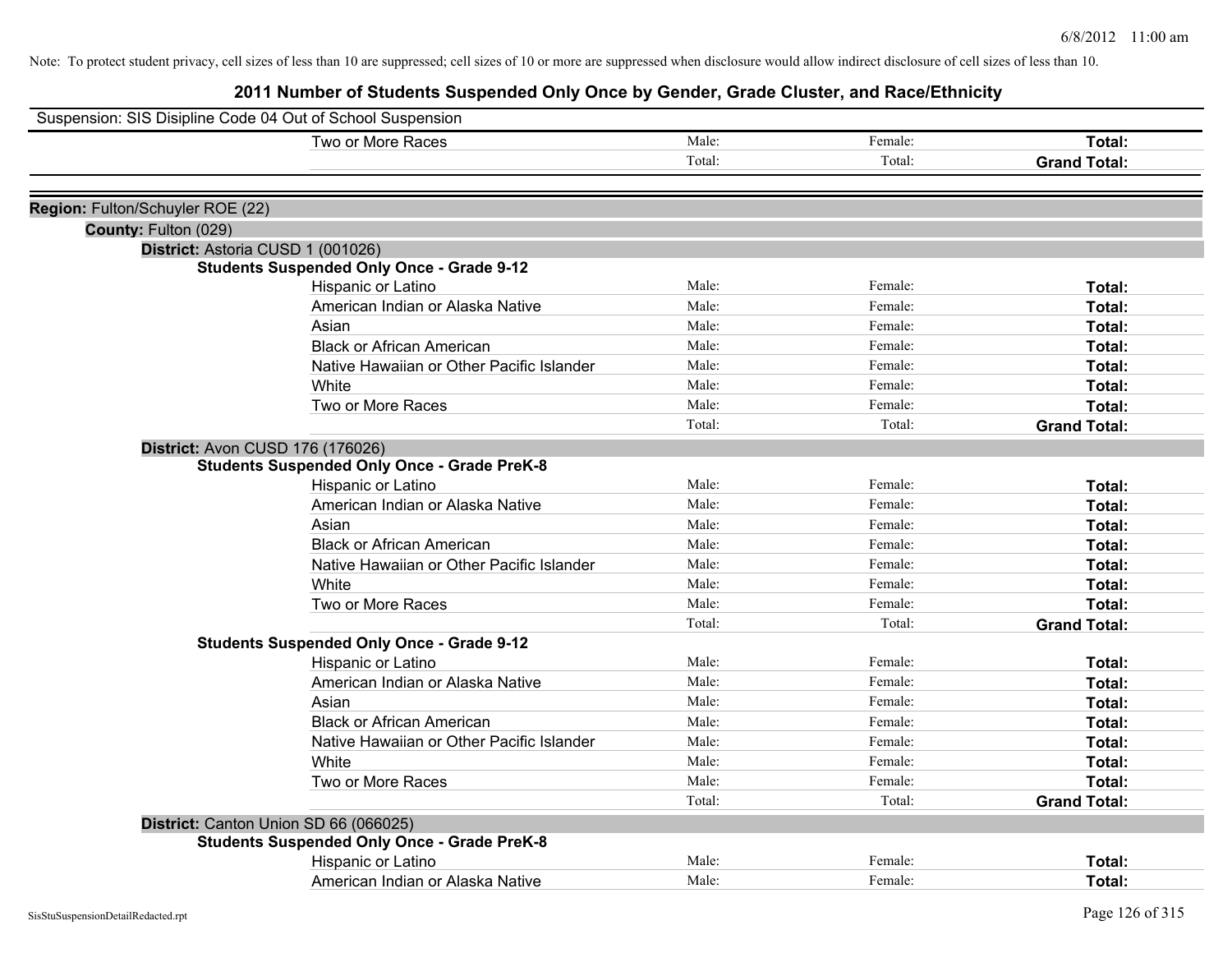#### **2011 Number of Students Suspended Only Once by Gender, Grade Cluster, and Race/Ethnicity**

# Suspension: SIS Disipline Code 04 Out of School Suspension

| in opension. Side Disiplifie Code 04 Out of Scribbi Susperision |                                                    |        |    |         |    |                     |    |
|-----------------------------------------------------------------|----------------------------------------------------|--------|----|---------|----|---------------------|----|
|                                                                 | Asian                                              | Male:  |    | Female: |    | Total:              |    |
|                                                                 | <b>Black or African American</b>                   | Male:  |    | Female: |    | Total:              |    |
|                                                                 | Native Hawaiian or Other Pacific Islander          | Male:  |    | Female: |    | Total:              |    |
|                                                                 | White                                              | Male:  |    | Female: |    | Total:              | 37 |
|                                                                 | Two or More Races                                  | Male:  |    | Female: |    | Total:              |    |
|                                                                 |                                                    | Total: |    | Total:  |    | <b>Grand Total:</b> |    |
|                                                                 | <b>Students Suspended Only Once - Grade 9-12</b>   |        |    |         |    |                     |    |
|                                                                 | Hispanic or Latino                                 | Male:  |    | Female: |    | Total:              |    |
|                                                                 | American Indian or Alaska Native                   | Male:  |    | Female: |    | Total:              |    |
|                                                                 | Asian                                              | Male:  |    | Female: |    | Total:              |    |
|                                                                 | <b>Black or African American</b>                   | Male:  |    | Female: |    | Total:              |    |
|                                                                 | Native Hawaiian or Other Pacific Islander          | Male:  |    | Female: |    | Total:              |    |
|                                                                 | White                                              | Male:  | 13 | Female: | 11 | Total:              | 24 |
|                                                                 | Two or More Races                                  | Male:  |    | Female: |    | Total:              |    |
|                                                                 |                                                    | Total: |    | Total:  |    | <b>Grand Total:</b> |    |
|                                                                 | District: CUSD 3 Fulton County (003026)            |        |    |         |    |                     |    |
|                                                                 | <b>Students Suspended Only Once - Grade PreK-8</b> |        |    |         |    |                     |    |
|                                                                 | Hispanic or Latino                                 | Male:  |    | Female: |    | Total:              |    |
|                                                                 | American Indian or Alaska Native                   | Male:  |    | Female: |    | Total:              |    |
|                                                                 | Asian                                              | Male:  |    | Female: |    | Total:              |    |
|                                                                 | <b>Black or African American</b>                   | Male:  |    | Female: |    | Total:              |    |
|                                                                 | Native Hawaiian or Other Pacific Islander          | Male:  |    | Female: |    | Total:              |    |
|                                                                 | White                                              | Male:  |    | Female: |    | Total:              |    |
|                                                                 | Two or More Races                                  | Male:  |    | Female: |    | Total:              |    |
|                                                                 |                                                    | Total: |    | Total:  |    | <b>Grand Total:</b> |    |
|                                                                 | <b>Students Suspended Only Once - Grade 9-12</b>   |        |    |         |    |                     |    |
|                                                                 | Hispanic or Latino                                 | Male:  |    | Female: |    | Total:              |    |
|                                                                 | American Indian or Alaska Native                   | Male:  |    | Female: |    | Total:              |    |
|                                                                 | Asian                                              | Male:  |    | Female: |    | Total:              |    |
|                                                                 | <b>Black or African American</b>                   | Male:  |    | Female: |    | Total:              |    |
|                                                                 | Native Hawaiian or Other Pacific Islander          | Male:  |    | Female: |    | Total:              |    |
|                                                                 | White                                              | Male:  |    | Female: |    | Total:              |    |
|                                                                 | Two or More Races                                  | Male:  |    | Female: |    | <b>Total:</b>       |    |
|                                                                 |                                                    | Total: |    | Total:  |    | <b>Grand Total:</b> |    |
|                                                                 | District: Lewistown CUSD 97 (097026)               |        |    |         |    |                     |    |
|                                                                 | <b>Students Suspended Only Once - Grade PreK-8</b> |        |    |         |    |                     |    |
|                                                                 | Hispanic or Latino                                 | Male:  |    | Female: |    | Total:              |    |
|                                                                 | American Indian or Alaska Native                   | Male:  |    | Female: |    | Total:              |    |
|                                                                 | Asian                                              | Male:  |    | Female: |    | Total:              |    |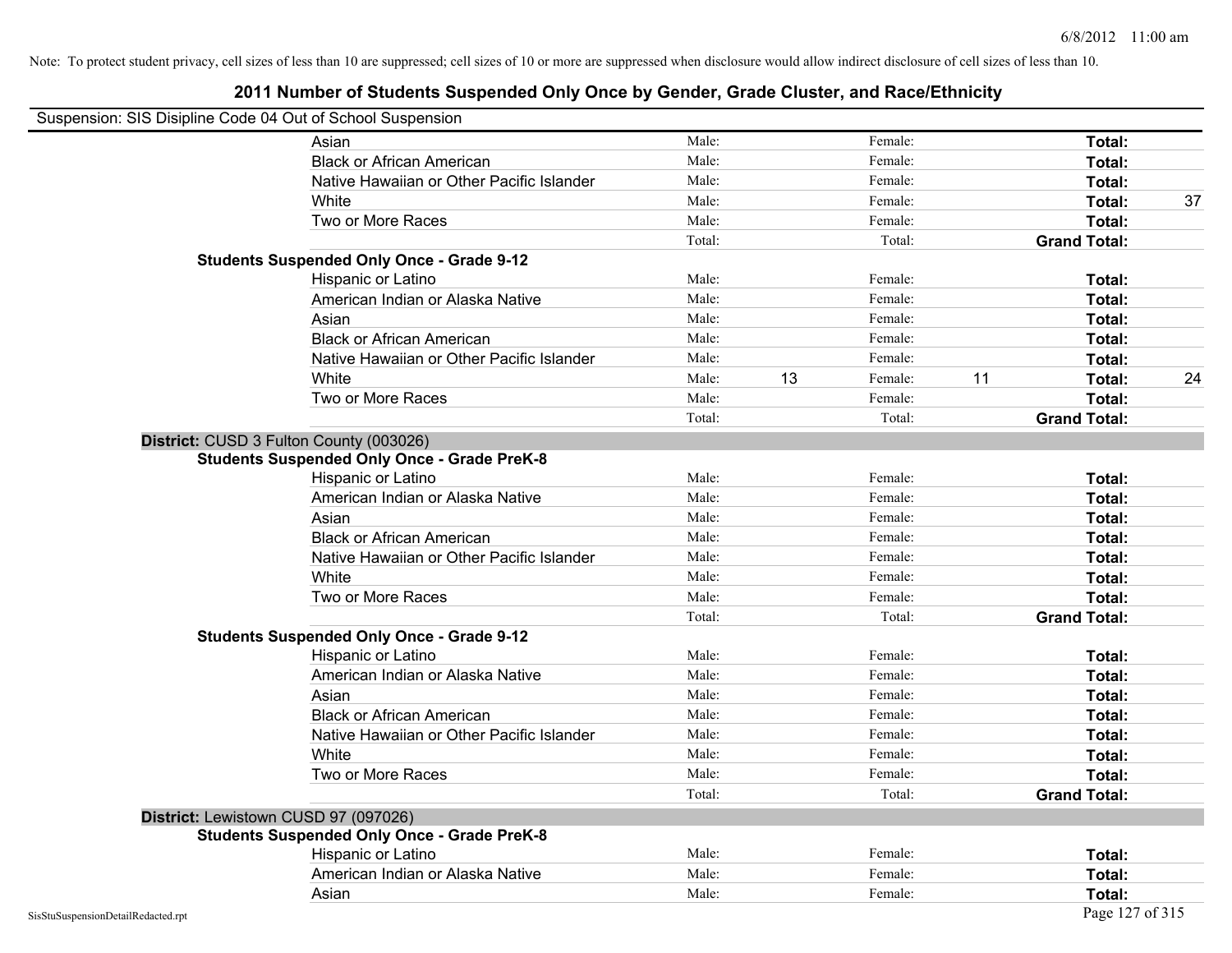| Suspension: SIS Disipline Code 04 Out of School Suspension |                                                    |        |         |                     |    |
|------------------------------------------------------------|----------------------------------------------------|--------|---------|---------------------|----|
|                                                            | <b>Black or African American</b>                   | Male:  | Female: | Total:              |    |
|                                                            | Native Hawaiian or Other Pacific Islander          | Male:  | Female: | Total:              |    |
|                                                            | White                                              | Male:  | Female: | Total:              |    |
|                                                            | Two or More Races                                  | Male:  | Female: | Total:              |    |
|                                                            |                                                    | Total: | Total:  | <b>Grand Total:</b> |    |
|                                                            | <b>Students Suspended Only Once - Grade 9-12</b>   |        |         |                     |    |
|                                                            | Hispanic or Latino                                 | Male:  | Female: | Total:              |    |
|                                                            | American Indian or Alaska Native                   | Male:  | Female: | Total:              |    |
|                                                            | Asian                                              | Male:  | Female: | Total:              |    |
|                                                            | <b>Black or African American</b>                   | Male:  | Female: | Total:              |    |
|                                                            | Native Hawaiian or Other Pacific Islander          | Male:  | Female: | Total:              |    |
|                                                            | White                                              | Male:  | Female: | Total:              | 12 |
|                                                            | Two or More Races                                  | Male:  | Female: | Total:              |    |
|                                                            |                                                    | Total: | Total:  | <b>Grand Total:</b> |    |
|                                                            | District: Spoon River Valley CUSD 4 (004026)       |        |         |                     |    |
|                                                            | <b>Students Suspended Only Once - Grade PreK-8</b> |        |         |                     |    |
|                                                            | Hispanic or Latino                                 | Male:  | Female: | Total:              |    |
|                                                            | American Indian or Alaska Native                   | Male:  | Female: | Total:              |    |
|                                                            | Asian                                              | Male:  | Female: | Total:              |    |
|                                                            | <b>Black or African American</b>                   | Male:  | Female: | Total:              |    |
|                                                            | Native Hawaiian or Other Pacific Islander          | Male:  | Female: | Total:              |    |
|                                                            | White                                              | Male:  | Female: | Total:              | 13 |
|                                                            | Two or More Races                                  | Male:  | Female: | Total:              |    |
|                                                            |                                                    | Total: | Total:  | <b>Grand Total:</b> |    |
|                                                            | <b>Students Suspended Only Once - Grade 9-12</b>   |        |         |                     |    |
|                                                            | Hispanic or Latino                                 | Male:  | Female: | Total:              |    |
|                                                            | American Indian or Alaska Native                   | Male:  | Female: | Total:              |    |
|                                                            | Asian                                              | Male:  | Female: | Total:              |    |
|                                                            | <b>Black or African American</b>                   | Male:  | Female: | Total:              |    |
|                                                            | Native Hawaiian or Other Pacific Islander          | Male:  | Female: | Total:              |    |
|                                                            | White                                              | Male:  | Female: | Total:              | 15 |
|                                                            | Two or More Races                                  | Male:  | Female: | Total:              |    |
|                                                            |                                                    | Total: | Total:  | <b>Grand Total:</b> |    |
| <b>District: V I T CUSD 2 (002026)</b>                     |                                                    |        |         |                     |    |
|                                                            | <b>Students Suspended Only Once - Grade 9-12</b>   |        |         |                     |    |
|                                                            | Hispanic or Latino                                 | Male:  | Female: | Total:              |    |
|                                                            | American Indian or Alaska Native                   | Male:  | Female: | Total:              |    |
|                                                            | Asian                                              | Male:  | Female: | Total:              |    |
|                                                            | <b>Black or African American</b>                   | Male:  | Female: | Total:              |    |
| SisStuSuspensionDetailRedacted.rpt                         |                                                    |        |         | Page 128 of 315     |    |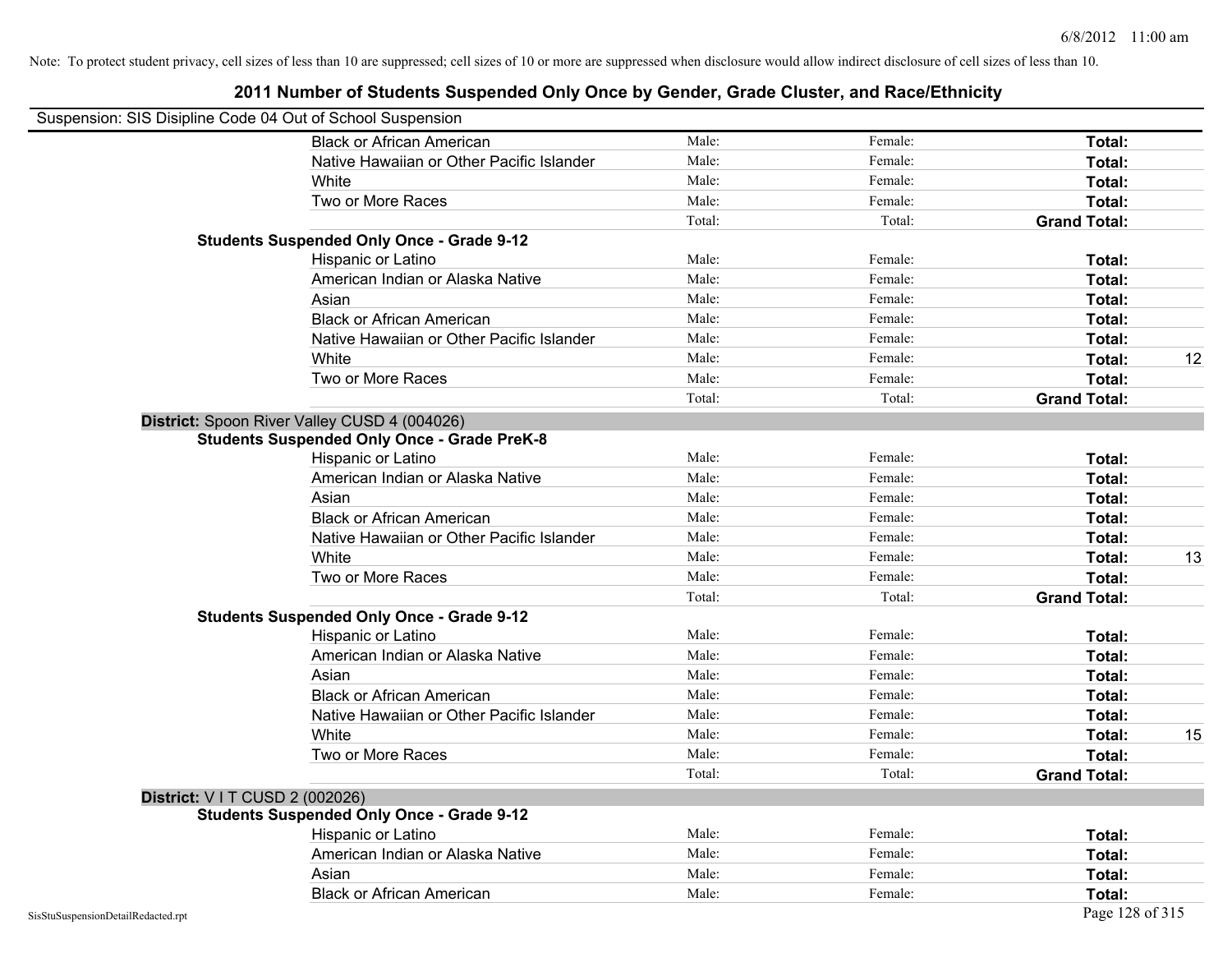| Suspension: SIS Disipline Code 04 Out of School Suspension |                                                    |        |         |                     |
|------------------------------------------------------------|----------------------------------------------------|--------|---------|---------------------|
|                                                            | Native Hawaiian or Other Pacific Islander          | Male:  | Female: | Total:              |
|                                                            | White                                              | Male:  | Female: | Total:              |
|                                                            | Two or More Races                                  | Male:  | Female: | Total:              |
|                                                            |                                                    | Total: | Total:  | <b>Grand Total:</b> |
| County: Non-Public School (000)                            |                                                    |        |         |                     |
| District: Fulton/Schuyler ROE (000000)                     |                                                    |        |         |                     |
|                                                            | <b>Students Suspended Only Once - Grade 9-12</b>   |        |         |                     |
|                                                            | Hispanic or Latino                                 | Male:  | Female: | Total:              |
|                                                            | American Indian or Alaska Native                   | Male:  | Female: | Total:              |
|                                                            | Asian                                              | Male:  | Female: | Total:              |
|                                                            | <b>Black or African American</b>                   | Male:  | Female: | Total:              |
|                                                            | Native Hawaiian or Other Pacific Islander          | Male:  | Female: | Total:              |
|                                                            | White                                              | Male:  | Female: | Total:              |
|                                                            | Two or More Races                                  | Male:  | Female: | Total:              |
|                                                            |                                                    | Total: | Total:  | <b>Grand Total:</b> |
| <b>County: Schuyler (085)</b>                              |                                                    |        |         |                     |
|                                                            | District: Schuyler-Industry CUSD 5 (005026)        |        |         |                     |
|                                                            | <b>Students Suspended Only Once - Grade PreK-8</b> |        |         |                     |
|                                                            | Hispanic or Latino                                 | Male:  | Female: | Total:              |
|                                                            | American Indian or Alaska Native                   | Male:  | Female: | Total:              |
|                                                            | Asian                                              | Male:  | Female: | Total:              |
|                                                            | <b>Black or African American</b>                   | Male:  | Female: | Total:              |
|                                                            | Native Hawaiian or Other Pacific Islander          | Male:  | Female: | Total:              |
|                                                            | White                                              | Male:  | Female: | Total:              |
|                                                            | Two or More Races                                  | Male:  | Female: | Total:              |
|                                                            |                                                    | Total: | Total:  | <b>Grand Total:</b> |
|                                                            |                                                    |        |         |                     |
| Region: Grundy/Kendall ROE (24)                            |                                                    |        |         |                     |
| County: Grundy (032)                                       |                                                    |        |         |                     |
| District: Braceville SD 75 (075002)                        |                                                    |        |         |                     |
|                                                            | <b>Students Suspended Only Once - Grade PreK-8</b> |        |         |                     |
|                                                            | Hispanic or Latino                                 | Male:  | Female: | Total:              |
|                                                            | American Indian or Alaska Native                   | Male:  | Female: | Total:              |
|                                                            | Asian                                              | Male:  | Female: | Total:              |
|                                                            | <b>Black or African American</b>                   | Male:  | Female: | Total:              |
|                                                            | Native Hawaiian or Other Pacific Islander          | Male:  | Female: | Total:              |
|                                                            | White                                              | Male:  | Female: | Total:              |
|                                                            | Two or More Races                                  | Male:  | Female: | Total:              |
|                                                            |                                                    |        |         |                     |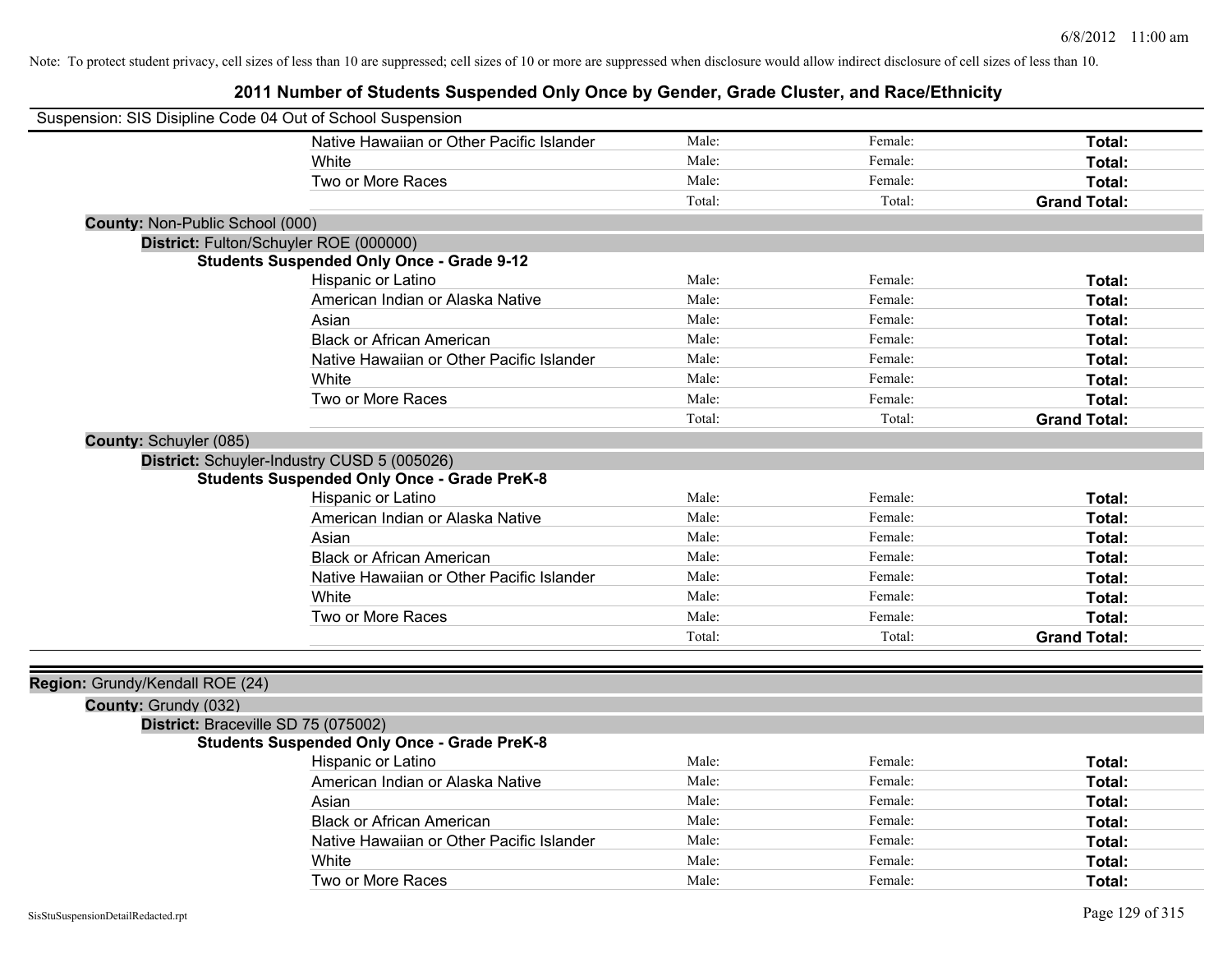| Suspension: SIS Disipline Code 04 Out of School Suspension |        |         |                     |    |
|------------------------------------------------------------|--------|---------|---------------------|----|
|                                                            | Total: | Total:  | <b>Grand Total:</b> |    |
| District: Coal City CUSD 1 (001026)                        |        |         |                     |    |
| <b>Students Suspended Only Once - Grade PreK-8</b>         |        |         |                     |    |
| Hispanic or Latino                                         | Male:  | Female: | Total:              |    |
| American Indian or Alaska Native                           | Male:  | Female: | Total:              |    |
| Asian                                                      | Male:  | Female: | Total:              |    |
| <b>Black or African American</b>                           | Male:  | Female: | Total:              |    |
| Native Hawaiian or Other Pacific Islander                  | Male:  | Female: | Total:              |    |
| White                                                      | Male:  | Female: | Total:              |    |
| Two or More Races                                          | Male:  | Female: | Total:              |    |
|                                                            | Total: | Total:  | <b>Grand Total:</b> |    |
| <b>Students Suspended Only Once - Grade 9-12</b>           |        |         |                     |    |
| Hispanic or Latino                                         | Male:  | Female: | Total:              |    |
| American Indian or Alaska Native                           | Male:  | Female: | Total:              |    |
| Asian                                                      | Male:  | Female: | Total:              |    |
| <b>Black or African American</b>                           | Male:  | Female: | Total:              |    |
| Native Hawaiian or Other Pacific Islander                  | Male:  | Female: | Total:              |    |
| White                                                      | Male:  | Female: | Total:              | 32 |
| Two or More Races                                          | Male:  | Female: | Total:              |    |
|                                                            | Total: | Total:  | <b>Grand Total:</b> |    |
| District: Gardner CCSD 72C (072C04)                        |        |         |                     |    |
| <b>Students Suspended Only Once - Grade PreK-8</b>         |        |         |                     |    |
| Hispanic or Latino                                         | Male:  | Female: | <b>Total:</b>       |    |
| American Indian or Alaska Native                           | Male:  | Female: | Total:              |    |
| Asian                                                      | Male:  | Female: | Total:              |    |
| <b>Black or African American</b>                           | Male:  | Female: | Total:              |    |
| Native Hawaiian or Other Pacific Islander                  | Male:  | Female: | Total:              |    |
| White                                                      | Male:  | Female: | Total:              |    |
| Two or More Races                                          | Male:  | Female: | Total:              |    |
|                                                            | Total: | Total:  | <b>Grand Total:</b> |    |
| District: Gardner S Wilmington Twp HSD 73 (073017)         |        |         |                     |    |
| <b>Students Suspended Only Once - Grade 9-12</b>           |        |         |                     |    |
| Hispanic or Latino                                         | Male:  | Female: | Total:              |    |
| American Indian or Alaska Native                           | Male:  | Female: | Total:              |    |
| Asian                                                      | Male:  | Female: | Total:              |    |
| <b>Black or African American</b>                           | Male:  | Female: | Total:              |    |
| Native Hawaiian or Other Pacific Islander                  | Male:  | Female: | Total:              |    |
| White                                                      | Male:  | Female: | Total:              |    |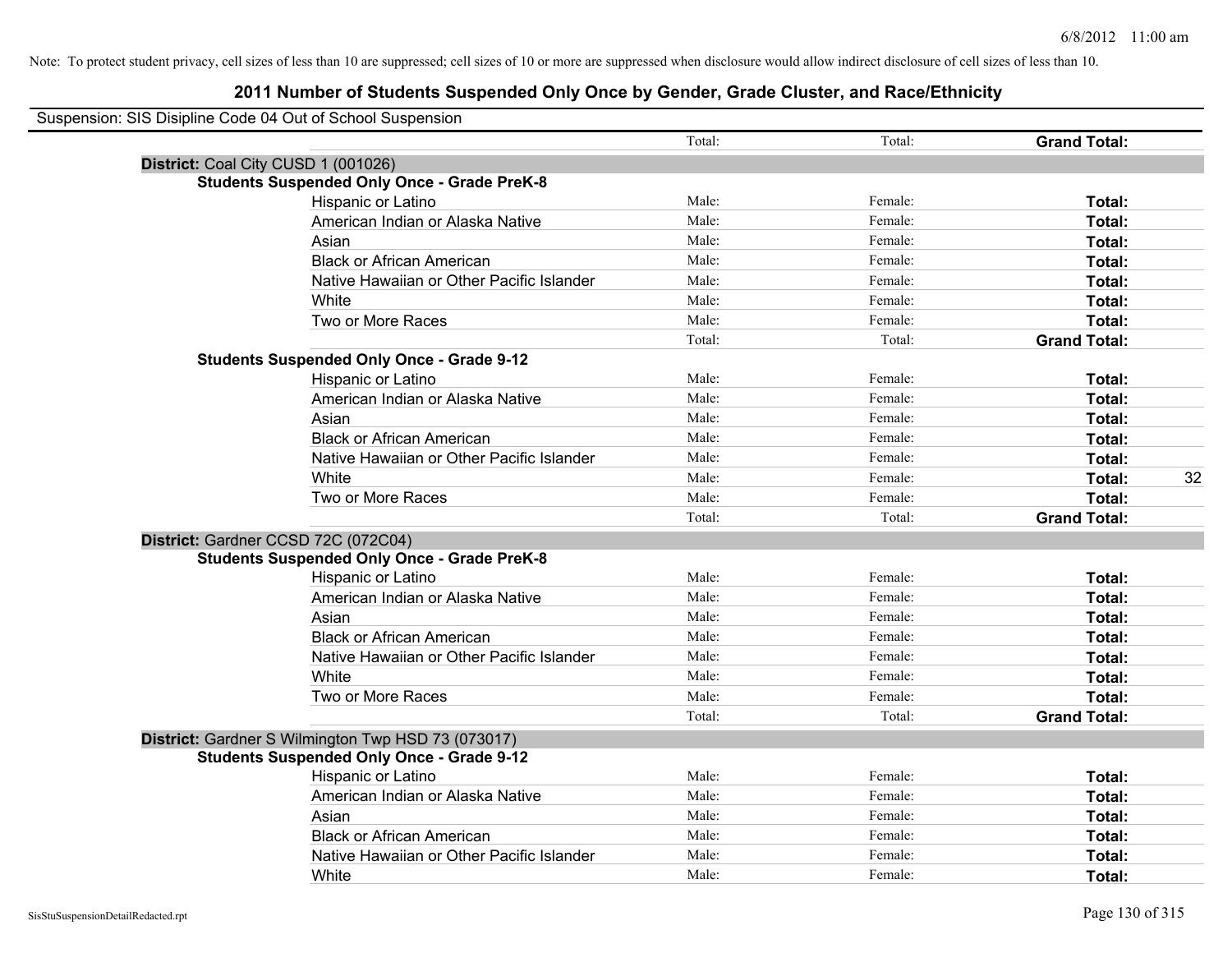| Suspension: SIS Disipline Code 04 Out of School Suspension |        |    |         |    |                     |    |
|------------------------------------------------------------|--------|----|---------|----|---------------------|----|
| Two or More Races                                          | Male:  |    | Female: |    | Total:              |    |
|                                                            | Total: |    | Total:  |    | <b>Grand Total:</b> | 10 |
| District: Minooka CCSD 201 (201004)                        |        |    |         |    |                     |    |
| <b>Students Suspended Only Once - Grade PreK-8</b>         |        |    |         |    |                     |    |
| Hispanic or Latino                                         | Male:  |    | Female: |    | Total:              | 12 |
| American Indian or Alaska Native                           | Male:  |    | Female: |    | Total:              |    |
| Asian                                                      | Male:  |    | Female: |    | Total:              |    |
| <b>Black or African American</b>                           | Male:  |    | Female: |    | Total:              | 11 |
| Native Hawaiian or Other Pacific Islander                  | Male:  |    | Female: |    | Total:              |    |
| White                                                      | Male:  |    | Female: |    | Total:              | 38 |
| Two or More Races                                          | Male:  |    | Female: |    | Total:              |    |
|                                                            | Total: |    | Total:  |    | <b>Grand Total:</b> |    |
| <b>District: Morris CHSD 101 (101016)</b>                  |        |    |         |    |                     |    |
| <b>Students Suspended Only Once - Grade 9-12</b>           |        |    |         |    |                     |    |
| Hispanic or Latino                                         | Male:  |    | Female: |    | Total:              |    |
| American Indian or Alaska Native                           | Male:  |    | Female: |    | Total:              |    |
| Asian                                                      | Male:  |    | Female: |    | Total:              |    |
| <b>Black or African American</b>                           | Male:  |    | Female: |    | Total:              |    |
| Native Hawaiian or Other Pacific Islander                  | Male:  |    | Female: |    | Total:              |    |
| White                                                      | Male:  | 29 | Female: | 10 | Total:              | 39 |
| Two or More Races                                          | Male:  |    | Female: |    | Total:              |    |
|                                                            | Total: |    | Total:  |    | <b>Grand Total:</b> |    |
| <b>District: Morris SD 54 (054002)</b>                     |        |    |         |    |                     |    |
| <b>Students Suspended Only Once - Grade PreK-8</b>         |        |    |         |    |                     |    |
| Hispanic or Latino                                         | Male:  |    | Female: |    | Total:              |    |
| American Indian or Alaska Native                           | Male:  |    | Female: |    | Total:              |    |
| Asian                                                      | Male:  |    | Female: |    | Total:              |    |
| <b>Black or African American</b>                           | Male:  |    | Female: |    | Total:              |    |
| Native Hawaiian or Other Pacific Islander                  | Male:  |    | Female: |    | Total:              |    |
| White                                                      | Male:  |    | Female: |    | Total:              |    |
| Two or More Races                                          | Male:  |    | Female: |    | Total:              |    |
|                                                            | Total: |    | Total:  |    | <b>Grand Total:</b> |    |
| District: Saratoga CCSD 60C (060C04)                       |        |    |         |    |                     |    |
| <b>Students Suspended Only Once - Grade PreK-8</b>         |        |    |         |    |                     |    |
| Hispanic or Latino                                         | Male:  |    | Female: |    | Total:              |    |
| American Indian or Alaska Native                           | Male:  |    | Female: |    | Total:              |    |
| Asian                                                      | Male:  |    | Female: |    | Total:              |    |
| <b>Black or African American</b>                           | Male:  |    | Female: |    | Total:              |    |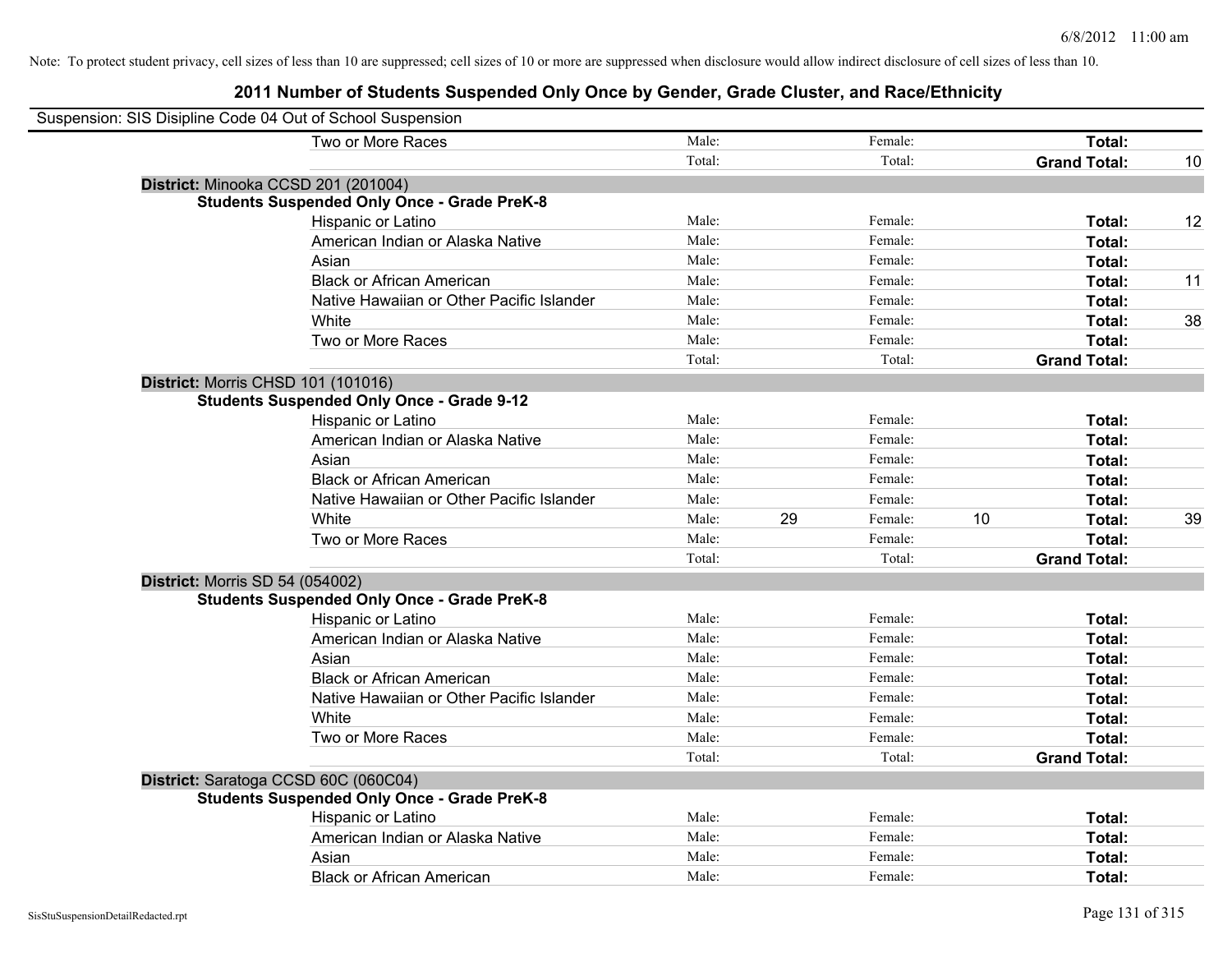| Suspension: SIS Disipline Code 04 Out of School Suspension |                                                    |        |         |                     |
|------------------------------------------------------------|----------------------------------------------------|--------|---------|---------------------|
|                                                            | Native Hawaiian or Other Pacific Islander          | Male:  | Female: | Total:              |
|                                                            | White                                              | Male:  | Female: | Total:              |
|                                                            | Two or More Races                                  | Male:  | Female: | Total:              |
|                                                            |                                                    | Total: | Total:  | <b>Grand Total:</b> |
| County: Kendall (047)                                      |                                                    |        |         |                     |
| District: Kendall Co Spec Educ Coop (000061)               |                                                    |        |         |                     |
|                                                            | <b>Students Suspended Only Once - Grade PreK-8</b> |        |         |                     |
|                                                            | Hispanic or Latino                                 | Male:  | Female: | Total:              |
|                                                            | American Indian or Alaska Native                   | Male:  | Female: | Total:              |
|                                                            | Asian                                              | Male:  | Female: | Total:              |
|                                                            | <b>Black or African American</b>                   | Male:  | Female: | Total:              |
|                                                            | Native Hawaiian or Other Pacific Islander          | Male:  | Female: | Total:              |
|                                                            | White                                              | Male:  | Female: | Total:              |
|                                                            | Two or More Races                                  | Male:  | Female: | Total:              |
|                                                            |                                                    | Total: | Total:  | <b>Grand Total:</b> |
|                                                            | <b>Students Suspended Only Once - Grade 9-12</b>   |        |         |                     |
|                                                            | Hispanic or Latino                                 | Male:  | Female: | Total:              |
|                                                            | American Indian or Alaska Native                   | Male:  | Female: | Total:              |
|                                                            | Asian                                              | Male:  | Female: | Total:              |
|                                                            | <b>Black or African American</b>                   | Male:  | Female: | Total:              |
|                                                            | Native Hawaiian or Other Pacific Islander          | Male:  | Female: | Total:              |
|                                                            | White                                              | Male:  | Female: | Total:              |
|                                                            | Two or More Races                                  | Male:  | Female: | Total:              |
|                                                            |                                                    | Total: | Total:  | <b>Grand Total:</b> |
| District: Lisbon CCSD 90 (090004)                          |                                                    |        |         |                     |
|                                                            | <b>Students Suspended Only Once - Grade PreK-8</b> |        |         |                     |
|                                                            | Hispanic or Latino                                 | Male:  | Female: | Total:              |
|                                                            | American Indian or Alaska Native                   | Male:  | Female: | Total:              |
|                                                            | Asian                                              | Male:  | Female: | Total:              |
|                                                            | <b>Black or African American</b>                   | Male:  | Female: | Total:              |
|                                                            | Native Hawaiian or Other Pacific Islander          | Male:  | Female: | Total:              |
|                                                            | White                                              | Male:  | Female: | Total:              |
|                                                            | Two or More Races                                  | Male:  | Female: | Total:              |
|                                                            |                                                    | Total: | Total:  | <b>Grand Total:</b> |
| District: Newark CHSD 18 (018016)                          |                                                    |        |         |                     |
|                                                            | <b>Students Suspended Only Once - Grade 9-12</b>   |        |         |                     |
|                                                            | Hispanic or Latino                                 | Male:  | Female: | <b>Total:</b>       |
|                                                            | American Indian or Alaska Native                   | Male:  | Female: | Total:              |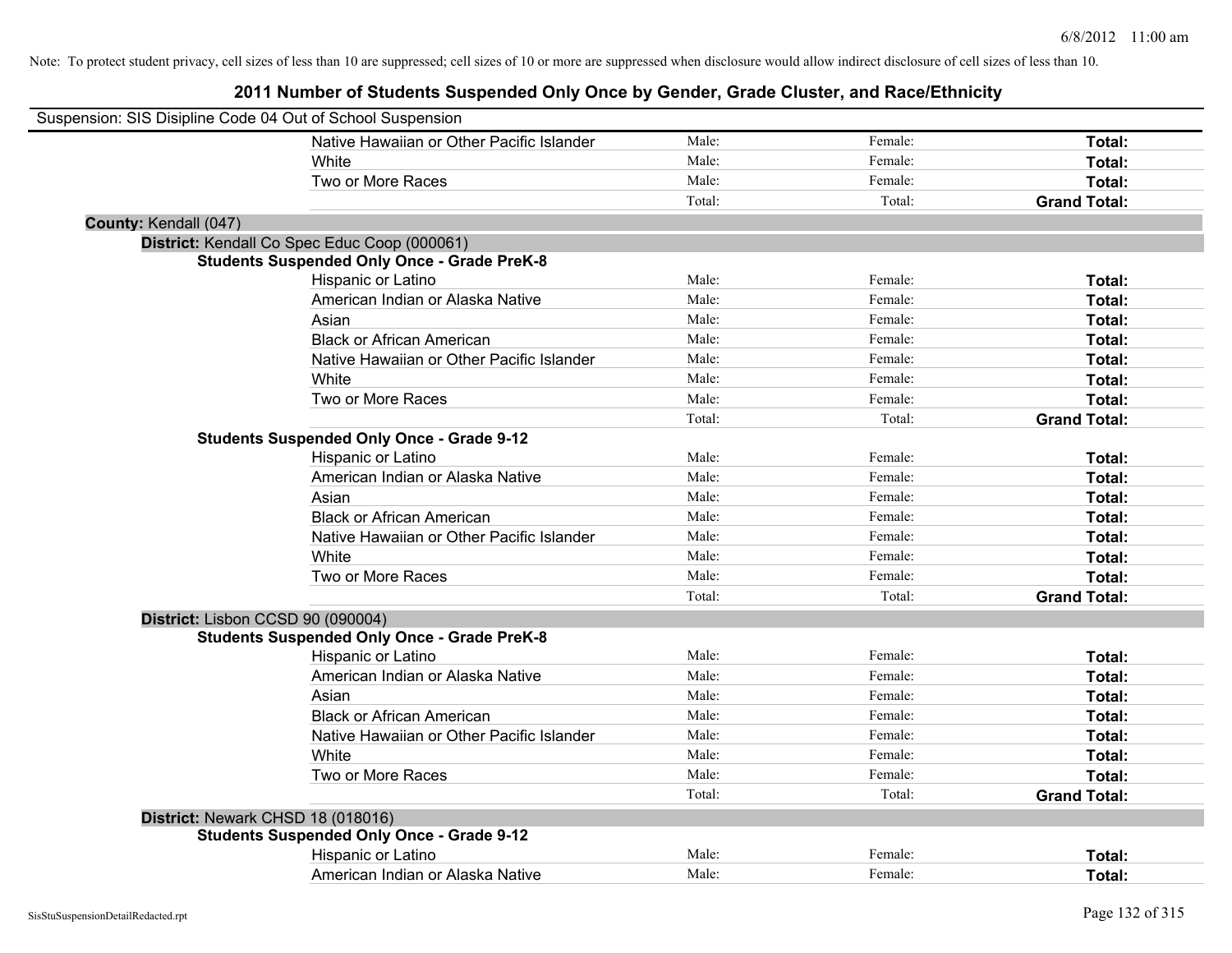|                                    | Suspension: SIS Disipline Code 04 Out of School Suspension |        |    |         |    |                     |     |
|------------------------------------|------------------------------------------------------------|--------|----|---------|----|---------------------|-----|
|                                    | Asian                                                      | Male:  |    | Female: |    | Total:              |     |
|                                    | <b>Black or African American</b>                           | Male:  |    | Female: |    | Total:              |     |
|                                    | Native Hawaiian or Other Pacific Islander                  | Male:  |    | Female: |    | Total:              |     |
|                                    | White                                                      | Male:  |    | Female: |    | Total:              |     |
|                                    | Two or More Races                                          | Male:  |    | Female: |    | Total:              |     |
|                                    |                                                            | Total: |    | Total:  |    | <b>Grand Total:</b> |     |
|                                    | District: Oswego CUSD 308 (308026)                         |        |    |         |    |                     |     |
|                                    | <b>Students Suspended Only Once - Grade PreK-8</b>         |        |    |         |    |                     |     |
|                                    | Hispanic or Latino                                         | Male:  |    | Female: |    | Total:              | 40  |
|                                    | American Indian or Alaska Native                           | Male:  |    | Female: |    | Total:              |     |
|                                    | Asian                                                      | Male:  |    | Female: |    | Total:              |     |
|                                    | <b>Black or African American</b>                           | Male:  |    | Female: |    | Total:              | 29  |
|                                    | Native Hawaiian or Other Pacific Islander                  | Male:  |    | Female: |    | <b>Total:</b>       |     |
|                                    | White                                                      | Male:  | 83 | Female: | 16 | Total:              | 99  |
|                                    | Two or More Races                                          | Male:  |    | Female: |    | Total:              | 10  |
|                                    |                                                            | Total: |    | Total:  |    | <b>Grand Total:</b> |     |
|                                    | <b>Students Suspended Only Once - Grade 9-12</b>           |        |    |         |    |                     |     |
|                                    | Hispanic or Latino                                         | Male:  | 40 | Female: | 21 | Total:              | 61  |
|                                    | American Indian or Alaska Native                           | Male:  |    | Female: |    | Total:              |     |
|                                    | Asian                                                      | Male:  |    | Female: |    | Total:              | 10  |
|                                    | <b>Black or African American</b>                           | Male:  | 25 | Female: | 17 | Total:              | 42  |
|                                    | Native Hawaiian or Other Pacific Islander                  | Male:  |    | Female: |    | Total:              |     |
|                                    | White                                                      | Male:  | 86 | Female: | 41 | Total:              | 127 |
|                                    | Two or More Races                                          | Male:  |    | Female: |    | Total:              | 10  |
|                                    |                                                            | Total: |    | Total:  |    | <b>Grand Total:</b> |     |
|                                    | District: Plano CUSD 88 (088026)                           |        |    |         |    |                     |     |
|                                    | <b>Students Suspended Only Once - Grade PreK-8</b>         |        |    |         |    |                     |     |
|                                    | Hispanic or Latino                                         | Male:  |    | Female: |    | <b>Total:</b>       |     |
|                                    | American Indian or Alaska Native                           | Male:  |    | Female: |    | <b>Total:</b>       |     |
|                                    | Asian                                                      | Male:  |    | Female: |    | Total:              |     |
|                                    | <b>Black or African American</b>                           | Male:  |    | Female: |    | Total:              |     |
|                                    | Native Hawaiian or Other Pacific Islander                  | Male:  |    | Female: |    | Total:              |     |
|                                    | White                                                      | Male:  |    | Female: |    | <b>Total:</b>       |     |
|                                    | Two or More Races                                          | Male:  |    | Female: |    | <b>Total:</b>       |     |
|                                    |                                                            | Total: |    | Total:  |    | <b>Grand Total:</b> |     |
|                                    | <b>Students Suspended Only Once - Grade 9-12</b>           |        |    |         |    |                     |     |
|                                    | Hispanic or Latino                                         | Male:  |    | Female: |    | Total:              | 19  |
|                                    | American Indian or Alaska Native                           | Male:  |    | Female: |    | <b>Total:</b>       |     |
|                                    | Asian                                                      | Male:  |    | Female: |    | <b>Total:</b>       |     |
| SisStuSuspensionDetailRedacted.rpt |                                                            |        |    |         |    | Page 133 of 315     |     |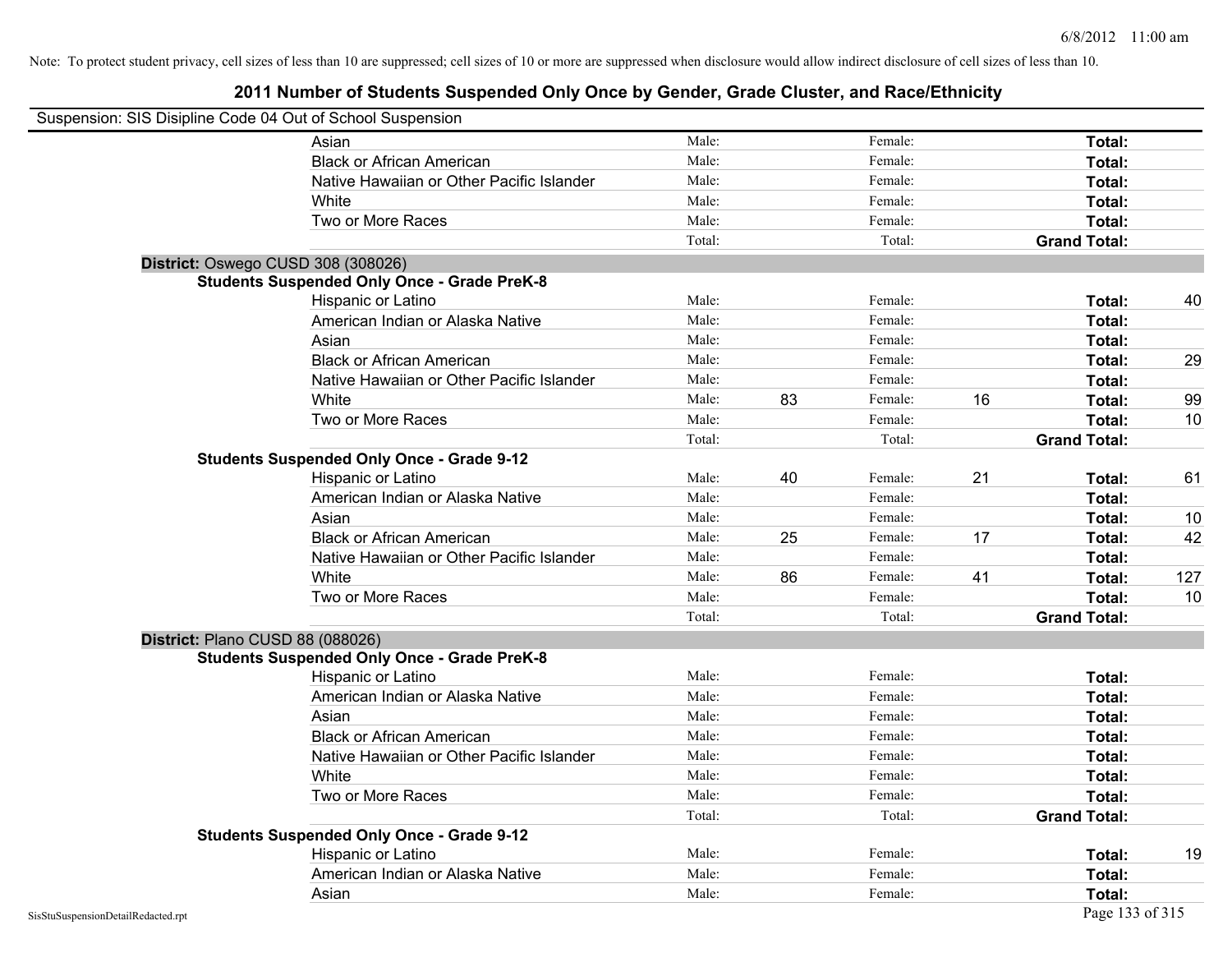#### **2011 Number of Students Suspended Only Once by Gender, Grade Cluster, and Race/Ethnicity**

| Suspension: SIS Disipline Code 04 Out of School Suspension |                                                    |        |    |         |    |                     |    |
|------------------------------------------------------------|----------------------------------------------------|--------|----|---------|----|---------------------|----|
|                                                            | <b>Black or African American</b>                   | Male:  |    | Female: |    | Total:              | 10 |
|                                                            | Native Hawaiian or Other Pacific Islander          | Male:  |    | Female: |    | Total:              |    |
|                                                            | White                                              | Male:  |    | Female: |    | Total:              | 20 |
|                                                            | Two or More Races                                  | Male:  |    | Female: |    | Total:              |    |
|                                                            |                                                    | Total: |    | Total:  |    | <b>Grand Total:</b> |    |
|                                                            | District: Yorkville CUSD 115 (115026)              |        |    |         |    |                     |    |
|                                                            | <b>Students Suspended Only Once - Grade PreK-8</b> |        |    |         |    |                     |    |
|                                                            | Hispanic or Latino                                 | Male:  |    | Female: |    | Total:              |    |
|                                                            | American Indian or Alaska Native                   | Male:  |    | Female: |    | Total:              |    |
|                                                            | Asian                                              | Male:  |    | Female: |    | Total:              |    |
|                                                            | <b>Black or African American</b>                   | Male:  |    | Female: |    | Total:              |    |
|                                                            | Native Hawaiian or Other Pacific Islander          | Male:  |    | Female: |    | Total:              |    |
|                                                            | White                                              | Male:  |    | Female: |    | Total:              | 17 |
|                                                            | Two or More Races                                  | Male:  |    | Female: |    | Total:              |    |
|                                                            |                                                    | Total: |    | Total:  |    | <b>Grand Total:</b> |    |
|                                                            | <b>Students Suspended Only Once - Grade 9-12</b>   |        |    |         |    |                     |    |
|                                                            | Hispanic or Latino                                 | Male:  |    | Female: |    | Total:              | 14 |
|                                                            | American Indian or Alaska Native                   | Male:  |    | Female: |    | Total:              |    |
|                                                            | Asian                                              | Male:  |    | Female: |    | Total:              |    |
|                                                            | <b>Black or African American</b>                   | Male:  |    | Female: |    | Total:              | 12 |
|                                                            | Native Hawaiian or Other Pacific Islander          | Male:  |    | Female: |    | Total:              |    |
|                                                            | White                                              | Male:  | 36 | Female: | 20 | Total:              | 56 |
|                                                            | Two or More Races                                  | Male:  |    | Female: |    | Total:              |    |
|                                                            |                                                    | Total: |    | Total:  |    | <b>Grand Total:</b> |    |
| County: Non-Public School (000)                            |                                                    |        |    |         |    |                     |    |
|                                                            | District: Grundy/Kendall ROE (000000)              |        |    |         |    |                     |    |
|                                                            | <b>Students Suspended Only Once - Grade 9-12</b>   |        |    |         |    |                     |    |
|                                                            | Hispanic or Latino                                 | Male:  |    | Female: |    | Total:              |    |
|                                                            | American Indian or Alaska Native                   | Male:  |    | Female: |    | Total:              |    |
|                                                            | Asian                                              | Male:  |    | Female: |    | Total:              |    |
|                                                            | <b>Black or African American</b>                   | Male:  |    | Female: |    | Total:              |    |
|                                                            | Native Hawaiian or Other Pacific Islander          | Male:  |    | Female: |    | Total:              |    |
|                                                            | White                                              | Male:  |    | Female: |    | Total:              |    |
|                                                            | Two or More Races                                  | Male:  |    | Female: |    | Total:              |    |
|                                                            |                                                    | Total: |    | Total:  |    | <b>Grand Total:</b> |    |

**Region:** Hamilton/Jefferson ROE (25)

**County:** Hamilton (033)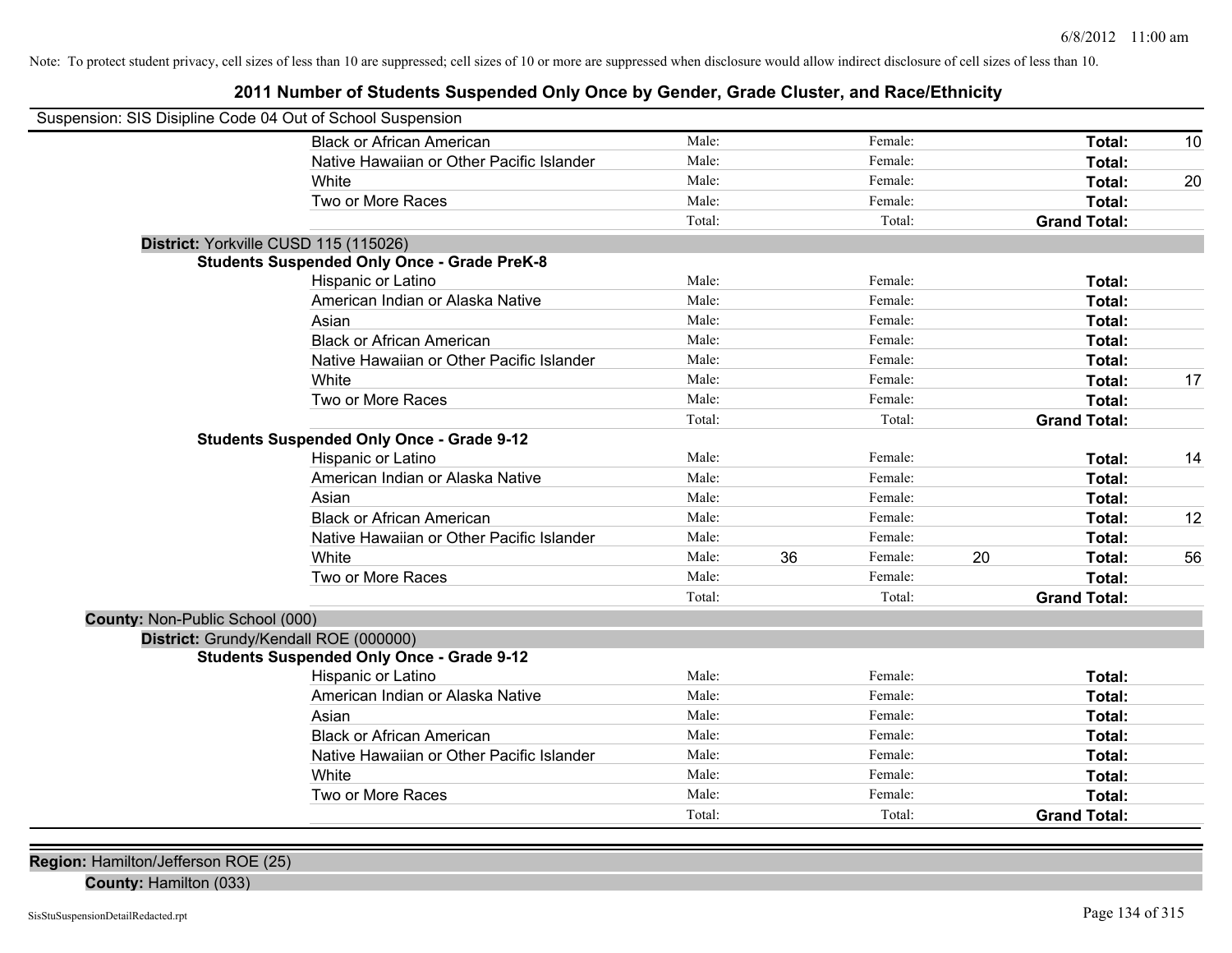| Suspension: SIS Disipline Code 04 Out of School Suspension |                                                    |        |         |                     |
|------------------------------------------------------------|----------------------------------------------------|--------|---------|---------------------|
| District: Hamilton Co CUSD 10 (010026)                     |                                                    |        |         |                     |
|                                                            | <b>Students Suspended Only Once - Grade PreK-8</b> |        |         |                     |
|                                                            | Hispanic or Latino                                 | Male:  | Female: | Total:              |
|                                                            | American Indian or Alaska Native                   | Male:  | Female: | Total:              |
|                                                            | Asian                                              | Male:  | Female: | Total:              |
|                                                            | <b>Black or African American</b>                   | Male:  | Female: | Total:              |
|                                                            | Native Hawaiian or Other Pacific Islander          | Male:  | Female: | Total:              |
|                                                            | White                                              | Male:  | Female: | Total:              |
|                                                            | Two or More Races                                  | Male:  | Female: | Total:              |
|                                                            |                                                    | Total: | Total:  | <b>Grand Total:</b> |
|                                                            | <b>Students Suspended Only Once - Grade 9-12</b>   |        |         |                     |
|                                                            | Hispanic or Latino                                 | Male:  | Female: | Total:              |
|                                                            | American Indian or Alaska Native                   | Male:  | Female: | Total:              |
|                                                            | Asian                                              | Male:  | Female: | Total:              |
|                                                            | <b>Black or African American</b>                   | Male:  | Female: | Total:              |
|                                                            | Native Hawaiian or Other Pacific Islander          | Male:  | Female: | Total:              |
|                                                            | White                                              | Male:  | Female: | 31<br>Total:        |
|                                                            | Two or More Races                                  | Male:  | Female: | Total:              |
|                                                            |                                                    | Total: | Total:  | <b>Grand Total:</b> |
| County: Jefferson (041)                                    |                                                    |        |         |                     |
| District: Bethel SD 82 (082002)                            |                                                    |        |         |                     |
|                                                            | <b>Students Suspended Only Once - Grade PreK-8</b> |        |         |                     |
|                                                            | Hispanic or Latino                                 | Male:  | Female: | Total:              |
|                                                            | American Indian or Alaska Native                   | Male:  | Female: | Total:              |
|                                                            | Asian                                              | Male:  | Female: | Total:              |
|                                                            | <b>Black or African American</b>                   | Male:  | Female: | Total:              |
|                                                            | Native Hawaiian or Other Pacific Islander          | Male:  | Female: | Total:              |
|                                                            | White                                              | Male:  | Female: | Total:              |
|                                                            | Two or More Races                                  | Male:  | Female: | Total:              |
|                                                            |                                                    | Total: | Total:  | <b>Grand Total:</b> |
| District: Bluford CCSD 114 (114004)                        |                                                    |        |         |                     |
|                                                            | <b>Students Suspended Only Once - Grade PreK-8</b> |        |         |                     |
|                                                            | Hispanic or Latino                                 | Male:  | Female: | Total:              |
|                                                            | American Indian or Alaska Native                   | Male:  | Female: | Total:              |
|                                                            | Asian                                              | Male:  | Female: | Total:              |
|                                                            | <b>Black or African American</b>                   | Male:  | Female: | Total:              |
|                                                            | Native Hawaiian or Other Pacific Islander          | Male:  | Female: | Total:              |
|                                                            | White                                              | Male:  | Female: | Total:              |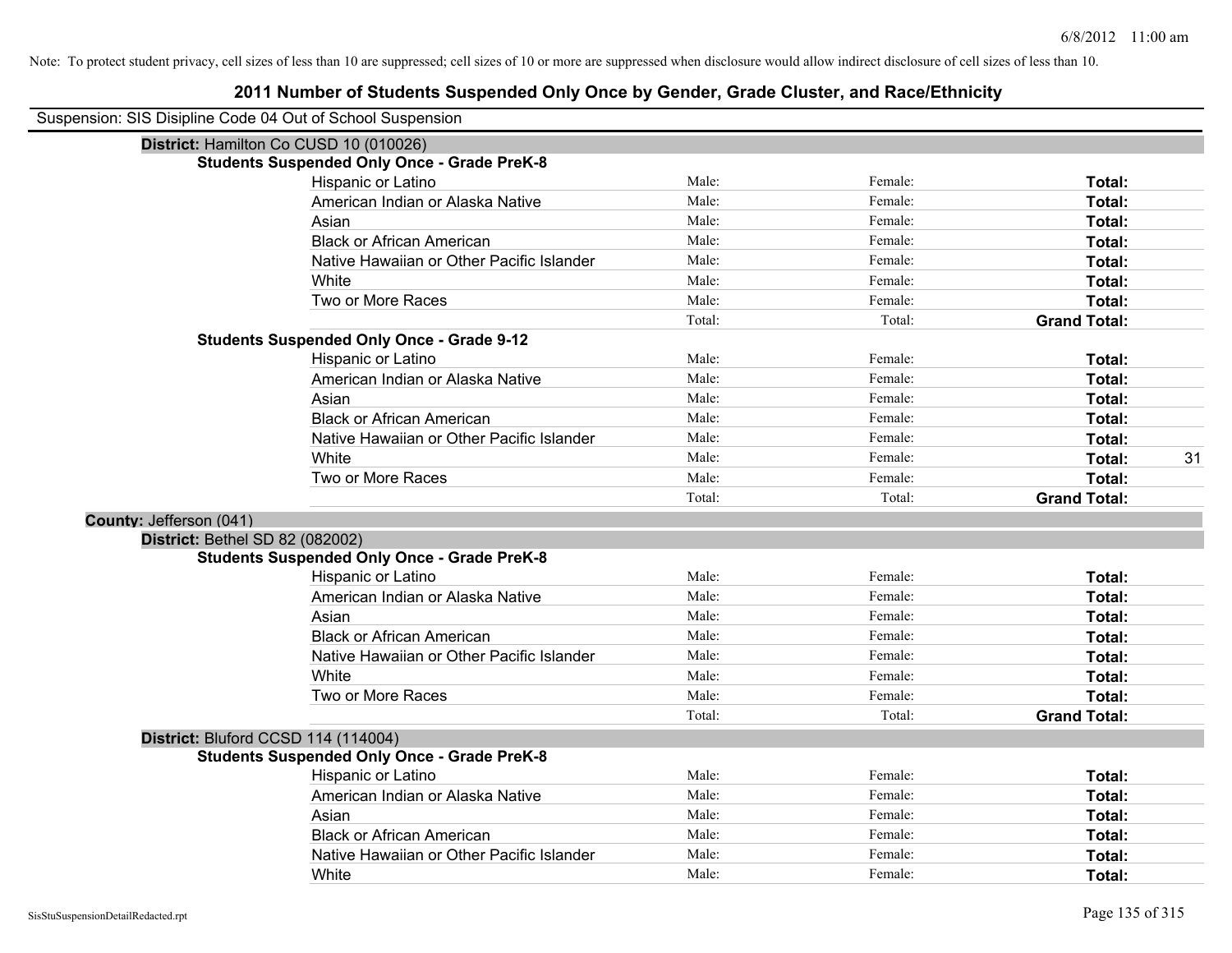| Suspension: SIS Disipline Code 04 Out of School Suspension |        |    |         |    |                     |    |
|------------------------------------------------------------|--------|----|---------|----|---------------------|----|
| Two or More Races                                          | Male:  |    | Female: |    | Total:              |    |
|                                                            | Total: |    | Total:  |    | <b>Grand Total:</b> |    |
| District: Dodds CCSD 7 (007004)                            |        |    |         |    |                     |    |
| <b>Students Suspended Only Once - Grade PreK-8</b>         |        |    |         |    |                     |    |
| Hispanic or Latino                                         | Male:  |    | Female: |    | Total:              |    |
| American Indian or Alaska Native                           | Male:  |    | Female: |    | Total:              |    |
| Asian                                                      | Male:  |    | Female: |    | Total:              |    |
| <b>Black or African American</b>                           | Male:  |    | Female: |    | Total:              |    |
| Native Hawaiian or Other Pacific Islander                  | Male:  |    | Female: |    | Total:              |    |
| White                                                      | Male:  |    | Female: |    | Total:              |    |
| Two or More Races                                          | Male:  |    | Female: |    | Total:              |    |
|                                                            | Total: |    | Total:  |    | <b>Grand Total:</b> |    |
| <b>District: Ina CCSD 8 (008004)</b>                       |        |    |         |    |                     |    |
| <b>Students Suspended Only Once - Grade PreK-8</b>         |        |    |         |    |                     |    |
| Hispanic or Latino                                         | Male:  |    | Female: |    | Total:              |    |
| American Indian or Alaska Native                           | Male:  |    | Female: |    | Total:              |    |
| Asian                                                      | Male:  |    | Female: |    | Total:              |    |
| <b>Black or African American</b>                           | Male:  |    | Female: |    | Total:              |    |
| Native Hawaiian or Other Pacific Islander                  | Male:  |    | Female: |    | Total:              |    |
| White                                                      | Male:  |    | Female: |    | Total:              |    |
| Two or More Races                                          | Male:  |    | Female: |    | Total:              |    |
|                                                            | Total: |    | Total:  |    | <b>Grand Total:</b> |    |
| District: Mount Vernon SD 80 (080002)                      |        |    |         |    |                     |    |
| <b>Students Suspended Only Once - Grade PreK-8</b>         |        |    |         |    |                     |    |
| Hispanic or Latino                                         | Male:  |    | Female: |    | Total:              |    |
| American Indian or Alaska Native                           | Male:  |    | Female: |    | Total:              |    |
| Asian                                                      | Male:  |    | Female: |    | Total:              |    |
| <b>Black or African American</b>                           | Male:  |    | Female: |    | Total:              | 30 |
| Native Hawaiian or Other Pacific Islander                  | Male:  |    | Female: |    | Total:              |    |
| White                                                      | Male:  | 19 | Female: | 10 | Total:              | 29 |
| Two or More Races                                          | Male:  |    | Female: |    | Total:              |    |
|                                                            | Total: |    | Total:  |    | <b>Grand Total:</b> | 69 |
| District: Mt Vernon Twp HSD 201 (201017)                   |        |    |         |    |                     |    |
| <b>Students Suspended Only Once - Grade 9-12</b>           |        |    |         |    |                     |    |
| Hispanic or Latino                                         | Male:  |    | Female: |    | Total:              |    |
| American Indian or Alaska Native                           | Male:  |    | Female: |    | Total:              |    |
| Asian                                                      | Male:  |    | Female: |    | Total:              |    |
| <b>Black or African American</b>                           | Male:  | 19 | Female: | 14 | Total:              | 33 |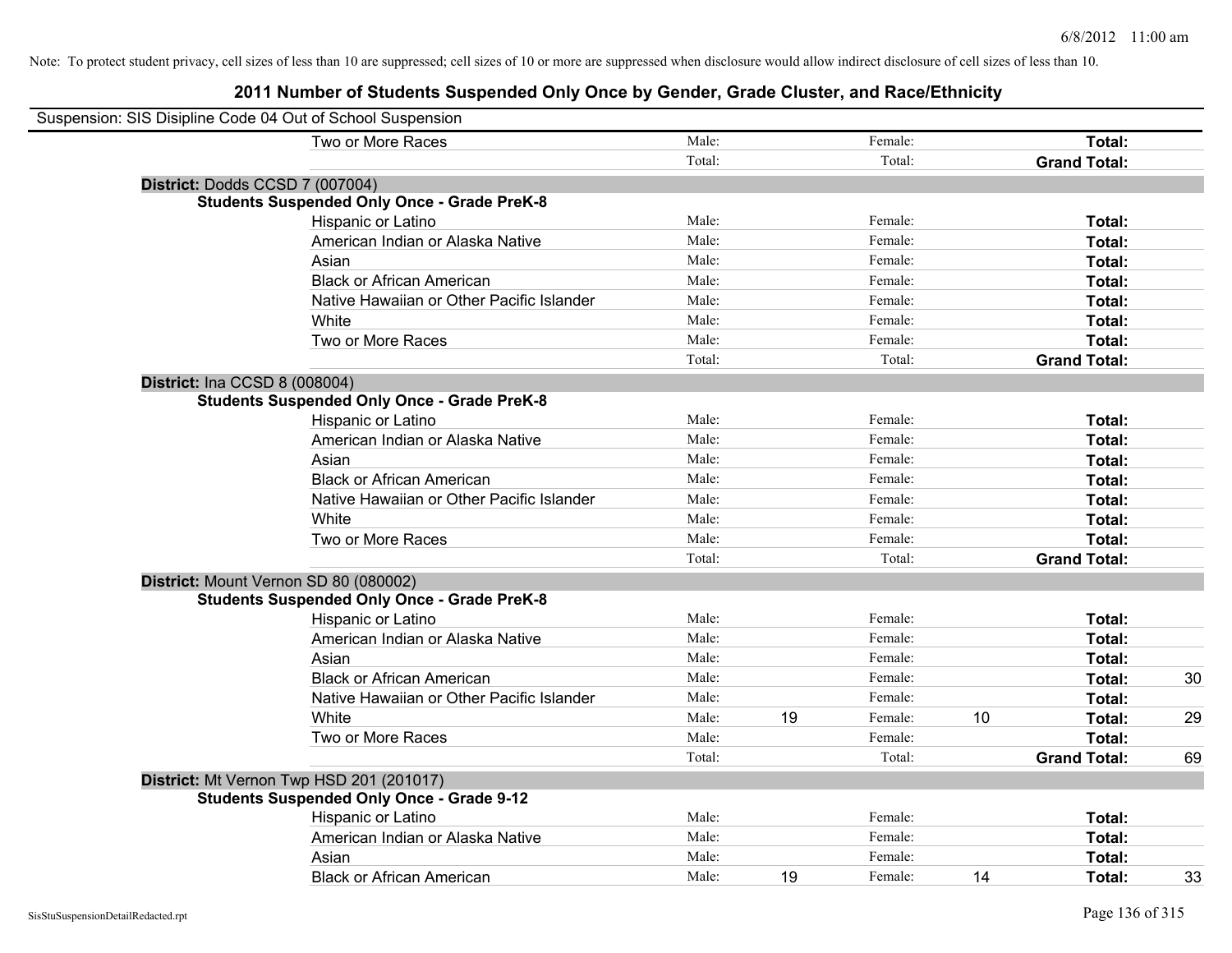| Suspension: SIS Disipline Code 04 Out of School Suspension |                                                    |        |    |         |    |                     |     |
|------------------------------------------------------------|----------------------------------------------------|--------|----|---------|----|---------------------|-----|
|                                                            | Native Hawaiian or Other Pacific Islander          | Male:  |    | Female: |    | Total:              |     |
|                                                            | White                                              | Male:  | 59 | Female: | 35 | Total:              | 94  |
|                                                            | Two or More Races                                  | Male:  |    | Female: |    | Total:              |     |
|                                                            |                                                    | Total: |    | Total:  |    | <b>Grand Total:</b> | 142 |
| District: Rome CCSD 2 (002004)                             |                                                    |        |    |         |    |                     |     |
|                                                            | <b>Students Suspended Only Once - Grade PreK-8</b> |        |    |         |    |                     |     |
|                                                            | Hispanic or Latino                                 | Male:  |    | Female: |    | Total:              |     |
|                                                            | American Indian or Alaska Native                   | Male:  |    | Female: |    | Total:              |     |
|                                                            | Asian                                              | Male:  |    | Female: |    | Total:              |     |
|                                                            | <b>Black or African American</b>                   | Male:  |    | Female: |    | Total:              |     |
|                                                            | Native Hawaiian or Other Pacific Islander          | Male:  |    | Female: |    | Total:              |     |
|                                                            | White                                              | Male:  |    | Female: |    | Total:              | 12  |
|                                                            | Two or More Races                                  | Male:  |    | Female: |    | Total:              |     |
|                                                            |                                                    | Total: |    | Total:  |    | <b>Grand Total:</b> |     |
| District: Summersville SD 79 (079002)                      |                                                    |        |    |         |    |                     |     |
|                                                            | <b>Students Suspended Only Once - Grade PreK-8</b> |        |    |         |    |                     |     |
|                                                            | Hispanic or Latino                                 | Male:  |    | Female: |    | Total:              |     |
|                                                            | American Indian or Alaska Native                   | Male:  |    | Female: |    | Total:              |     |
|                                                            | Asian                                              | Male:  |    | Female: |    | Total:              |     |
|                                                            | <b>Black or African American</b>                   | Male:  |    | Female: |    | Total:              |     |
|                                                            | Native Hawaiian or Other Pacific Islander          | Male:  |    | Female: |    | Total:              |     |
|                                                            | White                                              | Male:  |    | Female: |    | Total:              |     |
|                                                            | Two or More Races                                  | Male:  |    | Female: |    | Total:              |     |
|                                                            |                                                    | Total: |    | Total:  |    | <b>Grand Total:</b> |     |
| District: Waltonville CUSD 1 (001026)                      |                                                    |        |    |         |    |                     |     |
|                                                            | <b>Students Suspended Only Once - Grade 9-12</b>   |        |    |         |    |                     |     |
|                                                            | Hispanic or Latino                                 | Male:  |    | Female: |    | Total:              |     |
|                                                            | American Indian or Alaska Native                   | Male:  |    | Female: |    | Total:              |     |
|                                                            | Asian                                              | Male:  |    | Female: |    | Total:              |     |
|                                                            | <b>Black or African American</b>                   | Male:  |    | Female: |    | Total:              |     |
|                                                            | Native Hawaiian or Other Pacific Islander          | Male:  |    | Female: |    | Total:              |     |
|                                                            | White                                              | Male:  |    | Female: |    | Total:              |     |
|                                                            | Two or More Races                                  | Male:  |    | Female: |    | Total:              |     |
|                                                            |                                                    | Total: |    | Total:  |    | <b>Grand Total:</b> |     |
|                                                            | District: Webber Twp HSD 204 (204017)              |        |    |         |    |                     |     |
|                                                            | <b>Students Suspended Only Once - Grade 9-12</b>   |        |    |         |    |                     |     |
|                                                            | Hispanic or Latino                                 | Male:  |    | Female: |    | Total:              |     |
|                                                            | American Indian or Alaska Native                   | Male:  |    | Female: |    | Total:              |     |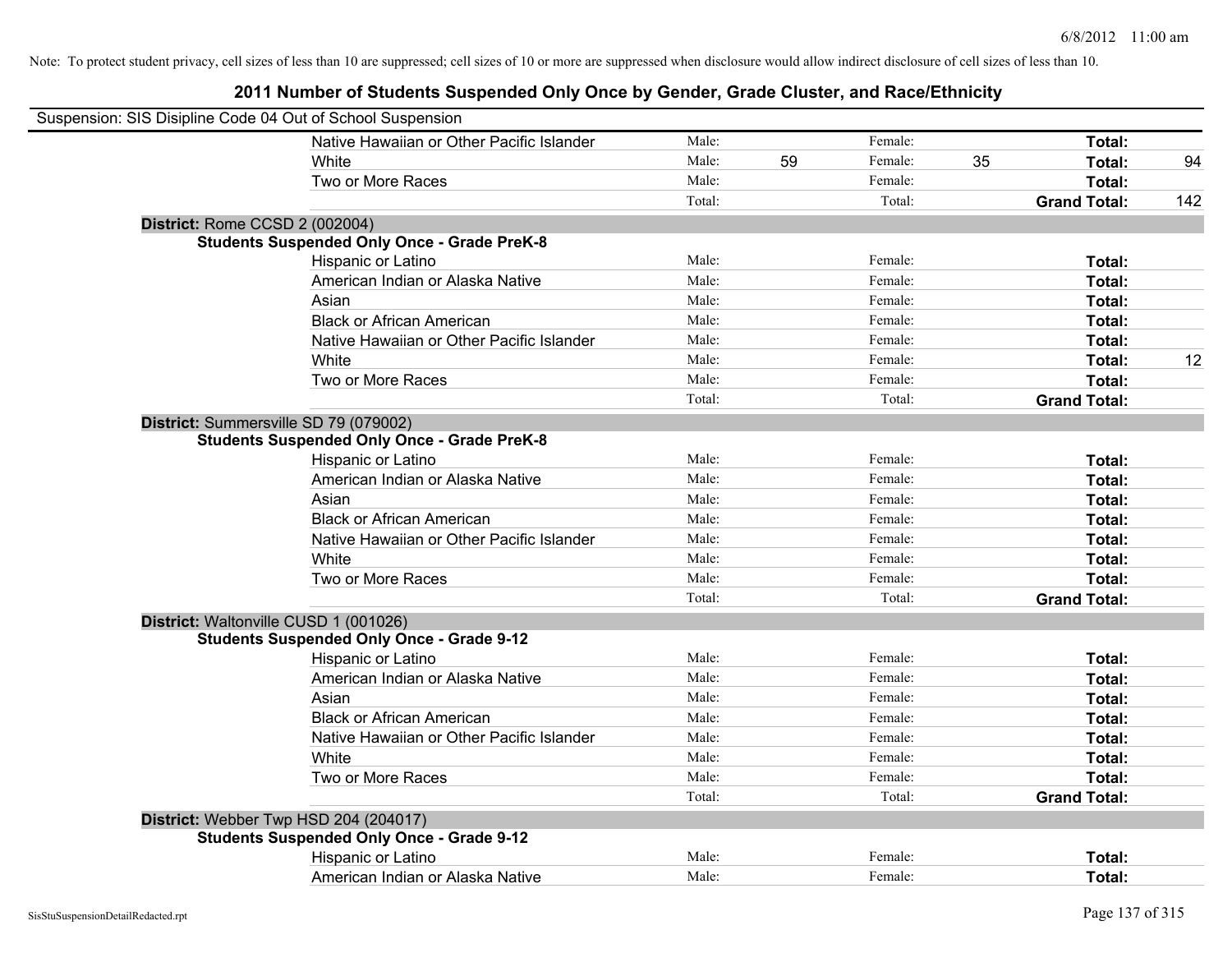| Suspension: SIS Disipline Code 04 Out of School Suspension |                                                    |                |                    |                     |    |
|------------------------------------------------------------|----------------------------------------------------|----------------|--------------------|---------------------|----|
|                                                            | Asian                                              | Male:          | Female:            | Total:              |    |
|                                                            | <b>Black or African American</b>                   | Male:          | Female:            | Total:              |    |
|                                                            | Native Hawaiian or Other Pacific Islander          | Male:          | Female:            | Total:              |    |
|                                                            | White                                              | Male:          | Female:            | Total:              | 12 |
|                                                            | Two or More Races                                  | Male:          | Female:            | Total:              |    |
|                                                            |                                                    | Total:         | Total:             | <b>Grand Total:</b> |    |
|                                                            | District: Woodlawn CHSD 205 (205016)               |                |                    |                     |    |
|                                                            | <b>Students Suspended Only Once - Grade 9-12</b>   |                |                    |                     |    |
|                                                            | Hispanic or Latino                                 | Male:          | Female:            | Total:              |    |
|                                                            | American Indian or Alaska Native                   | Male:          | Female:            | Total:              |    |
|                                                            | Asian                                              | Male:          | Female:            | Total:              |    |
|                                                            | <b>Black or African American</b>                   | Male:          | Female:            | Total:              |    |
|                                                            | Native Hawaiian or Other Pacific Islander          | Male:          | Female:            | Total:              |    |
|                                                            | White                                              | Male:          | Female:            | Total:              | 12 |
|                                                            | Two or More Races                                  | Male:          | Female:            | Total:              |    |
|                                                            |                                                    | Total:         | Total:             | <b>Grand Total:</b> |    |
|                                                            | Region: Hancock/McDonough ROE (26)                 |                |                    |                     |    |
| County: Hancock (034)                                      |                                                    |                |                    |                     |    |
| District: Carthage ESD 317 (317004)                        | <b>Students Suspended Only Once - Grade PreK-8</b> |                |                    |                     |    |
|                                                            | Hispanic or Latino                                 | Male:          | Female:            | Total:              |    |
|                                                            | American Indian or Alaska Native                   | Male:          | Female:            | Total:              |    |
|                                                            | Asian                                              | Male:          | Female:            | Total:              |    |
|                                                            | <b>Black or African American</b>                   | Male:          | Female:            | Total:              |    |
|                                                            | Native Hawaiian or Other Pacific Islander          | Male:          | Female:            | Total:              |    |
|                                                            | White                                              | Male:          | Female:            | Total:              |    |
|                                                            | Two or More Races                                  | Male:          | Female:            | Total:              |    |
|                                                            |                                                    | Total:         | Total:             | <b>Grand Total:</b> |    |
| District: Dallas ESD 327 (327004)                          |                                                    |                |                    |                     |    |
|                                                            | <b>Students Suspended Only Once - Grade PreK-8</b> |                |                    |                     |    |
|                                                            | Hispanic or Latino                                 | Male:          | Female:            | Total:              |    |
|                                                            | American Indian or Alaska Native                   | Male:          | Female:            | Total:              |    |
|                                                            | Asian                                              | Male:          | Female:            | Total:              |    |
|                                                            | <b>Black or African American</b>                   | Male:          | Female:            | Total:              |    |
|                                                            | Native Hawaiian or Other Pacific Islander          | Male:          | Female:            | Total:              |    |
|                                                            | White<br>Two or More Races                         | Male:<br>Male: | Female:<br>Female: | Total:<br>Total:    |    |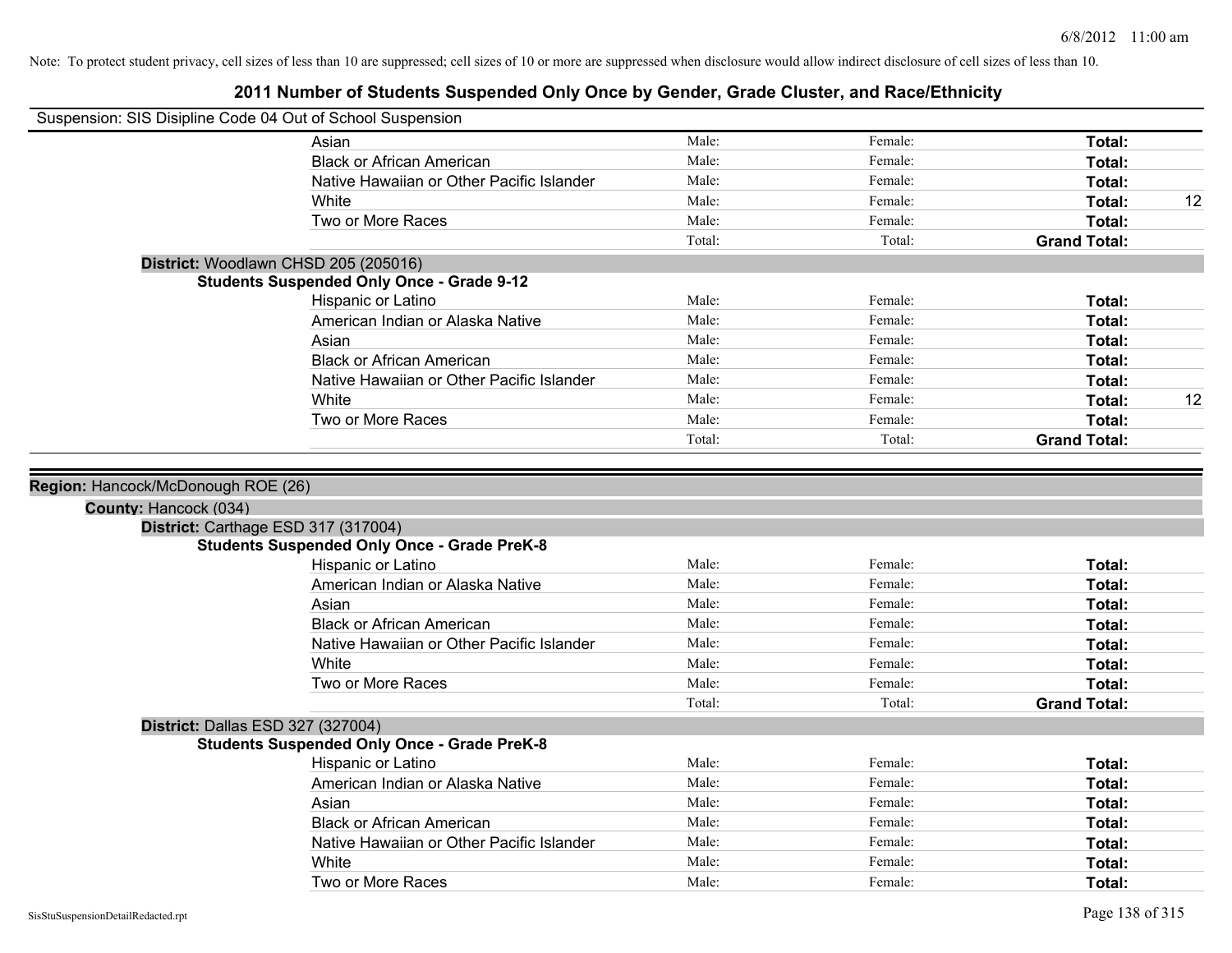| Suspension: SIS Disipline Code 04 Out of School Suspension |        |         |                     |
|------------------------------------------------------------|--------|---------|---------------------|
|                                                            | Total: | Total:  | <b>Grand Total:</b> |
| District: Hamilton CCSD 328 (328024)                       |        |         |                     |
| <b>Students Suspended Only Once - Grade PreK-8</b>         |        |         |                     |
| Hispanic or Latino                                         | Male:  | Female: | Total:              |
| American Indian or Alaska Native                           | Male:  | Female: | Total:              |
| Asian                                                      | Male:  | Female: | Total:              |
| <b>Black or African American</b>                           | Male:  | Female: | Total:              |
| Native Hawaiian or Other Pacific Islander                  | Male:  | Female: | Total:              |
| White                                                      | Male:  | Female: | Total:              |
| Two or More Races                                          | Male:  | Female: | Total:              |
|                                                            | Total: | Total:  | <b>Grand Total:</b> |
| <b>Students Suspended Only Once - Grade 9-12</b>           |        |         |                     |
| Hispanic or Latino                                         | Male:  | Female: | Total:              |
| American Indian or Alaska Native                           | Male:  | Female: | Total:              |
| Asian                                                      | Male:  | Female: | Total:              |
| <b>Black or African American</b>                           | Male:  | Female: | Total:              |
| Native Hawaiian or Other Pacific Islander                  | Male:  | Female: | Total:              |
| White                                                      | Male:  | Female: | Total:              |
| Two or More Races                                          | Male:  | Female: | Total:              |
|                                                            | Total: | Total:  | <b>Grand Total:</b> |
| District: Illini West H S Dist 307 (307016)                |        |         |                     |
| <b>Students Suspended Only Once - Grade 9-12</b>           |        |         |                     |
| Hispanic or Latino                                         | Male:  | Female: | Total:              |
| American Indian or Alaska Native                           | Male:  | Female: | Total:              |
| Asian                                                      | Male:  | Female: | Total:              |
| <b>Black or African American</b>                           | Male:  | Female: | Total:              |
| Native Hawaiian or Other Pacific Islander                  | Male:  | Female: | Total:              |
| White                                                      | Male:  | Female: | Total:<br>19        |
| Two or More Races                                          | Male:  | Female: | <b>Total:</b>       |
|                                                            | Total: | Total:  | <b>Grand Total:</b> |
| District: La Harpe CSD 347 (347004)                        |        |         |                     |
| <b>Students Suspended Only Once - Grade PreK-8</b>         |        |         |                     |
| Hispanic or Latino                                         | Male:  | Female: | Total:              |
| American Indian or Alaska Native                           | Male:  | Female: | Total:              |
| Asian                                                      | Male:  | Female: | Total:              |
| <b>Black or African American</b>                           | Male:  | Female: | Total:              |
| Native Hawaiian or Other Pacific Islander                  | Male:  | Female: | <b>Total:</b>       |
| White                                                      | Male:  | Female: | Total:              |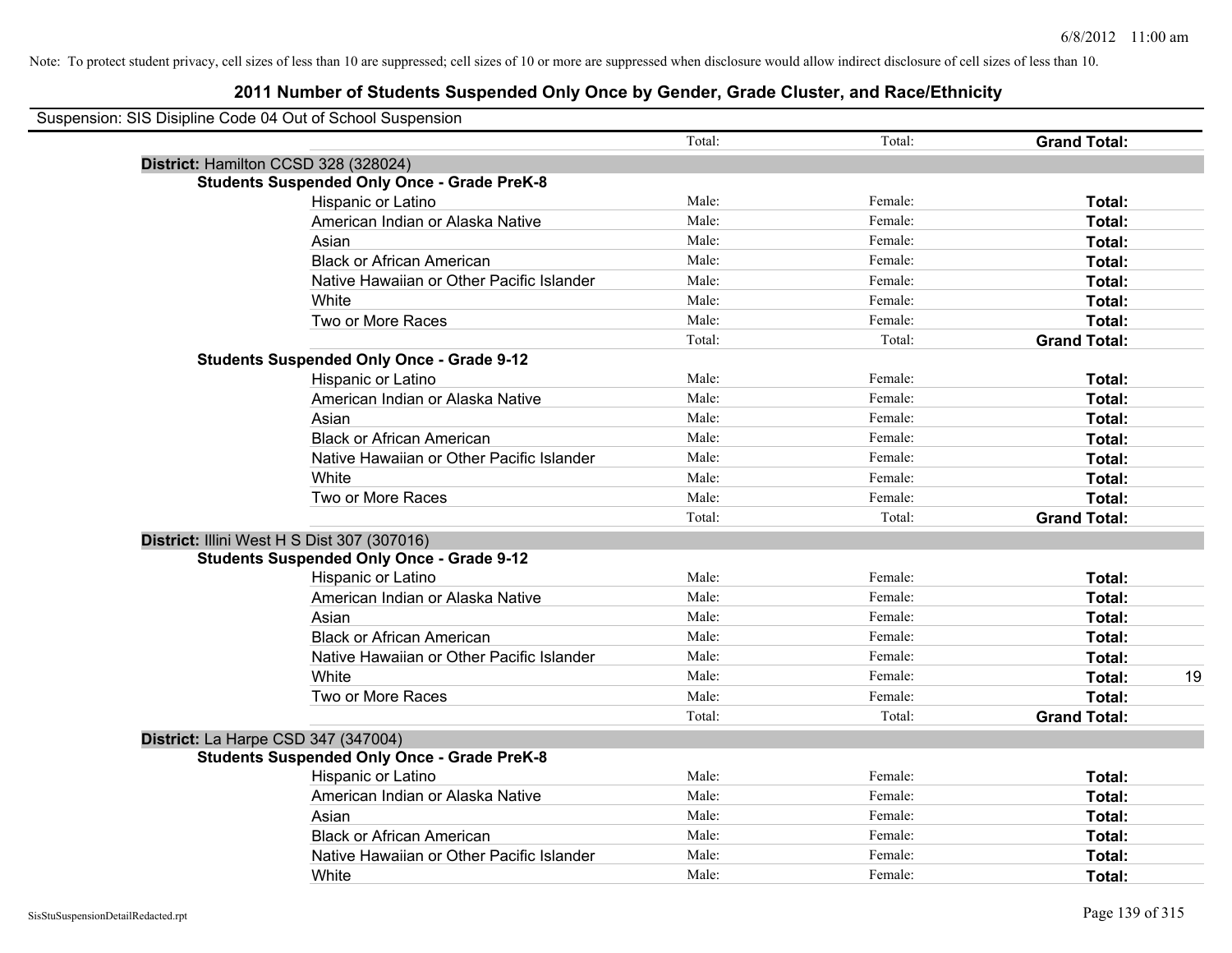| Suspension: SIS Disipline Code 04 Out of School Suspension |                                                    |        |         |                     |
|------------------------------------------------------------|----------------------------------------------------|--------|---------|---------------------|
|                                                            | Two or More Races                                  | Male:  | Female: | Total:              |
|                                                            |                                                    | Total: | Total:  | <b>Grand Total:</b> |
|                                                            | District: Nauvoo-Colusa CUSD 325 (325026)          |        |         |                     |
|                                                            | <b>Students Suspended Only Once - Grade PreK-8</b> |        |         |                     |
|                                                            | Hispanic or Latino                                 | Male:  | Female: | Total:              |
|                                                            | American Indian or Alaska Native                   | Male:  | Female: | Total:              |
|                                                            | Asian                                              | Male:  | Female: | Total:              |
|                                                            | <b>Black or African American</b>                   | Male:  | Female: | Total:              |
|                                                            | Native Hawaiian or Other Pacific Islander          | Male:  | Female: | Total:              |
|                                                            | White                                              | Male:  | Female: | Total:              |
|                                                            | Two or More Races                                  | Male:  | Female: | Total:              |
|                                                            |                                                    | Total: | Total:  | <b>Grand Total:</b> |
|                                                            | District: Southeastern CUSD 337 (337026)           |        |         |                     |
|                                                            | <b>Students Suspended Only Once - Grade PreK-8</b> |        |         |                     |
|                                                            | Hispanic or Latino                                 | Male:  | Female: | Total:              |
|                                                            | American Indian or Alaska Native                   | Male:  | Female: | Total:              |
|                                                            | Asian                                              | Male:  | Female: | Total:              |
|                                                            | <b>Black or African American</b>                   | Male:  | Female: | Total:              |
|                                                            | Native Hawaiian or Other Pacific Islander          | Male:  | Female: | Total:              |
|                                                            | White                                              | Male:  | Female: | Total:<br>12        |
|                                                            | Two or More Races                                  | Male:  | Female: | Total:              |
|                                                            |                                                    | Total: | Total:  | <b>Grand Total:</b> |
|                                                            | <b>Students Suspended Only Once - Grade 9-12</b>   |        |         |                     |
|                                                            | Hispanic or Latino                                 | Male:  | Female: | Total:              |
|                                                            | American Indian or Alaska Native                   | Male:  | Female: | Total:              |
|                                                            | Asian                                              | Male:  | Female: | Total:              |
|                                                            | <b>Black or African American</b>                   | Male:  | Female: | Total:              |
|                                                            | Native Hawaiian or Other Pacific Islander          | Male:  | Female: | Total:              |
|                                                            | White                                              | Male:  | Female: | Total:              |
|                                                            | Two or More Races                                  | Male:  | Female: | Total:              |
|                                                            |                                                    | Total: | Total:  | <b>Grand Total:</b> |
|                                                            | District: Warsaw CUSD 316 (316026)                 |        |         |                     |
|                                                            | <b>Students Suspended Only Once - Grade PreK-8</b> |        |         |                     |
|                                                            | Hispanic or Latino                                 | Male:  | Female: | Total:              |
|                                                            | American Indian or Alaska Native                   | Male:  | Female: | Total:              |
|                                                            | Asian                                              | Male:  | Female: | Total:              |
|                                                            | <b>Black or African American</b>                   | Male:  | Female: | Total:              |
|                                                            | Native Hawaiian or Other Pacific Islander          | Male:  | Female: | Total:              |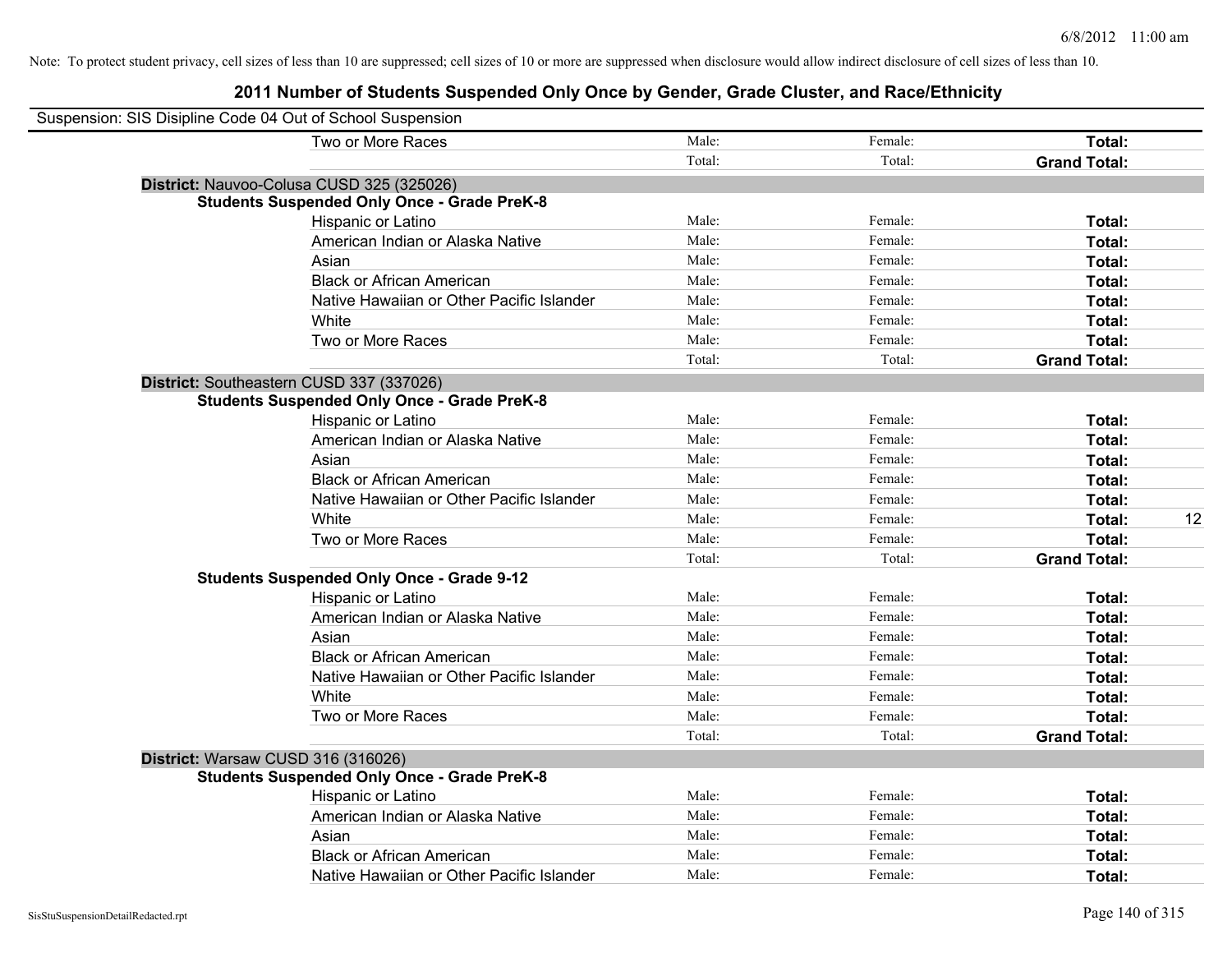|                                    | Suspension: SIS Disipline Code 04 Out of School Suspension |        |         |                     |
|------------------------------------|------------------------------------------------------------|--------|---------|---------------------|
|                                    | White                                                      | Male:  | Female: | Total:              |
|                                    | Two or More Races                                          | Male:  | Female: | Total:              |
|                                    |                                                            | Total: | Total:  | <b>Grand Total:</b> |
|                                    | <b>Students Suspended Only Once - Grade 9-12</b>           |        |         |                     |
|                                    | Hispanic or Latino                                         | Male:  | Female: | Total:              |
|                                    | American Indian or Alaska Native                           | Male:  | Female: | Total:              |
|                                    | Asian                                                      | Male:  | Female: | Total:              |
|                                    | <b>Black or African American</b>                           | Male:  | Female: | Total:              |
|                                    | Native Hawaiian or Other Pacific Islander                  | Male:  | Female: | Total:              |
|                                    | White                                                      | Male:  | Female: | Total:              |
|                                    | Two or More Races                                          | Male:  | Female: | Total:              |
|                                    |                                                            | Total: | Total:  | <b>Grand Total:</b> |
| County: Mcdonough (062)            |                                                            |        |         |                     |
|                                    | District: Bushnell Prairie City CUSD 170 (170026)          |        |         |                     |
|                                    | <b>Students Suspended Only Once - Grade PreK-8</b>         |        |         |                     |
|                                    | Hispanic or Latino                                         | Male:  | Female: | Total:              |
|                                    | American Indian or Alaska Native                           | Male:  | Female: | Total:              |
|                                    | Asian                                                      | Male:  | Female: | Total:              |
|                                    | <b>Black or African American</b>                           | Male:  | Female: | Total:              |
|                                    | Native Hawaiian or Other Pacific Islander                  | Male:  | Female: | Total:              |
|                                    | White                                                      | Male:  | Female: | Total:              |
|                                    | Two or More Races                                          | Male:  | Female: | Total:              |
|                                    |                                                            | Total: | Total:  | <b>Grand Total:</b> |
|                                    | <b>Students Suspended Only Once - Grade 9-12</b>           |        |         |                     |
|                                    | Hispanic or Latino                                         | Male:  | Female: | Total:              |
|                                    | American Indian or Alaska Native                           | Male:  | Female: | Total:              |
|                                    | Asian                                                      | Male:  | Female: | Total:              |
|                                    | <b>Black or African American</b>                           | Male:  | Female: | Total:              |
|                                    | Native Hawaiian or Other Pacific Islander                  | Male:  | Female: | Total:              |
|                                    | White                                                      | Male:  | Female: | 13<br>Total:        |
|                                    | Two or More Races                                          | Male:  | Female: | Total:              |
|                                    |                                                            | Total: | Total:  | <b>Grand Total:</b> |
|                                    | District: Macomb CUSD 185 (185026)                         |        |         |                     |
|                                    | <b>Students Suspended Only Once - Grade PreK-8</b>         |        |         |                     |
|                                    | Hispanic or Latino                                         | Male:  | Female: | Total:              |
|                                    | American Indian or Alaska Native                           | Male:  | Female: | Total:              |
|                                    | Asian                                                      | Male:  | Female: | Total:              |
|                                    | <b>Black or African American</b>                           | Male:  | Female: | Total:              |
|                                    | Native Hawaiian or Other Pacific Islander                  | Male:  | Female: | Total:              |
| SisStuSuspensionDetailRedacted.rpt |                                                            |        |         | Page 141 of 315     |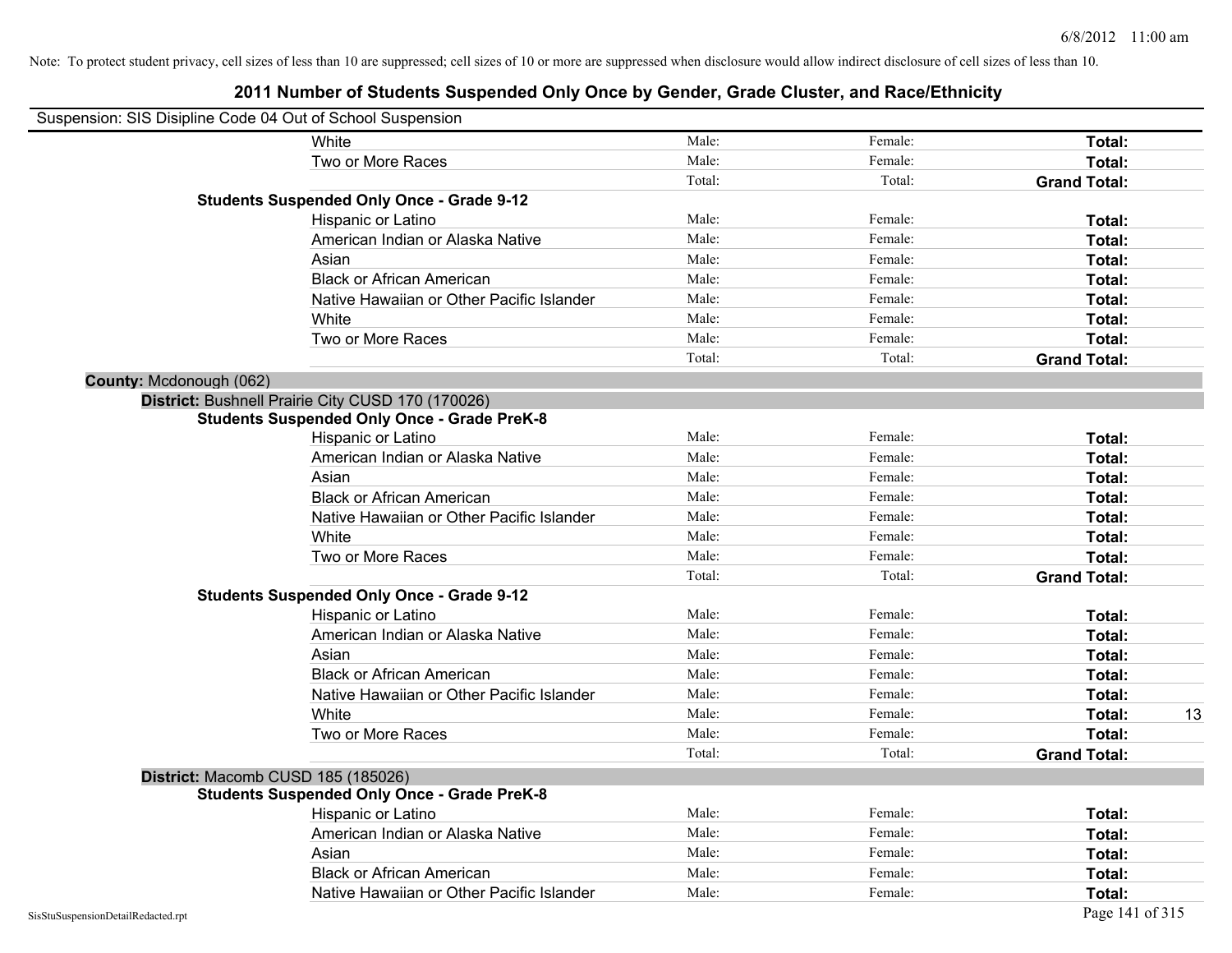|                                    | Suspension: SIS Disipline Code 04 Out of School Suspension |        |         |                     |    |
|------------------------------------|------------------------------------------------------------|--------|---------|---------------------|----|
|                                    | White                                                      | Male:  | Female: | Total:              | 15 |
|                                    | Two or More Races                                          | Male:  | Female: | Total:              |    |
|                                    |                                                            | Total: | Total:  | <b>Grand Total:</b> |    |
|                                    | <b>Students Suspended Only Once - Grade 9-12</b>           |        |         |                     |    |
|                                    | Hispanic or Latino                                         | Male:  | Female: | Total:              |    |
|                                    | American Indian or Alaska Native                           | Male:  | Female: | Total:              |    |
|                                    | Asian                                                      | Male:  | Female: | Total:              |    |
|                                    | <b>Black or African American</b>                           | Male:  | Female: | Total:              |    |
|                                    | Native Hawaiian or Other Pacific Islander                  | Male:  | Female: | Total:              |    |
|                                    | White                                                      | Male:  | Female: | Total:              |    |
|                                    | Two or More Races                                          | Male:  | Female: | Total:              |    |
|                                    |                                                            | Total: | Total:  | <b>Grand Total:</b> | 19 |
|                                    | District: West Central IL Spec Educ Coop (000061)          |        |         |                     |    |
|                                    | <b>Students Suspended Only Once - Grade PreK-8</b>         |        |         |                     |    |
|                                    | Hispanic or Latino                                         | Male:  | Female: | Total:              |    |
|                                    | American Indian or Alaska Native                           | Male:  | Female: | Total:              |    |
|                                    | Asian                                                      | Male:  | Female: | Total:              |    |
|                                    | <b>Black or African American</b>                           | Male:  | Female: | Total:              |    |
|                                    | Native Hawaiian or Other Pacific Islander                  | Male:  | Female: | Total:              |    |
|                                    | White                                                      | Male:  | Female: | Total:              |    |
|                                    | Two or More Races                                          | Male:  | Female: | Total:              |    |
|                                    |                                                            | Total: | Total:  | <b>Grand Total:</b> |    |
|                                    | <b>Students Suspended Only Once - Grade 9-12</b>           |        |         |                     |    |
|                                    | Hispanic or Latino                                         | Male:  | Female: | Total:              |    |
|                                    | American Indian or Alaska Native                           | Male:  | Female: | Total:              |    |
|                                    | Asian                                                      | Male:  | Female: | Total:              |    |
|                                    | <b>Black or African American</b>                           | Male:  | Female: | Total:              |    |
|                                    | Native Hawaiian or Other Pacific Islander                  | Male:  | Female: | Total:              |    |
|                                    | White                                                      | Male:  | Female: | Total:              |    |
|                                    | Two or More Races                                          | Male:  | Female: | Total:              |    |
|                                    |                                                            | Total: | Total:  | <b>Grand Total:</b> |    |
|                                    | District: West Prairie CUSD 103 (103026)                   |        |         |                     |    |
|                                    | <b>Students Suspended Only Once - Grade PreK-8</b>         |        |         |                     |    |
|                                    | Hispanic or Latino                                         | Male:  | Female: | Total:              |    |
|                                    | American Indian or Alaska Native                           | Male:  | Female: | Total:              |    |
|                                    | Asian                                                      | Male:  | Female: | Total:              |    |
|                                    | <b>Black or African American</b>                           | Male:  | Female: | Total:              |    |
|                                    | Native Hawaiian or Other Pacific Islander                  | Male:  | Female: | Total:              |    |
|                                    | White                                                      | Male:  | Female: | Total:              | 13 |
| SisStuSuspensionDetailRedacted.rpt |                                                            |        |         | Page 142 of 315     |    |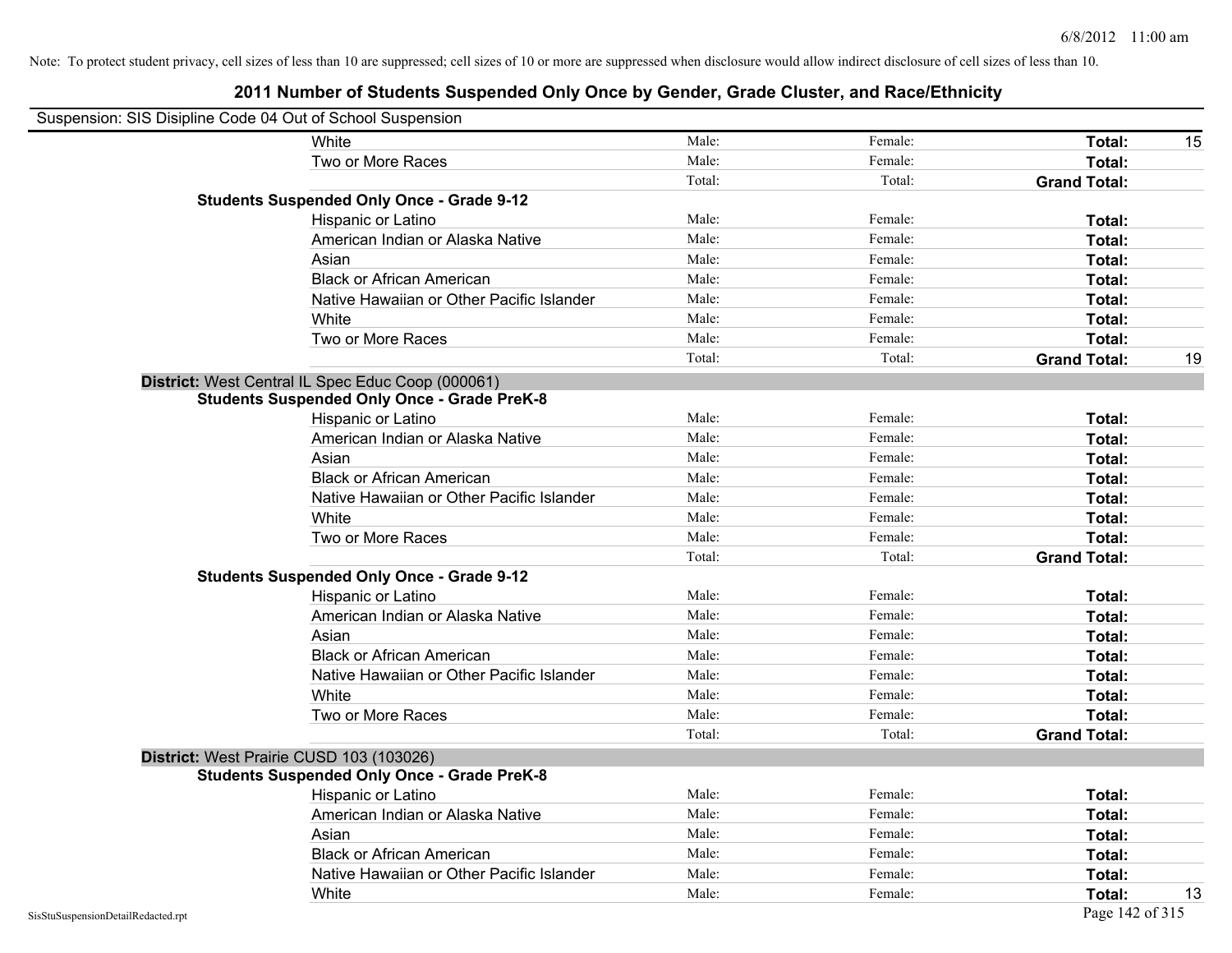|                                          | Suspension: SIS Disipline Code 04 Out of School Suspension |        |         |                     |
|------------------------------------------|------------------------------------------------------------|--------|---------|---------------------|
|                                          | Two or More Races                                          | Male:  | Female: | Total:              |
|                                          |                                                            | Total: | Total:  | <b>Grand Total:</b> |
|                                          | <b>Students Suspended Only Once - Grade 9-12</b>           |        |         |                     |
|                                          | Hispanic or Latino                                         | Male:  | Female: | Total:              |
|                                          | American Indian or Alaska Native                           | Male:  | Female: | Total:              |
|                                          | Asian                                                      | Male:  | Female: | Total:              |
|                                          | <b>Black or African American</b>                           | Male:  | Female: | Total:              |
|                                          | Native Hawaiian or Other Pacific Islander                  | Male:  | Female: | Total:              |
|                                          | White                                                      | Male:  | Female: | Total:<br>18        |
|                                          | Two or More Races                                          | Male:  | Female: | Total:              |
|                                          |                                                            | Total: | Total:  | <b>Grand Total:</b> |
| County: Non-Public School (000)          |                                                            |        |         |                     |
|                                          | District: Hancock/McDonough ROE (000000)                   |        |         |                     |
|                                          | <b>Students Suspended Only Once - Grade 9-12</b>           |        |         |                     |
|                                          | Hispanic or Latino                                         | Male:  | Female: | Total:              |
|                                          | American Indian or Alaska Native                           | Male:  | Female: | Total:              |
|                                          | Asian                                                      | Male:  | Female: | Total:              |
|                                          | <b>Black or African American</b>                           | Male:  | Female: | Total:              |
|                                          | Native Hawaiian or Other Pacific Islander                  | Male:  | Female: | Total:              |
|                                          | White                                                      | Male:  | Female: | Total:              |
|                                          | Two or More Races                                          | Male:  | Female: | Total:              |
|                                          |                                                            | Total: | Total:  | <b>Grand Total:</b> |
|                                          |                                                            |        |         |                     |
| Region: Henderson/Mercer/Warren ROE (27) |                                                            |        |         |                     |
| County: Henderson (036)                  |                                                            |        |         |                     |
|                                          | District: West Central CUSD 235 (235026)                   |        |         |                     |
|                                          | <b>Students Suspended Only Once - Grade PreK-8</b>         |        |         |                     |
|                                          | Hispanic or Latino                                         | Male:  | Female: | Total:              |
|                                          | American Indian or Alaska Native                           | Male:  | Female: | Total:              |
|                                          | Asian                                                      | Male:  | Female: | Total:              |
|                                          | <b>Black or African American</b>                           | Male:  | Female: | Total:              |
|                                          | Native Hawaiian or Other Pacific Islander                  | Male:  | Female: | Total:              |
|                                          | White                                                      | Male:  | Female: | Total:              |
|                                          | Two or More Races                                          | Male:  | Female: | Total:              |
|                                          |                                                            | Total: | Total:  | <b>Grand Total:</b> |
|                                          | <b>Students Suspended Only Once - Grade 9-12</b>           |        |         |                     |
|                                          | Hispanic or Latino                                         | Male:  | Female: | Total:              |
|                                          | American Indian or Alaska Native                           | Male:  | Female: | Total:              |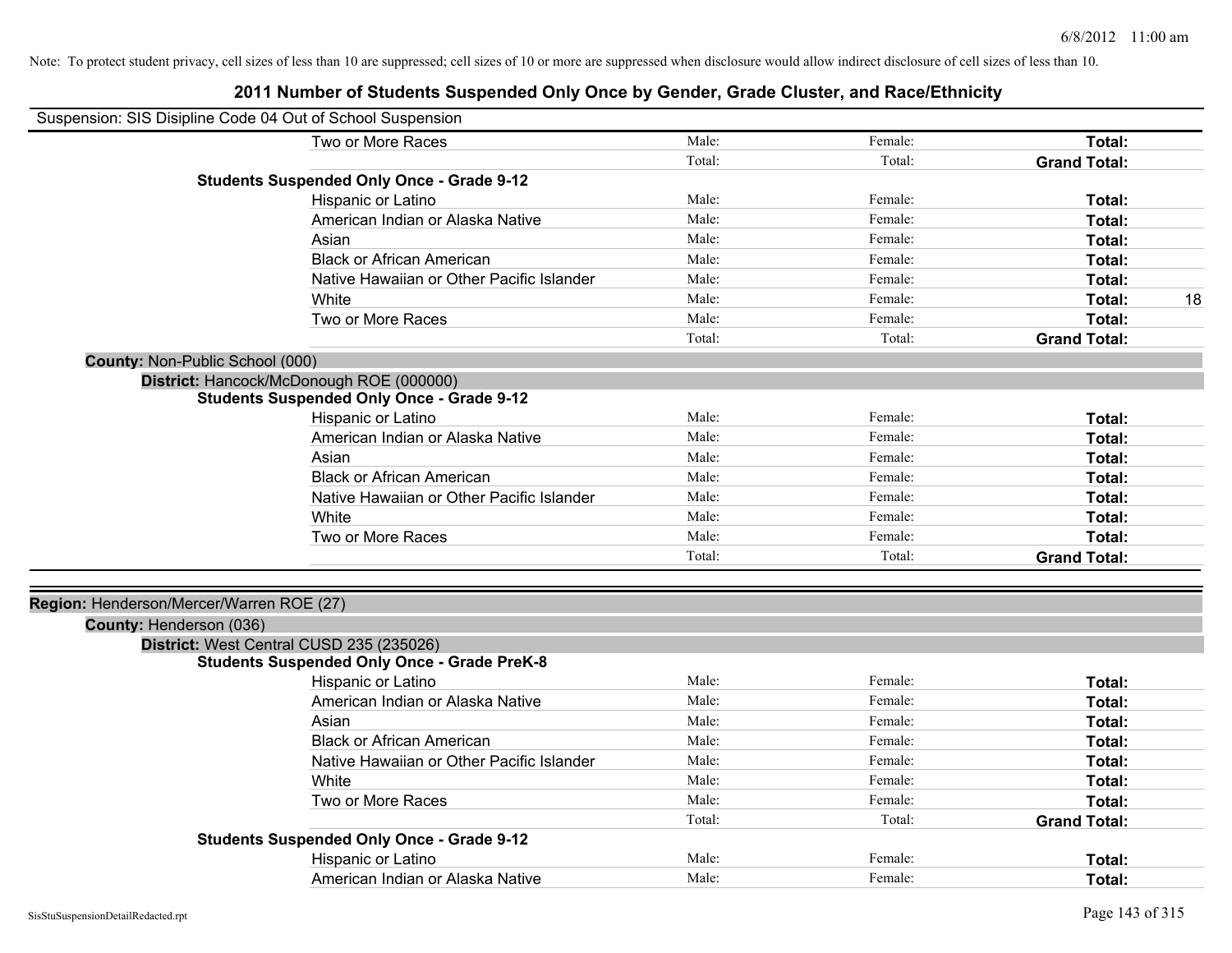|                      | Suspension: SIS Disipline Code 04 Out of School Suspension |        |    |         |    |                     |    |
|----------------------|------------------------------------------------------------|--------|----|---------|----|---------------------|----|
|                      | Asian                                                      | Male:  |    | Female: |    | Total:              |    |
|                      | <b>Black or African American</b>                           | Male:  |    | Female: |    | Total:              |    |
|                      | Native Hawaiian or Other Pacific Islander                  | Male:  |    | Female: |    | Total:              |    |
|                      | White                                                      | Male:  | 15 | Female: | 12 | Total:              | 27 |
|                      | Two or More Races                                          | Male:  |    | Female: |    | Total:              |    |
|                      |                                                            | Total: |    | Total:  |    | <b>Grand Total:</b> |    |
| County: Mercer (066) |                                                            |        |    |         |    |                     |    |
|                      | District: Mercer County School District 404 (404026)       |        |    |         |    |                     |    |
|                      | <b>Students Suspended Only Once - Grade PreK-8</b>         |        |    |         |    |                     |    |
|                      | Hispanic or Latino                                         | Male:  |    | Female: |    | Total:              |    |
|                      | American Indian or Alaska Native                           | Male:  |    | Female: |    | Total:              |    |
|                      | Asian                                                      | Male:  |    | Female: |    | Total:              |    |
|                      | <b>Black or African American</b>                           | Male:  |    | Female: |    | Total:              |    |
|                      | Native Hawaiian or Other Pacific Islander                  | Male:  |    | Female: |    | Total:              |    |
|                      | White                                                      | Male:  |    | Female: |    | Total:              | 14 |
|                      | Two or More Races                                          | Male:  |    | Female: |    | Total:              |    |
|                      |                                                            | Total: |    | Total:  |    | <b>Grand Total:</b> |    |
|                      | <b>Students Suspended Only Once - Grade 9-12</b>           |        |    |         |    |                     |    |
|                      | Hispanic or Latino                                         | Male:  |    | Female: |    | Total:              |    |
|                      | American Indian or Alaska Native                           | Male:  |    | Female: |    | Total:              |    |
|                      | Asian                                                      | Male:  |    | Female: |    | Total:              |    |
|                      | <b>Black or African American</b>                           | Male:  |    | Female: |    | Total:              |    |
|                      | Native Hawaiian or Other Pacific Islander                  | Male:  |    | Female: |    | Total:              |    |
|                      | White                                                      | Male:  |    | Female: |    | Total:              | 14 |
|                      | Two or More Races                                          | Male:  |    | Female: |    | Total:              |    |
|                      |                                                            | Total: |    | Total:  |    | <b>Grand Total:</b> |    |
| County: Warren (094) |                                                            |        |    |         |    |                     |    |
|                      | District: Monmouth-Roseville CUSD 238 (238026)             |        |    |         |    |                     |    |
|                      | <b>Students Suspended Only Once - Grade PreK-8</b>         |        |    |         |    |                     |    |
|                      | Hispanic or Latino                                         | Male:  |    | Female: |    | Total:              |    |
|                      | American Indian or Alaska Native                           | Male:  |    | Female: |    | Total:              |    |
|                      | Asian                                                      | Male:  |    | Female: |    | Total:              |    |
|                      | <b>Black or African American</b>                           | Male:  |    | Female: |    | Total:              |    |
|                      | Native Hawaiian or Other Pacific Islander                  | Male:  |    | Female: |    | Total:              |    |
|                      | White                                                      | Male:  |    | Female: |    | Total:              | 12 |
|                      | Two or More Races                                          | Male:  |    | Female: |    | Total:              |    |
|                      |                                                            | Total: |    | Total:  |    | <b>Grand Total:</b> |    |
|                      | <b>Students Suspended Only Once - Grade 9-12</b>           |        |    |         |    |                     |    |
|                      | Hispanic or Latino                                         | Male:  |    | Female: |    | Total:              |    |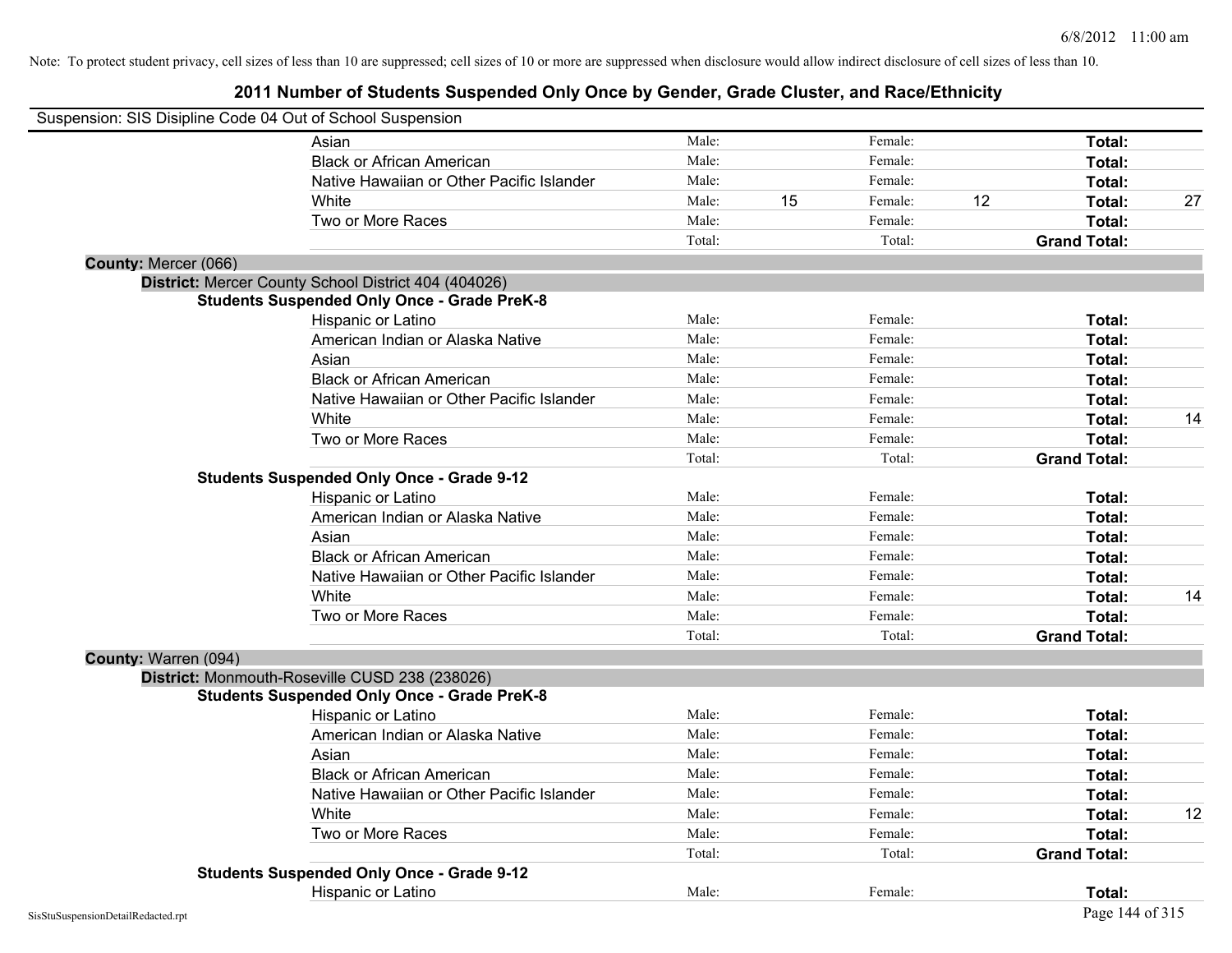| Suspension: SIS Disipline Code 04 Out of School Suspension |                                                    |        |         |                     |
|------------------------------------------------------------|----------------------------------------------------|--------|---------|---------------------|
|                                                            | American Indian or Alaska Native                   | Male:  | Female: | Total:              |
|                                                            | Asian                                              | Male:  | Female: | Total:              |
|                                                            | <b>Black or African American</b>                   | Male:  | Female: | Total:              |
|                                                            | Native Hawaiian or Other Pacific Islander          | Male:  | Female: | Total:              |
|                                                            | White                                              | Male:  | Female: | Total:              |
|                                                            | Two or More Races                                  | Male:  | Female: | Total:              |
|                                                            |                                                    | Total: | Total:  | <b>Grand Total:</b> |
|                                                            | District: United CUSD 304 (304026)                 |        |         |                     |
|                                                            | <b>Students Suspended Only Once - Grade PreK-8</b> |        |         |                     |
|                                                            | Hispanic or Latino                                 | Male:  | Female: | Total:              |
|                                                            | American Indian or Alaska Native                   | Male:  | Female: | Total:              |
|                                                            | Asian                                              | Male:  | Female: | Total:              |
|                                                            | <b>Black or African American</b>                   | Male:  | Female: | Total:              |
|                                                            | Native Hawaiian or Other Pacific Islander          | Male:  | Female: | Total:              |
|                                                            | White                                              | Male:  | Female: | 13<br><b>Total:</b> |
|                                                            | Two or More Races                                  | Male:  | Female: | Total:              |
|                                                            |                                                    | Total: | Total:  | <b>Grand Total:</b> |
|                                                            |                                                    |        |         |                     |
| Region: Iroquois/Kankakee ROE (32)                         |                                                    |        |         |                     |
| County: Iroquois (038)                                     |                                                    |        |         |                     |
|                                                            | District: Central CUSD 4 (004026)                  |        |         |                     |
|                                                            | <b>Students Suspended Only Once - Grade PreK-8</b> |        |         |                     |
|                                                            | Hispanic or Latino                                 | Male:  | Female: | Total:              |
|                                                            | American Indian or Alaska Native                   | Male:  | Female: | Total:              |
|                                                            | Asian                                              | Male:  | Female: | Total:              |
|                                                            | <b>Black or African American</b>                   | Male:  | Female: | Total:              |
|                                                            | Native Hawaiian or Other Pacific Islander          | Male:  | Female: | Total:              |
|                                                            | White                                              | Male:  | Female: | 10<br>Total:        |
|                                                            | Two or More Races                                  | Male:  | Female: | Total:              |
|                                                            |                                                    | Total: | Total:  | <b>Grand Total:</b> |
|                                                            | <b>Students Suspended Only Once - Grade 9-12</b>   |        |         |                     |
|                                                            | Hispanic or Latino                                 | Male:  | Female: | Total:              |
|                                                            | American Indian or Alaska Native                   | Male:  | Female: | Total:              |
|                                                            | Asian                                              | Male:  | Female: | Total:              |
|                                                            |                                                    |        |         |                     |
|                                                            | <b>Black or African American</b>                   | Male:  | Female: | Total:              |
|                                                            | Native Hawaiian or Other Pacific Islander          | Male:  | Female: | <b>Total:</b>       |
|                                                            | White                                              | Male:  | Female: | <b>Total:</b>       |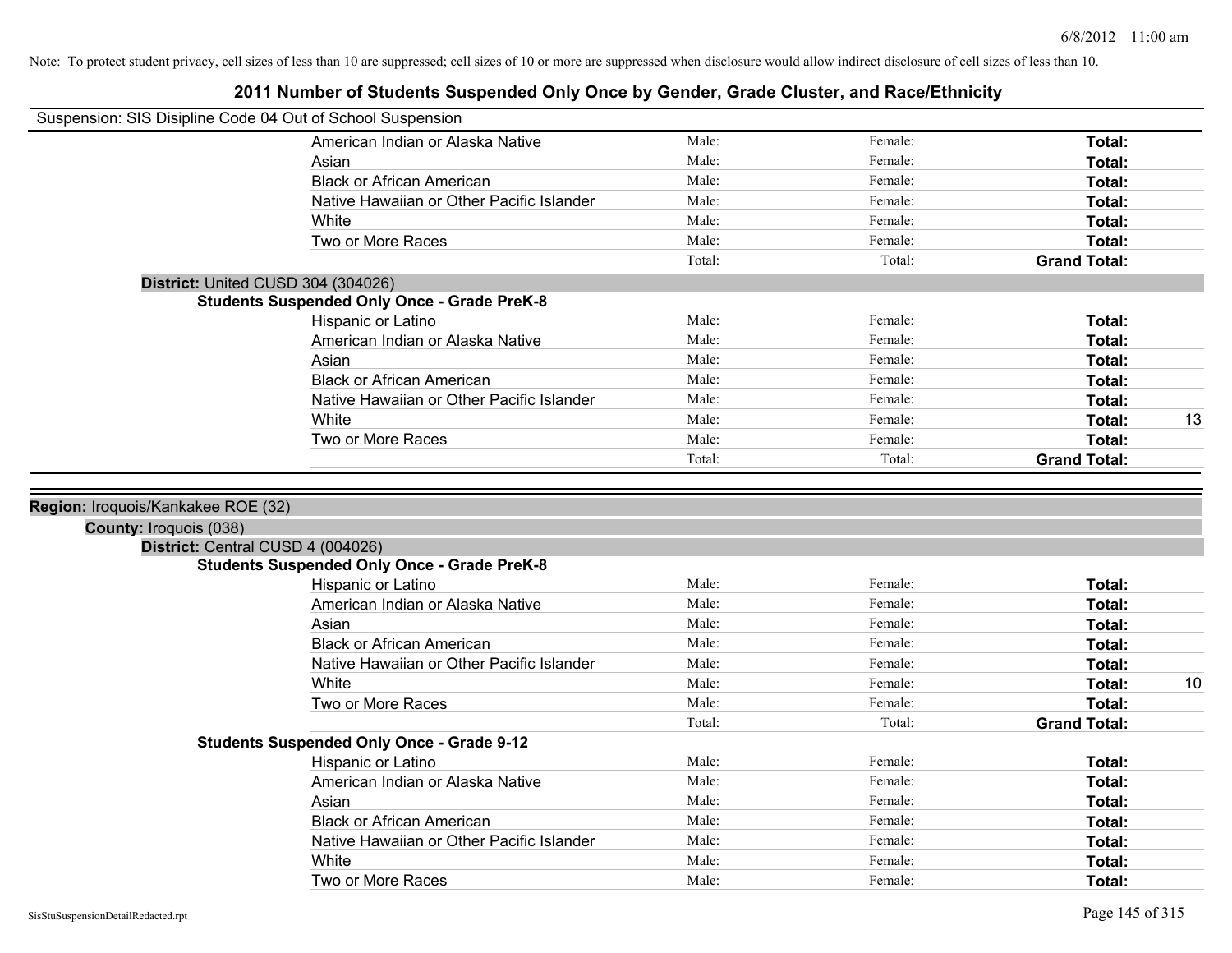|                                                    | Total: | Total:  | <b>Grand Total:</b> |  |
|----------------------------------------------------|--------|---------|---------------------|--|
| District: Cissna Park CUSD 6 (006026)              |        |         |                     |  |
| <b>Students Suspended Only Once - Grade PreK-8</b> |        |         |                     |  |
| Hispanic or Latino                                 | Male:  | Female: | Total:              |  |
| American Indian or Alaska Native                   | Male:  | Female: | Total:              |  |
| Asian                                              | Male:  | Female: | Total:              |  |
| <b>Black or African American</b>                   | Male:  | Female: | Total:              |  |
| Native Hawaiian or Other Pacific Islander          | Male:  | Female: | Total:              |  |
| White                                              | Male:  | Female: | Total:              |  |
| Two or More Races                                  | Male:  | Female: | Total:              |  |
|                                                    | Total: | Total:  | <b>Grand Total:</b> |  |
| <b>Students Suspended Only Once - Grade 9-12</b>   |        |         |                     |  |
| Hispanic or Latino                                 | Male:  | Female: | <b>Total:</b>       |  |
| American Indian or Alaska Native                   | Male:  | Female: | Total:              |  |
| Asian                                              | Male:  | Female: | Total:              |  |
| <b>Black or African American</b>                   | Male:  | Female: | Total:              |  |
| Native Hawaiian or Other Pacific Islander          | Male:  | Female: | Total:              |  |
| White                                              | Male:  | Female: | Total:              |  |
| Two or More Races                                  | Male:  | Female: | Total:              |  |
|                                                    | Total: | Total:  | <b>Grand Total:</b> |  |
| District: Donovan CUSD 3 (003026)                  |        |         |                     |  |
| <b>Students Suspended Only Once - Grade PreK-8</b> |        |         |                     |  |
| Hispanic or Latino                                 | Male:  | Female: | <b>Total:</b>       |  |
| American Indian or Alaska Native                   | Male:  | Female: | <b>Total:</b>       |  |
| Asian                                              | Male:  | Female: | <b>Total:</b>       |  |
| <b>Black or African American</b>                   | Male:  | Female: | Total:              |  |
| Native Hawaiian or Other Pacific Islander          | Male:  | Female: | Total:              |  |
| White                                              | Male:  | Female: | Total:              |  |
| Two or More Races                                  | Male:  | Female: | Total:              |  |
|                                                    | Total: | Total:  | <b>Grand Total:</b> |  |
| <b>Students Suspended Only Once - Grade 9-12</b>   |        |         |                     |  |
| Hispanic or Latino                                 | Male:  | Female: | <b>Total:</b>       |  |
| American Indian or Alaska Native                   | Male:  | Female: | Total:              |  |
| Asian                                              | Male:  | Female: | Total:              |  |
| <b>Black or African American</b>                   | Male:  | Female: | Total:              |  |
| Native Hawaiian or Other Pacific Islander          | Male:  | Female: | Total:              |  |
| White                                              | Male:  | Female: | <b>Total:</b>       |  |
| Two or More Races                                  | Male:  | Female: | Total:              |  |
|                                                    | Total: | Total:  | <b>Grand Total:</b> |  |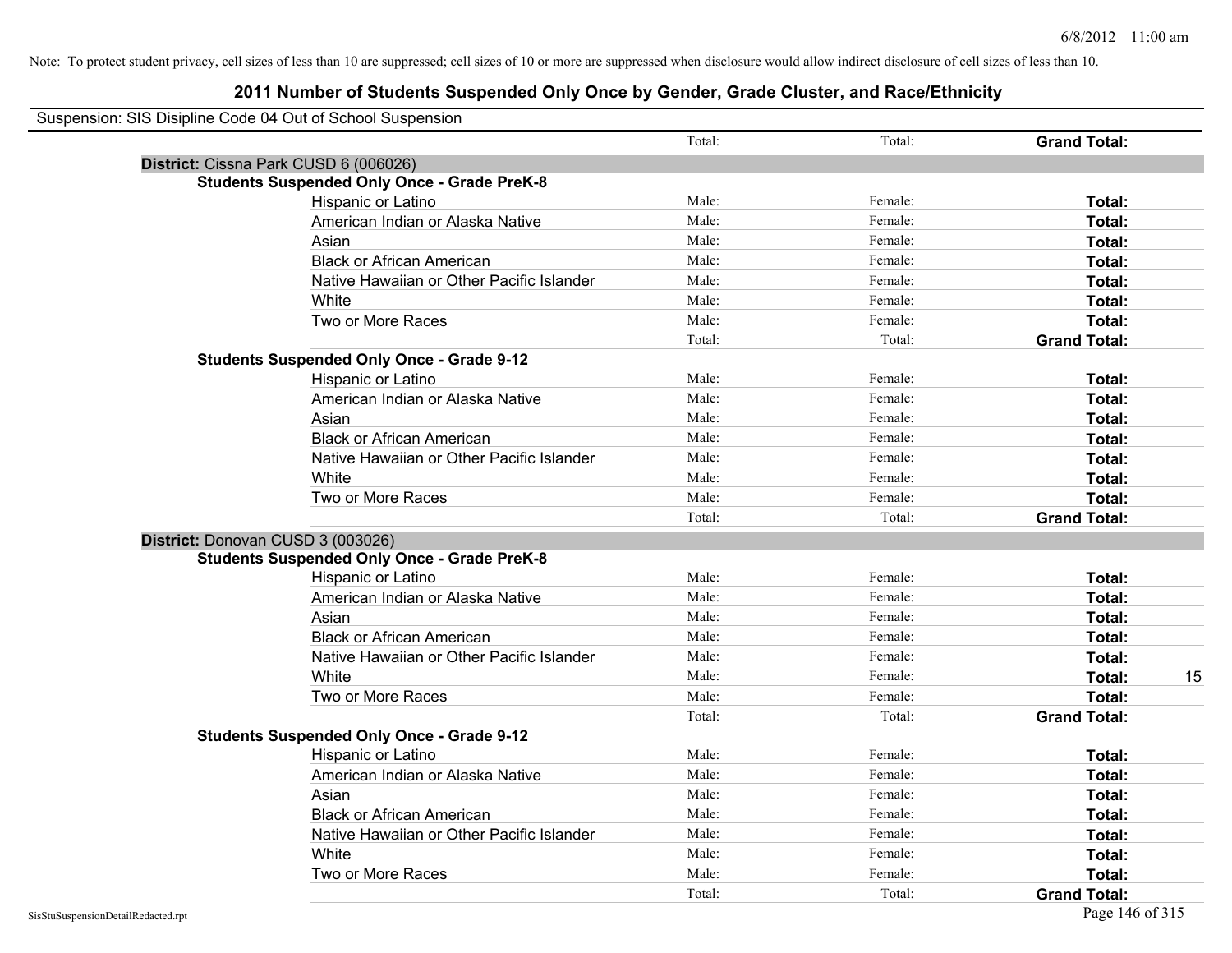| Suspension: SIS Disipline Code 04 Out of School Suspension |                                                    |        |         |                     |    |
|------------------------------------------------------------|----------------------------------------------------|--------|---------|---------------------|----|
|                                                            | District: Iroquois County CUSD 9 (009026)          |        |         |                     |    |
|                                                            | <b>Students Suspended Only Once - Grade PreK-8</b> |        |         |                     |    |
|                                                            | Hispanic or Latino                                 | Male:  | Female: | Total:              |    |
|                                                            | American Indian or Alaska Native                   | Male:  | Female: | Total:              |    |
|                                                            | Asian                                              | Male:  | Female: | Total:              |    |
|                                                            | <b>Black or African American</b>                   | Male:  | Female: | Total:              |    |
|                                                            | Native Hawaiian or Other Pacific Islander          | Male:  | Female: | Total:              |    |
|                                                            | White                                              | Male:  | Female: | Total:              | 10 |
|                                                            | Two or More Races                                  | Male:  | Female: | Total:              |    |
|                                                            |                                                    | Total: | Total:  | <b>Grand Total:</b> |    |
|                                                            | <b>Students Suspended Only Once - Grade 9-12</b>   |        |         |                     |    |
|                                                            | Hispanic or Latino                                 | Male:  | Female: | Total:              |    |
|                                                            | American Indian or Alaska Native                   | Male:  | Female: | Total:              |    |
|                                                            | Asian                                              | Male:  | Female: | Total:              |    |
|                                                            | <b>Black or African American</b>                   | Male:  | Female: | Total:              |    |
|                                                            | Native Hawaiian or Other Pacific Islander          | Male:  | Female: | Total:              |    |
|                                                            | White                                              | Male:  | Female: | Total:              | 24 |
|                                                            | Two or More Races                                  | Male:  | Female: | Total:              |    |
|                                                            |                                                    | Total: | Total:  | <b>Grand Total:</b> |    |
| District: Iroquois West CUSD 10 (010026)                   |                                                    |        |         |                     |    |
|                                                            | <b>Students Suspended Only Once - Grade PreK-8</b> |        |         |                     |    |
|                                                            | Hispanic or Latino                                 | Male:  | Female: | Total:              |    |
|                                                            | American Indian or Alaska Native                   | Male:  | Female: | Total:              |    |
|                                                            | Asian                                              | Male:  | Female: | Total:              |    |
|                                                            | <b>Black or African American</b>                   | Male:  | Female: | Total:              |    |
|                                                            | Native Hawaiian or Other Pacific Islander          | Male:  | Female: | Total:              |    |
|                                                            | White                                              | Male:  | Female: | Total:              | 14 |
|                                                            | Two or More Races                                  | Male:  | Female: | Total:              |    |
|                                                            |                                                    | Total: | Total:  | <b>Grand Total:</b> |    |
|                                                            | <b>Students Suspended Only Once - Grade 9-12</b>   |        |         |                     |    |
|                                                            | Hispanic or Latino                                 | Male:  | Female: | Total:              |    |
|                                                            | American Indian or Alaska Native                   | Male:  | Female: | Total:              |    |
|                                                            | Asian                                              | Male:  | Female: | Total:              |    |
|                                                            | <b>Black or African American</b>                   | Male:  | Female: | Total:              |    |
|                                                            | Native Hawaiian or Other Pacific Islander          | Male:  | Female: | Total:              |    |
|                                                            | White                                              | Male:  | Female: | Total:              |    |
|                                                            | Two or More Races                                  | Male:  | Female: | Total:              |    |
|                                                            |                                                    | Total: | Total:  | <b>Grand Total:</b> | 11 |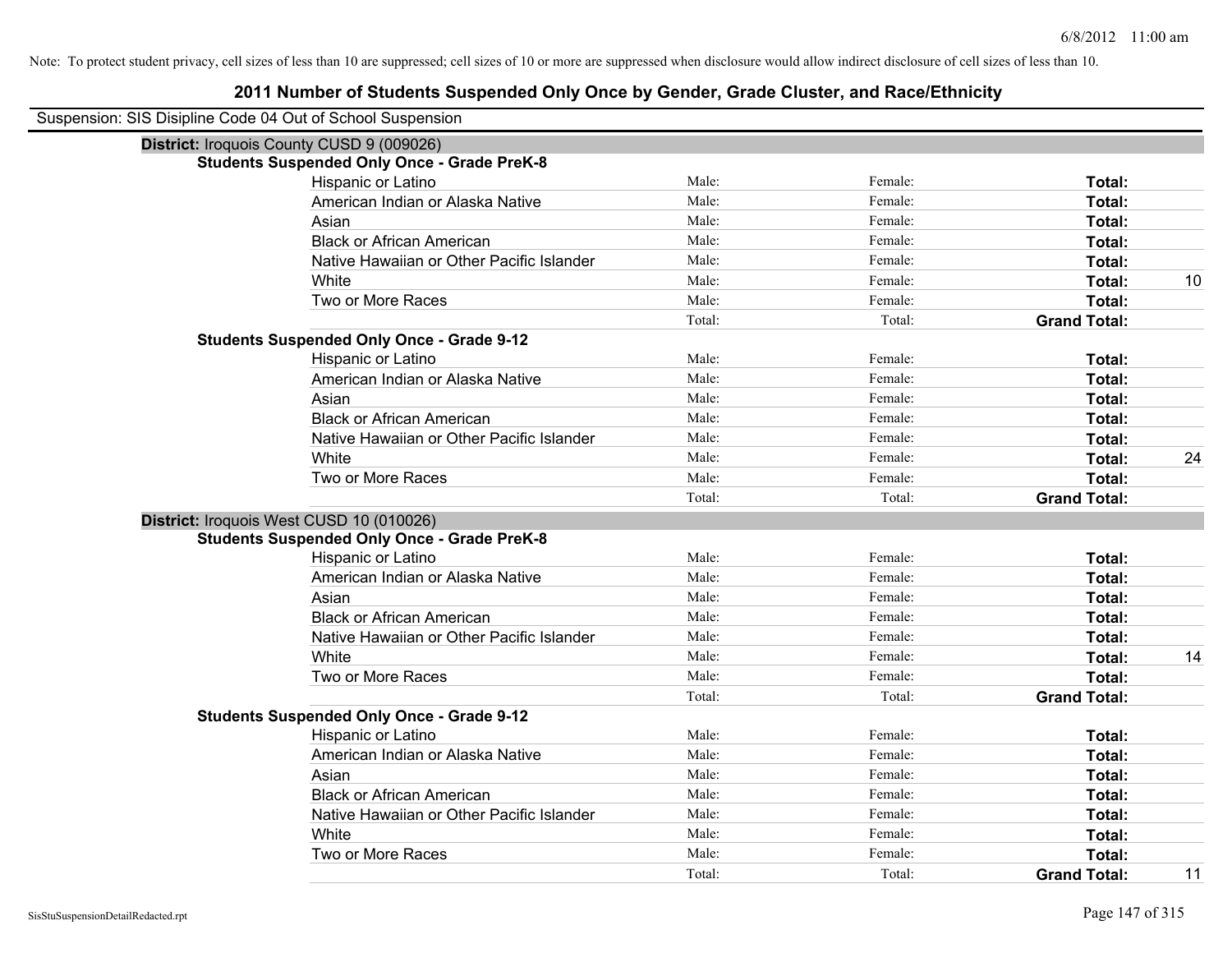|                        | Suspension: SIS Disipline Code 04 Out of School Suspension |        |    |         |    |                     |    |
|------------------------|------------------------------------------------------------|--------|----|---------|----|---------------------|----|
|                        | District: Milford CCSD 280 (280004)                        |        |    |         |    |                     |    |
|                        | <b>Students Suspended Only Once - Grade PreK-8</b>         |        |    |         |    |                     |    |
|                        | Hispanic or Latino                                         | Male:  |    | Female: |    | Total:              |    |
|                        | American Indian or Alaska Native                           | Male:  |    | Female: |    | Total:              |    |
|                        | Asian                                                      | Male:  |    | Female: |    | Total:              |    |
|                        | <b>Black or African American</b>                           | Male:  |    | Female: |    | Total:              |    |
|                        | Native Hawaiian or Other Pacific Islander                  | Male:  |    | Female: |    | Total:              |    |
|                        | White                                                      | Male:  |    | Female: |    | Total:              |    |
|                        | Two or More Races                                          | Male:  |    | Female: |    | Total:              |    |
|                        |                                                            | Total: |    | Total:  |    | <b>Grand Total:</b> |    |
|                        | District: Milford Twp HSD 233 (233017)                     |        |    |         |    |                     |    |
|                        | <b>Students Suspended Only Once - Grade 9-12</b>           |        |    |         |    |                     |    |
|                        | Hispanic or Latino                                         | Male:  |    | Female: |    | Total:              |    |
|                        | American Indian or Alaska Native                           | Male:  |    | Female: |    | Total:              |    |
|                        | Asian                                                      | Male:  |    | Female: |    | Total:              |    |
|                        | <b>Black or African American</b>                           | Male:  |    | Female: |    | Total:              |    |
|                        | Native Hawaiian or Other Pacific Islander                  | Male:  |    | Female: |    | Total:              |    |
|                        | White                                                      | Male:  |    | Female: |    | Total:              |    |
|                        | Two or More Races                                          | Male:  |    | Female: |    | Total:              |    |
|                        |                                                            | Total: |    | Total:  |    | <b>Grand Total:</b> |    |
| County: Kankakee (046) |                                                            |        |    |         |    |                     |    |
|                        | District: Bourbonnais SD 53 (053002)                       |        |    |         |    |                     |    |
|                        | <b>Students Suspended Only Once - Grade PreK-8</b>         |        |    |         |    |                     |    |
|                        | Hispanic or Latino                                         | Male:  |    | Female: |    | Total:              |    |
|                        | American Indian or Alaska Native                           | Male:  |    | Female: |    | Total:              |    |
|                        | Asian                                                      | Male:  |    | Female: |    | Total:              |    |
|                        | <b>Black or African American</b>                           | Male:  |    | Female: |    | Total:              | 13 |
|                        | Native Hawaiian or Other Pacific Islander                  | Male:  |    | Female: |    | Total:              |    |
|                        | White                                                      | Male:  |    | Female: |    | Total:              | 14 |
|                        | Two or More Races                                          | Male:  |    | Female: |    | Total:              |    |
|                        |                                                            | Total: |    | Total:  |    | <b>Grand Total:</b> |    |
|                        | District: Bradley Bourbonnais CHSD 307 (307016)            |        |    |         |    |                     |    |
|                        | <b>Students Suspended Only Once - Grade 9-12</b>           |        |    |         |    |                     |    |
|                        | Hispanic or Latino                                         | Male:  |    | Female: |    | Total:              |    |
|                        | American Indian or Alaska Native                           | Male:  |    | Female: |    | Total:              |    |
|                        | Asian                                                      | Male:  |    | Female: |    | Total:              |    |
|                        | <b>Black or African American</b>                           | Male:  | 15 | Female: | 22 | Total:              | 37 |
|                        | Native Hawaiian or Other Pacific Islander                  | Male:  |    | Female: |    | Total:              |    |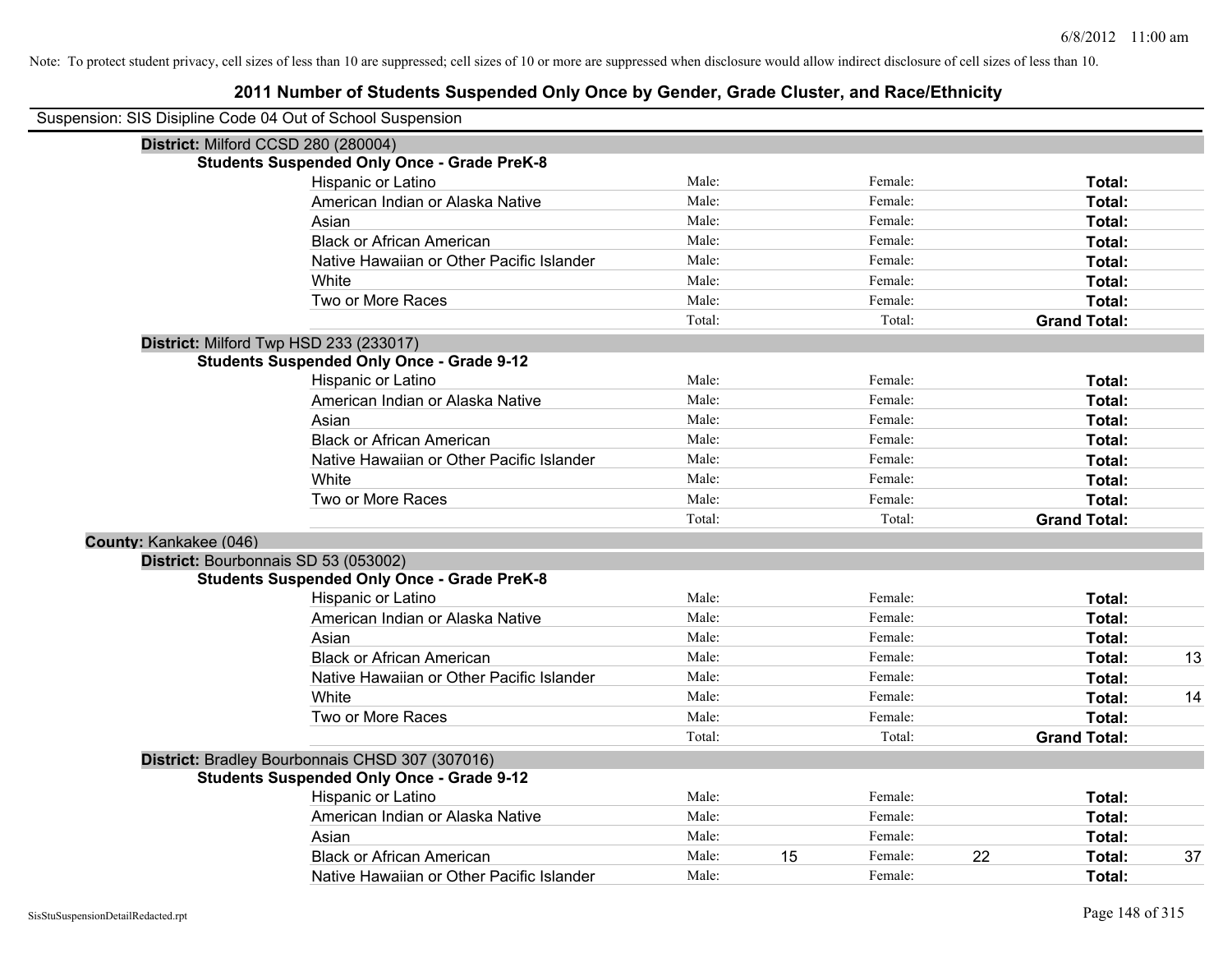| Suspension: SIS Disipline Code 04 Out of School Suspension |                                                    |        |    |         |    |                     |     |
|------------------------------------------------------------|----------------------------------------------------|--------|----|---------|----|---------------------|-----|
|                                                            | White                                              | Male:  | 50 | Female: | 29 | Total:              | 79  |
|                                                            | Two or More Races                                  | Male:  |    | Female: |    | Total:              |     |
|                                                            |                                                    | Total: |    | Total:  |    | <b>Grand Total:</b> | 130 |
| District: Bradley SD 61 (061002)                           |                                                    |        |    |         |    |                     |     |
|                                                            | <b>Students Suspended Only Once - Grade PreK-8</b> |        |    |         |    |                     |     |
|                                                            | Hispanic or Latino                                 | Male:  |    | Female: |    | Total:              |     |
|                                                            | American Indian or Alaska Native                   | Male:  |    | Female: |    | Total:              |     |
|                                                            | Asian                                              | Male:  |    | Female: |    | Total:              |     |
|                                                            | <b>Black or African American</b>                   | Male:  |    | Female: |    | Total:              |     |
|                                                            | Native Hawaiian or Other Pacific Islander          | Male:  |    | Female: |    | Total:              |     |
|                                                            | White                                              | Male:  |    | Female: |    | Total:              | 27  |
|                                                            | Two or More Races                                  | Male:  |    | Female: |    | Total:              |     |
|                                                            |                                                    | Total: |    | Total:  |    | <b>Grand Total:</b> | 38  |
| District: Grant Park CUSD 6 (006026)                       |                                                    |        |    |         |    |                     |     |
|                                                            | <b>Students Suspended Only Once - Grade PreK-8</b> |        |    |         |    |                     |     |
|                                                            | Hispanic or Latino                                 | Male:  |    | Female: |    | Total:              |     |
|                                                            | American Indian or Alaska Native                   | Male:  |    | Female: |    | Total:              |     |
|                                                            | Asian                                              | Male:  |    | Female: |    | Total:              |     |
|                                                            | <b>Black or African American</b>                   | Male:  |    | Female: |    | Total:              |     |
|                                                            | Native Hawaiian or Other Pacific Islander          | Male:  |    | Female: |    | Total:              |     |
|                                                            | White                                              | Male:  |    | Female: |    | Total:              |     |
|                                                            | Two or More Races                                  | Male:  |    | Female: |    | Total:              |     |
|                                                            |                                                    | Total: |    | Total:  |    | <b>Grand Total:</b> |     |
|                                                            | <b>Students Suspended Only Once - Grade 9-12</b>   |        |    |         |    |                     |     |
|                                                            | Hispanic or Latino                                 | Male:  |    | Female: |    | Total:              |     |
|                                                            | American Indian or Alaska Native                   | Male:  |    | Female: |    | Total:              |     |
|                                                            | Asian                                              | Male:  |    | Female: |    | Total:              |     |
|                                                            | <b>Black or African American</b>                   | Male:  |    | Female: |    | Total:              |     |
|                                                            | Native Hawaiian or Other Pacific Islander          | Male:  |    | Female: |    | Total:              |     |
|                                                            | White                                              | Male:  |    | Female: |    | Total:              |     |
|                                                            | Two or More Races                                  | Male:  |    | Female: |    | Total:              |     |
|                                                            |                                                    | Total: |    | Total:  |    | <b>Grand Total:</b> |     |
| District: Herscher CUSD 2 (002026)                         |                                                    |        |    |         |    |                     |     |
|                                                            | <b>Students Suspended Only Once - Grade PreK-8</b> |        |    |         |    |                     |     |
|                                                            | Hispanic or Latino                                 | Male:  |    | Female: |    | Total:              |     |
|                                                            | American Indian or Alaska Native                   | Male:  |    | Female: |    | Total:              |     |
|                                                            | Asian                                              | Male:  |    | Female: |    | Total:              |     |
|                                                            | <b>Black or African American</b>                   | Male:  |    | Female: |    | Total:              |     |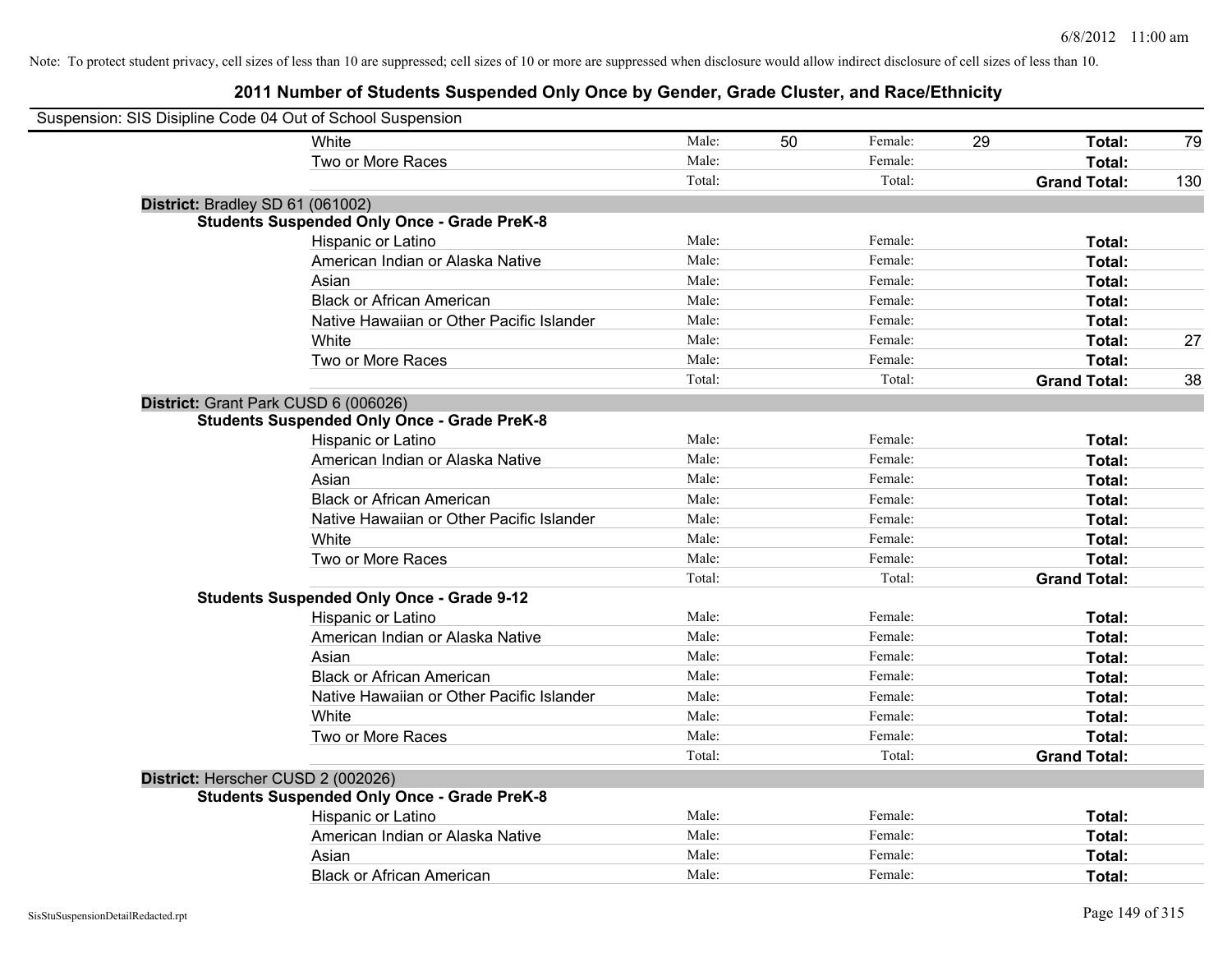|                                    | Suspension: SIS Disipline Code 04 Out of School Suspension |        |     |         |    |                     |     |
|------------------------------------|------------------------------------------------------------|--------|-----|---------|----|---------------------|-----|
|                                    | Native Hawaiian or Other Pacific Islander                  | Male:  |     | Female: |    | Total:              |     |
|                                    | White                                                      | Male:  |     | Female: |    | Total:              |     |
|                                    | Two or More Races                                          | Male:  |     | Female: |    | Total:              |     |
|                                    |                                                            | Total: |     | Total:  |    | <b>Grand Total:</b> |     |
|                                    | <b>Students Suspended Only Once - Grade 9-12</b>           |        |     |         |    |                     |     |
|                                    | Hispanic or Latino                                         | Male:  |     | Female: |    | Total:              |     |
|                                    | American Indian or Alaska Native                           | Male:  |     | Female: |    | Total:              |     |
|                                    | Asian                                                      | Male:  |     | Female: |    | Total:              |     |
|                                    | <b>Black or African American</b>                           | Male:  |     | Female: |    | Total:              |     |
|                                    | Native Hawaiian or Other Pacific Islander                  | Male:  |     | Female: |    | Total:              |     |
|                                    | White                                                      | Male:  |     | Female: |    | Total:              | 11  |
|                                    | Two or More Races                                          | Male:  |     | Female: |    | Total:              |     |
|                                    |                                                            | Total: |     | Total:  |    | <b>Grand Total:</b> |     |
|                                    | District: Kankakee SD 111 (111025)                         |        |     |         |    |                     |     |
|                                    | <b>Students Suspended Only Once - Grade PreK-8</b>         |        |     |         |    |                     |     |
|                                    | Hispanic or Latino                                         | Male:  | 30  | Female: | 21 | Total:              | 51  |
|                                    | American Indian or Alaska Native                           | Male:  |     | Female: |    | Total:              |     |
|                                    | Asian                                                      | Male:  |     | Female: |    | Total:              |     |
|                                    | <b>Black or African American</b>                           | Male:  | 132 | Female: | 59 | Total:              | 191 |
|                                    | Native Hawaiian or Other Pacific Islander                  | Male:  |     | Female: |    | Total:              |     |
|                                    | White                                                      | Male:  |     | Female: |    | Total:              | 29  |
|                                    | Two or More Races                                          | Male:  |     | Female: |    | <b>Total:</b>       | 18  |
|                                    |                                                            | Total: |     | Total:  |    | <b>Grand Total:</b> |     |
|                                    | <b>Students Suspended Only Once - Grade 9-12</b>           |        |     |         |    |                     |     |
|                                    | Hispanic or Latino                                         | Male:  |     | Female: |    | Total:              | 19  |
|                                    | American Indian or Alaska Native                           | Male:  |     | Female: |    | Total:              |     |
|                                    | Asian                                                      | Male:  |     | Female: |    | Total:              |     |
|                                    | <b>Black or African American</b>                           | Male:  | 55  | Female: | 63 | Total:              | 118 |
|                                    | Native Hawaiian or Other Pacific Islander                  | Male:  |     | Female: |    | Total:              |     |
|                                    | White                                                      | Male:  | 22  | Female: | 11 | Total:              | 33  |
|                                    | Two or More Races                                          | Male:  |     | Female: |    | Total:              |     |
|                                    |                                                            | Total: |     | Total:  |    | <b>Grand Total:</b> |     |
|                                    | District: Manteno CUSD 5 (005026)                          |        |     |         |    |                     |     |
|                                    | <b>Students Suspended Only Once - Grade PreK-8</b>         |        |     |         |    |                     |     |
|                                    | Hispanic or Latino                                         | Male:  |     | Female: |    | <b>Total:</b>       |     |
|                                    | American Indian or Alaska Native                           | Male:  |     | Female: |    | Total:              |     |
|                                    | Asian                                                      | Male:  |     | Female: |    | Total:              |     |
|                                    | <b>Black or African American</b>                           | Male:  |     | Female: |    | <b>Total:</b>       |     |
|                                    | Native Hawaiian or Other Pacific Islander                  | Male:  |     | Female: |    | <b>Total:</b>       |     |
| SisStuSuspensionDetailRedacted.rpt |                                                            |        |     |         |    | Page 150 of 315     |     |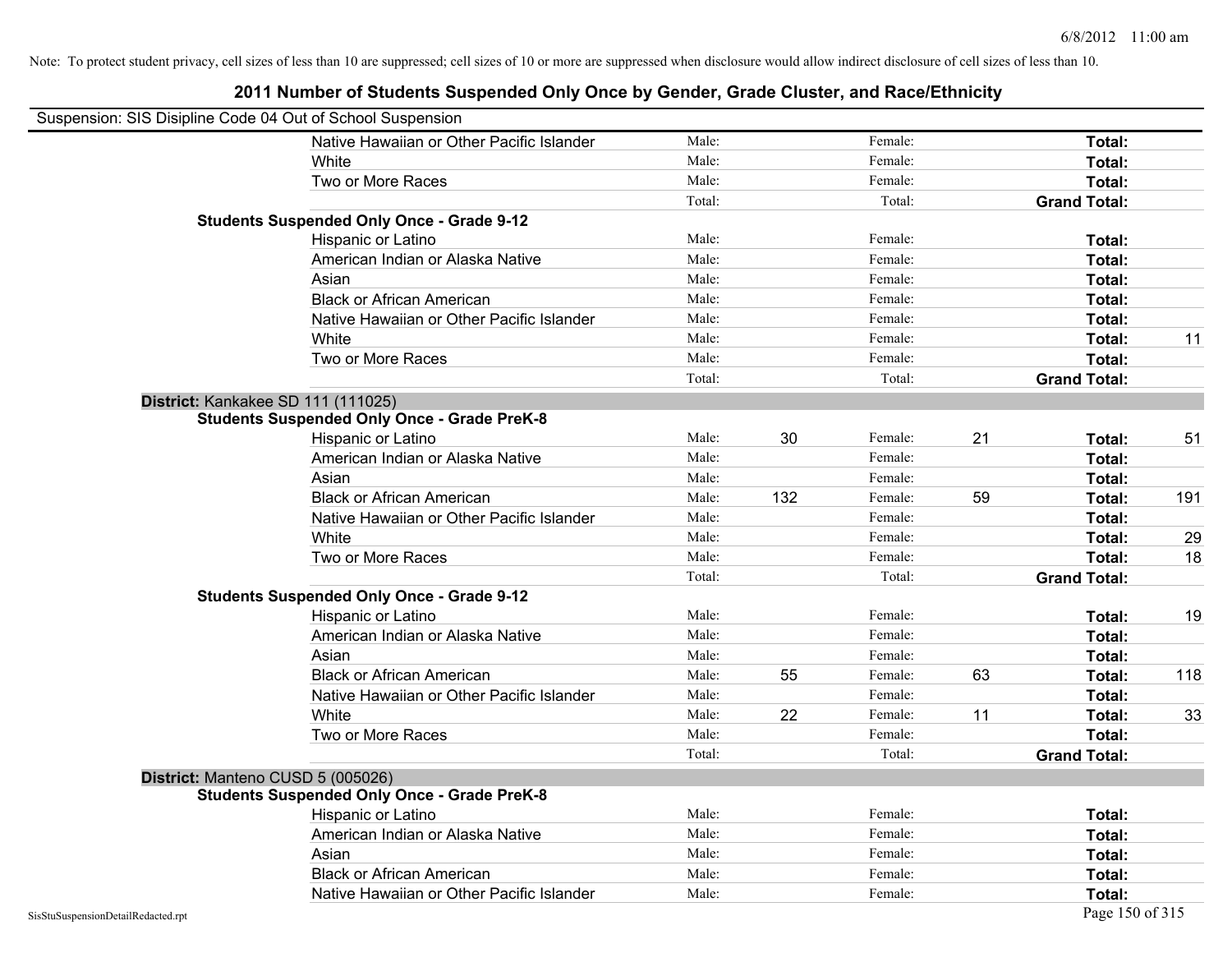| Suspension: SIS Disipline Code 04 Out of School Suspension |                                                    |        |    |         |    |                     |    |
|------------------------------------------------------------|----------------------------------------------------|--------|----|---------|----|---------------------|----|
|                                                            | White                                              | Male:  |    | Female: |    | Total:              | 12 |
|                                                            | Two or More Races                                  | Male:  |    | Female: |    | Total:              |    |
|                                                            |                                                    | Total: |    | Total:  |    | <b>Grand Total:</b> |    |
|                                                            | <b>Students Suspended Only Once - Grade 9-12</b>   |        |    |         |    |                     |    |
|                                                            | Hispanic or Latino                                 | Male:  |    | Female: |    | Total:              |    |
|                                                            | American Indian or Alaska Native                   | Male:  |    | Female: |    | Total:              |    |
|                                                            | Asian                                              | Male:  |    | Female: |    | Total:              |    |
|                                                            | <b>Black or African American</b>                   | Male:  |    | Female: |    | Total:              |    |
|                                                            | Native Hawaiian or Other Pacific Islander          | Male:  |    | Female: |    | Total:              |    |
|                                                            | White                                              | Male:  |    | Female: |    | Total:              | 28 |
|                                                            | Two or More Races                                  | Male:  |    | Female: |    | Total:              |    |
|                                                            |                                                    | Total: |    | Total:  |    | <b>Grand Total:</b> |    |
|                                                            | District: Momence CUSD 1 (001026)                  |        |    |         |    |                     |    |
|                                                            | <b>Students Suspended Only Once - Grade PreK-8</b> |        |    |         |    |                     |    |
|                                                            | Hispanic or Latino                                 | Male:  |    | Female: |    | Total:              |    |
|                                                            | American Indian or Alaska Native                   | Male:  |    | Female: |    | Total:              |    |
|                                                            | Asian                                              | Male:  |    | Female: |    | Total:              |    |
|                                                            | <b>Black or African American</b>                   | Male:  |    | Female: |    | Total:              | 15 |
|                                                            | Native Hawaiian or Other Pacific Islander          | Male:  |    | Female: |    | Total:              |    |
|                                                            | White                                              | Male:  |    | Female: |    | Total:              | 17 |
|                                                            | Two or More Races                                  | Male:  |    | Female: |    | Total:              |    |
|                                                            |                                                    | Total: |    | Total:  |    | <b>Grand Total:</b> |    |
|                                                            | <b>Students Suspended Only Once - Grade 9-12</b>   |        |    |         |    |                     |    |
|                                                            | Hispanic or Latino                                 | Male:  |    | Female: |    | Total:              |    |
|                                                            | American Indian or Alaska Native                   | Male:  |    | Female: |    | Total:              |    |
|                                                            | Asian                                              | Male:  |    | Female: |    | Total:              |    |
|                                                            | <b>Black or African American</b>                   | Male:  |    | Female: |    | Total:              | 11 |
|                                                            | Native Hawaiian or Other Pacific Islander          | Male:  |    | Female: |    | Total:              |    |
|                                                            | White                                              | Male:  |    | Female: |    | Total:              |    |
|                                                            | Two or More Races                                  | Male:  |    | Female: |    | Total:              |    |
|                                                            |                                                    | Total: |    | Total:  |    | <b>Grand Total:</b> | 22 |
|                                                            | District: Pembroke CCSD 259 (259004)               |        |    |         |    |                     |    |
|                                                            | <b>Students Suspended Only Once - Grade PreK-8</b> |        |    |         |    |                     |    |
|                                                            | <b>Hispanic or Latino</b>                          | Male:  |    | Female: |    | Total:              |    |
|                                                            | American Indian or Alaska Native                   | Male:  |    | Female: |    | Total:              |    |
|                                                            | Asian                                              | Male:  |    | Female: |    | Total:              |    |
|                                                            | <b>Black or African American</b>                   | Male:  | 22 | Female: | 11 | Total:              | 33 |
|                                                            | Native Hawaiian or Other Pacific Islander          | Male:  |    | Female: |    | Total:              |    |
|                                                            | White                                              | Male:  |    | Female: |    | Total:              |    |
| SisStuSuspensionDetailRedacted.rpt                         |                                                    |        |    |         |    | Page 151 of 315     |    |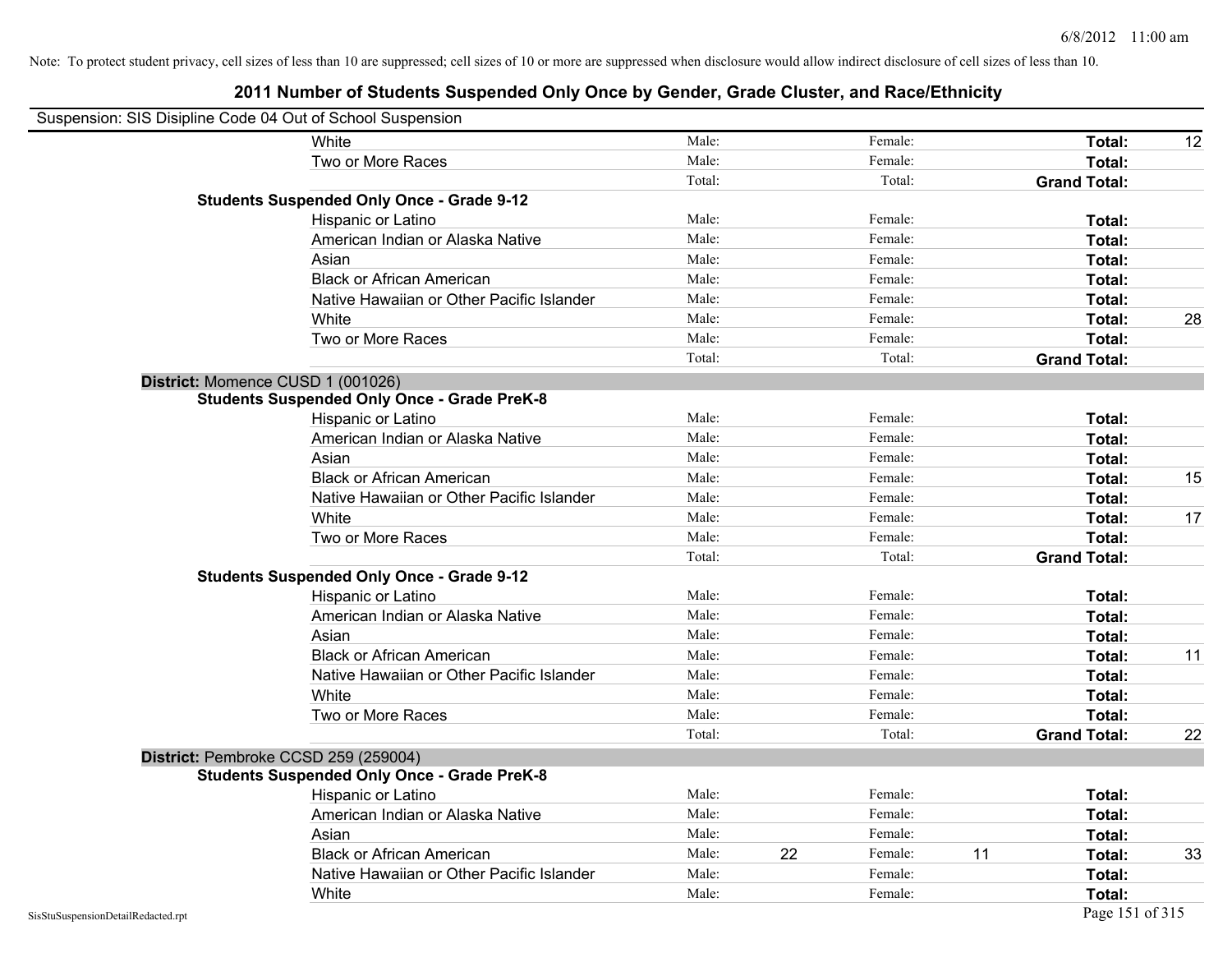| Suspension: SIS Disipline Code 04 Out of School Suspension |                                                    |        |         |                     |    |
|------------------------------------------------------------|----------------------------------------------------|--------|---------|---------------------|----|
|                                                            | Two or More Races                                  | Male:  | Female: | Total:              |    |
|                                                            |                                                    | Total: | Total:  | <b>Grand Total:</b> |    |
|                                                            | <b>District: St Anne CCSD 256 (256004)</b>         |        |         |                     |    |
|                                                            | <b>Students Suspended Only Once - Grade PreK-8</b> |        |         |                     |    |
|                                                            | Hispanic or Latino                                 | Male:  | Female: | Total:              |    |
|                                                            | American Indian or Alaska Native                   | Male:  | Female: | Total:              |    |
|                                                            | Asian                                              | Male:  | Female: | Total:              |    |
|                                                            | <b>Black or African American</b>                   | Male:  | Female: | Total:              |    |
|                                                            | Native Hawaiian or Other Pacific Islander          | Male:  | Female: | Total:              |    |
|                                                            | White                                              | Male:  | Female: | Total:              |    |
|                                                            | Two or More Races                                  | Male:  | Female: | Total:              |    |
|                                                            |                                                    | Total: | Total:  | <b>Grand Total:</b> | 10 |
|                                                            | District: St Anne CHSD 302 (302016)                |        |         |                     |    |
|                                                            | <b>Students Suspended Only Once - Grade 9-12</b>   |        |         |                     |    |
|                                                            | Hispanic or Latino                                 | Male:  | Female: | Total:              |    |
|                                                            | American Indian or Alaska Native                   | Male:  | Female: | Total:              |    |
|                                                            | Asian                                              | Male:  | Female: | Total:              |    |
|                                                            | <b>Black or African American</b>                   | Male:  | Female: | Total:              | 16 |
|                                                            | Native Hawaiian or Other Pacific Islander          | Male:  | Female: | Total:              |    |
|                                                            | White                                              | Male:  | Female: | Total:              |    |
|                                                            | Two or More Races                                  | Male:  | Female: | Total:              |    |
|                                                            |                                                    | Total: | Total:  | <b>Grand Total:</b> |    |
|                                                            | District: St George CCSD 258 (258004)              |        |         |                     |    |
|                                                            | <b>Students Suspended Only Once - Grade PreK-8</b> |        |         |                     |    |
|                                                            | Hispanic or Latino                                 | Male:  | Female: | Total:              |    |
|                                                            | American Indian or Alaska Native                   | Male:  | Female: | Total:              |    |
|                                                            | Asian                                              | Male:  | Female: | Total:              |    |
|                                                            | <b>Black or African American</b>                   | Male:  | Female: | Total:              |    |
|                                                            | Native Hawaiian or Other Pacific Islander          | Male:  | Female: | Total:              |    |
|                                                            | White                                              | Male:  | Female: | Total:              |    |
|                                                            | Two or More Races                                  | Male:  | Female: | Total:              |    |
|                                                            |                                                    | Total: | Total:  | <b>Grand Total:</b> | 10 |
| County: Non-Public School (000)                            |                                                    |        |         |                     |    |
|                                                            | District: Iroquois/Kankakee ROE (000000)           |        |         |                     |    |
|                                                            | <b>Students Suspended Only Once - Grade PreK-8</b> |        |         |                     |    |
|                                                            | Hispanic or Latino                                 | Male:  | Female: | Total:              |    |
|                                                            | American Indian or Alaska Native                   | Male:  | Female: | Total:              |    |
|                                                            | Asian                                              | Male:  | Female: | Total:              |    |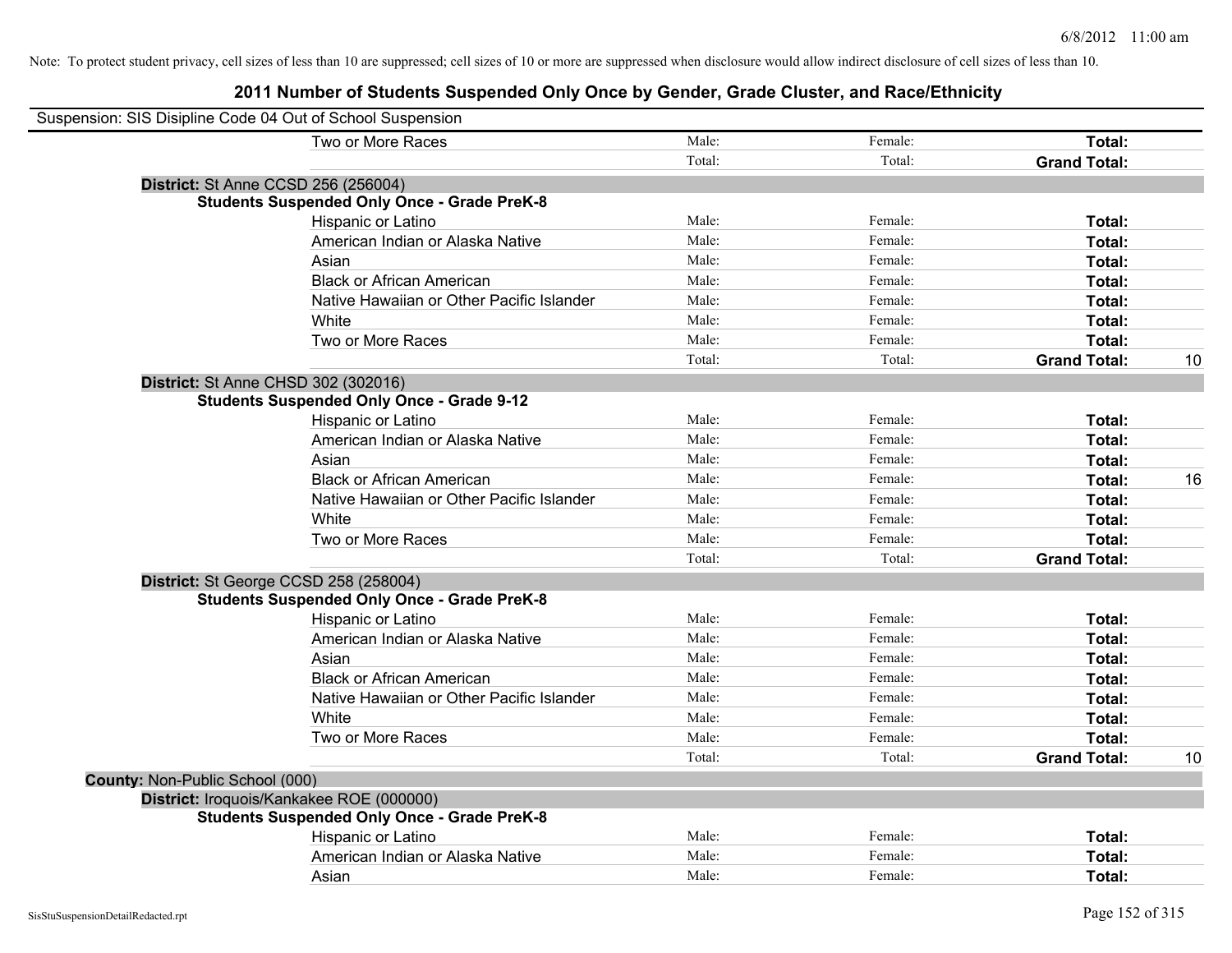| Suspension: SIS Disipline Code 04 Out of School Suspension |                                                                                            |        |    |         |    |                     |    |
|------------------------------------------------------------|--------------------------------------------------------------------------------------------|--------|----|---------|----|---------------------|----|
|                                                            | <b>Black or African American</b>                                                           | Male:  |    | Female: |    | Total:              |    |
|                                                            | Native Hawaiian or Other Pacific Islander                                                  | Male:  |    | Female: |    | Total:              |    |
|                                                            | White                                                                                      | Male:  |    | Female: |    | Total:              |    |
|                                                            | Two or More Races                                                                          | Male:  |    | Female: |    | Total:              |    |
|                                                            |                                                                                            | Total: |    | Total:  |    | <b>Grand Total:</b> |    |
|                                                            | <b>Students Suspended Only Once - Grade 9-12</b>                                           |        |    |         |    |                     |    |
|                                                            | Hispanic or Latino                                                                         | Male:  |    | Female: |    | Total:              |    |
|                                                            | American Indian or Alaska Native                                                           | Male:  |    | Female: |    | Total:              |    |
|                                                            | Asian                                                                                      | Male:  |    | Female: |    | Total:              |    |
|                                                            | <b>Black or African American</b>                                                           | Male:  |    | Female: |    | Total:              | 11 |
|                                                            | Native Hawaiian or Other Pacific Islander                                                  | Male:  |    | Female: |    | Total:              |    |
|                                                            | White                                                                                      | Male:  |    | Female: |    | Total:              |    |
|                                                            | Two or More Races                                                                          | Male:  |    | Female: |    | Total:              |    |
|                                                            |                                                                                            | Total: |    | Total:  |    | <b>Grand Total:</b> |    |
|                                                            |                                                                                            |        |    |         |    |                     |    |
| Region: Jackson/Perry ROE (30)                             |                                                                                            |        |    |         |    |                     |    |
| County: Jackson (039)                                      |                                                                                            |        |    |         |    |                     |    |
|                                                            | District: Carbondale CHSD 165 (165016)<br><b>Students Suspended Only Once - Grade 9-12</b> |        |    |         |    |                     |    |
|                                                            | Hispanic or Latino                                                                         | Male:  |    | Female: |    | Total:              |    |
|                                                            | American Indian or Alaska Native                                                           | Male:  |    | Female: |    | Total:              |    |
|                                                            | Asian                                                                                      | Male:  |    | Female: |    | Total:              |    |
|                                                            | <b>Black or African American</b>                                                           | Male:  | 22 | Female: | 23 | Total:              | 45 |
|                                                            | Native Hawaiian or Other Pacific Islander                                                  | Male:  |    | Female: |    | Total:              |    |
|                                                            | White                                                                                      | Male:  |    | Female: |    | Total:              | 24 |
|                                                            | Two or More Races                                                                          | Male:  |    | Female: |    | Total:              |    |
|                                                            |                                                                                            | Total: | 47 | Total:  | 35 | <b>Grand Total:</b> | 82 |
| District: Carbondale ESD 95 (095002)                       |                                                                                            |        |    |         |    |                     |    |
|                                                            | <b>Students Suspended Only Once - Grade PreK-8</b>                                         |        |    |         |    |                     |    |
|                                                            | Hispanic or Latino                                                                         | Male:  |    | Female: |    | Total:              |    |
|                                                            | American Indian or Alaska Native                                                           | Male:  |    | Female: |    | Total:              |    |
|                                                            | Asian                                                                                      | Male:  |    | Female: |    | Total:              |    |
|                                                            | <b>Black or African American</b>                                                           | Male:  |    | Female: |    | Total:              | 21 |
|                                                            | Native Hawaiian or Other Pacific Islander                                                  | Male:  |    | Female: |    | Total:              |    |
|                                                            | White                                                                                      | Male:  |    | Female: |    | Total:              |    |
|                                                            | Two or More Races                                                                          | Male:  |    | Female: |    | Total:              |    |
|                                                            |                                                                                            | Total: |    | Total:  |    | <b>Grand Total:</b> |    |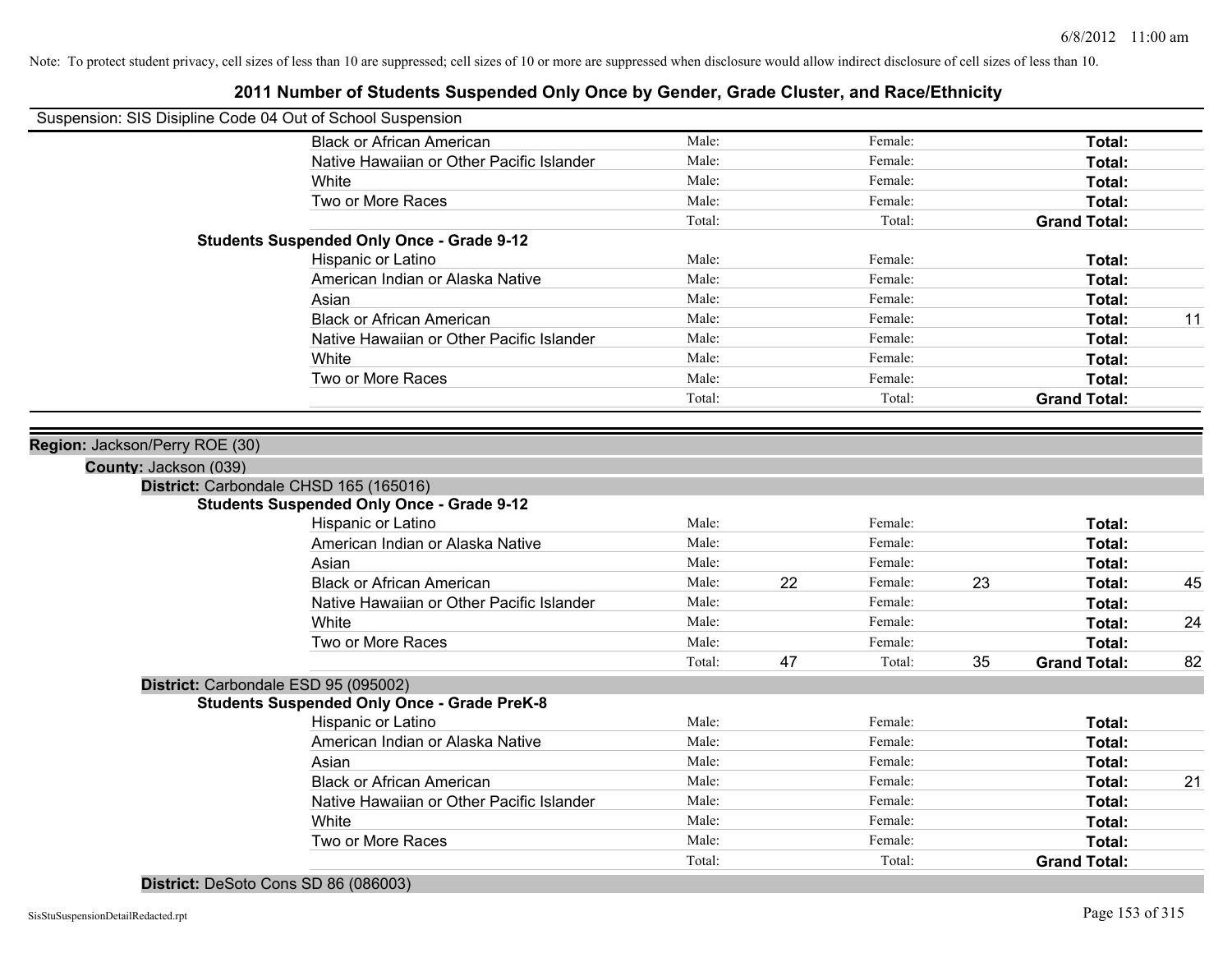| Suspension: SIS Disipline Code 04 Out of School Suspension |                                                    |        |         |                     |    |
|------------------------------------------------------------|----------------------------------------------------|--------|---------|---------------------|----|
|                                                            | <b>Students Suspended Only Once - Grade PreK-8</b> |        |         |                     |    |
|                                                            | Hispanic or Latino                                 | Male:  | Female: | Total:              |    |
|                                                            | American Indian or Alaska Native                   | Male:  | Female: | Total:              |    |
|                                                            | Asian                                              | Male:  | Female: | Total:              |    |
|                                                            | <b>Black or African American</b>                   | Male:  | Female: | Total:              |    |
|                                                            | Native Hawaiian or Other Pacific Islander          | Male:  | Female: | Total:              |    |
|                                                            | White                                              | Male:  | Female: | Total:              |    |
|                                                            | Two or More Races                                  | Male:  | Female: | Total:              |    |
|                                                            |                                                    | Total: | Total:  | <b>Grand Total:</b> |    |
|                                                            | District: Elverado CUSD 196 (196026)               |        |         |                     |    |
|                                                            | <b>Students Suspended Only Once - Grade PreK-8</b> |        |         |                     |    |
|                                                            | Hispanic or Latino                                 | Male:  | Female: | Total:              |    |
|                                                            | American Indian or Alaska Native                   | Male:  | Female: | Total:              |    |
|                                                            | Asian                                              | Male:  | Female: | Total:              |    |
|                                                            | <b>Black or African American</b>                   | Male:  | Female: | Total:              |    |
|                                                            | Native Hawaiian or Other Pacific Islander          | Male:  | Female: | Total:              |    |
|                                                            | White                                              | Male:  | Female: | Total:              | 10 |
|                                                            | Two or More Races                                  | Male:  | Female: | Total:              |    |
|                                                            |                                                    | Total: | Total:  | <b>Grand Total:</b> |    |
|                                                            | <b>Students Suspended Only Once - Grade 9-12</b>   |        |         |                     |    |
|                                                            | Hispanic or Latino                                 | Male:  | Female: | Total:              |    |
|                                                            | American Indian or Alaska Native                   | Male:  | Female: | Total:              |    |
|                                                            | Asian                                              | Male:  | Female: | Total:              |    |
|                                                            | <b>Black or African American</b>                   | Male:  | Female: | Total:              |    |
|                                                            | Native Hawaiian or Other Pacific Islander          | Male:  | Female: | Total:              |    |
|                                                            | White                                              | Male:  | Female: | Total:              |    |
|                                                            | Two or More Races                                  | Male:  | Female: | Total:              |    |
|                                                            |                                                    | Total: | Total:  | <b>Grand Total:</b> |    |
|                                                            | District: Giant City CCSD 130 (130004)             |        |         |                     |    |
|                                                            | <b>Students Suspended Only Once - Grade PreK-8</b> |        |         |                     |    |
|                                                            | Hispanic or Latino                                 | Male:  | Female: | Total:              |    |
|                                                            | American Indian or Alaska Native                   | Male:  | Female: | Total:              |    |
|                                                            | Asian                                              | Male:  | Female: | Total:              |    |
|                                                            | <b>Black or African American</b>                   | Male:  | Female: | Total:              |    |
|                                                            | Native Hawaiian or Other Pacific Islander          | Male:  | Female: | Total:              |    |
|                                                            | White                                              | Male:  | Female: | Total:              |    |
|                                                            | Two or More Races                                  | Male:  | Female: | <b>Total:</b>       |    |
|                                                            |                                                    | Total: | Total:  | <b>Grand Total:</b> |    |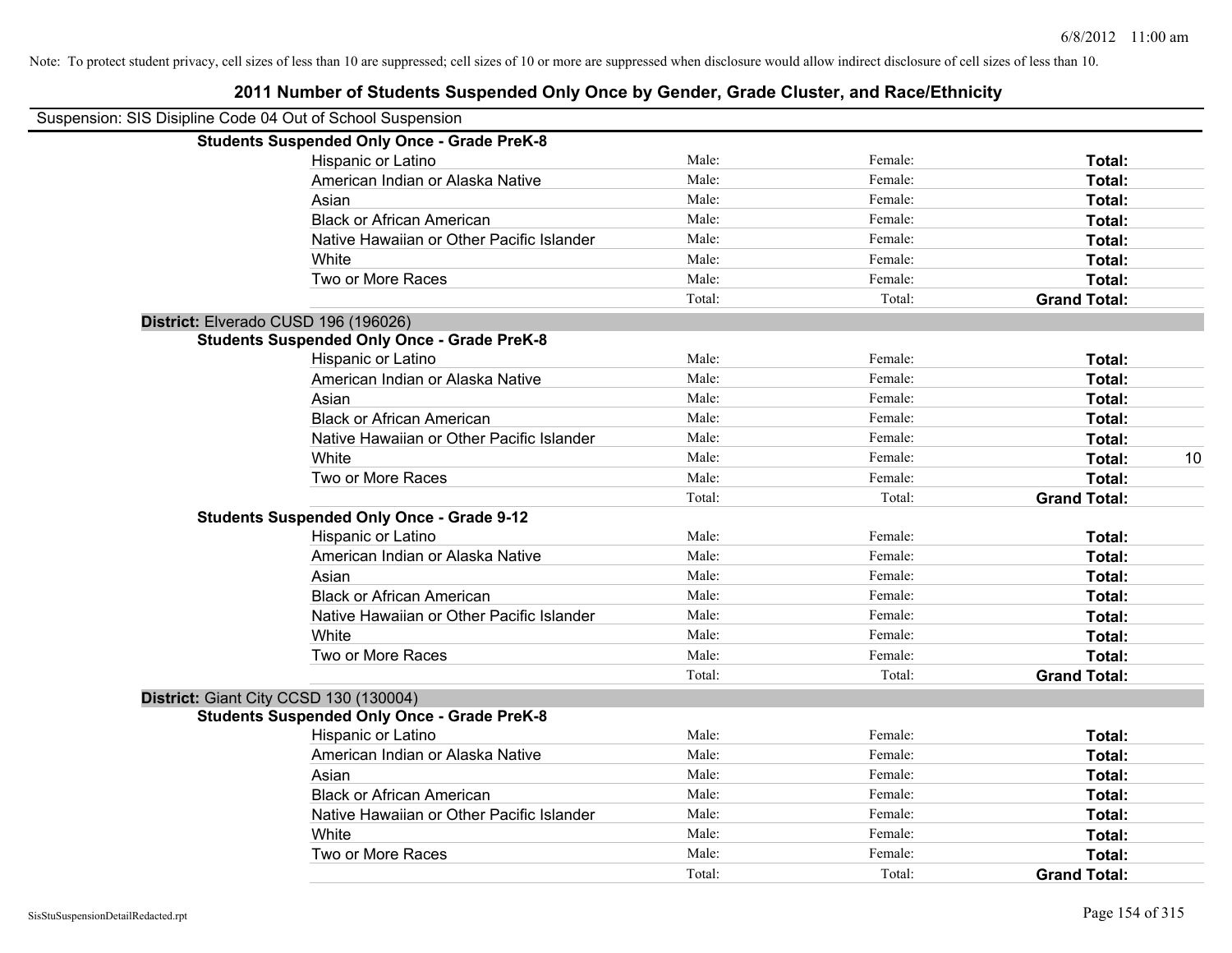| Suspension: SIS Disipline Code 04 Out of School Suspension |                                                    |                 |    |                   |    |                               |    |
|------------------------------------------------------------|----------------------------------------------------|-----------------|----|-------------------|----|-------------------------------|----|
| District: Murphysboro CUSD 186 (186026)                    |                                                    |                 |    |                   |    |                               |    |
|                                                            | <b>Students Suspended Only Once - Grade PreK-8</b> |                 |    |                   |    |                               |    |
|                                                            | Hispanic or Latino                                 | Male:           |    | Female:           |    | Total:                        |    |
|                                                            | American Indian or Alaska Native                   | Male:           |    | Female:           |    | Total:                        |    |
|                                                            | Asian                                              | Male:           |    | Female:           |    | Total:                        |    |
|                                                            | <b>Black or African American</b>                   | Male:           |    | Female:           |    | Total:                        | 18 |
|                                                            | Native Hawaiian or Other Pacific Islander          | Male:           |    | Female:           |    | Total:                        |    |
|                                                            | White                                              | Male:           |    | Female:           |    | Total:                        | 22 |
|                                                            | Two or More Races                                  | Male:           |    | Female:           |    | Total:                        |    |
|                                                            |                                                    | Total:          |    | Total:            |    | <b>Grand Total:</b>           |    |
|                                                            | <b>Students Suspended Only Once - Grade 9-12</b>   |                 |    |                   |    |                               |    |
|                                                            | Hispanic or Latino                                 | Male:           |    | Female:           |    | Total:                        |    |
|                                                            | American Indian or Alaska Native                   | Male:           |    | Female:           |    | Total:                        |    |
|                                                            | Asian                                              | Male:           |    | Female:           |    | Total:                        |    |
|                                                            | <b>Black or African American</b>                   | Male:           |    | Female:           |    | Total:                        | 19 |
|                                                            | Native Hawaiian or Other Pacific Islander          | Male:           |    | Female:           |    | Total:                        |    |
|                                                            | White                                              | Male:           | 33 | Female:           | 19 | Total:                        | 52 |
|                                                            | Two or More Races                                  | Male:           |    | Female:           |    | Total:                        |    |
|                                                            |                                                    | Total:          |    | Total:            |    | <b>Grand Total:</b>           |    |
| District: Trico CUSD 176 (176026)                          |                                                    |                 |    |                   |    |                               |    |
|                                                            | <b>Students Suspended Only Once - Grade PreK-8</b> |                 |    |                   |    |                               |    |
|                                                            | Hispanic or Latino                                 | Male:           |    | Female:           |    | Total:                        |    |
|                                                            | American Indian or Alaska Native                   | Male:           |    | Female:           |    | Total:                        |    |
|                                                            | Asian                                              | Male:           |    | Female:           |    | Total:                        |    |
|                                                            | <b>Black or African American</b>                   | Male:           |    | Female:           |    | Total:                        |    |
|                                                            | Native Hawaiian or Other Pacific Islander          | Male:           |    | Female:           |    | Total:                        |    |
|                                                            | White                                              | Male:           |    | Female:           |    | Total:                        | 10 |
|                                                            | Two or More Races                                  | Male:           |    | Female:           |    | Total:                        |    |
|                                                            |                                                    | Total:          |    | Total:            |    | <b>Grand Total:</b>           |    |
|                                                            | <b>Students Suspended Only Once - Grade 9-12</b>   |                 |    |                   |    |                               |    |
|                                                            | Hispanic or Latino                                 | Male:           |    | Female:           |    | Total:                        |    |
|                                                            | American Indian or Alaska Native                   | Male:           |    | Female:           |    | Total:                        |    |
|                                                            | Asian                                              | Male:           |    | Female:           |    | Total:                        |    |
|                                                            |                                                    |                 |    |                   |    |                               |    |
|                                                            | <b>Black or African American</b>                   | Male:           |    | Female:           |    | Total:                        |    |
|                                                            | Native Hawaiian or Other Pacific Islander          | Male:           |    | Female:           |    | Total:                        |    |
|                                                            | White                                              | Male:           |    | Female:           |    | Total:                        | 10 |
|                                                            | Two or More Races                                  | Male:<br>Total: |    | Female:<br>Total: |    | Total:<br><b>Grand Total:</b> |    |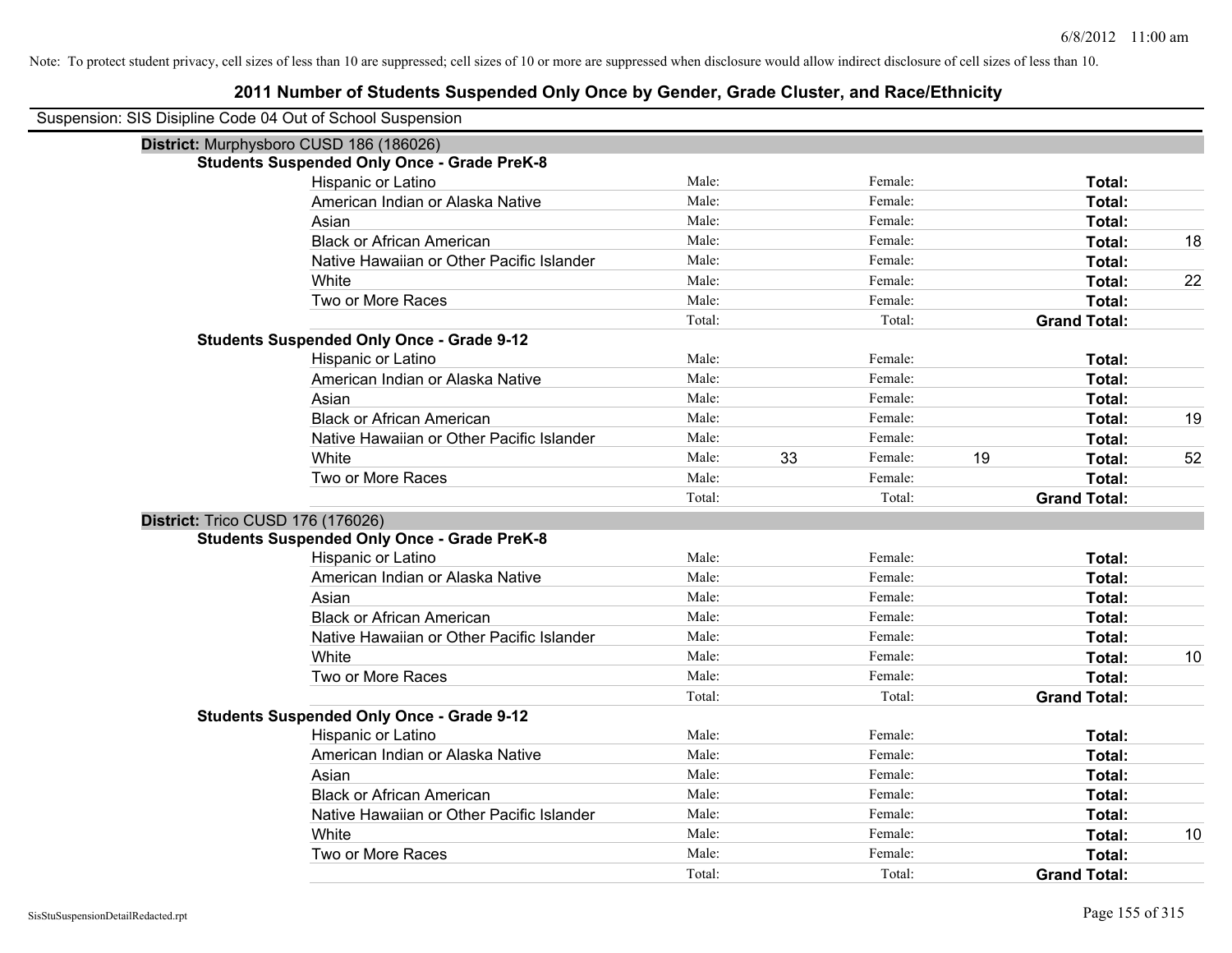| Suspension: SIS Disipline Code 04 Out of School Suspension |                                                    |        |         |                           |
|------------------------------------------------------------|----------------------------------------------------|--------|---------|---------------------------|
|                                                            | District: Tri-County Sp Ed Jnt Agreement (186061)  |        |         |                           |
|                                                            | <b>Students Suspended Only Once - Grade PreK-8</b> |        |         |                           |
|                                                            | Hispanic or Latino                                 | Male:  | Female: | Total:                    |
|                                                            | American Indian or Alaska Native                   | Male:  | Female: | Total:                    |
|                                                            | Asian                                              | Male:  | Female: | Total:                    |
|                                                            | <b>Black or African American</b>                   | Male:  | Female: | Total:                    |
|                                                            | Native Hawaiian or Other Pacific Islander          | Male:  | Female: | Total:                    |
|                                                            | White                                              | Male:  | Female: | Total:                    |
|                                                            | Two or More Races                                  | Male:  | Female: | Total:                    |
|                                                            |                                                    | Total: | Total:  | <b>Grand Total:</b>       |
|                                                            | <b>Students Suspended Only Once - Grade 9-12</b>   |        |         |                           |
|                                                            | Hispanic or Latino                                 | Male:  | Female: | Total:                    |
|                                                            | American Indian or Alaska Native                   | Male:  | Female: | Total:                    |
|                                                            | Asian                                              | Male:  | Female: | Total:                    |
|                                                            | <b>Black or African American</b>                   | Male:  | Female: | Total:                    |
|                                                            | Native Hawaiian or Other Pacific Islander          | Male:  | Female: | Total:                    |
|                                                            | White                                              | Male:  | Female: | Total:                    |
|                                                            | Two or More Races                                  | Male:  | Female: | Total:                    |
|                                                            |                                                    | Total: | Total:  | <b>Grand Total:</b>       |
|                                                            | District: Unity Point CCSD 140 (140004)            |        |         |                           |
|                                                            | <b>Students Suspended Only Once - Grade PreK-8</b> |        |         |                           |
|                                                            | Hispanic or Latino                                 | Male:  | Female: | Total:                    |
|                                                            | American Indian or Alaska Native                   | Male:  | Female: | Total:                    |
|                                                            | Asian                                              | Male:  | Female: | Total:                    |
|                                                            | <b>Black or African American</b>                   | Male:  | Female: | Total:                    |
|                                                            | Native Hawaiian or Other Pacific Islander          | Male:  | Female: | Total:                    |
|                                                            | White                                              | Male:  | Female: | Total:                    |
|                                                            | Two or More Races                                  | Male:  | Female: | Total:                    |
|                                                            |                                                    | Total: | Total:  | <b>Grand Total:</b><br>12 |
| County: Perry (073)                                        |                                                    |        |         |                           |
| District: CCSD 204 (204004)                                |                                                    |        |         |                           |
|                                                            | <b>Students Suspended Only Once - Grade PreK-8</b> |        |         |                           |
|                                                            | Hispanic or Latino                                 | Male:  | Female: | Total:                    |
|                                                            | American Indian or Alaska Native                   | Male:  | Female: | Total:                    |
|                                                            | Asian                                              | Male:  | Female: | Total:                    |
|                                                            | <b>Black or African American</b>                   | Male:  | Female: | Total:                    |
|                                                            | Native Hawaiian or Other Pacific Islander          | Male:  | Female: | Total:                    |
|                                                            | White                                              | Male:  | Female: | Total:                    |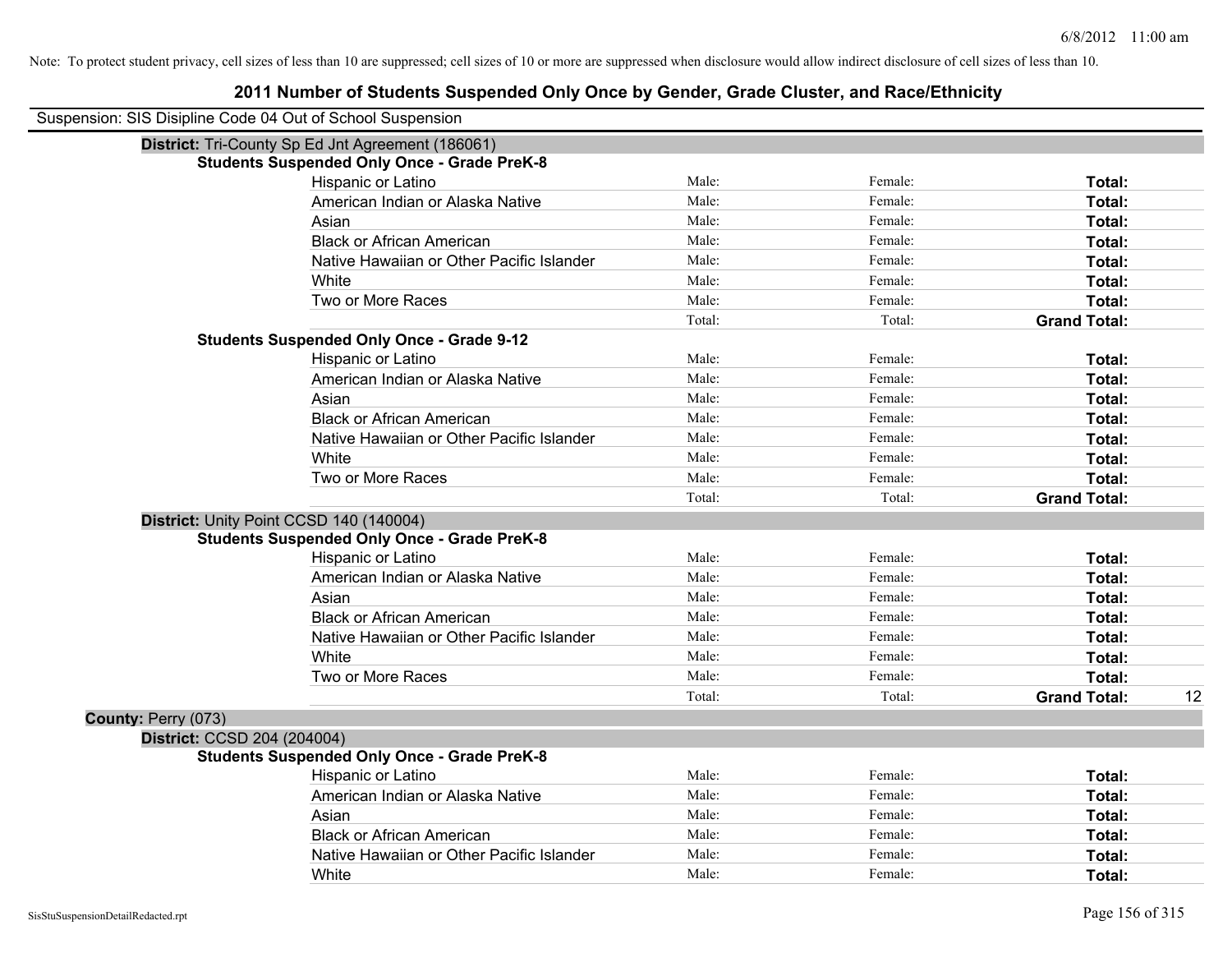| Suspension: SIS Disipline Code 04 Out of School Suspension |                                                    |        |    |         |    |                     |    |
|------------------------------------------------------------|----------------------------------------------------|--------|----|---------|----|---------------------|----|
|                                                            | Two or More Races                                  | Male:  |    | Female: |    | Total:              |    |
|                                                            |                                                    | Total: |    | Total:  |    | <b>Grand Total:</b> |    |
|                                                            | District: Duquoin CUSD 300 (300026)                |        |    |         |    |                     |    |
|                                                            | <b>Students Suspended Only Once - Grade PreK-8</b> |        |    |         |    |                     |    |
|                                                            | Hispanic or Latino                                 | Male:  |    | Female: |    | Total:              |    |
|                                                            | American Indian or Alaska Native                   | Male:  |    | Female: |    | Total:              |    |
|                                                            | Asian                                              | Male:  |    | Female: |    | Total:              |    |
|                                                            | <b>Black or African American</b>                   | Male:  |    | Female: |    | Total:              |    |
|                                                            | Native Hawaiian or Other Pacific Islander          | Male:  |    | Female: |    | Total:              |    |
|                                                            | White                                              | Male:  |    | Female: |    | Total:              | 25 |
|                                                            | Two or More Races                                  | Male:  |    | Female: |    | Total:              |    |
|                                                            |                                                    | Total: | 24 | Total:  | 11 | <b>Grand Total:</b> | 35 |
|                                                            | <b>Students Suspended Only Once - Grade 9-12</b>   |        |    |         |    |                     |    |
|                                                            | Hispanic or Latino                                 | Male:  |    | Female: |    | Total:              |    |
|                                                            | American Indian or Alaska Native                   | Male:  |    | Female: |    | Total:              |    |
|                                                            | Asian                                              | Male:  |    | Female: |    | Total:              |    |
|                                                            | <b>Black or African American</b>                   | Male:  |    | Female: |    | Total:              |    |
|                                                            | Native Hawaiian or Other Pacific Islander          | Male:  |    | Female: |    | Total:              |    |
|                                                            | White                                              | Male:  |    | Female: |    | Total:              |    |
|                                                            | Two or More Races                                  | Male:  |    | Female: |    | Total:              |    |
|                                                            |                                                    | Total: |    | Total:  |    | <b>Grand Total:</b> |    |
|                                                            | District: Pinckneyville CHSD 101 (101016)          |        |    |         |    |                     |    |
|                                                            | <b>Students Suspended Only Once - Grade 9-12</b>   |        |    |         |    |                     |    |
|                                                            | Hispanic or Latino                                 | Male:  |    | Female: |    | Total:              |    |
|                                                            | American Indian or Alaska Native                   | Male:  |    | Female: |    | Total:              |    |
|                                                            | Asian                                              | Male:  |    | Female: |    | Total:              |    |
|                                                            | <b>Black or African American</b>                   | Male:  |    | Female: |    | Total:              |    |
|                                                            | Native Hawaiian or Other Pacific Islander          | Male:  |    | Female: |    | Total:              |    |
|                                                            | White                                              | Male:  |    | Female: |    | Total:              |    |
|                                                            | Two or More Races                                  | Male:  |    | Female: |    | Total:              |    |
|                                                            |                                                    | Total: |    | Total:  |    | <b>Grand Total:</b> |    |
|                                                            | District: Pinckneyville SD 50 (050002)             |        |    |         |    |                     |    |
|                                                            | <b>Students Suspended Only Once - Grade PreK-8</b> |        |    |         |    |                     |    |
|                                                            | Hispanic or Latino                                 | Male:  |    | Female: |    | Total:              |    |
|                                                            | American Indian or Alaska Native                   | Male:  |    | Female: |    | Total:              |    |
|                                                            | Asian                                              | Male:  |    | Female: |    | Total:              |    |
|                                                            | <b>Black or African American</b>                   | Male:  |    | Female: |    | Total:              |    |
|                                                            | Native Hawaiian or Other Pacific Islander          | Male:  |    | Female: |    | Total:              |    |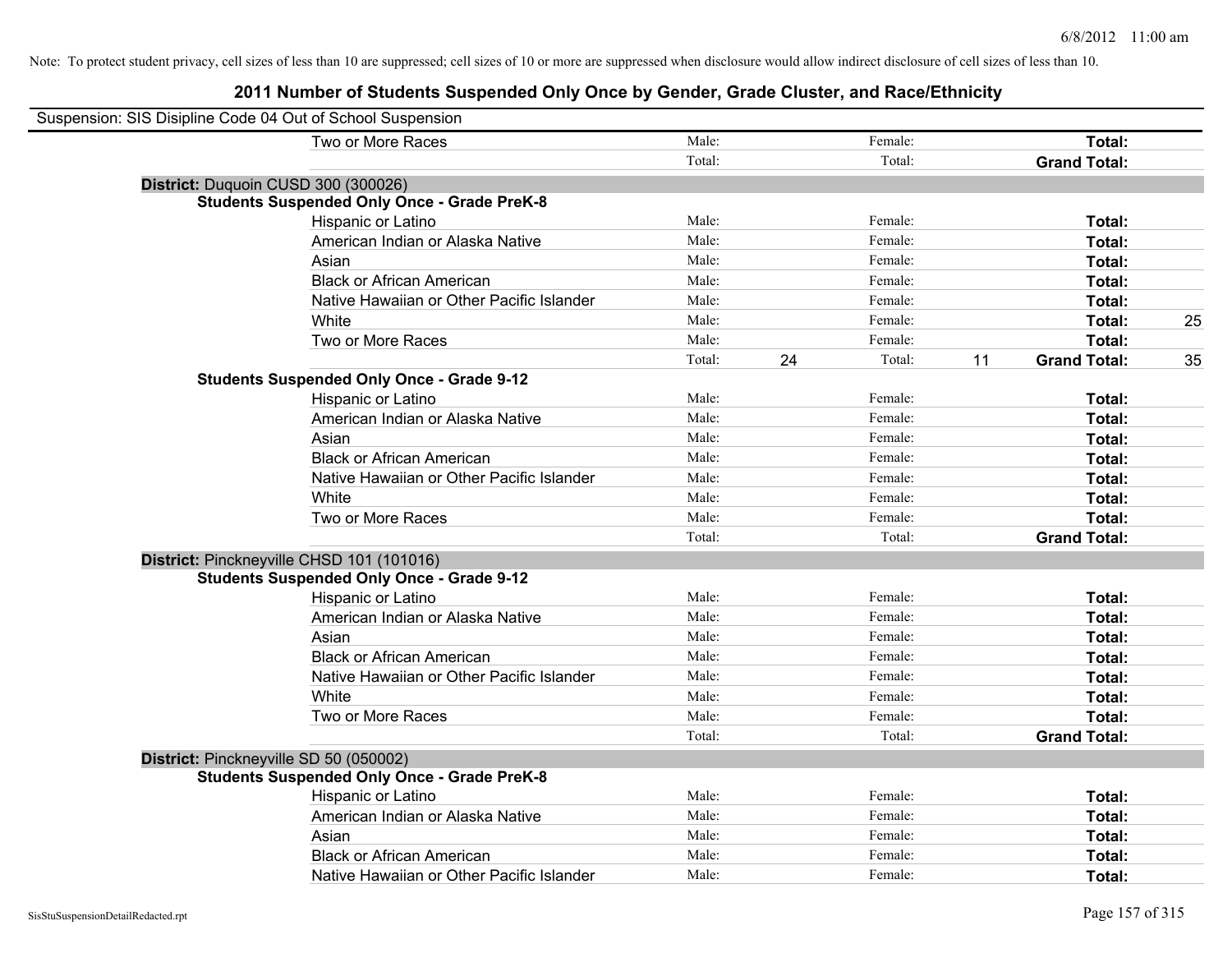| Suspension: SIS Disipline Code 04 Out of School Suspension |                                                    |        |     |         |     |                     |     |
|------------------------------------------------------------|----------------------------------------------------|--------|-----|---------|-----|---------------------|-----|
|                                                            | White                                              | Male:  |     | Female: |     | Total:              |     |
|                                                            | Two or More Races                                  | Male:  |     | Female: |     | Total:              |     |
|                                                            |                                                    | Total: |     | Total:  |     | <b>Grand Total:</b> |     |
| Region: Kane ROE (31)                                      |                                                    |        |     |         |     |                     |     |
| County: Kane (045)                                         |                                                    |        |     |         |     |                     |     |
| District: Aurora East USD 131 (131022)                     |                                                    |        |     |         |     |                     |     |
|                                                            | <b>Students Suspended Only Once - Grade 9-12</b>   |        |     |         |     |                     |     |
|                                                            | Hispanic or Latino                                 | Male:  | 185 | Female: | 172 | Total:              | 357 |
|                                                            | American Indian or Alaska Native                   | Male:  |     | Female: |     | Total:              |     |
|                                                            | Asian                                              | Male:  |     | Female: |     | Total:              |     |
|                                                            | <b>Black or African American</b>                   | Male:  | 39  | Female: | 33  | Total:              | 72  |
|                                                            | Native Hawaiian or Other Pacific Islander          | Male:  |     | Female: |     | Total:              |     |
|                                                            | White                                              | Male:  |     | Female: |     | Total:              | 21  |
|                                                            | Two or More Races                                  | Male:  |     | Female: |     | <b>Total:</b>       |     |
|                                                            |                                                    | Total: |     | Total:  |     | <b>Grand Total:</b> |     |
| District: Aurora West USD 129 (129022)                     |                                                    |        |     |         |     |                     |     |
|                                                            | <b>Students Suspended Only Once - Grade PreK-8</b> |        |     |         |     |                     |     |
|                                                            | Hispanic or Latino                                 | Male:  | 161 | Female: | 70  | Total:              | 231 |
|                                                            | American Indian or Alaska Native                   | Male:  |     | Female: |     | Total:              |     |
|                                                            | Asian                                              | Male:  |     | Female: |     | Total:              |     |
|                                                            | <b>Black or African American</b>                   | Male:  | 65  | Female: | 41  | Total:              | 106 |
|                                                            | Native Hawaiian or Other Pacific Islander          | Male:  |     | Female: |     | <b>Total:</b>       |     |
|                                                            | White                                              | Male:  | 50  | Female: | 16  | Total:              | 66  |
|                                                            | Two or More Races                                  | Male:  |     | Female: |     | Total:              |     |
|                                                            |                                                    | Total: |     | Total:  |     | <b>Grand Total:</b> | 417 |
|                                                            | <b>Students Suspended Only Once - Grade 9-12</b>   |        |     |         |     |                     |     |
|                                                            | Hispanic or Latino                                 | Male:  | 122 | Female: | 97  | Total:              | 219 |
|                                                            | American Indian or Alaska Native                   | Male:  |     | Female: |     | Total:              |     |
|                                                            | Asian                                              | Male:  |     | Female: |     | Total:              |     |
|                                                            | <b>Black or African American</b>                   | Male:  | 57  | Female: | 55  | Total:              | 112 |
|                                                            | Native Hawaiian or Other Pacific Islander          | Male:  |     | Female: |     | <b>Total:</b>       |     |
|                                                            | White                                              | Male:  | 50  | Female: | 33  | Total:              | 83  |
|                                                            | Two or More Races                                  | Male:  |     | Female: |     | <b>Total:</b>       | 25  |
|                                                            |                                                    | Total: | 255 | Total:  | 197 | <b>Grand Total:</b> | 452 |
| District: Batavia USD 101 (101022)                         |                                                    |        |     |         |     |                     |     |
|                                                            | <b>Students Suspended Only Once - Grade PreK-8</b> |        |     |         |     |                     |     |
|                                                            | Hispanic or Latino                                 | Male:  |     | Female: |     | <b>Total:</b>       |     |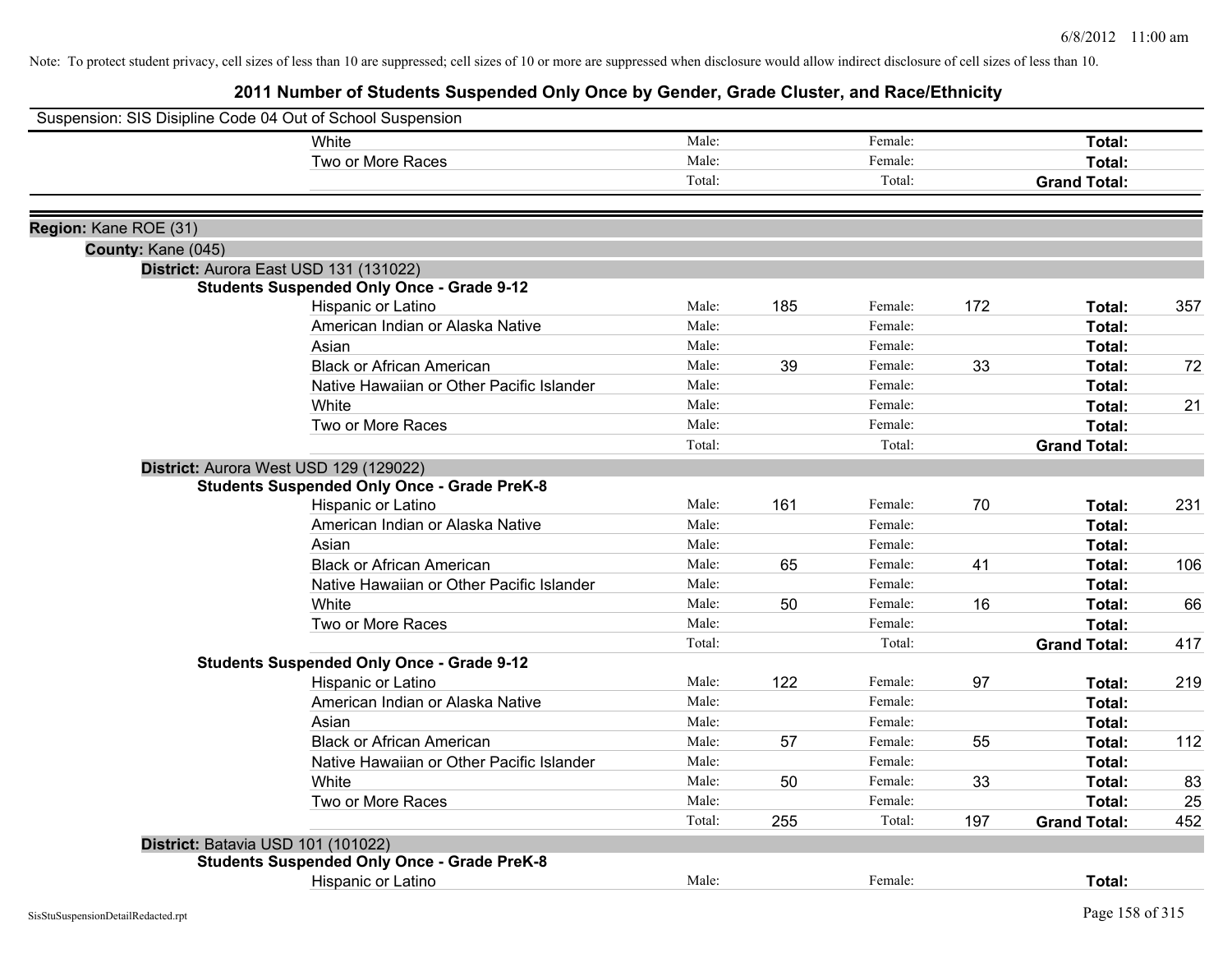| Suspension: SIS Disipline Code 04 Out of School Suspension |                                                    |        |    |         |    |                     |     |
|------------------------------------------------------------|----------------------------------------------------|--------|----|---------|----|---------------------|-----|
|                                                            | American Indian or Alaska Native                   | Male:  |    | Female: |    | <b>Total:</b>       |     |
|                                                            | Asian                                              | Male:  |    | Female: |    | Total:              |     |
|                                                            | <b>Black or African American</b>                   | Male:  |    | Female: |    | Total:              |     |
|                                                            | Native Hawaiian or Other Pacific Islander          | Male:  |    | Female: |    | Total:              |     |
|                                                            | White                                              | Male:  |    | Female: |    | Total:              | 29  |
|                                                            | Two or More Races                                  | Male:  |    | Female: |    | Total:              |     |
|                                                            |                                                    | Total: | 35 | Total:  | 12 | <b>Grand Total:</b> | 47  |
|                                                            | <b>Students Suspended Only Once - Grade 9-12</b>   |        |    |         |    |                     |     |
|                                                            | Hispanic or Latino                                 | Male:  |    | Female: |    | Total:              | 15  |
|                                                            | American Indian or Alaska Native                   | Male:  |    | Female: |    | Total:              |     |
|                                                            | Asian                                              | Male:  |    | Female: |    | Total:              |     |
|                                                            | <b>Black or African American</b>                   | Male:  |    | Female: |    | Total:              |     |
|                                                            | Native Hawaiian or Other Pacific Islander          | Male:  |    | Female: |    | Total:              |     |
|                                                            | White                                              | Male:  | 26 | Female: | 13 | Total:              | 39  |
|                                                            | Two or More Races                                  | Male:  |    | Female: |    | Total:              |     |
|                                                            |                                                    | Total: |    | Total:  |    | <b>Grand Total:</b> |     |
|                                                            | District: Central CUSD 301 (301026)                |        |    |         |    |                     |     |
|                                                            | <b>Students Suspended Only Once - Grade PreK-8</b> |        |    |         |    |                     |     |
|                                                            | Hispanic or Latino                                 | Male:  |    | Female: |    | Total:              |     |
|                                                            | American Indian or Alaska Native                   | Male:  |    | Female: |    | Total:              |     |
|                                                            | Asian                                              | Male:  |    | Female: |    | Total:              |     |
|                                                            | <b>Black or African American</b>                   | Male:  |    | Female: |    | Total:              |     |
|                                                            | Native Hawaiian or Other Pacific Islander          | Male:  |    | Female: |    | Total:              |     |
|                                                            | White                                              | Male:  |    | Female: |    | Total:              |     |
|                                                            | Two or More Races                                  | Male:  |    | Female: |    | Total:              |     |
|                                                            |                                                    | Total: |    | Total:  |    | <b>Grand Total:</b> |     |
|                                                            | <b>Students Suspended Only Once - Grade 9-12</b>   |        |    |         |    |                     |     |
|                                                            | Hispanic or Latino                                 | Male:  |    | Female: |    | Total:              |     |
|                                                            | American Indian or Alaska Native                   | Male:  |    | Female: |    | Total:              |     |
|                                                            | Asian                                              | Male:  |    | Female: |    | Total:              |     |
|                                                            | <b>Black or African American</b>                   | Male:  |    | Female: |    | Total:              |     |
|                                                            | Native Hawaiian or Other Pacific Islander          | Male:  |    | Female: |    | Total:              |     |
|                                                            | White                                              | Male:  |    | Female: |    | <b>Total:</b>       | 29  |
|                                                            | Two or More Races                                  | Male:  |    | Female: |    | Total:              |     |
|                                                            |                                                    | Total: |    | Total:  |    | <b>Grand Total:</b> |     |
| District: CUSD 300 (300026)                                |                                                    |        |    |         |    |                     |     |
|                                                            | <b>Students Suspended Only Once - Grade PreK-8</b> |        |    |         |    |                     |     |
|                                                            | Hispanic or Latino                                 | Male:  | 81 | Female: | 27 | Total:              | 108 |
|                                                            | American Indian or Alaska Native                   | Male:  |    | Female: |    | Total:              |     |
| SisStuSuspensionDetailRedacted.rpt                         |                                                    |        |    |         |    | Page 159 of 315     |     |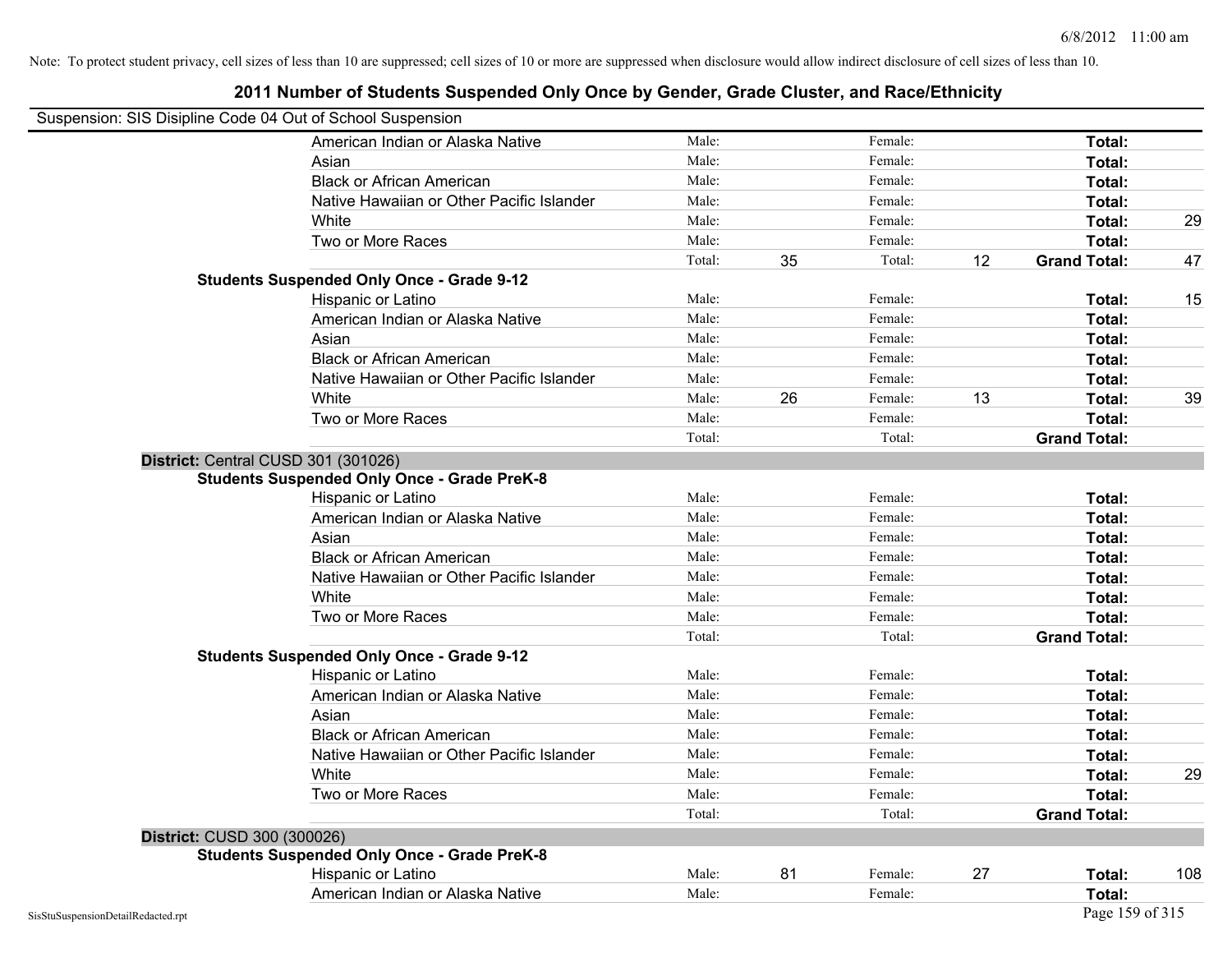Note: To protect student privacy, cell sizes of less than 10 are suppressed; cell sizes of 10 or more are suppressed when disclosure would allow indirect disclosure of cell sizes of less than 10.

## **2011 Number of Students Suspended Only Once by Gender, Grade Cluster, and Race/Ethnicity**

| Suspension: SIS Disipline Code 04 Out of School Suspension |        |    |         |    |                     |     |
|------------------------------------------------------------|--------|----|---------|----|---------------------|-----|
| Asian                                                      | Male:  |    | Female: |    | Total:              |     |
| <b>Black or African American</b>                           | Male:  | 47 | Female: | 22 | Total:              | 69  |
| Native Hawaiian or Other Pacific Islander                  | Male:  |    | Female: |    | Total:              |     |
| White                                                      | Male:  | 51 | Female: | 10 | Total:              | 61  |
| Two or More Races                                          | Male:  |    | Female: |    | Total:              |     |
|                                                            | Total: |    | Total:  |    | <b>Grand Total:</b> | 253 |
| <b>Students Suspended Only Once - Grade 9-12</b>           |        |    |         |    |                     |     |
| Hispanic or Latino                                         | Male:  | 87 | Female: | 62 | Total:              | 149 |
| American Indian or Alaska Native                           | Male:  |    | Female: |    | Total:              |     |
| Asian                                                      | Male:  |    | Female: |    | Total:              |     |
| <b>Black or African American</b>                           | Male:  | 16 | Female: | 29 | Total:              | 45  |
| Native Hawaiian or Other Pacific Islander                  | Male:  |    | Female: |    | Total:              |     |
| White                                                      | Male:  | 95 | Female: | 45 | Total:              | 140 |
| Two or More Races                                          | Male:  |    | Female: |    | Total:              | 13  |
|                                                            | Total: |    | Total:  |    | <b>Grand Total:</b> |     |
| District: Geneva CUSD 304 (304026)                         |        |    |         |    |                     |     |
| <b>Students Suspended Only Once - Grade PreK-8</b>         |        |    |         |    |                     |     |
| Hispanic or Latino                                         | Male:  |    | Female: |    | Total:              |     |
| American Indian or Alaska Native                           | Male:  |    | Female: |    | Total:              |     |
| Asian                                                      | Male:  |    | Female: |    | Total:              |     |
| <b>Black or African American</b>                           | Male:  |    | Female: |    | Total:              |     |
| Native Hawaiian or Other Pacific Islander                  | Male:  |    | Female: |    | Total:              |     |
| White                                                      | Male:  |    | Female: |    | Total:              |     |
| Two or More Races                                          | Male:  |    | Female: |    | Total:              |     |
|                                                            | Total: |    | Total:  |    | <b>Grand Total:</b> |     |
| <b>Students Suspended Only Once - Grade 9-12</b>           |        |    |         |    |                     |     |
| Hispanic or Latino                                         | Male:  |    | Female: |    | Total:              |     |
| American Indian or Alaska Native                           | Male:  |    | Female: |    | Total:              |     |
| Asian                                                      | Male:  |    | Female: |    | Total:              |     |
| <b>Black or African American</b>                           | Male:  |    | Female: |    | Total:              |     |
| Native Hawaiian or Other Pacific Islander                  | Male:  |    | Female: |    | Total:              |     |
| White                                                      | Male:  |    | Female: |    | Total:              | 39  |
| Two or More Races                                          | Male:  |    | Female: |    | Total:              |     |
|                                                            | Total: | 39 | Total:  | 11 | <b>Grand Total:</b> | 50  |
| District: Kaneland CUSD 302 (302026)                       |        |    |         |    |                     |     |
| <b>Students Suspended Only Once - Grade PreK-8</b>         |        |    |         |    |                     |     |
| Hispanic or Latino                                         | Male:  |    | Female: |    | Total:              | 10  |
| American Indian or Alaska Native                           | Male:  |    | Female: |    | Total:              |     |

Asian **Asian Male:** Total: Male: Female: **Total: Total:** Total: Total: Total: Total: Total: Total: Total: Total: Total: Total: Total: Total: Total: Total: Total: Total: Total: Total: Total: Total: Total: Total: Total: Tota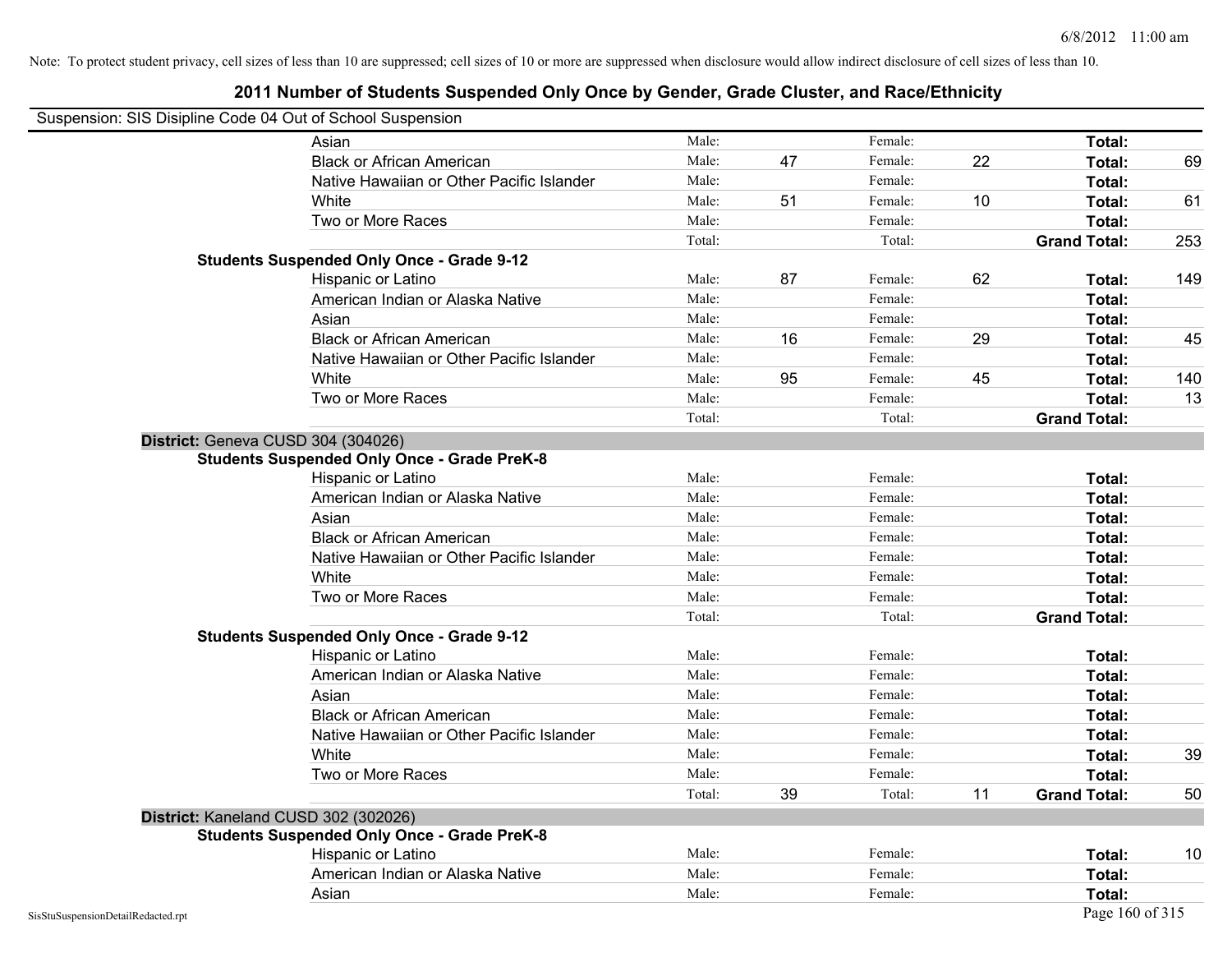|                                   | Suspension: SIS Disipline Code 04 Out of School Suspension                                          |        |     |         |     |                     |     |
|-----------------------------------|-----------------------------------------------------------------------------------------------------|--------|-----|---------|-----|---------------------|-----|
|                                   | <b>Black or African American</b>                                                                    | Male:  |     | Female: |     | Total:              |     |
|                                   | Native Hawaiian or Other Pacific Islander                                                           | Male:  |     | Female: |     | Total:              |     |
|                                   | White                                                                                               | Male:  |     | Female: |     | Total:              | 14  |
|                                   | Two or More Races                                                                                   | Male:  |     | Female: |     | Total:              |     |
|                                   |                                                                                                     | Total: |     | Total:  |     | <b>Grand Total:</b> |     |
|                                   | <b>Students Suspended Only Once - Grade 9-12</b>                                                    |        |     |         |     |                     |     |
|                                   | Hispanic or Latino                                                                                  | Male:  |     | Female: |     | Total:              | 17  |
|                                   | American Indian or Alaska Native                                                                    | Male:  |     | Female: |     | Total:              |     |
|                                   | Asian                                                                                               | Male:  |     | Female: |     | Total:              |     |
|                                   | <b>Black or African American</b>                                                                    | Male:  |     | Female: |     | Total:              |     |
|                                   | Native Hawaiian or Other Pacific Islander                                                           | Male:  |     | Female: |     | Total:              |     |
|                                   | White                                                                                               | Male:  | 33  | Female: | 13  | Total:              | 46  |
|                                   | Two or More Races                                                                                   | Male:  |     | Female: |     | Total:              |     |
|                                   |                                                                                                     | Total: |     | Total:  |     | <b>Grand Total:</b> |     |
| District: Larkin Center (012500)  |                                                                                                     |        |     |         |     |                     |     |
|                                   | <b>Students Suspended Only Once - Grade 9-12</b>                                                    |        |     |         |     |                     |     |
|                                   | Hispanic or Latino                                                                                  | Male:  |     | Female: |     | Total:              |     |
|                                   | American Indian or Alaska Native                                                                    | Male:  |     | Female: |     | Total:              |     |
|                                   | Asian                                                                                               | Male:  |     | Female: |     | Total:              |     |
|                                   | <b>Black or African American</b>                                                                    | Male:  |     | Female: |     | Total:              |     |
|                                   | Native Hawaiian or Other Pacific Islander                                                           | Male:  |     | Female: |     | Total:              |     |
|                                   | White                                                                                               | Male:  |     | Female: |     | Total:              |     |
|                                   | Two or More Races                                                                                   | Male:  |     | Female: |     | Total:              |     |
|                                   |                                                                                                     | Total: |     | Total:  |     | <b>Grand Total:</b> |     |
|                                   | District: Mid-Valley Special Ed Coop (303061)<br><b>Students Suspended Only Once - Grade PreK-8</b> |        |     |         |     |                     |     |
|                                   | Hispanic or Latino                                                                                  | Male:  |     | Female: |     | Total:              |     |
|                                   | American Indian or Alaska Native                                                                    | Male:  |     | Female: |     | Total:              |     |
|                                   | Asian                                                                                               | Male:  |     | Female: |     | Total:              |     |
|                                   | <b>Black or African American</b>                                                                    | Male:  |     | Female: |     | Total:              |     |
|                                   | Native Hawaiian or Other Pacific Islander                                                           | Male:  |     | Female: |     | Total:              |     |
|                                   | White                                                                                               | Male:  |     | Female: |     | Total:              |     |
|                                   | Two or More Races                                                                                   | Male:  |     | Female: |     | Total:              |     |
|                                   |                                                                                                     | Total: |     | Total:  |     | <b>Grand Total:</b> |     |
| <b>District: SD U-46 (046022)</b> |                                                                                                     |        |     |         |     |                     |     |
|                                   | <b>Students Suspended Only Once - Grade PreK-8</b>                                                  |        |     |         |     |                     |     |
|                                   | Hispanic or Latino                                                                                  | Male:  | 319 | Female: | 128 | Total:              | 447 |
|                                   | American Indian or Alaska Native                                                                    | Male:  |     | Female: |     | Total:              |     |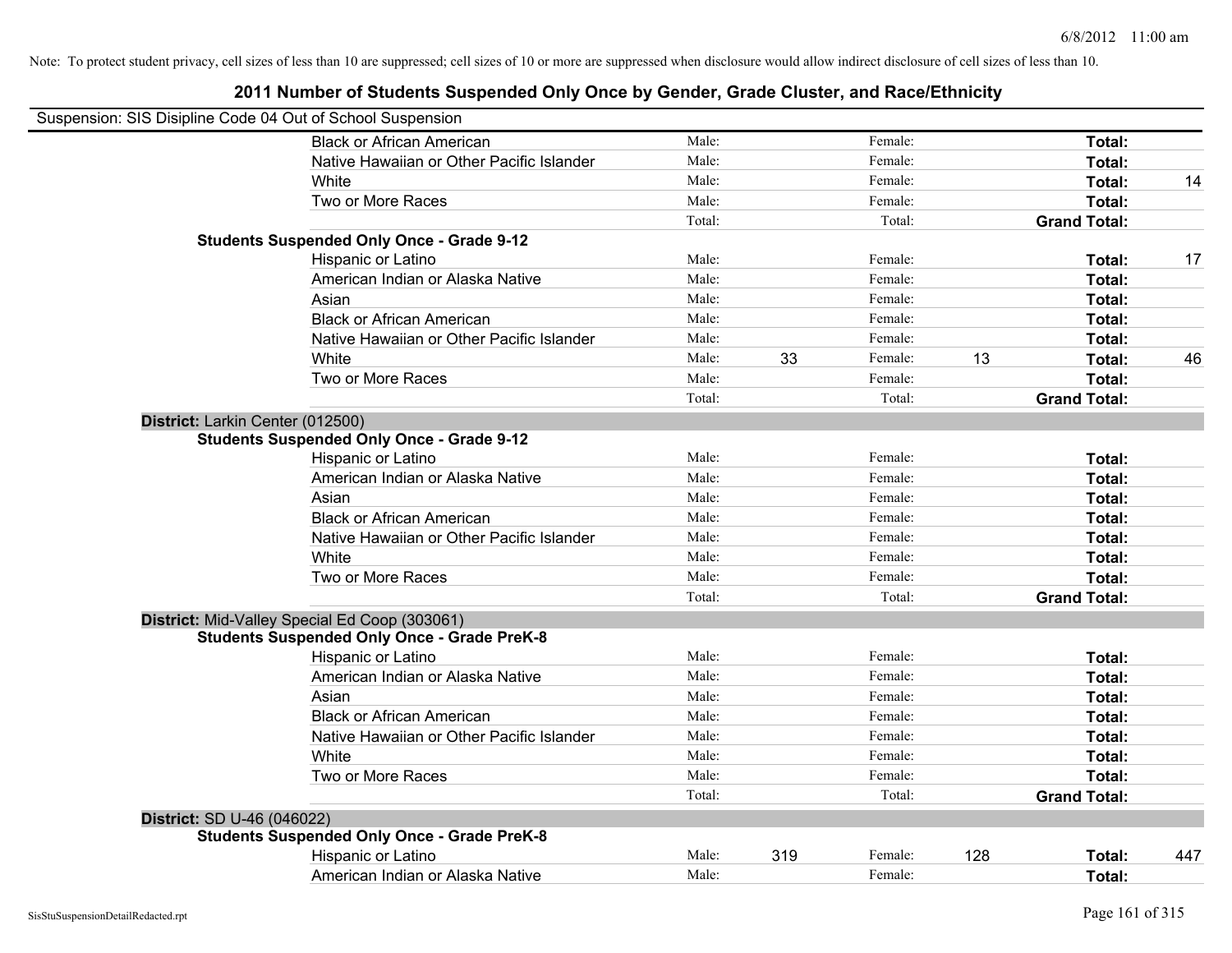| Suspension: SIS Disipline Code 04 Out of School Suspension |        |     |         |     |                     |     |
|------------------------------------------------------------|--------|-----|---------|-----|---------------------|-----|
| Asian                                                      | Male:  |     | Female: |     | Total:              | 19  |
| <b>Black or African American</b>                           | Male:  | 88  | Female: | 47  | Total:              | 135 |
| Native Hawaiian or Other Pacific Islander                  | Male:  |     | Female: |     | Total:              |     |
| White                                                      | Male:  | 98  | Female: | 25  | Total:              | 123 |
| Two or More Races                                          | Male:  | 28  | Female: | 12  | Total:              | 40  |
|                                                            | Total: |     | Total:  |     | <b>Grand Total:</b> |     |
| <b>Students Suspended Only Once - Grade 9-12</b>           |        |     |         |     |                     |     |
| Hispanic or Latino                                         | Male:  | 268 | Female: | 165 | Total:              | 433 |
| American Indian or Alaska Native                           | Male:  |     | Female: |     | Total:              |     |
| Asian                                                      | Male:  |     | Female: |     | Total:              | 12  |
| <b>Black or African American</b>                           | Male:  | 63  | Female: | 46  | Total:              | 109 |
| Native Hawaiian or Other Pacific Islander                  | Male:  |     | Female: |     | Total:              |     |
| White                                                      | Male:  | 138 | Female: | 70  | Total:              | 208 |
| Two or More Races                                          | Male:  |     | Female: |     | Total:              | 24  |
|                                                            | Total: |     | Total:  |     | <b>Grand Total:</b> |     |
| District: Sisters of St Joseph (019500)                    |        |     |         |     |                     |     |
| <b>Students Suspended Only Once - Grade 9-12</b>           |        |     |         |     |                     |     |
| Hispanic or Latino                                         | Male:  |     | Female: |     | Total:              |     |
| American Indian or Alaska Native                           | Male:  |     | Female: |     | Total:              |     |
| Asian                                                      | Male:  |     | Female: |     | Total:              |     |
| <b>Black or African American</b>                           | Male:  |     | Female: |     | Total:              |     |
| Native Hawaiian or Other Pacific Islander                  | Male:  |     | Female: |     | Total:              |     |
| White                                                      | Male:  |     | Female: |     | Total:              |     |
| Two or More Races                                          | Male:  |     | Female: |     | Total:              |     |
|                                                            | Total: |     | Total:  |     | <b>Grand Total:</b> |     |
| District: Special Education Services (020200)              |        |     |         |     |                     |     |
| <b>Students Suspended Only Once - Grade 9-12</b>           |        |     |         |     |                     |     |
| Hispanic or Latino                                         | Male:  |     | Female: |     | Total:              |     |
| American Indian or Alaska Native                           | Male:  |     | Female: |     | Total:              |     |
| Asian                                                      | Male:  |     | Female: |     | Total:              |     |
| <b>Black or African American</b>                           | Male:  |     | Female: |     | Total:              |     |
| Native Hawaiian or Other Pacific Islander                  | Male:  |     | Female: |     | Total:              |     |
| White                                                      | Male:  |     | Female: |     | Total:              |     |
| Two or More Races                                          | Male:  |     | Female: |     | Total:              |     |
|                                                            | Total: |     | Total:  |     | <b>Grand Total:</b> |     |
| District: St Charles CUSD 303 (303026)                     |        |     |         |     |                     |     |
| <b>Students Suspended Only Once - Grade PreK-8</b>         |        |     |         |     |                     |     |
| <b>Hispanic or Latino</b>                                  | Male:  |     | Female: |     | Total:              | 15  |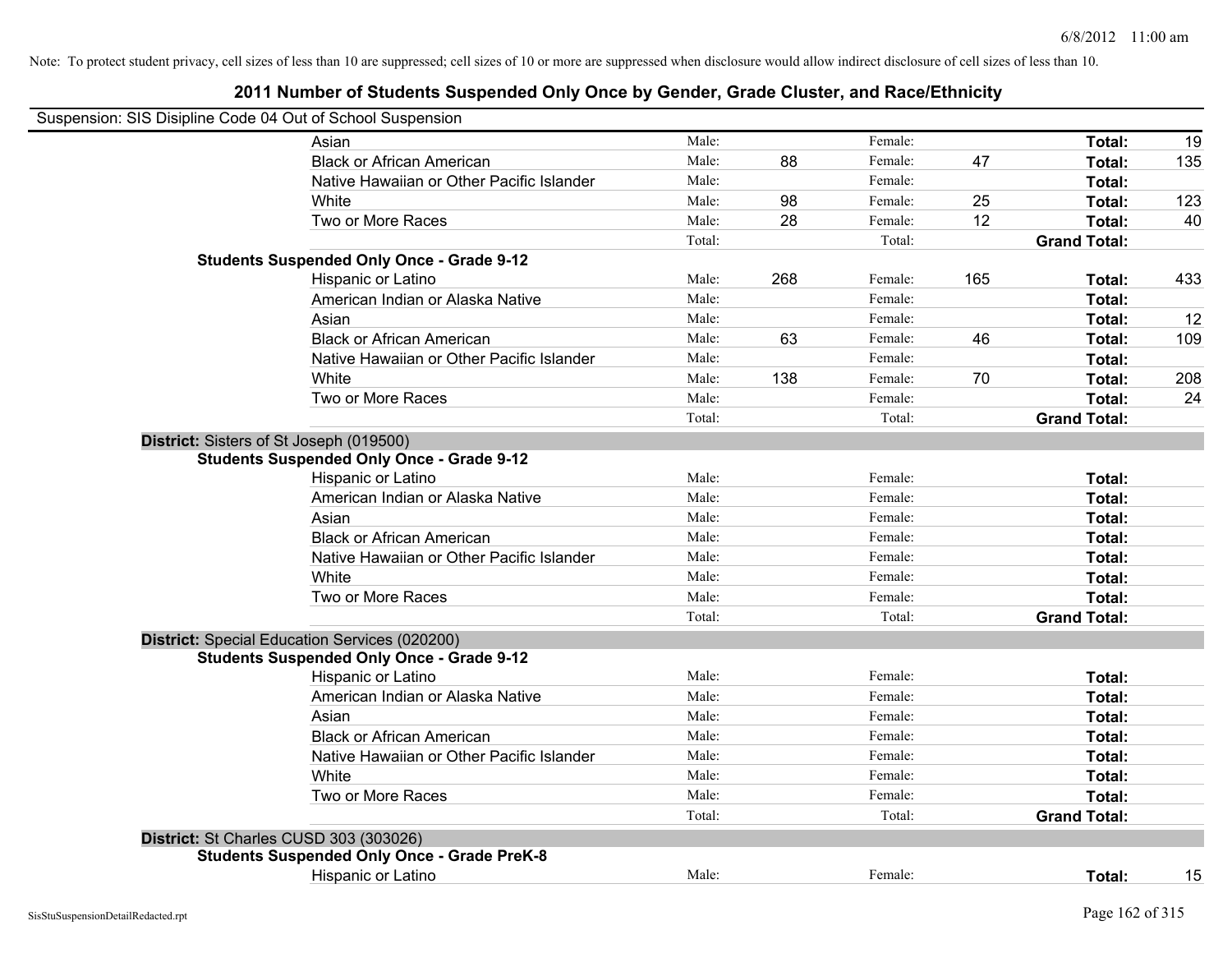| Suspension: SIS Disipline Code 04 Out of School Suspension |                                                    |        |     |         |    |                     |     |
|------------------------------------------------------------|----------------------------------------------------|--------|-----|---------|----|---------------------|-----|
|                                                            | American Indian or Alaska Native                   | Male:  |     | Female: |    | Total:              |     |
|                                                            | Asian                                              | Male:  |     | Female: |    | Total:              |     |
|                                                            | <b>Black or African American</b>                   | Male:  |     | Female: |    | Total:              |     |
|                                                            | Native Hawaiian or Other Pacific Islander          | Male:  |     | Female: |    | Total:              |     |
|                                                            | White                                              | Male:  |     | Female: |    | Total:              | 54  |
|                                                            | Two or More Races                                  | Male:  |     | Female: |    | Total:              |     |
|                                                            |                                                    | Total: | 71  | Total:  | 11 | <b>Grand Total:</b> | 82  |
|                                                            | <b>Students Suspended Only Once - Grade 9-12</b>   |        |     |         |    |                     |     |
|                                                            | Hispanic or Latino                                 | Male:  |     | Female: |    | Total:              | 22  |
|                                                            | American Indian or Alaska Native                   | Male:  |     | Female: |    | Total:              |     |
|                                                            | Asian                                              | Male:  |     | Female: |    | Total:              |     |
|                                                            | <b>Black or African American</b>                   | Male:  |     | Female: |    | Total:              |     |
|                                                            | Native Hawaiian or Other Pacific Islander          | Male:  |     | Female: |    | Total:              |     |
|                                                            | White                                              | Male:  | 92  | Female: | 35 | Total:              | 127 |
|                                                            | Two or More Races                                  | Male:  |     | Female: |    | Total:              |     |
|                                                            |                                                    | Total: | 116 | Total:  | 47 | <b>Grand Total:</b> | 163 |
| County: Non-Public School (000)                            |                                                    |        |     |         |    |                     |     |
| District: Kane ROE (000000)                                |                                                    |        |     |         |    |                     |     |
|                                                            | <b>Students Suspended Only Once - Grade 9-12</b>   |        |     |         |    |                     |     |
|                                                            | Hispanic or Latino                                 | Male:  |     | Female: |    | Total:              |     |
|                                                            | American Indian or Alaska Native                   | Male:  |     | Female: |    | Total:              |     |
|                                                            | Asian                                              | Male:  |     | Female: |    | Total:              |     |
|                                                            | <b>Black or African American</b>                   | Male:  |     | Female: |    | Total:              |     |
|                                                            | Native Hawaiian or Other Pacific Islander          | Male:  |     | Female: |    | Total:              |     |
|                                                            | White                                              | Male:  |     | Female: |    | Total:              |     |
|                                                            | Two or More Races                                  | Male:  |     | Female: |    | Total:              |     |
|                                                            |                                                    | Total: |     | Total:  |    | <b>Grand Total:</b> |     |
|                                                            |                                                    |        |     |         |    |                     |     |
| Region: Knox ROE (33)                                      |                                                    |        |     |         |    |                     |     |
| County: Knox (048)                                         |                                                    |        |     |         |    |                     |     |
|                                                            | District: Abingdon CUSD 217 (217026)               |        |     |         |    |                     |     |
|                                                            | <b>Students Suspended Only Once - Grade PreK-8</b> |        |     |         |    |                     |     |
|                                                            | Hispanic or Latino                                 | Male:  |     | Female: |    | Total:              |     |
|                                                            | American Indian or Alaska Native                   | Male:  |     | Female: |    | Total:              |     |
|                                                            | Asian                                              | Male:  |     | Female: |    | Total:              |     |
|                                                            | <b>Black or African American</b>                   | Male:  |     | Female: |    | Total:              |     |
|                                                            | Native Hawaiian or Other Pacific Islander          | Male:  |     | Female: |    | Total:              |     |
|                                                            | White                                              | Male:  |     | Female: |    | Total:              |     |
|                                                            |                                                    |        |     |         |    |                     |     |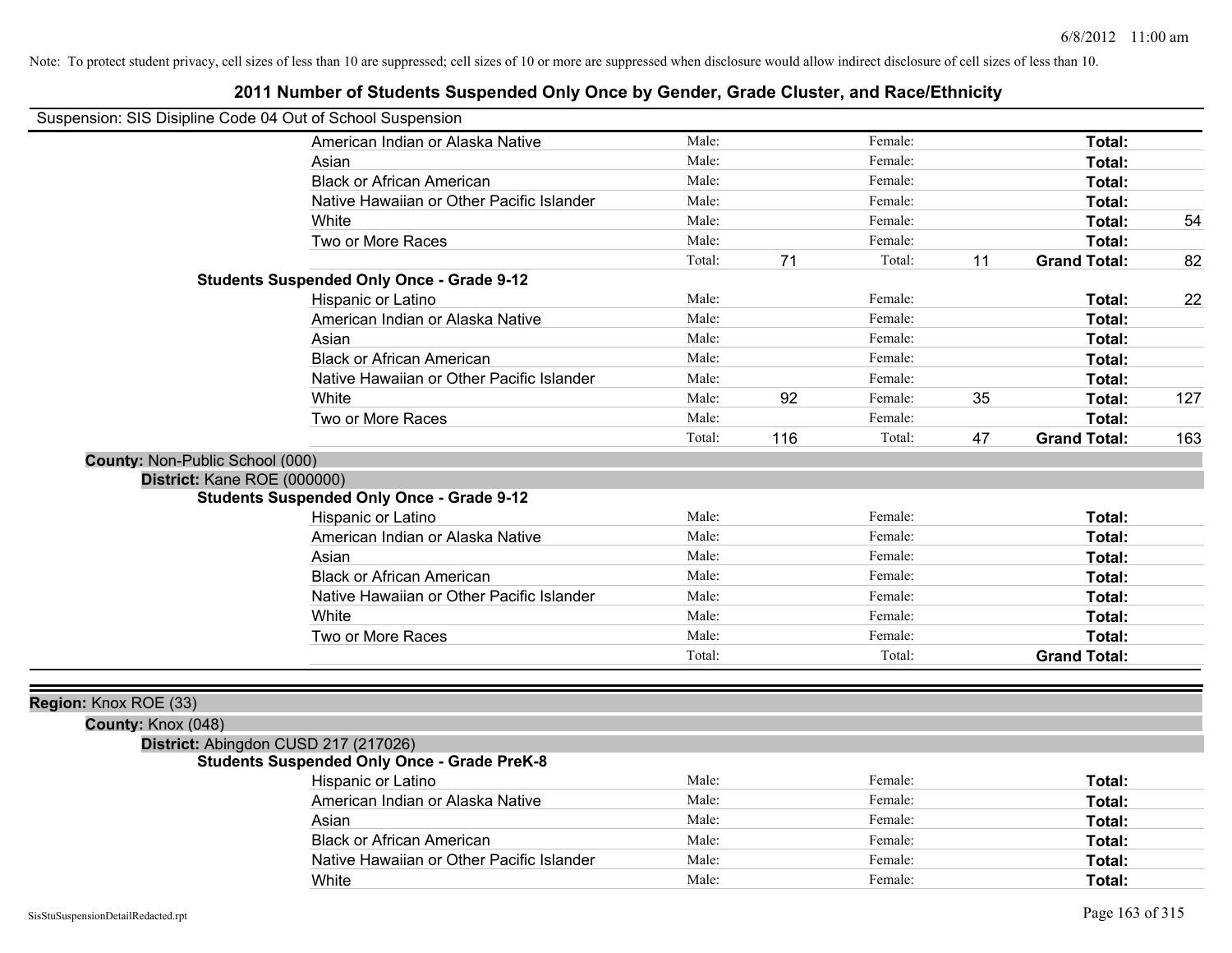| Suspension: SIS Disipline Code 04 Out of School Suspension |                                                    |        |    |         |    |                     |    |
|------------------------------------------------------------|----------------------------------------------------|--------|----|---------|----|---------------------|----|
|                                                            | Two or More Races                                  | Male:  |    | Female: |    | Total:              |    |
|                                                            |                                                    | Total: |    | Total:  |    | <b>Grand Total:</b> |    |
|                                                            | <b>Students Suspended Only Once - Grade 9-12</b>   |        |    |         |    |                     |    |
|                                                            | Hispanic or Latino                                 | Male:  |    | Female: |    | Total:              |    |
|                                                            | American Indian or Alaska Native                   | Male:  |    | Female: |    | Total:              |    |
|                                                            | Asian                                              | Male:  |    | Female: |    | Total:              |    |
|                                                            | <b>Black or African American</b>                   | Male:  |    | Female: |    | Total:              |    |
|                                                            | Native Hawaiian or Other Pacific Islander          | Male:  |    | Female: |    | Total:              |    |
|                                                            | White                                              | Male:  |    | Female: |    | Total:              |    |
|                                                            | Two or More Races                                  | Male:  |    | Female: |    | Total:              |    |
|                                                            |                                                    | Total: |    | Total:  |    | <b>Grand Total:</b> |    |
|                                                            | District: Galesburg CUSD 205 (205026)              |        |    |         |    |                     |    |
|                                                            | <b>Students Suspended Only Once - Grade PreK-8</b> |        |    |         |    |                     |    |
|                                                            | Hispanic or Latino                                 | Male:  |    | Female: |    | Total:              | 14 |
|                                                            | American Indian or Alaska Native                   | Male:  |    | Female: |    | Total:              |    |
|                                                            | Asian                                              | Male:  |    | Female: |    | Total:              |    |
|                                                            | <b>Black or African American</b>                   | Male:  |    | Female: |    | Total:              | 20 |
|                                                            | Native Hawaiian or Other Pacific Islander          | Male:  |    | Female: |    | Total:              |    |
|                                                            | White                                              | Male:  | 35 | Female: | 13 | Total:              | 48 |
|                                                            | Two or More Races                                  | Male:  |    | Female: |    | Total:              | 13 |
|                                                            |                                                    | Total: |    | Total:  |    | <b>Grand Total:</b> |    |
|                                                            | <b>Students Suspended Only Once - Grade 9-12</b>   |        |    |         |    |                     |    |
|                                                            | Hispanic or Latino                                 | Male:  |    | Female: |    | Total:              |    |
|                                                            | American Indian or Alaska Native                   | Male:  |    | Female: |    | Total:              |    |
|                                                            | Asian                                              | Male:  |    | Female: |    | Total:              |    |
|                                                            | <b>Black or African American</b>                   | Male:  | 15 | Female: | 13 | Total:              | 28 |
|                                                            | Native Hawaiian or Other Pacific Islander          | Male:  |    | Female: |    | Total:              |    |
|                                                            | White                                              | Male:  | 25 | Female: | 16 | Total:              | 41 |
|                                                            | Two or More Races                                  | Male:  |    | Female: |    | Total:              |    |
|                                                            |                                                    | Total: |    | Total:  |    | <b>Grand Total:</b> | 84 |
|                                                            | District: Knoxville CUSD 202 (202026)              |        |    |         |    |                     |    |
|                                                            | <b>Students Suspended Only Once - Grade 9-12</b>   |        |    |         |    |                     |    |
|                                                            | Hispanic or Latino                                 | Male:  |    | Female: |    | Total:              |    |
|                                                            | American Indian or Alaska Native                   | Male:  |    | Female: |    | Total:              |    |
|                                                            | Asian                                              | Male:  |    | Female: |    | Total:              |    |
|                                                            | <b>Black or African American</b>                   | Male:  |    | Female: |    | Total:              |    |
|                                                            | Native Hawaiian or Other Pacific Islander          | Male:  |    | Female: |    | Total:              |    |
|                                                            | White                                              | Male:  |    | Female: |    | Total:              | 23 |
|                                                            | Two or More Races                                  | Male:  |    | Female: |    | Total:              |    |
| SisStuSuspensionDetailRedacted.rpt                         |                                                    |        |    |         |    | Page 164 of 315     |    |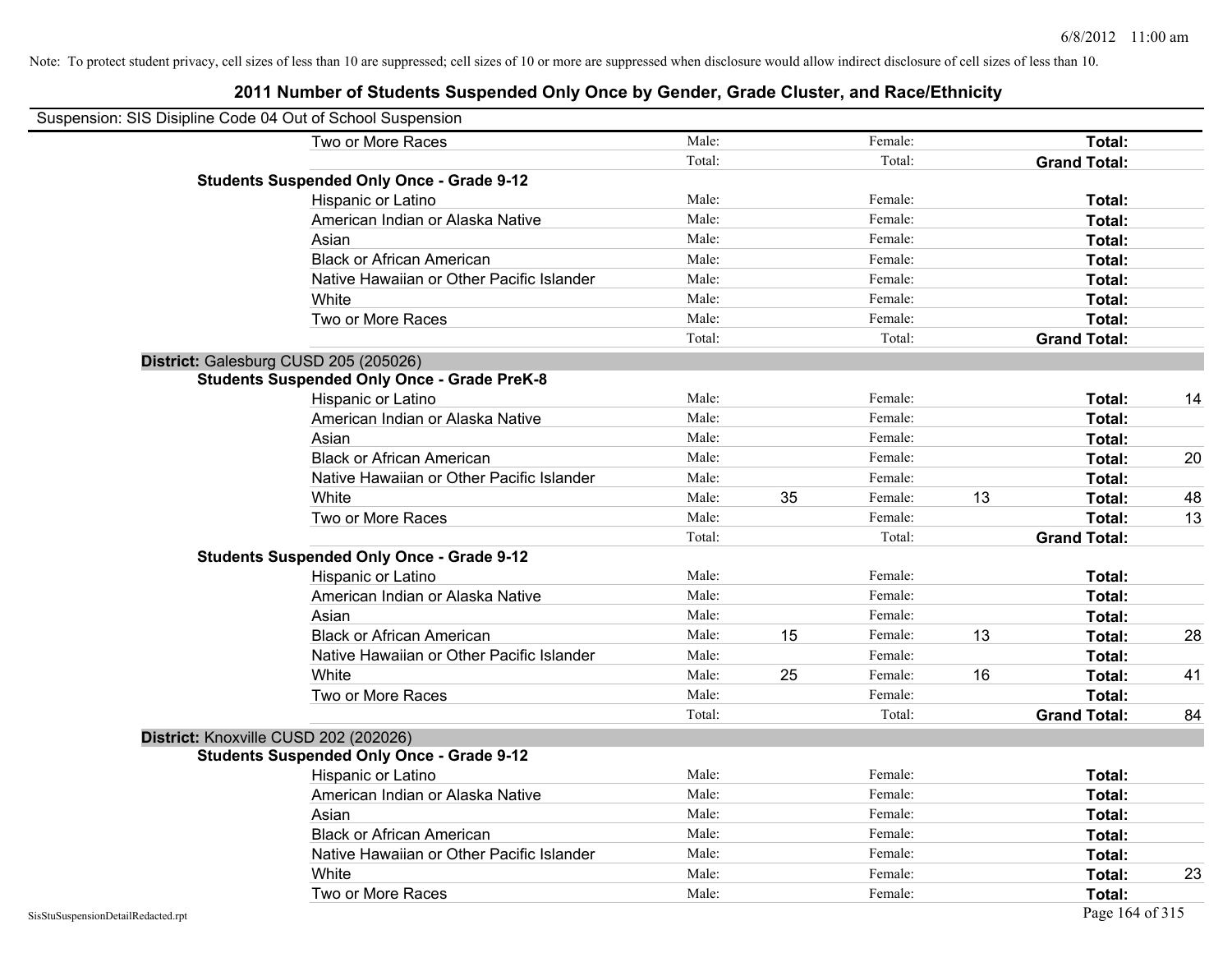| Suspension: SIS Disipline Code 04 Out of School Suspension |                                                    |        |         |                     |    |
|------------------------------------------------------------|----------------------------------------------------|--------|---------|---------------------|----|
|                                                            |                                                    | Total: | Total:  | <b>Grand Total:</b> |    |
| <b>District:</b> R O W V A CUSD 208 (208026)               |                                                    |        |         |                     |    |
|                                                            | <b>Students Suspended Only Once - Grade PreK-8</b> |        |         |                     |    |
|                                                            | Hispanic or Latino                                 | Male:  | Female: | Total:              |    |
|                                                            | American Indian or Alaska Native                   | Male:  | Female: | Total:              |    |
|                                                            | Asian                                              | Male:  | Female: | Total:              |    |
|                                                            | <b>Black or African American</b>                   | Male:  | Female: | Total:              |    |
|                                                            | Native Hawaiian or Other Pacific Islander          | Male:  | Female: | Total:              |    |
|                                                            | White                                              | Male:  | Female: | Total:              | 20 |
|                                                            | Two or More Races                                  | Male:  | Female: | Total:              |    |
|                                                            |                                                    | Total: | Total:  | <b>Grand Total:</b> |    |
|                                                            | <b>Students Suspended Only Once - Grade 9-12</b>   |        |         |                     |    |
|                                                            | Hispanic or Latino                                 | Male:  | Female: | Total:              |    |
|                                                            | American Indian or Alaska Native                   | Male:  | Female: | Total:              |    |
|                                                            | Asian                                              | Male:  | Female: | Total:              |    |
|                                                            | <b>Black or African American</b>                   | Male:  | Female: | Total:              |    |
|                                                            | Native Hawaiian or Other Pacific Islander          | Male:  | Female: | Total:              |    |
|                                                            | White                                              | Male:  | Female: | Total:              | 17 |
|                                                            | Two or More Races                                  | Male:  | Female: | Total:              |    |
|                                                            |                                                    | Total: | Total:  | <b>Grand Total:</b> |    |
|                                                            | District: Williamsfield CUSD 210 (210026)          |        |         |                     |    |
|                                                            | <b>Students Suspended Only Once - Grade PreK-8</b> |        |         |                     |    |
|                                                            | Hispanic or Latino                                 | Male:  | Female: | Total:              |    |
|                                                            | American Indian or Alaska Native                   | Male:  | Female: | Total:              |    |
|                                                            | Asian                                              | Male:  | Female: | Total:              |    |
|                                                            | <b>Black or African American</b>                   | Male:  | Female: | Total:              |    |
|                                                            | Native Hawaiian or Other Pacific Islander          | Male:  | Female: | Total:              |    |
|                                                            | White                                              | Male:  | Female: | Total:              |    |
|                                                            | Two or More Races                                  | Male:  | Female: | Total:              |    |
|                                                            |                                                    | Total: | Total:  | <b>Grand Total:</b> |    |
|                                                            | <b>Students Suspended Only Once - Grade 9-12</b>   |        |         |                     |    |
|                                                            | Hispanic or Latino                                 | Male:  | Female: | Total:              |    |
|                                                            | American Indian or Alaska Native                   | Male:  | Female: | Total:              |    |
|                                                            | Asian                                              | Male:  | Female: | Total:              |    |
|                                                            | <b>Black or African American</b>                   | Male:  | Female: | Total:              |    |
|                                                            | Native Hawaiian or Other Pacific Islander          | Male:  | Female: | Total:              |    |
|                                                            | White                                              | Male:  | Female: | Total:              |    |
|                                                            | Two or More Races                                  | Male:  | Female: | Total:              |    |
|                                                            |                                                    | Total: | Total:  | <b>Grand Total:</b> |    |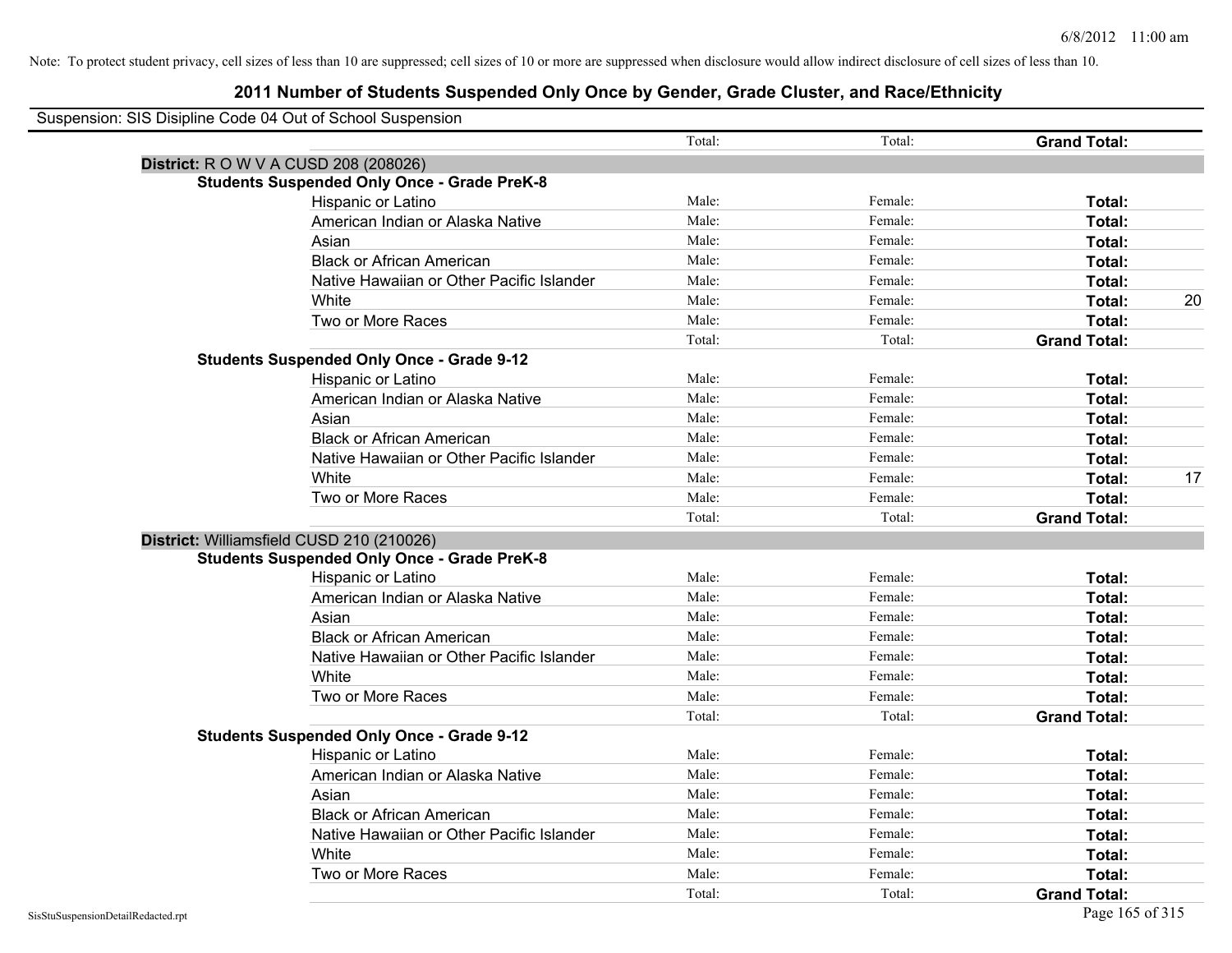### **2011 Number of Students Suspended Only Once by Gender, Grade Cluster, and Race/Ethnicity**

Suspension: SIS Disipline Code 04 Out of School Suspension

| Region: La Salle ROE (35)           |                                                    |        |         |                           |
|-------------------------------------|----------------------------------------------------|--------|---------|---------------------------|
| County: Lasalle (050)               |                                                    |        |         |                           |
|                                     | District: Allen-Otter Creek CCSD 65 (065004)       |        |         |                           |
|                                     | <b>Students Suspended Only Once - Grade PreK-8</b> |        |         |                           |
|                                     | Hispanic or Latino                                 | Male:  | Female: | Total:                    |
|                                     | American Indian or Alaska Native                   | Male:  | Female: | Total:                    |
|                                     | Asian                                              | Male:  | Female: | Total:                    |
|                                     | <b>Black or African American</b>                   | Male:  | Female: | Total:                    |
|                                     | Native Hawaiian or Other Pacific Islander          | Male:  | Female: | Total:                    |
|                                     | White                                              | Male:  | Female: | Total:                    |
|                                     | Two or More Races                                  | Male:  | Female: | Total:                    |
|                                     |                                                    | Total: | Total:  | <b>Grand Total:</b>       |
| District: Earlville CUSD 9 (009026) |                                                    |        |         |                           |
|                                     | <b>Students Suspended Only Once - Grade PreK-8</b> |        |         |                           |
|                                     | Hispanic or Latino                                 | Male:  | Female: | Total:                    |
|                                     | American Indian or Alaska Native                   | Male:  | Female: | Total:                    |
|                                     | Asian                                              | Male:  | Female: | Total:                    |
|                                     | <b>Black or African American</b>                   | Male:  | Female: | Total:                    |
|                                     | Native Hawaiian or Other Pacific Islander          | Male:  | Female: | Total:                    |
|                                     | White                                              | Male:  | Female: | Total:                    |
|                                     | Two or More Races                                  | Male:  | Female: | Total:                    |
|                                     |                                                    | Total: | Total:  | <b>Grand Total:</b><br>10 |
|                                     | <b>Students Suspended Only Once - Grade 9-12</b>   |        |         |                           |
|                                     | Hispanic or Latino                                 | Male:  | Female: | Total:                    |
|                                     | American Indian or Alaska Native                   | Male:  | Female: | Total:                    |
|                                     | Asian                                              | Male:  | Female: | Total:                    |
|                                     | <b>Black or African American</b>                   | Male:  | Female: | Total:                    |
|                                     | Native Hawaiian or Other Pacific Islander          | Male:  | Female: | Total:                    |
|                                     | White                                              | Male:  | Female: | Total:                    |
|                                     | Two or More Races                                  | Male:  | Female: | Total:                    |
|                                     |                                                    | Total: | Total:  | <b>Grand Total:</b>       |
|                                     | District: Grand Ridge CCSD 95 (095004)             |        |         |                           |
|                                     | <b>Students Suspended Only Once - Grade PreK-8</b> |        |         |                           |
|                                     | Hispanic or Latino                                 | Male:  | Female: | Total:                    |
|                                     | American Indian or Alaska Native                   | Male:  | Female: | Total:                    |
|                                     | Asian                                              | Male:  | Female: | Total:                    |
|                                     | <b>Black or African American</b>                   | Male:  | Female: | Total:                    |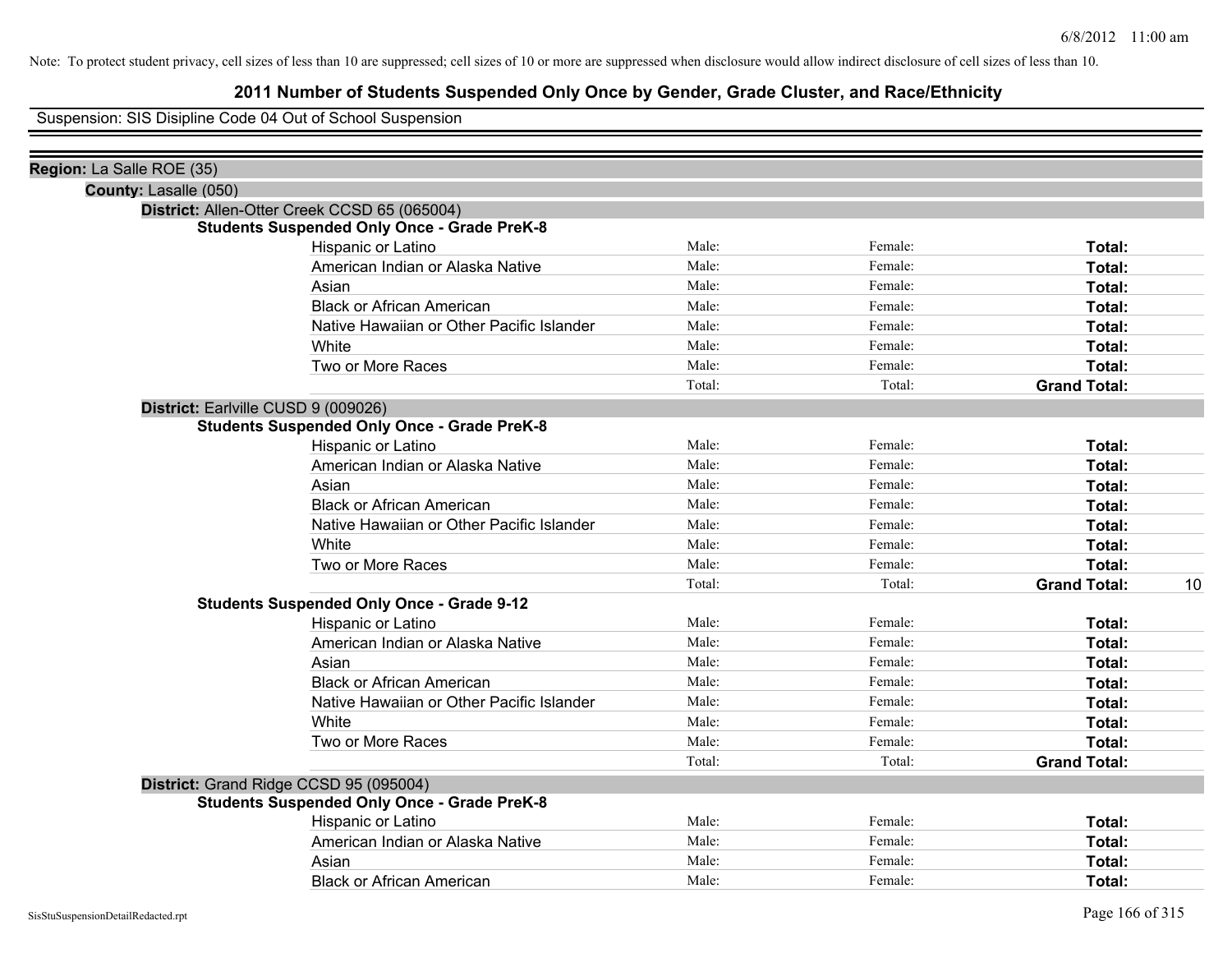| Suspension: SIS Disipline Code 04 Out of School Suspension |                                                    |        |    |         |    |                     |    |
|------------------------------------------------------------|----------------------------------------------------|--------|----|---------|----|---------------------|----|
|                                                            | Native Hawaiian or Other Pacific Islander          | Male:  |    | Female: |    | Total:              |    |
|                                                            | White                                              | Male:  |    | Female: |    | Total:              |    |
|                                                            | Two or More Races                                  | Male:  |    | Female: |    | Total:              |    |
|                                                            |                                                    | Total: |    | Total:  |    | <b>Grand Total:</b> |    |
| District: La Salle ESD 122 (122002)                        |                                                    |        |    |         |    |                     |    |
|                                                            | <b>Students Suspended Only Once - Grade PreK-8</b> |        |    |         |    |                     |    |
|                                                            | Hispanic or Latino                                 | Male:  |    | Female: |    | Total:              |    |
|                                                            | American Indian or Alaska Native                   | Male:  |    | Female: |    | Total:              |    |
|                                                            | Asian                                              | Male:  |    | Female: |    | Total:              |    |
|                                                            | <b>Black or African American</b>                   | Male:  |    | Female: |    | Total:              |    |
|                                                            | Native Hawaiian or Other Pacific Islander          | Male:  |    | Female: |    | Total:              |    |
|                                                            | White                                              | Male:  |    | Female: |    | Total:              |    |
|                                                            | Two or More Races                                  | Male:  |    | Female: |    | Total:              |    |
|                                                            |                                                    | Total: |    | Total:  |    | <b>Grand Total:</b> |    |
|                                                            | District: La Salle-Peru Twp HSD 120 (120017)       |        |    |         |    |                     |    |
|                                                            | <b>Students Suspended Only Once - Grade 9-12</b>   |        |    |         |    |                     |    |
|                                                            | Hispanic or Latino                                 | Male:  |    | Female: |    | Total:              |    |
|                                                            | American Indian or Alaska Native                   | Male:  |    | Female: |    | Total:              |    |
|                                                            | Asian                                              | Male:  |    | Female: |    | Total:              |    |
|                                                            | <b>Black or African American</b>                   | Male:  |    | Female: |    | Total:              |    |
|                                                            | Native Hawaiian or Other Pacific Islander          | Male:  |    | Female: |    | Total:              |    |
|                                                            | White                                              | Male:  | 48 | Female: | 18 | Total:              | 66 |
|                                                            | Two or More Races                                  | Male:  |    | Female: |    | Total:              |    |
|                                                            |                                                    | Total: |    | Total:  |    | <b>Grand Total:</b> | 80 |
| District: Leland CUSD 1 (001026)                           |                                                    |        |    |         |    |                     |    |
|                                                            | <b>Students Suspended Only Once - Grade PreK-8</b> |        |    |         |    |                     |    |
|                                                            | Hispanic or Latino                                 | Male:  |    | Female: |    | Total:              |    |
|                                                            | American Indian or Alaska Native                   | Male:  |    | Female: |    | Total:              |    |
|                                                            | Asian                                              | Male:  |    | Female: |    | Total:              |    |
|                                                            | <b>Black or African American</b>                   | Male:  |    | Female: |    | Total:              |    |
|                                                            | Native Hawaiian or Other Pacific Islander          | Male:  |    | Female: |    | Total:              |    |
|                                                            | White                                              | Male:  |    | Female: |    | Total:              |    |
|                                                            | Two or More Races                                  | Male:  |    | Female: |    | Total:              |    |
|                                                            |                                                    | Total: |    | Total:  |    | <b>Grand Total:</b> |    |
|                                                            | <b>Students Suspended Only Once - Grade 9-12</b>   |        |    |         |    |                     |    |
|                                                            | Hispanic or Latino                                 | Male:  |    | Female: |    | Total:              |    |
|                                                            | American Indian or Alaska Native                   | Male:  |    | Female: |    | Total:              |    |
|                                                            | Asian                                              | Male:  |    | Female: |    | Total:              |    |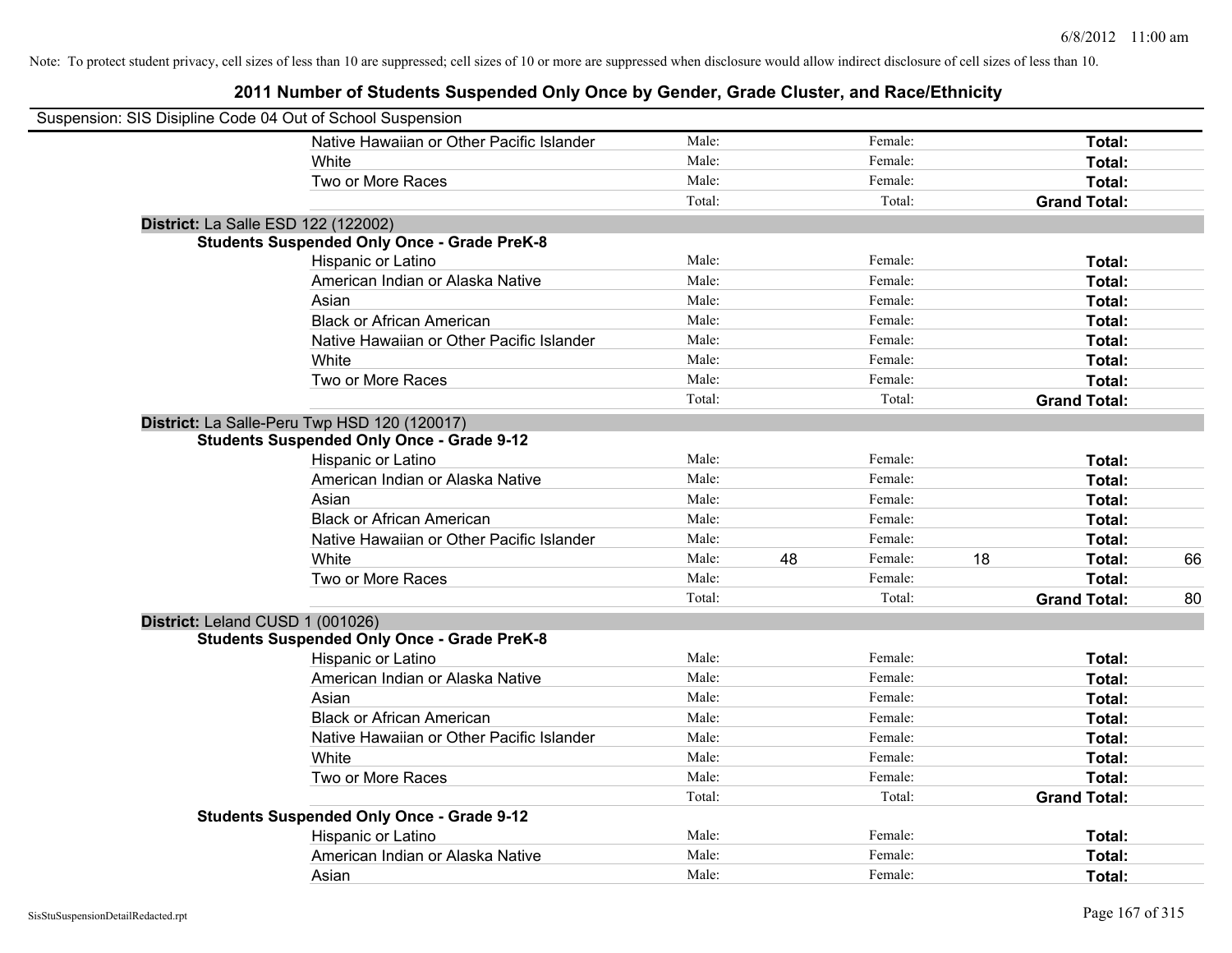|                                     | Suspension: SIS Disipline Code 04 Out of School Suspension |        |         |                     |    |
|-------------------------------------|------------------------------------------------------------|--------|---------|---------------------|----|
|                                     | <b>Black or African American</b>                           | Male:  | Female: | Total:              |    |
|                                     | Native Hawaiian or Other Pacific Islander                  | Male:  | Female: | Total:              |    |
|                                     | White                                                      | Male:  | Female: | Total:              |    |
|                                     | Two or More Races                                          | Male:  | Female: | Total:              |    |
|                                     |                                                            | Total: | Total:  | <b>Grand Total:</b> |    |
| District: Lostant CUSD 425 (425026) |                                                            |        |         |                     |    |
|                                     | <b>Students Suspended Only Once - Grade PreK-8</b>         |        |         |                     |    |
|                                     | Hispanic or Latino                                         | Male:  | Female: | Total:              |    |
|                                     | American Indian or Alaska Native                           | Male:  | Female: | Total:              |    |
|                                     | Asian                                                      | Male:  | Female: | Total:              |    |
|                                     | <b>Black or African American</b>                           | Male:  | Female: | Total:              |    |
|                                     | Native Hawaiian or Other Pacific Islander                  | Male:  | Female: | Total:              |    |
|                                     | White                                                      | Male:  | Female: | Total:              |    |
|                                     | Two or More Races                                          | Male:  | Female: | Total:              |    |
|                                     |                                                            | Total: | Total:  | <b>Grand Total:</b> |    |
|                                     | District: Marseilles ESD 150 (150002)                      |        |         |                     |    |
|                                     | <b>Students Suspended Only Once - Grade PreK-8</b>         |        |         |                     |    |
|                                     | Hispanic or Latino                                         | Male:  | Female: | Total:              |    |
|                                     | American Indian or Alaska Native                           | Male:  | Female: | Total:              |    |
|                                     | Asian                                                      | Male:  | Female: | Total:              |    |
|                                     | <b>Black or African American</b>                           | Male:  | Female: | Total:              |    |
|                                     | Native Hawaiian or Other Pacific Islander                  | Male:  | Female: | Total:              |    |
|                                     | White                                                      | Male:  | Female: | Total:              | 10 |
|                                     | Two or More Races                                          | Male:  | Female: | Total:              |    |
|                                     |                                                            | Total: | Total:  | <b>Grand Total:</b> |    |
|                                     | District: Mendota CCSD 289 (289004)                        |        |         |                     |    |
|                                     | <b>Students Suspended Only Once - Grade PreK-8</b>         |        |         |                     |    |
|                                     | Hispanic or Latino                                         | Male:  | Female: | Total:              |    |
|                                     | American Indian or Alaska Native                           | Male:  | Female: | Total:              |    |
|                                     | Asian                                                      | Male:  | Female: | Total:              |    |
|                                     | <b>Black or African American</b>                           | Male:  | Female: | Total:              |    |
|                                     | Native Hawaiian or Other Pacific Islander                  | Male:  | Female: | Total:              |    |
|                                     | White                                                      | Male:  | Female: | Total:              |    |
|                                     | Two or More Races                                          | Male:  | Female: | Total:              |    |
|                                     |                                                            | Total: | Total:  | <b>Grand Total:</b> |    |
|                                     | District: Mendota Twp HSD 280 (280017)                     |        |         |                     |    |
|                                     | <b>Students Suspended Only Once - Grade 9-12</b>           |        |         |                     |    |
|                                     | <b>Hispanic or Latino</b>                                  | Male:  | Female: | Total:              | 18 |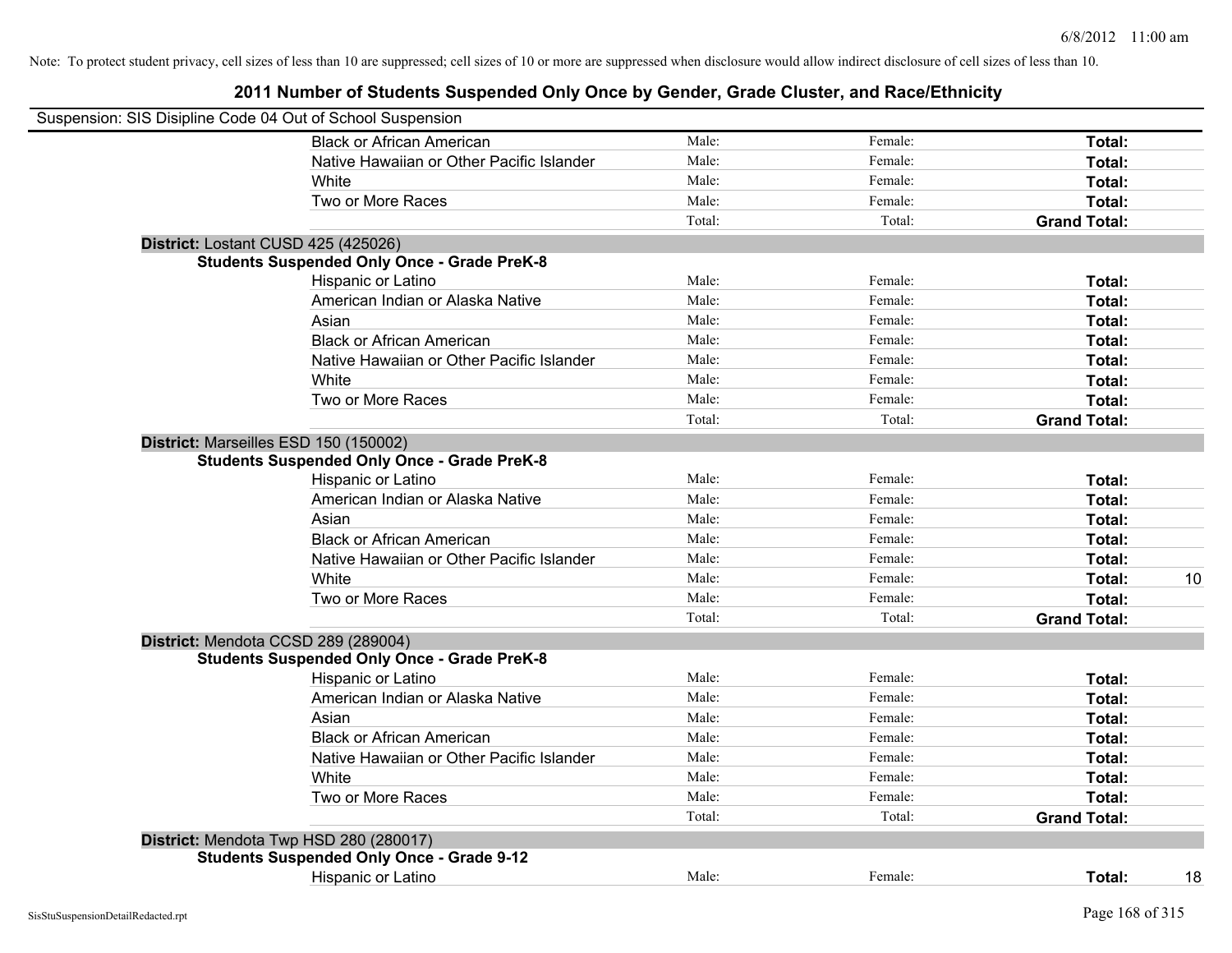### **2011 Number of Students Suspended Only Once by Gender, Grade Cluster, and Race/Ethnicity**

| Suspension: SIS Disipline Code 04 Out of School Suspension |        |         |                     |    |
|------------------------------------------------------------|--------|---------|---------------------|----|
| American Indian or Alaska Native                           | Male:  | Female: | Total:              |    |
| Asian                                                      | Male:  | Female: | Total:              |    |
| <b>Black or African American</b>                           | Male:  | Female: | Total:              |    |
| Native Hawaiian or Other Pacific Islander                  | Male:  | Female: | Total:              |    |
| White                                                      | Male:  | Female: | Total:              | 24 |
| Two or More Races                                          | Male:  | Female: | Total:              |    |
|                                                            | Total: | Total:  | <b>Grand Total:</b> |    |
| District: Oglesby ESD 125 (125002)                         |        |         |                     |    |
| <b>Students Suspended Only Once - Grade PreK-8</b>         |        |         |                     |    |
| Hispanic or Latino                                         | Male:  | Female: | Total:              |    |
| American Indian or Alaska Native                           | Male:  | Female: | Total:              |    |
| Asian                                                      | Male:  | Female: | Total:              |    |
| <b>Black or African American</b>                           | Male:  | Female: | Total:              |    |
| Native Hawaiian or Other Pacific Islander                  | Male:  | Female: | Total:              |    |
| White                                                      | Male:  | Female: | Total:              |    |
| Two or More Races                                          | Male:  | Female: | Total:              |    |
|                                                            | Total: | Total:  | <b>Grand Total:</b> |    |
| District: Ottawa ESD 141 (141002)                          |        |         |                     |    |
| <b>Students Suspended Only Once - Grade PreK-8</b>         |        |         |                     |    |
| Hispanic or Latino                                         | Male:  | Female: | Total:              |    |
| American Indian or Alaska Native                           | Male:  | Female: | Total:              |    |
| Asian                                                      | Male:  | Female: | Total:              |    |
| <b>Black or African American</b>                           | Male:  | Female: | Total:              |    |
| Native Hawaiian or Other Pacific Islander                  | Male:  | Female: | Total:              |    |
| White                                                      | Male:  | Female: | Total:              | 33 |
| Two or More Races                                          | Male:  | Female: | Total:              |    |
|                                                            | Total: | Total:  | <b>Grand Total:</b> |    |
| District: Ottawa Twp HSD 140 (140017)                      |        |         |                     |    |
| <b>Students Suspended Only Once - Grade 9-12</b>           |        |         |                     |    |
| Hispanic or Latino                                         | Male:  | Female: | Total:              |    |
| American Indian or Alaska Native                           | Male:  | Female: | Total:              |    |
| Asian                                                      | Male:  | Female: | Total:              |    |
| <b>Black or African American</b>                           | Male:  | Female: | Total:              |    |
| Native Hawaiian or Other Pacific Islander                  | Male:  | Female: | Total:              |    |
| White                                                      | Male:  | Female: | Total:              |    |
| Two or More Races                                          | Male:  | Female: | Total:              |    |
|                                                            | Total: | Total:  | <b>Grand Total:</b> |    |

#### **District:** Peru ESD 124 (124002)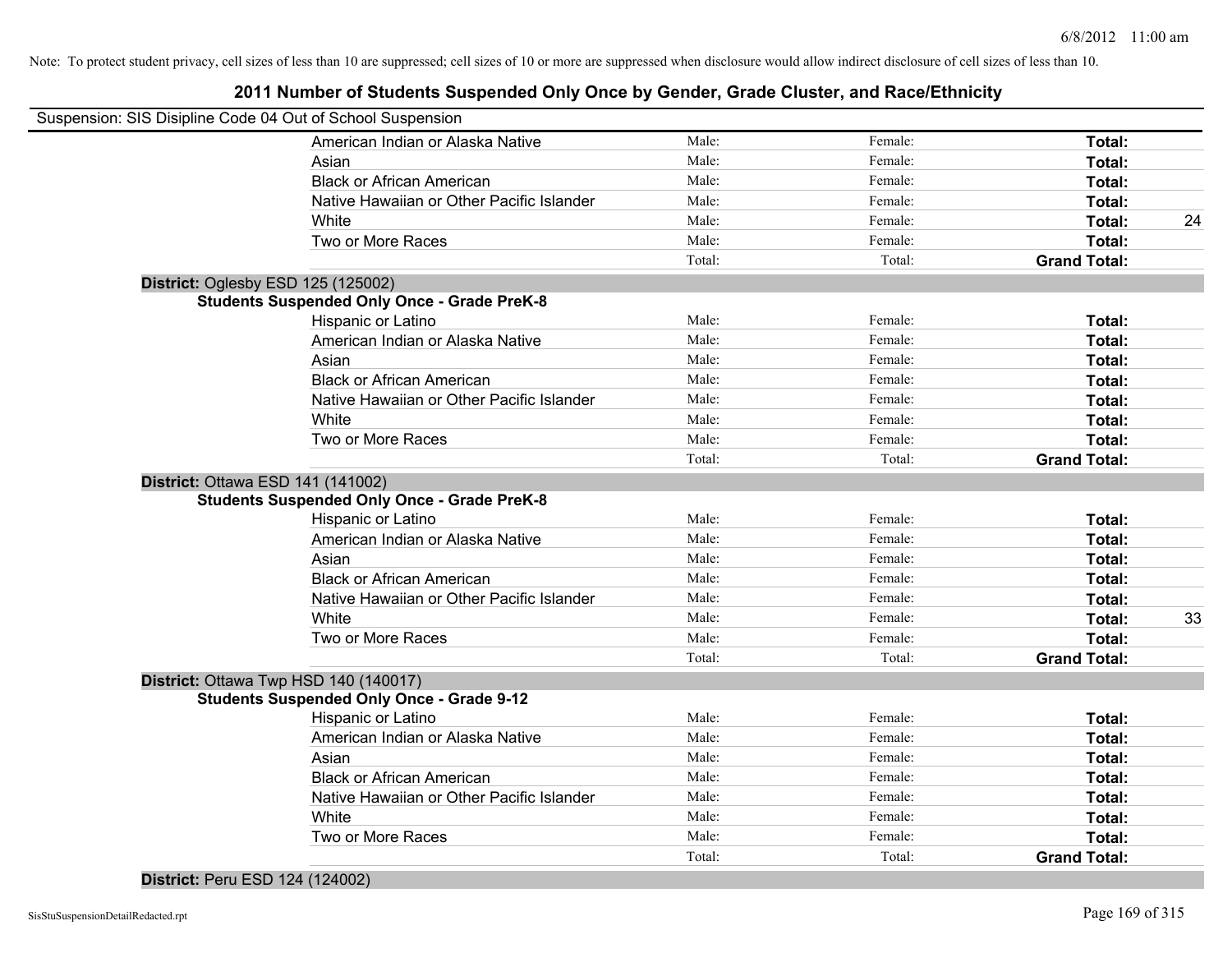| Suspension: SIS Disipline Code 04 Out of School Suspension |                                                    |        |         |                     |
|------------------------------------------------------------|----------------------------------------------------|--------|---------|---------------------|
|                                                            | <b>Students Suspended Only Once - Grade PreK-8</b> |        |         |                     |
|                                                            | Hispanic or Latino                                 | Male:  | Female: | Total:              |
|                                                            | American Indian or Alaska Native                   | Male:  | Female: | Total:              |
|                                                            | Asian                                              | Male:  | Female: | Total:              |
|                                                            | <b>Black or African American</b>                   | Male:  | Female: | Total:              |
|                                                            | Native Hawaiian or Other Pacific Islander          | Male:  | Female: | Total:              |
|                                                            | White                                              | Male:  | Female: | Total:              |
|                                                            | Two or More Races                                  | Male:  | Female: | Total:              |
|                                                            |                                                    | Total: | Total:  | <b>Grand Total:</b> |
|                                                            | District: Rutland CCSD 230 (230004)                |        |         |                     |
|                                                            | <b>Students Suspended Only Once - Grade PreK-8</b> |        |         |                     |
|                                                            | Hispanic or Latino                                 | Male:  | Female: | Total:              |
|                                                            | American Indian or Alaska Native                   | Male:  | Female: | Total:              |
|                                                            | Asian                                              | Male:  | Female: | Total:              |
|                                                            | <b>Black or African American</b>                   | Male:  | Female: | Total:              |
|                                                            | Native Hawaiian or Other Pacific Islander          | Male:  | Female: | Total:              |
|                                                            | White                                              | Male:  | Female: | Total:              |
|                                                            | Two or More Races                                  | Male:  | Female: | Total:              |
|                                                            |                                                    | Total: | Total:  | <b>Grand Total:</b> |
|                                                            | District: Seneca CCSD 170 (170004)                 |        |         |                     |
|                                                            | <b>Students Suspended Only Once - Grade PreK-8</b> |        |         |                     |
|                                                            | Hispanic or Latino                                 | Male:  | Female: | Total:              |
|                                                            | American Indian or Alaska Native                   | Male:  | Female: | Total:              |
|                                                            | Asian                                              | Male:  | Female: | Total:              |
|                                                            | <b>Black or African American</b>                   | Male:  | Female: | Total:              |
|                                                            | Native Hawaiian or Other Pacific Islander          | Male:  | Female: | Total:              |
|                                                            | White                                              | Male:  | Female: | Total:              |
|                                                            | Two or More Races                                  | Male:  | Female: | Total:              |
|                                                            |                                                    | Total: | Total:  | <b>Grand Total:</b> |
|                                                            | District: Seneca Twp HSD 160 (160017)              |        |         |                     |
|                                                            | <b>Students Suspended Only Once - Grade 9-12</b>   |        |         |                     |
|                                                            | Hispanic or Latino                                 | Male:  | Female: | Total:              |
|                                                            | American Indian or Alaska Native                   | Male:  | Female: | Total:              |
|                                                            | Asian                                              | Male:  | Female: | Total:              |
|                                                            | <b>Black or African American</b>                   | Male:  | Female: | Total:              |
|                                                            | Native Hawaiian or Other Pacific Islander          | Male:  | Female: | Total:              |
|                                                            | White                                              | Male:  | Female: | Total:              |
|                                                            | Two or More Races                                  | Male:  | Female: | Total:              |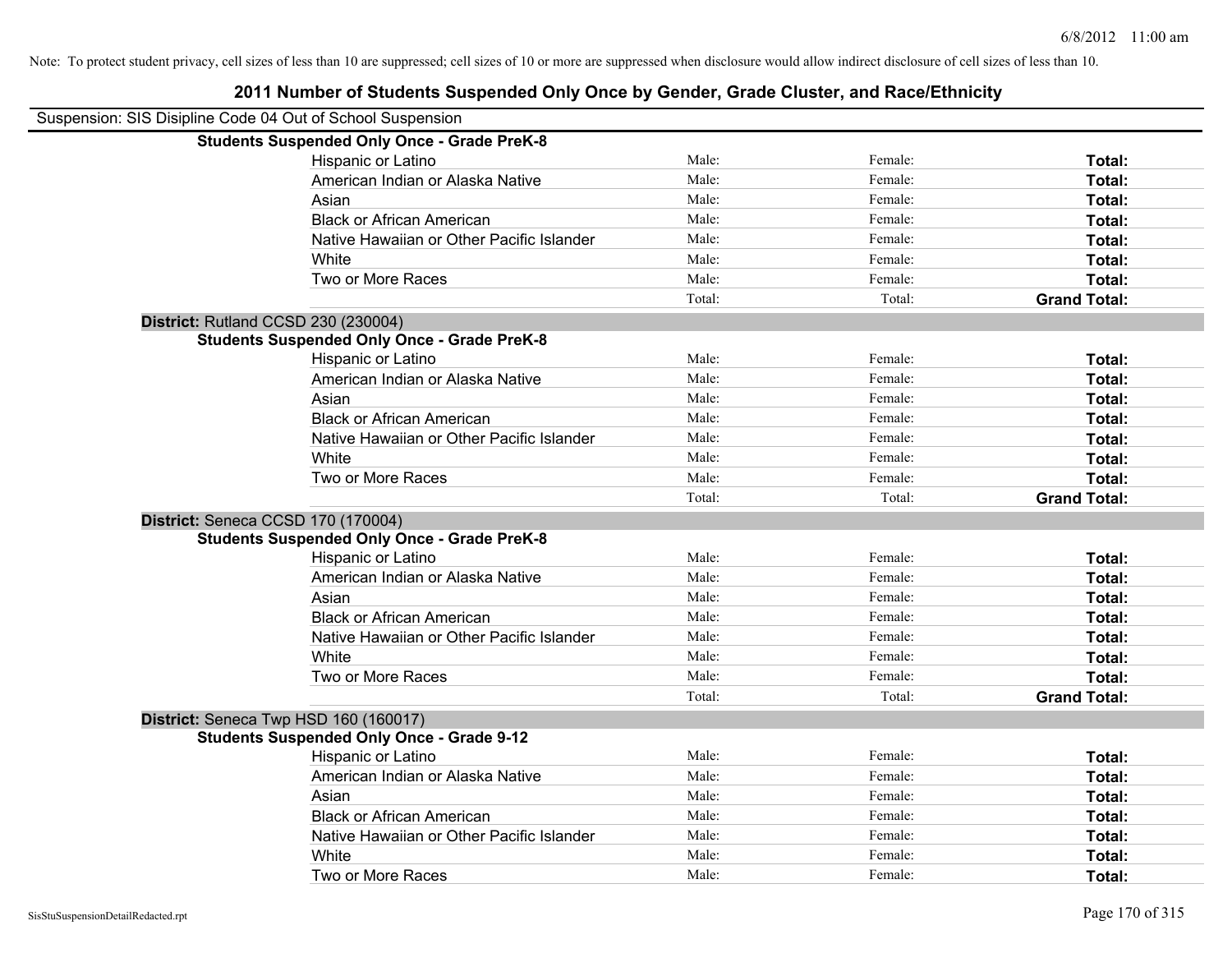| Suspension: SIS Disipline Code 04 Out of School Suspension |        |    |         |    |                     |    |
|------------------------------------------------------------|--------|----|---------|----|---------------------|----|
|                                                            | Total: |    | Total:  |    | <b>Grand Total:</b> |    |
| District: Serena CUSD 2 (002026)                           |        |    |         |    |                     |    |
| <b>Students Suspended Only Once - Grade PreK-8</b>         |        |    |         |    |                     |    |
| Hispanic or Latino                                         | Male:  |    | Female: |    | Total:              |    |
| American Indian or Alaska Native                           | Male:  |    | Female: |    | Total:              |    |
| Asian                                                      | Male:  |    | Female: |    | Total:              |    |
| <b>Black or African American</b>                           | Male:  |    | Female: |    | Total:              |    |
| Native Hawaiian or Other Pacific Islander                  | Male:  |    | Female: |    | Total:              |    |
| White                                                      | Male:  |    | Female: |    | Total:              |    |
| Two or More Races                                          | Male:  |    | Female: |    | Total:              |    |
|                                                            | Total: |    | Total:  |    | <b>Grand Total:</b> |    |
| <b>Students Suspended Only Once - Grade 9-12</b>           |        |    |         |    |                     |    |
| Hispanic or Latino                                         | Male:  |    | Female: |    | Total:              |    |
| American Indian or Alaska Native                           | Male:  |    | Female: |    | Total:              |    |
| Asian                                                      | Male:  |    | Female: |    | Total:              |    |
| <b>Black or African American</b>                           | Male:  |    | Female: |    | Total:              |    |
| Native Hawaiian or Other Pacific Islander                  | Male:  |    | Female: |    | Total:              |    |
| White                                                      | Male:  |    | Female: |    | Total:              | 16 |
| Two or More Races                                          | Male:  |    | Female: |    | Total:              |    |
|                                                            | Total: |    | Total:  |    | <b>Grand Total:</b> |    |
| District: Streator ESD 44 (044002)                         |        |    |         |    |                     |    |
| <b>Students Suspended Only Once - Grade PreK-8</b>         |        |    |         |    |                     |    |
| Hispanic or Latino                                         | Male:  |    | Female: |    | Total:              | 14 |
| American Indian or Alaska Native                           | Male:  |    | Female: |    | <b>Total:</b>       |    |
| Asian                                                      | Male:  |    | Female: |    | Total:              |    |
| <b>Black or African American</b>                           | Male:  |    | Female: |    | Total:              |    |
| Native Hawaiian or Other Pacific Islander                  | Male:  |    | Female: |    | Total:              |    |
| White                                                      | Male:  |    | Female: |    | Total:              | 39 |
| Two or More Races                                          | Male:  |    | Female: |    | <b>Total:</b>       |    |
|                                                            | Total: | 52 | Total:  | 11 | <b>Grand Total:</b> | 63 |
| District: Streator Twp HSD 40 (040017)                     |        |    |         |    |                     |    |
| <b>Students Suspended Only Once - Grade 9-12</b>           |        |    |         |    |                     |    |
| Hispanic or Latino                                         | Male:  |    | Female: |    | Total:              |    |
| American Indian or Alaska Native                           | Male:  |    | Female: |    | Total:              |    |
| Asian                                                      | Male:  |    | Female: |    | Total:              |    |
| <b>Black or African American</b>                           | Male:  |    | Female: |    | Total:              |    |
| Native Hawaiian or Other Pacific Islander                  | Male:  |    | Female: |    | Total:              |    |
| White                                                      | Male:  | 33 | Female: | 28 | Total:              | 61 |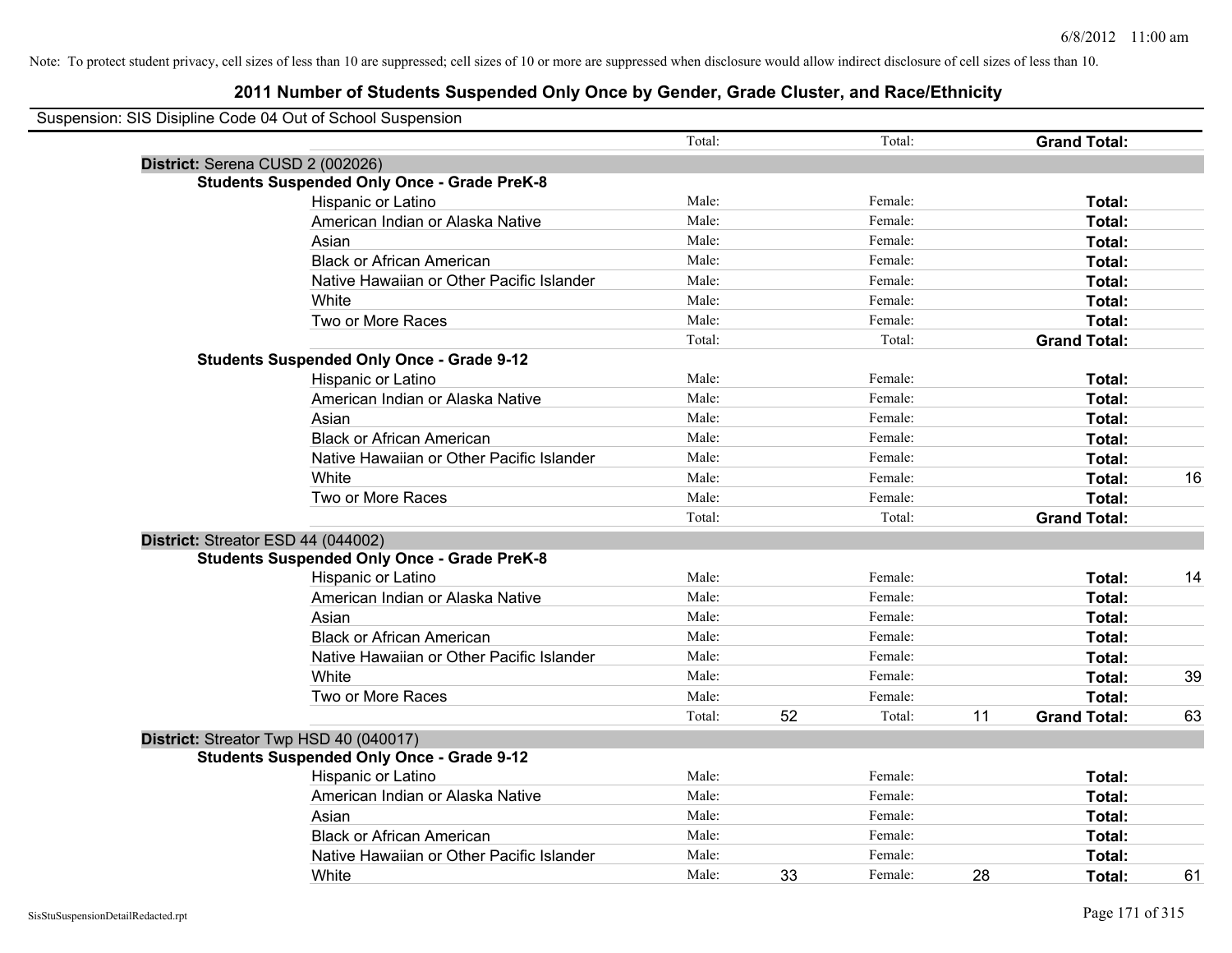| Suspension: SIS Disipline Code 04 Out of School Suspension |                                                    |        |         |                     |    |
|------------------------------------------------------------|----------------------------------------------------|--------|---------|---------------------|----|
|                                                            | Two or More Races                                  | Male:  | Female: | Total:              |    |
|                                                            |                                                    | Total: | Total:  | <b>Grand Total:</b> | 76 |
|                                                            | District: Tonica CCSD 79 (079004)                  |        |         |                     |    |
|                                                            | <b>Students Suspended Only Once - Grade PreK-8</b> |        |         |                     |    |
|                                                            | Hispanic or Latino                                 | Male:  | Female: | Total:              |    |
|                                                            | American Indian or Alaska Native                   | Male:  | Female: | Total:              |    |
|                                                            | Asian                                              | Male:  | Female: | Total:              |    |
|                                                            | <b>Black or African American</b>                   | Male:  | Female: | Total:              |    |
|                                                            | Native Hawaiian or Other Pacific Islander          | Male:  | Female: | Total:              |    |
|                                                            | White                                              | Male:  | Female: | Total:              |    |
|                                                            | Two or More Races                                  | Male:  | Female: | Total:              |    |
|                                                            |                                                    | Total: | Total:  | <b>Grand Total:</b> |    |
|                                                            | District: Wallace CCSD 195 (195004)                |        |         |                     |    |
|                                                            | <b>Students Suspended Only Once - Grade PreK-8</b> |        |         |                     |    |
|                                                            | Hispanic or Latino                                 | Male:  | Female: | Total:              |    |
|                                                            | American Indian or Alaska Native                   | Male:  | Female: | Total:              |    |
|                                                            | Asian                                              | Male:  | Female: | Total:              |    |
|                                                            | <b>Black or African American</b>                   | Male:  | Female: | Total:              |    |
|                                                            | Native Hawaiian or Other Pacific Islander          | Male:  | Female: | Total:              |    |
|                                                            | White                                              | Male:  | Female: | Total:              |    |
|                                                            | Two or More Races                                  | Male:  | Female: | Total:              |    |
|                                                            |                                                    | Total: | Total:  | <b>Grand Total:</b> |    |
|                                                            | District: Waltham CCSD 185 (185004)                |        |         |                     |    |
|                                                            | <b>Students Suspended Only Once - Grade PreK-8</b> |        |         |                     |    |
|                                                            | Hispanic or Latino                                 | Male:  | Female: | Total:              |    |
|                                                            | American Indian or Alaska Native                   | Male:  | Female: | Total:              |    |
|                                                            | Asian                                              | Male:  | Female: | Total:              |    |
|                                                            | <b>Black or African American</b>                   | Male:  | Female: | Total:              |    |
|                                                            | Native Hawaiian or Other Pacific Islander          | Male:  | Female: | Total:              |    |
|                                                            | White                                              | Male:  | Female: | Total:              |    |
|                                                            | Two or More Races                                  | Male:  | Female: | Total:              |    |
|                                                            |                                                    | Total: | Total:  | <b>Grand Total:</b> |    |
|                                                            |                                                    |        |         |                     |    |
| Region: Lake ROE (34)                                      |                                                    |        |         |                     |    |
| County: Lake (049)                                         |                                                    |        |         |                     |    |
|                                                            | District: Adlai E Stevenson HSD 125 (125013)       |        |         |                     |    |
|                                                            | <b>Students Suspended Only Once - Grade 9-12</b>   |        |         |                     |    |
|                                                            | Hispanic or Latino                                 | Male:  | Female: | Total:              |    |
| SisStuSuspensionDetailRedacted.rpt                         |                                                    |        |         | Page 172 of 315     |    |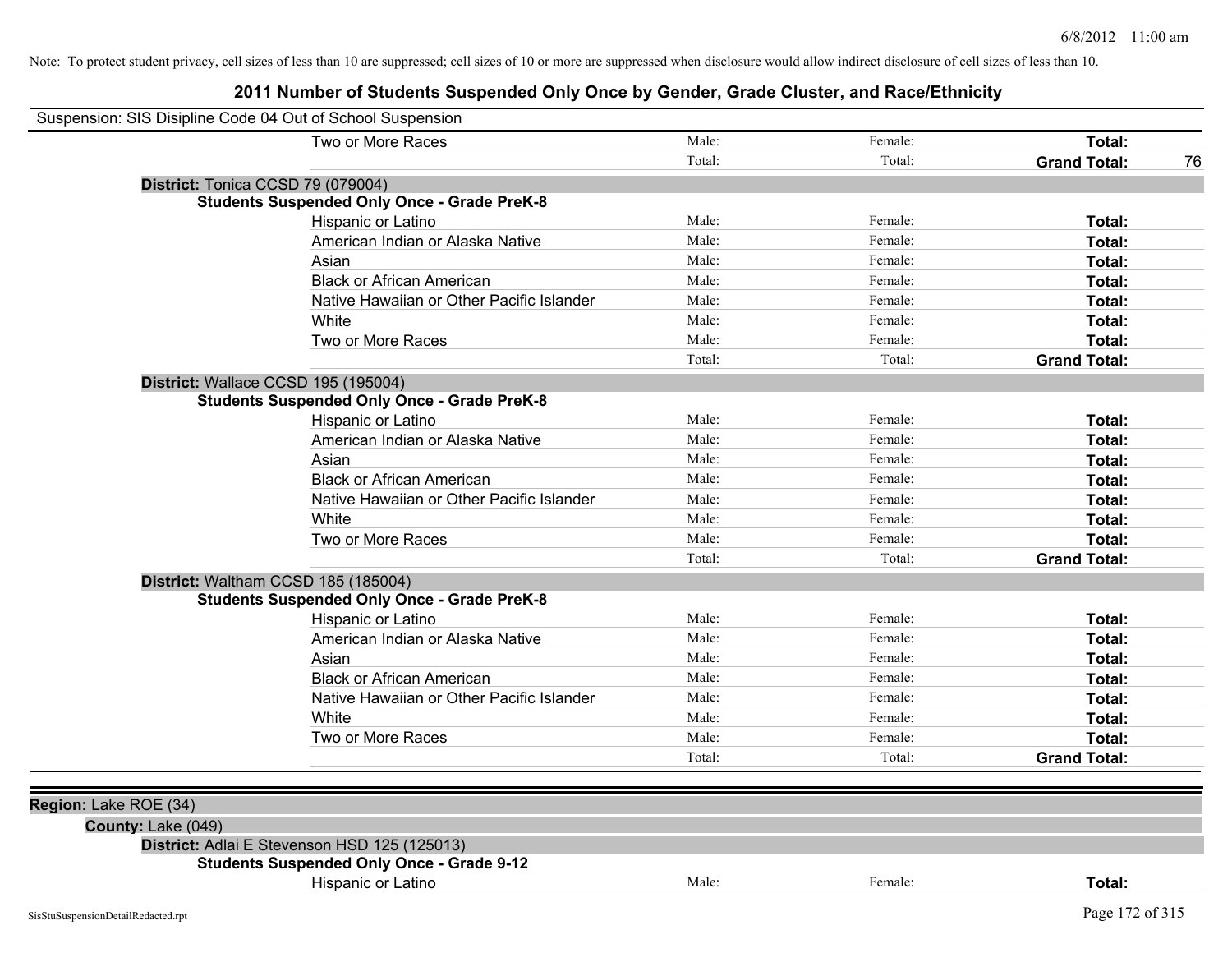### **2011 Number of Students Suspended Only Once by Gender, Grade Cluster, and Race/Ethnicity**

| Suspension: SIS Disipline Code 04 Out of School Suspension |                                                    |        |         |                     |    |
|------------------------------------------------------------|----------------------------------------------------|--------|---------|---------------------|----|
|                                                            | American Indian or Alaska Native                   | Male:  | Female: | Total:              |    |
|                                                            | Asian                                              | Male:  | Female: | Total:              |    |
|                                                            | <b>Black or African American</b>                   | Male:  | Female: | Total:              |    |
|                                                            | Native Hawaiian or Other Pacific Islander          | Male:  | Female: | Total:              |    |
|                                                            | White                                              | Male:  | Female: | Total:              | 37 |
|                                                            | Two or More Races                                  | Male:  | Female: | Total:              |    |
|                                                            |                                                    | Total: | Total:  | <b>Grand Total:</b> | 50 |
|                                                            | District: Antioch CCSD 34 (034004)                 |        |         |                     |    |
|                                                            | <b>Students Suspended Only Once - Grade PreK-8</b> |        |         |                     |    |
|                                                            | Hispanic or Latino                                 | Male:  | Female: | Total:              |    |
|                                                            | American Indian or Alaska Native                   | Male:  | Female: | Total:              |    |
|                                                            | Asian                                              | Male:  | Female: | Total:              |    |
|                                                            | <b>Black or African American</b>                   | Male:  | Female: | Total:              |    |
|                                                            | Native Hawaiian or Other Pacific Islander          | Male:  | Female: | Total:              |    |
|                                                            | White                                              | Male:  | Female: | Total:              | 16 |
|                                                            | Two or More Races                                  | Male:  | Female: | Total:              |    |
|                                                            |                                                    | Total: | Total:  | <b>Grand Total:</b> |    |
|                                                            | District: Aptakisic-Tripp CCSD 102 (102004)        |        |         |                     |    |
|                                                            | <b>Students Suspended Only Once - Grade PreK-8</b> |        |         |                     |    |
|                                                            | Hispanic or Latino                                 | Male:  | Female: | Total:              |    |
|                                                            | American Indian or Alaska Native                   | Male:  | Female: | Total:              |    |
|                                                            | Asian                                              | Male:  | Female: | Total:              |    |
|                                                            | <b>Black or African American</b>                   | Male:  | Female: | Total:              |    |
|                                                            | Native Hawaiian or Other Pacific Islander          | Male:  | Female: | Total:              |    |
|                                                            | White                                              | Male:  | Female: | Total:              |    |
|                                                            | Two or More Races                                  | Male:  | Female: | Total:              |    |
|                                                            |                                                    | Total: | Total:  | <b>Grand Total:</b> |    |
|                                                            | District: Barrington CUSD 220 (220026)             |        |         |                     |    |
|                                                            | <b>Students Suspended Only Once - Grade PreK-8</b> |        |         |                     |    |
|                                                            | Hispanic or Latino                                 | Male:  | Female: | Total:              | 14 |
|                                                            | American Indian or Alaska Native                   | Male:  | Female: | Total:              |    |
|                                                            | Asian                                              | Male:  | Female: | Total:              |    |
|                                                            | <b>Black or African American</b>                   | Male:  | Female: | Total:              |    |
|                                                            | Native Hawaiian or Other Pacific Islander          | Male:  | Female: | Total:              |    |
|                                                            | White                                              | Male:  | Female: | Total:              | 23 |
|                                                            | Two or More Races                                  | Male:  | Female: | Total:              |    |
|                                                            |                                                    | Total: | Total:  | <b>Grand Total:</b> |    |

**Students Suspended Only Once - Grade 9-12**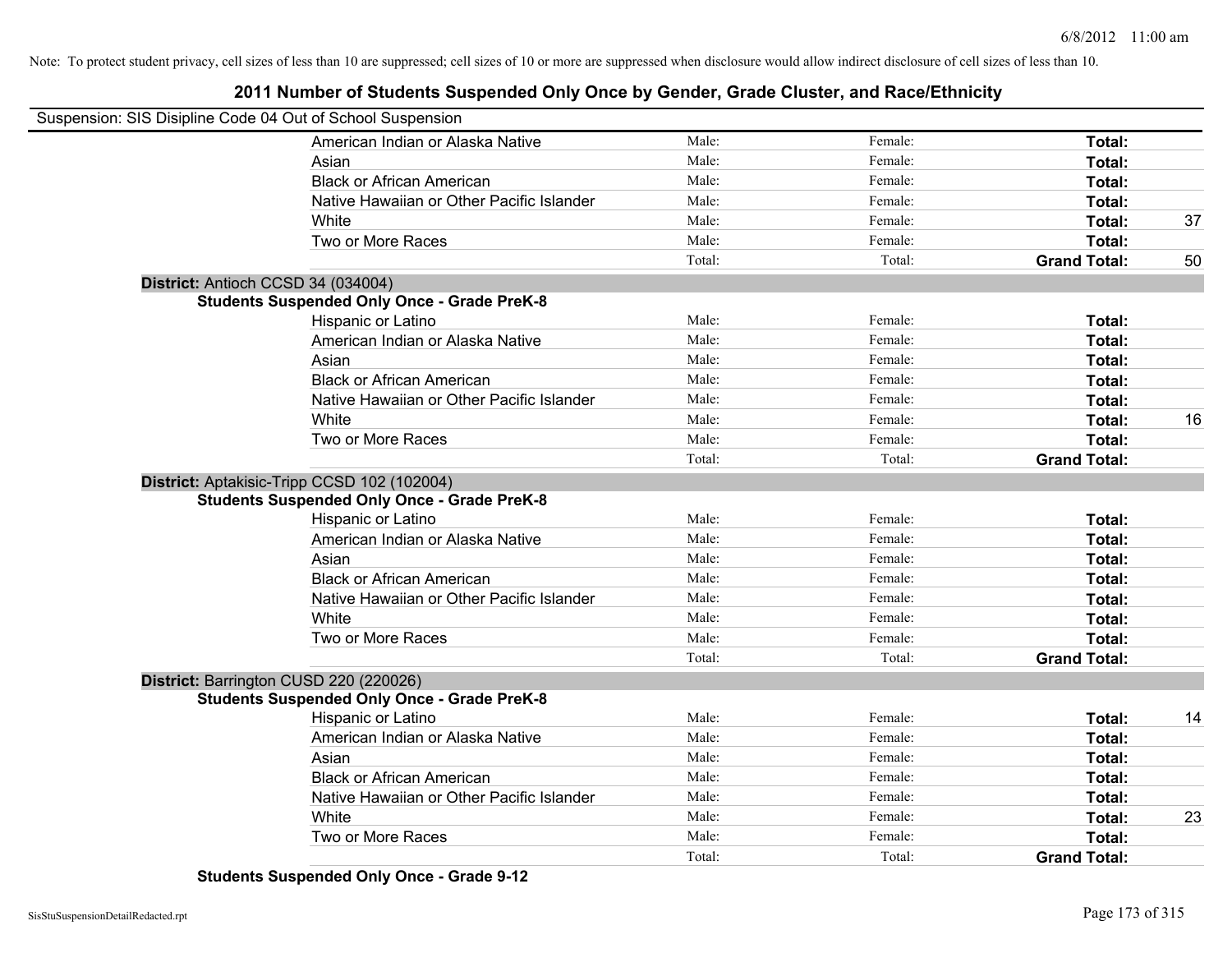| Suspension: SIS Disipline Code 04 Out of School Suspension |        |    |         |    |                     |    |
|------------------------------------------------------------|--------|----|---------|----|---------------------|----|
| Hispanic or Latino                                         | Male:  |    | Female: |    | Total:              | 20 |
| American Indian or Alaska Native                           | Male:  |    | Female: |    | Total:              |    |
| Asian                                                      | Male:  |    | Female: |    | Total:              |    |
| <b>Black or African American</b>                           | Male:  |    | Female: |    | Total:              |    |
| Native Hawaiian or Other Pacific Islander                  | Male:  |    | Female: |    | Total:              |    |
| White                                                      | Male:  |    | Female: |    | Total:              | 44 |
| Two or More Races                                          | Male:  |    | Female: |    | Total:              |    |
|                                                            | Total: |    | Total:  |    | <b>Grand Total:</b> |    |
| District: Beach Park CCSD 3 (003004)                       |        |    |         |    |                     |    |
| <b>Students Suspended Only Once - Grade PreK-8</b>         |        |    |         |    |                     |    |
| Hispanic or Latino                                         | Male:  | 23 | Female: | 15 | Total:              | 38 |
| American Indian or Alaska Native                           | Male:  |    | Female: |    | Total:              |    |
| Asian                                                      | Male:  |    | Female: |    | Total:              |    |
| <b>Black or African American</b>                           | Male:  | 34 | Female: | 23 | Total:              | 57 |
| Native Hawaiian or Other Pacific Islander                  | Male:  |    | Female: |    | Total:              |    |
| White                                                      | Male:  |    | Female: |    | Total:              | 24 |
| Two or More Races                                          | Male:  |    | Female: |    | Total:              |    |
|                                                            | Total: |    | Total:  |    | <b>Grand Total:</b> |    |
| District: Big Hollow SD 38 (038002)                        |        |    |         |    |                     |    |
| <b>Students Suspended Only Once - Grade PreK-8</b>         |        |    |         |    |                     |    |
| Hispanic or Latino                                         | Male:  |    | Female: |    | Total:              |    |
| American Indian or Alaska Native                           | Male:  |    | Female: |    | Total:              |    |
| Asian                                                      | Male:  |    | Female: |    | Total:              |    |
| <b>Black or African American</b>                           | Male:  |    | Female: |    | Total:              |    |
| Native Hawaiian or Other Pacific Islander                  | Male:  |    | Female: |    | Total:              |    |
| White                                                      | Male:  |    | Female: |    | Total:              |    |
| Two or More Races                                          | Male:  |    | Female: |    | Total:              |    |
|                                                            | Total: |    | Total:  |    | <b>Grand Total:</b> | 12 |
| District: CHSD 117 (117016)                                |        |    |         |    |                     |    |
| <b>Students Suspended Only Once - Grade 9-12</b>           |        |    |         |    |                     |    |
| Hispanic or Latino                                         | Male:  |    | Female: |    | Total:              |    |
| American Indian or Alaska Native                           | Male:  |    | Female: |    | Total:              |    |
| Asian                                                      | Male:  |    | Female: |    | Total:              |    |
| <b>Black or African American</b>                           | Male:  |    | Female: |    | Total:              |    |
| Native Hawaiian or Other Pacific Islander                  | Male:  |    | Female: |    | Total:              |    |
| White                                                      | Male:  | 54 | Female: | 15 | Total:              | 69 |
| Two or More Races                                          | Male:  |    | Female: |    | Total:              |    |
|                                                            | Total: |    | Total:  |    | <b>Grand Total:</b> | 92 |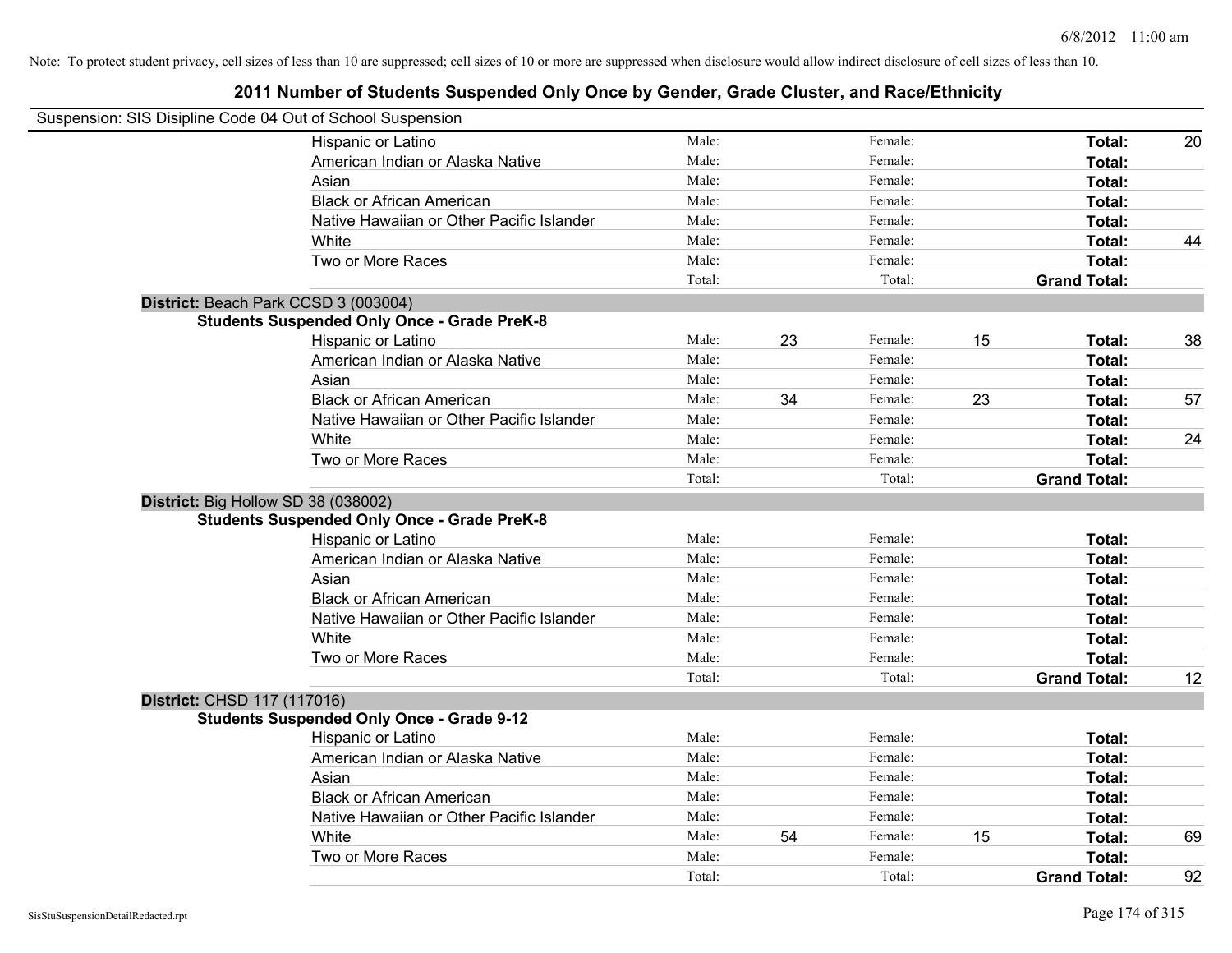| Suspension: SIS Disipline Code 04 Out of School Suspension |                                                    |        |    |         |    |                     |    |
|------------------------------------------------------------|----------------------------------------------------|--------|----|---------|----|---------------------|----|
| District: CHSD 128 (128016)                                |                                                    |        |    |         |    |                     |    |
|                                                            | <b>Students Suspended Only Once - Grade 9-12</b>   |        |    |         |    |                     |    |
|                                                            | Hispanic or Latino                                 | Male:  |    | Female: |    | Total:              |    |
|                                                            | American Indian or Alaska Native                   | Male:  |    | Female: |    | Total:              |    |
|                                                            | Asian                                              | Male:  |    | Female: |    | Total:              |    |
|                                                            | <b>Black or African American</b>                   | Male:  |    | Female: |    | Total:              |    |
|                                                            | Native Hawaiian or Other Pacific Islander          | Male:  |    | Female: |    | Total:              |    |
|                                                            | White                                              | Male:  |    | Female: |    | Total:              | 31 |
|                                                            | Two or More Races                                  | Male:  |    | Female: |    | Total:              |    |
|                                                            |                                                    | Total: | 36 | Total:  | 10 | <b>Grand Total:</b> | 46 |
| District: Deerfield SD 109 (109002)                        |                                                    |        |    |         |    |                     |    |
|                                                            | <b>Students Suspended Only Once - Grade PreK-8</b> |        |    |         |    |                     |    |
|                                                            | Hispanic or Latino                                 | Male:  |    | Female: |    | Total:              |    |
|                                                            | American Indian or Alaska Native                   | Male:  |    | Female: |    | Total:              |    |
|                                                            | Asian                                              | Male:  |    | Female: |    | Total:              |    |
|                                                            | <b>Black or African American</b>                   | Male:  |    | Female: |    | Total:              |    |
|                                                            | Native Hawaiian or Other Pacific Islander          | Male:  |    | Female: |    | Total:              |    |
|                                                            | White                                              | Male:  |    | Female: |    | Total:              | 11 |
|                                                            | Two or More Races                                  | Male:  |    | Female: |    | Total:              |    |
|                                                            |                                                    | Total: |    | Total:  |    | <b>Grand Total:</b> |    |
|                                                            | District: Diamond Lake SD 76 (076002)              |        |    |         |    |                     |    |
|                                                            | <b>Students Suspended Only Once - Grade PreK-8</b> |        |    |         |    |                     |    |
|                                                            | Hispanic or Latino                                 | Male:  |    | Female: |    | Total:              |    |
|                                                            | American Indian or Alaska Native                   | Male:  |    | Female: |    | Total:              |    |
|                                                            | Asian                                              | Male:  |    | Female: |    | Total:              |    |
|                                                            | <b>Black or African American</b>                   | Male:  |    | Female: |    | Total:              |    |
|                                                            | Native Hawaiian or Other Pacific Islander          | Male:  |    | Female: |    | Total:              |    |
|                                                            | White                                              | Male:  |    | Female: |    | Total:              |    |
|                                                            | Two or More Races                                  | Male:  |    | Female: |    | Total:              |    |
|                                                            |                                                    | Total: |    | Total:  |    | <b>Grand Total:</b> | 12 |
| District: Emmons SD 33 (033002)                            |                                                    |        |    |         |    |                     |    |
|                                                            | <b>Students Suspended Only Once - Grade PreK-8</b> |        |    |         |    |                     |    |
|                                                            | Hispanic or Latino                                 | Male:  |    | Female: |    | Total:              |    |
|                                                            | American Indian or Alaska Native                   | Male:  |    | Female: |    | Total:              |    |
|                                                            | Asian                                              | Male:  |    | Female: |    | Total:              |    |
|                                                            | <b>Black or African American</b>                   | Male:  |    | Female: |    | Total:              |    |
|                                                            | Native Hawaiian or Other Pacific Islander          | Male:  |    | Female: |    | Total:              |    |
|                                                            | White                                              | Male:  |    | Female: |    | Total:              |    |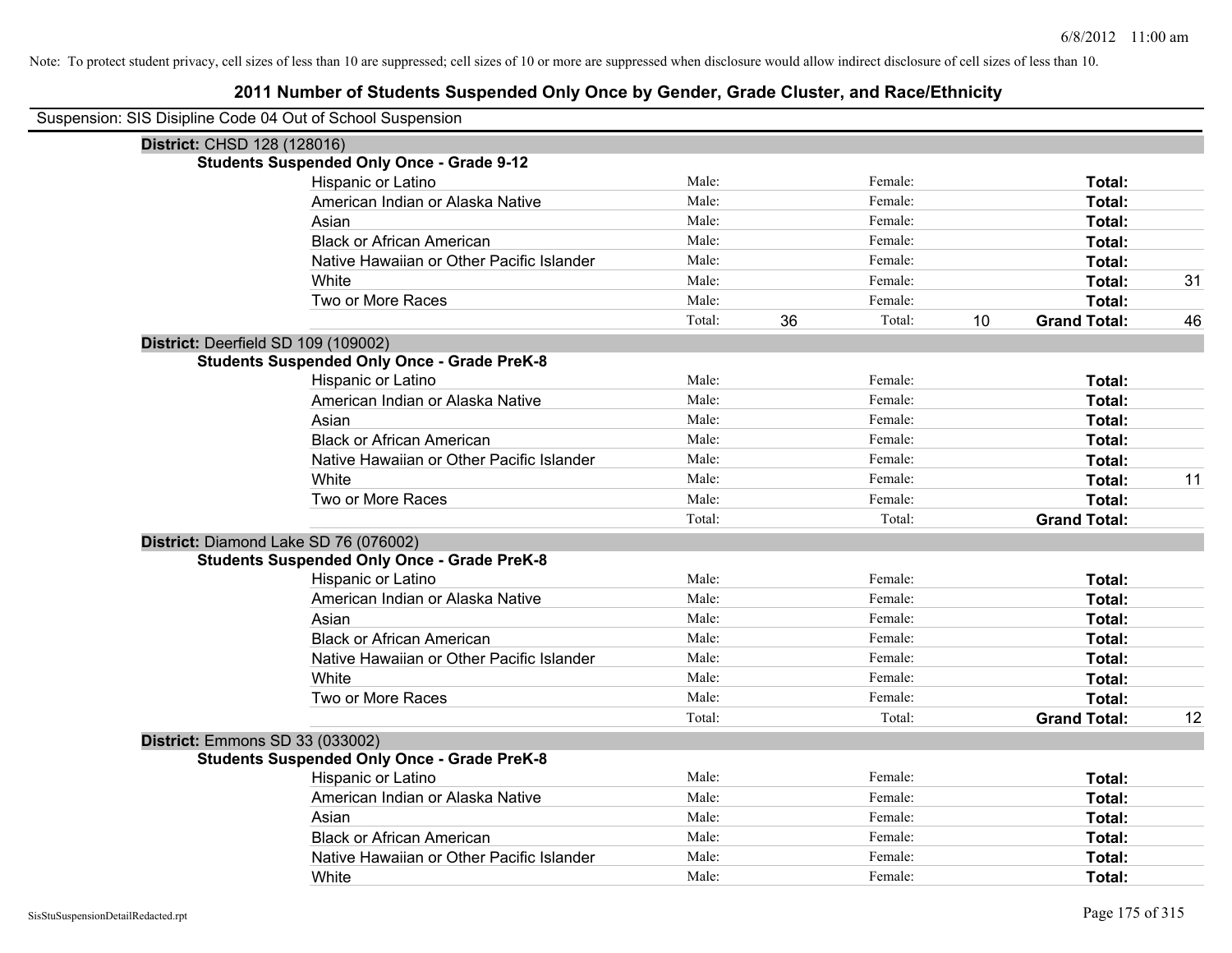| Suspension: SIS Disipline Code 04 Out of School Suspension |        |         |                     |    |
|------------------------------------------------------------|--------|---------|---------------------|----|
| Two or More Races                                          | Male:  | Female: | Total:              |    |
|                                                            | Total: | Total:  | <b>Grand Total:</b> |    |
| <b>District:</b> Fox Lake GSD 114 (114002)                 |        |         |                     |    |
| <b>Students Suspended Only Once - Grade PreK-8</b>         |        |         |                     |    |
| Hispanic or Latino                                         | Male:  | Female: | Total:              |    |
| American Indian or Alaska Native                           | Male:  | Female: | Total:              |    |
| Asian                                                      | Male:  | Female: | Total:              |    |
| <b>Black or African American</b>                           | Male:  | Female: | Total:              |    |
| Native Hawaiian or Other Pacific Islander                  | Male:  | Female: | Total:              |    |
| White                                                      | Male:  | Female: | Total:              |    |
| Two or More Races                                          | Male:  | Female: | Total:              |    |
|                                                            | Total: | Total:  | <b>Grand Total:</b> |    |
| District: Fremont SD 79 (079002)                           |        |         |                     |    |
| <b>Students Suspended Only Once - Grade PreK-8</b>         |        |         |                     |    |
| Hispanic or Latino                                         | Male:  | Female: | Total:              |    |
| American Indian or Alaska Native                           | Male:  | Female: | Total:              |    |
| Asian                                                      | Male:  | Female: | Total:              |    |
| <b>Black or African American</b>                           | Male:  | Female: | Total:              |    |
| Native Hawaiian or Other Pacific Islander                  | Male:  | Female: | Total:              |    |
| White                                                      | Male:  | Female: | Total:              |    |
| Two or More Races                                          | Male:  | Female: | Total:              |    |
|                                                            | Total: | Total:  | <b>Grand Total:</b> |    |
| <b>District: Gavin SD 37 (037002)</b>                      |        |         |                     |    |
| <b>Students Suspended Only Once - Grade PreK-8</b>         |        |         |                     |    |
| Hispanic or Latino                                         | Male:  | Female: | Total:              |    |
| American Indian or Alaska Native                           | Male:  | Female: | Total:              |    |
| Asian                                                      | Male:  | Female: | Total:              |    |
| <b>Black or African American</b>                           | Male:  | Female: | Total:              |    |
| Native Hawaiian or Other Pacific Islander                  | Male:  | Female: | Total:              |    |
| White                                                      | Male:  | Female: | Total:              | 19 |
| Two or More Races                                          | Male:  | Female: | Total:              |    |
|                                                            | Total: | Total:  | <b>Grand Total:</b> |    |
| <b>District: Grant CHSD 124 (124016)</b>                   |        |         |                     |    |
| <b>Students Suspended Only Once - Grade 9-12</b>           |        |         |                     |    |
| Hispanic or Latino                                         | Male:  | Female: | Total:              | 21 |
| American Indian or Alaska Native                           | Male:  | Female: | Total:              |    |
| Asian                                                      | Male:  | Female: | Total:              |    |
| <b>Black or African American</b>                           | Male:  | Female: | Total:              |    |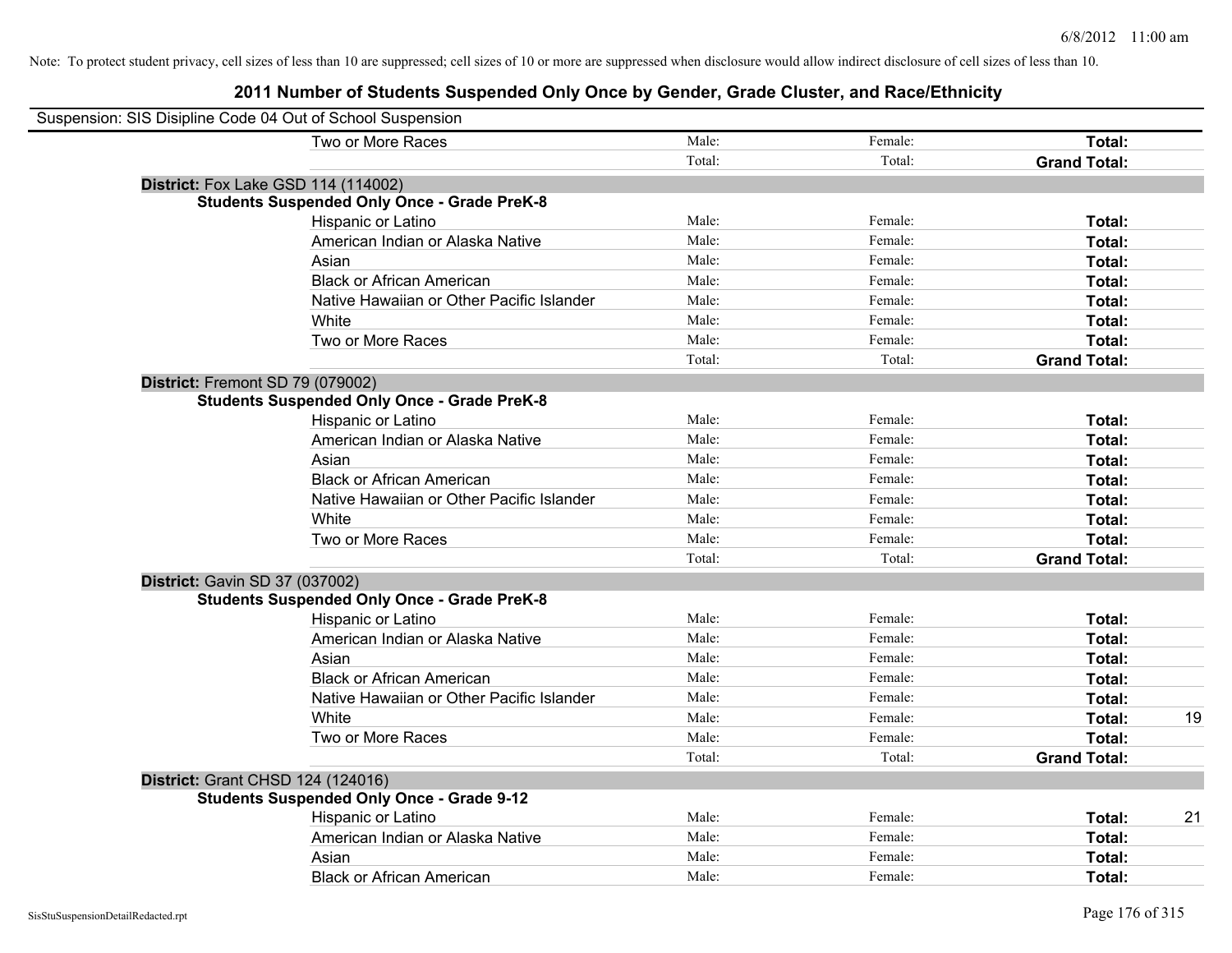| Suspension: SIS Disipline Code 04 Out of School Suspension |        |    |         |    |                     |     |
|------------------------------------------------------------|--------|----|---------|----|---------------------|-----|
| Native Hawaiian or Other Pacific Islander                  | Male:  |    | Female: |    | Total:              |     |
| White                                                      | Male:  | 35 | Female: | 11 | Total:              | 46  |
| Two or More Races                                          | Male:  |    | Female: |    | Total:              |     |
|                                                            | Total: |    | Total:  |    | <b>Grand Total:</b> |     |
| District: Grass Lake SD 36 (036002)                        |        |    |         |    |                     |     |
| <b>Students Suspended Only Once - Grade PreK-8</b>         |        |    |         |    |                     |     |
| Hispanic or Latino                                         | Male:  |    | Female: |    | Total:              |     |
| American Indian or Alaska Native                           | Male:  |    | Female: |    | Total:              |     |
| Asian                                                      | Male:  |    | Female: |    | Total:              |     |
| <b>Black or African American</b>                           | Male:  |    | Female: |    | Total:              |     |
| Native Hawaiian or Other Pacific Islander                  | Male:  |    | Female: |    | Total:              |     |
| White                                                      | Male:  |    | Female: |    | Total:              |     |
| Two or More Races                                          | Male:  |    | Female: |    | Total:              |     |
|                                                            | Total: |    | Total:  |    | <b>Grand Total:</b> |     |
| District: Grayslake CCSD 46 (046004)                       |        |    |         |    |                     |     |
| <b>Students Suspended Only Once - Grade PreK-8</b>         |        |    |         |    |                     |     |
| Hispanic or Latino                                         | Male:  |    | Female: |    | Total:              |     |
| American Indian or Alaska Native                           | Male:  |    | Female: |    | Total:              |     |
| Asian                                                      | Male:  |    | Female: |    | Total:              |     |
| <b>Black or African American</b>                           | Male:  |    | Female: |    | Total:              |     |
| Native Hawaiian or Other Pacific Islander                  | Male:  |    | Female: |    | Total:              |     |
| White                                                      | Male:  |    | Female: |    | Total:              | 14  |
| Two or More Races                                          | Male:  |    | Female: |    | Total:              |     |
|                                                            | Total: |    | Total:  |    | <b>Grand Total:</b> | 31  |
| District: Grayslake CHSD 127 (127016)                      |        |    |         |    |                     |     |
| <b>Students Suspended Only Once - Grade 9-12</b>           |        |    |         |    |                     |     |
| Hispanic or Latino                                         | Male:  | 20 | Female: | 11 | Total:              | 31  |
| American Indian or Alaska Native                           | Male:  |    | Female: |    | Total:              |     |
| Asian                                                      | Male:  |    | Female: |    | Total:              |     |
| <b>Black or African American</b>                           | Male:  |    | Female: |    | Total:              |     |
| Native Hawaiian or Other Pacific Islander                  | Male:  |    | Female: |    | Total:              |     |
| White                                                      | Male:  | 40 | Female: | 23 | Total:              | 63  |
| Two or More Races                                          | Male:  |    | Female: |    | Total:              |     |
|                                                            | Total: |    | Total:  |    | <b>Grand Total:</b> | 109 |
| <b>District: Gurnee SD 56 (056002)</b>                     |        |    |         |    |                     |     |
| <b>Students Suspended Only Once - Grade PreK-8</b>         |        |    |         |    |                     |     |
| Hispanic or Latino                                         | Male:  |    | Female: |    | Total:              | 15  |
| American Indian or Alaska Native                           | Male:  |    | Female: |    | Total:              |     |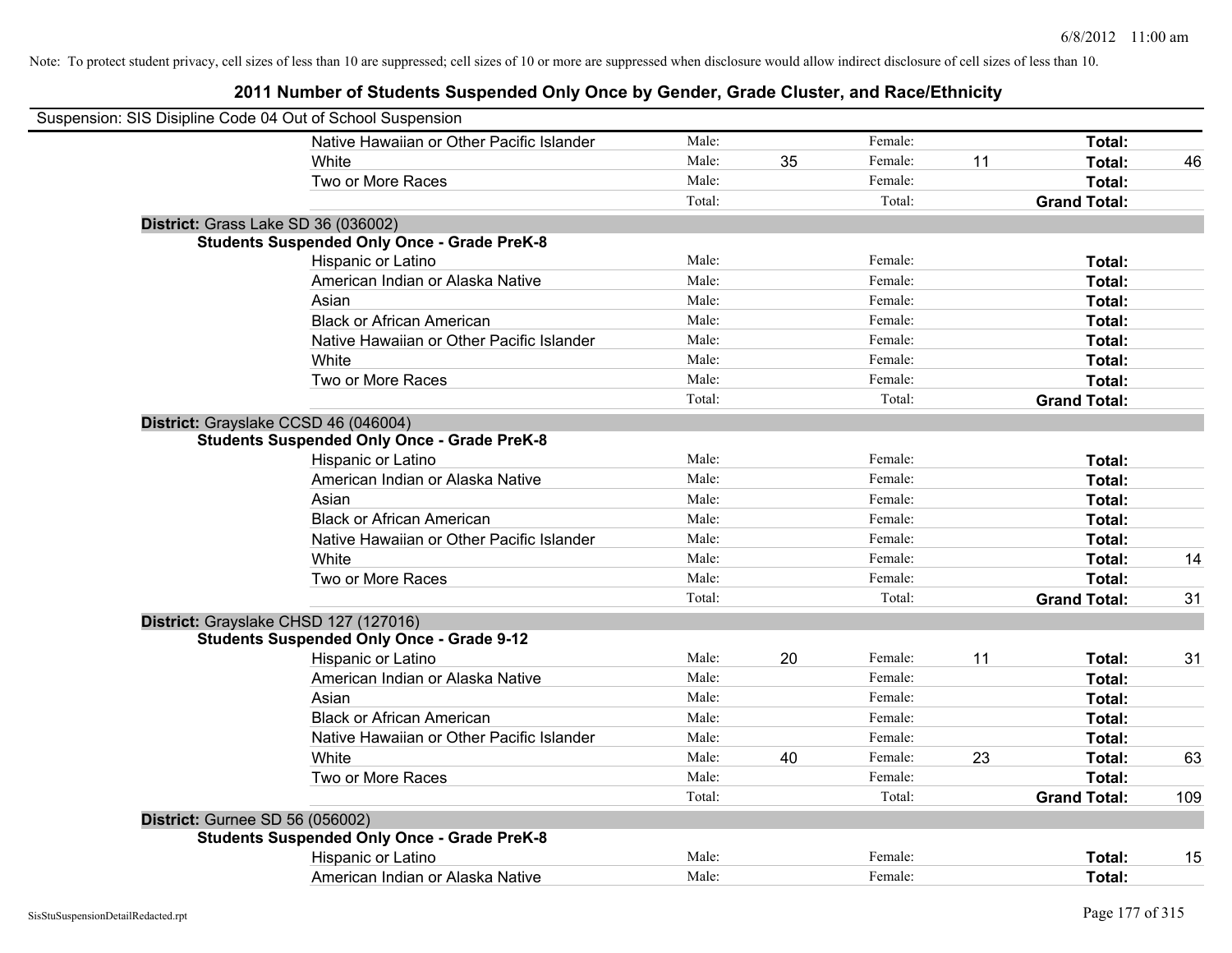# **2011 Number of Students Suspended Only Once by Gender, Grade Cluster, and Race/Ethnicity**

| Suspension: SIS Disipline Code 04 Out of School Suspension |                                                                          |        |         |                     |    |
|------------------------------------------------------------|--------------------------------------------------------------------------|--------|---------|---------------------|----|
| Asian                                                      |                                                                          | Male:  | Female: | Total:              |    |
|                                                            | <b>Black or African American</b>                                         | Male:  | Female: | Total:              | 15 |
|                                                            | Native Hawaiian or Other Pacific Islander                                | Male:  | Female: | Total:              |    |
| White                                                      |                                                                          | Male:  | Female: | Total:              |    |
|                                                            | Two or More Races                                                        | Male:  | Female: | Total:              |    |
|                                                            |                                                                          | Total: | Total:  | <b>Grand Total:</b> |    |
| District: Hawthorn CCSD 73 (073004)                        |                                                                          |        |         |                     |    |
|                                                            | <b>Students Suspended Only Once - Grade PreK-8</b>                       |        |         |                     |    |
|                                                            | Hispanic or Latino                                                       | Male:  | Female: | Total:              |    |
|                                                            | American Indian or Alaska Native                                         | Male:  | Female: | Total:              |    |
| Asian                                                      |                                                                          | Male:  | Female: | Total:              |    |
|                                                            | <b>Black or African American</b>                                         | Male:  | Female: | Total:              |    |
|                                                            | Native Hawaiian or Other Pacific Islander                                | Male:  | Female: | Total:              |    |
| White                                                      |                                                                          | Male:  | Female: | Total:              |    |
|                                                            | Two or More Races                                                        | Male:  | Female: | <b>Total:</b>       |    |
|                                                            |                                                                          | Total: | Total:  | <b>Grand Total:</b> | 19 |
| District: Kildeer Countryside CCSD 96 (096004)             | <b>Students Suspended Only Once - Grade PreK-8</b><br>Hispanic or Latino | Male:  | Female: | Total:              |    |
|                                                            | American Indian or Alaska Native                                         | Male:  | Female: | Total:              |    |
| Asian                                                      |                                                                          | Male:  | Female: | Total:              |    |
|                                                            | <b>Black or African American</b>                                         | Male:  | Female: | Total:              |    |
|                                                            | Native Hawaiian or Other Pacific Islander                                | Male:  | Female: | Total:              |    |
| White                                                      |                                                                          | Male:  | Female: | Total:              |    |
|                                                            | Two or More Races                                                        | Male:  | Female: | Total:              |    |
|                                                            |                                                                          | Total: | Total:  | <b>Grand Total:</b> | 11 |
| District: Lake Bluff ESD 65 (065002)                       |                                                                          |        |         |                     |    |
|                                                            | <b>Students Suspended Only Once - Grade PreK-8</b>                       |        |         |                     |    |
|                                                            | Hispanic or Latino                                                       | Male:  | Female: | Total:              |    |
|                                                            | American Indian or Alaska Native                                         | Male:  | Female: | Total:              |    |
| Asian                                                      |                                                                          | Male:  | Female: | Total:              |    |
|                                                            | <b>Black or African American</b>                                         | Male:  | Female: | Total:              |    |
|                                                            | Native Hawaiian or Other Pacific Islander                                | Male:  | Female: | Total:              |    |
| White                                                      |                                                                          | Male:  | Female: | Total:              |    |
|                                                            | Two or More Races                                                        | Male:  | Female: | <b>Total:</b>       |    |
|                                                            |                                                                          | Total: | Total:  | <b>Grand Total:</b> |    |
| District: Lake Forest CHSD 115 (115016)                    |                                                                          |        |         |                     |    |

**Students Suspended Only Once - Grade 9-12**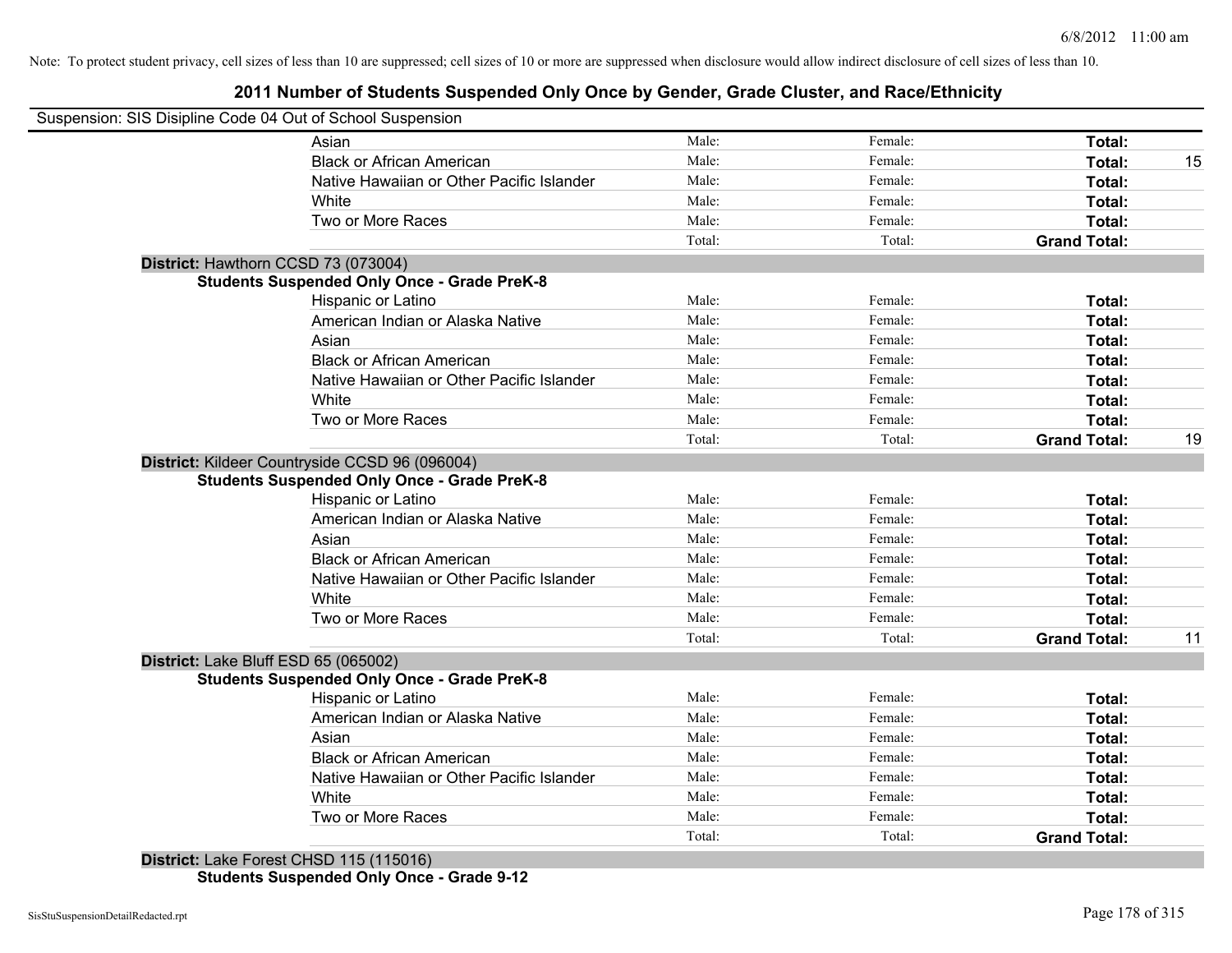| Suspension: SIS Disipline Code 04 Out of School Suspension |        |         |                     |    |
|------------------------------------------------------------|--------|---------|---------------------|----|
| Hispanic or Latino                                         | Male:  | Female: | Total:              |    |
| American Indian or Alaska Native                           | Male:  | Female: | Total:              |    |
| Asian                                                      | Male:  | Female: | Total:              |    |
| <b>Black or African American</b>                           | Male:  | Female: | Total:              |    |
| Native Hawaiian or Other Pacific Islander                  | Male:  | Female: | Total:              |    |
| White                                                      | Male:  | Female: | Total:              | 20 |
| Two or More Races                                          | Male:  | Female: | Total:              |    |
|                                                            | Total: | Total:  | <b>Grand Total:</b> |    |
| District: Lake Forest SD 67 (067005)                       |        |         |                     |    |
| <b>Students Suspended Only Once - Grade PreK-8</b>         |        |         |                     |    |
| Hispanic or Latino                                         | Male:  | Female: | Total:              |    |
| American Indian or Alaska Native                           | Male:  | Female: | Total:              |    |
| Asian                                                      | Male:  | Female: | Total:              |    |
| <b>Black or African American</b>                           | Male:  | Female: | Total:              |    |
| Native Hawaiian or Other Pacific Islander                  | Male:  | Female: | Total:              |    |
| White                                                      | Male:  | Female: | Total:              |    |
| Two or More Races                                          | Male:  | Female: | Total:              |    |
|                                                            | Total: | Total:  | <b>Grand Total:</b> | 10 |
| District: Lake Villa CCSD 41 (041004)                      |        |         |                     |    |
| <b>Students Suspended Only Once - Grade PreK-8</b>         |        |         |                     |    |
| Hispanic or Latino                                         | Male:  | Female: | Total:              |    |
| American Indian or Alaska Native                           | Male:  | Female: | Total:              |    |
| Asian                                                      | Male:  | Female: | Total:              |    |
| <b>Black or African American</b>                           | Male:  | Female: | Total:              |    |
| Native Hawaiian or Other Pacific Islander                  | Male:  | Female: | Total:              |    |
| White                                                      | Male:  | Female: | Total:              | 19 |
| Two or More Races                                          | Male:  | Female: | Total:              |    |
|                                                            | Total: | Total:  | <b>Grand Total:</b> | 31 |
| District: Lake Zurich CUSD 95 (095026)                     |        |         |                     |    |
| <b>Students Suspended Only Once - Grade PreK-8</b>         |        |         |                     |    |
| Hispanic or Latino                                         | Male:  | Female: | Total:              |    |
| American Indian or Alaska Native                           | Male:  | Female: | Total:              |    |
| Asian                                                      | Male:  | Female: | Total:              |    |
| <b>Black or African American</b>                           | Male:  | Female: | Total:              |    |
| Native Hawaiian or Other Pacific Islander                  | Male:  | Female: | Total:              |    |
| White                                                      | Male:  | Female: | Total:              | 11 |
| Two or More Races                                          | Male:  | Female: | Total:              |    |
|                                                            | Total: | Total:  | <b>Grand Total:</b> |    |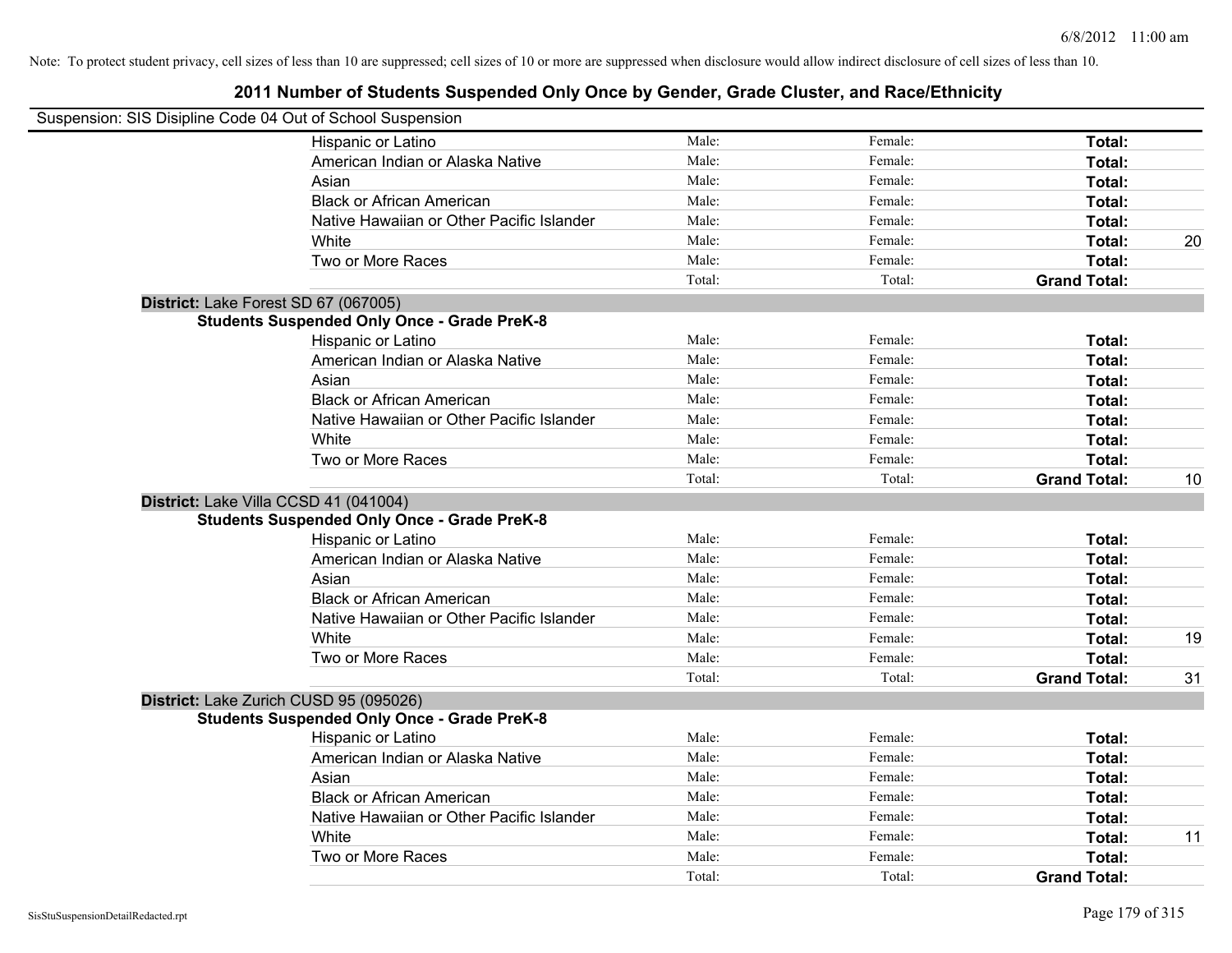| Suspension: SIS Disipline Code 04 Out of School Suspension |        |    |         |    |                     |    |
|------------------------------------------------------------|--------|----|---------|----|---------------------|----|
| District: Libertyville SD 70 (070002)                      |        |    |         |    |                     |    |
| <b>Students Suspended Only Once - Grade PreK-8</b>         |        |    |         |    |                     |    |
| Hispanic or Latino                                         | Male:  |    | Female: |    | Total:              |    |
| American Indian or Alaska Native                           | Male:  |    | Female: |    | Total:              |    |
| Asian                                                      | Male:  |    | Female: |    | Total:              |    |
| <b>Black or African American</b>                           | Male:  |    | Female: |    | Total:              |    |
| Native Hawaiian or Other Pacific Islander                  | Male:  |    | Female: |    | Total:              |    |
| White                                                      | Male:  |    | Female: |    | Total:              |    |
| Two or More Races                                          | Male:  |    | Female: |    | Total:              |    |
|                                                            | Total: |    | Total:  |    | <b>Grand Total:</b> |    |
| District: Lincolnshire-Prairieview SD 103 (103002)         |        |    |         |    |                     |    |
| <b>Students Suspended Only Once - Grade PreK-8</b>         |        |    |         |    |                     |    |
| Hispanic or Latino                                         | Male:  |    | Female: |    | Total:              |    |
| American Indian or Alaska Native                           | Male:  |    | Female: |    | Total:              |    |
| Asian                                                      | Male:  |    | Female: |    | Total:              |    |
| <b>Black or African American</b>                           | Male:  |    | Female: |    | Total:              |    |
| Native Hawaiian or Other Pacific Islander                  | Male:  |    | Female: |    | Total:              |    |
| White                                                      | Male:  |    | Female: |    | Total:              |    |
| Two or More Races                                          | Male:  |    | Female: |    | Total:              |    |
|                                                            | Total: |    | Total:  |    | <b>Grand Total:</b> |    |
| District: Millburn CCSD 24 (024004)                        |        |    |         |    |                     |    |
| <b>Students Suspended Only Once - Grade PreK-8</b>         |        |    |         |    |                     |    |
| Hispanic or Latino                                         | Male:  |    | Female: |    | Total:              |    |
| American Indian or Alaska Native                           | Male:  |    | Female: |    | Total:              |    |
| Asian                                                      | Male:  |    | Female: |    | Total:              |    |
| <b>Black or African American</b>                           | Male:  |    | Female: |    | Total:              |    |
| Native Hawaiian or Other Pacific Islander                  | Male:  |    | Female: |    | Total:              |    |
| White                                                      | Male:  |    | Female: |    | Total:              |    |
| Two or More Races                                          | Male:  |    | Female: |    | Total:              |    |
|                                                            | Total: |    | Total:  |    | <b>Grand Total:</b> |    |
| District: Mundelein Cons HSD 120 (120013)                  |        |    |         |    |                     |    |
| <b>Students Suspended Only Once - Grade 9-12</b>           |        |    |         |    |                     |    |
| Hispanic or Latino                                         | Male:  | 42 | Female: | 17 | Total:              | 59 |
| American Indian or Alaska Native                           | Male:  |    | Female: |    | Total:              |    |
| Asian                                                      | Male:  |    | Female: |    | Total:              |    |
| <b>Black or African American</b>                           | Male:  |    | Female: |    | Total:              |    |
| Native Hawaiian or Other Pacific Islander                  | Male:  |    | Female: |    | Total:              |    |
| White                                                      | Male:  | 24 | Female: | 16 | Total:              | 40 |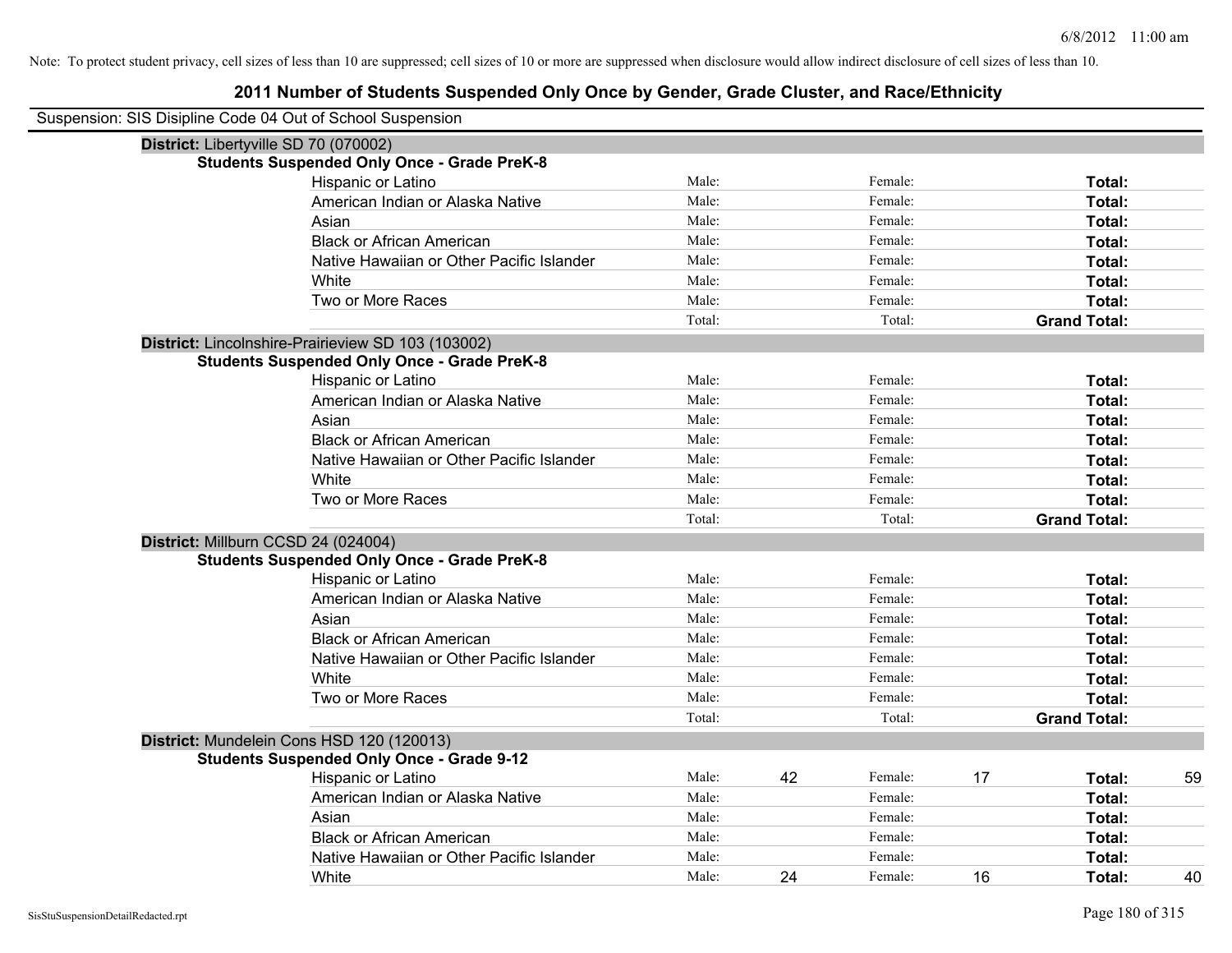| Suspension: SIS Disipline Code 04 Out of School Suspension |                                                    |        |    |         |                     |    |
|------------------------------------------------------------|----------------------------------------------------|--------|----|---------|---------------------|----|
|                                                            | Two or More Races                                  | Male:  |    | Female: | Total:              |    |
|                                                            |                                                    | Total: |    | Total:  | <b>Grand Total:</b> |    |
| District: Mundelein ESD 75 (075002)                        |                                                    |        |    |         |                     |    |
|                                                            | <b>Students Suspended Only Once - Grade PreK-8</b> |        |    |         |                     |    |
|                                                            | Hispanic or Latino                                 | Male:  |    | Female: | Total:              | 24 |
|                                                            | American Indian or Alaska Native                   | Male:  |    | Female: | Total:              |    |
|                                                            | Asian                                              | Male:  |    | Female: | Total:              |    |
|                                                            | <b>Black or African American</b>                   | Male:  |    | Female: | Total:              |    |
|                                                            | Native Hawaiian or Other Pacific Islander          | Male:  |    | Female: | Total:              |    |
|                                                            | White                                              | Male:  |    | Female: | Total:              | 24 |
|                                                            | Two or More Races                                  | Male:  |    | Female: | Total:              |    |
|                                                            |                                                    | Total: |    | Total:  | <b>Grand Total:</b> |    |
| District: Non-Public School (044Z)                         |                                                    |        |    |         |                     |    |
|                                                            | <b>Students Suspended Only Once - Grade 9-12</b>   |        |    |         |                     |    |
|                                                            | Hispanic or Latino                                 | Male:  |    | Female: | Total:              |    |
|                                                            | American Indian or Alaska Native                   | Male:  |    | Female: | Total:              |    |
|                                                            | Asian                                              | Male:  |    | Female: | Total:              |    |
|                                                            | <b>Black or African American</b>                   | Male:  |    | Female: | Total:              |    |
|                                                            | Native Hawaiian or Other Pacific Islander          | Male:  |    | Female: | Total:              |    |
|                                                            | White                                              | Male:  |    | Female: | Total:              |    |
|                                                            | Two or More Races                                  | Male:  |    | Female: | Total:              |    |
|                                                            |                                                    | Total: |    | Total:  | <b>Grand Total:</b> |    |
| District: North Chicago SD 187 (187026)                    |                                                    |        |    |         |                     |    |
|                                                            | <b>Students Suspended Only Once - Grade PreK-8</b> |        |    |         |                     |    |
|                                                            | Hispanic or Latino                                 | Male:  |    | Female: | Total:              |    |
|                                                            | American Indian or Alaska Native                   | Male:  |    | Female: | Total:              |    |
|                                                            | Asian                                              | Male:  |    | Female: | Total:              |    |
|                                                            | <b>Black or African American</b>                   | Male:  |    | Female: | Total:              | 12 |
|                                                            | Native Hawaiian or Other Pacific Islander          | Male:  |    | Female: | Total:              |    |
|                                                            | White                                              | Male:  |    | Female: | Total:              |    |
|                                                            | Two or More Races                                  | Male:  |    | Female: | Total:              |    |
|                                                            |                                                    | Total: |    | Total:  | <b>Grand Total:</b> |    |
|                                                            | <b>Students Suspended Only Once - Grade 9-12</b>   |        |    |         |                     |    |
|                                                            | Hispanic or Latino                                 | Male:  |    | Female: | Total:              | 21 |
|                                                            | American Indian or Alaska Native                   | Male:  |    | Female: | Total:              |    |
|                                                            | Asian                                              | Male:  |    | Female: | Total:              |    |
|                                                            | <b>Black or African American</b>                   | Male:  | 39 | Female: | 31<br>Total:        | 70 |
|                                                            | Native Hawaiian or Other Pacific Islander          | Male:  |    | Female: | Total:              |    |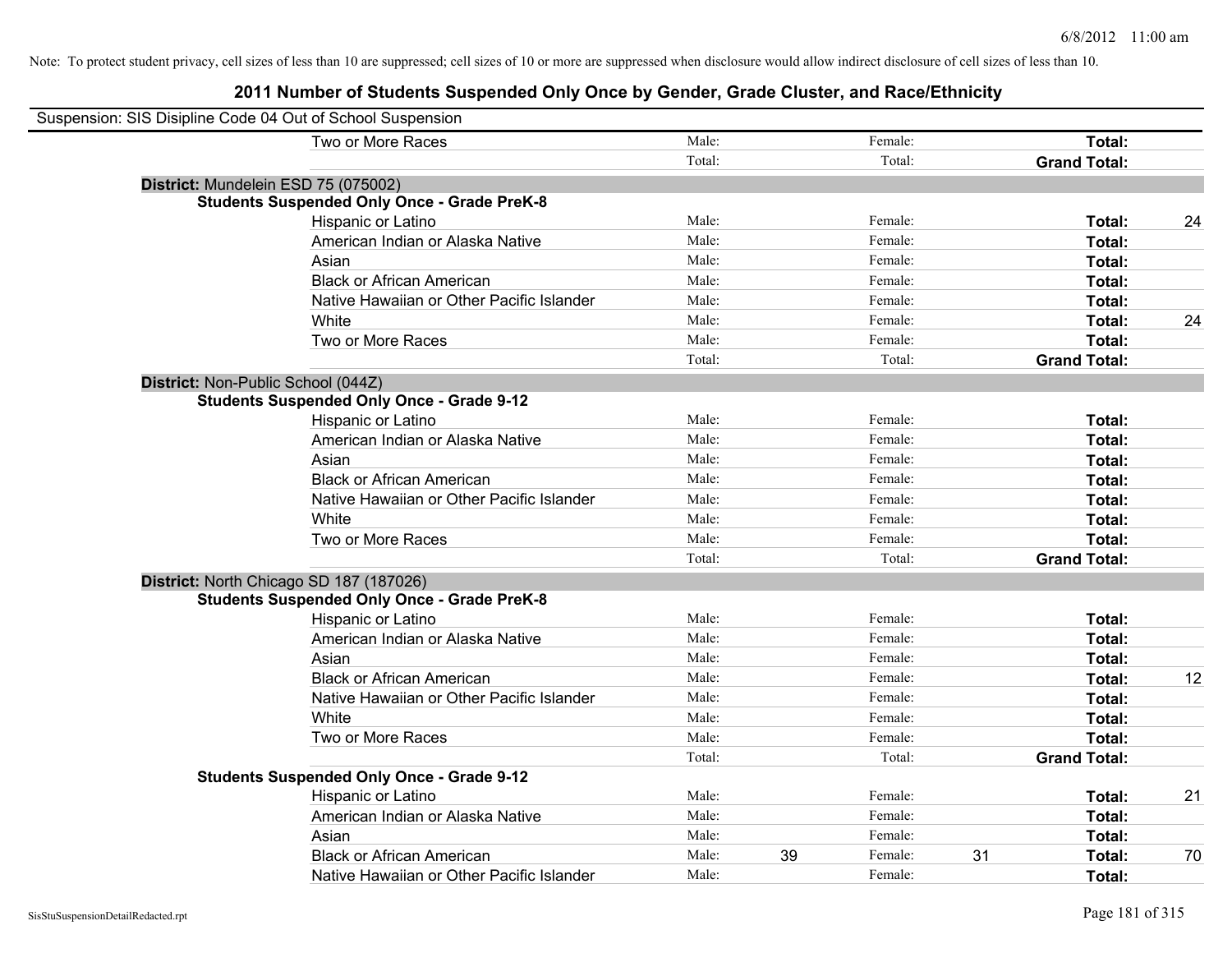| Suspension: SIS Disipline Code 04 Out of School Suspension |                                                    |        |               |                     |    |
|------------------------------------------------------------|----------------------------------------------------|--------|---------------|---------------------|----|
|                                                            | <b>White</b>                                       | Male:  | Female:       | Total:              |    |
|                                                            | Two or More Races                                  | Male:  | Female:       | Total:              |    |
|                                                            |                                                    | Total: | Total:        | <b>Grand Total:</b> |    |
| District: North Shore SD 112 (112002)                      |                                                    |        |               |                     |    |
|                                                            | <b>Students Suspended Only Once - Grade PreK-8</b> |        |               |                     |    |
|                                                            | Hispanic or Latino                                 | Male:  | Female:       | Total:              |    |
|                                                            | American Indian or Alaska Native                   | Male:  | Female:       | Total:              |    |
|                                                            | Asian                                              | Male:  | Female:       | Total:              |    |
|                                                            | <b>Black or African American</b>                   | Male:  | Female:       | Total:              |    |
|                                                            | Native Hawaiian or Other Pacific Islander          | Male:  | Female:       | Total:              |    |
|                                                            | White                                              | Male:  | Female:       | Total:              |    |
|                                                            | Two or More Races                                  | Male:  | Female:       | Total:              |    |
|                                                            |                                                    | Total: | Total:        | <b>Grand Total:</b> |    |
|                                                            | District: Northern Suburban Spec Ed Dist (804060)  |        |               |                     |    |
|                                                            | <b>Students Suspended Only Once - Grade PreK-8</b> |        |               |                     |    |
|                                                            | Hispanic or Latino                                 | Male:  | Female:       | Total:              |    |
|                                                            | American Indian or Alaska Native                   | Male:  | Female:       | Total:              |    |
|                                                            | Asian                                              | Male:  | Female:       | Total:              |    |
|                                                            | <b>Black or African American</b>                   | Male:  | Female:       | Total:              |    |
|                                                            | Native Hawaiian or Other Pacific Islander          | Male:  | Female:       | Total:              |    |
|                                                            | White                                              | Male:  | Female:       | Total:              |    |
|                                                            | Two or More Races                                  | Male:  | Female:       | Total:              |    |
|                                                            |                                                    | Total: | Total:        | <b>Grand Total:</b> |    |
| District: Rondout SD 72 (072002)                           |                                                    |        |               |                     |    |
|                                                            | <b>Students Suspended Only Once - Grade PreK-8</b> |        |               |                     |    |
|                                                            | Hispanic or Latino                                 | Male:  | Female:       | Total:              |    |
|                                                            | American Indian or Alaska Native                   | Male:  | Female:       | Total:              |    |
|                                                            | Asian                                              | Male:  | Female:       | Total:              |    |
|                                                            | <b>Black or African American</b>                   | Male:  | Female:       | Total:              |    |
|                                                            | Native Hawaiian or Other Pacific Islander          | Male:  | Female:       | Total:              |    |
|                                                            | White                                              | Male:  | Female:       | Total:              |    |
|                                                            | Two or More Races                                  | Male:  | Female:       | Total:              |    |
|                                                            |                                                    | Total: | Total:        | <b>Grand Total:</b> |    |
| District: Round Lake CUSD 116 (116026)                     |                                                    |        |               |                     |    |
|                                                            | <b>Students Suspended Only Once - Grade PreK-8</b> |        |               |                     |    |
|                                                            | Hispanic or Latino                                 | Male:  | 48<br>Female: | 10<br>Total:        | 58 |
|                                                            | American Indian or Alaska Native                   | Male:  | Female:       | Total:              |    |
|                                                            | Asian                                              | Male:  | Female:       | Total:              |    |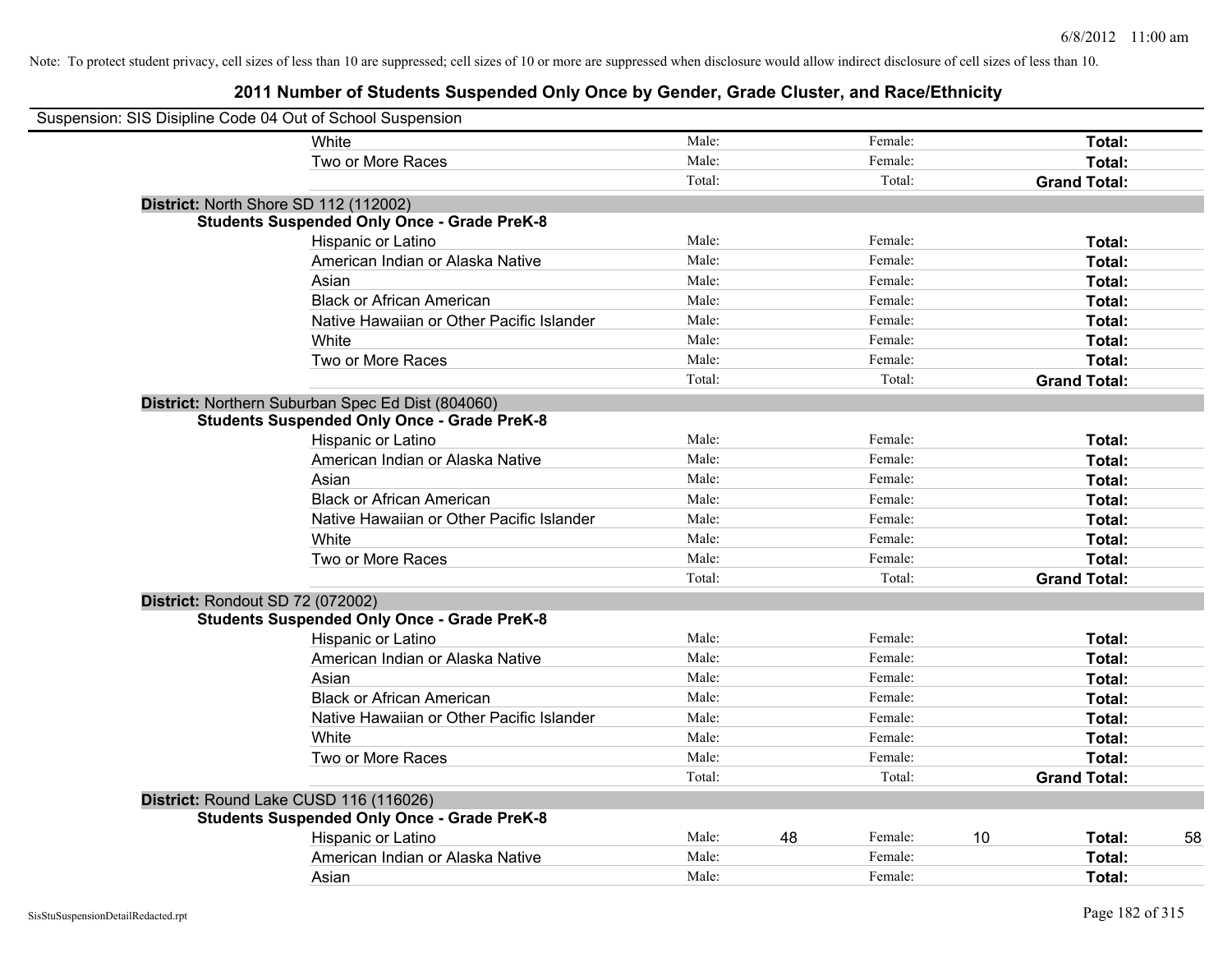| Suspension: SIS Disipline Code 04 Out of School Suspension |                                                     |        |    |         |    |                     |    |
|------------------------------------------------------------|-----------------------------------------------------|--------|----|---------|----|---------------------|----|
|                                                            | <b>Black or African American</b>                    | Male:  | 11 | Female: | 12 | Total:              | 23 |
|                                                            | Native Hawaiian or Other Pacific Islander           | Male:  |    | Female: |    | Total:              |    |
|                                                            | White                                               | Male:  |    | Female: |    | Total:              | 22 |
|                                                            | Two or More Races                                   | Male:  |    | Female: |    | Total:              |    |
|                                                            |                                                     | Total: |    | Total:  |    | <b>Grand Total:</b> |    |
|                                                            | <b>Students Suspended Only Once - Grade 9-12</b>    |        |    |         |    |                     |    |
|                                                            | Hispanic or Latino                                  | Male:  | 51 | Female: | 24 | Total:              | 75 |
|                                                            | American Indian or Alaska Native                    | Male:  |    | Female: |    | Total:              |    |
|                                                            | Asian                                               | Male:  |    | Female: |    | Total:              |    |
|                                                            | <b>Black or African American</b>                    | Male:  |    | Female: |    | Total:              | 19 |
|                                                            | Native Hawaiian or Other Pacific Islander           | Male:  |    | Female: |    | Total:              |    |
|                                                            | White                                               | Male:  | 22 | Female: | 11 | Total:              | 33 |
|                                                            | Two or More Races                                   | Male:  |    | Female: |    | Total:              |    |
|                                                            |                                                     | Total: |    | Total:  |    | <b>Grand Total:</b> |    |
|                                                            | District: Spec Educ Dist Lake County/Sedol (825060) |        |    |         |    |                     |    |
|                                                            | <b>Students Suspended Only Once - Grade PreK-8</b>  |        |    |         |    |                     |    |
|                                                            | Hispanic or Latino                                  | Male:  |    | Female: |    | Total:              |    |
|                                                            | American Indian or Alaska Native                    | Male:  |    | Female: |    | Total:              |    |
|                                                            | Asian                                               | Male:  |    | Female: |    | Total:              |    |
|                                                            | <b>Black or African American</b>                    | Male:  |    | Female: |    | Total:              |    |
|                                                            | Native Hawaiian or Other Pacific Islander           | Male:  |    | Female: |    | Total:              |    |
|                                                            | White                                               | Male:  |    | Female: |    | Total:              |    |
|                                                            | Two or More Races                                   | Male:  |    | Female: |    | Total:              |    |
|                                                            |                                                     | Total: |    | Total:  |    | <b>Grand Total:</b> |    |
|                                                            | <b>Students Suspended Only Once - Grade 9-12</b>    |        |    |         |    |                     |    |
|                                                            | Hispanic or Latino                                  | Male:  |    | Female: |    | Total:              |    |
|                                                            | American Indian or Alaska Native                    | Male:  |    | Female: |    | Total:              |    |
|                                                            | Asian                                               | Male:  |    | Female: |    | Total:              |    |
|                                                            | <b>Black or African American</b>                    | Male:  |    | Female: |    | Total:              |    |
|                                                            | Native Hawaiian or Other Pacific Islander           | Male:  |    | Female: |    | Total:              |    |
|                                                            | White                                               | Male:  |    | Female: |    | Total:              |    |
|                                                            | Two or More Races                                   | Male:  |    | Female: |    | Total:              |    |
|                                                            |                                                     | Total: |    | Total:  |    | <b>Grand Total:</b> |    |
|                                                            | <b>District:</b> Twp HSD 113 (113017)               |        |    |         |    |                     |    |
|                                                            | <b>Students Suspended Only Once - Grade 9-12</b>    |        |    |         |    |                     |    |
|                                                            | Hispanic or Latino                                  | Male:  |    | Female: |    | Total:              |    |
|                                                            | American Indian or Alaska Native                    | Male:  |    | Female: |    | Total:              |    |
|                                                            | Asian                                               | Male:  |    | Female: |    | Total:              |    |
|                                                            | <b>Black or African American</b>                    | Male:  |    | Female: |    | Total:              |    |
| SisStuSuspensionDetailRedacted.rpt                         |                                                     |        |    |         |    | Page 183 of 315     |    |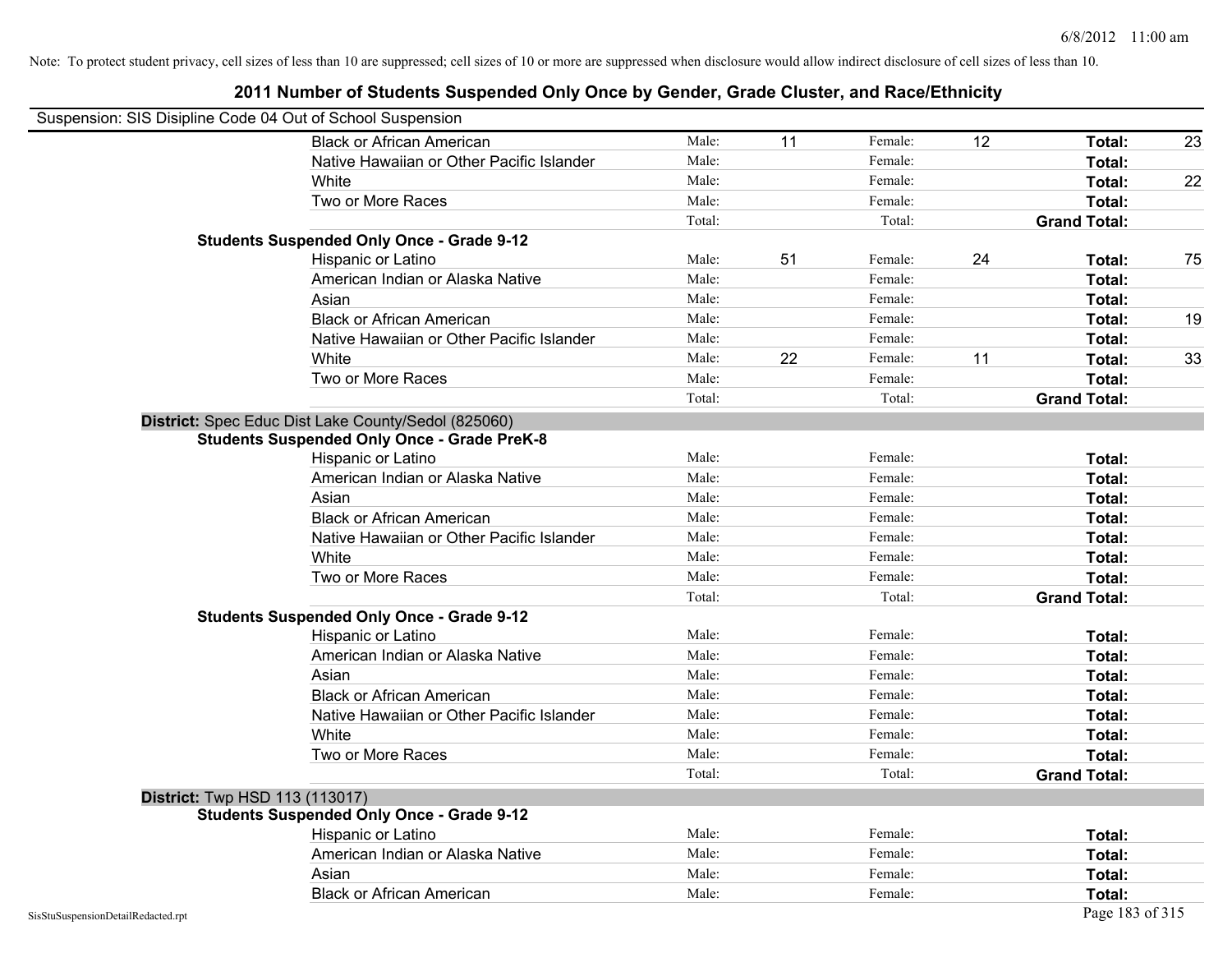| Suspension: SIS Disipline Code 04 Out of School Suspension |                                                    |        |     |         |     |                     |     |
|------------------------------------------------------------|----------------------------------------------------|--------|-----|---------|-----|---------------------|-----|
|                                                            | Native Hawaiian or Other Pacific Islander          | Male:  |     | Female: |     | Total:              |     |
|                                                            | White                                              | Male:  |     | Female: |     | Total:              |     |
|                                                            | Two or More Races                                  | Male:  |     | Female: |     | Total:              |     |
|                                                            |                                                    | Total: |     | Total:  |     | <b>Grand Total:</b> | 18  |
| District: Warren Twp HSD 121 (121017)                      |                                                    |        |     |         |     |                     |     |
|                                                            | <b>Students Suspended Only Once - Grade 9-12</b>   |        |     |         |     |                     |     |
|                                                            | Hispanic or Latino                                 | Male:  | 54  | Female: | 27  | Total:              | 81  |
|                                                            | American Indian or Alaska Native                   | Male:  |     | Female: |     | Total:              |     |
|                                                            | Asian                                              | Male:  |     | Female: |     | Total:              |     |
|                                                            | <b>Black or African American</b>                   | Male:  | 36  | Female: | 17  | Total:              | 53  |
|                                                            | Native Hawaiian or Other Pacific Islander          | Male:  |     | Female: |     | Total:              |     |
|                                                            | White                                              | Male:  | 63  | Female: | 17  | Total:              | 80  |
|                                                            | Two or More Races                                  | Male:  |     | Female: |     | Total:              |     |
|                                                            |                                                    | Total: |     | Total:  |     | <b>Grand Total:</b> | 227 |
| District: Wauconda CUSD 118 (118026)                       |                                                    |        |     |         |     |                     |     |
|                                                            | <b>Students Suspended Only Once - Grade PreK-8</b> |        |     |         |     |                     |     |
|                                                            | Hispanic or Latino                                 | Male:  |     | Female: |     | Total:              |     |
|                                                            | American Indian or Alaska Native                   | Male:  |     | Female: |     | Total:              |     |
|                                                            | Asian                                              | Male:  |     | Female: |     | Total:              |     |
|                                                            | <b>Black or African American</b>                   | Male:  |     | Female: |     | Total:              |     |
|                                                            | Native Hawaiian or Other Pacific Islander          | Male:  |     | Female: |     | Total:              |     |
|                                                            | White                                              | Male:  |     | Female: |     | Total:              | 13  |
|                                                            | Two or More Races                                  | Male:  |     | Female: |     | Total:              |     |
|                                                            |                                                    | Total: |     | Total:  |     | <b>Grand Total:</b> |     |
|                                                            | <b>Students Suspended Only Once - Grade 9-12</b>   |        |     |         |     |                     |     |
|                                                            | Hispanic or Latino                                 | Male:  | 10  | Female: | 10  | Total:              | 20  |
|                                                            | American Indian or Alaska Native                   | Male:  |     | Female: |     | Total:              |     |
|                                                            | Asian                                              | Male:  |     | Female: |     | Total:              |     |
|                                                            | <b>Black or African American</b>                   | Male:  |     | Female: |     | Total:              |     |
|                                                            | Native Hawaiian or Other Pacific Islander          | Male:  |     | Female: |     | Total:              |     |
|                                                            | White                                              | Male:  | 37  | Female: | 23  | Total:              | 60  |
|                                                            | Two or More Races                                  | Male:  |     | Female: |     | Total:              |     |
|                                                            |                                                    | Total: |     | Total:  |     | <b>Grand Total:</b> |     |
| District: Waukegan CUSD 60 (060026)                        |                                                    |        |     |         |     |                     |     |
|                                                            | <b>Students Suspended Only Once - Grade PreK-8</b> |        |     |         |     |                     |     |
|                                                            | Hispanic or Latino                                 | Male:  | 254 | Female: | 112 | Total:              | 366 |
|                                                            | American Indian or Alaska Native                   | Male:  |     | Female: |     | Total:              |     |
|                                                            | Asian                                              | Male:  |     | Female: |     | Total:              |     |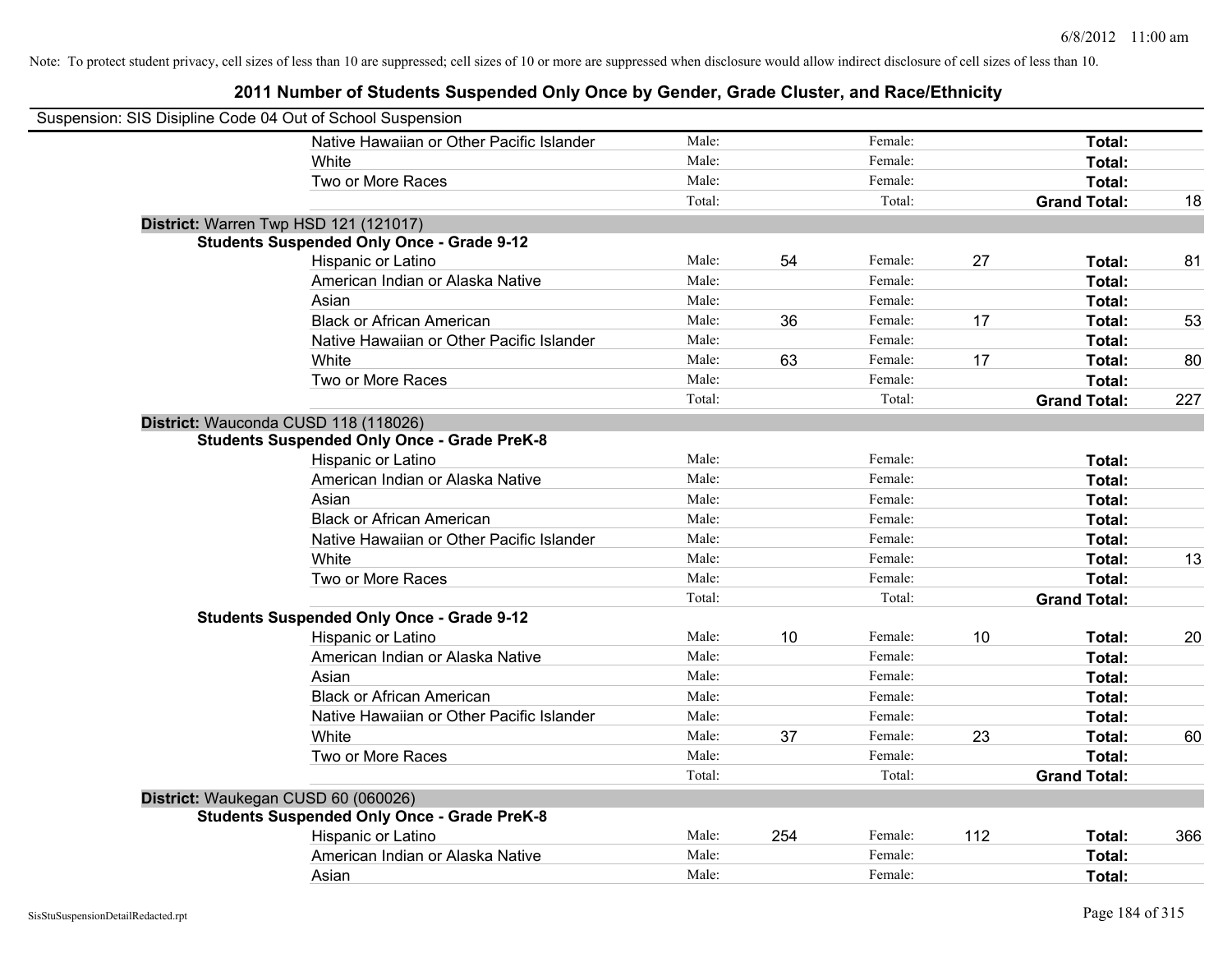|                                      | Suspension: SIS Disipline Code 04 Out of School Suspension |        |     |         |     |                     |     |
|--------------------------------------|------------------------------------------------------------|--------|-----|---------|-----|---------------------|-----|
|                                      | <b>Black or African American</b>                           | Male:  | 134 | Female: | 79  | Total:              | 213 |
|                                      | Native Hawaiian or Other Pacific Islander                  | Male:  |     | Female: |     | Total:              |     |
|                                      | White                                                      | Male:  | 15  | Female: | 10  | Total:              | 25  |
|                                      | Two or More Races                                          | Male:  |     | Female: |     | Total:              | 12  |
|                                      |                                                            | Total: |     | Total:  |     | <b>Grand Total:</b> | 628 |
|                                      | <b>Students Suspended Only Once - Grade 9-12</b>           |        |     |         |     |                     |     |
|                                      | Hispanic or Latino                                         | Male:  | 197 | Female: | 158 | Total:              | 355 |
|                                      | American Indian or Alaska Native                           | Male:  |     | Female: |     | Total:              |     |
|                                      | Asian                                                      | Male:  |     | Female: |     | Total:              |     |
|                                      | <b>Black or African American</b>                           | Male:  | 75  | Female: | 71  | Total:              | 146 |
|                                      | Native Hawaiian or Other Pacific Islander                  | Male:  |     | Female: |     | Total:              |     |
|                                      | White                                                      | Male:  |     | Female: |     | Total:              | 16  |
|                                      | Two or More Races                                          | Male:  |     | Female: |     | Total:              |     |
|                                      |                                                            | Total: | 289 | Total:  | 241 | <b>Grand Total:</b> | 530 |
|                                      | District: Winthrop Harbor SD 1 (001002)                    |        |     |         |     |                     |     |
|                                      | <b>Students Suspended Only Once - Grade PreK-8</b>         |        |     |         |     |                     |     |
|                                      | Hispanic or Latino                                         | Male:  |     | Female: |     | Total:              |     |
|                                      | American Indian or Alaska Native                           | Male:  |     | Female: |     | Total:              |     |
|                                      | Asian                                                      | Male:  |     | Female: |     | Total:              |     |
|                                      | <b>Black or African American</b>                           | Male:  |     | Female: |     | Total:              |     |
|                                      | Native Hawaiian or Other Pacific Islander                  | Male:  |     | Female: |     | Total:              |     |
|                                      | White                                                      | Male:  |     | Female: |     | Total:              |     |
|                                      | Two or More Races                                          | Male:  |     | Female: |     | Total:              |     |
|                                      |                                                            | Total: |     | Total:  |     | <b>Grand Total:</b> |     |
| District: Woodland CCSD 50 (050004)  |                                                            |        |     |         |     |                     |     |
|                                      | <b>Students Suspended Only Once - Grade PreK-8</b>         |        |     |         |     |                     |     |
|                                      | Hispanic or Latino                                         | Male:  |     | Female: |     | Total:              | 11  |
|                                      | American Indian or Alaska Native                           | Male:  |     | Female: |     | Total:              |     |
|                                      | Asian                                                      | Male:  |     | Female: |     | Total:              |     |
|                                      | <b>Black or African American</b>                           | Male:  |     | Female: |     | Total:              |     |
|                                      | Native Hawaiian or Other Pacific Islander                  | Male:  |     | Female: |     | Total:              |     |
|                                      | White                                                      | Male:  |     | Female: |     | Total:              |     |
|                                      | Two or More Races                                          | Male:  |     | Female: |     | Total:              |     |
|                                      |                                                            | Total: |     | Total:  |     | <b>Grand Total:</b> | 23  |
| <b>District: Zion ESD 6 (006002)</b> |                                                            |        |     |         |     |                     |     |
|                                      | <b>Students Suspended Only Once - Grade PreK-8</b>         |        |     |         |     |                     |     |
|                                      | Hispanic or Latino                                         | Male:  |     | Female: |     | Total:              | 36  |
|                                      | American Indian or Alaska Native                           | Male:  |     | Female: |     | Total:              |     |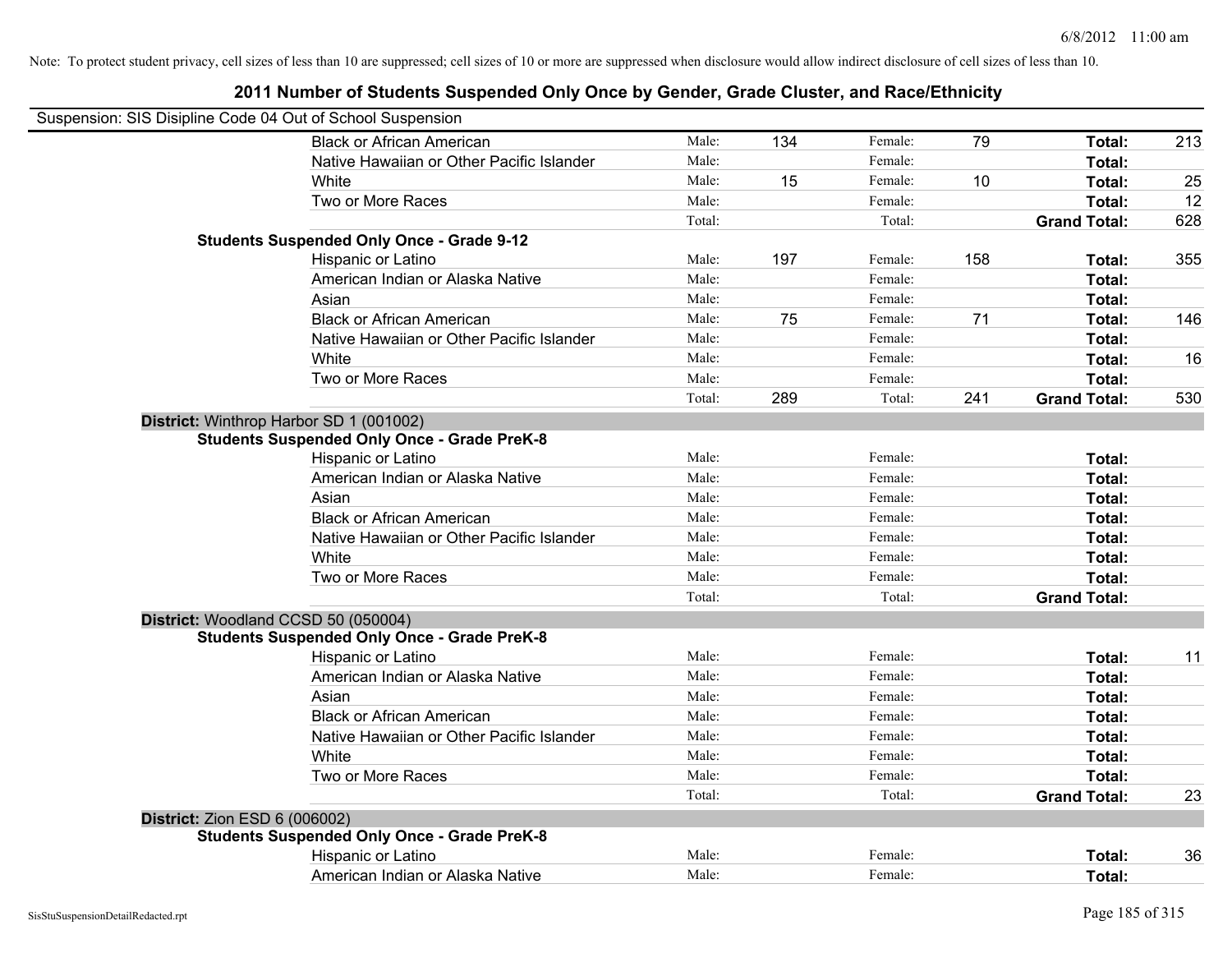| Suspension: SIS Disipline Code 04 Out of School Suspension |                                                    |        |    |         |    |                     |     |
|------------------------------------------------------------|----------------------------------------------------|--------|----|---------|----|---------------------|-----|
|                                                            | Asian                                              | Male:  |    | Female: |    | Total:              |     |
|                                                            | <b>Black or African American</b>                   | Male:  | 81 | Female: | 43 | Total:              | 124 |
|                                                            | Native Hawaiian or Other Pacific Islander          | Male:  |    | Female: |    | Total:              |     |
|                                                            | White                                              | Male:  |    | Female: |    | Total:              | 18  |
|                                                            | Two or More Races                                  | Male:  |    | Female: |    | Total:              | 11  |
|                                                            |                                                    | Total: |    | Total:  |    | <b>Grand Total:</b> |     |
|                                                            | District: Zion-Benton Twp HSD 126 (126017)         |        |    |         |    |                     |     |
|                                                            | <b>Students Suspended Only Once - Grade 9-12</b>   |        |    |         |    |                     |     |
|                                                            | Hispanic or Latino                                 | Male:  |    | Female: |    | Total:              | 36  |
|                                                            | American Indian or Alaska Native                   | Male:  |    | Female: |    | Total:              |     |
|                                                            | Asian                                              | Male:  |    | Female: |    | Total:              |     |
|                                                            | <b>Black or African American</b>                   | Male:  | 41 | Female: | 34 | Total:              | 75  |
|                                                            | Native Hawaiian or Other Pacific Islander          | Male:  |    | Female: |    | Total:              |     |
|                                                            | White                                              | Male:  | 23 | Female: | 13 | Total:              | 36  |
|                                                            | Two or More Races                                  | Male:  |    | Female: |    | Total:              |     |
|                                                            |                                                    | Total: |    | Total:  |    | <b>Grand Total:</b> |     |
| County: Non-Public School (000)                            |                                                    |        |    |         |    |                     |     |
| District: Lake ROE (000000)                                | <b>Students Suspended Only Once - Grade 9-12</b>   |        |    |         |    |                     |     |
|                                                            | Hispanic or Latino                                 | Male:  |    | Female: |    | Total:              |     |
|                                                            | American Indian or Alaska Native                   | Male:  |    | Female: |    | Total:              |     |
|                                                            | Asian                                              | Male:  |    | Female: |    | Total:              |     |
|                                                            | <b>Black or African American</b>                   | Male:  |    | Female: |    | Total:              |     |
|                                                            | Native Hawaiian or Other Pacific Islander          | Male:  |    | Female: |    | Total:              |     |
|                                                            | White                                              | Male:  |    | Female: |    | Total:              |     |
|                                                            | Two or More Races                                  | Male:  |    | Female: |    | Total:              |     |
|                                                            |                                                    | Total: |    | Total:  |    | <b>Grand Total:</b> |     |
|                                                            |                                                    |        |    |         |    |                     |     |
| Region: Lee/Ogle ROE (47)                                  |                                                    |        |    |         |    |                     |     |
| <b>County: Lee (052)</b>                                   |                                                    |        |    |         |    |                     |     |
| District: Amboy CUSD 272 (272026)                          |                                                    |        |    |         |    |                     |     |
|                                                            | <b>Students Suspended Only Once - Grade PreK-8</b> |        |    |         |    |                     |     |
|                                                            | Hispanic or Latino                                 | Male:  |    | Female: |    | Total:              |     |
|                                                            | American Indian or Alaska Native                   | Male:  |    | Female: |    | Total:              |     |
|                                                            | Asian                                              | Male:  |    | Female: |    | Total:              |     |
|                                                            | <b>Black or African American</b>                   | Male:  |    | Female: |    | Total:              |     |
|                                                            | Native Hawaiian or Other Pacific Islander          | Male:  |    | Female: |    | Total:              |     |
|                                                            | White                                              | Male:  |    | Female: |    | Total:              | 12  |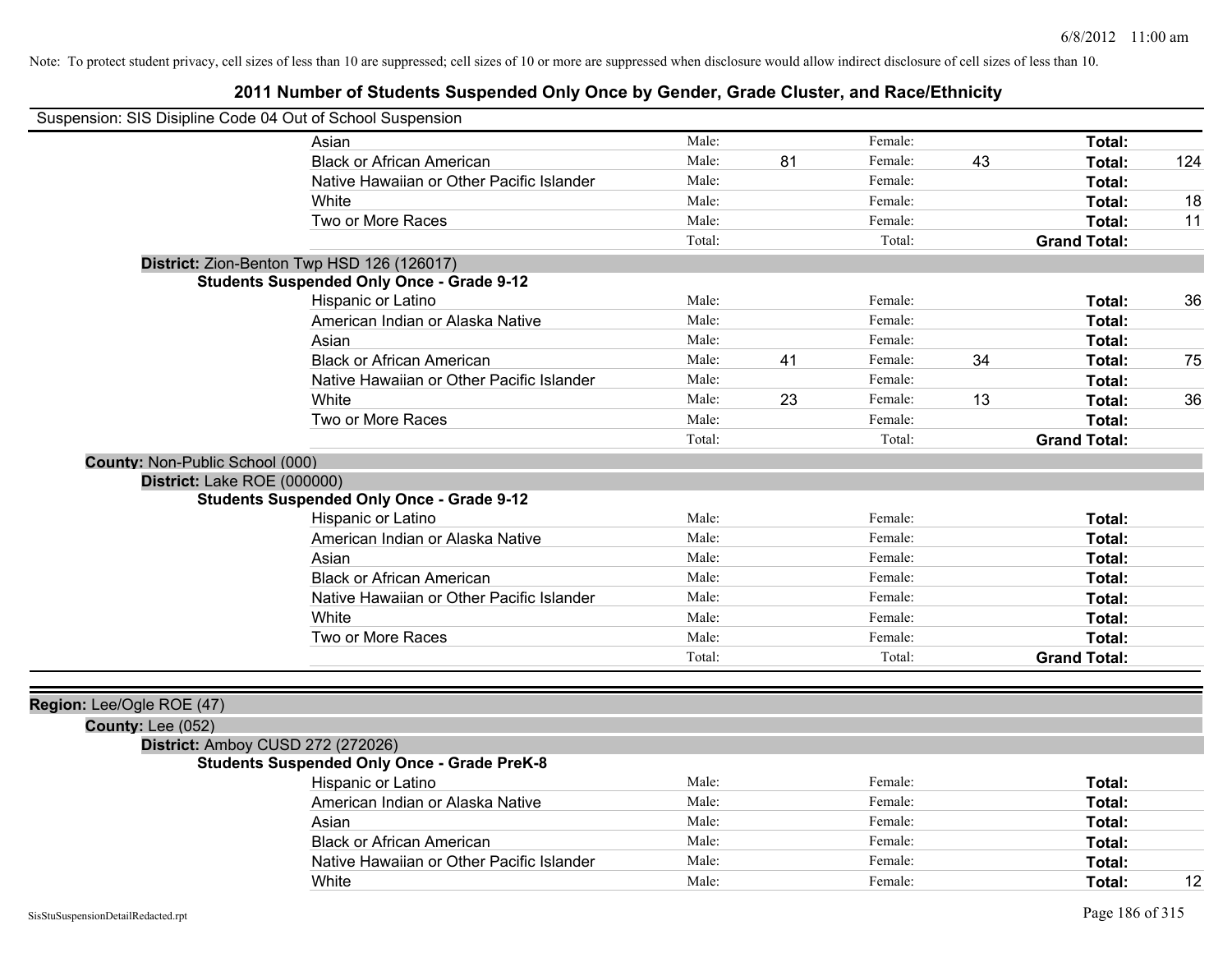| Suspension: SIS Disipline Code 04 Out of School Suspension |                                                    |        |    |         |    |                     |    |
|------------------------------------------------------------|----------------------------------------------------|--------|----|---------|----|---------------------|----|
|                                                            | Two or More Races                                  | Male:  |    | Female: |    | Total:              |    |
|                                                            |                                                    | Total: |    | Total:  |    | <b>Grand Total:</b> |    |
|                                                            | <b>Students Suspended Only Once - Grade 9-12</b>   |        |    |         |    |                     |    |
|                                                            | Hispanic or Latino                                 | Male:  |    | Female: |    | Total:              |    |
|                                                            | American Indian or Alaska Native                   | Male:  |    | Female: |    | <b>Total:</b>       |    |
|                                                            | Asian                                              | Male:  |    | Female: |    | <b>Total:</b>       |    |
|                                                            | <b>Black or African American</b>                   | Male:  |    | Female: |    | Total:              |    |
|                                                            | Native Hawaiian or Other Pacific Islander          | Male:  |    | Female: |    | Total:              |    |
|                                                            | White                                              | Male:  |    | Female: |    | Total:              | 14 |
|                                                            | Two or More Races                                  | Male:  |    | Female: |    | Total:              |    |
|                                                            |                                                    | Total: |    | Total:  |    | <b>Grand Total:</b> |    |
|                                                            | District: Ashton-Franklin Center CUSD 275 (275026) |        |    |         |    |                     |    |
|                                                            | <b>Students Suspended Only Once - Grade 9-12</b>   |        |    |         |    |                     |    |
|                                                            | Hispanic or Latino                                 | Male:  |    | Female: |    | Total:              |    |
|                                                            | American Indian or Alaska Native                   | Male:  |    | Female: |    | Total:              |    |
|                                                            | Asian                                              | Male:  |    | Female: |    | Total:              |    |
|                                                            | <b>Black or African American</b>                   | Male:  |    | Female: |    | Total:              |    |
|                                                            | Native Hawaiian or Other Pacific Islander          | Male:  |    | Female: |    | <b>Total:</b>       |    |
|                                                            | White                                              | Male:  |    | Female: |    | <b>Total:</b>       |    |
|                                                            | Two or More Races                                  | Male:  |    | Female: |    | Total:              |    |
|                                                            |                                                    | Total: |    | Total:  |    | <b>Grand Total:</b> |    |
|                                                            | District: Dixon USD 170 (170022)                   |        |    |         |    |                     |    |
|                                                            | <b>Students Suspended Only Once - Grade PreK-8</b> |        |    |         |    |                     |    |
|                                                            | Hispanic or Latino                                 | Male:  |    | Female: |    | Total:              |    |
|                                                            | American Indian or Alaska Native                   | Male:  |    | Female: |    | Total:              |    |
|                                                            | Asian                                              | Male:  |    | Female: |    | <b>Total:</b>       |    |
|                                                            | <b>Black or African American</b>                   | Male:  |    | Female: |    | Total:              |    |
|                                                            | Native Hawaiian or Other Pacific Islander          | Male:  |    | Female: |    | Total:              |    |
|                                                            | White                                              | Male:  | 19 | Female: | 11 | <b>Total:</b>       | 30 |
|                                                            | Two or More Races                                  | Male:  |    | Female: |    | <b>Total:</b>       |    |
|                                                            |                                                    | Total: |    | Total:  |    | <b>Grand Total:</b> | 41 |
|                                                            | <b>Students Suspended Only Once - Grade 9-12</b>   |        |    |         |    |                     |    |
|                                                            | Hispanic or Latino                                 | Male:  |    | Female: |    | Total:              |    |
|                                                            | American Indian or Alaska Native                   | Male:  |    | Female: |    | <b>Total:</b>       |    |
|                                                            | Asian                                              | Male:  |    | Female: |    | Total:              |    |
|                                                            | <b>Black or African American</b>                   | Male:  |    | Female: |    | Total:              |    |
|                                                            | Native Hawaiian or Other Pacific Islander          | Male:  |    | Female: |    | Total:              |    |
|                                                            | White                                              | Male:  |    | Female: |    | <b>Total:</b>       | 27 |
|                                                            | Two or More Races                                  | Male:  |    | Female: |    | <b>Total:</b>       |    |
| SisStuSuspensionDetailRedacted.rpt                         |                                                    |        |    |         |    | Page 187 of 315     |    |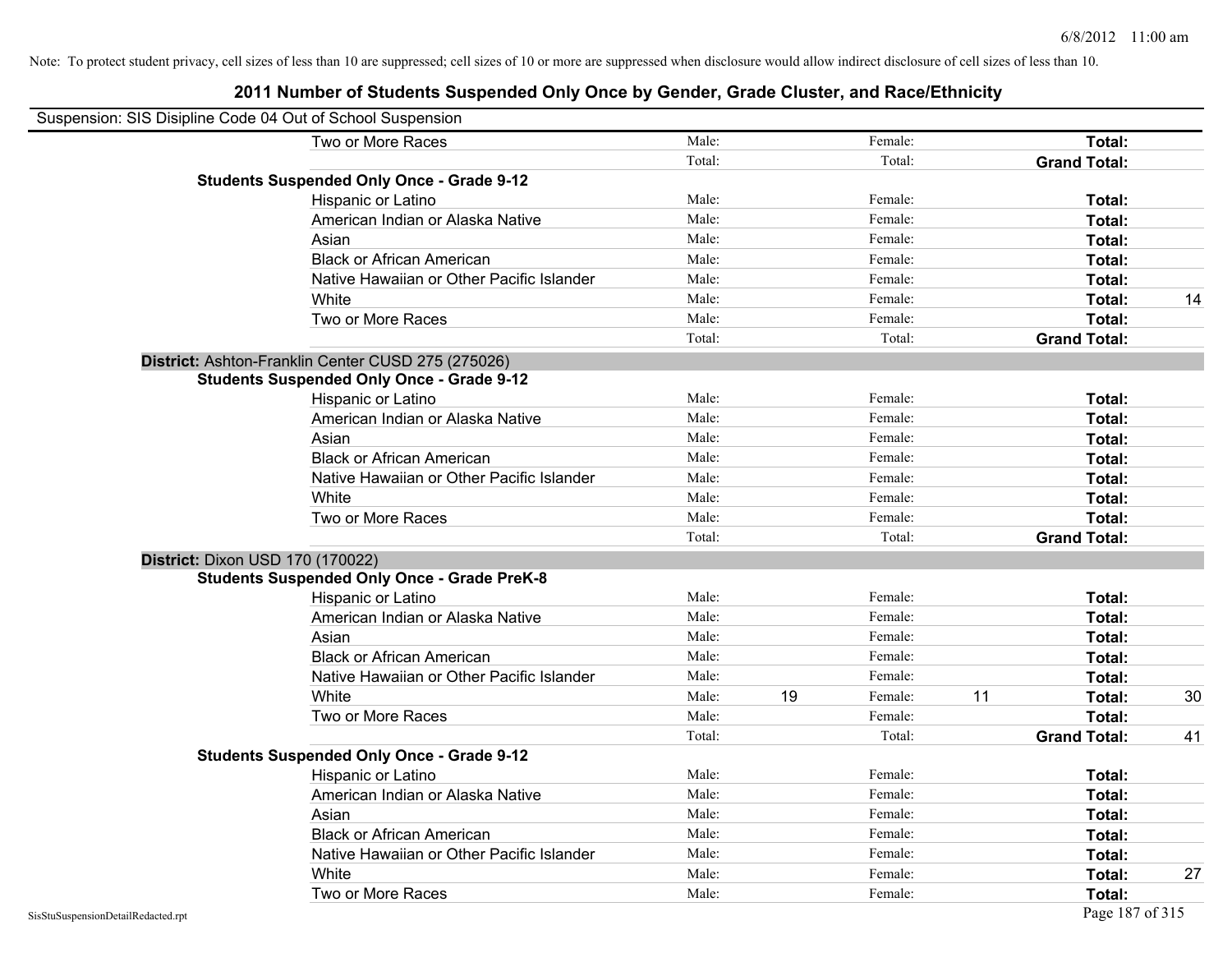| Suspension: SIS Disipline Code 04 Out of School Suspension |                                                    |        |              |                                 |
|------------------------------------------------------------|----------------------------------------------------|--------|--------------|---------------------------------|
|                                                            |                                                    | Total: | 26<br>Total: | 13<br><b>Grand Total:</b><br>39 |
| District: Paw Paw CUSD 271 (271026)                        |                                                    |        |              |                                 |
|                                                            | <b>Students Suspended Only Once - Grade PreK-8</b> |        |              |                                 |
|                                                            | Hispanic or Latino                                 | Male:  | Female:      | Total:                          |
|                                                            | American Indian or Alaska Native                   | Male:  | Female:      | Total:                          |
|                                                            | Asian                                              | Male:  | Female:      | Total:                          |
|                                                            | <b>Black or African American</b>                   | Male:  | Female:      | Total:                          |
|                                                            | Native Hawaiian or Other Pacific Islander          | Male:  | Female:      | Total:                          |
|                                                            | White                                              | Male:  | Female:      | Total:                          |
|                                                            | Two or More Races                                  | Male:  | Female:      | Total:                          |
|                                                            |                                                    | Total: | Total:       | <b>Grand Total:</b>             |
|                                                            | <b>Students Suspended Only Once - Grade 9-12</b>   |        |              |                                 |
|                                                            | Hispanic or Latino                                 | Male:  | Female:      | Total:                          |
|                                                            | American Indian or Alaska Native                   | Male:  | Female:      | Total:                          |
|                                                            | Asian                                              | Male:  | Female:      | Total:                          |
|                                                            | <b>Black or African American</b>                   | Male:  | Female:      | Total:                          |
|                                                            | Native Hawaiian or Other Pacific Islander          | Male:  | Female:      | Total:                          |
|                                                            | White                                              | Male:  | Female:      | Total:                          |
|                                                            | Two or More Races                                  | Male:  | Female:      | Total:                          |
|                                                            |                                                    | Total: | Total:       | <b>Grand Total:</b>             |
| County: Non-Public School (000)                            |                                                    |        |              |                                 |
| District: Lee/Ogle ROE (000000)                            |                                                    |        |              |                                 |
|                                                            | <b>Students Suspended Only Once - Grade PreK-8</b> |        |              |                                 |
|                                                            | Hispanic or Latino                                 | Male:  | Female:      | Total:                          |
|                                                            | American Indian or Alaska Native                   | Male:  | Female:      | Total:                          |
|                                                            | Asian                                              | Male:  | Female:      | Total:                          |
|                                                            | <b>Black or African American</b>                   | Male:  | Female:      | Total:                          |
|                                                            | Native Hawaiian or Other Pacific Islander          | Male:  | Female:      | Total:                          |
|                                                            | White                                              | Male:  | Female:      | Total:                          |
|                                                            | Two or More Races                                  | Male:  | Female:      | Total:                          |
|                                                            |                                                    | Total: | Total:       | <b>Grand Total:</b>             |
|                                                            | <b>Students Suspended Only Once - Grade 9-12</b>   |        |              |                                 |
|                                                            | Hispanic or Latino                                 | Male:  | Female:      | Total:                          |
|                                                            | American Indian or Alaska Native                   | Male:  | Female:      | Total:                          |
|                                                            | Asian                                              | Male:  | Female:      | Total:                          |
|                                                            | <b>Black or African American</b>                   | Male:  | Female:      | Total:                          |
|                                                            | Native Hawaiian or Other Pacific Islander          | Male:  | Female:      | Total:                          |
|                                                            | White                                              | Male:  | Female:      | Total:                          |
|                                                            | Two or More Races                                  | Male:  | Female:      | Total:                          |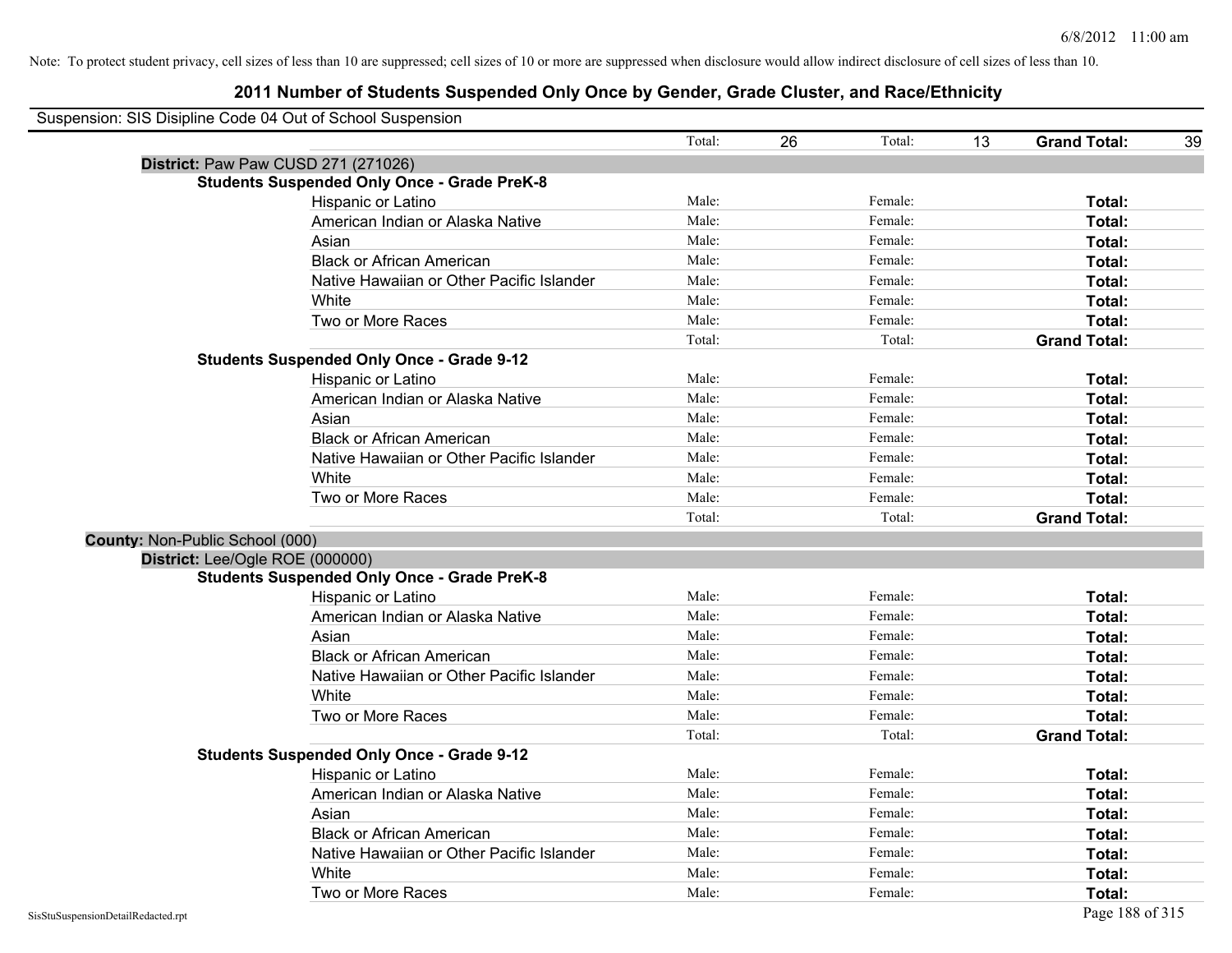| Suspension: SIS Disipline Code 04 Out of School Suspension |                                                    |        |         |                     |
|------------------------------------------------------------|----------------------------------------------------|--------|---------|---------------------|
|                                                            |                                                    | Total: | Total:  | <b>Grand Total:</b> |
| County: Ogle (071)                                         |                                                    |        |         |                     |
| District: Creston CCSD 161 (161004)                        |                                                    |        |         |                     |
|                                                            | <b>Students Suspended Only Once - Grade PreK-8</b> |        |         |                     |
|                                                            | Hispanic or Latino                                 | Male:  | Female: | Total:              |
|                                                            | American Indian or Alaska Native                   | Male:  | Female: | Total:              |
|                                                            | Asian                                              | Male:  | Female: | Total:              |
|                                                            | <b>Black or African American</b>                   | Male:  | Female: | Total:              |
|                                                            | Native Hawaiian or Other Pacific Islander          | Male:  | Female: | Total:              |
|                                                            | White                                              | Male:  | Female: | Total:              |
|                                                            | Two or More Races                                  | Male:  | Female: | Total:              |
|                                                            |                                                    | Total: | Total:  | <b>Grand Total:</b> |
| District: Eswood CCSD 269 (269004)                         |                                                    |        |         |                     |
|                                                            | <b>Students Suspended Only Once - Grade PreK-8</b> |        |         |                     |
|                                                            | Hispanic or Latino                                 | Male:  | Female: | Total:              |
|                                                            | American Indian or Alaska Native                   | Male:  | Female: | Total:              |
|                                                            | Asian                                              | Male:  | Female: | Total:              |
|                                                            | <b>Black or African American</b>                   | Male:  | Female: | Total:              |
|                                                            | Native Hawaiian or Other Pacific Islander          | Male:  | Female: | Total:              |
|                                                            | White                                              | Male:  | Female: | Total:              |
|                                                            | Two or More Races                                  | Male:  | Female: | Total:              |
|                                                            |                                                    | Total: | Total:  | <b>Grand Total:</b> |
|                                                            | District: Forrestville Valley CUSD 221 (221026)    |        |         |                     |
|                                                            | <b>Students Suspended Only Once - Grade PreK-8</b> |        |         |                     |
|                                                            | Hispanic or Latino                                 | Male:  | Female: | Total:              |
|                                                            | American Indian or Alaska Native                   | Male:  | Female: | Total:              |
|                                                            | Asian                                              | Male:  | Female: | Total:              |
|                                                            | <b>Black or African American</b>                   | Male:  | Female: | Total:              |
|                                                            | Native Hawaiian or Other Pacific Islander          | Male:  | Female: | Total:              |
|                                                            | White                                              | Male:  | Female: | Total:              |
|                                                            | Two or More Races                                  | Male:  | Female: | Total:              |
|                                                            |                                                    | Total: | Total:  | <b>Grand Total:</b> |
|                                                            | <b>Students Suspended Only Once - Grade 9-12</b>   |        |         |                     |
|                                                            | Hispanic or Latino                                 | Male:  | Female: | Total:              |
|                                                            | American Indian or Alaska Native                   | Male:  | Female: | Total:              |
|                                                            | Asian                                              | Male:  | Female: | Total:              |
|                                                            | <b>Black or African American</b>                   | Male:  | Female: | <b>Total:</b>       |
|                                                            | Native Hawaiian or Other Pacific Islander          | Male:  | Female: | Total:              |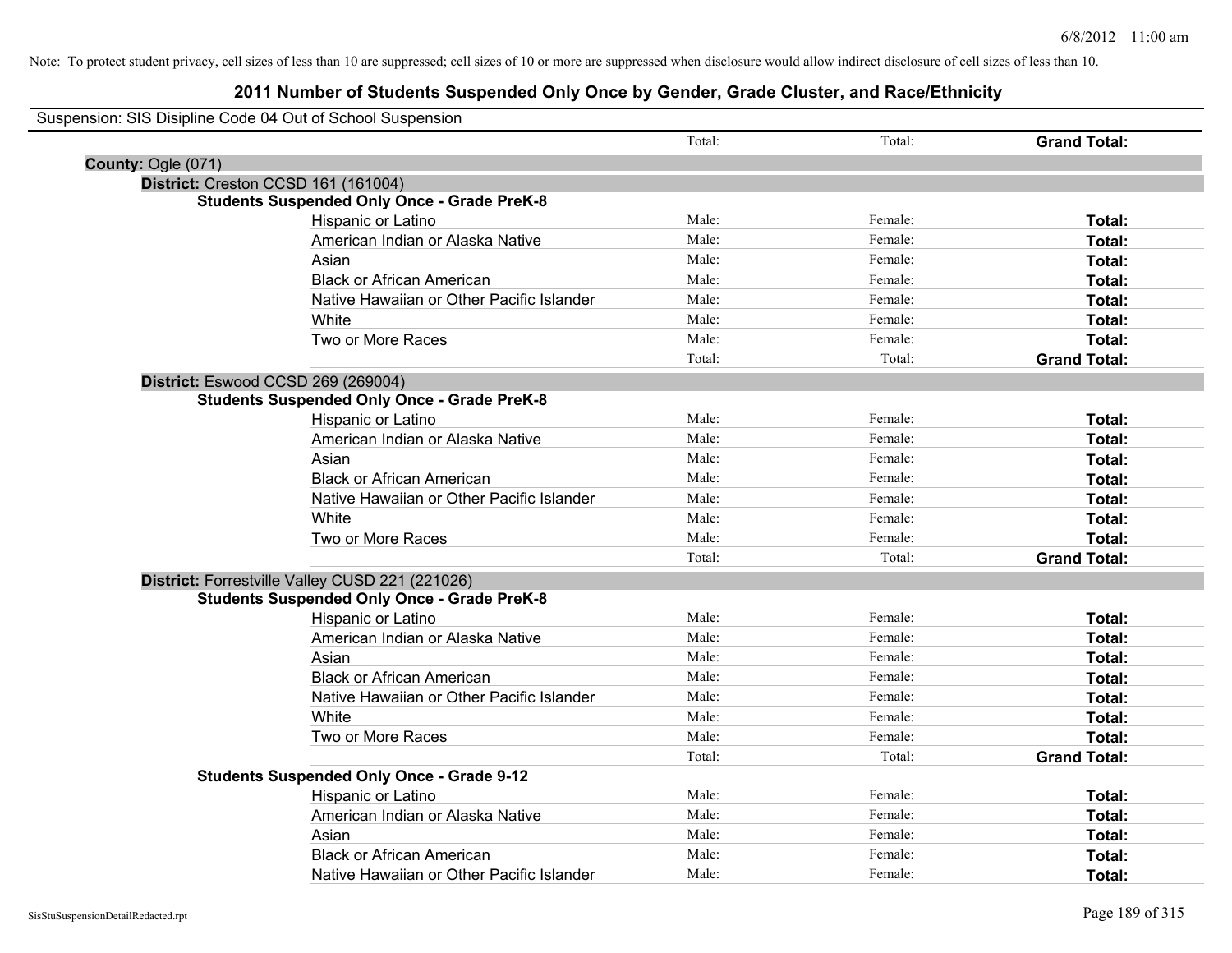| Suspension: SIS Disipline Code 04 Out of School Suspension |                                                    |        |         |                           |
|------------------------------------------------------------|----------------------------------------------------|--------|---------|---------------------------|
|                                                            | White                                              | Male:  | Female: | Total:                    |
|                                                            | Two or More Races                                  | Male:  | Female: | Total:                    |
|                                                            |                                                    | Total: | Total:  | <b>Grand Total:</b><br>11 |
|                                                            | District: Meridian CUSD 223 (223026)               |        |         |                           |
|                                                            | <b>Students Suspended Only Once - Grade PreK-8</b> |        |         |                           |
|                                                            | Hispanic or Latino                                 | Male:  | Female: | Total:                    |
|                                                            | American Indian or Alaska Native                   | Male:  | Female: | Total:                    |
|                                                            | Asian                                              | Male:  | Female: | Total:                    |
|                                                            | <b>Black or African American</b>                   | Male:  | Female: | Total:                    |
|                                                            | Native Hawaiian or Other Pacific Islander          | Male:  | Female: | Total:                    |
|                                                            | White                                              | Male:  | Female: | 16<br>Total:              |
|                                                            | Two or More Races                                  | Male:  | Female: | Total:                    |
|                                                            |                                                    | Total: | Total:  | <b>Grand Total:</b>       |
|                                                            | <b>Students Suspended Only Once - Grade 9-12</b>   |        |         |                           |
|                                                            | Hispanic or Latino                                 | Male:  | Female: | Total:                    |
|                                                            | American Indian or Alaska Native                   | Male:  | Female: | Total:                    |
|                                                            | Asian                                              | Male:  | Female: | Total:                    |
|                                                            | <b>Black or African American</b>                   | Male:  | Female: | Total:                    |
|                                                            | Native Hawaiian or Other Pacific Islander          | Male:  | Female: | Total:                    |
|                                                            | White                                              | Male:  | Female: | 17<br>Total:              |
|                                                            | Two or More Races                                  | Male:  | Female: | Total:                    |
|                                                            |                                                    | Total: | Total:  | <b>Grand Total:</b>       |
|                                                            | District: Ogle Co Education Cooperative (801060)   |        |         |                           |
|                                                            | <b>Students Suspended Only Once - Grade PreK-8</b> |        |         |                           |
|                                                            | Hispanic or Latino                                 | Male:  | Female: | Total:                    |
|                                                            | American Indian or Alaska Native                   | Male:  | Female: | Total:                    |
|                                                            | Asian                                              | Male:  | Female: | Total:                    |
|                                                            | <b>Black or African American</b>                   | Male:  | Female: | Total:                    |
|                                                            | Native Hawaiian or Other Pacific Islander          | Male:  | Female: | Total:                    |
|                                                            | White                                              | Male:  | Female: | Total:                    |
|                                                            | Two or More Races                                  | Male:  | Female: | Total:                    |
|                                                            |                                                    | Total: | Total:  | <b>Grand Total:</b>       |
|                                                            | <b>Students Suspended Only Once - Grade 9-12</b>   |        |         |                           |
|                                                            | Hispanic or Latino                                 | Male:  | Female: | Total:                    |
|                                                            | American Indian or Alaska Native                   | Male:  | Female: | Total:                    |
|                                                            | Asian                                              | Male:  | Female: | Total:                    |
|                                                            | <b>Black or African American</b>                   | Male:  | Female: | Total:                    |
|                                                            | Native Hawaiian or Other Pacific Islander          | Male:  | Female: | Total:                    |
|                                                            | White                                              | Male:  | Female: | Total:                    |
| SisStuSuspensionDetailRedacted.rpt                         |                                                    |        |         | Page 190 of 315           |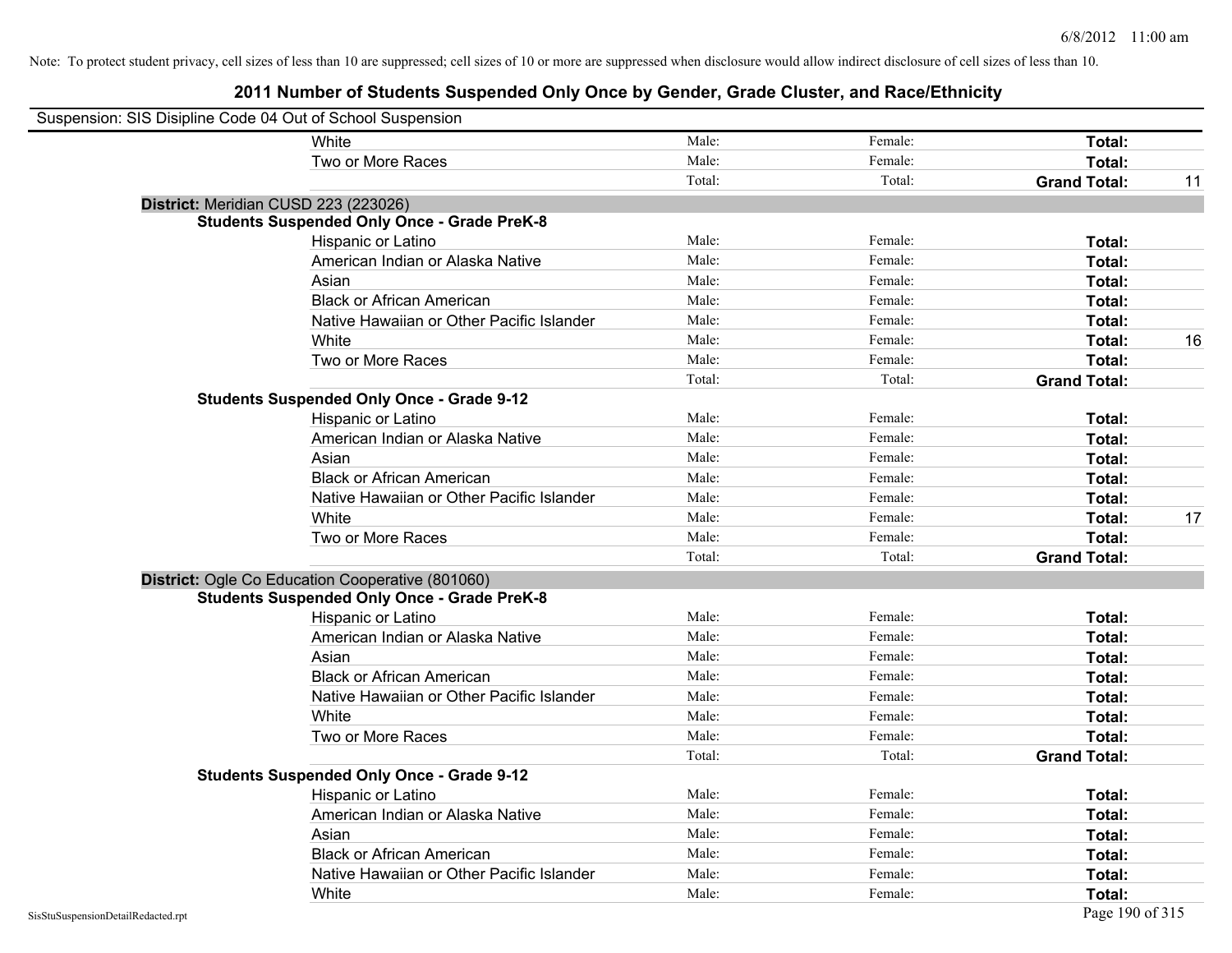| Suspension: SIS Disipline Code 04 Out of School Suspension |                                                    |        |    |         |    |                     |    |
|------------------------------------------------------------|----------------------------------------------------|--------|----|---------|----|---------------------|----|
|                                                            | Two or More Races                                  | Male:  |    | Female: |    | Total:              |    |
|                                                            |                                                    | Total: |    | Total:  |    | <b>Grand Total:</b> |    |
| District: Oregon CUSD 220 (220026)                         |                                                    |        |    |         |    |                     |    |
|                                                            | <b>Students Suspended Only Once - Grade PreK-8</b> |        |    |         |    |                     |    |
|                                                            | Hispanic or Latino                                 | Male:  |    | Female: |    | Total:              |    |
|                                                            | American Indian or Alaska Native                   | Male:  |    | Female: |    | Total:              |    |
|                                                            | Asian                                              | Male:  |    | Female: |    | Total:              |    |
|                                                            | <b>Black or African American</b>                   | Male:  |    | Female: |    | Total:              |    |
|                                                            | Native Hawaiian or Other Pacific Islander          | Male:  |    | Female: |    | Total:              |    |
|                                                            | White                                              | Male:  |    | Female: |    | Total:              | 21 |
|                                                            | Two or More Races                                  | Male:  |    | Female: |    | Total:              |    |
|                                                            |                                                    | Total: |    | Total:  |    | <b>Grand Total:</b> |    |
|                                                            | <b>Students Suspended Only Once - Grade 9-12</b>   |        |    |         |    |                     |    |
|                                                            | Hispanic or Latino                                 | Male:  |    | Female: |    | Total:              |    |
|                                                            | American Indian or Alaska Native                   | Male:  |    | Female: |    | Total:              |    |
|                                                            | Asian                                              | Male:  |    | Female: |    | Total:              |    |
|                                                            | <b>Black or African American</b>                   | Male:  |    | Female: |    | Total:              |    |
|                                                            | Native Hawaiian or Other Pacific Islander          | Male:  |    | Female: |    | Total:              |    |
|                                                            | White                                              | Male:  | 20 | Female: | 11 | Total:              | 31 |
|                                                            | Two or More Races                                  | Male:  |    | Female: |    | Total:              |    |
|                                                            |                                                    | Total: |    | Total:  |    | <b>Grand Total:</b> |    |
| District: Polo CUSD 222 (222026)                           |                                                    |        |    |         |    |                     |    |
|                                                            | <b>Students Suspended Only Once - Grade PreK-8</b> |        |    |         |    |                     |    |
|                                                            | Hispanic or Latino                                 | Male:  |    | Female: |    | Total:              |    |
|                                                            | American Indian or Alaska Native                   | Male:  |    | Female: |    | Total:              |    |
|                                                            | Asian                                              | Male:  |    | Female: |    | Total:              |    |
|                                                            | <b>Black or African American</b>                   | Male:  |    | Female: |    | Total:              |    |
|                                                            | Native Hawaiian or Other Pacific Islander          | Male:  |    | Female: |    | Total:              |    |
|                                                            | White                                              | Male:  |    | Female: |    | Total:              |    |
|                                                            | Two or More Races                                  | Male:  |    | Female: |    | Total:              |    |
|                                                            |                                                    | Total: |    | Total:  |    | <b>Grand Total:</b> |    |
|                                                            | <b>Students Suspended Only Once - Grade 9-12</b>   |        |    |         |    |                     |    |
|                                                            | Hispanic or Latino                                 | Male:  |    | Female: |    | Total:              |    |
|                                                            | American Indian or Alaska Native                   | Male:  |    | Female: |    | Total:              |    |
|                                                            | Asian                                              | Male:  |    | Female: |    | Total:              |    |
|                                                            | <b>Black or African American</b>                   | Male:  |    | Female: |    | Total:              |    |
|                                                            | Native Hawaiian or Other Pacific Islander          | Male:  |    | Female: |    | Total:              |    |
|                                                            | White                                              | Male:  |    | Female: |    | Total:              | 11 |
|                                                            | Two or More Races                                  | Male:  |    | Female: |    | Total:              |    |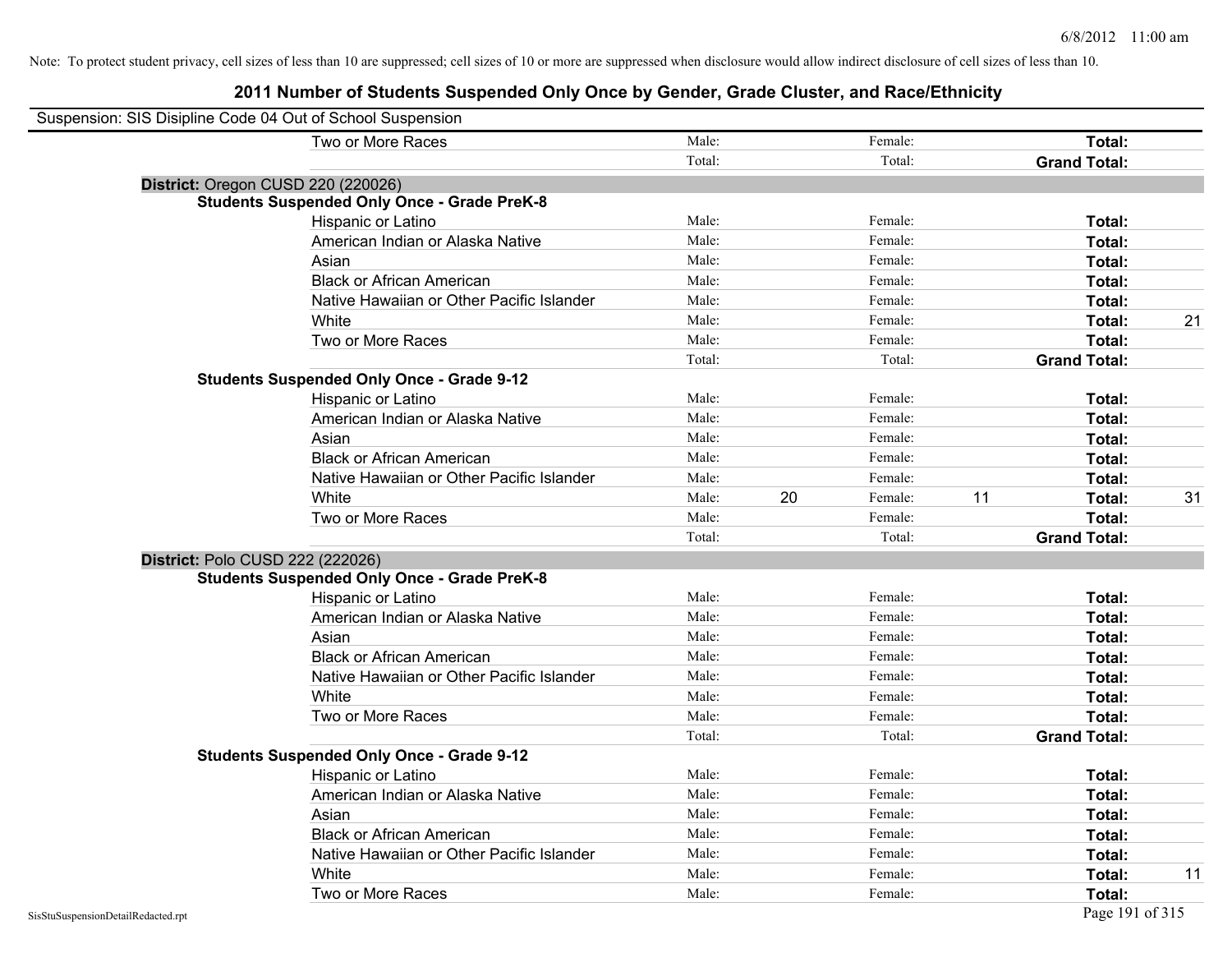| Suspension: SIS Disipline Code 04 Out of School Suspension |                                                    |        |    |         |    |                     |    |
|------------------------------------------------------------|----------------------------------------------------|--------|----|---------|----|---------------------|----|
|                                                            |                                                    | Total: |    | Total:  |    | <b>Grand Total:</b> |    |
|                                                            | District: Rochelle CCSD 231 (231004)               |        |    |         |    |                     |    |
|                                                            | <b>Students Suspended Only Once - Grade PreK-8</b> |        |    |         |    |                     |    |
|                                                            | Hispanic or Latino                                 | Male:  |    | Female: |    | Total:              |    |
|                                                            | American Indian or Alaska Native                   | Male:  |    | Female: |    | Total:              |    |
|                                                            | Asian                                              | Male:  |    | Female: |    | Total:              |    |
|                                                            | <b>Black or African American</b>                   | Male:  |    | Female: |    | Total:              |    |
|                                                            | Native Hawaiian or Other Pacific Islander          | Male:  |    | Female: |    | Total:              |    |
|                                                            | White                                              | Male:  |    | Female: |    | Total:              | 18 |
|                                                            | Two or More Races                                  | Male:  |    | Female: |    | Total:              |    |
|                                                            |                                                    | Total: |    | Total:  |    | <b>Grand Total:</b> | 30 |
|                                                            | District: Rochelle Twp HSD 212 (212017)            |        |    |         |    |                     |    |
|                                                            | <b>Students Suspended Only Once - Grade 9-12</b>   |        |    |         |    |                     |    |
|                                                            | Hispanic or Latino                                 | Male:  |    | Female: |    | Total:              |    |
|                                                            | American Indian or Alaska Native                   | Male:  |    | Female: |    | Total:              |    |
|                                                            | Asian                                              | Male:  |    | Female: |    | Total:              |    |
|                                                            | <b>Black or African American</b>                   | Male:  |    | Female: |    | Total:              |    |
|                                                            | Native Hawaiian or Other Pacific Islander          | Male:  |    | Female: |    | Total:              |    |
|                                                            | White                                              | Male:  |    | Female: |    | Total:              | 10 |
|                                                            | Two or More Races                                  | Male:  |    | Female: |    | <b>Total:</b>       |    |
|                                                            |                                                    | Total: |    | Total:  |    | <b>Grand Total:</b> |    |
|                                                            |                                                    |        |    |         |    |                     |    |
| Region: Logan/Mason/Menard ROE (38)                        |                                                    |        |    |         |    |                     |    |
| County: Logan (054)                                        |                                                    |        |    |         |    |                     |    |
|                                                            | District: Lincoln CHSD 404 (404016)                |        |    |         |    |                     |    |
|                                                            | <b>Students Suspended Only Once - Grade 9-12</b>   |        |    |         |    |                     |    |
|                                                            | Hispanic or Latino                                 | Male:  |    | Female: |    | Total:              |    |
|                                                            | American Indian or Alaska Native                   | Male:  |    | Female: |    | Total:              |    |
|                                                            | Asian                                              | Male:  |    | Female: |    | Total:              |    |
|                                                            | <b>Black or African American</b>                   | Male:  |    | Female: |    | <b>Total:</b>       |    |
|                                                            | Native Hawaiian or Other Pacific Islander          | Male:  |    | Female: |    | Total:              |    |
|                                                            | White                                              | Male:  | 29 | Female: | 15 | Total:              | 44 |
|                                                            | Two or More Races                                  | Male:  |    | Female: |    | Total:              |    |
|                                                            |                                                    | Total: |    | Total:  |    | <b>Grand Total:</b> |    |
|                                                            | District: Lincoln ESD 27 (027002)                  |        |    |         |    |                     |    |
|                                                            | <b>Students Suspended Only Once - Grade PreK-8</b> |        |    |         |    |                     |    |
|                                                            | Hispanic or Latino                                 | Male:  |    | Female: |    | <b>Total:</b>       |    |
|                                                            | American Indian or Alaska Native                   | Male:  |    | Female: |    | Total:              |    |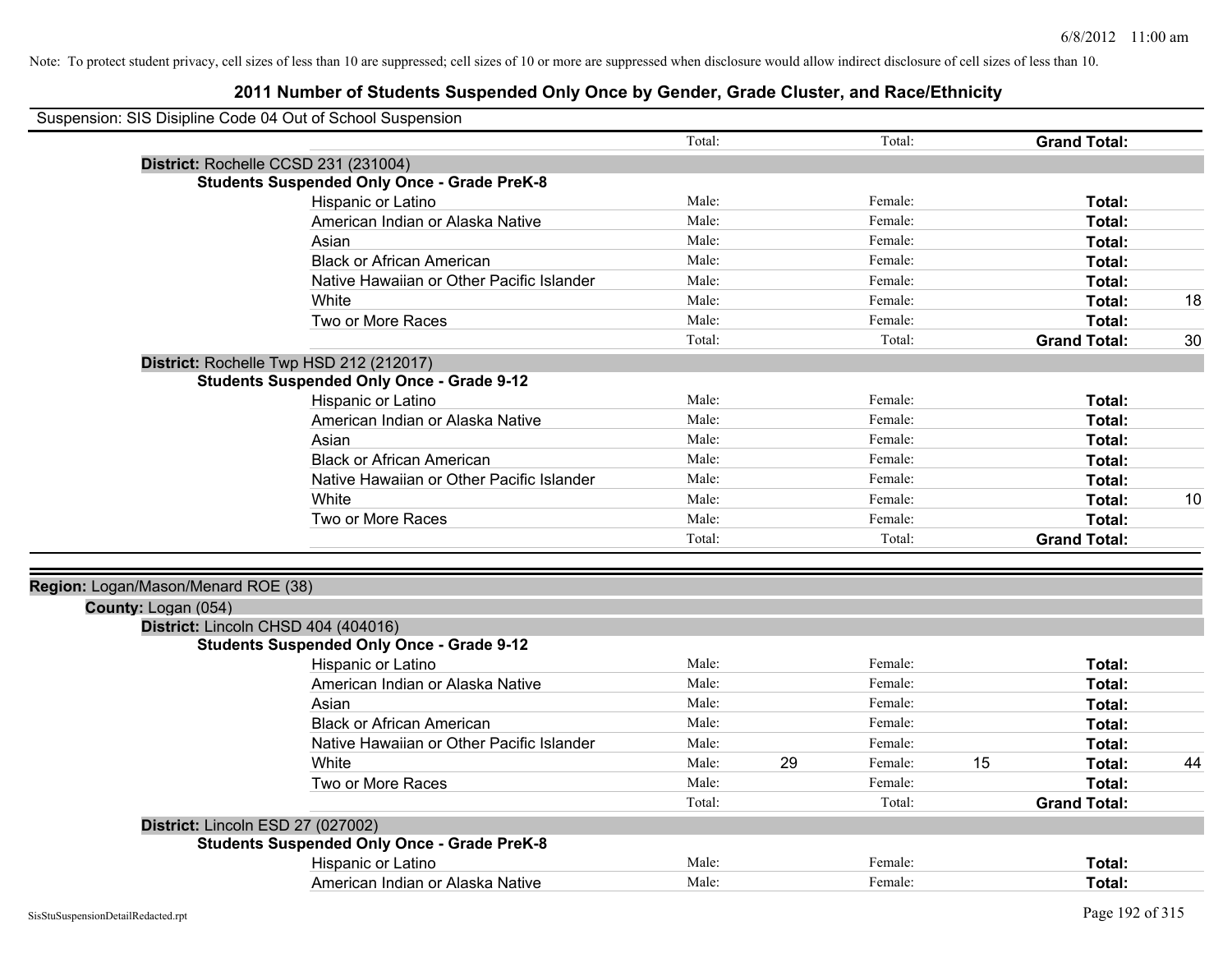# **2011 Number of Students Suspended Only Once by Gender, Grade Cluster, and Race/Ethnicity**

| Suspension: SIS Disipline Code 04 Out of School Suspension |        |         |                     |  |
|------------------------------------------------------------|--------|---------|---------------------|--|
| Asian                                                      | Male:  | Female: | Total:              |  |
| <b>Black or African American</b>                           | Male:  | Female: | Total:              |  |
| Native Hawaiian or Other Pacific Islander                  | Male:  | Female: | Total:              |  |
| White                                                      | Male:  | Female: | Total:              |  |
| Two or More Races                                          | Male:  | Female: | Total:              |  |
|                                                            | Total: | Total:  | <b>Grand Total:</b> |  |
| District: Mt Pulaski CUSD 23 (023026)                      |        |         |                     |  |
| <b>Students Suspended Only Once - Grade PreK-8</b>         |        |         |                     |  |
| Hispanic or Latino                                         | Male:  | Female: | Total:              |  |
| American Indian or Alaska Native                           | Male:  | Female: | Total:              |  |
| Asian                                                      | Male:  | Female: | Total:              |  |
| <b>Black or African American</b>                           | Male:  | Female: | Total:              |  |
| Native Hawaiian or Other Pacific Islander                  | Male:  | Female: | Total:              |  |
| White                                                      | Male:  | Female: | Total:              |  |
| Two or More Races                                          | Male:  | Female: | <b>Total:</b>       |  |
|                                                            | Total: | Total:  | <b>Grand Total:</b> |  |
| <b>Students Suspended Only Once - Grade 9-12</b>           |        |         |                     |  |
| Hispanic or Latino                                         | Male:  | Female: | Total:              |  |
| American Indian or Alaska Native                           | Male:  | Female: | Total:              |  |
| Asian                                                      | Male:  | Female: | Total:              |  |
| <b>Black or African American</b>                           | Male:  | Female: | Total:              |  |
| Native Hawaiian or Other Pacific Islander                  | Male:  | Female: | Total:              |  |
| White                                                      | Male:  | Female: | Total:              |  |
| Two or More Races                                          | Male:  | Female: | Total:              |  |
|                                                            | Total: | Total:  | <b>Grand Total:</b> |  |
| District: New Holland-Middletown Ed 88 (088002)            |        |         |                     |  |
| <b>Students Suspended Only Once - Grade PreK-8</b>         |        |         |                     |  |
| Hispanic or Latino                                         | Male:  | Female: | Total:              |  |
| American Indian or Alaska Native                           | Male:  | Female: | Total:              |  |
| Asian                                                      | Male:  | Female: | Total:              |  |
| <b>Black or African American</b>                           | Male:  | Female: | Total:              |  |
| Native Hawaiian or Other Pacific Islander                  | Male:  | Female: | Total:              |  |
| White                                                      | Male:  | Female: | Total:              |  |
| Two or More Races                                          | Male:  | Female: | Total:              |  |
|                                                            | Total: | Total:  | <b>Grand Total:</b> |  |

**Students Suspended Only Once - Grade 9-12**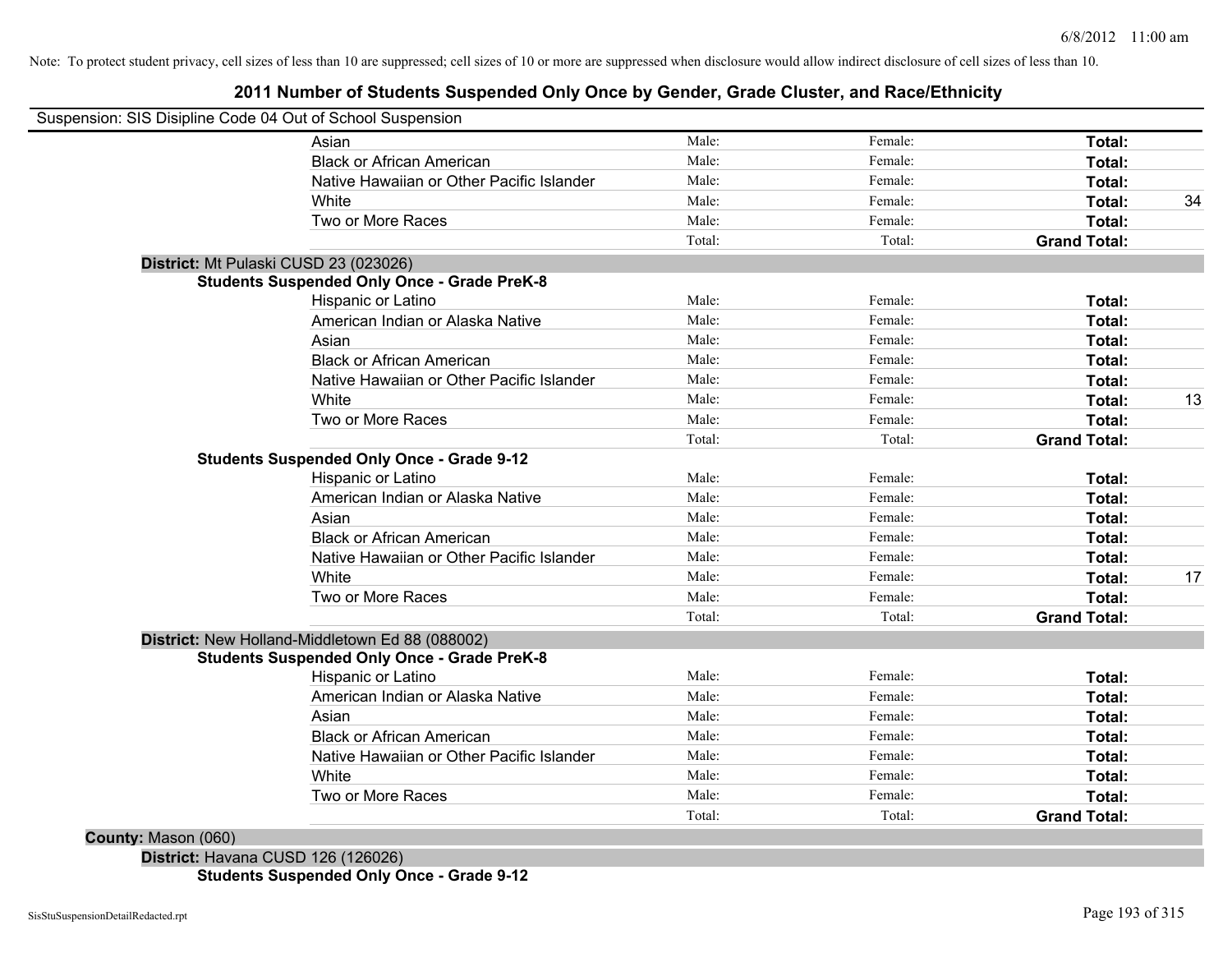| Suspension: SIS Disipline Code 04 Out of School Suspension |                                                    |        |         |                     |    |
|------------------------------------------------------------|----------------------------------------------------|--------|---------|---------------------|----|
|                                                            | Hispanic or Latino                                 | Male:  | Female: | Total:              |    |
|                                                            | American Indian or Alaska Native                   | Male:  | Female: | Total:              |    |
|                                                            | Asian                                              | Male:  | Female: | Total:              |    |
|                                                            | <b>Black or African American</b>                   | Male:  | Female: | Total:              |    |
|                                                            | Native Hawaiian or Other Pacific Islander          | Male:  | Female: | Total:              |    |
|                                                            | White                                              | Male:  | Female: | Total:              | 11 |
|                                                            | Two or More Races                                  | Male:  | Female: | Total:              |    |
|                                                            |                                                    | Total: | Total:  | <b>Grand Total:</b> |    |
|                                                            | District: Illini Central CUSD 189 (189026)         |        |         |                     |    |
|                                                            | <b>Students Suspended Only Once - Grade PreK-8</b> |        |         |                     |    |
|                                                            | Hispanic or Latino                                 | Male:  | Female: | Total:              |    |
|                                                            | American Indian or Alaska Native                   | Male:  | Female: | Total:              |    |
|                                                            | Asian                                              | Male:  | Female: | Total:              |    |
|                                                            | <b>Black or African American</b>                   | Male:  | Female: | Total:              |    |
|                                                            | Native Hawaiian or Other Pacific Islander          | Male:  | Female: | Total:              |    |
|                                                            | White                                              | Male:  | Female: | Total:              |    |
|                                                            | Two or More Races                                  | Male:  | Female: | Total:              |    |
|                                                            |                                                    | Total: | Total:  | <b>Grand Total:</b> |    |
|                                                            | <b>Students Suspended Only Once - Grade 9-12</b>   |        |         |                     |    |
|                                                            | Hispanic or Latino                                 | Male:  | Female: | Total:              |    |
|                                                            | American Indian or Alaska Native                   | Male:  | Female: | Total:              |    |
|                                                            | Asian                                              | Male:  | Female: | Total:              |    |
|                                                            | <b>Black or African American</b>                   | Male:  | Female: | Total:              |    |
|                                                            | Native Hawaiian or Other Pacific Islander          | Male:  | Female: | Total:              |    |
|                                                            | White                                              | Male:  | Female: | Total:              | 10 |
|                                                            | Two or More Races                                  | Male:  | Female: | Total:              |    |
|                                                            |                                                    | Total: | Total:  | <b>Grand Total:</b> |    |
|                                                            | District: Midwest Central CUSD 191 (191026)        |        |         |                     |    |
|                                                            | <b>Students Suspended Only Once - Grade PreK-8</b> |        |         |                     |    |
|                                                            | Hispanic or Latino                                 | Male:  | Female: | Total:              |    |
|                                                            | American Indian or Alaska Native                   | Male:  | Female: | Total:              |    |
|                                                            | Asian                                              | Male:  | Female: | Total:              |    |
|                                                            | <b>Black or African American</b>                   | Male:  | Female: | Total:              |    |
|                                                            | Native Hawaiian or Other Pacific Islander          | Male:  | Female: | Total:              |    |
|                                                            | White                                              | Male:  | Female: | Total:              | 12 |
|                                                            | Two or More Races                                  | Male:  | Female: | Total:              |    |
|                                                            |                                                    | Total: | Total:  | <b>Grand Total:</b> |    |
|                                                            | <b>Students Suspended Only Once - Grade 9-12</b>   |        |         |                     |    |
|                                                            | Hispanic or Latino                                 | Male:  | Female: | Total:              |    |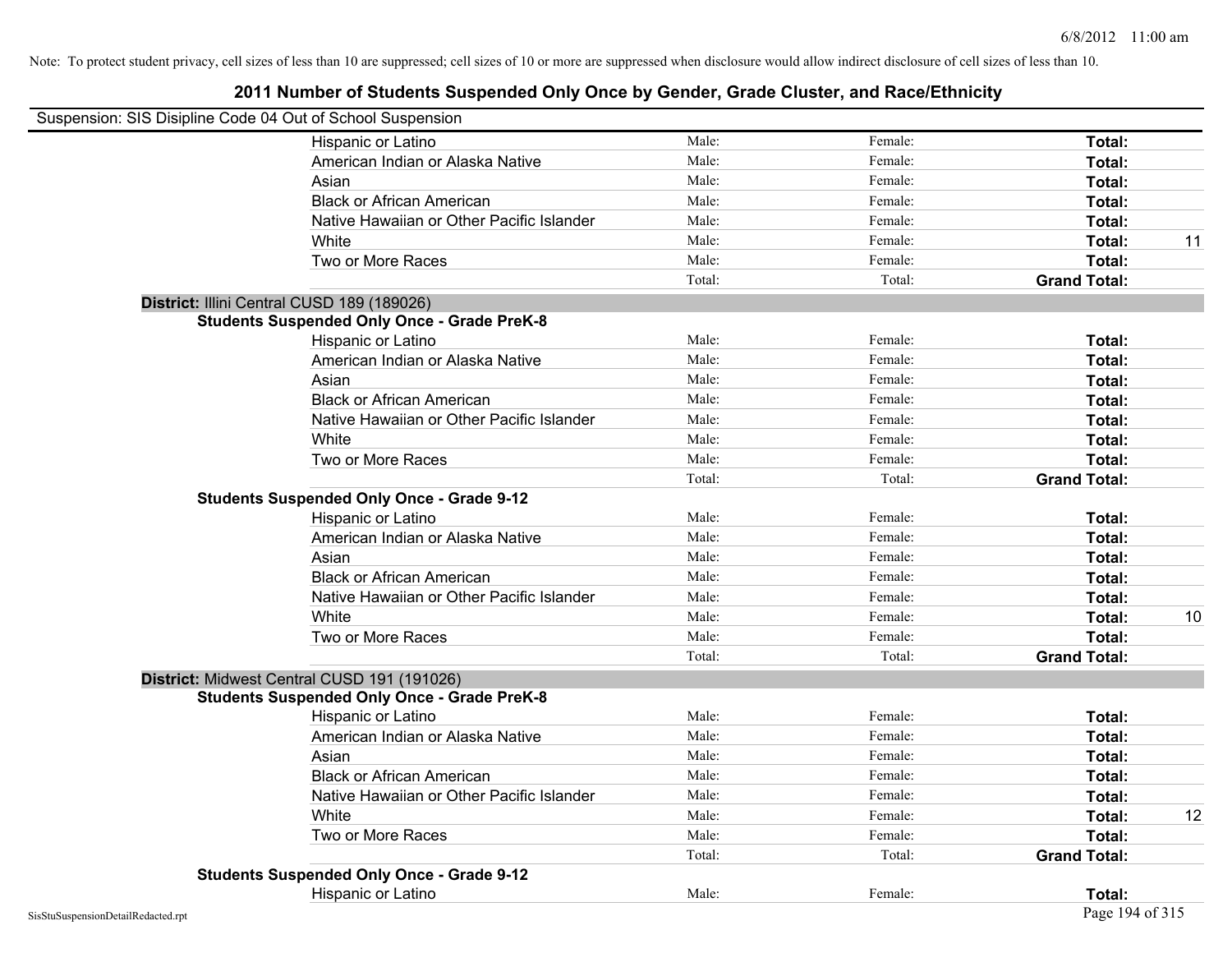| Suspension: SIS Disipline Code 04 Out of School Suspension |                                                    |        |         |                     |    |
|------------------------------------------------------------|----------------------------------------------------|--------|---------|---------------------|----|
|                                                            | American Indian or Alaska Native                   | Male:  | Female: | Total:              |    |
|                                                            | Asian                                              | Male:  | Female: | Total:              |    |
|                                                            | <b>Black or African American</b>                   | Male:  | Female: | Total:              |    |
|                                                            | Native Hawaiian or Other Pacific Islander          | Male:  | Female: | Total:              |    |
|                                                            | White                                              | Male:  | Female: | Total:              | 21 |
|                                                            | Two or More Races                                  | Male:  | Female: | Total:              |    |
|                                                            |                                                    | Total: | Total:  | <b>Grand Total:</b> |    |
| County: Menard (065)                                       |                                                    |        |         |                     |    |
| District: Athens CUSD 213 (213026)                         |                                                    |        |         |                     |    |
|                                                            | <b>Students Suspended Only Once - Grade PreK-8</b> |        |         |                     |    |
|                                                            | Hispanic or Latino                                 | Male:  | Female: | Total:              |    |
|                                                            | American Indian or Alaska Native                   | Male:  | Female: | Total:              |    |
|                                                            | Asian                                              | Male:  | Female: | Total:              |    |
|                                                            | <b>Black or African American</b>                   | Male:  | Female: | Total:              |    |
|                                                            | Native Hawaiian or Other Pacific Islander          | Male:  | Female: | Total:              |    |
|                                                            | White                                              | Male:  | Female: | Total:              |    |
|                                                            | Two or More Races                                  | Male:  | Female: | Total:              |    |
|                                                            |                                                    | Total: | Total:  | <b>Grand Total:</b> |    |
|                                                            | <b>Students Suspended Only Once - Grade 9-12</b>   |        |         |                     |    |
|                                                            | Hispanic or Latino                                 | Male:  | Female: | Total:              |    |
|                                                            | American Indian or Alaska Native                   | Male:  | Female: | Total:              |    |
|                                                            | Asian                                              | Male:  | Female: | Total:              |    |
|                                                            | <b>Black or African American</b>                   | Male:  | Female: | Total:              |    |
|                                                            | Native Hawaiian or Other Pacific Islander          | Male:  | Female: | Total:              |    |
|                                                            | White                                              | Male:  | Female: | Total:              | 14 |
|                                                            | Two or More Races                                  | Male:  | Female: | Total:              |    |
|                                                            |                                                    | Total: | Total:  | <b>Grand Total:</b> |    |
| District: Porta CUSD 202 (202026)                          |                                                    |        |         |                     |    |
|                                                            | <b>Students Suspended Only Once - Grade 9-12</b>   |        |         |                     |    |
|                                                            | Hispanic or Latino                                 | Male:  | Female: | Total:              |    |
|                                                            | American Indian or Alaska Native                   | Male:  | Female: | Total:              |    |
|                                                            | Asian                                              | Male:  | Female: | Total:              |    |
|                                                            | <b>Black or African American</b>                   | Male:  | Female: | Total:              |    |
|                                                            | Native Hawaiian or Other Pacific Islander          | Male:  | Female: | Total:              |    |
|                                                            | White                                              | Male:  | Female: | Total:              | 12 |
|                                                            | Two or More Races                                  | Male:  | Female: | Total:              |    |
|                                                            |                                                    | Total: | Total:  | <b>Grand Total:</b> |    |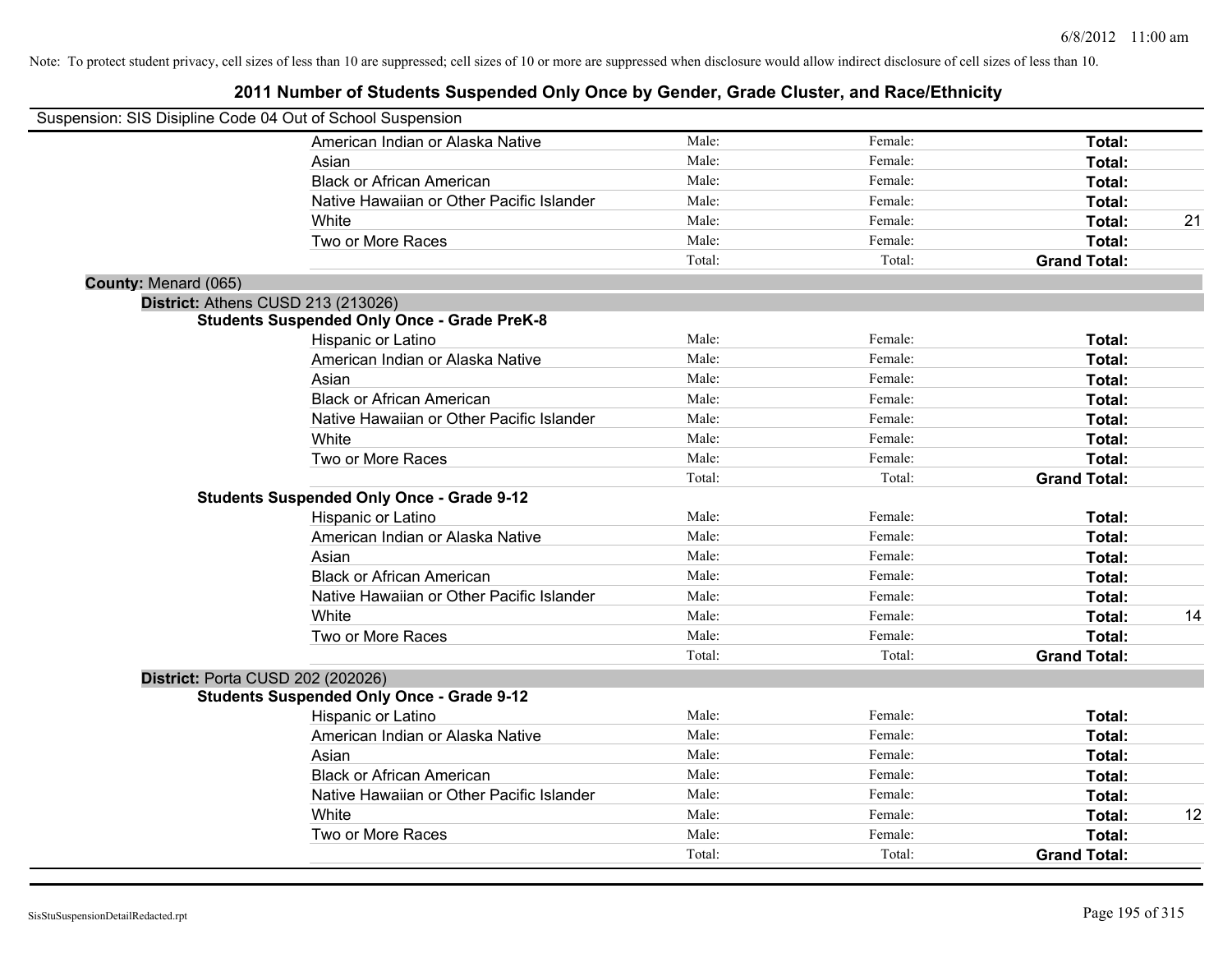## **2011 Number of Students Suspended Only Once by Gender, Grade Cluster, and Race/Ethnicity**

Suspension: SIS Disipline Code 04 Out of School Suspension

| Region: Macon/Piatt ROE (39) |                                                    |        |     |         |     |                     |     |
|------------------------------|----------------------------------------------------|--------|-----|---------|-----|---------------------|-----|
| County: Macon (055)          |                                                    |        |     |         |     |                     |     |
|                              | District: Argenta-Oreana CUSD 1 (001026)           |        |     |         |     |                     |     |
|                              | <b>Students Suspended Only Once - Grade PreK-8</b> |        |     |         |     |                     |     |
|                              | Hispanic or Latino                                 | Male:  |     | Female: |     | Total:              |     |
|                              | American Indian or Alaska Native                   | Male:  |     | Female: |     | Total:              |     |
|                              | Asian                                              | Male:  |     | Female: |     | Total:              |     |
|                              | <b>Black or African American</b>                   | Male:  |     | Female: |     | Total:              |     |
|                              | Native Hawaiian or Other Pacific Islander          | Male:  |     | Female: |     | Total:              |     |
|                              | White                                              | Male:  |     | Female: |     | Total:              | 13  |
|                              | Two or More Races                                  | Male:  |     | Female: |     | Total:              |     |
|                              |                                                    | Total: |     | Total:  |     | <b>Grand Total:</b> |     |
|                              | <b>Students Suspended Only Once - Grade 9-12</b>   |        |     |         |     |                     |     |
|                              | Hispanic or Latino                                 | Male:  |     | Female: |     | Total:              |     |
|                              | American Indian or Alaska Native                   | Male:  |     | Female: |     | Total:              |     |
|                              | Asian                                              | Male:  |     | Female: |     | Total:              |     |
|                              | <b>Black or African American</b>                   | Male:  |     | Female: |     | Total:              |     |
|                              | Native Hawaiian or Other Pacific Islander          | Male:  |     | Female: |     | Total:              |     |
|                              | White                                              | Male:  |     | Female: |     | Total:              | 19  |
|                              | Two or More Races                                  | Male:  |     | Female: |     | Total:              |     |
|                              |                                                    | Total: |     | Total:  |     | <b>Grand Total:</b> |     |
|                              | District: Decatur SD 61 (061025)                   |        |     |         |     |                     |     |
|                              | <b>Students Suspended Only Once - Grade PreK-8</b> |        |     |         |     |                     |     |
|                              | Hispanic or Latino                                 | Male:  |     | Female: |     | Total:              |     |
|                              | American Indian or Alaska Native                   | Male:  |     | Female: |     | Total:              |     |
|                              | Asian                                              | Male:  |     | Female: |     | Total:              |     |
|                              | <b>Black or African American</b>                   | Male:  | 159 | Female: | 109 | Total:              | 268 |
|                              | Native Hawaiian or Other Pacific Islander          | Male:  |     | Female: |     | Total:              |     |
|                              | White                                              | Male:  | 75  | Female: | 33  | Total:              | 108 |
|                              | Two or More Races                                  | Male:  | 18  | Female: | 16  | <b>Total:</b>       | 34  |
|                              |                                                    | Total: |     | Total:  |     | <b>Grand Total:</b> |     |
|                              | <b>Students Suspended Only Once - Grade 9-12</b>   |        |     |         |     |                     |     |
|                              | Hispanic or Latino                                 | Male:  |     | Female: |     | Total:              |     |
|                              | American Indian or Alaska Native                   | Male:  |     | Female: |     | Total:              |     |
|                              | Asian                                              | Male:  |     | Female: |     | Total:              |     |
|                              | <b>Black or African American</b>                   | Male:  | 97  | Female: | 74  | Total:              | 171 |
|                              | Native Hawaiian or Other Pacific Islander          | Male:  |     | Female: |     | Total:              |     |
|                              | White                                              | Male:  | 54  | Female: | 39  | Total:              | 93  |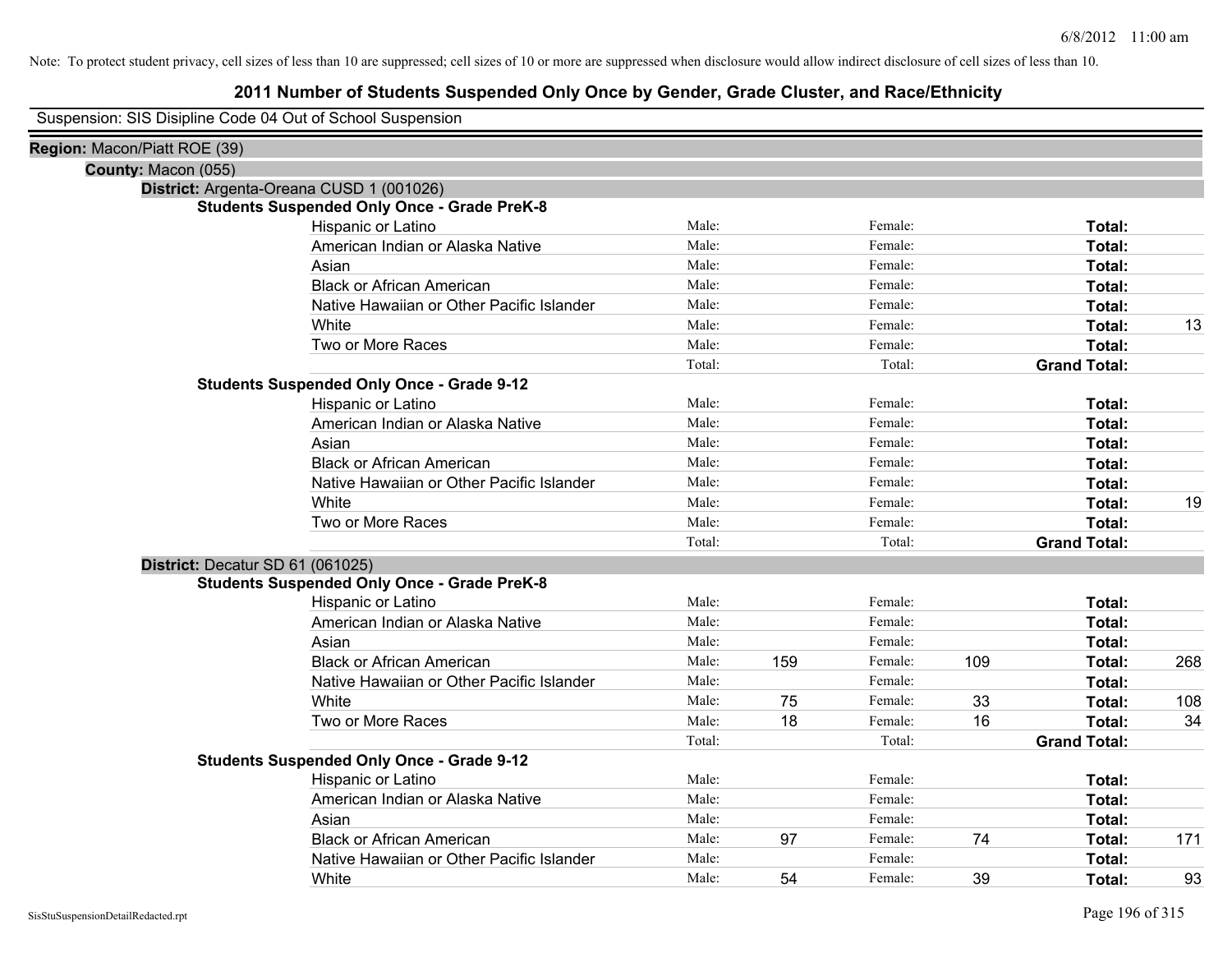| Suspension: SIS Disipline Code 04 Out of School Suspension |                                                    |        |         |                     |    |
|------------------------------------------------------------|----------------------------------------------------|--------|---------|---------------------|----|
|                                                            | Two or More Races                                  | Male:  | Female: | Total:              | 21 |
|                                                            |                                                    | Total: | Total:  | <b>Grand Total:</b> |    |
|                                                            | District: Maroa Forsyth CUSD 2 (002026)            |        |         |                     |    |
|                                                            | <b>Students Suspended Only Once - Grade PreK-8</b> |        |         |                     |    |
|                                                            | Hispanic or Latino                                 | Male:  | Female: | Total:              |    |
|                                                            | American Indian or Alaska Native                   | Male:  | Female: | Total:              |    |
|                                                            | Asian                                              | Male:  | Female: | Total:              |    |
|                                                            | <b>Black or African American</b>                   | Male:  | Female: | Total:              |    |
|                                                            | Native Hawaiian or Other Pacific Islander          | Male:  | Female: | Total:              |    |
|                                                            | White                                              | Male:  | Female: | Total:              |    |
|                                                            | Two or More Races                                  | Male:  | Female: | Total:              |    |
|                                                            |                                                    | Total: | Total:  | <b>Grand Total:</b> |    |
|                                                            | <b>Students Suspended Only Once - Grade 9-12</b>   |        |         |                     |    |
|                                                            | Hispanic or Latino                                 | Male:  | Female: | Total:              |    |
|                                                            | American Indian or Alaska Native                   | Male:  | Female: | Total:              |    |
|                                                            | Asian                                              | Male:  | Female: | Total:              |    |
|                                                            | <b>Black or African American</b>                   | Male:  | Female: | Total:              |    |
|                                                            | Native Hawaiian or Other Pacific Islander          | Male:  | Female: | Total:              |    |
|                                                            | White                                              | Male:  | Female: | Total:              | 13 |
|                                                            | Two or More Races                                  | Male:  | Female: | Total:              |    |
|                                                            |                                                    | Total: | Total:  | <b>Grand Total:</b> |    |
| District: Meridian CUSD 15 (015026)                        |                                                    |        |         |                     |    |
|                                                            | <b>Students Suspended Only Once - Grade PreK-8</b> |        |         |                     |    |
|                                                            | Hispanic or Latino                                 | Male:  | Female: | Total:              |    |
|                                                            | American Indian or Alaska Native                   | Male:  | Female: | Total:              |    |
|                                                            | Asian                                              | Male:  | Female: | Total:              |    |
|                                                            | <b>Black or African American</b>                   | Male:  | Female: | Total:              |    |
|                                                            | Native Hawaiian or Other Pacific Islander          | Male:  | Female: | Total:              |    |
|                                                            | White                                              | Male:  | Female: | Total:              | 21 |
|                                                            | Two or More Races                                  | Male:  | Female: | Total:              |    |
|                                                            |                                                    | Total: | Total:  | <b>Grand Total:</b> |    |
|                                                            | <b>Students Suspended Only Once - Grade 9-12</b>   |        |         |                     |    |
|                                                            | Hispanic or Latino                                 | Male:  | Female: | Total:              |    |
|                                                            | American Indian or Alaska Native                   | Male:  | Female: | Total:              |    |
|                                                            | Asian                                              | Male:  | Female: | Total:              |    |
|                                                            | <b>Black or African American</b>                   | Male:  | Female: | Total:              |    |
|                                                            | Native Hawaiian or Other Pacific Islander          | Male:  | Female: | Total:              |    |
|                                                            | White                                              | Male:  | Female: | Total:              | 12 |
|                                                            | Two or More Races                                  | Male:  | Female: | Total:              |    |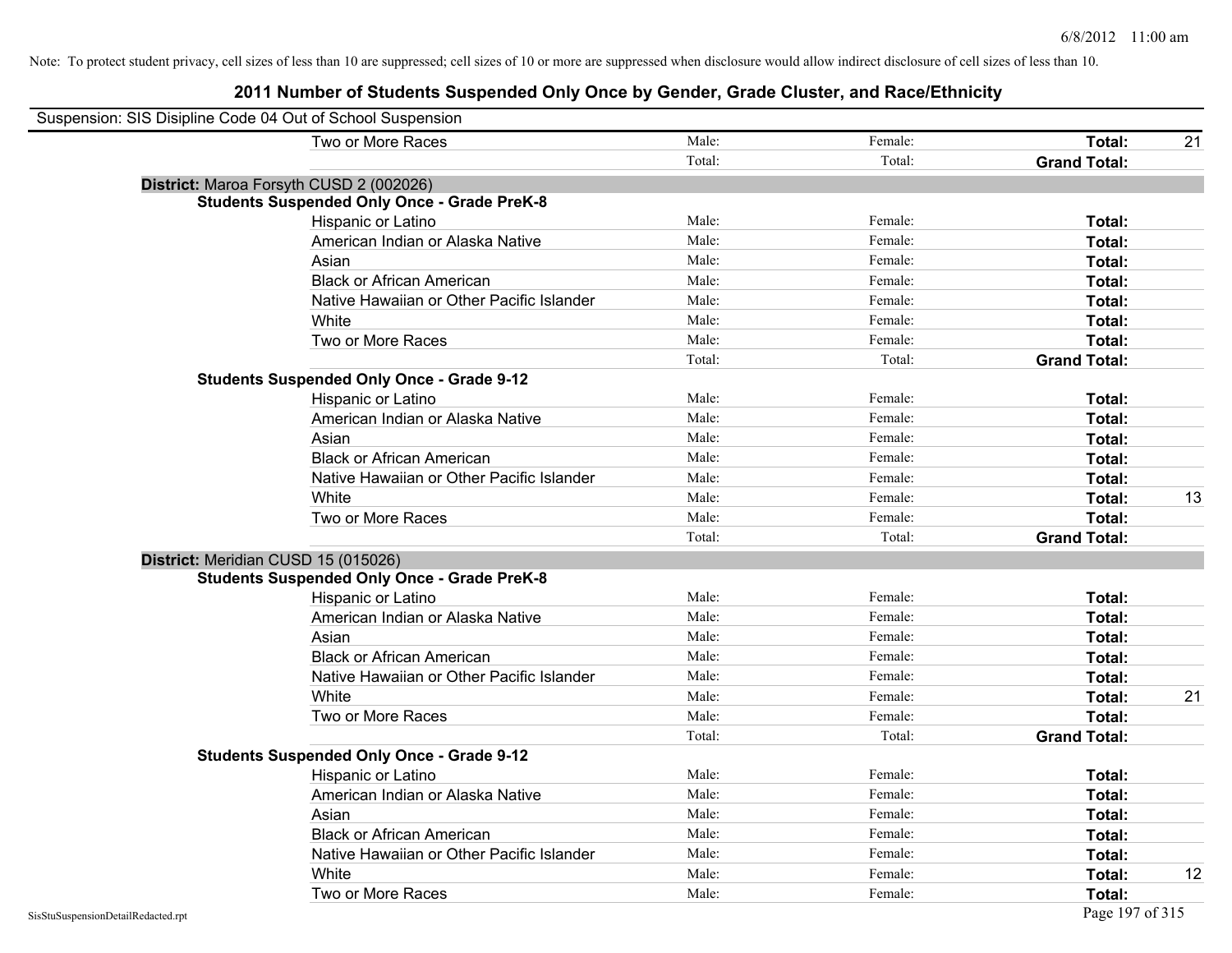| Suspension: SIS Disipline Code 04 Out of School Suspension |                                                    |        |         |                     |    |
|------------------------------------------------------------|----------------------------------------------------|--------|---------|---------------------|----|
|                                                            |                                                    | Total: | Total:  | <b>Grand Total:</b> |    |
| District: Mt Zion CUSD 3 (003026)                          |                                                    |        |         |                     |    |
|                                                            | <b>Students Suspended Only Once - Grade PreK-8</b> |        |         |                     |    |
|                                                            | Hispanic or Latino                                 | Male:  | Female: | Total:              |    |
|                                                            | American Indian or Alaska Native                   | Male:  | Female: | Total:              |    |
|                                                            | Asian                                              | Male:  | Female: | Total:              |    |
|                                                            | <b>Black or African American</b>                   | Male:  | Female: | Total:              |    |
|                                                            | Native Hawaiian or Other Pacific Islander          | Male:  | Female: | Total:              |    |
|                                                            | White                                              | Male:  | Female: | Total:              | 10 |
|                                                            | Two or More Races                                  | Male:  | Female: | Total:              |    |
|                                                            |                                                    | Total: | Total:  | <b>Grand Total:</b> |    |
|                                                            | <b>Students Suspended Only Once - Grade 9-12</b>   |        |         |                     |    |
|                                                            | Hispanic or Latino                                 | Male:  | Female: | Total:              |    |
|                                                            | American Indian or Alaska Native                   | Male:  | Female: | Total:              |    |
|                                                            | Asian                                              | Male:  | Female: | Total:              |    |
|                                                            | <b>Black or African American</b>                   | Male:  | Female: | Total:              |    |
|                                                            | Native Hawaiian or Other Pacific Islander          | Male:  | Female: | Total:              |    |
|                                                            | White                                              | Male:  | Female: | Total:              | 17 |
|                                                            | Two or More Races                                  | Male:  | Female: | Total:              |    |
|                                                            |                                                    | Total: | Total:  | <b>Grand Total:</b> |    |
|                                                            | District: Sangamon Valley CUSD 9 (009026)          |        |         |                     |    |
|                                                            | <b>Students Suspended Only Once - Grade PreK-8</b> |        |         |                     |    |
|                                                            | Hispanic or Latino                                 | Male:  | Female: | Total:              |    |
|                                                            | American Indian or Alaska Native                   | Male:  | Female: | Total:              |    |
|                                                            | Asian                                              | Male:  | Female: | Total:              |    |
|                                                            | <b>Black or African American</b>                   | Male:  | Female: | Total:              |    |
|                                                            | Native Hawaiian or Other Pacific Islander          | Male:  | Female: | Total:              |    |
|                                                            | White                                              | Male:  | Female: | Total:              | 22 |
|                                                            | Two or More Races                                  | Male:  | Female: | Total:              |    |
|                                                            |                                                    | Total: | Total:  | <b>Grand Total:</b> |    |
|                                                            | <b>Students Suspended Only Once - Grade 9-12</b>   |        |         |                     |    |
|                                                            | Hispanic or Latino                                 | Male:  | Female: | Total:              |    |
|                                                            | American Indian or Alaska Native                   | Male:  | Female: | Total:              |    |
|                                                            | Asian                                              | Male:  | Female: | Total:              |    |
|                                                            | <b>Black or African American</b>                   | Male:  | Female: | Total:              |    |
|                                                            | Native Hawaiian or Other Pacific Islander          | Male:  | Female: | Total:              |    |
|                                                            | White                                              | Male:  | Female: | Total:              |    |
|                                                            | Two or More Races                                  | Male:  | Female: | <b>Total:</b>       |    |
|                                                            |                                                    | Total: | Total:  | <b>Grand Total:</b> |    |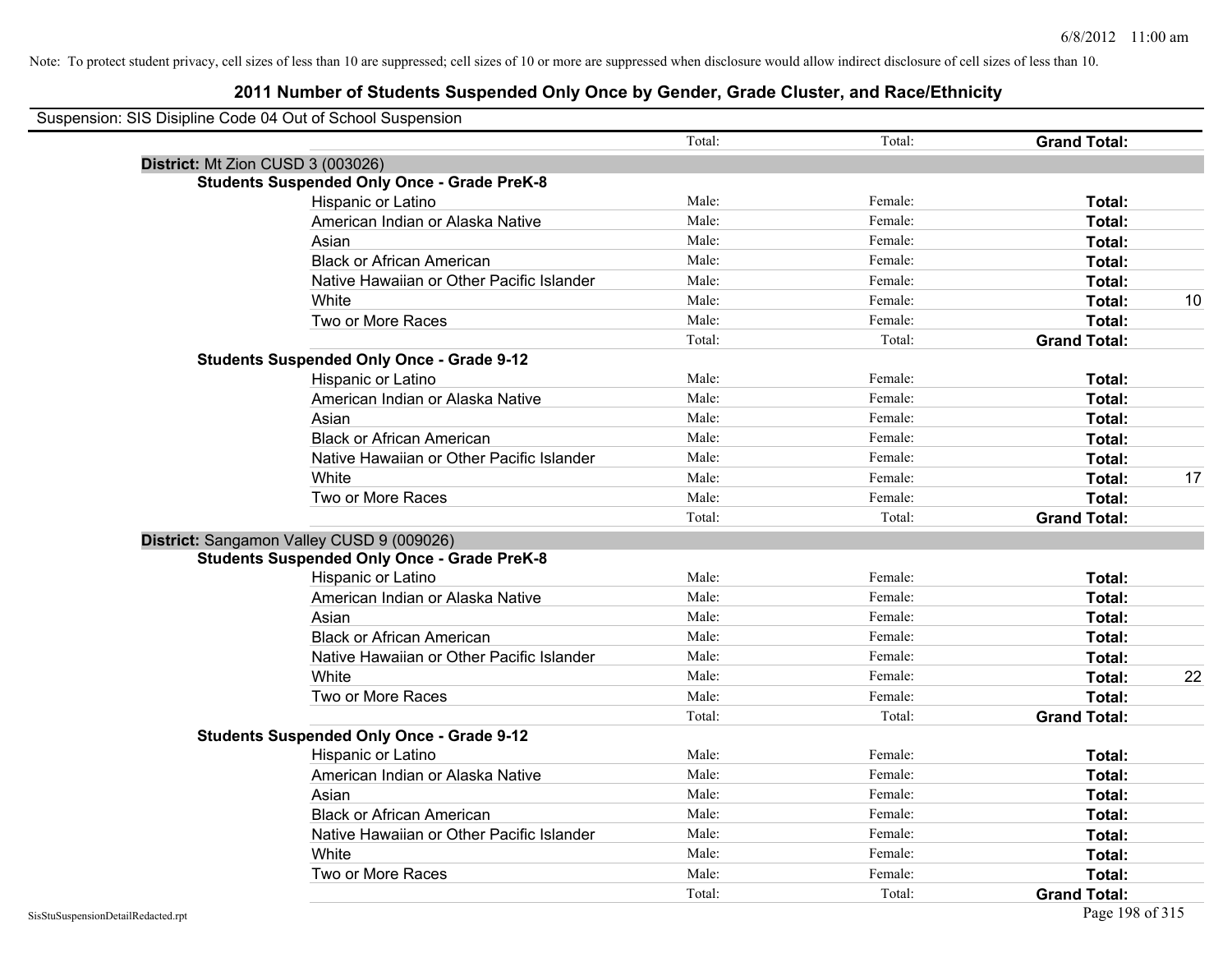| Suspension: SIS Disipline Code 04 Out of School Suspension |                                                    |        |         |                     |    |
|------------------------------------------------------------|----------------------------------------------------|--------|---------|---------------------|----|
|                                                            | District: Warrensburg-Latham CUSD 11 (011026)      |        |         |                     |    |
|                                                            | <b>Students Suspended Only Once - Grade PreK-8</b> |        |         |                     |    |
|                                                            | Hispanic or Latino                                 | Male:  | Female: | Total:              |    |
|                                                            | American Indian or Alaska Native                   | Male:  | Female: | Total:              |    |
|                                                            | Asian                                              | Male:  | Female: | Total:              |    |
|                                                            | <b>Black or African American</b>                   | Male:  | Female: | Total:              |    |
|                                                            | Native Hawaiian or Other Pacific Islander          | Male:  | Female: | Total:              |    |
|                                                            | White                                              | Male:  | Female: | Total:              | 13 |
|                                                            | Two or More Races                                  | Male:  | Female: | Total:              |    |
|                                                            |                                                    | Total: | Total:  | <b>Grand Total:</b> |    |
|                                                            | <b>Students Suspended Only Once - Grade 9-12</b>   |        |         |                     |    |
|                                                            | Hispanic or Latino                                 | Male:  | Female: | Total:              |    |
|                                                            | American Indian or Alaska Native                   | Male:  | Female: | Total:              |    |
|                                                            | Asian                                              | Male:  | Female: | Total:              |    |
|                                                            | <b>Black or African American</b>                   | Male:  | Female: | Total:              |    |
|                                                            | Native Hawaiian or Other Pacific Islander          | Male:  | Female: | Total:              |    |
|                                                            | White                                              | Male:  | Female: | Total:              | 21 |
|                                                            | Two or More Races                                  | Male:  | Female: | Total:              |    |
|                                                            |                                                    | Total: | Total:  | <b>Grand Total:</b> |    |
| County: Piatt (074)                                        |                                                    |        |         |                     |    |
|                                                            | District: Atwood Hammond CUSD 39 (039026)          |        |         |                     |    |
|                                                            | <b>Students Suspended Only Once - Grade PreK-8</b> |        |         |                     |    |
|                                                            | <b>Hispanic or Latino</b>                          | Male:  | Female: | Total:              |    |
|                                                            | American Indian or Alaska Native                   | Male:  | Female: | Total:              |    |
|                                                            | Asian                                              | Male:  | Female: | Total:              |    |
|                                                            | <b>Black or African American</b>                   | Male:  | Female: | Total:              |    |
|                                                            | Native Hawaiian or Other Pacific Islander          | Male:  | Female: | Total:              |    |
|                                                            | White                                              | Male:  | Female: | Total:              |    |
|                                                            | Two or More Races                                  | Male:  | Female: | Total:              |    |
|                                                            |                                                    | Total: | Total:  | <b>Grand Total:</b> |    |
|                                                            | <b>Students Suspended Only Once - Grade 9-12</b>   |        |         |                     |    |
|                                                            | Hispanic or Latino                                 | Male:  | Female: | Total:              |    |
|                                                            | American Indian or Alaska Native                   | Male:  | Female: | Total:              |    |
|                                                            | Asian                                              | Male:  | Female: | Total:              |    |
|                                                            | <b>Black or African American</b>                   | Male:  | Female: | Total:              |    |
|                                                            | Native Hawaiian or Other Pacific Islander          | Male:  | Female: | Total:              |    |
|                                                            | White                                              | Male:  | Female: | Total:              |    |
|                                                            | Two or More Races                                  | Male:  | Female: | Total:              |    |
|                                                            |                                                    | Total: | Total:  | <b>Grand Total:</b> |    |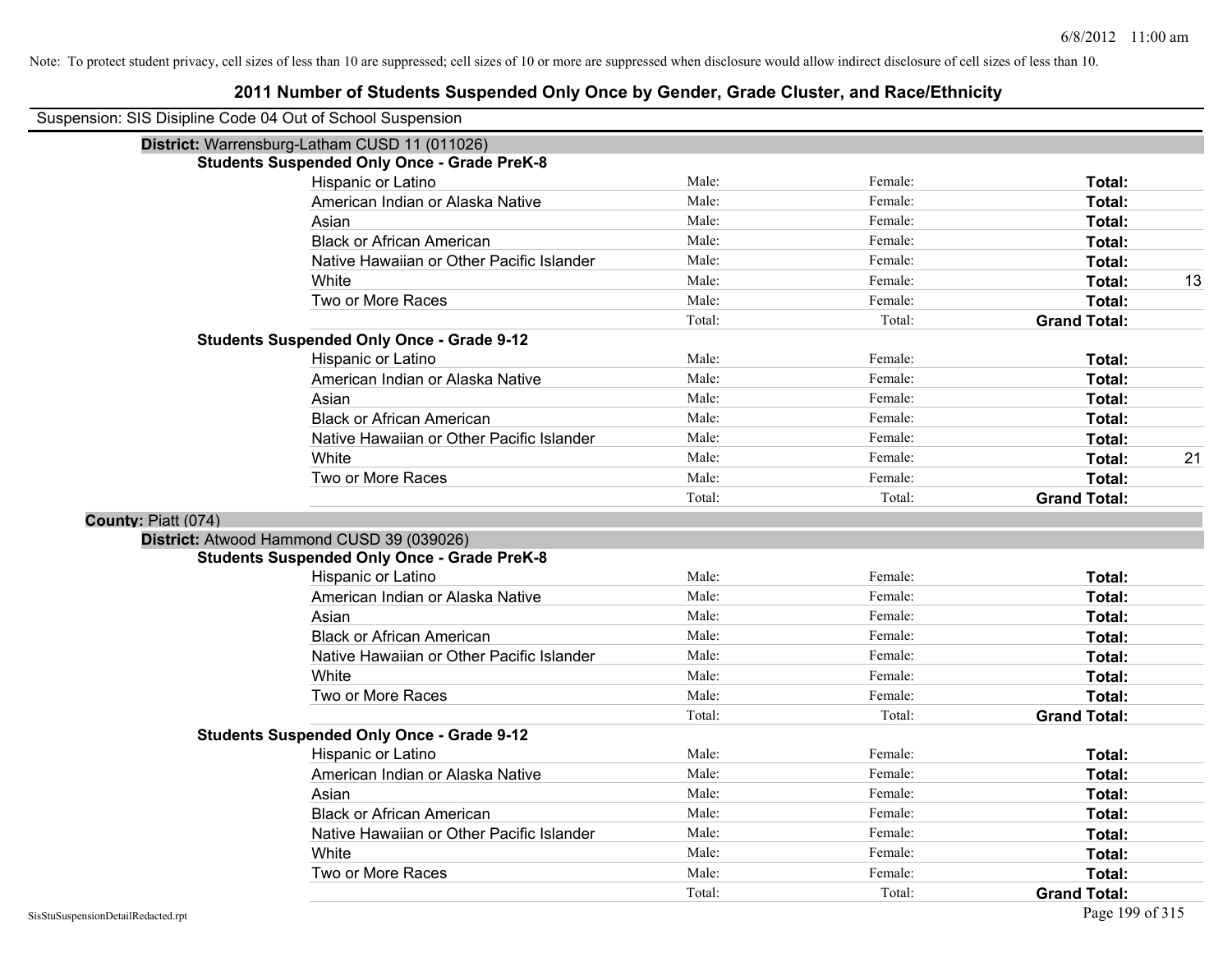| District: Bement CUSD 5 (005026) |                                                    |        |         |                     |    |
|----------------------------------|----------------------------------------------------|--------|---------|---------------------|----|
|                                  | <b>Students Suspended Only Once - Grade PreK-8</b> |        |         |                     |    |
|                                  | Hispanic or Latino                                 | Male:  | Female: | Total:              |    |
|                                  | American Indian or Alaska Native                   | Male:  | Female: | Total:              |    |
|                                  | Asian                                              | Male:  | Female: | Total:              |    |
|                                  | <b>Black or African American</b>                   | Male:  | Female: | Total:              |    |
|                                  | Native Hawaiian or Other Pacific Islander          | Male:  | Female: | Total:              |    |
|                                  | White                                              | Male:  | Female: | Total:              |    |
|                                  | Two or More Races                                  | Male:  | Female: | Total:              |    |
|                                  |                                                    | Total: | Total:  | <b>Grand Total:</b> |    |
|                                  | <b>Students Suspended Only Once - Grade 9-12</b>   |        |         |                     |    |
|                                  | Hispanic or Latino                                 | Male:  | Female: | Total:              |    |
|                                  | American Indian or Alaska Native                   | Male:  | Female: | Total:              |    |
|                                  | Asian                                              | Male:  | Female: | Total:              |    |
|                                  | <b>Black or African American</b>                   | Male:  | Female: | Total:              |    |
|                                  | Native Hawaiian or Other Pacific Islander          | Male:  | Female: | Total:              |    |
|                                  | White                                              | Male:  | Female: | Total:              |    |
|                                  | Two or More Races                                  | Male:  | Female: | Total:              |    |
|                                  |                                                    | Total: | Total:  | <b>Grand Total:</b> |    |
|                                  | District: Cerro Gordo CUSD 100 (100026)            |        |         |                     |    |
|                                  | <b>Students Suspended Only Once - Grade PreK-8</b> |        |         |                     |    |
|                                  | Hispanic or Latino                                 | Male:  | Female: | Total:              |    |
|                                  | American Indian or Alaska Native                   | Male:  | Female: | Total:              |    |
|                                  | Asian                                              | Male:  | Female: | Total:              |    |
|                                  | <b>Black or African American</b>                   | Male:  | Female: | Total:              |    |
|                                  | Native Hawaiian or Other Pacific Islander          | Male:  | Female: | Total:              |    |
|                                  | White                                              | Male:  | Female: | Total:              | 15 |
|                                  | Two or More Races                                  | Male:  | Female: | Total:              |    |
|                                  |                                                    | Total: | Total:  | <b>Grand Total:</b> |    |
|                                  | <b>Students Suspended Only Once - Grade 9-12</b>   |        |         |                     |    |
|                                  | Hispanic or Latino                                 | Male:  | Female: | Total:              |    |
|                                  | American Indian or Alaska Native                   | Male:  | Female: | Total:              |    |
|                                  | Asian                                              | Male:  | Female: | Total:              |    |
|                                  | <b>Black or African American</b>                   | Male:  | Female: | Total:              |    |
|                                  | Native Hawaiian or Other Pacific Islander          | Male:  | Female: | Total:              |    |
|                                  | White                                              | Male:  | Female: | Total:              | 12 |
|                                  | Two or More Races                                  | Male:  | Female: | Total:              |    |
|                                  |                                                    | Total: | Total:  | <b>Grand Total:</b> |    |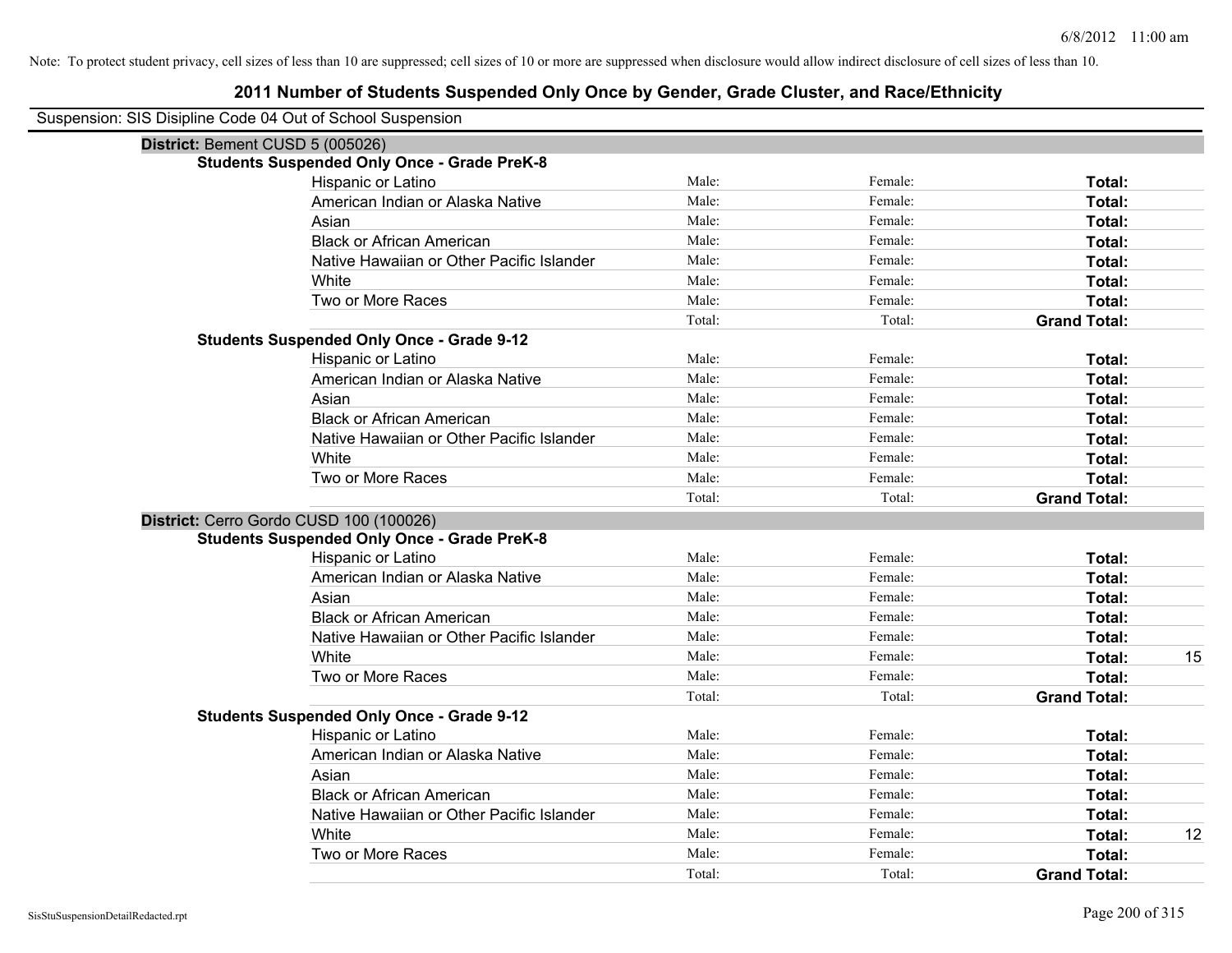| Suspension: SIS Disipline Code 04 Out of School Suspension |                                                    |        |         |                     |
|------------------------------------------------------------|----------------------------------------------------|--------|---------|---------------------|
| District: Deland-Weldon CUSD 57 (057026)                   |                                                    |        |         |                     |
|                                                            | <b>Students Suspended Only Once - Grade PreK-8</b> |        |         |                     |
|                                                            | Hispanic or Latino                                 | Male:  | Female: | Total:              |
|                                                            | American Indian or Alaska Native                   | Male:  | Female: | Total:              |
|                                                            | Asian                                              | Male:  | Female: | Total:              |
|                                                            | <b>Black or African American</b>                   | Male:  | Female: | Total:              |
|                                                            | Native Hawaiian or Other Pacific Islander          | Male:  | Female: | Total:              |
|                                                            | White                                              | Male:  | Female: | Total:              |
|                                                            | Two or More Races                                  | Male:  | Female: | Total:              |
|                                                            |                                                    | Total: | Total:  | <b>Grand Total:</b> |
|                                                            | <b>Students Suspended Only Once - Grade 9-12</b>   |        |         |                     |
|                                                            | Hispanic or Latino                                 | Male:  | Female: | Total:              |
|                                                            | American Indian or Alaska Native                   | Male:  | Female: | Total:              |
|                                                            | Asian                                              | Male:  | Female: | Total:              |
|                                                            | <b>Black or African American</b>                   | Male:  | Female: | Total:              |
|                                                            | Native Hawaiian or Other Pacific Islander          | Male:  | Female: | Total:              |
|                                                            | White                                              | Male:  | Female: | Total:              |
|                                                            | Two or More Races                                  | Male:  | Female: | Total:              |
|                                                            |                                                    | Total: | Total:  | <b>Grand Total:</b> |
| District: Monticello CUSD 25 (025026)                      |                                                    |        |         |                     |
|                                                            | <b>Students Suspended Only Once - Grade PreK-8</b> |        |         |                     |
|                                                            | Hispanic or Latino                                 | Male:  | Female: | Total:              |
|                                                            | American Indian or Alaska Native                   | Male:  | Female: | Total:              |
|                                                            | Asian                                              | Male:  | Female: | Total:              |
|                                                            | <b>Black or African American</b>                   | Male:  | Female: | Total:              |
|                                                            | Native Hawaiian or Other Pacific Islander          | Male:  | Female: | Total:              |
|                                                            | White                                              | Male:  | Female: | Total:              |
|                                                            | Two or More Races                                  | Male:  | Female: | Total:              |
|                                                            |                                                    | Total: | Total:  | <b>Grand Total:</b> |
|                                                            | <b>Students Suspended Only Once - Grade 9-12</b>   |        |         |                     |
|                                                            | Hispanic or Latino                                 | Male:  | Female: | Total:              |
|                                                            | American Indian or Alaska Native                   | Male:  | Female: | Total:              |
|                                                            | Asian                                              | Male:  | Female: | Total:              |
|                                                            | <b>Black or African American</b>                   | Male:  | Female: | Total:              |
|                                                            | Native Hawaiian or Other Pacific Islander          | Male:  | Female: | Total:              |
|                                                            | White                                              | Male:  | Female: | Total:<br>16        |
|                                                            | Two or More Races                                  | Male:  | Female: | Total:              |
|                                                            |                                                    | Total: | Total:  | <b>Grand Total:</b> |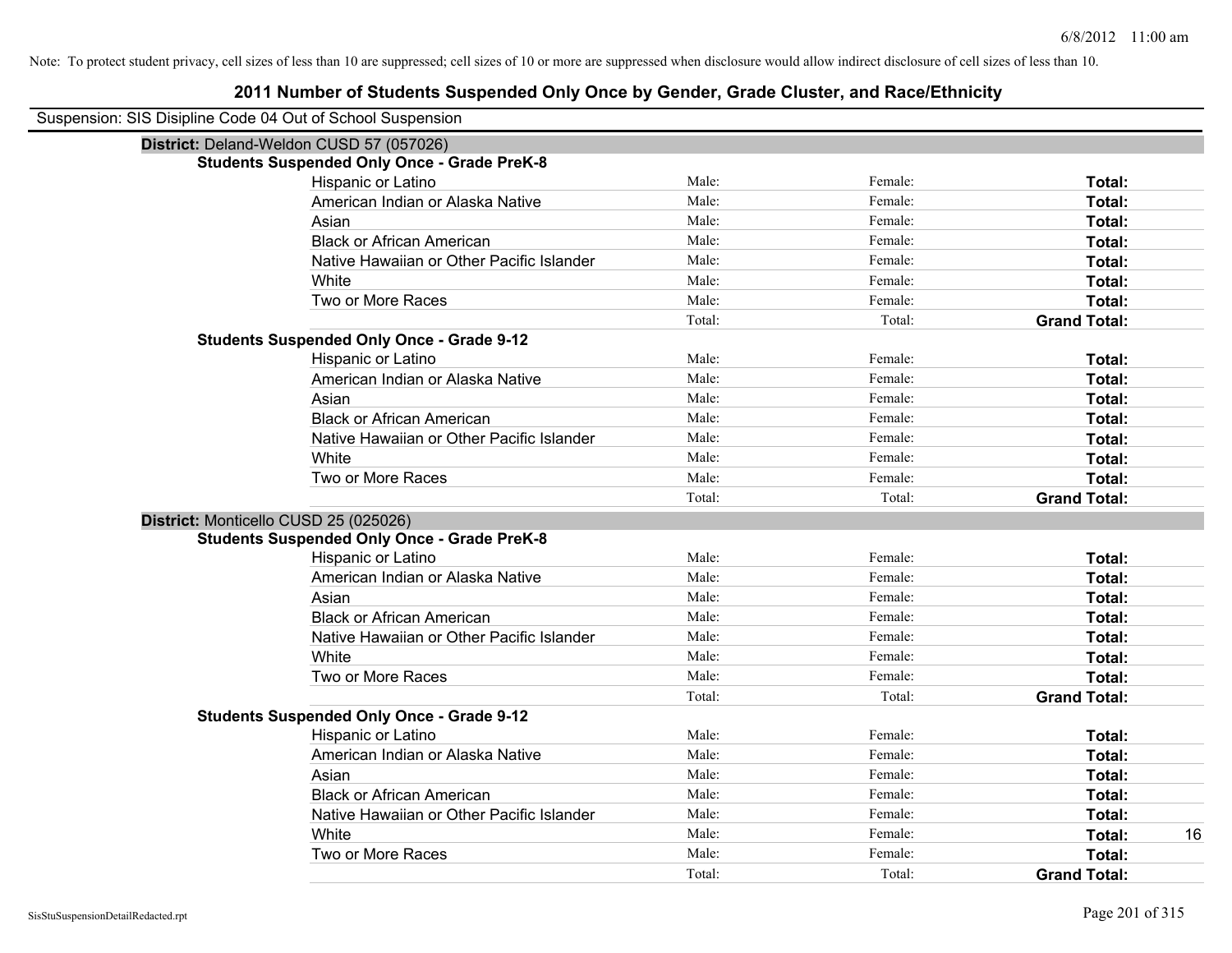## **2011 Number of Students Suspended Only Once by Gender, Grade Cluster, and Race/Ethnicity**

Suspension: SIS Disipline Code 04 Out of School Suspension

| District: Alton CUSD 11 (011026)                   |        |       |         |    |                     |     |
|----------------------------------------------------|--------|-------|---------|----|---------------------|-----|
| <b>Students Suspended Only Once - Grade PreK-8</b> |        |       |         |    |                     |     |
| Hispanic or Latino                                 | Male:  |       | Female: |    | Total:              |     |
| American Indian or Alaska Native                   |        |       | Female: |    | Total:              |     |
| Asian                                              | Male:  |       | Female: |    | Total:              |     |
| <b>Black or African American</b>                   | Male:  | 67    | Female: | 33 | Total:              | 100 |
| Native Hawaiian or Other Pacific Islander          | Male:  |       | Female: |    | Total:              |     |
| White                                              | Male:  | 43    | Female: | 13 | Total:              | 56  |
| Two or More Races                                  | Male:  |       | Female: |    | Total:              | 15  |
|                                                    | Total: |       | Total:  |    | <b>Grand Total:</b> |     |
| <b>Students Suspended Only Once - Grade 9-12</b>   |        |       |         |    |                     |     |
| Hispanic or Latino                                 | Male:  |       | Female: |    | Total:              |     |
| American Indian or Alaska Native                   | Male:  |       | Female: |    | Total:              |     |
| Asian                                              | Male:  |       | Female: |    | Total:              |     |
| <b>Black or African American</b>                   | Male:  | 59    | Female: | 36 | Total:              | 95  |
| Native Hawaiian or Other Pacific Islander          | Male:  |       | Female: |    | Total:              |     |
| White                                              | Male:  | 25    | Female: | 27 | Total:              | 52  |
| Two or More Races                                  | Male:  |       | Female: |    | Total:              |     |
|                                                    | Total: |       | Total:  |    | <b>Grand Total:</b> |     |
| District: Bethalto CUSD 8 (008026)                 |        |       |         |    |                     |     |
| <b>Students Suspended Only Once - Grade PreK-8</b> |        |       |         |    |                     |     |
| Hispanic or Latino                                 | Male:  |       | Female: |    | Total:              |     |
| American Indian or Alaska Native                   | Male:  |       | Female: |    | Total:              |     |
| Asian                                              | Male:  |       | Female: |    | Total:              |     |
| <b>Black or African American</b>                   | Male:  |       | Female: |    | Total:              |     |
| Native Hawaiian or Other Pacific Islander          | Male:  |       | Female: |    | Total:              |     |
| White                                              | Male:  |       | Female: |    | Total:              | 37  |
| Two or More Races                                  | Male:  |       | Female: |    | Total:              |     |
|                                                    | Total: |       | Total:  |    | <b>Grand Total:</b> |     |
| <b>Students Suspended Only Once - Grade 9-12</b>   |        |       |         |    |                     |     |
| Hispanic or Latino                                 | Male:  |       | Female: |    | Total:              |     |
| American Indian or Alaska Native                   | Male:  |       | Female: |    | Total:              |     |
| Asian                                              | Male:  |       | Female: |    | Total:              |     |
| <b>Black or African American</b>                   | Male:  |       | Female: |    | Total:              |     |
| Native Hawaiian or Other Pacific Islander          | Male:  |       | Female: |    | Total:              |     |
|                                                    |        | Male: |         |    |                     |     |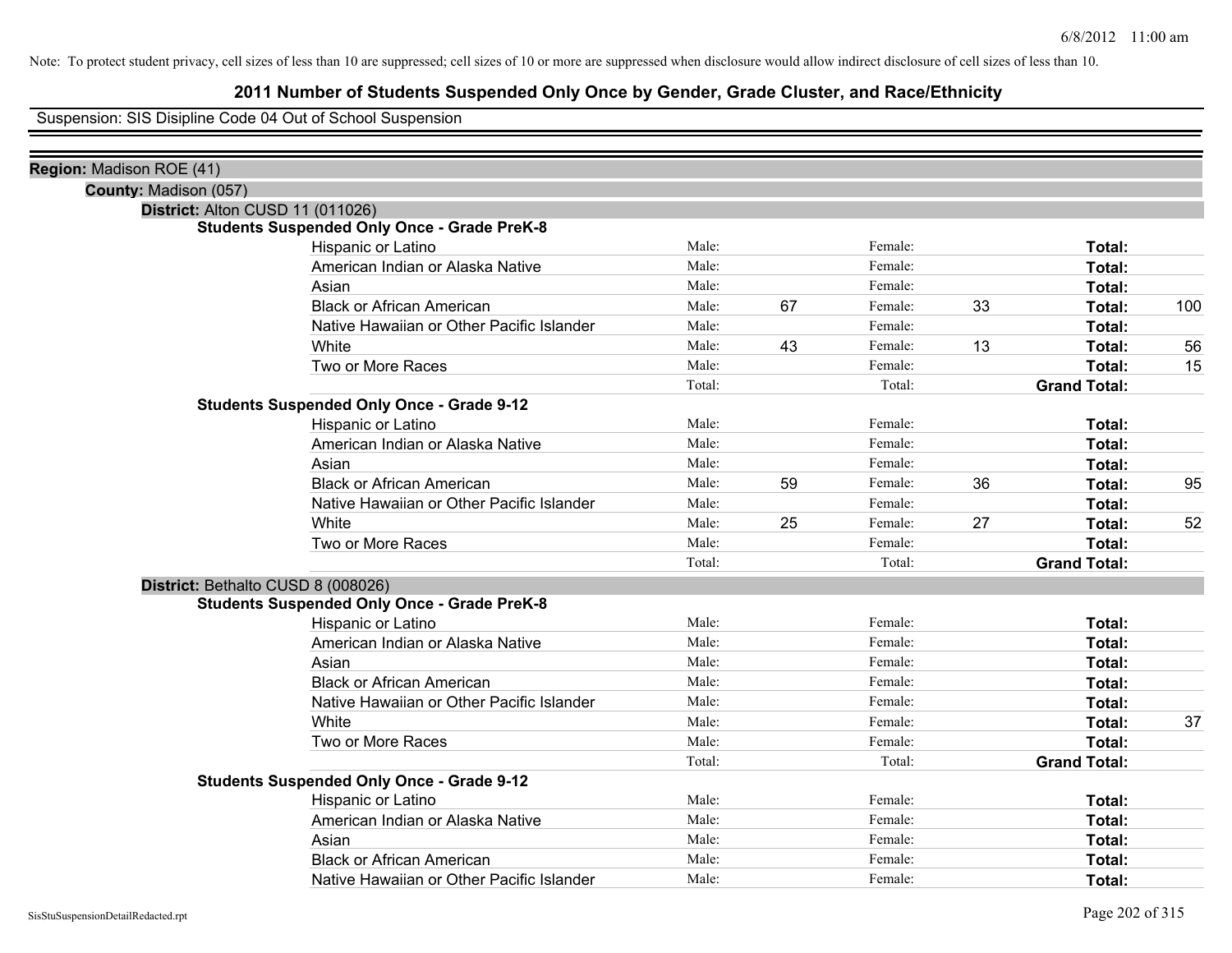| Suspension: SIS Disipline Code 04 Out of School Suspension |                                                      |        |    |         |    |                     |     |
|------------------------------------------------------------|------------------------------------------------------|--------|----|---------|----|---------------------|-----|
|                                                            | White                                                | Male:  | 33 | Female: | 21 | Total:              | 54  |
|                                                            | Two or More Races                                    | Male:  |    | Female: |    | Total:              |     |
|                                                            |                                                      | Total: |    | Total:  |    | <b>Grand Total:</b> | 65  |
|                                                            | District: Collinsville CUSD 10 (010026)              |        |    |         |    |                     |     |
|                                                            | <b>Students Suspended Only Once - Grade PreK-8</b>   |        |    |         |    |                     |     |
|                                                            | Hispanic or Latino                                   | Male:  |    | Female: |    | Total:              | 18  |
|                                                            | American Indian or Alaska Native                     | Male:  |    | Female: |    | Total:              |     |
|                                                            | Asian                                                | Male:  |    | Female: |    | Total:              |     |
|                                                            | <b>Black or African American</b>                     | Male:  | 21 | Female: | 13 | Total:              | 34  |
|                                                            | Native Hawaiian or Other Pacific Islander            | Male:  |    | Female: |    | Total:              |     |
|                                                            | White                                                | Male:  | 92 | Female: | 23 | Total:              | 115 |
|                                                            | Two or More Races                                    | Male:  |    | Female: |    | Total:              | 10  |
|                                                            |                                                      | Total: |    | Total:  |    | <b>Grand Total:</b> |     |
|                                                            | <b>Students Suspended Only Once - Grade 9-12</b>     |        |    |         |    |                     |     |
|                                                            | Hispanic or Latino                                   | Male:  | 15 | Female: | 10 | Total:              | 25  |
|                                                            | American Indian or Alaska Native                     | Male:  |    | Female: |    | Total:              |     |
|                                                            | Asian                                                | Male:  |    | Female: |    | Total:              |     |
|                                                            | <b>Black or African American</b>                     | Male:  | 22 | Female: | 13 | Total:              | 35  |
|                                                            | Native Hawaiian or Other Pacific Islander            | Male:  |    | Female: |    | Total:              |     |
|                                                            | White                                                | Male:  | 41 | Female: | 43 | Total:              | 84  |
|                                                            | Two or More Races                                    | Male:  |    | Female: |    | Total:              |     |
|                                                            |                                                      | Total: |    | Total:  |    | <b>Grand Total:</b> |     |
|                                                            | District: Coordinated Youth & Human Service (006000) |        |    |         |    |                     |     |
|                                                            | <b>Students Suspended Only Once - Grade PreK-8</b>   |        |    |         |    |                     |     |
|                                                            | Hispanic or Latino                                   | Male:  |    | Female: |    | Total:              |     |
|                                                            | American Indian or Alaska Native                     | Male:  |    | Female: |    | Total:              |     |
|                                                            | Asian                                                | Male:  |    | Female: |    | Total:              |     |
|                                                            | <b>Black or African American</b>                     | Male:  |    | Female: |    | Total:              |     |
|                                                            | Native Hawaiian or Other Pacific Islander            | Male:  |    | Female: |    | Total:              |     |
|                                                            | White                                                | Male:  |    | Female: |    | Total:              |     |
|                                                            | Two or More Races                                    | Male:  |    | Female: |    | Total:              |     |
|                                                            |                                                      | Total: |    | Total:  |    | <b>Grand Total:</b> |     |
|                                                            | <b>Students Suspended Only Once - Grade 9-12</b>     |        |    |         |    |                     |     |
|                                                            | Hispanic or Latino                                   | Male:  |    | Female: |    | Total:              |     |
|                                                            | American Indian or Alaska Native                     | Male:  |    | Female: |    | Total:              |     |
|                                                            | Asian                                                | Male:  |    | Female: |    | Total:              |     |
|                                                            | <b>Black or African American</b>                     | Male:  |    | Female: |    | Total:              |     |
|                                                            | Native Hawaiian or Other Pacific Islander            | Male:  |    | Female: |    | Total:              |     |
|                                                            | White                                                | Male:  |    | Female: |    | Total:              |     |
| SisStuSuspensionDetailRedacted.rpt                         |                                                      |        |    |         |    | Page 203 of 315     |     |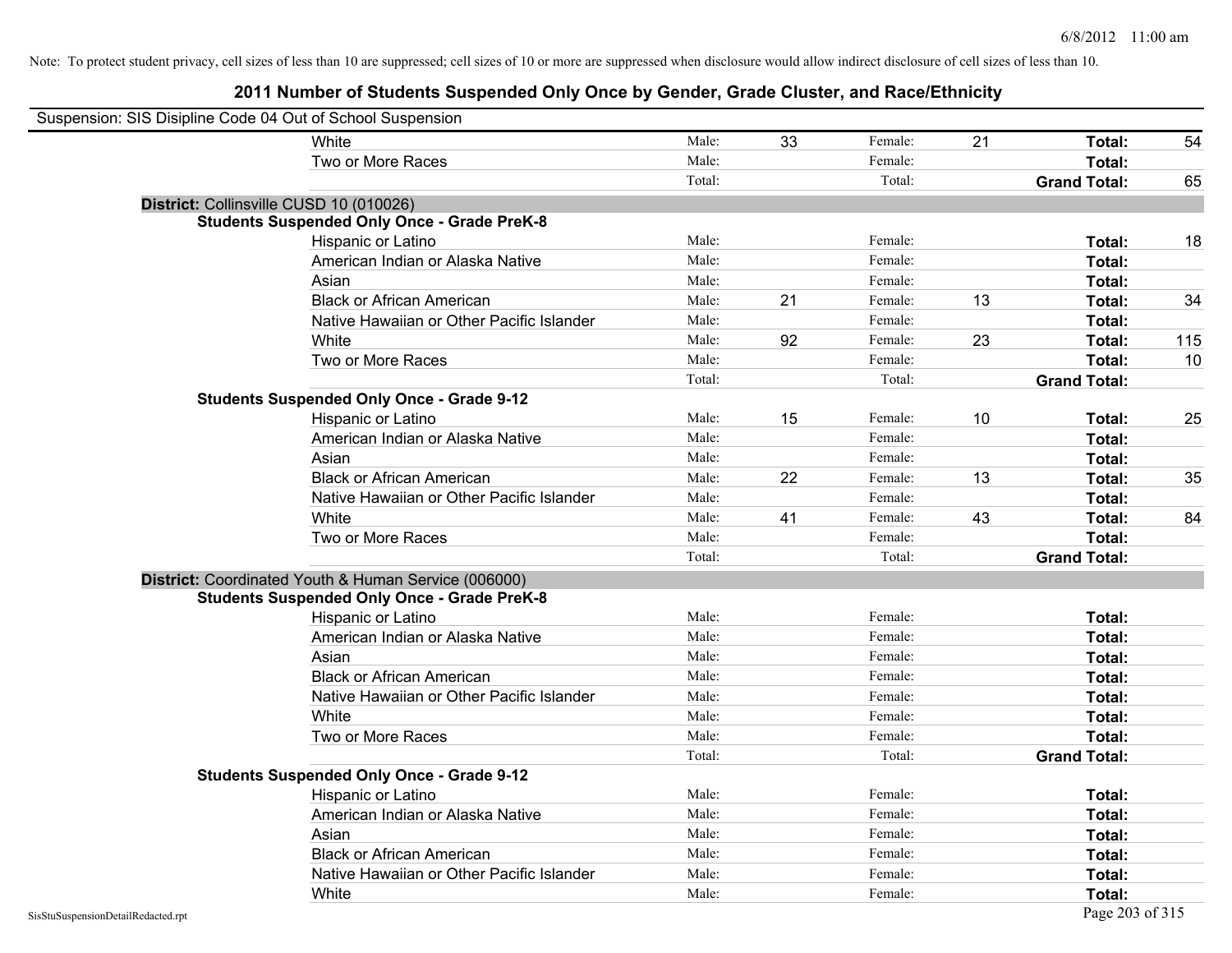| Suspension: SIS Disipline Code 04 Out of School Suspension |                                                    |        |    |         |    |                     |    |
|------------------------------------------------------------|----------------------------------------------------|--------|----|---------|----|---------------------|----|
|                                                            | Two or More Races                                  | Male:  |    | Female: |    | Total:              |    |
|                                                            |                                                    | Total: |    | Total:  |    | <b>Grand Total:</b> |    |
| District: East Alton SD 13 (013002)                        |                                                    |        |    |         |    |                     |    |
|                                                            | <b>Students Suspended Only Once - Grade PreK-8</b> |        |    |         |    |                     |    |
|                                                            | Hispanic or Latino                                 | Male:  |    | Female: |    | Total:              |    |
|                                                            | American Indian or Alaska Native                   | Male:  |    | Female: |    | Total:              |    |
|                                                            | Asian                                              | Male:  |    | Female: |    | Total:              |    |
|                                                            | <b>Black or African American</b>                   | Male:  |    | Female: |    | Total:              |    |
|                                                            | Native Hawaiian or Other Pacific Islander          | Male:  |    | Female: |    | Total:              |    |
|                                                            | White                                              | Male:  |    | Female: |    | Total:              | 10 |
|                                                            | Two or More Races                                  | Male:  |    | Female: |    | Total:              |    |
|                                                            |                                                    | Total: |    | Total:  |    | <b>Grand Total:</b> |    |
|                                                            | District: East Alton-Wood River CHSD 14 (014016)   |        |    |         |    |                     |    |
|                                                            | <b>Students Suspended Only Once - Grade 9-12</b>   |        |    |         |    |                     |    |
|                                                            | Hispanic or Latino                                 | Male:  |    | Female: |    | Total:              |    |
|                                                            | American Indian or Alaska Native                   | Male:  |    | Female: |    | Total:              |    |
|                                                            | Asian                                              | Male:  |    | Female: |    | Total:              |    |
|                                                            | <b>Black or African American</b>                   | Male:  |    | Female: |    | Total:              |    |
|                                                            | Native Hawaiian or Other Pacific Islander          | Male:  |    | Female: |    | Total:              |    |
|                                                            | White                                              | Male:  | 26 | Female: | 23 | Total:              | 49 |
|                                                            | Two or More Races                                  | Male:  |    | Female: |    | Total:              |    |
|                                                            |                                                    | Total: |    | Total:  |    | <b>Grand Total:</b> |    |
| District: Edwardsville CUSD 7 (007026)                     |                                                    |        |    |         |    |                     |    |
|                                                            | <b>Students Suspended Only Once - Grade PreK-8</b> |        |    |         |    |                     |    |
|                                                            | <b>Hispanic or Latino</b>                          | Male:  |    | Female: |    | Total:              |    |
|                                                            | American Indian or Alaska Native                   | Male:  |    | Female: |    | Total:              |    |
|                                                            | Asian                                              | Male:  |    | Female: |    | Total:              |    |
|                                                            | <b>Black or African American</b>                   | Male:  |    | Female: |    | Total:              | 11 |
|                                                            | Native Hawaiian or Other Pacific Islander          | Male:  |    | Female: |    | Total:              |    |
|                                                            | White                                              | Male:  |    | Female: |    | Total:              | 59 |
|                                                            | Two or More Races                                  | Male:  |    | Female: |    | Total:              |    |
|                                                            |                                                    | Total: |    | Total:  |    | <b>Grand Total:</b> | 80 |
|                                                            | <b>Students Suspended Only Once - Grade 9-12</b>   |        |    |         |    |                     |    |
|                                                            | Hispanic or Latino                                 | Male:  |    | Female: |    | Total:              |    |
|                                                            | American Indian or Alaska Native                   | Male:  |    | Female: |    | Total:              |    |
|                                                            | Asian                                              | Male:  |    | Female: |    | Total:              |    |
|                                                            | <b>Black or African American</b>                   | Male:  |    | Female: |    | Total:              | 13 |
|                                                            | Native Hawaiian or Other Pacific Islander          | Male:  |    | Female: |    | Total:              |    |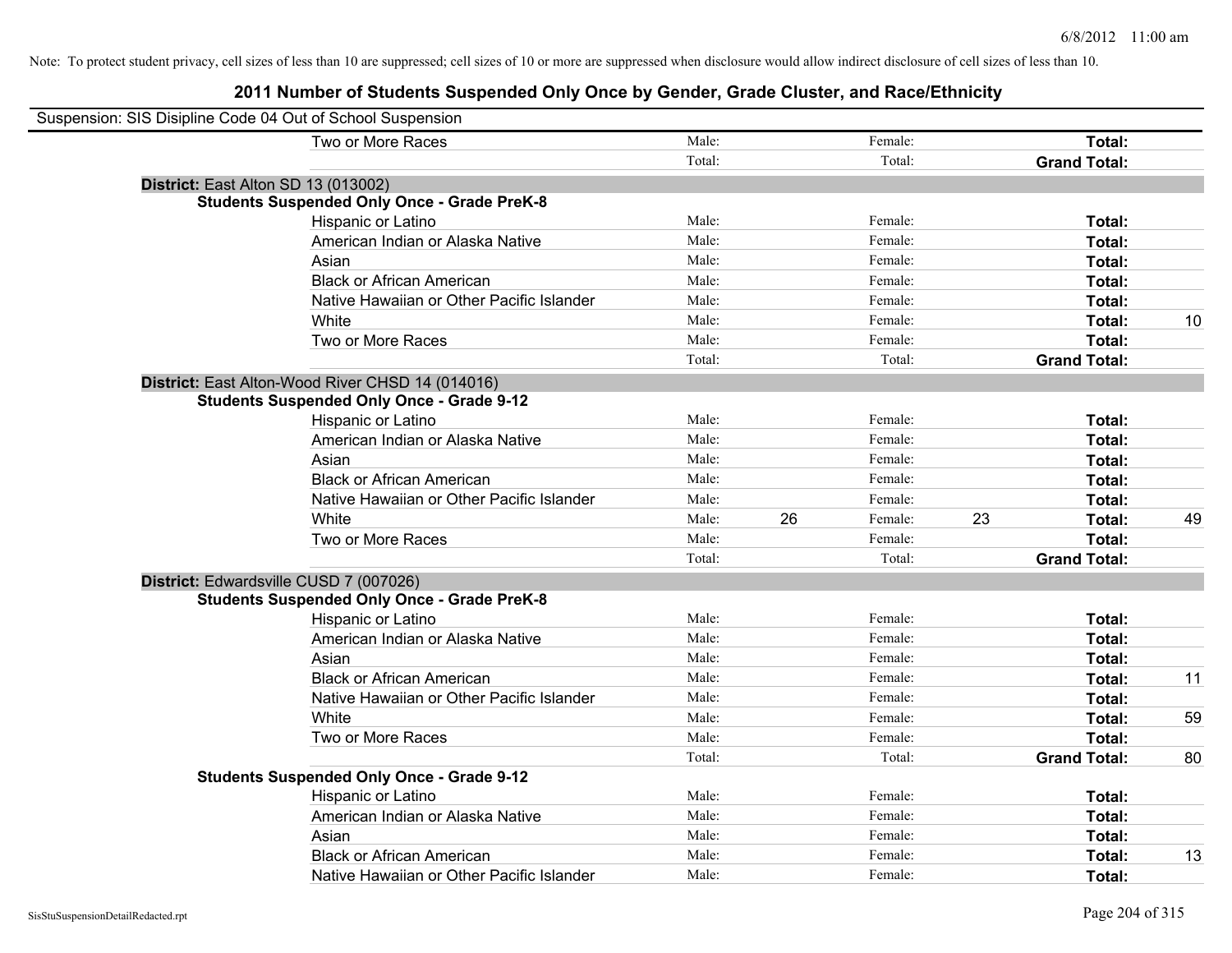| Suspension: SIS Disipline Code 04 Out of School Suspension |                                                    |        |    |         |    |                     |     |
|------------------------------------------------------------|----------------------------------------------------|--------|----|---------|----|---------------------|-----|
|                                                            | White                                              | Male:  | 46 | Female: | 21 | Total:              | 67  |
|                                                            | Two or More Races                                  | Male:  |    | Female: |    | Total:              |     |
|                                                            |                                                    | Total: |    | Total:  |    | <b>Grand Total:</b> |     |
|                                                            | District: Granite City CUSD 9 (009026)             |        |    |         |    |                     |     |
|                                                            | <b>Students Suspended Only Once - Grade PreK-8</b> |        |    |         |    |                     |     |
|                                                            | Hispanic or Latino                                 | Male:  |    | Female: |    | Total:              | 10  |
|                                                            | American Indian or Alaska Native                   | Male:  |    | Female: |    | Total:              |     |
|                                                            | Asian                                              | Male:  |    | Female: |    | Total:              |     |
|                                                            | <b>Black or African American</b>                   | Male:  | 26 | Female: | 13 | Total:              | 39  |
|                                                            | Native Hawaiian or Other Pacific Islander          | Male:  |    | Female: |    | Total:              |     |
|                                                            | White                                              | Male:  | 81 | Female: | 32 | Total:              | 113 |
|                                                            | Two or More Races                                  | Male:  |    | Female: |    | Total:              | 10  |
|                                                            |                                                    | Total: |    | Total:  |    | <b>Grand Total:</b> |     |
|                                                            | <b>Students Suspended Only Once - Grade 9-12</b>   |        |    |         |    |                     |     |
|                                                            | Hispanic or Latino                                 | Male:  | 11 | Female: | 10 | Total:              | 21  |
|                                                            | American Indian or Alaska Native                   | Male:  |    | Female: |    | Total:              |     |
|                                                            | Asian                                              | Male:  |    | Female: |    | Total:              |     |
|                                                            | <b>Black or African American</b>                   | Male:  | 14 | Female: | 14 | Total:              | 28  |
|                                                            | Native Hawaiian or Other Pacific Islander          | Male:  |    | Female: |    | Total:              |     |
|                                                            | White                                              | Male:  | 65 | Female: | 42 | Total:              | 107 |
|                                                            | Two or More Races                                  | Male:  |    | Female: |    | Total:              |     |
|                                                            |                                                    | Total: |    | Total:  |    | <b>Grand Total:</b> |     |
|                                                            | District: Highland CUSD 5 (005026)                 |        |    |         |    |                     |     |
|                                                            | <b>Students Suspended Only Once - Grade PreK-8</b> |        |    |         |    |                     |     |
|                                                            | Hispanic or Latino                                 | Male:  |    | Female: |    | Total:              |     |
|                                                            | American Indian or Alaska Native                   | Male:  |    | Female: |    | Total:              |     |
|                                                            | Asian                                              | Male:  |    | Female: |    | Total:              |     |
|                                                            | <b>Black or African American</b>                   | Male:  |    | Female: |    | Total:              |     |
|                                                            | Native Hawaiian or Other Pacific Islander          | Male:  |    | Female: |    | Total:              |     |
|                                                            | White                                              | Male:  |    | Female: |    | Total:              |     |
|                                                            | Two or More Races                                  | Male:  |    | Female: |    | Total:              |     |
|                                                            |                                                    | Total: |    | Total:  |    | <b>Grand Total:</b> | 10  |
|                                                            | <b>Students Suspended Only Once - Grade 9-12</b>   |        |    |         |    |                     |     |
|                                                            | Hispanic or Latino                                 | Male:  |    | Female: |    | Total:              |     |
|                                                            | American Indian or Alaska Native                   | Male:  |    | Female: |    | Total:              |     |
|                                                            | Asian                                              | Male:  |    | Female: |    | Total:              |     |
|                                                            | <b>Black or African American</b>                   | Male:  |    | Female: |    | Total:              |     |
|                                                            | Native Hawaiian or Other Pacific Islander          | Male:  |    | Female: |    | Total:              |     |
|                                                            | White                                              | Male:  |    | Female: |    | Total:              | 50  |
| SisStuSuspensionDetailRedacted.rpt                         |                                                    |        |    |         |    | Page 205 of 315     |     |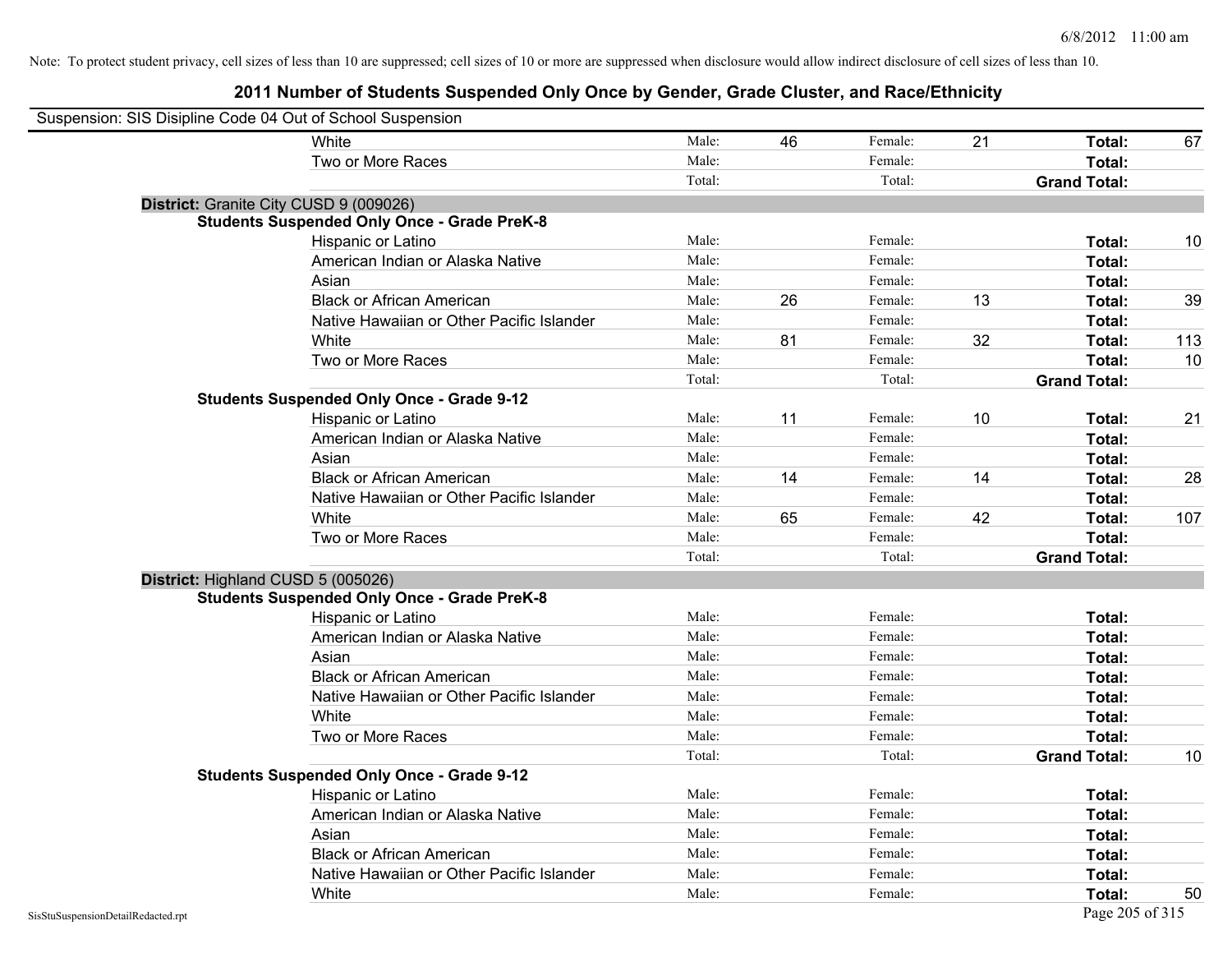| Suspension: SIS Disipline Code 04 Out of School Suspension                               |        |    |         |    |                     |    |
|------------------------------------------------------------------------------------------|--------|----|---------|----|---------------------|----|
| Two or More Races                                                                        | Male:  |    | Female: |    | Total:              |    |
|                                                                                          | Total: |    | Total:  |    | <b>Grand Total:</b> |    |
| District: Madison Co Regional Office of Ed (028400)                                      |        |    |         |    |                     |    |
| <b>Students Suspended Only Once - Grade PreK-8</b>                                       |        |    |         |    |                     |    |
| Hispanic or Latino                                                                       | Male:  |    | Female: |    | Total:              |    |
| American Indian or Alaska Native                                                         | Male:  |    | Female: |    | Total:              |    |
| Asian                                                                                    | Male:  |    | Female: |    | Total:              |    |
| <b>Black or African American</b>                                                         | Male:  |    | Female: |    | Total:              |    |
| Native Hawaiian or Other Pacific Islander                                                | Male:  |    | Female: |    | Total:              |    |
| White                                                                                    | Male:  |    | Female: |    | Total:              |    |
| Two or More Races                                                                        | Male:  |    | Female: |    | Total:              |    |
|                                                                                          | Total: |    | Total:  |    | <b>Grand Total:</b> |    |
| <b>Students Suspended Only Once - Grade 9-12</b>                                         |        |    |         |    |                     |    |
| Hispanic or Latino                                                                       | Male:  |    | Female: |    | Total:              |    |
| American Indian or Alaska Native                                                         | Male:  |    | Female: |    | Total:              |    |
| Asian                                                                                    | Male:  |    | Female: |    | Total:              |    |
| <b>Black or African American</b>                                                         | Male:  |    | Female: |    | Total:              |    |
| Native Hawaiian or Other Pacific Islander                                                | Male:  |    | Female: |    | Total:              |    |
| White                                                                                    | Male:  |    | Female: |    | Total:              |    |
| Two or More Races                                                                        | Male:  |    | Female: |    | Total:              |    |
|                                                                                          | Total: |    | Total:  |    | <b>Grand Total:</b> |    |
| District: Madison CUSD 12 (012026)<br><b>Students Suspended Only Once - Grade PreK-8</b> |        |    |         |    |                     |    |
| Hispanic or Latino                                                                       | Male:  |    | Female: |    | Total:              |    |
| American Indian or Alaska Native                                                         | Male:  |    | Female: |    | Total:              |    |
| Asian                                                                                    | Male:  |    | Female: |    | Total:              |    |
| <b>Black or African American</b>                                                         | Male:  | 17 | Female: | 16 | Total:              | 33 |
| Native Hawaiian or Other Pacific Islander                                                | Male:  |    | Female: |    | Total:              |    |
| White                                                                                    | Male:  |    | Female: |    | Total:              |    |
| Two or More Races                                                                        | Male:  |    | Female: |    | Total:              |    |
|                                                                                          | Total: |    | Total:  |    | <b>Grand Total:</b> |    |
| District: Non-Public School (0100)                                                       |        |    |         |    |                     |    |
| <b>Students Suspended Only Once - Grade 9-12</b>                                         |        |    |         |    |                     |    |
| Hispanic or Latino                                                                       | Male:  |    | Female: |    | Total:              |    |
| American Indian or Alaska Native                                                         | Male:  |    | Female: |    | Total:              |    |
| Asian                                                                                    | Male:  |    | Female: |    | Total:              |    |
| <b>Black or African American</b>                                                         | Male:  |    | Female: |    | Total:              |    |
| Native Hawaiian or Other Pacific Islander                                                | Male:  |    | Female: |    | Total:              |    |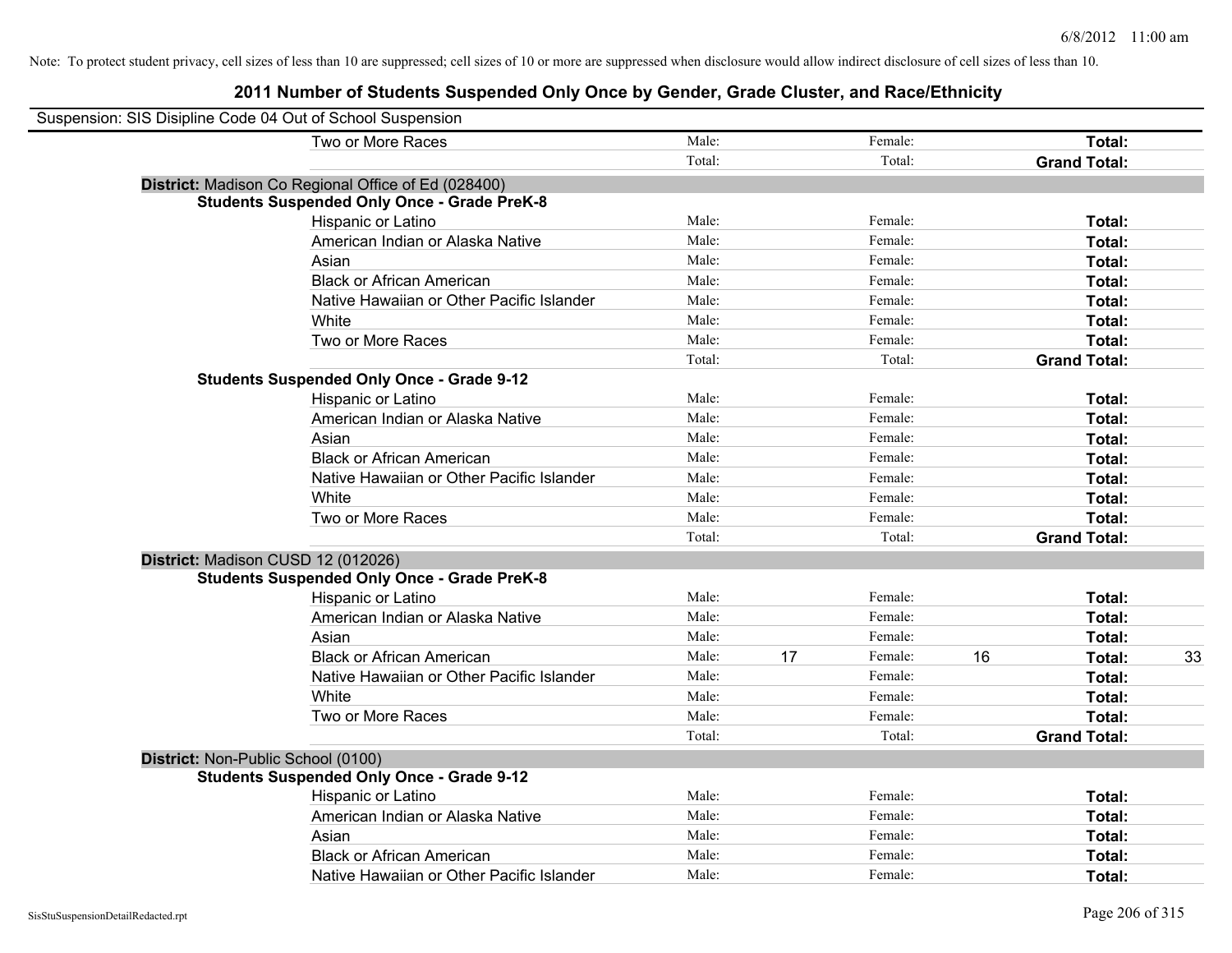| Suspension: SIS Disipline Code 04 Out of School Suspension |                                                    |        |    |         |    |                     |    |
|------------------------------------------------------------|----------------------------------------------------|--------|----|---------|----|---------------------|----|
|                                                            | White                                              | Male:  |    | Female: |    | Total:              |    |
|                                                            | Two or More Races                                  | Male:  |    | Female: |    | Total:              |    |
|                                                            |                                                    | Total: |    | Total:  |    | <b>Grand Total:</b> |    |
| District: Non-Public School (055S)                         |                                                    |        |    |         |    |                     |    |
|                                                            | <b>Students Suspended Only Once - Grade 9-12</b>   |        |    |         |    |                     |    |
|                                                            | Hispanic or Latino                                 | Male:  |    | Female: |    | Total:              |    |
|                                                            | American Indian or Alaska Native                   | Male:  |    | Female: |    | Total:              |    |
|                                                            | Asian                                              | Male:  |    | Female: |    | Total:              |    |
|                                                            | <b>Black or African American</b>                   | Male:  |    | Female: |    | Total:              |    |
|                                                            | Native Hawaiian or Other Pacific Islander          | Male:  |    | Female: |    | Total:              |    |
|                                                            | White                                              | Male:  |    | Female: |    | Total:              |    |
|                                                            | Two or More Races                                  | Male:  |    | Female: |    | Total:              |    |
|                                                            |                                                    | Total: |    | Total:  |    | <b>Grand Total:</b> |    |
| District: Roxana CUSD 1 (001026)                           |                                                    |        |    |         |    |                     |    |
|                                                            | <b>Students Suspended Only Once - Grade PreK-8</b> |        |    |         |    |                     |    |
|                                                            | Hispanic or Latino                                 | Male:  |    | Female: |    | Total:              |    |
|                                                            | American Indian or Alaska Native                   | Male:  |    | Female: |    | Total:              |    |
|                                                            | Asian                                              | Male:  |    | Female: |    | Total:              |    |
|                                                            | <b>Black or African American</b>                   | Male:  |    | Female: |    | Total:              |    |
|                                                            | Native Hawaiian or Other Pacific Islander          | Male:  |    | Female: |    | Total:              |    |
|                                                            | White                                              | Male:  |    | Female: |    | Total:              | 21 |
|                                                            | Two or More Races                                  | Male:  |    | Female: |    | Total:              |    |
|                                                            |                                                    | Total: |    | Total:  |    | <b>Grand Total:</b> |    |
|                                                            | <b>Students Suspended Only Once - Grade 9-12</b>   |        |    |         |    |                     |    |
|                                                            | Hispanic or Latino                                 | Male:  |    | Female: |    | Total:              |    |
|                                                            | American Indian or Alaska Native                   | Male:  |    | Female: |    | Total:              |    |
|                                                            | Asian                                              | Male:  |    | Female: |    | Total:              |    |
|                                                            | <b>Black or African American</b>                   | Male:  |    | Female: |    | Total:              |    |
|                                                            | Native Hawaiian or Other Pacific Islander          | Male:  |    | Female: |    | Total:              |    |
|                                                            | White                                              | Male:  | 39 | Female: | 10 | Total:              | 49 |
|                                                            | Two or More Races                                  | Male:  |    | Female: |    | Total:              |    |
|                                                            |                                                    | Total: |    | Total:  |    | <b>Grand Total:</b> |    |
| District: Triad CUSD 2 (002026)                            |                                                    |        |    |         |    |                     |    |
|                                                            | <b>Students Suspended Only Once - Grade PreK-8</b> |        |    |         |    |                     |    |
|                                                            | Hispanic or Latino                                 | Male:  |    | Female: |    | Total:              |    |
|                                                            | American Indian or Alaska Native                   | Male:  |    | Female: |    | Total:              |    |
|                                                            | Asian                                              | Male:  |    | Female: |    | Total:              |    |
|                                                            | <b>Black or African American</b>                   | Male:  |    | Female: |    | Total:              |    |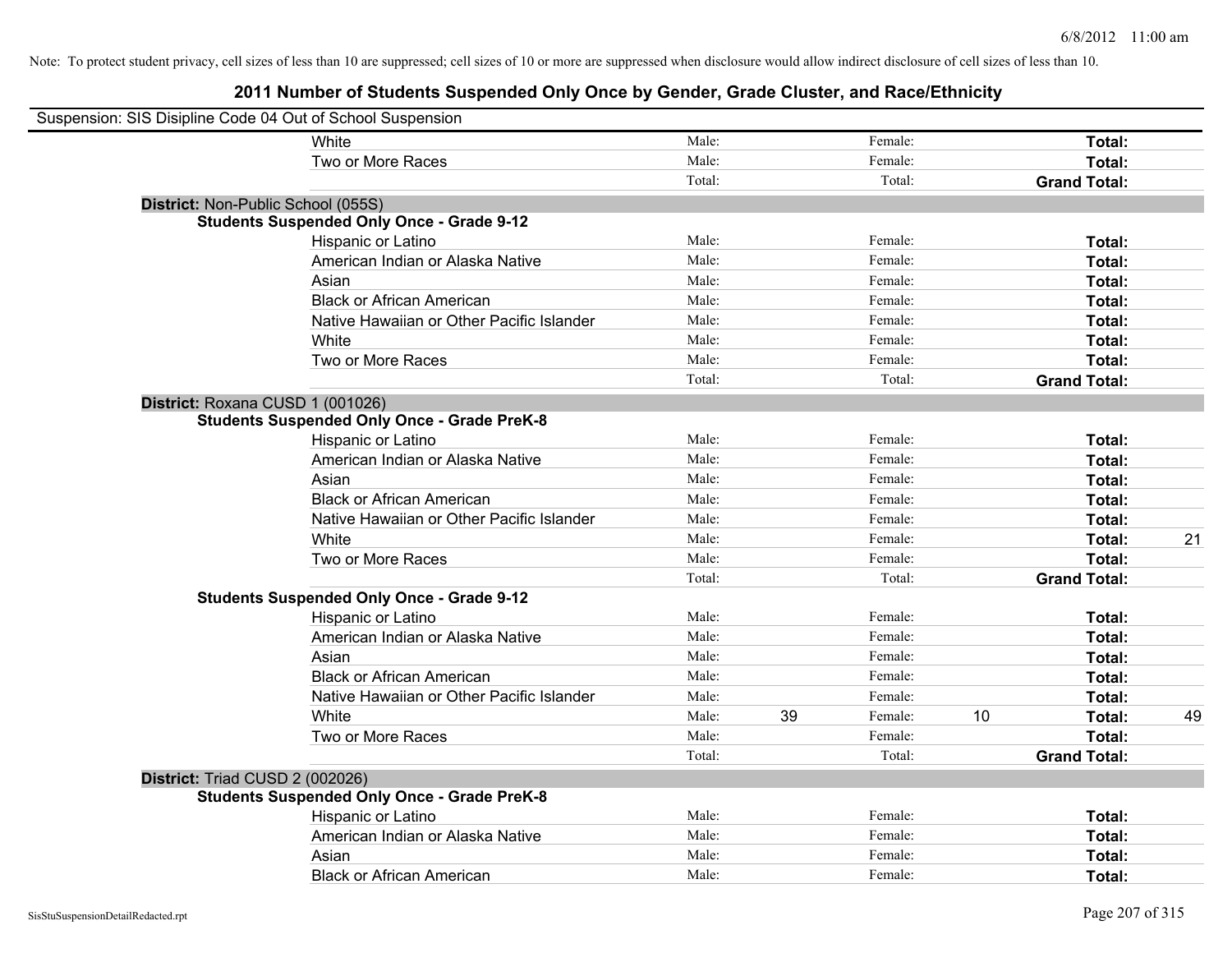| Suspension: SIS Disipline Code 04 Out of School Suspension |                                                    |        |    |         |    |                     |    |
|------------------------------------------------------------|----------------------------------------------------|--------|----|---------|----|---------------------|----|
|                                                            | Native Hawaiian or Other Pacific Islander          | Male:  |    | Female: |    | Total:              |    |
|                                                            | White                                              | Male:  |    | Female: |    | Total:              |    |
|                                                            | Two or More Races                                  | Male:  |    | Female: |    | Total:              |    |
|                                                            |                                                    | Total: |    | Total:  |    | <b>Grand Total:</b> |    |
|                                                            | <b>Students Suspended Only Once - Grade 9-12</b>   |        |    |         |    |                     |    |
|                                                            | Hispanic or Latino                                 | Male:  |    | Female: |    | Total:              |    |
|                                                            | American Indian or Alaska Native                   | Male:  |    | Female: |    | Total:              |    |
|                                                            | Asian                                              | Male:  |    | Female: |    | Total:              |    |
|                                                            | <b>Black or African American</b>                   | Male:  |    | Female: |    | Total:              |    |
|                                                            | Native Hawaiian or Other Pacific Islander          | Male:  |    | Female: |    | Total:              |    |
|                                                            | White                                              | Male:  | 29 | Female: | 18 | Total:              | 47 |
|                                                            | Two or More Races                                  | Male:  |    | Female: |    | Total:              |    |
|                                                            |                                                    | Total: |    | Total:  |    | <b>Grand Total:</b> |    |
| District: Venice CUSD 3 (003026)                           |                                                    |        |    |         |    |                     |    |
|                                                            | <b>Students Suspended Only Once - Grade PreK-8</b> |        |    |         |    |                     |    |
|                                                            | Hispanic or Latino                                 | Male:  |    | Female: |    | Total:              |    |
|                                                            | American Indian or Alaska Native                   | Male:  |    | Female: |    | Total:              |    |
|                                                            | Asian                                              | Male:  |    | Female: |    | Total:              |    |
|                                                            | <b>Black or African American</b>                   | Male:  |    | Female: |    | Total:              | 13 |
|                                                            | Native Hawaiian or Other Pacific Islander          | Male:  |    | Female: |    | Total:              |    |
|                                                            | White                                              | Male:  |    | Female: |    | Total:              |    |
|                                                            | Two or More Races                                  | Male:  |    | Female: |    | Total:              |    |
|                                                            |                                                    | Total: |    | Total:  |    | <b>Grand Total:</b> |    |
|                                                            | District: Wood River-Hartford ESD 15 (015003)      |        |    |         |    |                     |    |
|                                                            | <b>Students Suspended Only Once - Grade PreK-8</b> |        |    |         |    |                     |    |
|                                                            | Hispanic or Latino                                 | Male:  |    | Female: |    | Total:              |    |
|                                                            | American Indian or Alaska Native                   | Male:  |    | Female: |    | Total:              |    |
|                                                            | Asian                                              | Male:  |    | Female: |    | Total:              |    |
|                                                            | <b>Black or African American</b>                   | Male:  |    | Female: |    | Total:              |    |
|                                                            | Native Hawaiian or Other Pacific Islander          | Male:  |    | Female: |    | Total:              |    |
|                                                            | White                                              | Male:  |    | Female: |    | Total:              | 11 |
|                                                            | Two or More Races                                  | Male:  |    | Female: |    | Total:              |    |
|                                                            |                                                    | Total: |    | Total:  |    | <b>Grand Total:</b> |    |

## **2011 Number of Students Suspended Only Once by Gender, Grade Cluster, and Race/Ethnicity**

**Region:** Marshall/Putnam/Woodford ROE (43)

**County:** Marshall (059)

**District:** Henry-Senachwine CUSD 5 (005026) **Students Suspended Only Once - Grade PreK-8**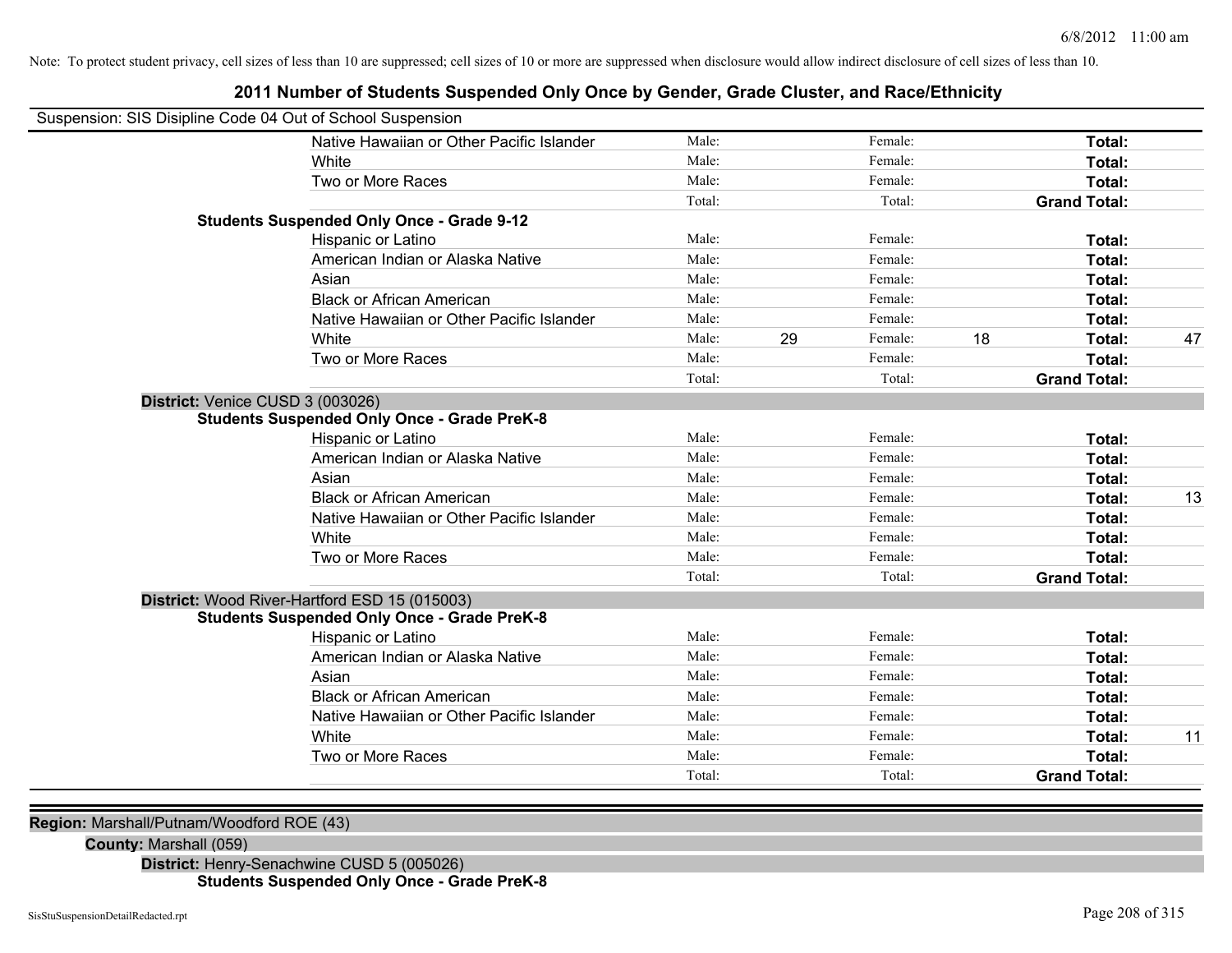|                      | Suspension: SIS Disipline Code 04 Out of School Suspension |        |         |                     |    |
|----------------------|------------------------------------------------------------|--------|---------|---------------------|----|
|                      | Hispanic or Latino                                         | Male:  | Female: | Total:              |    |
|                      | American Indian or Alaska Native                           | Male:  | Female: | Total:              |    |
|                      | Asian                                                      | Male:  | Female: | Total:              |    |
|                      | <b>Black or African American</b>                           | Male:  | Female: | Total:              |    |
|                      | Native Hawaiian or Other Pacific Islander                  | Male:  | Female: | Total:              |    |
|                      | White                                                      | Male:  | Female: | Total:              |    |
|                      | Two or More Races                                          | Male:  | Female: | Total:              |    |
|                      |                                                            | Total: | Total:  | <b>Grand Total:</b> |    |
|                      | <b>Students Suspended Only Once - Grade 9-12</b>           |        |         |                     |    |
|                      | Hispanic or Latino                                         | Male:  | Female: | Total:              |    |
|                      | American Indian or Alaska Native                           | Male:  | Female: | Total:              |    |
|                      | Asian                                                      | Male:  | Female: | Total:              |    |
|                      | <b>Black or African American</b>                           | Male:  | Female: | Total:              |    |
|                      | Native Hawaiian or Other Pacific Islander                  | Male:  | Female: | Total:              |    |
|                      | White                                                      | Male:  | Female: | Total:              |    |
|                      | Two or More Races                                          | Male:  | Female: | Total:              |    |
|                      |                                                            | Total: | Total:  | <b>Grand Total:</b> |    |
|                      | District: Midland CUSD 7 (007026)                          |        |         |                     |    |
|                      | <b>Students Suspended Only Once - Grade PreK-8</b>         |        |         |                     |    |
|                      | Hispanic or Latino                                         | Male:  | Female: | Total:              |    |
|                      | American Indian or Alaska Native                           | Male:  | Female: | Total:              |    |
|                      | Asian                                                      | Male:  | Female: | Total:              |    |
|                      | <b>Black or African American</b>                           | Male:  | Female: | Total:              |    |
|                      | Native Hawaiian or Other Pacific Islander                  | Male:  | Female: | Total:              |    |
|                      | White                                                      | Male:  | Female: | Total:              |    |
|                      | Two or More Races                                          | Male:  | Female: | Total:              |    |
|                      |                                                            | Total: | Total:  | <b>Grand Total:</b> |    |
| County: Putnam (078) |                                                            |        |         |                     |    |
|                      | District: Putnam County CUSD 535 (535026)                  |        |         |                     |    |
|                      | <b>Students Suspended Only Once - Grade PreK-8</b>         |        |         |                     |    |
|                      | Hispanic or Latino                                         | Male:  | Female: | Total:              |    |
|                      | American Indian or Alaska Native                           | Male:  | Female: | Total:              |    |
|                      | Asian                                                      | Male:  | Female: | Total:              |    |
|                      | <b>Black or African American</b>                           | Male:  | Female: | Total:              |    |
|                      | Native Hawaiian or Other Pacific Islander                  | Male:  | Female: | Total:              |    |
|                      | White                                                      | Male:  | Female: | Total:              | 11 |
|                      | Two or More Races                                          | Male:  | Female: | Total:              |    |
|                      |                                                            | Total: | Total:  | <b>Grand Total:</b> |    |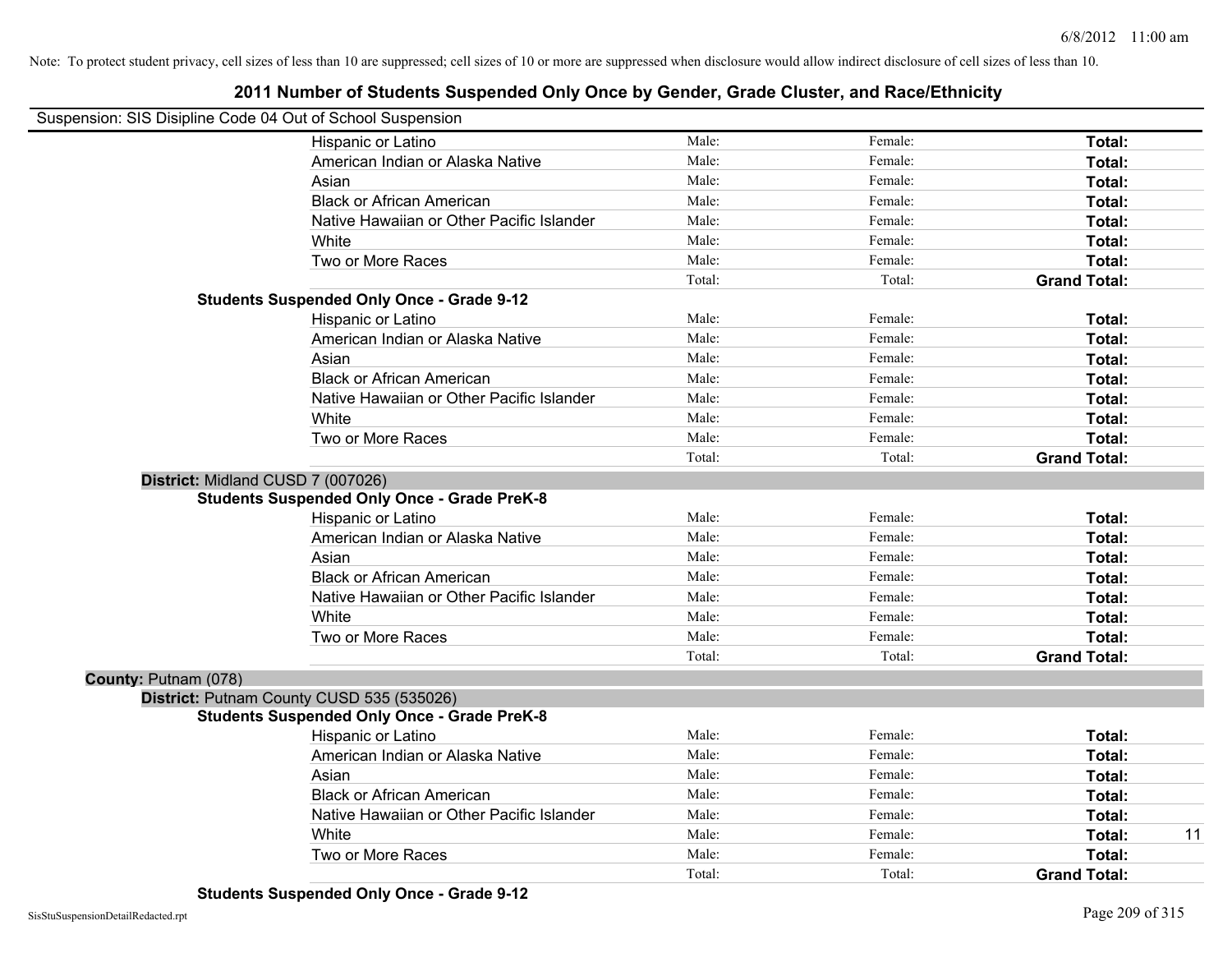|                        | Suspension: SIS Disipline Code 04 Out of School Suspension |        |         |                     |    |
|------------------------|------------------------------------------------------------|--------|---------|---------------------|----|
|                        | Hispanic or Latino                                         | Male:  | Female: | Total:              |    |
|                        | American Indian or Alaska Native                           | Male:  | Female: | Total:              |    |
|                        | Asian                                                      | Male:  | Female: | Total:              |    |
|                        | <b>Black or African American</b>                           | Male:  | Female: | Total:              |    |
|                        | Native Hawaiian or Other Pacific Islander                  | Male:  | Female: | Total:              |    |
|                        | White                                                      | Male:  | Female: | Total:              | 22 |
|                        | Two or More Races                                          | Male:  | Female: | Total:              |    |
|                        |                                                            | Total: | Total:  | <b>Grand Total:</b> |    |
| County: Woodford (102) |                                                            |        |         |                     |    |
|                        | District: County of Woodford School (122017)               |        |         |                     |    |
|                        | <b>Students Suspended Only Once - Grade 9-12</b>           |        |         |                     |    |
|                        | Hispanic or Latino                                         | Male:  | Female: | Total:              |    |
|                        | American Indian or Alaska Native                           | Male:  | Female: | Total:              |    |
|                        | Asian                                                      | Male:  | Female: | Total:              |    |
|                        | <b>Black or African American</b>                           | Male:  | Female: | Total:              |    |
|                        | Native Hawaiian or Other Pacific Islander                  | Male:  | Female: | Total:              |    |
|                        | White                                                      | Male:  | Female: | Total:              | 25 |
|                        | Two or More Races                                          | Male:  | Female: | Total:              |    |
|                        |                                                            | Total: | Total:  | <b>Grand Total:</b> |    |
|                        | District: El Paso-Gridley CUSD 11 (011026)                 |        |         |                     |    |
|                        | <b>Students Suspended Only Once - Grade PreK-8</b>         |        |         |                     |    |
|                        | Hispanic or Latino                                         | Male:  | Female: | Total:              |    |
|                        | American Indian or Alaska Native                           | Male:  | Female: | Total:              |    |
|                        | Asian                                                      | Male:  | Female: | Total:              |    |
|                        | <b>Black or African American</b>                           | Male:  | Female: | Total:              |    |
|                        | Native Hawaiian or Other Pacific Islander                  | Male:  | Female: | Total:              |    |
|                        | White                                                      | Male:  | Female: | Total:              |    |
|                        | Two or More Races                                          | Male:  | Female: | Total:              |    |
|                        |                                                            | Total: | Total:  | <b>Grand Total:</b> | 10 |
|                        | <b>Students Suspended Only Once - Grade 9-12</b>           |        |         |                     |    |
|                        | Hispanic or Latino                                         | Male:  | Female: | Total:              |    |
|                        | American Indian or Alaska Native                           | Male:  | Female: | Total:              |    |
|                        | Asian                                                      | Male:  | Female: | Total:              |    |
|                        | <b>Black or African American</b>                           | Male:  | Female: | Total:              |    |
|                        | Native Hawaiian or Other Pacific Islander                  | Male:  | Female: | Total:              |    |
|                        | White                                                      | Male:  | Female: | Total:              |    |
|                        | Two or More Races                                          | Male:  | Female: | Total:              |    |
|                        |                                                            | Total: | Total:  | <b>Grand Total:</b> |    |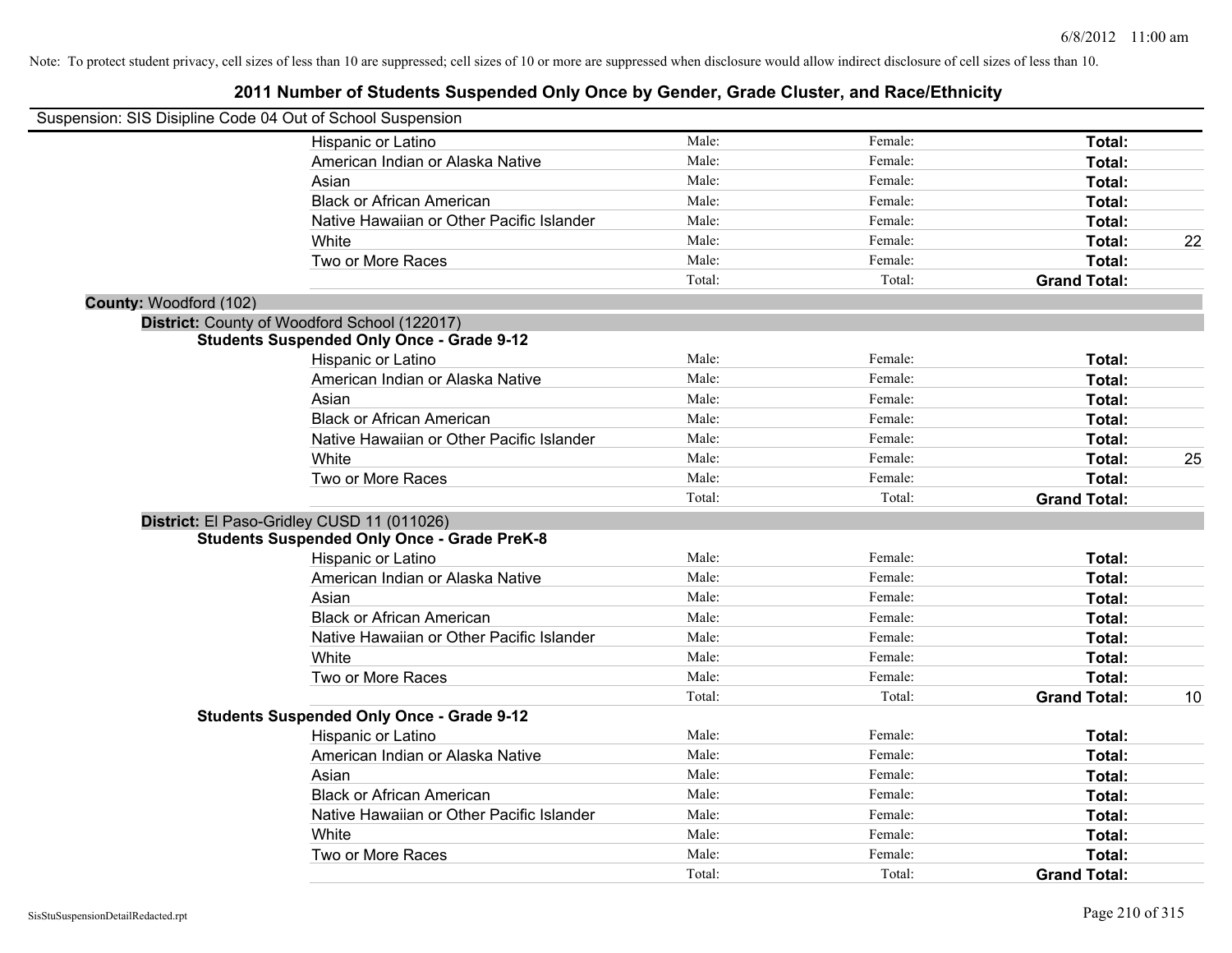| Suspension: SIS Disipline Code 04 Out of School Suspension |
|------------------------------------------------------------|
|------------------------------------------------------------|

| District: Eureka CUD 140 (140026)                  |        |         |                     |    |
|----------------------------------------------------|--------|---------|---------------------|----|
| <b>Students Suspended Only Once - Grade PreK-8</b> |        |         |                     |    |
| Hispanic or Latino                                 | Male:  | Female: | Total:              |    |
| American Indian or Alaska Native                   | Male:  | Female: | Total:              |    |
| Asian                                              | Male:  | Female: | Total:              |    |
| <b>Black or African American</b>                   | Male:  | Female: | <b>Total:</b>       |    |
| Native Hawaiian or Other Pacific Islander          | Male:  | Female: | <b>Total:</b>       |    |
| White                                              | Male:  | Female: | Total:              |    |
| Two or More Races                                  | Male:  | Female: | <b>Total:</b>       |    |
|                                                    | Total: | Total:  | <b>Grand Total:</b> |    |
| <b>Students Suspended Only Once - Grade 9-12</b>   |        |         |                     |    |
| Hispanic or Latino                                 | Male:  | Female: | Total:              |    |
| American Indian or Alaska Native                   | Male:  | Female: | <b>Total:</b>       |    |
| Asian                                              | Male:  | Female: | Total:              |    |
| <b>Black or African American</b>                   | Male:  | Female: | <b>Total:</b>       |    |
| Native Hawaiian or Other Pacific Islander          | Male:  | Female: | <b>Total:</b>       |    |
| White                                              | Male:  | Female: | <b>Total:</b>       | 14 |
| Two or More Races                                  | Male:  | Female: | <b>Total:</b>       |    |
|                                                    | Total: | Total:  | <b>Grand Total:</b> |    |
| District: Fieldcrest CUSD 6 (006026)               |        |         |                     |    |
| <b>Students Suspended Only Once - Grade PreK-8</b> |        |         |                     |    |
| Hispanic or Latino                                 | Male:  | Female: | <b>Total:</b>       |    |
| American Indian or Alaska Native                   | Male:  | Female: | Total:              |    |
| Asian                                              | Male:  | Female: | <b>Total:</b>       |    |
| <b>Black or African American</b>                   | Male:  | Female: | Total:              |    |
| Native Hawaiian or Other Pacific Islander          | Male:  | Female: | Total:              |    |
| White                                              | Male:  | Female: | <b>Total:</b>       |    |
| Two or More Races                                  | Male:  | Female: | <b>Total:</b>       |    |
|                                                    | Total: | Total:  | <b>Grand Total:</b> | 11 |
| <b>Students Suspended Only Once - Grade 9-12</b>   |        |         |                     |    |
| Hispanic or Latino                                 | Male:  | Female: | Total:              |    |
| American Indian or Alaska Native                   | Male:  | Female: | <b>Total:</b>       |    |
| Asian                                              | Male:  | Female: | <b>Total:</b>       |    |
| <b>Black or African American</b>                   | Male:  | Female: | <b>Total:</b>       |    |
| Native Hawaiian or Other Pacific Islander          | Male:  | Female: | <b>Total:</b>       |    |
| White                                              | Male:  | Female: | <b>Total:</b>       | 11 |
| Two or More Races                                  | Male:  | Female: | <b>Total:</b>       |    |
|                                                    | Total: | Total:  | <b>Grand Total:</b> |    |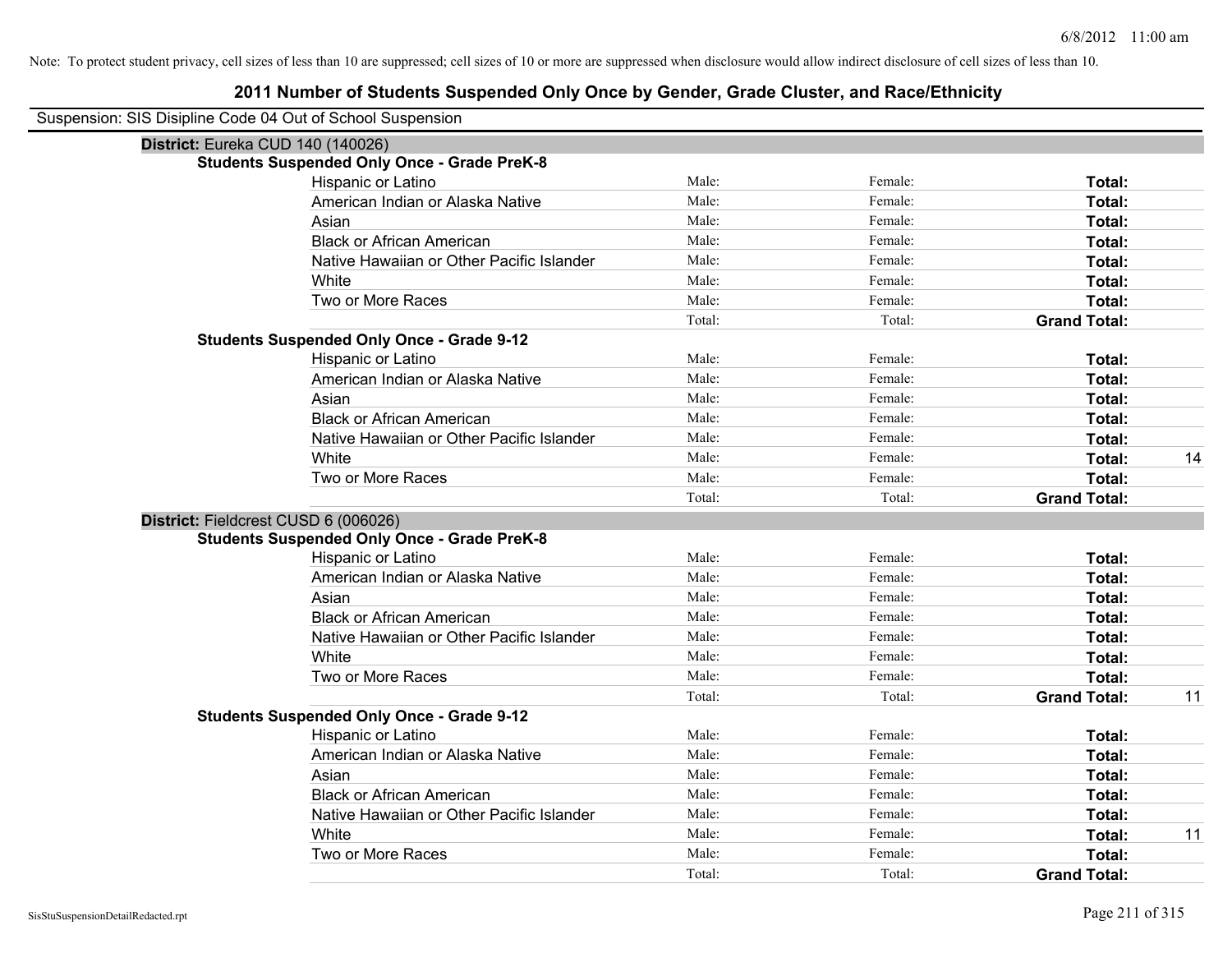| Suspension: SIS Disipline Code 04 Out of School Suspension |        |         |                           |
|------------------------------------------------------------|--------|---------|---------------------------|
| District: Lowpoint-Washburn CUSD 21 (021026)               |        |         |                           |
| <b>Students Suspended Only Once - Grade PreK-8</b>         |        |         |                           |
| Hispanic or Latino                                         | Male:  | Female: | Total:                    |
| American Indian or Alaska Native                           | Male:  | Female: | Total:                    |
| Asian                                                      | Male:  | Female: | Total:                    |
| <b>Black or African American</b>                           | Male:  | Female: | Total:                    |
| Native Hawaiian or Other Pacific Islander                  | Male:  | Female: | Total:                    |
| White                                                      | Male:  | Female: | Total:                    |
| Two or More Races                                          | Male:  | Female: | Total:                    |
|                                                            | Total: | Total:  | <b>Grand Total:</b>       |
| <b>Students Suspended Only Once - Grade 9-12</b>           |        |         |                           |
| Hispanic or Latino                                         | Male:  | Female: | Total:                    |
| American Indian or Alaska Native                           | Male:  | Female: | Total:                    |
| Asian                                                      | Male:  | Female: | Total:                    |
| <b>Black or African American</b>                           | Male:  | Female: | Total:                    |
| Native Hawaiian or Other Pacific Islander                  | Male:  | Female: | Total:                    |
| White                                                      | Male:  | Female: | Total:                    |
| Two or More Races                                          | Male:  | Female: | Total:                    |
|                                                            | Total: | Total:  | <b>Grand Total:</b><br>11 |
| District: Metamora CCSD 1 (001004)                         |        |         |                           |
| <b>Students Suspended Only Once - Grade PreK-8</b>         |        |         |                           |
| Hispanic or Latino                                         | Male:  | Female: | Total:                    |
| American Indian or Alaska Native                           | Male:  | Female: | Total:                    |
| Asian                                                      | Male:  | Female: | Total:                    |
| <b>Black or African American</b>                           | Male:  | Female: | Total:                    |
| Native Hawaiian or Other Pacific Islander                  | Male:  | Female: | Total:                    |
| White                                                      | Male:  | Female: | Total:                    |
| Two or More Races                                          | Male:  | Female: | Total:                    |
|                                                            | Total: | Total:  | <b>Grand Total:</b>       |
| District: Roanoke Benson CUSD 60 (060026)                  |        |         |                           |
| <b>Students Suspended Only Once - Grade PreK-8</b>         |        |         |                           |
| Hispanic or Latino                                         | Male:  | Female: | Total:                    |
| American Indian or Alaska Native                           | Male:  | Female: | Total:                    |
| Asian                                                      | Male:  | Female: | Total:                    |
| <b>Black or African American</b>                           | Male:  | Female: | Total:                    |
| Native Hawaiian or Other Pacific Islander                  | Male:  | Female: | Total:                    |
| White                                                      | Male:  | Female: | Total:                    |
| Two or More Races                                          | Male:  | Female: | Total:                    |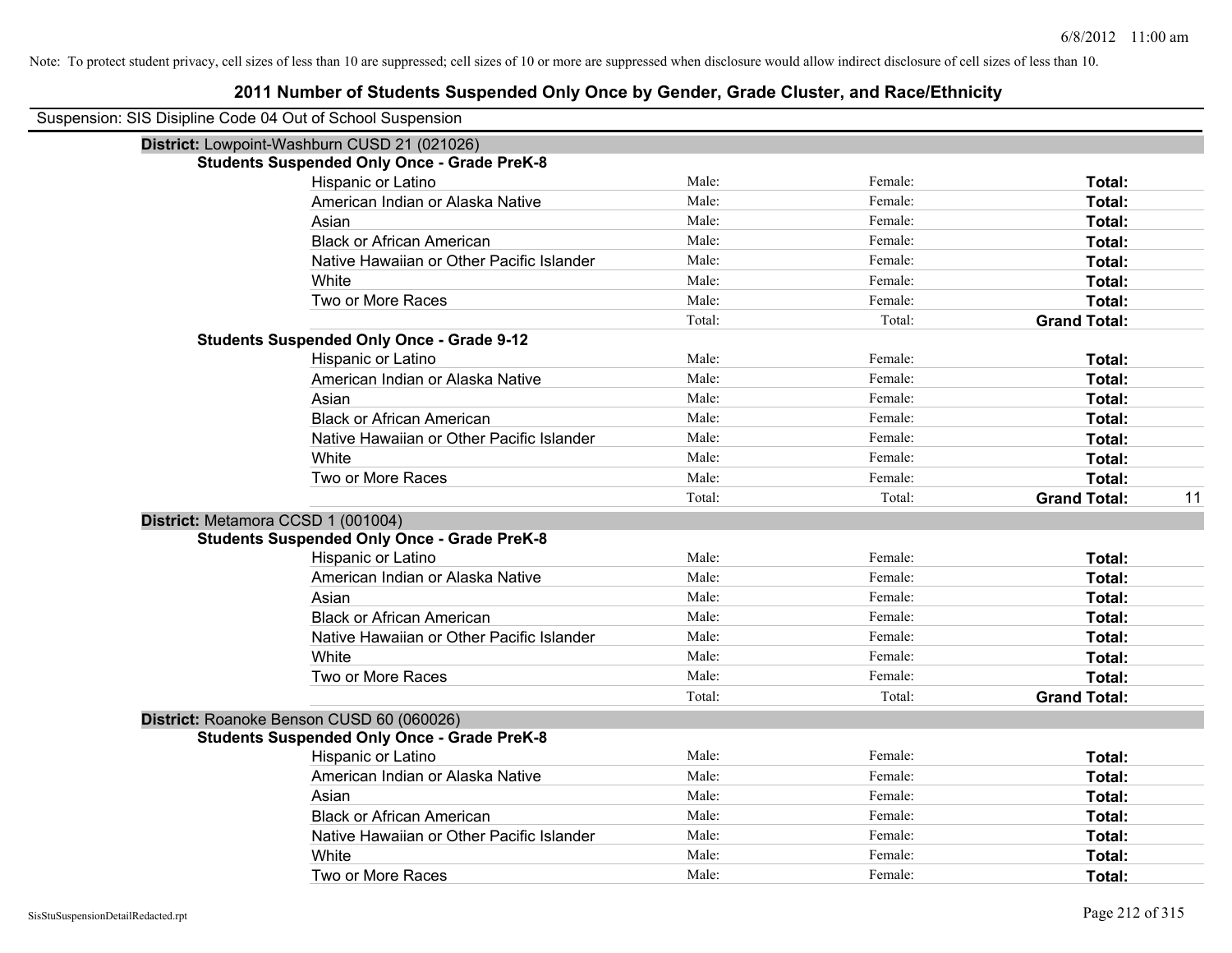| Suspension: SIS Disipline Code 04 Out of School Suspension |                                                    |        |         |                     |    |
|------------------------------------------------------------|----------------------------------------------------|--------|---------|---------------------|----|
|                                                            |                                                    | Total: | Total:  | <b>Grand Total:</b> |    |
|                                                            | <b>Students Suspended Only Once - Grade 9-12</b>   |        |         |                     |    |
|                                                            | Hispanic or Latino                                 | Male:  | Female: | Total:              |    |
|                                                            | American Indian or Alaska Native                   | Male:  | Female: | Total:              |    |
|                                                            | Asian                                              | Male:  | Female: | Total:              |    |
|                                                            | <b>Black or African American</b>                   | Male:  | Female: | Total:              |    |
|                                                            | Native Hawaiian or Other Pacific Islander          | Male:  | Female: | Total:              |    |
|                                                            | White                                              | Male:  | Female: | Total:              |    |
|                                                            | Two or More Races                                  | Male:  | Female: | Total:              |    |
|                                                            |                                                    | Total: | Total:  | <b>Grand Total:</b> |    |
|                                                            |                                                    |        |         |                     |    |
| Region: McHenry ROE (44)                                   |                                                    |        |         |                     |    |
| County: Mchenry (063)                                      |                                                    |        |         |                     |    |
|                                                            | District: Alden Hebron SD 19 (019024)              |        |         |                     |    |
|                                                            | <b>Students Suspended Only Once - Grade PreK-8</b> |        |         |                     |    |
|                                                            | Hispanic or Latino                                 | Male:  | Female: | Total:              |    |
|                                                            | American Indian or Alaska Native                   | Male:  | Female: | Total:              |    |
|                                                            | Asian                                              | Male:  | Female: | Total:              |    |
|                                                            | <b>Black or African American</b>                   | Male:  | Female: | Total:              |    |
|                                                            | Native Hawaiian or Other Pacific Islander          | Male:  | Female: | Total:              |    |
|                                                            | White                                              | Male:  | Female: | Total:              |    |
|                                                            | Two or More Races                                  | Male:  | Female: | Total:              |    |
|                                                            |                                                    | Total: | Total:  | <b>Grand Total:</b> |    |
|                                                            | <b>Students Suspended Only Once - Grade 9-12</b>   |        |         |                     |    |
|                                                            | Hispanic or Latino                                 | Male:  | Female: | Total:              |    |
|                                                            | American Indian or Alaska Native                   | Male:  | Female: | Total:              |    |
|                                                            | Asian                                              | Male:  | Female: | Total:              |    |
|                                                            | <b>Black or African American</b>                   | Male:  | Female: | Total:              |    |
|                                                            | Native Hawaiian or Other Pacific Islander          | Male:  | Female: | Total:              |    |
|                                                            | White                                              | Male:  | Female: | Total:              |    |
|                                                            | Two or More Races                                  | Male:  | Female: | Total:              |    |
|                                                            |                                                    | Total: | Total:  | <b>Grand Total:</b> |    |
| District: Cary CCSD 26 (026004)                            |                                                    |        |         |                     |    |
|                                                            | <b>Students Suspended Only Once - Grade PreK-8</b> |        |         |                     |    |
|                                                            | Hispanic or Latino                                 | Male:  | Female: | Total:              | 12 |
|                                                            | American Indian or Alaska Native                   | Male:  | Female: | Total:              |    |
|                                                            | Asian                                              | Male:  | Female: | Total:              |    |
|                                                            | <b>Black or African American</b>                   | Male:  | Female: | Total:              |    |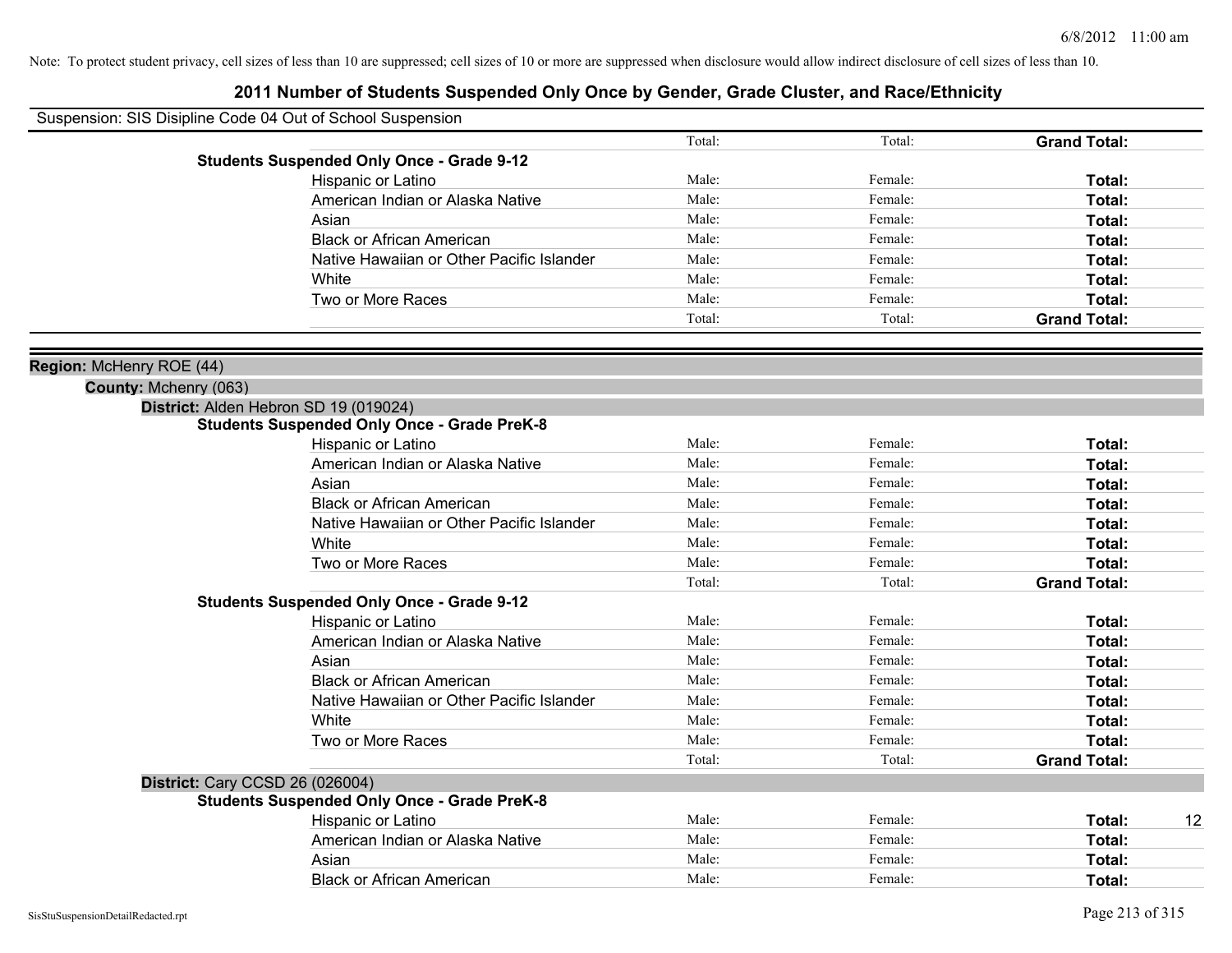| Suspension: SIS Disipline Code 04 Out of School Suspension |                                                    |        |     |         |    |                     |     |
|------------------------------------------------------------|----------------------------------------------------|--------|-----|---------|----|---------------------|-----|
|                                                            | Native Hawaiian or Other Pacific Islander          | Male:  |     | Female: |    | Total:              |     |
|                                                            | White                                              | Male:  |     | Female: |    | Total:              | 16  |
|                                                            | Two or More Races                                  | Male:  |     | Female: |    | Total:              |     |
|                                                            |                                                    | Total: |     | Total:  |    | <b>Grand Total:</b> |     |
| District: CHSD 155 (155016)                                |                                                    |        |     |         |    |                     |     |
|                                                            | <b>Students Suspended Only Once - Grade 9-12</b>   |        |     |         |    |                     |     |
|                                                            | Hispanic or Latino                                 | Male:  | 28  | Female: | 19 | Total:              | 47  |
|                                                            | American Indian or Alaska Native                   | Male:  |     | Female: |    | Total:              |     |
|                                                            | Asian                                              | Male:  |     | Female: |    | Total:              |     |
|                                                            | <b>Black or African American</b>                   | Male:  |     | Female: |    | Total:              |     |
|                                                            | Native Hawaiian or Other Pacific Islander          | Male:  |     | Female: |    | Total:              |     |
|                                                            | White                                              | Male:  | 168 | Female: | 64 | Total:              | 232 |
|                                                            | Two or More Races                                  | Male:  |     | Female: |    | Total:              | 13  |
|                                                            |                                                    | Total: | 209 | Total:  | 93 | <b>Grand Total:</b> | 302 |
| <b>District: Cons SD 158 (158022)</b>                      |                                                    |        |     |         |    |                     |     |
|                                                            | <b>Students Suspended Only Once - Grade PreK-8</b> |        |     |         |    |                     |     |
|                                                            | Hispanic or Latino                                 | Male:  |     | Female: |    | Total:              | 10  |
|                                                            | American Indian or Alaska Native                   | Male:  |     | Female: |    | Total:              |     |
|                                                            | Asian                                              | Male:  |     | Female: |    | Total:              |     |
|                                                            | <b>Black or African American</b>                   | Male:  |     | Female: |    | Total:              |     |
|                                                            | Native Hawaiian or Other Pacific Islander          | Male:  |     | Female: |    | Total:              |     |
|                                                            | White                                              | Male:  |     | Female: |    | Total:              | 32  |
|                                                            | Two or More Races                                  | Male:  |     | Female: |    | Total:              |     |
|                                                            |                                                    | Total: | 42  | Total:  | 10 | <b>Grand Total:</b> | 52  |
|                                                            | <b>Students Suspended Only Once - Grade 9-12</b>   |        |     |         |    |                     |     |
|                                                            | Hispanic or Latino                                 | Male:  |     | Female: |    | Total:              |     |
|                                                            | American Indian or Alaska Native                   | Male:  |     | Female: |    | Total:              |     |
|                                                            | Asian                                              | Male:  |     | Female: |    | Total:              |     |
|                                                            | <b>Black or African American</b>                   | Male:  |     | Female: |    | Total:              |     |
|                                                            | Native Hawaiian or Other Pacific Islander          | Male:  |     | Female: |    | Total:              |     |
|                                                            | White                                              | Male:  |     | Female: |    | Total:              |     |
|                                                            | Two or More Races                                  | Male:  |     | Female: |    | Total:              |     |
|                                                            |                                                    | Total: |     | Total:  |    | <b>Grand Total:</b> |     |
| District: Crystal Lake CCSD 47 (047004)                    |                                                    |        |     |         |    |                     |     |
|                                                            | <b>Students Suspended Only Once - Grade PreK-8</b> |        |     |         |    |                     |     |
|                                                            | Hispanic or Latino                                 | Male:  |     | Female: |    | Total:              | 20  |
|                                                            | American Indian or Alaska Native                   | Male:  |     | Female: |    | Total:              |     |
|                                                            | Asian                                              | Male:  |     | Female: |    | Total:              |     |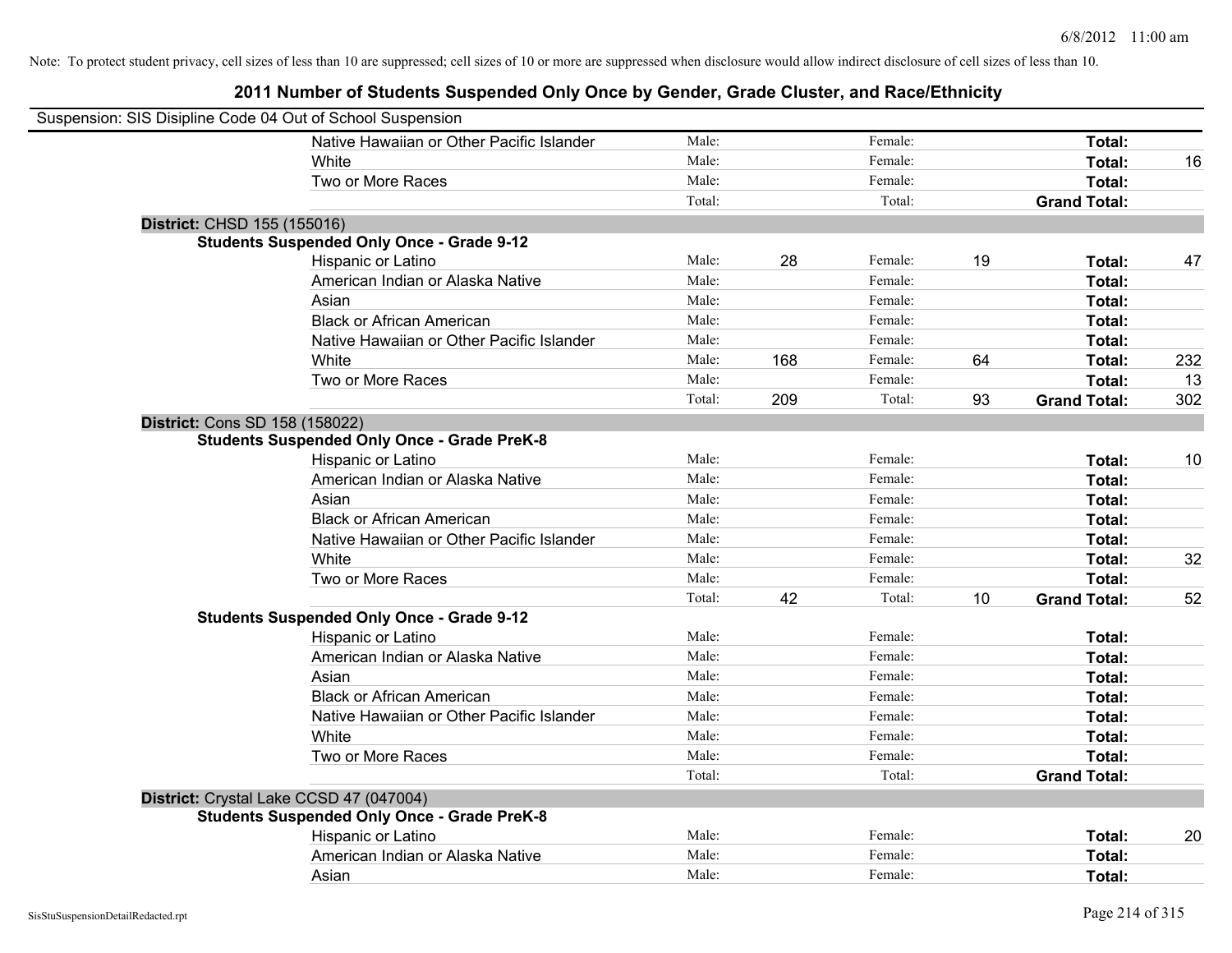| Suspension: SIS Disipline Code 04 Out of School Suspension |                                                    |        |         |                     |    |
|------------------------------------------------------------|----------------------------------------------------|--------|---------|---------------------|----|
|                                                            | <b>Black or African American</b>                   | Male:  | Female: | Total:              |    |
|                                                            | Native Hawaiian or Other Pacific Islander          | Male:  | Female: | Total:              |    |
|                                                            | White                                              | Male:  | Female: | Total:              | 67 |
|                                                            | Two or More Races                                  | Male:  | Female: | Total:              |    |
|                                                            |                                                    | Total: | Total:  | <b>Grand Total:</b> |    |
|                                                            | District: Fox River Grove Cons SD 3 (003003)       |        |         |                     |    |
|                                                            | <b>Students Suspended Only Once - Grade PreK-8</b> |        |         |                     |    |
|                                                            | Hispanic or Latino                                 | Male:  | Female: | Total:              |    |
|                                                            | American Indian or Alaska Native                   | Male:  | Female: | Total:              |    |
|                                                            | Asian                                              | Male:  | Female: | Total:              |    |
|                                                            | <b>Black or African American</b>                   | Male:  | Female: | Total:              |    |
|                                                            | Native Hawaiian or Other Pacific Islander          | Male:  | Female: | Total:              |    |
|                                                            | White                                              | Male:  | Female: | Total:              |    |
|                                                            | Two or More Races                                  | Male:  | Female: | Total:              |    |
|                                                            |                                                    | Total: | Total:  | <b>Grand Total:</b> |    |
|                                                            | District: Harrison SD 36 (036002)                  |        |         |                     |    |
|                                                            | <b>Students Suspended Only Once - Grade PreK-8</b> |        |         |                     |    |
|                                                            | Hispanic or Latino                                 | Male:  | Female: | Total:              |    |
|                                                            | American Indian or Alaska Native                   | Male:  | Female: | Total:              |    |
|                                                            | Asian                                              | Male:  | Female: | Total:              |    |
|                                                            | <b>Black or African American</b>                   | Male:  | Female: | Total:              |    |
|                                                            | Native Hawaiian or Other Pacific Islander          | Male:  | Female: | Total:              |    |
|                                                            | White                                              | Male:  | Female: | Total:              |    |
|                                                            | Two or More Races                                  | Male:  | Female: | Total:              |    |
|                                                            |                                                    | Total: | Total:  | <b>Grand Total:</b> |    |
|                                                            | District: Harvard CUSD 50 (050026)                 |        |         |                     |    |
|                                                            | <b>Students Suspended Only Once - Grade PreK-8</b> |        |         |                     |    |
|                                                            | Hispanic or Latino                                 | Male:  | Female: | Total:              |    |
|                                                            | American Indian or Alaska Native                   | Male:  | Female: | Total:              |    |
|                                                            | Asian                                              | Male:  | Female: | Total:              |    |
|                                                            | <b>Black or African American</b>                   | Male:  | Female: | Total:              |    |
|                                                            | Native Hawaiian or Other Pacific Islander          | Male:  | Female: | Total:              |    |
|                                                            | White                                              | Male:  | Female: | Total:              |    |
|                                                            | Two or More Races                                  | Male:  | Female: | Total:              |    |
|                                                            |                                                    | Total: | Total:  | <b>Grand Total:</b> |    |
|                                                            | <b>Students Suspended Only Once - Grade 9-12</b>   |        |         |                     |    |
|                                                            | Hispanic or Latino                                 | Male:  | Female: | Total:              | 12 |
|                                                            | American Indian or Alaska Native                   | Male:  | Female: | Total:              |    |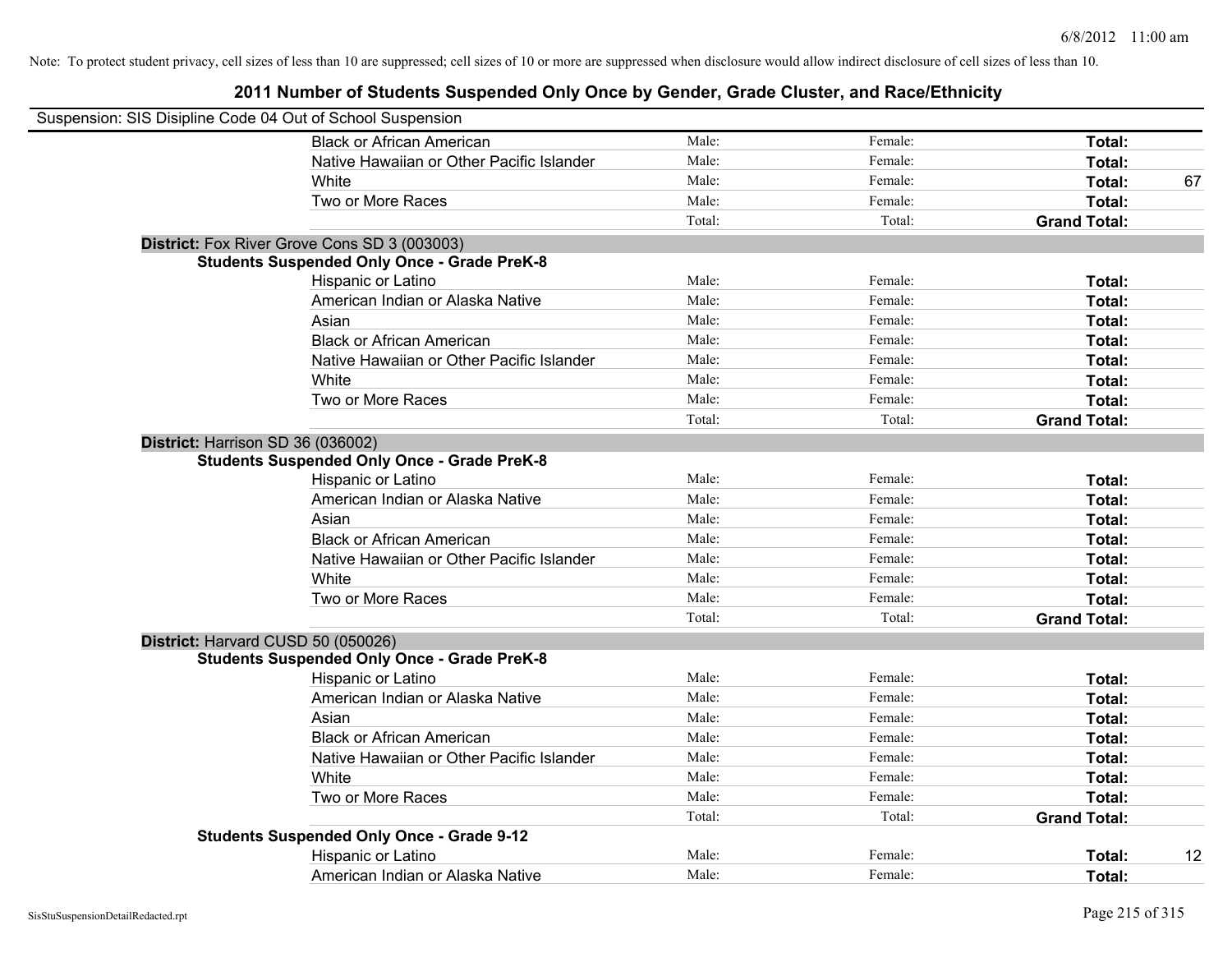| Suspension: SIS Disipline Code 04 Out of School Suspension |                                                    |        |         |                     |    |
|------------------------------------------------------------|----------------------------------------------------|--------|---------|---------------------|----|
|                                                            | Asian                                              | Male:  | Female: | Total:              |    |
|                                                            | <b>Black or African American</b>                   | Male:  | Female: | Total:              |    |
|                                                            | Native Hawaiian or Other Pacific Islander          | Male:  | Female: | Total:              |    |
|                                                            | White                                              | Male:  | Female: | Total:              | 12 |
|                                                            | Two or More Races                                  | Male:  | Female: | Total:              |    |
|                                                            |                                                    | Total: | Total:  | <b>Grand Total:</b> |    |
| District: Johnsburg CUSD 12 (012026)                       |                                                    |        |         |                     |    |
|                                                            | <b>Students Suspended Only Once - Grade PreK-8</b> |        |         |                     |    |
|                                                            | Hispanic or Latino                                 | Male:  | Female: | Total:              |    |
|                                                            | American Indian or Alaska Native                   | Male:  | Female: | Total:              |    |
|                                                            | Asian                                              | Male:  | Female: | Total:              |    |
|                                                            | <b>Black or African American</b>                   | Male:  | Female: | Total:              |    |
|                                                            | Native Hawaiian or Other Pacific Islander          | Male:  | Female: | Total:              |    |
|                                                            | White                                              | Male:  | Female: | Total:              | 22 |
|                                                            | Two or More Races                                  | Male:  | Female: | Total:              |    |
|                                                            |                                                    | Total: | Total:  | <b>Grand Total:</b> |    |
|                                                            | <b>Students Suspended Only Once - Grade 9-12</b>   |        |         |                     |    |
|                                                            | Hispanic or Latino                                 | Male:  | Female: | Total:              |    |
|                                                            | American Indian or Alaska Native                   | Male:  | Female: | Total:              |    |
|                                                            | Asian                                              | Male:  | Female: | Total:              |    |
|                                                            | <b>Black or African American</b>                   | Male:  | Female: | Total:              |    |
|                                                            | Native Hawaiian or Other Pacific Islander          | Male:  | Female: | Total:              |    |
|                                                            | White                                              | Male:  | Female: | Total:              | 28 |
|                                                            | Two or More Races                                  | Male:  | Female: | Total:              |    |
|                                                            |                                                    | Total: | Total:  | <b>Grand Total:</b> |    |
| District: Marengo CHSD 154 (154016)                        |                                                    |        |         |                     |    |
|                                                            | <b>Students Suspended Only Once - Grade 9-12</b>   |        |         |                     |    |
|                                                            | <b>Hispanic or Latino</b>                          | Male:  | Female: | Total:              |    |
|                                                            | American Indian or Alaska Native                   | Male:  | Female: | Total:              |    |
|                                                            | Asian                                              | Male:  | Female: | Total:              |    |
|                                                            | <b>Black or African American</b>                   | Male:  | Female: | Total:              |    |
|                                                            | Native Hawaiian or Other Pacific Islander          | Male:  | Female: | Total:              |    |
|                                                            | White                                              | Male:  | Female: | Total:              | 13 |
|                                                            | Two or More Races                                  | Male:  | Female: | Total:              |    |
|                                                            |                                                    | Total: | Total:  | <b>Grand Total:</b> |    |
|                                                            | District: Marengo-Union E Cons D 165 (165003)      |        |         |                     |    |
|                                                            | <b>Students Suspended Only Once - Grade PreK-8</b> |        |         |                     |    |
|                                                            | Hispanic or Latino                                 | Male:  | Female: | Total:              |    |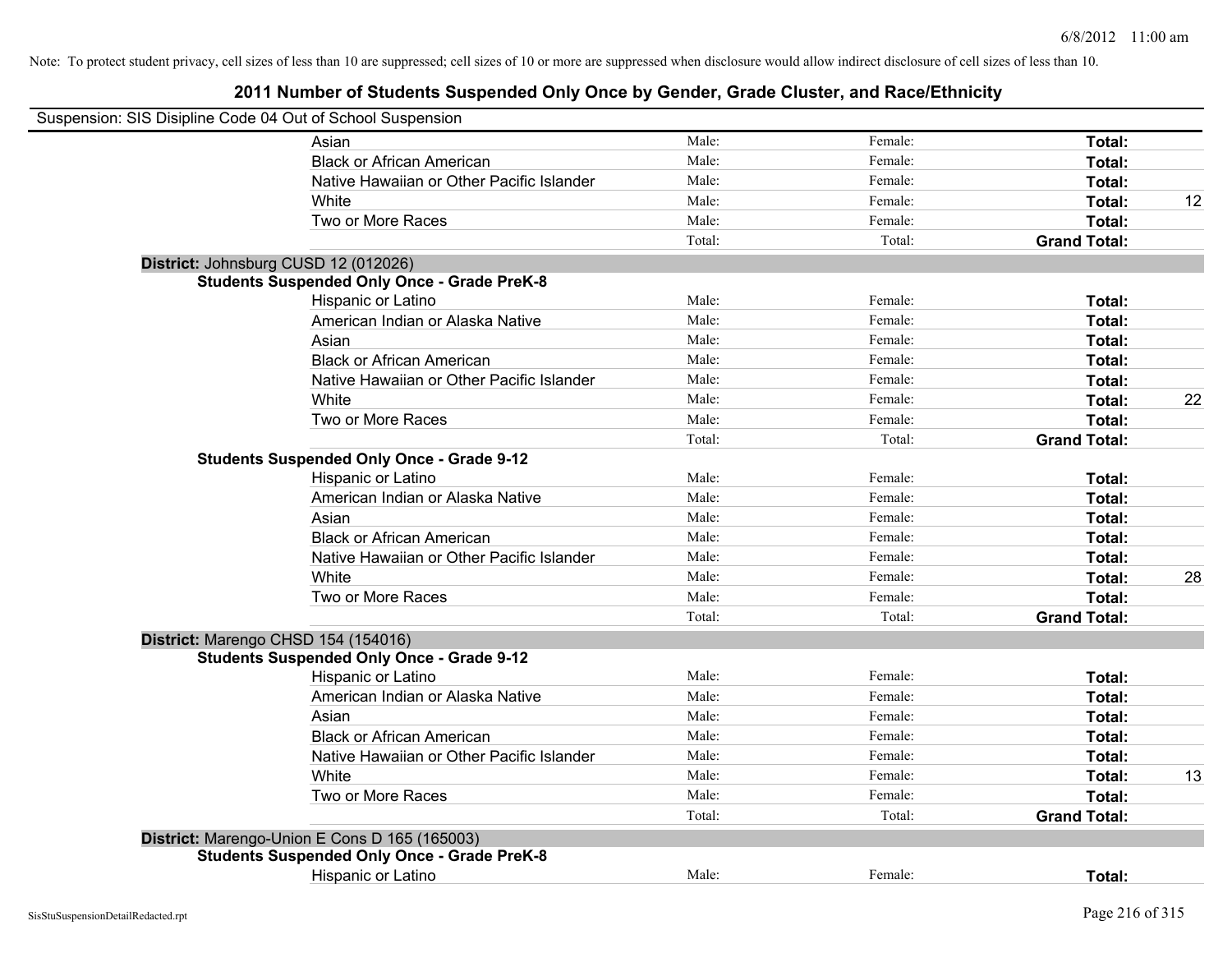### **2011 Number of Students Suspended Only Once by Gender, Grade Cluster, and Race/Ethnicity**

|                                     | Suspension: SIS Disipline Code 04 Out of School Suspension |        |    |         |    |                     |    |
|-------------------------------------|------------------------------------------------------------|--------|----|---------|----|---------------------|----|
|                                     | American Indian or Alaska Native                           | Male:  |    | Female: |    | Total:              |    |
|                                     | Asian                                                      | Male:  |    | Female: |    | Total:              |    |
|                                     | <b>Black or African American</b>                           | Male:  |    | Female: |    | Total:              |    |
|                                     | Native Hawaiian or Other Pacific Islander                  | Male:  |    | Female: |    | Total:              |    |
|                                     | White                                                      | Male:  |    | Female: |    | Total:              |    |
|                                     | Two or More Races                                          | Male:  |    | Female: |    | Total:              |    |
|                                     |                                                            | Total: |    | Total:  |    | <b>Grand Total:</b> |    |
| District: McHenry CCSD 15 (015004)  |                                                            |        |    |         |    |                     |    |
|                                     | <b>Students Suspended Only Once - Grade PreK-8</b>         |        |    |         |    |                     |    |
|                                     | Hispanic or Latino                                         | Male:  |    | Female: |    | Total:              |    |
|                                     | American Indian or Alaska Native                           | Male:  |    | Female: |    | Total:              |    |
|                                     | Asian                                                      | Male:  |    | Female: |    | Total:              |    |
|                                     | <b>Black or African American</b>                           | Male:  |    | Female: |    | Total:              |    |
|                                     | Native Hawaiian or Other Pacific Islander                  | Male:  |    | Female: |    | Total:              |    |
|                                     | White                                                      | Male:  |    | Female: |    | Total:              | 26 |
|                                     | Two or More Races                                          | Male:  |    | Female: |    | Total:              |    |
|                                     |                                                            | Total: |    | Total:  |    | <b>Grand Total:</b> | 36 |
| District: McHenry CHSD 156 (156016) |                                                            |        |    |         |    |                     |    |
|                                     | <b>Students Suspended Only Once - Grade 9-12</b>           |        |    |         |    |                     |    |
|                                     | Hispanic or Latino                                         | Male:  |    | Female: |    | Total:              | 16 |
|                                     | American Indian or Alaska Native                           | Male:  |    | Female: |    | Total:              |    |
|                                     | Asian                                                      | Male:  |    | Female: |    | Total:              |    |
|                                     | <b>Black or African American</b>                           | Male:  |    | Female: |    | Total:              |    |
|                                     | Native Hawaiian or Other Pacific Islander                  | Male:  |    | Female: |    | Total:              |    |
|                                     | White                                                      | Male:  | 64 | Female: | 25 | Total:              | 89 |
|                                     | Two or More Races                                          | Male:  |    | Female: |    | Total:              |    |
|                                     |                                                            | Total: |    | Total:  |    | <b>Grand Total:</b> |    |
| District: Nippersink SD 2 (002003)  |                                                            |        |    |         |    |                     |    |
|                                     | <b>Students Suspended Only Once - Grade PreK-8</b>         |        |    |         |    |                     |    |
|                                     | Hispanic or Latino                                         | Male:  |    | Female: |    | Total:              |    |
|                                     | American Indian or Alaska Native                           | Male:  |    | Female: |    | Total:              |    |
|                                     | Asian                                                      | Male:  |    | Female: |    | Total:              |    |
|                                     | <b>Black or African American</b>                           | Male:  |    | Female: |    | Total:              |    |
|                                     | Native Hawaiian or Other Pacific Islander                  | Male:  |    | Female: |    | Total:              |    |
|                                     | White                                                      | Male:  |    | Female: |    | Total:              |    |
|                                     | Two or More Races                                          | Male:  |    | Female: |    | <b>Total:</b>       |    |
|                                     |                                                            | Total: |    | Total:  |    | <b>Grand Total:</b> |    |

**District:** Richmond-Burton CHSD 157 (157016)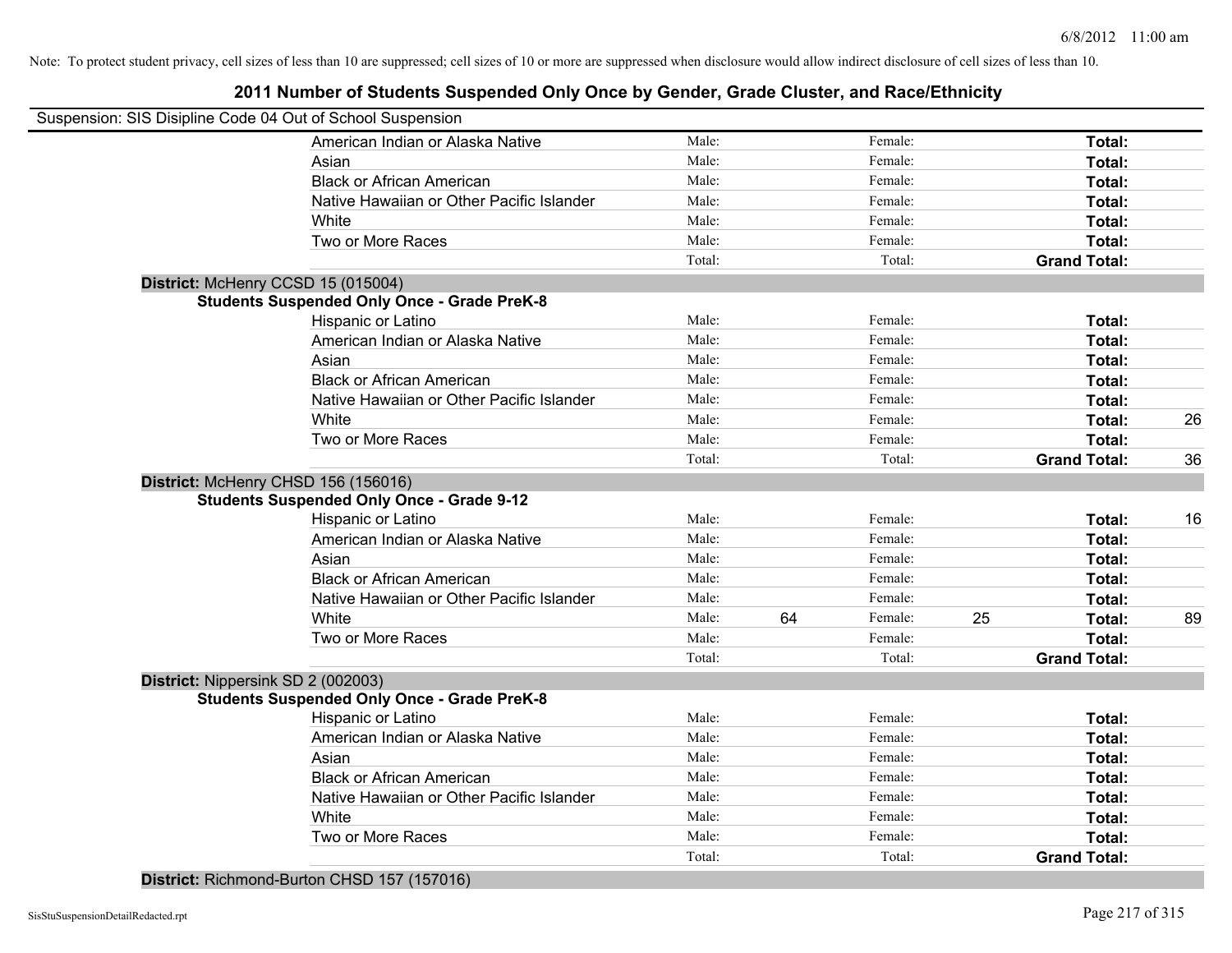### Suspension: SIS Disipline Code 04 Out of School Suspension **Students Suspended Only Once - Grade 9-12** Hispanic or Latino **Finally Hispanic or Latino** *Total:* Male: Female: **Female: Total: Total:** Female: **Total:** American Indian or Alaska Native **Male:** Male: Female: Female: **Total:** Total: Asian **Female:** Total: Male: Female: **Total:** Total: Total: Total: Total: Total: Total: Total: Total: Total: Total: Total: Total: Total: Total: Total: Total: Total: Total: Total: Total: Total: Total: Total: Total: Total: T Black or African American **Figure 1.1 and Total:** Male: Female: Female: **Total:** Total: Native Hawaiian or Other Pacific Islander Male: Total: Female: Female: Total: Total: White **Male:** Male: **Total: 26** Male: **Total: 26** Male: **Total: 26** Male: **Total: 26** Two or More Races **Total:** Total: Male: Female: Female: **Total:** Female: **Total:** Total: Total: Total: **Grand Total: District:** Riley CCSD 18 (018004) **Students Suspended Only Once - Grade PreK-8** Hispanic or Latino **Finally Contract Contract Contract Contract Contract Contract Contract Contract Contract Contract Contract Contract Contract Contract Contract Contract Contract Contract Contract Contract Contract Contr** American Indian or Alaska Native **Male:** Male: Female: Female: **Total:** Total: Asian **Female:** Total: Male: Female: **Total: Total:** Total: Total: Female: Total: Total: Total: Total: Total: Total: Total: Total: Total: Total: Total: Total: Total: Total: Total: Total: Total: Total: Total: Total: Total: Black or African American **Figure 1.1 and Total:** Male: Female: Female: **Total:** Total: Native Hawaiian or Other Pacific Islander **Male:** Male: Female: Female: **Total:** Total: White **Total:** Male: Female: **Total:** Total: **Total:** Female: **Total:** Total: Two or More Races **Total:** Total: Male: Female: Female: **Total:** Total: Total: Total: **Grand Total: District:** Woodstock CUSD 200 (200026) **Students Suspended Only Once - Grade PreK-8** Hispanic or Latino **Male:** 20 Female: 12 Total: 32 American Indian or Alaska Native **Male:** Male: Female: Female: **Total:** Total: Asian **Asian Male:** Total: Male: Female: **Total: Total:** Total: Total: Total: Total: Total: Total: Total: Total: Total: Total: Total: Total: Total: Total: Total: Total: Total: Total: Total: Total: Total: Total: Total: Tota Black or African American **Figure 1.1 and Total:** Male: Female: Female: **Total:** Total: Native Hawaiian or Other Pacific Islander **Male:** Male: Female: Female: **Total:** Total: White **Male:** 50 Female: 14 **Total:** 64 Two or More Races **Total:** Total: Male: Female: Female: **Total:** Total: Total: Total: **Grand Total: Students Suspended Only Once - Grade 9-12** Hispanic or Latino **Male:** Male: **Female:** Female: **Total: 41** and the state of the Male: 41 American Indian or Alaska Native **Male:** Male: Female: Female: **Total:** Total: Asian **Asian Male:** Total: Male: Female: **Total: Total:** Total: Total: Total: Total: Total: Total: Total: Total: Total: Total: Total: Total: Total: Total: Total: Total: Total: Total: Total: Total: Total: Total: Total: Tota Black or African American **Figure 1.1 and Total:** Male: Female: Female: **Total:** Total: Native Hawaiian or Other Pacific Islander **Male:** Male: Female: Female: **Total:** Total: White **Male:** 51 Female: 17 Total: 68 Two or More Races **Total:** Total: Male: Female: Female: **Total:** Total: Female: Total: Total: 89 Total: 30 **Grand Total:** 119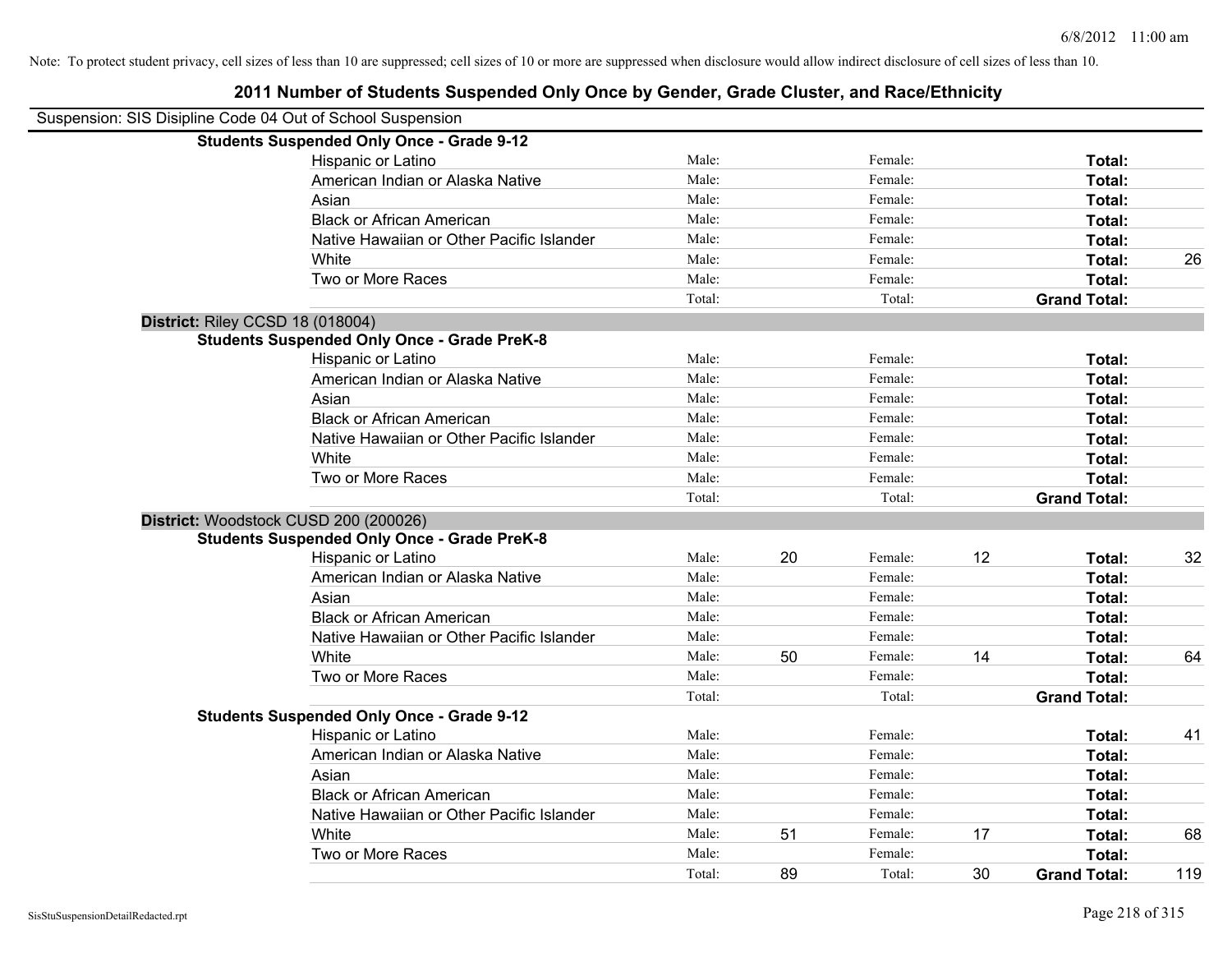### **2011 Number of Students Suspended Only Once by Gender, Grade Cluster, and Race/Ethnicity**

Suspension: SIS Disipline Code 04 Out of School Suspension

| Region: Monroe/Randolph ROE (45) |                                                    |        |    |         |    |                     |    |
|----------------------------------|----------------------------------------------------|--------|----|---------|----|---------------------|----|
| County: Monroe (067)             |                                                    |        |    |         |    |                     |    |
|                                  | District: Columbia CUSD 4 (004026)                 |        |    |         |    |                     |    |
|                                  | <b>Students Suspended Only Once - Grade PreK-8</b> |        |    |         |    |                     |    |
|                                  | Hispanic or Latino                                 | Male:  |    | Female: |    | Total:              |    |
|                                  | American Indian or Alaska Native                   | Male:  |    | Female: |    | Total:              |    |
|                                  | Asian                                              | Male:  |    | Female: |    | Total:              |    |
|                                  | <b>Black or African American</b>                   | Male:  |    | Female: |    | Total:              |    |
|                                  | Native Hawaiian or Other Pacific Islander          | Male:  |    | Female: |    | <b>Total:</b>       |    |
|                                  | White                                              | Male:  |    | Female: |    | Total:              | 12 |
|                                  | Two or More Races                                  | Male:  |    | Female: |    | <b>Total:</b>       |    |
|                                  |                                                    | Total: |    | Total:  |    | <b>Grand Total:</b> |    |
|                                  | <b>Students Suspended Only Once - Grade 9-12</b>   |        |    |         |    |                     |    |
|                                  | Hispanic or Latino                                 | Male:  |    | Female: |    | Total:              |    |
|                                  | American Indian or Alaska Native                   | Male:  |    | Female: |    | <b>Total:</b>       |    |
|                                  | Asian                                              | Male:  |    | Female: |    | Total:              |    |
|                                  | <b>Black or African American</b>                   | Male:  |    | Female: |    | <b>Total:</b>       |    |
|                                  | Native Hawaiian or Other Pacific Islander          | Male:  |    | Female: |    | <b>Total:</b>       |    |
|                                  | White                                              | Male:  | 13 | Female: | 10 | Total:              | 23 |
|                                  | Two or More Races                                  | Male:  |    | Female: |    | <b>Total:</b>       |    |
|                                  |                                                    | Total: |    | Total:  |    | <b>Grand Total:</b> |    |
|                                  | District: Valmeyer CUSD 3 (003026)                 |        |    |         |    |                     |    |
|                                  | <b>Students Suspended Only Once - Grade PreK-8</b> |        |    |         |    |                     |    |
|                                  | Hispanic or Latino                                 | Male:  |    | Female: |    | Total:              |    |
|                                  | American Indian or Alaska Native                   | Male:  |    | Female: |    | Total:              |    |
|                                  | Asian                                              | Male:  |    | Female: |    | Total:              |    |
|                                  | <b>Black or African American</b>                   | Male:  |    | Female: |    | Total:              |    |
|                                  | Native Hawaiian or Other Pacific Islander          | Male:  |    | Female: |    | Total:              |    |
|                                  | White                                              | Male:  |    | Female: |    | Total:              |    |
|                                  | Two or More Races                                  | Male:  |    | Female: |    | Total:              |    |
|                                  |                                                    | Total: |    | Total:  |    | <b>Grand Total:</b> |    |
|                                  | District: Waterloo CUSD 5 (005026)                 |        |    |         |    |                     |    |
|                                  | <b>Students Suspended Only Once - Grade PreK-8</b> |        |    |         |    |                     |    |
|                                  | Hispanic or Latino                                 | Male:  |    | Female: |    | Total:              |    |
|                                  | American Indian or Alaska Native                   | Male:  |    | Female: |    | Total:              |    |
|                                  | Asian                                              | Male:  |    | Female: |    | Total:              |    |
|                                  | <b>Black or African American</b>                   | Male:  |    | Female: |    | Total:              |    |
|                                  |                                                    |        |    |         |    |                     |    |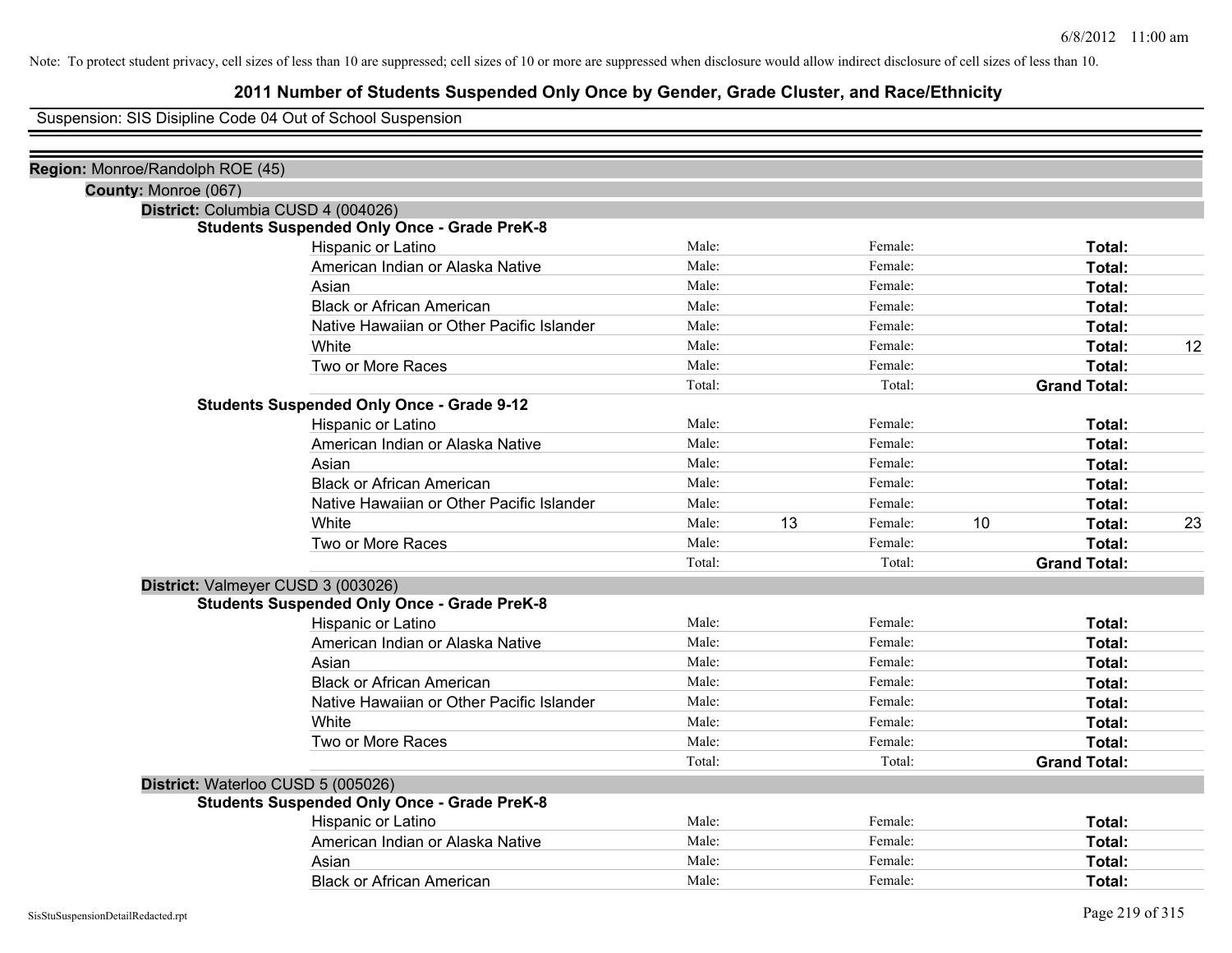| Suspension: SIS Disipline Code 04 Out of School Suspension |                                                    |        |    |         |                     |    |
|------------------------------------------------------------|----------------------------------------------------|--------|----|---------|---------------------|----|
|                                                            | Native Hawaiian or Other Pacific Islander          | Male:  |    | Female: | Total:              |    |
|                                                            | White                                              | Male:  |    | Female: | Total:              |    |
|                                                            | Two or More Races                                  | Male:  |    | Female: | Total:              |    |
|                                                            |                                                    | Total: |    | Total:  | <b>Grand Total:</b> |    |
|                                                            | <b>Students Suspended Only Once - Grade 9-12</b>   |        |    |         |                     |    |
|                                                            | Hispanic or Latino                                 | Male:  |    | Female: | Total:              |    |
|                                                            | American Indian or Alaska Native                   | Male:  |    | Female: | Total:              |    |
|                                                            | Asian                                              | Male:  |    | Female: | Total:              |    |
|                                                            | <b>Black or African American</b>                   | Male:  |    | Female: | Total:              |    |
|                                                            | Native Hawaiian or Other Pacific Islander          | Male:  |    | Female: | Total:              |    |
|                                                            | White                                              | Male:  | 29 | Female: | 19<br>Total:        | 48 |
|                                                            | Two or More Races                                  | Male:  |    | Female: | Total:              |    |
|                                                            |                                                    | Total: |    | Total:  | <b>Grand Total:</b> |    |
| <b>County: Non-Public School (000)</b>                     |                                                    |        |    |         |                     |    |
|                                                            | District: Monroe/Randolph ROE (000000)             |        |    |         |                     |    |
|                                                            | <b>Students Suspended Only Once - Grade 9-12</b>   |        |    |         |                     |    |
|                                                            | Hispanic or Latino                                 | Male:  |    | Female: | Total:              |    |
|                                                            | American Indian or Alaska Native                   | Male:  |    | Female: | Total:              |    |
|                                                            | Asian                                              | Male:  |    | Female: | Total:              |    |
|                                                            | <b>Black or African American</b>                   | Male:  |    | Female: | Total:              |    |
|                                                            | Native Hawaiian or Other Pacific Islander          | Male:  |    | Female: | Total:              |    |
|                                                            | White                                              | Male:  |    | Female: | Total:              | 11 |
|                                                            | Two or More Races                                  | Male:  |    | Female: | Total:              |    |
|                                                            |                                                    | Total: |    | Total:  | <b>Grand Total:</b> |    |
| <b>County: Randolph (079)</b>                              |                                                    |        |    |         |                     |    |
|                                                            | District: Chester CUSD 139 (139026)                |        |    |         |                     |    |
|                                                            | <b>Students Suspended Only Once - Grade PreK-8</b> |        |    |         |                     |    |
|                                                            | Hispanic or Latino                                 | Male:  |    | Female: | Total:              |    |
|                                                            | American Indian or Alaska Native                   | Male:  |    | Female: | Total:              |    |
|                                                            | Asian                                              | Male:  |    | Female: | Total:              |    |
|                                                            | <b>Black or African American</b>                   | Male:  |    | Female: | Total:              |    |
|                                                            | Native Hawaiian or Other Pacific Islander          | Male:  |    | Female: | Total:              |    |
|                                                            | White                                              | Male:  |    | Female: | Total:              |    |
|                                                            | Two or More Races                                  | Male:  |    | Female: | Total:              |    |
|                                                            |                                                    | Total: |    | Total:  | <b>Grand Total:</b> | 11 |
|                                                            | District: Coulterville USD 1 (001022)              |        |    |         |                     |    |
|                                                            | <b>Students Suspended Only Once - Grade PreK-8</b> |        |    |         |                     |    |
|                                                            | Hispanic or Latino                                 | Male:  |    | Female: | Total:              |    |
|                                                            | American Indian or Alaska Native                   | Male:  |    | Female: | Total:              |    |
| SisStuSuspensionDetailRedacted.rpt                         |                                                    |        |    |         | Page 220 of 315     |    |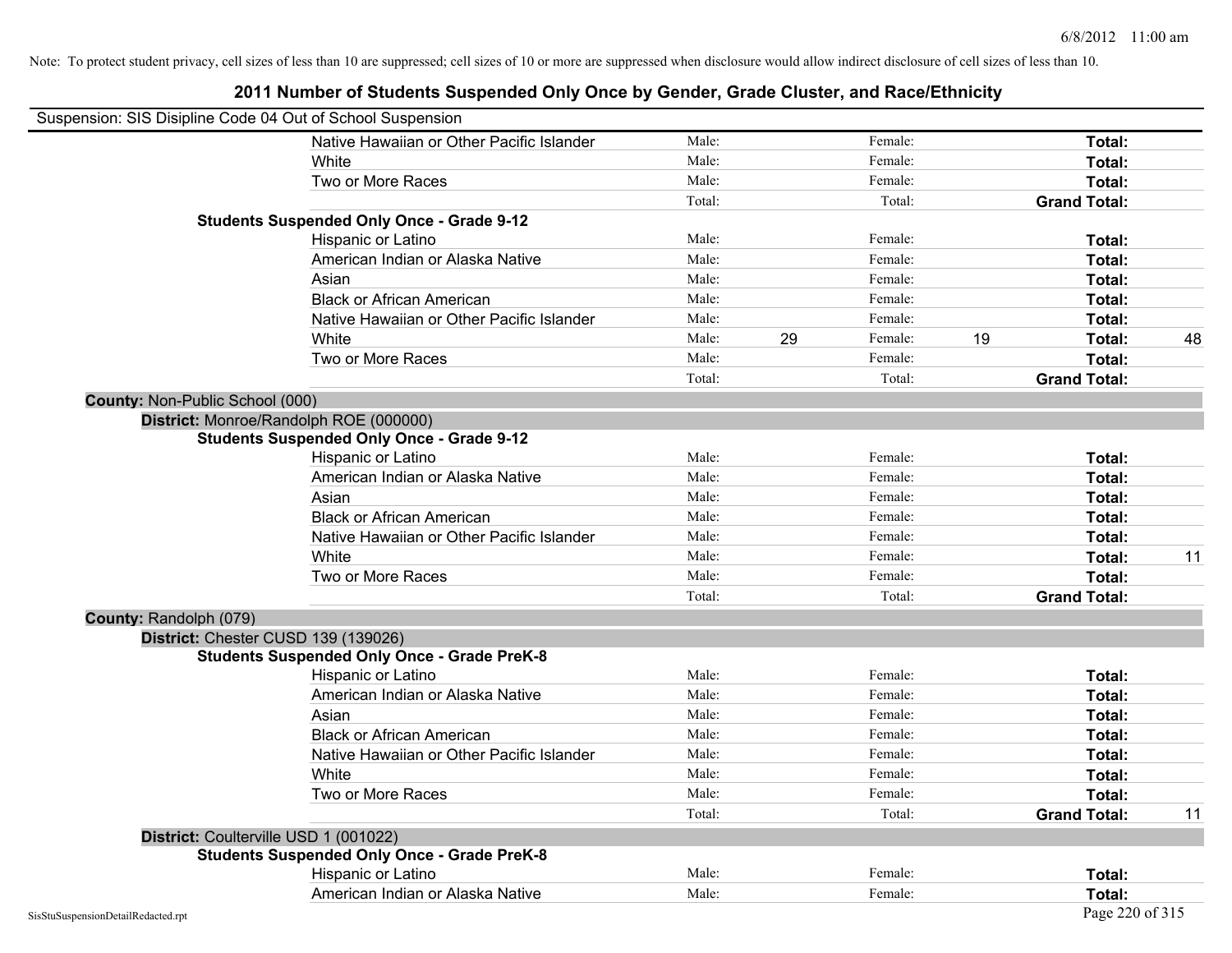### **2011 Number of Students Suspended Only Once by Gender, Grade Cluster, and Race/Ethnicity**

# Suspension: SIS Disipline Code 04 Out of School Suspension

| Asian                                              | Male:  | Female: | Total:              |    |
|----------------------------------------------------|--------|---------|---------------------|----|
| <b>Black or African American</b>                   | Male:  | Female: | Total:              |    |
| Native Hawaiian or Other Pacific Islander          | Male:  | Female: | Total:              |    |
| White                                              | Male:  | Female: | Total:              |    |
| Two or More Races                                  | Male:  | Female: | Total:              |    |
|                                                    | Total: | Total:  | <b>Grand Total:</b> |    |
| <b>Students Suspended Only Once - Grade 9-12</b>   |        |         |                     |    |
| Hispanic or Latino                                 | Male:  | Female: | Total:              |    |
| American Indian or Alaska Native                   | Male:  | Female: | Total:              |    |
| Asian                                              | Male:  | Female: | Total:              |    |
| <b>Black or African American</b>                   | Male:  | Female: | Total:              |    |
| Native Hawaiian or Other Pacific Islander          | Male:  | Female: | Total:              |    |
| White                                              | Male:  | Female: | Total:              |    |
| Two or More Races                                  | Male:  | Female: | Total:              |    |
|                                                    | Total: | Total:  | <b>Grand Total:</b> |    |
| District: Prairie Du Rocher CCSD 134 (134004)      |        |         |                     |    |
| <b>Students Suspended Only Once - Grade PreK-8</b> |        |         |                     |    |
| Hispanic or Latino                                 | Male:  | Female: | Total:              |    |
| American Indian or Alaska Native                   | Male:  | Female: | Total:              |    |
| Asian                                              | Male:  | Female: | Total:              |    |
| <b>Black or African American</b>                   | Male:  | Female: | Total:              |    |
| Native Hawaiian or Other Pacific Islander          | Male:  | Female: | Total:              |    |
| White                                              | Male:  | Female: | Total:              |    |
| Two or More Races                                  | Male:  | Female: | Total:              |    |
|                                                    | Total: | Total:  | <b>Grand Total:</b> |    |
| District: Red Bud CUSD 132 (132026)                |        |         |                     |    |
| <b>Students Suspended Only Once - Grade PreK-8</b> |        |         |                     |    |
| Hispanic or Latino                                 | Male:  | Female: | Total:              |    |
| American Indian or Alaska Native                   | Male:  | Female: | Total:              |    |
| Asian                                              | Male:  | Female: | Total:              |    |
| <b>Black or African American</b>                   | Male:  | Female: | Total:              |    |
| Native Hawaiian or Other Pacific Islander          | Male:  | Female: | Total:              |    |
| <b>White</b>                                       | Male:  | Female: | Total:              | 11 |
| Two or More Races                                  | Male:  | Female: | Total:              |    |
|                                                    | Total: | Total:  | <b>Grand Total:</b> |    |
| <b>Students Suspended Only Once - Grade 9-12</b>   |        |         |                     |    |
| Hispanic or Latino                                 | Male:  | Female: | Total:              |    |
| American Indian or Alaska Native                   | Male:  | Female: | Total:              |    |
| Asian                                              | Male:  | Female: | Total:              |    |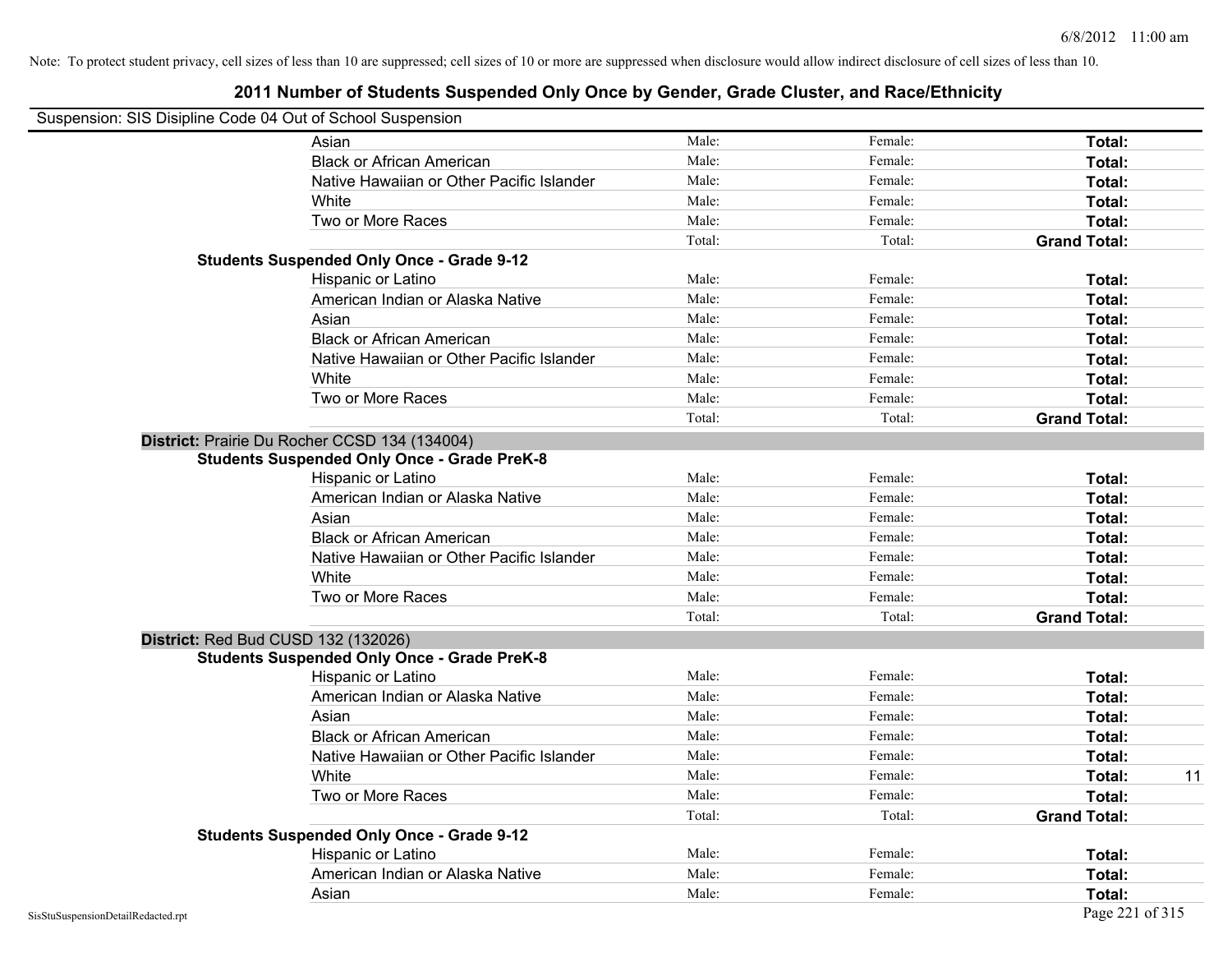### **2011 Number of Students Suspended Only Once by Gender, Grade Cluster, and Race/Ethnicity**

| Suspension: SIS Disipline Code 04 Out of School Suspension |        |         |                     |    |
|------------------------------------------------------------|--------|---------|---------------------|----|
| <b>Black or African American</b>                           | Male:  | Female: | <b>Total:</b>       |    |
| Native Hawaiian or Other Pacific Islander                  | Male:  | Female: | <b>Total:</b>       |    |
| White                                                      | Male:  | Female: | <b>Total:</b>       | 13 |
| Two or More Races                                          | Male:  | Female: | Total:              |    |
|                                                            | Total: | Total:  | <b>Grand Total:</b> |    |
| District: Sparta CUSD 140 (140026)                         |        |         |                     |    |
| <b>Students Suspended Only Once - Grade PreK-8</b>         |        |         |                     |    |
| Hispanic or Latino                                         | Male:  | Female: | Total:              |    |
| American Indian or Alaska Native                           | Male:  | Female: | Total:              |    |
| Asian                                                      | Male:  | Female: | Total:              |    |
| <b>Black or African American</b>                           | Male:  | Female: | Total:              |    |
| Native Hawaiian or Other Pacific Islander                  | Male:  | Female: | Total:              |    |
| White                                                      | Male:  | Female: | Total:              | 13 |
| Two or More Races                                          | Male:  | Female: | Total:              |    |
|                                                            | Total: | Total:  | <b>Grand Total:</b> |    |
| <b>Students Suspended Only Once - Grade 9-12</b>           |        |         |                     |    |
| Hispanic or Latino                                         | Male:  | Female: | Total:              |    |
| American Indian or Alaska Native                           | Male:  | Female: | Total:              |    |
| Asian                                                      | Male:  | Female: | <b>Total:</b>       |    |
| <b>Black or African American</b>                           | Male:  | Female: | Total:              |    |
| Native Hawaiian or Other Pacific Islander                  | Male:  | Female: | Total:              |    |
| White                                                      | Male:  | Female: | Total:              | 16 |
| Two or More Races                                          | Male:  | Female: | Total:              |    |
|                                                            | Total: | Total:  | <b>Grand Total:</b> |    |
| District: Steeleville CUSD 138 (138026)                    |        |         |                     |    |
| <b>Students Suspended Only Once - Grade 9-12</b>           |        |         |                     |    |
| Hispanic or Latino                                         | Male:  | Female: | Total:              |    |
| American Indian or Alaska Native                           | Male:  | Female: | Total:              |    |
| Asian                                                      | Male:  | Female: | Total:              |    |
| <b>Black or African American</b>                           | Male:  | Female: | Total:              |    |
| Native Hawaiian or Other Pacific Islander                  | Male:  | Female: | Total:              |    |
| White                                                      | Male:  | Female: | Total:              |    |
| Two or More Races                                          | Male:  | Female: | Total:              |    |
|                                                            | Total: | Total:  | <b>Grand Total:</b> |    |

**Region:** Non-Public School (77)

**County:** Non-Public School (777)

**District:** Camelot Schools (027000)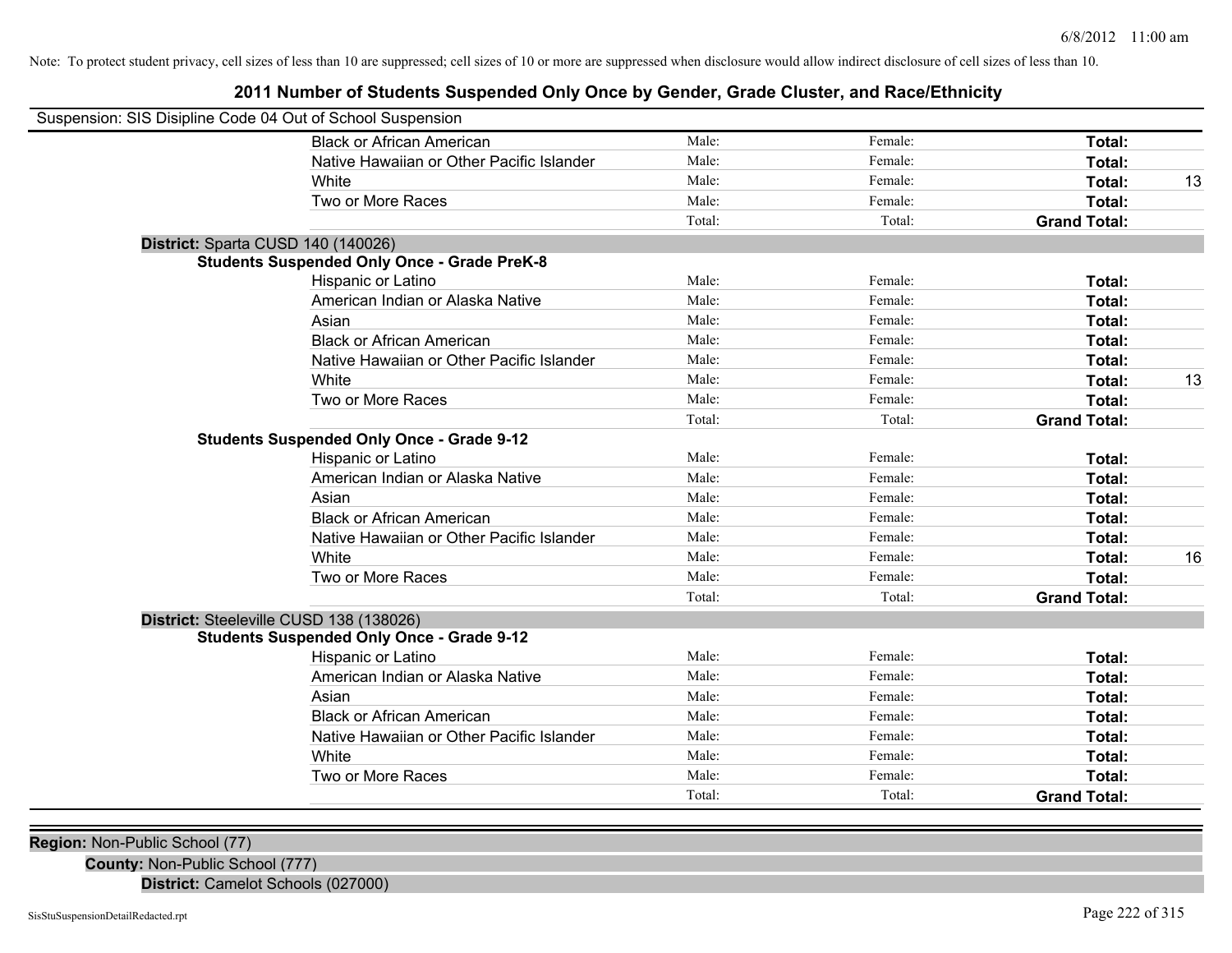| 2011 Number of Students Suspended Only Once by Gender, Grade Cluster, and Race/Ethnicity |        |         |                     |
|------------------------------------------------------------------------------------------|--------|---------|---------------------|
| Suspension: SIS Disipline Code 04 Out of School Suspension                               |        |         |                     |
| <b>Students Suspended Only Once - Grade PreK-8</b>                                       |        |         |                     |
| Hispanic or Latino                                                                       | Male:  | Female: | Total:              |
| American Indian or Alaska Native                                                         | Male:  | Female: | Total:              |
| Asian                                                                                    | Male:  | Female: | Total:              |
| <b>Black or African American</b>                                                         | Male:  | Female: | Total:              |
| Native Hawaiian or Other Pacific Islander                                                | Male:  | Female: | Total:              |
| White                                                                                    | Male:  | Female: | Total:              |
| Two or More Races                                                                        | Male:  | Female: | Total:              |
|                                                                                          | Total: | Total:  | <b>Grand Total:</b> |
| <b>Students Suspended Only Once - Grade 9-12</b>                                         |        |         |                     |
| Hispanic or Latino                                                                       | Male:  | Female: | Total:              |
| American Indian or Alaska Native                                                         | Male:  | Female: | Total:              |
| Asian                                                                                    | Male:  | Female: | Total:              |
| <b>Black or African American</b>                                                         | Male:  | Female: | Total:              |
| Native Hawaiian or Other Pacific Islander                                                | Male:  | Female: | Total:              |
| White                                                                                    | Male:  | Female: | Total:              |
| Two or More Races                                                                        | Male:  | Female: | Total:              |
|                                                                                          | Total: | Total:  | <b>Grand Total:</b> |
| District: Epworth Child & Family Services (008200)                                       |        |         |                     |
| <b>Students Suspended Only Once - Grade PreK-8</b>                                       |        |         |                     |
| Hispanic or Latino                                                                       | Male:  | Female: | Total:              |
| American Indian or Alaska Native                                                         | Male:  | Female: | Total:              |
| Asian                                                                                    | Male:  | Female: | Total:              |
| <b>Black or African American</b>                                                         | Male:  | Female: | Total:              |
| Native Hawaiian or Other Pacific Islander                                                | Male:  | Female: | Total:              |
| White                                                                                    | Male:  | Female: | Total:              |
| Two or More Races                                                                        | Male:  | Female: | Total:              |
|                                                                                          | Total: | Total:  | <b>Grand Total:</b> |
| <b>Students Suspended Only Once - Grade 9-12</b>                                         |        |         |                     |
| Hispanic or Latino                                                                       | Male:  | Female: | Total:              |
| American Indian or Alaska Native                                                         | Male:  | Female: | Total:              |
| Asian                                                                                    | Male:  | Female: | Total:              |
| <b>Black or African American</b>                                                         | Male:  | Female: | Total:              |
| Native Hawaiian or Other Pacific Islander                                                | Male:  | Female: | Total:              |
| White                                                                                    | Male:  | Female: | Total:              |
| Two or More Races                                                                        | Male:  | Female: | Total:              |
|                                                                                          | Total: | Total:  | <b>Grand Total:</b> |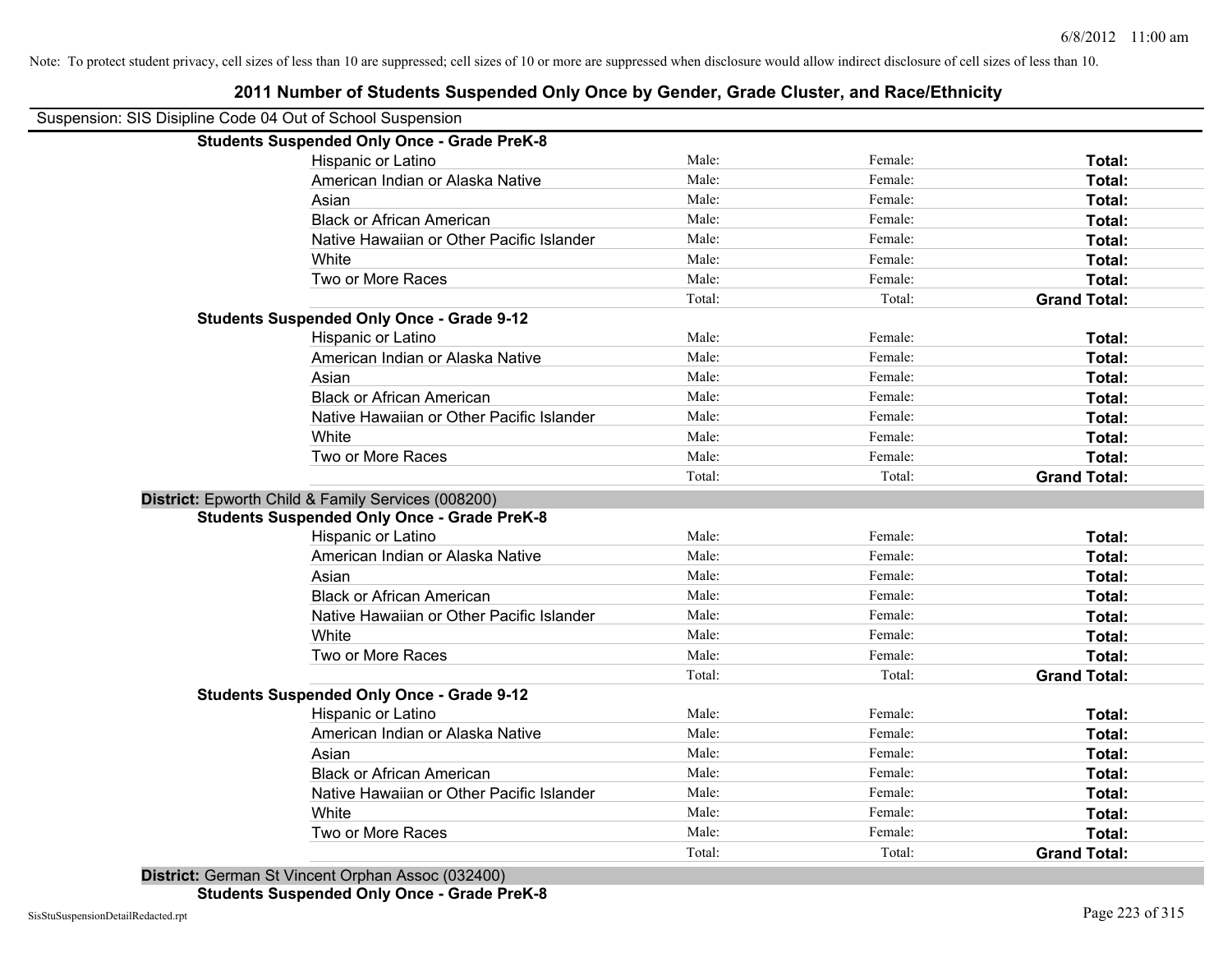| Suspension: SIS Disipline Code 04 Out of School Suspension |                                                    |        |         |                     |
|------------------------------------------------------------|----------------------------------------------------|--------|---------|---------------------|
|                                                            | Hispanic or Latino                                 | Male:  | Female: | Total:              |
|                                                            | American Indian or Alaska Native                   | Male:  | Female: | Total:              |
|                                                            | Asian                                              | Male:  | Female: | Total:              |
|                                                            | <b>Black or African American</b>                   | Male:  | Female: | Total:              |
|                                                            | Native Hawaiian or Other Pacific Islander          | Male:  | Female: | Total:              |
|                                                            | White                                              | Male:  | Female: | Total:              |
|                                                            | Two or More Races                                  | Male:  | Female: | Total:              |
|                                                            |                                                    | Total: | Total:  | <b>Grand Total:</b> |
| District: Logos School (026800)                            |                                                    |        |         |                     |
|                                                            | <b>Students Suspended Only Once - Grade 9-12</b>   |        |         |                     |
|                                                            | Hispanic or Latino                                 | Male:  | Female: | Total:              |
|                                                            | American Indian or Alaska Native                   | Male:  | Female: | Total:              |
|                                                            | Asian                                              | Male:  | Female: | Total:              |
|                                                            | <b>Black or African American</b>                   | Male:  | Female: | Total:              |
|                                                            | Native Hawaiian or Other Pacific Islander          | Male:  | Female: | Total:              |
|                                                            | White                                              | Male:  | Female: | Total:              |
|                                                            | Two or More Races                                  | Male:  | Female: | Total:              |
|                                                            |                                                    | Total: | Total:  | <b>Grand Total:</b> |
|                                                            |                                                    |        |         |                     |
|                                                            |                                                    |        |         |                     |
| Region: Peoria ROE (48)                                    |                                                    |        |         |                     |
| County: Non-Public School (000)                            |                                                    |        |         |                     |
| District: Peoria ROE (000000)                              |                                                    |        |         |                     |
|                                                            | <b>Students Suspended Only Once - Grade PreK-8</b> |        |         |                     |
|                                                            | Hispanic or Latino                                 | Male:  | Female: | Total:              |
|                                                            | American Indian or Alaska Native                   | Male:  | Female: | Total:              |
|                                                            | Asian                                              | Male:  | Female: | Total:              |
|                                                            | <b>Black or African American</b>                   | Male:  | Female: | Total:              |
|                                                            | Native Hawaiian or Other Pacific Islander          | Male:  | Female: | <b>Total:</b>       |
|                                                            | White                                              | Male:  | Female: | Total:              |
|                                                            | Two or More Races                                  | Male:  | Female: | Total:              |
|                                                            |                                                    | Total: | Total:  | <b>Grand Total:</b> |
|                                                            | <b>Students Suspended Only Once - Grade 9-12</b>   |        |         |                     |
|                                                            | Hispanic or Latino                                 | Male:  | Female: | Total:              |
|                                                            | American Indian or Alaska Native                   | Male:  | Female: | Total:              |
|                                                            | Asian                                              | Male:  | Female: | Total:              |
|                                                            | <b>Black or African American</b>                   | Male:  | Female: | Total:              |
|                                                            | Native Hawaiian or Other Pacific Islander<br>White | Male:  | Female: | Total:              |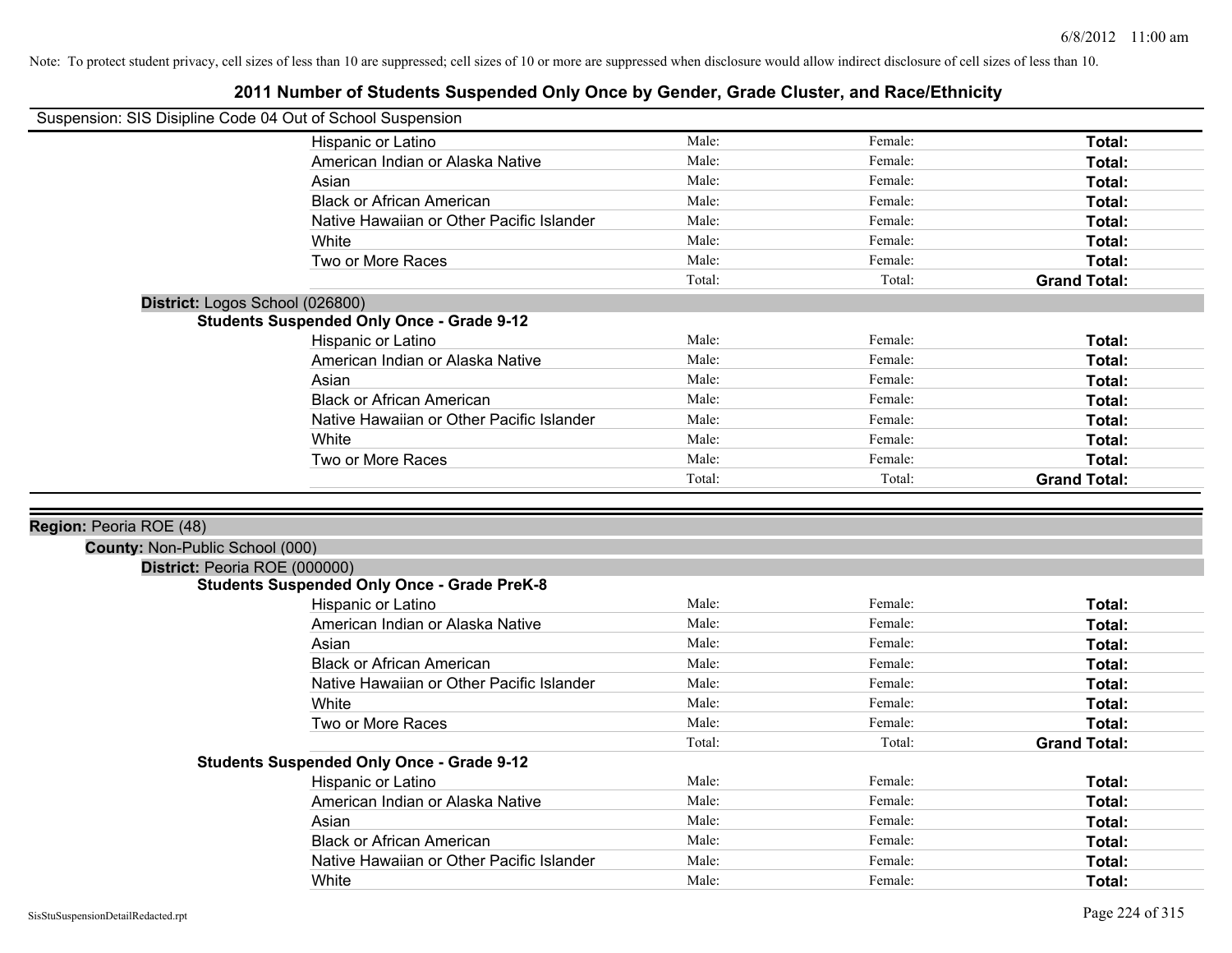| Suspension: SIS Disipline Code 04 Out of School Suspension |                                                    |        |    |         |    |                     |    |
|------------------------------------------------------------|----------------------------------------------------|--------|----|---------|----|---------------------|----|
|                                                            | Two or More Races                                  | Male:  |    | Female: |    | Total:              |    |
|                                                            |                                                    | Total: |    | Total:  |    | <b>Grand Total:</b> |    |
| County: Peoria (072)                                       |                                                    |        |    |         |    |                     |    |
|                                                            | District: Bartonville SD 66 (066002)               |        |    |         |    |                     |    |
|                                                            | <b>Students Suspended Only Once - Grade PreK-8</b> |        |    |         |    |                     |    |
|                                                            | Hispanic or Latino                                 | Male:  |    | Female: |    | Total:              |    |
|                                                            | American Indian or Alaska Native                   | Male:  |    | Female: |    | Total:              |    |
|                                                            | Asian                                              | Male:  |    | Female: |    | Total:              |    |
|                                                            | <b>Black or African American</b>                   | Male:  |    | Female: |    | Total:              |    |
|                                                            | Native Hawaiian or Other Pacific Islander          | Male:  |    | Female: |    | Total:              |    |
|                                                            | White                                              | Male:  |    | Female: |    | Total:              |    |
|                                                            | Two or More Races                                  | Male:  |    | Female: |    | Total:              |    |
|                                                            |                                                    | Total: |    | Total:  |    | <b>Grand Total:</b> |    |
|                                                            | District: Brimfield CUSD 309 (309026)              |        |    |         |    |                     |    |
|                                                            | <b>Students Suspended Only Once - Grade 9-12</b>   |        |    |         |    |                     |    |
|                                                            | Hispanic or Latino                                 | Male:  |    | Female: |    | Total:              |    |
|                                                            | American Indian or Alaska Native                   | Male:  |    | Female: |    | Total:              |    |
|                                                            | Asian                                              | Male:  |    | Female: |    | Total:              |    |
|                                                            | <b>Black or African American</b>                   | Male:  |    | Female: |    | Total:              |    |
|                                                            | Native Hawaiian or Other Pacific Islander          | Male:  |    | Female: |    | Total:              |    |
|                                                            | White                                              | Male:  |    | Female: |    | Total:              |    |
|                                                            | Two or More Races                                  | Male:  |    | Female: |    | Total:              |    |
|                                                            |                                                    | Total: |    | Total:  |    | <b>Grand Total:</b> |    |
|                                                            | District: Dunlap CUSD 323 (323026)                 |        |    |         |    |                     |    |
|                                                            | <b>Students Suspended Only Once - Grade PreK-8</b> |        |    |         |    |                     |    |
|                                                            | Hispanic or Latino                                 | Male:  |    | Female: |    | Total:              |    |
|                                                            | American Indian or Alaska Native                   | Male:  |    | Female: |    | Total:              |    |
|                                                            | Asian                                              | Male:  |    | Female: |    | Total:              |    |
|                                                            | <b>Black or African American</b>                   | Male:  |    | Female: |    | Total:              |    |
|                                                            | Native Hawaiian or Other Pacific Islander          | Male:  |    | Female: |    | Total:              |    |
|                                                            | White                                              | Male:  |    | Female: |    | Total:              | 26 |
|                                                            | Two or More Races                                  | Male:  |    | Female: |    | Total:              |    |
|                                                            |                                                    | Total: | 29 | Total:  | 10 | <b>Grand Total:</b> | 39 |
|                                                            | <b>Students Suspended Only Once - Grade 9-12</b>   |        |    |         |    |                     |    |
|                                                            | Hispanic or Latino                                 | Male:  |    | Female: |    | Total:              |    |
|                                                            | American Indian or Alaska Native                   | Male:  |    | Female: |    | Total:              |    |
|                                                            | Asian                                              | Male:  |    | Female: |    | Total:              |    |
|                                                            | <b>Black or African American</b>                   | Male:  |    | Female: |    | Total:              |    |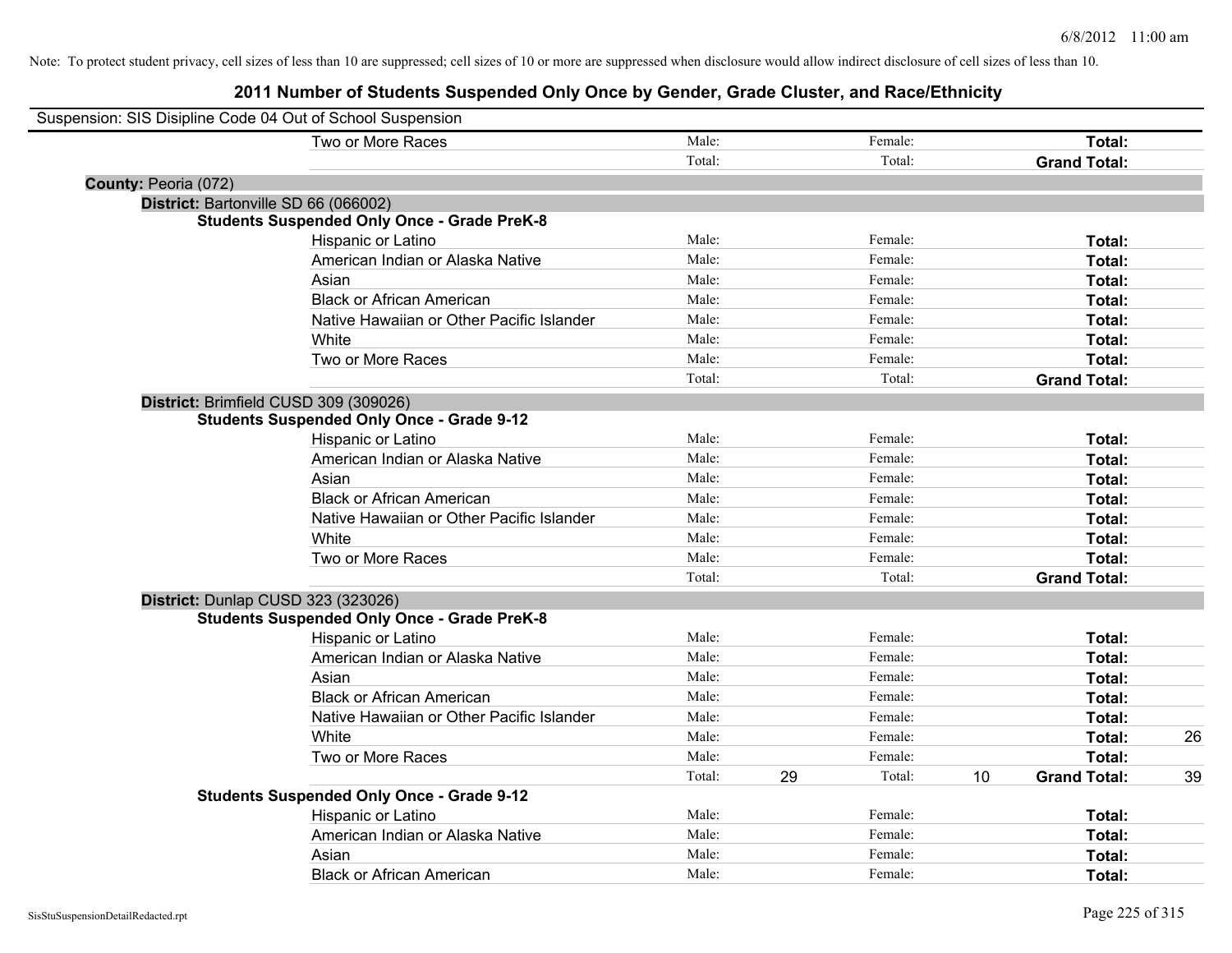| Suspension: SIS Disipline Code 04 Out of School Suspension |                                                    |        |         |                     |    |
|------------------------------------------------------------|----------------------------------------------------|--------|---------|---------------------|----|
|                                                            | Native Hawaiian or Other Pacific Islander          | Male:  | Female: | Total:              |    |
|                                                            | White                                              | Male:  | Female: | <b>Total:</b>       | 25 |
|                                                            | Two or More Races                                  | Male:  | Female: | Total:              |    |
|                                                            |                                                    | Total: | Total:  | <b>Grand Total:</b> |    |
| District: Elmwood CUSD 322 (322026)                        |                                                    |        |         |                     |    |
|                                                            | <b>Students Suspended Only Once - Grade PreK-8</b> |        |         |                     |    |
|                                                            | Hispanic or Latino                                 | Male:  | Female: | Total:              |    |
|                                                            | American Indian or Alaska Native                   | Male:  | Female: | Total:              |    |
|                                                            | Asian                                              | Male:  | Female: | Total:              |    |
|                                                            | <b>Black or African American</b>                   | Male:  | Female: | Total:              |    |
|                                                            | Native Hawaiian or Other Pacific Islander          | Male:  | Female: | Total:              |    |
|                                                            | White                                              | Male:  | Female: | Total:              |    |
|                                                            | Two or More Races                                  | Male:  | Female: | Total:              |    |
|                                                            |                                                    | Total: | Total:  | <b>Grand Total:</b> |    |
|                                                            | <b>Students Suspended Only Once - Grade 9-12</b>   |        |         |                     |    |
|                                                            | Hispanic or Latino                                 | Male:  | Female: | Total:              |    |
|                                                            | American Indian or Alaska Native                   | Male:  | Female: | Total:              |    |
|                                                            | Asian                                              | Male:  | Female: | Total:              |    |
|                                                            | <b>Black or African American</b>                   | Male:  | Female: | Total:              |    |
|                                                            | Native Hawaiian or Other Pacific Islander          | Male:  | Female: | Total:              |    |
|                                                            | White                                              | Male:  | Female: | Total:              |    |
|                                                            | Two or More Races                                  | Male:  | Female: | Total:              |    |
|                                                            |                                                    | Total: | Total:  | <b>Grand Total:</b> |    |
|                                                            | District: Farmington Central CUSD 265 (265026)     |        |         |                     |    |
|                                                            | <b>Students Suspended Only Once - Grade PreK-8</b> |        |         |                     |    |
|                                                            | Hispanic or Latino                                 | Male:  | Female: | Total:              |    |
|                                                            | American Indian or Alaska Native                   | Male:  | Female: | Total:              |    |
|                                                            | Asian                                              | Male:  | Female: | Total:              |    |
|                                                            | <b>Black or African American</b>                   | Male:  | Female: | Total:              |    |
|                                                            | Native Hawaiian or Other Pacific Islander          | Male:  | Female: | Total:              |    |
|                                                            | White                                              | Male:  | Female: | Total:              | 31 |
|                                                            | Two or More Races                                  | Male:  | Female: | Total:              |    |
|                                                            |                                                    | Total: | Total:  | <b>Grand Total:</b> |    |
|                                                            | <b>Students Suspended Only Once - Grade 9-12</b>   |        |         |                     |    |
|                                                            | Hispanic or Latino                                 | Male:  | Female: | Total:              |    |
|                                                            | American Indian or Alaska Native                   | Male:  | Female: | Total:              |    |
|                                                            | Asian                                              | Male:  | Female: | Total:              |    |
|                                                            | <b>Black or African American</b>                   | Male:  | Female: | Total:              |    |
|                                                            | Native Hawaiian or Other Pacific Islander          | Male:  | Female: | Total:              |    |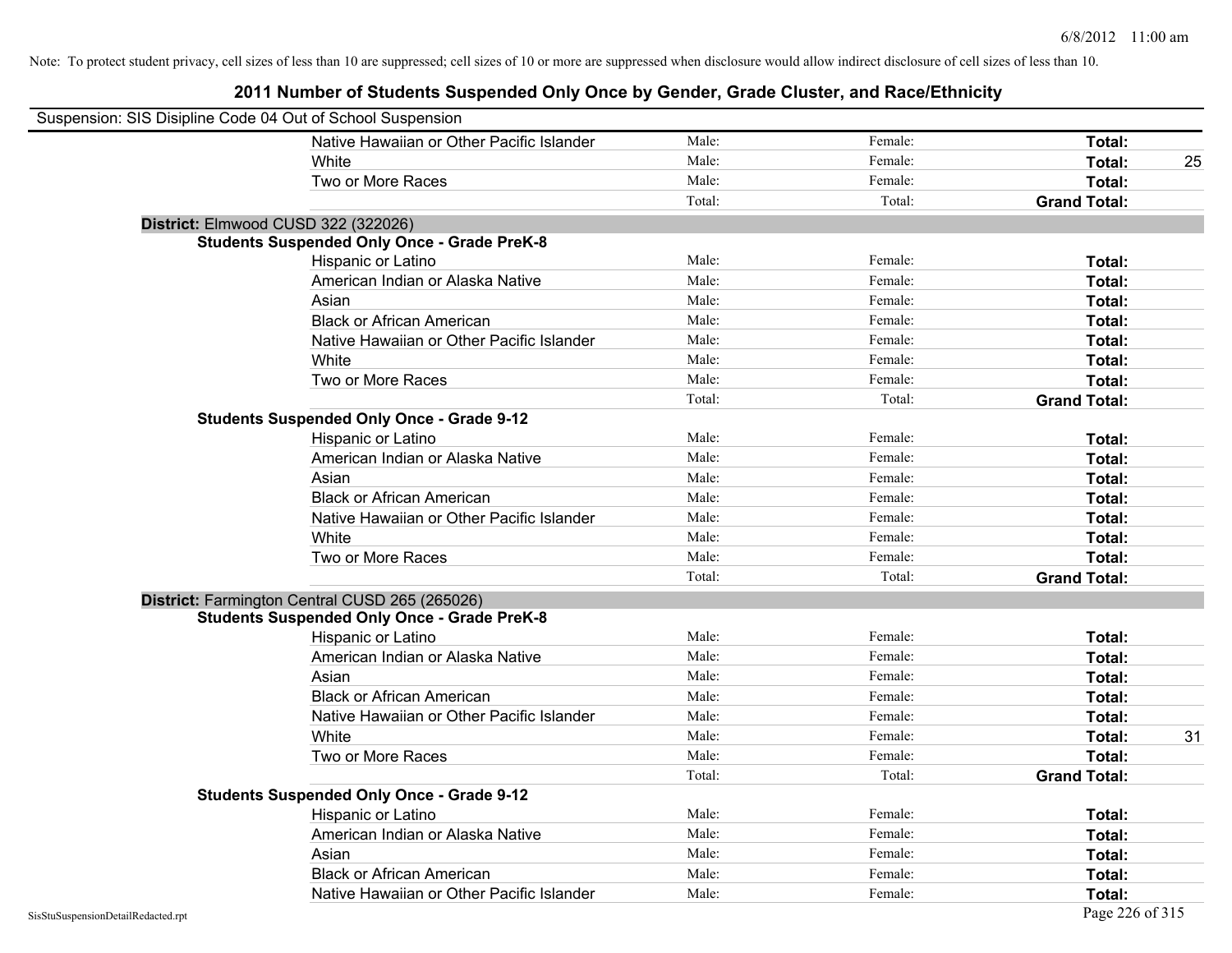| Suspension: SIS Disipline Code 04 Out of School Suspension |                                                    |        |         |                     |    |
|------------------------------------------------------------|----------------------------------------------------|--------|---------|---------------------|----|
|                                                            | White                                              | Male:  | Female: | Total:              |    |
|                                                            | Two or More Races                                  | Male:  | Female: | Total:              |    |
|                                                            |                                                    | Total: | Total:  | <b>Grand Total:</b> | 13 |
|                                                            | District: Il Valley Central USD 321 (321026)       |        |         |                     |    |
|                                                            | <b>Students Suspended Only Once - Grade PreK-8</b> |        |         |                     |    |
|                                                            | Hispanic or Latino                                 | Male:  | Female: | Total:              |    |
|                                                            | American Indian or Alaska Native                   | Male:  | Female: | Total:              |    |
|                                                            | Asian                                              | Male:  | Female: | Total:              |    |
|                                                            | <b>Black or African American</b>                   | Male:  | Female: | Total:              |    |
|                                                            | Native Hawaiian or Other Pacific Islander          | Male:  | Female: | Total:              |    |
|                                                            | White                                              | Male:  | Female: | Total:              |    |
|                                                            | Two or More Races                                  | Male:  | Female: | Total:              |    |
|                                                            |                                                    | Total: | Total:  | <b>Grand Total:</b> |    |
|                                                            | <b>Students Suspended Only Once - Grade 9-12</b>   |        |         |                     |    |
|                                                            | Hispanic or Latino                                 | Male:  | Female: | Total:              |    |
|                                                            | American Indian or Alaska Native                   | Male:  | Female: | Total:              |    |
|                                                            | Asian                                              | Male:  | Female: | Total:              |    |
|                                                            | <b>Black or African American</b>                   | Male:  | Female: | Total:              |    |
|                                                            | Native Hawaiian or Other Pacific Islander          | Male:  | Female: | Total:              |    |
|                                                            | White                                              | Male:  | Female: | Total:              | 19 |
|                                                            | Two or More Races                                  | Male:  | Female: | Total:              |    |
|                                                            |                                                    | Total: | Total:  | <b>Grand Total:</b> |    |
| District: Illini Bluffs CUSD 327 (327026)                  |                                                    |        |         |                     |    |
|                                                            | <b>Students Suspended Only Once - Grade PreK-8</b> |        |         |                     |    |
|                                                            | Hispanic or Latino                                 | Male:  | Female: | Total:              |    |
|                                                            | American Indian or Alaska Native                   | Male:  | Female: | Total:              |    |
|                                                            | Asian                                              | Male:  | Female: | Total:              |    |
|                                                            | <b>Black or African American</b>                   | Male:  | Female: | Total:              |    |
|                                                            | Native Hawaiian or Other Pacific Islander          | Male:  | Female: | Total:              |    |
|                                                            | White                                              | Male:  | Female: | Total:              |    |
|                                                            | Two or More Races                                  | Male:  | Female: | Total:              |    |
|                                                            |                                                    | Total: | Total:  | <b>Grand Total:</b> |    |
|                                                            | <b>Students Suspended Only Once - Grade 9-12</b>   |        |         |                     |    |
|                                                            | Hispanic or Latino                                 | Male:  | Female: | Total:              |    |
|                                                            | American Indian or Alaska Native                   | Male:  | Female: | Total:              |    |
|                                                            | Asian                                              | Male:  | Female: | Total:              |    |
|                                                            | <b>Black or African American</b>                   | Male:  | Female: | Total:              |    |
|                                                            | Native Hawaiian or Other Pacific Islander          | Male:  | Female: | Total:              |    |
|                                                            | White                                              | Male:  | Female: | Total:              |    |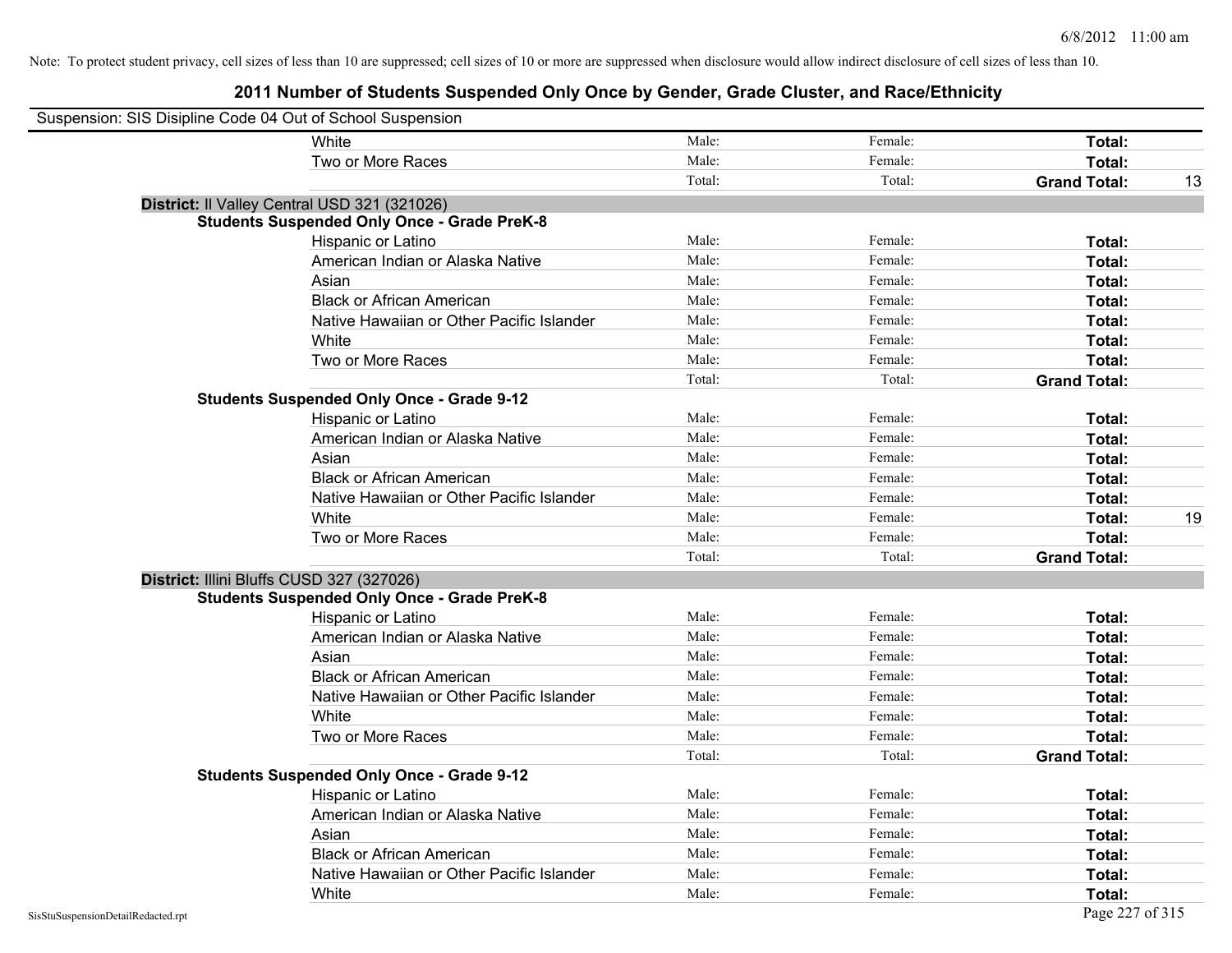| Suspension: SIS Disipline Code 04 Out of School Suspension |                                           |        |    |         |    |                     |    |
|------------------------------------------------------------|-------------------------------------------|--------|----|---------|----|---------------------|----|
| Two or More Races                                          |                                           | Male:  |    | Female: |    | Total:              |    |
|                                                            |                                           | Total: |    | Total:  |    | <b>Grand Total:</b> |    |
| District: Limestone CHSD 310 (310016)                      |                                           |        |    |         |    |                     |    |
| <b>Students Suspended Only Once - Grade 9-12</b>           |                                           |        |    |         |    |                     |    |
| Hispanic or Latino                                         |                                           | Male:  |    | Female: |    | Total:              |    |
|                                                            | American Indian or Alaska Native          | Male:  |    | Female: |    | Total:              |    |
| Asian                                                      |                                           | Male:  |    | Female: |    | Total:              |    |
| <b>Black or African American</b>                           |                                           | Male:  |    | Female: |    | Total:              |    |
|                                                            | Native Hawaiian or Other Pacific Islander | Male:  |    | Female: |    | Total:              |    |
| White                                                      |                                           | Male:  | 33 | Female: | 24 | Total:              | 57 |
| Two or More Races                                          |                                           | Male:  |    | Female: |    | Total:              | 11 |
|                                                            |                                           | Total: |    | Total:  |    | <b>Grand Total:</b> |    |
| District: Limestone Walters CCSD 316 (316004)              |                                           |        |    |         |    |                     |    |
| <b>Students Suspended Only Once - Grade PreK-8</b>         |                                           |        |    |         |    |                     |    |
| Hispanic or Latino                                         |                                           | Male:  |    | Female: |    | Total:              |    |
|                                                            | American Indian or Alaska Native          | Male:  |    | Female: |    | Total:              |    |
| Asian                                                      |                                           | Male:  |    | Female: |    | Total:              |    |
| <b>Black or African American</b>                           |                                           | Male:  |    | Female: |    | Total:              |    |
|                                                            | Native Hawaiian or Other Pacific Islander | Male:  |    | Female: |    | Total:              |    |
| White                                                      |                                           | Male:  |    | Female: |    | Total:              |    |
| Two or More Races                                          |                                           | Male:  |    | Female: |    | Total:              |    |
|                                                            |                                           | Total: |    | Total:  |    | <b>Grand Total:</b> |    |
| District: Monroe SD 70 (070002)                            |                                           |        |    |         |    |                     |    |
| <b>Students Suspended Only Once - Grade PreK-8</b>         |                                           |        |    |         |    |                     |    |
| Hispanic or Latino                                         |                                           | Male:  |    | Female: |    | Total:              |    |
|                                                            | American Indian or Alaska Native          | Male:  |    | Female: |    | Total:              |    |
| Asian                                                      |                                           | Male:  |    | Female: |    | Total:              |    |
| <b>Black or African American</b>                           |                                           | Male:  |    | Female: |    | Total:              |    |
|                                                            | Native Hawaiian or Other Pacific Islander | Male:  |    | Female: |    | Total:              |    |
| White                                                      |                                           | Male:  |    | Female: |    | Total:              |    |
| Two or More Races                                          |                                           | Male:  |    | Female: |    | Total:              |    |
|                                                            |                                           | Total: |    | Total:  |    | <b>Grand Total:</b> |    |
| District: Norwood ESD 63 (063002)                          |                                           |        |    |         |    |                     |    |
| <b>Students Suspended Only Once - Grade PreK-8</b>         |                                           |        |    |         |    |                     |    |
| Hispanic or Latino                                         |                                           | Male:  |    | Female: |    | Total:              |    |
|                                                            | American Indian or Alaska Native          | Male:  |    | Female: |    | Total:              |    |
| Asian                                                      |                                           | Male:  |    | Female: |    | Total:              |    |
| <b>Black or African American</b>                           |                                           | Male:  |    | Female: |    | Total:              |    |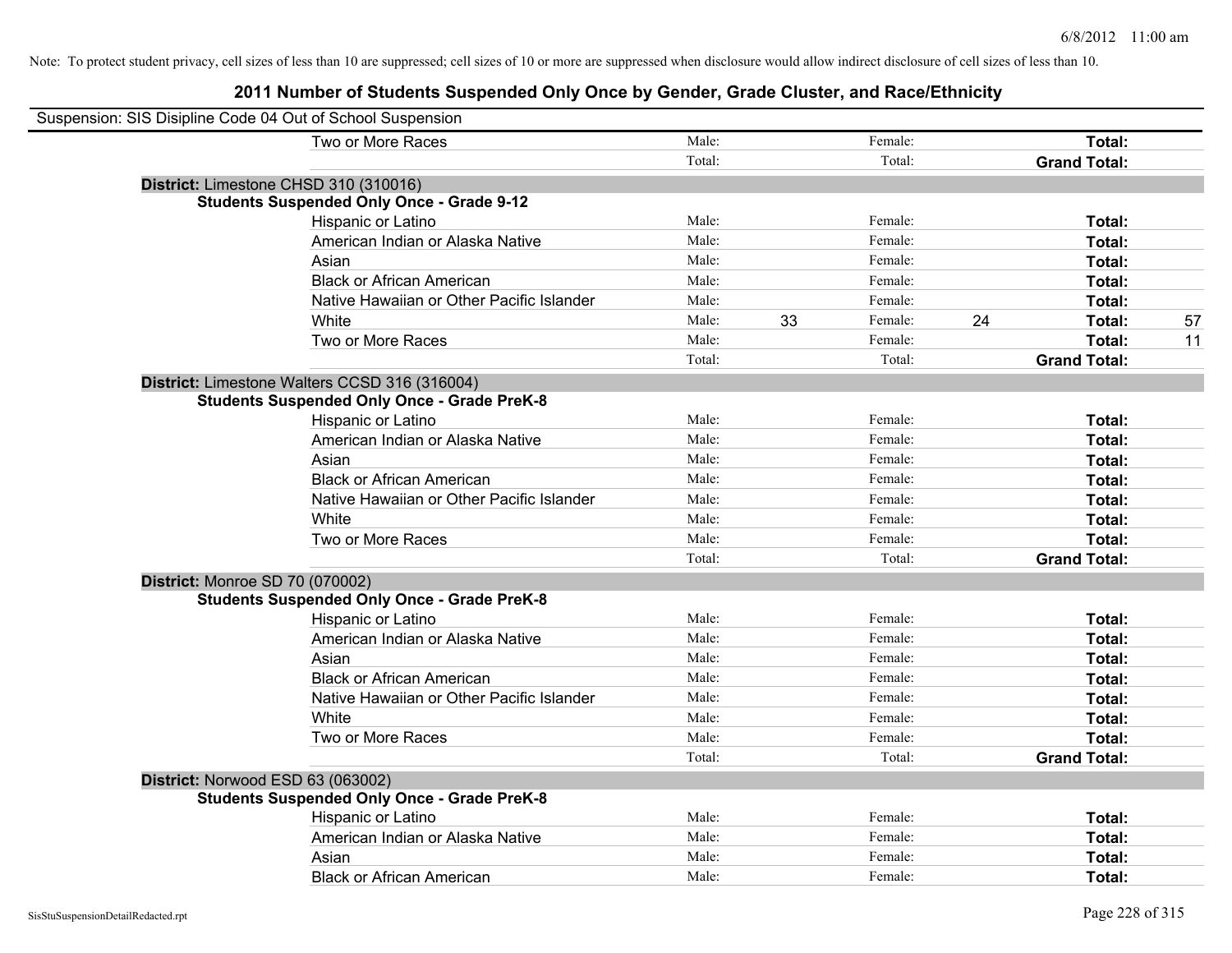| Suspension: SIS Disipline Code 04 Out of School Suspension |                                                    |        |         |                     |    |
|------------------------------------------------------------|----------------------------------------------------|--------|---------|---------------------|----|
|                                                            | Native Hawaiian or Other Pacific Islander          | Male:  | Female: | Total:              |    |
|                                                            | White                                              | Male:  | Female: | Total:              | 13 |
|                                                            | Two or More Races                                  | Male:  | Female: | Total:              |    |
|                                                            |                                                    | Total: | Total:  | <b>Grand Total:</b> |    |
| District: Oak Grove SD 68 (068002)                         |                                                    |        |         |                     |    |
|                                                            | <b>Students Suspended Only Once - Grade PreK-8</b> |        |         |                     |    |
|                                                            | Hispanic or Latino                                 | Male:  | Female: | Total:              |    |
|                                                            | American Indian or Alaska Native                   | Male:  | Female: | Total:              |    |
|                                                            | Asian                                              | Male:  | Female: | Total:              |    |
|                                                            | <b>Black or African American</b>                   | Male:  | Female: | Total:              |    |
|                                                            | Native Hawaiian or Other Pacific Islander          | Male:  | Female: | Total:              |    |
|                                                            | White                                              | Male:  | Female: | Total:              |    |
|                                                            | Two or More Races                                  | Male:  | Female: | Total:              |    |
|                                                            |                                                    | Total: | Total:  | <b>Grand Total:</b> | 12 |
|                                                            | District: Peoria Heights CUSD 325 (325026)         |        |         |                     |    |
|                                                            | <b>Students Suspended Only Once - Grade PreK-8</b> |        |         |                     |    |
|                                                            | Hispanic or Latino                                 | Male:  | Female: | Total:              |    |
|                                                            | American Indian or Alaska Native                   | Male:  | Female: | Total:              |    |
|                                                            | Asian                                              | Male:  | Female: | Total:              |    |
|                                                            | <b>Black or African American</b>                   | Male:  | Female: | Total:              |    |
|                                                            | Native Hawaiian or Other Pacific Islander          | Male:  | Female: | Total:              |    |
|                                                            | White                                              | Male:  | Female: | Total:              | 18 |
|                                                            | Two or More Races                                  | Male:  | Female: | Total:              |    |
|                                                            |                                                    | Total: | Total:  | <b>Grand Total:</b> |    |
|                                                            | <b>Students Suspended Only Once - Grade 9-12</b>   |        |         |                     |    |
|                                                            | Hispanic or Latino                                 | Male:  | Female: | Total:              |    |
|                                                            | American Indian or Alaska Native                   | Male:  | Female: | Total:              |    |
|                                                            | Asian                                              | Male:  | Female: | Total:              |    |
|                                                            | <b>Black or African American</b>                   | Male:  | Female: | Total:              |    |
|                                                            | Native Hawaiian or Other Pacific Islander          | Male:  | Female: | Total:              |    |
|                                                            | White                                              | Male:  | Female: | Total:              | 15 |
|                                                            | Two or More Races                                  | Male:  | Female: | Total:              |    |
|                                                            |                                                    | Total: | Total:  | <b>Grand Total:</b> | 27 |
| District: Peoria SD 150 (150025)                           |                                                    |        |         |                     |    |
|                                                            | <b>Students Suspended Only Once - Grade PreK-8</b> |        |         |                     |    |
|                                                            | Hispanic or Latino                                 | Male:  | Female: | Total:              | 37 |
|                                                            | American Indian or Alaska Native                   | Male:  | Female: | Total:              |    |
|                                                            | Asian                                              | Male:  | Female: | Total:              |    |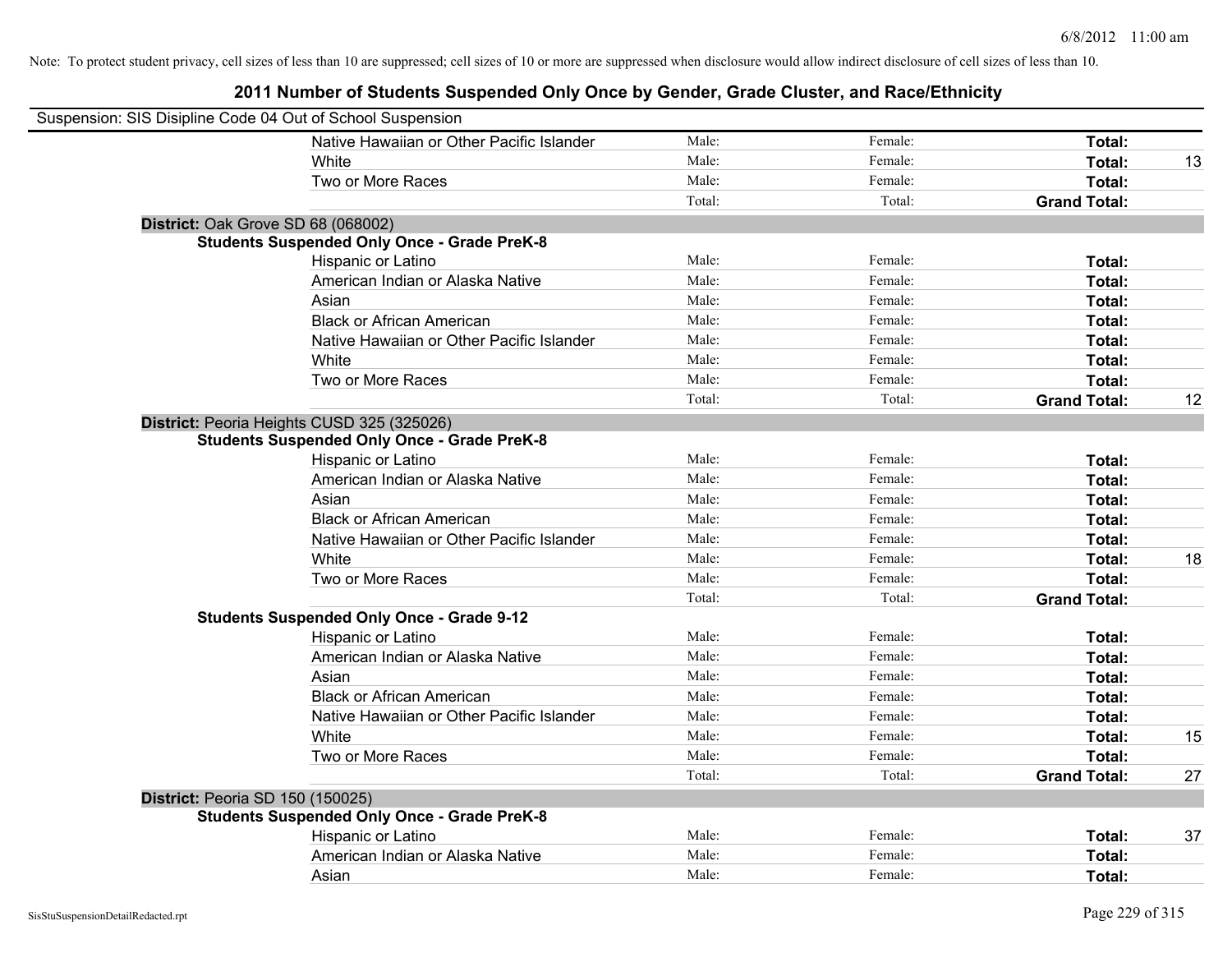| Suspension: SIS Disipline Code 04 Out of School Suspension                                     |        |     |         |     |                     |     |
|------------------------------------------------------------------------------------------------|--------|-----|---------|-----|---------------------|-----|
| <b>Black or African American</b>                                                               | Male:  | 320 | Female: | 212 | Total:              | 532 |
| Native Hawaiian or Other Pacific Islander                                                      | Male:  |     | Female: |     | Total:              |     |
| White                                                                                          | Male:  | 44  | Female: | 20  | Total:              | 64  |
| Two or More Races                                                                              | Male:  | 32  | Female: | 11  | Total:              | 43  |
|                                                                                                | Total: |     | Total:  |     | <b>Grand Total:</b> |     |
| <b>Students Suspended Only Once - Grade 9-12</b>                                               |        |     |         |     |                     |     |
| Hispanic or Latino                                                                             | Male:  | 12  | Female: | 10  | Total:              | 22  |
| American Indian or Alaska Native                                                               | Male:  |     | Female: |     | Total:              |     |
| Asian                                                                                          | Male:  |     | Female: |     | Total:              |     |
| <b>Black or African American</b>                                                               | Male:  | 152 | Female: | 178 | Total:              | 330 |
| Native Hawaiian or Other Pacific Islander                                                      | Male:  |     | Female: |     | Total:              |     |
| White                                                                                          | Male:  | 29  | Female: | 20  | Total:              | 49  |
| Two or More Races                                                                              | Male:  |     | Female: |     | Total:              | 18  |
|                                                                                                | Total: |     | Total:  |     | <b>Grand Total:</b> |     |
| District: Pleasant Hill SD 69 (069002)                                                         |        |     |         |     |                     |     |
| <b>Students Suspended Only Once - Grade PreK-8</b>                                             |        |     |         |     |                     |     |
| Hispanic or Latino                                                                             | Male:  |     | Female: |     | Total:              |     |
| American Indian or Alaska Native                                                               | Male:  |     | Female: |     | Total:              |     |
| Asian                                                                                          | Male:  |     | Female: |     | Total:              |     |
| <b>Black or African American</b>                                                               | Male:  |     | Female: |     | Total:              |     |
| Native Hawaiian or Other Pacific Islander                                                      | Male:  |     | Female: |     | Total:              |     |
| White                                                                                          | Male:  |     | Female: |     | Total:              |     |
| Two or More Races                                                                              | Male:  |     | Female: |     | Total:              |     |
|                                                                                                | Total: |     | Total:  |     | <b>Grand Total:</b> | 15  |
| District: Pleasant Valley SD 62 (062002)<br><b>Students Suspended Only Once - Grade PreK-8</b> |        |     |         |     |                     |     |
| Hispanic or Latino                                                                             | Male:  |     | Female: |     | Total:              |     |
| American Indian or Alaska Native                                                               | Male:  |     | Female: |     | Total:              |     |
| Asian                                                                                          | Male:  |     | Female: |     | Total:              |     |
| <b>Black or African American</b>                                                               | Male:  |     | Female: |     | Total:              | 17  |
| Native Hawaiian or Other Pacific Islander                                                      | Male:  |     | Female: |     | Total:              |     |
| White                                                                                          | Male:  |     | Female: |     | Total:              |     |
| Two or More Races                                                                              | Male:  |     | Female: |     | Total:              |     |
|                                                                                                | Total: |     | Total:  |     | <b>Grand Total:</b> |     |
| District: Princeville CUSD 326 (326026)                                                        |        |     |         |     |                     |     |
| <b>Students Suspended Only Once - Grade PreK-8</b>                                             |        |     |         |     |                     |     |
| Hispanic or Latino                                                                             | Male:  |     | Female: |     | Total:              |     |
| American Indian or Alaska Native                                                               | Male:  |     | Female: |     | Total:              |     |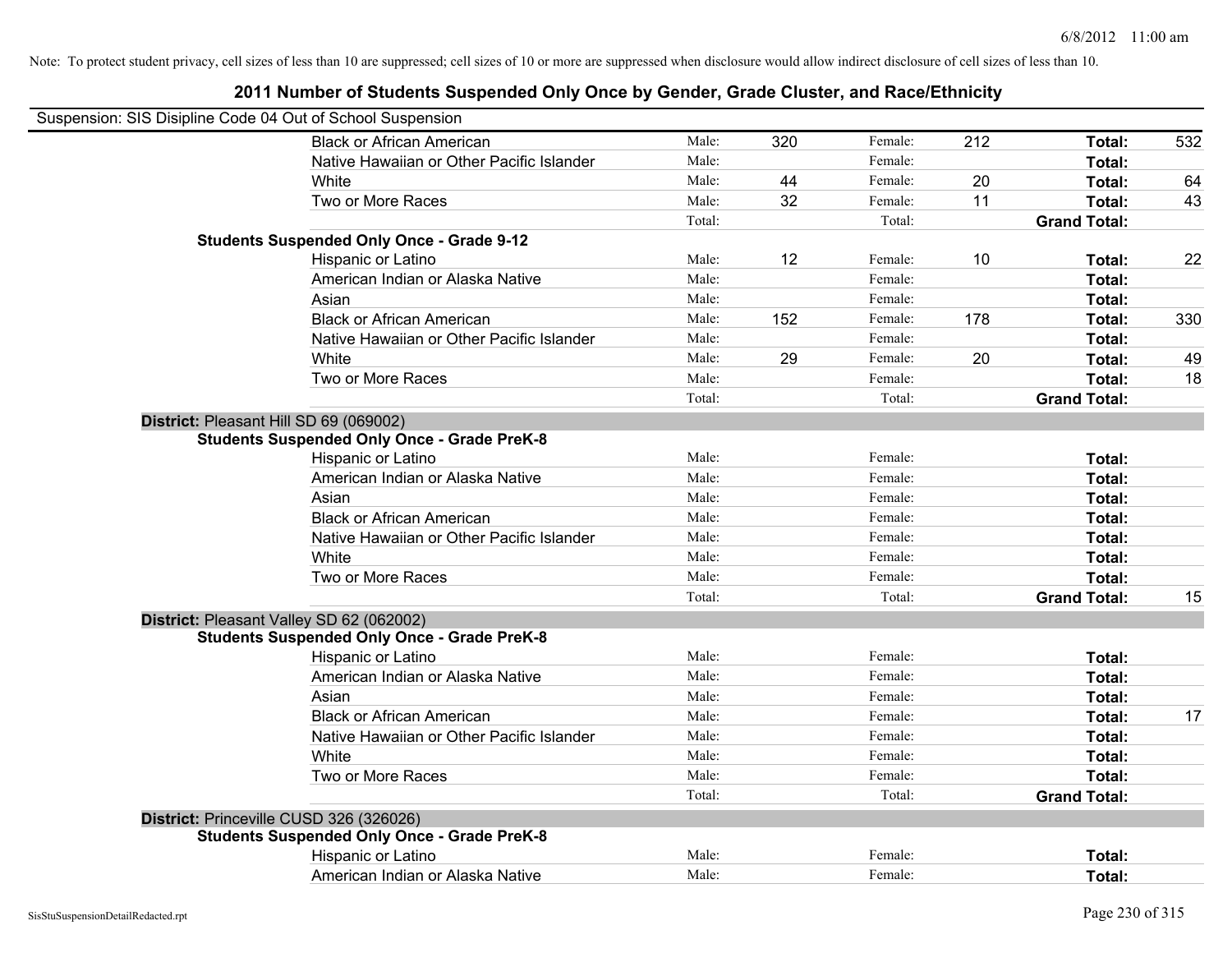#### **2011 Number of Students Suspended Only Once by Gender, Grade Cluster, and Race/Ethnicity**

| Suspension: SIS Disipline Code 04 Out of School Suspension |  |
|------------------------------------------------------------|--|
|                                                            |  |

**District:** Avoca SD 37 (037002)

**Students Suspended Only Once - Grade PreK-8**

| Susperision. Sis Disiplifie Code 04 Out of Scribol Susperision |        |         |                     |
|----------------------------------------------------------------|--------|---------|---------------------|
| Asian                                                          | Male:  | Female: | Total:              |
| <b>Black or African American</b>                               | Male:  | Female: | Total:              |
| Native Hawaiian or Other Pacific Islander                      | Male:  | Female: | Total:              |
| White                                                          | Male:  | Female: | Total:              |
| Two or More Races                                              | Male:  | Female: | Total:              |
|                                                                | Total: | Total:  | <b>Grand Total:</b> |
| <b>Students Suspended Only Once - Grade 9-12</b>               |        |         |                     |
| Hispanic or Latino                                             | Male:  | Female: | Total:              |
| American Indian or Alaska Native                               | Male:  | Female: | Total:              |
| Asian                                                          | Male:  | Female: | Total:              |
| <b>Black or African American</b>                               | Male:  | Female: | Total:              |
| Native Hawaiian or Other Pacific Islander                      | Male:  | Female: | Total:              |
| White                                                          | Male:  | Female: | Total:              |
| Two or More Races                                              | Male:  | Female: | Total:              |
|                                                                | Total: | Total:  | <b>Grand Total:</b> |
|                                                                |        |         |                     |
| <b>Region: Region 05 North Cook ISC 1 (05)</b>                 |        |         |                     |
| County: Cook (016)                                             |        |         |                     |
| District: Arlington Heights SD 25 (025002)                     |        |         |                     |
| <b>Students Suspended Only Once - Grade PreK-8</b>             |        |         |                     |
| Hispanic or Latino                                             | Male:  | Female: | Total:              |
| American Indian or Alaska Native                               | Male:  | Female: | Total:              |
| Asian                                                          | Male:  | Female: | Total:              |
| <b>Black or African American</b>                               | Male:  | Female: | Total:              |
| Native Hawaiian or Other Pacific Islander                      | Male:  | Female: | Total:              |
| White                                                          | Male:  | Female: | Total:<br>14        |

Two or More Races **Total:** Total: Male: Female: Female: **Total:** Total:

Hispanic or Latino **Finally** Male: **Female:** Female: **Total: Total:** Female: **Total:** Female: **Female:** Female: **Fotal:** Female: **Fotal:** Female: **Fotal:** Female: **Fotal:** Female: **Fotal:** Female: **Fotal:** Female: **Fotal** American Indian or Alaska Native **Male:** Male: Female: Female: **Total:** Total: Asian **Asian Male:** Total: Male: Female: **Total: Total:** Total: Total: Total: Total: Total: Total: Total: Total: Total: Total: Total: Total: Total: Total: Total: Total: Total: Total: Total: Total: Total: Total: Total: Tota Black or African American **Figure 1.1 and Total:** Male: Female: Female: **Total: Total:** Total: Native Hawaiian or Other Pacific Islander Male: Female: Female: **Fotal:** Total: White **Total:** Male: Female: **Total:** Total: **Total:** Female: **Total:** Total: Two or More Races **Total:** Total: Male: Female: Female: **Total:** Total: Female: Total:

Total: Total: **Grand Total:**

Total: Total: **Grand Total:**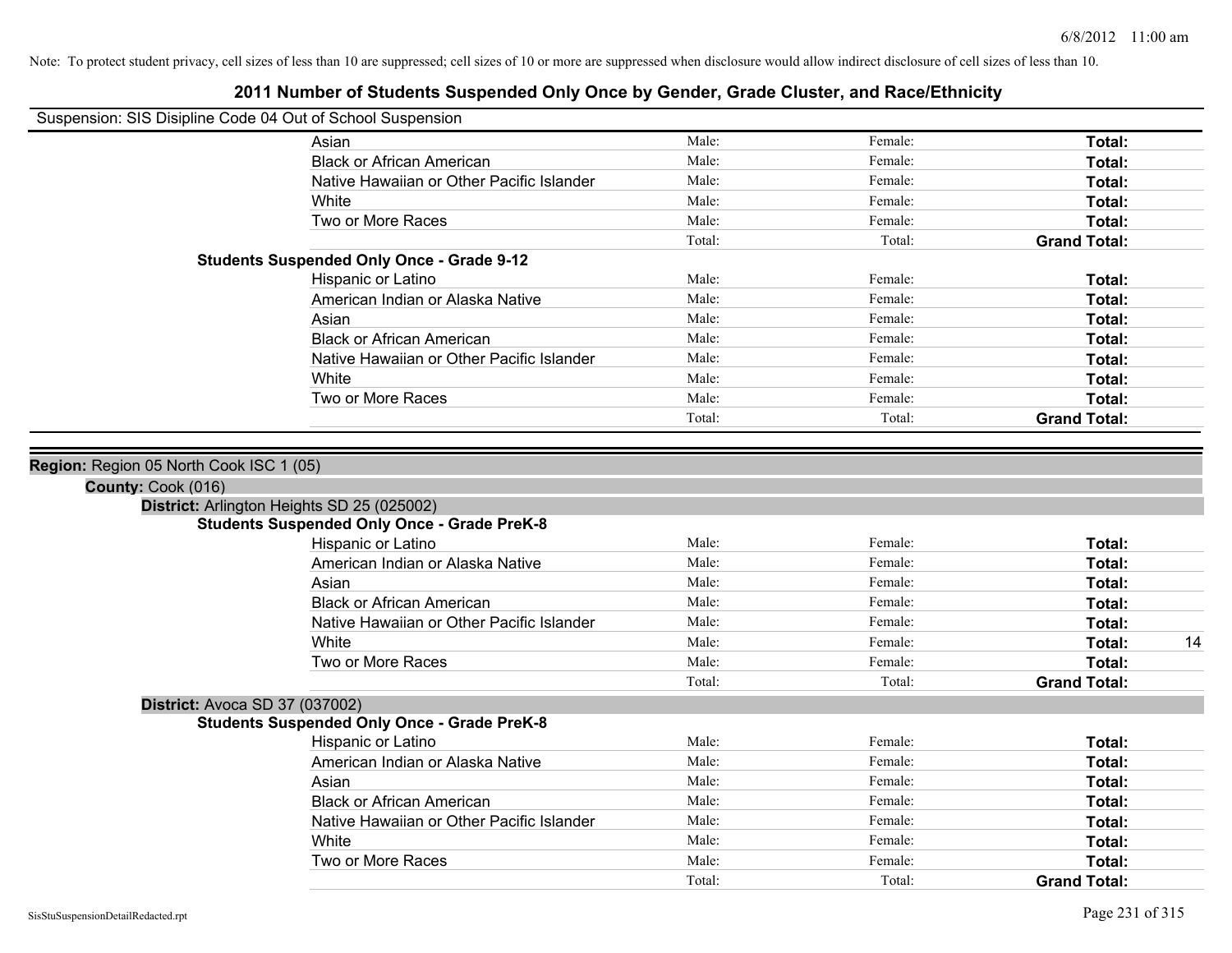| Suspension: SIS Disipline Code 04 Out of School Suspension |                                                    |        |               |                     |    |
|------------------------------------------------------------|----------------------------------------------------|--------|---------------|---------------------|----|
| District: Camelot Schools-IL (027000)                      |                                                    |        |               |                     |    |
|                                                            | <b>Students Suspended Only Once - Grade PreK-8</b> |        |               |                     |    |
|                                                            | Hispanic or Latino                                 | Male:  | Female:       | Total:              |    |
|                                                            | American Indian or Alaska Native                   | Male:  | Female:       | Total:              |    |
|                                                            | Asian                                              | Male:  | Female:       | Total:              |    |
|                                                            | <b>Black or African American</b>                   | Male:  | Female:       | Total:              |    |
|                                                            | Native Hawaiian or Other Pacific Islander          | Male:  | Female:       | Total:              |    |
|                                                            | White                                              | Male:  | Female:       | Total:              |    |
|                                                            | Two or More Races                                  | Male:  | Female:       | Total:              |    |
|                                                            |                                                    | Total: | Total:        | <b>Grand Total:</b> |    |
| District: CCSD 62 (062004)                                 |                                                    |        |               |                     |    |
|                                                            | <b>Students Suspended Only Once - Grade PreK-8</b> |        |               |                     |    |
|                                                            | Hispanic or Latino                                 | Male:  | Female:       | Total:              | 15 |
|                                                            | American Indian or Alaska Native                   | Male:  | Female:       | Total:              |    |
|                                                            | Asian                                              | Male:  | Female:       | Total:              |    |
|                                                            | <b>Black or African American</b>                   | Male:  | Female:       | Total:              |    |
|                                                            | Native Hawaiian or Other Pacific Islander          | Male:  | Female:       | Total:              |    |
|                                                            | White                                              | Male:  | Female:       | Total:              | 16 |
|                                                            | Two or More Races                                  | Male:  | Female:       | Total:              |    |
|                                                            |                                                    | Total: | Total:        | <b>Grand Total:</b> |    |
| District: Comm Cons SD 59 (059004)                         |                                                    |        |               |                     |    |
|                                                            | <b>Students Suspended Only Once - Grade PreK-8</b> |        |               |                     |    |
|                                                            | Hispanic or Latino                                 | Male:  | 30<br>Female: | 18<br>Total:        | 48 |
|                                                            | American Indian or Alaska Native                   | Male:  | Female:       | Total:              |    |
|                                                            | Asian                                              | Male:  | Female:       | Total:              |    |
|                                                            | <b>Black or African American</b>                   | Male:  | Female:       | Total:              |    |
|                                                            | Native Hawaiian or Other Pacific Islander          | Male:  | Female:       | Total:              |    |
|                                                            | White                                              | Male:  | Female:       | Total:              | 16 |
|                                                            | Two or More Races                                  | Male:  | Female:       | Total:              |    |
|                                                            |                                                    | Total: | Total:        | <b>Grand Total:</b> | 78 |
| District: East Maine SD 63 (063002)                        |                                                    |        |               |                     |    |
|                                                            | <b>Students Suspended Only Once - Grade PreK-8</b> |        |               |                     |    |
|                                                            | Hispanic or Latino                                 | Male:  | Female:       | Total:              |    |
|                                                            | American Indian or Alaska Native                   | Male:  | Female:       | Total:              |    |
|                                                            | Asian                                              | Male:  | Female:       | Total:              |    |
|                                                            | <b>Black or African American</b>                   | Male:  | Female:       | Total:              |    |
|                                                            | Native Hawaiian or Other Pacific Islander          | Male:  | Female:       | Total:              |    |
|                                                            | White                                              | Male:  | Female:       | Total:              |    |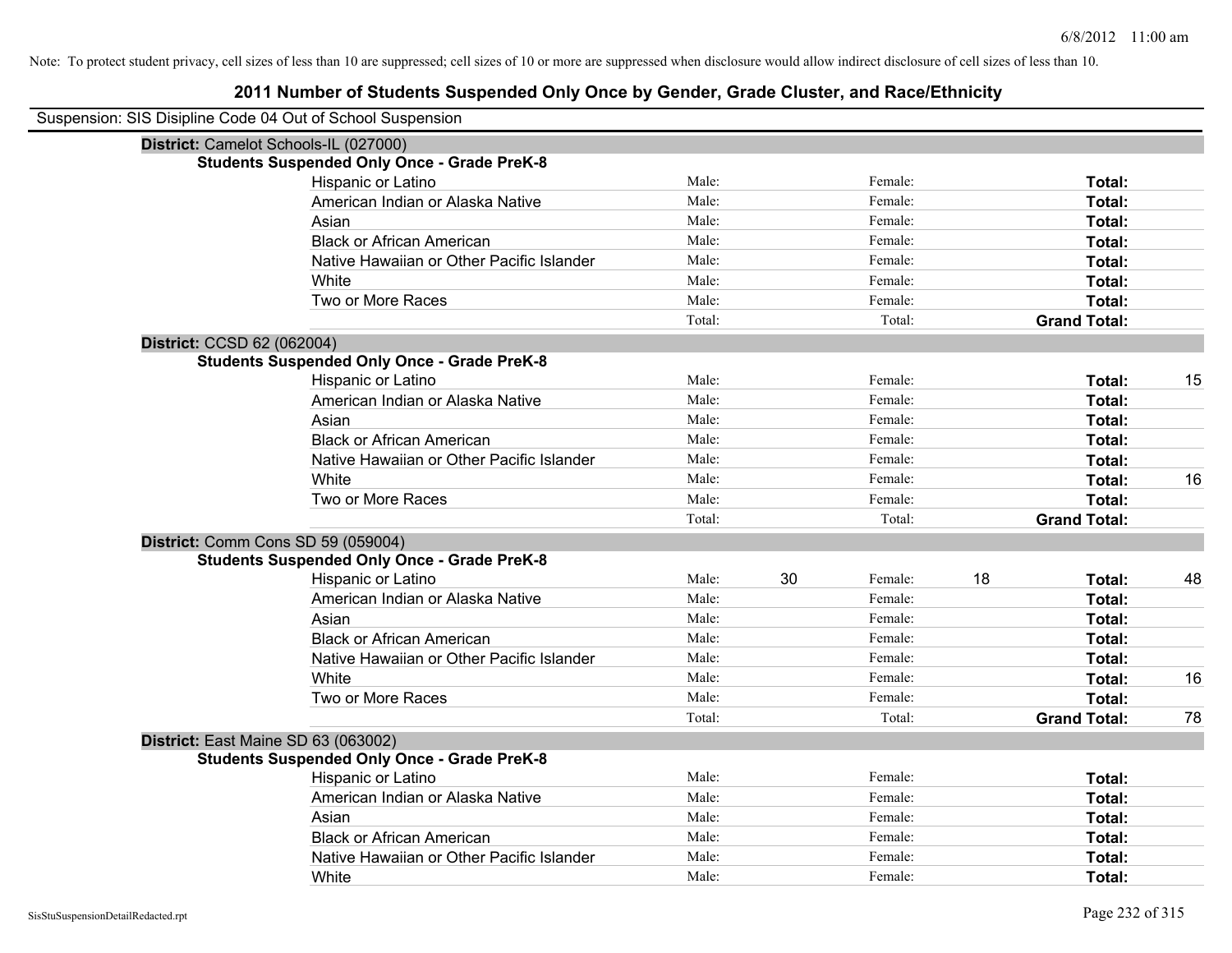| Suspension: SIS Disipline Code 04 Out of School Suspension |        |    |         |    |                     |    |
|------------------------------------------------------------|--------|----|---------|----|---------------------|----|
| Two or More Races                                          | Male:  |    | Female: |    | Total:              |    |
|                                                            | Total: |    | Total:  |    | <b>Grand Total:</b> | 21 |
| District: Evanston CCSD 65 (065004)                        |        |    |         |    |                     |    |
| <b>Students Suspended Only Once - Grade PreK-8</b>         |        |    |         |    |                     |    |
| Hispanic or Latino                                         | Male:  |    | Female: |    | Total:              | 23 |
| American Indian or Alaska Native                           | Male:  |    | Female: |    | Total:              |    |
| Asian                                                      | Male:  |    | Female: |    | Total:              |    |
| <b>Black or African American</b>                           | Male:  | 60 | Female: | 35 | Total:              | 95 |
| Native Hawaiian or Other Pacific Islander                  | Male:  |    | Female: |    | Total:              |    |
| White                                                      | Male:  |    | Female: |    | Total:              | 24 |
| Two or More Races                                          | Male:  |    | Female: |    | Total:              | 10 |
|                                                            | Total: |    | Total:  |    | <b>Grand Total:</b> |    |
| District: Evanston Twp HSD 202 (202017)                    |        |    |         |    |                     |    |
| <b>Students Suspended Only Once - Grade 9-12</b>           |        |    |         |    |                     |    |
| Hispanic or Latino                                         | Male:  |    | Female: |    | Total:              | 28 |
| American Indian or Alaska Native                           | Male:  |    | Female: |    | Total:              |    |
| Asian                                                      | Male:  |    | Female: |    | Total:              |    |
| <b>Black or African American</b>                           | Male:  | 51 | Female: | 42 | Total:              | 93 |
| Native Hawaiian or Other Pacific Islander                  | Male:  |    | Female: |    | Total:              |    |
| White                                                      | Male:  |    | Female: |    | Total:              | 13 |
| Two or More Races                                          | Male:  |    | Female: |    | Total:              |    |
|                                                            | Total: |    | Total:  |    | <b>Grand Total:</b> |    |
| District: Family Guidance Centers Inc (015300)             |        |    |         |    |                     |    |
| <b>Students Suspended Only Once - Grade 9-12</b>           |        |    |         |    |                     |    |
| Hispanic or Latino                                         | Male:  |    | Female: |    | Total:              |    |
| American Indian or Alaska Native                           | Male:  |    | Female: |    | Total:              |    |
| Asian                                                      | Male:  |    | Female: |    | Total:              |    |
| <b>Black or African American</b>                           | Male:  |    | Female: |    | Total:              |    |
| Native Hawaiian or Other Pacific Islander                  | Male:  |    | Female: |    | Total:              |    |
| White                                                      | Male:  |    | Female: |    | Total:              |    |
| Two or More Races                                          | Male:  |    | Female: |    | Total:              |    |
|                                                            | Total: |    | Total:  |    | <b>Grand Total:</b> |    |
| District: Glenview CCSD 34 (034004)                        |        |    |         |    |                     |    |
| <b>Students Suspended Only Once - Grade PreK-8</b>         |        |    |         |    |                     |    |
| Hispanic or Latino                                         | Male:  |    | Female: |    | Total:              |    |
| American Indian or Alaska Native                           | Male:  |    | Female: |    | Total:              |    |
| Asian                                                      | Male:  |    | Female: |    | Total:              |    |
| <b>Black or African American</b>                           | Male:  |    | Female: |    | Total:              |    |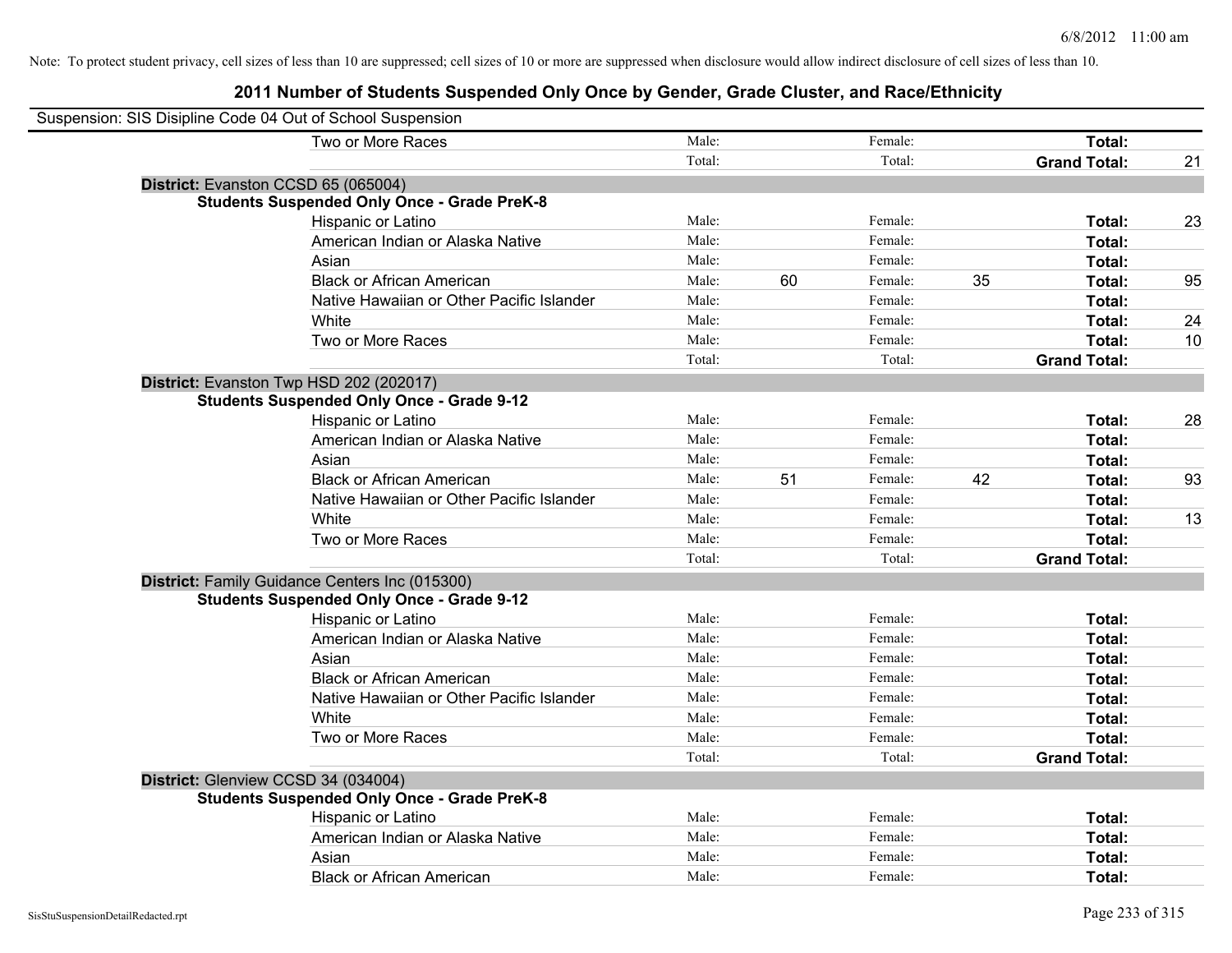| Suspension: SIS Disipline Code 04 Out of School Suspension |                                                    |        |    |         |    |                     |    |
|------------------------------------------------------------|----------------------------------------------------|--------|----|---------|----|---------------------|----|
|                                                            | Native Hawaiian or Other Pacific Islander          | Male:  |    | Female: |    | Total:              |    |
|                                                            | White                                              | Male:  |    | Female: |    | Total:              |    |
|                                                            | Two or More Races                                  | Male:  |    | Female: |    | Total:              |    |
|                                                            |                                                    | Total: |    | Total:  |    | <b>Grand Total:</b> | 16 |
| <b>District: Golf ESD 67 (067002)</b>                      |                                                    |        |    |         |    |                     |    |
|                                                            | <b>Students Suspended Only Once - Grade PreK-8</b> |        |    |         |    |                     |    |
|                                                            | Hispanic or Latino                                 | Male:  |    | Female: |    | Total:              |    |
|                                                            | American Indian or Alaska Native                   | Male:  |    | Female: |    | Total:              |    |
|                                                            | Asian                                              | Male:  |    | Female: |    | Total:              |    |
|                                                            | <b>Black or African American</b>                   | Male:  |    | Female: |    | Total:              |    |
|                                                            | Native Hawaiian or Other Pacific Islander          | Male:  |    | Female: |    | Total:              |    |
|                                                            | White                                              | Male:  |    | Female: |    | Total:              |    |
|                                                            | Two or More Races                                  | Male:  |    | Female: |    | Total:              |    |
|                                                            |                                                    | Total: |    | Total:  |    | <b>Grand Total:</b> |    |
| District: Kenilworth SD 38 (038002)                        |                                                    |        |    |         |    |                     |    |
|                                                            | <b>Students Suspended Only Once - Grade PreK-8</b> |        |    |         |    |                     |    |
|                                                            | Hispanic or Latino                                 | Male:  |    | Female: |    | Total:              |    |
|                                                            | American Indian or Alaska Native                   | Male:  |    | Female: |    | Total:              |    |
|                                                            | Asian                                              | Male:  |    | Female: |    | Total:              |    |
|                                                            | <b>Black or African American</b>                   | Male:  |    | Female: |    | Total:              |    |
|                                                            | Native Hawaiian or Other Pacific Islander          | Male:  |    | Female: |    | Total:              |    |
|                                                            | White                                              | Male:  |    | Female: |    | Total:              |    |
|                                                            | Two or More Races                                  | Male:  |    | Female: |    | Total:              |    |
|                                                            |                                                    | Total: |    | Total:  |    | <b>Grand Total:</b> |    |
|                                                            | District: Lincolnwood SD 74 (074002)               |        |    |         |    |                     |    |
|                                                            | <b>Students Suspended Only Once - Grade PreK-8</b> |        |    |         |    |                     |    |
|                                                            | Hispanic or Latino                                 | Male:  |    | Female: |    | Total:              |    |
|                                                            | American Indian or Alaska Native                   | Male:  |    | Female: |    | Total:              |    |
|                                                            | Asian                                              | Male:  |    | Female: |    | Total:              |    |
|                                                            | <b>Black or African American</b>                   | Male:  |    | Female: |    | Total:              |    |
|                                                            | Native Hawaiian or Other Pacific Islander          | Male:  |    | Female: |    | Total:              |    |
|                                                            | White                                              | Male:  |    | Female: |    | Total:              |    |
|                                                            | Two or More Races                                  | Male:  |    | Female: |    | Total:              |    |
|                                                            |                                                    | Total: |    | Total:  |    | <b>Grand Total:</b> |    |
|                                                            | District: Maine Township HSD 207 (207017)          |        |    |         |    |                     |    |
|                                                            | <b>Students Suspended Only Once - Grade 9-12</b>   |        |    |         |    |                     |    |
|                                                            | Hispanic or Latino                                 | Male:  | 29 | Female: | 18 | Total:              | 47 |
|                                                            | American Indian or Alaska Native                   | Male:  |    | Female: |    | Total:              |    |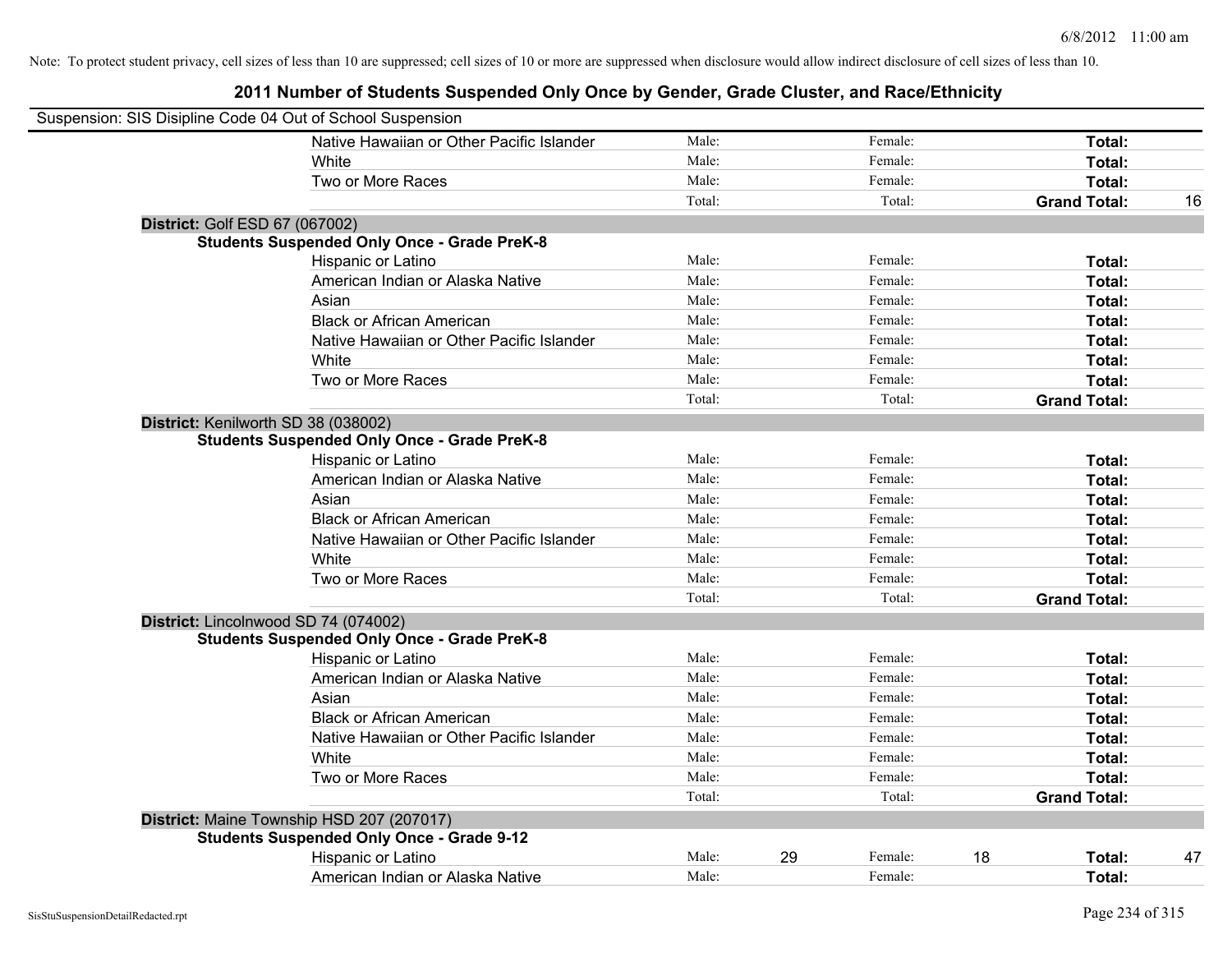# **2011 Number of Students Suspended Only Once by Gender, Grade Cluster, and Race/Ethnicity**

|                                       | Suspension: SIS Disipline Code 04 Out of School Suspension                                    |        |    |         |    |                     |    |
|---------------------------------------|-----------------------------------------------------------------------------------------------|--------|----|---------|----|---------------------|----|
|                                       | Asian                                                                                         | Male:  |    | Female: |    | Total:              | 20 |
|                                       | <b>Black or African American</b>                                                              | Male:  |    | Female: |    | Total:              |    |
|                                       | Native Hawaiian or Other Pacific Islander                                                     | Male:  |    | Female: |    | Total:              |    |
|                                       | White                                                                                         | Male:  | 55 | Female: | 16 | Total:              | 71 |
|                                       | Two or More Races                                                                             | Male:  |    | Female: |    | Total:              |    |
|                                       |                                                                                               | Total: |    | Total:  |    | <b>Grand Total:</b> |    |
| District: Morton Grove SD 70 (070002) |                                                                                               |        |    |         |    |                     |    |
|                                       | <b>Students Suspended Only Once - Grade PreK-8</b>                                            |        |    |         |    |                     |    |
|                                       | Hispanic or Latino                                                                            | Male:  |    | Female: |    | Total:              |    |
|                                       | American Indian or Alaska Native                                                              | Male:  |    | Female: |    | Total:              |    |
|                                       | Asian                                                                                         | Male:  |    | Female: |    | Total:              |    |
|                                       | <b>Black or African American</b>                                                              | Male:  |    | Female: |    | Total:              |    |
|                                       | Native Hawaiian or Other Pacific Islander                                                     | Male:  |    | Female: |    | Total:              |    |
|                                       | White                                                                                         | Male:  |    | Female: |    | Total:              |    |
|                                       | Two or More Races                                                                             | Male:  |    | Female: |    | Total:              |    |
|                                       |                                                                                               | Total: |    | Total:  |    | <b>Grand Total:</b> |    |
|                                       | District: Mount Prospect SD 57 (057002)<br><b>Students Suspended Only Once - Grade PreK-8</b> |        |    |         |    |                     |    |
|                                       | <b>Hispanic or Latino</b>                                                                     | Male:  |    | Female: |    | Total:              |    |
|                                       | American Indian or Alaska Native                                                              | Male:  |    | Female: |    | Total:              |    |
|                                       | Asian                                                                                         | Male:  |    | Female: |    | Total:              |    |
|                                       | <b>Black or African American</b>                                                              | Male:  |    | Female: |    | Total:              |    |
|                                       | Native Hawaiian or Other Pacific Islander                                                     | Male:  |    | Female: |    | Total:              |    |
|                                       | White                                                                                         | Male:  |    | Female: |    | Total:              |    |
|                                       | Two or More Races                                                                             | Male:  |    | Female: |    | Total:              |    |
|                                       |                                                                                               | Total: |    | Total:  |    | <b>Grand Total:</b> |    |
|                                       | District: New Trier Twp HSD 203 (203017)                                                      |        |    |         |    |                     |    |
|                                       | <b>Students Suspended Only Once - Grade 9-12</b>                                              |        |    |         |    |                     |    |
|                                       | Hispanic or Latino                                                                            | Male:  |    | Female: |    | Total:              |    |
|                                       | American Indian or Alaska Native                                                              | Male:  |    | Female: |    | Total:              |    |
|                                       | Asian                                                                                         | Male:  |    | Female: |    | Total:              |    |
|                                       | <b>Black or African American</b>                                                              | Male:  |    | Female: |    | Total:              |    |
|                                       | Native Hawaiian or Other Pacific Islander                                                     | Male:  |    | Female: |    | Total:              |    |
|                                       | White                                                                                         | Male:  |    | Female: |    | Total:              | 67 |
|                                       | Two or More Races                                                                             | Male:  |    | Female: |    | Total:              |    |
|                                       |                                                                                               | Total: |    | Total:  |    | <b>Grand Total:</b> | 79 |

**District:** Niles ESD 71 (071002) **Students Suspended Only Once - Grade PreK-8**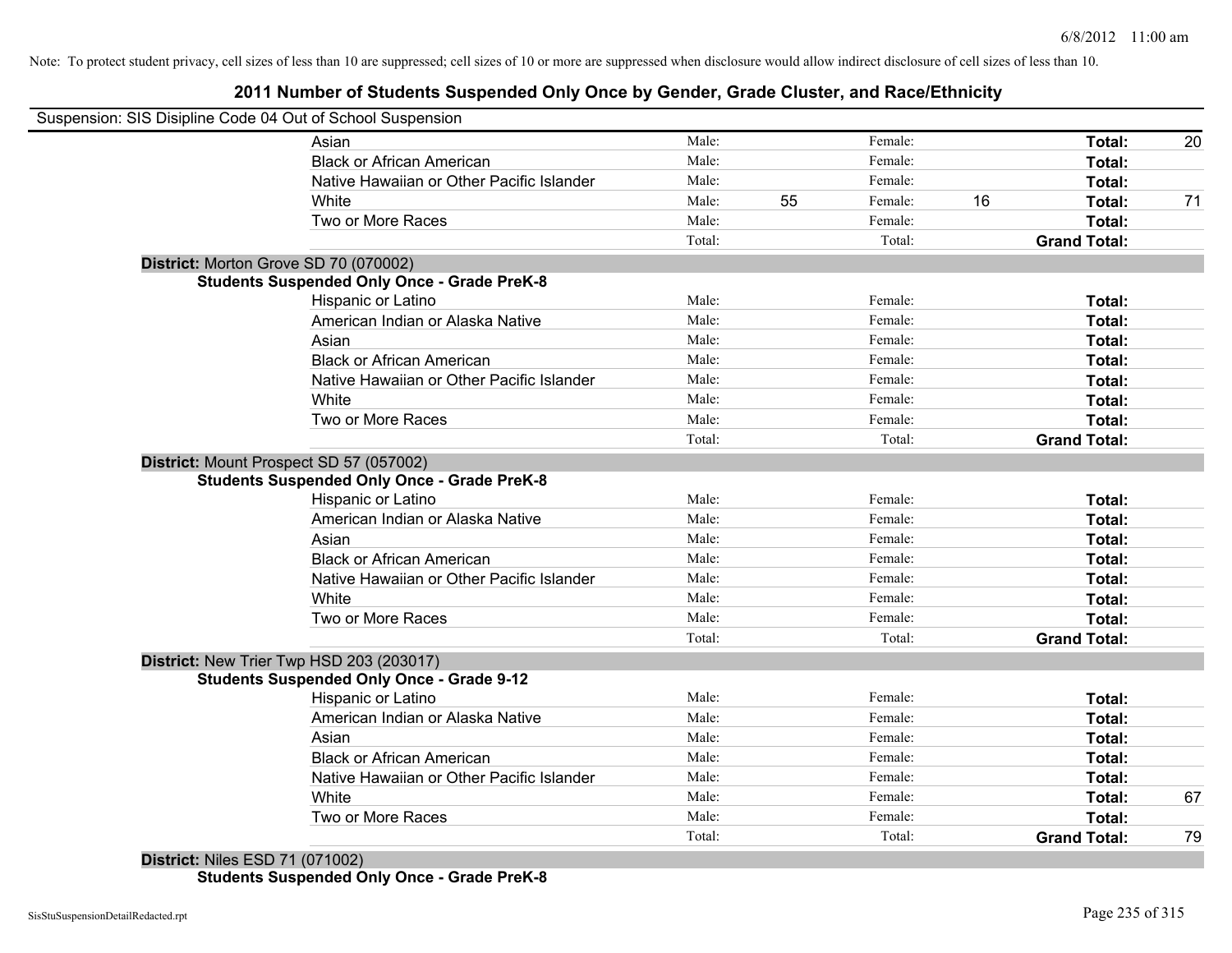| Suspension: SIS Disipline Code 04 Out of School Suspension |        |    |         |    |                     |    |
|------------------------------------------------------------|--------|----|---------|----|---------------------|----|
| Hispanic or Latino                                         | Male:  |    | Female: |    | Total:              |    |
| American Indian or Alaska Native                           | Male:  |    | Female: |    | Total:              |    |
| Asian                                                      | Male:  |    | Female: |    | Total:              |    |
| <b>Black or African American</b>                           | Male:  |    | Female: |    | Total:              |    |
| Native Hawaiian or Other Pacific Islander                  | Male:  |    | Female: |    | Total:              |    |
| White                                                      | Male:  |    | Female: |    | Total:              |    |
| Two or More Races                                          | Male:  |    | Female: |    | Total:              |    |
|                                                            | Total: |    | Total:  |    | <b>Grand Total:</b> | 15 |
| District: Niles Twp CHSD 219 (219017)                      |        |    |         |    |                     |    |
| <b>Students Suspended Only Once - Grade 9-12</b>           |        |    |         |    |                     |    |
| Hispanic or Latino                                         | Male:  | 19 | Female: | 11 | Total:              | 30 |
| American Indian or Alaska Native                           | Male:  |    | Female: |    | Total:              |    |
| Asian                                                      | Male:  |    | Female: |    | Total:              | 22 |
| <b>Black or African American</b>                           | Male:  |    | Female: |    | Total:              | 21 |
| Native Hawaiian or Other Pacific Islander                  | Male:  |    | Female: |    | Total:              |    |
| White                                                      | Male:  | 37 | Female: | 13 | Total:              | 50 |
| Two or More Races                                          | Male:  |    | Female: |    | Total:              |    |
|                                                            | Total: |    | Total:  |    | <b>Grand Total:</b> |    |
| District: Northbrook SD 28 (028002)                        |        |    |         |    |                     |    |
| <b>Students Suspended Only Once - Grade PreK-8</b>         |        |    |         |    |                     |    |
| Hispanic or Latino                                         | Male:  |    | Female: |    | Total:              |    |
| American Indian or Alaska Native                           | Male:  |    | Female: |    | Total:              |    |
| Asian                                                      | Male:  |    | Female: |    | Total:              |    |
| <b>Black or African American</b>                           | Male:  |    | Female: |    | Total:              |    |
| Native Hawaiian or Other Pacific Islander                  | Male:  |    | Female: |    | Total:              |    |
| White                                                      | Male:  |    | Female: |    | Total:              |    |
| Two or More Races                                          | Male:  |    | Female: |    | Total:              |    |
|                                                            | Total: |    | Total:  |    | <b>Grand Total:</b> |    |
| District: Northbrook/Glenview SD 30 (030002)               |        |    |         |    |                     |    |
| <b>Students Suspended Only Once - Grade PreK-8</b>         |        |    |         |    |                     |    |
| Hispanic or Latino                                         | Male:  |    | Female: |    | Total:              |    |
| American Indian or Alaska Native                           | Male:  |    | Female: |    | Total:              |    |
| Asian                                                      | Male:  |    | Female: |    | Total:              |    |
| <b>Black or African American</b>                           | Male:  |    | Female: |    | Total:              |    |
| Native Hawaiian or Other Pacific Islander                  | Male:  |    | Female: |    | Total:              |    |
| White                                                      | Male:  |    | Female: |    | Total:              |    |
| Two or More Races                                          | Male:  |    | Female: |    | <b>Total:</b>       |    |
|                                                            | Total: |    | Total:  |    | <b>Grand Total:</b> |    |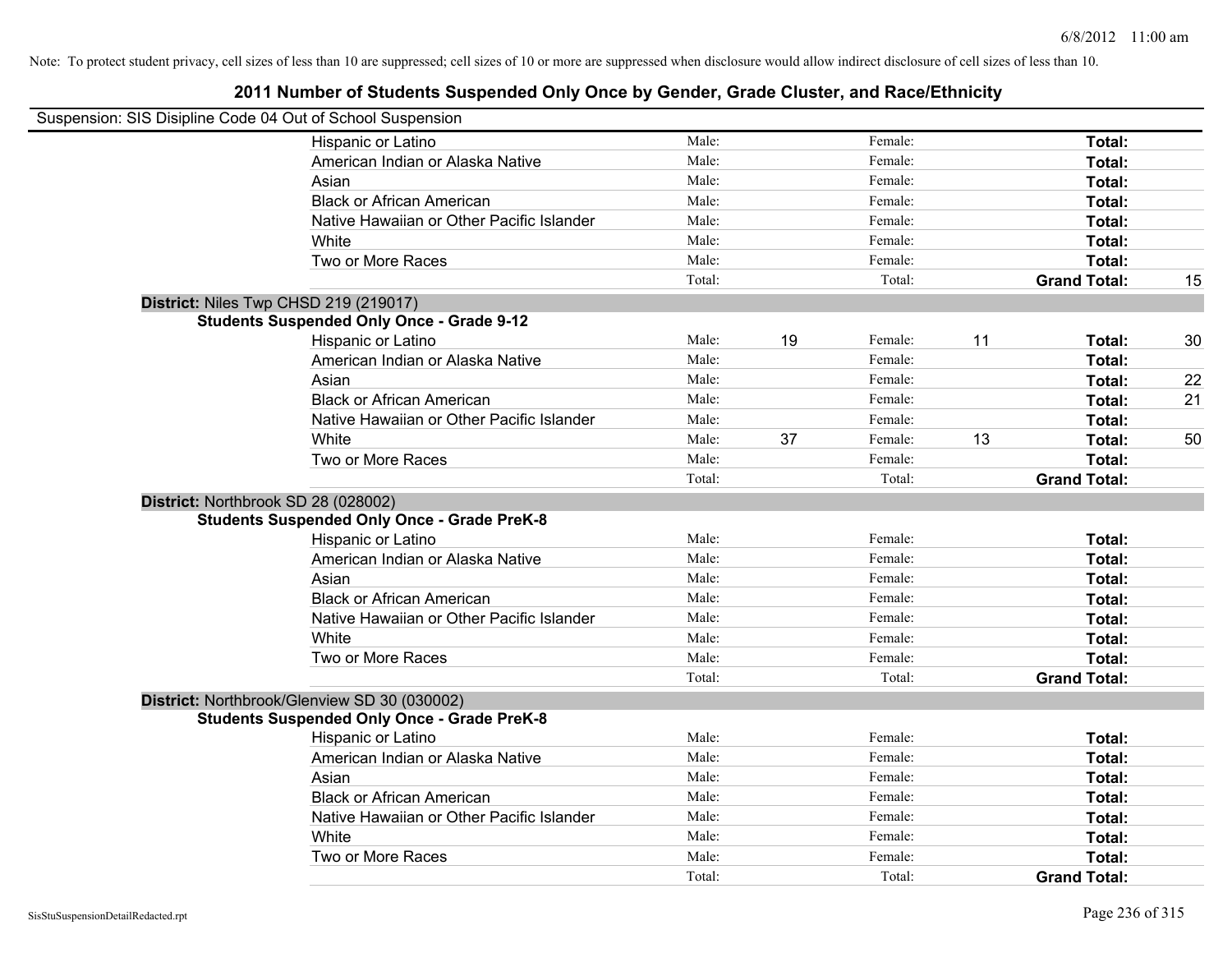| Suspension: SIS Disipline Code 04 Out of School Suspension |                                                    |        |    |         |    |                     |    |
|------------------------------------------------------------|----------------------------------------------------|--------|----|---------|----|---------------------|----|
|                                                            | District: Northfield Twp HSD 225 (225017)          |        |    |         |    |                     |    |
|                                                            | <b>Students Suspended Only Once - Grade 9-12</b>   |        |    |         |    |                     |    |
|                                                            | Hispanic or Latino                                 | Male:  |    | Female: |    | Total:              | 10 |
|                                                            | American Indian or Alaska Native                   | Male:  |    | Female: |    | Total:              |    |
|                                                            | Asian                                              | Male:  |    | Female: |    | Total:              |    |
|                                                            | <b>Black or African American</b>                   | Male:  |    | Female: |    | Total:              |    |
|                                                            | Native Hawaiian or Other Pacific Islander          | Male:  |    | Female: |    | Total:              |    |
|                                                            | White                                              | Male:  | 37 | Female: | 10 | Total:              | 47 |
|                                                            | Two or More Races                                  | Male:  |    | Female: |    | Total:              |    |
|                                                            |                                                    | Total: |    | Total:  |    | <b>Grand Total:</b> | 69 |
|                                                            | District: NW Suburban Spec Educ Org (805060)       |        |    |         |    |                     |    |
|                                                            | <b>Students Suspended Only Once - Grade PreK-8</b> |        |    |         |    |                     |    |
|                                                            | Hispanic or Latino                                 | Male:  |    | Female: |    | Total:              |    |
|                                                            | American Indian or Alaska Native                   | Male:  |    | Female: |    | Total:              |    |
|                                                            | Asian                                              | Male:  |    | Female: |    | Total:              |    |
|                                                            | <b>Black or African American</b>                   | Male:  |    | Female: |    | Total:              |    |
|                                                            | Native Hawaiian or Other Pacific Islander          | Male:  |    | Female: |    | Total:              |    |
|                                                            | White                                              | Male:  |    | Female: |    | Total:              |    |
|                                                            | Two or More Races                                  | Male:  |    | Female: |    | Total:              |    |
|                                                            |                                                    | Total: |    | Total:  |    | <b>Grand Total:</b> |    |
|                                                            | District: Ombudsman Educational Services (004000)  |        |    |         |    |                     |    |
|                                                            | <b>Students Suspended Only Once - Grade 9-12</b>   |        |    |         |    |                     |    |
|                                                            | Hispanic or Latino                                 | Male:  |    | Female: |    | Total:              |    |
|                                                            | American Indian or Alaska Native                   | Male:  |    | Female: |    | Total:              |    |
|                                                            | Asian                                              | Male:  |    | Female: |    | Total:              |    |
|                                                            | <b>Black or African American</b>                   | Male:  |    | Female: |    | Total:              |    |
|                                                            | Native Hawaiian or Other Pacific Islander          | Male:  |    | Female: |    | Total:              |    |
|                                                            | White                                              | Male:  |    | Female: |    | Total:              |    |
|                                                            | Two or More Races                                  | Male:  |    | Female: |    | Total:              |    |
|                                                            |                                                    | Total: |    | Total:  |    | <b>Grand Total:</b> |    |
|                                                            | District: Palatine CCSD 15 (015004)                |        |    |         |    |                     |    |
|                                                            | <b>Students Suspended Only Once - Grade PreK-8</b> |        |    |         |    |                     |    |
|                                                            | Hispanic or Latino                                 | Male:  |    | Female: |    | Total:              |    |
|                                                            | American Indian or Alaska Native                   | Male:  |    | Female: |    | Total:              |    |
|                                                            | Asian                                              | Male:  |    | Female: |    | Total:              |    |
|                                                            | <b>Black or African American</b>                   | Male:  |    | Female: |    | Total:              |    |
|                                                            | Native Hawaiian or Other Pacific Islander          | Male:  |    | Female: |    | Total:              |    |
|                                                            | White                                              | Male:  |    | Female: |    | Total:              |    |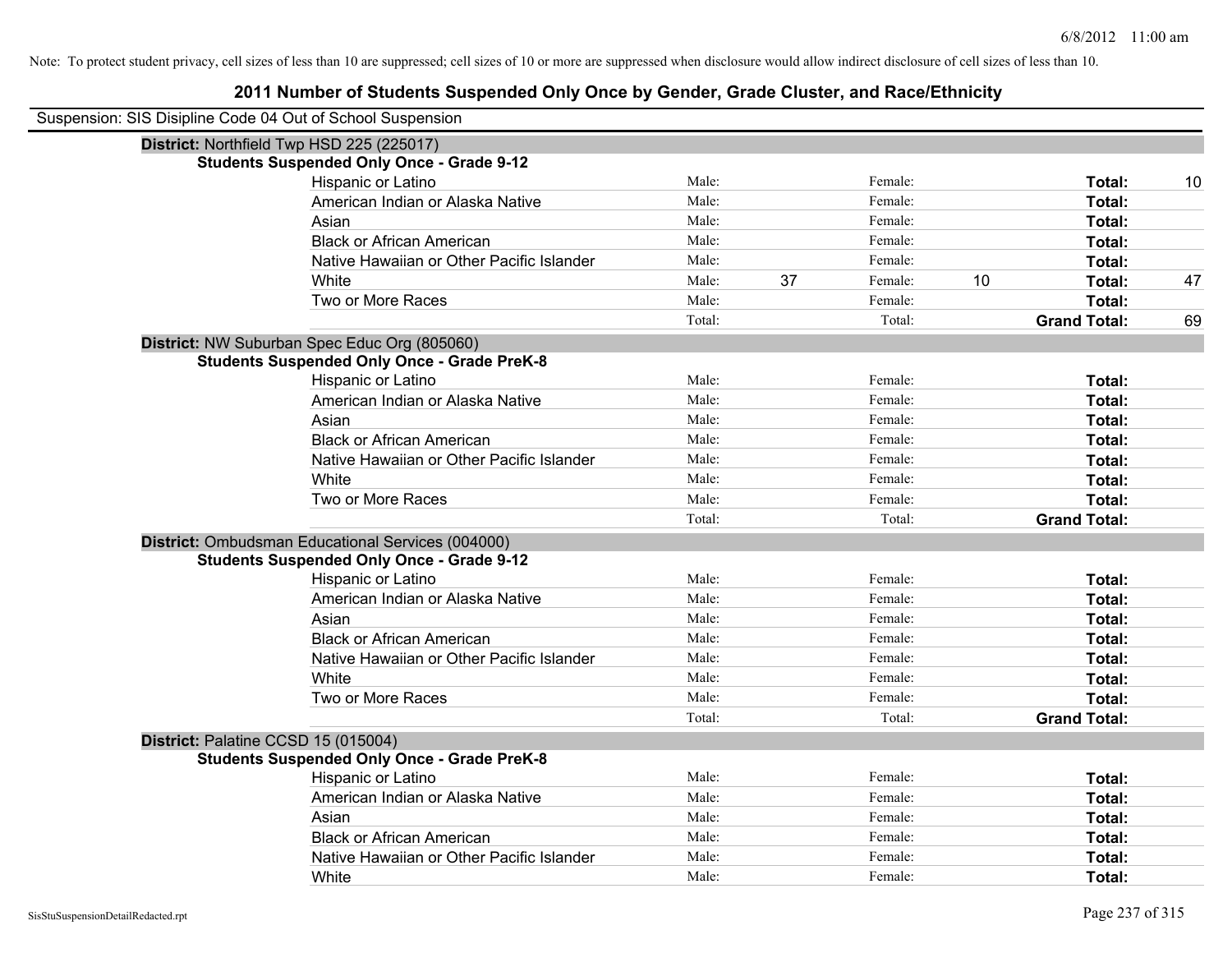| Suspension: SIS Disipline Code 04 Out of School Suspension |        |         |                     |    |
|------------------------------------------------------------|--------|---------|---------------------|----|
| Two or More Races                                          | Male:  | Female: | Total:              |    |
|                                                            | Total: | Total:  | <b>Grand Total:</b> | 24 |
| District: Park Ridge CCSD 64 (064004)                      |        |         |                     |    |
| <b>Students Suspended Only Once - Grade PreK-8</b>         |        |         |                     |    |
| Hispanic or Latino                                         | Male:  | Female: | Total:              |    |
| American Indian or Alaska Native                           | Male:  | Female: | Total:              |    |
| Asian                                                      | Male:  | Female: | Total:              |    |
| <b>Black or African American</b>                           | Male:  | Female: | Total:              |    |
| Native Hawaiian or Other Pacific Islander                  | Male:  | Female: | Total:              |    |
| White                                                      | Male:  | Female: | Total:              | 25 |
| Two or More Races                                          | Male:  | Female: | Total:              |    |
|                                                            | Total: | Total:  | <b>Grand Total:</b> |    |
| District: Prospect Heights SD 23 (023002)                  |        |         |                     |    |
| <b>Students Suspended Only Once - Grade PreK-8</b>         |        |         |                     |    |
| Hispanic or Latino                                         | Male:  | Female: | Total:              |    |
| American Indian or Alaska Native                           | Male:  | Female: | Total:              |    |
| Asian                                                      | Male:  | Female: | Total:              |    |
| <b>Black or African American</b>                           | Male:  | Female: | Total:              |    |
| Native Hawaiian or Other Pacific Islander                  | Male:  | Female: | Total:              |    |
| White                                                      | Male:  | Female: | Total:              |    |
| Two or More Races                                          | Male:  | Female: | Total:              |    |
|                                                            | Total: | Total:  | <b>Grand Total:</b> |    |
| District: River Trails SD 26 (026002)                      |        |         |                     |    |
| <b>Students Suspended Only Once - Grade PreK-8</b>         |        |         |                     |    |
| Hispanic or Latino                                         | Male:  | Female: | Total:              | 12 |
| American Indian or Alaska Native                           | Male:  | Female: | Total:              |    |
| Asian                                                      | Male:  | Female: | Total:              |    |
| <b>Black or African American</b>                           | Male:  | Female: | Total:              |    |
| Native Hawaiian or Other Pacific Islander                  | Male:  | Female: | Total:              |    |
| White                                                      | Male:  | Female: | Total:              |    |
| Two or More Races                                          | Male:  | Female: | Total:              |    |
|                                                            | Total: | Total:  | <b>Grand Total:</b> | 23 |
| District: Schaumburg CCSD 54 (054004)                      |        |         |                     |    |
| <b>Students Suspended Only Once - Grade PreK-8</b>         |        |         |                     |    |
| Hispanic or Latino                                         | Male:  | Female: | Total:              | 37 |
| American Indian or Alaska Native                           | Male:  | Female: | Total:              |    |
| Asian                                                      | Male:  | Female: | Total:              |    |
| <b>Black or African American</b>                           | Male:  | Female: | Total:              | 31 |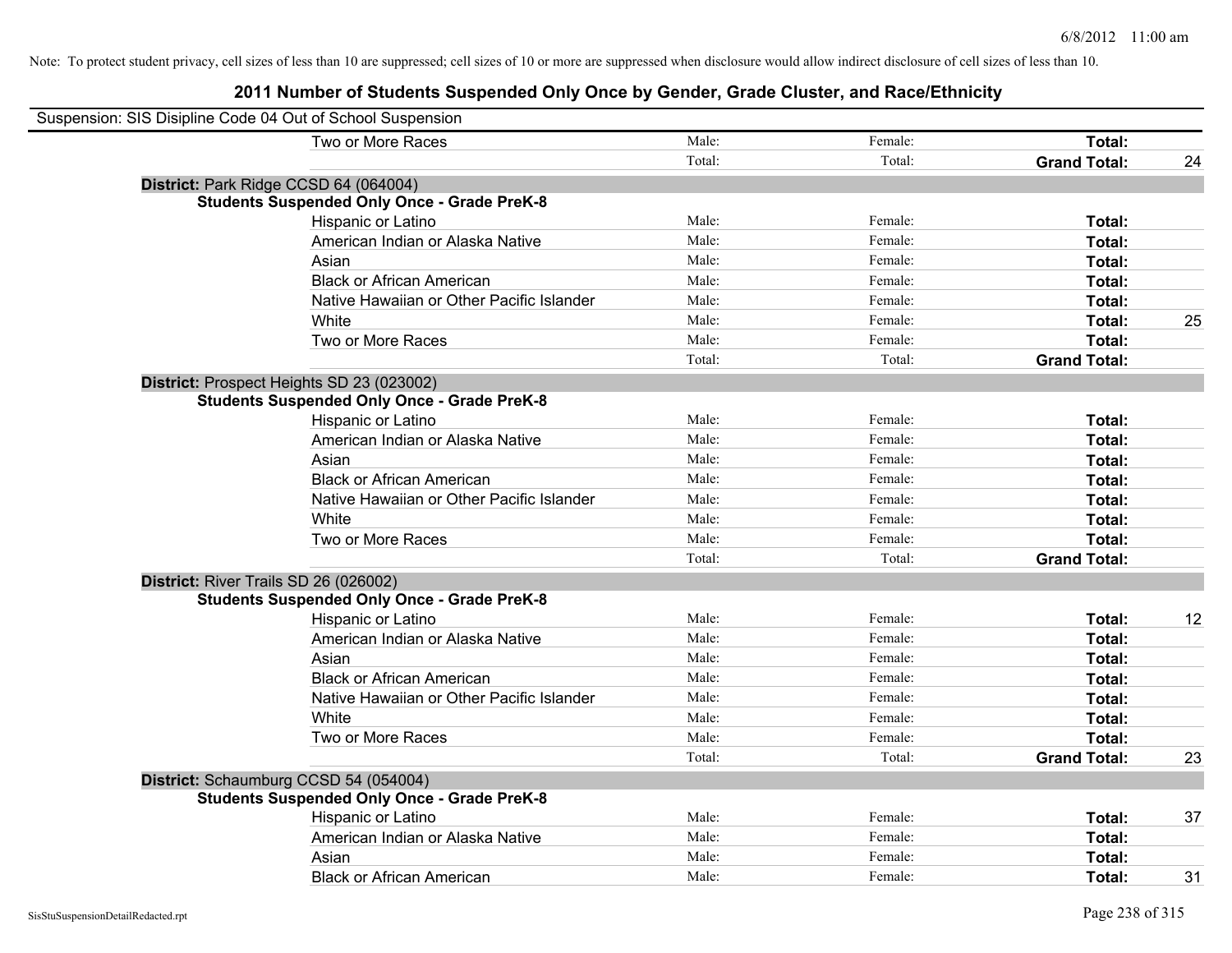| Suspension: SIS Disipline Code 04 Out of School Suspension |        |    |         |    |                     |     |
|------------------------------------------------------------|--------|----|---------|----|---------------------|-----|
| Native Hawaiian or Other Pacific Islander                  | Male:  |    | Female: |    | Total:              |     |
| White                                                      | Male:  |    | Female: |    | <b>Total:</b>       | 38  |
| Two or More Races                                          | Male:  |    | Female: |    | Total:              |     |
|                                                            | Total: | 98 | Total:  | 24 | <b>Grand Total:</b> | 122 |
| District: Skokie SD 68 (068002)                            |        |    |         |    |                     |     |
| <b>Students Suspended Only Once - Grade PreK-8</b>         |        |    |         |    |                     |     |
| Hispanic or Latino                                         | Male:  |    | Female: |    | Total:              |     |
| American Indian or Alaska Native                           | Male:  |    | Female: |    | Total:              |     |
| Asian                                                      | Male:  |    | Female: |    | Total:              |     |
| <b>Black or African American</b>                           | Male:  |    | Female: |    | Total:              | 10  |
| Native Hawaiian or Other Pacific Islander                  | Male:  |    | Female: |    | Total:              |     |
| White                                                      | Male:  |    | Female: |    | Total:              |     |
| Two or More Races                                          | Male:  |    | Female: |    | Total:              |     |
|                                                            | Total: | 12 | Total:  | 10 | <b>Grand Total:</b> | 22  |
| District: Skokie SD 69 (069002)                            |        |    |         |    |                     |     |
| <b>Students Suspended Only Once - Grade PreK-8</b>         |        |    |         |    |                     |     |
| Hispanic or Latino                                         | Male:  |    | Female: |    | Total:              |     |
| American Indian or Alaska Native                           | Male:  |    | Female: |    | Total:              |     |
| Asian                                                      | Male:  |    | Female: |    | Total:              |     |
| <b>Black or African American</b>                           | Male:  |    | Female: |    | Total:              |     |
| Native Hawaiian or Other Pacific Islander                  | Male:  |    | Female: |    | Total:              |     |
| White                                                      | Male:  |    | Female: |    | Total:              |     |
| Two or More Races                                          | Male:  |    | Female: |    | Total:              |     |
|                                                            | Total: |    | Total:  |    | <b>Grand Total:</b> | 14  |
| District: Skokie SD 73-5 (073502)                          |        |    |         |    |                     |     |
| <b>Students Suspended Only Once - Grade PreK-8</b>         |        |    |         |    |                     |     |
| Hispanic or Latino                                         | Male:  |    | Female: |    | Total:              |     |
| American Indian or Alaska Native                           | Male:  |    | Female: |    | Total:              |     |
| Asian                                                      | Male:  |    | Female: |    | Total:              |     |
| <b>Black or African American</b>                           | Male:  |    | Female: |    | Total:              |     |
| Native Hawaiian or Other Pacific Islander                  | Male:  |    | Female: |    | Total:              |     |
| White                                                      | Male:  |    | Female: |    | Total:              |     |
| Two or More Races                                          | Male:  |    | Female: |    | Total:              |     |
|                                                            | Total: |    | Total:  |    | <b>Grand Total:</b> | 22  |
| District: South Campus (019700)                            |        |    |         |    |                     |     |
| <b>Students Suspended Only Once - Grade PreK-8</b>         |        |    |         |    |                     |     |
| Hispanic or Latino                                         | Male:  |    | Female: |    | Total:              |     |
| American Indian or Alaska Native                           | Male:  |    | Female: |    | Total:              |     |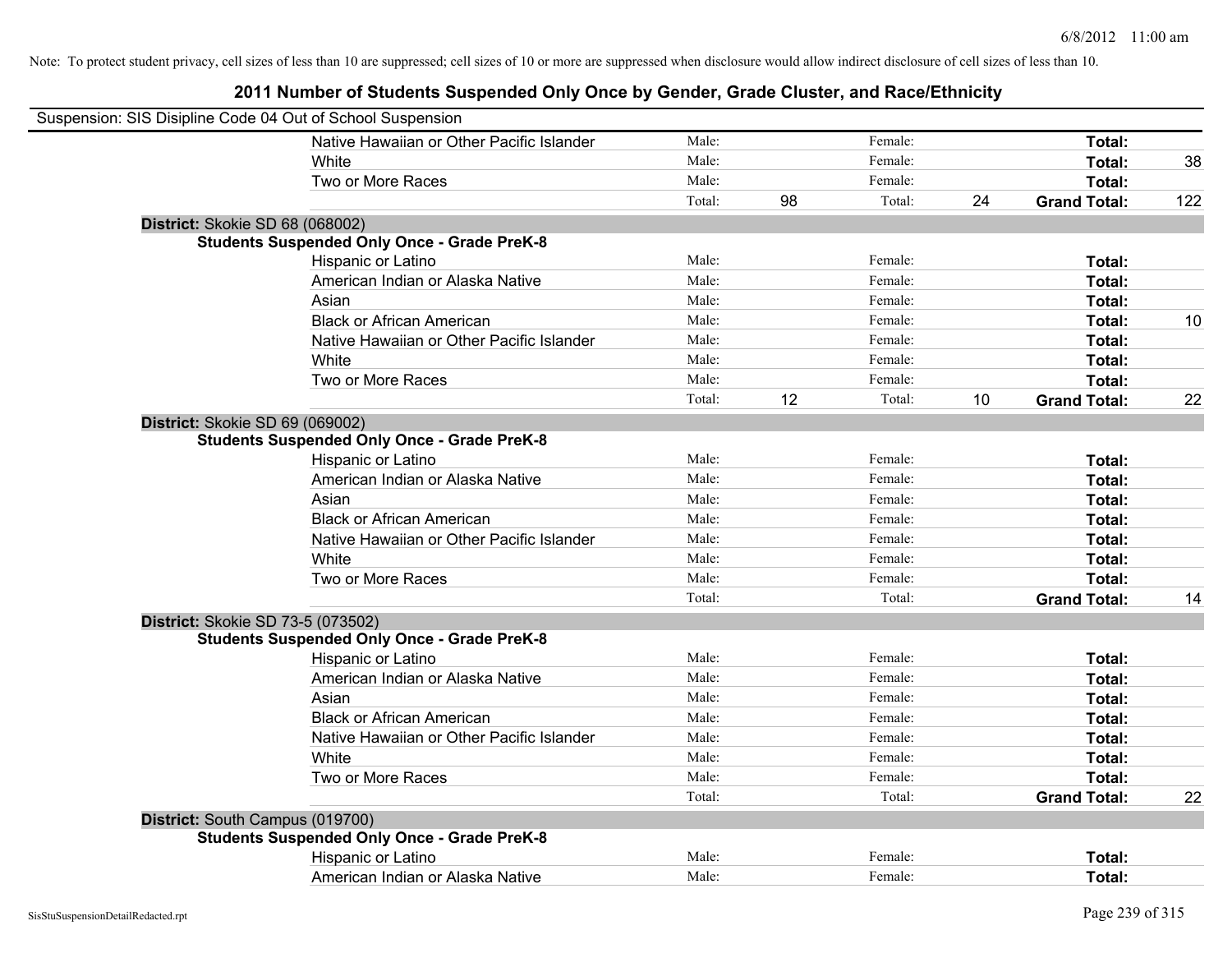### **2011 Number of Students Suspended Only Once by Gender, Grade Cluster, and Race/Ethnicity**

| Suspension: SIS Disipline Code 04 Out of School Suspension |        |     |         |    |                     |     |
|------------------------------------------------------------|--------|-----|---------|----|---------------------|-----|
| Asian                                                      | Male:  |     | Female: |    | Total:              |     |
| <b>Black or African American</b>                           | Male:  |     | Female: |    | Total:              |     |
| Native Hawaiian or Other Pacific Islander                  | Male:  |     | Female: |    | Total:              |     |
| White                                                      | Male:  |     | Female: |    | Total:              |     |
| Two or More Races                                          | Male:  |     | Female: |    | Total:              |     |
|                                                            | Total: |     | Total:  |    | <b>Grand Total:</b> |     |
| District: Sunset Ridge SD 29 (029002)                      |        |     |         |    |                     |     |
| <b>Students Suspended Only Once - Grade PreK-8</b>         |        |     |         |    |                     |     |
| <b>Hispanic or Latino</b>                                  | Male:  |     | Female: |    | Total:              |     |
| American Indian or Alaska Native                           | Male:  |     | Female: |    | Total:              |     |
| Asian                                                      | Male:  |     | Female: |    | Total:              |     |
| <b>Black or African American</b>                           | Male:  |     | Female: |    | Total:              |     |
| Native Hawaiian or Other Pacific Islander                  | Male:  |     | Female: |    | Total:              |     |
| White                                                      | Male:  |     | Female: |    | Total:              |     |
| Two or More Races                                          | Male:  |     | Female: |    | Total:              |     |
|                                                            | Total: |     | Total:  |    | <b>Grand Total:</b> |     |
| District: Township HSD 211 (211017)                        |        |     |         |    |                     |     |
| <b>Students Suspended Only Once - Grade 9-12</b>           |        |     |         |    |                     |     |
| Hispanic or Latino                                         | Male:  | 93  | Female: | 60 | Total:              | 153 |
| American Indian or Alaska Native                           | Male:  |     | Female: |    | Total:              |     |
| Asian                                                      | Male:  |     | Female: |    | Total:              | 27  |
| <b>Black or African American</b>                           | Male:  | 48  | Female: | 45 | Total:              | 93  |
| Native Hawaiian or Other Pacific Islander                  | Male:  |     | Female: |    | Total:              |     |
| White                                                      | Male:  | 166 | Female: | 66 | Total:              | 232 |
| Two or More Races                                          | Male:  |     | Female: |    | Total:              | 15  |
|                                                            | Total: |     | Total:  |    | <b>Grand Total:</b> |     |
| District: Township HSD 214 (214017)                        |        |     |         |    |                     |     |
| <b>Students Suspended Only Once - Grade 9-12</b>           |        |     |         |    |                     |     |
| Hispanic or Latino                                         | Male:  | 106 | Female: | 68 | Total:              | 174 |
| American Indian or Alaska Native                           | Male:  |     | Female: |    | Total:              |     |
| Asian                                                      | Male:  |     | Female: |    | Total:              | 19  |
| <b>Black or African American</b>                           | Male:  |     | Female: |    | Total:              | 25  |
| Native Hawaiian or Other Pacific Islander                  | Male:  |     | Female: |    | Total:              |     |
| White                                                      | Male:  | 107 | Female: | 37 | Total:              | 144 |
| Two or More Races                                          | Male:  |     | Female: |    | Total:              |     |
|                                                            | Total: |     | Total:  |    | <b>Grand Total:</b> |     |
| District: Wheeling CCSD 21 (021004)                        |        |     |         |    |                     |     |

**Students Suspended Only Once - Grade PreK-8**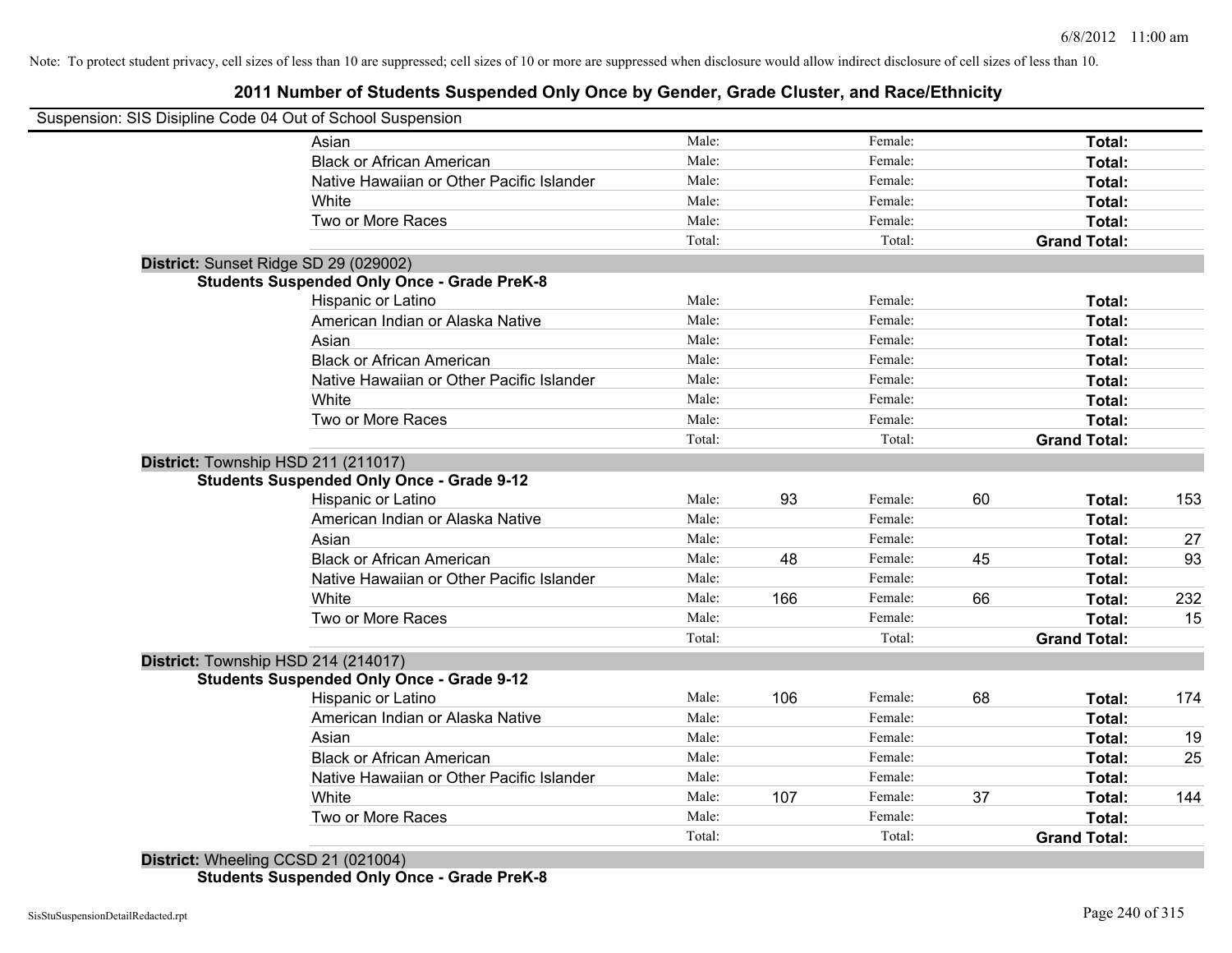|                                 | Suspension: SIS Disipline Code 04 Out of School Suspension |        |         |                     |
|---------------------------------|------------------------------------------------------------|--------|---------|---------------------|
|                                 | Hispanic or Latino                                         | Male:  | Female: | Total:<br>15        |
|                                 | American Indian or Alaska Native                           | Male:  | Female: | Total:              |
|                                 | Asian                                                      | Male:  | Female: | Total:              |
|                                 | <b>Black or African American</b>                           | Male:  | Female: | Total:              |
|                                 | Native Hawaiian or Other Pacific Islander                  | Male:  | Female: | Total:              |
|                                 | White                                                      | Male:  | Female: | Total:              |
|                                 | Two or More Races                                          | Male:  | Female: | Total:              |
|                                 |                                                            | Total: | Total:  | <b>Grand Total:</b> |
|                                 | District: Wilmette SD 39 (039002)                          |        |         |                     |
|                                 | <b>Students Suspended Only Once - Grade PreK-8</b>         |        |         |                     |
|                                 | Hispanic or Latino                                         | Male:  | Female: | Total:              |
|                                 | American Indian or Alaska Native                           | Male:  | Female: | Total:              |
|                                 | Asian                                                      | Male:  | Female: | Total:              |
|                                 | <b>Black or African American</b>                           | Male:  | Female: | Total:              |
|                                 | Native Hawaiian or Other Pacific Islander                  | Male:  | Female: | Total:              |
|                                 | White                                                      | Male:  | Female: | Total:              |
|                                 | Two or More Races                                          | Male:  | Female: | Total:              |
|                                 |                                                            | Total: | Total:  | <b>Grand Total:</b> |
| County: Non-Public School (000) |                                                            |        |         |                     |
|                                 | District: Region 05 North Cook ISC 1 (000000)              |        |         |                     |
|                                 | <b>Students Suspended Only Once - Grade PreK-8</b>         |        |         |                     |
|                                 | Hispanic or Latino                                         | Male:  | Female: | Total:              |
|                                 | American Indian or Alaska Native                           | Male:  | Female: | Total:              |
|                                 | Asian                                                      | Male:  | Female: | Total:              |
|                                 | <b>Black or African American</b>                           | Male:  | Female: | Total:              |
|                                 | Native Hawaiian or Other Pacific Islander                  | Male:  | Female: | Total:              |
|                                 | White                                                      | Male:  | Female: | Total:              |
|                                 | Two or More Races                                          | Male:  | Female: | Total:              |
|                                 |                                                            | Total: | Total:  | <b>Grand Total:</b> |
|                                 | <b>Students Suspended Only Once - Grade 9-12</b>           |        |         |                     |
|                                 | Hispanic or Latino                                         | Male:  | Female: | Total:              |
|                                 | American Indian or Alaska Native                           | Male:  | Female: | Total:              |
|                                 | Asian                                                      | Male:  | Female: | Total:              |
|                                 | <b>Black or African American</b>                           | Male:  | Female: | Total:              |
|                                 | Native Hawaiian or Other Pacific Islander                  | Male:  | Female: | Total:              |
|                                 | White                                                      | Male:  | Female: | Total:              |
|                                 | Two or More Races                                          | Male:  | Female: | Total:              |
|                                 |                                                            | Total: | Total:  | <b>Grand Total:</b> |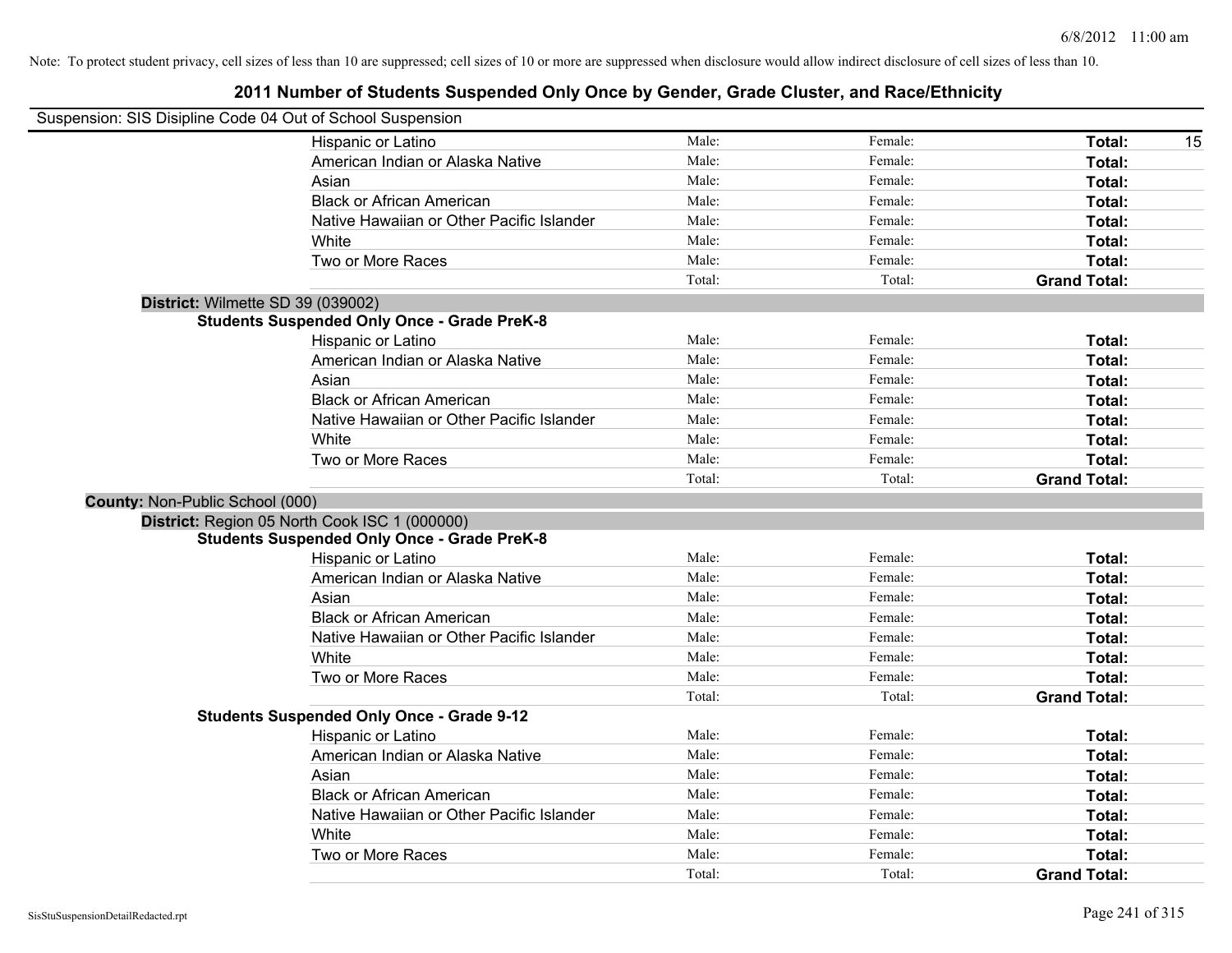### **2011 Number of Students Suspended Only Once by Gender, Grade Cluster, and Race/Ethnicity**

Suspension: SIS Disipline Code 04 Out of School Suspension

| Region: Region 06 West Cook ISC 2 (06)             |        |                                   |         |                    |                     |    |
|----------------------------------------------------|--------|-----------------------------------|---------|--------------------|---------------------|----|
|                                                    |        |                                   |         |                    |                     |    |
| District: Bellwood SD 88 (088002)                  |        |                                   |         |                    |                     |    |
| <b>Students Suspended Only Once - Grade PreK-8</b> |        |                                   |         |                    |                     |    |
| Hispanic or Latino                                 | Male:  |                                   | Female: |                    | Total:              |    |
| American Indian or Alaska Native                   | Male:  |                                   | Female: |                    | <b>Total:</b>       |    |
| Asian                                              | Male:  |                                   | Female: |                    | Total:              |    |
| <b>Black or African American</b>                   | Male:  | 21                                | Female: | 21                 | Total:              | 42 |
| Native Hawaiian or Other Pacific Islander          | Male:  |                                   | Female: |                    | Total:              |    |
| White                                              |        |                                   | Female: |                    | Total:              |    |
| Two or More Races                                  | Male:  |                                   | Female: |                    | Total:              |    |
|                                                    | Total: |                                   | Total:  |                    | <b>Grand Total:</b> |    |
| District: Berkeley SD 87 (087002)                  |        |                                   |         |                    |                     |    |
| <b>Students Suspended Only Once - Grade PreK-8</b> |        |                                   |         |                    |                     |    |
| Hispanic or Latino                                 | Male:  |                                   | Female: |                    | Total:              | 34 |
| American Indian or Alaska Native                   |        |                                   |         |                    | Total:              |    |
| Asian                                              | Male:  |                                   | Female: |                    | Total:              |    |
| <b>Black or African American</b>                   | Male:  |                                   | Female: | 25                 | Total:              | 57 |
| Native Hawaiian or Other Pacific Islander          | Male:  |                                   | Female: |                    | Total:              |    |
| White                                              | Male:  |                                   | Female: |                    | Total:              |    |
| Two or More Races                                  | Male:  |                                   | Female: |                    | <b>Total:</b>       |    |
|                                                    | Total: |                                   | Total:  |                    | <b>Grand Total:</b> |    |
| District: Berwyn North SD 98 (098002)              |        |                                   |         |                    |                     |    |
| <b>Students Suspended Only Once - Grade PreK-8</b> |        |                                   |         |                    |                     |    |
| Hispanic or Latino                                 |        |                                   |         |                    | Total:              | 39 |
| American Indian or Alaska Native                   | Male:  |                                   | Female: |                    | Total:              |    |
| Asian                                              | Male:  |                                   | Female: |                    | Total:              |    |
| <b>Black or African American</b>                   | Male:  |                                   | Female: |                    | Total:              | 14 |
| Native Hawaiian or Other Pacific Islander          | Male:  |                                   | Female: |                    | Total:              |    |
| White                                              | Male:  |                                   | Female: |                    | <b>Total:</b>       |    |
| Two or More Races                                  | Male:  |                                   | Female: |                    | Total:              |    |
|                                                    |        |                                   | Total:  |                    | <b>Grand Total:</b> |    |
| District: Berwyn South SD 100 (100002)             |        |                                   |         |                    |                     |    |
| <b>Students Suspended Only Once - Grade PreK-8</b> |        |                                   |         |                    |                     |    |
| Hispanic or Latino                                 | Male:  | 48                                | Female: | 27                 | Total:              | 75 |
| American Indian or Alaska Native                   | Male:  |                                   | Female: |                    | <b>Total:</b>       |    |
| Asian                                              | Male:  |                                   | Female: |                    | Total:              |    |
|                                                    |        | Male:<br>Male:<br>Male:<br>Total: | 32      | Female:<br>Female: |                     |    |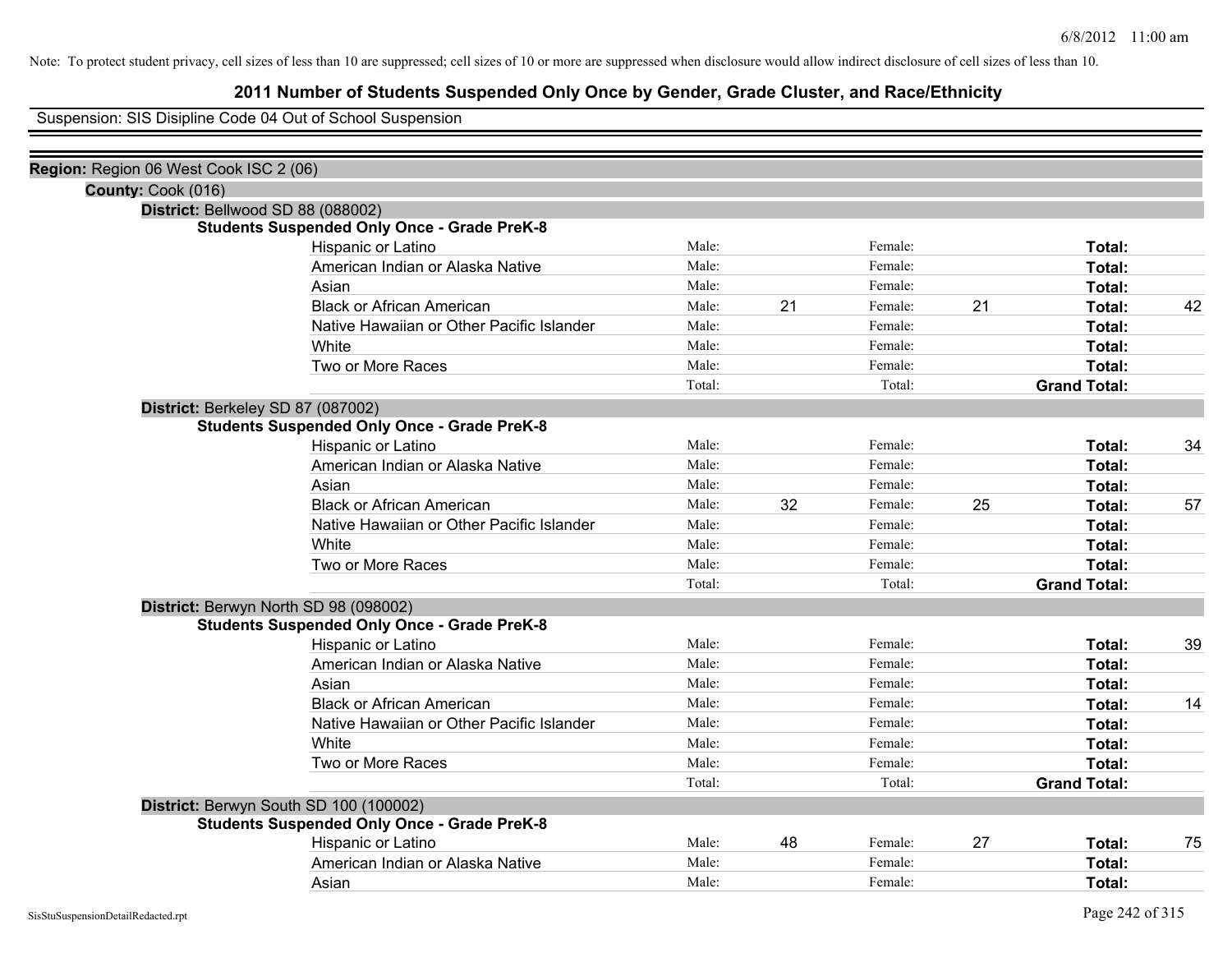| Suspension: SIS Disipline Code 04 Out of School Suspension |                                                    |        |     |         |     |                     |     |
|------------------------------------------------------------|----------------------------------------------------|--------|-----|---------|-----|---------------------|-----|
|                                                            | <b>Black or African American</b>                   | Male:  |     | Female: |     | Total:              | 10  |
|                                                            | Native Hawaiian or Other Pacific Islander          | Male:  |     | Female: |     | Total:              |     |
|                                                            | White                                              | Male:  |     | Female: |     | Total:              | 13  |
|                                                            | Two or More Races                                  | Male:  |     | Female: |     | Total:              |     |
|                                                            |                                                    | Total: |     | Total:  |     | <b>Grand Total:</b> |     |
|                                                            | District: Brookfield Lagrange Park SD 95 (095002)  |        |     |         |     |                     |     |
|                                                            | <b>Students Suspended Only Once - Grade PreK-8</b> |        |     |         |     |                     |     |
|                                                            | Hispanic or Latino                                 | Male:  |     | Female: |     | Total:              |     |
|                                                            | American Indian or Alaska Native                   | Male:  |     | Female: |     | Total:              |     |
|                                                            | Asian                                              | Male:  |     | Female: |     | Total:              |     |
|                                                            | <b>Black or African American</b>                   | Male:  |     | Female: |     | Total:              |     |
|                                                            | Native Hawaiian or Other Pacific Islander          | Male:  |     | Female: |     | Total:              |     |
|                                                            | White                                              | Male:  |     | Female: |     | Total:              |     |
|                                                            | Two or More Races                                  | Male:  |     | Female: |     | Total:              |     |
|                                                            |                                                    | Total: |     | Total:  |     | <b>Grand Total:</b> |     |
| District: Cicero SD 99 (099002)                            |                                                    |        |     |         |     |                     |     |
|                                                            | <b>Students Suspended Only Once - Grade PreK-8</b> |        |     |         |     |                     |     |
|                                                            | Hispanic or Latino                                 | Male:  | 269 | Female: | 121 | Total:              | 390 |
|                                                            | American Indian or Alaska Native                   | Male:  |     | Female: |     | Total:              |     |
|                                                            | Asian                                              | Male:  |     | Female: |     | Total:              |     |
|                                                            | <b>Black or African American</b>                   | Male:  | 11  | Female: | 10  | Total:              | 21  |
|                                                            | Native Hawaiian or Other Pacific Islander          | Male:  |     | Female: |     | Total:              |     |
|                                                            | White                                              | Male:  |     | Female: |     | Total:              | 15  |
|                                                            | Two or More Races                                  | Male:  |     | Female: |     | Total:              |     |
|                                                            |                                                    | Total: |     | Total:  |     | <b>Grand Total:</b> |     |
|                                                            | District: Elmwood Park CUSD 401 (401026)           |        |     |         |     |                     |     |
|                                                            | <b>Students Suspended Only Once - Grade PreK-8</b> |        |     |         |     |                     |     |
|                                                            | Hispanic or Latino                                 | Male:  |     | Female: |     | Total:              | 15  |
|                                                            | American Indian or Alaska Native                   | Male:  |     | Female: |     | Total:              |     |
|                                                            | Asian                                              | Male:  |     | Female: |     | Total:              |     |
|                                                            | <b>Black or African American</b>                   | Male:  |     | Female: |     | Total:              |     |
|                                                            | Native Hawaiian or Other Pacific Islander          | Male:  |     | Female: |     | Total:              |     |
|                                                            | White                                              | Male:  |     | Female: |     | Total:              | 20  |
|                                                            | Two or More Races                                  | Male:  |     | Female: |     | Total:              |     |
|                                                            |                                                    | Total: |     | Total:  |     | <b>Grand Total:</b> |     |
|                                                            | <b>Students Suspended Only Once - Grade 9-12</b>   |        |     |         |     |                     |     |
|                                                            | Hispanic or Latino                                 | Male:  |     | Female: |     | Total:              |     |
|                                                            | American Indian or Alaska Native                   | Male:  |     | Female: |     | Total:              |     |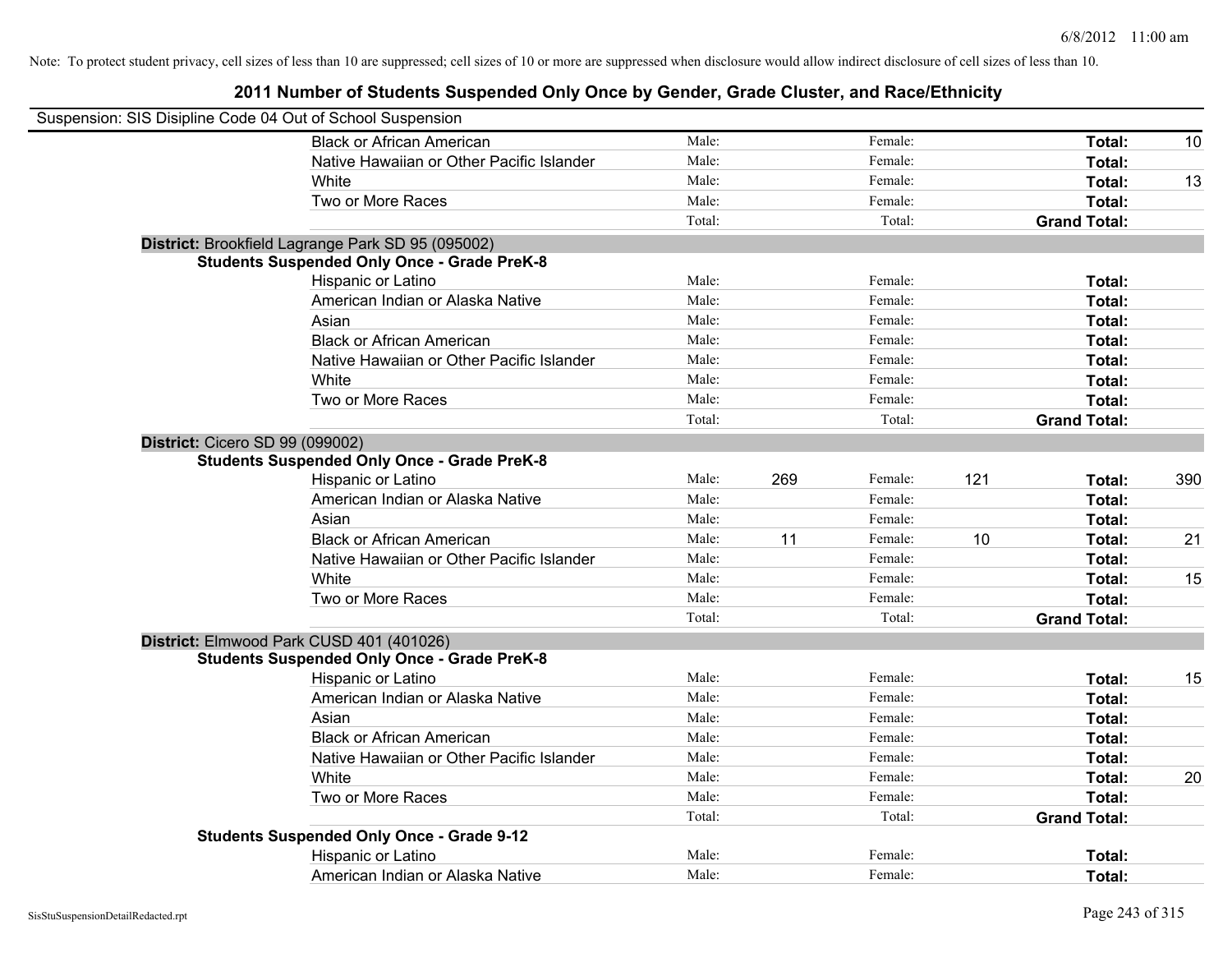# **2011 Number of Students Suspended Only Once by Gender, Grade Cluster, and Race/Ethnicity**

| Male:                                              | Female:                                                                                                                                                                                                                                                                                                                                                                                                                                                                                                                                                                                                                                                                                                             |    |                                                                                                                                                                                                                                                                                                              |                                                                                                                                                                                        |
|----------------------------------------------------|---------------------------------------------------------------------------------------------------------------------------------------------------------------------------------------------------------------------------------------------------------------------------------------------------------------------------------------------------------------------------------------------------------------------------------------------------------------------------------------------------------------------------------------------------------------------------------------------------------------------------------------------------------------------------------------------------------------------|----|--------------------------------------------------------------------------------------------------------------------------------------------------------------------------------------------------------------------------------------------------------------------------------------------------------------|----------------------------------------------------------------------------------------------------------------------------------------------------------------------------------------|
|                                                    |                                                                                                                                                                                                                                                                                                                                                                                                                                                                                                                                                                                                                                                                                                                     |    | Total:                                                                                                                                                                                                                                                                                                       |                                                                                                                                                                                        |
| <b>Black or African American</b><br>Male:          | Female:                                                                                                                                                                                                                                                                                                                                                                                                                                                                                                                                                                                                                                                                                                             |    | Total:                                                                                                                                                                                                                                                                                                       |                                                                                                                                                                                        |
| Native Hawaiian or Other Pacific Islander<br>Male: |                                                                                                                                                                                                                                                                                                                                                                                                                                                                                                                                                                                                                                                                                                                     |    | Total:                                                                                                                                                                                                                                                                                                       |                                                                                                                                                                                        |
| Male:                                              | 24                                                                                                                                                                                                                                                                                                                                                                                                                                                                                                                                                                                                                                                                                                                  | 12 | Total:                                                                                                                                                                                                                                                                                                       | 36                                                                                                                                                                                     |
| Male:                                              |                                                                                                                                                                                                                                                                                                                                                                                                                                                                                                                                                                                                                                                                                                                     |    | Total:                                                                                                                                                                                                                                                                                                       |                                                                                                                                                                                        |
| Total:                                             |                                                                                                                                                                                                                                                                                                                                                                                                                                                                                                                                                                                                                                                                                                                     |    | <b>Grand Total:</b>                                                                                                                                                                                                                                                                                          | 54                                                                                                                                                                                     |
|                                                    |                                                                                                                                                                                                                                                                                                                                                                                                                                                                                                                                                                                                                                                                                                                     |    |                                                                                                                                                                                                                                                                                                              |                                                                                                                                                                                        |
|                                                    |                                                                                                                                                                                                                                                                                                                                                                                                                                                                                                                                                                                                                                                                                                                     |    |                                                                                                                                                                                                                                                                                                              |                                                                                                                                                                                        |
|                                                    |                                                                                                                                                                                                                                                                                                                                                                                                                                                                                                                                                                                                                                                                                                                     |    | Total:                                                                                                                                                                                                                                                                                                       |                                                                                                                                                                                        |
|                                                    |                                                                                                                                                                                                                                                                                                                                                                                                                                                                                                                                                                                                                                                                                                                     |    | Total:                                                                                                                                                                                                                                                                                                       |                                                                                                                                                                                        |
|                                                    |                                                                                                                                                                                                                                                                                                                                                                                                                                                                                                                                                                                                                                                                                                                     |    | Total:                                                                                                                                                                                                                                                                                                       |                                                                                                                                                                                        |
|                                                    |                                                                                                                                                                                                                                                                                                                                                                                                                                                                                                                                                                                                                                                                                                                     |    | Total:                                                                                                                                                                                                                                                                                                       | 28                                                                                                                                                                                     |
| Male:                                              |                                                                                                                                                                                                                                                                                                                                                                                                                                                                                                                                                                                                                                                                                                                     |    | Total:                                                                                                                                                                                                                                                                                                       |                                                                                                                                                                                        |
| Male:                                              |                                                                                                                                                                                                                                                                                                                                                                                                                                                                                                                                                                                                                                                                                                                     |    | Total:                                                                                                                                                                                                                                                                                                       |                                                                                                                                                                                        |
| Male:                                              |                                                                                                                                                                                                                                                                                                                                                                                                                                                                                                                                                                                                                                                                                                                     |    | Total:                                                                                                                                                                                                                                                                                                       |                                                                                                                                                                                        |
| Total:                                             |                                                                                                                                                                                                                                                                                                                                                                                                                                                                                                                                                                                                                                                                                                                     |    | <b>Grand Total:</b>                                                                                                                                                                                                                                                                                          |                                                                                                                                                                                        |
|                                                    |                                                                                                                                                                                                                                                                                                                                                                                                                                                                                                                                                                                                                                                                                                                     |    |                                                                                                                                                                                                                                                                                                              |                                                                                                                                                                                        |
|                                                    |                                                                                                                                                                                                                                                                                                                                                                                                                                                                                                                                                                                                                                                                                                                     |    |                                                                                                                                                                                                                                                                                                              |                                                                                                                                                                                        |
|                                                    |                                                                                                                                                                                                                                                                                                                                                                                                                                                                                                                                                                                                                                                                                                                     |    |                                                                                                                                                                                                                                                                                                              |                                                                                                                                                                                        |
|                                                    |                                                                                                                                                                                                                                                                                                                                                                                                                                                                                                                                                                                                                                                                                                                     |    |                                                                                                                                                                                                                                                                                                              |                                                                                                                                                                                        |
|                                                    |                                                                                                                                                                                                                                                                                                                                                                                                                                                                                                                                                                                                                                                                                                                     |    |                                                                                                                                                                                                                                                                                                              |                                                                                                                                                                                        |
|                                                    |                                                                                                                                                                                                                                                                                                                                                                                                                                                                                                                                                                                                                                                                                                                     |    |                                                                                                                                                                                                                                                                                                              |                                                                                                                                                                                        |
|                                                    |                                                                                                                                                                                                                                                                                                                                                                                                                                                                                                                                                                                                                                                                                                                     |    |                                                                                                                                                                                                                                                                                                              |                                                                                                                                                                                        |
|                                                    |                                                                                                                                                                                                                                                                                                                                                                                                                                                                                                                                                                                                                                                                                                                     |    |                                                                                                                                                                                                                                                                                                              |                                                                                                                                                                                        |
|                                                    |                                                                                                                                                                                                                                                                                                                                                                                                                                                                                                                                                                                                                                                                                                                     |    |                                                                                                                                                                                                                                                                                                              |                                                                                                                                                                                        |
|                                                    |                                                                                                                                                                                                                                                                                                                                                                                                                                                                                                                                                                                                                                                                                                                     |    |                                                                                                                                                                                                                                                                                                              |                                                                                                                                                                                        |
|                                                    |                                                                                                                                                                                                                                                                                                                                                                                                                                                                                                                                                                                                                                                                                                                     |    |                                                                                                                                                                                                                                                                                                              |                                                                                                                                                                                        |
|                                                    |                                                                                                                                                                                                                                                                                                                                                                                                                                                                                                                                                                                                                                                                                                                     |    |                                                                                                                                                                                                                                                                                                              |                                                                                                                                                                                        |
|                                                    |                                                                                                                                                                                                                                                                                                                                                                                                                                                                                                                                                                                                                                                                                                                     |    |                                                                                                                                                                                                                                                                                                              |                                                                                                                                                                                        |
|                                                    |                                                                                                                                                                                                                                                                                                                                                                                                                                                                                                                                                                                                                                                                                                                     |    |                                                                                                                                                                                                                                                                                                              |                                                                                                                                                                                        |
|                                                    |                                                                                                                                                                                                                                                                                                                                                                                                                                                                                                                                                                                                                                                                                                                     |    |                                                                                                                                                                                                                                                                                                              |                                                                                                                                                                                        |
|                                                    |                                                                                                                                                                                                                                                                                                                                                                                                                                                                                                                                                                                                                                                                                                                     |    |                                                                                                                                                                                                                                                                                                              | 15                                                                                                                                                                                     |
|                                                    |                                                                                                                                                                                                                                                                                                                                                                                                                                                                                                                                                                                                                                                                                                                     |    |                                                                                                                                                                                                                                                                                                              |                                                                                                                                                                                        |
|                                                    |                                                                                                                                                                                                                                                                                                                                                                                                                                                                                                                                                                                                                                                                                                                     |    |                                                                                                                                                                                                                                                                                                              |                                                                                                                                                                                        |
|                                                    |                                                                                                                                                                                                                                                                                                                                                                                                                                                                                                                                                                                                                                                                                                                     |    |                                                                                                                                                                                                                                                                                                              |                                                                                                                                                                                        |
|                                                    |                                                                                                                                                                                                                                                                                                                                                                                                                                                                                                                                                                                                                                                                                                                     |    |                                                                                                                                                                                                                                                                                                              |                                                                                                                                                                                        |
|                                                    | <b>Students Suspended Only Once - Grade PreK-8</b><br>Male:<br>Male:<br>American Indian or Alaska Native<br>Male:<br>Male:<br><b>Black or African American</b><br>Native Hawaiian or Other Pacific Islander<br><b>Students Suspended Only Once - Grade PreK-8</b><br>Male:<br>Male:<br>American Indian or Alaska Native<br>Male:<br><b>Black or African American</b><br>Male:<br>Native Hawaiian or Other Pacific Islander<br>Male:<br>Male:<br>Male:<br>Total:<br><b>Students Suspended Only Once - Grade PreK-8</b><br>Male:<br>American Indian or Alaska Native<br>Male:<br>Male:<br><b>Black or African American</b><br>Male:<br>Native Hawaiian or Other Pacific Islander<br>Male:<br>Male:<br>Male:<br>Total: |    | Female:<br>Female:<br>Female:<br>Total:<br>Female:<br>Female:<br>Female:<br>Female:<br>Female:<br>Female:<br>Female:<br>Total:<br>Female:<br>Female:<br>Female:<br>Female:<br>Female:<br>Female:<br>Female:<br>Total:<br>Female:<br>Female:<br>Female:<br>Female:<br>Female:<br>Female:<br>Female:<br>Total: | Total:<br>Total:<br>Total:<br>Total:<br>Total:<br>Total:<br>Total:<br><b>Grand Total:</b><br>Total:<br>Total:<br>Total:<br>Total:<br>Total:<br>Total:<br>Total:<br><b>Grand Total:</b> |

**Students Suspended Only Once - Grade 9-12**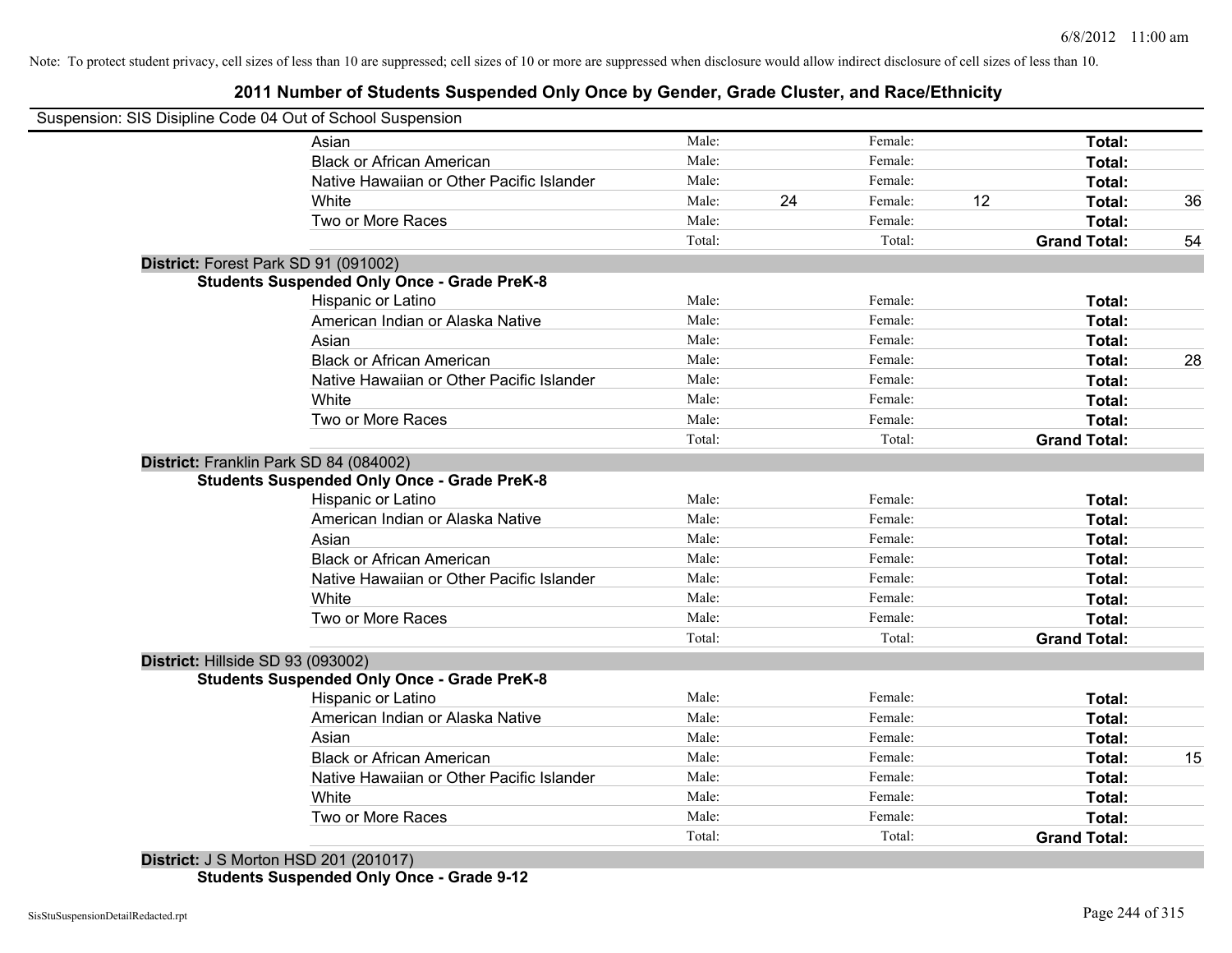| Suspension: SIS Disipline Code 04 Out of School Suspension |                                                    |        |     |         |     |                     |     |
|------------------------------------------------------------|----------------------------------------------------|--------|-----|---------|-----|---------------------|-----|
|                                                            | Hispanic or Latino                                 | Male:  | 526 | Female: | 389 | Total:              | 915 |
|                                                            | American Indian or Alaska Native                   | Male:  |     | Female: |     | Total:              | 10  |
|                                                            | Asian                                              | Male:  |     | Female: |     | Total:              |     |
|                                                            | <b>Black or African American</b>                   | Male:  | 28  | Female: | 23  | Total:              | 51  |
|                                                            | Native Hawaiian or Other Pacific Islander          | Male:  |     | Female: |     | Total:              |     |
|                                                            | White                                              | Male:  | 35  | Female: | 28  | Total:              | 63  |
|                                                            | Two or More Races                                  | Male:  |     | Female: |     | Total:              |     |
|                                                            |                                                    | Total: |     | Total:  |     | <b>Grand Total:</b> |     |
| District: Komarek SD 94 (094002)                           |                                                    |        |     |         |     |                     |     |
|                                                            | <b>Students Suspended Only Once - Grade PreK-8</b> |        |     |         |     |                     |     |
|                                                            | Hispanic or Latino                                 | Male:  |     | Female: |     | Total:              |     |
|                                                            | American Indian or Alaska Native                   | Male:  |     | Female: |     | Total:              |     |
|                                                            | Asian                                              | Male:  |     | Female: |     | Total:              |     |
|                                                            | <b>Black or African American</b>                   | Male:  |     | Female: |     | Total:              |     |
|                                                            | Native Hawaiian or Other Pacific Islander          | Male:  |     | Female: |     | Total:              |     |
|                                                            | White                                              | Male:  |     | Female: |     | Total:              |     |
|                                                            | Two or More Races                                  | Male:  |     | Female: |     | Total:              |     |
|                                                            |                                                    | Total: |     | Total:  |     | <b>Grand Total:</b> | 18  |
| District: La Grange SD 102 (102002)                        |                                                    |        |     |         |     |                     |     |
|                                                            | <b>Students Suspended Only Once - Grade PreK-8</b> |        |     |         |     |                     |     |
|                                                            | Hispanic or Latino                                 | Male:  |     | Female: |     | Total:              |     |
|                                                            | American Indian or Alaska Native                   | Male:  |     | Female: |     | Total:              |     |
|                                                            | Asian                                              | Male:  |     | Female: |     | Total:              |     |
|                                                            | <b>Black or African American</b>                   | Male:  |     | Female: |     | Total:              |     |
|                                                            | Native Hawaiian or Other Pacific Islander          | Male:  |     | Female: |     | Total:              |     |
|                                                            | White                                              | Male:  |     | Female: |     | Total:              |     |
|                                                            | Two or More Races                                  | Male:  |     | Female: |     | Total:              |     |
|                                                            |                                                    | Total: |     | Total:  |     | <b>Grand Total:</b> | 10  |
|                                                            | District: LaGrange Highlands SD 106 (106002)       |        |     |         |     |                     |     |
|                                                            | <b>Students Suspended Only Once - Grade PreK-8</b> |        |     |         |     |                     |     |
|                                                            | Hispanic or Latino                                 | Male:  |     | Female: |     | Total:              |     |
|                                                            | American Indian or Alaska Native                   | Male:  |     | Female: |     | Total:              |     |
|                                                            | Asian                                              | Male:  |     | Female: |     | Total:              |     |
|                                                            | <b>Black or African American</b>                   | Male:  |     | Female: |     | Total:              |     |
|                                                            | Native Hawaiian or Other Pacific Islander          | Male:  |     | Female: |     | Total:              |     |
|                                                            | White                                              | Male:  |     | Female: |     | Total:              |     |
|                                                            | Two or More Races                                  | Male:  |     | Female: |     | <b>Total:</b>       |     |
|                                                            |                                                    | Total: |     | Total:  |     | <b>Grand Total:</b> |     |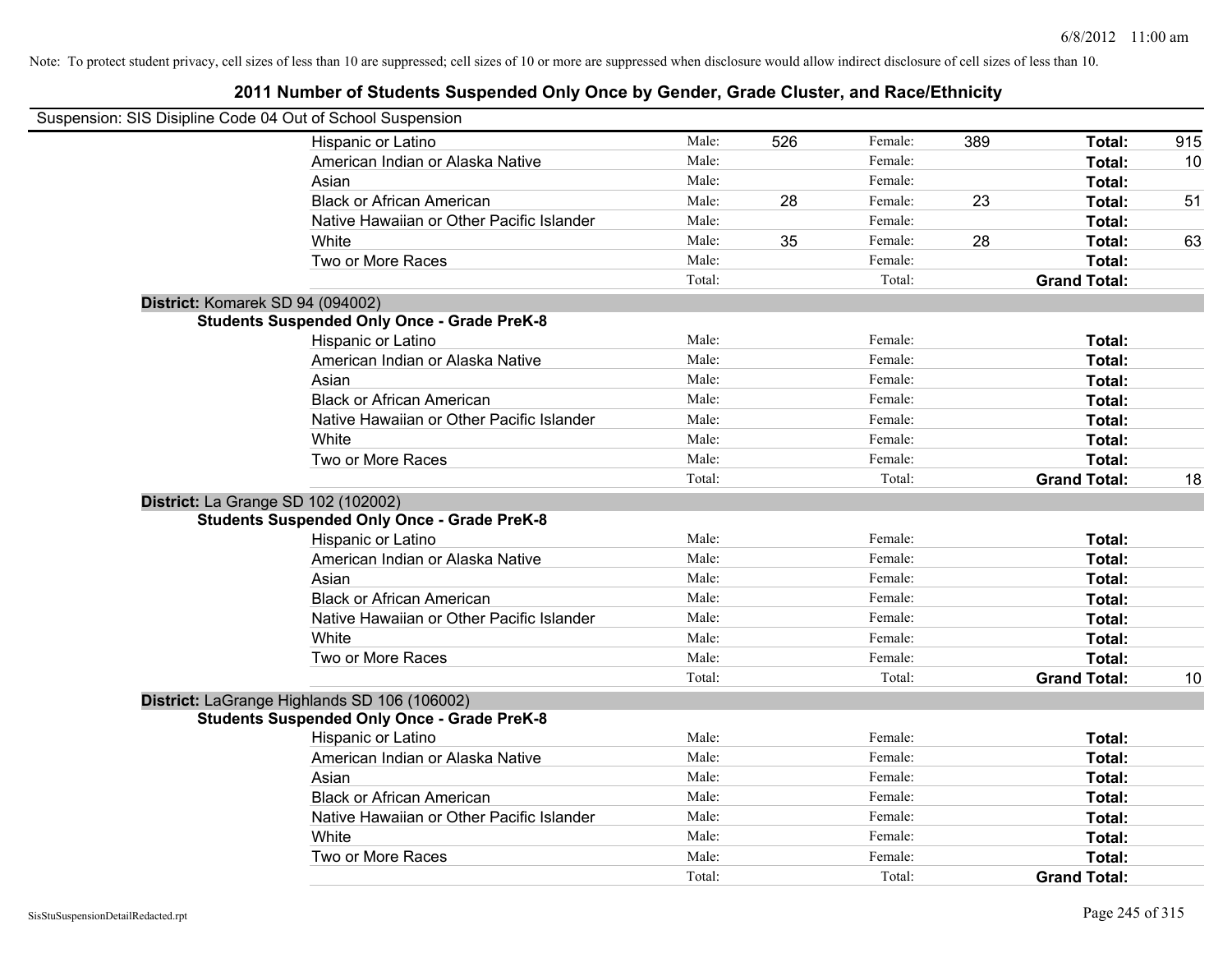| Suspension: SIS Disipline Code 04 Out of School Suspension |                                                    |        |     |         |    |                     |     |
|------------------------------------------------------------|----------------------------------------------------|--------|-----|---------|----|---------------------|-----|
| District: Leyden CHSD 212 (212016)                         |                                                    |        |     |         |    |                     |     |
|                                                            | <b>Students Suspended Only Once - Grade 9-12</b>   |        |     |         |    |                     |     |
|                                                            | Hispanic or Latino                                 | Male:  | 103 | Female: | 61 | Total:              | 164 |
|                                                            | American Indian or Alaska Native                   | Male:  |     | Female: |    | Total:              |     |
|                                                            | Asian                                              | Male:  |     | Female: |    | Total:              |     |
|                                                            | <b>Black or African American</b>                   | Male:  |     | Female: |    | Total:              |     |
|                                                            | Native Hawaiian or Other Pacific Islander          | Male:  |     | Female: |    | Total:              |     |
|                                                            | White                                              | Male:  | 58  | Female: | 42 | Total:              | 100 |
|                                                            | Two or More Races                                  | Male:  |     | Female: |    | Total:              |     |
|                                                            |                                                    | Total: |     | Total:  |    | <b>Grand Total:</b> | 281 |
| District: Lindop SD 92 (092002)                            |                                                    |        |     |         |    |                     |     |
|                                                            | <b>Students Suspended Only Once - Grade PreK-8</b> |        |     |         |    |                     |     |
|                                                            | Hispanic or Latino                                 | Male:  |     | Female: |    | Total:              |     |
|                                                            | American Indian or Alaska Native                   | Male:  |     | Female: |    | Total:              |     |
|                                                            | Asian                                              | Male:  |     | Female: |    | Total:              |     |
|                                                            | <b>Black or African American</b>                   | Male:  |     | Female: |    | Total:              | 24  |
|                                                            | Native Hawaiian or Other Pacific Islander          | Male:  |     | Female: |    | Total:              |     |
|                                                            | White                                              | Male:  |     | Female: |    | Total:              |     |
|                                                            | Two or More Races                                  | Male:  |     | Female: |    | Total:              |     |
|                                                            |                                                    | Total: |     | Total:  |    | <b>Grand Total:</b> |     |
| District: Lyons SD 103 (103002)                            |                                                    |        |     |         |    |                     |     |
|                                                            | <b>Students Suspended Only Once - Grade PreK-8</b> |        |     |         |    |                     |     |
|                                                            | Hispanic or Latino                                 | Male:  |     | Female: |    | Total:              |     |
|                                                            | American Indian or Alaska Native                   | Male:  |     | Female: |    | Total:              |     |
|                                                            | Asian                                              | Male:  |     | Female: |    | Total:              |     |
|                                                            | <b>Black or African American</b>                   | Male:  |     | Female: |    | Total:              |     |
|                                                            | Native Hawaiian or Other Pacific Islander          | Male:  |     | Female: |    | Total:              |     |
|                                                            | White                                              | Male:  |     | Female: |    | Total:              |     |
|                                                            | Two or More Races                                  | Male:  |     | Female: |    | Total:              |     |
|                                                            |                                                    | Total: |     | Total:  |    | <b>Grand Total:</b> | 12  |
|                                                            | District: Lyons Twp HSD 204 (204017)               |        |     |         |    |                     |     |
|                                                            | <b>Students Suspended Only Once - Grade 9-12</b>   |        |     |         |    |                     |     |
|                                                            | Hispanic or Latino                                 | Male:  | 28  | Female: | 14 | Total:              | 42  |
|                                                            | American Indian or Alaska Native                   | Male:  |     | Female: |    | Total:              |     |
|                                                            | Asian                                              | Male:  |     | Female: |    | Total:              |     |
|                                                            | <b>Black or African American</b>                   | Male:  |     | Female: |    | Total:              | 14  |
|                                                            | Native Hawaiian or Other Pacific Islander          | Male:  |     | Female: |    | Total:              |     |
|                                                            | White                                              | Male:  | 59  | Female: | 13 | Total:              | 72  |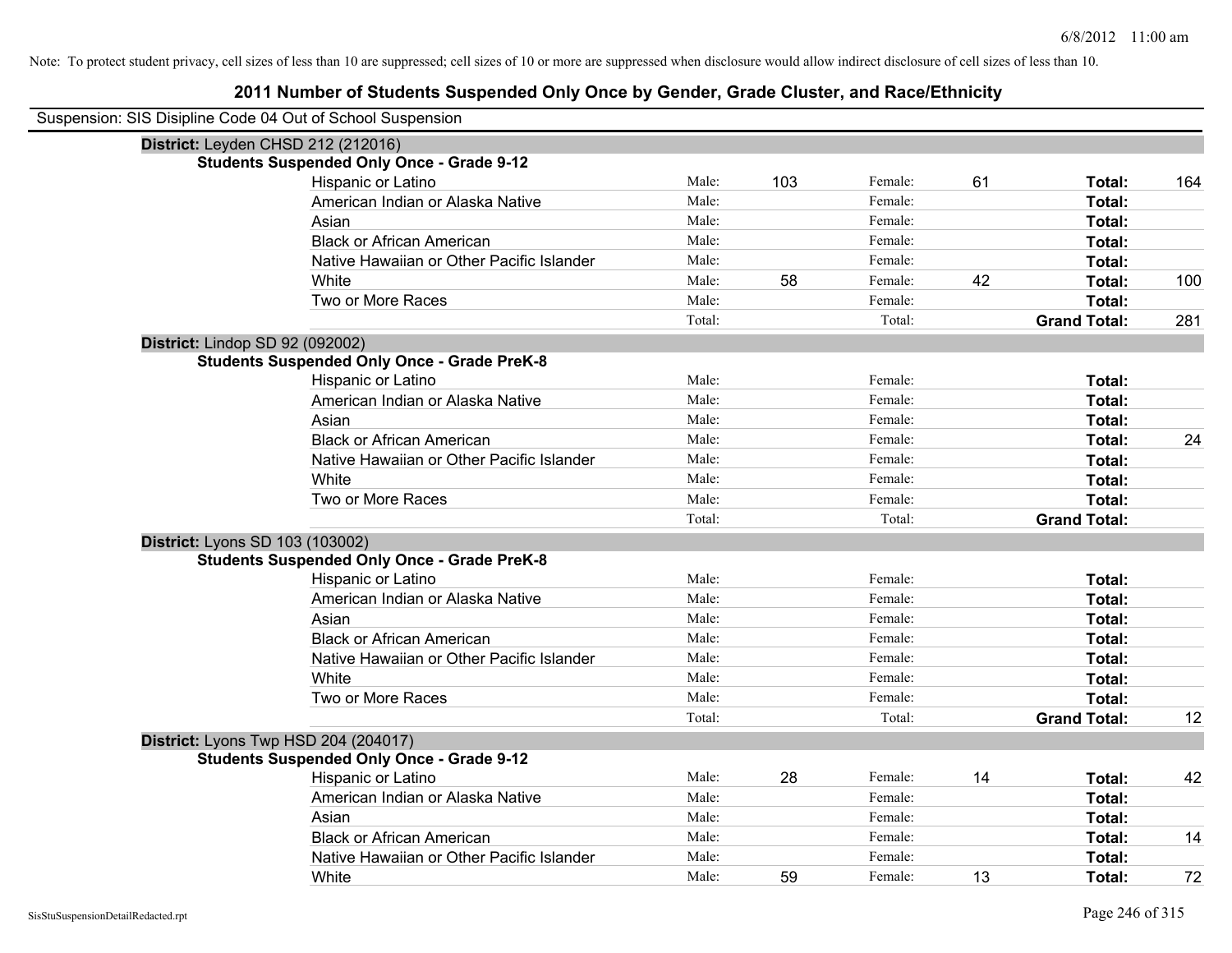| Suspension: SIS Disipline Code 04 Out of School Suspension |        |     |         |     |                     |     |
|------------------------------------------------------------|--------|-----|---------|-----|---------------------|-----|
| Two or More Races                                          | Male:  |     | Female: |     | Total:              |     |
|                                                            | Total: |     | Total:  |     | <b>Grand Total:</b> |     |
| District: Mannheim SD 83 (083002)                          |        |     |         |     |                     |     |
| <b>Students Suspended Only Once - Grade PreK-8</b>         |        |     |         |     |                     |     |
| Hispanic or Latino                                         | Male:  |     | Female: |     | Total:              | 41  |
| American Indian or Alaska Native                           | Male:  |     | Female: |     | Total:              |     |
| Asian                                                      | Male:  |     | Female: |     | Total:              |     |
| <b>Black or African American</b>                           | Male:  |     | Female: |     | Total:              |     |
| Native Hawaiian or Other Pacific Islander                  | Male:  |     | Female: |     | Total:              |     |
| White                                                      | Male:  |     | Female: |     | Total:              |     |
| Two or More Races                                          | Male:  |     | Female: |     | Total:              |     |
|                                                            | Total: | 40  | Total:  | 13  | <b>Grand Total:</b> | 53  |
| District: Maywood-Melrose Park-Broadview 89 (089002)       |        |     |         |     |                     |     |
| <b>Students Suspended Only Once - Grade PreK-8</b>         |        |     |         |     |                     |     |
| Hispanic or Latino                                         | Male:  | 47  | Female: | 24  | Total:              | 71  |
| American Indian or Alaska Native                           | Male:  |     | Female: |     | Total:              |     |
| Asian                                                      | Male:  |     | Female: |     | Total:              |     |
| <b>Black or African American</b>                           | Male:  | 132 | Female: | 105 | Total:              | 237 |
| Native Hawaiian or Other Pacific Islander                  | Male:  |     | Female: |     | Total:              |     |
| White                                                      | Male:  |     | Female: |     | Total:              |     |
| Two or More Races                                          | Male:  |     | Female: |     | Total:              |     |
|                                                            | Total: |     | Total:  |     | <b>Grand Total:</b> |     |
| District: Norridge SD 80 (080002)                          |        |     |         |     |                     |     |
| <b>Students Suspended Only Once - Grade PreK-8</b>         |        |     |         |     |                     |     |
| Hispanic or Latino                                         | Male:  |     | Female: |     | Total:              |     |
| American Indian or Alaska Native                           | Male:  |     | Female: |     | Total:              |     |
| Asian                                                      | Male:  |     | Female: |     | Total:              |     |
| <b>Black or African American</b>                           | Male:  |     | Female: |     | Total:              |     |
| Native Hawaiian or Other Pacific Islander                  | Male:  |     | Female: |     | Total:              |     |
| White                                                      | Male:  |     | Female: |     | Total:              |     |
| Two or More Races                                          | Male:  |     | Female: |     | Total:              |     |
|                                                            | Total: |     | Total:  |     | <b>Grand Total:</b> |     |
| District: Oak Park - River Forest SD 200 (200013)          |        |     |         |     |                     |     |
| <b>Students Suspended Only Once - Grade 9-12</b>           |        |     |         |     |                     |     |
| Hispanic or Latino                                         | Male:  |     | Female: |     | Total:              | 12  |
| American Indian or Alaska Native                           | Male:  |     | Female: |     | Total:              |     |
| Asian                                                      | Male:  |     | Female: |     | Total:              |     |
| <b>Black or African American</b>                           | Male:  | 26  | Female: | 20  | Total:              | 46  |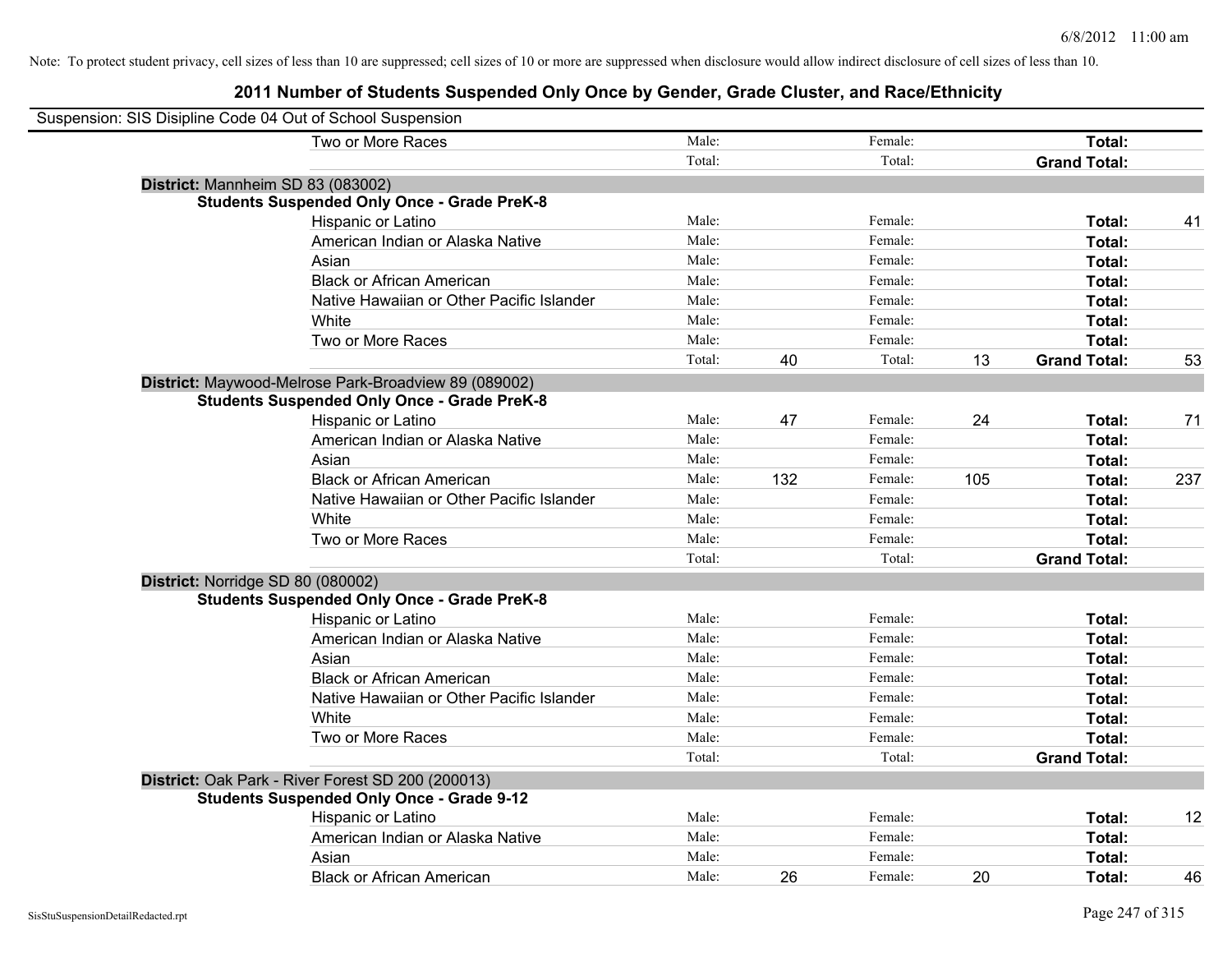| Suspension: SIS Disipline Code 04 Out of School Suspension |        |    |         |    |                     |    |
|------------------------------------------------------------|--------|----|---------|----|---------------------|----|
| Native Hawaiian or Other Pacific Islander                  | Male:  |    | Female: |    | Total:              |    |
| White                                                      | Male:  |    | Female: |    | Total:              | 25 |
| Two or More Races                                          | Male:  |    | Female: |    | Total:              | 10 |
|                                                            | Total: |    | Total:  |    | <b>Grand Total:</b> |    |
| District: Oak Park ESD 97 (097002)                         |        |    |         |    |                     |    |
| <b>Students Suspended Only Once - Grade PreK-8</b>         |        |    |         |    |                     |    |
| Hispanic or Latino                                         | Male:  |    | Female: |    | Total:              |    |
| American Indian or Alaska Native                           | Male:  |    | Female: |    | Total:              |    |
| Asian                                                      | Male:  |    | Female: |    | Total:              |    |
| <b>Black or African American</b>                           | Male:  |    | Female: |    | Total:              | 25 |
| Native Hawaiian or Other Pacific Islander                  | Male:  |    | Female: |    | Total:              |    |
| White                                                      | Male:  |    | Female: |    | Total:              |    |
| Two or More Races                                          | Male:  |    | Female: |    | Total:              |    |
|                                                            | Total: |    | Total:  |    | <b>Grand Total:</b> | 39 |
| District: Pennoyer SD 79 (079002)                          |        |    |         |    |                     |    |
| <b>Students Suspended Only Once - Grade PreK-8</b>         |        |    |         |    |                     |    |
| Hispanic or Latino                                         | Male:  |    | Female: |    | Total:              |    |
| American Indian or Alaska Native                           | Male:  |    | Female: |    | Total:              |    |
| Asian                                                      | Male:  |    | Female: |    | Total:              |    |
| <b>Black or African American</b>                           | Male:  |    | Female: |    | Total:              |    |
| Native Hawaiian or Other Pacific Islander                  | Male:  |    | Female: |    | Total:              |    |
| White                                                      | Male:  |    | Female: |    | Total:              |    |
| Two or More Races                                          | Male:  |    | Female: |    | Total:              |    |
|                                                            | Total: |    | Total:  |    | <b>Grand Total:</b> |    |
| District: Proviso Twp HSD 209 (209017)                     |        |    |         |    |                     |    |
| <b>Students Suspended Only Once - Grade 9-12</b>           |        |    |         |    |                     |    |
| Hispanic or Latino                                         | Male:  |    | Female: |    | Total:              |    |
| American Indian or Alaska Native                           | Male:  |    | Female: |    | Total:              |    |
| Asian                                                      | Male:  |    | Female: |    | Total:              |    |
| <b>Black or African American</b>                           | Male:  |    | Female: |    | Total:              | 18 |
| Native Hawaiian or Other Pacific Islander                  | Male:  |    | Female: |    | Total:              |    |
| White                                                      | Male:  |    | Female: |    | Total:              |    |
| Two or More Races                                          | Male:  |    | Female: |    | Total:              |    |
|                                                            | Total: | 19 | Total:  | 10 | <b>Grand Total:</b> | 29 |
| <b>District: Rhodes SD 84-5 (084502)</b>                   |        |    |         |    |                     |    |
| <b>Students Suspended Only Once - Grade PreK-8</b>         |        |    |         |    |                     |    |
| Hispanic or Latino                                         | Male:  |    | Female: |    | Total:              |    |
| American Indian or Alaska Native                           | Male:  |    | Female: |    | Total:              |    |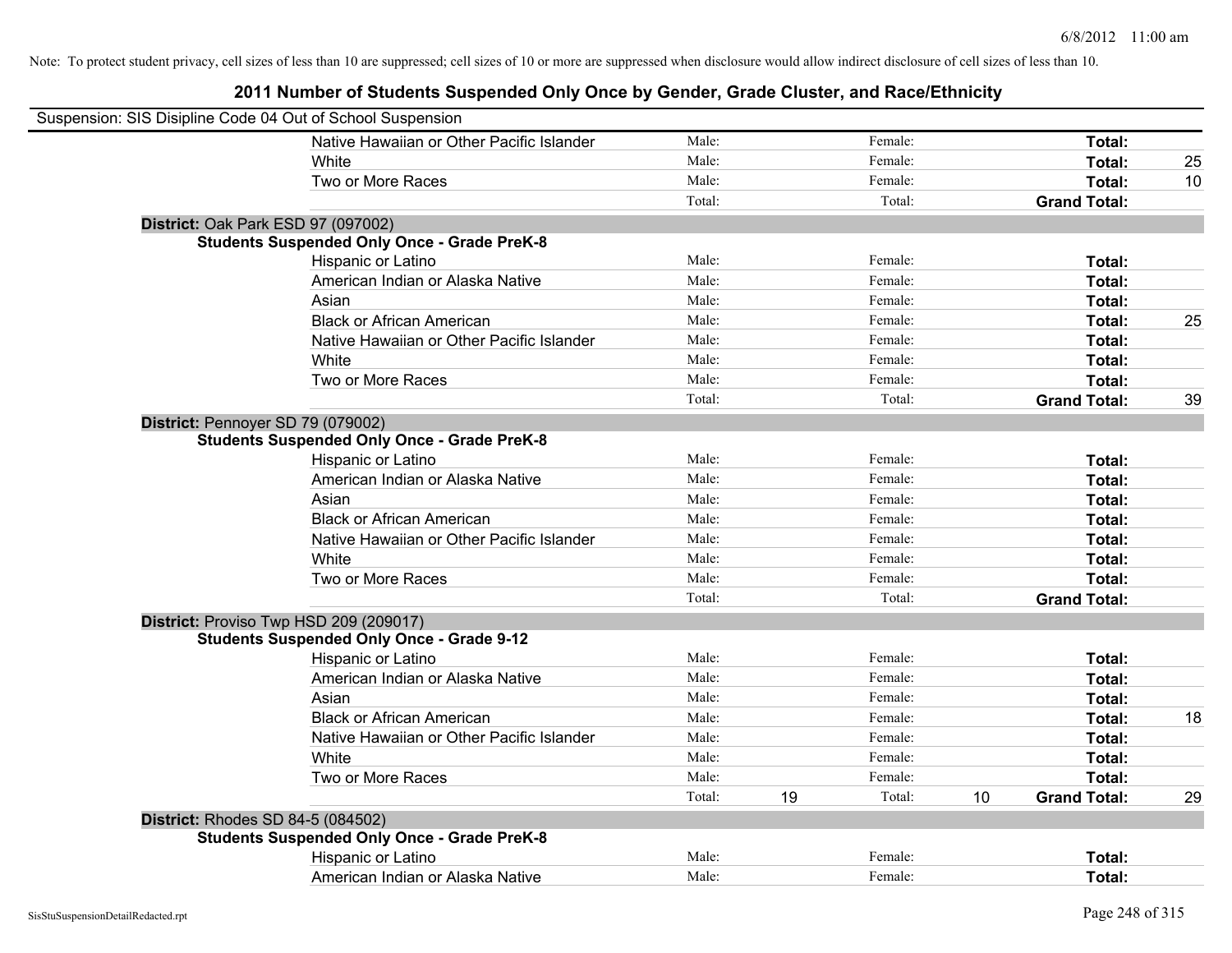# **2011 Number of Students Suspended Only Once by Gender, Grade Cluster, and Race/Ethnicity**

| Suspension: SIS Disipline Code 04 Out of School Suspension |        |         |                     |    |
|------------------------------------------------------------|--------|---------|---------------------|----|
| Asian                                                      | Male:  | Female: | Total:              |    |
| <b>Black or African American</b>                           | Male:  | Female: | Total:              |    |
| Native Hawaiian or Other Pacific Islander                  | Male:  | Female: | Total:              |    |
| White                                                      | Male:  | Female: | Total:              |    |
| Two or More Races                                          | Male:  | Female: | Total:              |    |
|                                                            | Total: | Total:  | <b>Grand Total:</b> |    |
| District: Ridgewood CHSD 234 (234016)                      |        |         |                     |    |
| <b>Students Suspended Only Once - Grade 9-12</b>           |        |         |                     |    |
| Hispanic or Latino                                         | Male:  | Female: | Total:              |    |
| American Indian or Alaska Native                           | Male:  | Female: | Total:              |    |
| Asian                                                      | Male:  | Female: | Total:              |    |
| <b>Black or African American</b>                           | Male:  | Female: | Total:              |    |
| Native Hawaiian or Other Pacific Islander                  | Male:  | Female: | Total:              |    |
| White                                                      | Male:  | Female: | Total:              | 24 |
| Two or More Races                                          | Male:  | Female: | Total:              |    |
|                                                            | Total: | Total:  | <b>Grand Total:</b> | 36 |
| District: River Forest SD 90 (090002)                      |        |         |                     |    |
| <b>Students Suspended Only Once - Grade PreK-8</b>         |        |         |                     |    |
| Hispanic or Latino                                         | Male:  | Female: | Total:              |    |
| American Indian or Alaska Native                           | Male:  | Female: | Total:              |    |
| Asian                                                      | Male:  | Female: | Total:              |    |
| <b>Black or African American</b>                           | Male:  | Female: | Total:              |    |
| Native Hawaiian or Other Pacific Islander                  | Male:  | Female: | Total:              |    |
| White                                                      | Male:  | Female: | Total:              |    |
| Two or More Races                                          | Male:  | Female: | Total:              |    |
|                                                            | Total: | Total:  | <b>Grand Total:</b> |    |
| District: River Grove SD 85-5 (085502)                     |        |         |                     |    |
| <b>Students Suspended Only Once - Grade PreK-8</b>         |        |         |                     |    |
| <b>Hispanic or Latino</b>                                  | Male:  | Female: | Total:              |    |
| American Indian or Alaska Native                           | Male:  | Female: | Total:              |    |
| Asian                                                      | Male:  | Female: | Total:              |    |
| <b>Black or African American</b>                           | Male:  | Female: | Total:              |    |
| Native Hawaiian or Other Pacific Islander                  | Male:  | Female: | Total:              |    |
| White                                                      | Male:  | Female: | Total:              | 10 |
| Two or More Races                                          | Male:  | Female: | Total:              |    |
|                                                            | Total: | Total:  | <b>Grand Total:</b> | 20 |

**District:** Riverside SD 96 (096002) **Students Suspended Only Once - Grade PreK-8**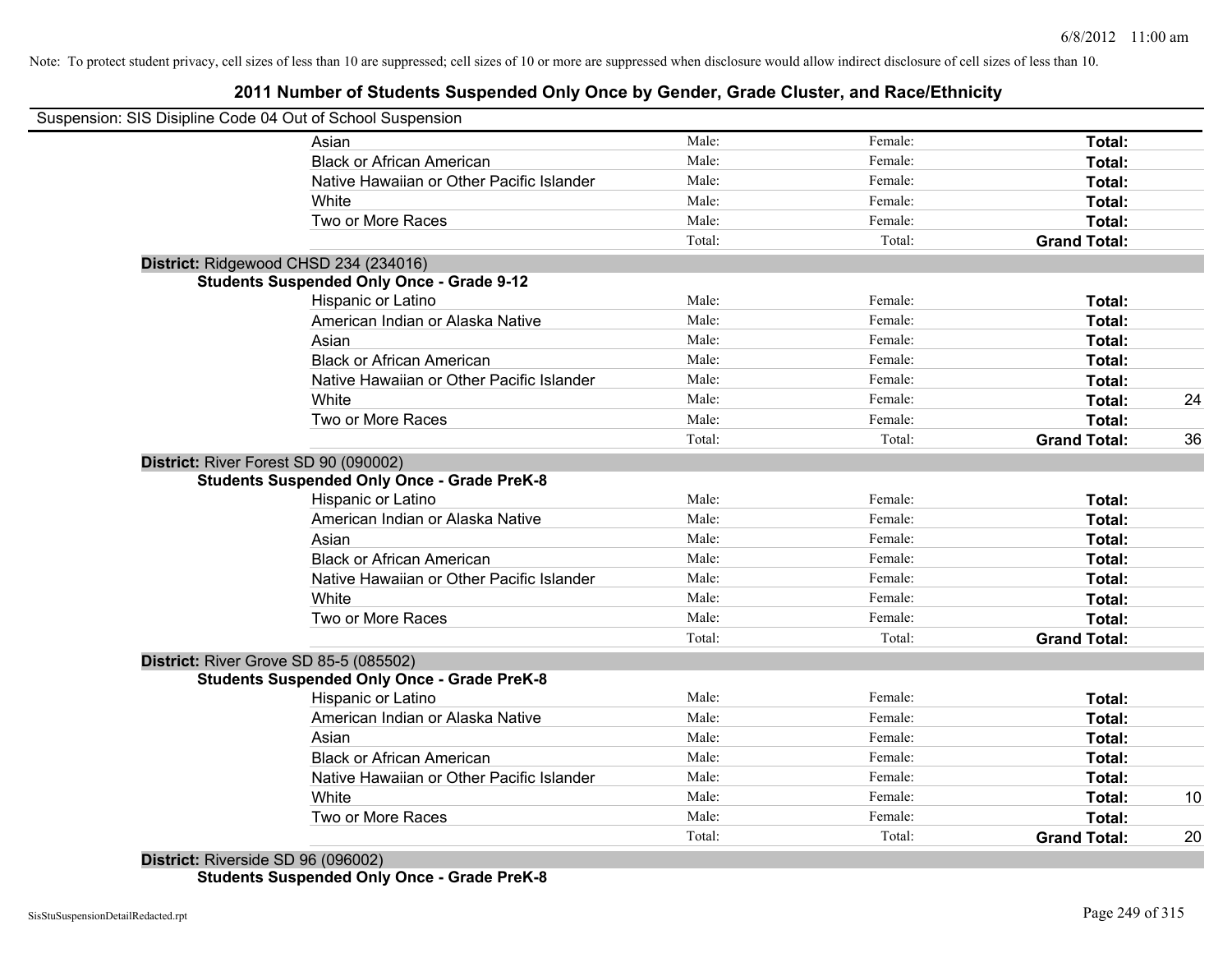| Suspension: SIS Disipline Code 04 Out of School Suspension |        |         |                     |    |
|------------------------------------------------------------|--------|---------|---------------------|----|
| Hispanic or Latino                                         | Male:  | Female: | Total:              |    |
| American Indian or Alaska Native                           | Male:  | Female: | Total:              |    |
| Asian                                                      | Male:  | Female: | Total:              |    |
| <b>Black or African American</b>                           | Male:  | Female: | Total:              |    |
| Native Hawaiian or Other Pacific Islander                  | Male:  | Female: | Total:              |    |
| White                                                      | Male:  | Female: | Total:              |    |
| Two or More Races                                          | Male:  | Female: | Total:              |    |
|                                                            | Total: | Total:  | <b>Grand Total:</b> |    |
| District: Riverside-Brookfield Twp SD 208 (208017)         |        |         |                     |    |
| <b>Students Suspended Only Once - Grade 9-12</b>           |        |         |                     |    |
| Hispanic or Latino                                         | Male:  | Female: | Total:              | 30 |
| American Indian or Alaska Native                           | Male:  | Female: | Total:              |    |
| Asian                                                      | Male:  | Female: | Total:              |    |
| <b>Black or African American</b>                           | Male:  | Female: | Total:              | 12 |
| Native Hawaiian or Other Pacific Islander                  | Male:  | Female: | Total:              |    |
| White                                                      | Male:  | Female: | Total:              | 38 |
| Two or More Races                                          | Male:  | Female: | Total:              |    |
|                                                            | Total: | Total:  | <b>Grand Total:</b> |    |
| District: Schiller Park SD 81 (081002)                     |        |         |                     |    |
| <b>Students Suspended Only Once - Grade PreK-8</b>         |        |         |                     |    |
| Hispanic or Latino                                         | Male:  | Female: | Total:              | 21 |
| American Indian or Alaska Native                           | Male:  | Female: | Total:              |    |
| Asian                                                      | Male:  | Female: | Total:              |    |
| <b>Black or African American</b>                           | Male:  | Female: | Total:              |    |
| Native Hawaiian or Other Pacific Islander                  | Male:  | Female: | Total:              |    |
| White                                                      | Male:  | Female: | Total:              | 17 |
| Two or More Races                                          | Male:  | Female: | Total:              |    |
|                                                            | Total: | Total:  | <b>Grand Total:</b> |    |
| District: Union Ridge SD 86 (086002)                       |        |         |                     |    |
| <b>Students Suspended Only Once - Grade PreK-8</b>         |        |         |                     |    |
| Hispanic or Latino                                         | Male:  | Female: | Total:              |    |
| American Indian or Alaska Native                           | Male:  | Female: | Total:              |    |
| Asian                                                      | Male:  | Female: | Total:              |    |
| <b>Black or African American</b>                           | Male:  | Female: | Total:              |    |
| Native Hawaiian or Other Pacific Islander                  | Male:  | Female: | Total:              |    |
| White                                                      | Male:  | Female: | Total:              |    |
| Two or More Races                                          | Male:  | Female: | Total:              |    |
|                                                            | Total: | Total:  | <b>Grand Total:</b> |    |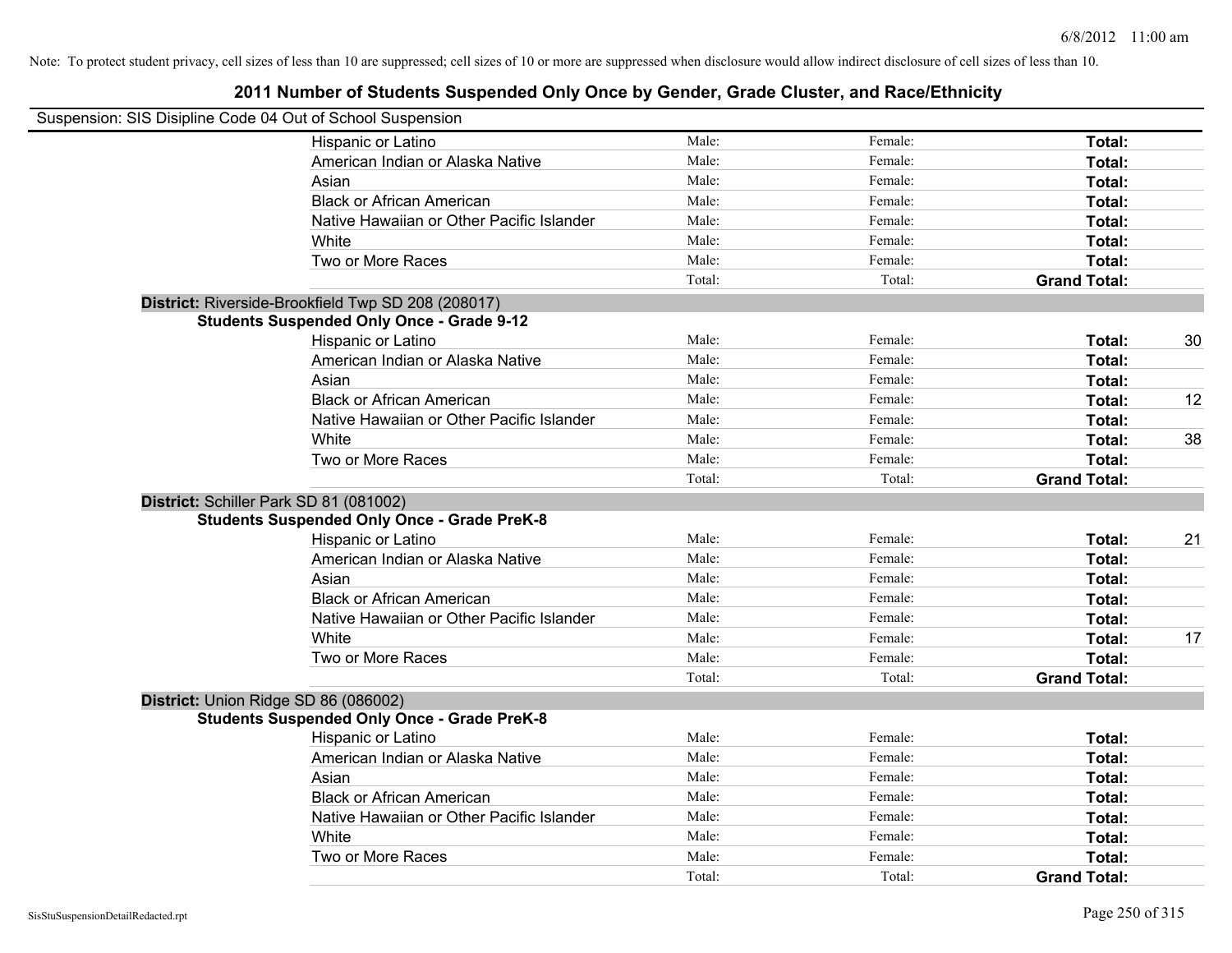| Suspension: SIS Disipline Code 04 Out of School Suspension |                                                    |        |         |                     |    |
|------------------------------------------------------------|----------------------------------------------------|--------|---------|---------------------|----|
| District: Westchester SD 92-5 (092502)                     |                                                    |        |         |                     |    |
|                                                            | <b>Students Suspended Only Once - Grade PreK-8</b> |        |         |                     |    |
|                                                            | Hispanic or Latino                                 | Male:  | Female: | Total:              |    |
|                                                            | American Indian or Alaska Native                   | Male:  | Female: | Total:              |    |
|                                                            | Asian                                              | Male:  | Female: | Total:              |    |
|                                                            | <b>Black or African American</b>                   | Male:  | Female: | Total:              |    |
|                                                            | Native Hawaiian or Other Pacific Islander          | Male:  | Female: | Total:              |    |
|                                                            | White                                              | Male:  | Female: | Total:              |    |
|                                                            | Two or More Races                                  | Male:  | Female: | Total:              |    |
|                                                            |                                                    | Total: | Total:  | <b>Grand Total:</b> | 27 |
|                                                            | District: Western Springs SD 101 (101002)          |        |         |                     |    |
|                                                            | <b>Students Suspended Only Once - Grade PreK-8</b> |        |         |                     |    |
|                                                            | Hispanic or Latino                                 | Male:  | Female: | Total:              |    |
|                                                            | American Indian or Alaska Native                   | Male:  | Female: | Total:              |    |
|                                                            | Asian                                              | Male:  | Female: | Total:              |    |
|                                                            | <b>Black or African American</b>                   | Male:  | Female: | Total:              |    |
|                                                            | Native Hawaiian or Other Pacific Islander          | Male:  | Female: | Total:              |    |
|                                                            | White                                              | Male:  | Female: | Total:              |    |
|                                                            | Two or More Races                                  | Male:  | Female: | Total:              |    |
|                                                            |                                                    | Total: | Total:  | <b>Grand Total:</b> |    |
| <b>County: Non-Public School (000)</b>                     |                                                    |        |         |                     |    |
|                                                            | District: Region 06 West Cook ISC 2 (000000)       |        |         |                     |    |
|                                                            | <b>Students Suspended Only Once - Grade 9-12</b>   |        |         |                     |    |
|                                                            | Hispanic or Latino                                 | Male:  | Female: | Total:              |    |
|                                                            | American Indian or Alaska Native                   | Male:  | Female: | Total:              |    |
|                                                            | Asian                                              | Male:  | Female: | Total:              |    |
|                                                            | <b>Black or African American</b>                   | Male:  | Female: | Total:              |    |
|                                                            | Native Hawaiian or Other Pacific Islander          | Male:  | Female: | Total:              |    |
|                                                            | White                                              | Male:  | Female: | Total:              |    |
|                                                            | Two or More Races                                  | Male:  | Female: | Total:              |    |
|                                                            |                                                    | Total: | Total:  | <b>Grand Total:</b> |    |
|                                                            |                                                    |        |         |                     |    |
| Region: Region 07 South Cook ISC 4 (07)                    |                                                    |        |         |                     |    |
| County: Cook (016)                                         |                                                    |        |         |                     |    |
|                                                            | District: A E R O Spec Educ Coop (806060)          |        |         |                     |    |
|                                                            | <b>Students Suspended Only Once - Grade 9-12</b>   |        |         |                     |    |
|                                                            | Hispanic or Latino                                 | Male:  | Female: | Total:              |    |
|                                                            | American Indian or Alaska Native                   | Male:  | Female: | Total:              |    |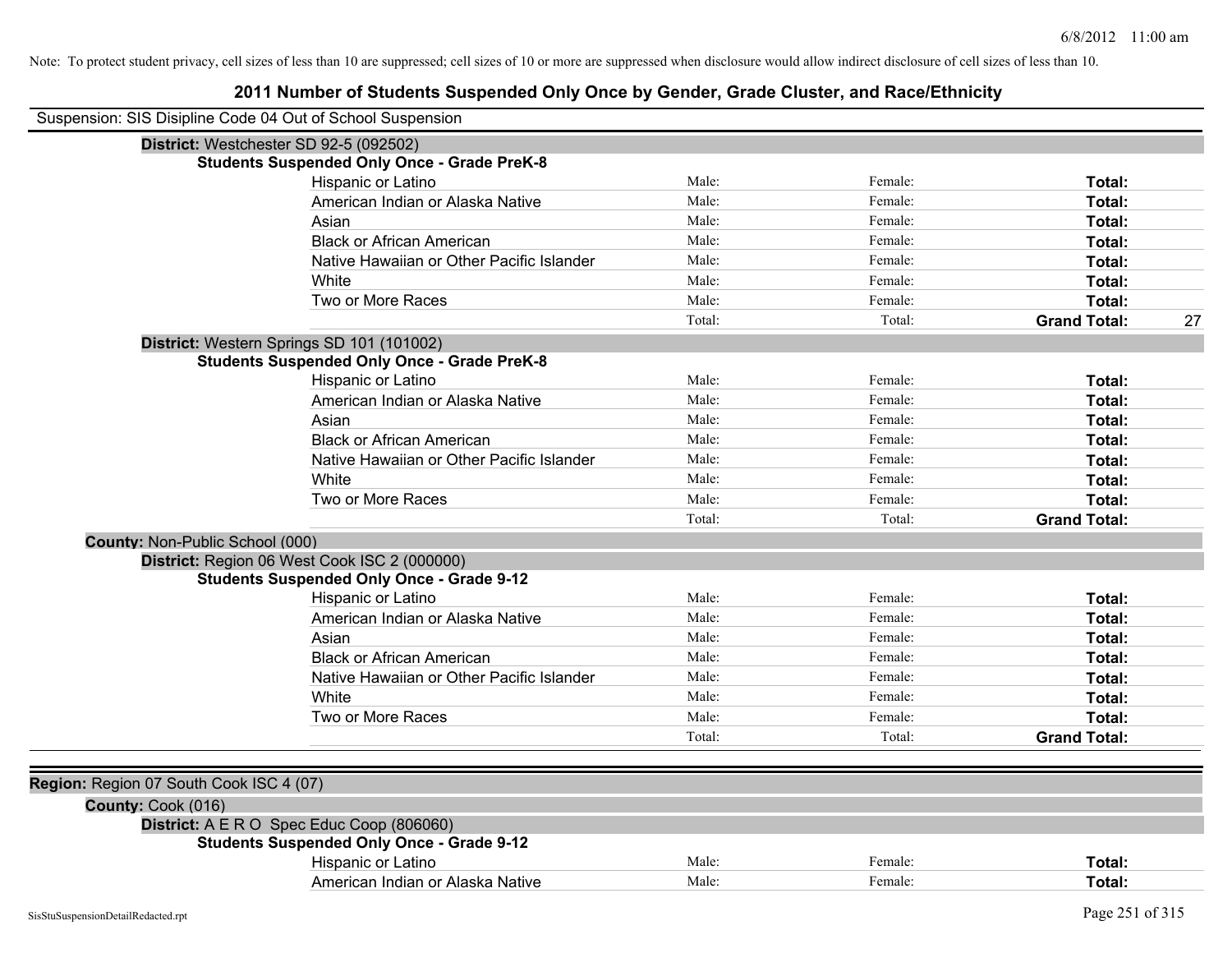### **2011 Number of Students Suspended Only Once by Gender, Grade Cluster, and Race/Ethnicity**

|                                         | Suspension: SIS Disipline Code 04 Out of School Suspension |        |    |         |    |                     |    |
|-----------------------------------------|------------------------------------------------------------|--------|----|---------|----|---------------------|----|
|                                         | Asian                                                      | Male:  |    | Female: |    | Total:              |    |
|                                         | <b>Black or African American</b>                           | Male:  |    | Female: |    | Total:              |    |
|                                         | Native Hawaiian or Other Pacific Islander                  | Male:  |    | Female: |    | Total:              |    |
|                                         | White                                                      | Male:  |    | Female: |    | Total:              |    |
|                                         | Two or More Races                                          | Male:  |    | Female: |    | Total:              |    |
|                                         |                                                            | Total: |    | Total:  |    | <b>Grand Total:</b> |    |
|                                         | District: Alsip-Hazlgrn-Oaklwn SD 126 (126002)             |        |    |         |    |                     |    |
|                                         | <b>Students Suspended Only Once - Grade PreK-8</b>         |        |    |         |    |                     |    |
|                                         | <b>Hispanic or Latino</b>                                  | Male:  |    | Female: |    | Total:              |    |
|                                         | American Indian or Alaska Native                           | Male:  |    | Female: |    | Total:              |    |
|                                         | Asian                                                      | Male:  |    | Female: |    | Total:              |    |
|                                         | <b>Black or African American</b>                           | Male:  |    | Female: |    | Total:              |    |
|                                         | Native Hawaiian or Other Pacific Islander                  | Male:  |    | Female: |    | Total:              |    |
|                                         | White                                                      | Male:  |    | Female: |    | Total:              |    |
|                                         | Two or More Races                                          | Male:  |    | Female: |    | <b>Total:</b>       |    |
|                                         |                                                            | Total: |    | Total:  |    | <b>Grand Total:</b> | 10 |
|                                         | District: Arbor Park SD 145 (145002)                       |        |    |         |    |                     |    |
|                                         | <b>Students Suspended Only Once - Grade PreK-8</b>         |        |    |         |    |                     |    |
|                                         | Hispanic or Latino                                         | Male:  |    | Female: |    | Total:              |    |
|                                         | American Indian or Alaska Native                           | Male:  |    | Female: |    | Total:              |    |
|                                         | Asian                                                      | Male:  |    | Female: |    | Total:              |    |
|                                         | <b>Black or African American</b>                           | Male:  |    | Female: |    | Total:              |    |
|                                         | Native Hawaiian or Other Pacific Islander                  | Male:  |    | Female: |    | Total:              |    |
|                                         | White                                                      | Male:  |    | Female: |    | Total:              |    |
|                                         | Two or More Races                                          | Male:  |    | Female: |    | Total:              |    |
|                                         |                                                            | Total: | 12 | Total:  | 11 | <b>Grand Total:</b> | 23 |
| <b>District: Argo CHSD 217 (217016)</b> |                                                            |        |    |         |    |                     |    |
|                                         | <b>Students Suspended Only Once - Grade 9-12</b>           |        |    |         |    |                     |    |
|                                         | Hispanic or Latino                                         | Male:  | 34 | Female: | 11 | Total:              | 45 |
|                                         | American Indian or Alaska Native                           | Male:  |    | Female: |    | Total:              |    |
|                                         | Asian                                                      | Male:  |    | Female: |    | Total:              |    |
|                                         | <b>Black or African American</b>                           | Male:  | 21 | Female: | 16 | Total:              | 37 |
|                                         | Native Hawaiian or Other Pacific Islander                  | Male:  |    | Female: |    | Total:              |    |
|                                         | White                                                      | Male:  | 38 | Female: | 11 | Total:              | 49 |
|                                         | Two or More Races                                          | Male:  |    | Female: |    | <b>Total:</b>       |    |
|                                         |                                                            | Total: |    | Total:  |    | <b>Grand Total:</b> |    |
|                                         | District: Atwood Heights SD 125 (125002)                   |        |    |         |    |                     |    |

**Students Suspended Only Once - Grade PreK-8**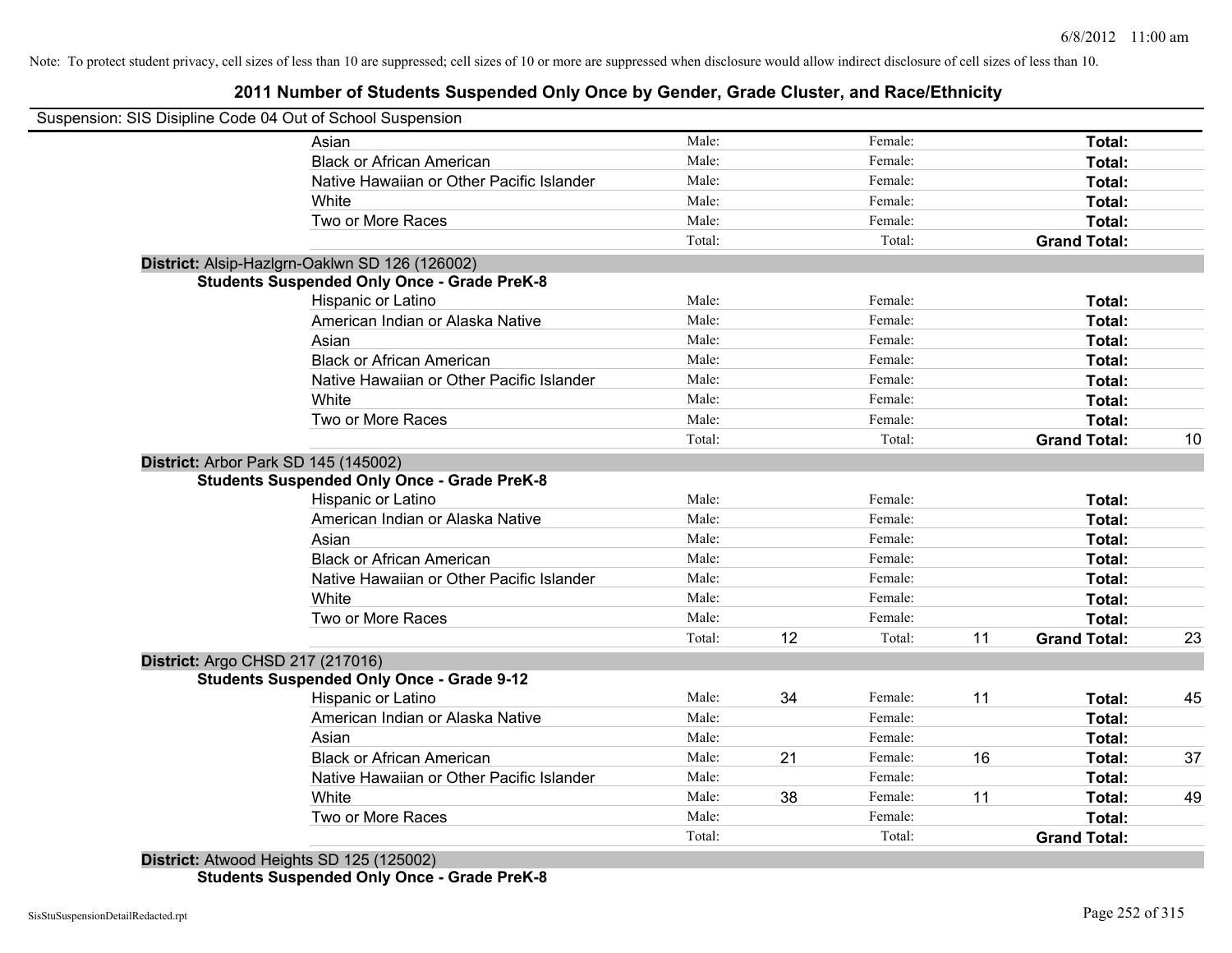| Suspension: SIS Disipline Code 04 Out of School Suspension |        |     |         |     |                     |     |
|------------------------------------------------------------|--------|-----|---------|-----|---------------------|-----|
| Hispanic or Latino                                         | Male:  |     | Female: |     | Total:              |     |
| American Indian or Alaska Native                           | Male:  |     | Female: |     | Total:              |     |
| Asian                                                      | Male:  |     | Female: |     | Total:              |     |
| <b>Black or African American</b>                           | Male:  |     | Female: |     | Total:              |     |
| Native Hawaiian or Other Pacific Islander                  | Male:  |     | Female: |     | Total:              |     |
| White                                                      | Male:  |     | Female: |     | Total:              |     |
| Two or More Races                                          | Male:  |     | Female: |     | Total:              |     |
|                                                            | Total: |     | Total:  |     | <b>Grand Total:</b> |     |
| District: Bloom Twp HSD 206 (206017)                       |        |     |         |     |                     |     |
| <b>Students Suspended Only Once - Grade 9-12</b>           |        |     |         |     |                     |     |
| Hispanic or Latino                                         | Male:  | 36  | Female: | 29  | Total:              | 65  |
| American Indian or Alaska Native                           | Male:  |     | Female: |     | Total:              |     |
| Asian                                                      | Male:  |     | Female: |     | Total:              |     |
| <b>Black or African American</b>                           | Male:  | 133 | Female: | 116 | Total:              | 249 |
| Native Hawaiian or Other Pacific Islander                  | Male:  |     | Female: |     | Total:              |     |
| White                                                      | Male:  | 26  | Female: | 10  | Total:              | 36  |
| Two or More Races                                          | Male:  | 10  | Female: | 10  | Total:              | 20  |
|                                                            | Total: |     | Total:  |     | <b>Grand Total:</b> |     |
| District: Bremen CHSD 228 (228016)                         |        |     |         |     |                     |     |
| <b>Students Suspended Only Once - Grade 9-12</b>           |        |     |         |     |                     |     |
| Hispanic or Latino                                         | Male:  | 31  | Female: | 19  | Total:              | 50  |
| American Indian or Alaska Native                           | Male:  |     | Female: |     | Total:              |     |
| Asian                                                      | Male:  |     | Female: |     | Total:              |     |
| <b>Black or African American</b>                           | Male:  | 182 | Female: | 148 | Total:              | 330 |
| Native Hawaiian or Other Pacific Islander                  | Male:  |     | Female: |     | Total:              |     |
| White                                                      | Male:  | 62  | Female: | 25  | Total:              | 87  |
| Two or More Races                                          | Male:  |     | Female: |     | Total:              | 12  |
|                                                            | Total: |     | Total:  |     | <b>Grand Total:</b> |     |
| District: Brookwood SD 167 (167002)                        |        |     |         |     |                     |     |
| <b>Students Suspended Only Once - Grade PreK-8</b>         |        |     |         |     |                     |     |
| Hispanic or Latino                                         | Male:  |     | Female: |     | Total:              |     |
| American Indian or Alaska Native                           | Male:  |     | Female: |     | Total:              |     |
| Asian                                                      | Male:  |     | Female: |     | Total:              |     |
| <b>Black or African American</b>                           | Male:  |     | Female: |     | Total:              | 21  |
| Native Hawaiian or Other Pacific Islander                  | Male:  |     | Female: |     | Total:              |     |
| White                                                      | Male:  |     | Female: |     | Total:              |     |
| Two or More Races                                          | Male:  |     | Female: |     | Total:              |     |
|                                                            | Total: |     | Total:  |     | <b>Grand Total:</b> |     |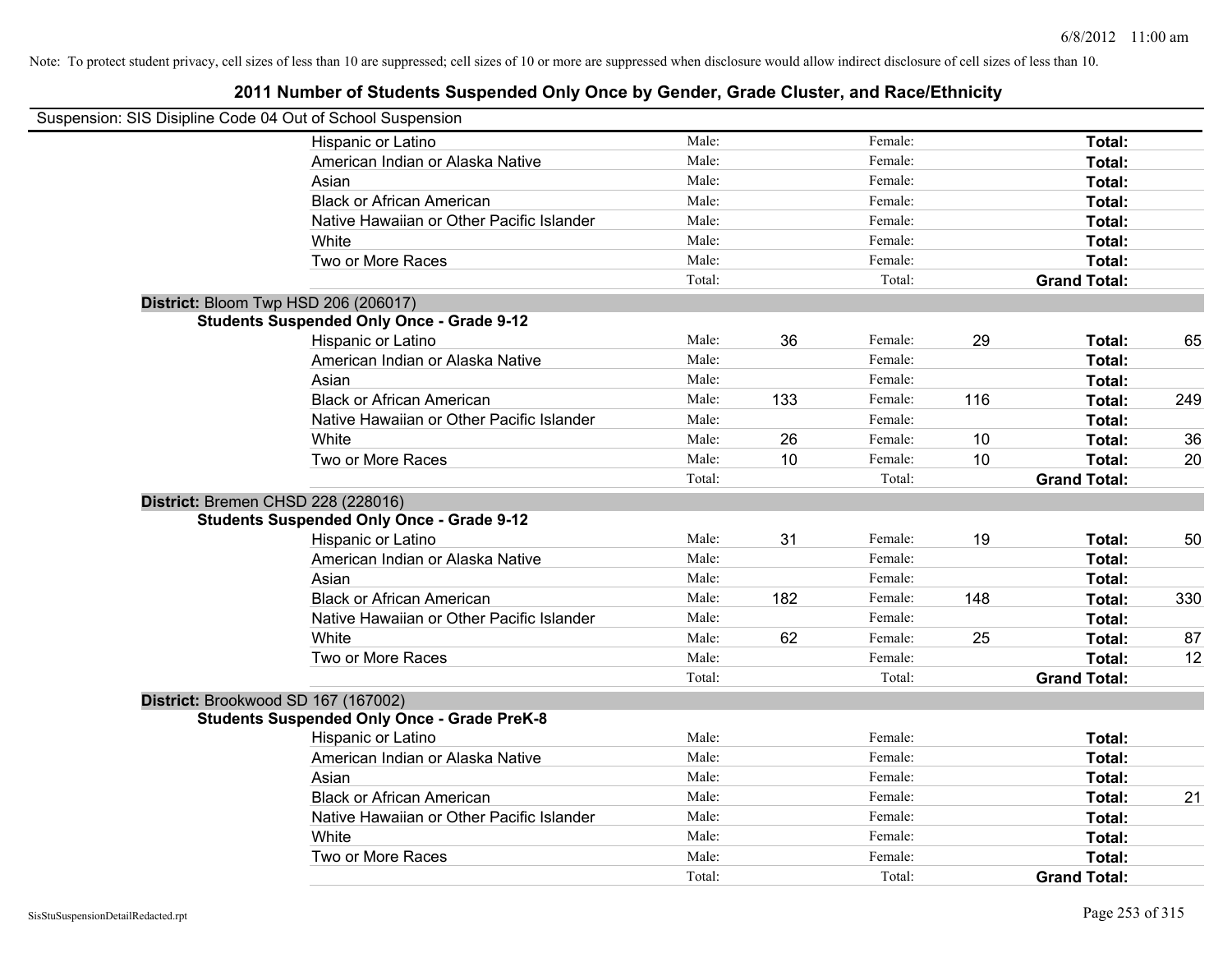| Suspension: SIS Disipline Code 04 Out of School Suspension |                                                    |        |    |         |    |                     |     |
|------------------------------------------------------------|----------------------------------------------------|--------|----|---------|----|---------------------|-----|
|                                                            | District: Burbank SD 111 (111002)                  |        |    |         |    |                     |     |
|                                                            | <b>Students Suspended Only Once - Grade PreK-8</b> |        |    |         |    |                     |     |
|                                                            | Hispanic or Latino                                 | Male:  |    | Female: |    | Total:              | 32  |
|                                                            | American Indian or Alaska Native                   | Male:  |    | Female: |    | Total:              |     |
|                                                            | Asian                                              | Male:  |    | Female: |    | Total:              |     |
|                                                            | <b>Black or African American</b>                   | Male:  |    | Female: |    | Total:              |     |
|                                                            | Native Hawaiian or Other Pacific Islander          | Male:  |    | Female: |    | Total:              |     |
|                                                            | White                                              | Male:  |    | Female: |    | Total:              | 38  |
|                                                            | Two or More Races                                  | Male:  |    | Female: |    | Total:              |     |
|                                                            |                                                    | Total: |    | Total:  |    | <b>Grand Total:</b> |     |
|                                                            | District: Calumet City SD 155 (155002)             |        |    |         |    |                     |     |
|                                                            | <b>Students Suspended Only Once - Grade PreK-8</b> |        |    |         |    |                     |     |
|                                                            | Hispanic or Latino                                 | Male:  |    | Female: |    | Total:              | 12  |
|                                                            | American Indian or Alaska Native                   | Male:  |    | Female: |    | Total:              |     |
|                                                            | Asian                                              | Male:  |    | Female: |    | Total:              |     |
|                                                            | <b>Black or African American</b>                   | Male:  | 38 | Female: | 22 | Total:              | 60  |
|                                                            | Native Hawaiian or Other Pacific Islander          | Male:  |    | Female: |    | Total:              |     |
|                                                            | White                                              | Male:  |    | Female: |    | Total:              |     |
|                                                            | Two or More Races                                  | Male:  |    | Female: |    | Total:              |     |
|                                                            |                                                    | Total: |    | Total:  |    | <b>Grand Total:</b> |     |
|                                                            | District: Calumet Public SD 132 (132002)           |        |    |         |    |                     |     |
|                                                            | <b>Students Suspended Only Once - Grade PreK-8</b> |        |    |         |    |                     |     |
|                                                            | Hispanic or Latino                                 | Male:  |    | Female: |    | Total:              |     |
|                                                            | American Indian or Alaska Native                   | Male:  |    | Female: |    | Total:              |     |
|                                                            | Asian                                              | Male:  |    | Female: |    | Total:              |     |
|                                                            | <b>Black or African American</b>                   | Male:  | 41 | Female: | 27 | Total:              | 68  |
|                                                            | Native Hawaiian or Other Pacific Islander          | Male:  |    | Female: |    | Total:              |     |
|                                                            | White                                              | Male:  |    | Female: |    | Total:              |     |
|                                                            | Two or More Races                                  | Male:  |    | Female: |    | Total:              |     |
|                                                            |                                                    | Total: |    | Total:  |    | <b>Grand Total:</b> |     |
| District: CCSD 168 (168004)                                |                                                    |        |    |         |    |                     |     |
|                                                            | <b>Students Suspended Only Once - Grade PreK-8</b> |        |    |         |    |                     |     |
|                                                            | Hispanic or Latino                                 | Male:  |    | Female: |    | Total:              |     |
|                                                            | American Indian or Alaska Native                   | Male:  |    | Female: |    | Total:              |     |
|                                                            | Asian                                              | Male:  |    | Female: |    | Total:              |     |
|                                                            | <b>Black or African American</b>                   | Male:  | 66 | Female: | 38 | Total:              | 104 |
|                                                            | Native Hawaiian or Other Pacific Islander          | Male:  |    | Female: |    | Total:              |     |
|                                                            | White                                              | Male:  |    | Female: |    | Total:              |     |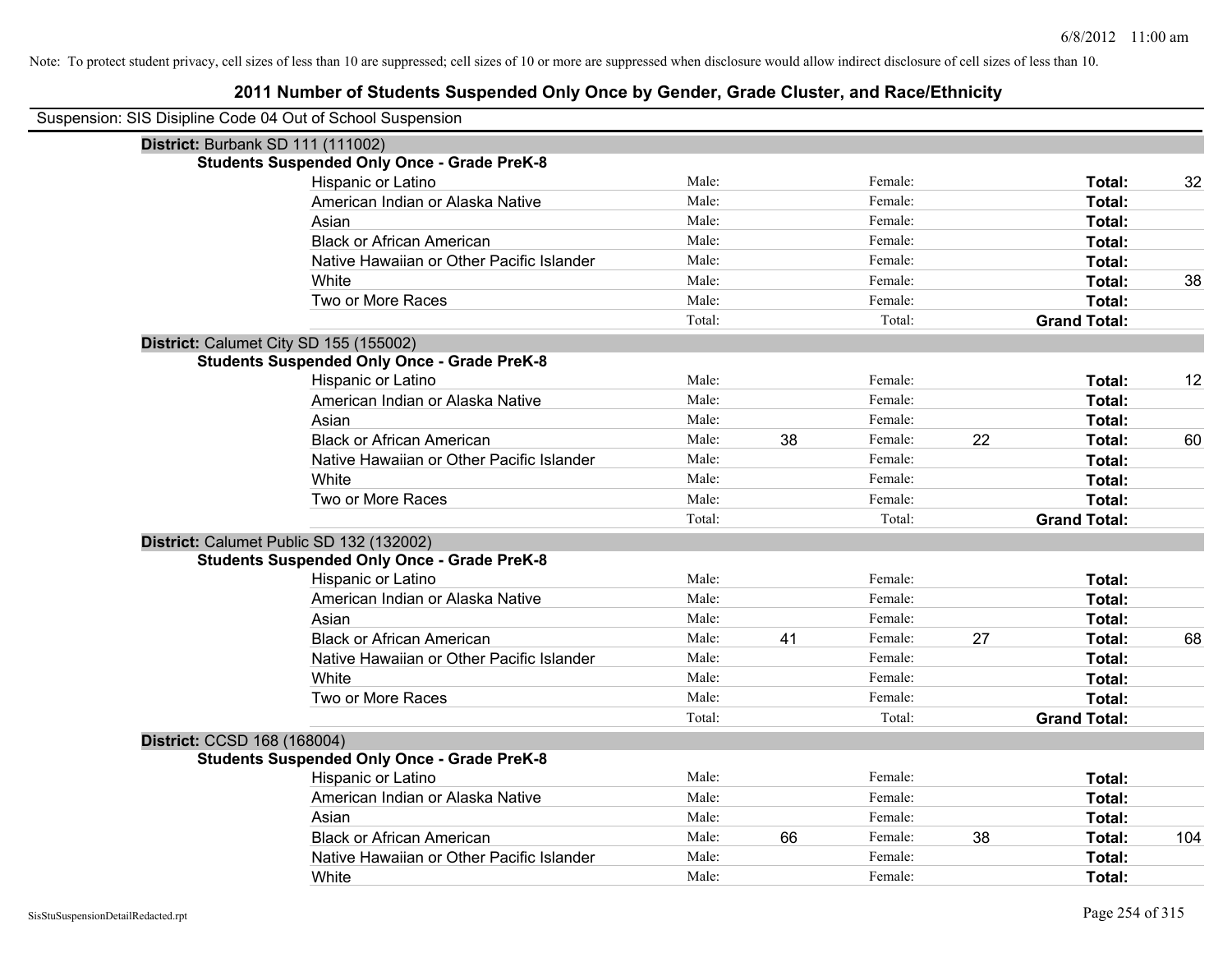| Suspension: SIS Disipline Code 04 Out of School Suspension |        |     |         |     |                     |     |
|------------------------------------------------------------|--------|-----|---------|-----|---------------------|-----|
| Two or More Races                                          | Male:  |     | Female: |     | Total:              |     |
|                                                            | Total: |     | Total:  |     | <b>Grand Total:</b> | 121 |
| District: Central Stickney SD 110 (110002)                 |        |     |         |     |                     |     |
| <b>Students Suspended Only Once - Grade PreK-8</b>         |        |     |         |     |                     |     |
| Hispanic or Latino                                         | Male:  |     | Female: |     | Total:              |     |
| American Indian or Alaska Native                           | Male:  |     | Female: |     | Total:              |     |
| Asian                                                      | Male:  |     | Female: |     | Total:              |     |
| <b>Black or African American</b>                           | Male:  |     | Female: |     | Total:              |     |
| Native Hawaiian or Other Pacific Islander                  | Male:  |     | Female: |     | Total:              |     |
| White                                                      | Male:  |     | Female: |     | Total:              |     |
| Two or More Races                                          | Male:  |     | Female: |     | Total:              |     |
|                                                            | Total: |     | Total:  |     | <b>Grand Total:</b> |     |
| District: Chicago Heights SD 170 (170002)                  |        |     |         |     |                     |     |
| <b>Students Suspended Only Once - Grade PreK-8</b>         |        |     |         |     |                     |     |
| Hispanic or Latino                                         | Male:  |     | Female: |     | Total:              | 36  |
| American Indian or Alaska Native                           | Male:  |     | Female: |     | Total:              |     |
| Asian                                                      | Male:  |     | Female: |     | Total:              |     |
| <b>Black or African American</b>                           | Male:  | 65  | Female: | 26  | Total:              | 91  |
| Native Hawaiian or Other Pacific Islander                  | Male:  |     | Female: |     | Total:              |     |
| White                                                      | Male:  |     | Female: |     | Total:              |     |
| Two or More Races                                          | Male:  |     | Female: |     | Total:              |     |
|                                                            | Total: |     | Total:  |     | <b>Grand Total:</b> |     |
| District: Chicago Ridge SD 127-5 (127502)                  |        |     |         |     |                     |     |
| <b>Students Suspended Only Once - Grade PreK-8</b>         |        |     |         |     |                     |     |
| Hispanic or Latino                                         | Male:  |     | Female: |     | Total:              |     |
| American Indian or Alaska Native                           | Male:  |     | Female: |     | Total:              |     |
| Asian                                                      | Male:  |     | Female: |     | Total:              |     |
| <b>Black or African American</b>                           | Male:  |     | Female: |     | Total:              |     |
| Native Hawaiian or Other Pacific Islander                  | Male:  |     | Female: |     | Total:              |     |
| White                                                      | Male:  |     | Female: |     | Total:              |     |
| Two or More Races                                          | Male:  |     | Female: |     | Total:              |     |
|                                                            | Total: |     | Total:  |     | <b>Grand Total:</b> |     |
| District: CHSD 218 (218016)                                |        |     |         |     |                     |     |
| <b>Students Suspended Only Once - Grade 9-12</b>           |        |     |         |     |                     |     |
| Hispanic or Latino                                         | Male:  | 70  | Female: | 36  | Total:              | 106 |
| American Indian or Alaska Native                           | Male:  |     | Female: |     | Total:              |     |
| Asian                                                      | Male:  |     | Female: |     | Total:              |     |
| <b>Black or African American</b>                           | Male:  | 147 | Female: | 104 | Total:              | 251 |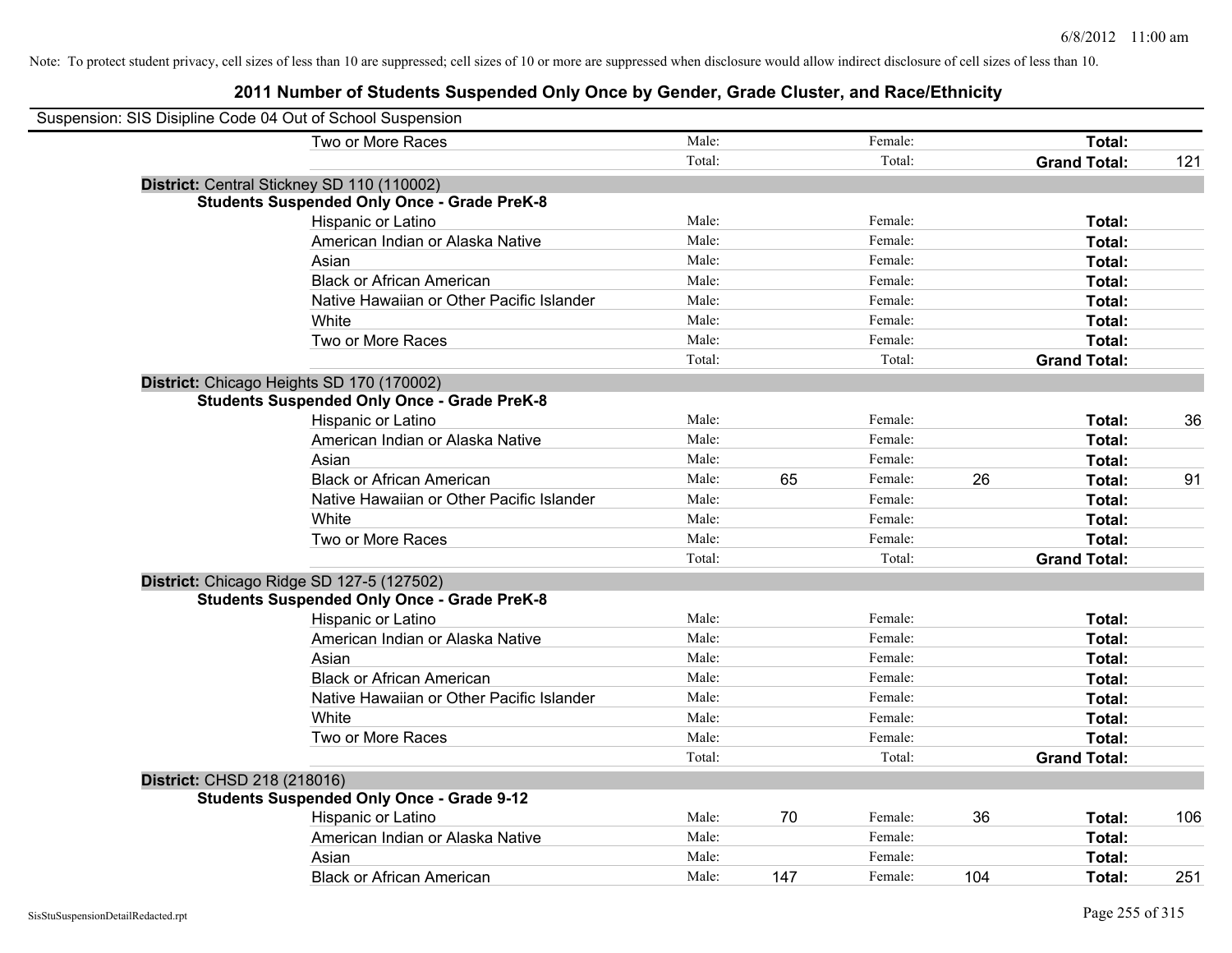| Suspension: SIS Disipline Code 04 Out of School Suspension |                                                    |        |    |         |    |                     |     |
|------------------------------------------------------------|----------------------------------------------------|--------|----|---------|----|---------------------|-----|
|                                                            | Native Hawaiian or Other Pacific Islander          | Male:  |    | Female: |    | Total:              |     |
|                                                            | White                                              | Male:  | 98 | Female: | 32 | Total:              | 130 |
|                                                            | Two or More Races                                  | Male:  |    | Female: |    | Total:              |     |
|                                                            |                                                    | Total: |    | Total:  |    | <b>Grand Total:</b> | 499 |
| <b>District: Cons HSD 230 (230013)</b>                     |                                                    |        |    |         |    |                     |     |
|                                                            | <b>Students Suspended Only Once - Grade 9-12</b>   |        |    |         |    |                     |     |
|                                                            | Hispanic or Latino                                 | Male:  |    | Female: |    | Total:              |     |
|                                                            | American Indian or Alaska Native                   | Male:  |    | Female: |    | Total:              |     |
|                                                            | Asian                                              | Male:  |    | Female: |    | Total:              |     |
|                                                            | <b>Black or African American</b>                   | Male:  |    | Female: |    | Total:              |     |
|                                                            | Native Hawaiian or Other Pacific Islander          | Male:  |    | Female: |    | Total:              |     |
|                                                            | White                                              | Male:  |    | Female: |    | Total:              | 22  |
|                                                            | Two or More Races                                  | Male:  |    | Female: |    | Total:              |     |
|                                                            |                                                    | Total: |    | Total:  |    | <b>Grand Total:</b> |     |
|                                                            | District: Cook County SD 130 (130002)              |        |    |         |    |                     |     |
|                                                            | <b>Students Suspended Only Once - Grade PreK-8</b> |        |    |         |    |                     |     |
|                                                            | Hispanic or Latino                                 | Male:  |    | Female: |    | Total:              | 16  |
|                                                            | American Indian or Alaska Native                   | Male:  |    | Female: |    | Total:              |     |
|                                                            | Asian                                              | Male:  |    | Female: |    | Total:              |     |
|                                                            | <b>Black or African American</b>                   | Male:  | 39 | Female: | 11 | Total:              | 50  |
|                                                            | Native Hawaiian or Other Pacific Islander          | Male:  |    | Female: |    | Total:              |     |
|                                                            | White                                              | Male:  |    | Female: |    | Total:              |     |
|                                                            | Two or More Races                                  | Male:  |    | Female: |    | Total:              |     |
|                                                            |                                                    | Total: |    | Total:  |    | <b>Grand Total:</b> | 76  |
|                                                            | District: Country Club Hills SD 160 (160002)       |        |    |         |    |                     |     |
|                                                            | <b>Students Suspended Only Once - Grade PreK-8</b> |        |    |         |    |                     |     |
|                                                            | Hispanic or Latino                                 | Male:  |    | Female: |    | Total:              |     |
|                                                            | American Indian or Alaska Native                   | Male:  |    | Female: |    | Total:              |     |
|                                                            | Asian                                              | Male:  |    | Female: |    | Total:              |     |
|                                                            | <b>Black or African American</b>                   | Male:  | 83 | Female: | 63 | Total:              | 146 |
|                                                            | Native Hawaiian or Other Pacific Islander          | Male:  |    | Female: |    | Total:              |     |
|                                                            | White                                              | Male:  |    | Female: |    | Total:              |     |
|                                                            | Two or More Races                                  | Male:  |    | Female: |    | Total:              |     |
|                                                            |                                                    | Total: |    | Total:  |    | <b>Grand Total:</b> |     |
| <b>District: Dolton SD 148 (148002)</b>                    |                                                    |        |    |         |    |                     |     |
|                                                            | <b>Students Suspended Only Once - Grade PreK-8</b> |        |    |         |    |                     |     |
|                                                            | Hispanic or Latino                                 | Male:  |    | Female: |    | Total:              |     |
|                                                            | American Indian or Alaska Native                   | Male:  |    | Female: |    | Total:              |     |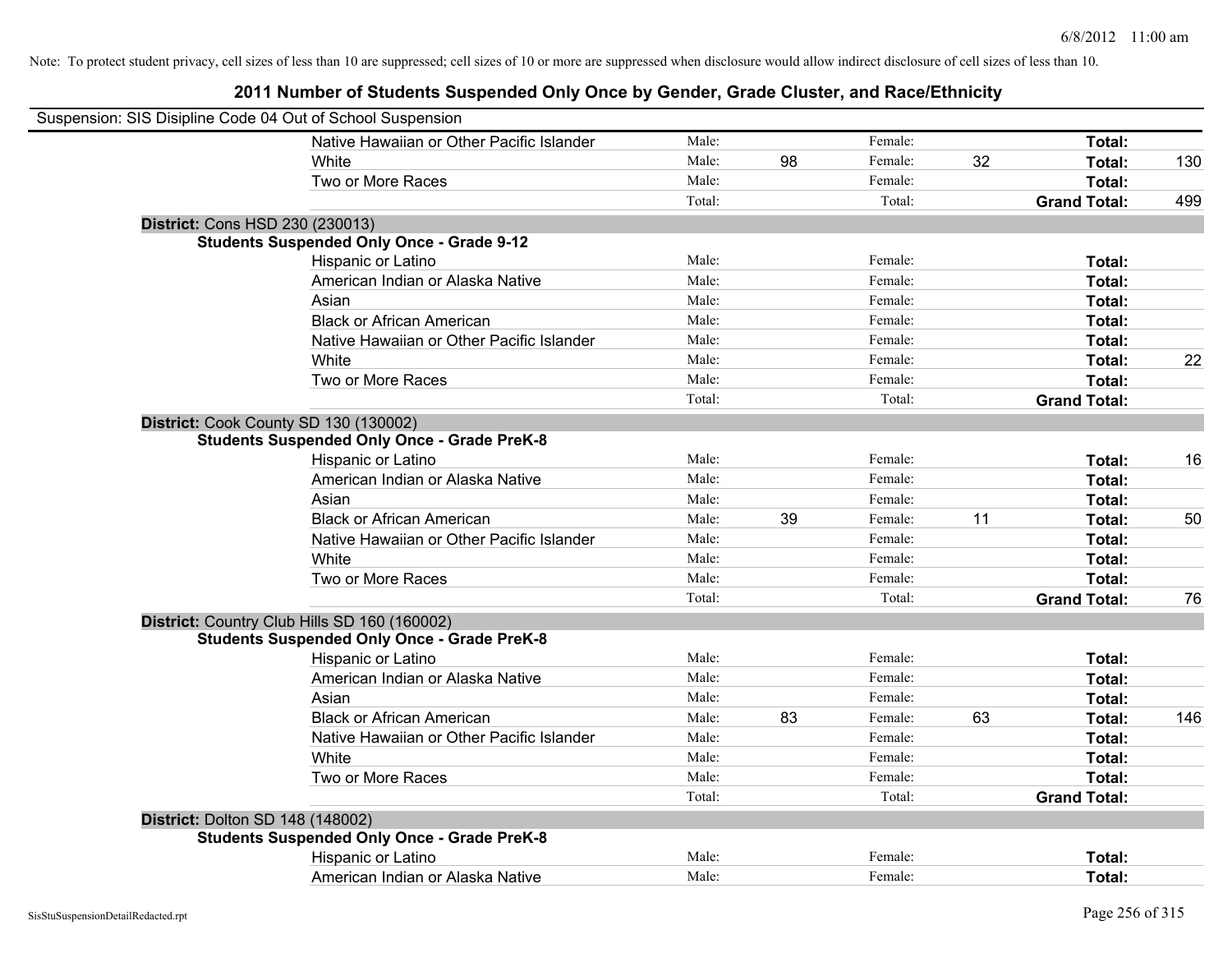#### **2011 Number of Students Suspended Only Once by Gender, Grade Cluster, and Race/Ethnicity**

|                                  | Suspension: SIS Disipline Code 04 Out of School Suspension |        |     |         |    |                     |     |
|----------------------------------|------------------------------------------------------------|--------|-----|---------|----|---------------------|-----|
|                                  | Asian                                                      | Male:  |     | Female: |    | Total:              |     |
|                                  | <b>Black or African American</b>                           | Male:  | 110 | Female: | 56 | Total:              | 166 |
|                                  | Native Hawaiian or Other Pacific Islander                  | Male:  |     | Female: |    | Total:              |     |
|                                  | White                                                      | Male:  |     | Female: |    | Total:              |     |
|                                  | Two or More Races                                          | Male:  |     | Female: |    | Total:              |     |
|                                  |                                                            | Total: |     | Total:  |    | <b>Grand Total:</b> |     |
| District: Dolton SD 149 (149002) |                                                            |        |     |         |    |                     |     |
|                                  | <b>Students Suspended Only Once - Grade PreK-8</b>         |        |     |         |    |                     |     |
|                                  | Hispanic or Latino                                         | Male:  |     | Female: |    | Total:              |     |
|                                  | American Indian or Alaska Native                           | Male:  |     | Female: |    | Total:              |     |
|                                  | Asian                                                      | Male:  |     | Female: |    | Total:              |     |
|                                  | <b>Black or African American</b>                           | Male:  | 112 | Female: | 55 | Total:              | 167 |
|                                  | Native Hawaiian or Other Pacific Islander                  | Male:  |     | Female: |    | Total:              |     |
|                                  | White                                                      | Male:  |     | Female: |    | Total:              |     |
|                                  | Two or More Races                                          | Male:  |     | Female: |    | Total:              |     |
|                                  |                                                            | Total: |     | Total:  |    | <b>Grand Total:</b> |     |
| District: ESD 159 (159002)       |                                                            |        |     |         |    |                     |     |
|                                  | <b>Students Suspended Only Once - Grade PreK-8</b>         |        |     |         |    |                     |     |
|                                  | <b>Hispanic or Latino</b>                                  | Male:  |     | Female: |    | Total:              |     |
|                                  | American Indian or Alaska Native                           | Male:  |     | Female: |    | Total:              |     |
|                                  | Asian                                                      | Male:  |     | Female: |    | Total:              |     |
|                                  | <b>Black or African American</b>                           | Male:  | 97  | Female: | 47 | Total:              | 144 |
|                                  | Native Hawaiian or Other Pacific Islander                  | Male:  |     | Female: |    | Total:              |     |
|                                  | White                                                      | Male:  |     | Female: |    | Total:              |     |
|                                  | Two or More Races                                          | Male:  |     | Female: |    | Total:              |     |
|                                  |                                                            | Total: |     | Total:  |    | <b>Grand Total:</b> |     |
|                                  | District: Evergreen Park CHSD 231 (231016)                 |        |     |         |    |                     |     |
|                                  | <b>Students Suspended Only Once - Grade 9-12</b>           |        |     |         |    |                     |     |
|                                  | Hispanic or Latino                                         | Male:  |     | Female: |    | Total:              | 13  |
|                                  | American Indian or Alaska Native                           | Male:  |     | Female: |    | Total:              |     |
|                                  | Asian                                                      | Male:  |     | Female: |    | Total:              |     |
|                                  | <b>Black or African American</b>                           | Male:  | 16  | Female: | 11 | Total:              | 27  |
|                                  | Native Hawaiian or Other Pacific Islander                  | Male:  |     | Female: |    | Total:              |     |
|                                  | White                                                      | Male:  |     | Female: |    | Total:              | 15  |
|                                  | Two or More Races                                          | Male:  |     | Female: |    | Total:              |     |
|                                  |                                                            | Total: |     | Total:  |    | <b>Grand Total:</b> |     |
|                                  | District: Evergreen Park ESD 124 (124002)                  |        |     |         |    |                     |     |

**Students Suspended Only Once - Grade PreK-8**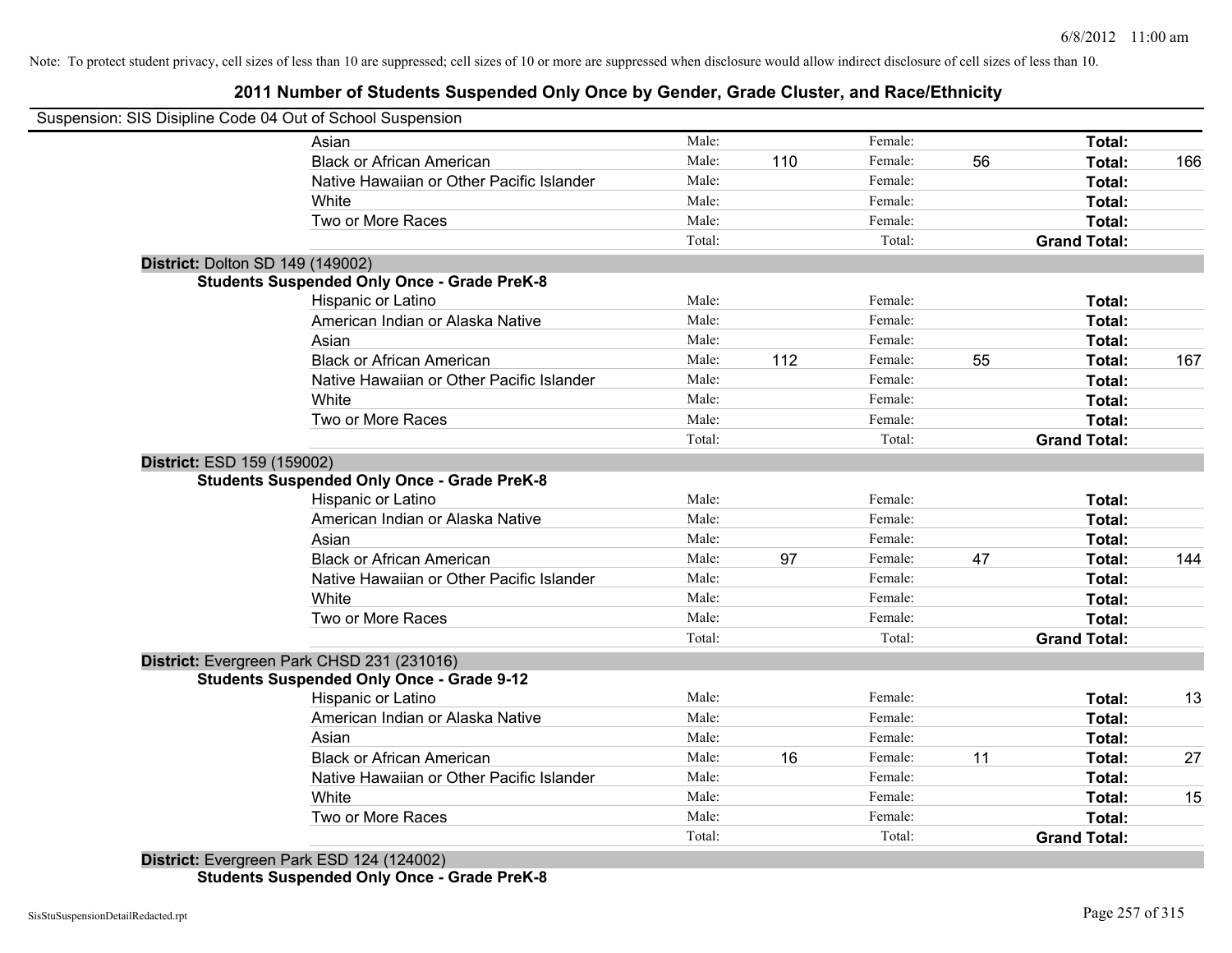| Suspension: SIS Disipline Code 04 Out of School Suspension |        |         |                     |    |
|------------------------------------------------------------|--------|---------|---------------------|----|
|                                                            |        |         |                     |    |
| Hispanic or Latino                                         | Male:  | Female: | Total:              |    |
| American Indian or Alaska Native                           | Male:  | Female: | Total:              |    |
| Asian                                                      | Male:  | Female: | Total:              |    |
| <b>Black or African American</b>                           | Male:  | Female: | Total:              | 13 |
| Native Hawaiian or Other Pacific Islander                  | Male:  | Female: | Total:              |    |
| White                                                      | Male:  | Female: | Total:              |    |
| Two or More Races                                          | Male:  | Female: | Total:              |    |
|                                                            | Total: | Total:  | <b>Grand Total:</b> | 25 |
| District: Exc Children Have Opportunities (151061)         |        |         |                     |    |
| <b>Students Suspended Only Once - Grade PreK-8</b>         |        |         |                     |    |
| Hispanic or Latino                                         | Male:  | Female: | Total:              |    |
| American Indian or Alaska Native                           | Male:  | Female: | Total:              |    |
| Asian                                                      | Male:  | Female: | Total:              |    |
| <b>Black or African American</b>                           | Male:  | Female: | Total:              |    |
| Native Hawaiian or Other Pacific Islander                  | Male:  | Female: | Total:              |    |
| White                                                      | Male:  | Female: | Total:              |    |
| Two or More Races                                          | Male:  | Female: | Total:              |    |
|                                                            | Total: | Total:  | <b>Grand Total:</b> |    |
| District: Exc Children Have Opportunities (205061)         |        |         |                     |    |
| <b>Students Suspended Only Once - Grade PreK-8</b>         |        |         |                     |    |
| Hispanic or Latino                                         | Male:  | Female: | Total:              |    |
| American Indian or Alaska Native                           | Male:  | Female: | Total:              |    |
| Asian                                                      | Male:  | Female: | Total:              |    |
| <b>Black or African American</b>                           | Male:  | Female: | Total:              | 12 |
| Native Hawaiian or Other Pacific Islander                  | Male:  | Female: | Total:              |    |
| White                                                      | Male:  | Female: | Total:              |    |
| Two or More Races                                          | Male:  | Female: | Total:              |    |
|                                                            | Total: | Total:  | <b>Grand Total:</b> |    |
| <b>Students Suspended Only Once - Grade 9-12</b>           |        |         |                     |    |
| Hispanic or Latino                                         | Male:  | Female: | Total:              |    |
| American Indian or Alaska Native                           | Male:  | Female: | Total:              |    |
| Asian                                                      | Male:  | Female: | Total:              |    |
| <b>Black or African American</b>                           | Male:  | Female: | Total:              |    |
| Native Hawaiian or Other Pacific Islander                  | Male:  | Female: | Total:              |    |
| White                                                      | Male:  | Female: | Total:              |    |
| Two or More Races                                          | Male:  | Female: | Total:              |    |
|                                                            | Total: | Total:  | <b>Grand Total:</b> |    |
|                                                            |        |         |                     |    |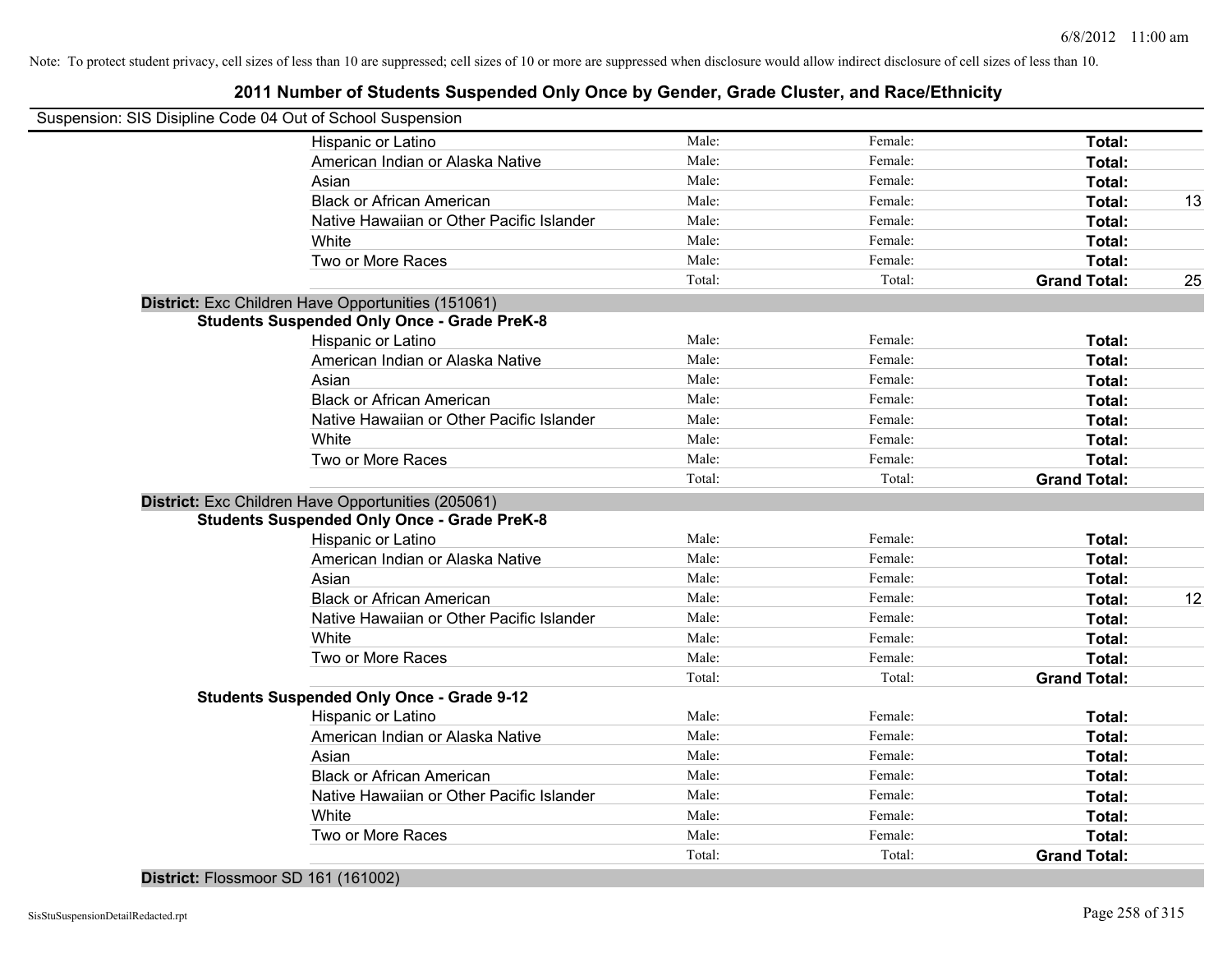#### Suspension: SIS Disipline Code 04 Out of School Suspension **Students Suspended Only Once - Grade PreK-8** Hispanic or Latino **Finally Hispanic or Latino** *Total:* Male: Female: **Female: Total: Total:** Female: **Total:** American Indian or Alaska Native **Male:** Male: Female: Female: **Total:** Total: Asian **Female:** Total: Male: Female: **Total:** Total: Total: Total: Total: Total: Total: Total: Total: Total: Total: Total: Total: Total: Total: Total: Total: Total: Total: Total: Total: Total: Total: Total: Total: Total: T Black or African American **Male:** Male: Female: Female: **Total:** 25 Native Hawaiian or Other Pacific Islander Male: Total: Female: Female: Total: Total: White **Total:** Male: Female: **Total:** Female: **Total:** Total: Two or More Races **Total:** Total: Male: Female: Female: **Total:** Female: **Total:** Total: Total: Total: **Grand Total: District:** Ford Heights SD 169 (169002) **Students Suspended Only Once - Grade PreK-8** Hispanic or Latino **Finally Contract Contract Contract Contract Contract Contract Contract Contract Contract Contract Contract Contract Contract Contract Contract Contract Contract Contract Contract Contract Contract Contr** American Indian or Alaska Native **Male:** Male: Female: Female: **Total:** Total: Asian **Female:** Total: Male: Female: **Total: Total:** Total: Total: Female: Total: Total: Total: Total: Total: Total: Total: Total: Total: Total: Total: Total: Total: Total: Total: Total: Total: Total: Total: Total: Total: Black or African American **American** Male: 25 Female: 24 **Total:** 49 Native Hawaiian or Other Pacific Islander **Male:** Male: Female: Female: **Total:** Total: White **Total:** Male: Female: **Total:** Total: **Total:** Female: **Total:** Total: Two or More Races **Total:** Total: Male: Female: Female: **Total:** Total: Female: Total: Total: Total: **Grand Total: District:** Forest Ridge SD 142 (142002) **Students Suspended Only Once - Grade PreK-8** Hispanic or Latino **Finally Contract Contract Contract Contract Contract Contract Contract Contract Contract Contract Contract Contract Contract Contract Contract Contract Contract Contract Contract Contract Contract Contr** American Indian or Alaska Native **Male:** Male: Female: Female: **Total:** Total: Asian **Asian Male:** Total: Male: Female: **Total: Total:** Total: Total: Total: Total: Total: Total: Total: Total: Total: Total: Total: Total: Total: Total: Total: Total: Total: Total: Total: Total: Total: Total: Total: Tota Black or African American **Figure 1.1 and Total:** Male: Female: Female: **Total:** Total: Native Hawaiian or Other Pacific Islander **Male:** Male: Female: Female: **Total:** Total: White **Total:** Male: Female: **Total:** Female: **Total:** Total: Two or More Races **Total:** Total: Male: Female: Female: **Total:** Total: Total: Total: **Grand Total:** 15 **District:** Gen George Patton SD 133 (133002) **Students Suspended Only Once - Grade PreK-8** Hispanic or Latino **Finally Hispanic or Latino** *Total:* Male: Female: **Female: Total: Total: Total: Female: Total: Total: Female: Total: Total: Total: Total: Total: Total: Total: Total: T** American Indian or Alaska Native **Male:** Male: Female: Female: **Total:** Total: Asian **Female:** Total: Male: Female: **Total:** Total: Total: Total: Total: Total: Total: Total: Total: Total: Total: Total: Total: Total: Total: Total: Total: Total: Total: Total: Total: Total: Total: Total: Total: Total: T Black or African American **American** Male: 28 Female: 14 **Total: 42 Total:** 42 Native Hawaiian or Other Pacific Islander Male: Total: Female: Female: Total: Total: White **Total:** Male: Female: **Total:** Total: **Total:** Female: **Total:** Total: Two or More Races **Total:** Total: Male: Female: Female: **Total:** Female: **Total:** Total: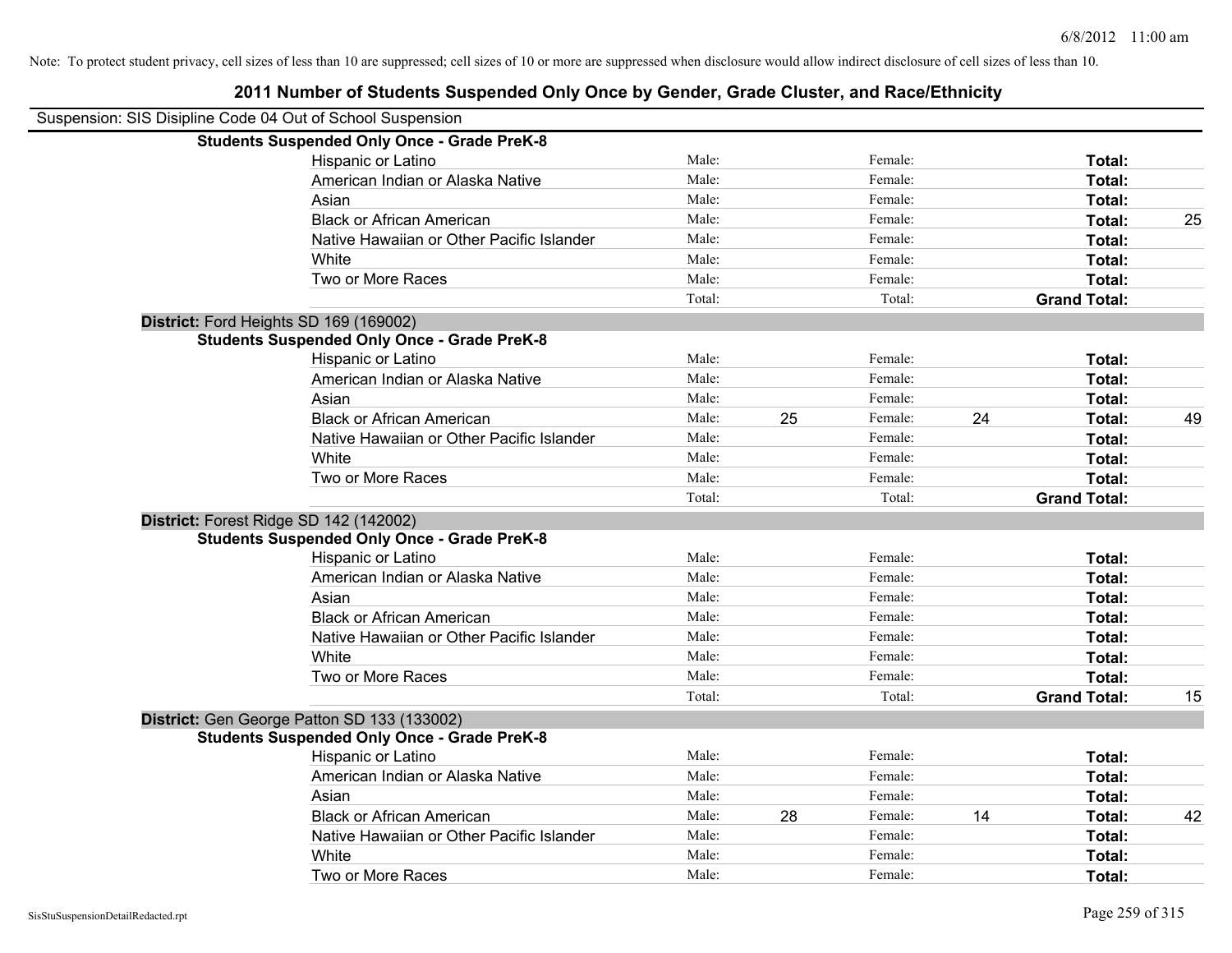| Suspension: SIS Disipline Code 04 Out of School Suspension |        |     |         |    |                     |     |
|------------------------------------------------------------|--------|-----|---------|----|---------------------|-----|
|                                                            | Total: |     | Total:  |    | <b>Grand Total:</b> |     |
| <b>District: Harvey SD 152 (152002)</b>                    |        |     |         |    |                     |     |
| <b>Students Suspended Only Once - Grade PreK-8</b>         |        |     |         |    |                     |     |
| Hispanic or Latino                                         | Male:  |     | Female: |    | Total:              |     |
| American Indian or Alaska Native                           | Male:  |     | Female: |    | Total:              |     |
| Asian                                                      | Male:  |     | Female: |    | Total:              |     |
| <b>Black or African American</b>                           | Male:  | 105 | Female: | 63 | Total:              | 168 |
| Native Hawaiian or Other Pacific Islander                  | Male:  |     | Female: |    | Total:              |     |
| White                                                      | Male:  |     | Female: |    | Total:              |     |
| Two or More Races                                          | Male:  |     | Female: |    | Total:              |     |
|                                                            | Total: |     | Total:  |    | <b>Grand Total:</b> | 178 |
| District: Hazel Crest SD 152-5 (152502)                    |        |     |         |    |                     |     |
| <b>Students Suspended Only Once - Grade PreK-8</b>         |        |     |         |    |                     |     |
| Hispanic or Latino                                         | Male:  |     | Female: |    | Total:              |     |
| American Indian or Alaska Native                           | Male:  |     | Female: |    | Total:              |     |
| Asian                                                      | Male:  |     | Female: |    | Total:              |     |
| <b>Black or African American</b>                           | Male:  | 50  | Female: | 27 | Total:              | 77  |
| Native Hawaiian or Other Pacific Islander                  | Male:  |     | Female: |    | Total:              |     |
| White                                                      | Male:  |     | Female: |    | Total:              |     |
| Two or More Races                                          | Male:  |     | Female: |    | Total:              |     |
|                                                            | Total: |     | Total:  |    | <b>Grand Total:</b> |     |
| District: Homewood Flossmoor CHSD 233 (233016)             |        |     |         |    |                     |     |
| <b>Students Suspended Only Once - Grade 9-12</b>           |        |     |         |    |                     |     |
| Hispanic or Latino                                         | Male:  |     | Female: |    | Total:              |     |
| American Indian or Alaska Native                           | Male:  |     | Female: |    | Total:              |     |
| Asian                                                      | Male:  |     | Female: |    | Total:              |     |
| <b>Black or African American</b>                           | Male:  | 115 | Female: | 57 | Total:              | 172 |
| Native Hawaiian or Other Pacific Islander                  | Male:  |     | Female: |    | Total:              |     |
| White                                                      | Male:  |     | Female: |    | Total:              | 31  |
| Two or More Races                                          | Male:  |     | Female: |    | Total:              | 10  |
|                                                            | Total: |     | Total:  |    | <b>Grand Total:</b> |     |
| District: Homewood SD 153 (153002)                         |        |     |         |    |                     |     |
| <b>Students Suspended Only Once - Grade PreK-8</b>         |        |     |         |    |                     |     |
| Hispanic or Latino                                         | Male:  |     | Female: |    | Total:              |     |
| American Indian or Alaska Native                           | Male:  |     | Female: |    | Total:              |     |
| Asian                                                      | Male:  |     | Female: |    | Total:              |     |
| <b>Black or African American</b>                           | Male:  | 29  | Female: | 10 | Total:              | 39  |
| Native Hawaiian or Other Pacific Islander                  | Male:  |     | Female: |    | Total:              |     |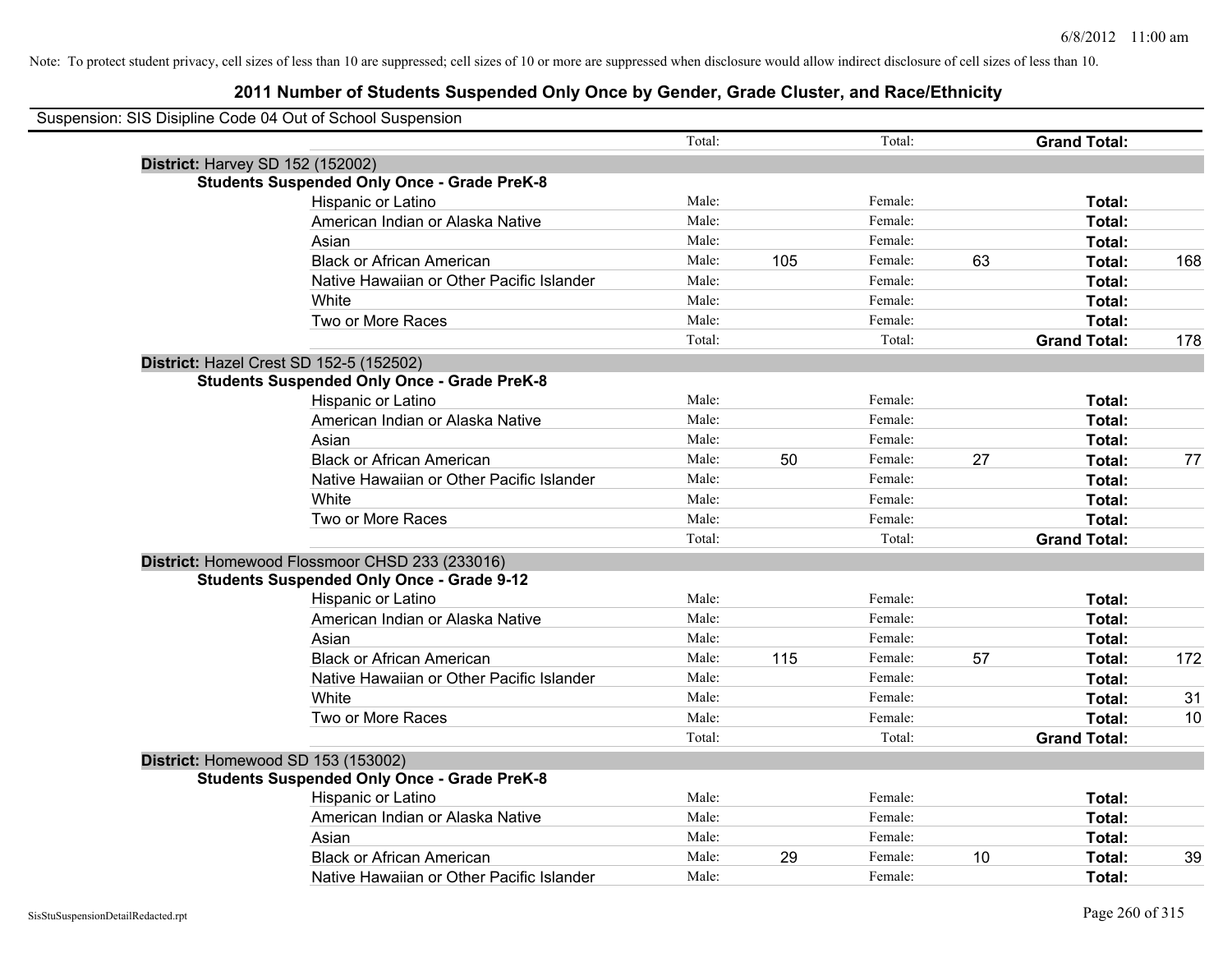| Suspension: SIS Disipline Code 04 Out of School Suspension |                                                    |        |    |         |    |                     |    |
|------------------------------------------------------------|----------------------------------------------------|--------|----|---------|----|---------------------|----|
|                                                            | White                                              | Male:  |    | Female: |    | Total:              |    |
|                                                            | Two or More Races                                  | Male:  |    | Female: |    | Total:              |    |
|                                                            |                                                    | Total: |    | Total:  |    | <b>Grand Total:</b> | 50 |
|                                                            | District: Hoover-Schrum Memorial SD 157 (157002)   |        |    |         |    |                     |    |
|                                                            | <b>Students Suspended Only Once - Grade PreK-8</b> |        |    |         |    |                     |    |
|                                                            | Hispanic or Latino                                 | Male:  |    | Female: |    | Total:              | 13 |
|                                                            | American Indian or Alaska Native                   | Male:  |    | Female: |    | Total:              |    |
|                                                            | Asian                                              | Male:  |    | Female: |    | Total:              |    |
|                                                            | <b>Black or African American</b>                   | Male:  | 44 | Female: | 32 | Total:              | 76 |
|                                                            | Native Hawaiian or Other Pacific Islander          | Male:  |    | Female: |    | Total:              |    |
|                                                            | White                                              | Male:  |    | Female: |    | Total:              |    |
|                                                            | Two or More Races                                  | Male:  |    | Female: |    | Total:              |    |
|                                                            |                                                    | Total: |    | Total:  |    | <b>Grand Total:</b> |    |
| District: Indian Springs SD 109 (109002)                   |                                                    |        |    |         |    |                     |    |
|                                                            | <b>Students Suspended Only Once - Grade PreK-8</b> |        |    |         |    |                     |    |
|                                                            | Hispanic or Latino                                 | Male:  |    | Female: |    | Total:              |    |
|                                                            | American Indian or Alaska Native                   | Male:  |    | Female: |    | Total:              |    |
|                                                            | Asian                                              | Male:  |    | Female: |    | Total:              |    |
|                                                            | <b>Black or African American</b>                   | Male:  | 17 | Female: | 13 | Total:              | 30 |
|                                                            | Native Hawaiian or Other Pacific Islander          | Male:  |    | Female: |    | Total:              |    |
|                                                            | White                                              | Male:  |    | Female: |    | Total:              | 18 |
|                                                            | Two or More Races                                  | Male:  |    | Female: |    | Total:              |    |
|                                                            |                                                    | Total: |    | Total:  |    | <b>Grand Total:</b> |    |
| District: Kirby SD 140 (140002)                            |                                                    |        |    |         |    |                     |    |
|                                                            | <b>Students Suspended Only Once - Grade PreK-8</b> |        |    |         |    |                     |    |
|                                                            | Hispanic or Latino                                 | Male:  |    | Female: |    | Total:              |    |
|                                                            | American Indian or Alaska Native                   | Male:  |    | Female: |    | Total:              |    |
|                                                            | Asian                                              | Male:  |    | Female: |    | Total:              |    |
|                                                            | <b>Black or African American</b>                   | Male:  |    | Female: |    | Total:              |    |
|                                                            | Native Hawaiian or Other Pacific Islander          | Male:  |    | Female: |    | Total:              |    |
|                                                            | White                                              | Male:  |    | Female: |    | Total:              | 22 |
|                                                            | Two or More Races                                  | Male:  |    | Female: |    | Total:              |    |
|                                                            |                                                    | Total: | 22 | Total:  | 10 | <b>Grand Total:</b> | 32 |
| District: Lansing SD 158 (158002)                          |                                                    |        |    |         |    |                     |    |
|                                                            | <b>Students Suspended Only Once - Grade PreK-8</b> |        |    |         |    |                     |    |
|                                                            | Hispanic or Latino                                 | Male:  |    | Female: |    | Total:              |    |
|                                                            | American Indian or Alaska Native                   | Male:  |    | Female: |    | Total:              |    |
|                                                            | Asian                                              | Male:  |    | Female: |    | Total:              |    |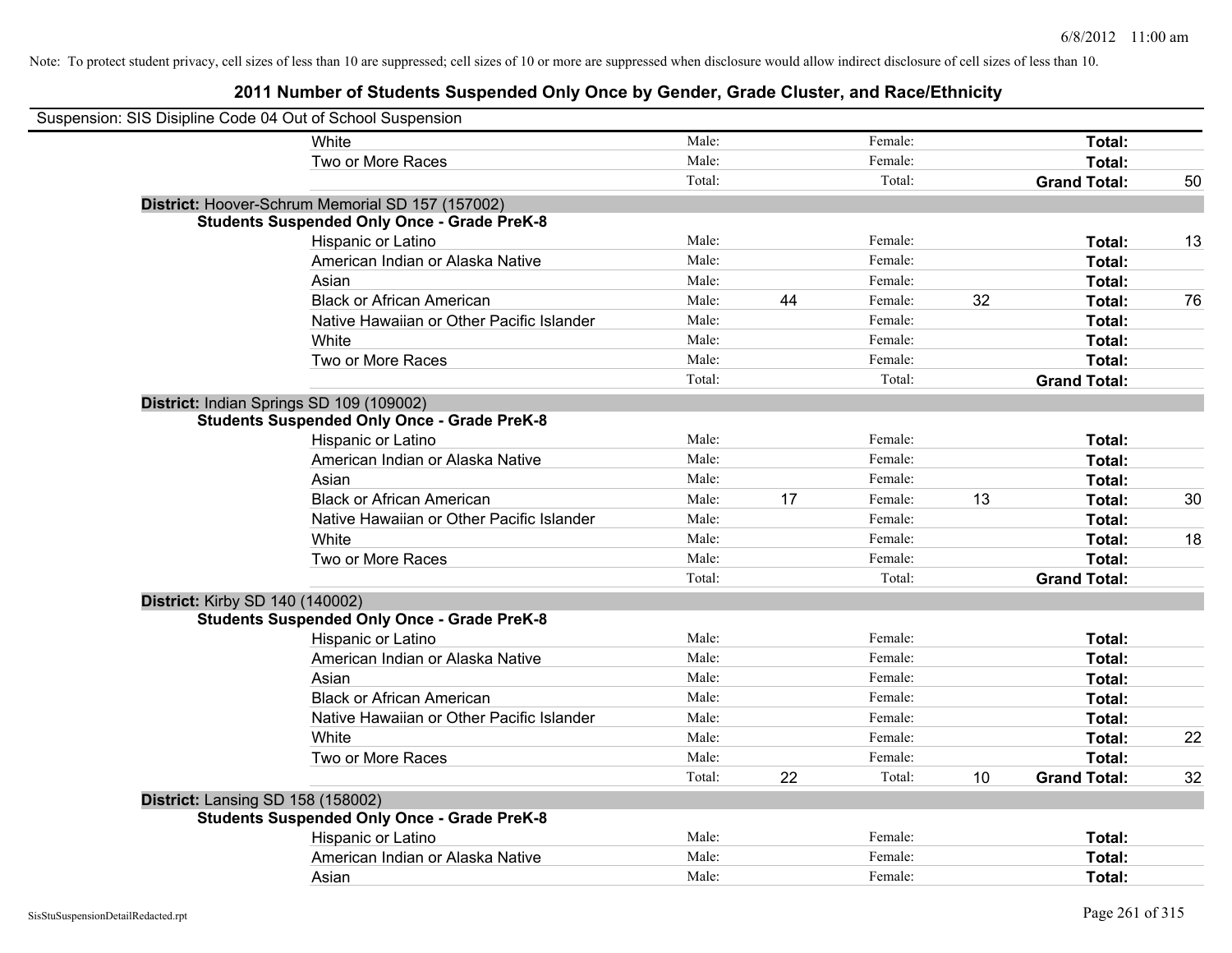| Suspension: SIS Disipline Code 04 Out of School Suspension |        |    |         |    |                     |    |
|------------------------------------------------------------|--------|----|---------|----|---------------------|----|
| <b>Black or African American</b>                           | Male:  | 37 | Female: | 17 | Total:              | 54 |
| Native Hawaiian or Other Pacific Islander                  | Male:  |    | Female: |    | Total:              |    |
| White                                                      | Male:  |    | Female: |    | Total:              |    |
| Two or More Races                                          | Male:  |    | Female: |    | Total:              |    |
|                                                            | Total: |    | Total:  |    | <b>Grand Total:</b> | 71 |
| District: Lemont Twp HSD 210 (210017)                      |        |    |         |    |                     |    |
| <b>Students Suspended Only Once - Grade 9-12</b>           |        |    |         |    |                     |    |
| Hispanic or Latino                                         | Male:  |    | Female: |    | Total:              |    |
| American Indian or Alaska Native                           | Male:  |    | Female: |    | Total:              |    |
| Asian                                                      | Male:  |    | Female: |    | Total:              |    |
| <b>Black or African American</b>                           | Male:  |    | Female: |    | Total:              |    |
| Native Hawaiian or Other Pacific Islander                  | Male:  |    | Female: |    | Total:              |    |
| White                                                      | Male:  |    | Female: |    | Total:              | 18 |
| Two or More Races                                          | Male:  |    | Female: |    | Total:              |    |
|                                                            | Total: |    | Total:  |    | <b>Grand Total:</b> |    |
| District: Lemont-Bromberek CSD 113A (113A02)               |        |    |         |    |                     |    |
| <b>Students Suspended Only Once - Grade PreK-8</b>         |        |    |         |    |                     |    |
| Hispanic or Latino                                         | Male:  |    | Female: |    | Total:              |    |
| American Indian or Alaska Native                           | Male:  |    | Female: |    | Total:              |    |
| Asian                                                      | Male:  |    | Female: |    | Total:              |    |
| <b>Black or African American</b>                           | Male:  |    | Female: |    | Total:              |    |
| Native Hawaiian or Other Pacific Islander                  | Male:  |    | Female: |    | Total:              |    |
| White                                                      | Male:  |    | Female: |    | Total:              | 26 |
| Two or More Races                                          | Male:  |    | Female: |    | Total:              |    |
|                                                            | Total: |    | Total:  |    | <b>Grand Total:</b> |    |
| District: Lincoln ESD 156 (156002)                         |        |    |         |    |                     |    |
| <b>Students Suspended Only Once - Grade PreK-8</b>         |        |    |         |    |                     |    |
| Hispanic or Latino                                         | Male:  |    | Female: |    | Total:              | 13 |
| American Indian or Alaska Native                           | Male:  |    | Female: |    | Total:              |    |
| Asian                                                      | Male:  |    | Female: |    | Total:              |    |
| <b>Black or African American</b>                           | Male:  | 49 | Female: | 32 | Total:              | 81 |
| Native Hawaiian or Other Pacific Islander                  | Male:  |    | Female: |    | Total:              |    |
| White                                                      | Male:  |    | Female: |    | Total:              |    |
| Two or More Races                                          | Male:  |    | Female: |    | Total:              |    |
|                                                            | Total: |    | Total:  |    | <b>Grand Total:</b> |    |
| District: Matteson ESD 162 (162002)                        |        |    |         |    |                     |    |
| <b>Students Suspended Only Once - Grade PreK-8</b>         |        |    |         |    |                     |    |
| Hispanic or Latino                                         | Male:  |    | Female: |    | Total:              |    |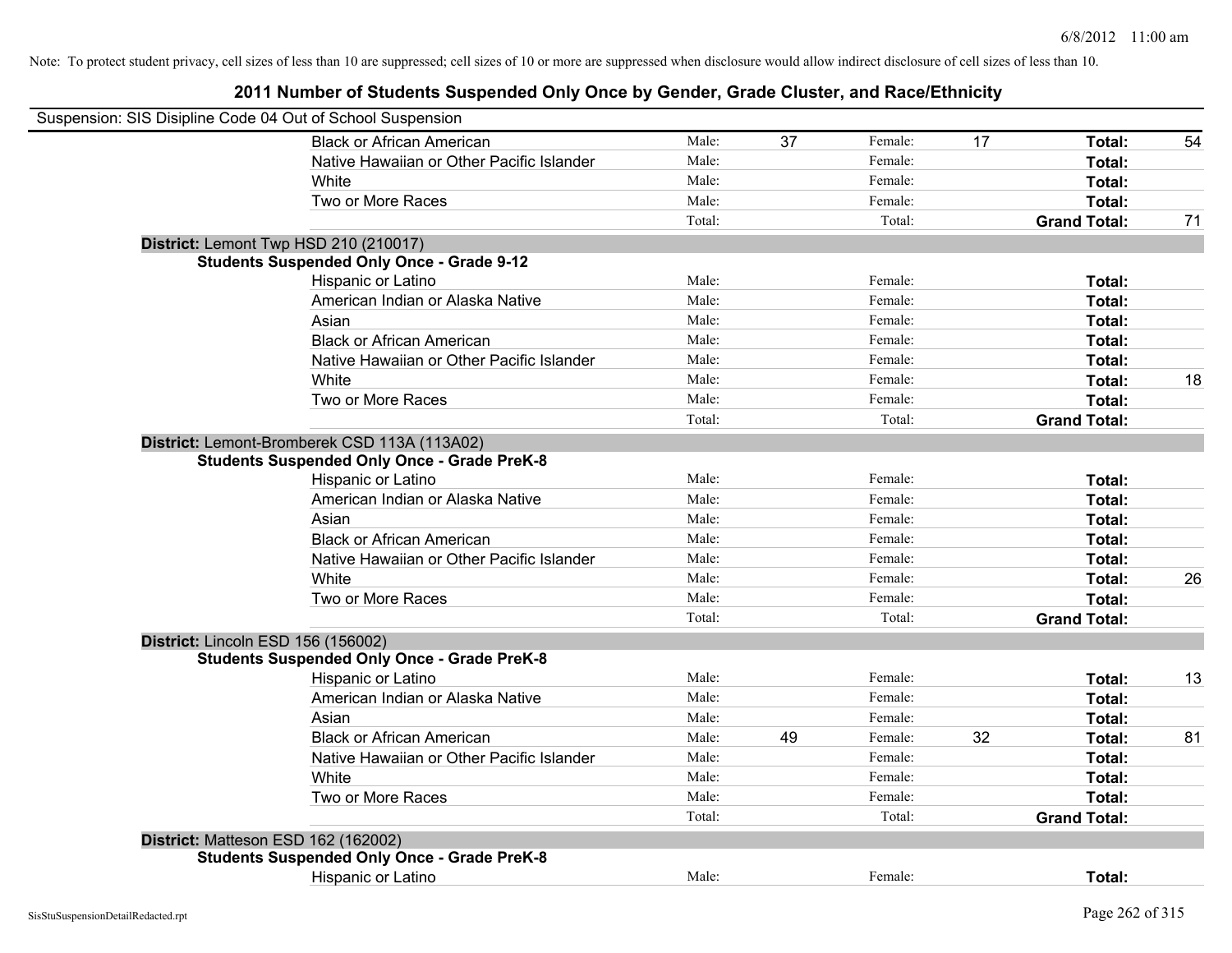#### **2011 Number of Students Suspended Only Once by Gender, Grade Cluster, and Race/Ethnicity**

| Suspension: SIS Disipline Code 04 Out of School Suspension |        |    |         |    |                     |     |
|------------------------------------------------------------|--------|----|---------|----|---------------------|-----|
| American Indian or Alaska Native                           | Male:  |    | Female: |    | Total:              |     |
| Asian                                                      | Male:  |    | Female: |    | Total:              |     |
| <b>Black or African American</b>                           | Male:  | 90 | Female: | 33 | Total:              | 123 |
| Native Hawaiian or Other Pacific Islander                  | Male:  |    | Female: |    | Total:              |     |
| White                                                      | Male:  |    | Female: |    | Total:              |     |
| Two or More Races                                          | Male:  |    | Female: |    | Total:              |     |
|                                                            | Total: |    | Total:  |    | <b>Grand Total:</b> |     |
| District: Midlothian SD 143 (143002)                       |        |    |         |    |                     |     |
| <b>Students Suspended Only Once - Grade PreK-8</b>         |        |    |         |    |                     |     |
| Hispanic or Latino                                         | Male:  |    | Female: |    | Total:              |     |
| American Indian or Alaska Native                           | Male:  |    | Female: |    | Total:              |     |
| Asian                                                      | Male:  |    | Female: |    | Total:              |     |
| <b>Black or African American</b>                           | Male:  |    | Female: |    | Total:              | 29  |
| Native Hawaiian or Other Pacific Islander                  | Male:  |    | Female: |    | Total:              |     |
| White                                                      | Male:  |    | Female: |    | Total:              | 18  |
| Two or More Races                                          | Male:  |    | Female: |    | Total:              |     |
|                                                            | Total: |    | Total:  |    | <b>Grand Total:</b> |     |
| District: North Palos SD 117 (117002)                      |        |    |         |    |                     |     |
| <b>Students Suspended Only Once - Grade PreK-8</b>         |        |    |         |    |                     |     |
| Hispanic or Latino                                         | Male:  |    | Female: |    | Total:              |     |
| American Indian or Alaska Native                           | Male:  |    | Female: |    | Total:              |     |
| Asian                                                      | Male:  |    | Female: |    | Total:              |     |
| <b>Black or African American</b>                           | Male:  |    | Female: |    | Total:              |     |
| Native Hawaiian or Other Pacific Islander                  | Male:  |    | Female: |    | Total:              |     |
| White                                                      | Male:  |    | Female: |    | Total:              | 29  |
| Two or More Races                                          | Male:  |    | Female: |    | Total:              |     |
|                                                            | Total: |    | Total:  |    | <b>Grand Total:</b> | 41  |
| District: Oak Lawn CHSD 229 (229016)                       |        |    |         |    |                     |     |
| <b>Students Suspended Only Once - Grade 9-12</b>           |        |    |         |    |                     |     |
| Hispanic or Latino                                         | Male:  | 11 | Female: | 15 | Total:              | 26  |
| American Indian or Alaska Native                           | Male:  |    | Female: |    | Total:              |     |
| Asian                                                      | Male:  |    | Female: |    | Total:              |     |
| <b>Black or African American</b>                           | Male:  |    | Female: |    | Total:              | 13  |
| Native Hawaiian or Other Pacific Islander                  | Male:  |    | Female: |    | Total:              |     |
| White                                                      | Male:  | 39 | Female: | 33 | Total:              | 72  |
| Two or More Races                                          | Male:  |    | Female: |    | Total:              |     |
|                                                            | Total: |    | Total:  |    | <b>Grand Total:</b> |     |
|                                                            |        |    |         |    |                     |     |

**District:** Oak Lawn-Hometown SD 123 (123002)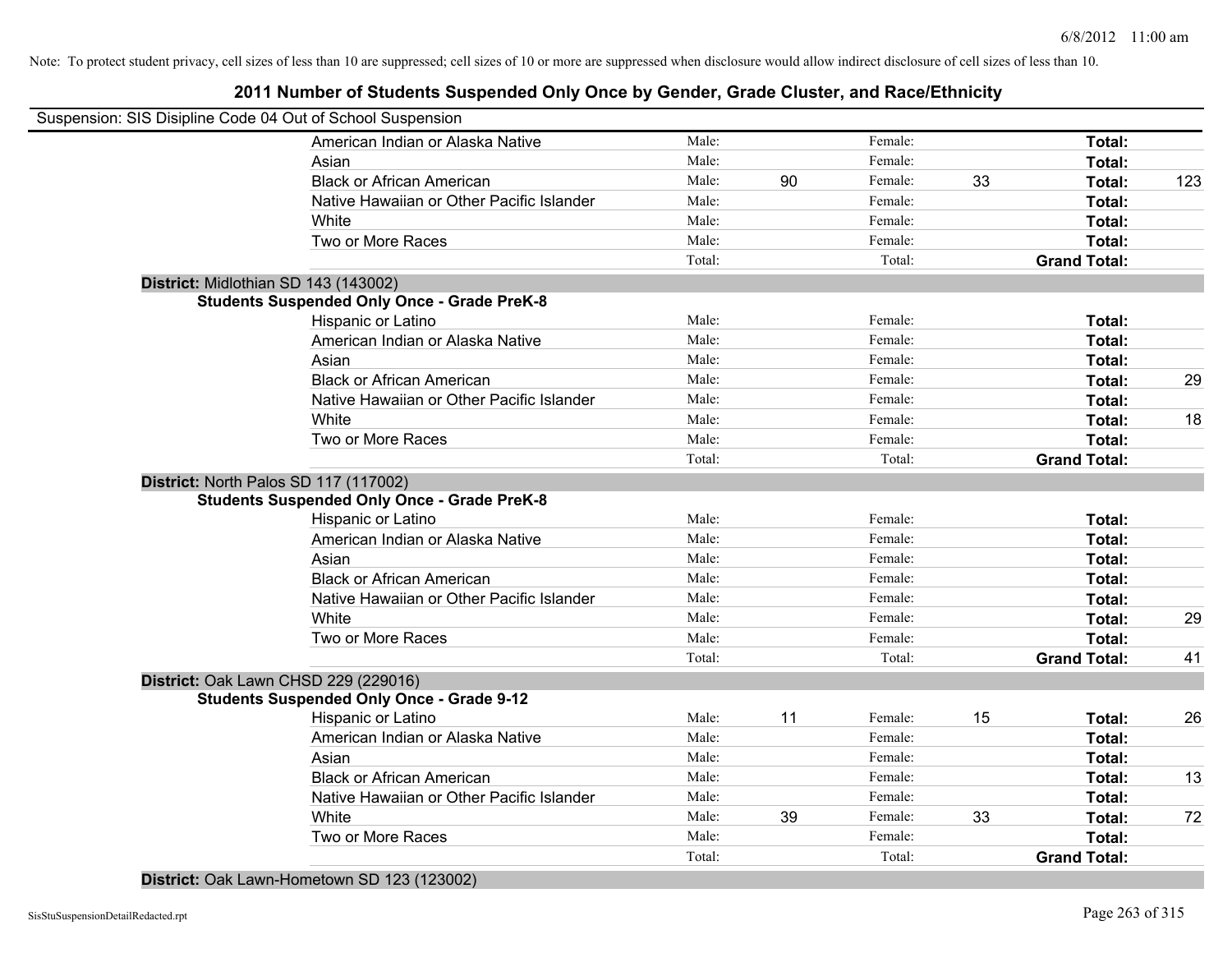| Suspension: SIS Disipline Code 04 Out of School Suspension |        |    |         |    |                     |    |
|------------------------------------------------------------|--------|----|---------|----|---------------------|----|
| <b>Students Suspended Only Once - Grade PreK-8</b>         |        |    |         |    |                     |    |
| Hispanic or Latino                                         | Male:  |    | Female: |    | Total:              | 11 |
| American Indian or Alaska Native                           | Male:  |    | Female: |    | Total:              |    |
| Asian                                                      | Male:  |    | Female: |    | Total:              |    |
| <b>Black or African American</b>                           | Male:  |    | Female: |    | Total:              |    |
| Native Hawaiian or Other Pacific Islander                  | Male:  |    | Female: |    | Total:              |    |
| White                                                      | Male:  |    | Female: |    | Total:              | 18 |
| Two or More Races                                          | Male:  |    | Female: |    | Total:              |    |
|                                                            | Total: |    | Total:  |    | <b>Grand Total:</b> |    |
| District: Orland SD 135 (135002)                           |        |    |         |    |                     |    |
| <b>Students Suspended Only Once - Grade PreK-8</b>         |        |    |         |    |                     |    |
| Hispanic or Latino                                         | Male:  |    | Female: |    | Total:              |    |
| American Indian or Alaska Native                           | Male:  |    | Female: |    | Total:              |    |
| Asian                                                      | Male:  |    | Female: |    | Total:              |    |
| <b>Black or African American</b>                           | Male:  |    | Female: |    | Total:              |    |
| Native Hawaiian or Other Pacific Islander                  | Male:  |    | Female: |    | Total:              |    |
| White                                                      | Male:  | 44 | Female: | 10 | Total:              | 54 |
| Two or More Races                                          | Male:  |    | Female: |    | Total:              |    |
|                                                            | Total: |    | Total:  |    | <b>Grand Total:</b> | 72 |
| District: Palos CCSD 118 (118004)                          |        |    |         |    |                     |    |
| <b>Students Suspended Only Once - Grade PreK-8</b>         |        |    |         |    |                     |    |
| Hispanic or Latino                                         | Male:  |    | Female: |    | Total:              |    |
| American Indian or Alaska Native                           | Male:  |    | Female: |    | Total:              |    |
| Asian                                                      | Male:  |    | Female: |    | Total:              |    |
| <b>Black or African American</b>                           | Male:  |    | Female: |    | Total:              |    |
| Native Hawaiian or Other Pacific Islander                  | Male:  |    | Female: |    | Total:              |    |
| White                                                      | Male:  |    | Female: |    | Total:              | 13 |
| Two or More Races                                          | Male:  |    | Female: |    | <b>Total:</b>       |    |
|                                                            | Total: |    | Total:  |    | <b>Grand Total:</b> |    |
| District: Palos Heights SD 128 (128002)                    |        |    |         |    |                     |    |
| <b>Students Suspended Only Once - Grade PreK-8</b>         |        |    |         |    |                     |    |
| Hispanic or Latino                                         | Male:  |    | Female: |    | Total:              |    |
| American Indian or Alaska Native                           | Male:  |    | Female: |    | Total:              |    |
| Asian                                                      | Male:  |    | Female: |    | Total:              |    |
| <b>Black or African American</b>                           | Male:  |    | Female: |    | Total:              |    |
| Native Hawaiian or Other Pacific Islander                  | Male:  |    | Female: |    | Total:              |    |
| White                                                      | Male:  |    | Female: |    | Total:              |    |
| Two or More Races                                          | Male:  |    | Female: |    | Total:              |    |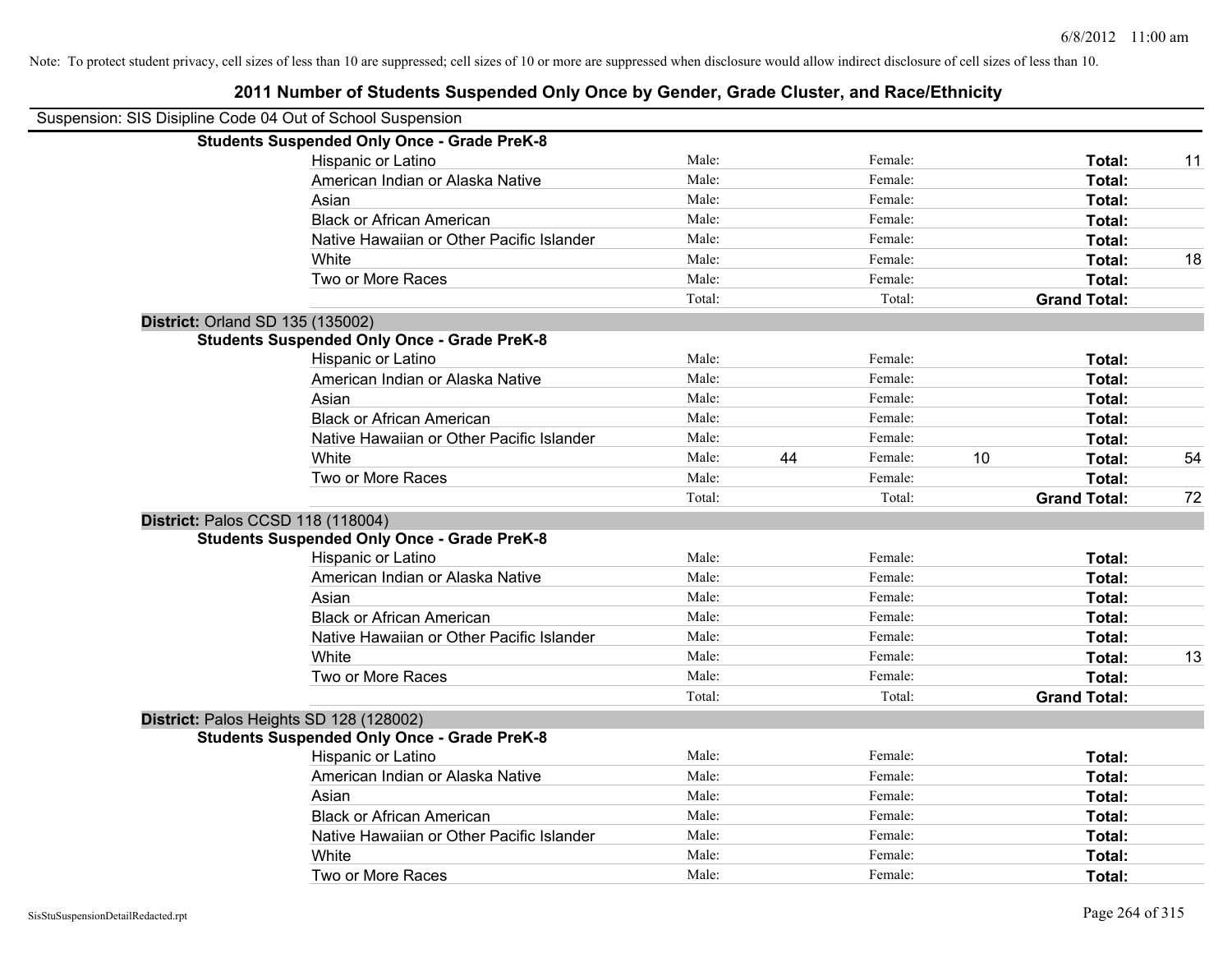| Suspension: SIS Disipline Code 04 Out of School Suspension |        |     |         |    |                     |     |
|------------------------------------------------------------|--------|-----|---------|----|---------------------|-----|
|                                                            | Total: |     | Total:  |    | <b>Grand Total:</b> |     |
| District: Park Forest SD 163 (163002)                      |        |     |         |    |                     |     |
| <b>Students Suspended Only Once - Grade PreK-8</b>         |        |     |         |    |                     |     |
| Hispanic or Latino                                         | Male:  |     | Female: |    | Total:              |     |
| American Indian or Alaska Native                           | Male:  |     | Female: |    | Total:              |     |
| Asian                                                      | Male:  |     | Female: |    | Total:              |     |
| <b>Black or African American</b>                           | Male:  | 83  | Female: | 44 | Total:              | 127 |
| Native Hawaiian or Other Pacific Islander                  | Male:  |     | Female: |    | Total:              |     |
| White                                                      | Male:  |     | Female: |    | Total:              |     |
| Two or More Races                                          | Male:  |     | Female: |    | Total:              |     |
|                                                            | Total: |     | Total:  |    | <b>Grand Total:</b> |     |
| District: Posen-Robbins ESD 143-5 (143502)                 |        |     |         |    |                     |     |
| <b>Students Suspended Only Once - Grade PreK-8</b>         |        |     |         |    |                     |     |
| Hispanic or Latino                                         | Male:  | 20  | Female: | 14 | Total:              | 34  |
| American Indian or Alaska Native                           | Male:  |     | Female: |    | Total:              |     |
| Asian                                                      | Male:  |     | Female: |    | Total:              |     |
| <b>Black or African American</b>                           | Male:  | 36  | Female: | 25 | Total:              | 61  |
| Native Hawaiian or Other Pacific Islander                  | Male:  |     | Female: |    | Total:              |     |
| White                                                      | Male:  |     | Female: |    | Total:              |     |
| Two or More Races                                          | Male:  |     | Female: |    | Total:              |     |
|                                                            | Total: |     | Total:  |    | <b>Grand Total:</b> |     |
| District: Prairie-Hills ESD 144 (144002)                   |        |     |         |    |                     |     |
| <b>Students Suspended Only Once - Grade PreK-8</b>         |        |     |         |    |                     |     |
| Hispanic or Latino                                         | Male:  |     | Female: |    | Total:              | 10  |
| American Indian or Alaska Native                           | Male:  |     | Female: |    | Total:              |     |
| Asian                                                      | Male:  |     | Female: |    | Total:              |     |
| <b>Black or African American</b>                           | Male:  | 140 | Female: | 83 | Total:              | 223 |
| Native Hawaiian or Other Pacific Islander                  | Male:  |     | Female: |    | Total:              |     |
| White                                                      | Male:  |     | Female: |    | Total:              | 10  |
| Two or More Races                                          | Male:  |     | Female: |    | Total:              |     |
|                                                            | Total: |     | Total:  |    | <b>Grand Total:</b> |     |
| District: Reavis Twp HSD 220 (220017)                      |        |     |         |    |                     |     |
| <b>Students Suspended Only Once - Grade 9-12</b>           |        |     |         |    |                     |     |
| <b>Hispanic or Latino</b>                                  | Male:  | 28  | Female: | 17 | Total:              | 45  |
| American Indian or Alaska Native                           | Male:  |     | Female: |    | Total:              |     |
| Asian                                                      | Male:  |     | Female: |    | Total:              |     |
| <b>Black or African American</b>                           | Male:  |     | Female: |    | Total:              |     |
| Native Hawaiian or Other Pacific Islander                  | Male:  |     | Female: |    | Total:              |     |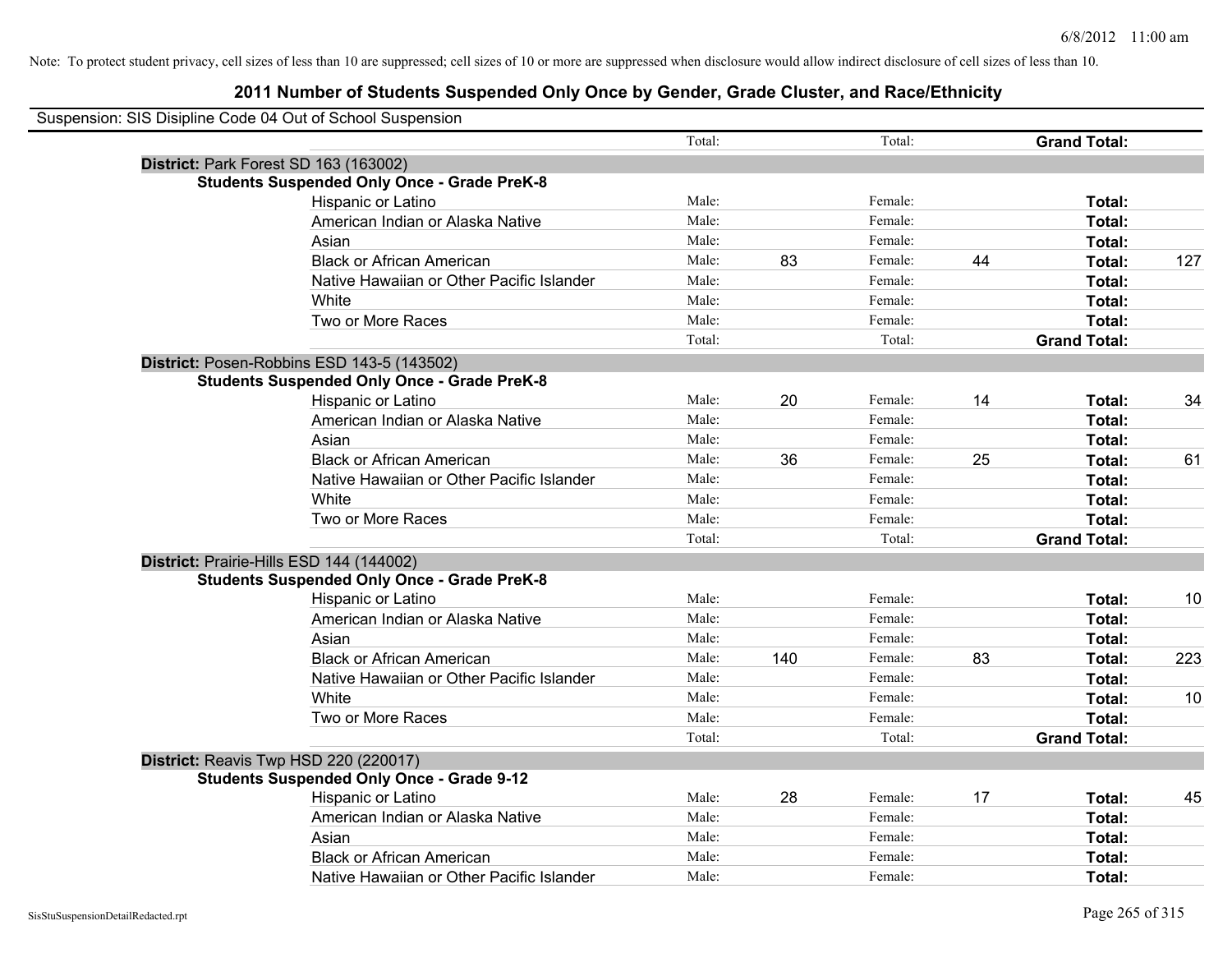| Suspension: SIS Disipline Code 04 Out of School Suspension |                                                    |        |     |         |     |                     |     |
|------------------------------------------------------------|----------------------------------------------------|--------|-----|---------|-----|---------------------|-----|
|                                                            | <b>White</b>                                       | Male:  | 33  | Female: | 16  | Total:              | 49  |
|                                                            | Two or More Races                                  | Male:  |     | Female: |     | Total:              |     |
|                                                            |                                                    | Total: |     | Total:  |     | <b>Grand Total:</b> |     |
| <b>District: Rich Twp HSD 227 (227017)</b>                 |                                                    |        |     |         |     |                     |     |
|                                                            | <b>Students Suspended Only Once - Grade 9-12</b>   |        |     |         |     |                     |     |
|                                                            | Hispanic or Latino                                 | Male:  |     | Female: |     | Total:              | 12  |
|                                                            | American Indian or Alaska Native                   | Male:  |     | Female: |     | Total:              |     |
|                                                            | Asian                                              | Male:  |     | Female: |     | Total:              |     |
|                                                            | <b>Black or African American</b>                   | Male:  | 228 | Female: | 176 | Total:              | 404 |
|                                                            | Native Hawaiian or Other Pacific Islander          | Male:  |     | Female: |     | Total:              |     |
|                                                            | White                                              | Male:  |     | Female: |     | Total:              |     |
|                                                            | Two or More Races                                  | Male:  |     | Female: |     | Total:              | 10  |
|                                                            |                                                    | Total: | 248 | Total:  | 189 | <b>Grand Total:</b> | 437 |
| District: Ridgeland SD 122 (122002)                        |                                                    |        |     |         |     |                     |     |
|                                                            | <b>Students Suspended Only Once - Grade PreK-8</b> |        |     |         |     |                     |     |
|                                                            | Hispanic or Latino                                 | Male:  |     | Female: |     | Total:              |     |
|                                                            | American Indian or Alaska Native                   | Male:  |     | Female: |     | Total:              |     |
|                                                            | Asian                                              | Male:  |     | Female: |     | Total:              |     |
|                                                            | <b>Black or African American</b>                   | Male:  |     | Female: |     | Total:              |     |
|                                                            | Native Hawaiian or Other Pacific Islander          | Male:  |     | Female: |     | Total:              |     |
|                                                            | White                                              | Male:  |     | Female: |     | Total:              | 18  |
|                                                            | Two or More Races                                  | Male:  |     | Female: |     | Total:              |     |
|                                                            |                                                    | Total: |     | Total:  |     | <b>Grand Total:</b> |     |
| District: Sandridge SD 172 (172002)                        |                                                    |        |     |         |     |                     |     |
|                                                            | <b>Students Suspended Only Once - Grade PreK-8</b> |        |     |         |     |                     |     |
|                                                            | Hispanic or Latino                                 | Male:  |     | Female: |     | Total:              |     |
|                                                            | American Indian or Alaska Native                   | Male:  |     | Female: |     | Total:              |     |
|                                                            | Asian                                              | Male:  |     | Female: |     | Total:              |     |
|                                                            | <b>Black or African American</b>                   | Male:  |     | Female: |     | Total:              |     |
|                                                            | Native Hawaiian or Other Pacific Islander          | Male:  |     | Female: |     | Total:              |     |
|                                                            | White                                              | Male:  |     | Female: |     | Total:              |     |
|                                                            | Two or More Races                                  | Male:  |     | Female: |     | Total:              |     |
|                                                            |                                                    | Total: |     | Total:  |     | <b>Grand Total:</b> |     |
| District: South Holland SD 150 (150002)                    |                                                    |        |     |         |     |                     |     |
|                                                            | <b>Students Suspended Only Once - Grade PreK-8</b> |        |     |         |     |                     |     |
|                                                            | Hispanic or Latino                                 | Male:  |     | Female: |     | Total:              |     |
|                                                            | American Indian or Alaska Native                   | Male:  |     | Female: |     | Total:              |     |
|                                                            | Asian                                              | Male:  |     | Female: |     | Total:              |     |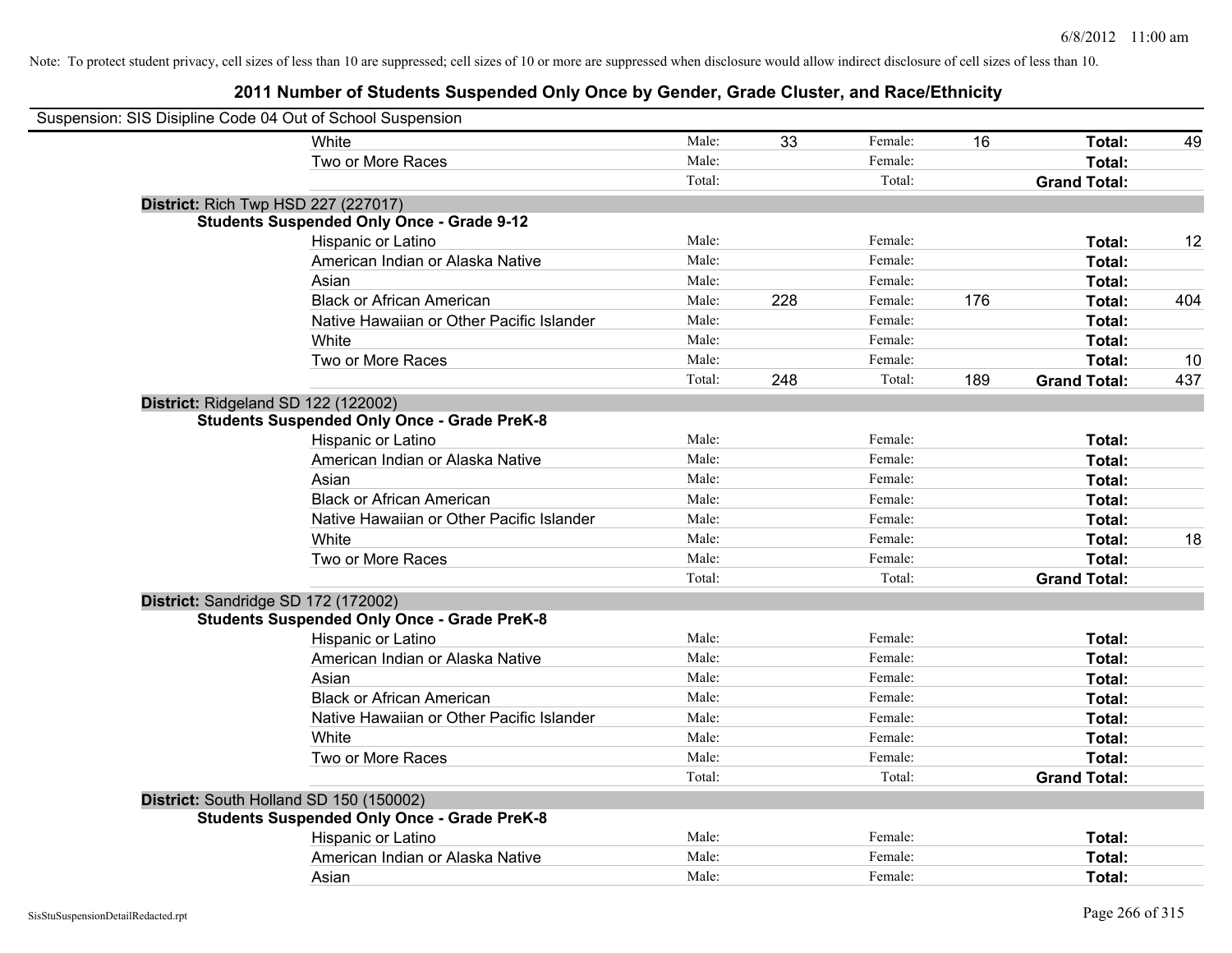| Suspension: SIS Disipline Code 04 Out of School Suspension |                                                    |        |    |         |    |                     |    |
|------------------------------------------------------------|----------------------------------------------------|--------|----|---------|----|---------------------|----|
|                                                            | <b>Black or African American</b>                   | Male:  | 50 | Female: | 15 | Total:              | 65 |
|                                                            | Native Hawaiian or Other Pacific Islander          | Male:  |    | Female: |    | Total:              |    |
|                                                            | White                                              | Male:  |    | Female: |    | Total:              |    |
|                                                            | Two or More Races                                  | Male:  |    | Female: |    | Total:              |    |
|                                                            |                                                    | Total: |    | Total:  |    | <b>Grand Total:</b> |    |
|                                                            | District: South Holland SD 151 (151002)            |        |    |         |    |                     |    |
|                                                            | <b>Students Suspended Only Once - Grade PreK-8</b> |        |    |         |    |                     |    |
|                                                            | Hispanic or Latino                                 | Male:  |    | Female: |    | Total:              |    |
|                                                            | American Indian or Alaska Native                   | Male:  |    | Female: |    | Total:              |    |
|                                                            | Asian                                              | Male:  |    | Female: |    | Total:              |    |
|                                                            | <b>Black or African American</b>                   | Male:  | 39 | Female: | 22 | Total:              | 61 |
|                                                            | Native Hawaiian or Other Pacific Islander          | Male:  |    | Female: |    | Total:              |    |
|                                                            | White                                              | Male:  |    | Female: |    | Total:              |    |
|                                                            | Two or More Races                                  | Male:  |    | Female: |    | Total:              |    |
|                                                            |                                                    | Total: |    | Total:  |    | <b>Grand Total:</b> | 71 |
|                                                            | District: Southland College Prep (901025)          |        |    |         |    |                     |    |
|                                                            | <b>Students Suspended Only Once - Grade 9-12</b>   |        |    |         |    |                     |    |
|                                                            | Hispanic or Latino                                 | Male:  |    | Female: |    | Total:              |    |
|                                                            | American Indian or Alaska Native                   | Male:  |    | Female: |    | Total:              |    |
|                                                            | Asian                                              | Male:  |    | Female: |    | Total:              |    |
|                                                            | <b>Black or African American</b>                   | Male:  |    | Female: |    | Total:              |    |
|                                                            | Native Hawaiian or Other Pacific Islander          | Male:  |    | Female: |    | Total:              |    |
|                                                            | White                                              | Male:  |    | Female: |    | Total:              |    |
|                                                            | Two or More Races                                  | Male:  |    | Female: |    | Total:              |    |
|                                                            |                                                    | Total: |    | Total:  |    | <b>Grand Total:</b> |    |
|                                                            | District: Southwest Cook Coop Spec Ed (142061)     |        |    |         |    |                     |    |
|                                                            | <b>Students Suspended Only Once - Grade PreK-8</b> |        |    |         |    |                     |    |
|                                                            | Hispanic or Latino                                 | Male:  |    | Female: |    | Total:              |    |
|                                                            | American Indian or Alaska Native                   | Male:  |    | Female: |    | Total:              |    |
|                                                            | Asian                                              | Male:  |    | Female: |    | Total:              |    |
|                                                            | <b>Black or African American</b>                   | Male:  |    | Female: |    | Total:              |    |
|                                                            | Native Hawaiian or Other Pacific Islander          | Male:  |    | Female: |    | Total:              |    |
|                                                            | <b>White</b>                                       | Male:  |    | Female: |    | Total:              |    |
|                                                            | Two or More Races                                  | Male:  |    | Female: |    | Total:              |    |
|                                                            |                                                    | Total: |    | Total:  |    | <b>Grand Total:</b> |    |
|                                                            | <b>Students Suspended Only Once - Grade 9-12</b>   |        |    |         |    |                     |    |
|                                                            | Hispanic or Latino                                 | Male:  |    | Female: |    | <b>Total:</b>       |    |
|                                                            | American Indian or Alaska Native                   | Male:  |    | Female: |    | Total:              |    |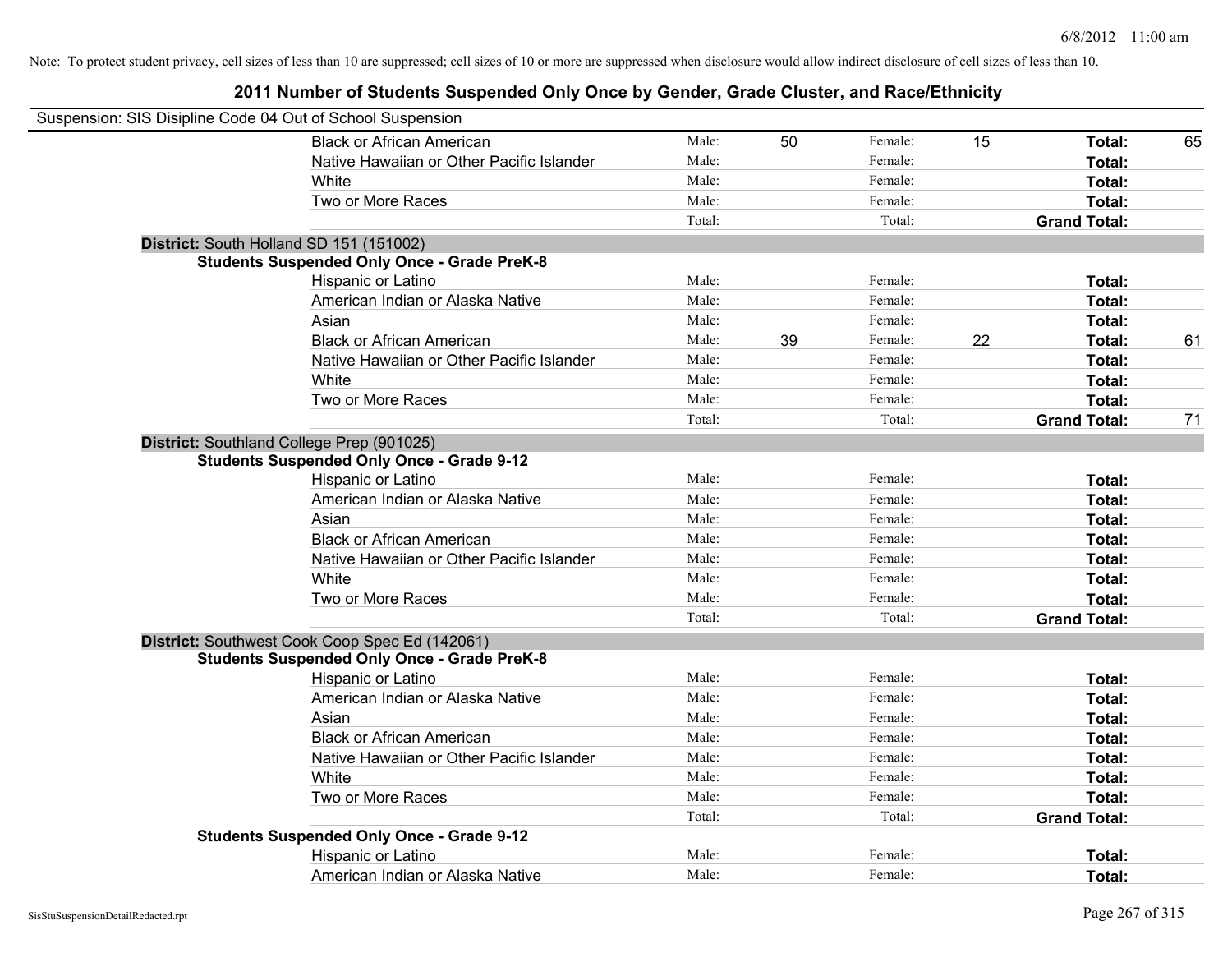|                                         | Suspension: SIS Disipline Code 04 Out of School Suspension |        |         |                     |    |
|-----------------------------------------|------------------------------------------------------------|--------|---------|---------------------|----|
|                                         | Asian                                                      | Male:  | Female: | Total:              |    |
|                                         | <b>Black or African American</b>                           | Male:  | Female: | Total:              |    |
|                                         | Native Hawaiian or Other Pacific Islander                  | Male:  | Female: | Total:              |    |
|                                         | White                                                      | Male:  | Female: | Total:              |    |
|                                         | Two or More Races                                          | Male:  | Female: | Total:              |    |
|                                         |                                                            | Total: | Total:  | <b>Grand Total:</b> |    |
|                                         | District: Speed SEJA #802 (802060)                         |        |         |                     |    |
|                                         | <b>Students Suspended Only Once - Grade PreK-8</b>         |        |         |                     |    |
|                                         | Hispanic or Latino                                         | Male:  | Female: | Total:              |    |
|                                         | American Indian or Alaska Native                           | Male:  | Female: | Total:              |    |
|                                         | Asian                                                      | Male:  | Female: | Total:              |    |
|                                         | <b>Black or African American</b>                           | Male:  | Female: | Total:              |    |
|                                         | Native Hawaiian or Other Pacific Islander                  | Male:  | Female: | Total:              |    |
|                                         | White                                                      | Male:  | Female: | Total:              |    |
|                                         | Two or More Races                                          | Male:  | Female: | Total:              |    |
|                                         |                                                            | Total: | Total:  | <b>Grand Total:</b> |    |
|                                         | <b>Students Suspended Only Once - Grade 9-12</b>           |        |         |                     |    |
|                                         | Hispanic or Latino                                         | Male:  | Female: | Total:              |    |
|                                         | American Indian or Alaska Native                           | Male:  | Female: | Total:              |    |
|                                         | Asian                                                      | Male:  | Female: | Total:              |    |
|                                         | <b>Black or African American</b>                           | Male:  | Female: | Total:              |    |
|                                         | Native Hawaiian or Other Pacific Islander                  | Male:  | Female: | Total:              |    |
|                                         | White                                                      | Male:  | Female: | Total:              |    |
|                                         | Two or More Races                                          | Male:  | Female: | Total:              |    |
|                                         |                                                            | Total: | Total:  | <b>Grand Total:</b> |    |
| <b>District: Steger SD 194 (194002)</b> |                                                            |        |         |                     |    |
|                                         | <b>Students Suspended Only Once - Grade PreK-8</b>         |        |         |                     |    |
|                                         | Hispanic or Latino                                         | Male:  | Female: | Total:              | 14 |
|                                         | American Indian or Alaska Native                           | Male:  | Female: | Total:              |    |
|                                         | Asian                                                      | Male:  | Female: | Total:              |    |
|                                         | <b>Black or African American</b>                           | Male:  | Female: | Total:              | 20 |
|                                         | Native Hawaiian or Other Pacific Islander                  | Male:  | Female: | Total:              |    |
|                                         | White                                                      | Male:  | Female: | Total:              | 28 |
|                                         | Two or More Races                                          | Male:  | Female: | Total:              |    |
|                                         |                                                            | Total: | Total:  | <b>Grand Total:</b> |    |
| District: Summit SD 104 (104002)        |                                                            |        |         |                     |    |
|                                         | <b>Students Suspended Only Once - Grade PreK-8</b>         |        |         |                     |    |
|                                         | Hispanic or Latino                                         | Male:  | Female: | Total:              | 23 |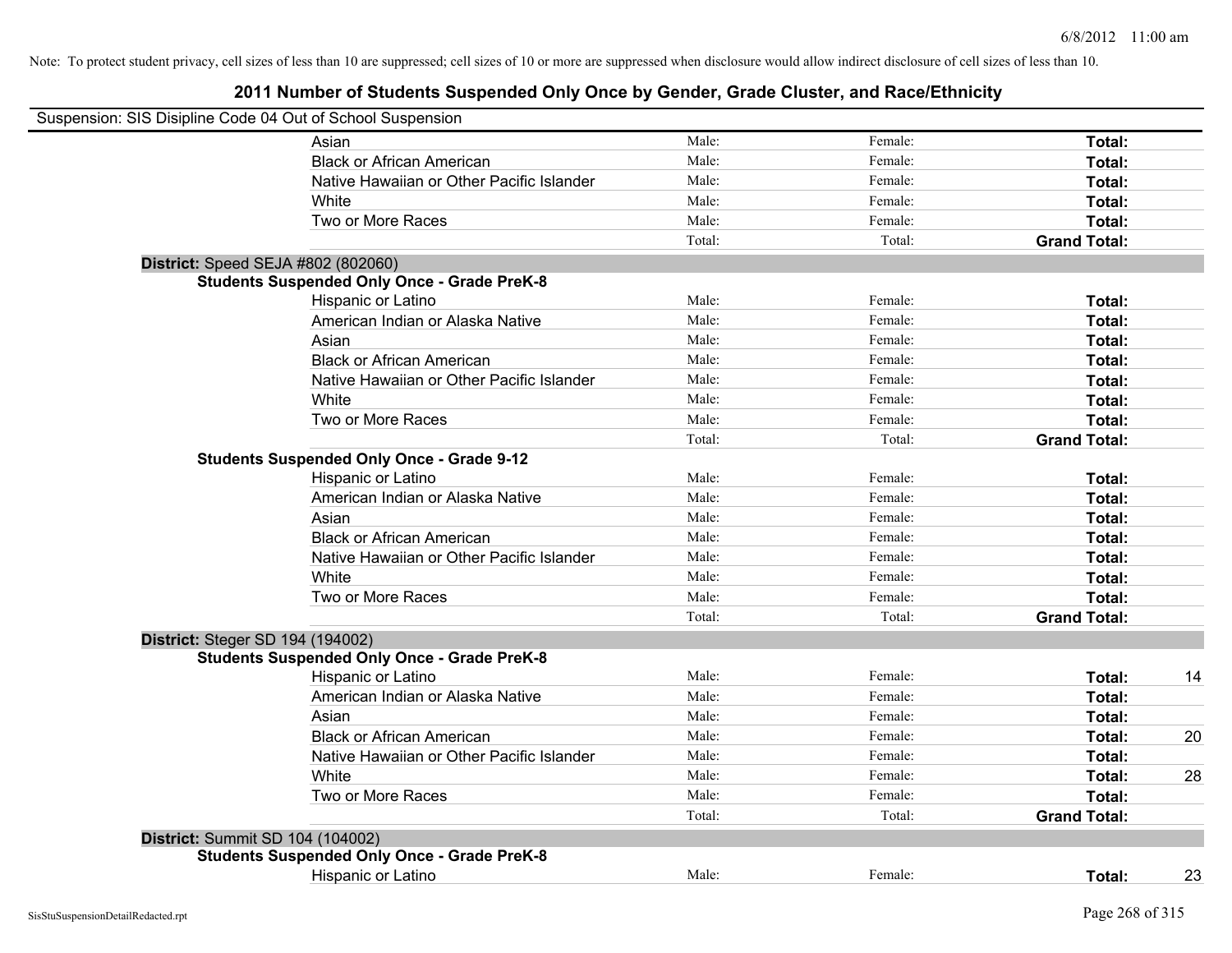#### **2011 Number of Students Suspended Only Once by Gender, Grade Cluster, and Race/Ethnicity**

| Suspension: SIS Disipline Code 04 Out of School Suspension |        |     |         |     |                     |     |
|------------------------------------------------------------|--------|-----|---------|-----|---------------------|-----|
| American Indian or Alaska Native                           | Male:  |     | Female: |     | Total:              |     |
| Asian                                                      | Male:  |     | Female: |     | Total:              |     |
| <b>Black or African American</b>                           | Male:  |     | Female: |     | Total:              |     |
| Native Hawaiian or Other Pacific Islander                  | Male:  |     | Female: |     | Total:              |     |
| White                                                      | Male:  |     | Female: |     | Total:              |     |
| Two or More Races                                          | Male:  |     | Female: |     | Total:              |     |
|                                                            | Total: |     | Total:  |     | <b>Grand Total:</b> |     |
| District: Sunnybrook SD 171 (171002)                       |        |     |         |     |                     |     |
| <b>Students Suspended Only Once - Grade PreK-8</b>         |        |     |         |     |                     |     |
| Hispanic or Latino                                         | Male:  |     | Female: |     | Total:              |     |
| American Indian or Alaska Native                           | Male:  |     | Female: |     | Total:              |     |
| Asian                                                      | Male:  |     | Female: |     | Total:              |     |
| <b>Black or African American</b>                           | Male:  |     | Female: |     | Total:              |     |
| Native Hawaiian or Other Pacific Islander                  | Male:  |     | Female: |     | Total:              |     |
| White                                                      | Male:  |     | Female: |     | Total:              |     |
| Two or More Races                                          | Male:  |     | Female: |     | Total:              |     |
|                                                            | Total: |     | Total:  |     | <b>Grand Total:</b> |     |
| District: Thornton Fractional Twp HSD 215 (215017)         |        |     |         |     |                     |     |
| <b>Students Suspended Only Once - Grade 9-12</b>           |        |     |         |     |                     |     |
| Hispanic or Latino                                         | Male:  | 34  | Female: | 28  | Total:              | 62  |
| American Indian or Alaska Native                           | Male:  |     | Female: |     | Total:              |     |
| Asian                                                      | Male:  |     | Female: |     | Total:              |     |
| <b>Black or African American</b>                           | Male:  | 214 | Female: | 209 | Total:              | 423 |
| Native Hawaiian or Other Pacific Islander                  | Male:  |     | Female: |     | Total:              |     |
| White                                                      | Male:  | 30  | Female: | 17  | Total:              | 47  |
| Two or More Races                                          | Male:  | 13  | Female: | 10  | Total:              | 23  |
|                                                            | Total: |     | Total:  |     | <b>Grand Total:</b> |     |
| District: Thornton SD 154 (154002)                         |        |     |         |     |                     |     |
| <b>Students Suspended Only Once - Grade PreK-8</b>         |        |     |         |     |                     |     |
| Hispanic or Latino                                         | Male:  |     | Female: |     | Total:              |     |
| American Indian or Alaska Native                           | Male:  |     | Female: |     | Total:              |     |
| Asian                                                      | Male:  |     | Female: |     | Total:              |     |
| <b>Black or African American</b>                           | Male:  |     | Female: |     | Total:              |     |
| Native Hawaiian or Other Pacific Islander                  | Male:  |     | Female: |     | Total:              |     |
| White                                                      | Male:  |     | Female: |     | Total:              |     |
| Two or More Races                                          | Male:  |     | Female: |     | Total:              |     |
|                                                            | Total: |     | Total:  |     | <b>Grand Total:</b> |     |

**District:** Thornton Twp HSD 205 (205017)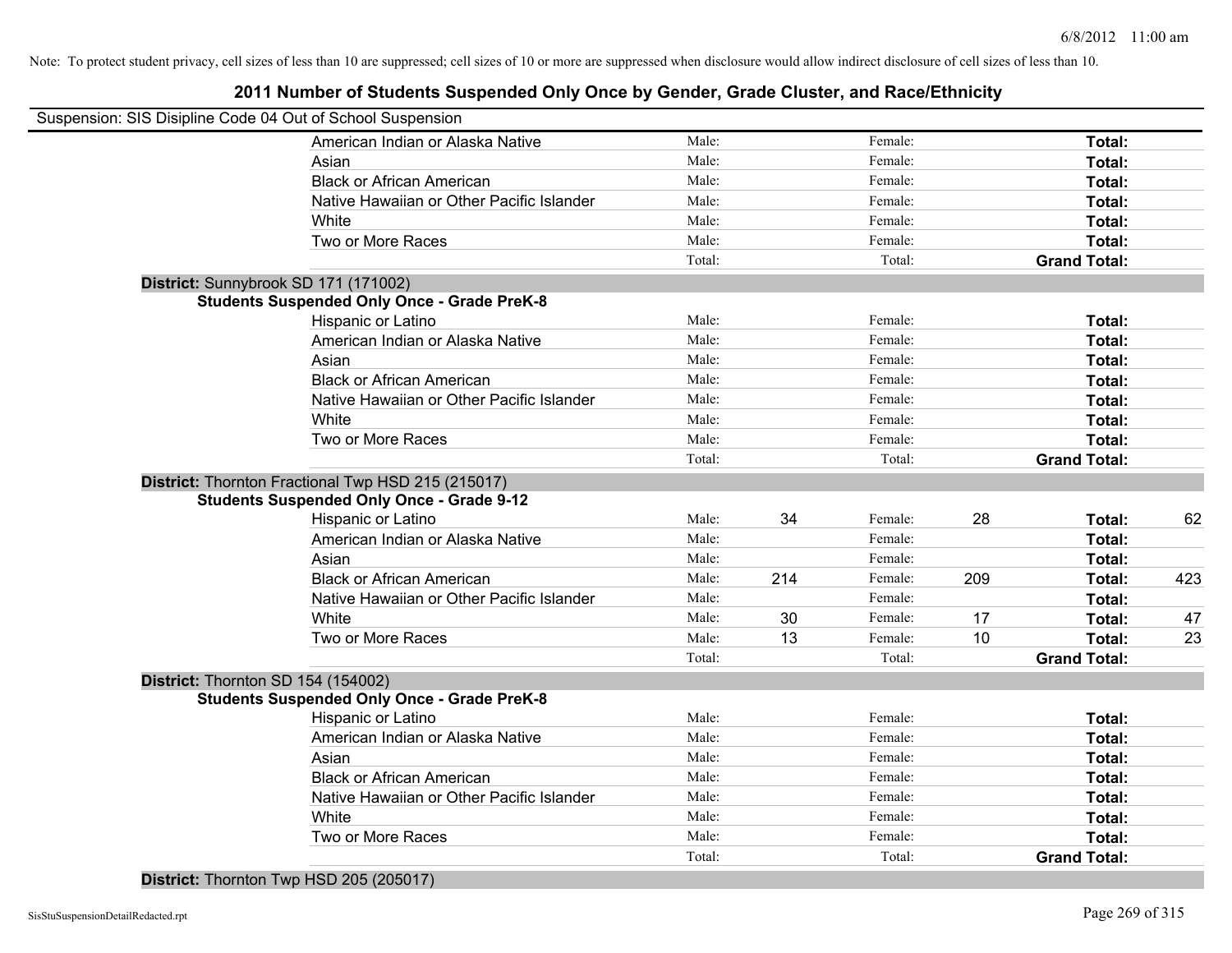| Suspension: SIS Disipline Code 04 Out of School Suspension |        |     |         |     |                     |     |
|------------------------------------------------------------|--------|-----|---------|-----|---------------------|-----|
| <b>Students Suspended Only Once - Grade 9-12</b>           |        |     |         |     |                     |     |
| Hispanic or Latino                                         | Male:  | 18  | Female: | 16  | Total:              | 34  |
| American Indian or Alaska Native                           | Male:  |     | Female: |     | Total:              |     |
| Asian                                                      | Male:  |     | Female: |     | Total:              |     |
| <b>Black or African American</b>                           | Male:  | 425 | Female: | 420 | Total:              | 845 |
| Native Hawaiian or Other Pacific Islander                  | Male:  |     | Female: |     | Total:              |     |
| White                                                      | Male:  |     | Female: |     | Total:              |     |
| Two or More Races                                          | Male:  |     | Female: |     | Total:              |     |
|                                                            | Total: |     | Total:  |     | <b>Grand Total:</b> |     |
| District: Tinley Park CCSD 146 (146004)                    |        |     |         |     |                     |     |
| <b>Students Suspended Only Once - Grade PreK-8</b>         |        |     |         |     |                     |     |
| Hispanic or Latino                                         | Male:  |     | Female: |     | Total:              |     |
| American Indian or Alaska Native                           | Male:  |     | Female: |     | Total:              |     |
| Asian                                                      | Male:  |     | Female: |     | Total:              |     |
| <b>Black or African American</b>                           | Male:  |     | Female: |     | Total:              |     |
| Native Hawaiian or Other Pacific Islander                  | Male:  |     | Female: |     | Total:              |     |
| White                                                      | Male:  |     | Female: |     | Total:              | 30  |
| Two or More Races                                          | Male:  |     | Female: |     | Total:              |     |
|                                                            | Total: |     | Total:  |     | <b>Grand Total:</b> |     |
| District: W Harvey-Dixmoor PSD 147 (147002)                |        |     |         |     |                     |     |
| <b>Students Suspended Only Once - Grade PreK-8</b>         |        |     |         |     |                     |     |
| Hispanic or Latino                                         | Male:  |     | Female: |     | Total:              |     |
| American Indian or Alaska Native                           | Male:  |     | Female: |     | Total:              |     |
| Asian                                                      | Male:  |     | Female: |     | Total:              |     |
| <b>Black or African American</b>                           | Male:  | 56  | Female: | 33  | Total:              | 89  |
| Native Hawaiian or Other Pacific Islander                  | Male:  |     | Female: |     | Total:              |     |
| White                                                      | Male:  |     | Female: |     | Total:              |     |
| Two or More Races                                          | Male:  |     | Female: |     | Total:              |     |
|                                                            | Total: |     | Total:  |     | <b>Grand Total:</b> | 100 |
| District: Willow Springs SD 108 (108002)                   |        |     |         |     |                     |     |
| <b>Students Suspended Only Once - Grade PreK-8</b>         |        |     |         |     |                     |     |
| Hispanic or Latino                                         | Male:  |     | Female: |     | Total:              |     |
| American Indian or Alaska Native                           | Male:  |     | Female: |     | Total:              |     |
| Asian                                                      | Male:  |     | Female: |     | Total:              |     |
| <b>Black or African American</b>                           | Male:  |     | Female: |     | Total:              |     |
| Native Hawaiian or Other Pacific Islander                  | Male:  |     | Female: |     | Total:              |     |
| White                                                      | Male:  |     | Female: |     | Total:              |     |
| Two or More Races                                          | Male:  |     | Female: |     | Total:              |     |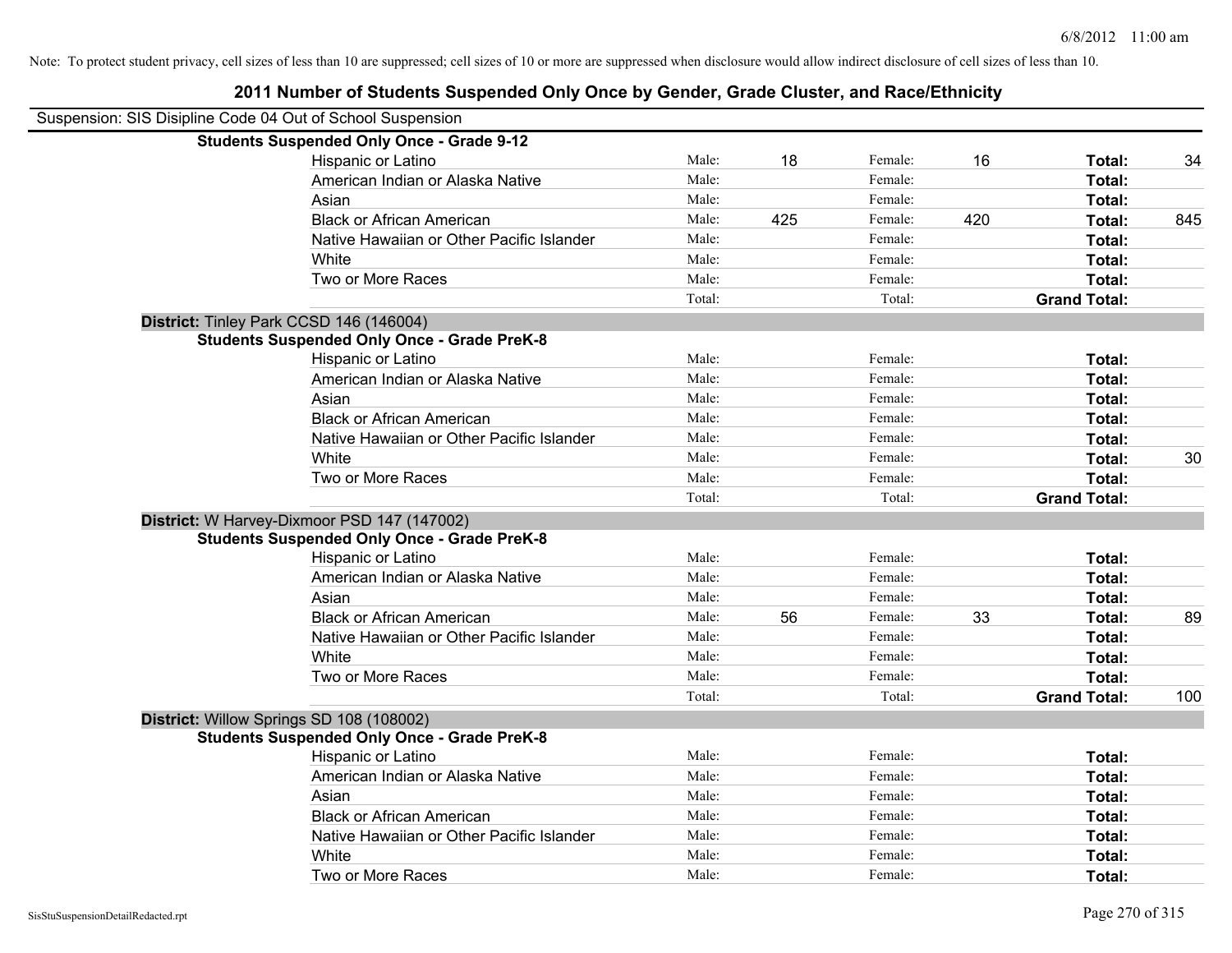| Suspension: SIS Disipline Code 04 Out of School Suspension |                                                    |        |         |                     |    |
|------------------------------------------------------------|----------------------------------------------------|--------|---------|---------------------|----|
|                                                            |                                                    | Total: | Total:  | <b>Grand Total:</b> |    |
|                                                            | District: Worth SD 127 (127002)                    |        |         |                     |    |
|                                                            | <b>Students Suspended Only Once - Grade PreK-8</b> |        |         |                     |    |
|                                                            | Hispanic or Latino                                 | Male:  | Female: | Total:              |    |
|                                                            | American Indian or Alaska Native                   | Male:  | Female: | Total:              |    |
|                                                            | Asian                                              | Male:  | Female: | Total:              |    |
|                                                            | <b>Black or African American</b>                   | Male:  | Female: | Total:              |    |
|                                                            | Native Hawaiian or Other Pacific Islander          | Male:  | Female: | Total:              |    |
|                                                            | White                                              | Male:  | Female: | Total:              | 12 |
|                                                            | Two or More Races                                  | Male:  | Female: | <b>Total:</b>       |    |
|                                                            |                                                    | Total: | Total:  | <b>Grand Total:</b> |    |
| County: Non-Public School (000)                            |                                                    |        |         |                     |    |
|                                                            | District: Region 07 South Cook ISC 4 (000000)      |        |         |                     |    |
|                                                            | <b>Students Suspended Only Once - Grade 9-12</b>   |        |         |                     |    |
|                                                            | Hispanic or Latino                                 | Male:  | Female: | Total:              |    |
|                                                            | American Indian or Alaska Native                   | Male:  | Female: | Total:              |    |
|                                                            | Asian                                              | Male:  | Female: | Total:              |    |
|                                                            | <b>Black or African American</b>                   | Male:  | Female: | Total:              |    |
|                                                            | Native Hawaiian or Other Pacific Islander          | Male:  | Female: | Total:              |    |
|                                                            | White                                              | Male:  | Female: | Total:              |    |
|                                                            | Two or More Races                                  | Male:  | Female: | Total:              |    |
|                                                            |                                                    | Total: | Total:  | <b>Grand Total:</b> |    |
|                                                            |                                                    |        |         |                     |    |
| Region: Rock Island ROE (49)                               |                                                    |        |         |                     |    |
| County: Rock Island (081)                                  |                                                    |        |         |                     |    |
|                                                            | District: Carbon Cliff-Barstow SD 36 (036002)      |        |         |                     |    |
|                                                            | <b>Students Suspended Only Once - Grade PreK-8</b> |        |         |                     |    |
|                                                            | Hispanic or Latino                                 | Male:  | Female: | Total:              |    |
|                                                            | American Indian or Alaska Native                   | Male:  | Female: | Total:              |    |
|                                                            | Asian                                              | Male:  | Female: | Total:              |    |
|                                                            | <b>Black or African American</b>                   | Male:  | Female: | Total:              |    |
|                                                            | Native Hawaiian or Other Pacific Islander          | Male:  | Female: | Total:              |    |
|                                                            | White                                              | Male:  | Female: | Total:              |    |
|                                                            | Two or More Races                                  | Male:  | Female: | Total:              |    |
|                                                            |                                                    | Total: | Total:  | <b>Grand Total:</b> | 14 |
|                                                            | District: East Moline SD 37 (037002)               |        |         |                     |    |
|                                                            | <b>Students Suspended Only Once - Grade PreK-8</b> |        |         |                     |    |
|                                                            | <b>Hispanic or Latino</b>                          | Male:  | Female: | Total:              | 17 |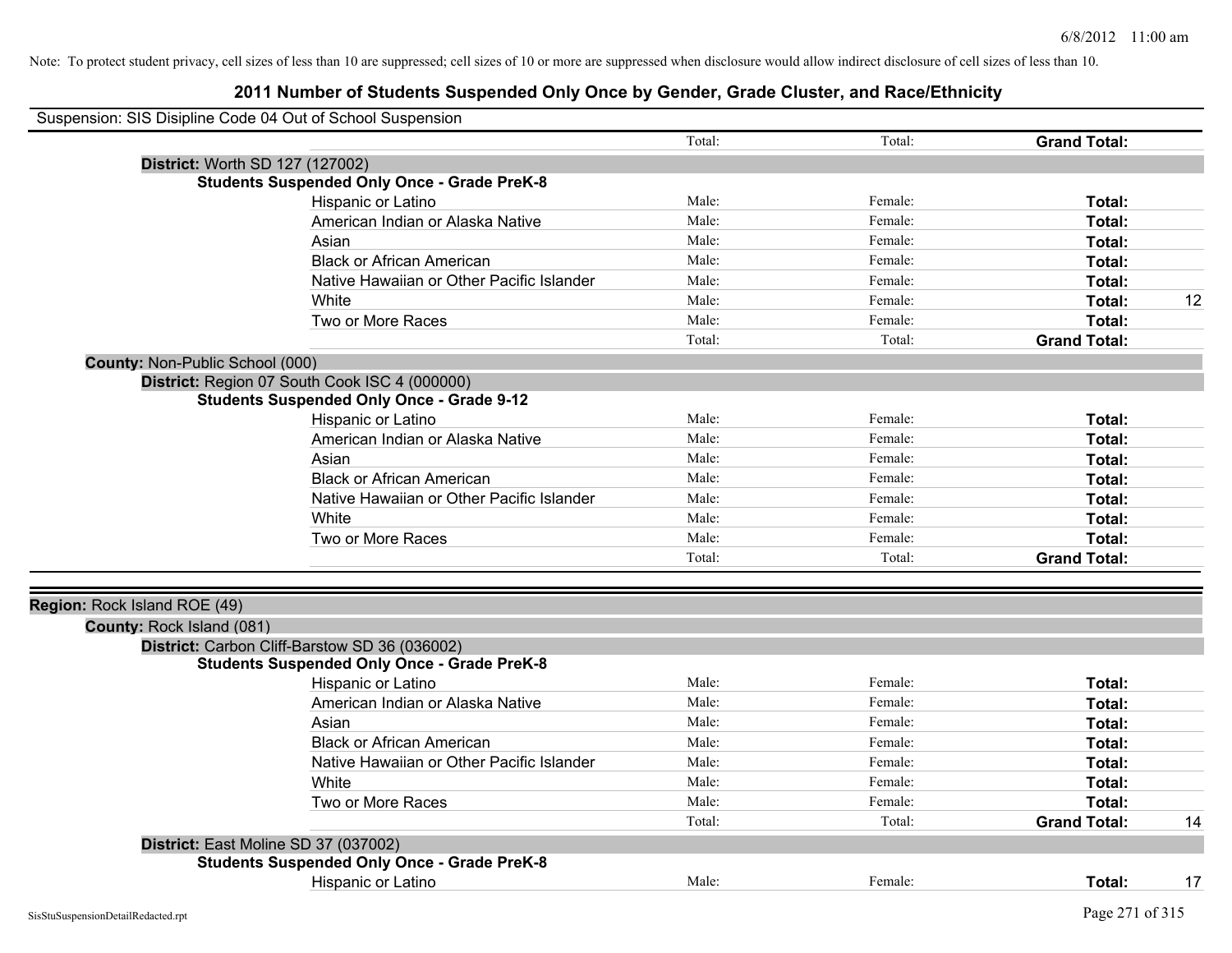#### **2011 Number of Students Suspended Only Once by Gender, Grade Cluster, and Race/Ethnicity**

| Suspension: SIS Disipline Code 04 Out of School Suspension |        |    |         |    |                     |    |
|------------------------------------------------------------|--------|----|---------|----|---------------------|----|
| American Indian or Alaska Native                           | Male:  |    | Female: |    | Total:              |    |
| Asian                                                      | Male:  |    | Female: |    | Total:              |    |
| <b>Black or African American</b>                           | Male:  |    | Female: |    | Total:              | 12 |
| Native Hawaiian or Other Pacific Islander                  | Male:  |    | Female: |    | Total:              |    |
| White                                                      | Male:  | 23 | Female: | 12 | Total:              | 35 |
| Two or More Races                                          | Male:  |    | Female: |    | Total:              | 13 |
|                                                            | Total: |    | Total:  |    | <b>Grand Total:</b> |    |
| District: Hampton SD 29 (029002)                           |        |    |         |    |                     |    |
| <b>Students Suspended Only Once - Grade PreK-8</b>         |        |    |         |    |                     |    |
| Hispanic or Latino                                         | Male:  |    | Female: |    | Total:              |    |
| American Indian or Alaska Native                           | Male:  |    | Female: |    | Total:              |    |
| Asian                                                      | Male:  |    | Female: |    | Total:              |    |
| <b>Black or African American</b>                           | Male:  |    | Female: |    | Total:              |    |
| Native Hawaiian or Other Pacific Islander                  | Male:  |    | Female: |    | Total:              |    |
| White                                                      | Male:  |    | Female: |    | Total:              |    |
| Two or More Races                                          | Male:  |    | Female: |    | Total:              |    |
|                                                            | Total: |    | Total:  |    | <b>Grand Total:</b> |    |
| District: Moline USD 40 (040022)                           |        |    |         |    |                     |    |
| <b>Students Suspended Only Once - Grade PreK-8</b>         |        |    |         |    |                     |    |
| Hispanic or Latino                                         | Male:  |    | Female: |    | Total:              | 28 |
| American Indian or Alaska Native                           | Male:  |    | Female: |    | Total:              |    |
| Asian                                                      | Male:  |    | Female: |    | Total:              |    |
| <b>Black or African American</b>                           | Male:  | 17 | Female: | 10 | Total:              | 27 |
| Native Hawaiian or Other Pacific Islander                  | Male:  |    | Female: |    | Total:              |    |
| White                                                      | Male:  | 53 | Female: | 13 | Total:              | 66 |
| Two or More Races                                          | Male:  |    | Female: |    | Total:              | 11 |
|                                                            | Total: |    | Total:  |    | <b>Grand Total:</b> |    |
| <b>Students Suspended Only Once - Grade 9-12</b>           |        |    |         |    |                     |    |
| Hispanic or Latino                                         | Male:  |    | Female: |    | Total:              | 19 |
| American Indian or Alaska Native                           | Male:  |    | Female: |    | Total:              |    |
| Asian                                                      | Male:  |    | Female: |    | Total:              |    |
| <b>Black or African American</b>                           | Male:  |    | Female: |    | Total:              | 17 |
| Native Hawaiian or Other Pacific Islander                  | Male:  |    | Female: |    | Total:              |    |
| White                                                      | Male:  | 30 | Female: | 19 | Total:              | 49 |
| Two or More Races                                          | Male:  |    | Female: |    | Total:              |    |
|                                                            | Total: |    | Total:  |    | <b>Grand Total:</b> |    |
| $D_{i}$ to the $D_{i}$ condels $D_{i}$ (100 400 (400000)   |        |    |         |    |                     |    |

**District:** Riverdale CUSD 100 (100026) **Students Suspended Only Once - Grade PreK-8**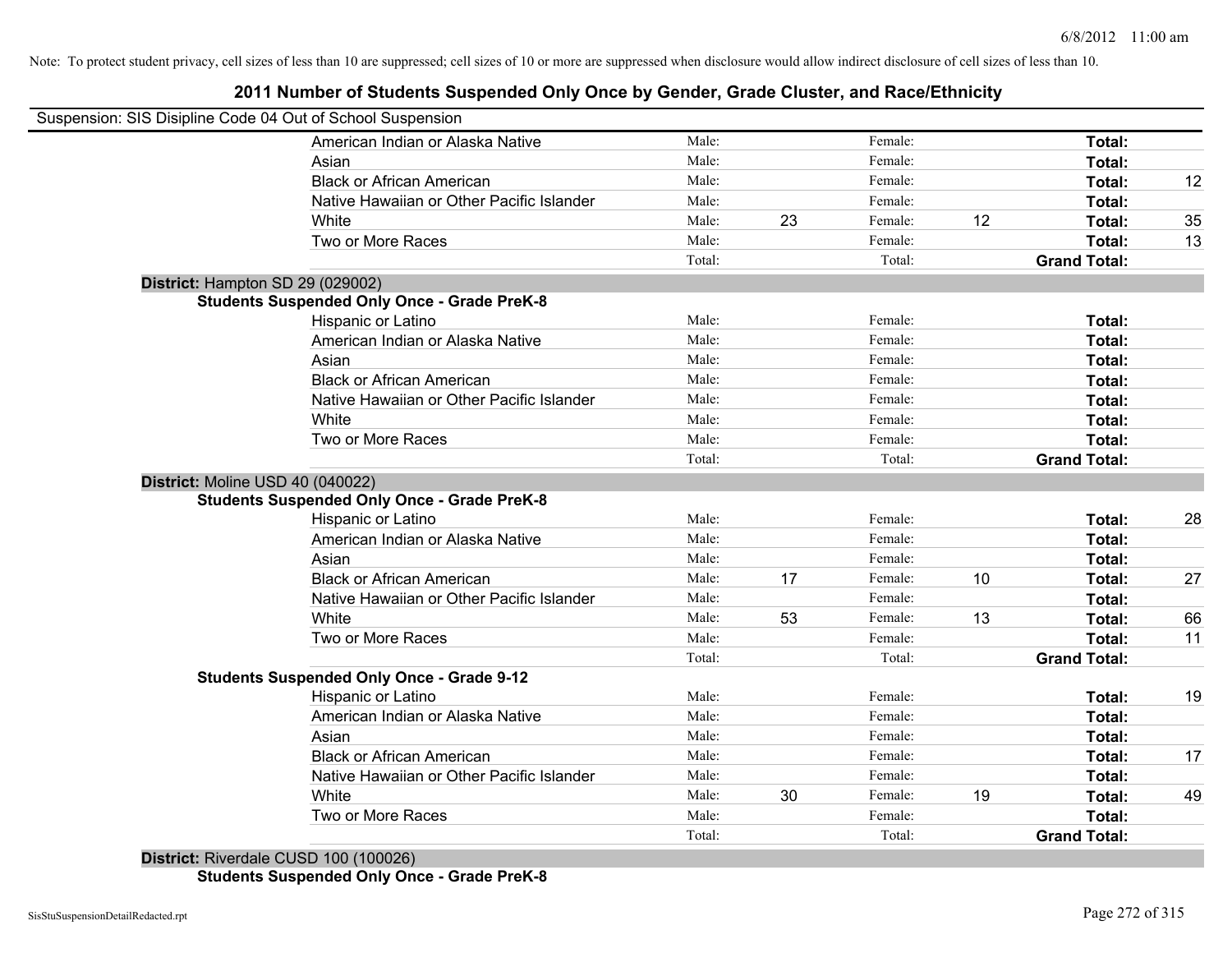| Suspension: SIS Disipline Code 04 Out of School Suspension |                                                    |        |    |         |    |                     |     |
|------------------------------------------------------------|----------------------------------------------------|--------|----|---------|----|---------------------|-----|
|                                                            | Hispanic or Latino                                 | Male:  |    | Female: |    | Total:              |     |
|                                                            | American Indian or Alaska Native                   | Male:  |    | Female: |    | Total:              |     |
|                                                            | Asian                                              | Male:  |    | Female: |    | Total:              |     |
|                                                            | <b>Black or African American</b>                   | Male:  |    | Female: |    | Total:              |     |
|                                                            | Native Hawaiian or Other Pacific Islander          | Male:  |    | Female: |    | Total:              |     |
|                                                            | White                                              | Male:  |    | Female: |    | Total:              |     |
|                                                            | Two or More Races                                  | Male:  |    | Female: |    | Total:              |     |
|                                                            |                                                    | Total: |    | Total:  |    | <b>Grand Total:</b> | 10  |
|                                                            | <b>Students Suspended Only Once - Grade 9-12</b>   |        |    |         |    |                     |     |
|                                                            | Hispanic or Latino                                 | Male:  |    | Female: |    | Total:              |     |
|                                                            | American Indian or Alaska Native                   | Male:  |    | Female: |    | Total:              |     |
|                                                            | Asian                                              | Male:  |    | Female: |    | Total:              |     |
|                                                            | <b>Black or African American</b>                   | Male:  |    | Female: |    | Total:              |     |
|                                                            | Native Hawaiian or Other Pacific Islander          | Male:  |    | Female: |    | Total:              |     |
|                                                            | White                                              | Male:  |    | Female: |    | Total:              | 17  |
|                                                            | Two or More Races                                  | Male:  |    | Female: |    | Total:              |     |
|                                                            |                                                    | Total: |    | Total:  |    | <b>Grand Total:</b> |     |
| District: Rock Island SD 41 (041025)                       |                                                    |        |    |         |    |                     |     |
|                                                            | <b>Students Suspended Only Once - Grade PreK-8</b> |        |    |         |    |                     |     |
|                                                            | Hispanic or Latino                                 | Male:  |    | Female: |    | Total:              | 12  |
|                                                            | American Indian or Alaska Native                   | Male:  |    | Female: |    | Total:              |     |
|                                                            | Asian                                              | Male:  |    | Female: |    | Total:              |     |
|                                                            | <b>Black or African American</b>                   | Male:  | 42 | Female: | 30 | Total:              | 72  |
|                                                            | Native Hawaiian or Other Pacific Islander          | Male:  |    | Female: |    | Total:              |     |
|                                                            | White                                              | Male:  |    | Female: |    | Total:              | 32  |
|                                                            | Two or More Races                                  | Male:  |    | Female: |    | Total:              | 11  |
|                                                            |                                                    | Total: |    | Total:  |    | <b>Grand Total:</b> |     |
|                                                            | <b>Students Suspended Only Once - Grade 9-12</b>   |        |    |         |    |                     |     |
|                                                            | Hispanic or Latino                                 | Male:  |    | Female: |    | Total:              | 21  |
|                                                            | American Indian or Alaska Native                   | Male:  |    | Female: |    | Total:              |     |
|                                                            | Asian                                              | Male:  |    | Female: |    | Total:              |     |
|                                                            | <b>Black or African American</b>                   | Male:  | 32 | Female: | 35 | Total:              | 67  |
|                                                            | Native Hawaiian or Other Pacific Islander          | Male:  |    | Female: |    | Total:              |     |
|                                                            | White                                              | Male:  | 29 | Female: | 20 | Total:              | 49  |
|                                                            | Two or More Races                                  | Male:  |    | Female: |    | Total:              |     |
|                                                            |                                                    | Total: | 79 | Total:  | 68 | <b>Grand Total:</b> | 147 |
| District: Rockridge CUSD 300 (300026)                      |                                                    |        |    |         |    |                     |     |
|                                                            | <b>Students Suspended Only Once - Grade PreK-8</b> |        |    |         |    |                     |     |
|                                                            | Hispanic or Latino                                 | Male:  |    | Female: |    | <b>Total:</b>       |     |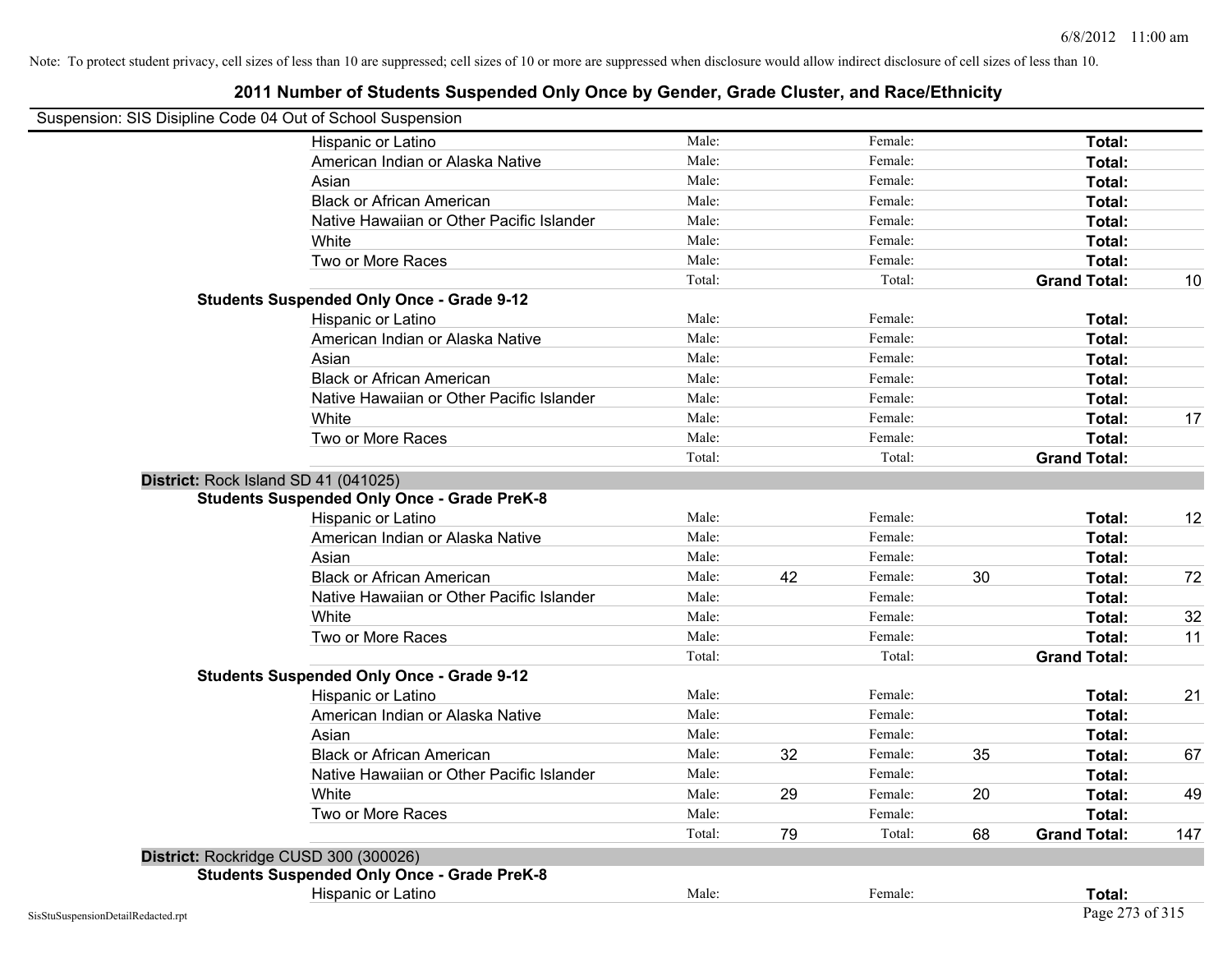| Suspension: SIS Disipline Code 04 Out of School Suspension |                                                    |        |         |                     |
|------------------------------------------------------------|----------------------------------------------------|--------|---------|---------------------|
|                                                            | American Indian or Alaska Native                   | Male:  | Female: | Total:              |
|                                                            | Asian                                              | Male:  | Female: | Total:              |
|                                                            | <b>Black or African American</b>                   | Male:  | Female: | Total:              |
|                                                            | Native Hawaiian or Other Pacific Islander          | Male:  | Female: | Total:              |
|                                                            | White                                              | Male:  | Female: | Total:              |
|                                                            | Two or More Races                                  | Male:  | Female: | Total:              |
|                                                            |                                                    | Total: | Total:  | <b>Grand Total:</b> |
|                                                            | <b>Students Suspended Only Once - Grade 9-12</b>   |        |         |                     |
|                                                            | Hispanic or Latino                                 | Male:  | Female: | Total:              |
|                                                            | American Indian or Alaska Native                   | Male:  | Female: | Total:              |
|                                                            | Asian                                              | Male:  | Female: | Total:              |
|                                                            | <b>Black or African American</b>                   | Male:  | Female: | Total:              |
|                                                            | Native Hawaiian or Other Pacific Islander          | Male:  | Female: | Total:              |
|                                                            | White                                              | Male:  | Female: | Total:<br>25        |
|                                                            | Two or More Races                                  | Male:  | Female: | Total:              |
|                                                            |                                                    | Total: | Total:  | <b>Grand Total:</b> |
|                                                            | District: Sherrard CUSD 200 (200026)               |        |         |                     |
|                                                            | <b>Students Suspended Only Once - Grade PreK-8</b> |        |         |                     |
|                                                            | Hispanic or Latino                                 | Male:  | Female: | Total:              |
|                                                            | American Indian or Alaska Native                   | Male:  | Female: | Total:              |
|                                                            | Asian                                              | Male:  | Female: | Total:              |
|                                                            | <b>Black or African American</b>                   | Male:  | Female: | Total:              |
|                                                            | Native Hawaiian or Other Pacific Islander          | Male:  | Female: | Total:              |
|                                                            | White                                              | Male:  | Female: | 26<br>Total:        |
|                                                            | Two or More Races                                  | Male:  | Female: | Total:              |
|                                                            |                                                    | Total: | Total:  | <b>Grand Total:</b> |
|                                                            | <b>Students Suspended Only Once - Grade 9-12</b>   |        |         |                     |
|                                                            | Hispanic or Latino                                 | Male:  | Female: | Total:              |
|                                                            | American Indian or Alaska Native                   | Male:  | Female: | Total:              |
|                                                            | Asian                                              | Male:  | Female: | Total:              |
|                                                            | <b>Black or African American</b>                   | Male:  | Female: | Total:              |
|                                                            | Native Hawaiian or Other Pacific Islander          | Male:  | Female: | Total:              |
|                                                            | White                                              | Male:  | Female: | 14<br>Total:        |
|                                                            | Two or More Races                                  | Male:  | Female: | Total:              |
|                                                            |                                                    | Total: | Total:  | <b>Grand Total:</b> |
| <b>District: Silvis SD 34 (034002)</b>                     |                                                    |        |         |                     |
|                                                            | <b>Students Suspended Only Once - Grade PreK-8</b> |        |         |                     |
|                                                            | Hispanic or Latino                                 | Male:  | Female: | Total:              |
|                                                            | American Indian or Alaska Native                   | Male:  | Female: | Total:              |
| SisStuSuspensionDetailRedacted.rpt                         |                                                    |        |         | Page 274 of 315     |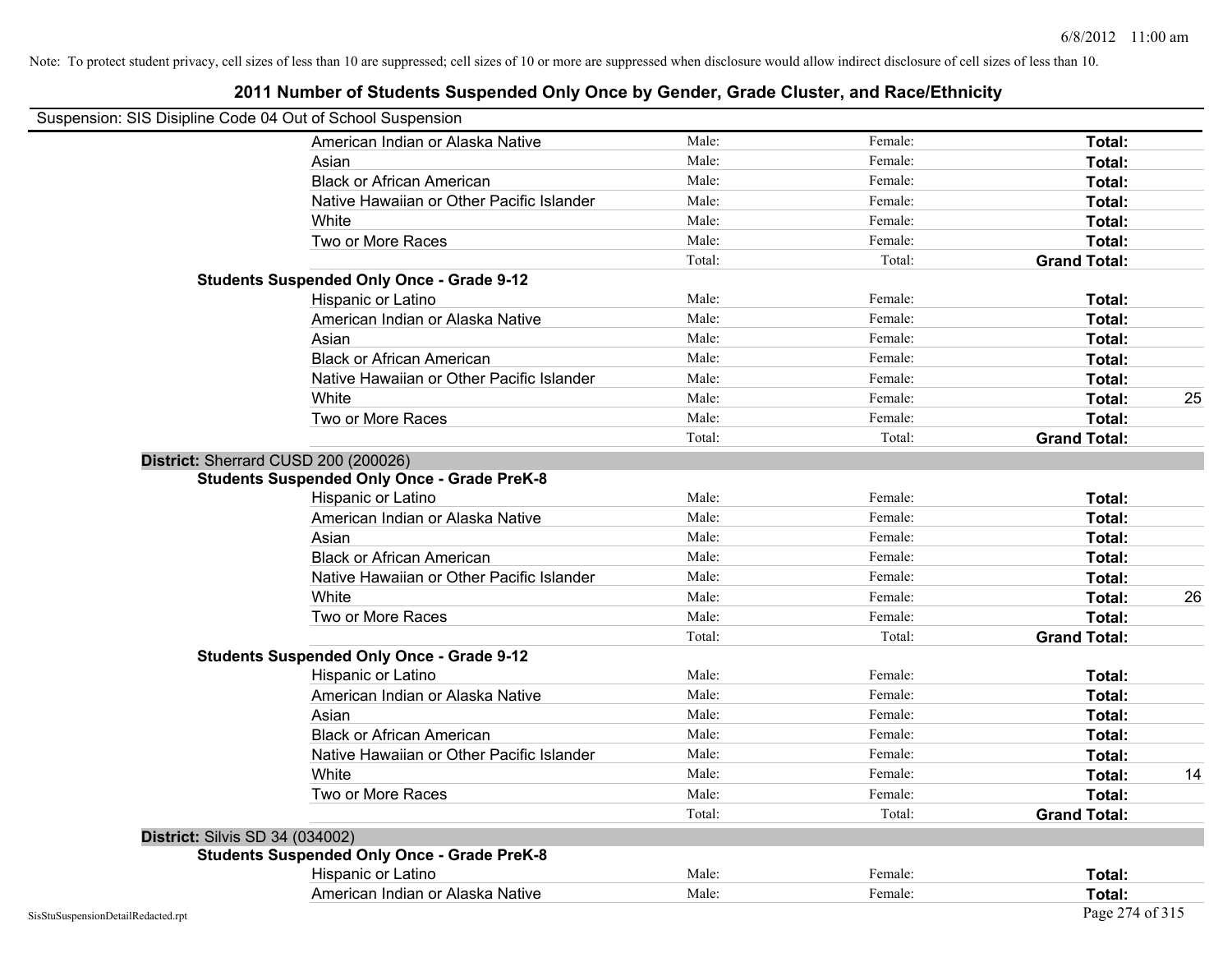| Suspension: SIS Disipline Code 04 Out of School Suspension |                                                    |                |    |                    |    |                     |    |
|------------------------------------------------------------|----------------------------------------------------|----------------|----|--------------------|----|---------------------|----|
|                                                            | Asian                                              | Male:          |    | Female:            |    | Total:              |    |
|                                                            | <b>Black or African American</b>                   | Male:          |    | Female:            |    | Total:              |    |
|                                                            | Native Hawaiian or Other Pacific Islander          | Male:          |    | Female:            |    | Total:              |    |
|                                                            | White                                              | Male:          |    | Female:            |    | Total:              | 11 |
|                                                            | Two or More Races                                  | Male:          |    | Female:            |    | Total:              |    |
|                                                            |                                                    | Total:         |    | Total:             |    | <b>Grand Total:</b> |    |
| District: United Twp HSD 30 (030017)                       |                                                    |                |    |                    |    |                     |    |
|                                                            | <b>Students Suspended Only Once - Grade 9-12</b>   |                |    |                    |    |                     |    |
|                                                            | Hispanic or Latino                                 | Male:          |    | Female:            |    | Total:              | 17 |
|                                                            | American Indian or Alaska Native                   | Male:          |    | Female:            |    | Total:              |    |
|                                                            | Asian                                              | Male:          |    | Female:            |    | Total:              |    |
|                                                            | <b>Black or African American</b>                   | Male:          |    | Female:            |    | Total:              | 12 |
|                                                            | Native Hawaiian or Other Pacific Islander          | Male:          |    | Female:            |    | Total:              |    |
|                                                            | White                                              | Male:          | 38 | Female:            | 17 | Total:              | 55 |
|                                                            | Two or More Races                                  | Male:          |    | Female:            |    | Total:              |    |
|                                                            |                                                    | Total:         |    | Total:             |    | <b>Grand Total:</b> |    |
| District: Sangamon ROE (000000)                            | <b>Students Suspended Only Once - Grade 9-12</b>   |                |    |                    |    |                     |    |
|                                                            | Hispanic or Latino                                 | Male:          |    | Female:            |    | Total:              |    |
|                                                            | American Indian or Alaska Native                   | Male:          |    | Female:            |    | Total:              |    |
|                                                            | Asian                                              | Male:          |    | Female:            |    | Total:              |    |
|                                                            | <b>Black or African American</b>                   | Male:          |    | Female:            |    | Total:              |    |
|                                                            | Native Hawaiian or Other Pacific Islander          | Male:          |    | Female:            |    | Total:              |    |
|                                                            | White                                              | Male:          |    | Female:            |    | Total:              |    |
|                                                            | Two or More Races                                  | Male:          |    | Female:            |    | Total:              |    |
|                                                            |                                                    | Total:         |    | Total:             |    | <b>Grand Total:</b> |    |
| County: Sangamon (084)                                     |                                                    |                |    |                    |    |                     |    |
| District: Auburn CUSD 10 (010026)                          |                                                    |                |    |                    |    |                     |    |
|                                                            |                                                    |                |    |                    |    |                     |    |
|                                                            | <b>Students Suspended Only Once - Grade PreK-8</b> |                |    |                    |    |                     |    |
|                                                            | Hispanic or Latino                                 | Male:          |    | Female:            |    | Total:              |    |
|                                                            | American Indian or Alaska Native                   | Male:          |    | Female:            |    | Total:              |    |
|                                                            | Asian                                              | Male:          |    | Female:            |    | Total:              |    |
|                                                            | <b>Black or African American</b>                   | Male:          |    | Female:            |    | Total:              |    |
|                                                            | Native Hawaiian or Other Pacific Islander<br>White | Male:<br>Male: |    | Female:<br>Female: |    | Total:<br>Total:    | 19 |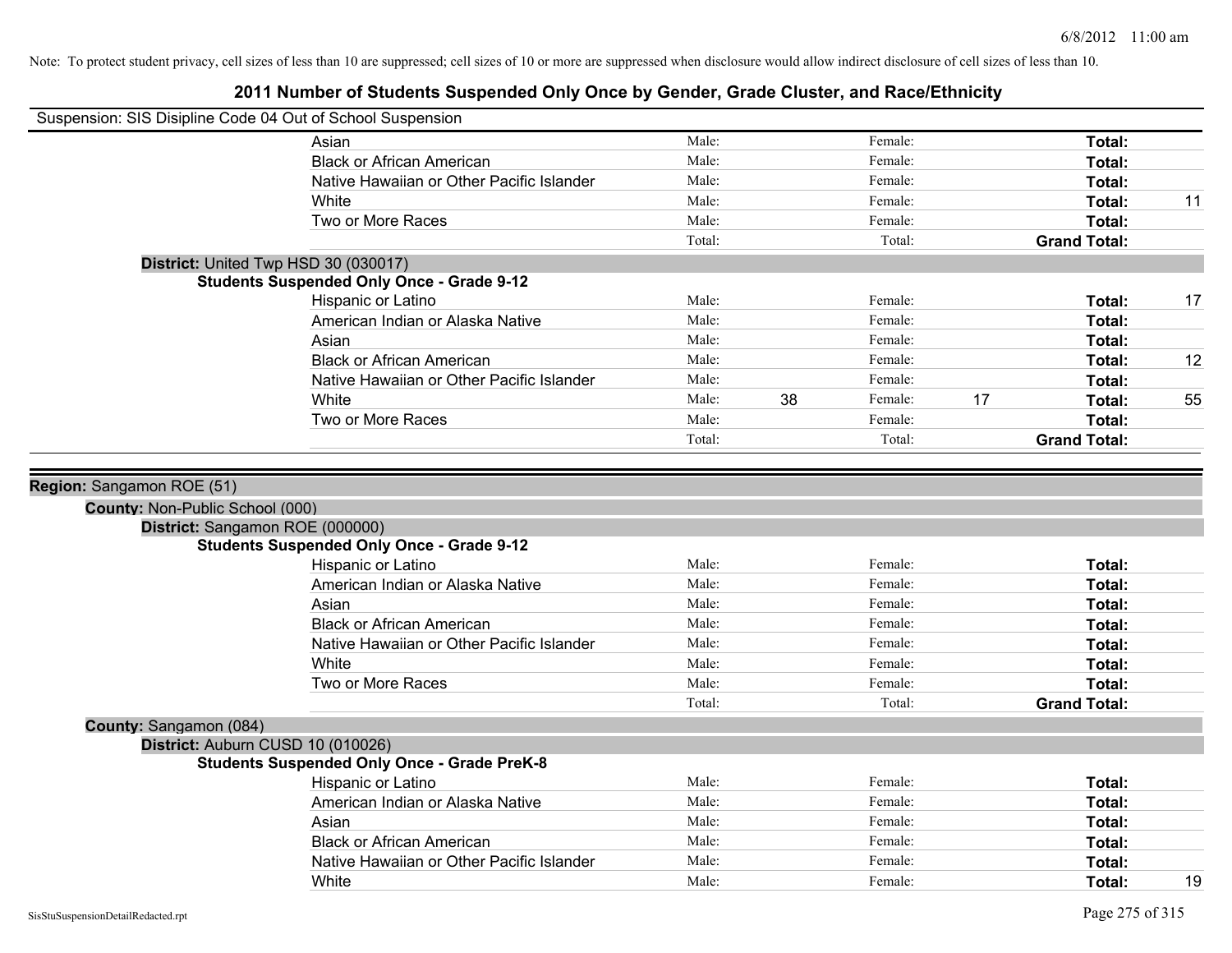| Suspension: SIS Disipline Code 04 Out of School Suspension |                                                    |        |    |         |    |                     |    |
|------------------------------------------------------------|----------------------------------------------------|--------|----|---------|----|---------------------|----|
|                                                            | Two or More Races                                  | Male:  |    | Female: |    | Total:              |    |
|                                                            |                                                    | Total: |    | Total:  |    | <b>Grand Total:</b> |    |
|                                                            | <b>Students Suspended Only Once - Grade 9-12</b>   |        |    |         |    |                     |    |
|                                                            | Hispanic or Latino                                 | Male:  |    | Female: |    | Total:              |    |
|                                                            | American Indian or Alaska Native                   | Male:  |    | Female: |    | Total:              |    |
|                                                            | Asian                                              | Male:  |    | Female: |    | Total:              |    |
|                                                            | <b>Black or African American</b>                   | Male:  |    | Female: |    | Total:              |    |
|                                                            | Native Hawaiian or Other Pacific Islander          | Male:  |    | Female: |    | Total:              |    |
|                                                            | White                                              | Male:  |    | Female: |    | Total:              | 16 |
|                                                            | Two or More Races                                  | Male:  |    | Female: |    | Total:              |    |
|                                                            |                                                    | Total: |    | Total:  |    | <b>Grand Total:</b> |    |
|                                                            | District: Ball Chatham CUSD 5 (005026)             |        |    |         |    |                     |    |
|                                                            | <b>Students Suspended Only Once - Grade PreK-8</b> |        |    |         |    |                     |    |
|                                                            | Hispanic or Latino                                 | Male:  |    | Female: |    | Total:              |    |
|                                                            | American Indian or Alaska Native                   | Male:  |    | Female: |    | Total:              |    |
|                                                            | Asian                                              | Male:  |    | Female: |    | Total:              |    |
|                                                            | <b>Black or African American</b>                   | Male:  |    | Female: |    | Total:              |    |
|                                                            | Native Hawaiian or Other Pacific Islander          | Male:  |    | Female: |    | Total:              |    |
|                                                            | White                                              | Male:  |    | Female: |    | Total:              | 25 |
|                                                            | Two or More Races                                  | Male:  |    | Female: |    | Total:              |    |
|                                                            |                                                    | Total: |    | Total:  |    | <b>Grand Total:</b> |    |
|                                                            | <b>Students Suspended Only Once - Grade 9-12</b>   |        |    |         |    |                     |    |
|                                                            | Hispanic or Latino                                 | Male:  |    | Female: |    | Total:              |    |
|                                                            | American Indian or Alaska Native                   | Male:  |    | Female: |    | Total:              |    |
|                                                            | Asian                                              | Male:  |    | Female: |    | Total:              |    |
|                                                            | <b>Black or African American</b>                   | Male:  |    | Female: |    | Total:              |    |
|                                                            | Native Hawaiian or Other Pacific Islander          | Male:  |    | Female: |    | Total:              |    |
|                                                            | White                                              | Male:  | 28 | Female: | 14 | Total:              | 42 |
|                                                            | Two or More Races                                  | Male:  |    | Female: |    | Total:              |    |
|                                                            |                                                    | Total: |    | Total:  |    | <b>Grand Total:</b> |    |
|                                                            | District: New Berlin CUSD 16 (016026)              |        |    |         |    |                     |    |
|                                                            | <b>Students Suspended Only Once - Grade PreK-8</b> |        |    |         |    |                     |    |
|                                                            | Hispanic or Latino                                 | Male:  |    | Female: |    | Total:              |    |
|                                                            | American Indian or Alaska Native                   | Male:  |    | Female: |    | Total:              |    |
|                                                            | Asian                                              | Male:  |    | Female: |    | Total:              |    |
|                                                            | <b>Black or African American</b>                   | Male:  |    | Female: |    | Total:              |    |
|                                                            | Native Hawaiian or Other Pacific Islander          | Male:  |    | Female: |    | Total:              |    |
|                                                            | White                                              | Male:  |    | Female: |    | Total:              |    |
|                                                            | Two or More Races                                  | Male:  |    | Female: |    | Total:              |    |
| SisStuSuspensionDetailRedacted.rpt                         |                                                    |        |    |         |    | Page 276 of 315     |    |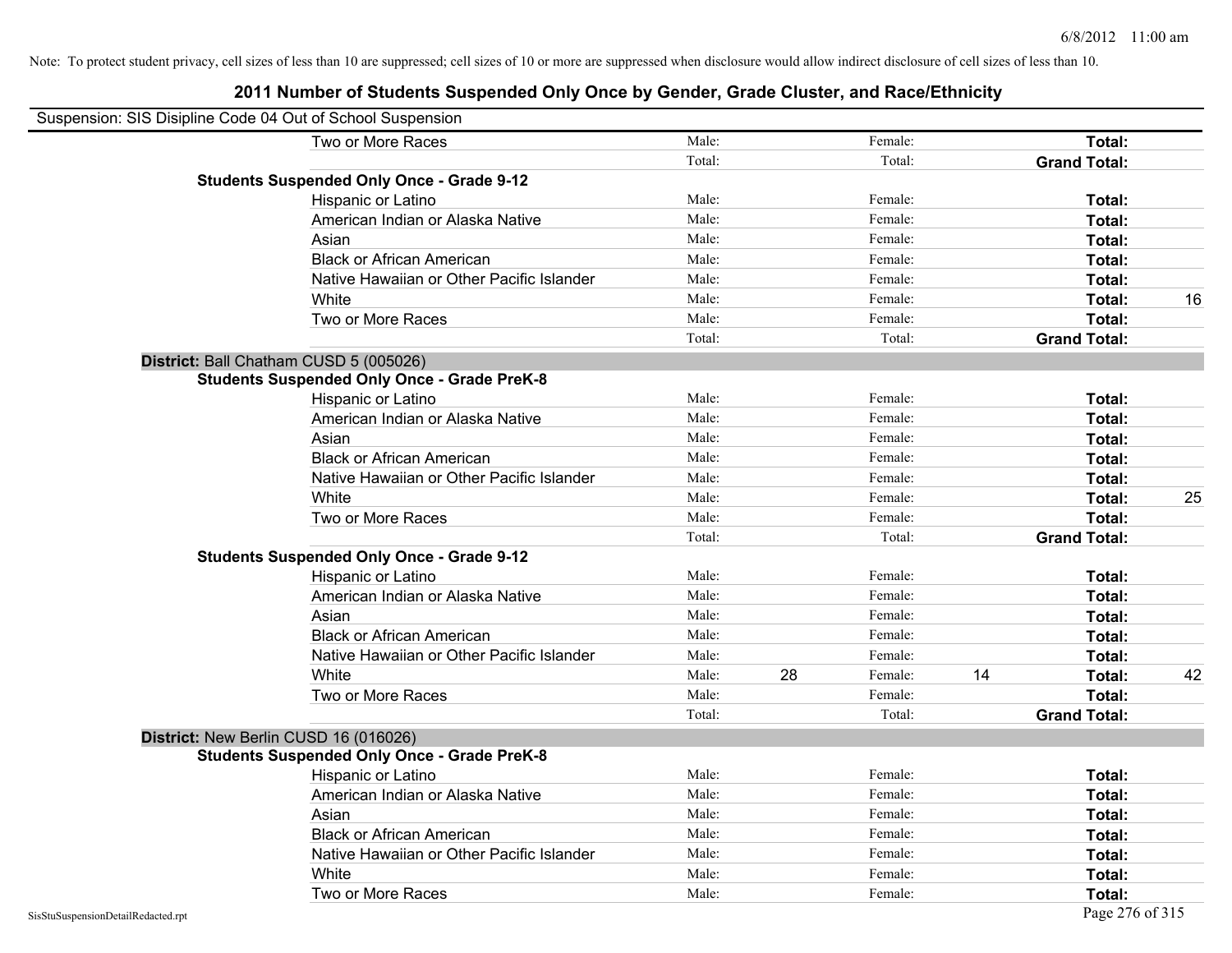| Suspension: SIS Disipline Code 04 Out of School Suspension |        |         |                     |    |
|------------------------------------------------------------|--------|---------|---------------------|----|
|                                                            | Total: | Total:  | <b>Grand Total:</b> |    |
| <b>Students Suspended Only Once - Grade 9-12</b>           |        |         |                     |    |
| Hispanic or Latino                                         | Male:  | Female: | Total:              |    |
| American Indian or Alaska Native                           | Male:  | Female: | Total:              |    |
| Asian                                                      | Male:  | Female: | Total:              |    |
| <b>Black or African American</b>                           | Male:  | Female: | Total:              |    |
| Native Hawaiian or Other Pacific Islander                  | Male:  | Female: | Total:              |    |
| White                                                      | Male:  | Female: | Total:              | 11 |
| Two or More Races                                          | Male:  | Female: | Total:              |    |
|                                                            | Total: | Total:  | <b>Grand Total:</b> |    |
| District: Non-Public School (7900)                         |        |         |                     |    |
| <b>Students Suspended Only Once - Grade 9-12</b>           |        |         |                     |    |
| Hispanic or Latino                                         | Male:  | Female: | Total:              |    |
| American Indian or Alaska Native                           | Male:  | Female: | Total:              |    |
| Asian                                                      | Male:  | Female: | Total:              |    |
| <b>Black or African American</b>                           | Male:  | Female: | Total:              |    |
| Native Hawaiian or Other Pacific Islander                  | Male:  | Female: | Total:              |    |
| White                                                      | Male:  | Female: | Total:              |    |
| Two or More Races                                          | Male:  | Female: | Total:              |    |
|                                                            | Total: | Total:  | <b>Grand Total:</b> |    |
| District: Pawnee CUSD 11 (011026)                          |        |         |                     |    |
| <b>Students Suspended Only Once - Grade 9-12</b>           |        |         |                     |    |
| Hispanic or Latino                                         | Male:  | Female: | Total:              |    |
| American Indian or Alaska Native                           | Male:  | Female: | Total:              |    |
| Asian                                                      | Male:  | Female: | Total:              |    |
| <b>Black or African American</b>                           | Male:  | Female: | Total:              |    |
| Native Hawaiian or Other Pacific Islander                  | Male:  | Female: | Total:              |    |
| White                                                      | Male:  | Female: | Total:              |    |
| Two or More Races                                          | Male:  | Female: | Total:              |    |
|                                                            | Total: | Total:  | <b>Grand Total:</b> |    |
| District: Pleasant Plains CUSD 8 (008026)                  |        |         |                     |    |
| <b>Students Suspended Only Once - Grade PreK-8</b>         |        |         |                     |    |
| Hispanic or Latino                                         | Male:  | Female: | Total:              |    |
| American Indian or Alaska Native                           | Male:  | Female: | Total:              |    |
| Asian                                                      | Male:  | Female: | Total:              |    |
| <b>Black or African American</b>                           | Male:  | Female: | Total:              |    |
| Native Hawaiian or Other Pacific Islander                  | Male:  | Female: | Total:              |    |
| White                                                      | Male:  | Female: | Total:              |    |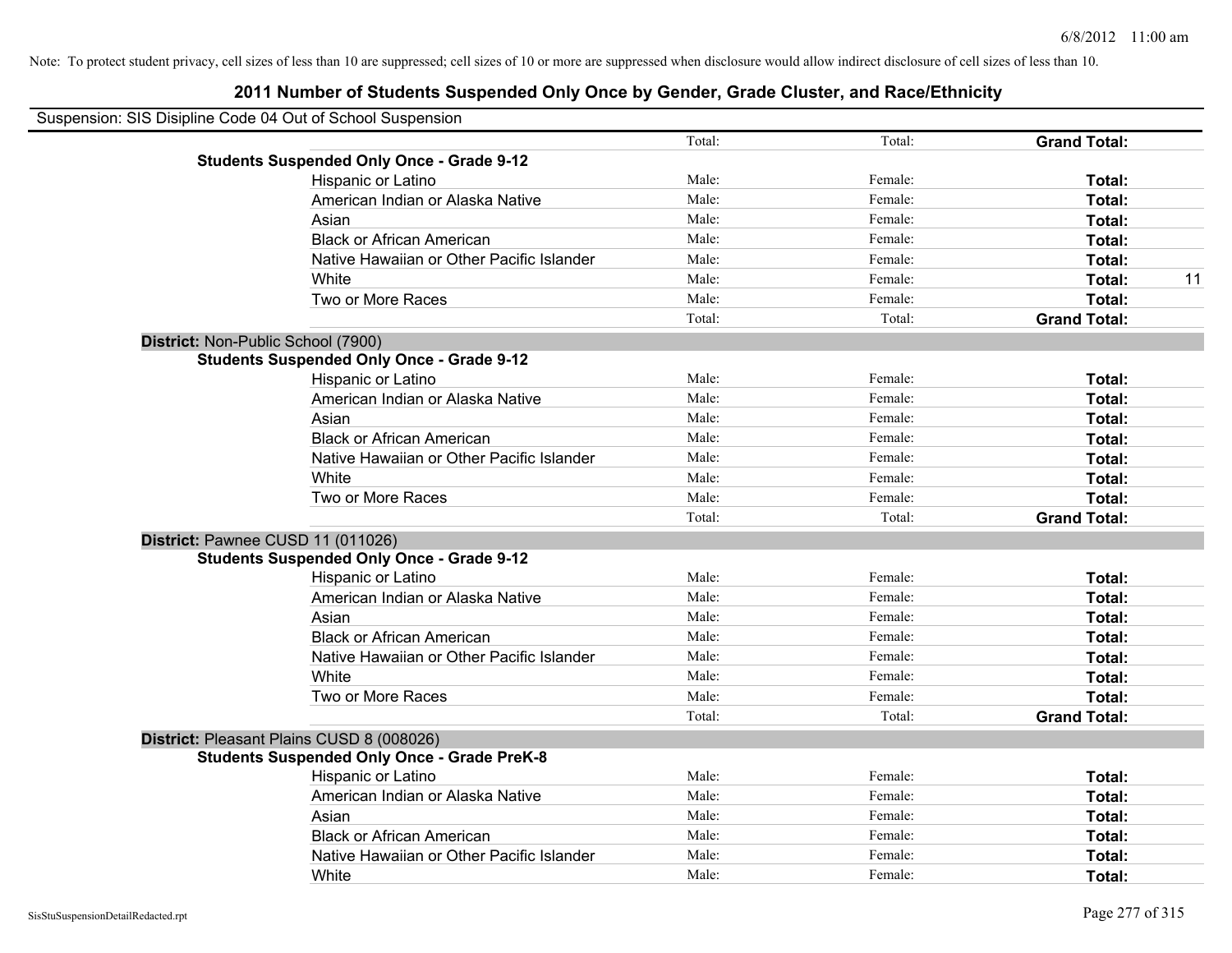| Suspension: SIS Disipline Code 04 Out of School Suspension |                                                    |        |    |         |    |                     |    |
|------------------------------------------------------------|----------------------------------------------------|--------|----|---------|----|---------------------|----|
|                                                            | Two or More Races                                  | Male:  |    | Female: |    | Total:              |    |
|                                                            |                                                    | Total: |    | Total:  |    | <b>Grand Total:</b> |    |
|                                                            | <b>Students Suspended Only Once - Grade 9-12</b>   |        |    |         |    |                     |    |
|                                                            | Hispanic or Latino                                 | Male:  |    | Female: |    | Total:              |    |
|                                                            | American Indian or Alaska Native                   | Male:  |    | Female: |    | Total:              |    |
|                                                            | Asian                                              | Male:  |    | Female: |    | <b>Total:</b>       |    |
|                                                            | <b>Black or African American</b>                   | Male:  |    | Female: |    | <b>Total:</b>       |    |
|                                                            | Native Hawaiian or Other Pacific Islander          | Male:  |    | Female: |    | Total:              |    |
|                                                            | White                                              | Male:  |    | Female: |    | Total:              | 13 |
|                                                            | Two or More Races                                  | Male:  |    | Female: |    | Total:              |    |
|                                                            |                                                    | Total: |    | Total:  |    | <b>Grand Total:</b> |    |
|                                                            | District: Riverton CUSD 14 (014026)                |        |    |         |    |                     |    |
|                                                            | <b>Students Suspended Only Once - Grade PreK-8</b> |        |    |         |    |                     |    |
|                                                            | Hispanic or Latino                                 | Male:  |    | Female: |    | Total:              |    |
|                                                            | American Indian or Alaska Native                   | Male:  |    | Female: |    | Total:              |    |
|                                                            | Asian                                              | Male:  |    | Female: |    | Total:              |    |
|                                                            | <b>Black or African American</b>                   | Male:  |    | Female: |    | <b>Total:</b>       |    |
|                                                            | Native Hawaiian or Other Pacific Islander          | Male:  |    | Female: |    | <b>Total:</b>       |    |
|                                                            | White                                              | Male:  | 33 | Female: | 11 | Total:              | 44 |
|                                                            | Two or More Races                                  | Male:  |    | Female: |    | Total:              |    |
|                                                            |                                                    | Total: |    | Total:  |    | <b>Grand Total:</b> |    |
|                                                            | <b>Students Suspended Only Once - Grade 9-12</b>   |        |    |         |    |                     |    |
|                                                            | Hispanic or Latino                                 | Male:  |    | Female: |    | Total:              |    |
|                                                            | American Indian or Alaska Native                   | Male:  |    | Female: |    | Total:              |    |
|                                                            | Asian                                              | Male:  |    | Female: |    | Total:              |    |
|                                                            | <b>Black or African American</b>                   | Male:  |    | Female: |    | Total:              |    |
|                                                            | Native Hawaiian or Other Pacific Islander          | Male:  |    | Female: |    | Total:              |    |
|                                                            | White                                              | Male:  | 23 | Female: | 13 | <b>Total:</b>       | 36 |
|                                                            | Two or More Races                                  | Male:  |    | Female: |    | Total:              |    |
|                                                            |                                                    | Total: |    | Total:  |    | <b>Grand Total:</b> |    |
|                                                            | District: Rochester CUSD 3A (003A26)               |        |    |         |    |                     |    |
|                                                            | <b>Students Suspended Only Once - Grade PreK-8</b> |        |    |         |    |                     |    |
|                                                            | Hispanic or Latino                                 | Male:  |    | Female: |    | <b>Total:</b>       |    |
|                                                            | American Indian or Alaska Native                   | Male:  |    | Female: |    | <b>Total:</b>       |    |
|                                                            | Asian                                              | Male:  |    | Female: |    | Total:              |    |
|                                                            | <b>Black or African American</b>                   | Male:  |    | Female: |    | Total:              |    |
|                                                            | Native Hawaiian or Other Pacific Islander          | Male:  |    | Female: |    | Total:              |    |
|                                                            | White                                              | Male:  |    | Female: |    | <b>Total:</b>       | 10 |
|                                                            | Two or More Races                                  | Male:  |    | Female: |    | <b>Total:</b>       |    |
| SisStuSuspensionDetailRedacted.rpt                         |                                                    |        |    |         |    | Page 278 of 315     |    |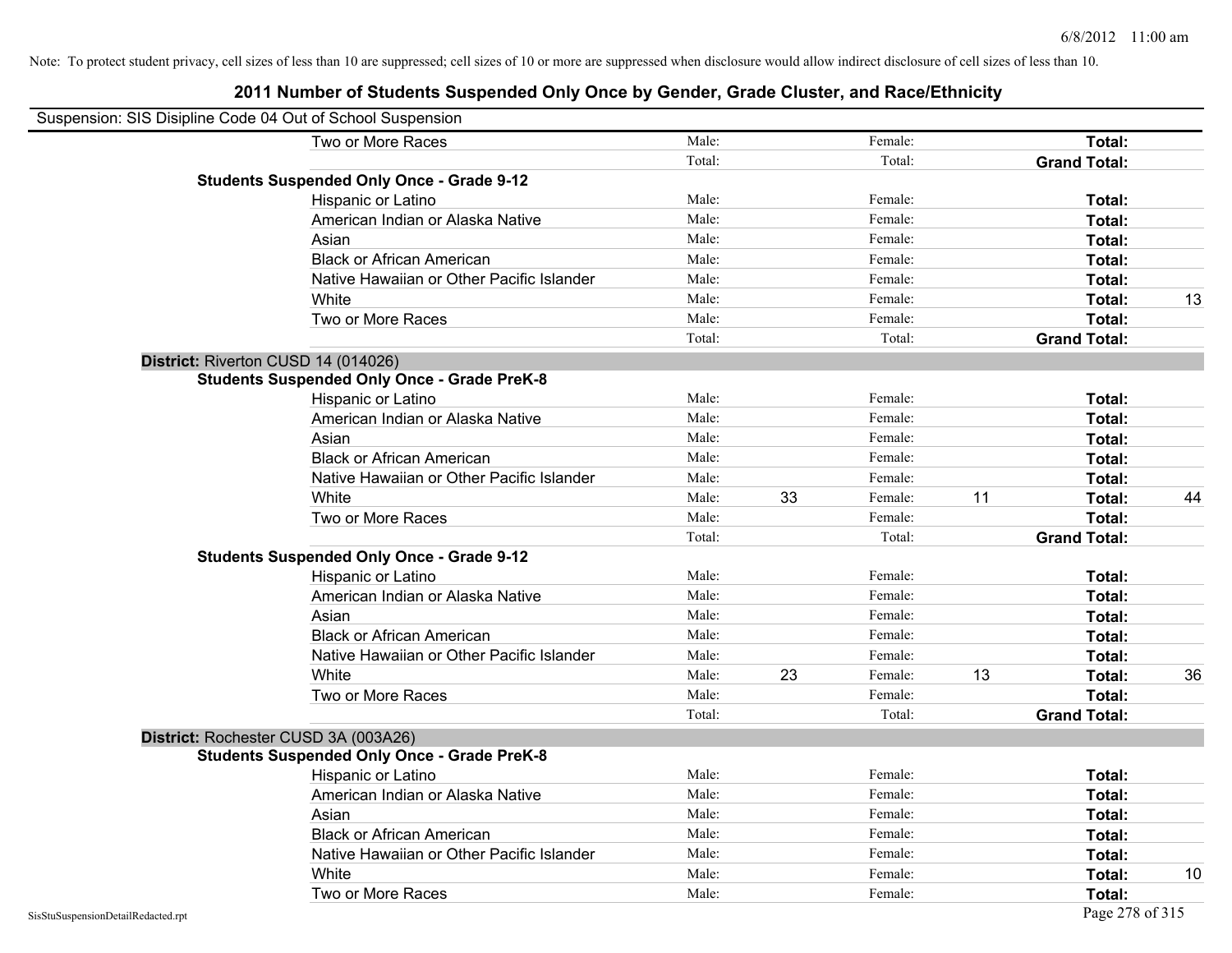| Suspension: SIS Disipline Code 04 Out of School Suspension |        |     |         |     |                     |     |
|------------------------------------------------------------|--------|-----|---------|-----|---------------------|-----|
|                                                            | Total: |     | Total:  |     | <b>Grand Total:</b> |     |
| <b>Students Suspended Only Once - Grade 9-12</b>           |        |     |         |     |                     |     |
| Hispanic or Latino                                         | Male:  |     | Female: |     | Total:              |     |
| American Indian or Alaska Native                           | Male:  |     | Female: |     | Total:              |     |
| Asian                                                      | Male:  |     | Female: |     | Total:              |     |
| <b>Black or African American</b>                           | Male:  |     | Female: |     | Total:              |     |
| Native Hawaiian or Other Pacific Islander                  | Male:  |     | Female: |     | Total:              |     |
| White                                                      | Male:  |     | Female: |     | Total:              | 12  |
| Two or More Races                                          | Male:  |     | Female: |     | Total:              |     |
|                                                            | Total: |     | Total:  |     | <b>Grand Total:</b> |     |
| District: Sangamon Area Spec Ed Dist (010061)              |        |     |         |     |                     |     |
| <b>Students Suspended Only Once - Grade 9-12</b>           |        |     |         |     |                     |     |
| Hispanic or Latino                                         | Male:  |     | Female: |     | Total:              |     |
| American Indian or Alaska Native                           | Male:  |     | Female: |     | Total:              |     |
| Asian                                                      | Male:  |     | Female: |     | Total:              |     |
| <b>Black or African American</b>                           | Male:  |     | Female: |     | Total:              |     |
| Native Hawaiian or Other Pacific Islander                  | Male:  |     | Female: |     | Total:              |     |
| White                                                      | Male:  |     | Female: |     | Total:              |     |
| Two or More Races                                          | Male:  |     | Female: |     | Total:              |     |
|                                                            | Total: |     | Total:  |     | <b>Grand Total:</b> |     |
| District: Spfld Diocese Catholic Charities (020400)        |        |     |         |     |                     |     |
| <b>Students Suspended Only Once - Grade 9-12</b>           |        |     |         |     |                     |     |
| Hispanic or Latino                                         | Male:  |     | Female: |     | Total:              |     |
| American Indian or Alaska Native                           | Male:  |     | Female: |     | Total:              |     |
| Asian                                                      | Male:  |     | Female: |     | Total:              |     |
| <b>Black or African American</b>                           | Male:  |     | Female: |     | Total:              |     |
| Native Hawaiian or Other Pacific Islander                  | Male:  |     | Female: |     | Total:              |     |
| White                                                      | Male:  |     | Female: |     | Total:              |     |
| Two or More Races                                          | Male:  |     | Female: |     | Total:              |     |
|                                                            | Total: |     | Total:  |     | <b>Grand Total:</b> |     |
| District: Springfield SD 186 (186025)                      |        |     |         |     |                     |     |
| <b>Students Suspended Only Once - Grade PreK-8</b>         |        |     |         |     |                     |     |
| Hispanic or Latino                                         | Male:  |     | Female: |     | Total:              | 12  |
| American Indian or Alaska Native                           | Male:  |     | Female: |     | Total:              |     |
| Asian                                                      | Male:  |     | Female: |     | Total:              |     |
| <b>Black or African American</b>                           | Male:  | 289 | Female: | 156 | Total:              | 445 |
| Native Hawaiian or Other Pacific Islander                  | Male:  |     | Female: |     | Total:              |     |
| White                                                      | Male:  | 156 | Female: | 57  | Total:              | 213 |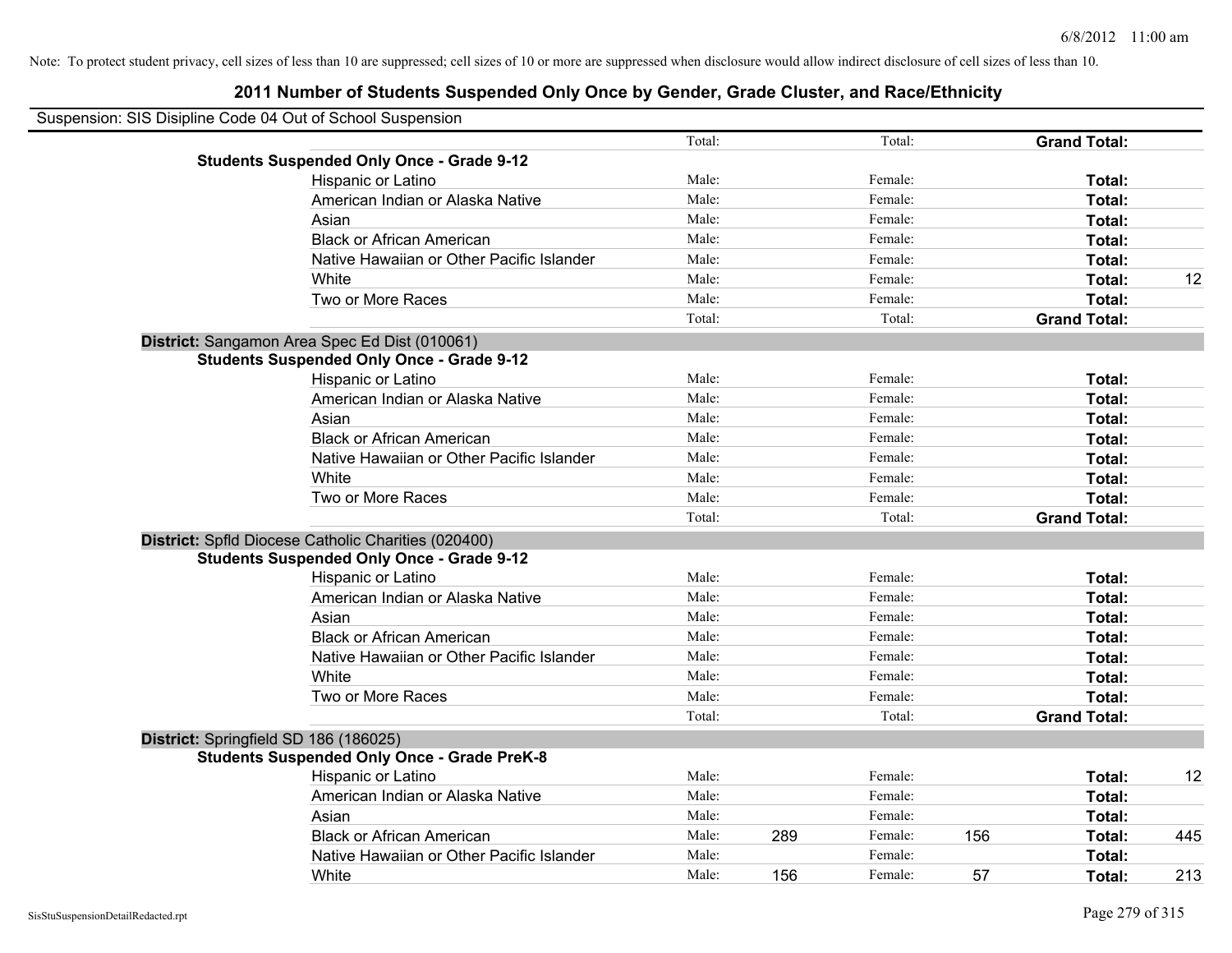| Suspension: SIS Disipline Code 04 Out of School Suspension |                                                    |        |     |         |     |                     |     |
|------------------------------------------------------------|----------------------------------------------------|--------|-----|---------|-----|---------------------|-----|
|                                                            | Two or More Races                                  | Male:  | 52  | Female: | 32  | Total:              | 84  |
|                                                            |                                                    | Total: |     | Total:  |     | <b>Grand Total:</b> |     |
|                                                            | <b>Students Suspended Only Once - Grade 9-12</b>   |        |     |         |     |                     |     |
|                                                            | Hispanic or Latino                                 | Male:  |     | Female: |     | Total:              | 13  |
|                                                            | American Indian or Alaska Native                   | Male:  |     | Female: |     | Total:              |     |
|                                                            | Asian                                              | Male:  |     | Female: |     | Total:              |     |
|                                                            | <b>Black or African American</b>                   | Male:  | 147 | Female: | 131 | Total:              | 278 |
|                                                            | Native Hawaiian or Other Pacific Islander          | Male:  |     | Female: |     | Total:              |     |
|                                                            | White                                              | Male:  | 105 | Female: | 67  | Total:              | 172 |
|                                                            | Two or More Races                                  | Male:  | 13  | Female: | 13  | Total:              | 26  |
|                                                            |                                                    | Total: |     | Total:  |     | <b>Grand Total:</b> |     |
| District: Tri City CUSD 1 (001026)                         |                                                    |        |     |         |     |                     |     |
|                                                            | <b>Students Suspended Only Once - Grade PreK-8</b> |        |     |         |     |                     |     |
|                                                            | Hispanic or Latino                                 | Male:  |     | Female: |     | Total:              |     |
|                                                            | American Indian or Alaska Native                   | Male:  |     | Female: |     | Total:              |     |
|                                                            | Asian                                              | Male:  |     | Female: |     | Total:              |     |
|                                                            | <b>Black or African American</b>                   | Male:  |     | Female: |     | Total:              |     |
|                                                            | Native Hawaiian or Other Pacific Islander          | Male:  |     | Female: |     | Total:              |     |
|                                                            | White                                              | Male:  |     | Female: |     | Total:              |     |
|                                                            | Two or More Races                                  | Male:  |     | Female: |     | Total:              |     |
|                                                            |                                                    | Total: |     | Total:  |     | <b>Grand Total:</b> |     |
|                                                            | District: Williamsville CUSD 15 (015026)           |        |     |         |     |                     |     |
|                                                            | <b>Students Suspended Only Once - Grade PreK-8</b> |        |     |         |     |                     |     |
|                                                            | Hispanic or Latino                                 | Male:  |     | Female: |     | Total:              |     |
|                                                            | American Indian or Alaska Native                   | Male:  |     | Female: |     | Total:              |     |
|                                                            | Asian                                              | Male:  |     | Female: |     | Total:              |     |
|                                                            | <b>Black or African American</b>                   | Male:  |     | Female: |     | Total:              |     |
|                                                            | Native Hawaiian or Other Pacific Islander          | Male:  |     | Female: |     | Total:              |     |
|                                                            | White                                              | Male:  |     | Female: |     | Total:              |     |
|                                                            | Two or More Races                                  | Male:  |     | Female: |     | Total:              |     |
|                                                            |                                                    | Total: |     | Total:  |     | <b>Grand Total:</b> |     |
|                                                            | <b>Students Suspended Only Once - Grade 9-12</b>   |        |     |         |     |                     |     |
|                                                            | Hispanic or Latino                                 | Male:  |     | Female: |     | Total:              |     |
|                                                            | American Indian or Alaska Native                   | Male:  |     | Female: |     | Total:              |     |
|                                                            | Asian                                              | Male:  |     | Female: |     | Total:              |     |
|                                                            | <b>Black or African American</b>                   | Male:  |     | Female: |     | Total:              |     |
|                                                            | Native Hawaiian or Other Pacific Islander          | Male:  |     | Female: |     | Total:              |     |
|                                                            | White                                              | Male:  |     | Female: |     | <b>Total:</b>       |     |
|                                                            | Two or More Races                                  | Male:  |     | Female: |     | Total:              |     |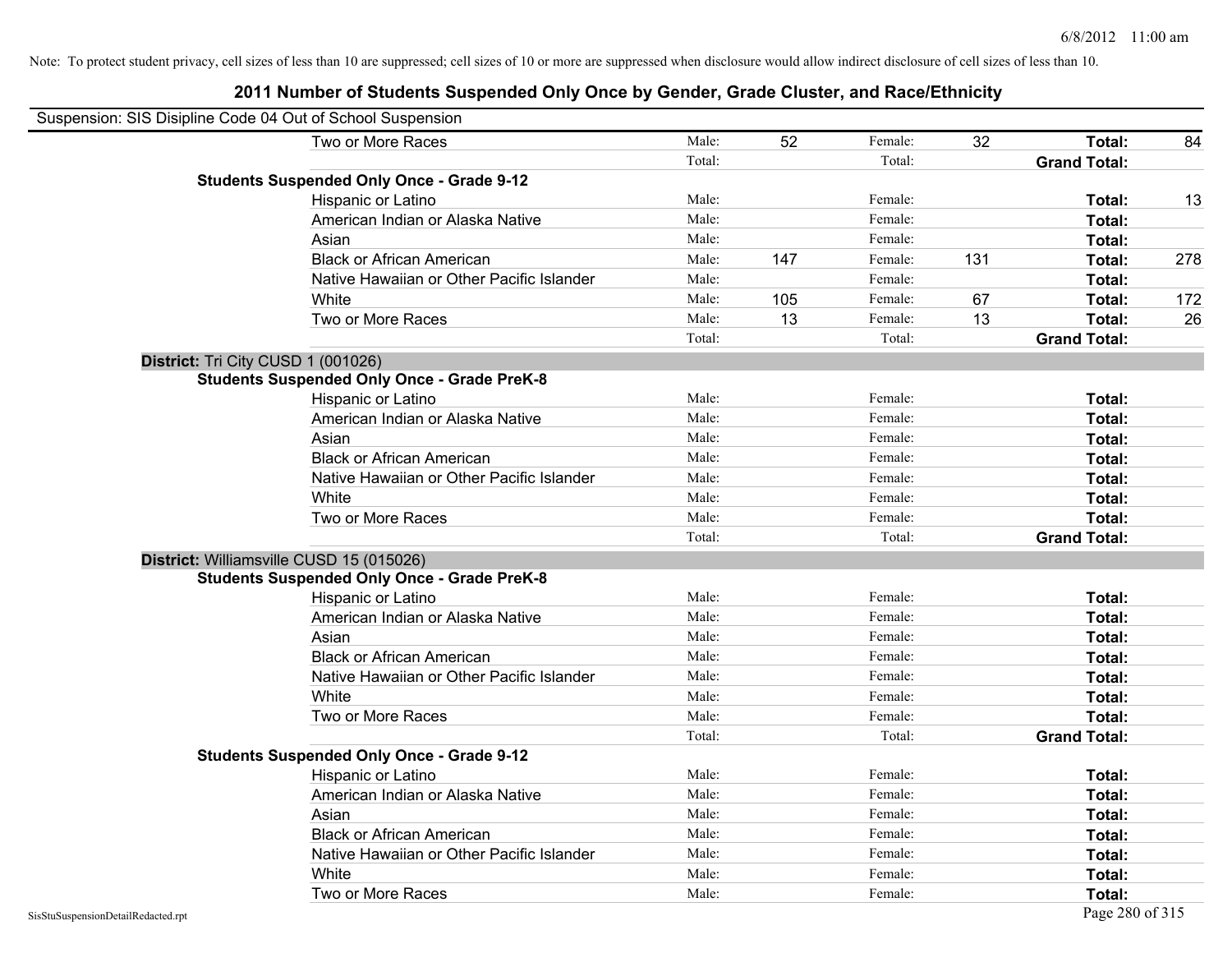| Suspension: SIS Disipline Code 04 Out of School Suspension |                                                    |        |     |         |     |                     |     |
|------------------------------------------------------------|----------------------------------------------------|--------|-----|---------|-----|---------------------|-----|
|                                                            |                                                    | Total: |     | Total:  |     | <b>Grand Total:</b> |     |
| Region: St Clair ROE (50)                                  |                                                    |        |     |         |     |                     |     |
| County: Saint clair (082)                                  |                                                    |        |     |         |     |                     |     |
|                                                            | District: Belle Valley SD 119 (119002)             |        |     |         |     |                     |     |
|                                                            | <b>Students Suspended Only Once - Grade PreK-8</b> |        |     |         |     |                     |     |
|                                                            | Hispanic or Latino                                 | Male:  |     | Female: |     | Total:              |     |
|                                                            | American Indian or Alaska Native                   | Male:  |     | Female: |     | Total:              |     |
|                                                            | Asian                                              | Male:  |     | Female: |     | Total:              |     |
|                                                            | <b>Black or African American</b>                   | Male:  |     | Female: |     | Total:              |     |
|                                                            | Native Hawaiian or Other Pacific Islander          | Male:  |     | Female: |     | Total:              |     |
|                                                            | White                                              | Male:  |     | Female: |     | Total:              |     |
|                                                            | Two or More Races                                  | Male:  |     | Female: |     | Total:              |     |
|                                                            |                                                    | Total: |     | Total:  |     | <b>Grand Total:</b> |     |
|                                                            | District: Belleville SD 118 (118002)               |        |     |         |     |                     |     |
|                                                            | <b>Students Suspended Only Once - Grade PreK-8</b> |        |     |         |     |                     |     |
|                                                            | Hispanic or Latino                                 | Male:  |     | Female: |     | Total:              |     |
|                                                            | American Indian or Alaska Native                   | Male:  |     | Female: |     | Total:              |     |
|                                                            | Asian                                              | Male:  |     | Female: |     | Total:              |     |
|                                                            | <b>Black or African American</b>                   | Male:  | 26  | Female: | 11  | Total:              | 37  |
|                                                            | Native Hawaiian or Other Pacific Islander          | Male:  |     | Female: |     | Total:              |     |
|                                                            | White                                              | Male:  |     | Female: |     | Total:              | 23  |
|                                                            | Two or More Races                                  | Male:  |     | Female: |     | Total:              |     |
|                                                            |                                                    | Total: |     | Total:  |     | <b>Grand Total:</b> | 72  |
|                                                            | District: Belleville Twp HSD 201 (201017)          |        |     |         |     |                     |     |
|                                                            | <b>Students Suspended Only Once - Grade 9-12</b>   |        |     |         |     |                     |     |
|                                                            | Hispanic or Latino                                 | Male:  |     | Female: |     | Total:              | 11  |
|                                                            | American Indian or Alaska Native                   | Male:  |     | Female: |     | Total:              |     |
|                                                            | Asian                                              | Male:  |     | Female: |     | Total:              |     |
|                                                            | <b>Black or African American</b>                   | Male:  | 135 | Female: | 113 | Total:              | 248 |
|                                                            | Native Hawaiian or Other Pacific Islander          | Male:  |     | Female: |     | Total:              |     |
|                                                            | White                                              | Male:  | 106 | Female: | 38  | Total:              | 144 |
|                                                            | Two or More Races                                  | Male:  | 18  | Female: | 11  | Total:              | 29  |
|                                                            |                                                    | Total: |     | Total:  |     | <b>Grand Total:</b> |     |
|                                                            | District: Brooklyn UD 188 (188022)                 |        |     |         |     |                     |     |
|                                                            | <b>Students Suspended Only Once - Grade PreK-8</b> |        |     |         |     |                     |     |
|                                                            | Hispanic or Latino                                 | Male:  |     | Female: |     | Total:              |     |
|                                                            | American Indian or Alaska Native                   | Male:  |     | Female: |     | Total:              |     |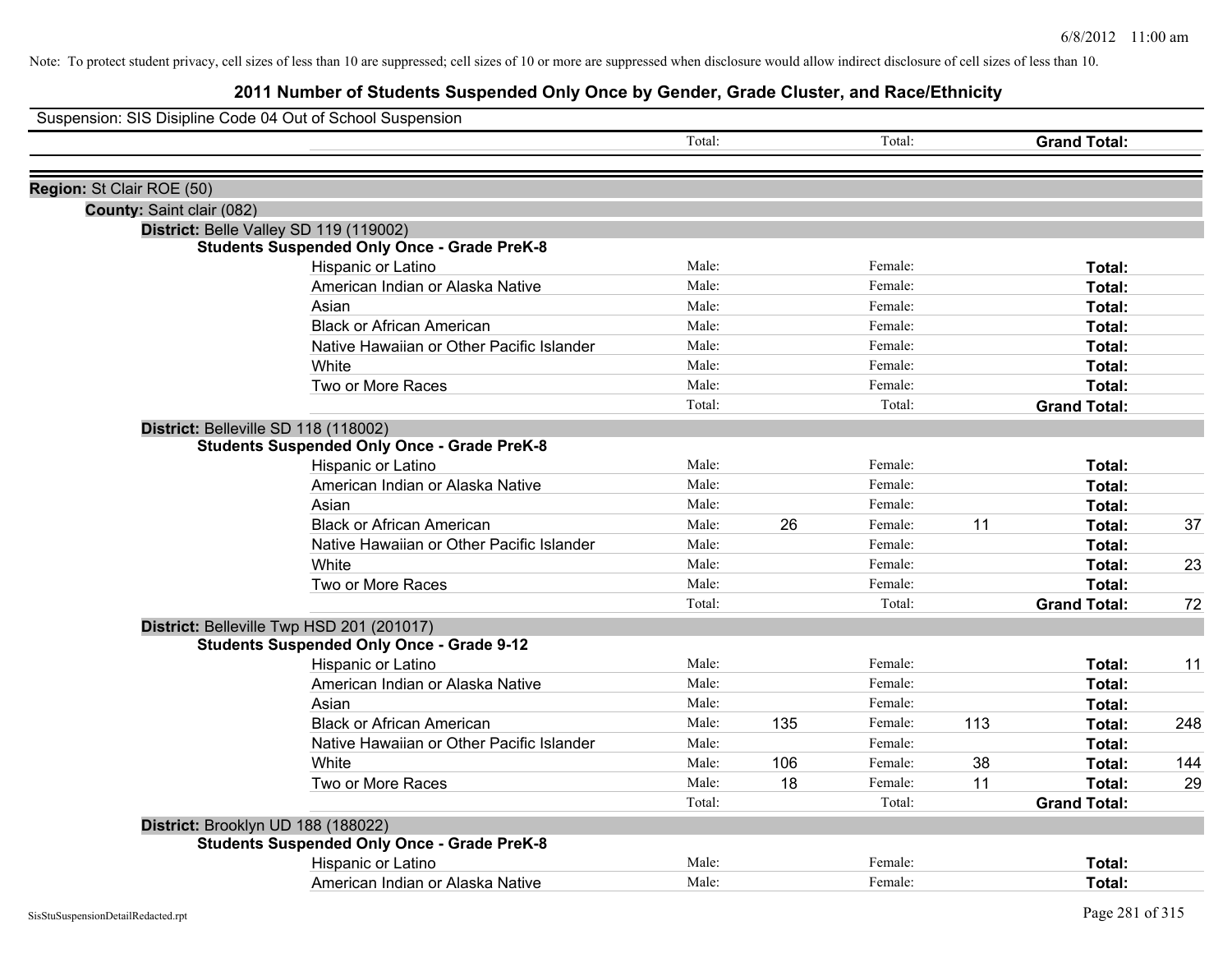#### **2011 Number of Students Suspended Only Once by Gender, Grade Cluster, and Race/Ethnicity**

# Suspension: SIS Disipline Code 04 Out of School Suspension

| ousperision. Old Disiplifie Coue 04 Out of Scribol Susperision | Asian                                              | Male:  |     | Female: |     | Total:              |     |
|----------------------------------------------------------------|----------------------------------------------------|--------|-----|---------|-----|---------------------|-----|
|                                                                | <b>Black or African American</b>                   | Male:  |     | Female: |     | Total:              |     |
|                                                                | Native Hawaiian or Other Pacific Islander          | Male:  |     | Female: |     | Total:              |     |
|                                                                | White                                              | Male:  |     | Female: |     | Total:              |     |
|                                                                | Two or More Races                                  | Male:  |     | Female: |     | Total:              |     |
|                                                                |                                                    | Total: |     | Total:  |     | <b>Grand Total:</b> |     |
|                                                                | <b>Students Suspended Only Once - Grade 9-12</b>   |        |     |         |     |                     |     |
|                                                                | Hispanic or Latino                                 | Male:  |     | Female: |     | Total:              |     |
|                                                                | American Indian or Alaska Native                   | Male:  |     | Female: |     | Total:              |     |
|                                                                | Asian                                              | Male:  |     | Female: |     | Total:              |     |
|                                                                | <b>Black or African American</b>                   | Male:  |     | Female: |     | Total:              | 10  |
|                                                                | Native Hawaiian or Other Pacific Islander          | Male:  |     | Female: |     | Total:              |     |
|                                                                | White                                              | Male:  |     | Female: |     | Total:              |     |
|                                                                | Two or More Races                                  | Male:  |     | Female: |     | Total:              |     |
|                                                                |                                                    | Total: |     | Total:  |     | <b>Grand Total:</b> |     |
|                                                                | District: Cahokia CUSD 187 (187026)                |        |     |         |     |                     |     |
|                                                                | <b>Students Suspended Only Once - Grade PreK-8</b> |        |     |         |     |                     |     |
|                                                                | Hispanic or Latino                                 | Male:  |     | Female: |     | Total:              |     |
|                                                                | American Indian or Alaska Native                   | Male:  |     | Female: |     | Total:              |     |
|                                                                | Asian                                              | Male:  |     | Female: |     | Total:              |     |
|                                                                | <b>Black or African American</b>                   | Male:  | 227 | Female: | 142 | Total:              | 369 |
|                                                                | Native Hawaiian or Other Pacific Islander          | Male:  |     | Female: |     | Total:              |     |
|                                                                | White                                              | Male:  |     | Female: |     | Total:              | 27  |
|                                                                | Two or More Races                                  | Male:  |     | Female: |     | Total:              |     |
|                                                                |                                                    | Total: |     | Total:  |     | <b>Grand Total:</b> |     |
|                                                                | <b>Students Suspended Only Once - Grade 9-12</b>   |        |     |         |     |                     |     |
|                                                                | Hispanic or Latino                                 | Male:  |     | Female: |     | Total:              |     |
|                                                                | American Indian or Alaska Native                   | Male:  |     | Female: |     | Total:              |     |
|                                                                | Asian                                              | Male:  |     | Female: |     | Total:              |     |
|                                                                | <b>Black or African American</b>                   | Male:  | 110 | Female: | 115 | Total:              | 225 |
|                                                                | Native Hawaiian or Other Pacific Islander          | Male:  |     | Female: |     | Total:              |     |
|                                                                | White                                              | Male:  |     | Female: |     | Total:              | 13  |
|                                                                | Two or More Races                                  | Male:  |     | Female: |     | Total:              |     |
|                                                                |                                                    | Total: |     | Total:  |     | <b>Grand Total:</b> |     |
|                                                                | <b>District: Central SD 104 (104002)</b>           |        |     |         |     |                     |     |
|                                                                | <b>Students Suspended Only Once - Grade PreK-8</b> |        |     |         |     |                     |     |
|                                                                | Hispanic or Latino                                 | Male:  |     | Female: |     | Total:              |     |
|                                                                | American Indian or Alaska Native                   | Male:  |     | Female: |     | Total:              |     |
|                                                                | Asian                                              | Male:  |     | Female: |     | Total:              |     |
| SisStuSuspensionDetailRedacted.rpt                             |                                                    |        |     |         |     | Page 282 of 315     |     |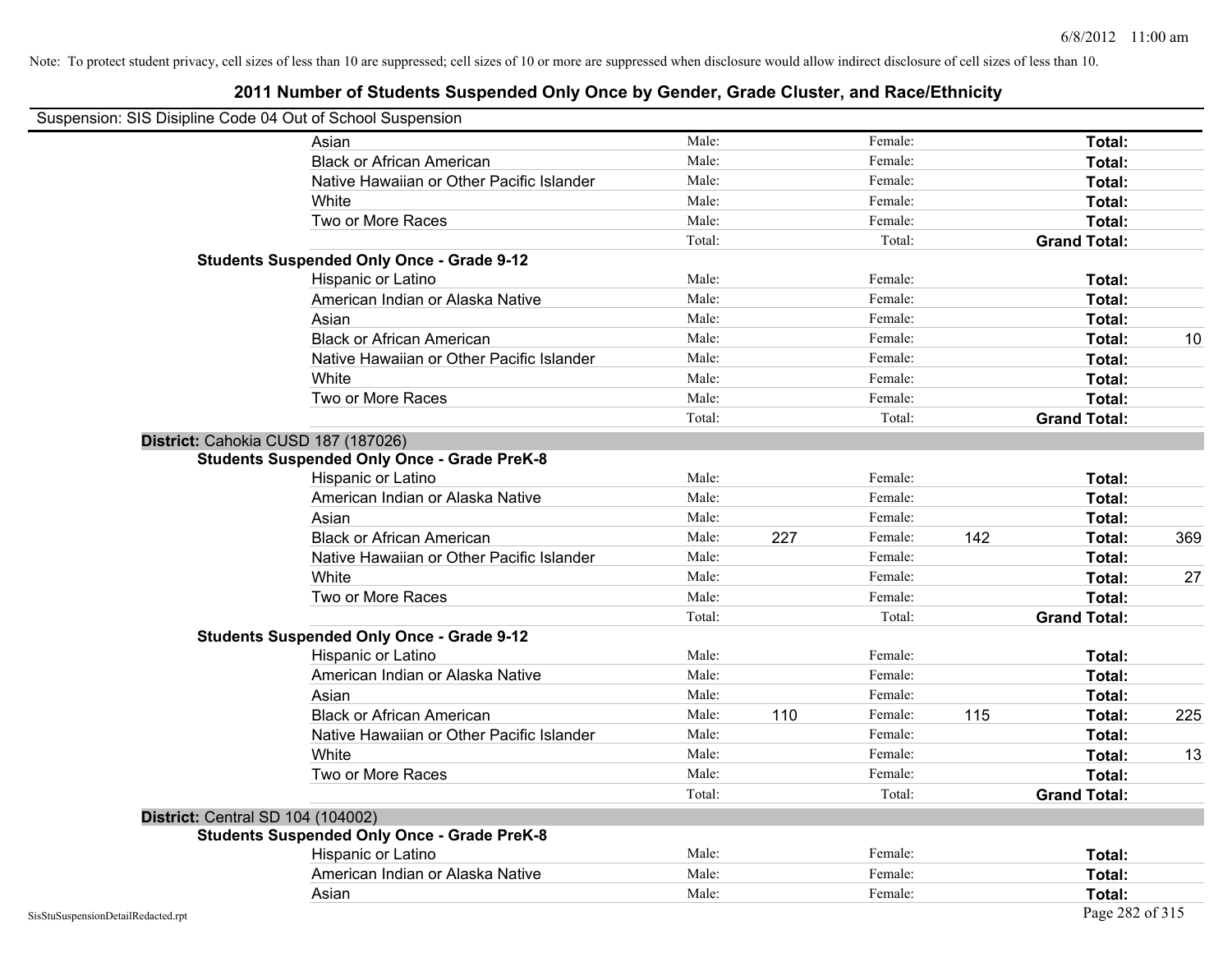| Suspension: SIS Disipline Code 04 Out of School Suspension |                                                    |        |    |         |    |                     |    |
|------------------------------------------------------------|----------------------------------------------------|--------|----|---------|----|---------------------|----|
|                                                            | <b>Black or African American</b>                   | Male:  |    | Female: |    | Total:              |    |
|                                                            | Native Hawaiian or Other Pacific Islander          | Male:  |    | Female: |    | Total:              |    |
|                                                            | White                                              | Male:  |    | Female: |    | Total:              |    |
|                                                            | Two or More Races                                  | Male:  |    | Female: |    | Total:              |    |
|                                                            |                                                    | Total: |    | Total:  |    | <b>Grand Total:</b> | 10 |
|                                                            | District: Childrens Center for BD (004700)         |        |    |         |    |                     |    |
|                                                            | <b>Students Suspended Only Once - Grade 9-12</b>   |        |    |         |    |                     |    |
|                                                            | Hispanic or Latino                                 | Male:  |    | Female: |    | Total:              |    |
|                                                            | American Indian or Alaska Native                   | Male:  |    | Female: |    | Total:              |    |
|                                                            | Asian                                              | Male:  |    | Female: |    | Total:              |    |
|                                                            | <b>Black or African American</b>                   | Male:  |    | Female: |    | Total:              |    |
|                                                            | Native Hawaiian or Other Pacific Islander          | Male:  |    | Female: |    | Total:              |    |
|                                                            | White                                              | Male:  |    | Female: |    | Total:              |    |
|                                                            | Two or More Races                                  | Male:  |    | Female: |    | Total:              |    |
|                                                            |                                                    | Total: |    | Total:  |    | <b>Grand Total:</b> |    |
|                                                            | District: Dupo CUSD 196 (196026)                   |        |    |         |    |                     |    |
|                                                            | <b>Students Suspended Only Once - Grade PreK-8</b> |        |    |         |    |                     |    |
|                                                            | Hispanic or Latino                                 | Male:  |    | Female: |    | Total:              |    |
|                                                            | American Indian or Alaska Native                   | Male:  |    | Female: |    | Total:              |    |
|                                                            | Asian                                              | Male:  |    | Female: |    | Total:              |    |
|                                                            | <b>Black or African American</b>                   | Male:  |    | Female: |    | Total:              |    |
|                                                            | Native Hawaiian or Other Pacific Islander          | Male:  |    | Female: |    | Total:              |    |
|                                                            | White                                              | Male:  |    | Female: |    | Total:              | 20 |
|                                                            | Two or More Races                                  | Male:  |    | Female: |    | Total:              |    |
|                                                            |                                                    | Total: |    | Total:  |    | <b>Grand Total:</b> |    |
|                                                            | <b>Students Suspended Only Once - Grade 9-12</b>   |        |    |         |    |                     |    |
|                                                            | Hispanic or Latino                                 | Male:  |    | Female: |    | Total:              |    |
|                                                            | American Indian or Alaska Native                   | Male:  |    | Female: |    | Total:              |    |
|                                                            | Asian                                              | Male:  |    | Female: |    | Total:              |    |
|                                                            | <b>Black or African American</b>                   | Male:  |    | Female: |    | Total:              |    |
|                                                            | Native Hawaiian or Other Pacific Islander          | Male:  |    | Female: |    | Total:              |    |
|                                                            | White                                              | Male:  | 15 | Female: | 16 | Total:              | 31 |
|                                                            | Two or More Races                                  | Male:  |    | Female: |    | Total:              |    |
|                                                            |                                                    | Total: |    | Total:  |    | <b>Grand Total:</b> | 42 |
|                                                            | District: East St Louis SD 189 (189022)            |        |    |         |    |                     |    |
|                                                            | <b>Students Suspended Only Once - Grade PreK-8</b> |        |    |         |    |                     |    |
|                                                            | Hispanic or Latino                                 | Male:  |    | Female: |    | Total:              |    |
|                                                            | American Indian or Alaska Native                   | Male:  |    | Female: |    | Total:              |    |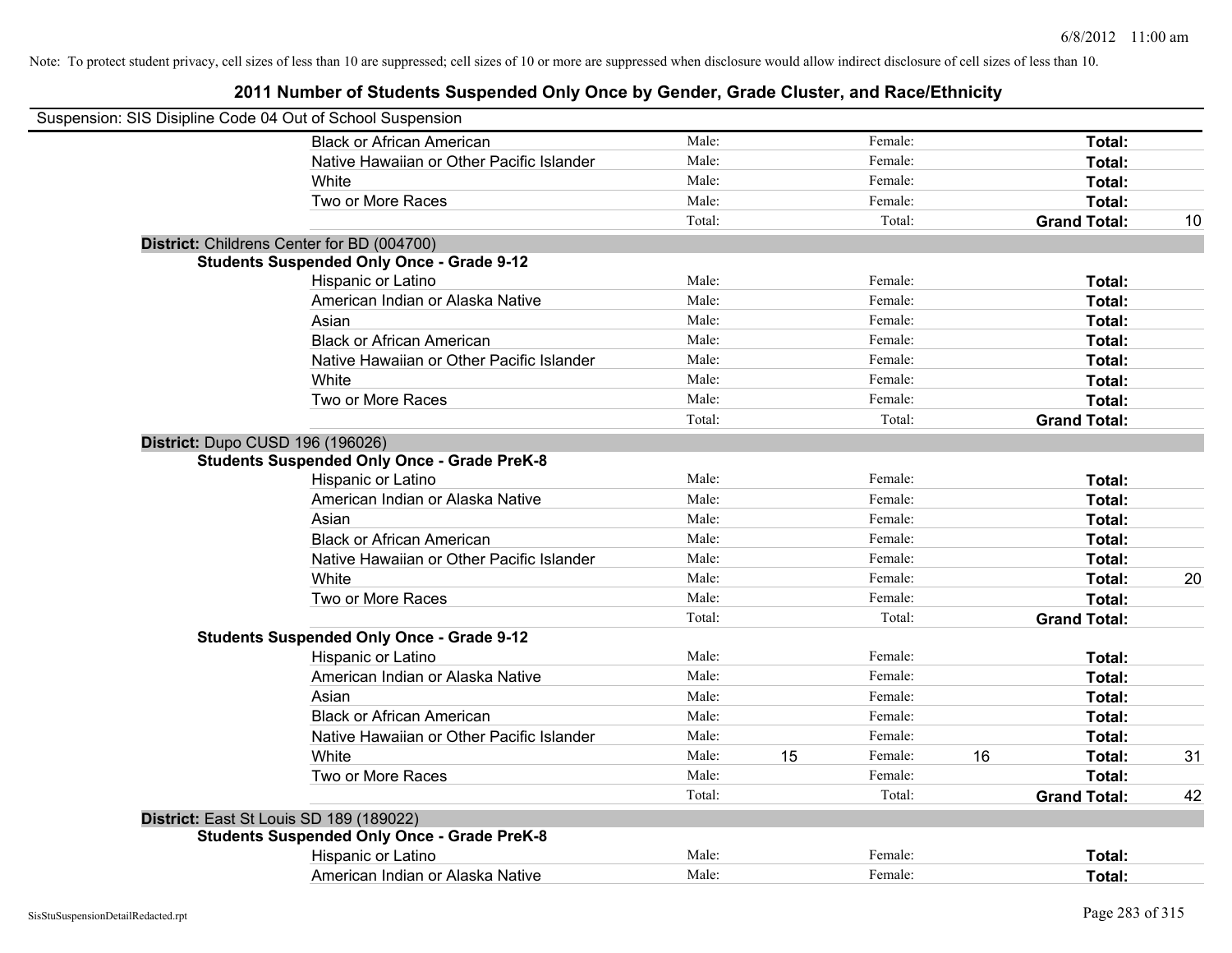#### **2011 Number of Students Suspended Only Once by Gender, Grade Cluster, and Race/Ethnicity**

# Suspension: SIS Disipline Code 04 Out of School Suspension

| Asian                                              | Male:  |     | Female: |     | Total:              |     |
|----------------------------------------------------|--------|-----|---------|-----|---------------------|-----|
| <b>Black or African American</b>                   | Male:  | 350 | Female: | 225 | Total:              | 575 |
| Native Hawaiian or Other Pacific Islander          | Male:  |     | Female: |     | Total:              |     |
| White                                              | Male:  |     | Female: |     | Total:              |     |
| Two or More Races                                  | Male:  |     | Female: |     | Total:              |     |
|                                                    | Total: |     | Total:  |     | <b>Grand Total:</b> |     |
| <b>Students Suspended Only Once - Grade 9-12</b>   |        |     |         |     |                     |     |
| Hispanic or Latino                                 | Male:  |     | Female: |     | Total:              |     |
| American Indian or Alaska Native                   | Male:  |     | Female: |     | Total:              |     |
| Asian                                              | Male:  |     | Female: |     | Total:              |     |
| <b>Black or African American</b>                   | Male:  | 159 | Female: | 157 | Total:              | 316 |
| Native Hawaiian or Other Pacific Islander          | Male:  |     | Female: |     | Total:              |     |
| White                                              | Male:  |     | Female: |     | Total:              |     |
| Two or More Races                                  | Male:  |     | Female: |     | Total:              |     |
|                                                    | Total: |     | Total:  |     | <b>Grand Total:</b> |     |
| District: Freeburg CCSD 70 (070004)                |        |     |         |     |                     |     |
| <b>Students Suspended Only Once - Grade PreK-8</b> |        |     |         |     |                     |     |
| Hispanic or Latino                                 | Male:  |     | Female: |     | Total:              |     |
| American Indian or Alaska Native                   | Male:  |     | Female: |     | Total:              |     |
| Asian                                              | Male:  |     | Female: |     | Total:              |     |
| <b>Black or African American</b>                   | Male:  |     | Female: |     | Total:              |     |
| Native Hawaiian or Other Pacific Islander          | Male:  |     | Female: |     | Total:              |     |
| White                                              | Male:  |     | Female: |     | Total:              |     |
| Two or More Races                                  | Male:  |     | Female: |     | Total:              |     |
|                                                    | Total: |     | Total:  |     | <b>Grand Total:</b> |     |
| District: Freeburg CHSD 77 (077016)                |        |     |         |     |                     |     |
| <b>Students Suspended Only Once - Grade 9-12</b>   |        |     |         |     |                     |     |
| Hispanic or Latino                                 | Male:  |     | Female: |     | Total:              |     |
| American Indian or Alaska Native                   | Male:  |     | Female: |     | Total:              |     |
| Asian                                              | Male:  |     | Female: |     | Total:              |     |
| <b>Black or African American</b>                   | Male:  |     | Female: |     | Total:              |     |
| Native Hawaiian or Other Pacific Islander          | Male:  |     | Female: |     | Total:              |     |
| White                                              | Male:  | 19  | Female: | 10  | Total:              | 29  |
| Two or More Races                                  | Male:  |     | Female: |     | Total:              |     |
|                                                    | Total: |     | Total:  |     | <b>Grand Total:</b> |     |
| <b>District: Grant CCSD 110 (110004)</b>           |        |     |         |     |                     |     |
| <b>Students Suspended Only Once - Grade PreK-8</b> |        |     |         |     |                     |     |
| Hispanic or Latino                                 | Male:  |     | Female: |     | <b>Total:</b>       |     |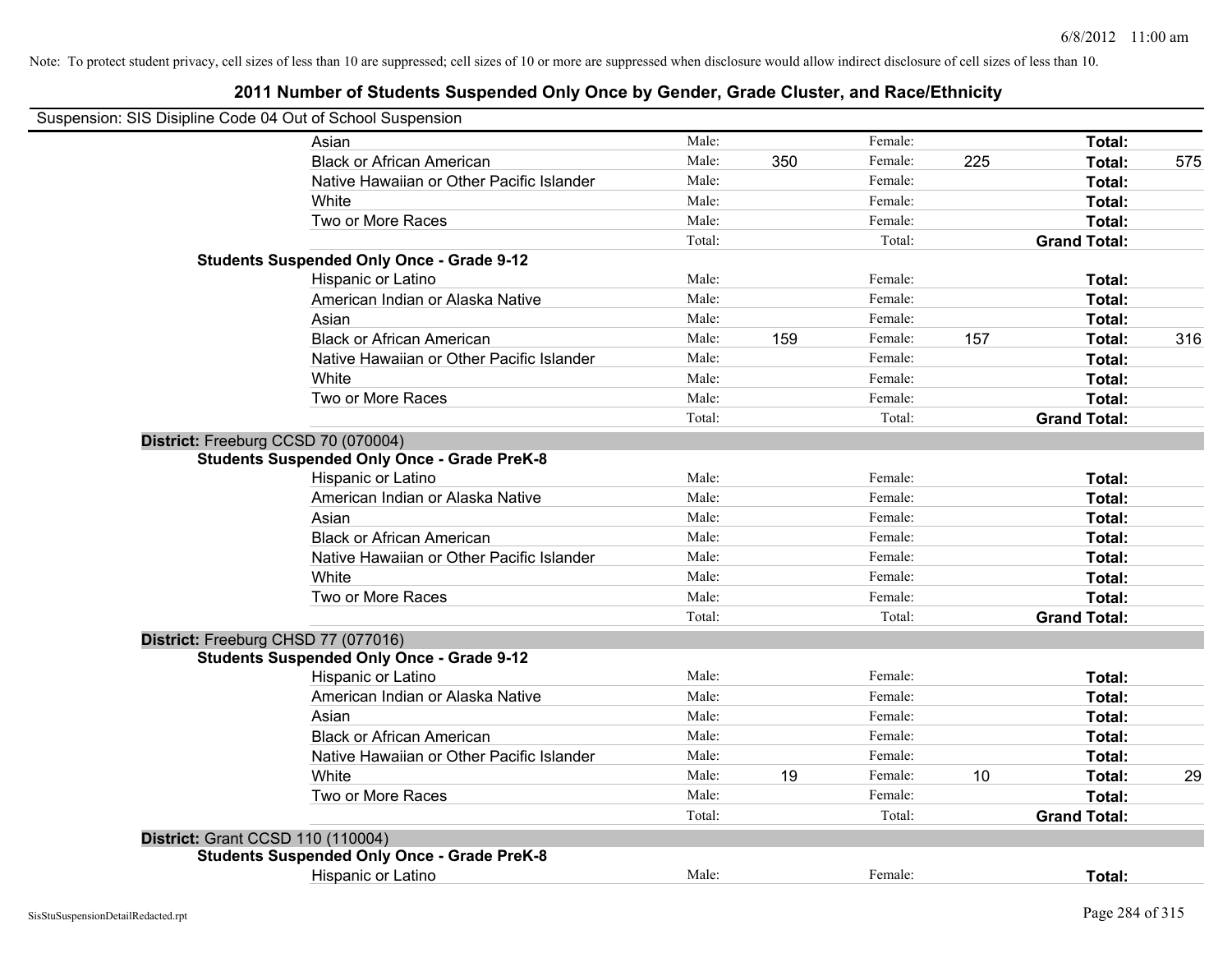#### **2011 Number of Students Suspended Only Once by Gender, Grade Cluster, and Race/Ethnicity**

| Suspension: SIS Disipline Code 04 Out of School Suspension |                                                    |        |         |                     |    |
|------------------------------------------------------------|----------------------------------------------------|--------|---------|---------------------|----|
|                                                            | American Indian or Alaska Native                   | Male:  | Female: | Total:              |    |
|                                                            | Asian                                              | Male:  | Female: | Total:              |    |
|                                                            | <b>Black or African American</b>                   | Male:  | Female: | Total:              | 15 |
|                                                            | Native Hawaiian or Other Pacific Islander          | Male:  | Female: | Total:              |    |
|                                                            | White                                              | Male:  | Female: | Total:              | 12 |
|                                                            | Two or More Races                                  | Male:  | Female: | Total:              |    |
|                                                            |                                                    | Total: | Total:  | <b>Grand Total:</b> |    |
|                                                            | District: Harmony Emge SD 175 (175002)             |        |         |                     |    |
|                                                            | <b>Students Suspended Only Once - Grade PreK-8</b> |        |         |                     |    |
|                                                            | Hispanic or Latino                                 | Male:  | Female: | Total:              |    |
|                                                            | American Indian or Alaska Native                   | Male:  | Female: | Total:              |    |
|                                                            | Asian                                              | Male:  | Female: | Total:              |    |
|                                                            | <b>Black or African American</b>                   | Male:  | Female: | Total:              | 38 |
|                                                            | Native Hawaiian or Other Pacific Islander          | Male:  | Female: | Total:              |    |
|                                                            | White                                              | Male:  | Female: | Total:              | 20 |
|                                                            | Two or More Races                                  | Male:  | Female: | Total:              |    |
|                                                            |                                                    | Total: | Total:  | <b>Grand Total:</b> |    |
|                                                            | District: High Mount SD 116 (116002)               |        |         |                     |    |
|                                                            | <b>Students Suspended Only Once - Grade PreK-8</b> |        |         |                     |    |
|                                                            | Hispanic or Latino                                 | Male:  | Female: | Total:              |    |
|                                                            | American Indian or Alaska Native                   | Male:  | Female: | Total:              |    |
|                                                            | Asian                                              | Male:  | Female: | Total:              |    |
|                                                            | <b>Black or African American</b>                   | Male:  | Female: | Total:              | 13 |
|                                                            | Native Hawaiian or Other Pacific Islander          | Male:  | Female: | Total:              |    |
|                                                            | White                                              | Male:  | Female: | Total:              | 11 |
|                                                            | Two or More Races                                  | Male:  | Female: | Total:              |    |
|                                                            |                                                    | Total: | Total:  | <b>Grand Total:</b> |    |
|                                                            | District: Lebanon CUSD 9 (009026)                  |        |         |                     |    |
|                                                            | <b>Students Suspended Only Once - Grade PreK-8</b> |        |         |                     |    |
|                                                            | Hispanic or Latino                                 | Male:  | Female: | Total:              |    |
|                                                            | American Indian or Alaska Native                   | Male:  | Female: | Total:              |    |
|                                                            | Asian                                              | Male:  | Female: | Total:              |    |
|                                                            | <b>Black or African American</b>                   | Male:  | Female: | Total:              |    |
|                                                            | Native Hawaiian or Other Pacific Islander          | Male:  | Female: | Total:              |    |
|                                                            | White                                              | Male:  | Female: | Total:              |    |
|                                                            | Two or More Races                                  | Male:  | Female: | Total:              |    |
|                                                            |                                                    | Total: | Total:  | <b>Grand Total:</b> | 12 |

**Students Suspended Only Once - Grade 9-12**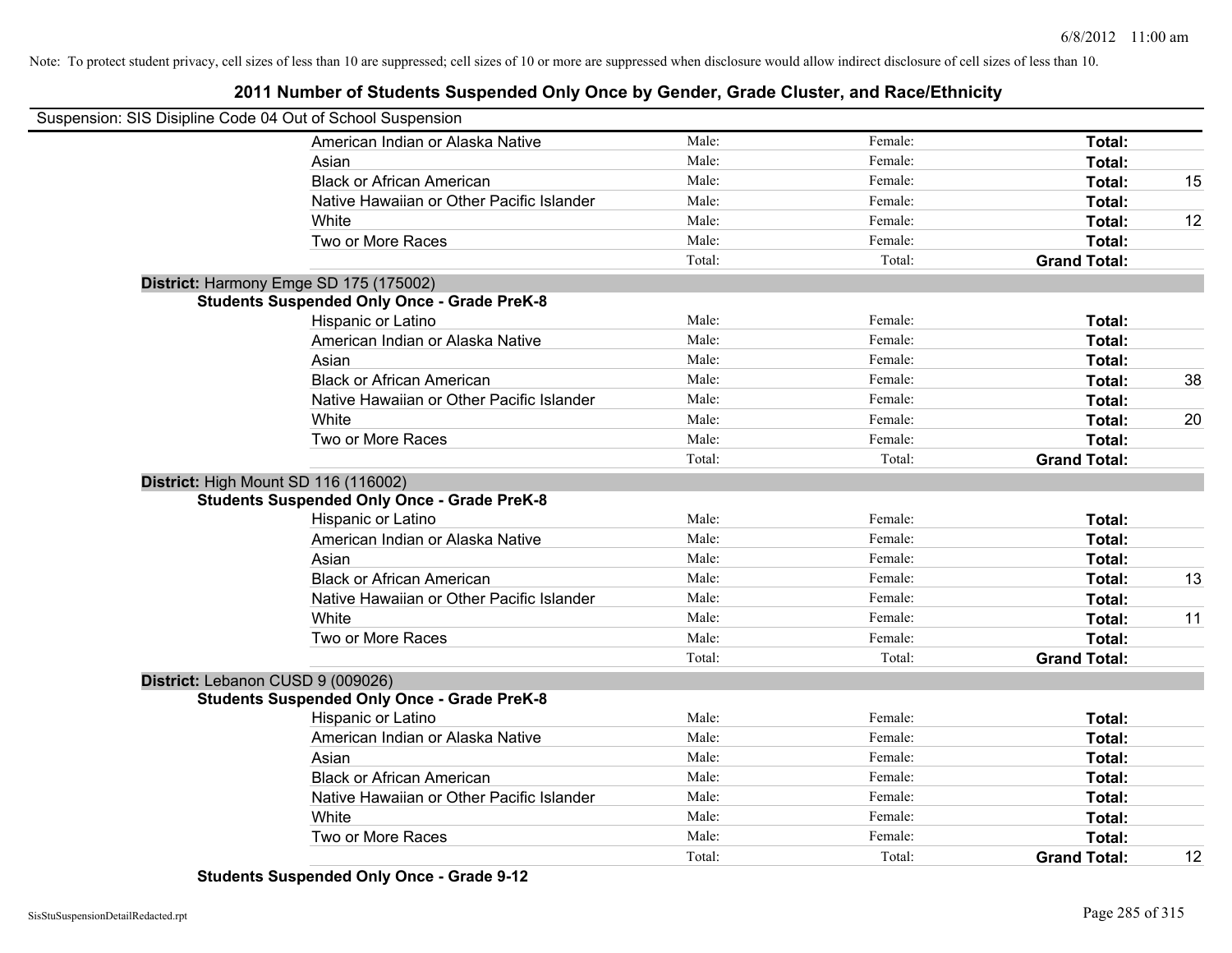| Suspension: SIS Disipline Code 04 Out of School Suspension |                                                    |        |         |                     |    |
|------------------------------------------------------------|----------------------------------------------------|--------|---------|---------------------|----|
|                                                            | Hispanic or Latino                                 | Male:  | Female: | Total:              |    |
|                                                            | American Indian or Alaska Native                   | Male:  | Female: | Total:              |    |
|                                                            | Asian                                              | Male:  | Female: | Total:              |    |
|                                                            | <b>Black or African American</b>                   | Male:  | Female: | Total:              |    |
|                                                            | Native Hawaiian or Other Pacific Islander          | Male:  | Female: | Total:              |    |
|                                                            | White                                              | Male:  | Female: | Total:              |    |
|                                                            | Two or More Races                                  | Male:  | Female: | Total:              |    |
|                                                            |                                                    | Total: | Total:  | <b>Grand Total:</b> | 12 |
|                                                            | District: Marissa CUSD 40 (040026)                 |        |         |                     |    |
|                                                            | <b>Students Suspended Only Once - Grade PreK-8</b> |        |         |                     |    |
|                                                            | Hispanic or Latino                                 | Male:  | Female: | Total:              |    |
|                                                            | American Indian or Alaska Native                   | Male:  | Female: | Total:              |    |
|                                                            | Asian                                              | Male:  | Female: | Total:              |    |
|                                                            | <b>Black or African American</b>                   | Male:  | Female: | Total:              |    |
|                                                            | Native Hawaiian or Other Pacific Islander          | Male:  | Female: | Total:              |    |
|                                                            | White                                              | Male:  | Female: | Total:              | 13 |
|                                                            | Two or More Races                                  | Male:  | Female: | Total:              |    |
|                                                            |                                                    | Total: | Total:  | <b>Grand Total:</b> |    |
|                                                            | <b>Students Suspended Only Once - Grade 9-12</b>   |        |         |                     |    |
|                                                            | Hispanic or Latino                                 | Male:  | Female: | Total:              |    |
|                                                            | American Indian or Alaska Native                   | Male:  | Female: | Total:              |    |
|                                                            | Asian                                              | Male:  | Female: | Total:              |    |
|                                                            | <b>Black or African American</b>                   | Male:  | Female: | Total:              |    |
|                                                            | Native Hawaiian or Other Pacific Islander          | Male:  | Female: | Total:              |    |
|                                                            | White                                              | Male:  | Female: | Total:              |    |
|                                                            | Two or More Races                                  | Male:  | Female: | Total:              |    |
|                                                            |                                                    | Total: | Total:  | <b>Grand Total:</b> |    |
|                                                            | District: Mascoutah CUD 19 (019026)                |        |         |                     |    |
|                                                            | <b>Students Suspended Only Once - Grade PreK-8</b> |        |         |                     |    |
|                                                            | Hispanic or Latino                                 | Male:  | Female: | Total:              |    |
|                                                            | American Indian or Alaska Native                   | Male:  | Female: | Total:              |    |
|                                                            | Asian                                              | Male:  | Female: | Total:              |    |
|                                                            | <b>Black or African American</b>                   | Male:  | Female: | Total:              |    |
|                                                            | Native Hawaiian or Other Pacific Islander          | Male:  | Female: | Total:              |    |
|                                                            | White                                              | Male:  | Female: | Total:              | 13 |
|                                                            | Two or More Races                                  | Male:  | Female: | Total:              |    |
|                                                            |                                                    | Total: | Total:  | <b>Grand Total:</b> |    |
|                                                            | <b>Students Suspended Only Once - Grade 9-12</b>   |        |         |                     |    |
|                                                            | Hispanic or Latino                                 | Male:  | Female: | Total:              |    |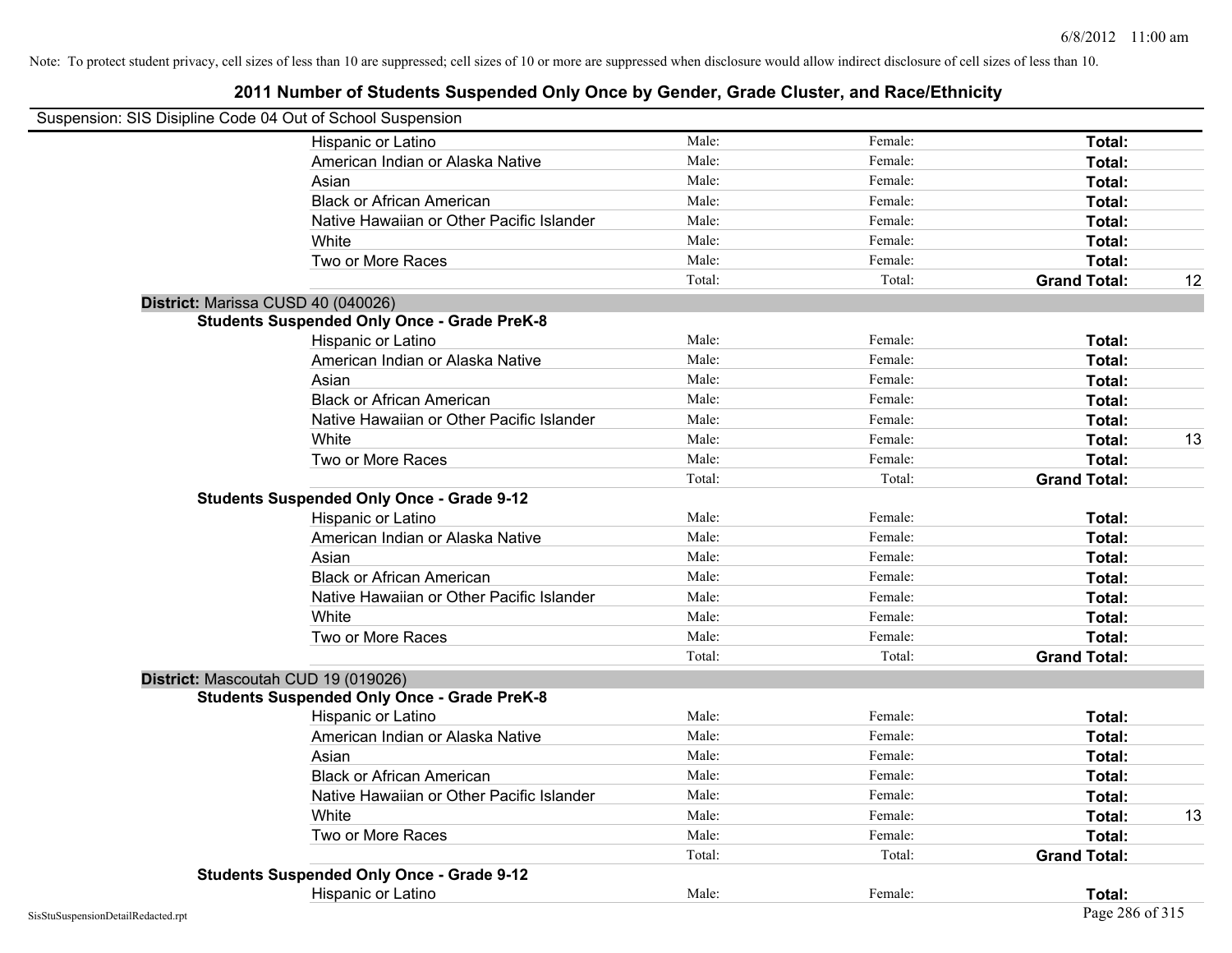#### **2011 Number of Students Suspended Only Once by Gender, Grade Cluster, and Race/Ethnicity**

| Suspension: SIS Disipline Code 04 Out of School Suspension |                                                    |                |    |         |    |                     |    |
|------------------------------------------------------------|----------------------------------------------------|----------------|----|---------|----|---------------------|----|
|                                                            | American Indian or Alaska Native                   | Male:          |    | Female: |    | Total:              |    |
|                                                            | Asian                                              | Male:          |    | Female: |    | Total:              |    |
|                                                            | <b>Black or African American</b>                   | Male:          |    | Female: |    | Total:              | 12 |
|                                                            | Native Hawaiian or Other Pacific Islander          | Male:          |    | Female: |    | Total:              |    |
|                                                            | White                                              | Male:          | 22 | Female: | 11 | Total:              | 33 |
|                                                            | Two or More Races                                  | Male:          |    | Female: |    | Total:              |    |
|                                                            |                                                    | Total:         |    | Total:  |    | <b>Grand Total:</b> |    |
|                                                            | District: Millstadt CCSD 160 (160004)              |                |    |         |    |                     |    |
|                                                            | <b>Students Suspended Only Once - Grade PreK-8</b> |                |    |         |    |                     |    |
|                                                            | Hispanic or Latino                                 | Male:          |    | Female: |    | Total:              |    |
|                                                            | American Indian or Alaska Native                   | Male:          |    | Female: |    | Total:              |    |
|                                                            | Asian                                              | Male:          |    | Female: |    | Total:              |    |
|                                                            | <b>Black or African American</b>                   | Male:          |    | Female: |    | Total:              |    |
|                                                            | Native Hawaiian or Other Pacific Islander          | Male:          |    | Female: |    | Total:              |    |
|                                                            | White                                              | Male:          |    | Female: |    | Total:              |    |
|                                                            | Two or More Races                                  | Male:          |    | Female: |    | Total:              |    |
|                                                            |                                                    | Total:         |    | Total:  |    | <b>Grand Total:</b> |    |
|                                                            | District: New Athens CUSD 60 (060026)              |                |    |         |    |                     |    |
|                                                            | <b>Students Suspended Only Once - Grade 9-12</b>   |                |    |         |    |                     |    |
|                                                            | Hispanic or Latino                                 | Male:          |    | Female: |    | Total:              |    |
|                                                            | American Indian or Alaska Native                   | Male:          |    | Female: |    | Total:              |    |
|                                                            | Asian                                              | Male:          |    | Female: |    | Total:              |    |
|                                                            | <b>Black or African American</b>                   | Male:          |    | Female: |    | Total:              |    |
|                                                            | Native Hawaiian or Other Pacific Islander          | Male:          |    | Female: |    | Total:              |    |
|                                                            | White                                              | Male:          |    | Female: |    | Total:              |    |
|                                                            | Two or More Races                                  | Male:          |    | Female: |    | Total:              |    |
|                                                            |                                                    | Total:         |    | Total:  |    | <b>Grand Total:</b> |    |
|                                                            | District: O Fallon CCSD 90 (090004)                |                |    |         |    |                     |    |
|                                                            | <b>Students Suspended Only Once - Grade PreK-8</b> |                |    |         |    |                     |    |
|                                                            | Hispanic or Latino                                 | Male:<br>Male: |    | Female: |    | Total:              |    |
|                                                            | American Indian or Alaska Native                   |                |    | Female: |    | Total:              |    |
|                                                            | Asian                                              | Male:          |    | Female: |    | Total:              |    |
|                                                            | <b>Black or African American</b>                   | Male:          |    | Female: |    | Total:              | 18 |
|                                                            | Native Hawaiian or Other Pacific Islander          | Male:          |    | Female: |    | Total:              |    |
|                                                            | White                                              | Male:          |    | Female: |    | Total:              |    |
|                                                            | Two or More Races                                  | Male:          |    | Female: |    | Total:              |    |
|                                                            |                                                    | Total:         |    | Total:  |    | <b>Grand Total:</b> | 30 |

**District:** O Fallon Twp HSD 203 (203017)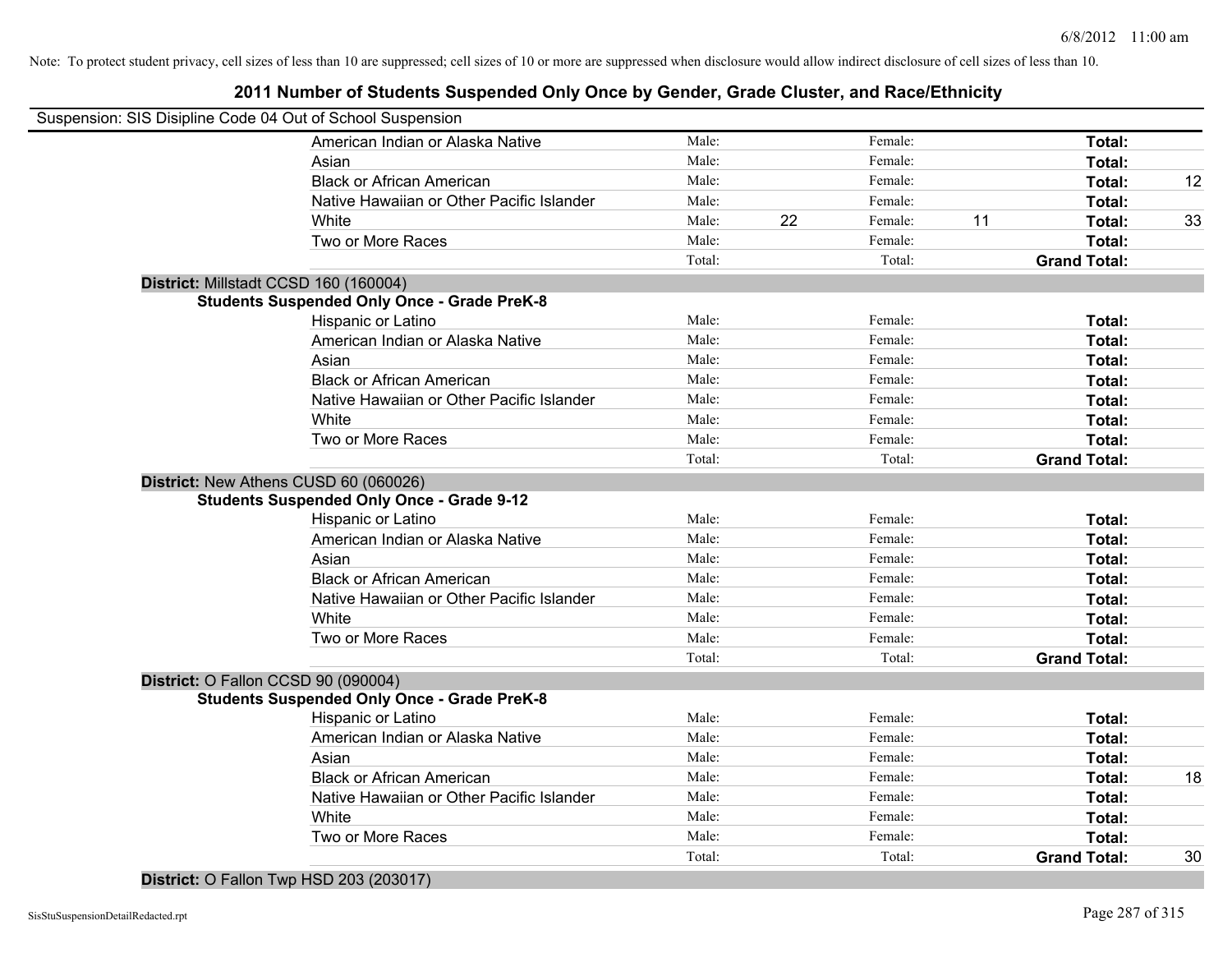| 2011 Number of Students Suspended Only Once by Gender, Grade Cluster, and Race/Ethnicity |        |    |         |    |                     |    |
|------------------------------------------------------------------------------------------|--------|----|---------|----|---------------------|----|
| Suspension: SIS Disipline Code 04 Out of School Suspension                               |        |    |         |    |                     |    |
| <b>Students Suspended Only Once - Grade 9-12</b>                                         |        |    |         |    |                     |    |
| Hispanic or Latino                                                                       | Male:  |    | Female: |    | Total:              |    |
| American Indian or Alaska Native                                                         | Male:  |    | Female: |    | Total:              |    |
| Asian                                                                                    | Male:  |    | Female: |    | Total:              |    |
| <b>Black or African American</b>                                                         | Male:  | 14 | Female: | 21 | Total:              | 35 |
| Native Hawaiian or Other Pacific Islander                                                | Male:  |    | Female: |    | Total:              |    |
| White                                                                                    | Male:  | 34 | Female: | 14 | Total:              | 48 |
| Two or More Races                                                                        | Male:  |    | Female: |    | Total:              |    |
|                                                                                          | Total: |    | Total:  |    | <b>Grand Total:</b> | 94 |
| District: Pontiac-W Holliday SD 105 (105002)                                             |        |    |         |    |                     |    |
| <b>Students Suspended Only Once - Grade PreK-8</b>                                       |        |    |         |    |                     |    |
| Hispanic or Latino                                                                       | Male:  |    | Female: |    | Total:              |    |
| American Indian or Alaska Native                                                         | Male:  |    | Female: |    | Total:              |    |
| Asian                                                                                    | Male:  |    | Female: |    | Total:              |    |
| <b>Black or African American</b>                                                         | Male:  |    | Female: |    | Total:              | 15 |
| Native Hawaiian or Other Pacific Islander                                                | Male:  |    | Female: |    | Total:              |    |
| White                                                                                    | Male:  |    | Female: |    | Total:              |    |
| Two or More Races                                                                        | Male:  |    | Female: |    | Total:              |    |
|                                                                                          | Total: |    | Total:  |    | <b>Grand Total:</b> |    |
| District: Shiloh Village SD 85 (085002)                                                  |        |    |         |    |                     |    |
| <b>Students Suspended Only Once - Grade PreK-8</b>                                       |        |    |         |    |                     |    |
| Hispanic or Latino                                                                       | Male:  |    | Female: |    | Total:              |    |
| American Indian or Alaska Native                                                         | Male:  |    | Female: |    | Total:              |    |
| Asian                                                                                    | Male:  |    | Female: |    | Total:              |    |
| <b>Black or African American</b>                                                         | Male:  |    | Female: |    | Total:              |    |
| Native Hawaiian or Other Pacific Islander                                                | Male:  |    | Female: |    | Total:              |    |
| White                                                                                    | Male:  |    | Female: |    | Total:              | 10 |
| Two or More Races                                                                        | Male:  |    | Female: |    | Total:              |    |
|                                                                                          | Total: |    | Total:  |    | <b>Grand Total:</b> |    |
| District: Signal Hill SD 181 (181002)                                                    |        |    |         |    |                     |    |
| <b>Students Suspended Only Once - Grade PreK-8</b>                                       |        |    |         |    |                     |    |
| Hispanic or Latino                                                                       | Male:  |    | Female: |    | Total:              |    |
| American Indian or Alaska Native                                                         | Male:  |    | Female: |    | Total:              |    |
| Asian                                                                                    | Male:  |    | Female: |    | Total:              |    |
| <b>Black or African American</b>                                                         | Male:  |    | Female: |    | Total:              | 16 |
| Native Hawaiian or Other Pacific Islander                                                | Male:  |    | Female: |    | Total:              |    |
| White                                                                                    | Male:  |    | Female: |    | Total:              |    |
| Two or More Races                                                                        | Male:  |    | Female: |    | Total:              |    |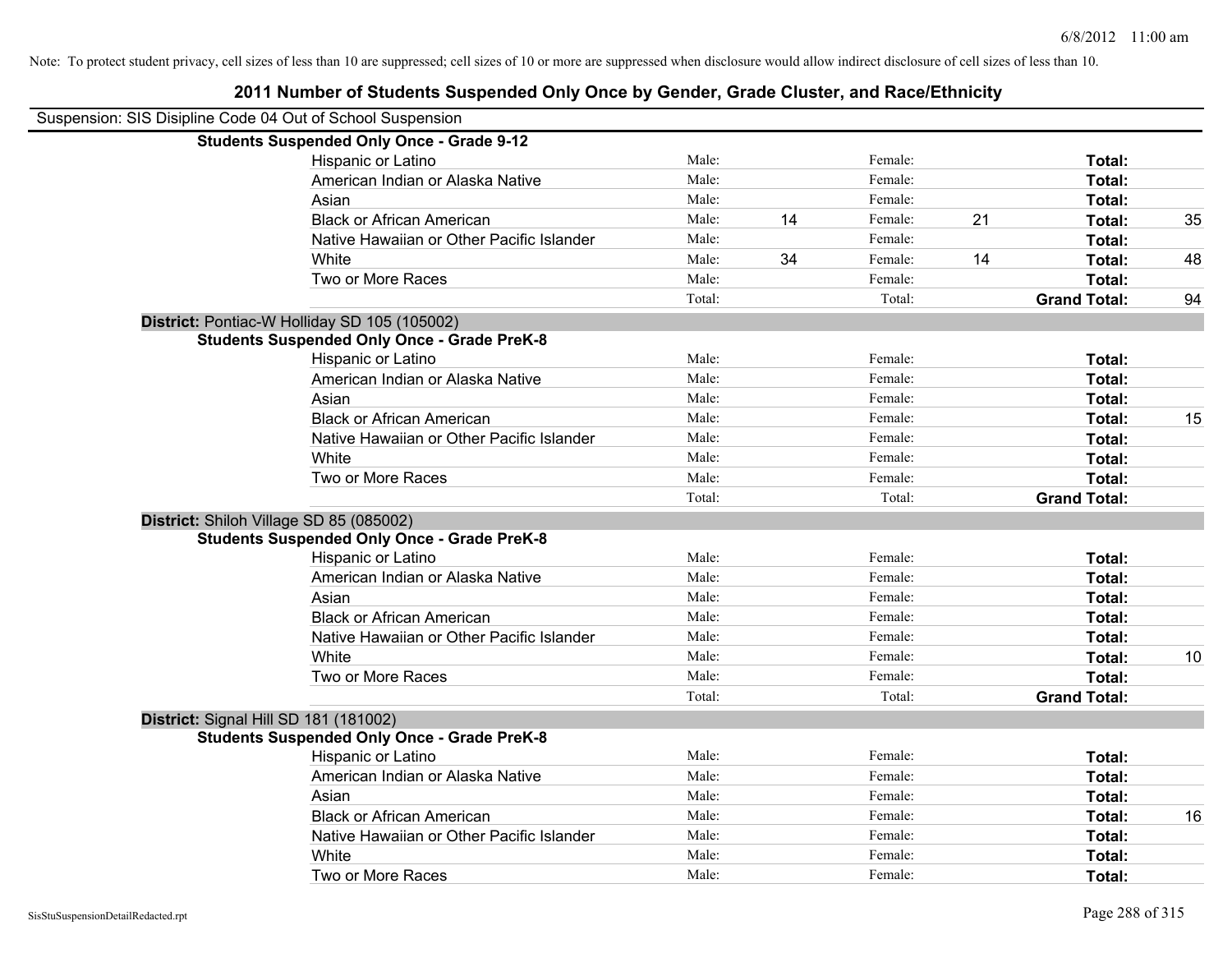| Suspension: SIS Disipline Code 04 Out of School Suspension |                                                    |        |    |         |    |                     |    |
|------------------------------------------------------------|----------------------------------------------------|--------|----|---------|----|---------------------|----|
|                                                            |                                                    | Total: |    | Total:  |    | <b>Grand Total:</b> |    |
|                                                            | District: Smithton CCSD 130 (130004)               |        |    |         |    |                     |    |
|                                                            | <b>Students Suspended Only Once - Grade PreK-8</b> |        |    |         |    |                     |    |
|                                                            | Hispanic or Latino                                 | Male:  |    | Female: |    | Total:              |    |
|                                                            | American Indian or Alaska Native                   | Male:  |    | Female: |    | Total:              |    |
|                                                            | Asian                                              | Male:  |    | Female: |    | Total:              |    |
|                                                            | <b>Black or African American</b>                   | Male:  |    | Female: |    | Total:              |    |
|                                                            | Native Hawaiian or Other Pacific Islander          | Male:  |    | Female: |    | Total:              |    |
|                                                            | White                                              | Male:  |    | Female: |    | Total:              |    |
|                                                            | Two or More Races                                  | Male:  |    | Female: |    | Total:              |    |
|                                                            |                                                    | Total: |    | Total:  |    | <b>Grand Total:</b> |    |
|                                                            | District: Whiteside SD 115 (115002)                |        |    |         |    |                     |    |
|                                                            | <b>Students Suspended Only Once - Grade PreK-8</b> |        |    |         |    |                     |    |
|                                                            | Hispanic or Latino                                 | Male:  |    | Female: |    | Total:              |    |
|                                                            | American Indian or Alaska Native                   | Male:  |    | Female: |    | Total:              |    |
|                                                            | Asian                                              | Male:  |    | Female: |    | Total:              |    |
|                                                            | <b>Black or African American</b>                   | Male:  | 26 | Female: | 17 | Total:              | 43 |
|                                                            | Native Hawaiian or Other Pacific Islander          | Male:  |    | Female: |    | Total:              |    |
|                                                            | White                                              | Male:  |    | Female: |    | Total:              | 13 |
|                                                            | Two or More Races                                  | Male:  |    | Female: |    | Total:              |    |
|                                                            |                                                    | Total: |    | Total:  |    | <b>Grand Total:</b> |    |
|                                                            | District: Wolf Branch SD 113 (113002)              |        |    |         |    |                     |    |
|                                                            | <b>Students Suspended Only Once - Grade PreK-8</b> |        |    |         |    |                     |    |
|                                                            | Hispanic or Latino                                 | Male:  |    | Female: |    | Total:              |    |
|                                                            | American Indian or Alaska Native                   | Male:  |    | Female: |    | Total:              |    |
|                                                            | Asian                                              | Male:  |    | Female: |    | Total:              |    |
|                                                            | <b>Black or African American</b>                   | Male:  |    | Female: |    | Total:              |    |
|                                                            | Native Hawaiian or Other Pacific Islander          | Male:  |    | Female: |    | Total:              |    |
|                                                            | White                                              | Male:  |    | Female: |    | Total:              |    |
|                                                            | Two or More Races                                  | Male:  |    | Female: |    | Total:              |    |
|                                                            |                                                    | Total: |    | Total:  |    | <b>Grand Total:</b> | 14 |
|                                                            |                                                    |        |    |         |    |                     |    |
| Region: State of ILlinois (65)                             |                                                    |        |    |         |    |                     |    |
| County: State Of II (108)                                  |                                                    |        |    |         |    |                     |    |
|                                                            | District: Non-Public School (9000)                 |        |    |         |    |                     |    |
|                                                            | <b>Students Suspended Only Once - Grade PreK-8</b> |        |    |         |    |                     |    |
|                                                            | Hispanic or Latino                                 | Male:  |    | Female: |    | Total:              |    |
|                                                            | American Indian or Alaska Native                   | Male:  |    | Female: |    | Total:              |    |
|                                                            |                                                    |        |    |         |    |                     |    |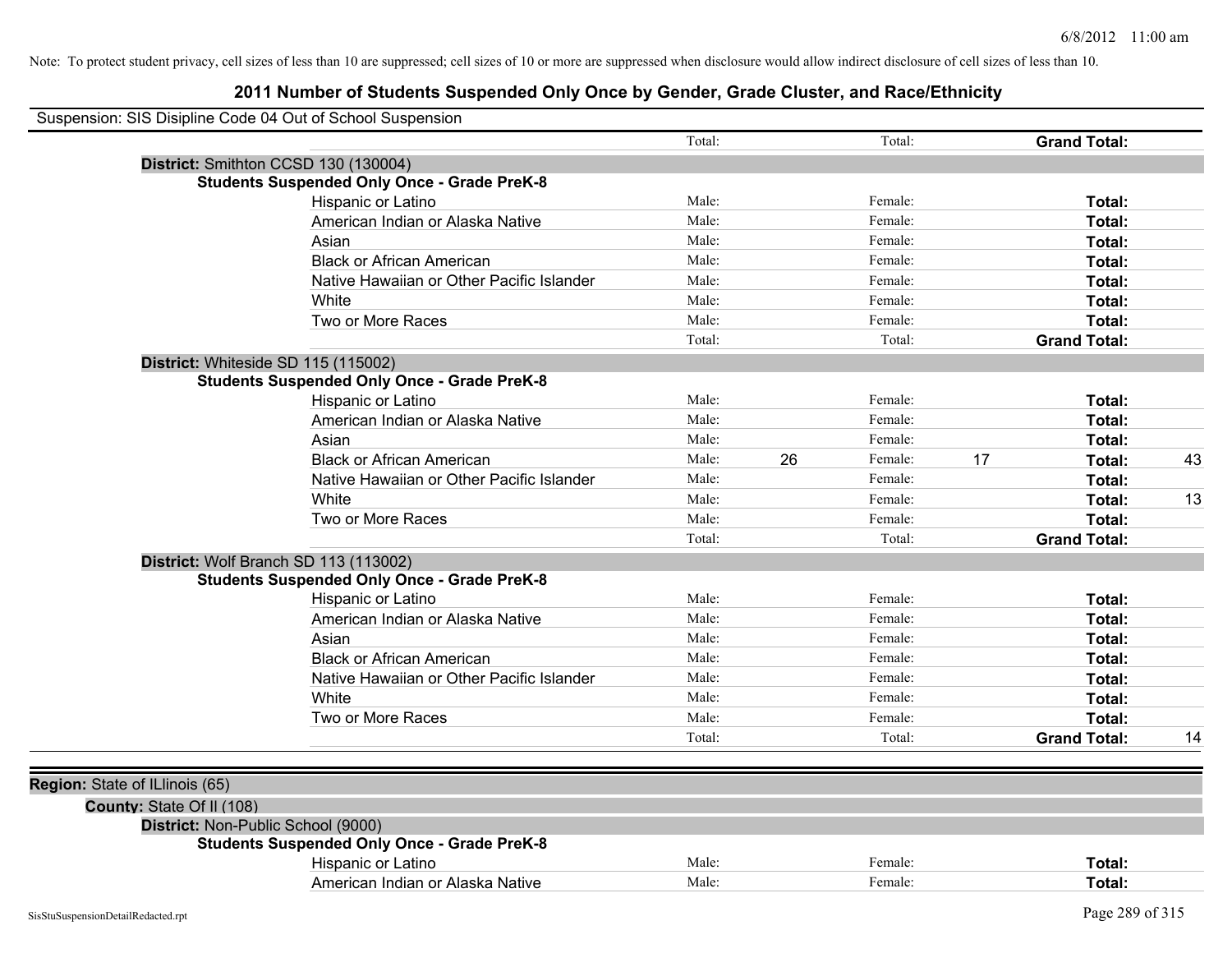# **2011 Number of Students Suspended Only Once by Gender, Grade Cluster, and Race/Ethnicity**

| Suspension: SIS Disipline Code 04 Out of School Suspension |
|------------------------------------------------------------|
|------------------------------------------------------------|

| ousperision. Jos Disiplifie Code 04 Out of Scribol Susperision |                                                    |        |    |         |    |                     |    |
|----------------------------------------------------------------|----------------------------------------------------|--------|----|---------|----|---------------------|----|
|                                                                | Asian                                              | Male:  |    | Female: |    | Total:              |    |
|                                                                | <b>Black or African American</b>                   | Male:  |    | Female: |    | Total:              |    |
|                                                                | Native Hawaiian or Other Pacific Islander          | Male:  |    | Female: |    | Total:              |    |
|                                                                | White                                              | Male:  |    | Female: |    | Total:              |    |
|                                                                | Two or More Races                                  | Male:  |    | Female: |    | Total:              |    |
|                                                                |                                                    | Total: |    | Total:  |    | <b>Grand Total:</b> |    |
|                                                                | <b>Students Suspended Only Once - Grade 9-12</b>   |        |    |         |    |                     |    |
|                                                                | Hispanic or Latino                                 | Male:  |    | Female: |    | Total:              |    |
|                                                                | American Indian or Alaska Native                   | Male:  |    | Female: |    | Total:              |    |
|                                                                | Asian                                              | Male:  |    | Female: |    | Total:              |    |
|                                                                | <b>Black or African American</b>                   | Male:  |    | Female: |    | Total:              |    |
|                                                                | Native Hawaiian or Other Pacific Islander          | Male:  |    | Female: |    | Total:              |    |
|                                                                | White                                              | Male:  |    | Female: |    | Total:              |    |
|                                                                | Two or More Races                                  | Male:  |    | Female: |    | Total:              |    |
|                                                                |                                                    | Total: |    | Total:  |    | <b>Grand Total:</b> |    |
| District: Non-Public School (9030)                             |                                                    |        |    |         |    |                     |    |
|                                                                | <b>Students Suspended Only Once - Grade 9-12</b>   |        |    |         |    |                     |    |
|                                                                | Hispanic or Latino                                 | Male:  |    | Female: |    | Total:              |    |
|                                                                | American Indian or Alaska Native                   | Male:  |    | Female: |    | Total:              |    |
|                                                                | Asian                                              | Male:  | 19 | Female: | 10 | Total:              | 29 |
|                                                                | <b>Black or African American</b>                   | Male:  |    | Female: |    | <b>Total:</b>       |    |
|                                                                | Native Hawaiian or Other Pacific Islander          | Male:  |    | Female: |    | Total:              |    |
|                                                                | White                                              | Male:  |    | Female: |    | Total:              | 22 |
|                                                                | Two or More Races                                  | Male:  |    | Female: |    | Total:              |    |
|                                                                |                                                    | Total: |    | Total:  |    | <b>Grand Total:</b> |    |
|                                                                |                                                    |        |    |         |    |                     |    |
| Region: Tazewell ROE (53)                                      |                                                    |        |    |         |    |                     |    |
| County: Tazewell (090)                                         |                                                    |        |    |         |    |                     |    |
| District: Central SD 51 (051002)                               |                                                    |        |    |         |    |                     |    |
|                                                                | <b>Students Suspended Only Once - Grade PreK-8</b> |        |    |         |    |                     |    |
|                                                                | Hispanic or Latino                                 | Male:  |    | Female: |    | Total:              |    |
|                                                                | American Indian or Alaska Native                   | Male:  |    | Female: |    | Total:              |    |
|                                                                | Asian                                              | Male:  |    | Female: |    | Total:              |    |
|                                                                | <b>Black or African American</b>                   | Male:  |    | Female: |    | Total:              |    |
|                                                                | Native Hawaiian or Other Pacific Islander          | Male:  |    | Female: |    | Total:              |    |
|                                                                | White                                              | Male:  |    | Female: |    | Total:              |    |
|                                                                |                                                    |        |    |         |    |                     |    |

Two or More Races **Total:** Male: Female: Female: **Total:** Total:

Total: Total: **Grand Total:**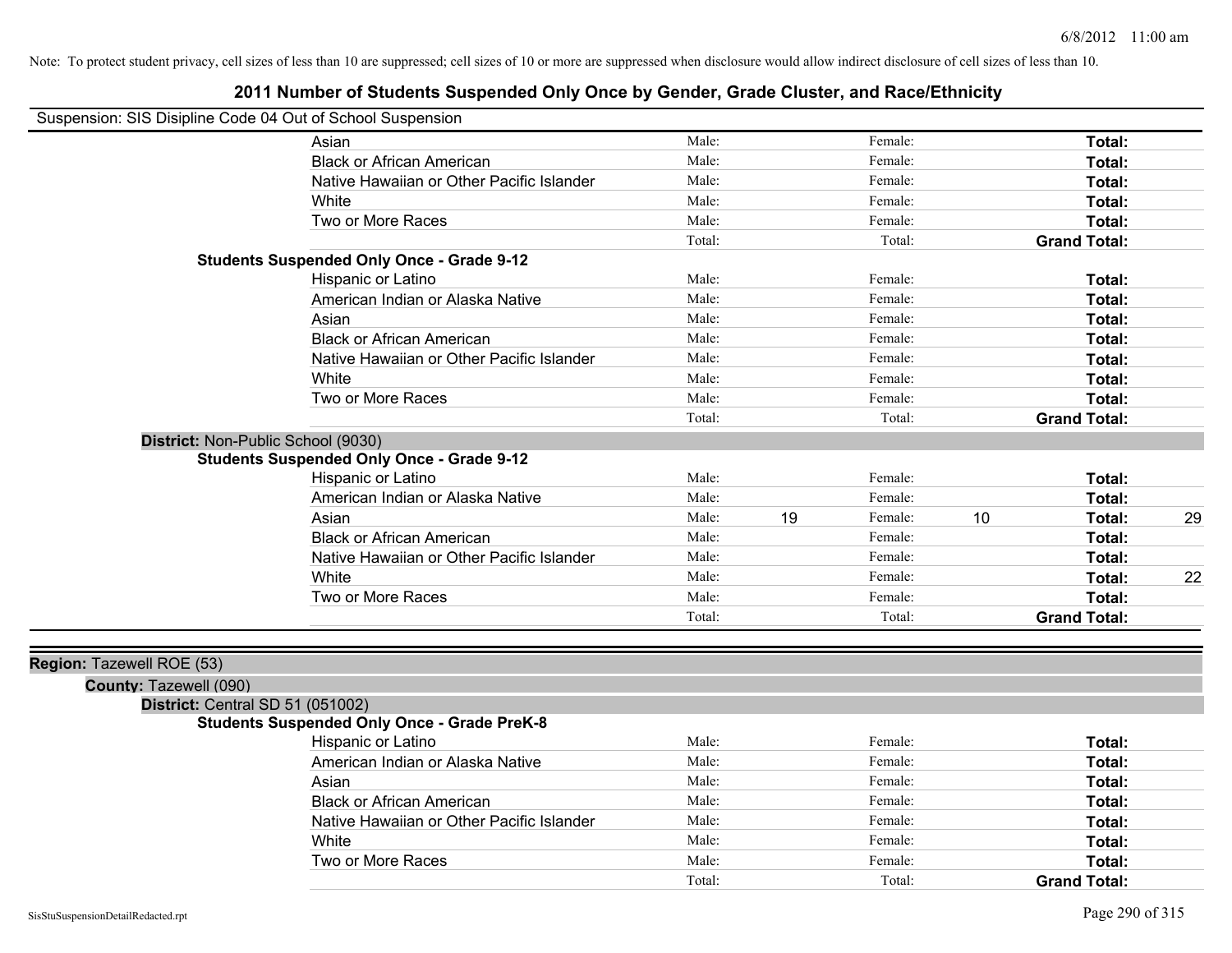| Suspension: SIS Disipline Code 04 Out of School Suspension |        |         |                     |
|------------------------------------------------------------|--------|---------|---------------------|
| District: Creve Coeur SD 76 (076002)                       |        |         |                     |
| <b>Students Suspended Only Once - Grade PreK-8</b>         |        |         |                     |
| Hispanic or Latino                                         | Male:  | Female: | Total:              |
| American Indian or Alaska Native                           | Male:  | Female: | Total:              |
| Asian                                                      | Male:  | Female: | Total:              |
| <b>Black or African American</b>                           | Male:  | Female: | Total:              |
| Native Hawaiian or Other Pacific Islander                  | Male:  | Female: | Total:              |
| White                                                      | Male:  | Female: | 18<br>Total:        |
| Two or More Races                                          | Male:  | Female: | Total:              |
|                                                            | Total: | Total:  | <b>Grand Total:</b> |
| District: Deer Creek-Mackinaw CUSD 701 (701026)            |        |         |                     |
| <b>Students Suspended Only Once - Grade 9-12</b>           |        |         |                     |
| Hispanic or Latino                                         | Male:  | Female: | Total:              |
| American Indian or Alaska Native                           | Male:  | Female: | Total:              |
| Asian                                                      | Male:  | Female: | Total:              |
| <b>Black or African American</b>                           | Male:  | Female: | Total:              |
| Native Hawaiian or Other Pacific Islander                  | Male:  | Female: | Total:              |
| White                                                      | Male:  | Female: | Total:              |
| Two or More Races                                          | Male:  | Female: | Total:              |
|                                                            | Total: | Total:  | <b>Grand Total:</b> |
| District: Delavan CUSD 703 (703026)                        |        |         |                     |
| <b>Students Suspended Only Once - Grade PreK-8</b>         |        |         |                     |
| Hispanic or Latino                                         | Male:  | Female: | Total:              |
| American Indian or Alaska Native                           | Male:  | Female: | Total:              |
| Asian                                                      | Male:  | Female: | Total:              |
| <b>Black or African American</b>                           | Male:  | Female: | Total:              |
| Native Hawaiian or Other Pacific Islander                  | Male:  | Female: | Total:              |
| White                                                      | Male:  | Female: | Total:<br>13        |
| Two or More Races                                          | Male:  | Female: | Total:              |
|                                                            | Total: | Total:  | <b>Grand Total:</b> |
| <b>Students Suspended Only Once - Grade 9-12</b>           |        |         |                     |
| Hispanic or Latino                                         | Male:  | Female: | Total:              |
| American Indian or Alaska Native                           | Male:  | Female: | Total:              |
| Asian                                                      | Male:  | Female: | Total:              |
| <b>Black or African American</b>                           | Male:  | Female: | Total:              |
| Native Hawaiian or Other Pacific Islander                  | Male:  | Female: | Total:              |
| White                                                      | Male:  | Female: | Total:              |
| Two or More Races                                          | Male:  | Female: | Total:              |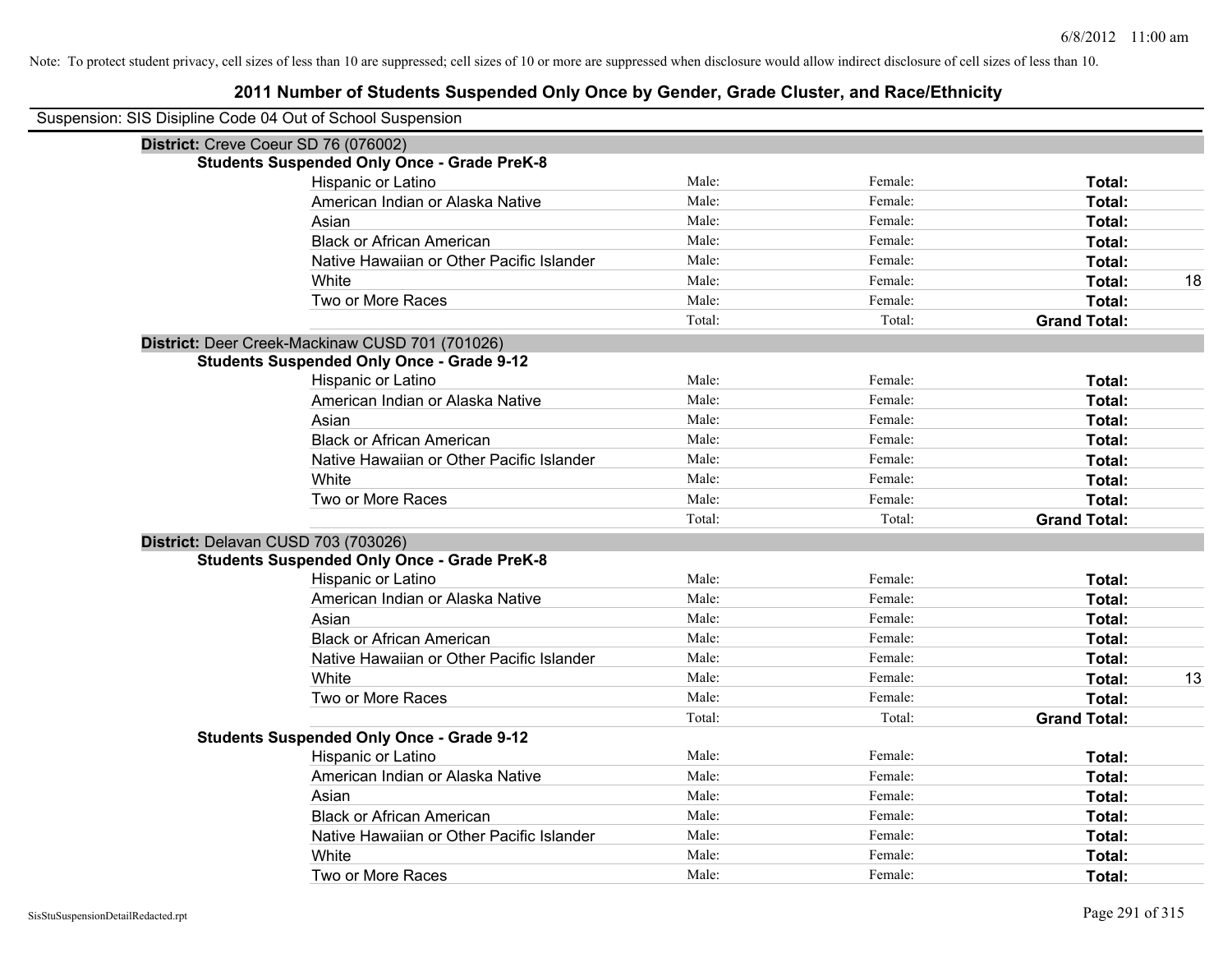| Suspension: SIS Disipline Code 04 Out of School Suspension |                                                    |        |    |         |    |                     |    |
|------------------------------------------------------------|----------------------------------------------------|--------|----|---------|----|---------------------|----|
|                                                            |                                                    | Total: |    | Total:  |    | <b>Grand Total:</b> |    |
|                                                            | District: District 50 Schools (050002)             |        |    |         |    |                     |    |
|                                                            | <b>Students Suspended Only Once - Grade PreK-8</b> |        |    |         |    |                     |    |
|                                                            | <b>Hispanic or Latino</b>                          | Male:  |    | Female: |    | Total:              |    |
|                                                            | American Indian or Alaska Native                   | Male:  |    | Female: |    | Total:              |    |
|                                                            | Asian                                              | Male:  |    | Female: |    | Total:              |    |
|                                                            | <b>Black or African American</b>                   | Male:  |    | Female: |    | Total:              |    |
|                                                            | Native Hawaiian or Other Pacific Islander          | Male:  |    | Female: |    | Total:              |    |
|                                                            | White                                              | Male:  |    | Female: |    | Total:              | 13 |
|                                                            | Two or More Races                                  | Male:  |    | Female: |    | Total:              |    |
|                                                            |                                                    | Total: |    | Total:  |    | <b>Grand Total:</b> |    |
|                                                            | District: East Peoria CHSD 309 (309016)            |        |    |         |    |                     |    |
|                                                            | <b>Students Suspended Only Once - Grade 9-12</b>   |        |    |         |    |                     |    |
|                                                            | Hispanic or Latino                                 | Male:  |    | Female: |    | Total:              |    |
|                                                            | American Indian or Alaska Native                   | Male:  |    | Female: |    | Total:              |    |
|                                                            | Asian                                              | Male:  |    | Female: |    | Total:              |    |
|                                                            | <b>Black or African American</b>                   | Male:  |    | Female: |    | Total:              |    |
|                                                            | Native Hawaiian or Other Pacific Islander          | Male:  |    | Female: |    | Total:              |    |
|                                                            | White                                              | Male:  | 55 | Female: | 33 | Total:              | 88 |
|                                                            | Two or More Races                                  | Male:  |    | Female: |    | Total:              |    |
|                                                            |                                                    | Total: |    | Total:  |    | <b>Grand Total:</b> | 98 |
|                                                            | District: East Peoria SD 86 (086002)               |        |    |         |    |                     |    |
|                                                            | <b>Students Suspended Only Once - Grade PreK-8</b> |        |    |         |    |                     |    |
|                                                            | Hispanic or Latino                                 | Male:  |    | Female: |    | Total:              |    |
|                                                            | American Indian or Alaska Native                   | Male:  |    | Female: |    | Total:              |    |
|                                                            | Asian                                              | Male:  |    | Female: |    | Total:              |    |
|                                                            | <b>Black or African American</b>                   | Male:  |    | Female: |    | Total:              |    |
|                                                            | Native Hawaiian or Other Pacific Islander          | Male:  |    | Female: |    | Total:              |    |
|                                                            | <b>White</b>                                       | Male:  |    | Female: |    | Total:              | 44 |
|                                                            | Two or More Races                                  | Male:  |    | Female: |    | Total:              |    |
|                                                            |                                                    | Total: |    | Total:  |    | <b>Grand Total:</b> |    |
|                                                            | District: Morton CUSD 709 (709026)                 |        |    |         |    |                     |    |
|                                                            | <b>Students Suspended Only Once - Grade PreK-8</b> |        |    |         |    |                     |    |
|                                                            | Hispanic or Latino                                 | Male:  |    | Female: |    | Total:              |    |
|                                                            | American Indian or Alaska Native                   | Male:  |    | Female: |    | Total:              |    |
|                                                            | Asian                                              | Male:  |    | Female: |    | Total:              |    |
|                                                            | <b>Black or African American</b>                   | Male:  |    | Female: |    | Total:              |    |
|                                                            | Native Hawaiian or Other Pacific Islander          | Male:  |    | Female: |    | Total:              |    |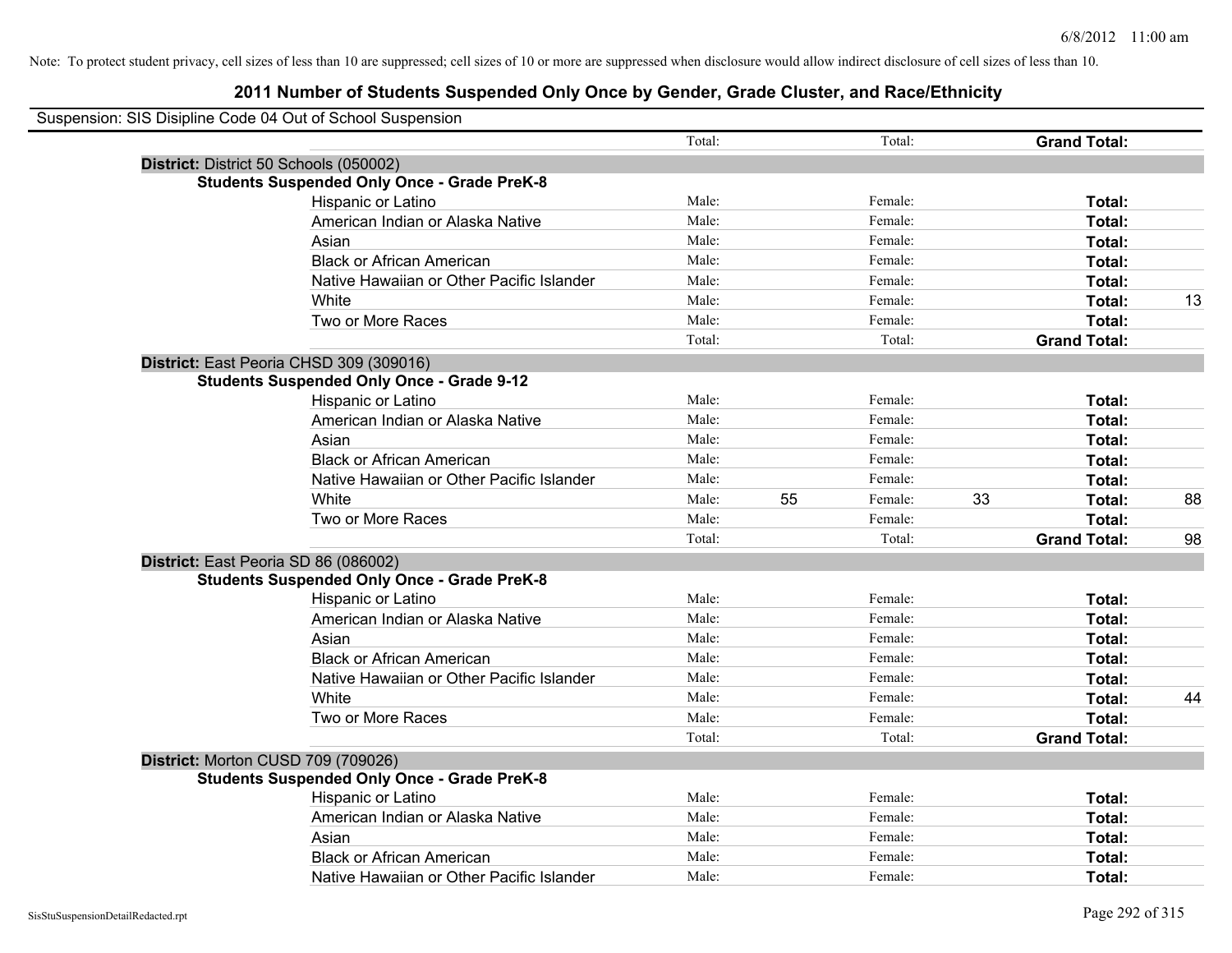| Suspension: SIS Disipline Code 04 Out of School Suspension |                                                    |        |     |         |    |                     |     |
|------------------------------------------------------------|----------------------------------------------------|--------|-----|---------|----|---------------------|-----|
|                                                            | White                                              | Male:  |     | Female: |    | Total:              |     |
|                                                            | Two or More Races                                  | Male:  |     | Female: |    | Total:              |     |
|                                                            |                                                    | Total: |     | Total:  |    | <b>Grand Total:</b> | 12  |
|                                                            | <b>Students Suspended Only Once - Grade 9-12</b>   |        |     |         |    |                     |     |
|                                                            | Hispanic or Latino                                 | Male:  |     | Female: |    | Total:              |     |
|                                                            | American Indian or Alaska Native                   | Male:  |     | Female: |    | Total:              |     |
|                                                            | Asian                                              | Male:  |     | Female: |    | Total:              |     |
|                                                            | <b>Black or African American</b>                   | Male:  |     | Female: |    | Total:              |     |
|                                                            | Native Hawaiian or Other Pacific Islander          | Male:  |     | Female: |    | Total:              |     |
|                                                            | White                                              | Male:  |     | Female: |    | Total:              | 18  |
|                                                            | Two or More Races                                  | Male:  |     | Female: |    | Total:              |     |
|                                                            |                                                    | Total: |     | Total:  |    | <b>Grand Total:</b> |     |
|                                                            | District: N Pekin & Marquette Hght SD 102 (102002) |        |     |         |    |                     |     |
|                                                            | <b>Students Suspended Only Once - Grade PreK-8</b> |        |     |         |    |                     |     |
|                                                            | Hispanic or Latino                                 | Male:  |     | Female: |    | Total:              |     |
|                                                            | American Indian or Alaska Native                   | Male:  |     | Female: |    | Total:              |     |
|                                                            | Asian                                              | Male:  |     | Female: |    | Total:              |     |
|                                                            | <b>Black or African American</b>                   | Male:  |     | Female: |    | Total:              |     |
|                                                            | Native Hawaiian or Other Pacific Islander          | Male:  |     | Female: |    | Total:              |     |
|                                                            | White                                              | Male:  |     | Female: |    | Total:              |     |
|                                                            | Two or More Races                                  | Male:  |     | Female: |    | Total:              |     |
|                                                            |                                                    | Total: |     | Total:  |    | <b>Grand Total:</b> |     |
| District: Pekin CSD 303 (303016)                           |                                                    |        |     |         |    |                     |     |
|                                                            | <b>Students Suspended Only Once - Grade 9-12</b>   |        |     |         |    |                     |     |
|                                                            | Hispanic or Latino                                 | Male:  |     | Female: |    | Total:              |     |
|                                                            | American Indian or Alaska Native                   | Male:  |     | Female: |    | Total:              |     |
|                                                            | Asian                                              | Male:  |     | Female: |    | Total:              |     |
|                                                            | <b>Black or African American</b>                   | Male:  |     | Female: |    | Total:              |     |
|                                                            | Native Hawaiian or Other Pacific Islander          | Male:  |     | Female: |    | Total:              |     |
|                                                            | <b>White</b>                                       | Male:  | 105 | Female: | 72 | Total:              | 177 |
|                                                            | Two or More Races                                  | Male:  |     | Female: |    | Total:              |     |
|                                                            |                                                    | Total: |     | Total:  |    | <b>Grand Total:</b> | 191 |
| District: Pekin PSD 108 (108002)                           |                                                    |        |     |         |    |                     |     |
|                                                            | <b>Students Suspended Only Once - Grade PreK-8</b> |        |     |         |    |                     |     |
|                                                            | Hispanic or Latino                                 | Male:  |     | Female: |    | Total:              |     |
|                                                            | American Indian or Alaska Native                   | Male:  |     | Female: |    | Total:              |     |
|                                                            | Asian                                              | Male:  |     | Female: |    | Total:              |     |
|                                                            | <b>Black or African American</b>                   | Male:  |     | Female: |    | Total:              |     |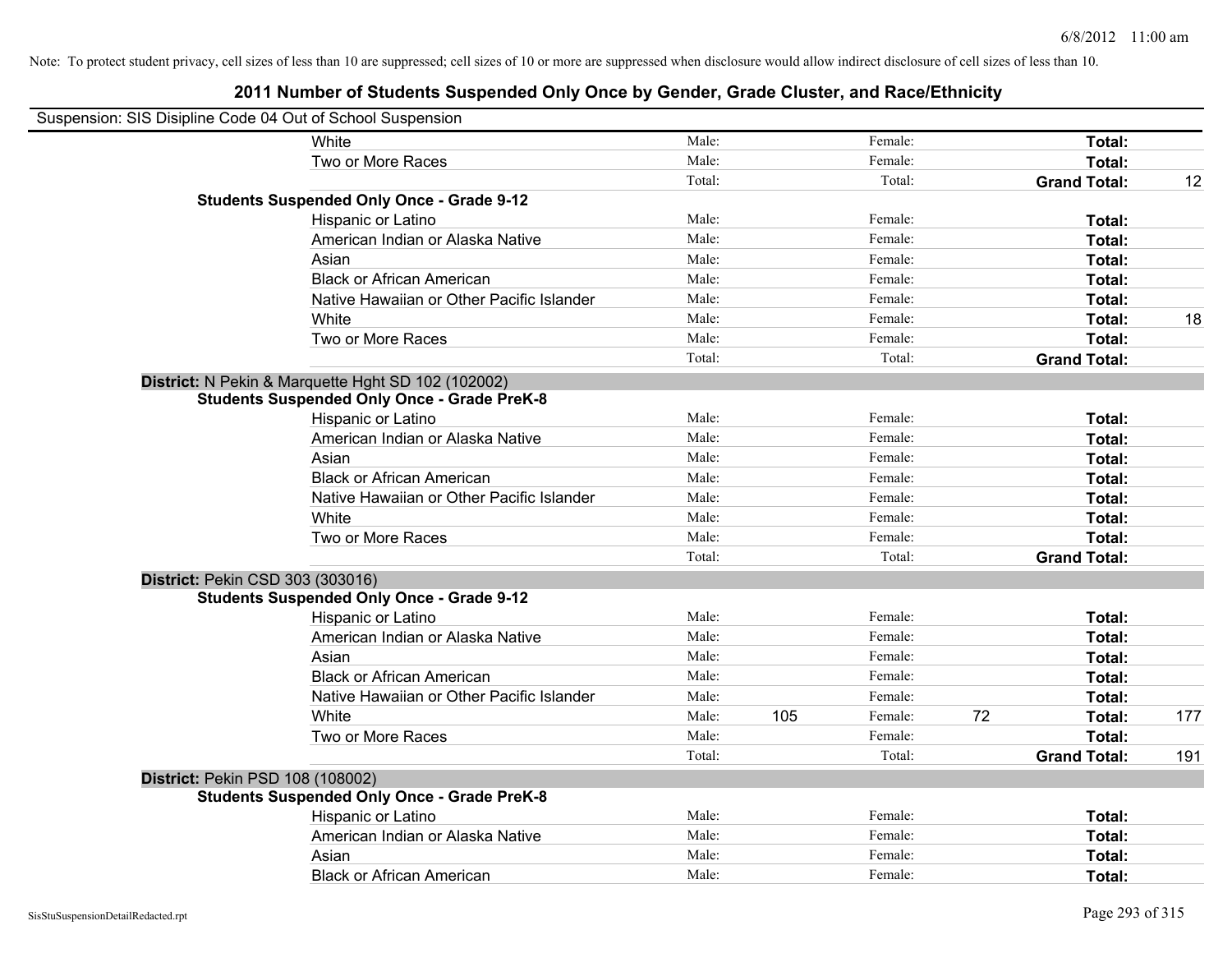| Suspension: SIS Disipline Code 04 Out of School Suspension |        |    |         |    |                     |    |
|------------------------------------------------------------|--------|----|---------|----|---------------------|----|
| Native Hawaiian or Other Pacific Islander                  | Male:  |    | Female: |    | Total:              |    |
| White                                                      | Male:  | 39 | Female: | 15 | Total:              | 54 |
| Two or More Races                                          | Male:  |    | Female: |    | Total:              |    |
|                                                            | Total: |    | Total:  |    | <b>Grand Total:</b> |    |
| District: Rankin CSD 98 (098002)                           |        |    |         |    |                     |    |
| <b>Students Suspended Only Once - Grade PreK-8</b>         |        |    |         |    |                     |    |
| Hispanic or Latino                                         | Male:  |    | Female: |    | Total:              |    |
| American Indian or Alaska Native                           | Male:  |    | Female: |    | Total:              |    |
| Asian                                                      | Male:  |    | Female: |    | Total:              |    |
| <b>Black or African American</b>                           | Male:  |    | Female: |    | Total:              |    |
| Native Hawaiian or Other Pacific Islander                  | Male:  |    | Female: |    | Total:              |    |
| White                                                      | Male:  |    | Female: |    | Total:              |    |
| Two or More Races                                          | Male:  |    | Female: |    | Total:              |    |
|                                                            | Total: |    | Total:  |    | <b>Grand Total:</b> |    |
| District: Robein SD 85 (085002)                            |        |    |         |    |                     |    |
| <b>Students Suspended Only Once - Grade PreK-8</b>         |        |    |         |    |                     |    |
| Hispanic or Latino                                         | Male:  |    | Female: |    | Total:              |    |
| American Indian or Alaska Native                           | Male:  |    | Female: |    | Total:              |    |
| Asian                                                      | Male:  |    | Female: |    | Total:              |    |
| <b>Black or African American</b>                           | Male:  |    | Female: |    | Total:              |    |
| Native Hawaiian or Other Pacific Islander                  | Male:  |    | Female: |    | Total:              |    |
| White                                                      | Male:  |    | Female: |    | Total:              |    |
| Two or More Races                                          | Male:  |    | Female: |    | Total:              |    |
|                                                            | Total: |    | Total:  |    | <b>Grand Total:</b> |    |
| District: South Pekin SD 137 (137002)                      |        |    |         |    |                     |    |
| <b>Students Suspended Only Once - Grade PreK-8</b>         |        |    |         |    |                     |    |
| Hispanic or Latino                                         | Male:  |    | Female: |    | Total:              |    |
| American Indian or Alaska Native                           | Male:  |    | Female: |    | Total:              |    |
| Asian                                                      | Male:  |    | Female: |    | Total:              |    |
| <b>Black or African American</b>                           | Male:  |    | Female: |    | Total:              |    |
| Native Hawaiian or Other Pacific Islander                  | Male:  |    | Female: |    | Total:              |    |
| White                                                      | Male:  |    | Female: |    | Total:              |    |
| Two or More Races                                          | Male:  |    | Female: |    | Total:              |    |
|                                                            | Total: |    | Total:  |    | <b>Grand Total:</b> |    |
| District: Spring Lake CCSD 606 (606004)                    |        |    |         |    |                     |    |
| <b>Students Suspended Only Once - Grade PreK-8</b>         |        |    |         |    |                     |    |
| Hispanic or Latino                                         | Male:  |    | Female: |    | Total:              |    |
| American Indian or Alaska Native                           | Male:  |    | Female: |    | Total:              |    |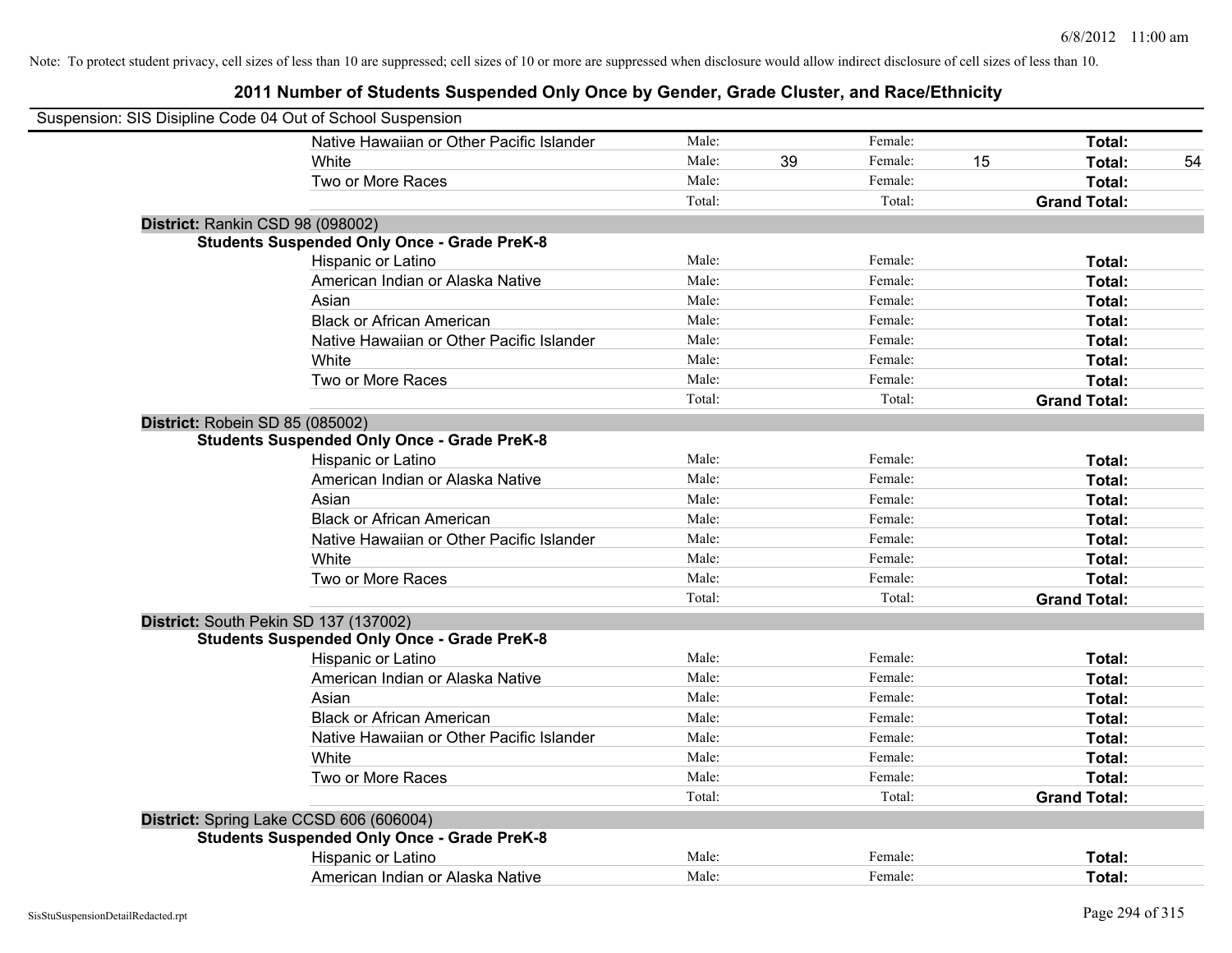# **2011 Number of Students Suspended Only Once by Gender, Grade Cluster, and Race/Ethnicity**

| Suspension: SIS Disipline Code 04 Out of School Suspension |                                                    |        |               |    |                     |    |
|------------------------------------------------------------|----------------------------------------------------|--------|---------------|----|---------------------|----|
|                                                            | Asian                                              | Male:  | Female:       |    | Total:              |    |
|                                                            | <b>Black or African American</b>                   | Male:  | Female:       |    | Total:              |    |
|                                                            | Native Hawaiian or Other Pacific Islander          | Male:  | Female:       |    | Total:              |    |
|                                                            | White                                              | Male:  | Female:       |    | Total:              |    |
|                                                            | Two or More Races                                  | Male:  | Female:       |    | Total:              |    |
|                                                            |                                                    | Total: | Total:        |    | <b>Grand Total:</b> |    |
| District: Tremont CUSD 702 (702026)                        |                                                    |        |               |    |                     |    |
|                                                            | <b>Students Suspended Only Once - Grade 9-12</b>   |        |               |    |                     |    |
|                                                            | Hispanic or Latino                                 | Male:  | Female:       |    | Total:              |    |
|                                                            | American Indian or Alaska Native                   | Male:  | Female:       |    | Total:              |    |
|                                                            | Asian                                              | Male:  | Female:       |    | Total:              |    |
|                                                            | <b>Black or African American</b>                   | Male:  | Female:       |    | Total:              |    |
|                                                            | Native Hawaiian or Other Pacific Islander          | Male:  | Female:       |    | Total:              |    |
|                                                            | White                                              | Male:  | Female:       |    | Total:              |    |
|                                                            | Two or More Races                                  | Male:  | Female:       |    | Total:              |    |
|                                                            |                                                    | Total: | Total:        |    | <b>Grand Total:</b> |    |
| District: Washington CHSD 308 (308016)                     | <b>Students Suspended Only Once - Grade 9-12</b>   |        |               |    |                     |    |
|                                                            | Hispanic or Latino                                 | Male:  | Female:       |    | Total:              |    |
|                                                            | American Indian or Alaska Native                   | Male:  | Female:       |    | Total:              |    |
|                                                            | Asian                                              | Male:  | Female:       |    | Total:              |    |
|                                                            | <b>Black or African American</b>                   | Male:  | Female:       |    | Total:              |    |
|                                                            | Native Hawaiian or Other Pacific Islander          | Male:  | Female:       |    | Total:              |    |
|                                                            | White                                              | Male:  | 39<br>Female: | 19 | Total:              | 58 |
|                                                            | Two or More Races                                  | Male:  | Female:       |    | Total:              |    |
|                                                            |                                                    | Total: | Total:        |    | <b>Grand Total:</b> | 69 |
| District: Washington SD 52 (052002)                        |                                                    |        |               |    |                     |    |
|                                                            | <b>Students Suspended Only Once - Grade PreK-8</b> |        |               |    |                     |    |
|                                                            | Hispanic or Latino                                 | Male:  | Female:       |    | Total:              |    |
|                                                            | American Indian or Alaska Native                   | Male:  | Female:       |    | Total:              |    |
|                                                            | Asian                                              | Male:  | Female:       |    | Total:              |    |
|                                                            | <b>Black or African American</b>                   | Male:  | Female:       |    | Total:              |    |
|                                                            | Native Hawaiian or Other Pacific Islander          | Male:  | Female:       |    | Total:              |    |
|                                                            | White                                              | Male:  | Female:       |    | Total:              |    |
|                                                            | Two or More Races                                  | Male:  | Female:       |    | Total:              |    |
|                                                            |                                                    | Total: | Total:        |    | <b>Grand Total:</b> |    |

**Region:** Vermilion ROE (54)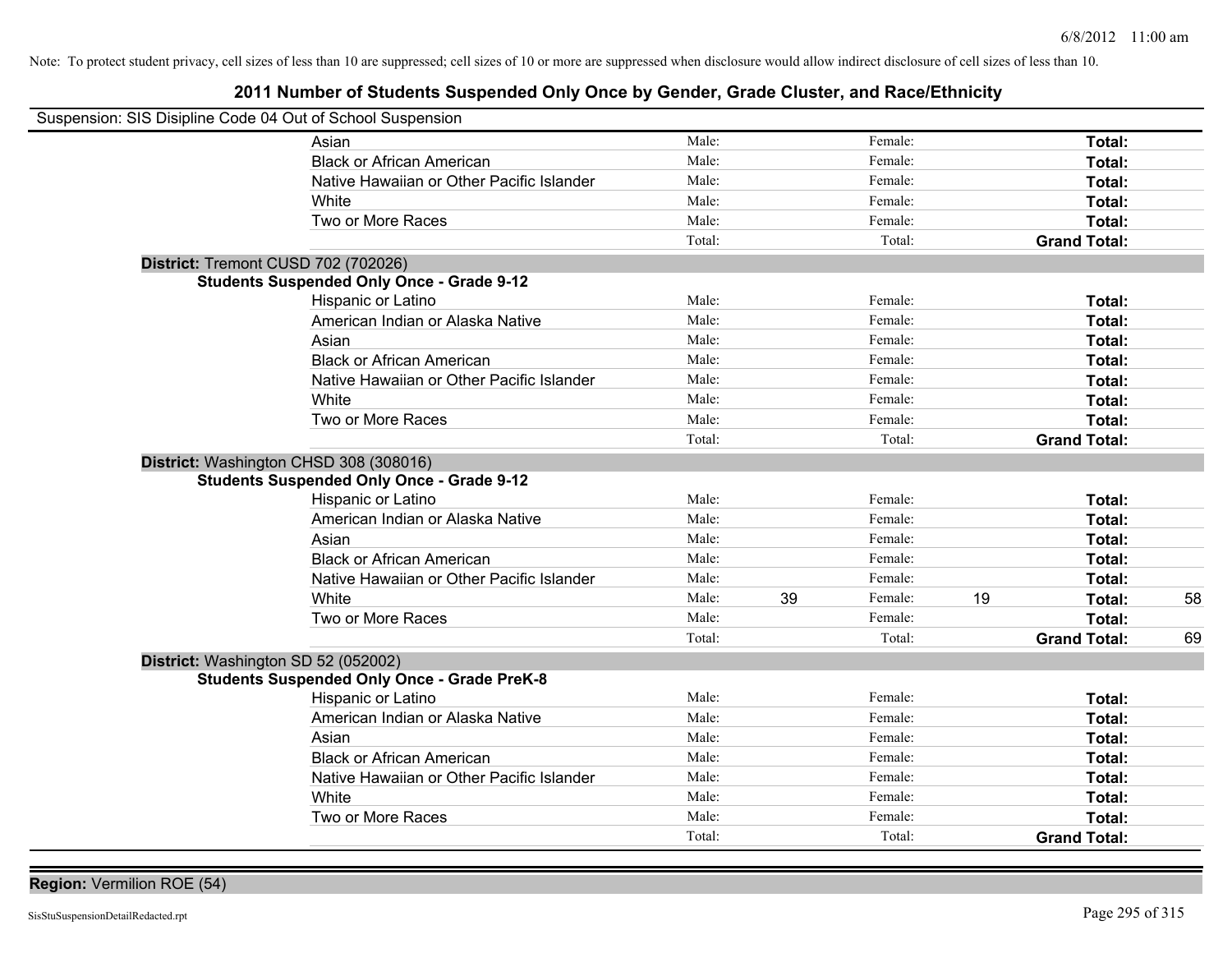|                                | Suspension: SIS Disipline Code 04 Out of School Suspension |        |         |                     |    |
|--------------------------------|------------------------------------------------------------|--------|---------|---------------------|----|
| <b>County: Vermilion (092)</b> |                                                            |        |         |                     |    |
|                                | District: Armstrong Twp HSD 225 (225017)                   |        |         |                     |    |
|                                | <b>Students Suspended Only Once - Grade 9-12</b>           |        |         |                     |    |
|                                | Hispanic or Latino                                         | Male:  | Female: | Total:              |    |
|                                | American Indian or Alaska Native                           | Male:  | Female: | Total:              |    |
|                                | Asian                                                      | Male:  | Female: | Total:              |    |
|                                | <b>Black or African American</b>                           | Male:  | Female: | Total:              |    |
|                                | Native Hawaiian or Other Pacific Islander                  | Male:  | Female: | Total:              |    |
|                                | White                                                      | Male:  | Female: | Total:              | 12 |
|                                | Two or More Races                                          | Male:  | Female: | Total:              |    |
|                                |                                                            | Total: | Total:  | <b>Grand Total:</b> |    |
|                                | District: Armstrong-Ellis Cons SD 61 (061003)              |        |         |                     |    |
|                                | <b>Students Suspended Only Once - Grade PreK-8</b>         |        |         |                     |    |
|                                | Hispanic or Latino                                         | Male:  | Female: | Total:              |    |
|                                | American Indian or Alaska Native                           | Male:  | Female: | Total:              |    |
|                                | Asian                                                      | Male:  | Female: | Total:              |    |
|                                | <b>Black or African American</b>                           | Male:  | Female: | Total:              |    |
|                                | Native Hawaiian or Other Pacific Islander                  | Male:  | Female: | Total:              |    |
|                                | White                                                      | Male:  | Female: | Total:              |    |
|                                | Two or More Races                                          | Male:  | Female: | Total:              |    |
|                                |                                                            | Total: | Total:  | <b>Grand Total:</b> |    |
|                                | District: Bismarck Henning CUSD (001026)                   |        |         |                     |    |
|                                | <b>Students Suspended Only Once - Grade PreK-8</b>         |        |         |                     |    |
|                                | Hispanic or Latino                                         | Male:  | Female: | Total:              |    |
|                                | American Indian or Alaska Native                           | Male:  | Female: | Total:              |    |
|                                | Asian                                                      | Male:  | Female: | Total:              |    |
|                                | <b>Black or African American</b>                           | Male:  | Female: | Total:              |    |
|                                | Native Hawaiian or Other Pacific Islander                  | Male:  | Female: | Total:              |    |
|                                | White                                                      | Male:  | Female: | Total:              |    |
|                                | Two or More Races                                          | Male:  | Female: | Total:              |    |
|                                |                                                            | Total: | Total:  | <b>Grand Total:</b> |    |
|                                | <b>Students Suspended Only Once - Grade 9-12</b>           |        |         |                     |    |
|                                | Hispanic or Latino                                         | Male:  | Female: | Total:              |    |
|                                | American Indian or Alaska Native                           | Male:  | Female: | Total:              |    |
|                                | Asian                                                      | Male:  | Female: | Total:              |    |
|                                | <b>Black or African American</b>                           | Male:  | Female: | Total:              |    |
|                                | Native Hawaiian or Other Pacific Islander                  | Male:  | Female: | Total:              |    |
|                                | White                                                      | Male:  | Female: | Total:              | 18 |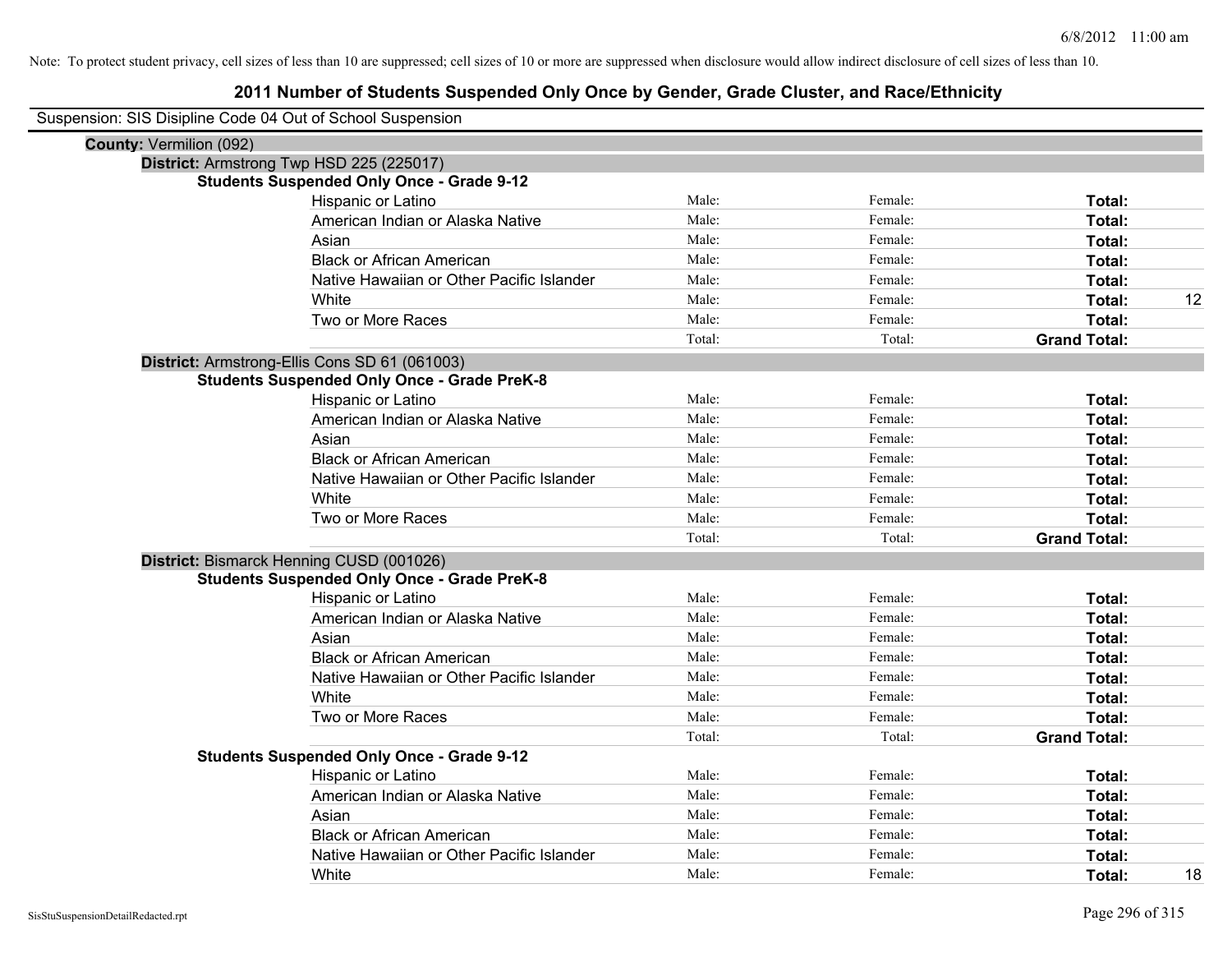| Suspension: SIS Disipline Code 04 Out of School Suspension |        |     |         |    |                     |     |
|------------------------------------------------------------|--------|-----|---------|----|---------------------|-----|
| Two or More Races                                          | Male:  |     | Female: |    | Total:              |     |
|                                                            | Total: |     | Total:  |    | <b>Grand Total:</b> |     |
| District: Catlin CUSD 5 (005026)                           |        |     |         |    |                     |     |
| <b>Students Suspended Only Once - Grade PreK-8</b>         |        |     |         |    |                     |     |
| Hispanic or Latino                                         | Male:  |     | Female: |    | Total:              |     |
| American Indian or Alaska Native                           | Male:  |     | Female: |    | Total:              |     |
| Asian                                                      | Male:  |     | Female: |    | Total:              |     |
| <b>Black or African American</b>                           | Male:  |     | Female: |    | Total:              |     |
| Native Hawaiian or Other Pacific Islander                  | Male:  |     | Female: |    | Total:              |     |
| White                                                      | Male:  |     | Female: |    | Total:              | 12  |
| Two or More Races                                          | Male:  |     | Female: |    | Total:              |     |
|                                                            | Total: |     | Total:  |    | <b>Grand Total:</b> |     |
| <b>Students Suspended Only Once - Grade 9-12</b>           |        |     |         |    |                     |     |
| Hispanic or Latino                                         | Male:  |     | Female: |    | Total:              |     |
| American Indian or Alaska Native                           | Male:  |     | Female: |    | Total:              |     |
| Asian                                                      | Male:  |     | Female: |    | Total:              |     |
| <b>Black or African American</b>                           | Male:  |     | Female: |    | Total:              |     |
| Native Hawaiian or Other Pacific Islander                  | Male:  |     | Female: |    | Total:              |     |
| White                                                      | Male:  |     | Female: |    | Total:              |     |
| Two or More Races                                          | Male:  |     | Female: |    | Total:              |     |
|                                                            | Total: |     | Total:  |    | <b>Grand Total:</b> |     |
| District: Danville CCSD 118 (118024)                       |        |     |         |    |                     |     |
| <b>Students Suspended Only Once - Grade PreK-8</b>         |        |     |         |    |                     |     |
| Hispanic or Latino                                         | Male:  |     | Female: |    | Total:              | 16  |
| American Indian or Alaska Native                           | Male:  |     | Female: |    | Total:              |     |
| Asian                                                      | Male:  |     | Female: |    | Total:              |     |
| <b>Black or African American</b>                           | Male:  | 138 | Female: | 85 | Total:              | 223 |
| Native Hawaiian or Other Pacific Islander                  | Male:  |     | Female: |    | Total:              |     |
| White                                                      | Male:  | 70  | Female: | 29 | Total:              | 99  |
| Two or More Races                                          | Male:  |     | Female: |    | Total:              | 14  |
|                                                            | Total: |     | Total:  |    | <b>Grand Total:</b> |     |
| <b>Students Suspended Only Once - Grade 9-12</b>           |        |     |         |    |                     |     |
| Hispanic or Latino                                         | Male:  |     | Female: |    | Total:              | 15  |
| American Indian or Alaska Native                           | Male:  |     | Female: |    | Total:              |     |
| Asian                                                      | Male:  |     | Female: |    | Total:              |     |
| <b>Black or African American</b>                           | Male:  | 44  | Female: | 54 | Total:              | 98  |
| Native Hawaiian or Other Pacific Islander                  | Male:  |     | Female: |    | Total:              |     |
| White                                                      | Male:  | 39  | Female: | 31 | Total:              | 70  |
| Two or More Races                                          | Male:  |     | Female: |    | Total:              |     |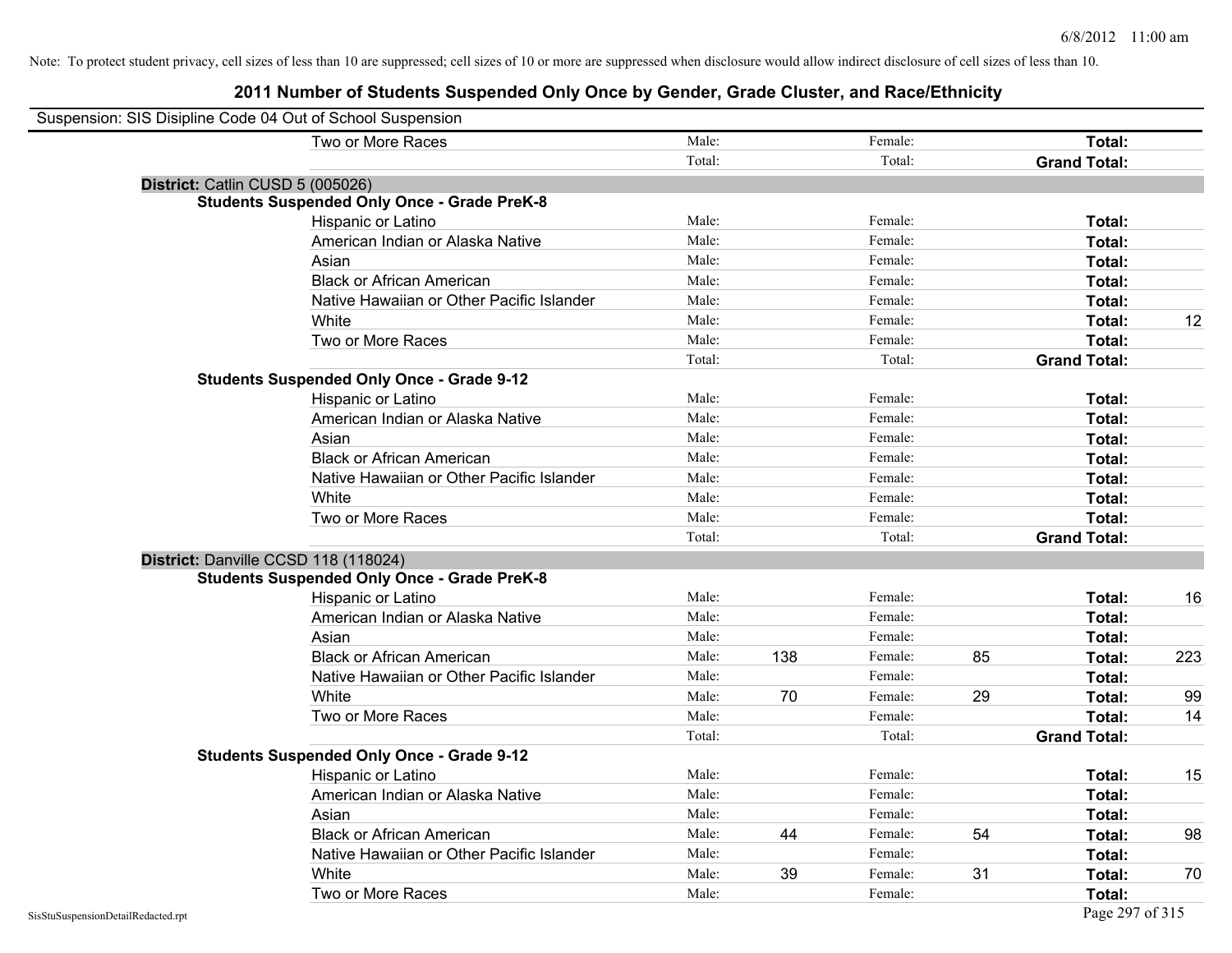| Suspension: SIS Disipline Code 04 Out of School Suspension |                                                    |        |    |               |                     |     |
|------------------------------------------------------------|----------------------------------------------------|--------|----|---------------|---------------------|-----|
|                                                            |                                                    | Total: | 93 | Total:<br>100 | <b>Grand Total:</b> | 193 |
|                                                            | District: Georgetown-Ridge Farm CUD 4 (004026)     |        |    |               |                     |     |
|                                                            | <b>Students Suspended Only Once - Grade PreK-8</b> |        |    |               |                     |     |
|                                                            | Hispanic or Latino                                 | Male:  |    | Female:       | Total:              |     |
|                                                            | American Indian or Alaska Native                   | Male:  |    | Female:       | Total:              |     |
|                                                            | Asian                                              | Male:  |    | Female:       | Total:              |     |
|                                                            | <b>Black or African American</b>                   | Male:  |    | Female:       | Total:              |     |
|                                                            | Native Hawaiian or Other Pacific Islander          | Male:  |    | Female:       | Total:              |     |
|                                                            | White                                              | Male:  |    | Female:       | Total:              | 41  |
|                                                            | Two or More Races                                  | Male:  |    | Female:       | Total:              |     |
|                                                            |                                                    | Total: |    | Total:        | <b>Grand Total:</b> |     |
|                                                            | <b>Students Suspended Only Once - Grade 9-12</b>   |        |    |               |                     |     |
|                                                            | Hispanic or Latino                                 | Male:  |    | Female:       | Total:              |     |
|                                                            | American Indian or Alaska Native                   | Male:  |    | Female:       | Total:              |     |
|                                                            | Asian                                              | Male:  |    | Female:       | Total:              |     |
|                                                            | <b>Black or African American</b>                   | Male:  |    | Female:       | Total:              |     |
|                                                            | Native Hawaiian or Other Pacific Islander          | Male:  |    | Female:       | Total:              |     |
|                                                            | White                                              | Male:  |    | Female:       | Total:              | 18  |
|                                                            | Two or More Races                                  | Male:  |    | Female:       | Total:              |     |
|                                                            |                                                    | Total: |    | Total:        | <b>Grand Total:</b> |     |
|                                                            | District: Hoopeston Area CUSD 11 (011026)          |        |    |               |                     |     |
|                                                            | <b>Students Suspended Only Once - Grade PreK-8</b> |        |    |               |                     |     |
|                                                            | Hispanic or Latino                                 | Male:  |    | Female:       | Total:              |     |
|                                                            | American Indian or Alaska Native                   | Male:  |    | Female:       | Total:              |     |
|                                                            | Asian                                              | Male:  |    | Female:       | Total:              |     |
|                                                            | <b>Black or African American</b>                   | Male:  |    | Female:       | Total:              |     |
|                                                            | Native Hawaiian or Other Pacific Islander          | Male:  |    | Female:       | Total:              |     |
|                                                            | White                                              | Male:  |    | Female:       | Total:              | 36  |
|                                                            | Two or More Races                                  | Male:  |    | Female:       | Total:              |     |
|                                                            |                                                    | Total: |    | Total:        | <b>Grand Total:</b> |     |
|                                                            | <b>Students Suspended Only Once - Grade 9-12</b>   |        |    |               |                     |     |
|                                                            | Hispanic or Latino                                 | Male:  |    | Female:       | Total:              |     |
|                                                            | American Indian or Alaska Native                   | Male:  |    | Female:       | Total:              |     |
|                                                            | Asian                                              | Male:  |    | Female:       | Total:              |     |
|                                                            | <b>Black or African American</b>                   | Male:  |    | Female:       | Total:              |     |
|                                                            | Native Hawaiian or Other Pacific Islander          | Male:  |    | Female:       | Total:              |     |
|                                                            | White                                              | Male:  |    | Female:       | Total:              | 37  |
|                                                            | Two or More Races                                  | Male:  |    | Female:       | Total:              |     |
|                                                            |                                                    | Total: |    | Total:        | <b>Grand Total:</b> |     |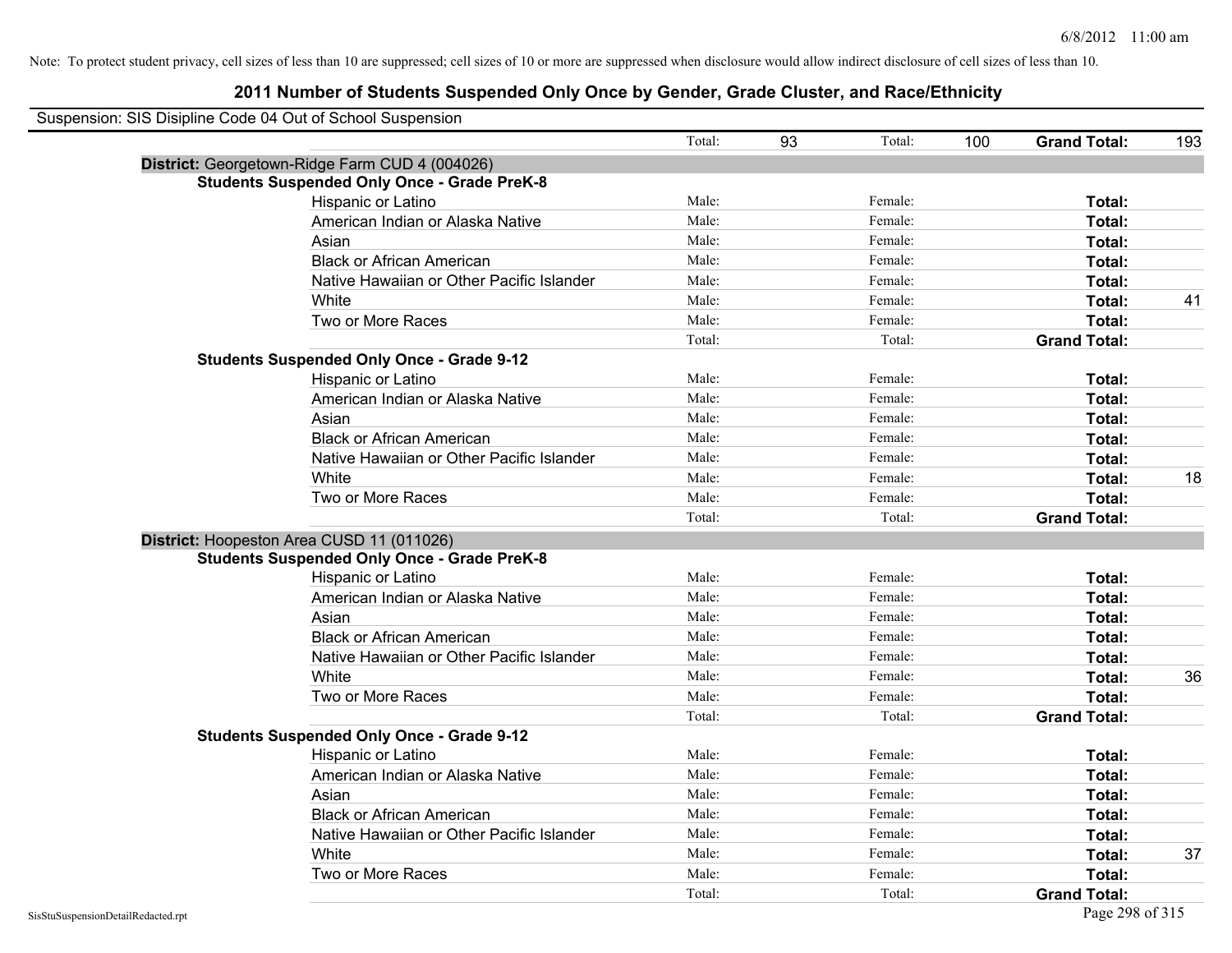| Suspension: SIS Disipline Code 04 Out of School Suspension |  |
|------------------------------------------------------------|--|
|------------------------------------------------------------|--|

| District: Jamaica CUSD 12 (012026)                 |        |         |                     |    |
|----------------------------------------------------|--------|---------|---------------------|----|
| <b>Students Suspended Only Once - Grade PreK-8</b> |        |         |                     |    |
| Hispanic or Latino                                 | Male:  | Female: | Total:              |    |
| American Indian or Alaska Native                   | Male:  | Female: | Total:              |    |
| Asian                                              | Male:  | Female: | Total:              |    |
| <b>Black or African American</b>                   | Male:  | Female: | Total:              |    |
| Native Hawaiian or Other Pacific Islander          | Male:  | Female: | Total:              |    |
| White                                              | Male:  | Female: | Total:              |    |
| Two or More Races                                  | Male:  | Female: | Total:              |    |
|                                                    | Total: | Total:  | <b>Grand Total:</b> |    |
| <b>Students Suspended Only Once - Grade 9-12</b>   |        |         |                     |    |
| Hispanic or Latino                                 | Male:  | Female: | Total:              |    |
| American Indian or Alaska Native                   | Male:  | Female: | Total:              |    |
| Asian                                              | Male:  | Female: | Total:              |    |
| <b>Black or African American</b>                   | Male:  | Female: | Total:              |    |
| Native Hawaiian or Other Pacific Islander          | Male:  | Female: | Total:              |    |
| White                                              | Male:  | Female: | Total:              |    |
| Two or More Races                                  | Male:  | Female: | Total:              |    |
|                                                    | Total: | Total:  | <b>Grand Total:</b> |    |
| District: Oakwood CUSD 76 (076026)                 |        |         |                     |    |
| <b>Students Suspended Only Once - Grade PreK-8</b> |        |         |                     |    |
| Hispanic or Latino                                 | Male:  | Female: | Total:              |    |
| American Indian or Alaska Native                   | Male:  | Female: | Total:              |    |
| Asian                                              | Male:  | Female: | Total:              |    |
| <b>Black or African American</b>                   | Male:  | Female: | Total:              |    |
| Native Hawaiian or Other Pacific Islander          | Male:  | Female: | Total:              |    |
| White                                              | Male:  | Female: | Total:              | 21 |
| Two or More Races                                  | Male:  | Female: | Total:              |    |
|                                                    | Total: | Total:  | <b>Grand Total:</b> |    |
| <b>Students Suspended Only Once - Grade 9-12</b>   |        |         |                     |    |
| Hispanic or Latino                                 | Male:  | Female: | Total:              |    |
| American Indian or Alaska Native                   | Male:  | Female: | Total:              |    |
| Asian                                              | Male:  | Female: | Total:              |    |
| <b>Black or African American</b>                   | Male:  | Female: | Total:              |    |
| Native Hawaiian or Other Pacific Islander          | Male:  | Female: | Total:              |    |
| White                                              | Male:  | Female: | Total:              | 19 |
| Two or More Races                                  | Male:  | Female: | Total:              |    |
|                                                    | Total: | Total:  | <b>Grand Total:</b> |    |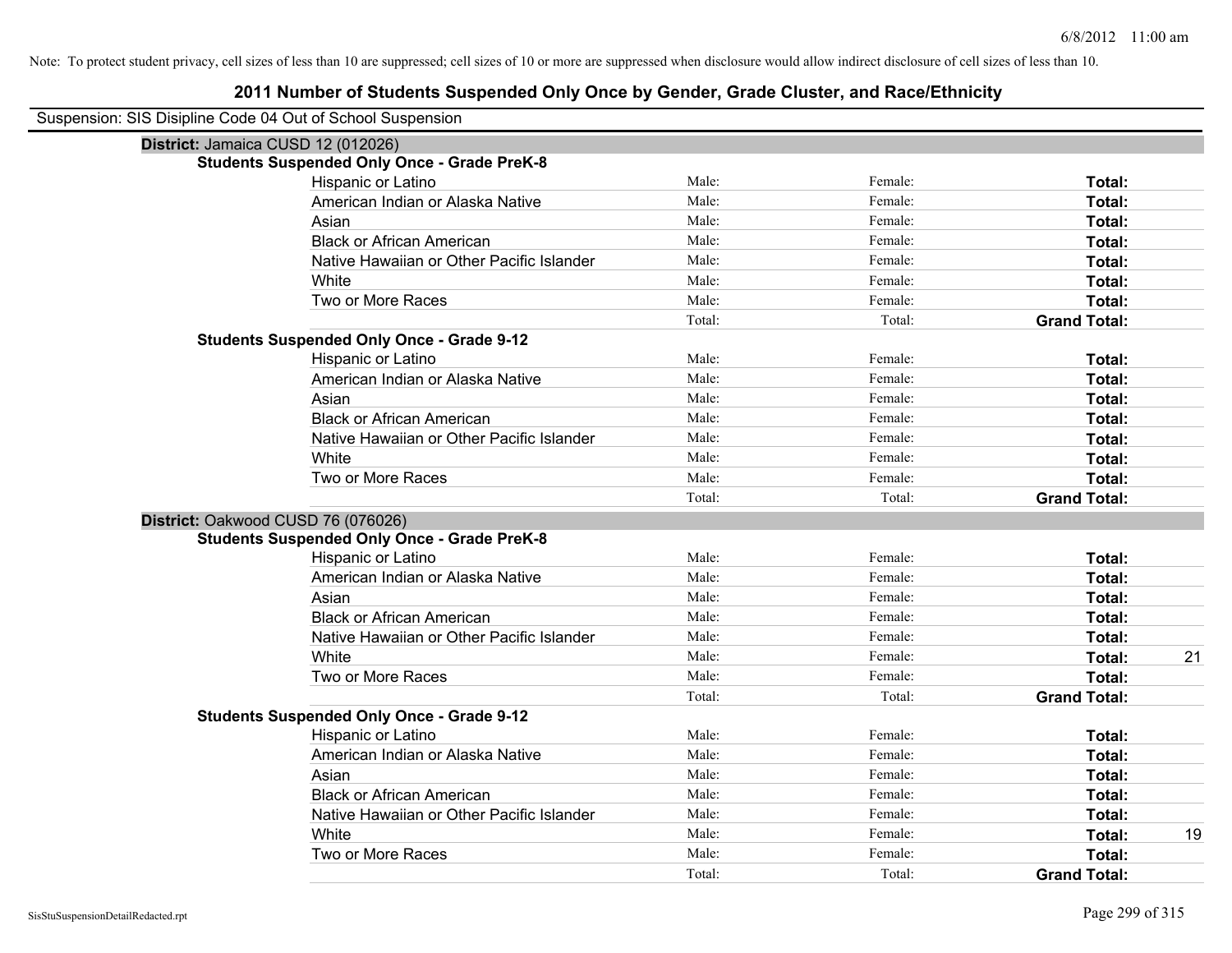| Suspension: SIS Disipline Code 04 Out of School Suspension |                                                    |        |    |         |    |                     |    |
|------------------------------------------------------------|----------------------------------------------------|--------|----|---------|----|---------------------|----|
|                                                            | District: Potomac CUSD 10 (010026)                 |        |    |         |    |                     |    |
|                                                            | <b>Students Suspended Only Once - Grade PreK-8</b> |        |    |         |    |                     |    |
|                                                            | Hispanic or Latino                                 | Male:  |    | Female: |    | Total:              |    |
|                                                            | American Indian or Alaska Native                   | Male:  |    | Female: |    | Total:              |    |
|                                                            | Asian                                              | Male:  |    | Female: |    | Total:              |    |
|                                                            | <b>Black or African American</b>                   | Male:  |    | Female: |    | Total:              |    |
|                                                            | Native Hawaiian or Other Pacific Islander          | Male:  |    | Female: |    | Total:              |    |
|                                                            | White                                              | Male:  |    | Female: |    | Total:              |    |
|                                                            | Two or More Races                                  | Male:  |    | Female: |    | Total:              |    |
|                                                            |                                                    | Total: |    | Total:  |    | <b>Grand Total:</b> |    |
|                                                            | District: Rossville-Alvin CUSD 7 (007026)          |        |    |         |    |                     |    |
|                                                            | <b>Students Suspended Only Once - Grade PreK-8</b> |        |    |         |    |                     |    |
|                                                            | Hispanic or Latino                                 | Male:  |    | Female: |    | Total:              |    |
|                                                            | American Indian or Alaska Native                   | Male:  |    | Female: |    | Total:              |    |
|                                                            | Asian                                              | Male:  |    | Female: |    | Total:              |    |
|                                                            | <b>Black or African American</b>                   | Male:  |    | Female: |    | Total:              |    |
|                                                            | Native Hawaiian or Other Pacific Islander          | Male:  |    | Female: |    | Total:              |    |
|                                                            | White                                              | Male:  |    | Female: |    | Total:              |    |
|                                                            | Two or More Races                                  | Male:  |    | Female: |    | Total:              |    |
|                                                            |                                                    | Total: |    | Total:  |    | <b>Grand Total:</b> |    |
| District: Westville CUSD 2 (002026)                        |                                                    |        |    |         |    |                     |    |
|                                                            | <b>Students Suspended Only Once - Grade PreK-8</b> |        |    |         |    |                     |    |
|                                                            | Hispanic or Latino                                 | Male:  |    | Female: |    | Total:              |    |
|                                                            | American Indian or Alaska Native                   | Male:  |    | Female: |    | Total:              |    |
|                                                            | Asian                                              | Male:  |    | Female: |    | Total:              |    |
|                                                            | <b>Black or African American</b>                   | Male:  |    | Female: |    | Total:              |    |
|                                                            | Native Hawaiian or Other Pacific Islander          | Male:  |    | Female: |    | Total:              |    |
|                                                            | White                                              | Male:  | 17 | Female: | 14 | Total:              | 31 |
|                                                            | Two or More Races                                  | Male:  |    | Female: |    | Total:              |    |
|                                                            |                                                    | Total: |    | Total:  |    | <b>Grand Total:</b> |    |
|                                                            | <b>Students Suspended Only Once - Grade 9-12</b>   |        |    |         |    |                     |    |
|                                                            | Hispanic or Latino                                 | Male:  |    | Female: |    | Total:              |    |
|                                                            | American Indian or Alaska Native                   | Male:  |    | Female: |    | Total:              |    |
|                                                            | Asian                                              | Male:  |    | Female: |    | Total:              |    |
|                                                            | <b>Black or African American</b>                   | Male:  |    | Female: |    | Total:              |    |
|                                                            | Native Hawaiian or Other Pacific Islander          | Male:  |    | Female: |    | Total:              |    |
|                                                            | White                                              | Male:  |    | Female: |    | Total:              | 20 |
|                                                            | Two or More Races                                  | Male:  |    | Female: |    | Total:              |    |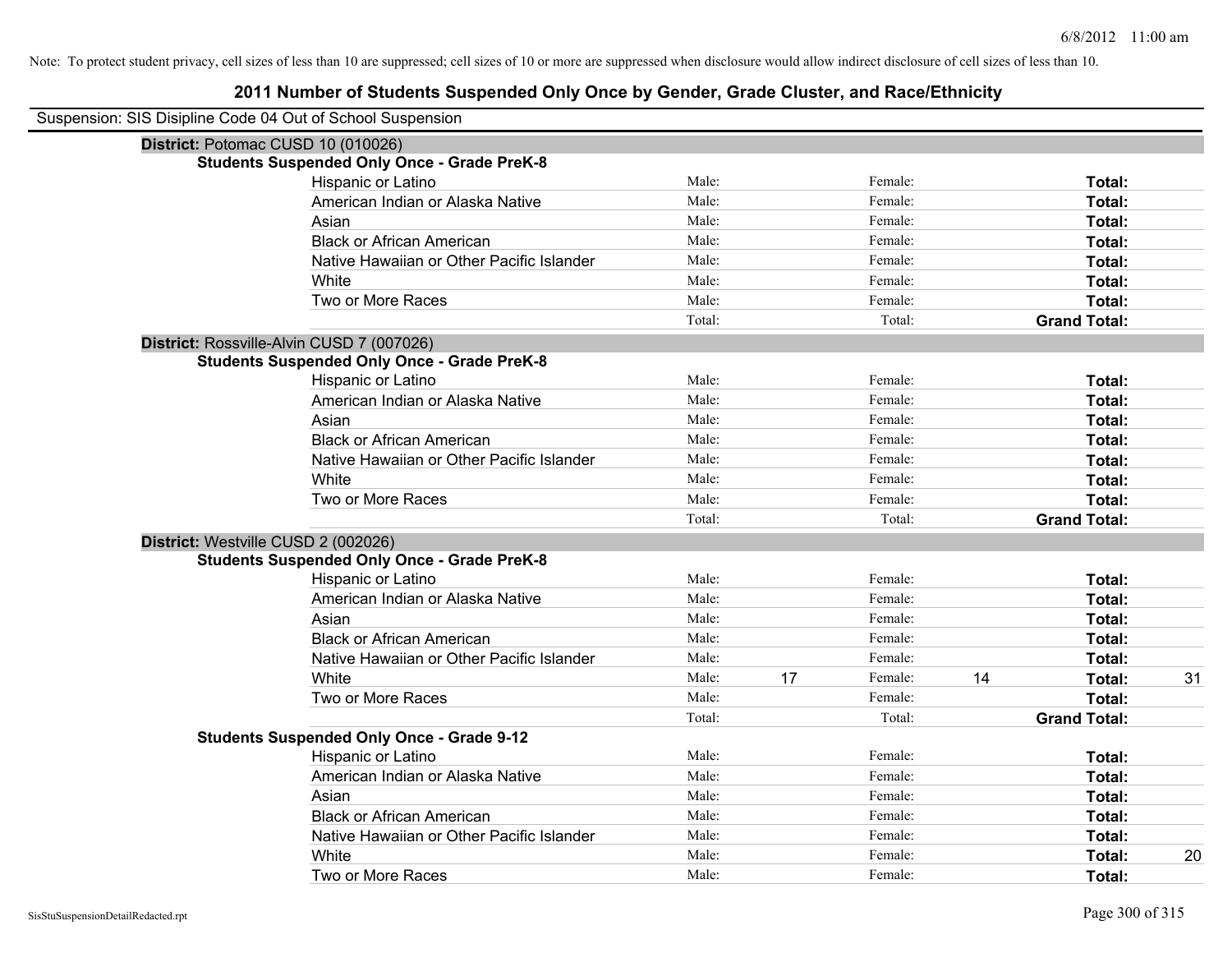| Suspension: SIS Disipline Code 04 Out of School Suspension |                                                    |        |         |                     |
|------------------------------------------------------------|----------------------------------------------------|--------|---------|---------------------|
|                                                            |                                                    | Total: | Total:  | <b>Grand Total:</b> |
|                                                            |                                                    |        |         |                     |
| Region: Whiteside ROE (55)                                 |                                                    |        |         |                     |
| County: Whiteside (098)                                    |                                                    |        |         |                     |
|                                                            | District: Bi-County Special Educ Coop (000061)     |        |         |                     |
|                                                            | <b>Students Suspended Only Once - Grade PreK-8</b> |        |         |                     |
|                                                            | Hispanic or Latino                                 | Male:  | Female: | Total:              |
|                                                            | American Indian or Alaska Native                   | Male:  | Female: | Total:              |
|                                                            | Asian                                              | Male:  | Female: | Total:              |
|                                                            | <b>Black or African American</b>                   | Male:  | Female: | Total:              |
|                                                            | Native Hawaiian or Other Pacific Islander          | Male:  | Female: | Total:              |
|                                                            | White                                              | Male:  | Female: | Total:              |
|                                                            | Two or More Races                                  | Male:  | Female: | Total:              |
|                                                            |                                                    | Total: | Total:  | <b>Grand Total:</b> |
|                                                            | <b>Students Suspended Only Once - Grade 9-12</b>   |        |         |                     |
|                                                            | Hispanic or Latino                                 | Male:  | Female: | Total:              |
|                                                            | American Indian or Alaska Native                   | Male:  | Female: | Total:              |
|                                                            | Asian                                              | Male:  | Female: | Total:              |
|                                                            | <b>Black or African American</b>                   | Male:  | Female: | Total:              |
|                                                            | Native Hawaiian or Other Pacific Islander          | Male:  | Female: | Total:              |
|                                                            | White                                              | Male:  | Female: | Total:              |
|                                                            | Two or More Races                                  | Male:  | Female: | Total:              |
|                                                            |                                                    | Total: | Total:  | <b>Grand Total:</b> |
| District: East Coloma SD 12 (012002)                       |                                                    |        |         |                     |
|                                                            | <b>Students Suspended Only Once - Grade PreK-8</b> |        |         |                     |
|                                                            | Hispanic or Latino                                 | Male:  | Female: | Total:              |
|                                                            | American Indian or Alaska Native                   | Male:  | Female: | Total:              |
|                                                            | Asian                                              | Male:  | Female: | Total:              |
|                                                            | <b>Black or African American</b>                   | Male:  | Female: | Total:              |
|                                                            | Native Hawaiian or Other Pacific Islander          | Male:  | Female: | Total:              |
|                                                            | White                                              | Male:  | Female: | Total:              |
|                                                            | Two or More Races                                  | Male:  | Female: | Total:              |
|                                                            |                                                    | Total: | Total:  | <b>Grand Total:</b> |
| District: Erie CUSD 1 (001026)                             |                                                    |        |         |                     |
|                                                            | <b>Students Suspended Only Once - Grade PreK-8</b> |        |         |                     |
|                                                            | Hispanic or Latino                                 | Male:  | Female: | Total:              |
|                                                            | American Indian or Alaska Native                   | Male:  | Female: | Total:              |
|                                                            | Asian                                              | Male:  | Female: | Total:              |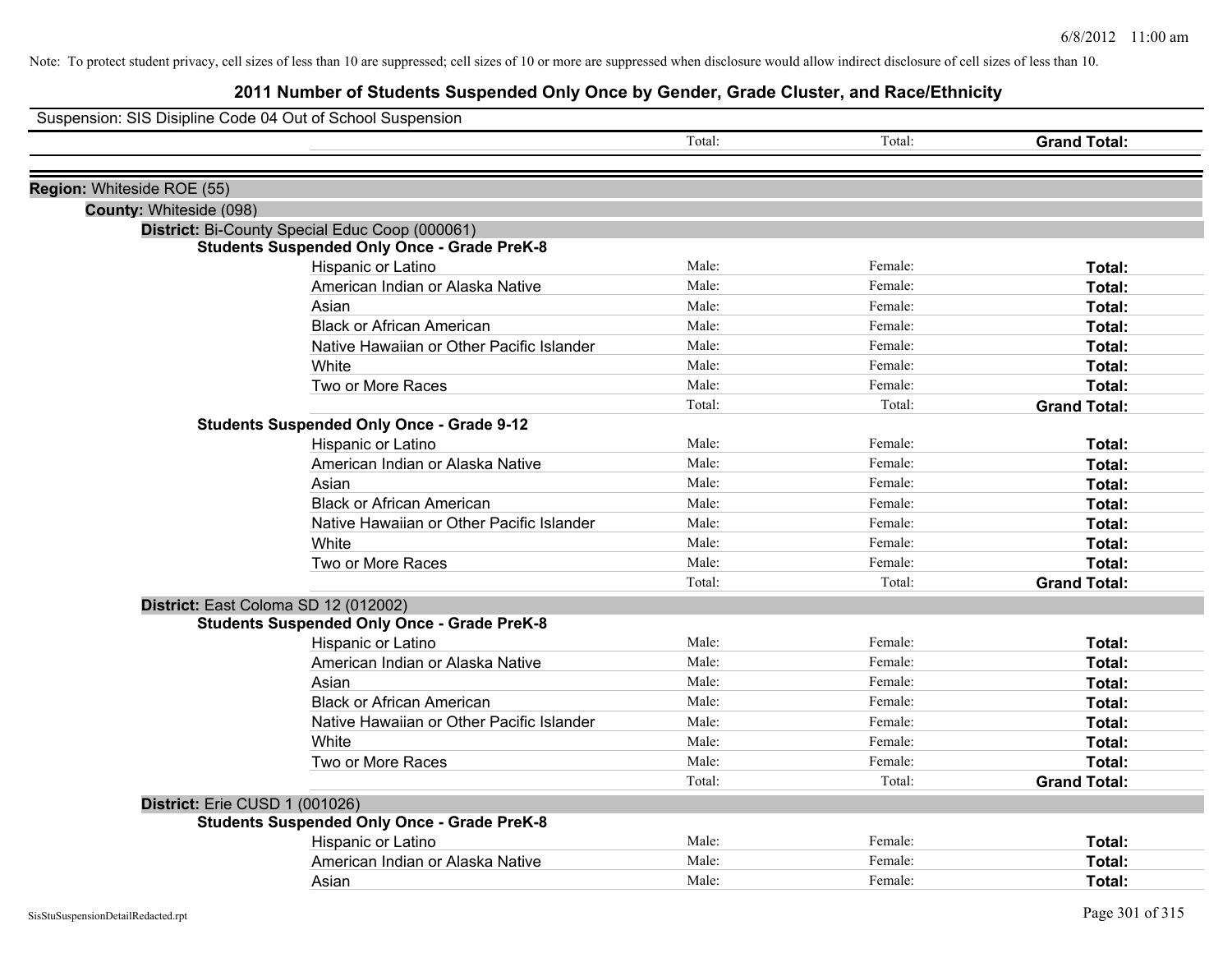|                                    | Suspension: SIS Disipline Code 04 Out of School Suspension |        |         |                     |    |
|------------------------------------|------------------------------------------------------------|--------|---------|---------------------|----|
|                                    | <b>Black or African American</b>                           | Male:  | Female: | <b>Total:</b>       |    |
|                                    | Native Hawaiian or Other Pacific Islander                  | Male:  | Female: | Total:              |    |
|                                    | White                                                      | Male:  | Female: | Total:              |    |
|                                    | Two or More Races                                          | Male:  | Female: | Total:              |    |
|                                    |                                                            | Total: | Total:  | <b>Grand Total:</b> |    |
|                                    | <b>Students Suspended Only Once - Grade 9-12</b>           |        |         |                     |    |
|                                    | Hispanic or Latino                                         | Male:  | Female: | Total:              |    |
|                                    | American Indian or Alaska Native                           | Male:  | Female: | Total:              |    |
|                                    | Asian                                                      | Male:  | Female: | Total:              |    |
|                                    | <b>Black or African American</b>                           | Male:  | Female: | Total:              |    |
|                                    | Native Hawaiian or Other Pacific Islander                  | Male:  | Female: | Total:              |    |
|                                    | White                                                      | Male:  | Female: | Total:              |    |
|                                    | Two or More Races                                          | Male:  | Female: | Total:              |    |
|                                    |                                                            | Total: | Total:  | <b>Grand Total:</b> |    |
|                                    | District: Morrison CUSD 6 (006026)                         |        |         |                     |    |
|                                    | <b>Students Suspended Only Once - Grade PreK-8</b>         |        |         |                     |    |
|                                    | Hispanic or Latino                                         | Male:  | Female: | Total:              |    |
|                                    | American Indian or Alaska Native                           | Male:  | Female: | Total:              |    |
|                                    | Asian                                                      | Male:  | Female: | Total:              |    |
|                                    | <b>Black or African American</b>                           | Male:  | Female: | Total:              |    |
|                                    | Native Hawaiian or Other Pacific Islander                  | Male:  | Female: | Total:              |    |
|                                    | White                                                      | Male:  | Female: | Total:              |    |
|                                    | Two or More Races                                          | Male:  | Female: | Total:              |    |
|                                    |                                                            | Total: | Total:  | <b>Grand Total:</b> |    |
|                                    | <b>Students Suspended Only Once - Grade 9-12</b>           |        |         |                     |    |
|                                    | Hispanic or Latino                                         | Male:  | Female: | Total:              |    |
|                                    | American Indian or Alaska Native                           | Male:  | Female: | Total:              |    |
|                                    | Asian                                                      | Male:  | Female: | Total:              |    |
|                                    | <b>Black or African American</b>                           | Male:  | Female: | Total:              |    |
|                                    | Native Hawaiian or Other Pacific Islander                  | Male:  | Female: | Total:              |    |
|                                    | White                                                      | Male:  | Female: | Total:              | 12 |
|                                    | Two or More Races                                          | Male:  | Female: | Total:              |    |
|                                    |                                                            | Total: | Total:  | <b>Grand Total:</b> |    |
|                                    | District: Non-Public School (0050)                         |        |         |                     |    |
|                                    | <b>Students Suspended Only Once - Grade 9-12</b>           |        |         |                     |    |
|                                    | Hispanic or Latino                                         | Male:  | Female: | Total:              |    |
|                                    | American Indian or Alaska Native                           | Male:  | Female: | Total:              |    |
|                                    | Asian                                                      | Male:  | Female: | Total:              |    |
|                                    | <b>Black or African American</b>                           | Male:  | Female: | Total:              |    |
| SisStuSuspensionDetailRedacted.rpt |                                                            |        |         | Page 302 of 315     |    |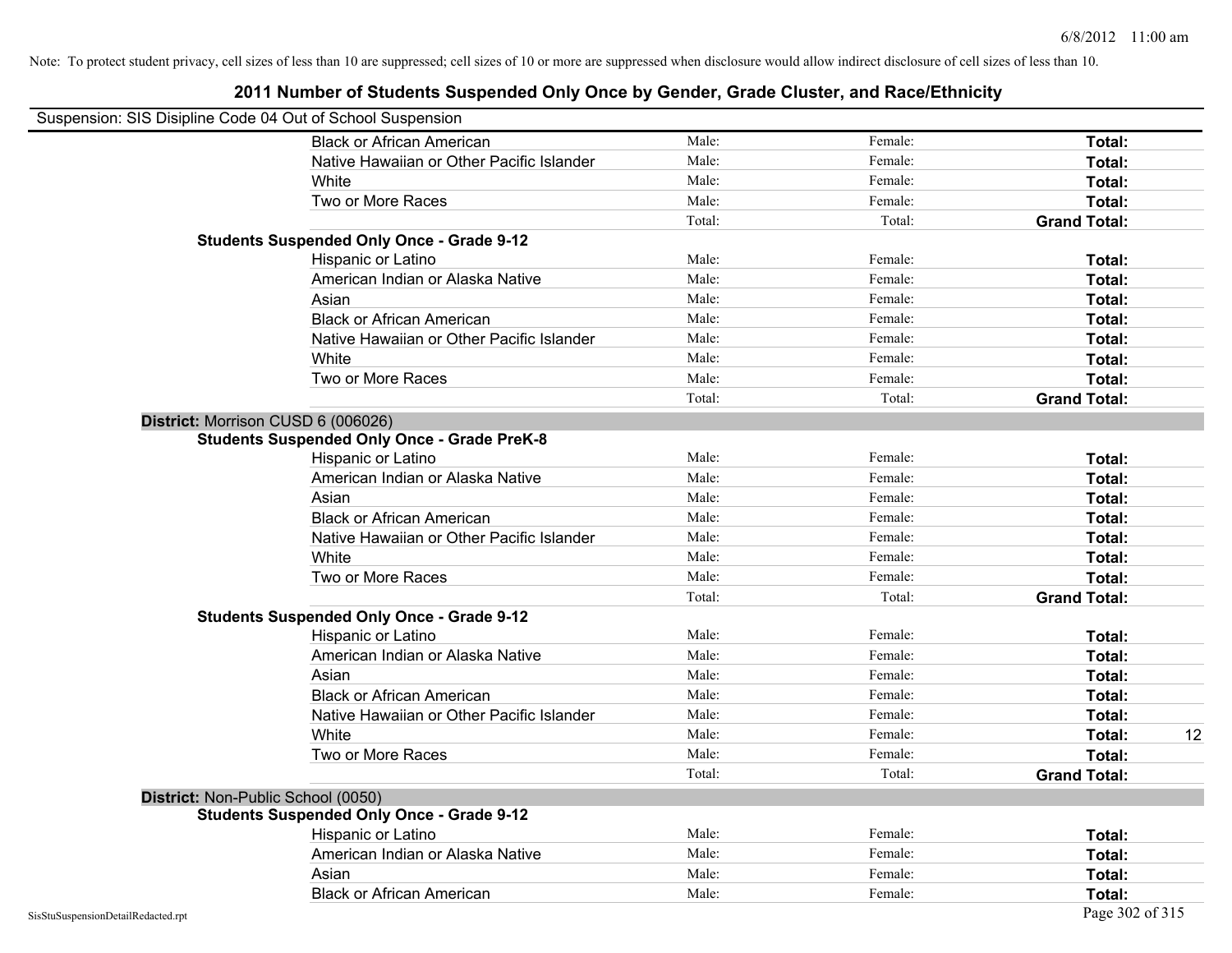| Suspension: SIS Disipline Code 04 Out of School Suspension |                                                      |        |         |                     |    |
|------------------------------------------------------------|------------------------------------------------------|--------|---------|---------------------|----|
|                                                            | Native Hawaiian or Other Pacific Islander            | Male:  | Female: | Total:              |    |
|                                                            | White                                                | Male:  | Female: | Total:              |    |
|                                                            | Two or More Races                                    | Male:  | Female: | Total:              |    |
|                                                            |                                                      | Total: | Total:  | <b>Grand Total:</b> |    |
|                                                            | District: Prophetstown-Lyndon-Tampico CUSD3 (003026) |        |         |                     |    |
|                                                            | <b>Students Suspended Only Once - Grade PreK-8</b>   |        |         |                     |    |
|                                                            | Hispanic or Latino                                   | Male:  | Female: | Total:              |    |
|                                                            | American Indian or Alaska Native                     | Male:  | Female: | Total:              |    |
|                                                            | Asian                                                | Male:  | Female: | Total:              |    |
|                                                            | <b>Black or African American</b>                     | Male:  | Female: | Total:              |    |
|                                                            | Native Hawaiian or Other Pacific Islander            | Male:  | Female: | Total:              |    |
|                                                            | White                                                | Male:  | Female: | Total:              | 11 |
|                                                            | Two or More Races                                    | Male:  | Female: | Total:              |    |
|                                                            |                                                      | Total: | Total:  | <b>Grand Total:</b> |    |
|                                                            | <b>Students Suspended Only Once - Grade 9-12</b>     |        |         |                     |    |
|                                                            | Hispanic or Latino                                   | Male:  | Female: | Total:              |    |
|                                                            | American Indian or Alaska Native                     | Male:  | Female: | Total:              |    |
|                                                            | Asian                                                | Male:  | Female: | Total:              |    |
|                                                            | <b>Black or African American</b>                     | Male:  | Female: | Total:              |    |
|                                                            | Native Hawaiian or Other Pacific Islander            | Male:  | Female: | Total:              |    |
|                                                            | White                                                | Male:  | Female: | Total:              | 10 |
|                                                            | Two or More Races                                    | Male:  | Female: | Total:              |    |
|                                                            |                                                      | Total: | Total:  | <b>Grand Total:</b> |    |
| District: River Bend CUSD 2 (002026)                       |                                                      |        |         |                     |    |
|                                                            | <b>Students Suspended Only Once - Grade PreK-8</b>   |        |         |                     |    |
|                                                            | Hispanic or Latino                                   | Male:  | Female: | Total:              |    |
|                                                            | American Indian or Alaska Native                     | Male:  | Female: | Total:              |    |
|                                                            | Asian                                                | Male:  | Female: | Total:              |    |
|                                                            | <b>Black or African American</b>                     | Male:  | Female: | Total:              |    |
|                                                            | Native Hawaiian or Other Pacific Islander            | Male:  | Female: | Total:              |    |
|                                                            | White                                                | Male:  | Female: | Total:              | 18 |
|                                                            | Two or More Races                                    | Male:  | Female: | Total:              |    |
|                                                            |                                                      | Total: | Total:  | <b>Grand Total:</b> |    |
|                                                            | <b>Students Suspended Only Once - Grade 9-12</b>     |        |         |                     |    |
|                                                            | Hispanic or Latino                                   | Male:  | Female: | Total:              |    |
|                                                            | American Indian or Alaska Native                     | Male:  | Female: | Total:              |    |
|                                                            | Asian                                                | Male:  | Female: | Total:              |    |
|                                                            | <b>Black or African American</b>                     | Male:  | Female: | Total:              |    |
|                                                            | Native Hawaiian or Other Pacific Islander            | Male:  | Female: | Total:              |    |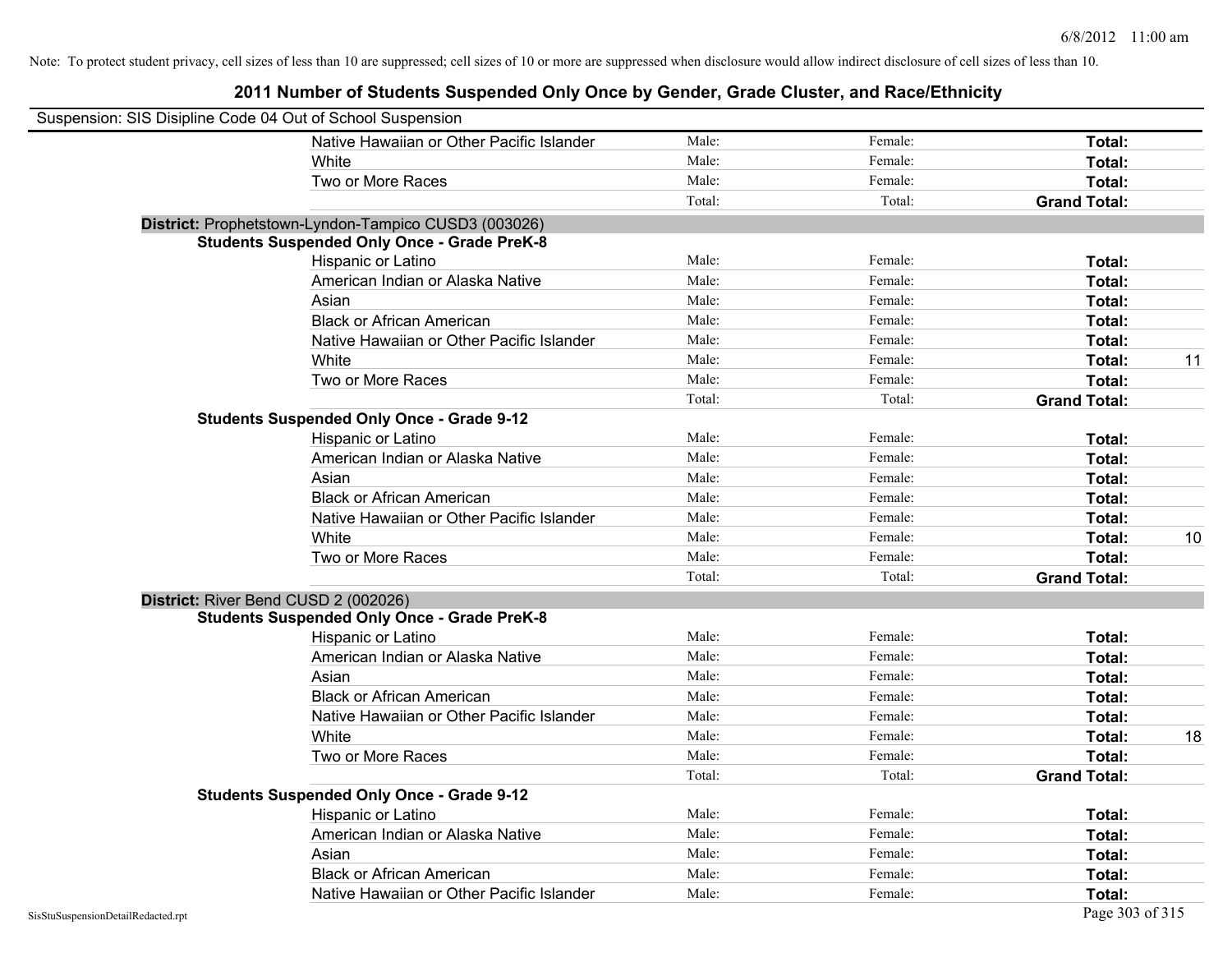| Suspension: SIS Disipline Code 04 Out of School Suspension |                                                    |        |    |         |    |                     |    |
|------------------------------------------------------------|----------------------------------------------------|--------|----|---------|----|---------------------|----|
|                                                            | White                                              | Male:  | 16 | Female: | 11 | Total:              | 27 |
|                                                            | Two or More Races                                  | Male:  |    | Female: |    | Total:              |    |
|                                                            |                                                    | Total: |    | Total:  |    | <b>Grand Total:</b> |    |
| District: Rock Falls ESD 13 (013002)                       |                                                    |        |    |         |    |                     |    |
|                                                            | <b>Students Suspended Only Once - Grade PreK-8</b> |        |    |         |    |                     |    |
|                                                            | Hispanic or Latino                                 | Male:  |    | Female: |    | Total:              |    |
|                                                            | American Indian or Alaska Native                   | Male:  |    | Female: |    | Total:              |    |
|                                                            | Asian                                              | Male:  |    | Female: |    | Total:              |    |
|                                                            | <b>Black or African American</b>                   | Male:  |    | Female: |    | Total:              |    |
|                                                            | Native Hawaiian or Other Pacific Islander          | Male:  |    | Female: |    | Total:              |    |
|                                                            | White                                              | Male:  |    | Female: |    | Total:              |    |
|                                                            | Two or More Races                                  | Male:  |    | Female: |    | Total:              |    |
|                                                            |                                                    | Total: |    | Total:  |    | <b>Grand Total:</b> |    |
|                                                            | District: Rock Falls Twp HSD 301 (301017)          |        |    |         |    |                     |    |
|                                                            | <b>Students Suspended Only Once - Grade 9-12</b>   |        |    |         |    |                     |    |
|                                                            | Hispanic or Latino                                 | Male:  |    | Female: |    | Total:              |    |
|                                                            | American Indian or Alaska Native                   | Male:  |    | Female: |    | Total:              |    |
|                                                            | Asian                                              | Male:  |    | Female: |    | Total:              |    |
|                                                            | <b>Black or African American</b>                   | Male:  |    | Female: |    | Total:              |    |
|                                                            | Native Hawaiian or Other Pacific Islander          | Male:  |    | Female: |    | Total:              |    |
|                                                            | White                                              | Male:  |    | Female: |    | Total:              | 18 |
|                                                            | Two or More Races                                  | Male:  |    | Female: |    | Total:              |    |
|                                                            |                                                    | Total: |    | Total:  |    | <b>Grand Total:</b> |    |
| District: Sterling CUSD 5 (005026)                         |                                                    |        |    |         |    |                     |    |
|                                                            | <b>Students Suspended Only Once - Grade PreK-8</b> |        |    |         |    |                     |    |
|                                                            | Hispanic or Latino                                 | Male:  |    | Female: |    | Total:              | 20 |
|                                                            | American Indian or Alaska Native                   | Male:  |    | Female: |    | Total:              |    |
|                                                            | Asian                                              | Male:  |    | Female: |    | Total:              |    |
|                                                            | <b>Black or African American</b>                   | Male:  |    | Female: |    | Total:              |    |
|                                                            | Native Hawaiian or Other Pacific Islander          | Male:  |    | Female: |    | Total:              |    |
|                                                            | White                                              | Male:  | 31 | Female: | 13 | Total:              | 44 |
|                                                            | Two or More Races                                  | Male:  |    | Female: |    | Total:              |    |
|                                                            |                                                    | Total: | 51 | Total:  | 23 | <b>Grand Total:</b> | 74 |
|                                                            | <b>Students Suspended Only Once - Grade 9-12</b>   |        |    |         |    |                     |    |
|                                                            | Hispanic or Latino                                 | Male:  | 15 | Female: | 20 | Total:              | 35 |
|                                                            | American Indian or Alaska Native                   | Male:  |    | Female: |    | Total:              |    |
|                                                            | Asian                                              | Male:  |    | Female: |    | Total:              |    |
|                                                            | <b>Black or African American</b>                   | Male:  |    | Female: |    | Total:              |    |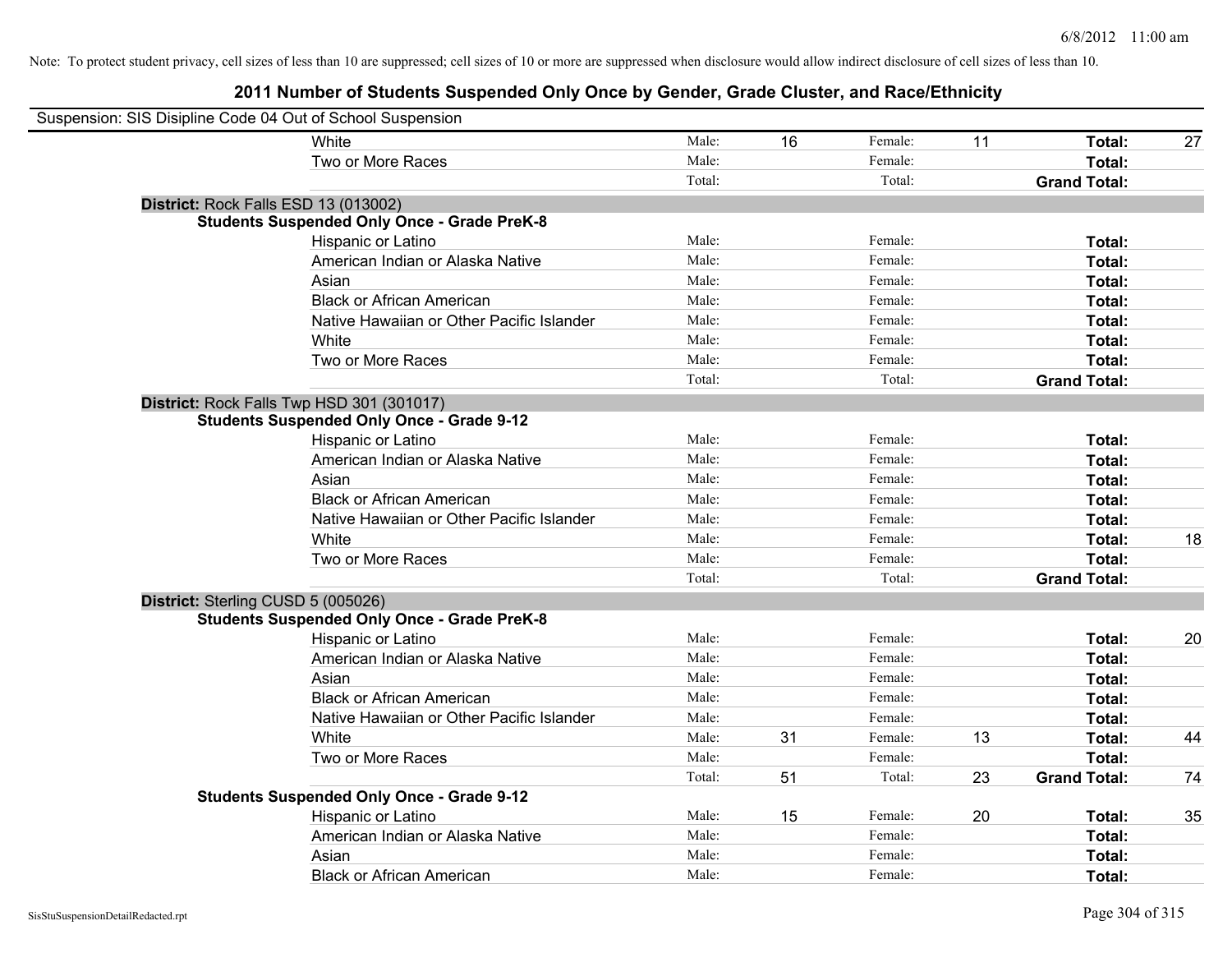**2011 Number of Students Suspended Only Once by Gender, Grade Cluster, and Race/Ethnicity**

| Suspension: SIS Disipline Code 04 Out of School Suspension |                                                    |        |    |         |    |                     |    |
|------------------------------------------------------------|----------------------------------------------------|--------|----|---------|----|---------------------|----|
|                                                            | Native Hawaiian or Other Pacific Islander          | Male:  |    | Female: |    | Total:              |    |
|                                                            | White                                              | Male:  | 17 | Female: | 13 | Total:              | 30 |
|                                                            | Two or More Races                                  | Male:  |    | Female: |    | Total:              |    |
|                                                            |                                                    | Total: |    | Total:  |    | <b>Grand Total:</b> |    |
|                                                            |                                                    |        |    |         |    |                     |    |
| Region: Will ROE (56)                                      |                                                    |        |    |         |    |                     |    |
| County: Non-Public School (000)                            |                                                    |        |    |         |    |                     |    |
| District: Will ROE (000000)                                |                                                    |        |    |         |    |                     |    |
|                                                            | <b>Students Suspended Only Once - Grade PreK-8</b> |        |    |         |    |                     |    |
|                                                            | Hispanic or Latino                                 | Male:  |    | Female: |    | Total:              |    |
|                                                            | American Indian or Alaska Native                   | Male:  |    | Female: |    | Total:              |    |
|                                                            | Asian                                              | Male:  |    | Female: |    | Total:              |    |
|                                                            | <b>Black or African American</b>                   | Male:  |    | Female: |    | Total:              |    |
|                                                            | Native Hawaiian or Other Pacific Islander          | Male:  |    | Female: |    | Total:              |    |
|                                                            | White                                              | Male:  |    | Female: |    | Total:              |    |
|                                                            | Two or More Races                                  | Male:  |    | Female: |    | Total:              |    |
|                                                            |                                                    | Total: |    | Total:  |    | <b>Grand Total:</b> |    |
|                                                            | <b>Students Suspended Only Once - Grade 9-12</b>   |        |    |         |    |                     |    |
|                                                            | Hispanic or Latino                                 | Male:  |    | Female: |    | Total:              |    |
|                                                            | American Indian or Alaska Native                   | Male:  |    | Female: |    | Total:              |    |
|                                                            | Asian                                              | Male:  |    | Female: |    | Total:              |    |
|                                                            | <b>Black or African American</b>                   | Male:  |    | Female: |    | Total:              |    |
|                                                            | Native Hawaiian or Other Pacific Islander          | Male:  |    | Female: |    | Total:              |    |
|                                                            | White                                              | Male:  |    | Female: |    | Total:              |    |
|                                                            | Two or More Races                                  | Male:  |    | Female: |    | Total:              |    |
|                                                            |                                                    | Total: |    | Total:  |    | <b>Grand Total:</b> | 14 |
| <b>County: Will (099)</b>                                  |                                                    |        |    |         |    |                     |    |
|                                                            | District: Beecher CUSD 200U (200U26)               |        |    |         |    |                     |    |
|                                                            | <b>Students Suspended Only Once - Grade PreK-8</b> |        |    |         |    |                     |    |
|                                                            | Hispanic or Latino                                 | Male:  |    | Female: |    | Total:              |    |
|                                                            | American Indian or Alaska Native                   | Male:  |    | Female: |    | Total:              |    |
|                                                            | Asian                                              | Male:  |    | Female: |    | Total:              |    |
|                                                            | <b>Black or African American</b>                   | Male:  |    | Female: |    | Total:              |    |
|                                                            | Native Hawaiian or Other Pacific Islander          | Male:  |    | Female: |    | Total:              |    |
|                                                            | White                                              | Male:  |    | Female: |    | Total:              | 21 |
|                                                            | Two or More Races                                  | Male:  |    | Female: |    | Total:              |    |
|                                                            |                                                    | Total: |    | Total:  |    | <b>Grand Total:</b> |    |

**Students Suspended Only Once - Grade 9-12**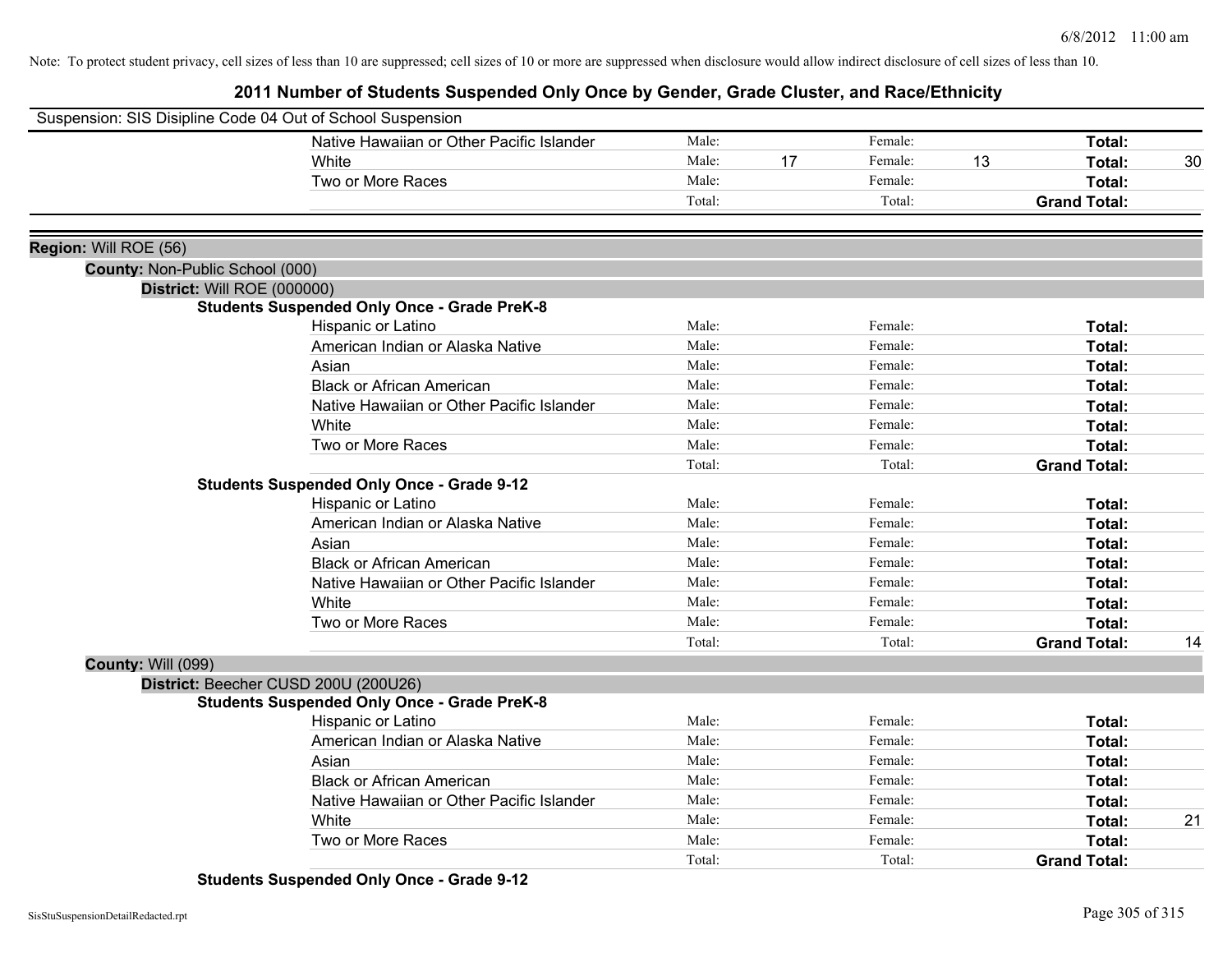| Suspension: SIS Disipline Code 04 Out of School Suspension |        |     |         |    |                     |     |
|------------------------------------------------------------|--------|-----|---------|----|---------------------|-----|
| Hispanic or Latino                                         | Male:  |     | Female: |    | Total:              |     |
| American Indian or Alaska Native                           | Male:  |     | Female: |    | Total:              |     |
| Asian                                                      | Male:  |     | Female: |    | Total:              |     |
| <b>Black or African American</b>                           | Male:  |     | Female: |    | Total:              |     |
| Native Hawaiian or Other Pacific Islander                  | Male:  |     | Female: |    | Total:              |     |
| White                                                      | Male:  |     | Female: |    | Total:              |     |
| Two or More Races                                          | Male:  |     | Female: |    | Total:              |     |
|                                                            | Total: |     | Total:  |    | <b>Grand Total:</b> | 10  |
| District: Chaney-Monge SD 88 (088002)                      |        |     |         |    |                     |     |
| <b>Students Suspended Only Once - Grade PreK-8</b>         |        |     |         |    |                     |     |
| Hispanic or Latino                                         | Male:  |     | Female: |    | Total:              |     |
| American Indian or Alaska Native                           | Male:  |     | Female: |    | Total:              |     |
| Asian                                                      | Male:  |     | Female: |    | Total:              |     |
| <b>Black or African American</b>                           | Male:  |     | Female: |    | Total:              |     |
| Native Hawaiian or Other Pacific Islander                  | Male:  |     | Female: |    | Total:              |     |
| White                                                      | Male:  |     | Female: |    | Total:              |     |
| Two or More Races                                          | Male:  |     | Female: |    | Total:              |     |
|                                                            | Total: |     | Total:  |    | <b>Grand Total:</b> | 12  |
| District: Channahon SD 17 (017002)                         |        |     |         |    |                     |     |
| <b>Students Suspended Only Once - Grade PreK-8</b>         |        |     |         |    |                     |     |
| Hispanic or Latino                                         | Male:  |     | Female: |    | Total:              |     |
| American Indian or Alaska Native                           | Male:  |     | Female: |    | Total:              |     |
| Asian                                                      | Male:  |     | Female: |    | Total:              |     |
| <b>Black or African American</b>                           | Male:  |     | Female: |    | Total:              |     |
| Native Hawaiian or Other Pacific Islander                  | Male:  |     | Female: |    | Total:              |     |
| White                                                      | Male:  |     | Female: |    | Total:              |     |
| Two or More Races                                          | Male:  |     | Female: |    | Total:              |     |
|                                                            | Total: |     | Total:  |    | <b>Grand Total:</b> |     |
| District: Crete Monee CUSD 201U (201U26)                   |        |     |         |    |                     |     |
| <b>Students Suspended Only Once - Grade PreK-8</b>         |        |     |         |    |                     |     |
| Hispanic or Latino                                         | Male:  |     | Female: |    | Total:              | 23  |
| American Indian or Alaska Native                           | Male:  |     | Female: |    | Total:              |     |
| Asian                                                      | Male:  |     | Female: |    | Total:              |     |
| <b>Black or African American</b>                           | Male:  | 104 | Female: | 57 | Total:              | 161 |
| Native Hawaiian or Other Pacific Islander                  | Male:  |     | Female: |    | Total:              |     |
| White                                                      | Male:  |     | Female: |    | Total:              | 22  |
| Two or More Races                                          | Male:  |     | Female: |    | Total:              |     |
|                                                            | Total: |     | Total:  |    | <b>Grand Total:</b> |     |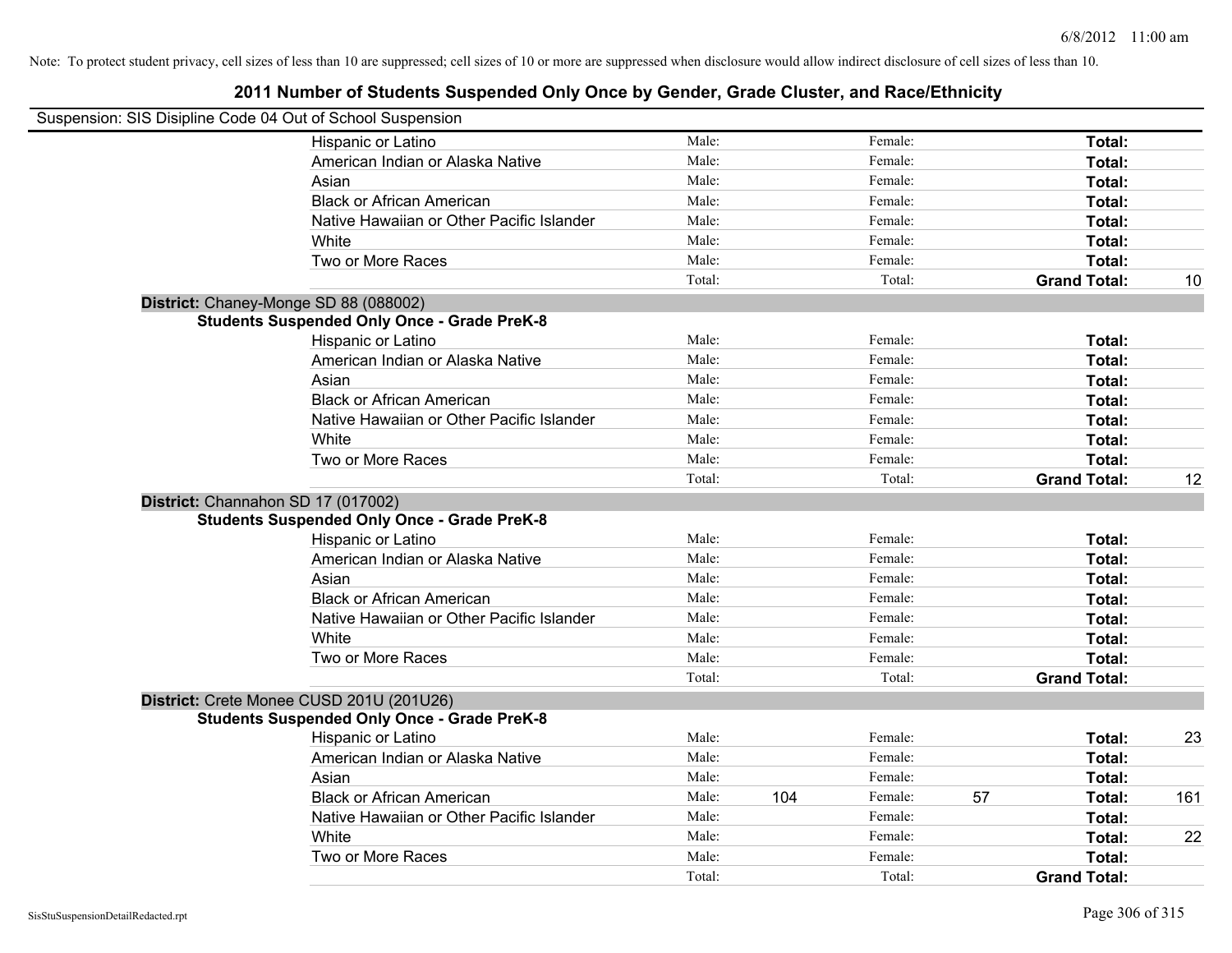| Suspension: SIS Disipline Code 04 Out of School Suspension |                                                    |        |    |         |    |                     |     |
|------------------------------------------------------------|----------------------------------------------------|--------|----|---------|----|---------------------|-----|
|                                                            | <b>Students Suspended Only Once - Grade 9-12</b>   |        |    |         |    |                     |     |
|                                                            | Hispanic or Latino                                 | Male:  |    | Female: |    | Total:              | 19  |
|                                                            | American Indian or Alaska Native                   | Male:  |    | Female: |    | Total:              |     |
|                                                            | Asian                                              | Male:  |    | Female: |    | Total:              |     |
|                                                            | <b>Black or African American</b>                   | Male:  | 89 | Female: | 74 | Total:              | 163 |
|                                                            | Native Hawaiian or Other Pacific Islander          | Male:  |    | Female: |    | Total:              |     |
|                                                            | White                                              | Male:  | 24 | Female: | 16 | Total:              | 40  |
|                                                            | Two or More Races                                  | Male:  |    | Female: |    | Total:              | 11  |
|                                                            |                                                    | Total: |    | Total:  |    | <b>Grand Total:</b> |     |
|                                                            | District: Elwood CCSD 203 (203004)                 |        |    |         |    |                     |     |
|                                                            | <b>Students Suspended Only Once - Grade PreK-8</b> |        |    |         |    |                     |     |
|                                                            | Hispanic or Latino                                 | Male:  |    | Female: |    | Total:              |     |
|                                                            | American Indian or Alaska Native                   | Male:  |    | Female: |    | Total:              |     |
|                                                            | Asian                                              | Male:  |    | Female: |    | Total:              |     |
|                                                            | <b>Black or African American</b>                   | Male:  |    | Female: |    | Total:              |     |
|                                                            | Native Hawaiian or Other Pacific Islander          | Male:  |    | Female: |    | Total:              |     |
|                                                            | White                                              | Male:  |    | Female: |    | Total:              |     |
|                                                            | Two or More Races                                  | Male:  |    | Female: |    | Total:              |     |
|                                                            |                                                    | Total: |    | Total:  |    | <b>Grand Total:</b> |     |
|                                                            | District: Fairmont SD 89 (089002)                  |        |    |         |    |                     |     |
|                                                            | <b>Students Suspended Only Once - Grade PreK-8</b> |        |    |         |    |                     |     |
|                                                            | Hispanic or Latino                                 | Male:  |    | Female: |    | Total:              |     |
|                                                            | American Indian or Alaska Native                   | Male:  |    | Female: |    | Total:              |     |
|                                                            | Asian                                              | Male:  |    | Female: |    | Total:              |     |
|                                                            | <b>Black or African American</b>                   | Male:  |    | Female: |    | Total:              | 15  |
|                                                            | Native Hawaiian or Other Pacific Islander          | Male:  |    | Female: |    | Total:              |     |
|                                                            | White                                              | Male:  |    | Female: |    | Total:              |     |
|                                                            | Two or More Races                                  | Male:  |    | Female: |    | Total:              |     |
|                                                            |                                                    | Total: |    | Total:  |    | <b>Grand Total:</b> | 29  |
|                                                            | District: Frankfort CCSD 157C (157C04)             |        |    |         |    |                     |     |
|                                                            | <b>Students Suspended Only Once - Grade PreK-8</b> |        |    |         |    |                     |     |
|                                                            | Hispanic or Latino                                 | Male:  |    | Female: |    | Total:              |     |
|                                                            | American Indian or Alaska Native                   | Male:  |    | Female: |    | Total:              |     |
|                                                            | Asian                                              | Male:  |    | Female: |    | Total:              |     |
|                                                            | <b>Black or African American</b>                   | Male:  |    | Female: |    | Total:              |     |
|                                                            | Native Hawaiian or Other Pacific Islander          | Male:  |    | Female: |    | Total:              |     |
|                                                            | White                                              | Male:  |    | Female: |    | Total:              | 20  |
|                                                            | Two or More Races                                  | Male:  |    | Female: |    | Total:              |     |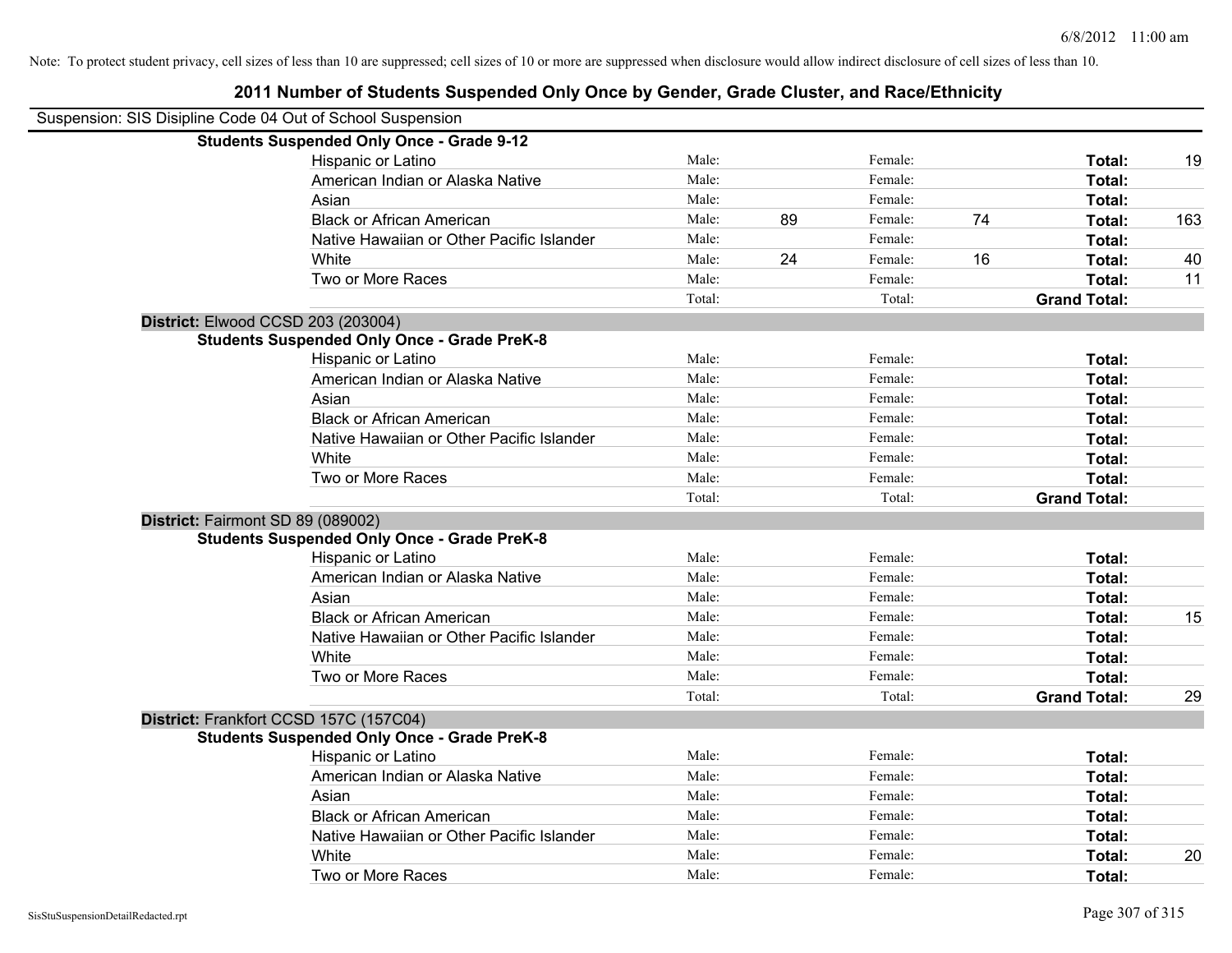| Suspension: SIS Disipline Code 04 Out of School Suspension |                                                      |        |     |         |    |                     |     |
|------------------------------------------------------------|------------------------------------------------------|--------|-----|---------|----|---------------------|-----|
|                                                            |                                                      | Total: |     | Total:  |    | <b>Grand Total:</b> |     |
|                                                            | District: Guardian Angel Community Services (009900) |        |     |         |    |                     |     |
|                                                            | <b>Students Suspended Only Once - Grade 9-12</b>     |        |     |         |    |                     |     |
|                                                            | Hispanic or Latino                                   | Male:  |     | Female: |    | Total:              |     |
|                                                            | American Indian or Alaska Native                     | Male:  |     | Female: |    | Total:              |     |
|                                                            | Asian                                                | Male:  |     | Female: |    | Total:              |     |
|                                                            | <b>Black or African American</b>                     | Male:  |     | Female: |    | Total:              |     |
|                                                            | Native Hawaiian or Other Pacific Islander            | Male:  |     | Female: |    | Total:              |     |
|                                                            | White                                                | Male:  |     | Female: |    | Total:              |     |
|                                                            | Two or More Races                                    | Male:  |     | Female: |    | Total:              |     |
|                                                            |                                                      | Total: |     | Total:  |    | <b>Grand Total:</b> |     |
|                                                            | District: Homer CCSD 33C (033C04)                    |        |     |         |    |                     |     |
|                                                            | <b>Students Suspended Only Once - Grade PreK-8</b>   |        |     |         |    |                     |     |
|                                                            | Hispanic or Latino                                   | Male:  |     | Female: |    | Total:              |     |
|                                                            | American Indian or Alaska Native                     | Male:  |     | Female: |    | Total:              |     |
|                                                            | Asian                                                | Male:  |     | Female: |    | Total:              |     |
|                                                            | <b>Black or African American</b>                     | Male:  |     | Female: |    | Total:              |     |
|                                                            | Native Hawaiian or Other Pacific Islander            | Male:  |     | Female: |    | Total:              |     |
|                                                            | White                                                | Male:  |     | Female: |    | Total:              | 30  |
|                                                            | Two or More Races                                    | Male:  |     | Female: |    | Total:              |     |
|                                                            |                                                      | Total: |     | Total:  |    | <b>Grand Total:</b> |     |
| District: Joliet PSD 86 (086005)                           |                                                      |        |     |         |    |                     |     |
|                                                            | <b>Students Suspended Only Once - Grade PreK-8</b>   |        |     |         |    |                     |     |
|                                                            | Hispanic or Latino                                   | Male:  | 96  | Female: | 33 | Total:              | 129 |
|                                                            | American Indian or Alaska Native                     | Male:  |     | Female: |    | Total:              |     |
|                                                            | Asian                                                | Male:  |     | Female: |    | Total:              |     |
|                                                            | <b>Black or African American</b>                     | Male:  | 162 | Female: | 81 | Total:              | 243 |
|                                                            | Native Hawaiian or Other Pacific Islander            | Male:  |     | Female: |    | Total:              |     |
|                                                            | White                                                | Male:  | 35  | Female: | 11 | Total:              | 46  |
|                                                            | Two or More Races                                    | Male:  | 18  | Female: | 12 | Total:              | 30  |
|                                                            |                                                      | Total: |     | Total:  |    | <b>Grand Total:</b> |     |
|                                                            | District: Joliet Twp HSD 204 (204017)                |        |     |         |    |                     |     |
|                                                            | <b>Students Suspended Only Once - Grade 9-12</b>     |        |     |         |    |                     |     |
|                                                            | Hispanic or Latino                                   | Male:  | 123 | Female: | 69 | Total:              | 192 |
|                                                            | American Indian or Alaska Native                     | Male:  |     | Female: |    | <b>Total:</b>       |     |
|                                                            | Asian                                                | Male:  |     | Female: |    | Total:              |     |
|                                                            | <b>Black or African American</b>                     | Male:  | 137 | Female: | 99 | Total:              | 236 |
|                                                            | Native Hawaiian or Other Pacific Islander            | Male:  |     | Female: |    | Total:              |     |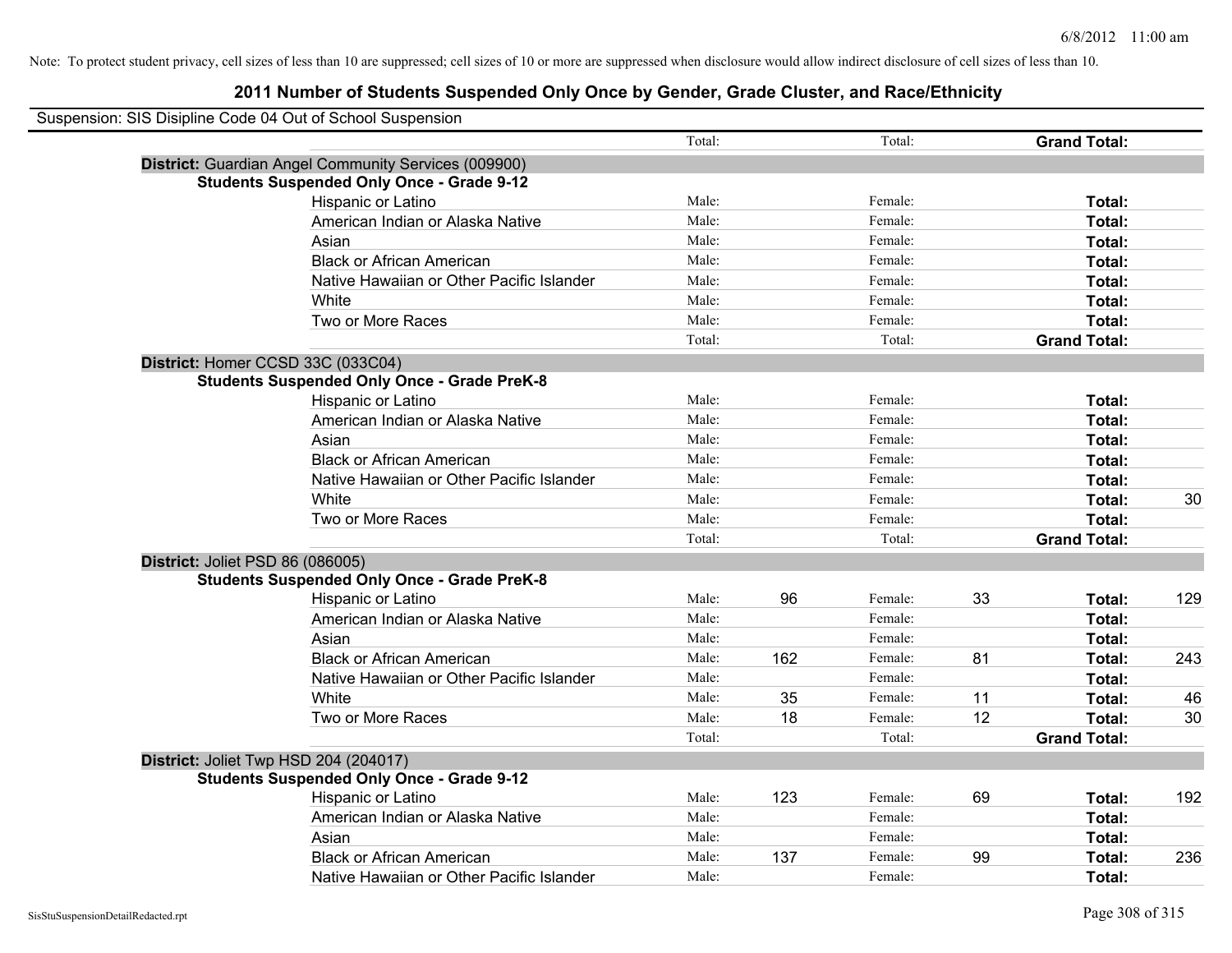| Suspension: SIS Disipline Code 04 Out of School Suspension |                                                     |        |    |         |    |                     |     |
|------------------------------------------------------------|-----------------------------------------------------|--------|----|---------|----|---------------------|-----|
|                                                            | White                                               | Male:  | 67 | Female: | 33 | Total:              | 100 |
|                                                            | Two or More Races                                   | Male:  | 12 | Female: | 11 | Total:              | 23  |
|                                                            |                                                     | Total: |    | Total:  |    | <b>Grand Total:</b> |     |
| District: Laraway CCSD 70C (070C04)                        |                                                     |        |    |         |    |                     |     |
|                                                            | <b>Students Suspended Only Once - Grade PreK-8</b>  |        |    |         |    |                     |     |
|                                                            | Hispanic or Latino                                  | Male:  |    | Female: |    | Total:              |     |
|                                                            | American Indian or Alaska Native                    | Male:  |    | Female: |    | Total:              |     |
|                                                            | Asian                                               | Male:  |    | Female: |    | Total:              |     |
|                                                            | <b>Black or African American</b>                    | Male:  | 17 | Female: | 11 | Total:              | 28  |
|                                                            | Native Hawaiian or Other Pacific Islander           | Male:  |    | Female: |    | Total:              |     |
|                                                            | White                                               | Male:  |    | Female: |    | Total:              |     |
|                                                            | Two or More Races                                   | Male:  |    | Female: |    | Total:              |     |
|                                                            |                                                     | Total: |    | Total:  |    | <b>Grand Total:</b> |     |
| District: Lincoln Way CHSD 210 (210016)                    |                                                     |        |    |         |    |                     |     |
|                                                            | <b>Students Suspended Only Once - Grade 9-12</b>    |        |    |         |    |                     |     |
|                                                            | Hispanic or Latino                                  | Male:  |    | Female: |    | Total:              |     |
|                                                            | American Indian or Alaska Native                    | Male:  |    | Female: |    | Total:              |     |
|                                                            | Asian                                               | Male:  |    | Female: |    | Total:              |     |
|                                                            | <b>Black or African American</b>                    | Male:  |    | Female: |    | Total:              |     |
|                                                            | Native Hawaiian or Other Pacific Islander           | Male:  |    | Female: |    | Total:              |     |
|                                                            | White                                               | Male:  | 60 | Female: | 28 | Total:              | 88  |
|                                                            | Two or More Races                                   | Male:  |    | Female: |    | Total:              |     |
|                                                            |                                                     | Total: |    | Total:  |    | <b>Grand Total:</b> | 107 |
|                                                            | District: Lincoln-Way Area Spec Ed JA Dist (843060) |        |    |         |    |                     |     |
|                                                            | <b>Students Suspended Only Once - Grade 9-12</b>    |        |    |         |    |                     |     |
|                                                            | Hispanic or Latino                                  | Male:  |    | Female: |    | Total:              |     |
|                                                            | American Indian or Alaska Native                    | Male:  |    | Female: |    | Total:              |     |
|                                                            | Asian                                               | Male:  |    | Female: |    | Total:              |     |
|                                                            | <b>Black or African American</b>                    | Male:  |    | Female: |    | Total:              |     |
|                                                            | Native Hawaiian or Other Pacific Islander           | Male:  |    | Female: |    | Total:              |     |
|                                                            | White                                               | Male:  |    | Female: |    | Total:              |     |
|                                                            | Two or More Races                                   | Male:  |    | Female: |    | Total:              |     |
|                                                            |                                                     | Total: |    | Total:  |    | <b>Grand Total:</b> |     |
| District: Lockport SD 91 (091002)                          |                                                     |        |    |         |    |                     |     |
|                                                            | <b>Students Suspended Only Once - Grade PreK-8</b>  |        |    |         |    |                     |     |
|                                                            | Hispanic or Latino                                  | Male:  |    | Female: |    | Total:              |     |
|                                                            | American Indian or Alaska Native                    | Male:  |    | Female: |    | Total:              |     |
|                                                            | Asian                                               | Male:  |    | Female: |    | Total:              |     |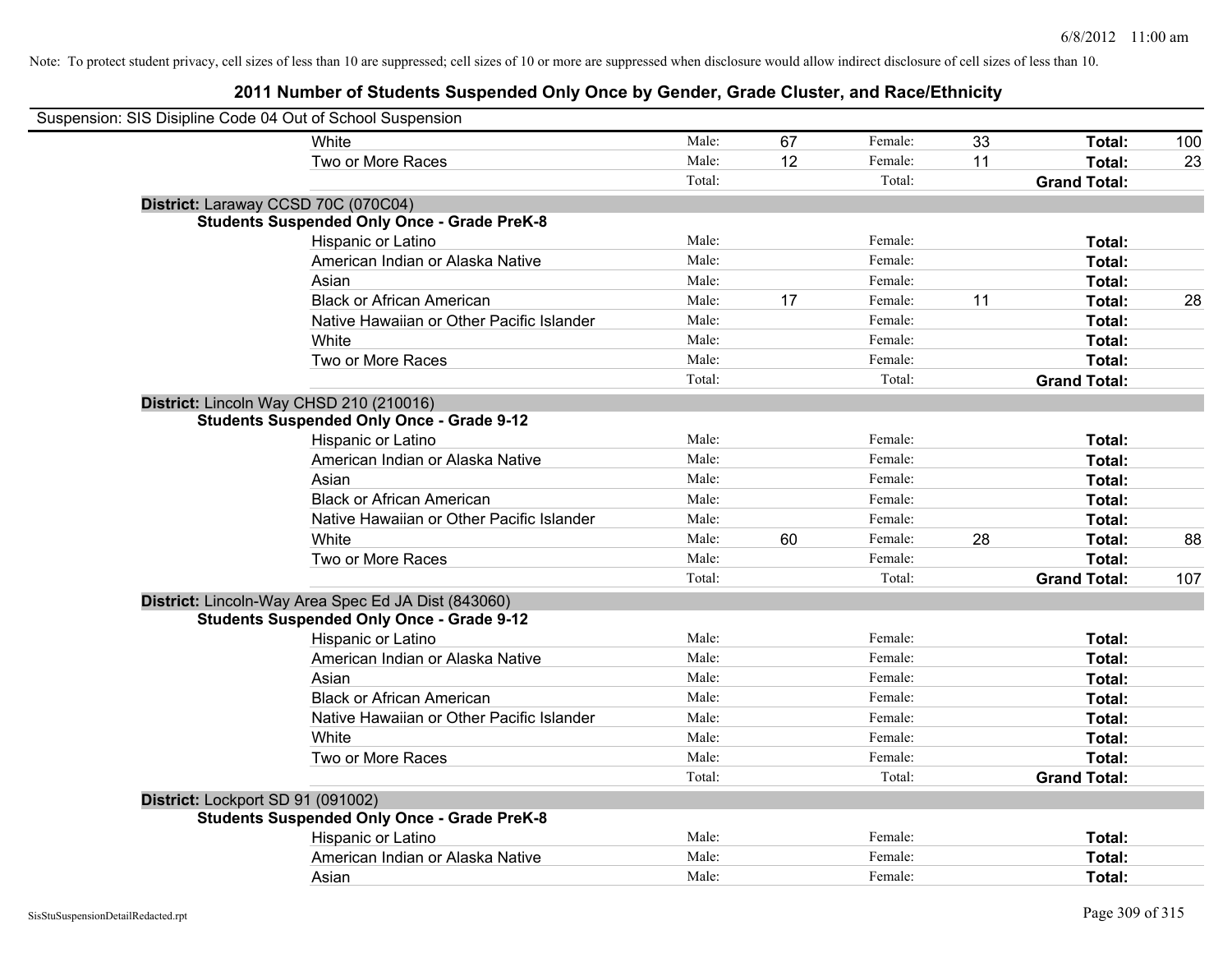| Suspension: SIS Disipline Code 04 Out of School Suspension |                                                    |        |    |         |    |                     |     |
|------------------------------------------------------------|----------------------------------------------------|--------|----|---------|----|---------------------|-----|
|                                                            | <b>Black or African American</b>                   | Male:  |    | Female: |    | Total:              |     |
|                                                            | Native Hawaiian or Other Pacific Islander          | Male:  |    | Female: |    | Total:              |     |
|                                                            | White                                              | Male:  |    | Female: |    | Total:              |     |
|                                                            | Two or More Races                                  | Male:  |    | Female: |    | Total:              |     |
|                                                            |                                                    | Total: |    | Total:  |    | <b>Grand Total:</b> |     |
|                                                            | District: Lockport Twp HSD 205 (205017)            |        |    |         |    |                     |     |
|                                                            | <b>Students Suspended Only Once - Grade 9-12</b>   |        |    |         |    |                     |     |
|                                                            | Hispanic or Latino                                 | Male:  | 35 | Female: | 16 | Total:              | 51  |
|                                                            | American Indian or Alaska Native                   | Male:  |    | Female: |    | Total:              |     |
|                                                            | Asian                                              | Male:  |    | Female: |    | Total:              |     |
|                                                            | <b>Black or African American</b>                   | Male:  | 15 | Female: | 23 | Total:              | 38  |
|                                                            | Native Hawaiian or Other Pacific Islander          | Male:  |    | Female: |    | Total:              |     |
|                                                            | White                                              | Male:  | 93 | Female: | 40 | Total:              | 133 |
|                                                            | Two or More Races                                  | Male:  |    | Female: |    | Total:              |     |
|                                                            |                                                    | Total: |    | Total:  |    | <b>Grand Total:</b> | 233 |
|                                                            | District: Manhattan SD 114 (114002)                |        |    |         |    |                     |     |
|                                                            | <b>Students Suspended Only Once - Grade PreK-8</b> |        |    |         |    |                     |     |
|                                                            | Hispanic or Latino                                 | Male:  |    | Female: |    | Total:              |     |
|                                                            | American Indian or Alaska Native                   | Male:  |    | Female: |    | Total:              |     |
|                                                            | Asian                                              | Male:  |    | Female: |    | Total:              |     |
|                                                            | <b>Black or African American</b>                   | Male:  |    | Female: |    | Total:              |     |
|                                                            | Native Hawaiian or Other Pacific Islander          | Male:  |    | Female: |    | Total:              |     |
|                                                            | White                                              | Male:  |    | Female: |    | Total:              |     |
|                                                            | Two or More Races                                  | Male:  |    | Female: |    | Total:              |     |
|                                                            |                                                    | Total: |    | Total:  |    | <b>Grand Total:</b> |     |
| District: Mokena SD 159 (159002)                           |                                                    |        |    |         |    |                     |     |
|                                                            | <b>Students Suspended Only Once - Grade PreK-8</b> |        |    |         |    |                     |     |
|                                                            | Hispanic or Latino                                 | Male:  |    | Female: |    | Total:              |     |
|                                                            | American Indian or Alaska Native                   | Male:  |    | Female: |    | Total:              |     |
|                                                            | Asian                                              | Male:  |    | Female: |    | Total:              |     |
|                                                            | <b>Black or African American</b>                   | Male:  |    | Female: |    | Total:              |     |
|                                                            | Native Hawaiian or Other Pacific Islander          | Male:  |    | Female: |    | Total:              |     |
|                                                            | White                                              | Male:  |    | Female: |    | Total:              |     |
|                                                            | Two or More Races                                  | Male:  |    | Female: |    | Total:              |     |
|                                                            |                                                    | Total: |    | Total:  |    | <b>Grand Total:</b> |     |
|                                                            | <b>District: New Lenox SD 122 (122002)</b>         |        |    |         |    |                     |     |
|                                                            | <b>Students Suspended Only Once - Grade PreK-8</b> |        |    |         |    |                     |     |
|                                                            | <b>Hispanic or Latino</b>                          | Male:  |    | Female: |    | Total:              |     |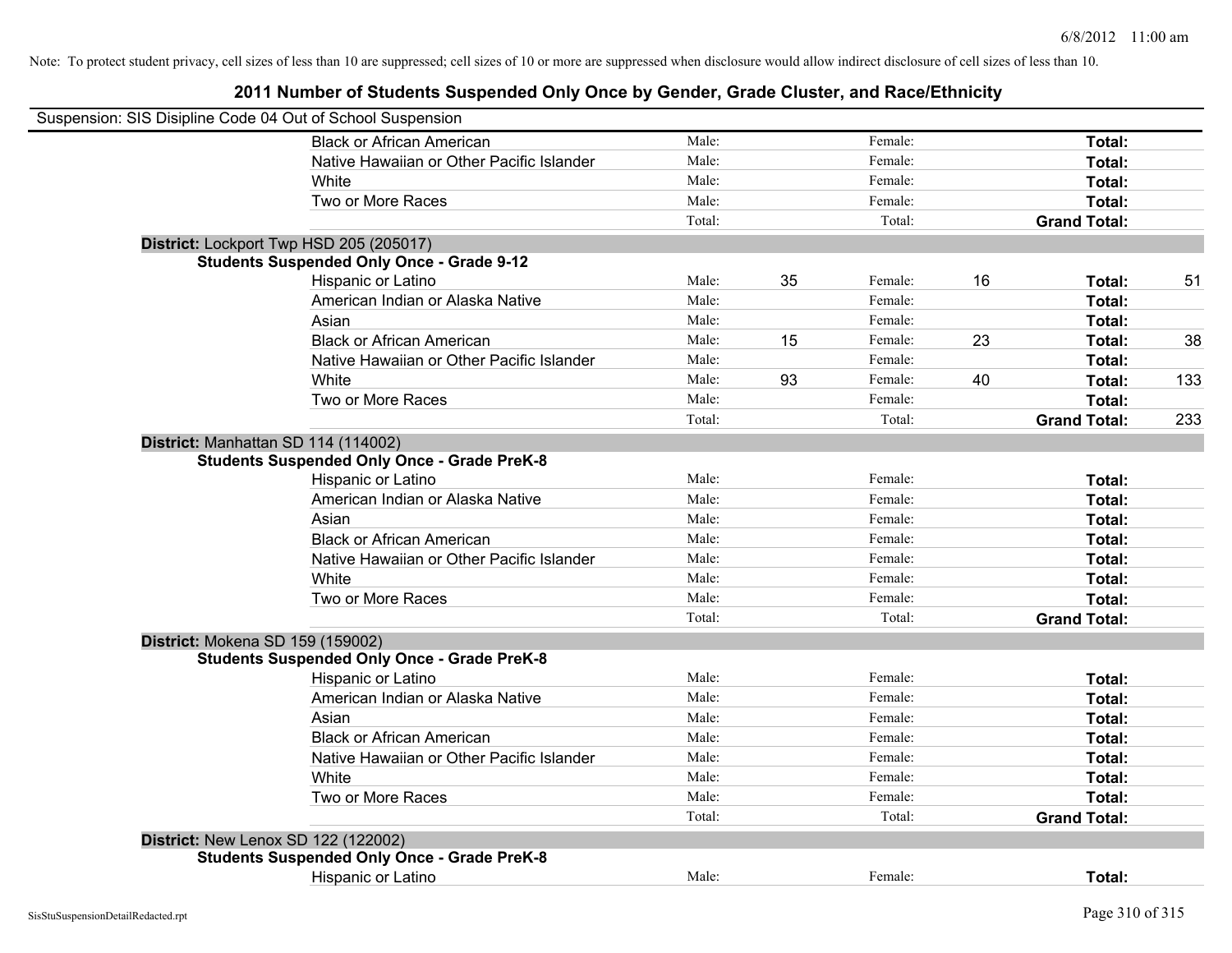| Suspension: SIS Disipline Code 04 Out of School Suspension |                                                    |        |     |         |    |                     |     |
|------------------------------------------------------------|----------------------------------------------------|--------|-----|---------|----|---------------------|-----|
|                                                            | American Indian or Alaska Native                   | Male:  |     | Female: |    | Total:              |     |
|                                                            | Asian                                              | Male:  |     | Female: |    | Total:              |     |
|                                                            | <b>Black or African American</b>                   | Male:  |     | Female: |    | Total:              |     |
|                                                            | Native Hawaiian or Other Pacific Islander          | Male:  |     | Female: |    | Total:              |     |
|                                                            | White                                              | Male:  |     | Female: |    | Total:              | 37  |
|                                                            | Two or More Races                                  | Male:  |     | Female: |    | Total:              |     |
|                                                            |                                                    | Total: |     | Total:  |    | <b>Grand Total:</b> |     |
|                                                            | District: Peotone CUSD 207U (207U26)               |        |     |         |    |                     |     |
|                                                            | <b>Students Suspended Only Once - Grade PreK-8</b> |        |     |         |    |                     |     |
|                                                            | Hispanic or Latino                                 | Male:  |     | Female: |    | Total:              |     |
|                                                            | American Indian or Alaska Native                   | Male:  |     | Female: |    | Total:              |     |
|                                                            | Asian                                              | Male:  |     | Female: |    | Total:              |     |
|                                                            | <b>Black or African American</b>                   | Male:  |     | Female: |    | Total:              |     |
|                                                            | Native Hawaiian or Other Pacific Islander          | Male:  |     | Female: |    | Total:              |     |
|                                                            | White                                              | Male:  |     | Female: |    | Total:              |     |
|                                                            | Two or More Races                                  | Male:  |     | Female: |    | Total:              |     |
|                                                            |                                                    | Total: |     | Total:  |    | <b>Grand Total:</b> |     |
|                                                            | <b>Students Suspended Only Once - Grade 9-12</b>   |        |     |         |    |                     |     |
|                                                            | Hispanic or Latino                                 | Male:  |     | Female: |    | Total:              |     |
|                                                            | American Indian or Alaska Native                   | Male:  |     | Female: |    | Total:              |     |
|                                                            | Asian                                              | Male:  |     | Female: |    | Total:              |     |
|                                                            | <b>Black or African American</b>                   | Male:  |     | Female: |    | Total:              |     |
|                                                            | Native Hawaiian or Other Pacific Islander          | Male:  |     | Female: |    | Total:              |     |
|                                                            | White                                              | Male:  |     | Female: |    | Total:              | 29  |
|                                                            | Two or More Races                                  | Male:  |     | Female: |    | Total:              |     |
|                                                            |                                                    | Total: |     | Total:  |    | <b>Grand Total:</b> |     |
|                                                            | District: Plainfield SD 202 (202022)               |        |     |         |    |                     |     |
|                                                            | <b>Students Suspended Only Once - Grade PreK-8</b> |        |     |         |    |                     |     |
|                                                            | Hispanic or Latino                                 | Male:  | 53  | Female: | 20 | Total:              | 73  |
|                                                            | American Indian or Alaska Native                   | Male:  |     | Female: |    | Total:              |     |
|                                                            | Asian                                              | Male:  |     | Female: |    | Total:              | 11  |
|                                                            | <b>Black or African American</b>                   | Male:  | 56  | Female: | 13 | Total:              | 69  |
|                                                            | Native Hawaiian or Other Pacific Islander          | Male:  |     | Female: |    | Total:              |     |
|                                                            | White                                              | Male:  | 110 | Female: | 29 | Total:              | 139 |
|                                                            | Two or More Races                                  | Male:  |     | Female: |    | Total:              |     |
|                                                            |                                                    | Total: |     | Total:  |    | <b>Grand Total:</b> | 304 |
|                                                            | <b>Students Suspended Only Once - Grade 9-12</b>   |        |     |         |    |                     |     |
|                                                            | Hispanic or Latino                                 | Male:  | 55  | Female: | 34 | Total:              | 89  |
|                                                            | American Indian or Alaska Native                   | Male:  |     | Female: |    | Total:              |     |
| SisStuSuspensionDetailRedacted.rpt                         |                                                    |        |     |         |    | Page 311 of 315     |     |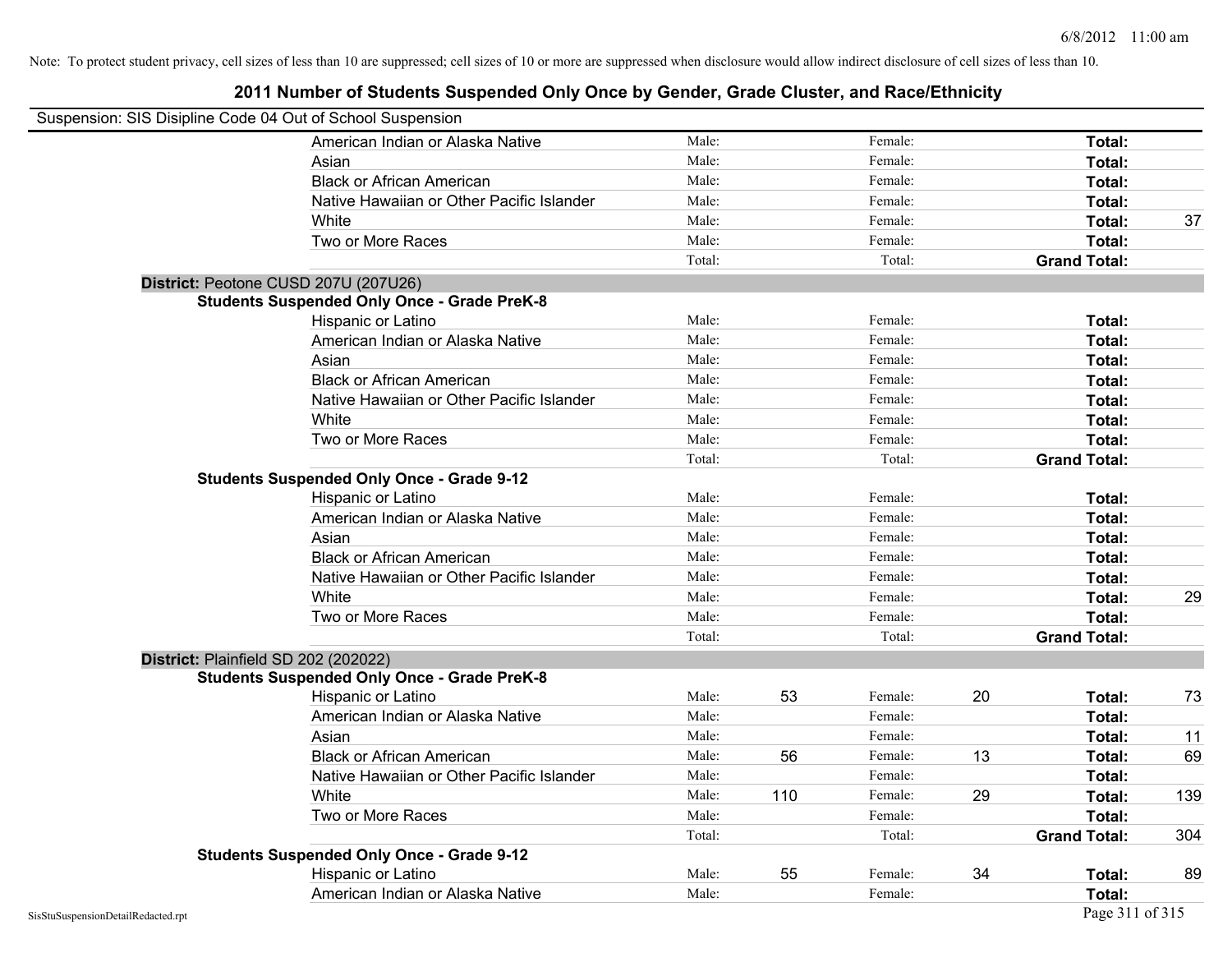| Suspension: SIS Disipline Code 04 Out of School Suspension |                                                    |        |     |         |    |                     |     |
|------------------------------------------------------------|----------------------------------------------------|--------|-----|---------|----|---------------------|-----|
|                                                            | Asian                                              | Male:  |     | Female: |    | Total:              |     |
|                                                            | <b>Black or African American</b>                   | Male:  | 44  | Female: | 24 | Total:              | 68  |
|                                                            | Native Hawaiian or Other Pacific Islander          | Male:  |     | Female: |    | Total:              |     |
|                                                            | White                                              | Male:  | 118 | Female: | 40 | Total:              | 158 |
|                                                            | Two or More Races                                  | Male:  |     | Female: |    | Total:              |     |
|                                                            |                                                    | Total: |     | Total:  |    | <b>Grand Total:</b> | 330 |
|                                                            | District: Reed Custer CUSD 255U (255U26)           |        |     |         |    |                     |     |
|                                                            | <b>Students Suspended Only Once - Grade PreK-8</b> |        |     |         |    |                     |     |
|                                                            | Hispanic or Latino                                 | Male:  |     | Female: |    | Total:              |     |
|                                                            | American Indian or Alaska Native                   | Male:  |     | Female: |    | Total:              |     |
|                                                            | Asian                                              | Male:  |     | Female: |    | Total:              |     |
|                                                            | <b>Black or African American</b>                   | Male:  |     | Female: |    | Total:              |     |
|                                                            | Native Hawaiian or Other Pacific Islander          | Male:  |     | Female: |    | Total:              |     |
|                                                            | White                                              | Male:  |     | Female: |    | Total:              | 15  |
|                                                            | Two or More Races                                  | Male:  |     | Female: |    | Total:              |     |
|                                                            |                                                    | Total: |     | Total:  |    | <b>Grand Total:</b> |     |
|                                                            | <b>Students Suspended Only Once - Grade 9-12</b>   |        |     |         |    |                     |     |
|                                                            | Hispanic or Latino                                 | Male:  |     | Female: |    | Total:              |     |
|                                                            | American Indian or Alaska Native                   | Male:  |     | Female: |    | Total:              |     |
|                                                            | Asian                                              | Male:  |     | Female: |    | Total:              |     |
|                                                            | <b>Black or African American</b>                   | Male:  |     | Female: |    | Total:              |     |
|                                                            | Native Hawaiian or Other Pacific Islander          | Male:  |     | Female: |    | Total:              |     |
|                                                            | White                                              | Male:  |     | Female: |    | Total:              | 26  |
|                                                            | Two or More Races                                  | Male:  |     | Female: |    | Total:              |     |
|                                                            |                                                    | Total: |     | Total:  |    | <b>Grand Total:</b> |     |
| District: Richland GSD 88A (088A02)                        |                                                    |        |     |         |    |                     |     |
|                                                            | <b>Students Suspended Only Once - Grade PreK-8</b> |        |     |         |    |                     |     |
|                                                            | Hispanic or Latino                                 | Male:  |     | Female: |    | Total:              |     |
|                                                            | American Indian or Alaska Native                   | Male:  |     | Female: |    | Total:              |     |
|                                                            | Asian                                              | Male:  |     | Female: |    | Total:              |     |
|                                                            | <b>Black or African American</b>                   | Male:  |     | Female: |    | Total:              |     |
|                                                            | Native Hawaiian or Other Pacific Islander          | Male:  |     | Female: |    | Total:              |     |
|                                                            | White                                              | Male:  |     | Female: |    | Total:              |     |
|                                                            | Two or More Races                                  | Male:  |     | Female: |    | Total:              |     |
|                                                            |                                                    | Total: |     | Total:  |    | <b>Grand Total:</b> | 16  |
| District: Rockdale SD 84 (084002)                          |                                                    |        |     |         |    |                     |     |
|                                                            | <b>Students Suspended Only Once - Grade PreK-8</b> |        |     |         |    |                     |     |
|                                                            | Hispanic or Latino                                 | Male:  |     | Female: |    | Total:              |     |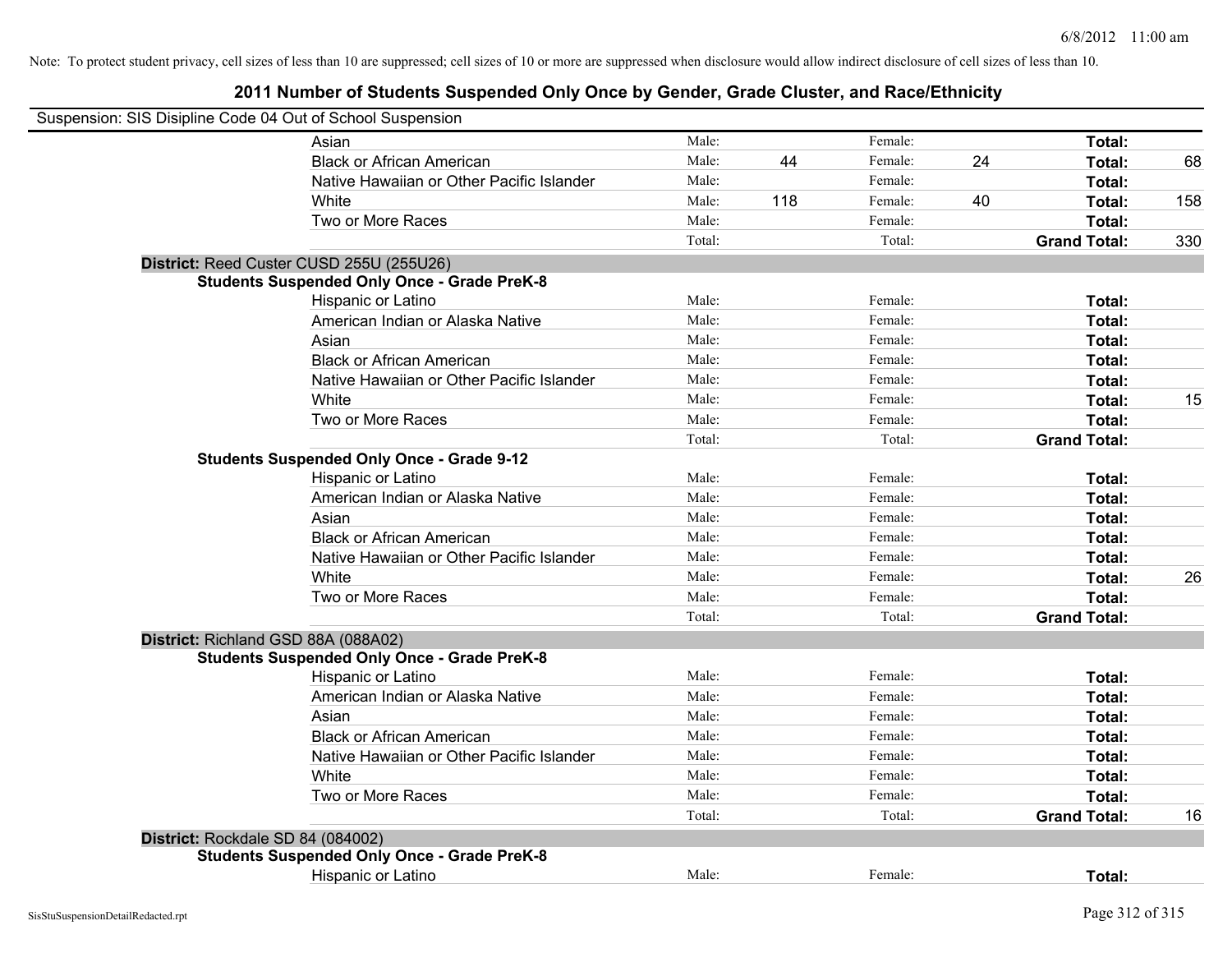# **2011 Number of Students Suspended Only Once by Gender, Grade Cluster, and Race/Ethnicity**

|            | Suspension: SIS Disipline Code 04 Out of School Suspension |        |    |         |    |                     |    |
|------------|------------------------------------------------------------|--------|----|---------|----|---------------------|----|
|            | American Indian or Alaska Native                           | Male:  |    | Female: |    | Total:              |    |
|            | Asian                                                      | Male:  |    | Female: |    | Total:              |    |
|            | <b>Black or African American</b>                           | Male:  |    | Female: |    | Total:              |    |
|            | Native Hawaiian or Other Pacific Islander                  | Male:  |    | Female: |    | Total:              |    |
|            | White                                                      | Male:  |    | Female: |    | Total:              |    |
|            | Two or More Races                                          | Male:  |    | Female: |    | Total:              |    |
|            |                                                            | Total: |    | Total:  |    | <b>Grand Total:</b> |    |
|            | District: S Will Co Coop for Spec Ed (255U61)              |        |    |         |    |                     |    |
|            | <b>Students Suspended Only Once - Grade PreK-8</b>         |        |    |         |    |                     |    |
|            | Hispanic or Latino                                         | Male:  |    | Female: |    | Total:              |    |
|            | American Indian or Alaska Native                           | Male:  |    | Female: |    | Total:              |    |
|            | Asian                                                      | Male:  |    | Female: |    | Total:              |    |
|            | <b>Black or African American</b>                           | Male:  |    | Female: |    | Total:              |    |
|            | Native Hawaiian or Other Pacific Islander                  | Male:  |    | Female: |    | Total:              |    |
|            | White                                                      | Male:  |    | Female: |    | Total:              |    |
|            | Two or More Races                                          | Male:  |    | Female: |    | Total:              |    |
|            |                                                            | Total: |    | Total:  |    | <b>Grand Total:</b> |    |
|            | <b>Students Suspended Only Once - Grade 9-12</b>           |        |    |         |    |                     |    |
|            | Hispanic or Latino                                         | Male:  |    | Female: |    | Total:              |    |
|            | American Indian or Alaska Native                           | Male:  |    | Female: |    | Total:              |    |
|            | Asian                                                      | Male:  |    | Female: |    | Total:              |    |
|            | <b>Black or African American</b>                           | Male:  |    | Female: |    | Total:              |    |
|            | Native Hawaiian or Other Pacific Islander                  | Male:  |    | Female: |    | Total:              |    |
|            | White                                                      | Male:  |    | Female: |    | Total:              |    |
|            | Two or More Races                                          | Male:  |    | Female: |    | Total:              |    |
|            |                                                            | Total: |    | Total:  |    | <b>Grand Total:</b> |    |
|            | District: Summit Hill SD 161 (161002)                      |        |    |         |    |                     |    |
|            | <b>Students Suspended Only Once - Grade PreK-8</b>         |        |    |         |    |                     |    |
|            | <b>Hispanic or Latino</b>                                  | Male:  |    | Female: |    | Total:              |    |
|            | American Indian or Alaska Native                           | Male:  |    | Female: |    | Total:              |    |
|            | Asian                                                      | Male:  |    | Female: |    | Total:              |    |
|            | <b>Black or African American</b>                           | Male:  |    | Female: |    | Total:              |    |
|            | Native Hawaiian or Other Pacific Islander                  | Male:  |    | Female: |    | Total:              |    |
|            | White                                                      | Male:  |    | Female: |    | Total:              | 40 |
|            | Two or More Races                                          | Male:  |    | Female: |    | Total:              |    |
|            |                                                            | Total: | 42 | Total:  | 11 | <b>Grand Total:</b> | 53 |
| . <b>.</b> |                                                            |        |    |         |    |                     |    |

**District:** Taft SD 90 (090002) **Students Suspended Only Once - Grade PreK-8**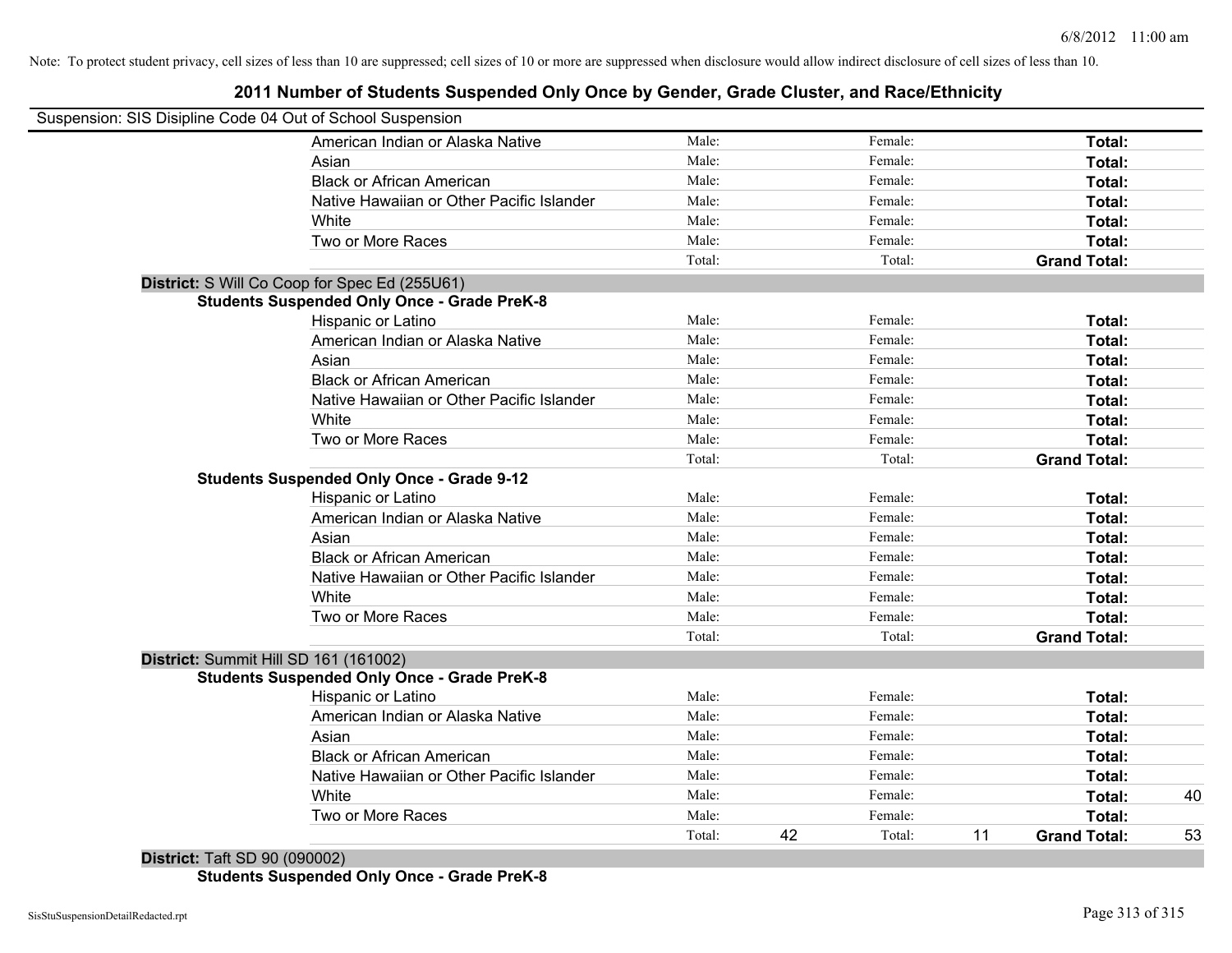# **2011 Number of Students Suspended Only Once by Gender, Grade Cluster, and Race/Ethnicity**

| Suspension: SIS Disipline Code 04 Out of School Suspension |                 |     |                   |    |                     |     |
|------------------------------------------------------------|-----------------|-----|-------------------|----|---------------------|-----|
| Hispanic or Latino                                         | Male:           |     | Female:           |    | Total:              |     |
| American Indian or Alaska Native                           | Male:           |     | Female:           |    | Total:              |     |
| Asian                                                      | Male:           |     | Female:           |    | Total:              |     |
| <b>Black or African American</b>                           | Male:           |     | Female:           |    | Total:              |     |
| Native Hawaiian or Other Pacific Islander                  | Male:           |     | Female:           |    | Total:              |     |
| White                                                      | Male:           |     | Female:           |    | Total:              | 10  |
| Two or More Races                                          | Male:           |     | Female:           |    | <b>Total:</b>       |     |
|                                                            | Total:          |     | Total:            |    | <b>Grand Total:</b> |     |
| District: Troy CCSD 30C (030C04)                           |                 |     |                   |    |                     |     |
| <b>Students Suspended Only Once - Grade PreK-8</b>         |                 |     |                   |    |                     |     |
| Hispanic or Latino                                         | Male:           | 11  | Female:           | 11 | Total:              | 22  |
| American Indian or Alaska Native                           | Male:           |     | Female:           |    | Total:              |     |
| Asian                                                      | Male:           |     | Female:           |    | Total:              |     |
| <b>Black or African American</b>                           | Male:           |     | Female:           |    | Total:              | 14  |
| Native Hawaiian or Other Pacific Islander                  | Male:           |     | Female:           |    | <b>Total:</b>       |     |
| White                                                      | Male:           |     | Female:           |    | Total:              | 41  |
| Two or More Races                                          | Male:           |     | Female:           |    | Total:              |     |
|                                                            | Total:          |     | Total:            |    | <b>Grand Total:</b> |     |
| District: Valley View CUSD 365U (365U26)                   |                 |     |                   |    |                     |     |
| <b>Students Suspended Only Once - Grade PreK-8</b>         |                 |     |                   |    |                     |     |
| Hispanic or Latino                                         | Male:           | 116 | Female:           | 48 | Total:              | 164 |
| American Indian or Alaska Native                           | Male:           |     | Female:           |    | Total:              |     |
| Asian                                                      | Male:           |     | Female:           |    | Total:              |     |
| <b>Black or African American</b>                           | Male:           | 95  | Female:           | 60 | Total:              | 155 |
| Native Hawaiian or Other Pacific Islander                  | Male:           |     | Female:           |    | Total:              |     |
| White                                                      | Male:           | 67  | Female:           | 14 | <b>Total:</b>       | 81  |
| Two or More Races                                          | Male:           |     | Female:           |    | Total:              | 18  |
|                                                            | Total:          |     | Total:            |    | <b>Grand Total:</b> |     |
| <b>Students Suspended Only Once - Grade 9-12</b>           |                 |     |                   |    |                     |     |
| Hispanic or Latino                                         | Male:           | 113 | Female:           | 51 | Total:              | 164 |
| American Indian or Alaska Native                           | Male:           |     | Female:           |    | Total:              |     |
| Asian                                                      | Male:           |     | Female:           |    | Total:              |     |
| <b>Black or African American</b>                           | Male:           | 82  | Female:           | 55 | Total:              | 137 |
| Native Hawaiian or Other Pacific Islander                  | Male:           |     | Female:           |    | Total:              |     |
| White                                                      | Male:           | 32  | Female:           | 23 | Total:              | 55  |
| Two or More Races                                          | Male:<br>Total: |     | Female:<br>Total: |    | <b>Total:</b>       | 11  |
|                                                            |                 |     |                   |    | <b>Grand Total:</b> | 377 |

**District:** Wilmington CUSD 209U (209U26)